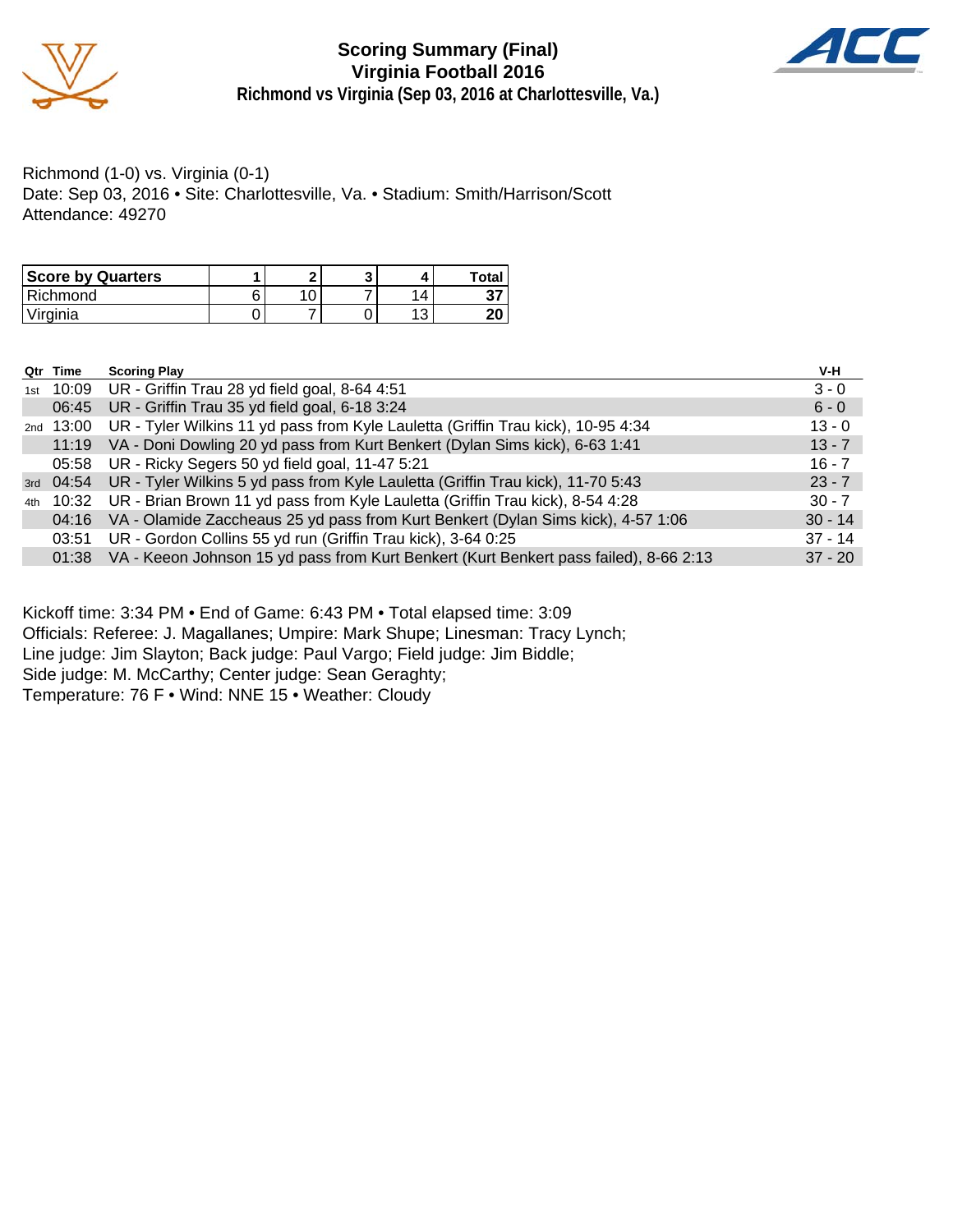

# **Team Statistics (Final) Virginia Football 2016**



|                                | <b>UR</b>      | VA             |
|--------------------------------|----------------|----------------|
| <b>FIRST DOWNS</b>             | 24             | 19             |
| Rushing                        | 8              | 5              |
| Passing                        | 16             | 12             |
| Penalty                        | $\overline{0}$ | $\overline{2}$ |
| <b>NET YARDS RUSHING</b>       | 187            | 38             |
| <b>Rushing Attempts</b>        | 41             | 21             |
| Average Per Rush               | 4.6            | 1.8            |
| <b>Rushing Touchdowns</b>      | 1              | 0              |
| <b>Yards Gained Rushing</b>    | 211            | 67             |
| <b>Yards Lost Rushing</b>      | 24             | 29             |
| <b>NET YARDS PASSING</b>       | 337            | 264            |
| Completions-Attempts-Int       | 24-35-0        | 26-34-1        |
| Average Per Attempt            | 9.6            | 7.8            |
| <b>Average Per Completion</b>  | 14.0           | 10.2           |
| Passing Touchdowns             | 3              | 3              |
| <b>TOTAL OFFENSE YARDS</b>     | 524            | 302            |
| Total offense plays            | 76             | 55             |
| Average Gain Per Play          | 6.9            | 5.5            |
| Fumbles: Number-Lost           | $3 - 0$        | $3 - 3$        |
| Penalties: Number-Yards        | $8 - 70$       | $0-0$          |
| <b>PUNTS-YARDS</b>             | $3 - 101$      | $3 - 140$      |
| Average Yards Per Punt         | 33.7           | 46.7           |
| <b>Net Yards Per Punt</b>      | 30.0           | 46.7           |
| Inside 20                      | 0              | $\overline{2}$ |
| 50+ Yards                      | 0              | 0              |
| Touchbacks                     | $\overline{0}$ | 0              |
| Fair catch                     | 1              | 2              |
| <b>KICKOFFS-YARDS</b>          | 8-395          | $3 - 159$      |
| Average Yards Per Kickoff      | 49.4           | 53.0           |
| Net Yards Per Kickoff          | 34.2           | 37.7           |
| Touchbacks                     | 0              | 1              |
| Punt returns: Number-Yards-TD  | $0 - 0 - 0$    | $2 - 11 - 0$   |
| Average Per Return             | 0.0            | 5.5            |
| Kickoff returns: Number-Yds-TD | $2 - 21 - 0$   | $7 - 121 - 0$  |
| Average Per Return             | 10.5           | 17.3           |
| Interceptions: Number-Yds-TD   | $1 - 0 - 0$    | $0 - 0 - 0$    |
| Fumble Returns: Number-Yds-TD  | $0 - 0 - 0$    | $0 - 0 - 0$    |
| <b>Miscellaneous Yards</b>     | 0              | 0              |
| Possession Time                | 39:46          | 20:14          |
| 1st Quarter                    | 10:49          | 4:11           |
| 2nd Quarter                    | 10:13          | 4:47           |
| 3rd Quarter                    | 7:50           | 7:10           |
| 4th Quarter                    | 10:54          | 4:06           |
| <b>Third-Down Conversions</b>  | 10 of 17       | $2$ of $9$     |
| <b>Fourth-Down Conversions</b> | $0$ of $0$     | 2 of 3         |
| Red-Zone Scores-Chances        | $5 - 5$        | $2 - 3$        |
| Touchdowns                     | $3 - 5$        | $2 - 3$        |
| Field goals                    | $2 - 5$        | $0 - 3$        |
| Sacks By: Number-Yards         | $3 - 25$       | $2 - 15$       |
| <b>PAT Kicks</b>               | $4 - 4$        | $2 - 2$        |
| <b>Field Goals</b>             | 3-3            | 0-0            |
| Points off turnovers           | 17             | 0              |

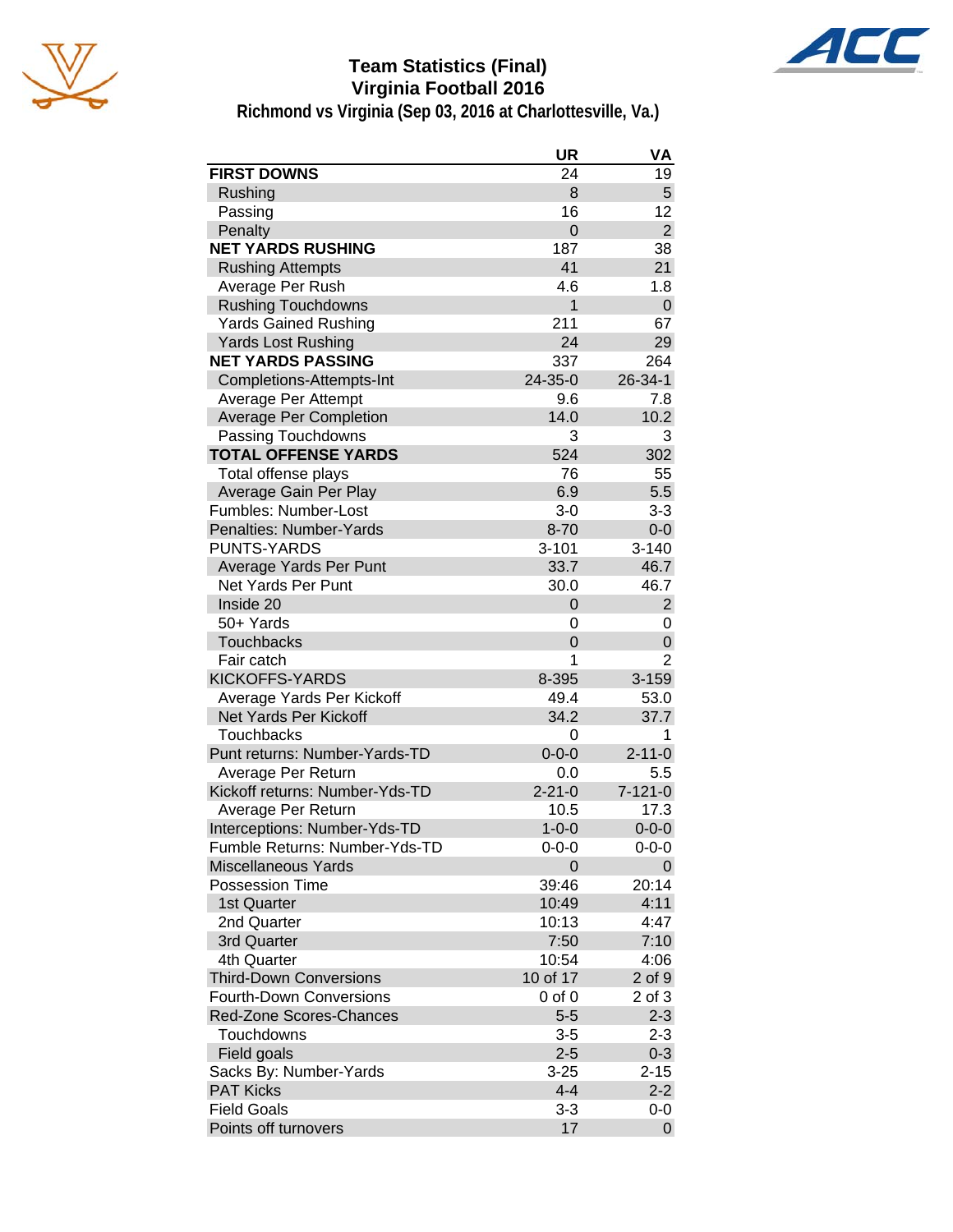

## **Individual Statistics (Final) Virginia Football 2016**



**Richmond vs Virginia (Sep 03, 2016 at Charlottesville, Va.)**

#### **Richmond Virginia**

| Rushing               |    | No. Gain Loss |    | <b>Net</b> | ТD | Lg | Avg    |
|-----------------------|----|---------------|----|------------|----|----|--------|
| Gordon Collins        | 13 | 115           | 1  | 114        | 1  | 55 | 8.8    |
| <b>Xavier Goodall</b> | 6  | 24            | 0  | 24         | 0  | 11 | 4.0    |
| Deontez Thompson      | 2  | 21            | 0  | 21         | 0  | 14 | 10.5   |
| Caleb Drake           |    | 16            | 0  | 16         | 0  | 16 | 16.0   |
| Jay Palmer            |    | 11            | 2  | 9          | 0  | 4  | 1.3    |
| David Broadus         | 3  | 7             | 0  | 7          | 0  | 3  | 2.3    |
| <b>Brian Brown</b>    | 1  | 3             | 0  | 3          | 0  | 3  | 3.0    |
| Kyle Lauletta         | 5  | 14            | 15 | -1         | 0  | 9  | $-0.2$ |
| TEAM                  | 3  | 0             | 6  | -6         | 0  | 0  | $-2.0$ |
| Totals                | 41 |               | 24 | 187        | 1  | 55 | 4.6    |

| Rushing        |    |    | No. Gain Loss |    |          |    | Net TD Lg Avg |
|----------------|----|----|---------------|----|----------|----|---------------|
| Albert Reid    |    | 29 |               | 28 |          | 14 | 4.7           |
| Taguan Mizzell |    | 10 | 3             |    |          | 3  | 1. $\Omega$   |
| Kurt Benkert   |    | 28 | 25            | 3  | $\Omega$ |    | 0.4           |
| Totals         | 21 | 67 | 29            | 38 |          | 14 | 1.8           |

| <b>Passing</b>     |     | C-A-I<br>- TD<br>Long<br>Yds |     |  |      | Sack          |
|--------------------|-----|------------------------------|-----|--|------|---------------|
| Kyle Lauletta      |     | 24-35-0<br>337               |     |  | 37   |               |
| Totals             |     | 337<br>$24 - 35 - 0$         |     |  | 37   | $\mathcal{P}$ |
| <b>Receiving</b>   | No. | Yards                        | TD. |  | Long |               |
| <b>Brian Brown</b> |     | 88                           |     |  | 16   |               |
| Tuler William      |     | ຂາ                           | ◠   |  | っこ   |               |

| <b>Tyler Wilkins</b>  |   | 63 |   | 35 |
|-----------------------|---|----|---|----|
| Garrett Hudson        |   | 44 |   | 17 |
| <b>Jarmal Bevels</b>  | з | 51 |   | 21 |
| Deontez Thompson      | 2 | 37 |   | 31 |
| <b>Gordon Collins</b> |   | 8  |   | 6  |
| Dejon Brissett        |   | 37 |   | 37 |
| <b>Xavier Goodall</b> |   | я  |   | 9  |
| Totals                |   |    | વ | 37 |

| <b>Punting</b> |     |        | Yds Avg Long In20 |  |
|----------------|-----|--------|-------------------|--|
| D.J. Helkowski | 101 | 33.7   | 39                |  |
| Totals         | 101 | - 33.7 | 39                |  |

|                      | Punt |     |     |    | <b>Kickoff</b> |    |    | Intercept |  |  |
|----------------------|------|-----|-----|----|----------------|----|----|-----------|--|--|
| <b>Returns</b>       | No   | Yds | Lal | No | Yds            | Lg | No | Yds       |  |  |
| Micah Keels          |      |     |     |    |                |    |    |           |  |  |
| <b>Tafon Mainsah</b> |      |     |     |    |                |    |    |           |  |  |
| Caleb Drake          |      |     |     |    |                |    |    |           |  |  |
| Totals               | 0    | O   |     | າ  |                |    |    |           |  |  |

| Field goals         | Qtr   | Time | Dist                    | Result |
|---------------------|-------|------|-------------------------|--------|
| <b>Griffin Trau</b> | 1st l |      | 10:09 28 yards Good     |        |
| <b>Griffin Trau</b> | 1st l |      | 06:45 35 yards Good     |        |
| <b>Ricky Segers</b> |       |      | 2nd 05:58 50 yards Good |        |

| <b>Kickoffs</b>       | No. | Yards | Avq |      | ΤВ | OВ    |
|-----------------------|-----|-------|-----|------|----|-------|
| <b>Griffin Trau</b>   | 8   | 395   |     | 49.4 |    |       |
| All-purpose           | Run | Rcv   | KR  | РR   | IR | Total |
| <b>Gordon Collins</b> | 114 | 8     | 0   | 0    | 0  | 122   |
| Brian Brown           | 3   | 88    | 0   | 0    | O  | 91    |
| <b>Tyler Wilkins</b>  | 0   | 63    | Ω   | 0    | Ω  | 63    |
| Deontez Thompson      | 21  | 37    | O   | 0    | O  | 58    |

| Passing                    | $C-A-I$        |                                            |             |                | Yds            | TD                        | Long          |                | <b>Sack</b>   |
|----------------------------|----------------|--------------------------------------------|-------------|----------------|----------------|---------------------------|---------------|----------------|---------------|
| Kurt Benkert               | 26-34-1        |                                            |             |                | 264            | 3                         | 25            |                | $\frac{3}{3}$ |
| <b>Totals</b>              |                | 26-34-1                                    |             |                | 264            | $\overline{\overline{3}}$ | 25            |                |               |
| Receiving                  |                | No.                                        | Yards       |                | TD             |                           | Long          |                |               |
| Olamide Zaccheaus          |                | 5                                          | 75          |                | 1              |                           | 25            |                |               |
| Keeon Johnson              |                | 5                                          | 46          |                | 1              |                           | 15            |                |               |
| Doni Dowling               |                | 4                                          | 53          |                | 1              |                           | 20            |                |               |
| <b>Taquan Mizzell</b>      |                | 4                                          | 24          |                | 0              |                           | 9             |                |               |
| David Eldridge             |                |                                            | 21          |                | 0              |                           | 16            |                |               |
| Hasise Dubois              |                | $\begin{array}{c} 2 \\ 2 \\ 2 \end{array}$ | 16          |                | 0              |                           | 14            |                |               |
| <b>Warren Craft</b>        |                |                                            | 16          |                | 0              |                           | 10            |                |               |
| <b>Evan Butts</b>          |                | $\overline{1}$                             |             | 8              | 0              |                           | 8             |                |               |
| <b>Albert Reid</b>         |                | 1                                          |             | 5              | $\Omega$       |                           | 5             |                |               |
| <b>Totals</b>              |                | 26                                         | 264         |                | 3              |                           | 25            |                |               |
| <b>Punting</b>             | No.            |                                            | Yds         |                | Avg            | Long                      |               | In20           | ΤВ            |
| Nicholas Conte             |                | 3                                          | 140         |                | 46.7           | 48                        |               | 2              | 0             |
| Totals                     |                | $\overline{\overline{3}}$                  | 140         |                | 46.7           | 48                        |               | $\overline{2}$ | 0             |
|                            |                |                                            |             |                |                |                           |               |                |               |
|                            |                | Punt                                       |             |                | <b>Kickoff</b> |                           |               | Intercept      |               |
| <b>Returns</b>             | No             | Yds                                        |             | Lg No          | Yds            | Lg                        | <b>No</b>     | Yds            | Lg            |
| Daniel Hamm                | 2              | 11                                         | 6           | 0              | 0              | 0                         | 0             | 0              | 0             |
| Taquan Mizzell             | 0              | 0                                          | 0           | $\overline{c}$ | 32             | 20 <sub>l</sub>           | 0             | 0              | 0             |
| Chris Sharp                | 0              | 0                                          | 0           | 4              | 73             | 31                        | 0             | 0              | 0             |
| <b>Connor Wingo-Reeves</b> | 0              | 0                                          | 0           | 1              | 16             | 17                        | 0             | 0              | 0             |
| <b>Totals</b>              | $\overline{2}$ | 11                                         | 6           | 7              | 121            | 31                        | 0             | $\Omega$       | $\Omega$      |
| <b>Field goals</b>         | Qtr            |                                            | <b>Time</b> | <b>Dist</b>    |                |                           | <b>Result</b> |                |               |
|                            |                |                                            |             |                |                |                           |               |                |               |
|                            |                |                                            |             |                |                |                           |               |                |               |
|                            |                |                                            |             |                |                |                           |               |                |               |
| <b>Kickoffs</b>            | No.            |                                            | Yards       |                | Avg            |                           | TВ            | OВ             |               |
| Dylan Sims                 |                | 3                                          | 159         |                | 53.0           |                           | 1             | 0              |               |
|                            |                |                                            |             |                |                |                           |               |                |               |
| All-purpose                | Run            |                                            | Rcv         | KR             |                | PR                        | IR            |                | <b>Total</b>  |
| Olamide Zaccheaus          |                | 0                                          | 75          |                | 0              | 0                         | 0             |                | 75            |
| Chris Sharp                |                | 0                                          | 0           |                | 73             | 0                         | 0             |                | 73            |

Chris Sharp 0 0 73 0 0 73

Taquan Mizzell 7 24 32 0 0 63 Doni Dowling 0 53 0 0 0 53

FUMBLES: Richmond-Kyle Lauletta 2-0; Jay Palmer 1-0. Virginia-Taquan Mizzell 2-2; Connor Wingo-Reeves 1-1.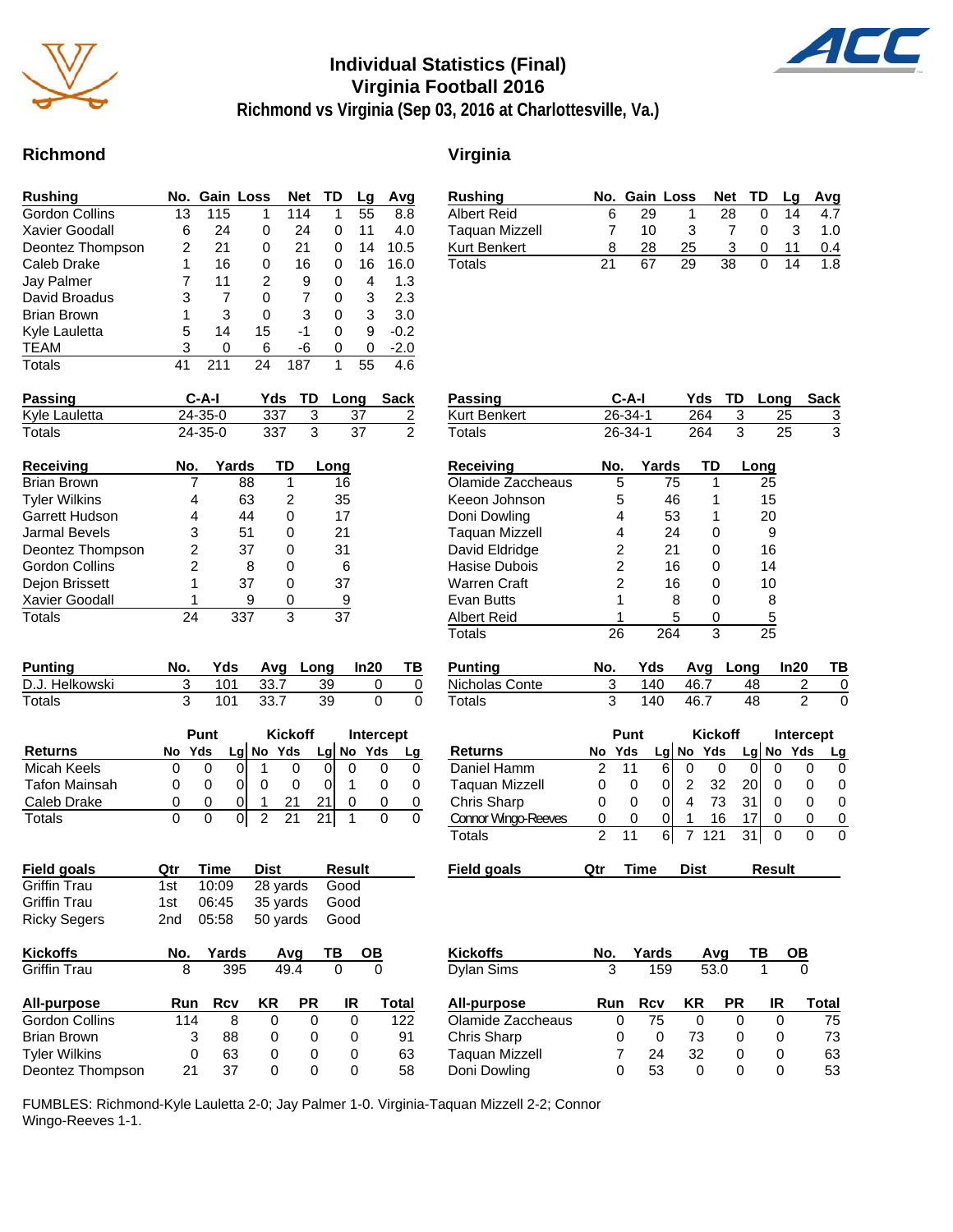

#### **Defensive Statistics (Final) Virginia Football 2016 Richmond vs Virginia (Sep 03, 2016 at Charlottesville, Va.)**



|                | ## Richmond          | Solo            | Ast            |                  | <b>Total Sacks-Yds</b>       | <b>TFL-Yds</b>           | FF                       | FR-Yds                   | <b>Int-Yds</b> | <b>BrUp</b>              | <b>Blks</b>              | QBH         |
|----------------|----------------------|-----------------|----------------|------------------|------------------------------|--------------------------|--------------------------|--------------------------|----------------|--------------------------|--------------------------|-------------|
|                | 46 Omar Howard       | 5               | 4              | 9                |                              |                          | $\overline{\phantom{a}}$ |                          |                | $\overline{\phantom{a}}$ |                          |             |
|                | 13 David Jones       | 5               | $\overline{2}$ | $\overline{7}$   |                              | $\overline{a}$           | $\overline{a}$           |                          |                | $\overline{a}$           |                          |             |
|                | 15 Brendan Coniker   | 3               | 3              | 6                | $\blacksquare$               | $\overline{a}$           | 1                        | $1 - 0$                  | $\overline{a}$ | $\blacksquare$           | $\sim$                   |             |
| $\mathbf{1}$   | Jarriel Jordan       | $\overline{4}$  | $\Omega$       | $\overline{4}$   | $\overline{\phantom{0}}$     |                          | $\blacksquare$           | $\blacksquare$           |                | $\overline{\phantom{0}}$ | $\overline{\phantom{a}}$ |             |
|                | 98 Winston Craig     | 3               | 1              | 4                | $2.0 - 18$                   | $2.5 - 19$               | ÷,                       | ÷,                       | $\blacksquare$ | ä,                       | $\blacksquare$           |             |
|                | 23 Selton Hodge      | $\mathbf{1}$    | $\overline{2}$ | 3                |                              |                          | $\overline{a}$           |                          |                |                          |                          |             |
|                | 29 Justin Rubin      | 2               | $\pmb{0}$      | $\overline{c}$   | $\blacksquare$               | $\sim$                   | $\blacksquare$           | $\overline{a}$           |                | $\blacksquare$           | $\mathbf{r}$             |             |
|                | 28 Jevaris Little    | $\overline{2}$  | $\overline{0}$ | $\overline{2}$   | $\overline{\phantom{a}}$     |                          | $\overline{\phantom{a}}$ | $1 - 0$                  |                | $\blacksquare$           |                          |             |
|                | 43 Madison Day       | $\overline{2}$  | $\mathbf 0$    | $\overline{c}$   |                              |                          |                          |                          |                |                          |                          |             |
|                | 41 Kieran Gregory    | $\mathbf{1}$    | $\mathbf{1}$   | $\overline{2}$   |                              |                          | $\overline{a}$           |                          |                |                          |                          |             |
|                | 32 Brandon Waller    | 0               | $\overline{2}$ | $\overline{2}$   | $\qquad \qquad \blacksquare$ | $0.5 - 0$                | ÷,                       |                          |                | L,                       |                          |             |
|                | 10 Caleb Drake       | $\mathbf{1}$    | $\mathbf 0$    | $\mathbf{1}$     | $\overline{\phantom{a}}$     |                          | $\overline{\phantom{a}}$ | $\overline{\phantom{a}}$ |                | $\overline{a}$           | $\overline{a}$           |             |
|                | 19 Charles Mack      | 1               | $\mathbf 0$    | 1                | $\overline{\phantom{a}}$     |                          |                          |                          |                | $\overline{\phantom{a}}$ | $\blacksquare$           |             |
|                | 8A Porter Abell      | $\mathbf{1}$    | $\Omega$       | $\mathbf{1}$     |                              |                          | $\mathbf{1}$             |                          |                |                          |                          |             |
|                | 24 David Norris      | 1               | $\mathbf 0$    | 1                | $\blacksquare$               |                          | $\overline{\phantom{a}}$ | $\blacksquare$           | $\blacksquare$ | $\overline{\phantom{a}}$ | $\blacksquare$           |             |
|                | 97 Andrew Clyde      | $\mathbf{1}$    | $\overline{0}$ | $\mathbf{1}$     |                              | $1.0 - 1$                | $\overline{a}$           |                          |                | $\mathbf{1}$             | $\overline{a}$           |             |
|                | 40 Chad Wiggins      | 1               | $\mathbf 0$    | 1                | $1.0 - 7$                    | $1.0 - 7$                | $\blacksquare$           | $\blacksquare$           | $\overline{a}$ | $\blacksquare$           | $\blacksquare$           |             |
|                | 39 Graham Latham     | $\mathbf{1}$    | $\Omega$       | $\mathbf{1}$     | $\overline{\phantom{0}}$     | $\overline{a}$           | $\overline{\phantom{a}}$ | ۰                        |                |                          |                          |             |
| 3              | <b>Tafon Mainsah</b> | 1               | $\mathbf 0$    | 1                | $\blacksquare$               | $1.0 - 2$                | $\mathbf{1}$             | $1 - 0$                  | $1 - 0$        | $\blacksquare$           | $\blacksquare$           |             |
| 8              | Lemond Johnson       | $\mathbf{1}$    | $\Omega$       | $\mathbf{1}$     |                              | $\overline{\phantom{a}}$ | $\overline{\phantom{a}}$ | $\overline{\phantom{a}}$ |                |                          |                          |             |
| 4              | <b>Micah Keels</b>   | 0               | 1              | 1                |                              |                          |                          |                          |                | $\blacksquare$           |                          |             |
|                | Totals               | $\overline{37}$ | 16             | $\overline{53}$  | $3.0 - 25$                   | $6.0 - 29$               | $\overline{\mathbf{3}}$  | $3 - 0$                  | $1-0$          | $\mathbf{1}$             | $\overline{0}$           | $\mathbf 0$ |
|                |                      |                 |                |                  |                              |                          |                          |                          |                |                          |                          |             |
|                | ## Virginia          | Solo            | Ast            | Total            | Sacks-Yds                    | <b>TFL-Yds</b>           | FF                       | FR-Yds                   | Int-Yds        | <b>BrUp</b>              | <b>Blks</b>              | QBH         |
|                | 53 Micah Kiser       | 5               | 9              | 14               | $1.0 - 8$                    | $1.0 - 8$                | $\overline{2}$           |                          |                |                          |                          |             |
|                | 51 Zach Bradshaw     | $\overline{4}$  | 5              | $\boldsymbol{9}$ |                              | $2.0 - 2$                | $\mathbf{1}$             | ÷                        |                |                          |                          |             |
| 3              | Quin Blanding        | 3               | 4              | $\overline{7}$   |                              |                          |                          |                          |                | 1                        |                          |             |
| 9 <sup>1</sup> | <b>Andrew Brown</b>  | $\overline{2}$  | 5              | $\overline{7}$   |                              |                          |                          |                          |                |                          |                          |             |
|                | 38 Kelvin Rainey     | 6               | $\Omega$       | 6                | $\overline{\phantom{a}}$     |                          | $\blacksquare$           | $\overline{\phantom{a}}$ |                | 1                        | $\blacksquare$           |             |
|                | 32 Kirk Garner       | 5               | $\mathbf{1}$   | 6                |                              | $1.0 - 1$                | ÷,                       |                          |                | L.                       | $\overline{a}$           |             |
|                | 13 Chris Peace       | $\overline{2}$  | 3              | 5                | $1.0 - 7$                    | $1.0 - 7$                | $\overline{\phantom{a}}$ | $\blacksquare$           |                | $\overline{\phantom{a}}$ | $\blacksquare$           |             |
|                | 21 Juan Thornhill    | 3               | $\mathbf{1}$   | $\overline{4}$   | ÷.                           | $\mathbf{r}$             | $\overline{\phantom{a}}$ |                          |                | ÷.                       | $\blacksquare$           |             |
| $\mathbf{1}$   | Donte Wilkins        | $\overline{2}$  | $\overline{2}$ | 4                | $\blacksquare$               | $1.0 - 1$                | $\blacksquare$           | $\blacksquare$           | $\sim$         | $\blacksquare$           | $\sim$                   |             |
| 5              | <b>Tim Harris</b>    | $\overline{2}$  | $\mathbf{1}$   | 3                |                              | $\overline{\phantom{a}}$ | $\overline{\phantom{a}}$ |                          |                | $\overline{2}$           | $\overline{\phantom{0}}$ |             |
|                | 37 Jordan Mack       | $\mathbf{1}$    | $\overline{2}$ | 3                | $\overline{\phantom{a}}$     | $\sim$                   | $\blacksquare$           | ÷,                       | ÷,             | ä,                       | $\blacksquare$           |             |
|                | 27 Cory Jones        | $\overline{2}$  | $\Omega$       | $\overline{2}$   |                              |                          |                          |                          |                | ÷.                       |                          |             |
|                | 58 Eli Hanback       | 1               | $\mathbf 1$    | $\overline{2}$   |                              |                          |                          |                          |                | ä,                       | $\blacksquare$           |             |
|                | 14 Myles Robinson    | $\overline{0}$  | $\overline{2}$ | $\overline{2}$   |                              |                          | $\overline{\phantom{a}}$ |                          |                | $\mathbf{1}$             | $\blacksquare$           |             |
|                | 57 James Trucilla    | 1               | 0              | 1                |                              |                          | $\overline{a}$           |                          |                |                          | $\sim$                   |             |
|                | 11 David Eldridge    | $\mathbf{1}$    | $\mathbf{0}$   | $\mathbf{1}$     |                              |                          | $\blacksquare$           | $\overline{\phantom{a}}$ |                | $\blacksquare$           |                          |             |
|                | Totals               | 40              | 36             | $\overline{76}$  | $2.0 - 15$                   | $6.0 - 19$               | 3                        | $0 - 0$                  | $0 - 0$        | 5                        | $\mathbf{0}$             | $\mathbf 0$ |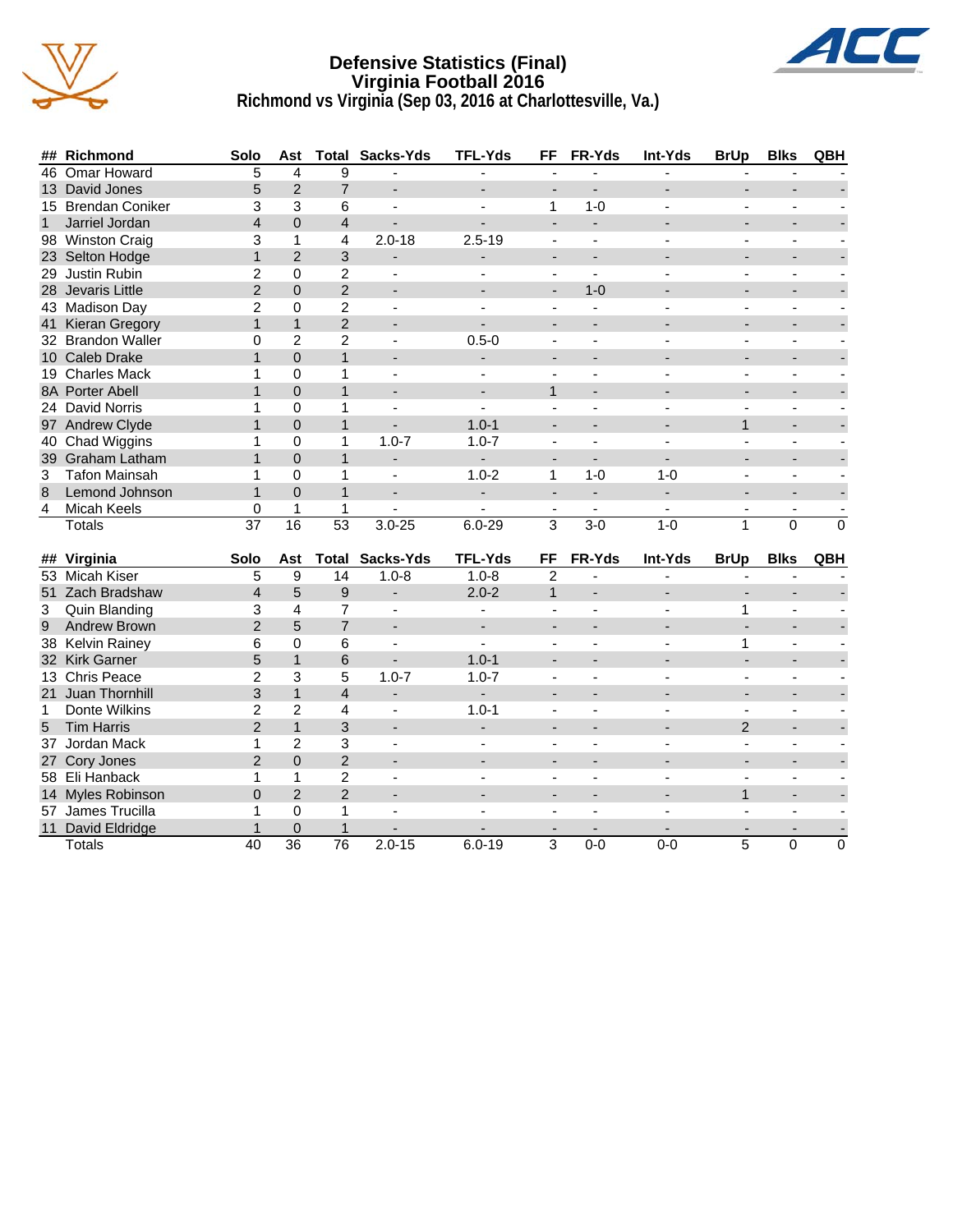

## **Participation Report (Final) Virginia Football 2016**



**Richmond vs Virginia (Sep 03, 2016 at Charlottesville, Va.)**

#### **Richmond**

#### **Virginia**

| Pos        | ## | <b>OFFENSE</b>          | Pos        | ## | <b>OFFENSE</b>      |
|------------|----|-------------------------|------------|----|---------------------|
| QB         | 5  | Kyle Lauletta           | QB         | 6  | <b>Kurt Benkert</b> |
| HB.        | 14 | David Broadus           | TB         | 2  | <b>Albert Reid</b>  |
| HВ         | 6  | <b>Gordon Collins</b>   | <b>RB</b>  | 4  | Taquan Mizzell      |
| <b>WR</b>  | 17 | Jarmal Bevels           | <b>WR</b>  | 7  | Doni Dowling        |
| TE.        | 9Α | Stephen Jacob           | WR.        | 8  | Keeon Johnson       |
| <b>WR</b>  | 12 | <b>Brian Brown</b>      | <b>WR</b>  | 23 | <b>Warren Craft</b> |
| LT.        | 66 | Alex Light              | LT.        | 76 | Michael Mooney      |
| LG         | 60 | Marius Young            | LG         | 77 | Jake Fieler         |
| C.         | 55 | Nicholas Vergos         | C.         | 50 | Jackson Matteo      |
| <b>RG</b>  | 58 | Thomas Evans            | <b>RG</b>  | 71 | Jack McDonald       |
| RT         | 75 | <b>Patrick Kliebert</b> | <b>RT</b>  | 72 | Eric Smith          |
|            |    |                         |            |    |                     |
|            |    |                         |            |    |                     |
| Pos        | ## | <b>DEFENSE</b>          | Pos        | ## | <b>DEFENSE</b>      |
| DL         | 97 | Andrew Clyde            | LE.        | 90 | <b>Jack Powers</b>  |
| DL         | 98 | <b>Winston Craig</b>    | <b>NT</b>  | 1  | Donte Wilkins       |
| DL         | 32 | <b>Brandon Waller</b>   | <b>RE</b>  | 20 | Steven Wright       |
| <b>OLB</b> | 41 | Kieran Gregory          | <b>WLB</b> | 13 | <b>Chris Peace</b>  |
| <b>OLB</b> | 29 | <b>Justin Rubin</b>     | <b>SLB</b> | 37 | Jordan Mack         |
| LB         | 46 | Omar Howard             | <b>BLB</b> | 51 | Zach Bradshaw       |
| LB         | 23 | Selton Hodge            | MLB        | 53 | Micah Kiser         |
| CВ         | 1  | Jarriel Jordan          | FC         | 21 | Juan Thornhill      |
| CВ         | 3  | <b>Tafon Mainsah</b>    | SS         | 38 | Kelvin Rainey       |
| SS         | 13 | David Jones             | FS.        | 3  | Quin Blanding       |

Richmond: 2-Xavier Goodall, 2B-Devin Campbell, 4-Micah Keels, 4A-Jake Clise, 8A-Porter Abell, 8-Lemond Johnson, 10-Caleb Drake, 11-Garrett Hudson, 16-D.J. Helkowski, 18-Dejon Brissett, 19-Charles Mack, 20-Deontez Thompson, 24-David Norris, 25-Gabe Thomas, 27-Jay Palmer, 28-Jevaris Little, 30-James Pavik, 36-Maurice Jackson, 38-Ganon Hingst, 39-Graham Latham, 40-Chad Wiggins, 42-Ricky Segers, 43-Madison Day, 44-Griffin Trau, 45-Justin Hayes, 50-John Yarbrough, 59-Billy Caughell, 78-Blane Markham, 81-Will McCombs, 82-Tyler Wilkins, 87-Dashon Tibbs, 88-Will Geraghty, 93-Joe Nelson.

Virginia: 5-Tim Harris, 9-Andrew Brown, 11-David Eldridge, 15-Matt Johns, 18-Ben Hogg, 19-Andre Levrone, 22-Daniel Hamm, 25-Chris Sharp, 26-Anthony Calloway, 27-Cory Jones, 28-Wilfred Wahee, 29-Eric Gallon, 30-Nicholas Conte, 32-Kirk Garner, 33-Olamide Zaccheaus, 34-Bryce Hall, 36-Gladimir Paul, 41-Connor Wingo-Reeves, 42-Jahvoni Simmons, 44-Tanner Cowley, 46-Evan Butts, 57-James Trucilla, 58-Eli Hanback, 59-Mark Hall, 67-Jack English, 80-Hasise Dubois, 81-Joe Reed, 83-Brendan Marshall, 87-Richard Burney, 88-Ryan Santoro, 91-Dylan Sims, 95-Juwan Moye.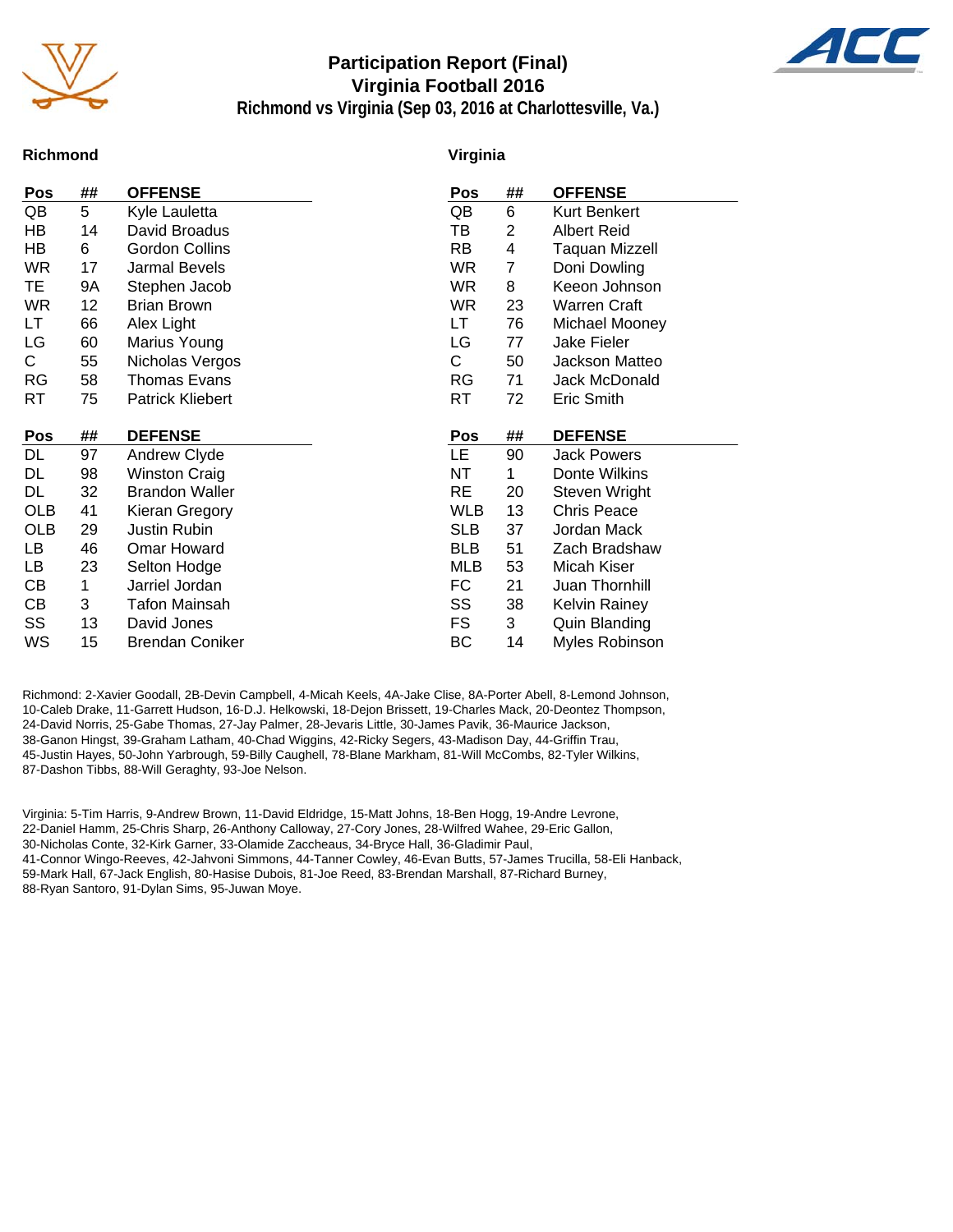

# **Drive Chart (By Team) (Final) Virginia Football 2016**



**Richmond vs Virginia (Sep 03, 2016 at Charlottesville, Va.)**

|           |                 |                 |       | <b>Drive Started</b> |                 |       | <b>Drive Ended</b>       | <b>Consumed</b>    |            |
|-----------|-----------------|-----------------|-------|----------------------|-----------------|-------|--------------------------|--------------------|------------|
| Team      | Qtr             | Spot            | Time  | <b>Obtained</b>      | Spot            | Time  | <b>How lost</b>          | - Yds<br>ΡI        | <b>TOP</b> |
| UR.       | 1st             | R25             | 15:00 | Kickoff              | IV11            | 10:09 | *FIELD GOAL              | 8<br>- 64          | 4:51.      |
| <b>UR</b> |                 | V36             | 10:09 | Fumble               | IV18            | 06:45 | *FIELD GOAL              | $6 - 18$           | 3:24       |
| <b>UR</b> |                 | R05             | 02:34 | Fumble               | V <sub>00</sub> | 13:00 | <i><b>*TOUCHDOWN</b></i> | 95<br>10<br>$\sim$ | 4:34       |
| <b>UR</b> | 2 <sub>nd</sub> | R21             | 11:19 | Kickoff              | V32             | 05:58 | *FIELD GOAL              | 47<br>11<br>$\sim$ | 5:21       |
| <b>UR</b> |                 | R10             | 02:52 | Punt                 | V <sub>22</sub> | 00:00 | End of half              | - 68<br>8          | 2:52       |
| <b>UR</b> | 3rd             | IR17            | 13:10 | Punt                 | R17             | 12:08 | Punt                     | $3 - 0$            | 1:02       |
| UR.       |                 | R30             | 10:37 | Downs                | V <sub>00</sub> | 04:54 | <i><b>*TOUCHDOWN</b></i> | $-70$<br>11        | 5:43       |
| <b>UR</b> |                 | R14             | 02:07 | Interception         | R18             | 01:02 | Punt                     | 3<br>- 4           | 1:05       |
| UR        | 4th             | R46             | 15:00 | Fumble               | V <sub>00</sub> | 10:32 | *TOUCHDOWN               | 8<br>- 54          | 4:28       |
| <b>UR</b> |                 | R31             | 09:45 | Punt                 | R37             | 05:22 | Punt                     | $5 - 6$            | 4:23       |
| UR.       |                 | R36             | 04:16 | Kickoff              | V <sub>00</sub> | 03:51 | *TOUCHDOWN               | 3<br>- 64          | 0:25       |
| <b>UR</b> |                 | V <sub>47</sub> | 01:38 | Kickoff              | R47             | 00:00 | End of half              | (6)<br>3           | 1:38       |

|                        | 1st     | 2nd             | 3rd             | 4th     | 1st             | 2nd   |                 |
|------------------------|---------|-----------------|-----------------|---------|-----------------|-------|-----------------|
| Richmond               | Qtr     | Qtr             | Qtr             | Qtr     | Half            | Half  | Total           |
| Time of possession     | 10:49   | 10:13           | 07:50           | 10:54   | 21:02           | 18:44 | 39:46           |
| 3rd down conversions   | $0 - 2$ | 5-6             | $2 - 4$         | $3 - 5$ | $5-8$           | $5-9$ | $10 - 17$       |
| Average field position | R31     | R <sub>15</sub> | R <sub>20</sub> | R41     | R <sub>25</sub> | R32   | R <sub>29</sub> |
| 4th down conversions   | $0 - 0$ | 0-0             | $0 - 0$         | $0 - 0$ | $0 - 0$         | 0-0   | $0 - 0$         |

|           |                 |                 |       | <b>Drive Started</b> |                 |       | <b>Drive Ended</b>       | <b>Consumed</b>    |            |
|-----------|-----------------|-----------------|-------|----------------------|-----------------|-------|--------------------------|--------------------|------------|
| Team      | Qtr             | <b>Spot</b>     | Time  | <b>Obtained</b>      | Spot            | Time  | <b>How lost</b>          | - Yds<br>ΡI        | <b>TOP</b> |
| VA        | 1st             | V37             | 10:09 | Kickoff              | V36             | 10:09 | Fumble                   | (1)<br>0<br>۰      | 0:00       |
| <b>VA</b> |                 | V <sub>43</sub> | 06:45 | <b>Kickoff</b>       | IR05            | 02:34 | Fumble                   | $-52$<br>11        | 4:11.      |
| VA        | 2 <sub>nd</sub> | V37             | 13:00 | Kickoff              | R00             | 11:19 | *TOUCHDOWN               | -63<br>6<br>$\sim$ | 1:41       |
| <b>VA</b> |                 | V28             | 05:58 | Kickoff              | V44             | 02:52 | Punt                     | $5 - 16$           | 3:06       |
| VA        | 3rd             | V <sub>26</sub> | 15:00 | Kickoff              | V35             | 13:10 | Punt                     | 3<br>-9            | 1:50       |
| <b>VA</b> |                 | V47             | 12:08 | Punt                 | R30             | 10:37 | Downs                    | $5 - 23$           | 1:31       |
| VA        |                 | V20             | 04:54 | Kickoff              | IR41            | 02:07 | Interception             | - 39               | 2:47       |
| <b>VA</b> |                 | V48             | 01:02 | Punt                 | R46             | 00:00 | Fumble                   | 3<br>- 6           | 1:02       |
| VA        | 4th             | V <sub>22</sub> | 10:32 | Kickoff              | V <sub>23</sub> | 09:45 | Punt                     | 3<br>- 1           | 0:47       |
| VA        |                 | V <sub>43</sub> | 05:22 | Punt                 | IR00            | 04:16 | <i><b>*TOUCHDOWN</b></i> | $4 - 57$           | 1:06       |
| VA        |                 | V34             | 03:51 | Kickoff              | R00             | 01:38 | *TOUCHDOWN               | 66<br>8<br>$\sim$  | 2:13.      |

|                        | 1st   | 2nd   | 3rd     | 4th     | 1st   | 2nd     |         |
|------------------------|-------|-------|---------|---------|-------|---------|---------|
| Virginia               | Qtr   | Qtr   | Qtr     | Qtr     | Half  | Half    | Total   |
| Time of possession     | 04:11 | 04:47 | 07:10   | 04:06   | 08:58 | 11:16   | 20:14   |
| 3rd down conversions   | 1-2   | 0-1   | $1 - 4$ | $0 - 2$ | 1-3   | 1-6     | $2 - 9$ |
| Average field position | V43   | V32   | V35     | V33     | V36   | V34     | V34     |
| 4th down conversions   | 1-1   | 0-0   | ი-1     | 1-1     | 1-1   | $1 - 2$ | $2 - 3$ |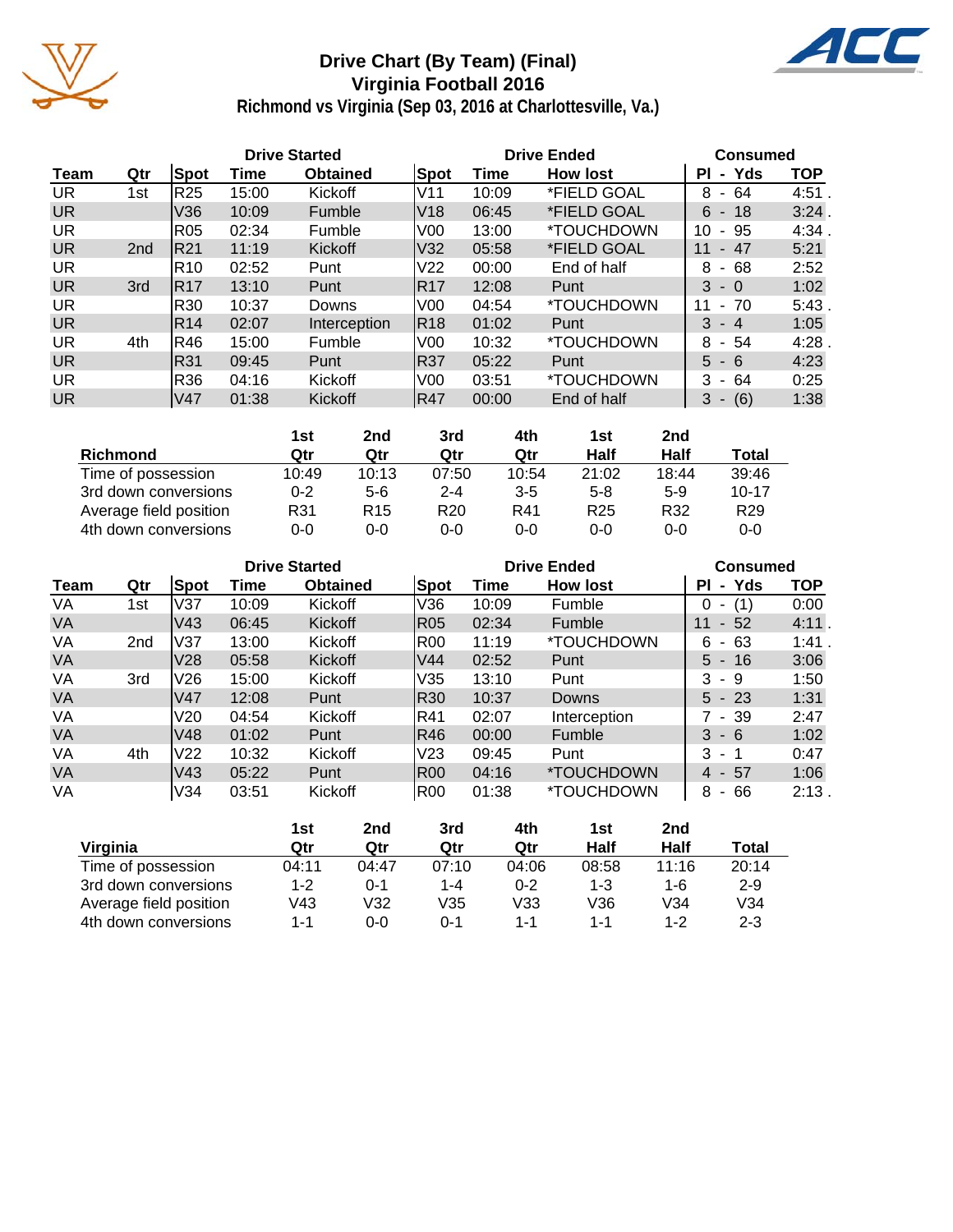

## **Drive Chart (By Quarter) (Final) Virginia Football 2016**



**Richmond vs Virginia (Sep 03, 2016 at Charlottesville, Va.)**

|           |     |                 |       | <b>Drive Started</b> |                 | <b>Drive Ended</b> | <b>Consumed</b> |                                   |            |
|-----------|-----|-----------------|-------|----------------------|-----------------|--------------------|-----------------|-----------------------------------|------------|
| Team      | Qtr | <b>Spot</b>     | Time  | <b>Obtained</b>      | Spot            | Time               | <b>How lost</b> | PI - Yds                          | <b>TOP</b> |
| <b>UR</b> | 1st | R <sub>25</sub> | 15:00 | Kickoff              | V11             | 10:09              | *FIELD GOAL     | $8 - 64$                          | 4:51.      |
| VA        |     | V37             | 10:09 | Kickoff              | V36             | 10:09              | Fumble          | (1)<br>$\Omega$<br>$\blacksquare$ | 0:00       |
| UR.       |     | V36             | 10:09 | Fumble               | V18             | 06:45              | *FIELD GOAL     | 6<br>18<br>$\sim$                 | 3:24.      |
| VA        |     | V43             | 06:45 | Kickoff              | <b>R05</b>      | 02:34              | Fumble          | 52<br>11<br>$\mathbf{L}$          | 4:11.      |
| UR.       |     | <b>R05</b>      | 02:34 | Fumble               | V00             | 13:00              | *TOUCHDOWN      | 95<br>10                          | 4:34.      |
| VA        | 2nd | V37             | 13:00 | Kickoff              | <b>R00</b>      | 11:19              | *TOUCHDOWN      | 6<br>$-63$                        | 1:41.      |
| UR.       |     | R <sub>21</sub> | 11:19 | Kickoff              | V32             | 05:58              | *FIELD GOAL     | 47<br>11                          | 5:21       |
| VA        |     | V28             | 05:58 | Kickoff              | V44             | 02:52              | Punt            | $5 - 16$                          | 3:06       |
| UR.       |     | R <sub>10</sub> | 02:52 | Punt                 | V <sub>22</sub> | 00:00              | End of half     | 68<br>8<br>$\blacksquare$         | 2:52       |
| VA        | 3rd | V26             | 15:00 | Kickoff              | V35             | 13:10              | Punt            | 3<br>$-9$                         | 1:50       |
| UR.       |     | R <sub>17</sub> | 13:10 | Punt                 | R <sub>17</sub> | 12:08              | Punt            | 3<br>$-0$                         | 1:02       |
| VA        |     | V47             | 12:08 | Punt                 | <b>R30</b>      | 10:37              | <b>Downs</b>    | $5 - 23$                          | 1:31       |
| UR.       |     | R30             | 10:37 | Downs                | V <sub>00</sub> | 04:54              | *TOUCHDOWN      | $-70$<br>11                       | 5:43.      |
| <b>VA</b> |     | V20             | 04:54 | Kickoff              | R41             | 02:07              | Interception    | $7 - 39$                          | 2:47       |
| UR.       |     | R <sub>14</sub> | 02:07 | Interception         | R <sub>18</sub> | 01:02              | Punt            | 3<br>$-4$                         | 1:05       |
| VA        |     | V48             | 01:02 | Punt                 | R46             | 00:00              | Fumble          | $3 - 6$                           | 1:02       |
| UR.       | 4th | R46             | 15:00 | Fumble               | V00             | 10:32              | *TOUCHDOWN      | 8<br>$-54$                        | 4:28.      |
| <b>VA</b> |     | V <sub>22</sub> | 10:32 | Kickoff              | V <sub>23</sub> | 09:45              | Punt            | $3 - 1$                           | 0:47       |
| <b>UR</b> |     | R31             | 09:45 | Punt                 | R37             | 05:22              | Punt            | 5<br>$-6$                         | 4:23       |
| VA        |     | V43             | 05:22 | Punt                 | <b>R00</b>      | 04:16              | *TOUCHDOWN      | $4 - 57$                          | 1:06       |
| UR.       |     | R36             | 04:16 | Kickoff              | V <sub>00</sub> | 03:51              | *TOUCHDOWN      | 3<br>64<br>$\blacksquare$         | 0:25       |
| VA        |     | V34             | 03:51 | Kickoff              | <b>R00</b>      | 01:38              | *TOUCHDOWN      | 8<br>66<br>$\sim$                 | 2:13.      |
| UR.       |     | V47             | 01:38 | Kickoff              | R47             | 00:00              | End of half     | 3<br>(6)<br>$\blacksquare$        | 1:38       |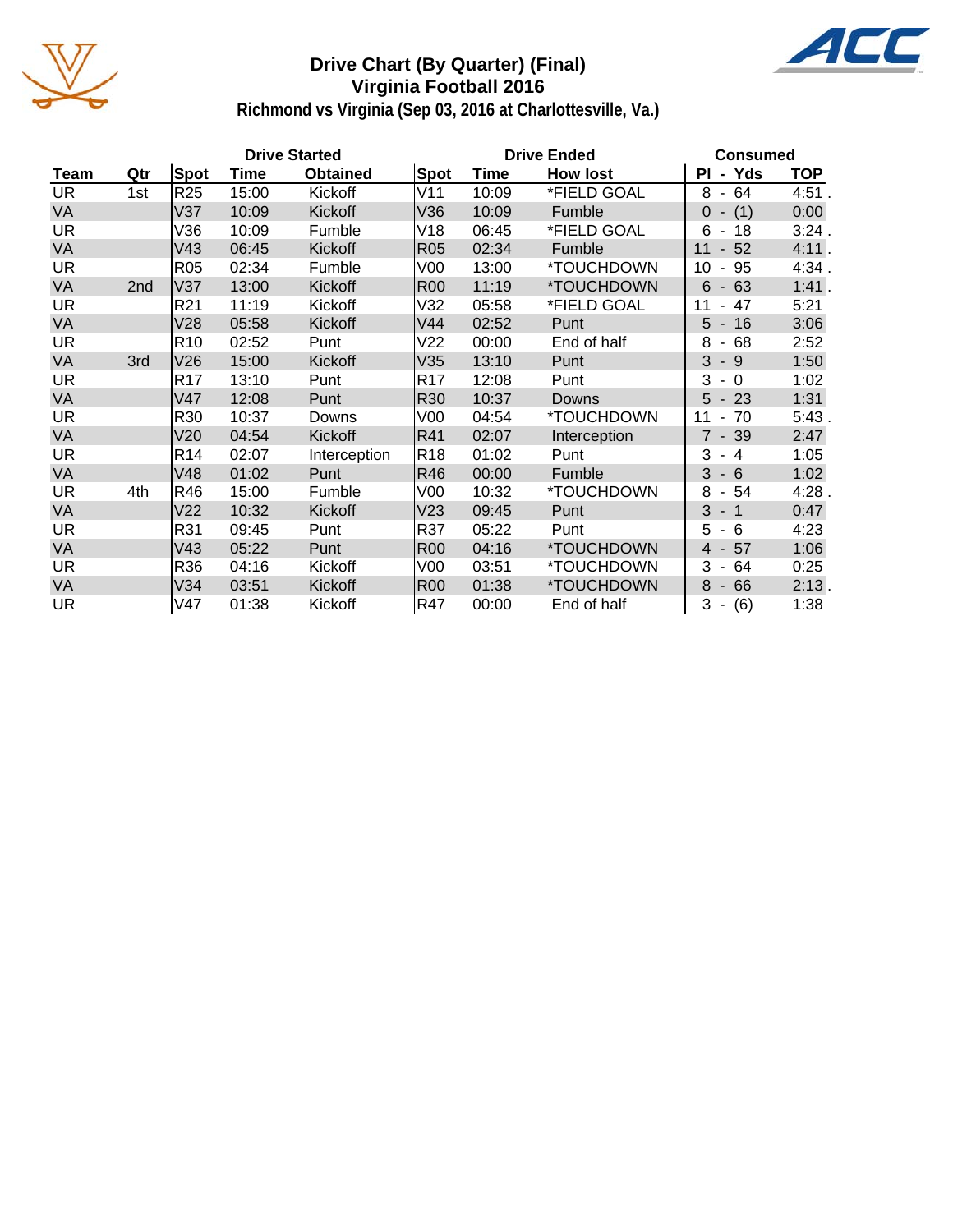

# **Play-by-Play Summary (1st quarter)**



**Richmond vs Virginia (Sep 03, 2016 at Charlottesville, Va.)**

|                                |                     |                                | Richmond wins toss, elects to receive.                                                                                           |       |                |   |              |                |                          |                                            |                                                                                       |                  |                  |                |
|--------------------------------|---------------------|--------------------------------|----------------------------------------------------------------------------------------------------------------------------------|-------|----------------|---|--------------|----------------|--------------------------|--------------------------------------------|---------------------------------------------------------------------------------------|------------------|------------------|----------------|
| 1-10 UR 35<br>VA ball on VA35. |                     |                                |                                                                                                                                  |       |                |   |              |                |                          |                                            |                                                                                       |                  |                  |                |
|                                |                     |                                | Sims, D kickoff 65 yards to the UR0, touchback.                                                                                  |       |                |   |              |                |                          |                                            |                                                                                       |                  |                  |                |
| $1 - 10$                       | UR 25               |                                | Kyle Lauletta pass complete to Jarmal Bevels for 17 yards to the UR42, 1ST DOWN UR                                               |       |                |   |              |                |                          |                                            |                                                                                       |                  |                  | P1             |
|                                |                     |                                | (Blanding, Q; Robinson, M).                                                                                                      |       |                |   |              |                |                          |                                            |                                                                                       |                  |                  |                |
| 1-10                           | <b>UR 42</b>        |                                | Gordon Collins rush for 18 yards to the VA40, 1ST DOWN UR (Rainey, K).                                                           |       |                |   |              |                |                          |                                            |                                                                                       |                  |                  | R2             |
| $2 - 1$                        | 1-10 VA 40<br>VA 31 |                                | Kyle Lauletta rush for 9 yards to the VA31.<br>Kyle Lauletta pass complete to Brian Brown for 15 yards to the VA16, 1ST DOWN UR, |       |                |   |              |                |                          |                                            |                                                                                       |                  |                  | P3             |
|                                |                     |                                | out-of-bounds.                                                                                                                   |       |                |   |              |                |                          |                                            |                                                                                       |                  |                  |                |
|                                | 1-10 VA 16          |                                | Jay Palmer rush for 1 yard to the VA15 (Wilkins, D).                                                                             |       |                |   |              |                |                          |                                            |                                                                                       |                  |                  |                |
| $2-9$                          | <b>VA 15</b>        |                                | Jay Palmer rush for loss of 1 yard to the VA16, fumble forced by Bradshaw, Z, fumble by                                          |       |                |   |              |                |                          |                                            |                                                                                       |                  |                  |                |
|                                |                     |                                | Jay Palmer recovered by UR Jay Palmer at VA16 (Bradshaw, Z).                                                                     |       |                |   |              |                |                          |                                            |                                                                                       |                  |                  |                |
|                                | 3-10 VA 16          |                                | Kyle Lauletta rush for 5 yards to the VA11 (Jones, C).                                                                           |       |                |   |              |                |                          |                                            |                                                                                       |                  |                  |                |
| 4-5                            | VA 11               |                                | Griffin Trau field goal attempt from 28 GOOD, clock 10:09.                                                                       |       |                |   |              |                |                          |                                            |                                                                                       |                  |                  |                |
|                                |                     |                                |                                                                                                                                  |       |                |   |              |                | Richmond 3, Virginia 0   |                                            |                                                                                       |                  |                  |                |
|                                |                     |                                |                                                                                                                                  |       |                |   |              |                | 8 plays, 64 yards, 4:51  |                                            |                                                                                       |                  |                  |                |
|                                |                     |                                | Griffin Trau kickoff 45 yards to the VA20, Wingo-Reeves, C return 17 yards to the VA37,                                          |       |                |   |              |                |                          |                                            |                                                                                       |                  |                  |                |
|                                |                     |                                | fumble forced by Porter Abell, fumble by Wingo-Reeves, C recovered by UR Jevaris Little<br>at VA36.                              |       |                |   |              |                |                          |                                            |                                                                                       |                  |                  |                |
|                                |                     |                                | RICHMOND drive start at 10:09.                                                                                                   |       |                |   |              |                |                          |                                            |                                                                                       |                  |                  |                |
|                                | 1-10 VA 36          |                                | Kyle Lauletta pass incomplete to Stephen Jacob (Blanding, Q).                                                                    |       |                |   |              |                |                          |                                            |                                                                                       |                  |                  |                |
|                                | 2-10 VA 36          |                                | Caleb Drake rush for 16 yards to the VA20, 1ST DOWN UR, out-of-bounds (Jones, C).                                                |       |                |   |              |                |                          |                                            |                                                                                       |                  |                  | R4             |
|                                | 1-10 VA 20          |                                | David Broadus rush for 3 yards to the VA17 (Kiser, M; Hanback, E).                                                               |       |                |   |              |                |                          |                                            |                                                                                       |                  |                  |                |
| $2 - 7$                        | VA 17               |                                | PENALTY UR illegal motion (Stephen Jacob) 5 yards to the VA22.                                                                   |       |                |   |              |                |                          |                                            |                                                                                       |                  |                  |                |
|                                | 2-12 VA 22          |                                | Kyle Lauletta sacked for loss of 7 yards to the VA29 (Peace, C).                                                                 |       |                |   |              |                |                          |                                            |                                                                                       |                  |                  |                |
|                                | 3-19 VA 29          |                                | Kyle Lauletta pass complete to Garrett Hudson for 11 yards to the VA18 (Blanding,                                                |       |                |   |              |                |                          |                                            |                                                                                       |                  |                  |                |
|                                |                     |                                | Q;Peace, C).                                                                                                                     |       |                |   |              |                |                          |                                            |                                                                                       |                  |                  |                |
| 4-8                            | VA 18               |                                | Griffin Trau field goal attempt from 35 GOOD, clock 06:45.                                                                       |       |                |   |              |                |                          |                                            |                                                                                       |                  |                  |                |
|                                |                     |                                |                                                                                                                                  |       |                |   |              |                | Richmond 6, Virginia 0   |                                            |                                                                                       |                  |                  |                |
|                                |                     |                                | Griffin Trau kickoff 48 yards to the VA17, Sharp, C return 26 yards to the VA43,                                                 |       |                |   |              |                | 6 plays, 18 yards, 3:24  |                                            |                                                                                       |                  |                  |                |
|                                |                     |                                | out-of-bounds (Caleb Drake).                                                                                                     |       |                |   |              |                |                          |                                            |                                                                                       |                  |                  |                |
|                                |                     | VIRGINIA drive start at 06:45. |                                                                                                                                  |       |                |   |              |                |                          |                                            |                                                                                       |                  |                  |                |
|                                |                     | 1-10 VA 43                     |                                                                                                                                  |       |                |   |              |                |                          |                                            | Benkert, K pass complete to Mizzell, T for 5 yards to the VA48 (David Jones).         |                  |                  |                |
|                                | $2 - 5$             | VA 48                          |                                                                                                                                  |       |                |   |              |                |                          |                                            | Benkert, K pass complete to Johnson, K for 8 yards to the UR44, 1ST DOWN VA (David    |                  |                  | P1             |
|                                |                     |                                | Jones; Brandon Waller).                                                                                                          |       |                |   |              |                |                          |                                            |                                                                                       |                  |                  |                |
|                                | 1-10                | UR 44                          |                                                                                                                                  |       |                |   |              |                |                          |                                            | Benkert, K pass complete to Mizzell, T for 4 yards to the UR40 (Brendan Coniker).     |                  |                  |                |
|                                | 2-6                 | UR 40                          | Mizzell, T rush for 3 yards to the UR37 (David Jones).                                                                           |       |                |   |              |                |                          |                                            |                                                                                       |                  |                  |                |
|                                | $3 - 3$             | <b>UR 37</b>                   | Reid, A rush for 2 yards to the UR35 (Omar Howard).                                                                              |       |                |   |              |                |                          |                                            |                                                                                       |                  |                  |                |
|                                | 4-1                 | <b>UR 35</b>                   | Reid, A rush for 3 yards to the UR32, 1ST DOWN VA (Omar Howard).                                                                 |       |                |   |              |                |                          |                                            |                                                                                       |                  |                  | R <sub>2</sub> |
|                                | $1 - 10$            | <b>UR 32</b><br>2-10 UR 32     | Benkert, K pass incomplete to Santoro, R.                                                                                        |       |                |   |              |                |                          |                                            | Benkert, K pass complete to Butts, E for 8 yards to the UR24, out-of-bounds.          |                  |                  |                |
|                                | $3-2$               | <b>UR 24</b>                   |                                                                                                                                  |       |                |   |              |                |                          |                                            | Benkert, K pass complete to Dowling, D for 13 yards to the UR11, 1ST DOWN VA (Jarriel |                  |                  | P3             |
|                                |                     |                                | Jordan).                                                                                                                         |       |                |   |              |                |                          |                                            |                                                                                       |                  |                  |                |
|                                | $1 - 10$            | <b>UR 11</b>                   |                                                                                                                                  |       |                |   |              |                |                          |                                            | Benkert, K pass complete to Dowling, D for 5 yards to the UR6 (Omar Howard).          |                  |                  |                |
|                                | $2 - 5$             | <b>UR 06</b>                   |                                                                                                                                  |       |                |   |              |                |                          |                                            | Mizzell, T rush for 1 yard to the UR5, fumble forced by Brendan Coniker, fumble by    |                  |                  |                |
|                                |                     |                                | Mizzell, T recovered by UR Brendan Coniker at UR5.                                                                               |       |                |   |              |                |                          |                                            |                                                                                       |                  |                  |                |
|                                |                     |                                |                                                                                                                                  |       |                |   |              |                | 11 plays, 52 yards, 4:11 |                                            |                                                                                       |                  |                  |                |
|                                |                     |                                | RICHMOND drive start at 02:34.                                                                                                   |       |                |   |              |                |                          |                                            |                                                                                       |                  |                  |                |
| $1 - 10$                       | <b>UR 05</b>        |                                | Kyle Lauletta pass incomplete to Brian Brown (Harris, T).                                                                        |       |                |   |              |                |                          |                                            |                                                                                       |                  |                  |                |
| $2 - 10$                       | <b>UR 05</b>        |                                | D. Thompson rush for 14 yards to the UR19, 1ST DOWN UR (Bradshaw, Z).                                                            |       |                |   |              |                |                          |                                            |                                                                                       |                  |                  | R <sub>5</sub> |
| $1 - 10$                       | <b>UR 19</b>        |                                | Xavier Goodall rush for 11 yards to the UR30, 1ST DOWN UR (Blanding, Q).                                                         |       |                |   |              |                |                          |                                            |                                                                                       |                  |                  | R <sub>6</sub> |
| $1 - 10$                       | <b>UR 30</b>        |                                | Xavier Goodall rush for 3 yards to the UR33 (Peace, C).                                                                          |       |                |   |              |                |                          |                                            |                                                                                       |                  |                  |                |
| $2 - 7$                        | <b>UR33</b>         |                                | Kyle Lauletta pass complete to Brian Brown for 11 yards to the UR44, 1ST DOWN UR (Mack,<br>$J$ ).                                |       |                |   |              |                |                          |                                            |                                                                                       |                  |                  | P7             |
| $1 - 10$                       | <b>UR 44</b>        |                                | Xavier Goodall rush for 3 yards to the UR47 (Bradshaw, Z; Harris, T).                                                            |       |                |   |              |                |                          |                                            |                                                                                       |                  |                  |                |
|                                |                     |                                |                                                                                                                                  |       |                |   |              |                |                          | END OF 1st QUARTER: Richmond 6, Virginia 0 |                                                                                       |                  |                  |                |
|                                |                     |                                |                                                                                                                                  |       |                |   |              |                |                          |                                            |                                                                                       |                  |                  |                |
|                                |                     |                                |                                                                                                                                  | Time  |                |   | 1st Downs    |                |                          | <b>Conversions</b>                         |                                                                                       |                  |                  |                |
|                                |                     | <b>Quarter Summary</b>         | Score                                                                                                                            | Poss  | R              | Ρ | x            | т              | 3rd                      | 4th                                        | Rushing                                                                               | Passing          | <b>Penalties</b> |                |
|                                |                     | Richmond                       | 6                                                                                                                                | 10:49 | $\overline{4}$ | 3 | $\mathbf{0}$ | $\overline{7}$ | $0 - 2$                  | $0-0$                                      | 12-75                                                                                 | $4 - 6 - 0 - 54$ | $1 - 5$          |                |

Virginia 0 04:11 1 2 0 3 1-2 1-1 4-9 6-7-0-43 0-0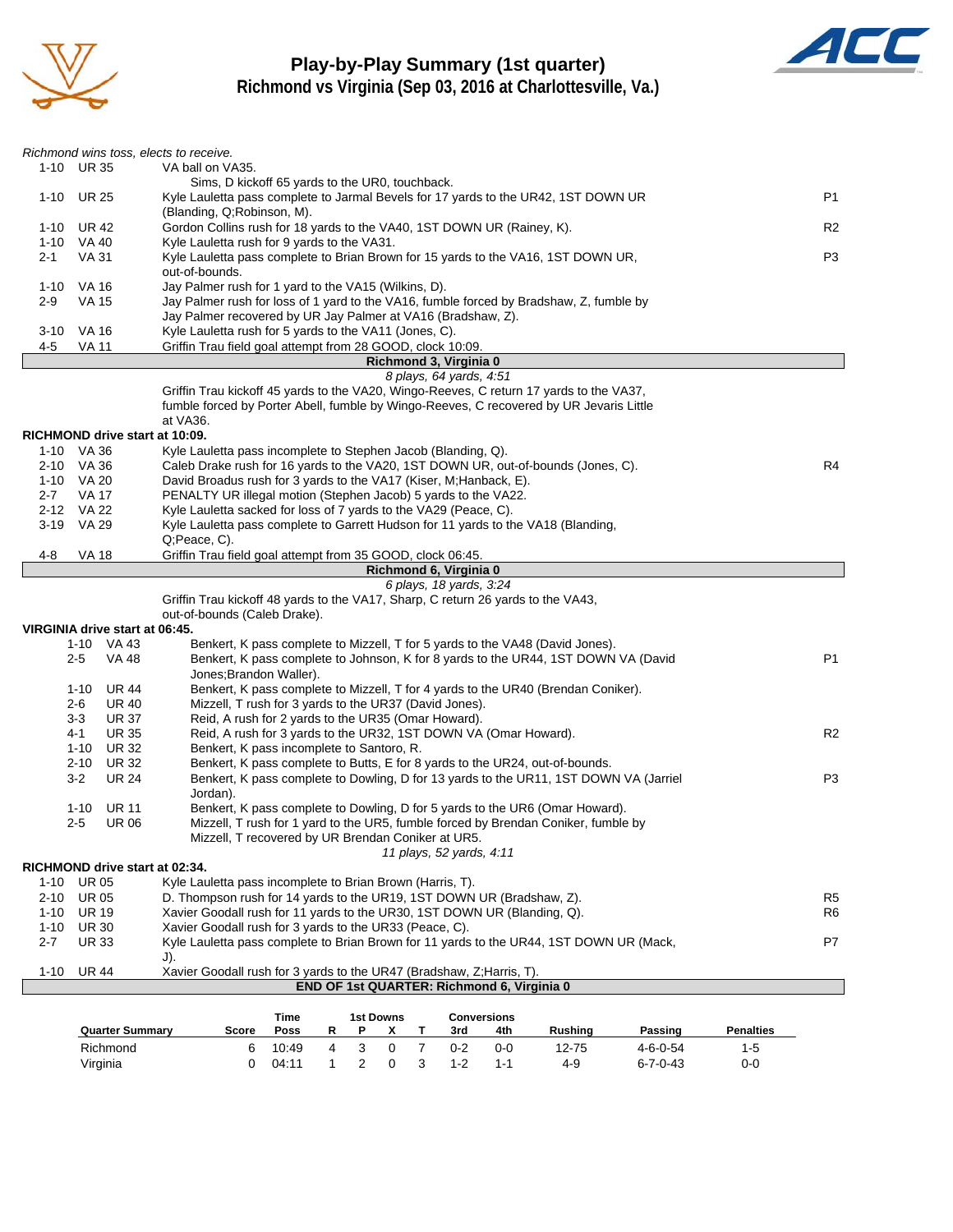

## **Quickie Statistics (1st quarter only) Richmond vs Virginia (Sep 03, 2016 at Charlottesville, Va.)**



|                                   | UR          | VA          |
|-----------------------------------|-------------|-------------|
| Score                             | 6           | 0           |
| <b>FIRST DOWNS</b>                | 7           | $\mathsf 3$ |
| <b>RUSHES-YARDS (NET)</b>         | 12-75       | $4 - 9$     |
| <b>PASSING YDS (NET)</b>          | 54          | 43          |
| Passes Att-Comp-Int               | $6 - 4 - 0$ | $7 - 6 - 0$ |
| <b>TOTAL OFFENSE PLAYS-YARDS</b>  | 18-129      | $11 - 52$   |
| <b>Fumble Returns-Yards</b>       | $0-0$       | $0-0$       |
| <b>Punt Returns-Yards</b>         | $0 - 0$     | $0-0$       |
| <b>Kickoff Returns-Yards</b>      | $0-0$       | $2 - 42$    |
| <b>Interception Returns-Yards</b> | $0 - 0$     | $0-0$       |
| Punts (Number-Avg)                | $0 - 0.0$   | $0 - 0.0$   |
| Fumbles-Lost                      | $1 - 0$     | $2 - 2$     |
| Penalties-Yards                   | $1 - 5$     | $0-0$       |
| <b>Possession Time</b>            | 10:49       | 04:11       |
| <b>Third-Down Conversions</b>     | $0$ of $2$  | 1 of $2$    |
| <b>Fourth-Down Conversions</b>    | $0$ of $0$  | 1 of 1      |

06:45 UR - Griffin Trau 35 yd field goal, 6-18 3:24 6 - 0 6 - 0 6 - 0 6 - 0 6 - 0 6 - 0 6 - 0 6 - 0 6 - 0 6 - 0

#### **Richmond Virginia**

| Rushing               |    |    | No. Gain Loss Net TD Lg Avg |    |          |              |             |
|-----------------------|----|----|-----------------------------|----|----------|--------------|-------------|
| <b>Gordon Collins</b> |    | 18 | 0                           | 18 | 0        |              | 18 18.0     |
| Xavier Goodall        | 3. | 17 | $\Omega$                    | 17 |          | $0 \quad 11$ | 5.7         |
| Caleb Drake           |    | 16 | 0                           | 16 | $\Omega$ |              | 16 16.0     |
| Deontez Thompson      |    | 14 | 0                           | 14 |          |              | $0.14$ 14.0 |

| <b>Passing</b> | $C-A-I$ |     | Yds TD Long Sack |  |
|----------------|---------|-----|------------------|--|
| Kyle Lauletta  | 4-6-0   | -54 |                  |  |

| <b>Receiving</b>   | No. | Yards | TD. | Lona |
|--------------------|-----|-------|-----|------|
| <b>Brian Brown</b> |     | 26    |     | 15   |
| Jarmal Bevels      |     |       |     | 17   |
| Garrett Hudson     |     | 11    |     |      |

| <b>Punting</b>      | No. | Yds   |    | Ava Lona | <b>In20</b> | ΤВ | Puntina             | No. | Yds   | Ava | Lona |
|---------------------|-----|-------|----|----------|-------------|----|---------------------|-----|-------|-----|------|
| <b>Punt Returns</b> | No. | Yards | TD | Lona     |             |    | <b>Punt Returns</b> | No. | Yards | TD. | Lona |
| <b>Kick Returns</b> | No. | Yards | TD | Lona     |             |    | <b>Kick Returns</b> | No. | Yards | TD. | Long |

| <b>Tackles</b>  | UA-A    | Total | <b>Sacks</b> | <b>TFL</b> |
|-----------------|---------|-------|--------------|------------|
| Omar Howard     | 3-0     | З     | 0.0          | 0.0        |
| David Jones     | $2 - 1$ | 3     | 0.O          | 0.0        |
| Brendan Coniker | $2-0$   | 2     | 0.O          | 0.O        |
| Jarriel Jordan  | $1 - 0$ |       | 0.O          | 0.0        |

| <b>Rushing</b>         |                     | No. Gain Loss  | <b>Net</b>   | TD             | Avg<br>Lg                                     | <b>Rushing</b>      |                | No. Gain Loss  | <b>Net</b>  | <b>TD</b>     | <b>Avg</b><br>Lg    |          |
|------------------------|---------------------|----------------|--------------|----------------|-----------------------------------------------|---------------------|----------------|----------------|-------------|---------------|---------------------|----------|
| Gordon Collins         |                     | 18<br>0        | 18           | $\Omega$       | 18<br>18.0                                    | <b>Albert Reid</b>  | 2              | 5              | 0           | 5<br>0        | 3                   | 2.5      |
| Xavier Goodall         | 3                   | 17<br>0        | 17           | 0              | 5.7<br>11                                     | Taquan Mizzell      | $\overline{2}$ | 4              | 0           | 4<br>$\Omega$ | 3                   | 2.0      |
| Caleb Drake            |                     | 16<br>0        | 16           | 0              | 16.0<br>16                                    |                     |                |                |             |               |                     |          |
| Deontez Thompson       | 1                   | 14<br>$\Omega$ | 14           | $\Omega$       | 14<br>14.0                                    |                     |                |                |             |               |                     |          |
| Passing                | $C-A-I$             |                | Yds<br>TD    | Long           | <b>Sack</b>                                   | <b>Passing</b>      |                | $C-A-I$        | Yds         | TD            | <b>Sack</b><br>Long |          |
| <b>Kyle Lauletta</b>   | $4 - 6 - 0$         |                | 54           | $\Omega$<br>17 | 1                                             | <b>Kurt Benkert</b> | $6 - 7 - 0$    |                | 43          | $\Omega$      | 13                  | $\Omega$ |
| Receiving              | No.                 | Yards          | TD           | Long           |                                               | Receiving           | No.            | Yards          | TD          | Long          |                     |          |
| Brian Brown            | $\overline{2}$      | 26             | 0            | 15             |                                               | Doni Dowling        | 2              | 18             | 0           | 13            |                     |          |
| <b>Jarmal Bevels</b>   |                     | 17             | 0            | 17             |                                               | Taguan Mizzell      | 2              | 9              | 0           | 5             |                     |          |
| Garrett Hudson         |                     | 11             | $\Omega$     | 11             |                                               | Evan Butts          |                | 8              | 0           | 8             |                     |          |
|                        |                     |                |              |                |                                               | Keeon Johnson       |                | 8              | $\Omega$    | 8             |                     |          |
| <b>Punting</b>         | No.                 | Yds            | Avg Long     |                | In20<br>TВ                                    | <b>Punting</b>      | No.            | Yds            | Avg         | Long          | In20                | TВ       |
| <b>Punt Returns</b>    | No.                 | Yards          | <b>TD</b>    | Long           |                                               | <b>Punt Returns</b> | No.            | Yards          | <b>TD</b>   | Long          |                     |          |
| <b>Kick Returns</b>    | No.                 | Yards          | TD           | Long           |                                               | <b>Kick Returns</b> | No.            | Yards          | TD          | Long          |                     |          |
|                        |                     |                |              |                |                                               | Connor Wingo-Reev   |                | 16             | $\mathbf 0$ | 17            |                     |          |
|                        |                     |                |              |                |                                               | Chris Sharp         |                | 26             | $\Omega$    | 26            |                     |          |
| <b>Tackles</b>         | UA-A                | <b>Total</b>   | <b>Sacks</b> |                | TFL                                           | <b>Tackles</b>      | UA-A           | <b>Total</b>   |             | <b>Sacks</b>  | <b>TFL</b>          |          |
| Omar Howard            | $3-0$               | 3              |              | 0.0            | 0.0                                           | Zach Bradshaw       | $3 - 1$        | 4              |             | 0.0           | $\overline{2.0}$    |          |
| David Jones            | $2 - 1$             | 3              |              | 0.0            | 0.0                                           | <b>Chris Peace</b>  | $2 - 1$        | 3              |             | 1.0           | 1.0                 |          |
| <b>Brendan Coniker</b> | $2 - 0$             | 2              |              | 0.0            | 0.0                                           | Quin Blanding       | $1 - 2$        | 3              |             | 0.0           | 0.0                 |          |
| Jarriel Jordan         | $1 - 0$             | 1              |              | 0.0            | 0.0                                           | Cory Jones          | $2 - 0$        | $\overline{2}$ |             | 0.0           | 0.0                 |          |
| Time<br>Qtr            | <b>Scoring Play</b> |                |              |                |                                               |                     |                |                |             |               | V-H                 |          |
| 10:09<br>1st           |                     |                |              |                | UR - Griffin Trau 28 yd field goal, 8-64 4:51 |                     |                |                |             |               | $3 - 0$             |          |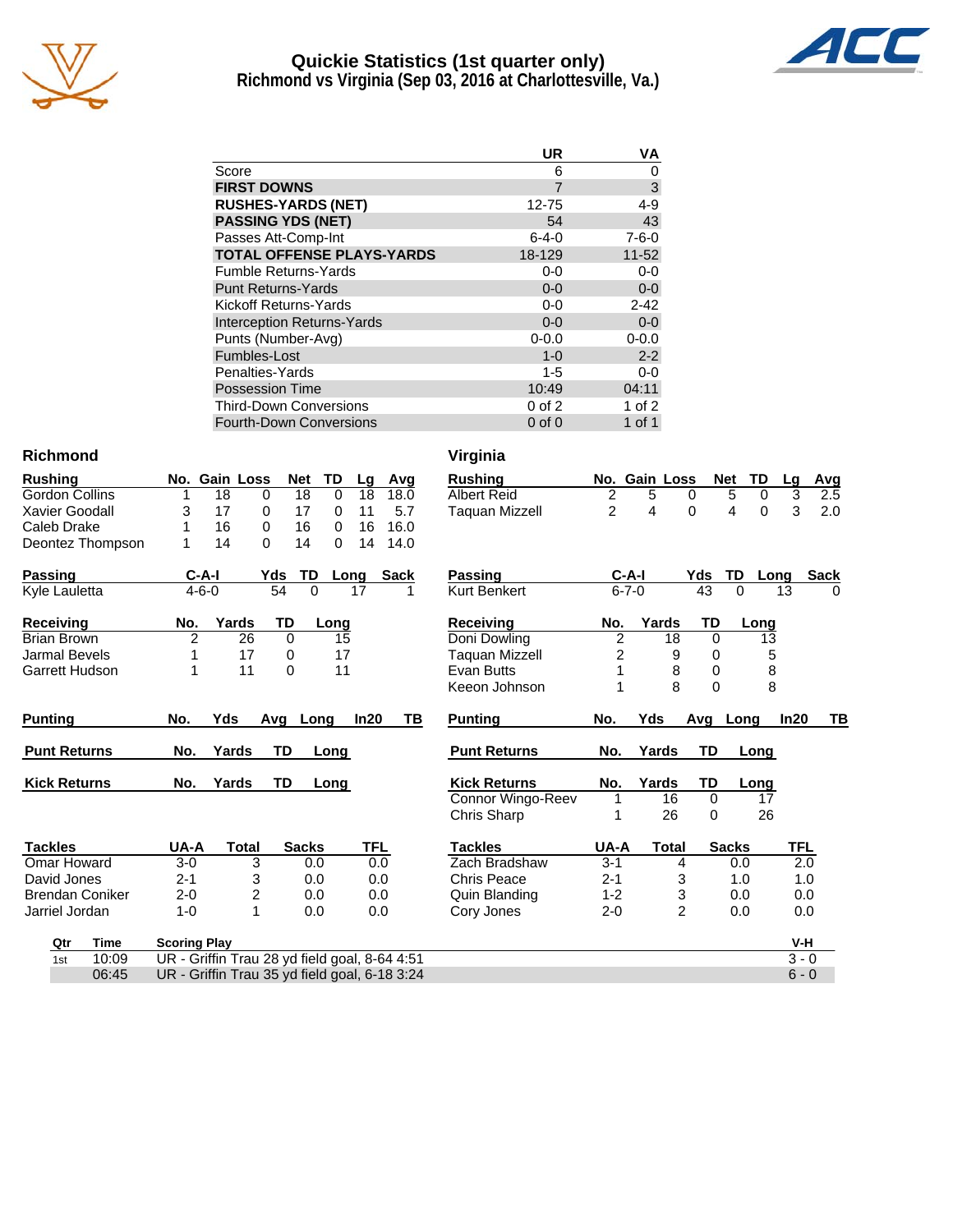

# **Play-by-Play Summary (2nd quarter)**



**Richmond vs Virginia (Sep 03, 2016 at Charlottesville, Va.)**

| 2-7      | <b>UR 47</b>                   | Start of 2nd quarter, clock 15:00.                                                                     |                 |
|----------|--------------------------------|--------------------------------------------------------------------------------------------------------|-----------------|
| $2 - 7$  | <b>UR 47</b>                   | Kyle Lauletta pass complete to Tyler Wilkins for 35 yards to the VA18, 1ST DOWN UR                     | P8              |
|          |                                | (Garner, K).                                                                                           |                 |
| 1-10     | VA 18                          | Gordon Collins rush for 1 yard to the VA17 (Brown, A).                                                 |                 |
| 2-9      | VA 17                          | Kyle Lauletta pass complete to Brian Brown for 6 yards to the VA11 (Thornhill, J).                     |                 |
| 3-3      | <b>VA 11</b>                   | Kyle Lauletta pass complete to Tyler Wilkins for 11 yards to the VA0, 1ST DOWN UR,                     | P9              |
|          |                                | TOUCHDOWN, clock 13:00.                                                                                |                 |
| 1-G      | VA 03                          | Griffin Trau kick attempt good.                                                                        |                 |
|          |                                | Richmond 13, Virginia 0<br>10 plays, 95 yards, 4:34                                                    |                 |
|          |                                | Griffin Trau kickoff 59 yards to the VA6, Sharp, C return 31 yards to the VA37 (Madison                |                 |
|          |                                | Day).                                                                                                  |                 |
|          | VIRGINIA drive start at 13:00. |                                                                                                        |                 |
|          | 1-10 VA 37                     | Benkert, K pass complete to Craft, W for 10 yards to the VA47, 1ST DOWN VA (Brendan                    | P4              |
|          |                                | Coniker;Selton Hodge).                                                                                 |                 |
|          | 1-10 VA 47                     | Reid, A rush for 10 yards to the UR43, 1ST DOWN VA (David Jones).                                      | R5              |
|          | 1-10 UR 43                     | Mizzell, T rush for loss of 1 yard to the UR44 (Winston Craig; Brandon Waller).                        |                 |
|          | 2-11 UR 44                     | Benkert, K pass incomplete to Reid, A.                                                                 |                 |
|          | 3-11 UR 44                     | Benkert, K pass complete to Johnson, K for 9 yards to the UR35 (Micah Keels;Omar Howard),              | X6              |
|          |                                | PENALTY UR roughing passer 15 yards to the UR20, 1ST DOWN VA.                                          |                 |
|          | 1-10 UR 20                     | 1st and 10.                                                                                            |                 |
|          |                                | Richmond number 32 disqualified for targeting.                                                         |                 |
|          | 1-10 UR 20                     | Benkert, K pass complete to Dowling, D for 20 yards to the UR0, 1ST DOWN VA, TOUCHDOWN,                | P7              |
|          |                                | clock 11:19.                                                                                           |                 |
|          | 1-G<br>UR 03                   | Sims, D kick attempt good.                                                                             |                 |
|          |                                | Richmond 13, Virginia 7                                                                                |                 |
|          |                                | 6 plays, 63 yards, 1:41                                                                                |                 |
|          |                                | Sims, D kickoff 65 yards to the UR0, Caleb Drake return 21 yards to the UR21 (Thornhill,               |                 |
|          | RICHMOND drive start at 11:19. | $J$ ).                                                                                                 |                 |
|          | 1-10 UR 21                     | Kyle Lauletta pass incomplete to Garrett Hudson (Rainey, K).                                           |                 |
| 2-10     | <b>UR 21</b>                   | PENALTY UR false start (Alex Light) 5 yards to the UR16.                                               |                 |
| 2-15     | <b>UR 16</b>                   | Timeout Richmond, clock 11:08.                                                                         |                 |
| $2 - 15$ | <b>UR 16</b>                   | Kyle Lauletta pass complete to Brian Brown for 14 yards to the UR30 (Blanding, Q).                     |                 |
| 3-1      | <b>UR 30</b>                   | Gordon Collins rush for 1 yard to the UR31, 1ST DOWN UR (Brown, A;Bradshaw, Z).                        | R <sub>10</sub> |
| 1-10     | <b>UR 31</b>                   | Gordon Collins rush for 8 yards to the UR39 (Kiser, M).                                                |                 |
| $2 - 2$  | <b>UR 39</b>                   | Jay Palmer rush for 1 yard to the UR40 (Thornhill, J;Bradshaw, Z).                                     |                 |
| 3-1      | <b>UR 40</b>                   | Kyle Lauletta pass complete to Garrett Hudson for 8 yards to the UR48, 1ST DOWN UR                     | P11             |
|          |                                | (Harris, T).                                                                                           |                 |
| 1-10     | <b>UR 48</b>                   | Kyle Lauletta pass complete to Jarmal Bevels for 21 yards to the VA31, 1ST DOWN UR                     | P <sub>12</sub> |
|          |                                | (Harris, T).                                                                                           |                 |
| 1-10     | VA 31                          | D. Thompson rush for 7 yards to the VA24 (Kiser, M).                                                   |                 |
| 2-3      | VA 24                          | Kyle Lauletta pass incomplete to Stephen Jacob.                                                        |                 |
| 3-3      | VA 24                          | Timeout Virginia, clock 06:39.                                                                         |                 |
| 3-3      | <b>VA 24</b>                   | Kyle Lauletta sacked for loss of 8 yards to the VA32 (Kiser, M), fumble by Kyle Lauletta               |                 |
|          |                                | recovered by UR Kyle Lauletta at VA32.                                                                 |                 |
|          | 4-11 VA 32                     | Timeout Virginia, clock 06:02.                                                                         |                 |
| 4-11     | VA 32                          | Ricky Segers field goal attempt from 50 GOOD, clock 05:58.<br>Richmond 16, Virginia 7                  |                 |
|          |                                | 11 plays, 47 yards, 5:21                                                                               |                 |
|          |                                | Griffin Trau kickoff 57 yards to the VA8, Mizzell, T return 20 yards to the VA28 (David                |                 |
|          |                                | Norris).                                                                                               |                 |
|          | VIRGINIA drive start at 05:58. |                                                                                                        |                 |
|          | 1-10 VA 28                     | Benkert, K pass complete to Mizzell, T for 9 yards to the VA37 (Omar Howard).                          |                 |
|          | <b>VA 37</b><br>2-1            | Benkert, K pass complete to Dowling, D for 15 yards to the UR48, 1ST DOWN VA (Omar                     | P8              |
|          |                                | Howard).                                                                                               |                 |
|          | <b>UR 48</b><br>1-10           | Benkert, K sacked for loss of 9 yards to the VA43 (Winston Craig).                                     |                 |
|          | 2-19 VA 43                     | Benkert, K pass complete to Johnson, K for 8 yards to the UR49 (Brendan Coniker).                      |                 |
|          | 3-11 UR 49                     | Benkert, K sacked for loss of 7 yards to the VA44 (Chad Wiggins).                                      |                 |
|          | 4-18 VA 44                     | Conte, N punt 46 yards to the UR10, fair catch by David Jones.                                         |                 |
|          |                                | 5 plays, 16 yards, 3:06                                                                                |                 |
|          | RICHMOND drive start at 02:52. |                                                                                                        |                 |
|          | 1-10 UR 10                     | PENALTY UR holding (Thomas Evans) 5 yards to the UR5.                                                  |                 |
| 1-15     | <b>UR 05</b>                   | Xavier Goodall rush for 1 yard to the UR6 (Peace, C;Kiser, M).                                         |                 |
| 2-14     | <b>UR 06</b>                   | Kyle Lauletta pass complete to Dejon Brissett for 37 yards to the UR43, 1ST DOWN UR,<br>out-of-bounds. | P <sub>13</sub> |
| 1-10     | <b>UR43</b>                    | Kyle Lauletta pass incomplete to Brian Brown.                                                          |                 |
| 2-10     | <b>UR43</b>                    | Kyle Lauletta pass complete to Gordon Collins for 2 yards to the UR45 (Garner, K).                     |                 |
| $3 - 8$  | <b>UR 45</b>                   | Kyle Lauletta pass complete to Brian Brown for 15 yards to the VA40, 1ST DOWN UR (Garner,              | P <sub>14</sub> |
|          |                                |                                                                                                        |                 |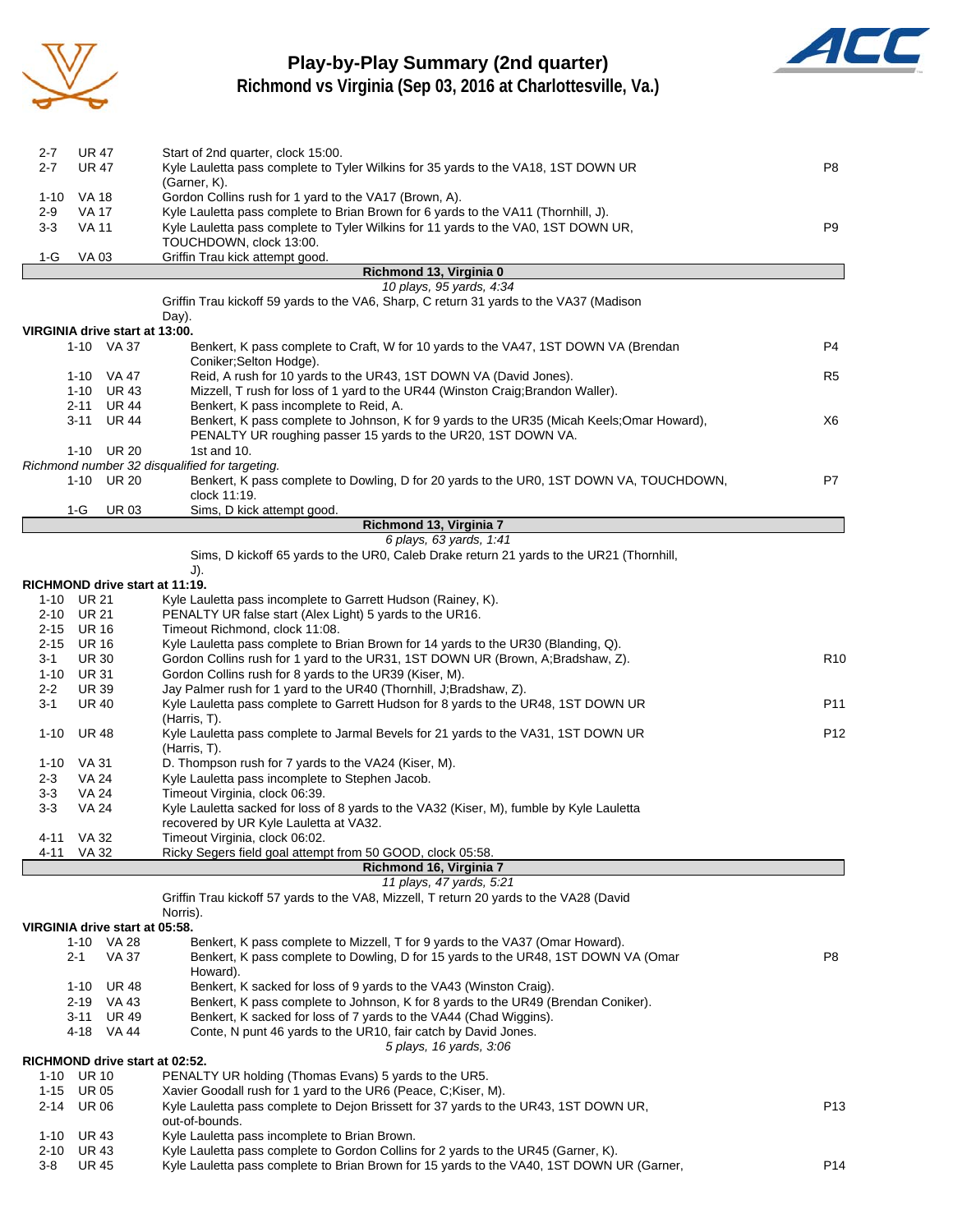

# **Play-by-Play Summary (2nd quarter)**



**Richmond vs Virginia (Sep 03, 2016 at Charlottesville, Va.)**

|         |       | K).                                                                                                   |  |  |  |  |  |  |
|---------|-------|-------------------------------------------------------------------------------------------------------|--|--|--|--|--|--|
| 1-10    | VA 40 | Kyle Lauletta pass complete to Gordon Collins for 6 yards to the VA34 (Kiser, M).                     |  |  |  |  |  |  |
| $2 - 4$ | VA 34 | Timeout Richmond, clock 00:36.                                                                        |  |  |  |  |  |  |
| $2 - 4$ | VA 34 | Gordon Collins rush for loss of 1 yard to the VA35 (Garner, K).                                       |  |  |  |  |  |  |
| $3-5$   | VA 35 | P <sub>15</sub><br>Kyle Lauletta pass complete to Jarmal Bevels for 13 yards to the VA22, 1ST DOWN UR |  |  |  |  |  |  |
|         |       | (Thornhill, J).                                                                                       |  |  |  |  |  |  |
| 1-10    | VA 22 | PENALTY UR illegal touching declined.                                                                 |  |  |  |  |  |  |
|         |       | End of half, clock 00:00.                                                                             |  |  |  |  |  |  |
|         |       | 8 plays, 68 yards, 2:52                                                                               |  |  |  |  |  |  |

|                        | $O$ $P1$ $O2$ , $O3$ , $O4$ , $O5$ , $O6$ , $O7$ , $O8$ , $O9$ , $O9$ |       |  |  |  |  |     |     |          |             |                  |  |  |  |
|------------------------|-----------------------------------------------------------------------|-------|--|--|--|--|-----|-----|----------|-------------|------------------|--|--|--|
|                        | <b>END OF 2nd QUARTER: Richmond 16, Virginia 7</b>                    |       |  |  |  |  |     |     |          |             |                  |  |  |  |
|                        | Time<br>1st Downs<br>Conversions                                      |       |  |  |  |  |     |     |          |             |                  |  |  |  |
|                        |                                                                       |       |  |  |  |  |     |     |          |             |                  |  |  |  |
| <b>Quarter Summary</b> | Score                                                                 | Poss  |  |  |  |  | 3rd | 4th | Rushina  | Passing     | <b>Penalties</b> |  |  |  |
| Richmond               | 10                                                                    | 10:13 |  |  |  |  | 5-6 | 0-0 | $8 - 10$ | 11-14-0-168 | $3 - 25$         |  |  |  |

Virginia 7 04:47 1 3 1 5 0-1 0-0 4-(-7) 6-7-0-71 0-0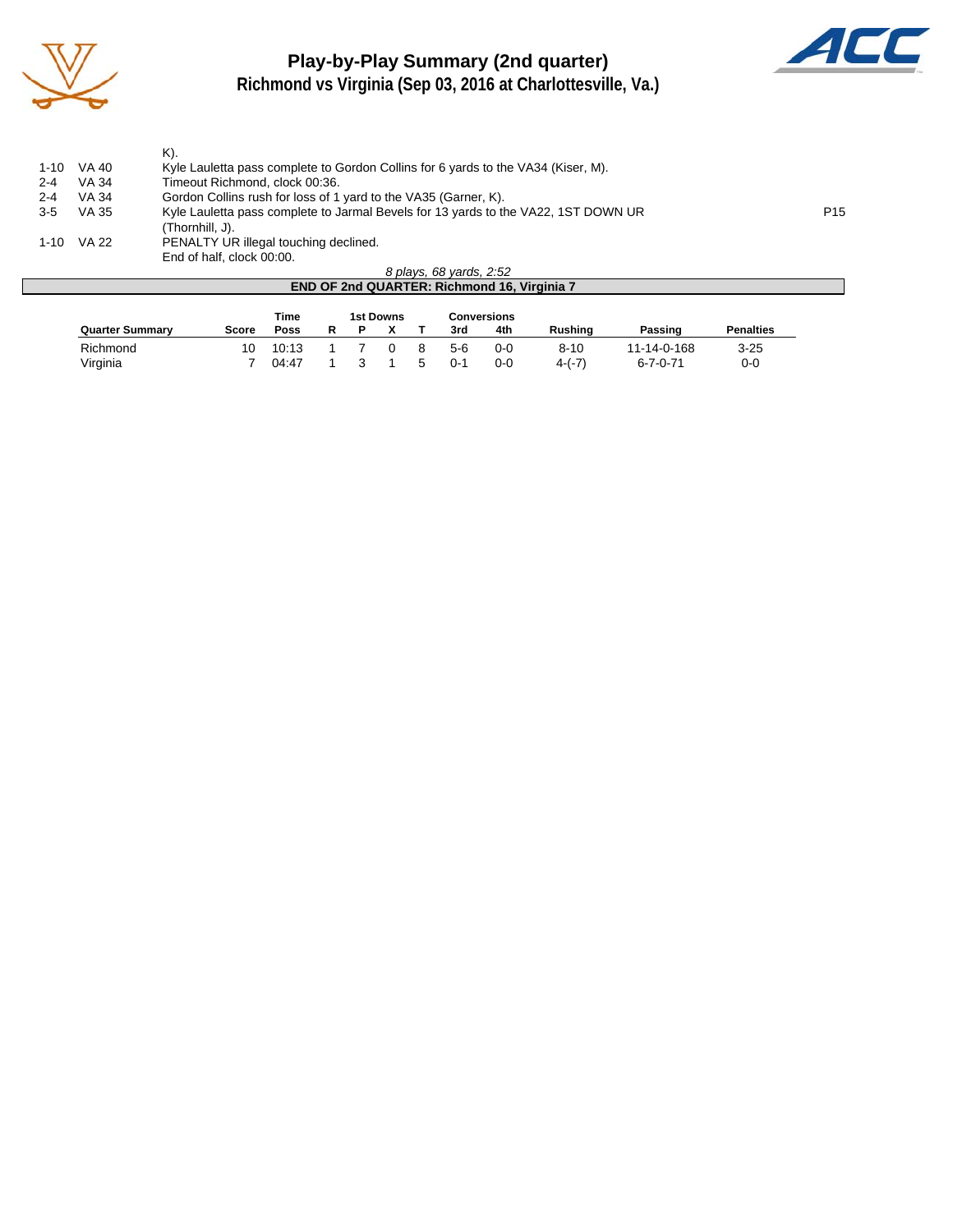

## **Quickie Statistics (2nd quarter only) Richmond vs Virginia (Sep 03, 2016 at Charlottesville, Va.)**



|                                   | UR            | ٧A          |
|-----------------------------------|---------------|-------------|
| Score                             | 10            |             |
| <b>FIRST DOWNS</b>                | 8             | 5           |
| <b>RUSHES-YARDS (NET)</b>         | $8 - 10$      | 4--7        |
| <b>PASSING YDS (NET)</b>          | 168           | 71          |
| Passes Att-Comp-Int               | $14 - 11 - 0$ | $7 - 6 - 0$ |
| <b>TOTAL OFFENSE PLAYS-YARDS</b>  | 22-178        | $11 - 64$   |
| <b>Fumble Returns-Yards</b>       | $0 - 0$       | $0-0$       |
| <b>Punt Returns-Yards</b>         | $0 - 0$       | $0-0$       |
| Kickoff Returns-Yards             | $1 - 21$      | $2 - 51$    |
| <b>Interception Returns-Yards</b> | $0 - 0$       | $0-0$       |
| Punts (Number-Avg)                | $0 - 0.0$     | $1 - 46.0$  |
| Fumbles-Lost                      | $1 - 0$       | $0-0$       |
| Penalties-Yards                   | $3 - 25$      | $0-0$       |
| <b>Possession Time</b>            | 10:13         | 04:47       |
| <b>Third-Down Conversions</b>     | 5 of 6        | $0$ of 1    |
| <b>Fourth-Down Conversions</b>    | $0$ of $0$    | $0$ of $0$  |

#### **Richmond Virginia**

| <b>Rushing</b>         |                                                | No. Gain Loss  |                 | <b>Net</b>     | <b>TD</b>       | Lg         | Avg         |    | <b>Rushing</b>                                                                   |                | No. Gain Loss |                 | <b>Net</b>      | TD                | Lg         | Avg         |
|------------------------|------------------------------------------------|----------------|-----------------|----------------|-----------------|------------|-------------|----|----------------------------------------------------------------------------------|----------------|---------------|-----------------|-----------------|-------------------|------------|-------------|
| <b>Gordon Collins</b>  | 4                                              | 10             | 1               | 9              | 0               | 8          | 2.2         |    | <b>Albert Reid</b>                                                               | 1              | 10            |                 | 0               | 10<br>0           | 10         | 10.0        |
| Deontez Thompson       | 1                                              | $\overline{7}$ | 0               | 7              | 0               | 7          | 7.0         |    | <b>Taquan Mizzell</b>                                                            | 1              | 0             |                 | 1               | $-1$<br>0         | 0          | $-1.0$      |
| Jay Palmer             | 1                                              | 1              | $\Omega$        | 1              | 0               | 1          | 1.0         |    | <b>Kurt Benkert</b>                                                              | $\overline{2}$ | 0             | 16              |                 | $-16$<br>$\Omega$ | 0          | $-8.0$      |
| <b>Xavier Goodall</b>  | 1                                              | 1              | $\Omega$        | 1              | $\Omega$        | 1          | 1.0         |    |                                                                                  |                |               |                 |                 |                   |            |             |
| <b>Passing</b>         |                                                | $C-A-I$        | Yds             | TD             |                 | Long       | <b>Sack</b> |    | <b>Passing</b>                                                                   |                | $C-A-I$       |                 | Yds             | <b>TD</b>         | Long       | <b>Sack</b> |
| Kyle Lauletta          |                                                | $11 - 14 - 0$  | 168             | 1              |                 | 37         |             |    | <b>Kurt Benkert</b>                                                              |                | $6 - 7 - 0$   |                 | $\overline{71}$ | 1                 | 20         | 2           |
| Receiving              | No.                                            | Yards          |                 | TD             | Long            |            |             |    | <b>Receiving</b>                                                                 | No.            |               | Yards           | TD              | Long              |            |             |
| <b>Brian Brown</b>     | 3                                              |                | $\overline{35}$ | 0              | 15              |            |             |    | Doni Dowling                                                                     | $\overline{2}$ |               | 35              | 1               | 20                |            |             |
| <b>Tyler Wilkins</b>   | $\overline{c}$                                 |                | 46              | 1              | 35              |            |             |    | Keeon Johnson                                                                    | 2              |               | 17              | $\mathbf 0$     |                   | 9          |             |
| <b>Jarmal Bevels</b>   | $\overline{c}$                                 |                | 34              | 0              | 21              |            |             |    | <b>Warren Craft</b>                                                              |                |               | 10              | 0               | 10                |            |             |
| <b>Gordon Collins</b>  | $\overline{2}$                                 |                | 8               | 0              | 6               |            |             |    | <b>Taquan Mizzell</b>                                                            |                |               | 9               | $\Omega$        |                   | 9          |             |
| <b>Punting</b>         | No.                                            | Yds            | Avg             | Long           |                 | In20       |             | TВ | <b>Punting</b>                                                                   | No.            | Yds           |                 | Avg             | Long              | In20       | TB          |
|                        |                                                |                |                 |                |                 |            |             |    | Nicholas Conte                                                                   | 1              | 46            |                 | 46.0            | 46                |            | $\Omega$    |
| <b>Punt Returns</b>    | No.                                            | Yards          | <b>TD</b>       |                | Long            |            |             |    | <b>Punt Returns</b>                                                              | No.            | Yards         |                 | <b>TD</b>       | Long              |            |             |
| <b>Kick Returns</b>    | No.                                            | Yards          | TD              |                | Long            |            |             |    | <b>Kick Returns</b>                                                              | No.            | Yards         |                 | TD              | Long              |            |             |
| Caleb Drake            | 1                                              |                | $\overline{21}$ | $\overline{0}$ | $\overline{21}$ |            |             |    | <b>Taquan Mizzell</b>                                                            | 1              |               | $\overline{20}$ | $\Omega$        | 20                |            |             |
|                        |                                                |                |                 |                |                 |            |             |    | Chris Sharp                                                                      | 1              |               | 31              | $\Omega$        | 31                |            |             |
| <b>Tackles</b>         | UA-A                                           |                | <b>Total</b>    | <b>Sacks</b>   |                 | <b>TFL</b> |             |    | <b>Tackles</b>                                                                   | UA-A           |               | <b>Total</b>    |                 | <b>Sacks</b>      | <b>TFL</b> |             |
| Omar Howard            | $2 - 1$                                        |                | 3               | 0.0            |                 | 0.0        |             |    | Micah Kiser                                                                      | $4 - 1$        |               | 5               |                 | 1.0               |            | 1.0         |
| <b>Winston Craig</b>   | $1 - 1$                                        |                | 2               | 1.0            |                 | 1.5        |             |    | <b>Kirk Garner</b>                                                               | $4 - 0$        |               | 4               |                 | 0.0               |            | 1.0         |
| <b>Brendan Coniker</b> | $1 - 1$                                        |                | $\overline{2}$  | 0.0            |                 | 0.0        |             |    | Juan Thornhill                                                                   | $3 - 1$        |               | 4               |                 | 0.0               |            | 0.0         |
| Madison Day            | $1 - 0$                                        |                | $\mathbf{1}$    | 0.0            |                 | 0.0        |             |    | <b>Tim Harris</b>                                                                | $2 - 0$        |               | 2               |                 | 0.0               |            | 0.0         |
| Qtr<br>Time            | <b>Scoring Play</b>                            |                |                 |                |                 |            |             |    |                                                                                  |                |               |                 |                 |                   | $V-H$      |             |
| 10:09<br>1st           | UR - Griffin Trau 28 yd field goal, 8-64 4:51  |                |                 |                |                 |            |             |    |                                                                                  |                |               |                 |                 |                   | $3 - 0$    |             |
| 06:45                  | UR - Griffin Trau 35 yd field goal, 6-18 3:24  |                |                 |                |                 |            |             |    |                                                                                  |                |               |                 |                 |                   | $6 - 0$    |             |
| 13:00<br>2nd           |                                                |                |                 |                |                 |            |             |    | UR - Tyler Wilkins 11 yd pass from Kyle Lauletta (Griffin Trau kick), 10-95 4:34 |                |               |                 |                 |                   | $7 - 0$    |             |
| 11:19                  |                                                |                |                 |                |                 |            |             |    | VA - Doni Dowling 20 yd pass from Kurt Benkert (Dylan Sims kick), 6-63 1:41      |                |               |                 |                 |                   | $7 - 7$    |             |
| 05:58                  | UR - Ricky Segers 50 yd field goal, 11-47 5:21 |                |                 |                |                 |            |             |    |                                                                                  |                |               |                 |                 |                   | $10 - 7$   |             |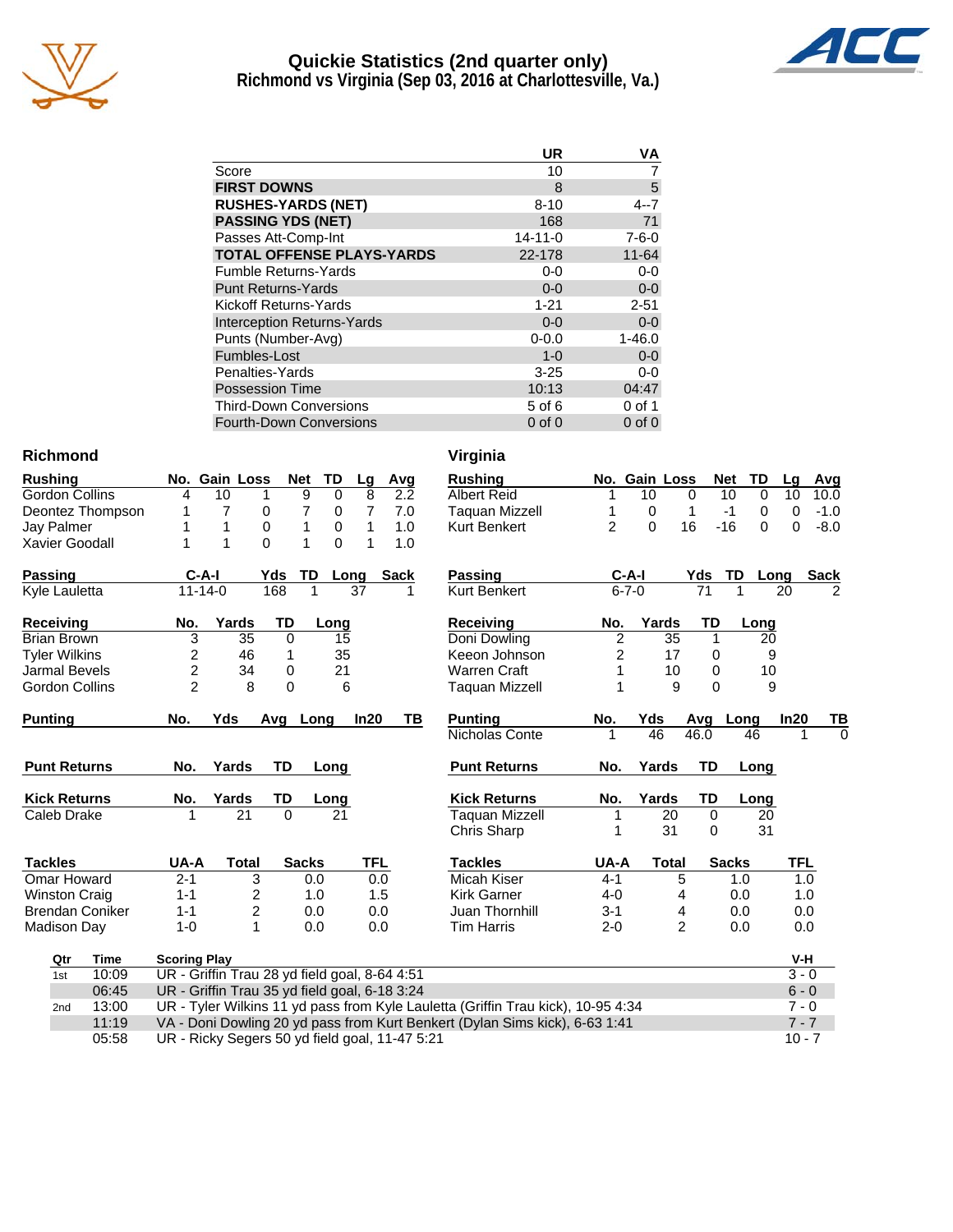

### **Play-by-Play Summary (3rd quarter) Richmond vs Virginia (Sep 03, 2016 at Charlottesville, Va.)**



|                                                 | Start of 3rd quarter, clock 15:00, UR ball on UR35.                                                                                    |                 |
|-------------------------------------------------|----------------------------------------------------------------------------------------------------------------------------------------|-----------------|
|                                                 | Griffin Trau kickoff 54 yards to the VA11, Sharp, C return 15 yards to the VA26 (Justin                                                |                 |
|                                                 | Rubin).                                                                                                                                |                 |
| VIRGINIA drive start at 15:00.                  |                                                                                                                                        |                 |
| $1 - 10$<br>VA 26                               | Benkert, K pass complete to Craft, W for 6 yards to the VA32 (Jarriel Jordan).                                                         |                 |
| <b>VA 32</b><br>2-4                             | Mizzell, T rush for 3 yards to the VA35 (Selton Hodge; Brendan Coniker).                                                               |                 |
| VA 35<br>3-1<br>VA 35                           | Mizzell, T rush for no gain to the VA35 (David Jones; Omar Howard).<br>Conte, N punt 48 yards to the UR17, downed.                     |                 |
| 4-1                                             |                                                                                                                                        |                 |
| RICHMOND drive start at 13:10.                  | 3 plays, 9 yards, 1:50                                                                                                                 |                 |
| 1-10 UR 17                                      | Kyle Lauletta pass incomplete to Brian Brown.                                                                                          |                 |
| 2-10 UR 17                                      | Kyle Lauletta rush for no gain to the UR17, fumble forced by Kiser, M, fumble by Kyle                                                  |                 |
|                                                 | Lauletta recovered by UR Kyle Lauletta at UR17 (Brown, A; Kiser, M).                                                                   |                 |
| 3-10 UR 17                                      | Kyle Lauletta pass incomplete to Brian Brown.                                                                                          |                 |
| 4-10 UR 17                                      | D.J. Helkowski punt 36 yards to the VA47, fair catch by Hamm, D.                                                                       |                 |
|                                                 | 3 plays, 0 yards, 1:02                                                                                                                 |                 |
| VIRGINIA drive start at 12:08.                  |                                                                                                                                        |                 |
| 1-10 VA 47                                      | Benkert, K pass complete to Dubois, H for 14 yards to the UR39, 1ST DOWN VA,<br>out-of-bounds (Jarriel Jordan).                        | P9              |
| 1-10<br><b>UR 39</b>                            | Benkert, K pass complete to Johnson, K for 6 yards to the UR33 (David Jones).                                                          |                 |
| 2-4<br><b>UR 33</b>                             | Reid, A rush for no gain to the UR33 (Winston Craig).                                                                                  |                 |
| <b>UR33</b><br>3-4                              | Benkert, K pass incomplete to Santoro, R.                                                                                              |                 |
| 4-4<br><b>UR33</b>                              | Benkert, K pass complete to Zaccheaus, O for 3 yards to the UR30 (Charles Mack).                                                       |                 |
|                                                 | 5 plays, 23 yards, 1:31                                                                                                                |                 |
| RICHMOND drive start at 10:37.                  |                                                                                                                                        |                 |
| 1-10 UR 30                                      | PENALTY UR delay of game (Kyle Lauletta) 5 yards to the UR25.                                                                          |                 |
| 1-15 UR 25<br>2-11 UR 29                        | Jay Palmer rush for 4 yards to the UR29 (Brown, A;Kiser, M).<br>Brian Brown rush for 3 yards to the UR32, out-of-bounds (Blanding, Q). |                 |
| <b>UR 32</b><br>3-8                             | Kyle Lauletta pass complete to Tyler Wilkins for 12 yards to the UR44, 1ST DOWN UR                                                     | P16             |
|                                                 | (Blanding, Q; Wilkins, D).                                                                                                             |                 |
| 1-10 UR 44                                      | Kyle Lauletta pass incomplete to Jarmal Bevels.                                                                                        |                 |
| 2-10 UR 44                                      | Kyle Lauletta pass complete to D. Thompson for 6 yards to the 50 yardline (Kiser,                                                      |                 |
|                                                 | M;Robinson, M).                                                                                                                        |                 |
| 3-4<br><b>UR 50</b>                             | Kyle Lauletta pass complete to Brian Brown for 16 yards to the VA34, 1ST DOWN UR,                                                      | P17             |
|                                                 | out-of-bounds (Garner, K).                                                                                                             |                 |
| 1-10 VA 34                                      | Xavier Goodall rush for 1 yard to the VA33 (Mack, J;Kiser, M).                                                                         |                 |
| $2-9$<br><b>VA 33</b>                           | Kyle Lauletta pass complete to Garrett Hudson for 17 yards to the VA16, 1ST DOWN UR.                                                   | P18             |
| Previous play reviewed, call stands as a catch. |                                                                                                                                        |                 |
| 1-10 VA 16                                      | Kyle Lauletta pass complete to Xavier Goodall for 9 yards to the VA7 (Rainey, K).                                                      |                 |
| <b>VA 07</b><br>2-1                             | David Broadus rush for 2 yards to the VA5, 1ST DOWN UR (Kiser, M;Bradshaw, Z).                                                         | R <sub>19</sub> |
| 1-G<br>VA 05                                    | Kyle Lauletta pass complete to Tyler Wilkins for 5 yards to the VA0, TOUCHDOWN, clock<br>04:54.                                        |                 |
| 1-G<br>VA 03                                    | Griffin Trau kick attempt good.                                                                                                        |                 |
|                                                 | Richmond 23, Virginia 7                                                                                                                |                 |
|                                                 | 11 plays, 70 yards, 5:43                                                                                                               |                 |
|                                                 | Griffin Trau kickoff 46 yards to the VA19, Sharp, C return 1 yards to the VA20 (Jevaris                                                |                 |
|                                                 | Little).                                                                                                                               |                 |
| VIRGINIA drive start at 04:54.                  |                                                                                                                                        |                 |
| 1-10 VA 20                                      | Benkert, K pass complete to Zaccheaus, O for 8 yards to the VA28.                                                                      |                 |
| $2 - 2$<br><b>VA 28</b>                         | Benkert, K pass incomplete to Reid, A.                                                                                                 |                 |
| $3 - 2$<br><b>VA 28</b>                         | Benkert, K pass complete to Eldridge, D for 5 yards to the VA33, 1ST DOWN VA.                                                          | P <sub>10</sub> |
| 1-10 VA 33                                      | Benkert, K pass complete to Dubois, H for 2 yards to the VA35 (Selton Hodge).                                                          |                 |
| 2-8<br><b>VA 35</b>                             | Benkert, K sacked for loss of 9 yards to the VA26 (Winston Craig).                                                                     |                 |
| 3-17 VA 26                                      | Benkert, K pass incomplete to Zaccheaus, O, PENALTY UR pass interference (Jarriel Jordan)                                              | X11             |
|                                                 | 15 yards to the VA41, 1ST DOWN VA, NO PLAY.<br>Benkert, K pass complete to Zaccheaus, O for 18 yards to the UR41, 1ST DOWN VA (David   |                 |
| $1 - 10$<br>VA 41                               | Jones).                                                                                                                                | P <sub>12</sub> |
| 1-10 UR 41                                      | Benkert, K pass intercepted by Tafon Mainsah at the UR14, Tafon Mainsah return 0 yards to                                              |                 |
|                                                 | the UR14 (Eldridge, D).                                                                                                                |                 |
|                                                 | 7 plays, 39 yards, 2:47                                                                                                                |                 |
| RICHMOND drive start at 02:07.                  |                                                                                                                                        |                 |
| <b>UR 14</b><br>1-10                            | Kyle Lauletta pass incomplete to Jarmal Bevels.                                                                                        |                 |
| 2-10 UR 14                                      | Gordon Collins rush for 4 yards to the UR18 (Brown, A).                                                                                |                 |
| <b>UR 18</b><br>3-6                             | Kyle Lauletta pass incomplete to Porter Abell (Robinson, M).                                                                           |                 |
| <b>UR 18</b><br>4-6                             | D.J. Helkowski punt 39 yards to the VA43, Hamm, D return 5 yards to the VA48 (Graham                                                   |                 |
|                                                 | Latham).                                                                                                                               |                 |
|                                                 | 3 plays, 4 yards, 1:05                                                                                                                 |                 |
| VIRGINIA drive start at 01:02.                  |                                                                                                                                        |                 |

1-10 VA 48 Benkert, K pass complete to Reid, A for 5 yards to the UR47 (Omar Howard;Kieran Gregory).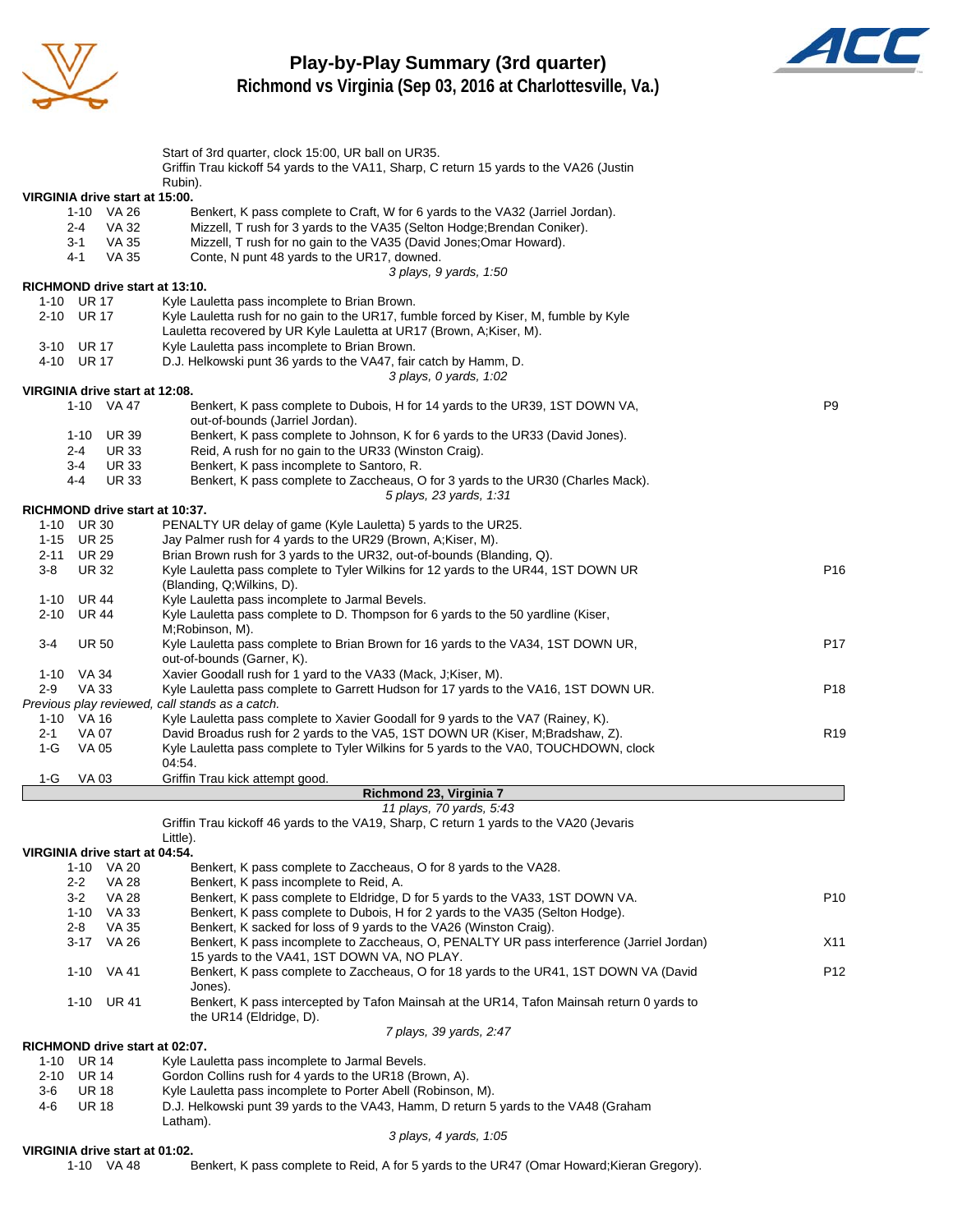

## **Play-by-Play Summary (3rd quarter) Richmond vs Virginia (Sep 03, 2016 at Charlottesville, Va.)**



| $2 - 5$ | UR 47 | Mizzell, T rush for 3 yards to the UR44 (Kieran Gregory).                               |
|---------|-------|-----------------------------------------------------------------------------------------|
| $3-2$   | UR 44 | Mizzell, T rush for loss of 2 yards to the UR46, fumble forced by Tafon Mainsah, fumble |
|         |       | by Mizzell, T recovered by UR Tafon Mainsah at UR46.                                    |
|         |       |                                                                                         |

*3 plays, 6 yards, 1:02*

#### **RICHMOND drive start at 00:00.**

|                        |              |             |   |   |           |     | <b>END OF 3rd QUARTER: Richmond 23, Virginia 7</b> |          |                   |                  |  |
|------------------------|--------------|-------------|---|---|-----------|-----|----------------------------------------------------|----------|-------------------|------------------|--|
|                        |              | Time        |   |   | 1st Downs |     | <b>Conversions</b>                                 |          |                   |                  |  |
| <b>Quarter Summary</b> | <b>Score</b> | <b>Poss</b> | R | D |           | 3rd | 4th                                                | Rushina  | Passing           | <b>Penalties</b> |  |
| Richmond               |              | 07:50       |   |   |           | 2-4 | $0 - 0$                                            | $6 - 14$ | $6 - 11 - 0 - 65$ | $2 - 20$         |  |
| Virginia               |              | 07:10       |   |   |           | 1-4 | $0 - 1$                                            | $6-(-5)$ | $9 - 12 - 1 - 67$ | $0 - 0$          |  |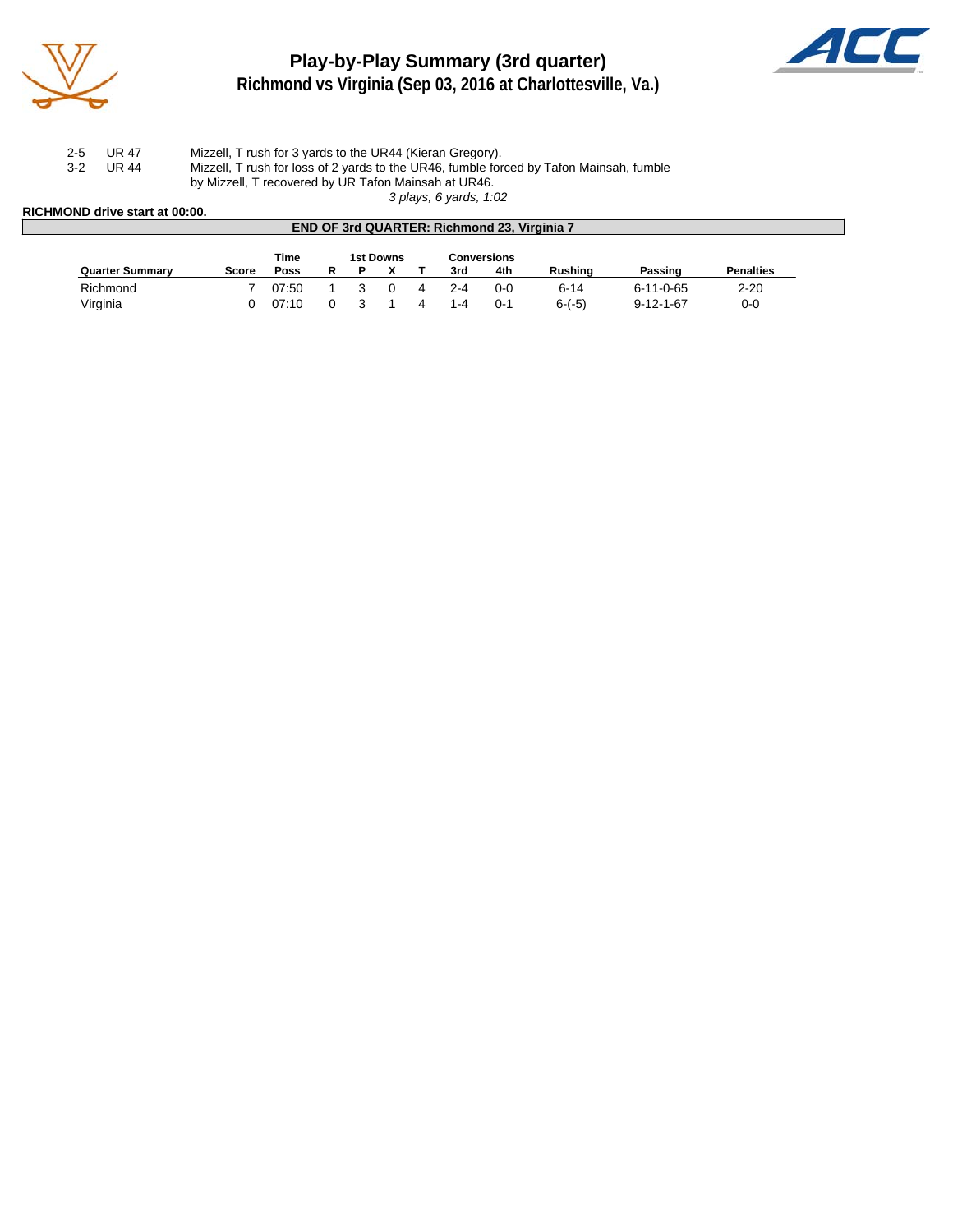

## **Quickie Statistics (3rd quarter only) Richmond vs Virginia (Sep 03, 2016 at Charlottesville, Va.)**



|                                   | UR           | ٧A             |
|-----------------------------------|--------------|----------------|
| Score                             |              | O              |
| <b>FIRST DOWNS</b>                | 4            | $\overline{4}$ |
| <b>RUSHES-YARDS (NET)</b>         | $6 - 14$     | $6 - 5$        |
| <b>PASSING YDS (NET)</b>          | 65           | 67             |
| Passes Att-Comp-Int               | $11 - 6 - 0$ | $12 - 9 - 1$   |
| <b>TOTAL OFFENSE PLAYS-YARDS</b>  | 17-79        | 18-62          |
| <b>Fumble Returns-Yards</b>       | $0-0$        | $0-0$          |
| <b>Punt Returns-Yards</b>         | $0 - 0$      | $1-5$          |
| Kickoff Returns-Yards             | $0-0$        | $2 - 16$       |
| <b>Interception Returns-Yards</b> | $1 - 0$      | $0 - 0$        |
| Punts (Number-Avg)                | 2-37.5       | $1 - 48.0$     |
| Fumbles-Lost                      | $1 - 0$      | $1 - 1$        |
| Penalties-Yards                   | $2 - 20$     | $0-0$          |
| <b>Possession Time</b>            | 07:50        | 07:10          |
| <b>Third-Down Conversions</b>     | $2$ of 4     | 1 of 4         |
| <b>Fourth-Down Conversions</b>    | $0$ of $0$   | $0$ of 1       |

#### **Richmond Virginia**

| <b>Rushing</b>       | <b>TD</b><br><b>Net</b><br>No. Gain Loss<br>Lg                                   | Avg<br><b>Rushing</b>           |              | No. Gain Loss |          | <b>Net</b><br><b>TD</b> | <b>Avg</b><br>Lg   |
|----------------------|----------------------------------------------------------------------------------|---------------------------------|--------------|---------------|----------|-------------------------|--------------------|
| Gordon Collins       | $\mathbf 0$<br>0<br>4<br>4<br>4                                                  | <b>Taquan Mizzell</b><br>4.0    | 4            | 6             | 2        | 0<br>4                  | 3<br>1.0           |
| Jay Palmer           | 0<br>4<br>4<br>4<br>0                                                            | <b>Albert Reid</b><br>4.0       |              | 0             | 0        | 0<br>0                  | $\mathbf 0$<br>0.0 |
| <b>Brian Brown</b>   | 3<br>3<br>0<br>3<br>0                                                            | 3.0<br><b>Kurt Benkert</b>      |              | $\Omega$      | 9        | -9<br>$\Omega$          | $-9.0$<br>$\Omega$ |
| David Broadus        | $\overline{2}$<br>$\mathfrak{p}$<br>$\Omega$<br>$\mathfrak{p}$<br>$\Omega$       | 2.0                             |              |               |          |                         |                    |
| Passing              | $C-A-I$<br>Yds<br>TD<br>Sack<br>Long                                             | Passing                         |              | $C-A-I$       | Yds      | TD<br>Long              | <b>Sack</b>        |
| Kyle Lauletta        | 65<br>$6 - 11 - 0$<br>17                                                         | <b>Kurt Benkert</b><br>$\Omega$ | $9 - 12 - 1$ |               | 67       | $\Omega$                | 18                 |
| Receiving            | Yards<br>TD<br>No.<br>Long                                                       | Receiving                       | No.          | Yards         | TD       | Long                    |                    |
| <b>Tyler Wilkins</b> | $\overline{2}$<br>17<br>1<br>12                                                  | Olamide Zaccheaus               | 3            | 29            | 0        | 18                      |                    |
| Garrett Hudson       | 17<br>17<br>0                                                                    | Hasise Dubois                   | 2            | 16            | 0        | 14                      |                    |
| <b>Brian Brown</b>   | 16<br>16<br>0                                                                    | Keeon Johnson                   | 1            | 6             | $\Omega$ | 6                       |                    |
| Xavier Goodall       | $\Omega$<br>9<br>9                                                               | <b>Warren Craft</b>             | 1            | 6             | $\Omega$ | 6                       |                    |
| <b>Punting</b>       | In20<br>No.<br>Yds<br>Avg Long                                                   | TB<br><b>Punting</b>            | No.          | Yds           | Avg      | Long                    | In20<br>ΤВ         |
| D.J. Helkowski       | $\mathfrak{p}$<br>75<br>37.5<br>39<br>$\Omega$                                   | Nicholas Conte<br>$\Omega$      | 1            | 48            | 48.0     | 48                      | $\Omega$           |
| <b>Punt Returns</b>  | Yards<br>TD<br>No.<br>Long                                                       | <b>Punt Returns</b>             | No.          | Yards         | TD       | Long                    |                    |
|                      |                                                                                  | Daniel Hamm                     |              | 5             | $\Omega$ | 5                       |                    |
| <b>Kick Returns</b>  | <b>TD</b><br>Yards<br>No.<br>Long                                                | <b>Kick Returns</b>             | No.          | Yards         | TD       | Long                    |                    |
|                      |                                                                                  | <b>Chris Sharp</b>              | 2            | 16            | $\Omega$ | 15                      |                    |
| <b>Tackles</b>       | <b>TFL</b><br>UA-A<br><b>Total</b><br><b>Sacks</b>                               | <b>Tackles</b>                  | UA-A         | <b>Total</b>  |          | <b>Sacks</b>            | <b>TFL</b>         |
| David Jones          | 3<br>$2 - 1$<br>0.0<br>0.0                                                       | <b>Micah Kiser</b>              | $1 - 5$      | 6             |          | 0.0                     | 0.0                |
| <b>Winston Craig</b> | 2<br>$2 - 0$<br>1.0<br>1.0                                                       | Andrew Brown                    | $1 - 2$      | 3             |          | 0.0                     | 0.0                |
| Jarriel Jordan       | $\overline{c}$<br>$2 - 0$<br>0.0<br>0.0                                          | Quin Blanding                   | $1 - 1$      | 2             |          | 0.0                     | 0.0                |
| Selton Hodge         | $\mathfrak{p}$<br>$1 - 1$<br>0.0<br>0.0                                          | <b>Kirk Garner</b>              | $1 - 0$      | $\mathbf{1}$  |          | 0.0                     | 0.0                |
| Qtr<br>Time          | <b>Scoring Play</b>                                                              |                                 |              |               |          |                         | V-H                |
| 10:09<br>1st         | UR - Griffin Trau 28 yd field goal, 8-64 4:51                                    |                                 |              |               |          |                         | $3 - 0$            |
| 06:45                | UR - Griffin Trau 35 yd field goal, 6-18 3:24                                    |                                 |              |               |          |                         | $6 - 0$            |
| 13:00<br>2nd         | UR - Tyler Wilkins 11 yd pass from Kyle Lauletta (Griffin Trau kick), 10-95 4:34 |                                 |              |               |          |                         | $13 - 0$           |
| 11:19                | VA - Doni Dowling 20 yd pass from Kurt Benkert (Dylan Sims kick), 6-63 1:41      |                                 |              |               |          |                         | $13 - 7$           |
| 05:58                | UR - Ricky Segers 50 yd field goal, 11-47 5:21                                   |                                 |              |               |          |                         | $16 - 7$           |
| 04:54<br>3rd         | UR - Tyler Wilkins 5 yd pass from Kyle Lauletta (Griffin Trau kick), 11-70 5:43  |                                 |              |               |          |                         | $7 - 0$            |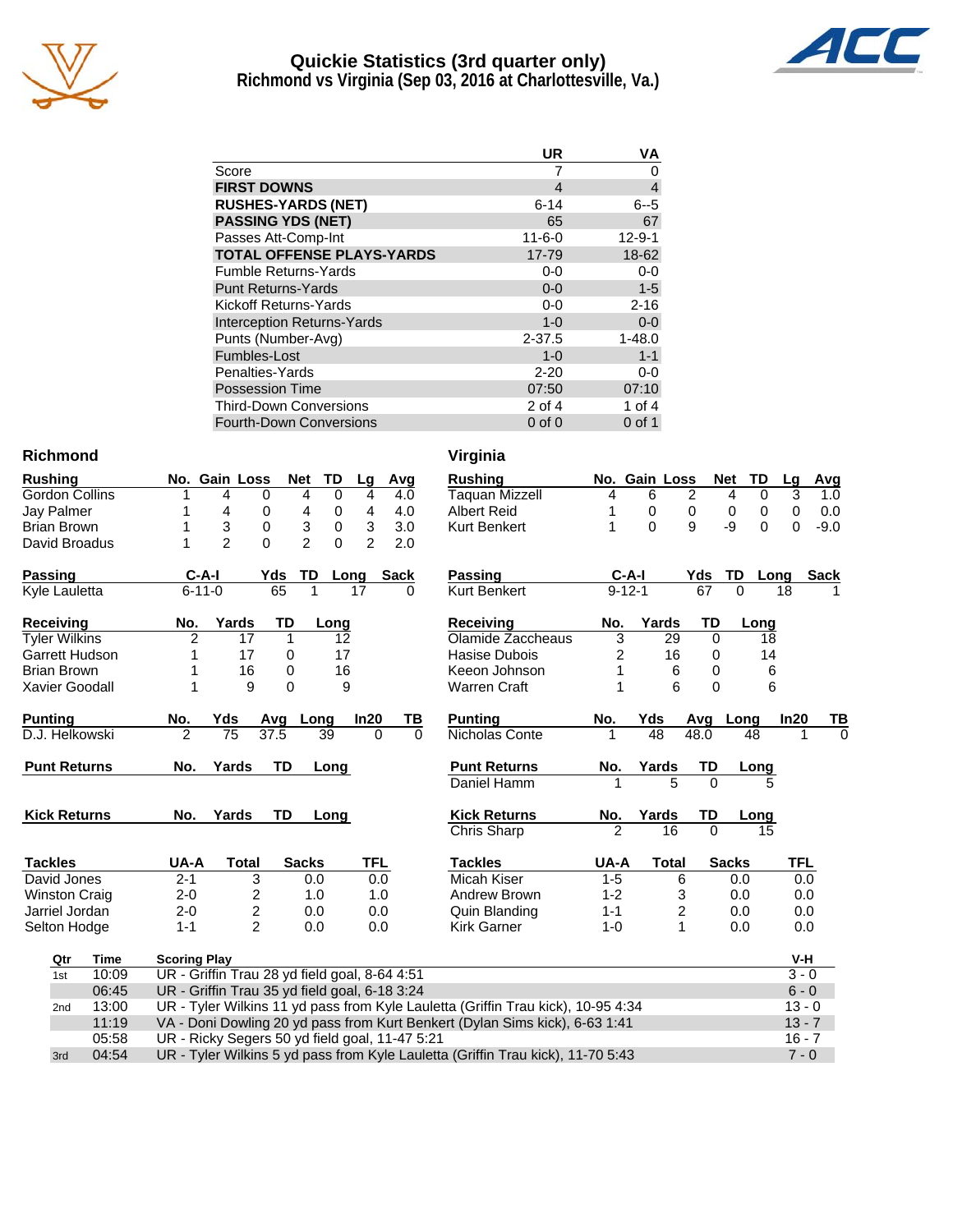

# **Play-by-Play Summary (4th quarter)**



**Richmond vs Virginia (Sep 03, 2016 at Charlottesville, Va.)**

| 1-10            | UR 46                                        | Start of 4th quarter, clock 15:00.                                                                                           |                 |
|-----------------|----------------------------------------------|------------------------------------------------------------------------------------------------------------------------------|-----------------|
| 1-10<br>$2 - 7$ | <b>UR 46</b><br><b>UR 49</b>                 | Jay Palmer rush for 3 yards to the UR49 (Kiser, M;Brown, A).<br>Jay Palmer rush for loss of 1 yard to the UR48 (Wilkins, D). |                 |
| 3-8             | <b>UR 48</b>                                 | Kyle Lauletta pass complete to Garrett Hudson for 8 yards to the VA44, 1ST DOWN UR                                           | P <sub>20</sub> |
|                 |                                              | (Garner, K;Kiser, M).<br>Timeout Richmond, clock 12:55.                                                                      |                 |
|                 | 1-10 VA 44<br>1-10 VA 44                     | Kyle Lauletta pass incomplete to Brian Brown (Harris, T).                                                                    |                 |
|                 | 2-10 VA 44                                   | PENALTY UR false start (Alex Light) 5 yards to the VA49.                                                                     |                 |
|                 | 2-15 VA 49                                   | Kyle Lauletta pass complete to D. Thompson for 31 yards to the VA18, 1ST DOWN UR (Rainey,                                    | P21             |
|                 |                                              | K).                                                                                                                          |                 |
| $1 - 10$        | VA 18                                        | David Broadus rush for 2 yards to the VA16 (Trucilla, J).                                                                    |                 |
| 2-8             | VA 16                                        | Timeout Virginia, clock 11:23.                                                                                               |                 |
| $2 - 8$         | <b>VA 16</b>                                 | Xavier Goodall rush for 5 yards to the VA11 (Hanback, E).                                                                    |                 |
| 3-3             | <b>VA 11</b>                                 | Kyle Lauletta pass complete to Brian Brown for 11 yards to the VA0, 1ST DOWN UR,                                             | P22             |
|                 |                                              | TOUCHDOWN, clock 10:32.                                                                                                      |                 |
| 1-G             | VA 03                                        | Griffin Trau kick attempt good.                                                                                              |                 |
|                 |                                              | Richmond 30, Virginia 7<br>8 plays, 54 yards, 4:28                                                                           |                 |
|                 |                                              | Griffin Trau kickoff 55 yards to the VA10, Mizzell, T return 12 yards to the VA22                                            |                 |
|                 |                                              | (Madison Day).                                                                                                               |                 |
|                 | VIRGINIA drive start at 10:32.               |                                                                                                                              |                 |
|                 | 1-10 VA 22                                   | Benkert, K pass incomplete to Levrone, A.                                                                                    |                 |
|                 | 2-10 VA 22                                   | Benkert, K rush for 1 yard to the VA23, out-of-bounds.                                                                       |                 |
|                 | 3-9<br><b>VA 23</b>                          | Benkert, K pass incomplete to Craft, W.                                                                                      |                 |
|                 | <b>VA 23</b><br>4-9                          | Conte, N punt 46 yards to the UR31, fair catch by David Jones.                                                               |                 |
|                 |                                              | 3 plays, 1 yard, 0:47                                                                                                        |                 |
|                 | RICHMOND drive start at 09:45.               |                                                                                                                              |                 |
|                 | 1-10 UR 31                                   | Gordon Collins rush for 8 yards to the UR39 (Brown, A; Mack, J).                                                             |                 |
| $2 - 2$         | <b>UR 39</b>                                 | Gordon Collins rush for 3 yards to the UR42, 1ST DOWN UR (Bradshaw, Z).                                                      | R <sub>23</sub> |
|                 | 1-10 UR 42                                   | Gordon Collins rush for 5 yards to the UR47 (Blanding, Q;Peace, C).                                                          |                 |
| $2 - 5$         | <b>UR 47</b>                                 | Jay Palmer rush for 2 yards to the UR49 (Rainey, K).                                                                         |                 |
| 3-3             | UR 49                                        | PENALTY UR tripping (Nicholas Vergos) 15 yards to the UR34.                                                                  |                 |
| $3 - 18$        | <b>UR 34</b>                                 | Gordon Collins rush for 3 yards to the UR37 (Wilkins, D;Bradshaw, Z).                                                        |                 |
| 4-15            | UR 37                                        | D.J. Helkowski punt 26 yards to the VA37, Hamm, D return 6 yards to the VA43 (Brendan<br>Coniker; Omar Howard).              |                 |
|                 |                                              | 5 plays, 6 yards, 4:23                                                                                                       |                 |
|                 | VIRGINIA drive start at 05:22.               |                                                                                                                              |                 |
|                 | 1-10 VA 43                                   | Benkert, K pass complete to Mizzell, T for 6 yards to the VA49 (Lemond Johnson).                                             |                 |
|                 | $2 - 4$<br>VA 49                             | Benkert, K rush for 5 yards to the UR46, 1ST DOWN VA.                                                                        | R13             |
|                 | 1-10<br>UR 46                                | Benkert, K pass complete to Zaccheaus, O for 21 yards to the UR25, 1ST DOWN VA (Justin                                       | P14             |
|                 |                                              | Rubin).                                                                                                                      |                 |
|                 | UR 25<br>1-10                                | Benkert, K pass complete to Zaccheaus, O for 25 yards to the UR0, 1ST DOWN VA, TOUCHDOWN,                                    | P15             |
|                 |                                              | clock 04:16.                                                                                                                 |                 |
|                 | <b>UR03</b><br>1-G                           | Sims, D kick attempt good.                                                                                                   |                 |
|                 |                                              | Richmond 30, Virginia 14                                                                                                     |                 |
|                 | $1-G$<br>VA 35                               | Timeout Richmond, clock 04:16.<br>4 plays, 57 yards, 1:06                                                                    |                 |
|                 |                                              | Sims, D kickoff 29 yards to the UR36, Micah Keels return 0 yards to the UR36.                                                |                 |
|                 | RICHMOND drive start at 04:16.               |                                                                                                                              |                 |
| $1 - 10$        | <b>UR 36</b>                                 | Gordon Collins rush for 5 yards to the UR41 (Rainey, K).                                                                     |                 |
| $2 - 5$         | UR 41                                        | Timeout Virginia, clock 04:08.                                                                                               |                 |
| $2 - 5$         | <b>UR 41</b>                                 | Gordon Collins rush for 4 yards to the UR45 (Rainey, K).                                                                     |                 |
| $3 - 1$         | UR 45                                        | Timeout Virginia, clock 04:00.                                                                                               |                 |
| $3 - 1$         | <b>UR 45</b>                                 | Gordon Collins rush for 55 yards to the VA0, 1ST DOWN UR, TOUCHDOWN, clock 03:51.                                            | R <sub>24</sub> |
| $1-G$           | VA 03                                        | Griffin Trau kick attempt good.                                                                                              |                 |
|                 |                                              | Richmond 37, Virginia 14                                                                                                     |                 |
|                 |                                              | 3 plays, 64 yards, 0:25                                                                                                      |                 |
|                 |                                              | Griffin Trau kickoff 31 yards to the VA34, fair catch by Gallon, E.                                                          |                 |
|                 | VIRGINIA drive start at 03:51.<br>1-10 VA 34 | Reid, A rush for loss of 1 yard to the VA33 (Andrew Clyde).                                                                  |                 |
|                 |                                              |                                                                                                                              |                 |
|                 |                                              |                                                                                                                              |                 |
|                 | 2-11<br>VA 33                                | Benkert, K pass incomplete to Dubois, H (Andrew Clyde).                                                                      |                 |
|                 | VA 33<br>3-11                                | Benkert, K rush for 10 yards to the VA43.                                                                                    |                 |
|                 | 4-1<br>VA 43                                 | Reid, A rush for 14 yards to the UR43, 1ST DOWN VA (Jevaris Little).                                                         | R <sub>16</sub> |
|                 | 1-10<br>UR 43                                | Benkert, K rush for 11 yards to the UR32, 1ST DOWN VA.                                                                       | R <sub>17</sub> |
|                 | <b>UR 32</b><br>$1 - 10$                     | Benkert, K pass complete to Eldridge, D for 16 yards to the UR16, 1ST DOWN VA (Jarriel<br>Jordan).                           | P <sub>18</sub> |
|                 | $1 - 10$<br><b>UR 16</b>                     | Benkert, K rush for 1 yard to the UR15, out-of-bounds.                                                                       |                 |
|                 | <b>UR 15</b><br>$2-9$                        | Benkert, K pass complete to Johnson, K for 15 yards to the UR0, 1ST DOWN VA, TOUCHDOWN,<br>clock 01:38.                      | P <sub>19</sub> |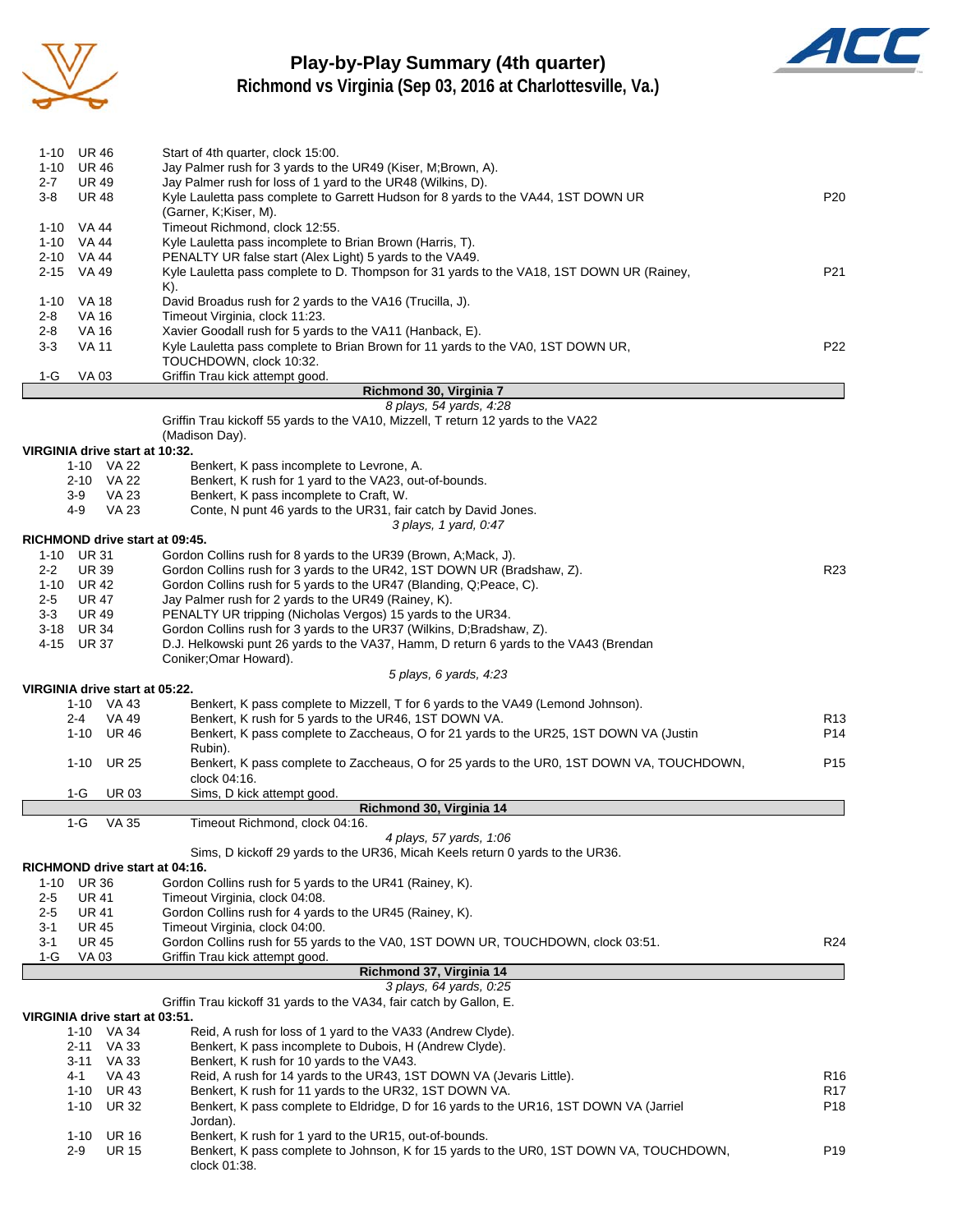



|                                | 1-G                                                                                        | <b>UR03</b> | Benkert, K pass attempt failed.              |  |  |  |  |  |  |
|--------------------------------|--------------------------------------------------------------------------------------------|-------------|----------------------------------------------|--|--|--|--|--|--|
|                                | Richmond 37, Virginia 20                                                                   |             |                                              |  |  |  |  |  |  |
| 8 plays, 66 yards, 2:13        |                                                                                            |             |                                              |  |  |  |  |  |  |
|                                | Sims, D kickoff 12 yards to the VA47, on-side kick, recovered by UR Tyler Wilkins on VA47. |             |                                              |  |  |  |  |  |  |
| RICHMOND drive start at 01:38. |                                                                                            |             |                                              |  |  |  |  |  |  |
| 1-10 VA 47                     |                                                                                            |             | TEAM rush for loss of 2 yards to the VA49.   |  |  |  |  |  |  |
| $2 - 12$                       | VA 49                                                                                      |             | TEAM rush for loss of 2 yards to the UR49.   |  |  |  |  |  |  |
| 3-14 UR 49                     |                                                                                            |             | TEAM rush for loss of 2 yards to the UR47.   |  |  |  |  |  |  |
|                                |                                                                                            |             | End of game, clock 00:00.                    |  |  |  |  |  |  |
|                                | 3 plays, minus 6 yards, 1:38                                                               |             |                                              |  |  |  |  |  |  |
|                                |                                                                                            |             | <b>FINAL SCORE: Richmond 37, Virginia 20</b> |  |  |  |  |  |  |

|                        |       | <b>Time</b> |  | 1st Downs |         | Conversions |                |                  |                  |
|------------------------|-------|-------------|--|-----------|---------|-------------|----------------|------------------|------------------|
| <b>Quarter Summary</b> | Score | <b>Poss</b> |  |           | 3rd     | 4th         | <b>Rushing</b> | Passing          | <b>Penalties</b> |
| Richmond               | 14    | 10:54       |  |           | 3-5     | 0-0         | 15-88          | $3 - 4 - 0 - 50$ | $2 - 20$         |
| Virginia               | 13    | 04:06       |  |           | $0 - 2$ | 1-1         | 7-41           | $5 - 8 - 0 - 83$ | 0-0              |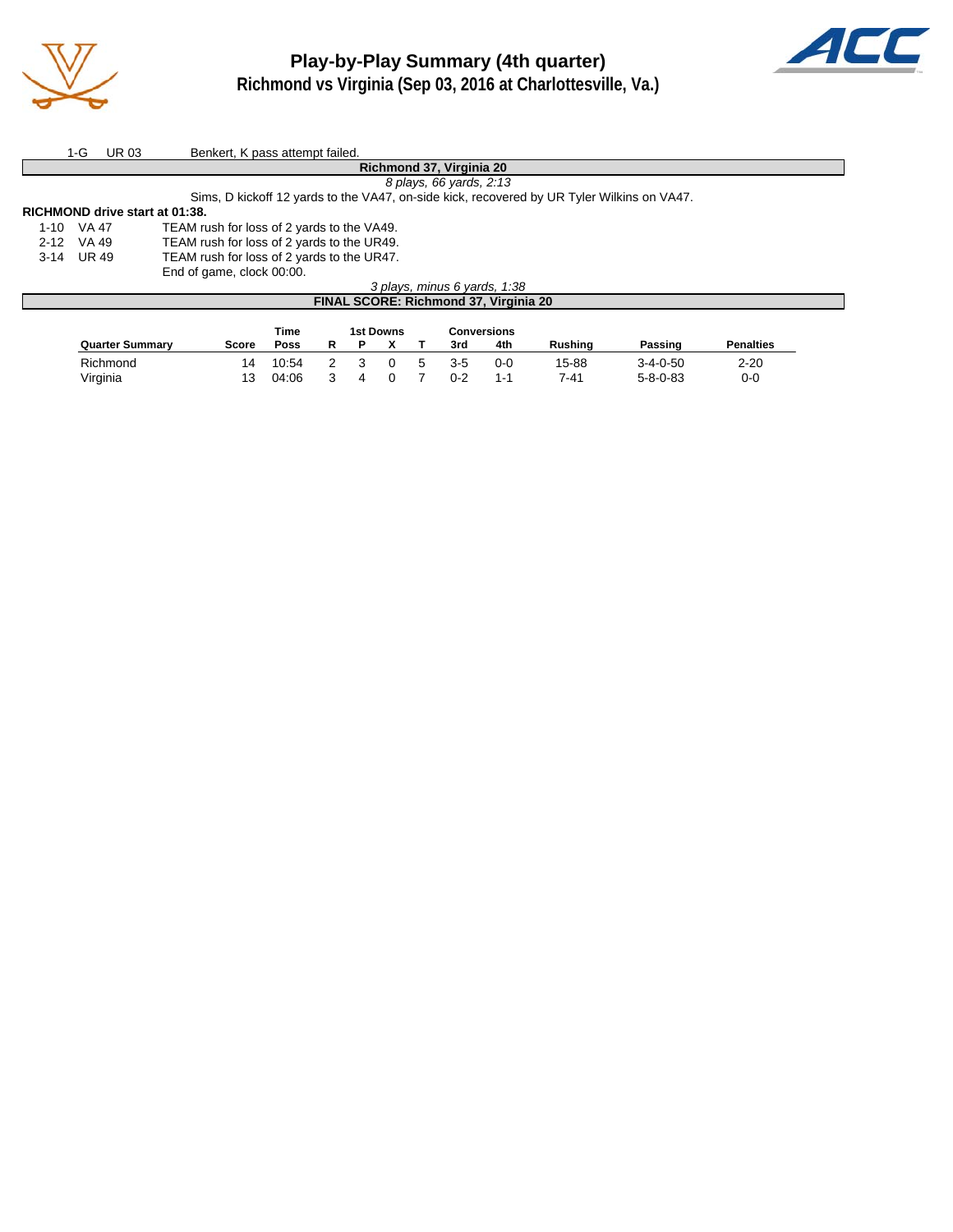

## **Quickie Statistics (4th quarter only) Richmond vs Virginia (Sep 03, 2016 at Charlottesville, Va.)**



|                                   | UR          | ٧Α             |
|-----------------------------------|-------------|----------------|
| Score                             | 14          | 13             |
| <b>FIRST DOWNS</b>                | 5           | $\overline{7}$ |
| <b>RUSHES-YARDS (NET)</b>         | 15-88       | $7 - 41$       |
| <b>PASSING YDS (NET)</b>          | 50          | 83             |
| Passes Att-Comp-Int               | $4 - 3 - 0$ | $8 - 5 - 0$    |
| <b>TOTAL OFFENSE PLAYS-YARDS</b>  | 19-138      | 15-124         |
| <b>Fumble Returns-Yards</b>       | $0-0$       | $0-0$          |
| <b>Punt Returns-Yards</b>         | $0 - 0$     | $1 - 6$        |
| <b>Kickoff Returns-Yards</b>      | $1 - 0$     | $1 - 12$       |
| <b>Interception Returns-Yards</b> | $0 - 0$     | $0-0$          |
| Punts (Number-Avg)                | $1 - 26.0$  | $1 - 46.0$     |
| Fumbles-Lost                      | $0 - 0$     | $0-0$          |
| Penalties-Yards                   | $2 - 20$    | $0-0$          |
| <b>Possession Time</b>            | 10:54       | 04:06          |
| <b>Third-Down Conversions</b>     | 3 of 5      | $0$ of $2$     |
| Fourth-Down Conversions           | $0$ of $0$  | 1 of 1         |

#### **Richmond Virginia**

| <b>Rushing</b>        |                     | No. Gain Loss                                                                                  | Net                 | TD           | Lg             | Avg      | <b>Rushing</b>                                                                                                                                   |                | No. Gain Loss   |                         | <b>Net</b><br>TD | Lg         | Avg      |
|-----------------------|---------------------|------------------------------------------------------------------------------------------------|---------------------|--------------|----------------|----------|--------------------------------------------------------------------------------------------------------------------------------------------------|----------------|-----------------|-------------------------|------------------|------------|----------|
| <b>Gordon Collins</b> | $\overline{7}$      | 83                                                                                             | 83<br>$\Omega$      | $\mathbf{1}$ | 55             | 11.9     | <b>Kurt Benkert</b>                                                                                                                              | 5              | 28              | $\Omega$                | 28<br>$\Omega$   | 11         | 5.6      |
| Xavier Goodall        | 1                   | 5                                                                                              | 0<br>5              | 0            | 5              | 5.0      | <b>Albert Reid</b>                                                                                                                               | $\overline{2}$ | 14              | 1                       | 13<br>$\Omega$   | 14         | 6.5      |
| Jay Palmer            | 3                   | 5                                                                                              | 4<br>$\mathbf{1}$   | 0            | 3              | 1.3      |                                                                                                                                                  |                |                 |                         |                  |            |          |
| David Broadus         | 1                   | $\overline{2}$                                                                                 | $\overline{2}$<br>0 | $\Omega$     | $\overline{2}$ | 2.0      |                                                                                                                                                  |                |                 |                         |                  |            |          |
| <b>Passing</b>        | C-A-I               |                                                                                                | Yds<br>TD           |              | Long           | Sack     | <b>Passing</b>                                                                                                                                   |                | $C-A-I$         | Yds                     | TD               | Long       | Sack     |
| <b>Kyle Lauletta</b>  | $3-4-0$             |                                                                                                | $\overline{50}$     |              | 31             |          | <b>Kurt Benkert</b>                                                                                                                              |                | $5 - 8 - 0$     | 83                      | $\overline{2}$   | 25         |          |
| <b>Receiving</b>      | No.                 | Yards                                                                                          | <b>TD</b>           | Long         |                |          | <b>Receiving</b>                                                                                                                                 | No.            | Yards           | <b>TD</b>               | Long             |            |          |
| Deontez Thompson      | 1                   | 31                                                                                             | $\Omega$            | 31           |                |          | Olamide Zaccheaus                                                                                                                                | $\overline{2}$ | 46              | 1                       | 25               |            |          |
| <b>Brian Brown</b>    | 1                   | 11                                                                                             | $\mathbf{1}$        | 11           |                |          | David Eldridge                                                                                                                                   | 1              | 16              | 0                       | 16               |            |          |
| Garrett Hudson        | 1                   | 8                                                                                              | 0                   | 8            |                |          | Keeon Johnson                                                                                                                                    | 1              | 15              | 1                       | 15               |            |          |
|                       |                     |                                                                                                |                     |              |                |          | Taquan Mizzell                                                                                                                                   | 1              | 6               | $\Omega$                |                  | 6          |          |
| <b>Punting</b>        | No.                 | Yds                                                                                            | Avg Long            |              | In20           | ΤВ       | <b>Punting</b>                                                                                                                                   | No.            | Yds             | Avg                     | Long             | In20       | ΤВ       |
| D.J. Helkowski        |                     | $\overline{26}$                                                                                | 26.0                | 26           | $\Omega$       | $\Omega$ | Nicholas Conte                                                                                                                                   |                | $\overline{46}$ | 46.0                    | 46               |            | $\Omega$ |
| <b>Punt Returns</b>   | No.                 | Yards                                                                                          | TD                  | Long         |                |          | <b>Punt Returns</b>                                                                                                                              | No.            | Yards           | TD                      | Long             |            |          |
|                       |                     |                                                                                                |                     |              |                |          | Daniel Hamm                                                                                                                                      |                |                 | $\Omega$                |                  |            |          |
| <b>Kick Returns</b>   | No.                 | Yards                                                                                          | TD                  | Long         |                |          | <b>Kick Returns</b>                                                                                                                              | No.            | Yards           | TD                      | <b>Long</b>      |            |          |
| Micah Keels           |                     | $\Omega$                                                                                       | $\Omega$            |              |                |          | <b>Taquan Mizzell</b>                                                                                                                            |                | $\overline{12}$ |                         | $\overline{12}$  |            |          |
| <b>Tackles</b>        | UA-A                | <b>Total</b>                                                                                   | <b>Sacks</b>        |              | TFL            |          | <b>Tackles</b>                                                                                                                                   | UA-A           | <b>Total</b>    |                         | <b>Sacks</b>     | <b>TFL</b> |          |
|                       |                     |                                                                                                |                     |              |                |          |                                                                                                                                                  |                |                 |                         | 0.0              | 0.0        |          |
| Jarriel Jordan        | $1 - 0$             | 1                                                                                              |                     | 0.0          | 0.0            |          | <b>Kelvin Rainey</b>                                                                                                                             | $4 - 0$        |                 | 4                       |                  |            |          |
| Lemond Johnson        | $1 - 0$             | 1                                                                                              |                     | 0.0          | 0.0            |          | Zach Bradshaw                                                                                                                                    | $1 - 1$        |                 | 2                       | 0.0              | 0.0        |          |
| Andrew Clyde          | $1 - 0$             | 1                                                                                              |                     | 0.0          | 1.0            |          | Donte Wilkins                                                                                                                                    | $1 - 1$        |                 | $\overline{\mathbf{c}}$ | 0.0              | 1.0        |          |
| Jevaris Little        | $1 - 0$             | 1                                                                                              |                     | 0.0          | 0.0            |          | Micah Kiser                                                                                                                                      | $0 - 2$        |                 | $\overline{c}$          | 0.0              | 0.0        |          |
| Qtr<br>Time           | <b>Scoring Play</b> |                                                                                                |                     |              |                |          |                                                                                                                                                  |                |                 |                         |                  | V-H        |          |
| 10:09<br>1st          |                     |                                                                                                |                     |              |                |          |                                                                                                                                                  |                |                 |                         |                  | $3 - 0$    |          |
| 06:45                 |                     | UR - Griffin Trau 28 yd field goal, 8-64 4:51<br>UR - Griffin Trau 35 yd field goal, 6-18 3:24 |                     |              |                |          |                                                                                                                                                  |                |                 |                         |                  | $6 - 0$    |          |
| 13:00<br>2nd          |                     |                                                                                                |                     |              |                |          | UR - Tyler Wilkins 11 yd pass from Kyle Lauletta (Griffin Trau kick), 10-95 4:34                                                                 |                |                 |                         |                  | $13 - 0$   |          |
| 11:19                 |                     |                                                                                                |                     |              |                |          | VA - Doni Dowling 20 yd pass from Kurt Benkert (Dylan Sims kick), 6-63 1:41                                                                      |                |                 |                         |                  | $13 - 7$   |          |
| 05:58                 |                     |                                                                                                |                     |              |                |          |                                                                                                                                                  |                |                 |                         |                  | $16 - 7$   |          |
| 04:54<br>3rd          |                     | UR - Ricky Segers 50 yd field goal, 11-47 5:21                                                 |                     |              |                |          |                                                                                                                                                  |                |                 |                         |                  | $23 - 7$   |          |
| 10:32<br>4th          |                     |                                                                                                |                     |              |                |          | UR - Tyler Wilkins 5 yd pass from Kyle Lauletta (Griffin Trau kick), 11-70 5:43                                                                  |                |                 |                         |                  | $7 - 0$    |          |
|                       |                     |                                                                                                |                     |              |                |          | UR - Brian Brown 11 yd pass from Kyle Lauletta (Griffin Trau kick), 8-54 4:28                                                                    |                |                 |                         |                  | $7 - 7$    |          |
| 04:16<br>03:51        |                     |                                                                                                |                     |              |                |          | VA - Olamide Zaccheaus 25 yd pass from Kurt Benkert (Dylan Sims kick), 4-57 1:06<br>UR - Gordon Collins 55 yd run (Griffin Trau kick), 3-64 0:25 |                |                 |                         |                  | $14 - 7$   |          |

| Rushing      |  | No. Gain Loss Net TD Lg Avg |  |  |
|--------------|--|-----------------------------|--|--|
| Kurt Benkert |  | 5 28 0 28 0 11 5.6          |  |  |
| Albert Reid  |  | 2 14 1 13 0 14 6.5          |  |  |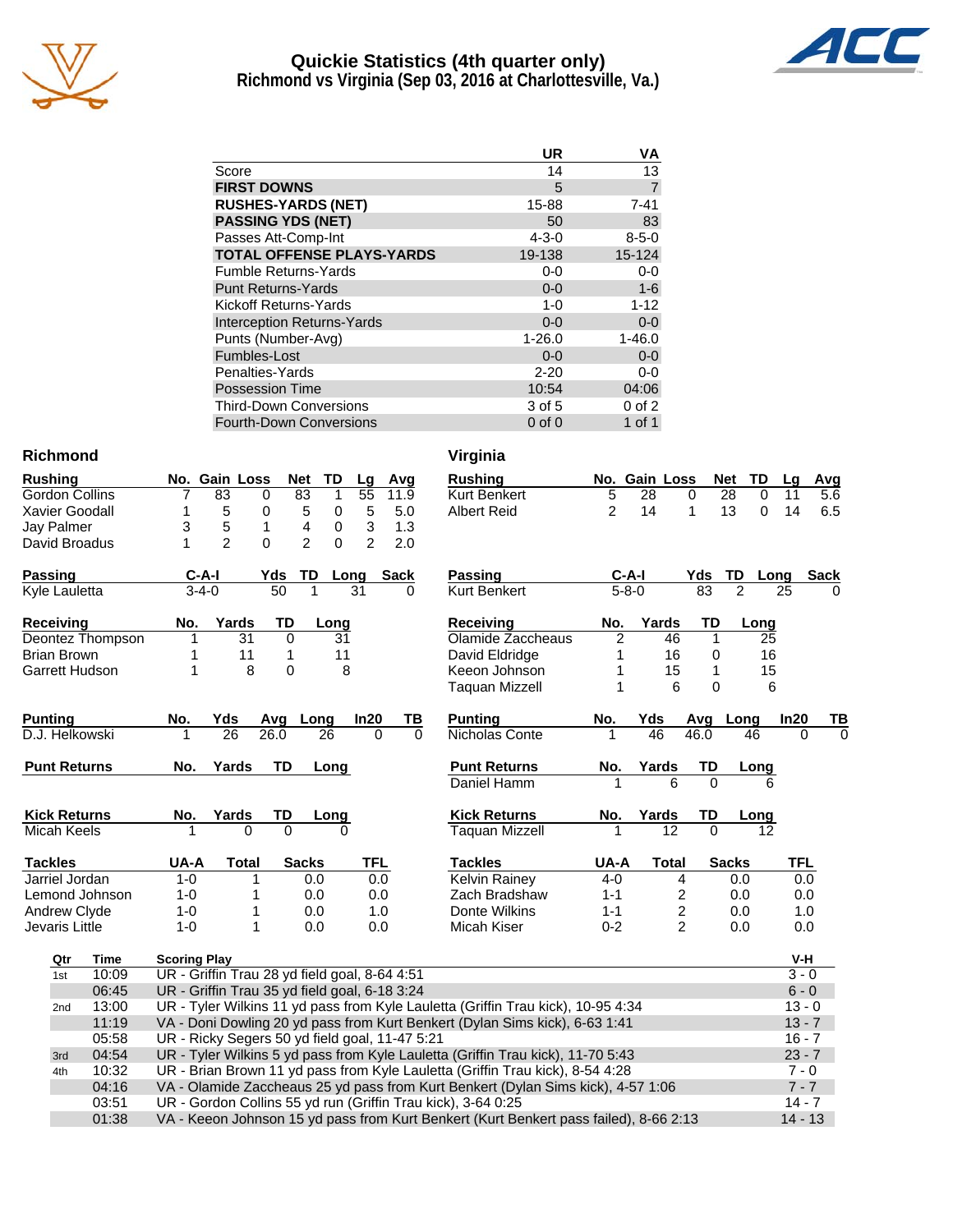

#### **Scoring Summary (Final) Virginia Football 2016 Virginia vs #24 Oregon (Sep 10, 2016 at Eugene, Ore.)**



Virginia (0-2) vs. Oregon (2-0) Date: Sep 10, 2016 • Site: Eugene, Ore. • Stadium: Autzen Stadium Attendance: 53774

| <b>Score by Quarters</b> |   |     |   | Total |
|--------------------------|---|-----|---|-------|
| Virginia                 | ⌒ |     |   | ሳሮ    |
| Jreaon                   | ັ | . . | Δ |       |

| Qtr | Time  | <b>Scoring Play</b>                                                                             | V-H       |
|-----|-------|-------------------------------------------------------------------------------------------------|-----------|
| 1st |       | 06:56 ORE - Freeman, Royce 2 yd run (Nelson, Charles pass failed), 6-81 1:33                    | $0 - 6$   |
|     | 03:28 | VA - Albert Reid 7 yd run (Dylan Sims kick failed), 9-75 3:28                                   | $6 - 6$   |
|     | 01:02 | ORE - Brooks-James 7 yd run (Schneider, A. kick), 6-56 2:26                                     | $6 - 13$  |
|     |       | 2nd 08:50 ORE - Stanford, D. 2 yd pass from Prukop, Dakota (Schneider, A. kick), 10-99 4:28     | $6 - 20$  |
|     | 03:05 | ORE - Brown, Pharaoh 11 yd pass from Prukop, Dakota (Schneider, A. kick), 12-80 3:15            | $6 - 27$  |
|     |       | 00:00 ORE - Schneider, A. 20 yd field goal, 9-59 2:12                                           | $6 - 30$  |
|     |       | 3rd 10:22 VA - Taquan Mizzell 4 yd run (Dylan Sims kick), 9-65 3:29                             | $13 - 30$ |
|     |       | 08:53 ORE - Allen, Devon 77 yd pass from Prukop, Dakota (Schneider, A. kick), 3-75 1:29         | $13 - 37$ |
|     |       | 05:25 ORE - Freeman, Royce 85 yd run (Schneider, A. kick), 2-90 0:45                            | $13 - 44$ |
|     | 00:07 | VA - Warren Craft 6 yd pass from Kurt Benkert (Dylan Sims kick), 14-75 5:18                     | $20 - 44$ |
|     |       | 4th 07:28 VA - Keeon Johnson 6 yd pass from Kurt Benkert (Kurt Benkert pass failed), 12-78 4:39 | $26 - 44$ |

Kickoff time: 7:36 PM • End of Game: 11:06 PM • Total elapsed time: 3:30 Officials: Referee: Epperley,David; Umpire: Morton,Mike; Linesman: Clein,Steve; Line judge: Lawrence,Deon; Back judge: Ryan,Pay; Field judge: Junjulas,Chris; Side judge: Bartis,Angie; Center judge: Webster,Mike; Temperature: 84 • Wind: N@10MPH • Weather: Mostly Sunny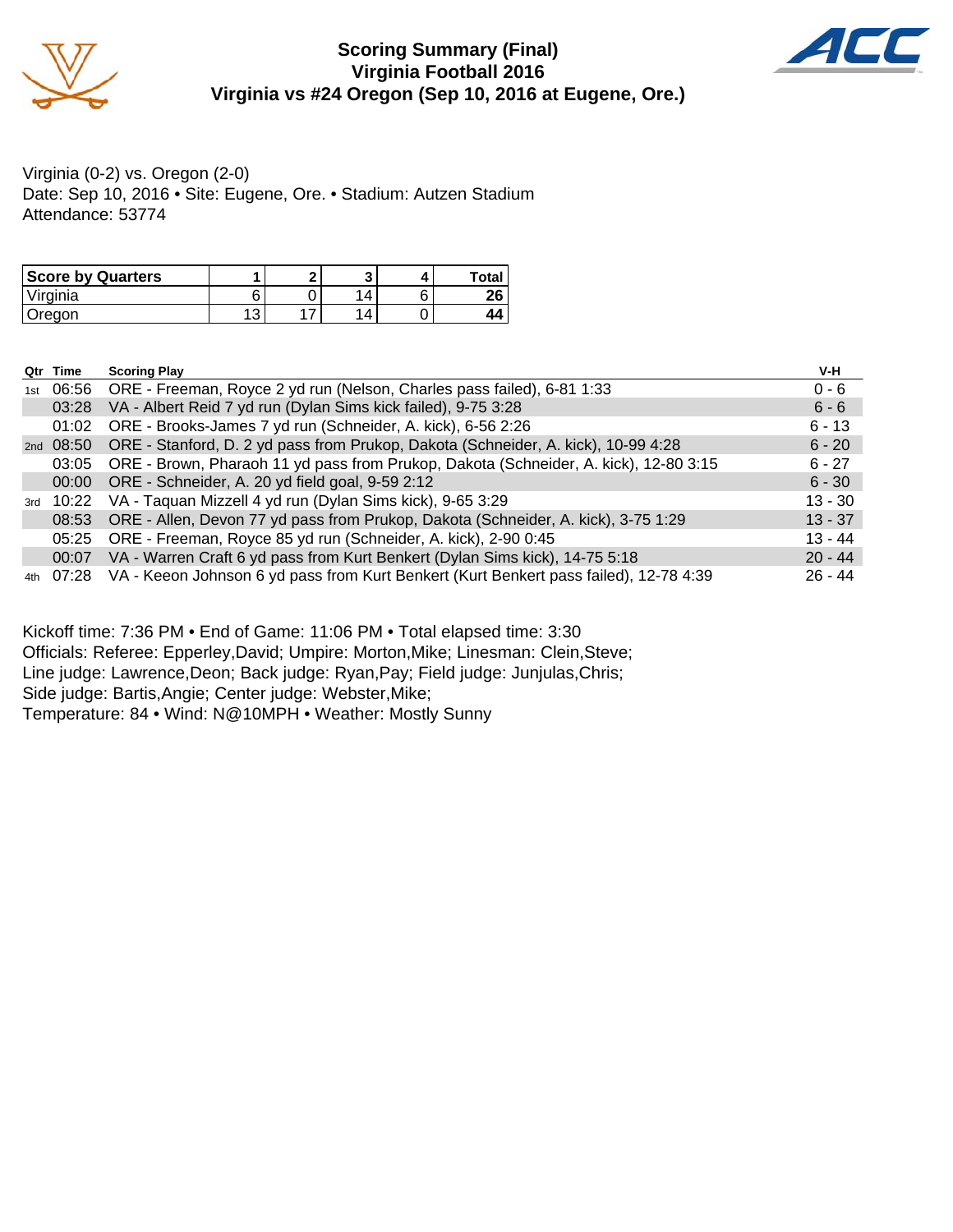

## **Team Statistics (Final) Virginia Football 2016 Virginia vs #24 Oregon (Sep 10, 2016 at Eugene, Ore.)**



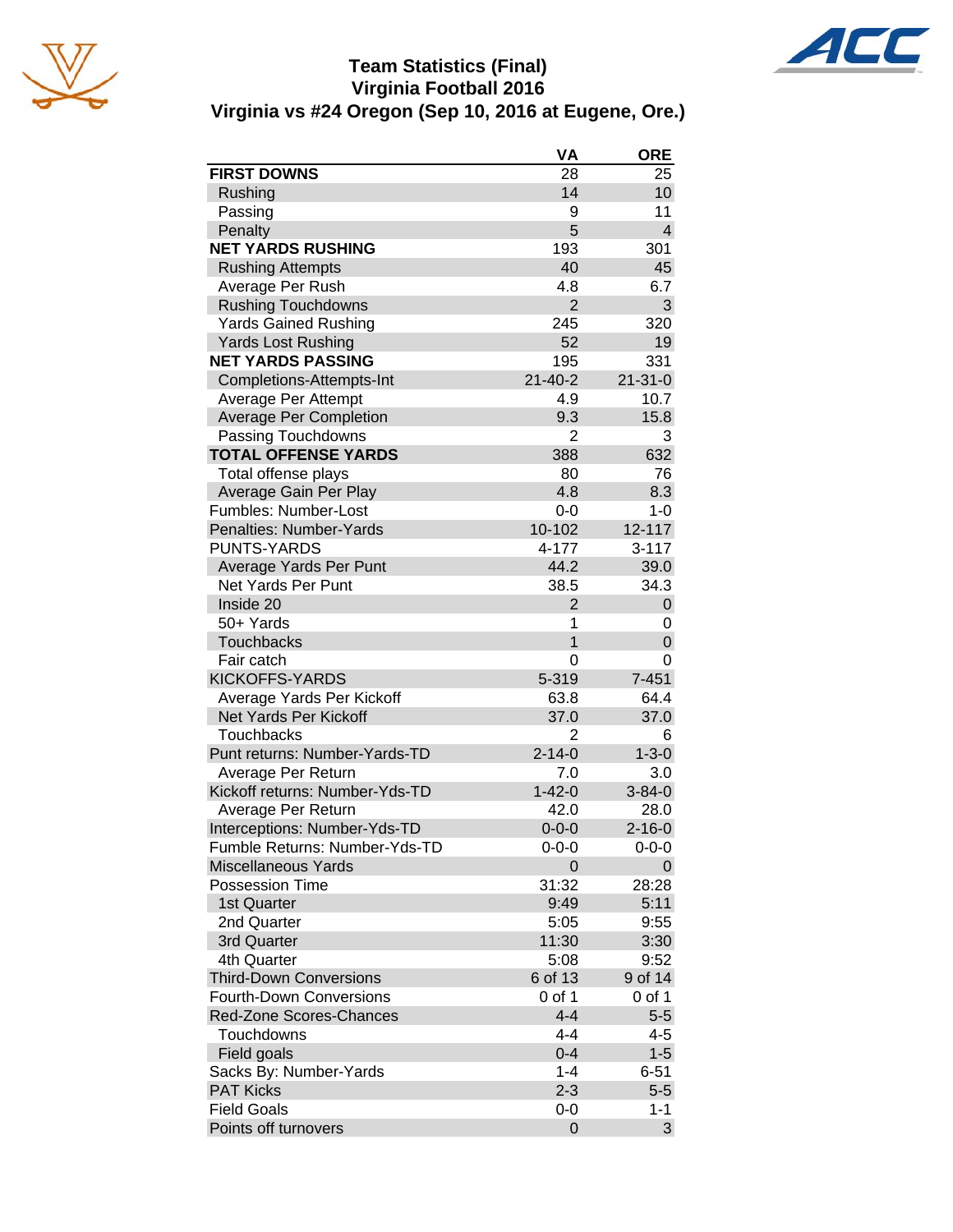

### **Individual Statistics (Final) Virginia Football 2016 Virginia vs #24 Oregon (Sep 10, 2016 at Eugene, Ore.)**

#### **Virginia Oregon**

| <b>Rushing</b>        |    |     | No. Gain Loss Net TD |     |   | <b>Lg</b> | Avg    |
|-----------------------|----|-----|----------------------|-----|---|-----------|--------|
| <b>Albert Reid</b>    | 15 | 127 |                      | 126 |   | 19        | 8.4    |
| <b>Taquan Mizzell</b> | 10 | 48  | O                    | 48  |   | 14        | 4.8    |
| Jordan Ellis          | 6  | 46  | O                    | 46  |   | 12        | 7.7    |
| <b>Kurt Benkert</b>   | q  | 24  | 51                   | -27 | 0 | 13        | $-3.0$ |
| Totals                |    | 245 | 52                   | 193 | 2 | 19        | 4 R    |

| Passing           | $C-A-I$        |       | Yds            | TD             | Long | Sack |
|-------------------|----------------|-------|----------------|----------------|------|------|
| Kurt Benkert      | 20-39-2        |       | 193            | 2              | 26   | 6    |
| Matt Johns        | $1 - 1 - 0$    |       | 2              | 0              | 2    | 0    |
| Totals            | $21 - 40 - 2$  |       | 195            | $\overline{2}$ | 26   | 6    |
| Receiving         | No.            | Yards | TD             |                | Long |      |
| Keeon Johnson     | 6              | 40    |                |                | 9    |      |
| Doni Dowling      | 4              | 54    | 0              |                | 26   |      |
| Olamide Zaccheaus | 3              | 47    | 0              |                | 24   |      |
| Warren Craft      | $\overline{2}$ | 23    |                |                | 17   |      |
| Evan Butts        | $\overline{2}$ | 13    | O              |                | 8    |      |
| Taquan Mizzell    | 2              | 11    | 0              |                | 10   |      |
| Hasise Dubois     | 1              | 5     | O              |                | 5    |      |
| Dylan Sims        |                | 2     | 0              |                | 2    |      |
| Totals            | 21             | 195   | $\overline{2}$ |                | 26   |      |

| <b>Punting</b> |  |      | Yds Avg Long In20 | — ТВ |
|----------------|--|------|-------------------|------|
| Nicholas Conte |  | 44.2 | - 52              |      |
| Totals         |  | 44.2 | 52                |      |

|                    | <b>Punt</b> |     |    |  | <b>Kickoff</b> |    | Intercept |     |    |
|--------------------|-------------|-----|----|--|----------------|----|-----------|-----|----|
| <b>Returns</b>     | No          | Yds |    |  | $Lg$ No Yds    |    | Lg  No    | Yds | La |
| Daniel Hamm        |             | 14  | 14 |  |                |    |           |     |    |
| <b>Albert Reid</b> |             |     |    |  | 42             | 42 |           |     |    |
| Totals             |             | 14  | 14 |  | 42             |    |           |     |    |

| <b>Field goals</b> | Qtr | Time  | <b>Dist</b> |           | <b>Result</b> |       |  |
|--------------------|-----|-------|-------------|-----------|---------------|-------|--|
|                    |     |       |             |           |               |       |  |
| <b>Kickoffs</b>    | No. | Yards |             | Avq       | ΤВ            | ОВ    |  |
| <b>Dylan Sims</b>  | 5   | 319   |             | 63.8      | 2             | 0     |  |
| All-purpose        | Run | Rcv   | ΚR          | <b>PR</b> | IR            | Total |  |
| Albert Reid        | 126 | 0     | 42          | 0         | 0             | 168   |  |
| Taquan Mizzell     | 48  | 11    | 0           | 0         | 0             | 59    |  |
| Doni Dowling       | 0   | 54    | 0           | 0         | 0             | 54    |  |
| Olamide Zaccheaus  | 0   | 47    | 0           | 0         | O             | 47    |  |

**Rushing No. Gain Loss Net TD Lg Avg** Freeman, Royce 21 210 3 207 2 85 9.9 Benoit, Kani 7 29 1 28 0 14 4.0 Prukop, Dakota 7 25 6 19 0 9 2.7 Brooks-James 5 22 6 16 1 11 3.2 Allen, Devon 1 6 0 6 0 6 6.0 Carrington, D. 1 6 0 6 0 6 6.0 Griffin, Taj 3 8 3 5 0 5 1.7 Stanford, D. 0 14 0 14 0 0 0.0 Totals 45 320 19 301 3 85 6.7 **Passing C-A-I Yds TD Long Sack** Prukop, Dakota 21-31-0 331 3 77 1 Totals 21-31-0 331 3 77 1 **Receiving No. Yards TD Long** Brown, Pharaoh 5 55 1 21<br>Allen. Devon 4 141 1 77 Allen, Devon 4 141 1 Carrington, D. 4 59 0 32 Stanford, D. 3 24 1 17 Freeman, Royce 2 29 0 24 Benoit, Kani 1 10 0 10 Brooks-James 1 7 0 3 Nelson, Charles 1 6 0 6 Totals 21 331 3 77 **Punting No. Yds Avg Long In20 TB** Wheeler, Ian 3 117 39.0 42 0 0 Totals 3 117 39.0 42 0 0 **Punt Kickoff Intercept Returns No Yds Lg No Yds Lg No Yds Lg** Nelson, Charles 1 3 3 2 68 43 0 0 0 Brooks-James 0 0 0 1 16 16 0 0 0 Oliver, Khalil 0 0 0 0 0 0 1 16 16 Schooler, B. 0 0 0 0 0 0 1 0 0 Totals 1 3 3 3 84 43 2 16 16 **Field goals Qtr Time Dist Result Field goals Qtr Time Dist Result** Schneider, A. 2nd 00:00 20 yards Good **Kickoffs No. Yards Avg TB OB** Wogan, Matt 7 451 64.4 6 0 **All-purpose Run Rcv KR PR IR Total** Freeman, Royce 207 29 0 0 0 236 Allen, Devon 6 141 0 0 0 147<br>Nelson Charles 0 6 68 3 0 77 Nelson, Charles 0 6 68 3 0 77 Carrington, D. 6 59 0 0 0 65

FUMBLES: Virginia-None. Oregon-Brooks-James 1-0.

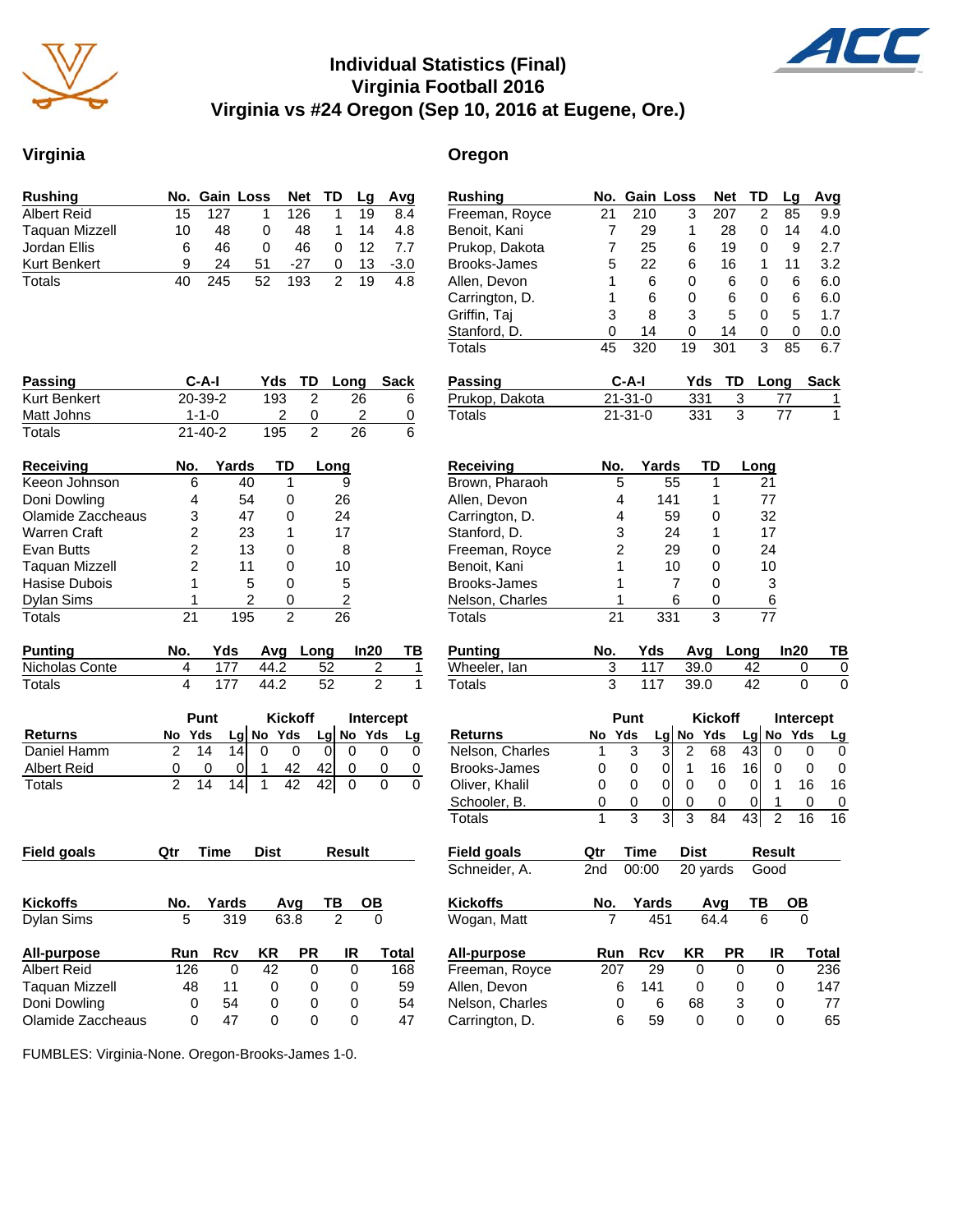





|                | ## Virginia          | Solo            | Ast             |                           | <b>Total Sacks-Yds</b>   | <b>TFL-Yds</b> | FF                       | FR-Yds         | Int-Yds                  | <b>BrUp</b>              | <b>Blks</b>              | QBH            |
|----------------|----------------------|-----------------|-----------------|---------------------------|--------------------------|----------------|--------------------------|----------------|--------------------------|--------------------------|--------------------------|----------------|
|                | 53 Micah Kiser       | 5               | $\overline{4}$  | 9                         |                          |                |                          |                |                          |                          |                          |                |
| 3              | <b>Quin Blanding</b> | 5               | $\overline{4}$  | $\boldsymbol{9}$          |                          |                | ÷,                       |                |                          | ÷.                       |                          |                |
| 21             | Juan Thornhill       | 5               | $\overline{c}$  | $\overline{7}$            | $\blacksquare$           | $1.0 - 3$      | $\overline{\phantom{a}}$ | ä,             | $\overline{a}$           | 1                        | $\blacksquare$           |                |
|                | 51 Zach Bradshaw     | $\overline{4}$  | $\overline{2}$  | $6\phantom{1}$            |                          | ÷.             | ÷,                       |                |                          | $\overline{a}$           |                          |                |
|                | 37 Jordan Mack       | 4               | $\overline{c}$  | 6                         | ä,                       | $2.0 - 8$      | $\mathbf{1}$             |                |                          | ä,                       | $\overline{\phantom{a}}$ |                |
|                | 32 Kirk Garner       | 3               | $\overline{c}$  | 5                         |                          | ÷,             | $\blacksquare$           |                |                          |                          |                          |                |
| $\mathbf{1}$   | Donte Wilkins        | $\overline{2}$  | 3               | 5                         | ÷,                       | $\blacksquare$ | $\blacksquare$           |                | $\overline{a}$           | $\overline{a}$           | $\overline{a}$           |                |
|                | 38 Kelvin Rainey     | $\overline{4}$  | 0               | $\overline{4}$            | $\overline{a}$           | $\blacksquare$ | $\blacksquare$           |                |                          | $\overline{\phantom{0}}$ | $\overline{\phantom{a}}$ |                |
|                | 14 Myles Robinson    | 3               | $\mathbf{1}$    | 4                         | $\mathbf{r}$             | ä,             | $\blacksquare$           | $\blacksquare$ | $\overline{a}$           | $\overline{\phantom{a}}$ | $\blacksquare$           |                |
|                | 20 Steven Wright     | 3               | $\mathbf{1}$    | $\overline{4}$            | $1.0 - 4$                | $2.0 - 7$      | ÷,                       |                |                          | ÷,                       | $\overline{a}$           |                |
|                | 13 Chris Peace       | $\overline{2}$  | $\overline{2}$  | 4                         |                          | ä,             | ÷,                       |                |                          | 1                        | $\Box$                   | $\mathbf{1}$   |
|                | 58 Eli Hanback       | $\mathbf{1}$    | $\overline{2}$  | $\mathbf{3}$              |                          |                | ÷,                       |                |                          | ÷.                       | $\blacksquare$           |                |
| $\overline{2}$ | <b>Albert Reid</b>   | $\overline{2}$  | $\mathbf 0$     | $\overline{c}$            | $\mathbf{r}$             | $\blacksquare$ | $\blacksquare$           | $\blacksquare$ | $\blacksquare$           | $\blacksquare$           | $\sim$                   |                |
|                | 90 Jack Powers       | $\overline{0}$  | $\overline{2}$  | 2                         |                          |                |                          |                |                          |                          |                          |                |
|                | 34 Bryce Hall        | 1               | $\mathbf 0$     | $\mathbf{1}$              | ä,                       | $\overline{a}$ | $\overline{a}$           |                |                          | $\overline{a}$           | ä,                       |                |
|                | 59 Mark Hall         | $\mathbf{1}$    | $\mathbf 0$     | $\mathbf{1}$              | $\overline{\phantom{a}}$ | $1.0 - 1$      | $\overline{\phantom{a}}$ |                |                          | ÷.                       | $\overline{a}$           | $\mathbf{1}$   |
| 9              | Andrew Brown         | $\mathbf{1}$    | $\mathbf 0$     | $\mathbf{1}$              | ä,                       |                | $\blacksquare$           |                | $\blacksquare$           | $\blacksquare$           | $\blacksquare$           |                |
|                | 29 Eric Gallon       | $\mathbf{1}$    | 0               | $\mathbf{1}$              | ÷,                       |                | ÷,                       |                |                          | L.                       | $\overline{a}$           |                |
|                | 40 C.J. Stalker      | $\mathbf{1}$    | $\mathbf 0$     | $\mathbf{1}$              | $\overline{\phantom{a}}$ | ÷,             | $\blacksquare$           | $\overline{a}$ | $\overline{\phantom{a}}$ | $\blacksquare$           | $\blacksquare$           |                |
|                | 57 James Trucilla    | $\mathbf 0$     | $\mathbf{1}$    | $\mathbf{1}$              | $\overline{a}$           |                | ÷,                       |                |                          | $\blacksquare$           |                          |                |
|                | <b>Totals</b>        | $\overline{48}$ | $\overline{28}$ | $\overline{76}$           | $1.0 - 4$                | $6.0 - 19$     | $\mathbf{1}$             | $0-0$          | $0-0$                    | $\overline{2}$           | $\overline{0}$           | $\overline{2}$ |
|                |                      |                 |                 |                           |                          |                |                          |                |                          |                          |                          |                |
|                | ## Oregon            | Solo            | Ast             |                           | <b>Total Sacks-Yds</b>   | TFL-Yds        | FF                       | FR-Yds         | Int-Yds                  | <b>BrUp</b>              | <b>Blks</b>              | QBH            |
| 2              | Robinson, Tyree      | 7               | $\Omega$        | $\overline{7}$            |                          |                |                          |                |                          | 1                        |                          |                |
|                |                      |                 |                 |                           |                          |                |                          |                |                          |                          |                          |                |
|                | 97 Jelks, Jalen      | 6               | $\pmb{0}$       | $\,6$                     | $2.0 - 13$               | $2.0 - 13$     |                          |                |                          |                          |                          |                |
|                | 35 Dye, Troy         | 5               | 1               | 6                         | ä,                       | ÷,             | $\overline{a}$           |                |                          | $\overline{a}$           |                          |                |
|                | 14 Amadi, Ugo        | $\overline{4}$  | $\mathbf{1}$    | $\overline{5}$            | $\frac{1}{2}$            | $\blacksquare$ | $\frac{1}{2}$            |                |                          |                          |                          |                |
|                | 54 McDowell, D.      | 3               | $\overline{c}$  | 5                         | $\blacksquare$           | $\blacksquare$ | $\blacksquare$           | ä,             | $\overline{a}$           | $\blacksquare$           | $\blacksquare$           |                |
| 8              | Daniels, Reggie      | $\overline{4}$  | $\mathbf 0$     | $\overline{4}$            | ÷                        | $\overline{a}$ | $\overline{a}$           |                |                          | L.                       |                          |                |
|                | 55 Hotchkins, A.J.   | 3               | $\mathbf{1}$    | $\overline{\mathbf{4}}$   | ÷.                       | ÷.             | ä,                       | $\overline{a}$ | L.                       | ä,                       | $\blacksquare$           |                |
|                | 43 Schooler, B.      | 3               | $\mathbf 0$     | $\mathbf{3}$              |                          |                | ÷,                       |                | $1 - 0$                  | $\overline{a}$           | $\overline{a}$           |                |
| 3              | Moi, Jonah           | $\overline{2}$  | $\mathbf{1}$    | $\ensuremath{\mathsf{3}}$ | $1.0 - 6$                | $1.0 - 6$      | ä,                       |                | $\blacksquare$           | $\overline{\phantom{a}}$ | $\blacksquare$           |                |
|                | 19 Leiato II, F.     | $\mathbf{1}$    | $\overline{c}$  | 3                         |                          |                |                          |                |                          |                          |                          |                |
|                | 50 Maloata, Austin   | 1               | $\overline{c}$  | $\sqrt{3}$                | $1.0 - 9$                | $1.0 - 9$      | $\blacksquare$           | $\overline{a}$ | $\sim$                   | $\blacksquare$           | $\sim$                   |                |
| $\mathbf{1}$   | Springs, Arrion      | $\overline{2}$  | $\pmb{0}$       | $\overline{2}$            |                          |                |                          |                |                          | 3                        |                          |                |
|                | 45 Cumberlander      | $\overline{c}$  | $\pmb{0}$       | $\overline{c}$            | $1.0 - 11$               | $1.0 - 11$     | ä,                       |                |                          | ä,                       | $\sim$                   |                |
|                | 18 Swain, Jimmie     | $\mathbf{1}$    | $\mathbf{1}$    | $\overline{2}$            | $\blacksquare$           | ÷,             | $\overline{\phantom{a}}$ | $\overline{a}$ | $\overline{a}$           | $\overline{a}$           | $\blacksquare$           |                |
|                | 20 Brooks-James      | $\mathbf{1}$    | $\mathbf 0$     | $\mathbf{1}$              | $\blacksquare$           | ÷,             | $\blacksquare$           | ÷,             | $\blacksquare$           | ÷,                       | $\sim$                   |                |
| 47             | Manu, Rex            | $\mathbf{1}$    | $\mathbf 0$     | $\mathbf{1}$              | $\overline{a}$           | $1.0 - 1$      | $\overline{a}$           |                |                          | L.                       |                          |                |
|                | 74 George, Elijah    | $\mathbf{1}$    | $\mathbf 0$     | $\mathbf{1}$              | $\blacksquare$           | ä,             | ä,                       | ÷,             | ä,                       | ÷.                       | $\blacksquare$           |                |
|                | 23 Lovette, Malik    | $\mathbf{1}$    | 0               | $\mathbf{1}$              | L.                       |                | $\overline{a}$           |                |                          |                          |                          |                |
|                | 17 Williams, J.      | $\mathbf{1}$    | $\mathbf 0$     | $\mathbf{1}$              | $\overline{a}$           |                | $\blacksquare$           | $\overline{a}$ | $\overline{a}$           | $\overline{a}$           | $\overline{a}$           |                |
|                | 90 Carlberg, D.      | $\mathbf{1}$    | $\overline{0}$  | $\mathbf{1}$              | $1.0 - 12$               | $1.0 - 12$     |                          |                |                          |                          |                          |                |
|                | 26 Oliver, Khalil    | 0               | $\mathbf{1}$    | $\mathbf{1}$              | $\overline{\phantom{a}}$ |                | $\blacksquare$           | $\overline{a}$ | $1 - 16$                 | $\blacksquare$           | $\blacksquare$           |                |
| 11             | Hollins, Justin      | $\overline{0}$  | $\mathbf{1}$    | $\mathbf{1}$              |                          |                |                          |                |                          |                          |                          |                |

46 Mattingly, D. 0 0 0 - - - - - - - 1 32 Heard, Eddie 0 0 0 - - - - - - - 1 Totals 50 14 64 6.0-51 7.0-52 0 0-0 2-16 4 0 2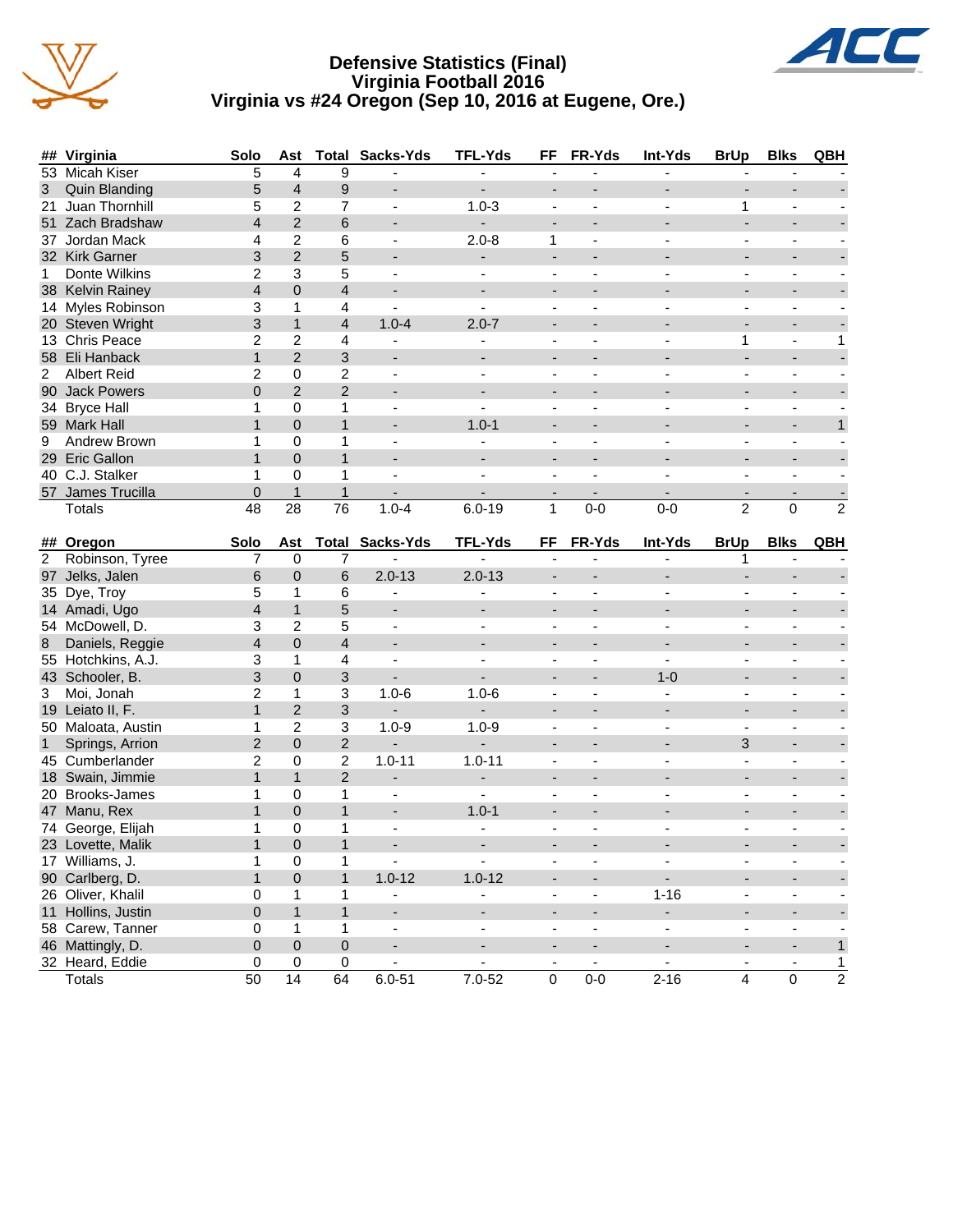

### **Participation Report (Final) Virginia Football 2016 Virginia vs #24 Oregon (Sep 10, 2016 at Eugene, Ore.)**



#### **Virginia**

#### **Oregon**

| Pos        | ##             | <b>OFFENSE</b>      | Pos        | ##             | <b>OFFENSE</b>  |
|------------|----------------|---------------------|------------|----------------|-----------------|
| <b>WR</b>  | $\overline{7}$ | Doni Dowling        | <b>WR</b>  | 13             | Allen, Devon    |
| LT         | 67             | Jack English        | LT.        | 73             | Crosby, Tyrell  |
| LG         | 76             | Michael Mooney      | LG         | 68             | Lemieux, Shane  |
| C          | 50             | Jackson Matteo      | С          | 5E             | Hanson, Jake    |
| <b>RG</b>  | 71             | Jack McDonald       | RG         | 78             | Hunt, Cameron   |
| <b>RT</b>  | 72             | Eric Smith          | <b>RT</b>  | 5D             | Throckmorton    |
| <b>WR</b>  | 8              | Keeon Johnson       | TE.        | 85             | Brown, Pharaoh  |
| <b>WR</b>  | 23             | <b>Warren Craft</b> | <b>WR</b>  | 6              | Nelson, Charles |
| QB         | 6              | <b>Kurt Benkert</b> | <b>WR</b>  | $\overline{7}$ | Carrington, D.  |
| BB         | $\overline{c}$ | <b>Albert Reid</b>  | QB         | 9              | Prukop, Dakota  |
| <b>SB</b>  | 4              | Taquan Mizzell      | <b>RB</b>  | 21             | Freeman, Royce  |
|            |                |                     |            |                |                 |
|            |                |                     |            |                |                 |
| Pos        | ##             | <b>DEFENSE</b>      | Pos        | ##             | <b>DEFENSE</b>  |
| LE.        | 9              | Andrew Brown        | DE         | 92             | Mondeaux, Henry |
| NT         | 1              | Donte Wilkins       | DT         | 47             | Manu, Rex       |
| <b>RE</b>  | 58             | Eli Hanback         | DT         | 50             | Maloata, Austin |
| <b>MLB</b> | 53             | Micah Kiser         | DE         | 11             | Hollins, Justin |
| <b>BLB</b> | 51             | Zach Bradshaw       | <b>WLB</b> | 54             | McDowell, D.    |
| <b>WLB</b> | 13             | <b>Chris Peace</b>  | <b>MLB</b> | 55             | Hotchkins, A.J. |
| CВ         | 21             | Juan Thornhill      | <b>SLB</b> | 35             | Dye, Troy       |
| CВ         | 14             | Myles Robinson      | CВ         | 14             | Amadi, Ugo      |
| СB         | 32             | <b>Kirk Garner</b>  | S          | $\overline{c}$ | Robinson, Tyree |
| <b>FS</b>  | 3              | Quin Blanding       | S          | 8              | Daniels, Reggie |
| SS         | 38             | Kelvin Rainey       | СB         | 1              | Springs, Arrion |

Virginia: 5-Tim Harris, 10-Jordan Ellis, 11-David Eldridge, 15-Matt Johns, 18-Ben Hogg, 19-Andre Levrone, 20-Steven Wright, 22-Daniel Hamm, 25-Chris Sharp, 26-Anthony Calloway, 28-Wilfred Wahee, 29-Eric Gallon, 30-Nicholas Conte, 33-Olamide Zaccheaus, 34-Bryce Hall, 36-Gladimir Paul, 37-Jordan Mack, 39-Chris Moore, 40-C.J. Stalker, 41-Connor Wingo-Reeves, 44-Tanner Cowley, 46-Evan Butts, 57-James Trucilla, 59-Mark Hall, 77-Jake Fieler, 78-R.J. Proctor, 80-Hasise Dubois, 81-Joe Reed, 83-Brendan Marshall, 87-Richard Burney, 88-Ryan Santoro, 90-Jack Powers, 91-Dylan Sims, 98-Landan Word.

Oregon: 1B-Alie, Taylor, 3-Moi, Jonah, 4-Ofodile, Alex, 5-Griffin, Taj, 15-Brown, Jalen, 17-Williams, J., 18-Swain, Jimmie, 19-Leiato II, F., 20-Brooks-James, 23-Lovette, Malik, 24-Simms, Keith, 26-Oliver, Khalil, 27-Breeland, Jacob, 29-Benoit, Kani, 32-Heard, Eddie, 34-Winston Jr., L., 38-Wheeler, Ian, 41-Schneider, A., 43-Schooler, B., 45-Cumberlander, 46-Mattingly, D., 49-Wogan, Matt, 56-Young, Bryson, 57-Brenner, Doug, 58-Carew, Tanner, 66-Aiello, Brady, 70-Morgan, Zac, 71-Tei-Kirby, W., 74-George, Elijah, 79-Voeller, Evan, 82-Eugenio, Casey, 88-Stanford, D., 90-Carlberg, D., 91-Daniel, T.J., 97-Jelks, Jalen, 99-Kaumatule, C..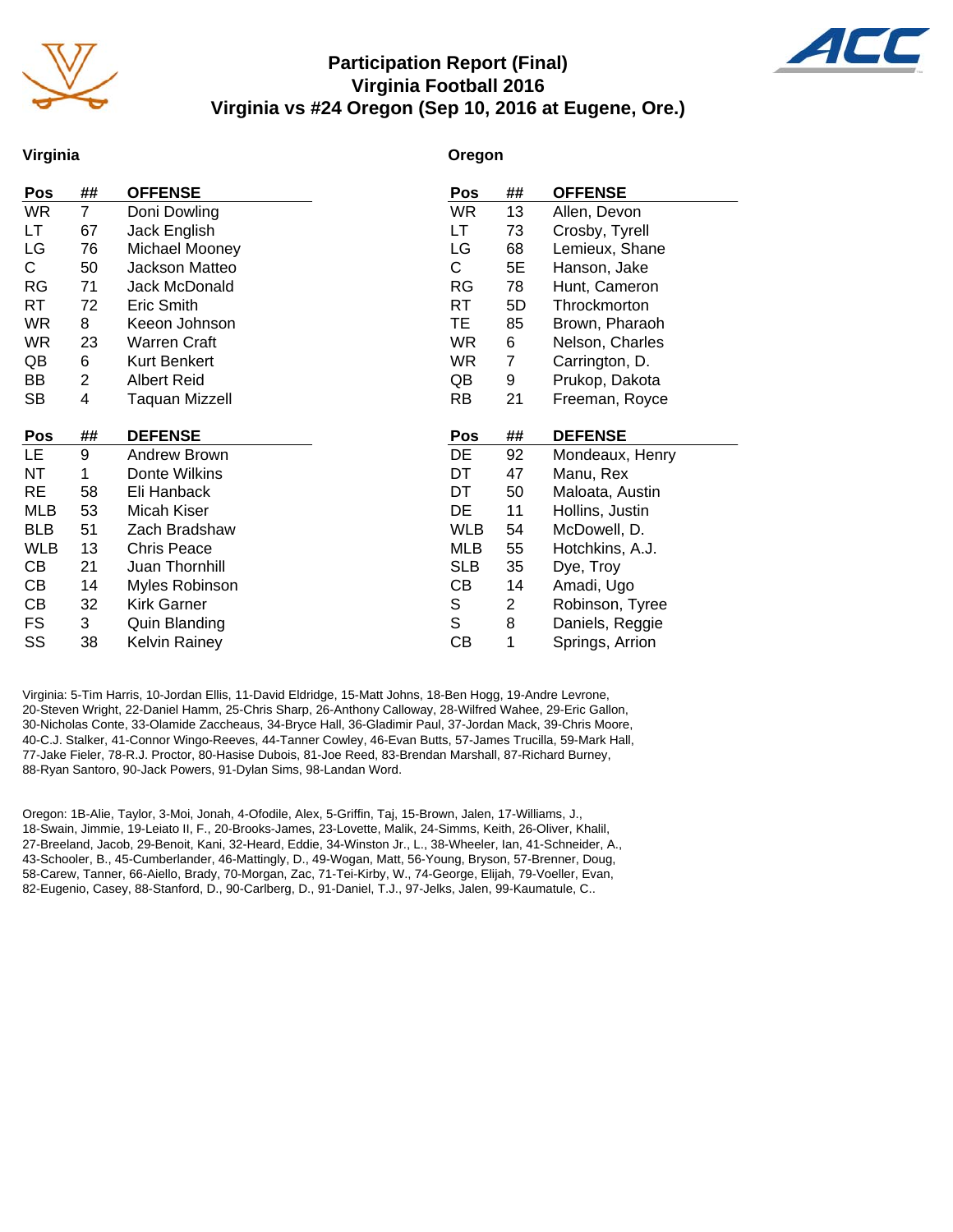

## **Drive Chart (By Team) (Final) Virginia Football 2016 Virginia vs #24 Oregon (Sep 10, 2016 at Eugene, Ore.)**

ACC

|           |     |                 |       | <b>Drive Started</b> |                 | <b>Drive Ended</b> | <b>Consumed</b>          |                             |            |
|-----------|-----|-----------------|-------|----------------------|-----------------|--------------------|--------------------------|-----------------------------|------------|
| Team      | Qtr | Spot            | Time  | <b>Obtained</b>      | Spot            | Time               | <b>How lost</b>          | ΡI<br>- Yds                 | <b>TOP</b> |
| VA        | 1st | V <sub>25</sub> | 15:00 | Kickoff              | V31             | 14:11              | Punt                     | 3<br>- 6                    | 0:49       |
| <b>VA</b> |     | V37             | 12:59 | Punt                 | IH19            | 08:29              | Downs                    | 10<br>$-44$                 | 4:30       |
| VA        |     | V <sub>25</sub> | 06:56 | Kickoff              | H00             | 03:28              | *TOUCHDOWN               | - 75<br>9                   | 3:28       |
| <b>VA</b> |     | V <sub>25</sub> | 01:02 | Kickoff              | H40             | 13:18              | Punt                     | 7 - 35                      | 2:44       |
| VA        | 2nd | V46             | 08:50 | Kickoff              | H38             | 06:20              | Punt                     | $5 - 16$                    | 2:30       |
| <b>VA</b> |     | V <sub>25</sub> | 03:05 | Kickoff              | V <sub>21</sub> | 02:12              | Interception             | $3 - (4)$                   | 0:53       |
| VA        | 3rd | V35             | 13:51 | Punt                 | H00             | 10:22              | *TOUCHDOWN               | 9<br>65<br>$\sim$           | 3:29       |
| <b>VA</b> |     | V <sub>25</sub> | 08:53 | Kickoff              | V31             | 06:10              | Punt                     | 6<br>- 6                    | 2:43       |
| VA        |     | V25             | 05:25 | Kickoff              | H00             | 00:07              | *TOUCHDOWN               | -75<br>14<br>$\blacksquare$ | 5:18       |
| <b>VA</b> | 4th | V <sub>22</sub> | 12:07 | Punt                 | H00             | 07:28              | <i><b>*TOUCHDOWN</b></i> | $12 - 78$                   | 4:39       |
| VA        |     | V33             | 02:48 | Downs                | V47             | 02:19              | Interception             | $2 - 14$                    | 0:29       |

|                        | 1st     | 2nd     | 3rd     | 4th     | 1st     | 2 <sub>nd</sub> |          |
|------------------------|---------|---------|---------|---------|---------|-----------------|----------|
| Virginia               | Qtr     | Qtr     | Qtr     | Qtr     | Half    | Half            | Total    |
| Time of possession     | 09:49   | 05:05   | 11:30   | 05:08   | 14:54   | 16:38           | 31:32    |
| 3rd down conversions   | $2 - 4$ | $0 - 3$ | $2 - 4$ | $2 - 2$ | $2 - 7$ | 4-6             | $6 - 13$ |
| Average field position | V28     | V35     | V28     | V27     | V30     | V28             | V29      |
| 4th down conversions   | $0 - 1$ | $0 - 0$ | 0-0     | 0-0     | 0-1     | $0 - 0$         | 0-1      |

|            |                 |                 |       | <b>Drive Started</b> |                 | <b>Drive Ended</b> | <b>Consumed</b>          |                                     |            |
|------------|-----------------|-----------------|-------|----------------------|-----------------|--------------------|--------------------------|-------------------------------------|------------|
| Team       | Qtr             | Spot            | Time  | <b>Obtained</b>      | Spot            | Time               | <b>How lost</b>          | Yds<br>ΡI<br>$\blacksquare$         | <b>TOP</b> |
| <b>ORE</b> | 1st             | H21             | 14:11 | Punt                 | H39             | 12:59              | Punt                     | 18<br>5<br>$\blacksquare$           | 1:12       |
| <b>ORE</b> |                 | H19             | 08:29 | Downs                | V <sub>00</sub> | 06:56              | <i><b>*TOUCHDOWN</b></i> | 6<br>- 81                           | 1:33       |
| <b>ORE</b> |                 | H44             | 03:28 | Kickoff              | V00             | 01:02              | <i><b>*TOUCHDOWN</b></i> | 6<br>56<br>$\blacksquare$           | 2:26       |
| <b>ORE</b> | 2 <sub>nd</sub> | H01             | 13:18 | Punt                 | V <sub>00</sub> | 08:50              | <i><b>*TOUCHDOWN</b></i> | 10<br>- 99                          | $4:28$ .   |
| <b>ORE</b> |                 | H <sub>20</sub> | 06:20 | Punt                 | V <sub>00</sub> | 03:05              | <i><b>*TOUCHDOWN</b></i> | 12<br>80<br>۰.                      | 3:15.      |
| <b>ORE</b> |                 | H38             | 02:12 | Interception         | V <sub>03</sub> | 15:00              | *FIELD GOAL              | 9<br>-59<br>$\sim$                  | 2:12.      |
| <b>ORE</b> | 3rd             | H21             | 15:00 | Kickoff              | H28             | 13:51              | Punt                     | 3<br>$-7$                           | 1:09       |
| <b>ORE</b> |                 | H <sub>25</sub> | 10:22 | Kickoff              | V <sub>00</sub> | 08:53              | <i><b>*TOUCHDOWN</b></i> | 3<br>- 75                           | 1:29       |
| <b>ORE</b> |                 | H10             | 06:10 | Punt                 | V <sub>00</sub> | 05:25              | <i><b>*TOUCHDOWN</b></i> | -90<br>2<br>$\sim$                  | 0:45       |
| <b>ORE</b> |                 | H <sub>25</sub> | 00:07 | Kickoff              | H36             | 12:07              | Punt                     | 6<br>- 11                           | 3:00       |
| <b>ORE</b> | 4th             | H25             | 07:28 | Kickoff              | V33             | 02:48              | Downs                    | 9<br>42<br>$\overline{\phantom{a}}$ | 4:40       |
| <b>ORE</b> |                 | H38             | 02:19 | Interception         | V38             | 00:00              | End of half              | 6<br>$-24$                          | 2:19       |

|                        | 1st             | 2nd             | 3rd             | 4th     | 1st             | 2nd             |                 |
|------------------------|-----------------|-----------------|-----------------|---------|-----------------|-----------------|-----------------|
| Oregon                 | Qtr             | Qtr             | Qtr             | Qtr     | Half            | Half            | Total           |
| Time of possession     | 05:11           | 09:55           | 03:30           | 09:52   | 15:06           | 13:22           | 28:28           |
| 3rd down conversions   | 1-2             | $4 - 5$         | $1 - 2$         | $3 - 5$ | $5 - 7$         | $4 - 7$         | $9 - 14$        |
| Average field position | H <sub>28</sub> | H <sub>19</sub> | H <sub>20</sub> | H31     | H <sub>23</sub> | H <sub>24</sub> | H <sub>23</sub> |
| 4th down conversions   | 0-0             | 0-0             | 0-0             | $0 - 1$ | ი-ი             | 0-1             | 0-1             |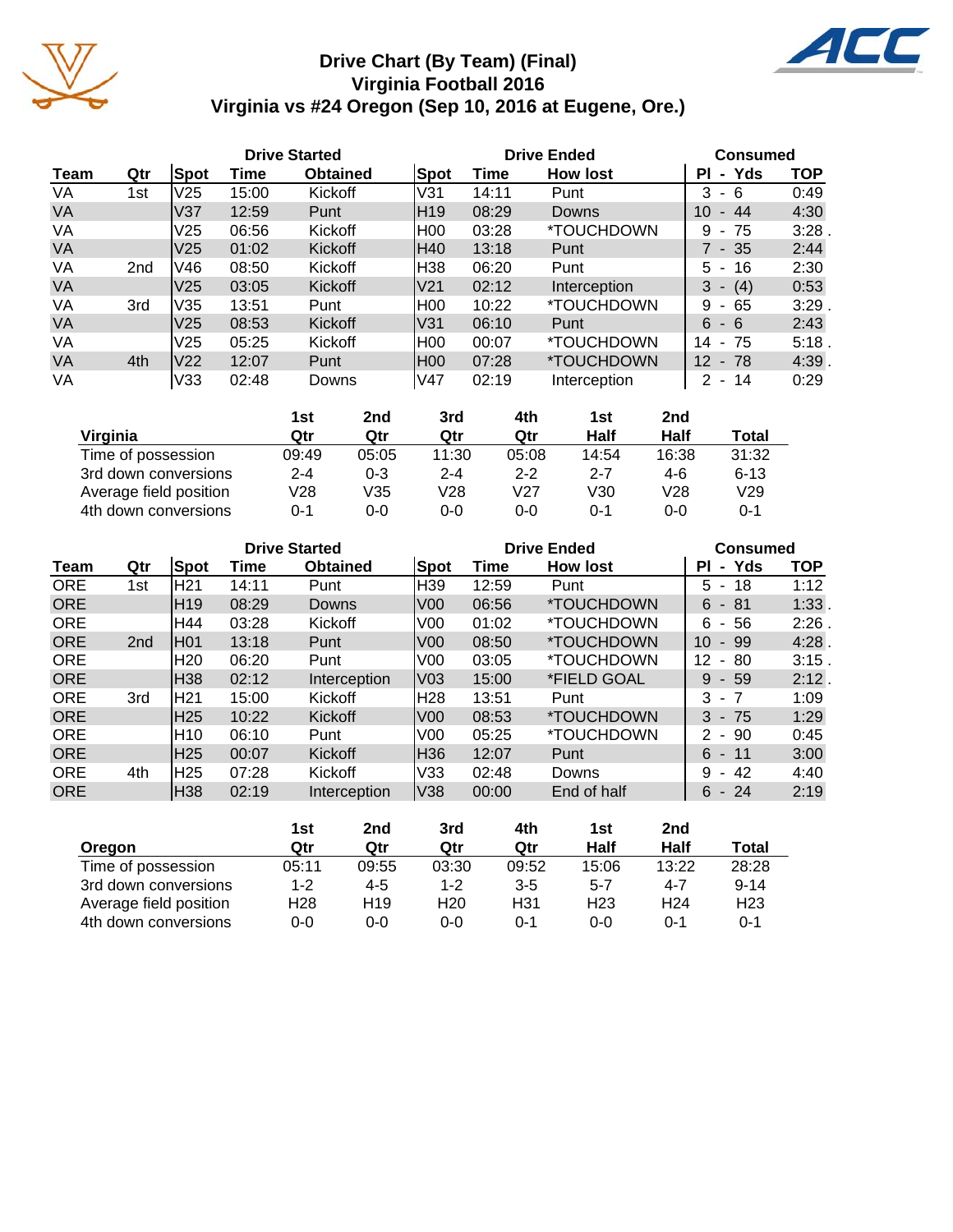

## **Drive Chart (By Quarter) (Final) Virginia Football 2016 Virginia vs #24 Oregon (Sep 10, 2016 at Eugene, Ore.)**



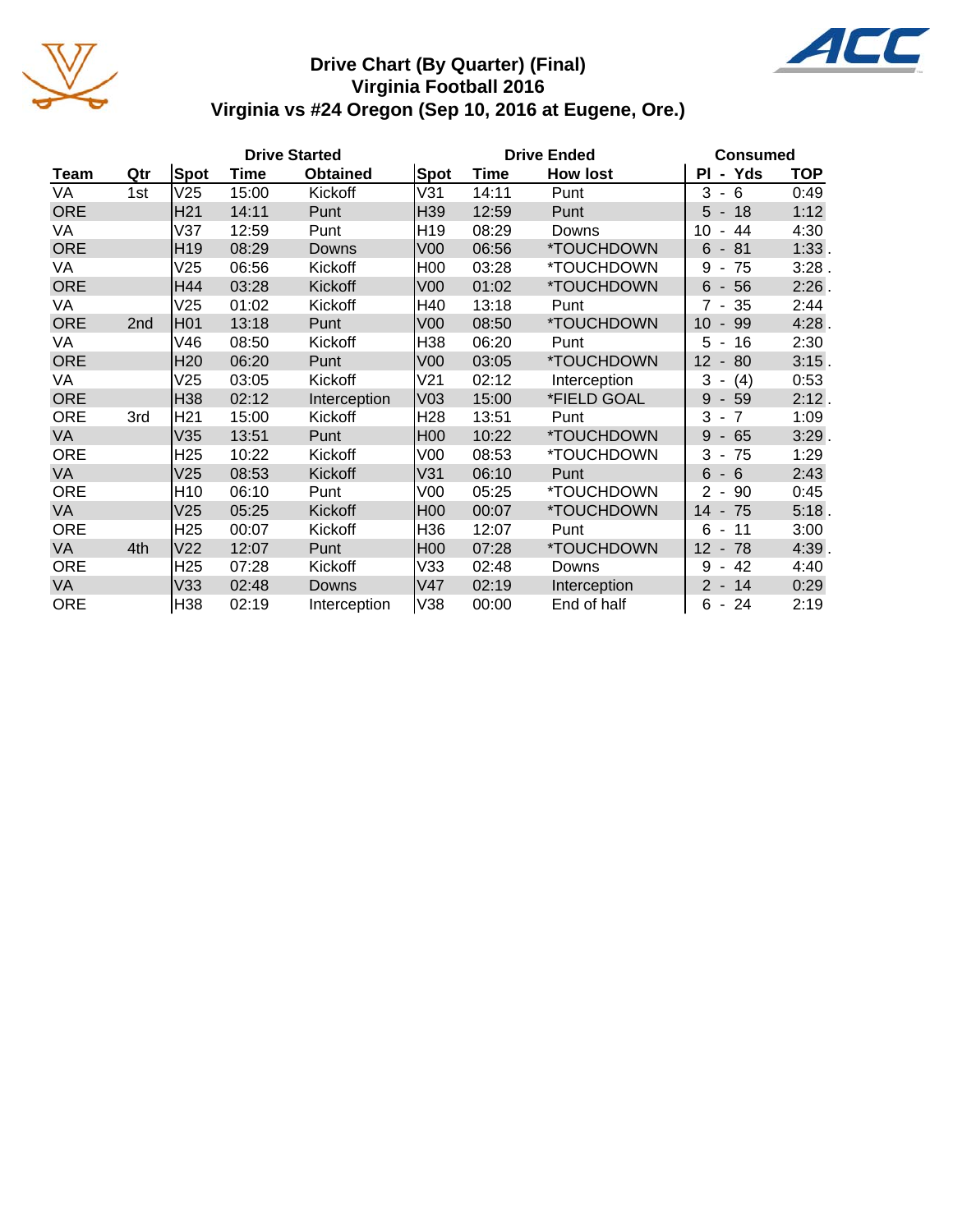

### **Play-by-Play Summary (1st quarter) Virginia vs #24 Oregon (Sep 10, 2016 at Eugene, Ore.)**



|                    |                                |                                     | VA wins toss, will receive, ORE defends West goal                                                                                                                    |                |
|--------------------|--------------------------------|-------------------------------------|----------------------------------------------------------------------------------------------------------------------------------------------------------------------|----------------|
|                    | 1-10 VA 35                     |                                     | ORE ball on ORE35.                                                                                                                                                   |                |
|                    |                                | 1-10 ORE 35                         | Start of 1st quarter, clock 15:00.<br>Wogan, Matt kickoff 65 yards to the VA0, touchback.                                                                            |                |
|                    | 1-10 VA 25                     |                                     | Benkert, K pass incomplete to Johnson, K.                                                                                                                            |                |
|                    | 2-10 VA 25                     |                                     | Reid, A rush for 6 yards to the VA31 (Dye, Troy).                                                                                                                    |                |
| $3 - 4$<br>$4 - 4$ | VA 31<br>VA 31                 |                                     | Benkert, K pass incomplete to Mizzell, T.<br>Conte, N punt 48 yards to the ORE21, out-of-bounds.                                                                     |                |
|                    |                                |                                     | 3 plays, 6 yards, 0:49                                                                                                                                               |                |
|                    |                                | <b>OREGON drive start at 14:11.</b> |                                                                                                                                                                      |                |
|                    |                                | 1-10 ORE 21                         | Prukop, Dakota pass complete to Allen, Devon for 5 yards to the ORE26, out-of-bounds<br>(Peace, C;Robinson, M).                                                      |                |
|                    | $2 - 5$                        | <b>ORE 26</b>                       | Freeman, Royce rush for 8 yards to the ORE34, 1ST DOWN ORE (Kiser, M;Blanding, Q).                                                                                   | R1             |
|                    | $2 - 5$                        | 1-10 ORE 34<br><b>ORE 39</b>        | Freeman, Royce rush for 5 yards to the ORE39 (Brown, A).<br>Prukop, Dakota pass incomplete to Nelson, Charles.                                                       |                |
|                    | 3-5                            | <b>ORE 39</b>                       | Prukop, Dakota pass incomplete to Nelson, Charles (Peace, C).                                                                                                        |                |
|                    | 4-5                            | <b>ORE 39</b>                       | Wheeler, Ian punt 38 yards to the VA23, Hamm, D return 14 yards to the VA37 (Carew,<br>Tanner; Oliver, Khalil).                                                      |                |
|                    |                                |                                     | 5 plays, 18 yards, 1:12                                                                                                                                              |                |
|                    | 1-10 VA 37                     | VIRGINIA drive start at 12:59.      |                                                                                                                                                                      |                |
| 2-6                | VA 41                          |                                     | Reid, A rush for 4 yards to the VA41 (Hotchkins, A.J.).<br>Benkert, K pass complete to Johnson, K for 9 yards to the 50 yardline, 1ST DOWN VA                        | P <sub>1</sub> |
|                    |                                |                                     | (Robinson, Tyree).                                                                                                                                                   |                |
|                    | 1-10 VA 50                     |                                     | Mizzell, T rush for 2 yards to the ORE48, out-of-bounds (Amadi, Ugo).                                                                                                |                |
| 2-8<br>$3 - 7$     | ORE 48<br><b>ORE 47</b>        |                                     | Mizzell, T rush for 1 yard to the ORE47 (Jelks, Jalen).<br>Benkert, K pass complete to Johnson, K for 9 yards to the ORE38, 1ST DOWN VA (McDowell,                   | P <sub>2</sub> |
|                    |                                |                                     | D.).                                                                                                                                                                 |                |
| 1-10               | ORE 38                         |                                     | Benkert, K rush for no gain to the ORE38.                                                                                                                            |                |
| $2 - 10$           | ORE 38                         |                                     | PENALTY ORE personal foul 15 yards to the ORE23, 1ST DOWN VA.                                                                                                        | X3             |
| $1 - 10$           | <b>ORE 23</b>                  |                                     | Benkert, K pass complete to Mizzell, T for 1 yard to the ORE22 (Hollins, Justin; McDowell,<br>D.).                                                                   |                |
| $2-9$              | <b>ORE 22</b>                  |                                     | Reid, A rush for 7 yards to the ORE15 (McDowell, D.), PENALTY VA holding 10 yards to the<br>ORE32, NO PLAY.                                                          |                |
| 2-19               | <b>ORE 32</b>                  |                                     | Reid, A rush for 11 yards to the ORE21 (Schooler, B.).                                                                                                               |                |
| 3-8<br>4-8         | <b>ORE 21</b><br><b>ORE 21</b> |                                     | Benkert, K pass incomplete to Dowling, D (Springs, Arrion).                                                                                                          |                |
|                    |                                |                                     | Johns, M pass complete to Sims, D for 2 yards to the ORE19 (Springs, Arrion).<br>10 plays, 44 yards, 4:30                                                            |                |
|                    |                                | <b>OREGON drive start at 08:29.</b> |                                                                                                                                                                      |                |
|                    |                                | 1-10 ORE 19                         | Freeman, Royce rush for 9 yards to the ORE28 (Garner, K).                                                                                                            |                |
|                    | $2 - 1$                        | <b>ORE 28</b><br>1-10 ORE 50        | Freeman, Royce rush for 22 yards to the 50 yardline, 1ST DOWN ORE (Blanding, Q).<br>Carrington, D. rush for 6 yards to the VA44, out-of-bounds (Garner, K;Kiser, M). | R <sub>2</sub> |
|                    | $2 - 4$                        | VA 44                               | PENALTY VA personal foul 15 yards to the VA29, 1ST DOWN ORE.                                                                                                         | X <sub>3</sub> |
|                    | 1-10 VA 29                     |                                     | Prukop, Dakota pass complete to Nelson, Charles for 6 yards to the VA23 (Rainey, K).                                                                                 |                |
|                    | 2-4                            | <b>VA 23</b>                        | Prukop, Dakota pass complete to Brown, Pharaoh for 21 yards to the VA2, 1ST DOWN ORE                                                                                 | P4             |
|                    | 1-G                            | <b>VA 02</b>                        | (Garner, K).<br>Freeman, Royce rush for 2 yards to the VA0, TOUCHDOWN, clock 06:56.                                                                                  |                |
|                    | $1-G$                          | VA 03                               | PENALTY VA offside defense 2 yards to the VA1.                                                                                                                       |                |
|                    | $1-G$                          | <b>VA 01</b>                        | Nelson, Charles pass attempt failed.                                                                                                                                 |                |
|                    |                                |                                     | Oregon 6, Virginia 0                                                                                                                                                 |                |
|                    |                                |                                     | 6 plays, 81 yards, 1:33<br>Wogan, Matt kickoff 65 yards to the VA0, touchback.                                                                                       |                |
|                    |                                | VIRGINIA drive start at 06:56.      |                                                                                                                                                                      |                |
|                    | 1-10 VA 25                     |                                     | Reid, A rush for 19 yards to the VA44, 1ST DOWN VA (McDowell, D.).                                                                                                   | R4             |
| 2-10               | 1-10 VA 44<br><b>VA 44</b>     |                                     | Benkert, K pass incomplete to Dowling, D.<br>Ellis, J rush for 10 yards to the ORE46, 1ST DOWN VA (Jelks, Jalen).                                                    | R <sub>5</sub> |
| $1 - 10$           | <b>ORE 46</b>                  |                                     | Timeout Virginia, clock 05:50.                                                                                                                                       |                |
| $1 - 10$           | <b>ORE 46</b>                  |                                     | Benkert, K pass incomplete to Levrone, A.                                                                                                                            |                |
| 2-10               | <b>ORE 46</b>                  |                                     | Reid, A rush for 8 yards to the ORE38 (Schooler, B.).                                                                                                                |                |
| $3-2$<br>$1 - 10$  | ORE 38<br><b>ORE 27</b>        |                                     | Reid, A rush for 11 yards to the ORE27, 1ST DOWN VA (Daniels, Reggie).<br>Benkert, K sacked for loss of 4 yards to the ORE31 (Jelks, Jalen).                         | R6             |
| $2 - 14$           | <b>ORE 31</b>                  |                                     | Benkert, K pass complete to Zaccheaus, O for 24 yards to the ORE7, 1ST DOWN VA,                                                                                      | P7             |
| 1-G                | <b>ORE 07</b>                  |                                     | out-of-bounds (Schooler, B.).<br>Reid, A rush for 7 yards to the ORE0, TOUCHDOWN, clock 03:28.                                                                       |                |
| 1-G                | ORE 03                         |                                     | Sims, D kick attempt failed.                                                                                                                                         |                |

**Oregon 6, Virginia 6** *9 plays, 75 yards, 3:28*

Sims, D kickoff 64 yards to the ORE1, Nelson, Charles return 43 yards to the ORE44,

out-of-bounds (Thornhill, J).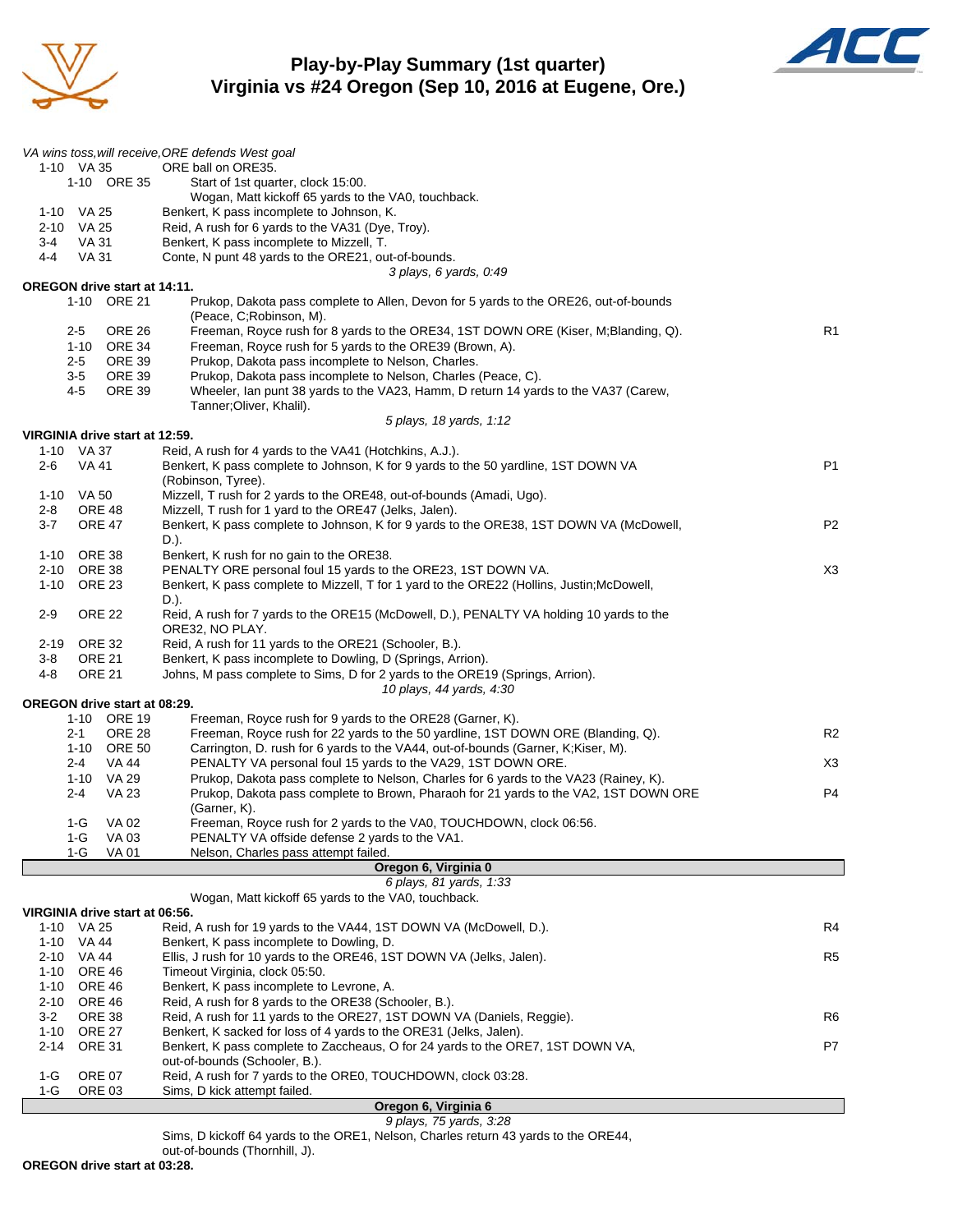

## **Play-by-Play Summary (1st quarter) Virginia vs #24 Oregon (Sep 10, 2016 at Eugene, Ore.)**



| $1 - 10$ | ORE 44      | Prukop, Dakota pass incomplete to Carrington, D                                                                     |                |
|----------|-------------|---------------------------------------------------------------------------------------------------------------------|----------------|
| $2 - 10$ | ORE 44      | Freeman, Royce rush for 5 yards to the ORE49 (Thornhill, J; Wilkins, D).                                            |                |
| $3 - 5$  | ORE 49      | PENALTY ORE false start 5 yards to the ORE44.                                                                       |                |
|          | 3-10 ORE 44 | Prukop, Dakota pass complete to Carrington, D. for 22 yards to the VA34, 1ST DOWN ORE                               | P <sub>5</sub> |
|          |             | (Blanding, Q).                                                                                                      |                |
|          | 1-10 VA 34  | Prukop, Dakota pass complete to Freeman, Royce for 24 yards to the VA10, 1ST DOWN ORE,<br>out-of-bounds (Kiser, M). | P6.            |
| 1-G      | VA 10       | Freeman, Royce rush for 3 yards to the VA7 (Garner, K).                                                             |                |
| $2-G$    | VA 07       | Brooks-James rush for 7 yards to the VA0, TOUCHDOWN, clock 01:02.                                                   |                |
| 1-G      | VA 03       | Schneider, A. kick attempt good.                                                                                    |                |
|          |             | Oregon 13, Virginia 6                                                                                               |                |
|          |             | 6 plays, 56 yards, 2:26                                                                                             |                |

Wogan, Matt kickoff 65 yards to the VA0, touchback.

#### **VIRGINIA drive start at 01:02.**

|      |       | THROIT ON THE STAIL ALOT OF THE T                                                        |    |
|------|-------|------------------------------------------------------------------------------------------|----|
| 1-10 | VA 25 | Benkert, K pass complete to Butts, E for 5 yards to the VA30 (Hotchkins, A.J.).          |    |
| 2-5  | VA 30 | Benkert, K pass complete to Zaccheaus, O for 16 yards to the VA46, 1ST DOWN VA (Daniels, | P8 |
|      |       | Reggie).                                                                                 |    |
| 1-10 | VA 46 | Benkert, K pass complete to Dowling, D for 3 yards to the VA49 (Robinson, Tyree).        |    |
|      |       | <b>END OF 1st QUARTER: Oregon 13, Virginia 6</b>                                         |    |

|                        |       | Time  | 1st Downs |  |  |   |         | <b>Conversions</b> |                |                   |                  |  |  |
|------------------------|-------|-------|-----------|--|--|---|---------|--------------------|----------------|-------------------|------------------|--|--|
| <b>Quarter Summary</b> | Score | Poss  |           |  |  |   | 3rd     | 4th                | <b>Rushing</b> | Passing           | <b>Penalties</b> |  |  |
| Virginia               | 6     | 09:49 |           |  |  |   | $2 - 4$ | በ-1                | 12-75          | $8 - 13 - 0 - 69$ | 3-27             |  |  |
| Oregon                 |       | 05:11 |           |  |  | 6 | $1 - 2$ | 0-0                | $9 - 67$       | $5 - 8 - 0 - 78$  | $2 - 20$         |  |  |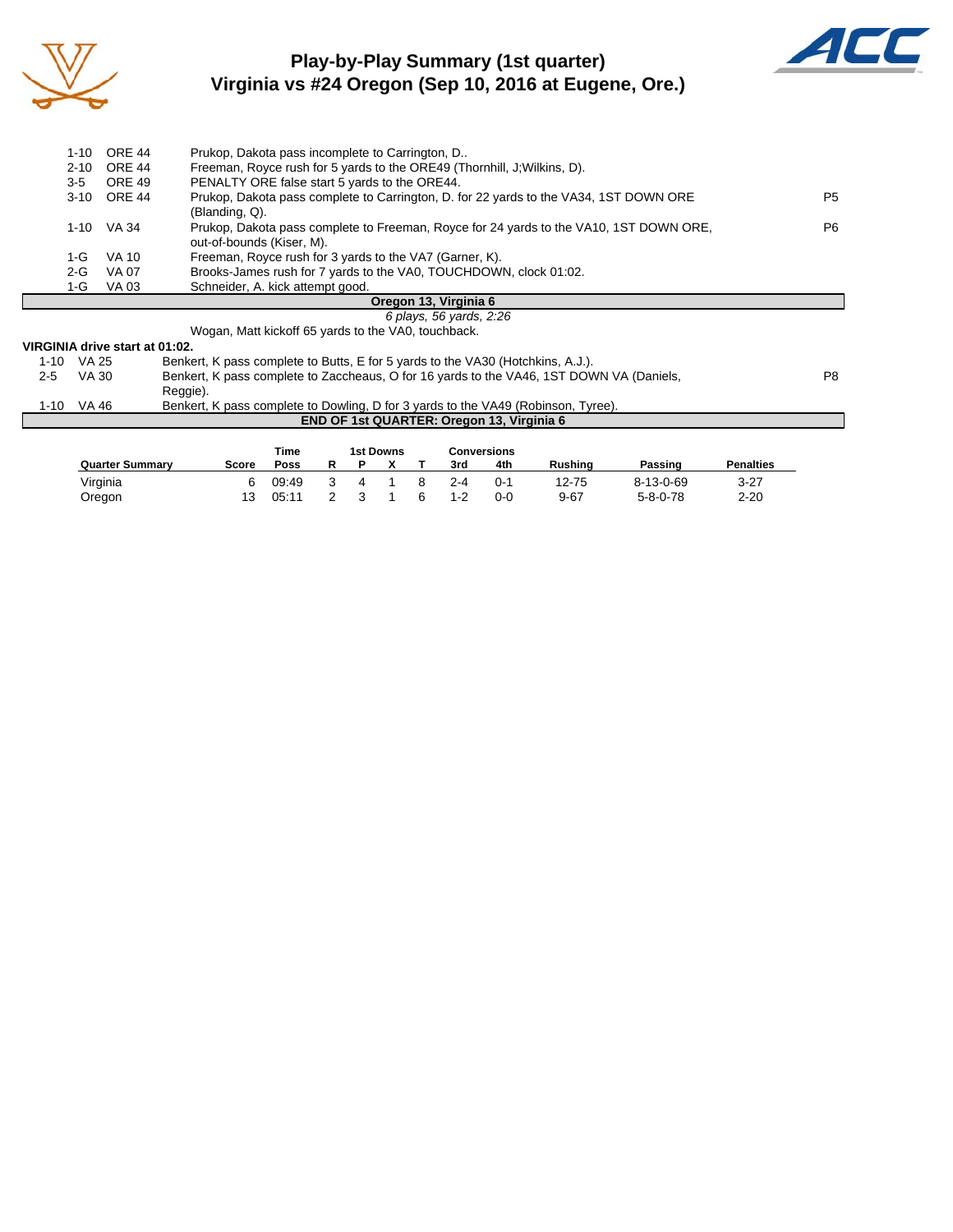

#### **Quickie Statistics (1st quarter only) Virginia vs #24 Oregon (Sep 10, 2016 at Eugene, Ore.)**



|                                   | VA           | <b>ORE</b>  |
|-----------------------------------|--------------|-------------|
| Score                             | 6            | 13          |
| <b>FIRST DOWNS</b>                | 8            | 6           |
| <b>RUSHES-YARDS (NET)</b>         | 12-75        | $9 - 67$    |
| <b>PASSING YDS (NET)</b>          | 69           | 78          |
| Passes Att-Comp-Int               | $13 - 8 - 0$ | $8 - 5 - 0$ |
| <b>TOTAL OFFENSE PLAYS-YARDS</b>  | 25-144       | 17-145      |
| <b>Fumble Returns-Yards</b>       | $0 - 0$      | $0-0$       |
| <b>Punt Returns-Yards</b>         | $1 - 14$     | $0-0$       |
| Kickoff Returns-Yards             | $0-0$        | $1 - 43$    |
| <b>Interception Returns-Yards</b> | $0 - 0$      | $0-0$       |
| Punts (Number-Avg)                | $1 - 48.0$   | $1 - 38.0$  |
| Fumbles-Lost                      | $0 - 0$      | $0-0$       |
| Penalties-Yards                   | $3 - 27$     | $2 - 20$    |
| <b>Possession Time</b>            | 09:49        | 05:11       |
| <b>Third-Down Conversions</b>     | 2 of 4       | 1 of $2$    |
| Fourth-Down Conversions           | $0$ of 1     | $0$ of $0$  |

| Virginia              |                               |                                                               | Oregon                                                                 |             |                |                  |          |                |           |
|-----------------------|-------------------------------|---------------------------------------------------------------|------------------------------------------------------------------------|-------------|----------------|------------------|----------|----------------|-----------|
| <b>Rushing</b>        | No. Gain Loss                 | TD<br><b>Net</b><br>Lg<br>Avg                                 | <b>Rushing</b>                                                         |             | No. Gain Loss  | <b>Net</b>       | TD       | Lg             | Avg       |
| <b>Albert Reid</b>    | 66<br>0<br>7                  | 66<br>1<br>19<br>9.4                                          | Freeman, Royce                                                         |             | 54             | 54<br>$\Omega$   | 1        | 22             | 7.7       |
| Jordan Ellis          | 10<br>0<br>1                  | 10<br>0<br>10<br>10.0                                         | <b>Brooks-James</b>                                                    |             | 7              | 7<br>0           | 1        | $\overline{7}$ | 7.0       |
| <b>Taquan Mizzell</b> | 2<br>3<br>$\Omega$            | 3<br>2<br>1.5<br>0                                            | Carrington, D.                                                         | 1           | 6              | 6<br>$\Omega$    | $\Omega$ | 6              | 6.0       |
| Kurt Benkert          | $\overline{2}$<br>0<br>4      | $-4$<br>$\Omega$<br>0<br>$-2.0$                               |                                                                        |             |                |                  |          |                |           |
| <b>Passing</b>        | $C-A-I$<br>Yds                | TD<br><b>Sack</b><br>Long                                     | <b>Passing</b>                                                         | $C-A-I$     |                | Yds<br><b>TD</b> | Long     | <b>Sack</b>    |           |
| Kurt Benkert          | $7 - 12 - 0$<br>67            | $\mathbf 0$<br>24<br>1                                        | Prukop, Dakota                                                         | $5 - 8 - 0$ |                | 78<br>$\Omega$   |          | 24             | $\Omega$  |
| Matt Johns            | $1 - 1 - 0$                   | 2<br>2<br>0<br>0                                              |                                                                        |             |                |                  |          |                |           |
| <b>Receiving</b>      | Yards<br>No.                  | TD<br>Long                                                    | <b>Receiving</b>                                                       | No.         | Yards          | TD               | Long     |                |           |
| Olamide Zaccheaus     | $\overline{2}$<br>40          | 24<br>$\Omega$                                                | Freeman, Royce                                                         |             | 24             | $\Omega$         | 24       |                |           |
| Keeon Johnson         | $\overline{\mathbf{c}}$<br>18 | 9<br>0                                                        | Carrington, D.                                                         |             | 22             | 0                | 22       |                |           |
| <b>Evan Butts</b>     | 1<br>5                        | 5<br>0                                                        | Brown, Pharaoh                                                         |             | 21             | 0                | 21       |                |           |
| Doni Dowling          | 3<br>1                        | 3<br>$\mathbf 0$                                              | Nelson, Charles                                                        |             | 6              | $\mathbf{0}$     | 6        |                |           |
| <b>Punting</b>        | Yds<br>No.<br>Avg             | In20<br>Long<br>TВ                                            | <b>Punting</b>                                                         | No.         | Yds            | Avg              | Long     | In20           | <u>ТВ</u> |
| Nicholas Conte        | 48<br>48.0<br>1               | 48<br>$\Omega$<br>$\Omega$                                    | Wheeler, lan                                                           | 1           | 38             | 38.0             | 38       | $\Omega$       | $\Omega$  |
| <b>Punt Returns</b>   | No.<br>Yards                  | TD<br>Long                                                    | <b>Punt Returns</b>                                                    | No.         | Yards          | TD               | Long     |                |           |
| Daniel Hamm           | 14                            | $\Omega$<br>14                                                |                                                                        |             |                |                  |          |                |           |
| <b>Kick Returns</b>   | Yards<br>No.                  | <b>TD</b><br>Long                                             | <b>Kick Returns</b>                                                    | No.         | Yards          | TD               | Long     |                |           |
|                       |                               |                                                               | Nelson, Charles                                                        |             | 43             | $\Omega$         | 43       |                |           |
| <b>Tackles</b>        | UA-A<br><b>Total</b>          | <b>Sacks</b><br><b>TFL</b>                                    | <b>Tackles</b>                                                         | UA-A        | <b>Total</b>   | <b>Sacks</b>     |          | <b>TFL</b>     |           |
| <b>Kirk Garner</b>    | $3 - 1$<br>4                  | 0.0<br>0.0                                                    | Schooler, B.                                                           | $3-0$       | 3              | 0.0              |          | 0.0            |           |
| Quin Blanding         | $2 - 1$<br>3                  | 0.0<br>0.0                                                    | Jelks, Jalen                                                           | $3-0$       | 3              | 1.0              |          | 1.0            |           |
| Micah Kiser           | 3<br>$1 - 2$                  | 0.0<br>0.0                                                    | McDowell, D.                                                           | $2 - 1$     | 3              | 0.0              |          | 0.0            |           |
| Juan Thornhill        | $\overline{2}$<br>$1 - 1$     | 0.0<br>0.0                                                    | Hotchkins, A.J.                                                        | $2 - 0$     | $\overline{2}$ | 0.0              |          | 0.0            |           |
| Qtr<br>Time           | <b>Scoring Play</b>           |                                                               |                                                                        |             |                |                  |          | V-H            |           |
| 06:56<br>1st          |                               |                                                               | ORE - Freeman, Royce 2 yd run (Nelson, Charles pass failed), 6-81 1:33 |             |                |                  |          | $0 - 6$        |           |
| 03:28                 |                               | VA - Albert Reid 7 yd run (Dylan Sims kick failed), 9-75 3:28 |                                                                        |             |                |                  |          | $6 - 6$        |           |
| 01:02                 |                               | ORE - Brooks-James 7 yd run (Schneider, A. kick), 6-56 2:26   |                                                                        |             |                |                  |          | $6 - 13$       |           |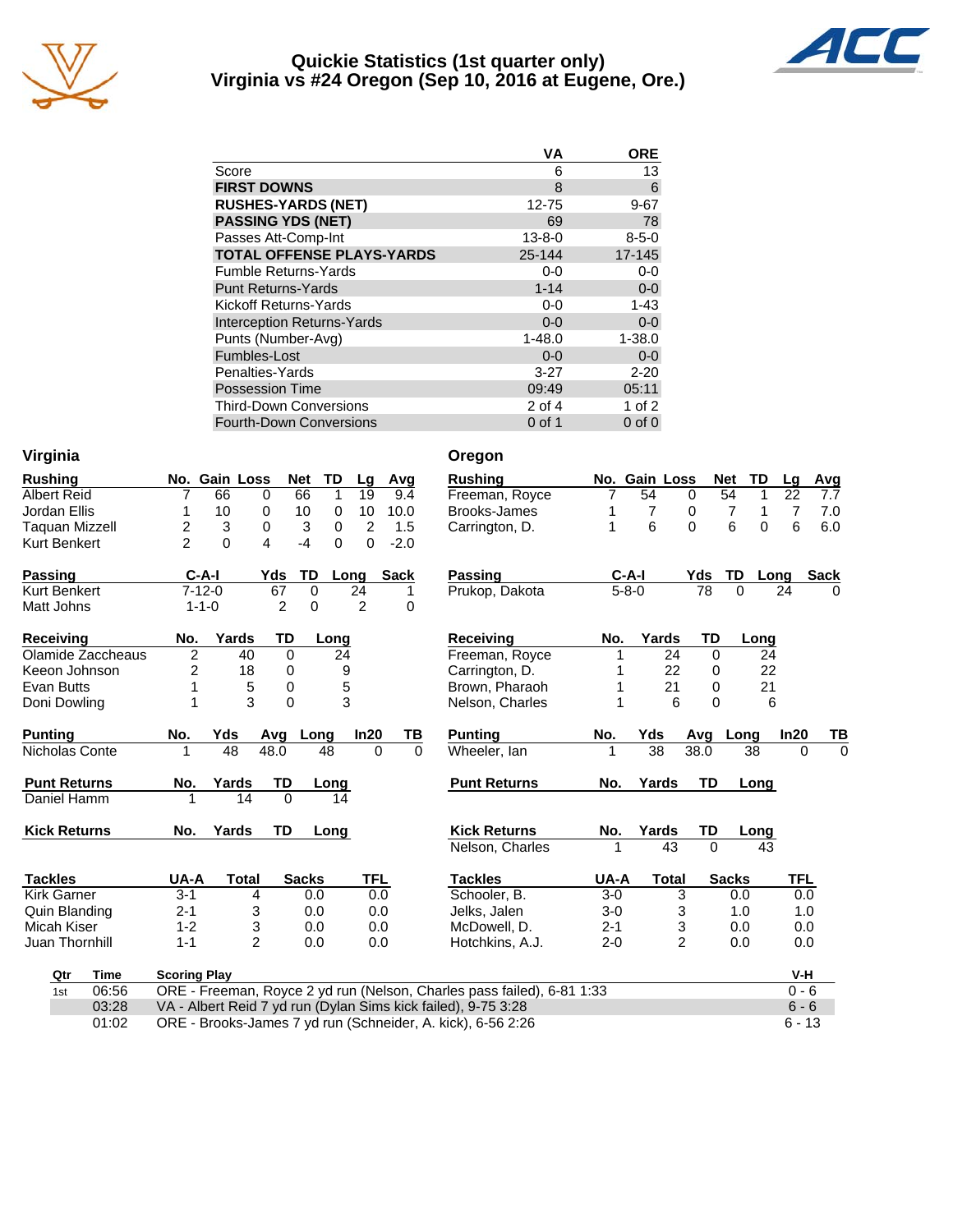

### **Play-by-Play Summary (2nd quarter) Virginia vs #24 Oregon (Sep 10, 2016 at Eugene, Ore.)**



| $2 - 7$<br>$2 - 7$ | VA 49<br>VA 49             |                                             | Start of 2nd quarter, clock 15:00.<br>Reid, A rush for 18 yards to the ORE33, 1ST DOWN VA (Dye, Troy).                                                    | R9              |
|--------------------|----------------------------|---------------------------------------------|-----------------------------------------------------------------------------------------------------------------------------------------------------------|-----------------|
| 1-10               | <b>ORE 33</b>              |                                             | Reid, A rush for 3 yards to the ORE30 (George, Elijah).                                                                                                   |                 |
| $2 - 7$            | <b>ORE 30</b>              |                                             | Benkert, K pass incomplete to Craft, W, PENALTY VA ineligible downfield on pass declined,                                                                 |                 |
|                    |                            |                                             | PENALTY VA holding 10 yards to the ORE40, NO PLAY.                                                                                                        |                 |
| 2-17               | <b>ORE 40</b>              |                                             | Benkert, K pass incomplete to Craft, W, QB hurry by Heard, Eddie.                                                                                         |                 |
|                    | 3-17 ORE 40<br>4-17 ORE 40 |                                             | Benkert, K pass incomplete to Levrone, A.<br>Conte, N punt 39 yards to the ORE1, downed.                                                                  |                 |
|                    |                            |                                             | 7 plays, 35 yards, 2:44                                                                                                                                   |                 |
|                    |                            | OREGON drive start at 13:18.                |                                                                                                                                                           |                 |
|                    |                            | 1-10 ORE 01                                 | Prukop, Dakota rush for 9 yards to the ORE10, Stanford, D. for 14 yards to the ORE24, 1ST<br>DOWN ORE (Garner, K;Kiser, M).                               | R7              |
|                    | 1-10                       | ORE 24                                      | Freeman, Royce rush for 17 yards to the ORE41, 1ST DOWN ORE (Mack, J).                                                                                    | R8              |
|                    | 2-6                        | 1-10 ORE 41<br><b>ORE 45</b>                | Freeman, Royce rush for 4 yards to the ORE45 (Wilkins, D;Hanback, E).<br>Freeman, Royce rush for 5 yards to the 50 yardline, out-of-bounds (Bradshaw, Z). |                 |
|                    | 3-1                        | <b>ORE 50</b>                               | PENALTY VA personal foul 15 yards to the VA35, 1ST DOWN ORE.                                                                                              | X9              |
|                    |                            | 1-10 VA 35                                  | Prukop, Dakota pass incomplete to Brown, Jalen.                                                                                                           |                 |
|                    | $2 - 10$                   | VA 35                                       | Brooks-James rush for loss of 6 yards to the VA41 (Mack, J).                                                                                              |                 |
|                    |                            | 3-16 VA 41                                  | PENALTY ORE false start 5 yards to the VA46.                                                                                                              |                 |
|                    | 3-21                       | <b>VA 46</b>                                | PENALTY ORE personal foul 15 yards to the ORE39.                                                                                                          |                 |
|                    | 3-36                       | ORE 39                                      | Prukop, Dakota pass complete to Allen, Devon for 55 yards to the VA6, 1ST DOWN ORE<br>(Thornhill, J).                                                     | P <sub>10</sub> |
|                    | 1-G                        | VA 06                                       | Griffin, Taj rush for 3 yards to the VA3 (Thornhill, J).                                                                                                  |                 |
|                    | 2-G                        | <b>VA 03</b>                                | Freeman, Royce rush for 1 yard to the VA2 (Wilkins, D).                                                                                                   |                 |
|                    | $3-G$                      | VA 02                                       | Prukop, Dakota pass complete to Stanford, D. for 2 yards to the VA0, TOUCHDOWN, clock                                                                     |                 |
|                    |                            |                                             | 08:50.                                                                                                                                                    |                 |
|                    | 1-G                        | <b>VA 03</b>                                | Schneider, A. kick attempt good.<br>Oregon 20, Virginia 6                                                                                                 |                 |
|                    |                            |                                             | 10 plays, 99 yards, 4:28                                                                                                                                  |                 |
|                    |                            |                                             | Wogan, Matt kickoff 61 yards to the VA4, Reid, A return 42 yards to the VA46,                                                                             |                 |
|                    |                            |                                             | out-of-bounds (Williams, J.).                                                                                                                             |                 |
|                    |                            | VIRGINIA drive start at 08:50.              |                                                                                                                                                           |                 |
|                    | 1-10 VA 46                 |                                             | Benkert, K pass complete to Johnson, K for 6 yards to the ORE48.                                                                                          |                 |
| 2-4                | <b>ORE 48</b>              |                                             | Benkert, K pass complete to Mizzell, T for 10 yards to the ORE38, 1ST DOWN VA,<br>out-of-bounds (Amadi, Ugo).                                             | P <sub>10</sub> |
|                    | 1-10 ORE 38                |                                             | Reid, A rush for loss of 1 yard to the ORE39 (Manu, Rex).                                                                                                 |                 |
| 2-11               | <b>ORE 39</b>              |                                             | Reid, A rush for 1 yard to the ORE38 (Swain, Jimmie).                                                                                                     |                 |
|                    | 3-10 ORE 38                |                                             | Benkert, K pass incomplete to Levrone, A.                                                                                                                 |                 |
|                    | 4-10 ORE 38                |                                             | Conte, N punt 38 yards to the ORE0, touchback.                                                                                                            |                 |
|                    |                            |                                             | 5 plays, 16 yards, 2:30                                                                                                                                   |                 |
|                    |                            | OREGON drive start at 06:20.<br>1-10 ORE 20 | Prukop, Dakota sacked for loss of 4 yards to the ORE16 (Wright, S).                                                                                       |                 |
|                    | $2 - 14$                   | <b>ORE 16</b>                               | Freeman, Royce rush for 9 yards to the ORE25 (Rainey, K).                                                                                                 |                 |
|                    | $3 - 5$                    | <b>ORE 25</b>                               | Prukop, Dakota rush for 5 yards to the ORE30, 1ST DOWN ORE (Peace, C).                                                                                    | R <sub>11</sub> |
|                    |                            | 1-10 ORE 30                                 | Prukop, Dakota pass incomplete to Brown, Jalen.                                                                                                           |                 |
|                    | 2-10                       | <b>ORE 30</b>                               | Prukop, Dakota pass incomplete to Nelson, Charles, QB hurry by Hall, M.                                                                                   |                 |
|                    |                            | 3-10 ORE 30                                 | Prukop, Dakota pass complete to Brown, Pharaoh for 8 yards to the ORE38 (Kiser, M),<br>PENALTY VA roughing passer 15 yards to the VA47, 1ST DOWN ORE.     | X12             |
|                    |                            | 1-10 VA 47<br>1-10 VA 47                    | 1st and 10.<br>Freeman, Royce rush for 10 yards to the VA37, 1ST DOWN ORE (Wright, S).                                                                    | R <sub>13</sub> |
|                    |                            | 1-10 VA 37                                  | Freeman, Royce rush for 6 yards to the VA31 (Powers, J;Blanding, Q).                                                                                      |                 |
|                    | 2-4                        | <b>VA 31</b>                                | Prukop, Dakota rush for 6 yards to the VA25, 1ST DOWN ORE.                                                                                                | R <sub>14</sub> |
|                    |                            | 1-10 VA 25                                  | Benoit, Kani rush for 7 yards to the VA18 (Kiser, M).                                                                                                     |                 |
|                    | $2 - 3$                    | <b>VA 18</b>                                | Prukop, Dakota pass complete to Brown, Pharaoh for 7 yards to the VA11, 1ST DOWN ORE                                                                      | P <sub>15</sub> |
|                    |                            | 1-10 VA 11                                  | (Rainey, K).<br>Prukop, Dakota pass complete to Brown, Pharaoh for 11 yards to the VA0, 1ST DOWN ORE,                                                     | P <sub>16</sub> |
|                    | 1-G                        | VA 03                                       | TOUCHDOWN, clock 03:05.<br>Schneider, A. kick attempt good.                                                                                               |                 |
|                    |                            |                                             | Oregon 27, Virginia 6                                                                                                                                     |                 |
|                    |                            |                                             | 12 plays, 80 yards, 3:15                                                                                                                                  |                 |
|                    |                            |                                             | Wogan, Matt kickoff 65 yards to the VA0, touchback.                                                                                                       |                 |
|                    |                            | VIRGINIA drive start at 03:05.              |                                                                                                                                                           |                 |
|                    | 1-10 VA 25<br>$2-19$ VA 16 |                                             | Benkert, K sacked for loss of 9 yards to the VA16 (Jelks, Jalen).<br>Reid A rush for 5 vards to the VA21 (Jelks, Jalen)                                   |                 |

- 2-19 VA 16 Reid, A rush for 5 yards to the VA21 (Jelks, Jalen).<br>3-14 VA 21 Timeout Oregon, clock 02:20.
- 
- 3-14 VA 21 Timeout Oregon, clock 02:20.<br>3-14 VA 21 Benkert, K pass intercepted by Benkert, K pass intercepted by Schooler, B. at the ORE38, Schooler, B. return 0 yards to the ORE38.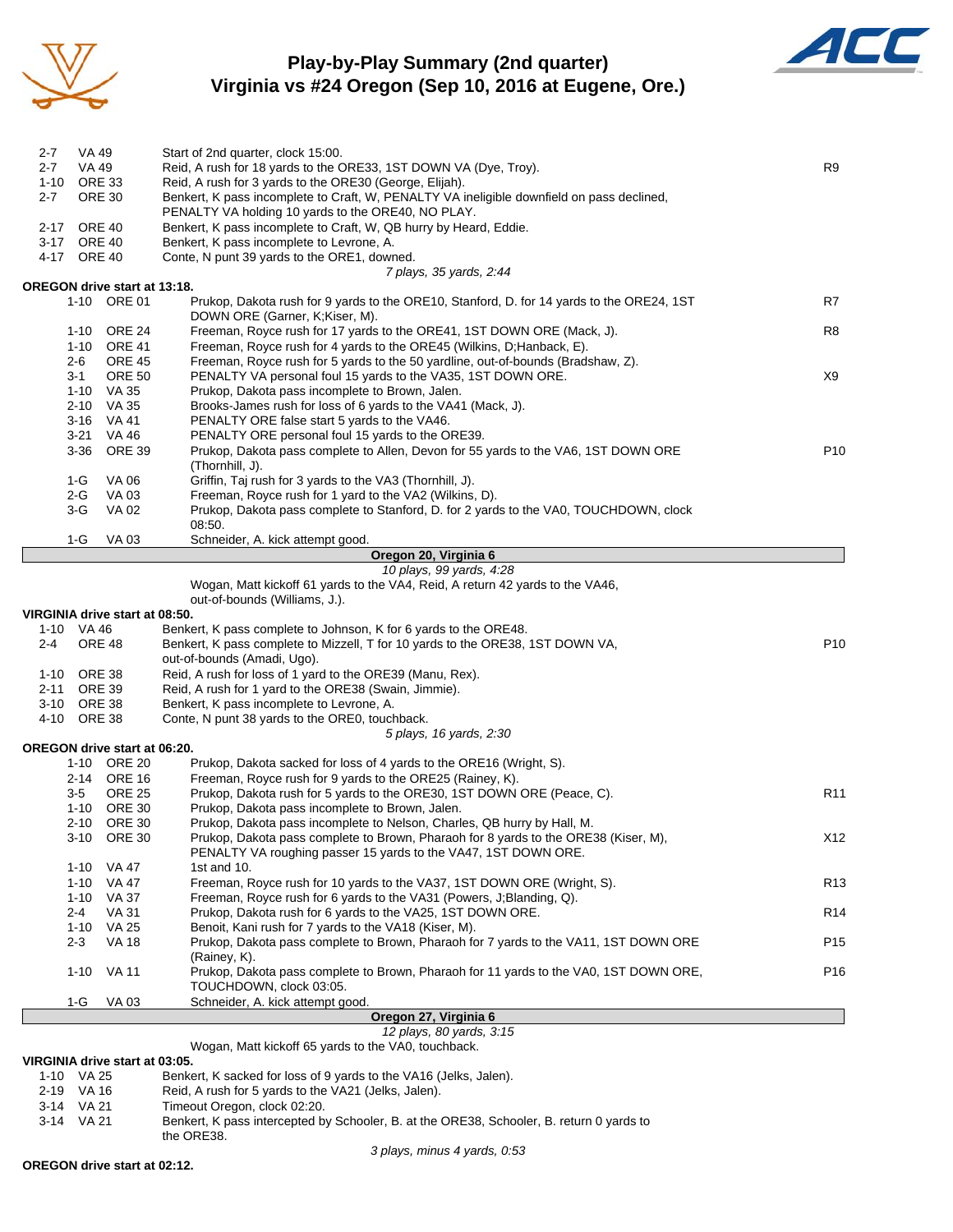

## **Play-by-Play Summary (2nd quarter) Virginia vs #24 Oregon (Sep 10, 2016 at Eugene, Ore.)**



| $1-10$   | ORE 38       | Freeman, Royce rush for loss of 3 yards to the ORE35 (Wright, S).                                                              |                 |
|----------|--------------|--------------------------------------------------------------------------------------------------------------------------------|-----------------|
| $2 - 13$ | ORE 35       | Prukop, Dakota pass complete to Carrington, D. for 32 yards to the VA33, 1ST DOWN ORE<br>(Robinson, M).                        | P <sub>17</sub> |
|          | $1-10$ VA 33 | Prukop, Dakota pass incomplete to Carrington, D., PENALTY VA pass interference 15 yards<br>to the VA18, 1ST DOWN ORE, NO PLAY. | X18             |
| $1 - 10$ | <b>VA 18</b> | Freeman, Royce rush for 3 yards to the VA15 (Robinson, M).                                                                     |                 |
| $2 - 7$  | VA 15        | Timeout Virginia, clock 01:25.                                                                                                 |                 |
| $2 - 7$  | VA 15        | Prukop, Dakota pass complete to Carrington, D. for 5 yards to the VA10 (Robinson, M).                                          |                 |
| $3-2$    | VA 10        | Freeman, Royce rush for 4 yards to the VA6, 1ST DOWN ORE (Thornhill, J.Blanding, Q).                                           | R <sub>19</sub> |
| 1-G      | VA 06        | Prukop, Dakota pass incomplete to Allen, Devon (Thornhill, J).                                                                 |                 |
| $2 - G$  | VA 06        | Prukop, Dakota pass complete to Freeman, Royce for 5 yards to the VA1, out-of-bounds<br>(Blanding, Q).                         |                 |
| $3-G$    | <b>VA 01</b> | Prukop, Dakota rush for loss of 2 yards to the VA3 (Mack, J).                                                                  |                 |
| 4-G      | VA 03        | Timeout Oregon, clock 00:03.                                                                                                   |                 |
| 4-G      | VA 03        | Schneider, A. field goal attempt from 20 GOOD, clock 00:00.                                                                    |                 |
|          |              | Oregon 30, Virginia 6                                                                                                          |                 |

End of half, clock 00:00.

| .                                                |                  | 9 plays, 59 yards, 2:12 |  |  |  |  |  |
|--------------------------------------------------|------------------|-------------------------|--|--|--|--|--|
| <b>END OF 2nd QUARTER: Oregon 30, Virginia 6</b> |                  |                         |  |  |  |  |  |
|                                                  |                  |                         |  |  |  |  |  |
| Time                                             | <b>1st Downs</b> | <b>Conversions</b>      |  |  |  |  |  |

| <b>Quarter Summary</b> | Score | Poss           | R | P. |     |           | 3rd                | 4th        | Rushina           | Passing                        | Penalties            |
|------------------------|-------|----------------|---|----|-----|-----------|--------------------|------------|-------------------|--------------------------------|----------------------|
| Virginia<br>Oregon     |       | 05:05<br>09:55 | 6 | 4  | - 3 | 2<br>- 13 | $0 - 3$<br>$4 - 5$ | 0-0<br>0-0 | $6 - 17$<br>18-88 | $2 - 6 - 1 - 16$<br>8-12-0-125 | $4 - 55$<br>$2 - 20$ |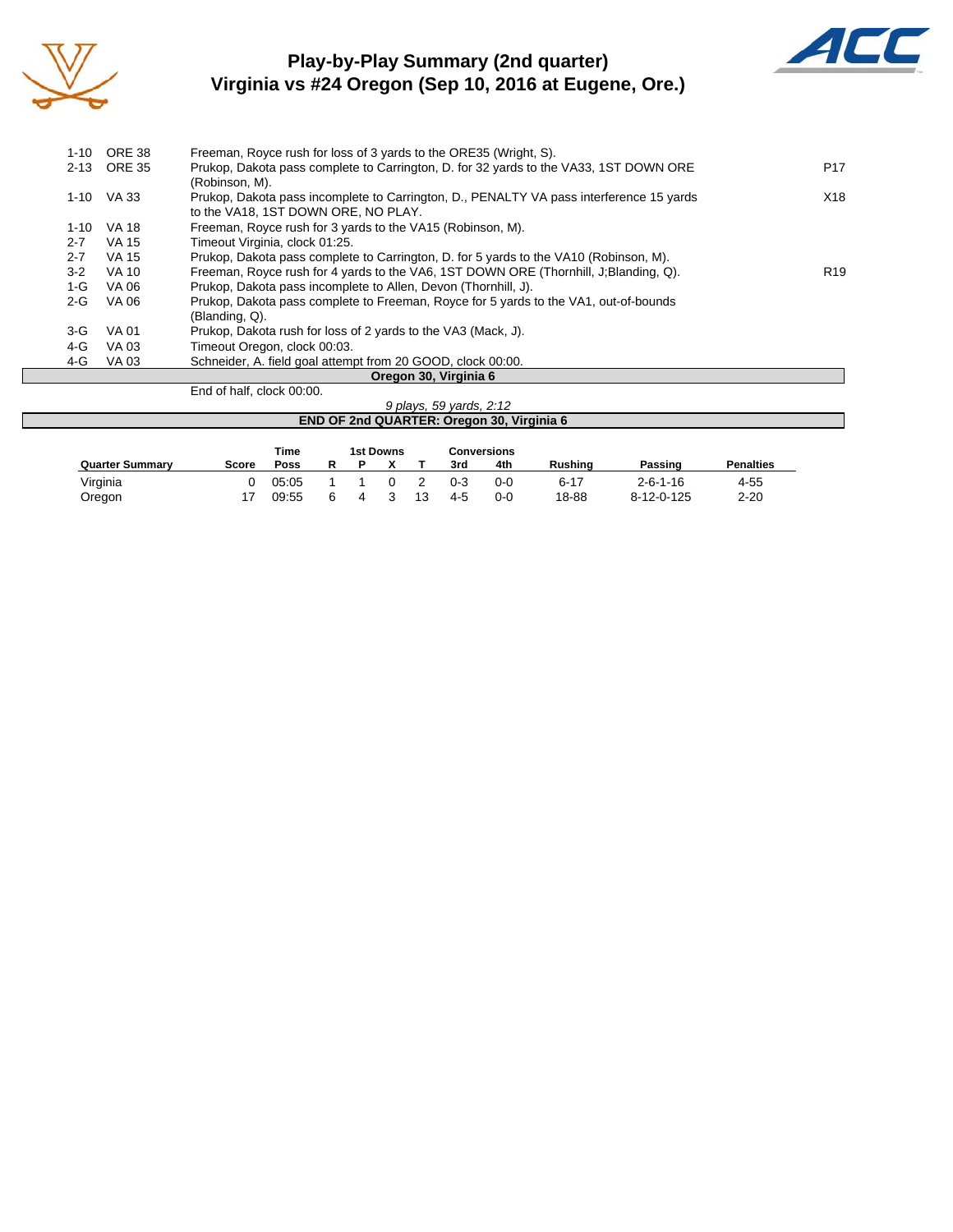

#### **Quickie Statistics (2nd quarter only) Virginia vs #24 Oregon (Sep 10, 2016 at Eugene, Ore.)**



| VА            | <b>ORE</b>   |
|---------------|--------------|
| 0             | 17           |
| $\mathcal{P}$ | 13           |
| $6 - 17$      | 18-88        |
| 16            | 125          |
| $6 - 2 - 1$   | $12 - 8 - 0$ |
| $12 - 33$     | $30 - 213$   |
| 0-0           | $0 - 0$      |
| $0 - 0$       | $0-0$        |
| $1 - 42$      | $0 - 0$      |
| $0 - 0$       | $1 - 0$      |
| $2 - 38.5$    | $0 - 0.0$    |
| $0 - 0$       | $0 - 0$      |
| 4-55          | $2 - 20$     |
| 05:05         | 09:55        |
| $0$ of $3$    | 4 of 5       |
| $0$ of $0$    | $0$ of $0$   |
|               |              |

| Virginia              |             |                     |                 |                                                 |                     | Oregon                                                                               |                 |                |                            |                |                |             |
|-----------------------|-------------|---------------------|-----------------|-------------------------------------------------|---------------------|--------------------------------------------------------------------------------------|-----------------|----------------|----------------------------|----------------|----------------|-------------|
| <b>Rushing</b>        |             |                     | No. Gain Loss   | Net<br>TD                                       | Lg<br>Avg           | <b>Rushing</b>                                                                       |                 | No. Gain Loss  | <b>Net</b>                 | TD             | Lg             | Avg         |
| <b>Albert Reid</b>    |             | 5                   | 27<br>1         | 26<br>$\overline{0}$                            | 18<br>5.2           | Freeman, Royce                                                                       | $\overline{10}$ | 59             | 3<br>56                    | 0              | 17             | 5.6         |
| <b>Kurt Benkert</b>   |             | 1                   | 9<br>0          | -9<br>$\mathbf 0$                               | 0<br>$-9.0$         | Prukop, Dakota                                                                       | 5               | 20             | 6<br>14                    | 0              | 9              | 2.8         |
|                       |             |                     |                 |                                                 |                     | Benoit, Kani                                                                         |                 | $\overline{7}$ | $\overline{7}$<br>$\Omega$ | 0              | $\overline{7}$ | 7.0         |
|                       |             |                     |                 |                                                 |                     | Griffin, Taj                                                                         |                 | 3              | 3<br>$\Omega$              | $\Omega$       | 3              | 3.0         |
| <b>Passing</b>        |             | $C-A-I$             |                 | TD<br>Yds                                       | Long<br><b>Sack</b> | <b>Passing</b>                                                                       | $C-A-I$         |                | TD<br>Yds                  | Long           |                | <b>Sack</b> |
| <b>Kurt Benkert</b>   |             | $2 - 6 - 1$         |                 | 16<br>0                                         | 10<br>1             | Prukop, Dakota                                                                       | $8 - 12 - 0$    |                | 125                        | $\overline{2}$ | 55             |             |
| <b>Receiving</b>      |             | No.                 | Yards           | TD<br>Long                                      |                     | Receiving                                                                            | No.             | Yards          | TD                         | Long           |                |             |
| <b>Taquan Mizzell</b> |             | 1                   | 10              | 0<br>10                                         |                     | Brown, Pharaoh                                                                       | 3               | 26             | 1                          | 11             |                |             |
| Keeon Johnson         |             | 1                   | 6               | 0                                               | 6                   | Carrington, D.                                                                       | $\overline{c}$  | 37             | 0                          | 32             |                |             |
|                       |             |                     |                 |                                                 |                     | Allen, Devon                                                                         |                 | 55             | 0                          | 55             |                |             |
|                       |             |                     |                 |                                                 |                     | Freeman, Royce                                                                       |                 | 5              | $\Omega$                   | 5              |                |             |
| <b>Punting</b>        |             | No.                 | Yds             | Long<br>Avg                                     | In20<br>ТВ          | <b>Punting</b>                                                                       | No.             | Yds            | Avg Long                   |                | In20           | TВ          |
| Nicholas Conte        |             | $\overline{2}$      | $\overline{77}$ | 38.5<br>39                                      |                     |                                                                                      |                 |                |                            |                |                |             |
| <b>Punt Returns</b>   |             | No.                 | Yards           | TD<br>Long                                      |                     | <b>Punt Returns</b>                                                                  | No.             | Yards          | TD                         | Long           |                |             |
| <b>Kick Returns</b>   |             | No.                 | Yards           | TD<br>Long                                      |                     | <b>Kick Returns</b>                                                                  | No.             | Yards          | TD                         | Long           |                |             |
| <b>Albert Reid</b>    |             |                     | $\overline{42}$ | $\overline{0}$<br>42                            |                     |                                                                                      |                 |                |                            |                |                |             |
| <b>Tackles</b>        |             | UA-A                | <b>Total</b>    | <b>Sacks</b>                                    | <b>TFL</b>          | <b>Tackles</b>                                                                       | UA-A            | <b>Total</b>   | <b>Sacks</b>               |                | <b>TFL</b>     |             |
| Myles Robinson        |             | $3-0$               | 3               | 0.0                                             | 0.0                 | Jelks, Jalen                                                                         | $2 - 0$         | 2              |                            | 1.0            | 1.0            |             |
| Jordan Mack           |             | $3-0$               | 3               | 0.0                                             | 2.0                 | Dye, Troy                                                                            | $1 - 0$         | 1              |                            | 0.0            | 0.0            |             |
| Steven Wright         |             | $3-0$               | 3               | 1.0                                             | 2.0                 | George, Elijah                                                                       | $1 - 0$         |                |                            | 0.0            | 0.0            |             |
| Juan Thornhill        |             | $2 - 1$             | 3               | 0.0                                             | 0.0                 | Swain, Jimmie                                                                        | $1 - 0$         | 1              |                            | 0.0            | 0.0            |             |
| Qtr                   | <b>Time</b> | <b>Scoring Play</b> |                 |                                                 |                     |                                                                                      |                 |                |                            |                | V-H            |             |
| 1st                   | 06:56       |                     |                 |                                                 |                     | ORE - Freeman, Royce 2 yd run (Nelson, Charles pass failed), 6-81 1:33               |                 |                |                            |                | $0 - 6$        |             |
|                       | 03:28       |                     |                 |                                                 |                     | VA - Albert Reid 7 yd run (Dylan Sims kick failed), 9-75 3:28                        |                 |                |                            |                | $6 - 6$        |             |
|                       | 01:02       |                     |                 |                                                 |                     | ORE - Brooks-James 7 yd run (Schneider, A. kick), 6-56 2:26                          |                 |                |                            |                | $6 - 13$       |             |
| 2nd                   | 08:50       |                     |                 |                                                 |                     | ORE - Stanford, D. 2 yd pass from Prukop, Dakota (Schneider, A. kick), 10-99 4:28    |                 |                |                            |                | $0 - 7$        |             |
|                       | 03:05       |                     |                 |                                                 |                     | ORE - Brown, Pharaoh 11 yd pass from Prukop, Dakota (Schneider, A. kick), 12-80 3:15 |                 |                |                            |                | $0 - 14$       |             |
|                       | 00:00       |                     |                 | ORE - Schneider, A. 20 yd field goal, 9-59 2:12 |                     |                                                                                      |                 |                |                            |                | $0 - 17$       |             |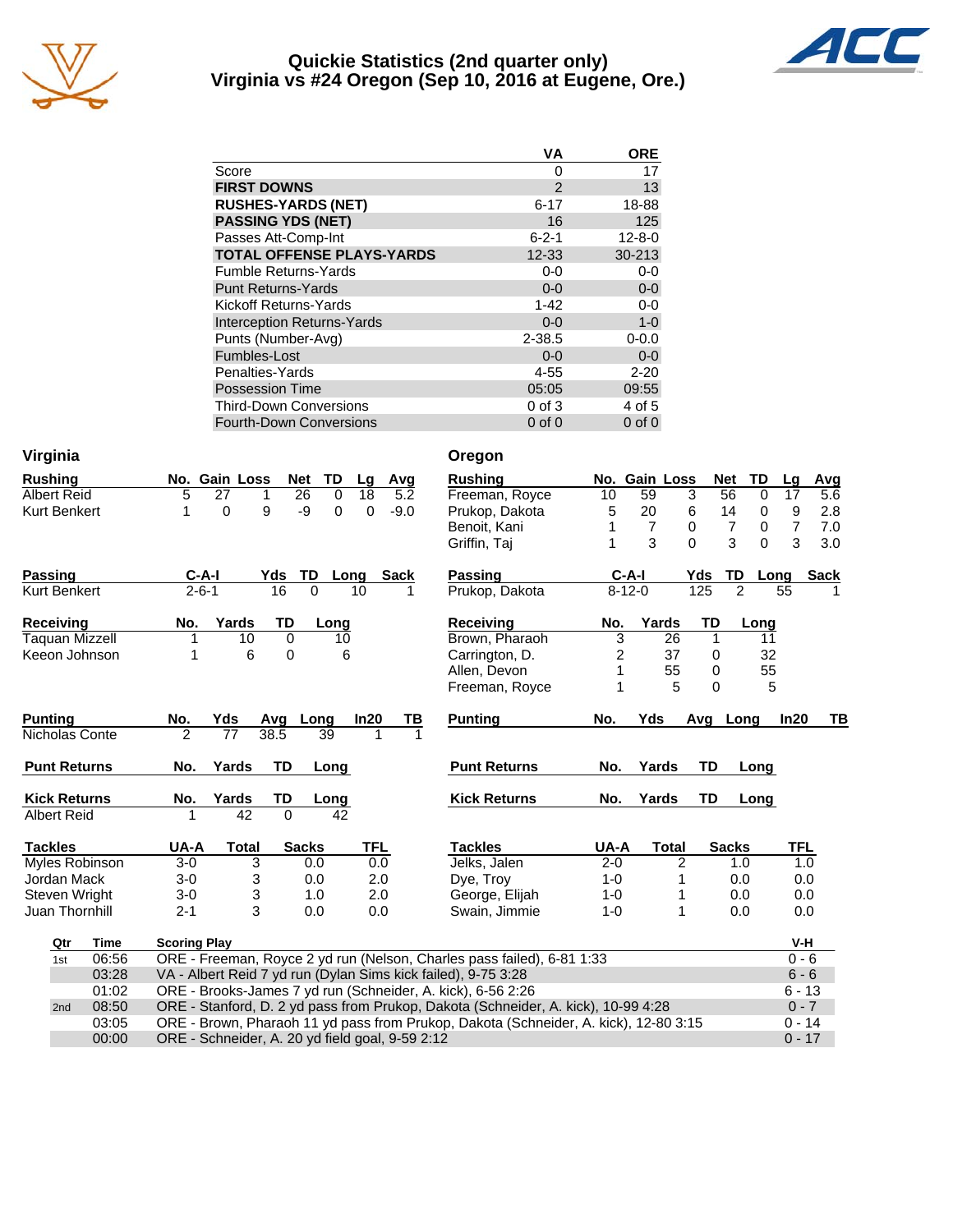

**Play-by-Play Summary (3rd quarter) Virginia vs #24 Oregon (Sep 10, 2016 at Eugene, Ore.)**



|                          |                                | Start of 3rd quarter, clock 15:00, VA ball on VA35.                                                                                                                   |                 |
|--------------------------|--------------------------------|-----------------------------------------------------------------------------------------------------------------------------------------------------------------------|-----------------|
|                          |                                | Sims, D kickoff 60 yards to the ORE5, Brooks-James return 16 yards to the ORE21 (Stalker,                                                                             |                 |
|                          |                                | $C.J.$ ).<br><b>OREGON drive start at 15:00.</b>                                                                                                                      |                 |
|                          | 1-10 ORE 21                    | Freeman, Royce rush for 5 yards to the ORE26 (Hanback, E).                                                                                                            |                 |
| 2-5                      | <b>ORE 26</b>                  | Freeman, Royce rush for 2 yards to the ORE28 (Hanback, E; Wilkins, D).                                                                                                |                 |
| $3 - 3$<br>4-3           | <b>ORE 28</b><br><b>ORE 28</b> | Prukop, Dakota pass incomplete to Freeman, Royce, QB hurry by Peace, C.<br>Wheeler, Ian punt 37 yards to the VA35, Hamm, D return 0 yards to the VA35 (Brooks-James). |                 |
|                          |                                | 3 plays, 7 yards, 1:09                                                                                                                                                |                 |
|                          |                                | VIRGINIA drive start at 13:51.                                                                                                                                        |                 |
| 1-10 VA 35<br>$2 - 2$    | VA 43                          | Ellis, J rush for 8 yards to the VA43 (Jelks, Jalen).<br>Benkert, K pass complete to Dowling, D for 15 yards to the ORE42, 1ST DOWN VA (Amadi,                        | P11             |
|                          |                                | Ugo).                                                                                                                                                                 |                 |
| 1-10                     | <b>ORE 42</b>                  | Ellis, J rush for 1 yard to the ORE41 (Amadi, Ugo; Maloata, Austin).                                                                                                  |                 |
| 2-9                      | <b>ORE 41</b>                  | Benkert, K pass complete to Dubois, H for 5 yards to the ORE36 (Daniels, Reggie).                                                                                     |                 |
| 3-4                      | <b>ORE 36</b>                  | Benkert, K pass incomplete to Dubois, H, PENALTY ORE pass interference 15 yards to the<br>ORE21, 1ST DOWN VA, NO PLAY.                                                | X12             |
| 1-10                     | <b>ORE 21</b>                  | Benkert, K pass incomplete to Dowling, D.                                                                                                                             |                 |
|                          | 2-10 ORE 21                    | Mizzell, T rush for 8 yards to the ORE13 (McDowell, D.).                                                                                                              |                 |
| 3-2                      | <b>ORE 13</b>                  | Mizzell, T rush for 2 yards to the ORE11, 1ST DOWN VA (Dye, Troy; McDowell, D.).                                                                                      | R <sub>13</sub> |
| 1-10                     | <b>ORE 11</b>                  | Benkert, K pass complete to Zaccheaus, O for 7 yards to the ORE4, out-of-bounds<br>(Robinson, Tyree).                                                                 |                 |
| $2 - 3$                  | ORE 04                         | Mizzell, T rush for 4 yards to the ORE0, 1ST DOWN VA, TOUCHDOWN, clock 10:22.                                                                                         | R14             |
| 1-G                      | <b>ORE 03</b>                  | Sims, D kick attempt good.                                                                                                                                            |                 |
|                          |                                | Oregon 30, Virginia 13                                                                                                                                                |                 |
|                          |                                | 9 plays, 65 yards, 3:29<br>Sims, D kickoff 65 yards to the ORE0, touchback.                                                                                           |                 |
|                          |                                | <b>OREGON drive start at 10:22.</b>                                                                                                                                   |                 |
|                          | 1-10 ORE 25                    | Freeman, Royce rush for 20 yards to the ORE45 (Blanding, Q), PENALTY ORE holding 10 yards                                                                             |                 |
|                          | 1-20 ORE 15                    | to the ORE15, NO PLAY.<br>Prukop, Dakota pass incomplete to Carrington, D                                                                                             |                 |
|                          | 2-20 ORE 15                    | Prukop, Dakota pass complete to Brown, Pharaoh for 8 yards to the ORE23 (Bradshaw,                                                                                    |                 |
|                          |                                | Z; Mack, J).                                                                                                                                                          |                 |
|                          | 3-12 ORE 23                    | Prukop, Dakota pass complete to Allen, Devon for 77 yards to the VA0, 1ST DOWN ORE,                                                                                   | P <sub>20</sub> |
|                          |                                |                                                                                                                                                                       |                 |
|                          |                                | TOUCHDOWN, clock 08:53.                                                                                                                                               |                 |
| $1-G$                    | <b>VA 03</b>                   | Schneider, A. kick attempt good.<br>Oregon 37, Virginia 13                                                                                                            |                 |
|                          |                                | 3 plays, 75 yards, 1:29                                                                                                                                               |                 |
|                          |                                | Wogan, Matt kickoff 65 yards to the VA0, touchback.                                                                                                                   |                 |
| 1-10 VA 25               |                                | VIRGINIA drive start at 08:53.                                                                                                                                        |                 |
| $2 - 7$                  | <b>VA 28</b>                   | Mizzell, T rush for 3 yards to the VA28 (Maloata, Austin; Hotchkins, A.J.).<br>Benkert, K sacked for loss of 11 yards to the VA17 (Cumberlander).                     |                 |
| 3-18 VA 17               |                                | Benkert, K pass complete to Dowling, D for 26 yards to the VA43, 1ST DOWN VA (Robinson,                                                                               | P <sub>15</sub> |
|                          |                                | Tyree).                                                                                                                                                               |                 |
| 1-10 VA 43               |                                | Benkert, K pass incomplete to Dubois, H (Springs, Arrion).                                                                                                            |                 |
| 2-10 VA 43<br>3-10 VA 43 |                                | Benkert, K pass incomplete to Dubois, H.<br>Benkert, K sacked for loss of 12 yards to the VA31 (Carlberg, D.).                                                        |                 |
| 4-22 VA 31               |                                | Conte, N punt 52 yards to the ORE17, Nelson, Charles return 3 yards to the ORE20 (Reid,                                                                               |                 |
|                          |                                | A), PENALTY ORE personal foul 10 yards to the ORE10, 1st and 10, ORE ball on ORE10.                                                                                   |                 |
|                          |                                | 6 plays, 6 yards, 2:43<br>OREGON drive start at 06:10.                                                                                                                |                 |
|                          | 1-10 ORE 10                    | Freeman, Royce rush for 5 yards to the ORE15 (Bradshaw, Z).                                                                                                           |                 |
| 2-5                      | <b>ORE 15</b>                  | Freeman, Royce rush for 85 yards to the VA0, 1ST DOWN ORE, TOUCHDOWN, clock 05:25.                                                                                    | R21             |
| 1-G                      | VA 03                          | Schneider, A. kick attempt good.                                                                                                                                      |                 |
|                          |                                | Oregon 44, Virginia 13<br>2 plays, 90 yards, 0:45                                                                                                                     |                 |
|                          |                                | Wogan, Matt kickoff 65 yards to the VA0, touchback.                                                                                                                   |                 |
|                          |                                | VIRGINIA drive start at 05:25.                                                                                                                                        |                 |
| 1-10 VA 25<br>2-4        | <b>VA 31</b>                   | Benkert, K pass complete to Johnson, K for 6 yards to the VA31 (Hotchkins, A.J.).<br>Reid, A rush for 12 yards to the VA43, 1ST DOWN VA (Leiato II, F.).              | R <sub>16</sub> |
| 1-10 VA 43               |                                | Mizzell, T rush for 9 yards to the ORE48 (Amadi, Ugo).                                                                                                                |                 |
| 2-1                      | ORE 48                         | Mizzell, T rush for 3 yards to the ORE45, 1ST DOWN VA (Cumberlander).                                                                                                 | R17             |
|                          | 1-10 ORE 45                    | Benkert, K pass complete to Butts, E for 8 yards to the ORE37 (Robinson, Tyree).                                                                                      |                 |
| $2 - 2$                  | <b>ORE 37</b><br>1-10 ORE 32   | Reid, A rush for 5 yards to the ORE32, 1ST DOWN VA (Springs, Arrion).<br>Benkert, K pass incomplete to Mizzell, T.                                                    | R <sub>18</sub> |
| 2-10                     | <b>ORE 32</b>                  | Benkert, K pass incomplete to Johnson, K (Springs, Arrion).                                                                                                           |                 |
| 3-10<br>4-10             | <b>ORE 32</b><br><b>ORE 32</b> | Benkert, K pass incomplete to Johnson, K.<br>Benkert, K pass incomplete to Johnson, K, PENALTY ORE holding 10 yards to the ORE22, 1ST                                 | X19             |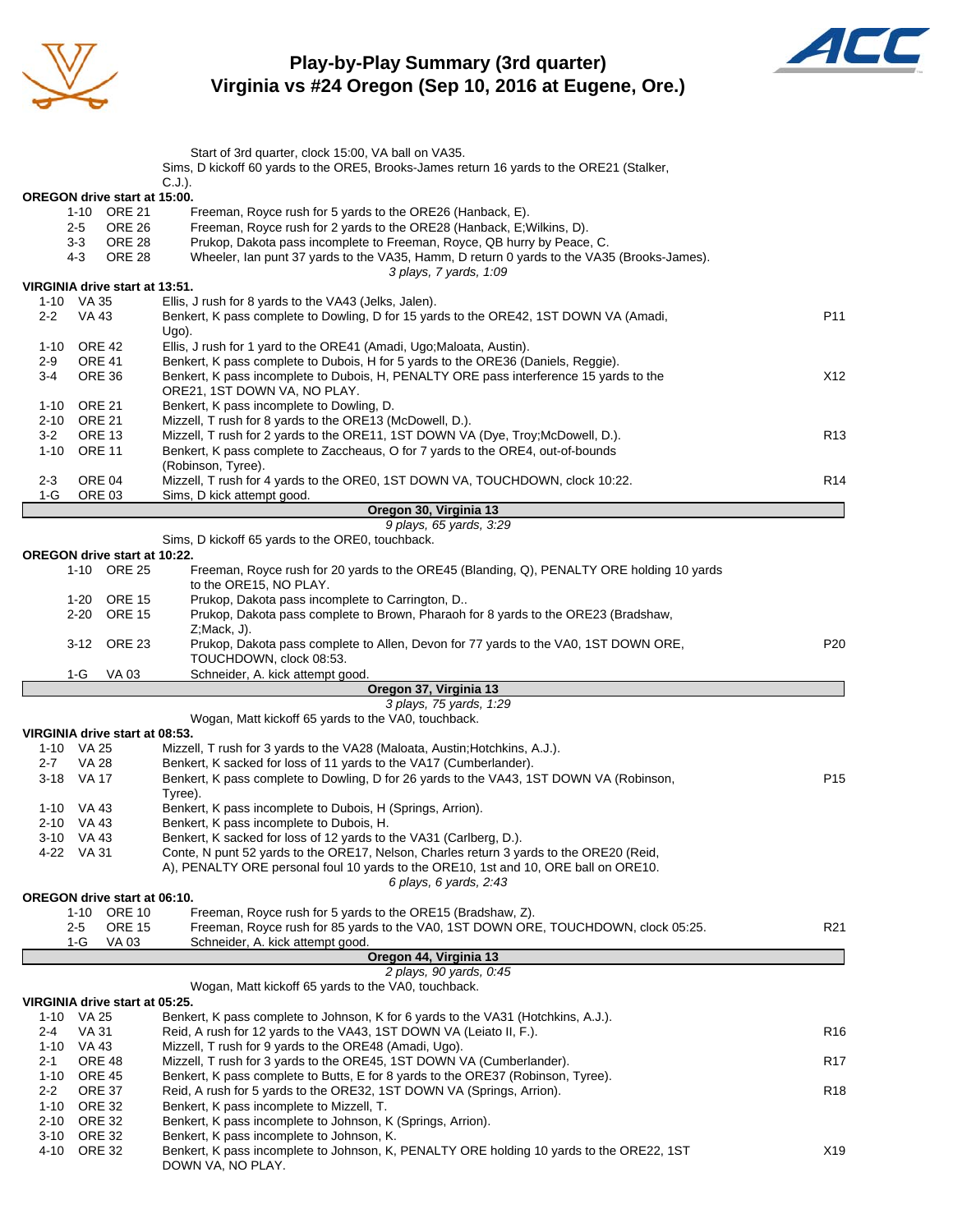

## **Play-by-Play Summary (3rd quarter) Virginia vs #24 Oregon (Sep 10, 2016 at Eugene, Ore.)**



| $1 - 10$ | <b>ORE 22</b> | Ellis, J rush for 12 yards to the ORE10, 1ST DOWN VA (Leiato II, F.; Moi, Jonah).         | R20 |
|----------|---------------|-------------------------------------------------------------------------------------------|-----|
| 1-G      | <b>ORE 10</b> | Timeout Virginia, clock 01:36.                                                            |     |
| 1-G      | <b>ORE 10</b> | Benkert, K pass incomplete to Zaccheaus, O (Robinson, Tyree).                             |     |
| 2-G      | <b>ORE 10</b> | Benkert, K pass incomplete to Mizzell, T, PENALTY ORE pass interference 5 yards to the    | X21 |
|          |               | ORE5, 1ST DOWN VA, NO PLAY.                                                               |     |
| 1-G      | ORE 05        | Ellis, J rush for 3 yards to the ORE2 (Schooler, B.; Heard, Eddie), PENALTY VA holding 10 |     |
|          |               | yards to the ORE15, NO PLAY.                                                              |     |
| 1-G      | <b>ORE 15</b> | Benkert, K sacked for loss of 9 yards to the ORE24 (Maloata, Austin).                     |     |
| 2-G      | <b>ORE 24</b> | Benkert, K rush for 11 yards to the ORE13, out-of-bounds (Dye, Troy).                     |     |
| 3-G      | <b>ORE 13</b> | PENALTY ORE personal foul 7 yards to the ORE6, 1ST DOWN VA.                               | X22 |
| $1-G$    | ORE 06        | Benkert, K pass complete to Craft, W for 6 yards to the ORE0, TOUCHDOWN, clock 00:07.     |     |
| 1-G      | ORE 03        | Sims, D kick attempt good.                                                                |     |
|          |               | Oregon AA Virginia 20                                                                     |     |

#### **Oregon 44, Virginia 20** *14 plays, 75 yards, 5:18*

Sims, D kickoff 65 yards to the ORE0, Nelson, Charles return 25 yards to the ORE25 (Gallon, E).

#### **OREGON drive start at 00:07.**

| <b>END OF 3rd QUARTER: Oregon 44, Virginia 20</b> |       |             |   |  |                  |    |         |             |         |                  |                  |  |
|---------------------------------------------------|-------|-------------|---|--|------------------|----|---------|-------------|---------|------------------|------------------|--|
|                                                   |       | <b>Time</b> |   |  | <b>1st Downs</b> |    |         | Conversions |         |                  |                  |  |
| <b>Quarter Summary</b>                            | Score | <b>Poss</b> |   |  |                  |    | 3rd     | 4th         | Rushina | Passing          | <b>Penalties</b> |  |
| Virginia                                          | 14    | 11:30       | 6 |  |                  | 12 | $2 - 4$ | 0-0         | 15-46   | 7-14-0-73        | $1 - 10$         |  |
| Oregon                                            | 14    | 03:30       |   |  |                  |    | $1 - 2$ | 0-0         | 4-97    | $2 - 4 - 0 - 85$ | $6 - 57$         |  |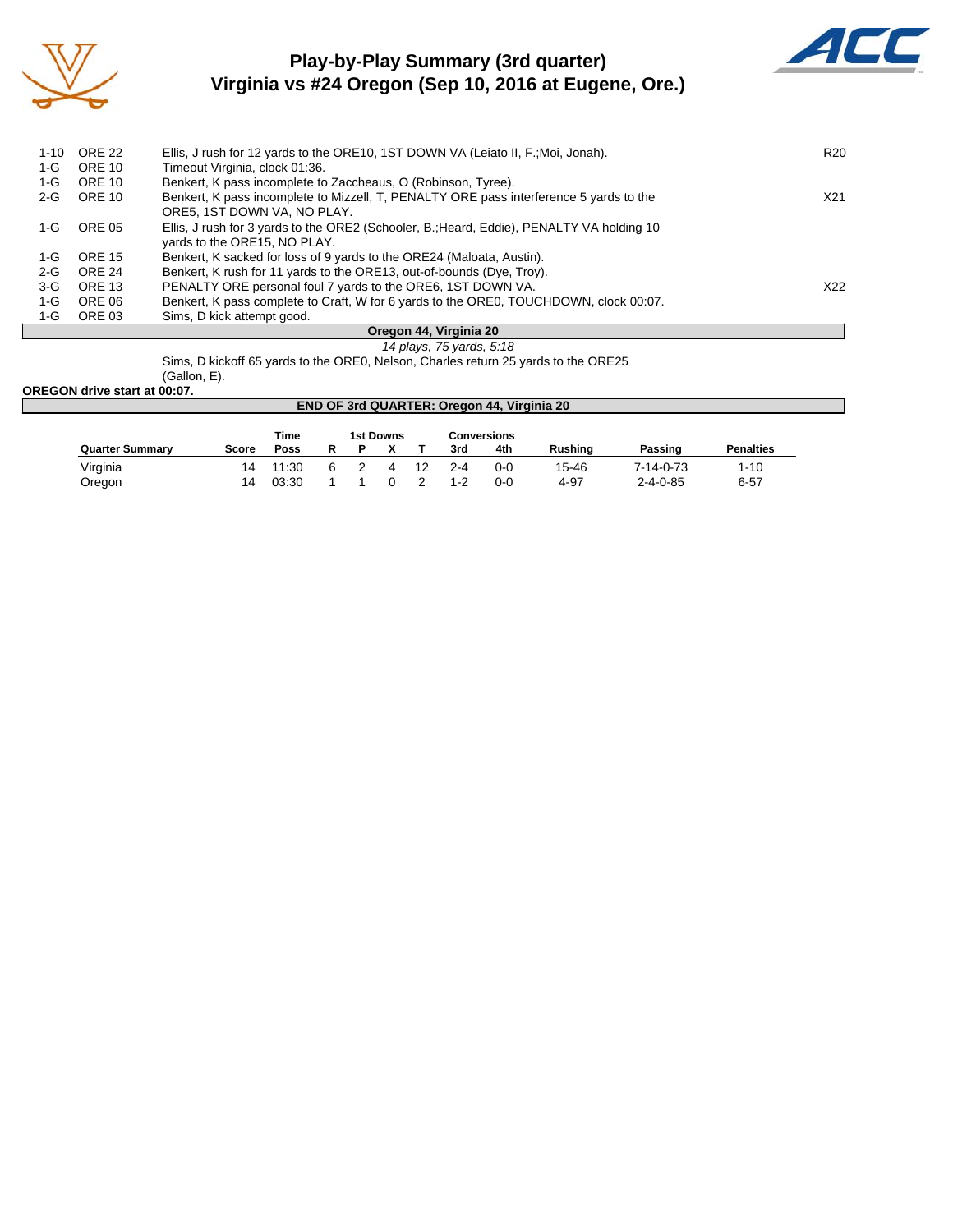

#### **Quickie Statistics (3rd quarter only) Virginia vs #24 Oregon (Sep 10, 2016 at Eugene, Ore.)**



|                                   | VA           | <b>ORE</b>  |
|-----------------------------------|--------------|-------------|
| Score                             | 14           | 14          |
| <b>FIRST DOWNS</b>                | 12           | 2           |
| <b>RUSHES-YARDS (NET)</b>         | 15-46        | 4-97        |
| <b>PASSING YDS (NET)</b>          | 73           | 85          |
| Passes Att-Comp-Int               | $14 - 7 - 0$ | $4 - 2 - 0$ |
| <b>TOTAL OFFENSE PLAYS-YARDS</b>  | 29-119       | 8-182       |
| <b>Fumble Returns-Yards</b>       | $0-0$        | $0 - 0$     |
| <b>Punt Returns-Yards</b>         | $1 - 0$      | $1 - 3$     |
| Kickoff Returns-Yards             | $0-0$        | $2 - 41$    |
| <b>Interception Returns-Yards</b> | $0 - 0$      | $0-0$       |
| Punts (Number-Avg)                | $1 - 52.0$   | $1 - 37.0$  |
| Fumbles-Lost                      | $0 - 0$      | $0-0$       |
| Penalties-Yards                   | $1 - 10$     | $6 - 57$    |
| <b>Possession Time</b>            | 11:30        | 03:30       |
| <b>Third-Down Conversions</b>     | 2 of 4       | $1$ of $2$  |
| <b>Fourth-Down Conversions</b>    | $0$ of $0$   | $0$ of $0$  |

| Virginia              |                                                                        | Oregon                                                                                                    |
|-----------------------|------------------------------------------------------------------------|-----------------------------------------------------------------------------------------------------------|
| <b>Rushing</b>        | No. Gain Loss<br>Net<br>TD<br>Lg<br>Avg                                | <b>Rushing</b><br>No. Gain Loss<br>Net<br>TD<br>Lq<br>Avg                                                 |
| <b>Taquan Mizzell</b> | 6<br>29<br>29<br>9<br>0<br>1<br>4.8                                    | Freeman, Royce<br>97<br>$\Omega$<br>97<br>24.2<br>85                                                      |
| Jordan Ellis          | 3<br>21<br>21<br>12<br>0<br>0<br>7.0                                   |                                                                                                           |
| <b>Albert Reid</b>    | $\overline{2}$<br>12<br>8.5<br>17<br>0<br>17<br>0                      |                                                                                                           |
| <b>Kurt Benkert</b>   | 4<br>11<br>32<br>$-21$<br>$\Omega$<br>11<br>$-5.2$                     |                                                                                                           |
| <b>Passing</b>        | $C-A-I$<br>TD<br>Yds<br>Long<br><b>Sack</b>                            | Passing<br>$C-A-I$<br>Yds<br>TD<br>Long<br><b>Sack</b>                                                    |
| <b>Kurt Benkert</b>   | $7 - 14 - 0$<br>$\overline{73}$<br>$\overline{1}$<br>26                | $7 - 4 - 0$<br>$\overline{85}$<br>Prukop, Dakota                                                          |
| <b>Receiving</b>      | Yards<br>TD<br>No.<br>Long                                             | Receiving<br>Yards<br>No.<br>TD<br>Long                                                                   |
| Doni Dowling          | $\overline{c}$<br>41<br>$\mathbf 0$<br>26                              | Allen, Devon<br>77<br>1<br>77<br>1                                                                        |
| <b>Evan Butts</b>     | 8<br>0<br>8<br>1                                                       | 8<br>$\mathbf 0$<br>Brown, Pharaoh<br>8<br>1                                                              |
| Olamide Zaccheaus     | 7<br>7<br>0                                                            |                                                                                                           |
| Keeon Johnson         | $\Omega$<br>6<br>6<br>1                                                |                                                                                                           |
| <b>Punting</b>        | No.<br>Yds<br>Avg<br>Long<br>In20                                      | <b>Punting</b><br>In20<br>ΤВ<br>No.<br>Yds<br>Avg<br>Long<br>ΤВ                                           |
| Nicholas Conte        | $\overline{52}$<br>$\frac{1}{52.0}$<br>52<br>1<br>1                    | $\overline{37}$<br>37.0<br>Wheeler, lan<br>37<br>$\Omega$<br>$\Omega$<br>0                                |
| <b>Punt Returns</b>   | TD<br>Yards<br>No.<br>Long                                             | <b>Punt Returns</b><br>TD<br>Yards<br>No.<br>Long                                                         |
| Daniel Hamm           | $\overline{0}$<br>$\Omega$<br>$\Omega$                                 | $\overline{3}$<br>$\overline{0}$<br>Nelson, Charles                                                       |
| <b>Kick Returns</b>   | Yards<br>TD<br>No.<br>Long                                             | <b>Kick Returns</b><br>Yards<br>No.<br>TD<br>Long                                                         |
|                       |                                                                        | Brooks-James<br>16<br>$\mathbf 0$<br>16<br>1                                                              |
|                       |                                                                        | 25<br>25<br>Nelson, Charles<br>1<br>0                                                                     |
| <b>Tackles</b>        | UA-A<br><b>TFL</b><br>Total<br><b>Sacks</b>                            | <b>Tackles</b><br>UA-A<br><b>Sacks</b><br>Total<br>TFL                                                    |
| Zach Bradshaw         | 2<br>$1 - 1$<br>0.0<br>0.0                                             | Robinson, Tyree<br>$3-0$<br>3<br>0.0<br>0.0                                                               |
| Eli Hanback           | $\overline{c}$<br>$1 - 1$<br>0.0<br>0.0                                | Amadi, Ugo<br>3<br>$2 - 1$<br>0.0<br>0.0                                                                  |
| <b>Albert Reid</b>    | $1 - 0$<br>1<br>0.0<br>0.0                                             | Maloata, Austin<br>$1 - 2$<br>3<br>1.0<br>1.0                                                             |
| C.J. Stalker          | 0.0<br>$1 - 0$<br>1<br>0.0                                             | $\overline{c}$<br>$2 - 0$<br>1.0<br>1.0<br>Cumberlander                                                   |
| <b>Time</b><br>Qtr    | <b>Scoring Play</b>                                                    | V-H                                                                                                       |
| 06:56<br>1st          | ORE - Freeman, Royce 2 yd run (Nelson, Charles pass failed), 6-81 1:33 | $0 - 6$                                                                                                   |
|                       |                                                                        |                                                                                                           |
|                       |                                                                        |                                                                                                           |
| 03:28                 | VA - Albert Reid 7 yd run (Dylan Sims kick failed), 9-75 3:28          | $6 - 6$<br>$6 - 13$                                                                                       |
| 01:02<br>2nd          | ORE - Brooks-James 7 yd run (Schneider, A. kick), 6-56 2:26            |                                                                                                           |
| 08:50                 |                                                                        | ORE - Stanford, D. 2 yd pass from Prukop, Dakota (Schneider, A. kick), 10-99 4:28<br>$6 - 20$<br>$6 - 27$ |
| 03:05                 |                                                                        | ORE - Brown, Pharaoh 11 yd pass from Prukop, Dakota (Schneider, A. kick), 12-80 3:15                      |
| 00:00<br>3rd          | ORE - Schneider, A. 20 yd field goal, 9-59 2:12                        | $6 - 30$<br>$7 - 0$                                                                                       |
| 10:22<br>08:53        | VA - Taquan Mizzell 4 yd run (Dylan Sims kick), 9-65 3:29              | $7 - 7$                                                                                                   |
| 05:25                 | ORE - Freeman, Royce 85 yd run (Schneider, A. kick), 2-90 0:45         | ORE - Allen, Devon 77 yd pass from Prukop, Dakota (Schneider, A. kick), 3-75 1:29<br>$7 - 14$             |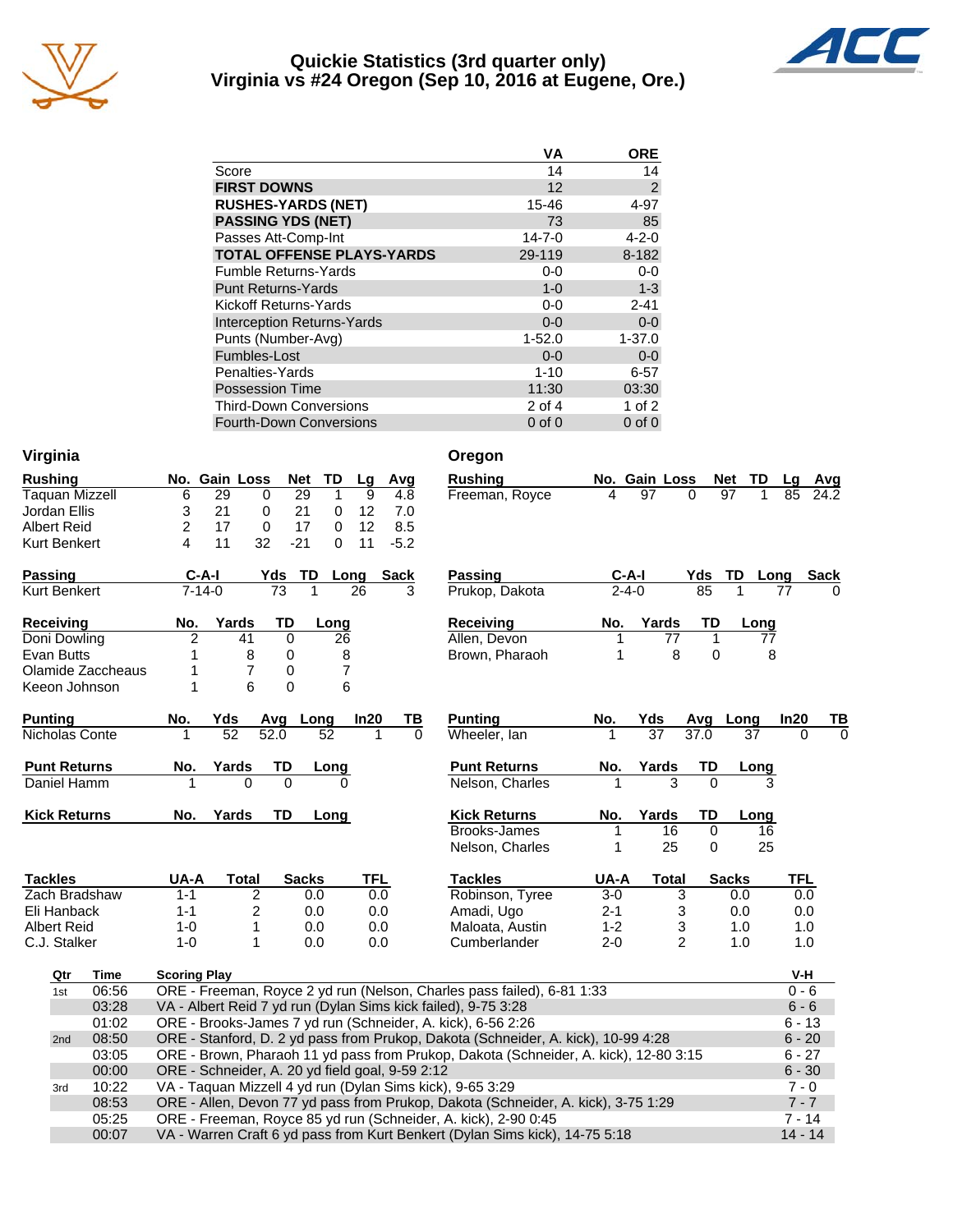

### **Play-by-Play Summary (4th quarter) Virginia vs #24 Oregon (Sep 10, 2016 at Eugene, Ore.)**



|       |             | 1-10 ORE 25                         | Start of 4th quarter, clock 15:00.                                                                                                                                               |                 |  |  |  |  |  |
|-------|-------------|-------------------------------------|----------------------------------------------------------------------------------------------------------------------------------------------------------------------------------|-----------------|--|--|--|--|--|
|       |             | 1-10 ORE 25                         | Brooks-James rush for 1 yard to the ORE26 (Wright, S;Trucilla, J).                                                                                                               |                 |  |  |  |  |  |
|       | 2-9         | <b>ORE 26</b>                       | Prukop, Dakota pass complete to Brooks-James for 3 yards to the ORE29, fumble forced by                                                                                          |                 |  |  |  |  |  |
|       |             |                                     | Mack, J, fumble by Brooks-James recovered by ORE Brooks-James at ORE29, Brooks-James for                                                                                         |                 |  |  |  |  |  |
|       |             |                                     | 4 yards to the ORE33, out-of-bounds.                                                                                                                                             | P <sub>22</sub> |  |  |  |  |  |
|       | 3-2         | <b>ORE 33</b>                       | Prukop, Dakota pass complete to Allen, Devon for 4 yards to the ORE37, 1ST DOWN ORE                                                                                              |                 |  |  |  |  |  |
|       |             |                                     | (Wilkins, D).                                                                                                                                                                    |                 |  |  |  |  |  |
|       |             | 1-10 ORE 37                         | Brooks-James rush for 5 yards to the ORE42 (Peace, C), PENALTY ORE holding 10 yards to                                                                                           |                 |  |  |  |  |  |
|       |             |                                     | the ORE27, NO PLAY.                                                                                                                                                              |                 |  |  |  |  |  |
|       |             | 1-20 ORE 27                         | Allen, Devon rush for 6 yards to the ORE33, out-of-bounds (Blanding, Q).                                                                                                         |                 |  |  |  |  |  |
|       |             | 2-14 ORE 33<br>3-14 ORE 33          | Prukop, Dakota pass incomplete to Brown, Pharaoh.                                                                                                                                |                 |  |  |  |  |  |
|       |             | 4-11 ORE 36                         | Prukop, Dakota rush for 3 yards to the ORE36.<br>Wheeler, Ian punt 42 yards to the VA22, downed.                                                                                 |                 |  |  |  |  |  |
|       |             |                                     | 6 plays, 11 yards, 3:00                                                                                                                                                          |                 |  |  |  |  |  |
|       |             | VIRGINIA drive start at 12:07.      |                                                                                                                                                                                  |                 |  |  |  |  |  |
|       | 1-10 VA 22  |                                     | Mizzell, T rush for 2 yards to the VA24 (Moi, Jonah).                                                                                                                            |                 |  |  |  |  |  |
| 2-8   | VA 24       |                                     | Ellis, J rush for 9 yards to the VA33, 1ST DOWN VA (Lovette, Malik).                                                                                                             | R23             |  |  |  |  |  |
|       | 1-10 VA 33  |                                     | Benkert, K pass incomplete to Craft, W, QB hurry by Mattingly, D                                                                                                                 |                 |  |  |  |  |  |
|       | 2-10 VA 33  |                                     | Ellis, J rush for 6 yards to the VA39 (Dye, Troy).                                                                                                                               |                 |  |  |  |  |  |
| 3-4   | VA 39       |                                     | Benkert, K pass complete to Johnson, K for 4 yards to the VA43, 1ST DOWN VA (Daniels,                                                                                            | P <sub>24</sub> |  |  |  |  |  |
|       |             |                                     | Reggie).                                                                                                                                                                         |                 |  |  |  |  |  |
|       | 1-10 VA 43  |                                     | Benkert, K pass complete to Craft, W for 17 yards to the ORE40, 1ST DOWN VA (Robinson,                                                                                           | P <sub>25</sub> |  |  |  |  |  |
|       |             |                                     | Tyree).                                                                                                                                                                          |                 |  |  |  |  |  |
|       | 1-10 ORE 40 |                                     | Benkert, K sacked for loss of 6 yards to the ORE46 (Moi, Jonah).                                                                                                                 |                 |  |  |  |  |  |
|       | 2-16 ORE 46 |                                     | Timeout Oregon, clock 08:59.                                                                                                                                                     |                 |  |  |  |  |  |
|       | 2-16 ORE 46 |                                     | Benkert, K pass complete to Dowling, D for 10 yards to the ORE36.                                                                                                                |                 |  |  |  |  |  |
| 3-6   |             | ORE 36                              | Reid, A rush for 17 yards to the ORE19, 1ST DOWN VA (Dye, Troy).                                                                                                                 | R <sub>26</sub> |  |  |  |  |  |
|       | 1-10 ORE 19 |                                     | Benkert, K pass incomplete to Johnson, K.                                                                                                                                        |                 |  |  |  |  |  |
| 1-G   | 2-10 ORE 19 | <b>ORE 06</b>                       | Benkert, K rush for 13 yards to the ORE6, 1ST DOWN VA (Leiato II, F.; Swain, Jimmie).<br>Benkert, K pass complete to Johnson, K for 6 yards to the ORE0, TOUCHDOWN, clock 07:28. | R <sub>27</sub> |  |  |  |  |  |
| $1-G$ |             | ORE 03                              | PENALTY VA false start 5 yards to the ORE8.                                                                                                                                      |                 |  |  |  |  |  |
| $1-G$ |             | ORE 08                              | Benkert, K pass attempt failed.                                                                                                                                                  |                 |  |  |  |  |  |
|       |             |                                     | Oregon 44, Virginia 26                                                                                                                                                           |                 |  |  |  |  |  |
|       |             |                                     | 12 plays, 78 yards, 4:39                                                                                                                                                         |                 |  |  |  |  |  |
|       |             |                                     |                                                                                                                                                                                  |                 |  |  |  |  |  |
|       |             |                                     | Sims, D kickoff 65 yards to the ORE0, touchback.                                                                                                                                 |                 |  |  |  |  |  |
|       |             | OREGON drive start at 07:28.        |                                                                                                                                                                                  |                 |  |  |  |  |  |
|       |             | 1-10 ORE 25                         | Benoit, Kani rush for 5 yards to the ORE30 (Bradshaw, Z).                                                                                                                        |                 |  |  |  |  |  |
|       | $2 - 5$     | ORE 30                              | Benoit, Kani rush for no gain to the ORE30 (Rainey, K).                                                                                                                          |                 |  |  |  |  |  |
|       | 3-5         | <b>ORE 30</b>                       | Prukop, Dakota pass complete to Benoit, Kani for 10 yards to the ORE40, 1ST DOWN ORE,                                                                                            | P <sub>23</sub> |  |  |  |  |  |
|       |             |                                     | out-of-bounds (Bradshaw, Z).                                                                                                                                                     |                 |  |  |  |  |  |
|       |             | 1-10 ORE 40                         | Prukop, Dakota pass complete to Carrington, D. for no gain to the ORE40 (Hall, B).                                                                                               |                 |  |  |  |  |  |
|       |             | 2-10 ORE 40                         | PENALTY VA offside defense 5 yards to the ORE45.                                                                                                                                 |                 |  |  |  |  |  |
|       | 2-5         | <b>ORE 45</b>                       | Benoit, Kani rush for 14 yards to the VA41, 1ST DOWN ORE (Kiser, M).                                                                                                             | R24             |  |  |  |  |  |
|       |             | 1-10 VA 41                          | Benoit, Kani rush for loss of 1 yard to the VA42 (Hall, M).                                                                                                                      |                 |  |  |  |  |  |
|       | $2 - 11$    | VA 42                               | Benoit, Kani rush for 2 yards to the VA40 (Kiser, M).                                                                                                                            |                 |  |  |  |  |  |
|       | 3-9         | VA 40                               | Prukop, Dakota rush for 2 yards to the VA38 (Peace, C).                                                                                                                          |                 |  |  |  |  |  |
|       | 4-7         | VA 38                               | Prukop, Dakota pass complete to Stanford, D. for 5 yards to the VA33 (Thornhill, J),                                                                                             |                 |  |  |  |  |  |
|       |             |                                     | PENALTY ORE holding declined.                                                                                                                                                    |                 |  |  |  |  |  |
|       |             |                                     | 9 plays, 42 yards, 4:40                                                                                                                                                          |                 |  |  |  |  |  |
|       | 1-10 VA 33  | VIRGINIA drive start at 02:48.      |                                                                                                                                                                                  | R28             |  |  |  |  |  |
|       | 1-10 VA 47  |                                     | Mizzell, T rush for 14 yards to the VA47, 1ST DOWN VA (Robinson, Tyree).<br>Benkert, K pass intercepted by Oliver, Khalil at the ORE22, Oliver, Khalil return 16                 |                 |  |  |  |  |  |
|       |             |                                     | yards to the ORE38 (Reid, A).                                                                                                                                                    |                 |  |  |  |  |  |
|       |             |                                     | 2 plays, 14 yards, 0:29                                                                                                                                                          |                 |  |  |  |  |  |
|       |             | <b>OREGON drive start at 02:19.</b> |                                                                                                                                                                                  |                 |  |  |  |  |  |
|       | 1-10        | <b>ORE 38</b>                       | Benoit, Kani rush for 1 yard to the ORE39 (Kiser, M; Mack, J).                                                                                                                   |                 |  |  |  |  |  |
|       | 2-9         | <b>ORE 39</b>                       | Timeout Virginia, clock 02:14.                                                                                                                                                   |                 |  |  |  |  |  |
|       | 2-9         | <b>ORE 39</b>                       | Griffin, Taj rush for 5 yards to the ORE44 (Powers, J;Bradshaw, Z).                                                                                                              |                 |  |  |  |  |  |
|       | $3 - 4$     | <b>ORE 44</b>                       | Timeout Virginia, clock 02:07.                                                                                                                                                   |                 |  |  |  |  |  |
|       | $3 - 4$     | <b>ORE 44</b>                       | Prukop, Dakota pass complete to Stanford, D. for 17 yards to the VA39, 1ST DOWN ORE                                                                                              | P <sub>25</sub> |  |  |  |  |  |
|       |             |                                     | (Blanding, Q).                                                                                                                                                                   |                 |  |  |  |  |  |
|       | 1-10        | VA 39                               | Griffin, Taj rush for loss of 3 yards to the VA42 (Thornhill, J).                                                                                                                |                 |  |  |  |  |  |
|       |             | 2-13 VA 42<br>2-12 VA 41            | Brooks-James rush for 11 yards to the VA31, PENALTY ORE holding 10 yards to the VA41.<br>2nd and 12.                                                                             |                 |  |  |  |  |  |
|       |             | 2-12 VA 41                          |                                                                                                                                                                                  |                 |  |  |  |  |  |
|       |             |                                     | Brooks-James rush for 3 yards to the VA38 (Blanding, Q;Peace, C).<br>End of game, clock 00:00.                                                                                   |                 |  |  |  |  |  |

#### **FINAL SCORE: Oregon 44, Virginia 26**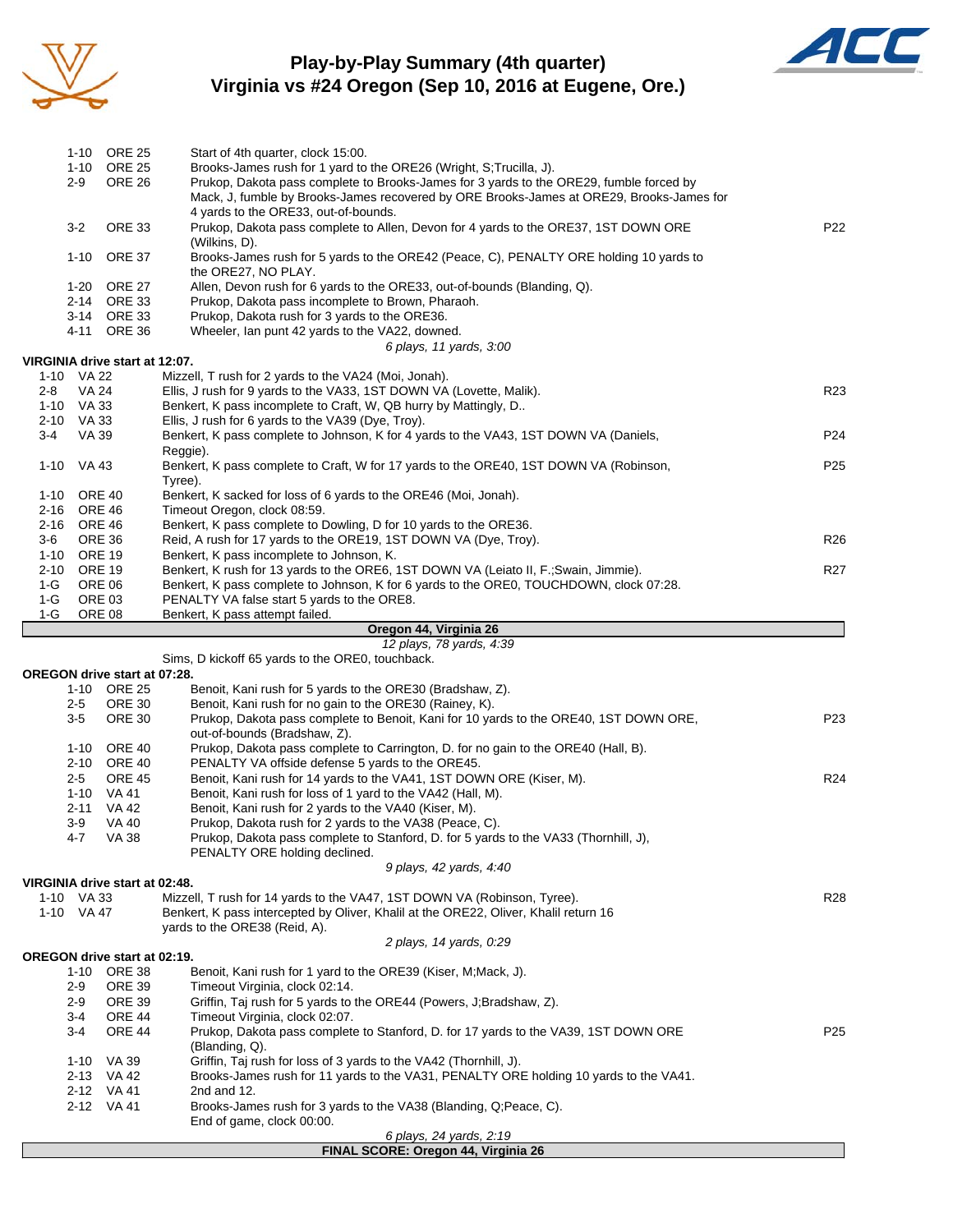

**Play-by-Play Summary (4th quarter) Virginia vs #24 Oregon (Sep 10, 2016 at Eugene, Ore.)**



|                        |       | Time  |   | 1st Downs |  |   | <b>Conversions</b> |     |         |                  |                  |
|------------------------|-------|-------|---|-----------|--|---|--------------------|-----|---------|------------------|------------------|
| <b>Quarter Summary</b> | Score | Poss  |   |           |  |   | 3rd                | 4th | Rushina | Passing          | <b>Penalties</b> |
| Virginia               |       | 05:08 | 4 |           |  | 6 | $2 - 2$            | 0-0 | 7-55    | $4 - 7 - 1 - 37$ | $2 - 10$         |
| Oregon                 |       | 09:52 |   |           |  |   | 3-5                | 0-1 | 14-49   | $6 - 7 - 0 - 43$ | $2 - 20$         |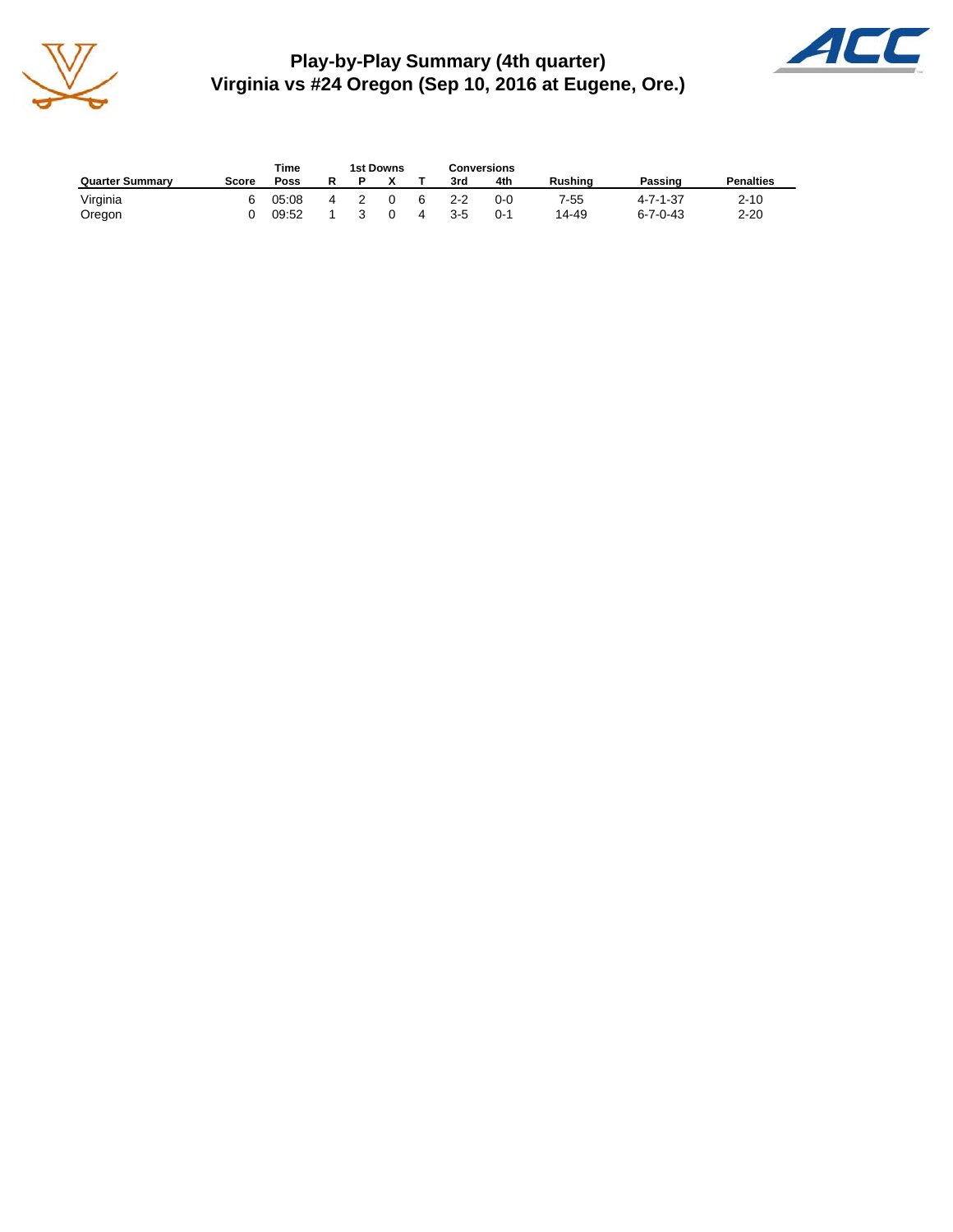

#### **Quickie Statistics (4th quarter only) Virginia vs #24 Oregon (Sep 10, 2016 at Eugene, Ore.)**



|                                   | VA          | <b>ORE</b>  |
|-----------------------------------|-------------|-------------|
| Score                             | 6           | Ω           |
| <b>FIRST DOWNS</b>                | 6           | 4           |
| <b>RUSHES-YARDS (NET)</b>         | $7 - 55$    | 14-49       |
| <b>PASSING YDS (NET)</b>          | 37          | 43          |
| Passes Att-Comp-Int               | $7 - 4 - 1$ | $7 - 6 - 0$ |
| <b>TOTAL OFFENSE PLAYS-YARDS</b>  | 14-92       | $21 - 92$   |
| <b>Fumble Returns-Yards</b>       | $0 - 0$     | $0-0$       |
| <b>Punt Returns-Yards</b>         | $0 - 0$     | $0-0$       |
| Kickoff Returns-Yards             | $0-0$       | $0-0$       |
| <b>Interception Returns-Yards</b> | $0 - 0$     | $1 - 16$    |
| Punts (Number-Avg)                | $0 - 0.0$   | $1 - 42.0$  |
| Fumbles-Lost                      | $0 - 0$     | $1 - 0$     |
| Penalties-Yards                   | $2 - 10$    | $2 - 20$    |
| <b>Possession Time</b>            | 05:08       | 09:52       |
| <b>Third-Down Conversions</b>     | 2 of 2      | 3 of 5      |
| <b>Fourth-Down Conversions</b>    | $0$ of $0$  | $0$ of 1    |

| Virginia | Oregon |
|----------|--------|
|          |        |

| <b>Rushing</b>      |                |             | No. Gain Loss | Net            | TD       | Lg   | Avg         | <b>Rushing</b>      |                | No. Gain Loss  |                |           | <b>Net</b><br>TD      |
|---------------------|----------------|-------------|---------------|----------------|----------|------|-------------|---------------------|----------------|----------------|----------------|-----------|-----------------------|
| <b>Albert Reid</b>  | 1              | 17          | 0             | 17             | $\Omega$ | 17   | 17.0        | Benoit, Kani        | 6              | 22             |                |           | 21<br>$\Omega$        |
| Taguan Mizzell      | 2              | 16          | 0             | 16             | $\Omega$ | 14   | 8.0         | Brooks-James        | 3              | 15             |                | 0         | 15<br>0               |
| Jordan Ellis        | 2              | 15          | 0             | 15             | 0        | 9    | 7.5         | Allen, Devon        |                | 6              |                | 0         | 6<br>$\boldsymbol{0}$ |
| Kurt Benkert        | $\overline{2}$ | 13          | 6             | $\overline{7}$ | $\Omega$ | 13   | 3.5         | Prukop, Dakota      | $\overline{2}$ | 5              |                | $\Omega$  | 5<br>$\Omega$         |
| <b>Passing</b>      |                | $C-A-I$     |               | Yds<br>TD      |          | Long | <b>Sack</b> | <b>Passing</b>      |                | $C-A-I$        |                | Yds       | <b>TD</b><br>Lo       |
| Kurt Benkert        |                | $4 - 7 - 1$ |               | 37             |          | 17   |             | Prukop, Dakota      |                | $6 - 7 - 0$    |                | 43        | 0                     |
| <b>Receiving</b>    | No.            |             | Yards         | TD             | Long     |      |             | <b>Receiving</b>    | No.            |                | Yards          | TD        | Long                  |
| Keeon Johnson       | $\overline{2}$ |             | 10            | 1              | 6        |      |             | Stanford, D.        |                | $\overline{2}$ | 22             | $\Omega$  | 17                    |
| <b>Warren Craft</b> |                |             | 17            | 0              | 17       |      |             | Benoit, Kani        |                |                | 10             | 0         | 10                    |
| Doni Dowling        | 1              |             | 10            | $\Omega$       | 10       |      |             | Brooks-James        |                |                | 7              | 0         | G                     |
|                     |                |             |               |                |          |      |             | Allen, Devon        |                |                | 4              | $\Omega$  |                       |
| <b>Punting</b>      | No.            | Yds         |               | Avg Long       |          | In20 | TВ          | <b>Punting</b>      | No.            | Yds            |                | Avg       | Long                  |
|                     |                |             |               |                |          |      |             | Wheeler, lan        | 1              | 42             |                | 42.0      | 42                    |
| <b>Punt Returns</b> | No.            |             | Yards         | TD             | Long     |      |             | <b>Punt Returns</b> | No.            |                | Yards          | <b>TD</b> | Long                  |
| <b>Kick Returns</b> | No.            |             | Yards         | TD             | Long     |      |             | <b>Kick Returns</b> | No.            |                | Yards          | TD        | Long                  |
| <b>Tackles</b>      | UA-A           |             | <b>Total</b>  | <b>Sacks</b>   |          | TFL  |             | <b>Tackles</b>      | UA-A           |                | Total          |           | <b>Sacks</b>          |
| Micah Kiser         | $2 - 1$        |             | 3             | 0.0            |          |      | 0.0         | Robinson, Tyree     | $2 - 0$        |                | $\overline{2}$ |           | 0.0                   |
| Quin Blanding       | $2 - 1$        |             | 3             | 0.0            |          |      | 0.0         | Moi, Jonah          | $2 - 0$        |                | $\overline{c}$ |           | 1.0                   |
| Zach Bradshaw       | $2 - 1$        |             | 3             | 0.0            |          |      | 0.0         | Dye, Troy           | $2 - 0$        |                | $\overline{2}$ |           | 0.0                   |

| Virginia            |                     |               |                 |           |            |             | Oregon                                                                 |                |               |                |                  |           |               |             |
|---------------------|---------------------|---------------|-----------------|-----------|------------|-------------|------------------------------------------------------------------------|----------------|---------------|----------------|------------------|-----------|---------------|-------------|
| <b>Rushing</b>      |                     | No. Gain Loss | <b>Net</b>      | <b>TD</b> | Lg         | Avg         | <b>Rushing</b>                                                         |                | No. Gain Loss |                | <b>Net</b>       | <b>TD</b> | Lq            | <b>Avg</b>  |
| <b>Albert Reid</b>  |                     | 17<br>0       | 17              | 0         | 17         | 17.0        | Benoit, Kani                                                           | 6              | 22            | 1              | 21               | 0         | 14            | 3.5         |
| Taquan Mizzell      | 2                   | 16<br>0       | 16              | 0         | 14         | 8.0         | Brooks-James                                                           | 3              | 15            | $\mathbf 0$    | 15               | 0         | 11            | 5.0         |
| Jordan Ellis        | 2                   | 15<br>0       | 15              | 0         | 9          | 7.5         | Allen, Devon                                                           |                | 6             | 0              | 6                | 0         | 6             | 6.0         |
| Kurt Benkert        | $\overline{2}$      | 13<br>6       | $\overline{7}$  | $\Omega$  | 13         | 3.5         | Prukop, Dakota                                                         | 2              | 5             | $\Omega$       | 5                | $\Omega$  | 3             | 2.5         |
| Passing             | $C-A-I$             |               | Yds<br>TD       | Long      |            | <b>Sack</b> | <b>Passing</b>                                                         |                | $C-A-I$       |                | <b>TD</b><br>Yds | Long      |               | <b>Sack</b> |
| Kurt Benkert        | $4 - 7 - 1$         |               | $\overline{37}$ |           | 17         |             | Prukop, Dakota                                                         |                | $6 - 7 - 0$   |                | 43<br>$\Omega$   |           | 17            | $\Omega$    |
| Receiving           | No.                 | Yards         | TD              | Long      |            |             | <b>Receiving</b>                                                       | No.            | Yards         |                | TD               | Long      |               |             |
| Keeon Johnson       | $\overline{2}$      | 10            | 1               | 6         |            |             | Stanford, D.                                                           | $\overline{2}$ |               | 22             | $\Omega$         | 17        |               |             |
| Warren Craft        |                     | 17            | 0               | 17        |            |             | Benoit, Kani                                                           |                |               | 10             | 0                | 10        |               |             |
| Doni Dowling        |                     | 10            | $\Omega$        | 10        |            |             | Brooks-James                                                           |                |               | 7              | 0                | 3         |               |             |
|                     |                     |               |                 |           |            |             | Allen, Devon                                                           |                |               | $\overline{A}$ | $\Omega$         | 4         |               |             |
| Puntina             | No.                 | Yds           | Avg Long        |           | In20       | TВ          | <b>Punting</b>                                                         | No.            | Yds           |                | Avg              | Long      | In20          | TB          |
|                     |                     |               |                 |           |            |             | Wheeler, lan                                                           |                | 42            |                | 42.0             | 42        | $\Omega$      | $\Omega$    |
| <b>Punt Returns</b> | No.                 | Yards         | <b>TD</b>       | Long      |            |             | <b>Punt Returns</b>                                                    | No.            | Yards         |                | <b>TD</b>        | Long      |               |             |
| <b>Kick Returns</b> | No.                 | Yards         | TD              | Long      |            |             | <b>Kick Returns</b>                                                    | No.            | Yards         |                | TD               | Long      |               |             |
| <b>Tackles</b>      | UA-A                | Total         | <b>Sacks</b>    |           | <b>TFL</b> |             | <b>Tackles</b>                                                         | UA-A           |               | <b>Total</b>   | <b>Sacks</b>     |           | <b>TFL</b>    |             |
| Micah Kiser         | $2 - 1$             | 3             | 0.0             |           | 0.0        |             | Robinson, Tyree                                                        | $2 - 0$        |               | $\overline{2}$ | 0.0              |           | 0.0           |             |
| Quin Blanding       | $2 - 1$             | 3             | 0.0             |           | 0.0        |             | Moi, Jonah                                                             | $2 - 0$        |               | 2              | 1.0              |           | 1.0           |             |
| Zach Bradshaw       | $2 - 1$             | 3             | 0.0             |           | 0.0        |             | Dye, Troy                                                              | $2 - 0$        |               | $\overline{2}$ | 0.0              |           | 0.0           |             |
| <b>Time</b><br>Qtr  | <b>Scoring Play</b> |               |                 |           |            |             |                                                                        |                |               |                |                  |           | V-H           |             |
| 06:56<br>1st        |                     |               |                 |           |            |             | ORE - Freeman, Royce 2 yd run (Nelson, Charles pass failed), 6-81 1:33 |                |               |                |                  |           | $0 - 6$       |             |
| 03:28               |                     |               |                 |           |            |             | VA - Albert Reid 7 yd run (Dylan Sims kick failed), 9-75 3:28          |                |               |                |                  |           | $6 - 6$       |             |
| 0.102               |                     |               |                 |           |            |             | $\overline{O}$                                                         |                |               |                |                  |           | $\sim$ $\sim$ |             |

| 06:56 | ORE - Freeman, Royce 2 yd run (Nelson, Charles pass failed), 6-81 1:33                | $0 - 6$   |
|-------|---------------------------------------------------------------------------------------|-----------|
| 03:28 | VA - Albert Reid 7 yd run (Dylan Sims kick failed), 9-75 3:28                         | $6 - 6$   |
| 01:02 | ORE - Brooks-James 7 yd run (Schneider, A. kick), 6-56 2:26                           | $6 - 13$  |
| 08:50 | ORE - Stanford, D. 2 yd pass from Prukop, Dakota (Schneider, A. kick), 10-99 4:28     | $6 - 20$  |
| 03:05 | ORE - Brown, Pharaoh 11 yd pass from Prukop, Dakota (Schneider, A. kick), 12-80 3:15  | $6 - 27$  |
| 00:00 | ORE - Schneider, A. 20 yd field goal, 9-59 2:12                                       | $6 - 30$  |
| 10:22 | VA - Taquan Mizzell 4 yd run (Dylan Sims kick), 9-65 3:29                             | $13 - 30$ |
| 08:53 | ORE - Allen, Devon 77 yd pass from Prukop, Dakota (Schneider, A. kick), 3-75 1:29     | $13 - 37$ |
| 05:25 | ORE - Freeman, Royce 85 yd run (Schneider, A. kick), 2-90 0:45                        | $13 - 44$ |
| 00:07 | VA - Warren Craft 6 yd pass from Kurt Benkert (Dylan Sims kick), 14-75 5:18           | $20 - 44$ |
| 07:28 | VA - Keeon Johnson 6 yd pass from Kurt Benkert (Kurt Benkert pass failed), 12-78 4:39 | $6 - 0$   |
|       |                                                                                       |           |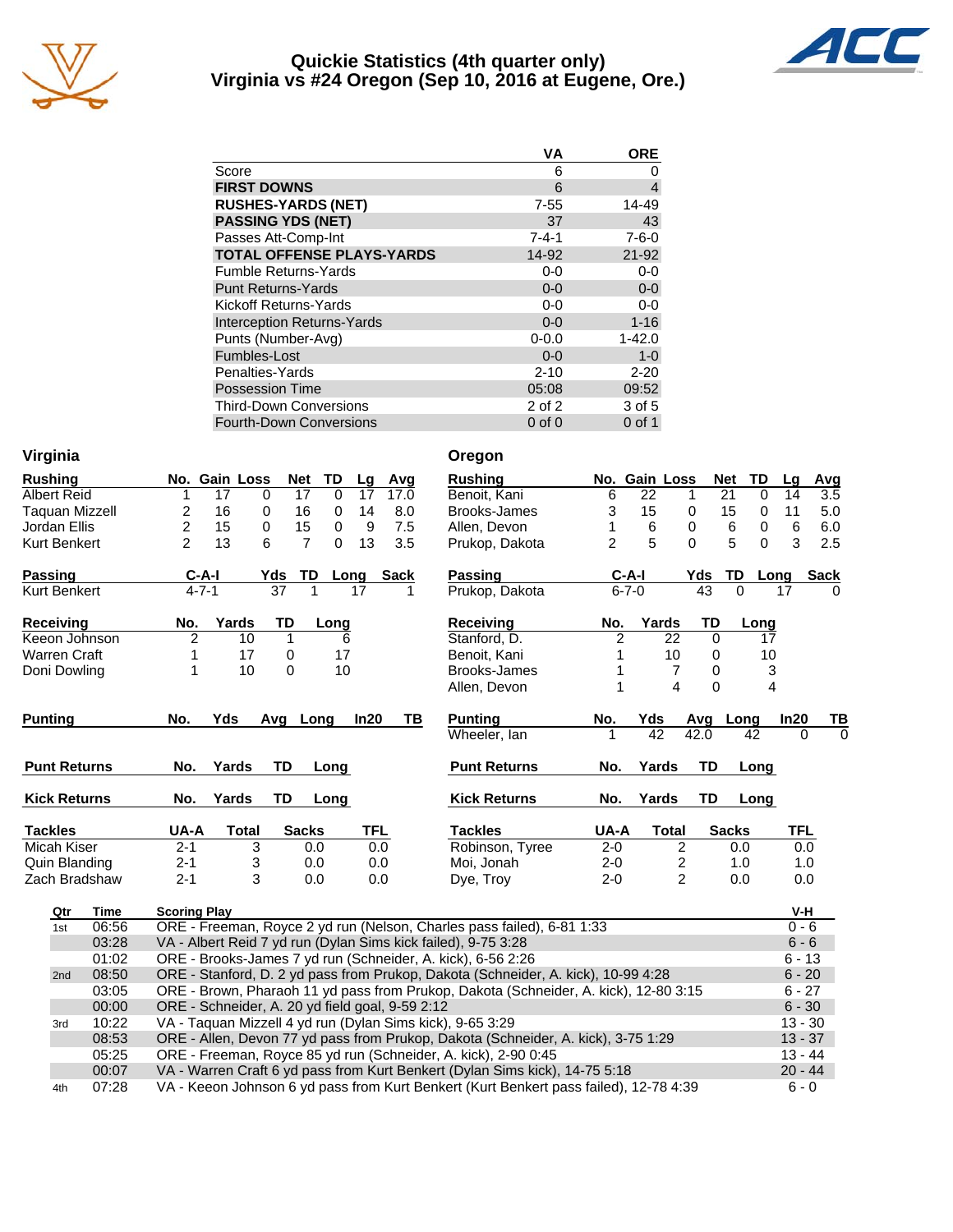

#### **Scoring Summary (Final) Virginia Football 2016 Virginia vs UConn (Sep 17, 2016 at East Hartford, Conn.)**



Virginia (0-3) vs. UConn (2-1) Date: Sep 17, 2016 • Site: East Hartford, Conn. • Stadium: Pratt & Whitney Stad Attendance: 31036

| <b>Score by Quarters</b> |   |   | ີ | Total |
|--------------------------|---|---|---|-------|
| Virginia                 | ັ |   |   |       |
| : $\cap$ nn              | ັ | u |   |       |

| Qtr Time | <b>Scoring Play</b>                                                     | V-H       |
|----------|-------------------------------------------------------------------------|-----------|
|          | 1st 07:18 VA - Alex Furbank 23 yd field goal, 12-86 4:39                | $3 - 0$   |
|          | 2nd 12:42 VA - Albert Reid 9 yd run (Alex Furbank kick), 13-90 6:17     | $10 - 0$  |
|          | 04:43 UCONN - Bobby Puyol 21 yd field goal, 7-77 3:32                   | $10 - 3$  |
|          | 4th 07:55 UCONN - Bry. Shirreffs 1 yd run (Bobby Puyol kick), 9-37 4:04 | $10 - 10$ |
|          | 01:33 UCONN - Bobby Puyol 43 yd field goal, 8-50 3:23                   | $10 - 13$ |

Kickoff time: 1:36 pm • End of Game: 4:47 pm • Total elapsed time: 3:11

Officials: Referee: Jeff Maconaghy; Umpire: Rich McMahan; Linesman: Matt Fitzgerald;

Line judge: Hugh Campbell; Back judge: Keith Parham; Field judge: Kip Johnson;

Side judge: Rich Street; Center judge: James Cole;

Temperature: 76 • Wind: S @ 10 • Weather: Sunny and pleasant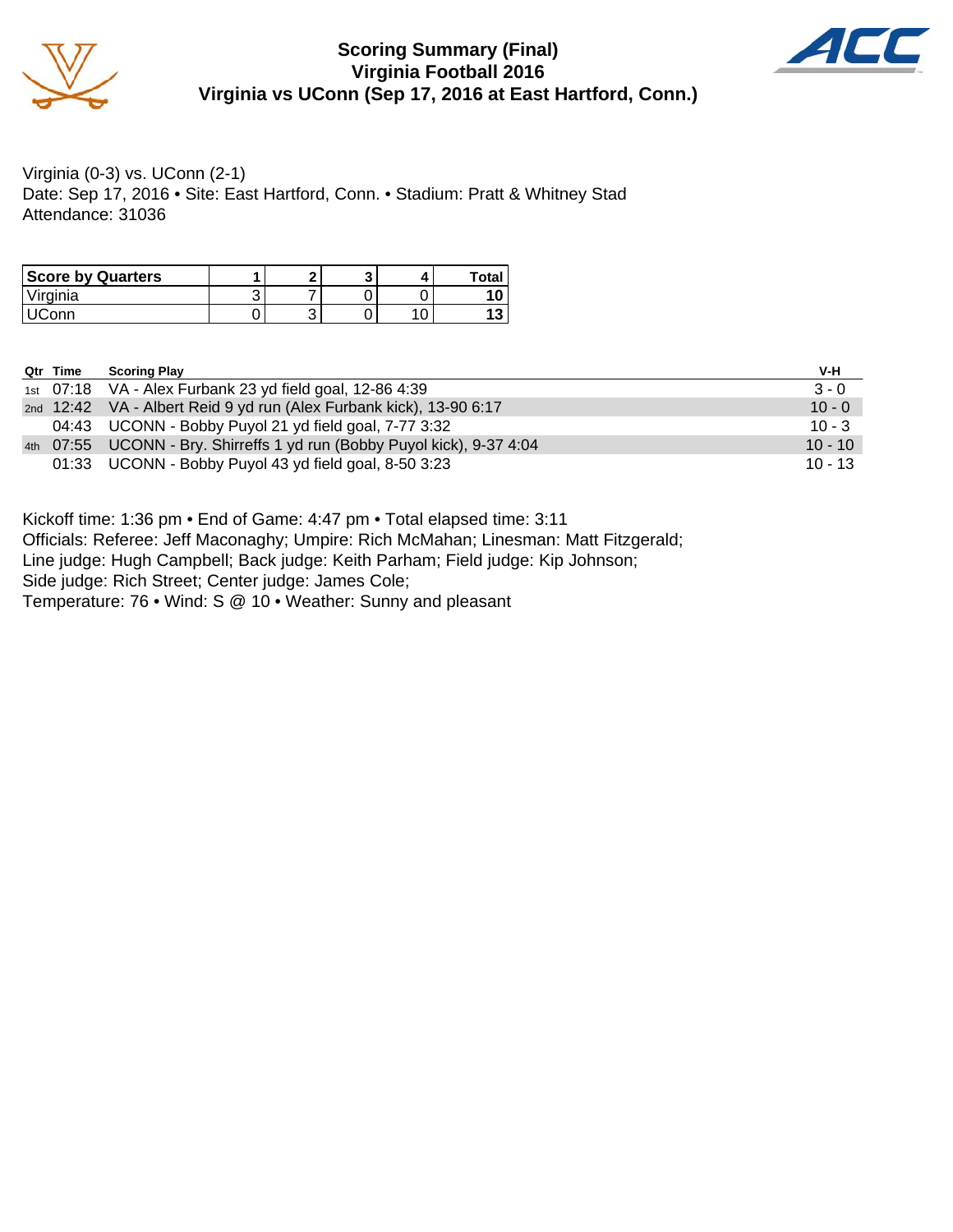

### **Team Statistics (Final) Virginia Football 2016 Virginia vs UConn (Sep 17, 2016 at East Hartford, Conn.)**



|                                | VA             | <b>UCONN</b>  |
|--------------------------------|----------------|---------------|
| <b>FIRST DOWNS</b>             | 21             | 18            |
| Rushing                        | 6              | 4             |
| Passing                        | 11             | 9             |
| Penalty                        | $\overline{4}$ | 5             |
| <b>NET YARDS RUSHING</b>       | 140            | 123           |
| <b>Rushing Attempts</b>        | 30             | 40            |
| Average Per Rush               | 4.7            | 3.1           |
| <b>Rushing Touchdowns</b>      | 1              | 1             |
| <b>Yards Gained Rushing</b>    | 159            | 161           |
| <b>Yards Lost Rushing</b>      | 19             | 38            |
| <b>NET YARDS PASSING</b>       | 241            | 154           |
| Completions-Attempts-Int       | $23 - 43 - 1$  | $13 - 24 - 1$ |
| Average Per Attempt            | 5.6            | 6.4           |
| <b>Average Per Completion</b>  | 10.5           | 11.8          |
| Passing Touchdowns             | 0              | 0             |
| <b>TOTAL OFFENSE YARDS</b>     | 381            | 277           |
| Total offense plays            | 73             | 64            |
| Average Gain Per Play          | 5.2            | 4.3           |
| Fumbles: Number-Lost           | $1 - 0$        | $1 - 1$       |
| Penalties: Number-Yards        | 10-91          | $3 - 35$      |
| <b>PUNTS-YARDS</b>             | 7-279          | 6-235         |
| Average Yards Per Punt         | 39.9           | 39.2          |
| <b>Net Yards Per Punt</b>      | 37.0           | 37.3          |
| Inside 20                      | 3              | 5             |
| 50+ Yards                      | 1              | 0             |
| Touchbacks                     | 1              | 0             |
| Fair catch                     | 3              | 3             |
| <b>KICKOFFS-YARDS</b>          | 3-195          | 4-260         |
| Average Yards Per Kickoff      | 65.0           | 65.0          |
| Net Yards Per Kickoff          | 40.0           | 40.0          |
| Touchbacks                     | 3              | 4             |
| Punt returns: Number-Yards-TD  | $2 - 11 - 0$   | $0 - 0 - 0$   |
| Average Per Return             | 5.5            | 0.0           |
| Kickoff returns: Number-Yds-TD | $0 - 0 - 0$    | $0 - 0 - 0$   |
| Average Per Return             | 0.0            | 0.0           |
| Interceptions: Number-Yds-TD   | $1 - 0 - 0$    | $1 - 0 - 0$   |
| Fumble Returns: Number-Yds-TD  | $0 - 0 - 0$    | $0 - 0 - 0$   |
| <b>Miscellaneous Yards</b>     | 0              | 0             |
| <b>Possession Time</b>         | 28:27          | 31:33         |
| 1st Quarter                    | 9:47           | 5:13          |
| 2nd Quarter                    | 8:30           | 6:30          |
| 3rd Quarter                    | 4:39           | 10:21         |
| 4th Quarter                    | 5:31           | 9:29          |
| <b>Third-Down Conversions</b>  | 5 of 16        | 3 of 13       |
| <b>Fourth-Down Conversions</b> | 1 of $2$       | 1 of 1        |
| <b>Red-Zone Scores-Chances</b> | $2 - 3$        | $2 - 2$       |
| Touchdowns                     | $1 - 3$        | $1 - 2$       |
| Field goals                    | $1 - 3$        | $1 - 2$       |
| Sacks By: Number-Yards         | $4 - 20$       | $1 - 12$      |
| <b>PAT Kicks</b>               | $1 - 1$        | $1 - 1$       |
| <b>Field Goals</b>             | $1 - 2$        | $2 - 2$       |
| Points off turnovers           | 0              | 7             |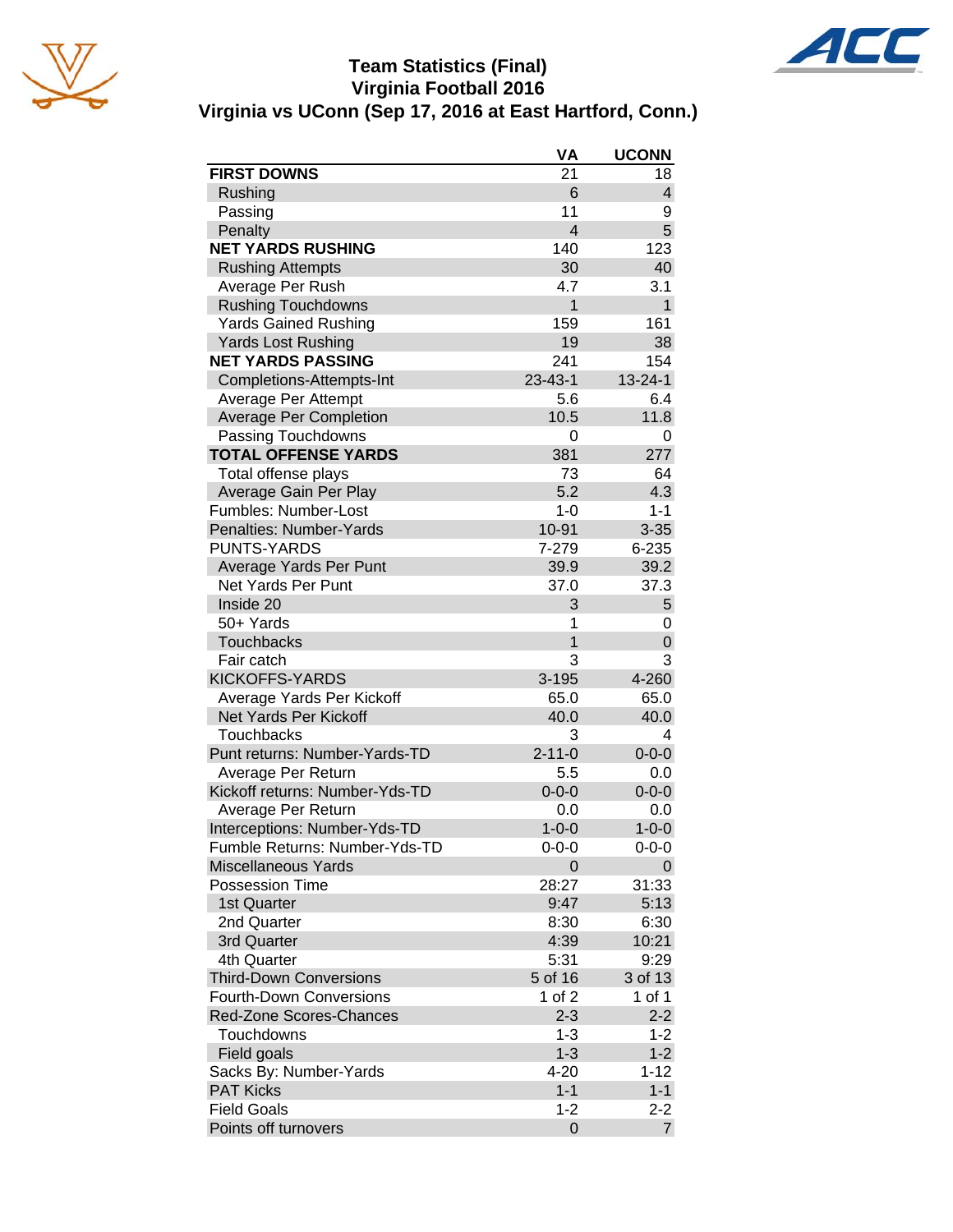

#### **Individual Statistics (Final) Virginia Football 2016 Virginia vs UConn (Sep 17, 2016 at East Hartford, Conn.)**

#### **Virginia UConn**

AL

| <b>Rushing</b>        | No. Gain Loss       |                       |                          | Net            | TD                            | Lg                        | Avg                              | <b>Rushing</b>                  |                         |               | No. Gain Loss                              | <b>Net</b>             | TD              | Lg                             | Avg                        |
|-----------------------|---------------------|-----------------------|--------------------------|----------------|-------------------------------|---------------------------|----------------------------------|---------------------------------|-------------------------|---------------|--------------------------------------------|------------------------|-----------------|--------------------------------|----------------------------|
| <b>Albert Reid</b>    | 15                  | 75                    | 2                        | 73             | 1                             | 28                        | 4.9                              | Conn. Freeborn                  | 13                      | 90            | 13                                         | 77                     | $\Omega$        | 38                             | 5.9                        |
| <b>Taquan Mizzell</b> | 11                  | 71                    | 5                        | 66             | 0                             | 24                        | 6.0                              | Anth. Watkins                   | 20                      | 56            | 23                                         | 33                     | $\mathbf{1}$    | 20                             | 1.6                        |
| Jordan Ellis          | $\mathbf{1}$        | $\overline{2}$        | $\Omega$                 | $\overline{2}$ | $\Omega$                      | $\overline{2}$            | 2.0                              | Junior Joseph                   | 7                       | 15            | $\overline{c}$                             | 13                     | $\mathbf 0$     | 4                              | 1.9                        |
| Kurt Benkert          | 3                   | 11                    | 12                       | $-1$           | 0                             | 8                         | $-0.3$                           | Totals                          | $\overline{40}$         | 161           | $\overline{38}$                            | 123                    | $\mathbf{1}$    | $\overline{38}$                | $\overline{3.1}$           |
| <b>Totals</b>         | $\overline{30}$     | 159                   | $\overline{19}$          | 140            | $\mathbf{1}$                  | $\overline{28}$           | $\overline{4.7}$                 |                                 |                         |               |                                            |                        |                 |                                |                            |
| <b>Passing</b>        | $C-A-I$             |                       | Yds                      | TD             | Long                          |                           | <b>Sack</b>                      | <b>Passing</b>                  |                         | $C-A-I$       | Yds                                        | TD                     |                 | Long                           | <b>Sack</b>                |
| Kurt Benkert          | $23 - 42 - 1$       |                       | 241                      | $\Omega$       |                               | 34                        | 1                                | Anth. Watkins                   |                         | $13 - 24 - 1$ | 154                                        |                        | $\pmb{0}$       | 23                             | $\frac{4}{4}$              |
| <b>TEAM</b>           | $0 - 1 - 0$         |                       | $\mathbf 0$              | 0              |                               | $\mathbf 0$               | $\overline{0}$                   | <b>Totals</b>                   |                         | $13 - 24 - 1$ | 154                                        |                        | $\Omega$        | $\overline{23}$                |                            |
| <b>Totals</b>         | $23 - 43 - 1$       |                       | 241                      | $\mathbf 0$    |                               | $\overline{34}$           | $\mathbf{1}$                     |                                 |                         |               |                                            |                        |                 |                                |                            |
| Receiving             | No.                 | Yards                 | TD                       |                | Long                          |                           |                                  | <b>Receiving</b>                | No.                     |               | Yards                                      | TD                     | Long            |                                |                            |
| Keeon Johnson         | 6                   | 73                    | $\Omega$                 |                | 34                            |                           |                                  | Hergy Mayala                    | 6                       |               | 91                                         | $\mathbf 0$            | 23              |                                |                            |
| <b>Taquan Mizzell</b> | 6                   | 40                    | 0                        |                | 11                            |                           |                                  | Cam Stapleton                   | $\overline{\mathbf{c}}$ |               | 28                                         | $\mathbf 0$            | 17              |                                |                            |
| Olamide Zaccheaus     | 6                   | 35                    | $\Omega$                 |                | 10                            |                           |                                  | Junior Joseph                   | $\overline{c}$          |               | 10                                         | $\mathbf{0}$           |                 | $\overline{7}$                 |                            |
| Doni Dowling          | 3                   | 51                    | $\Omega$                 |                | 32                            |                           |                                  | Vontae Diggs                    | 1                       |               | 9                                          | $\mathbf{0}$           |                 | $\mathsf g$                    |                            |
| Hasise Dubois         | $\overline{2}$      | 42                    | 0                        |                | 26                            |                           |                                  | E.J Levenberry                  | $\mathbf{1}$            |               | 9                                          | $\Omega$               |                 | 9                              |                            |
| <b>Totals</b>         | $\overline{23}$     | $\overline{241}$      | 0                        |                | $\overline{34}$               |                           |                                  | Herring-Wilson                  | 1                       |               | $\overline{7}$                             | 0                      |                 | $\overline{7}$                 |                            |
|                       |                     |                       |                          |                |                               |                           |                                  | <b>Totals</b>                   | $\overline{13}$         |               | 154                                        | $\Omega$               | $\overline{23}$ |                                |                            |
|                       |                     |                       |                          |                |                               |                           |                                  |                                 |                         |               |                                            |                        |                 |                                |                            |
| <b>Punting</b>        | No.                 | Yds                   | Avg                      | Long           |                               | In20                      | TB                               | <b>Punting</b>                  | No.                     | Yds           |                                            | Avg Long               |                 | In20                           | TB                         |
| Nicholas Conte        | $\overline{7}$      | 279                   | 39.9                     |                | 53                            |                           | $\overline{3}$<br>$\mathbf{1}$   | Jason Thompson                  | 6                       | 235           | 39.2                                       |                        | 48              | 5                              |                            |
| Totals                | $\overline{7}$      | 279                   | 39.9                     |                | 53                            |                           | $\overline{3}$<br>$\mathbf{1}$   | <b>Totals</b>                   | 6                       | 235           | 39.2                                       |                        | 48              | $\overline{5}$                 | 0<br>$\overline{0}$        |
|                       | Punt                |                       | <b>Kickoff</b>           |                |                               |                           | Intercept                        |                                 |                         | Punt          |                                            | <b>Kickoff</b>         |                 | Intercept                      |                            |
| <b>Returns</b>        | No Yds              |                       |                          |                |                               |                           |                                  | <b>Returns</b>                  | No Yds                  |               |                                            |                        |                 |                                | Lg                         |
| Daniel Hamm           | $\overline{2}$      | $\overline{11}$<br>11 | Lg No Yds<br>$\mathbf 0$ | $\mathbf 0$    | $Lg$ No Yds<br>$\overline{0}$ | $\mathbf 0$               | Lg<br>$\mathbf 0$<br>$\mathbf 0$ |                                 | $\,0\,$                 | $\pmb{0}$     | $Lg$ No Yds<br>$\overline{0}$<br>$\pmb{0}$ | 0                      | 0               | $Lg$ No Yds<br>1               | 0<br>$\pmb{0}$             |
| Juan Thornhill        |                     | $\mathbf 0$<br> 0     | 0                        | 0              | $\overline{0}$                | $\mathbf{1}$              | 0<br>$\pmb{0}$                   | Tahj-An Wilson<br><b>Totals</b> | $\overline{0}$          | $\mathbf 0$   | 하<br>$\overline{0}$                        | 0                      | $\overline{0}$  | $\mathbf{1}$                   | $\overline{0}$<br>$\Omega$ |
| Totals                | 0<br>$\overline{2}$ | 11<br>11              | $\overline{0}$           | $\Omega$       | $\overline{0}$                | $\mathbf{1}$              | $\Omega$<br>$\Omega$             |                                 |                         |               |                                            |                        |                 |                                |                            |
| <b>Field goals</b>    | Qtr                 | <b>Time</b>           | <b>Dist</b>              |                | Result                        |                           |                                  | <b>Field goals</b>              | Qtr                     | Time          | <b>Dist</b>                                |                        |                 | <b>Result</b>                  |                            |
| <b>Alex Furbank</b>   | 1st                 | 07:18                 |                          |                | Good                          |                           |                                  | <b>Bobby Puyol</b>              | 2nd                     | 04:43         |                                            |                        | Good            |                                |                            |
| Alex Furbank          | 4th                 | 00:00                 | 23 yards<br>20 yards     |                | Missed                        |                           |                                  | <b>Bobby Puyol</b>              | 4th                     | 01:33         |                                            | $21$ yards<br>43 yards | Good            |                                |                            |
| <b>Kickoffs</b>       | No.                 | Yards                 | Avg                      |                | TB                            | <b>OB</b>                 |                                  | <b>Kickoffs</b>                 | No.                     |               |                                            | Avg                    | TВ              |                                |                            |
| Dylan Sims            | 3                   | 195                   | 65.0                     |                | $\overline{3}$                | $\overline{\mathfrak{o}}$ |                                  | <b>Ja'Kev Vickers</b>           | $\overline{4}$          | Yards<br>260  |                                            | 65.0                   | $\overline{A}$  | $\overline{OB}$<br>$\mathbf 0$ |                            |
| All-purpose           | Run                 | <b>Rcv</b>            | <b>KR</b>                | <b>PR</b>      |                               | IR.                       | Total                            | All-purpose                     | Run                     | <b>Rcv</b>    | KR                                         | <b>PR</b>              |                 | IR                             | <b>Total</b>               |
| <b>Taquan Mizzell</b> | 66                  | 40                    | $\mathbf 0$              | 0              |                               | $\mathbf 0$               | 106                              | Hergy Mayala                    | $\mathbf 0$             | 91            | $\mathbf 0$                                |                        | 0               | $\mathbf 0$                    | 91                         |
| <b>Albert Reid</b>    | 73                  | $\mathbf 0$           | 0                        | 0              |                               | 0                         | 73                               | Conn. Freeborn                  | 77                      | $\mathbf 0$   | 0                                          |                        | $\Omega$        | $\mathbf 0$                    | 77                         |
| Keeon Johnson         | $\mathbf 0$         | 73                    | 0                        | 0              |                               | $\mathbf 0$               | 73                               | Anth. Watkins                   | 33                      | 0             | 0                                          |                        | 0               | $\mathbf 0$                    | 33                         |

FUMBLES: Virginia-Daniel Hamm 1-0. UConn-Conn. Freeborn 1-1.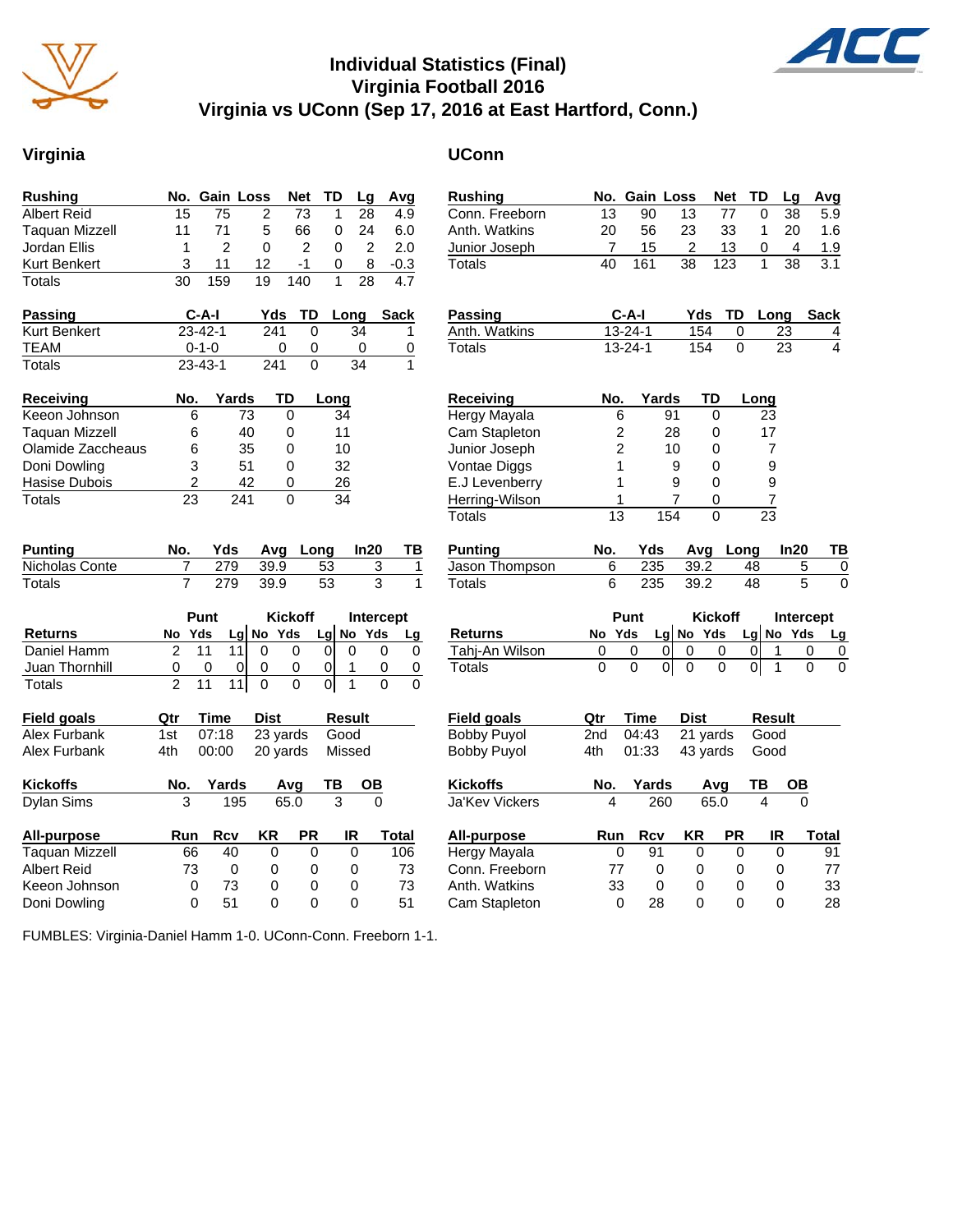

#### **Defensive Statistics (Final) Virginia Football 2016 Virginia vs UConn (Sep 17, 2016 at East Hartford, Conn.)**



| ## | Virginia              | Solo           | Ast            |                | <b>Total Sacks-Yds</b>   | <b>TFL-Yds</b> | <b>FF</b>                | FR-Yds                   | Int-Yds                  | <b>BrUp</b>              | <b>Blks</b>              | QBH            |
|----|-----------------------|----------------|----------------|----------------|--------------------------|----------------|--------------------------|--------------------------|--------------------------|--------------------------|--------------------------|----------------|
| 3  | Quin Blanding         | 8              | 3              | 11             |                          |                | $\overline{\phantom{a}}$ |                          |                          |                          |                          |                |
| 53 | <b>Micah Kiser</b>    | 8              | 3              | 11             | $1.5 - 5$                | $2.0 - 6$      | $\overline{a}$           |                          |                          |                          | $\overline{\phantom{0}}$ |                |
| 13 | <b>Chris Peace</b>    | 2              | 5              | $\overline{7}$ | ٠                        | $0.5 - 1$      | $\blacksquare$           |                          |                          | $\blacksquare$           | $\overline{\phantom{m}}$ | 1              |
| 51 | Zach Bradshaw         | $\mathbf{1}$   | 6              | $\overline{7}$ | $0.5 - 2$                | $1.0 - 3$      | $\overline{\phantom{a}}$ | $\blacksquare$           |                          |                          | ÷,                       | $\mathbf{1}$   |
| 9  | Andrew Brown          | 2              | $\overline{4}$ | 6              | $1.0 - 8$                | $3.5 - 11$     | $\blacksquare$           | $1 - 0$                  |                          | 1                        | L.                       |                |
| 58 | Eli Hanback           | $\mathbf{1}$   | $\overline{4}$ | 5              |                          | $0.5 - 1$      |                          |                          |                          |                          | ٠                        |                |
| 21 | Juan Thornhill        | 2              | $\overline{2}$ | 4              |                          |                | $\blacksquare$           |                          | $1 - 0$                  | 1                        | $\overline{\phantom{m}}$ |                |
|    | 38 Kelvin Rainey      | $\overline{2}$ | $\overline{2}$ | 4              | $\overline{\phantom{a}}$ | $2.0 - 6$      | $\overline{\phantom{a}}$ |                          | $\overline{\phantom{a}}$ |                          | -                        |                |
| 1  | Donte Wilkins         | 1              | 3              | 4              | ÷.                       |                | $\blacksquare$           | $\blacksquare$           |                          | $\blacksquare$           | $\blacksquare$           |                |
| 31 | Kareem Gibson         | $\mathbf{1}$   | $\Omega$       | $\mathbf{1}$   | ÷.                       | $\blacksquare$ | $\overline{\phantom{a}}$ |                          |                          | $\overline{\phantom{a}}$ | ÷,                       |                |
| 59 | <b>Mark Hall</b>      | 1              | $\mathbf 0$    | 1              | $1.0 - 5$                | $1.0 - 5$      |                          |                          |                          |                          | ÷,                       | 1              |
| 39 | <b>Chris Moore</b>    | $\mathbf{1}$   | $\overline{0}$ | $\mathbf{1}$   | $\overline{\phantom{0}}$ |                | $\overline{\phantom{a}}$ |                          |                          |                          | $\overline{a}$           |                |
| 37 | Jordan Mack           | 0              | 1              | 1              |                          |                |                          |                          |                          |                          | ٠                        |                |
|    | 95 Juwan Moye         | $\Omega$       | $\mathbf{1}$   | $\mathbf{1}$   |                          | $0.5 - 1$      | $\overline{\phantom{a}}$ | $\overline{\phantom{0}}$ |                          | $\overline{\phantom{a}}$ | $\overline{\phantom{0}}$ |                |
|    | Totals                | 30             | 34             | 64             | $4.0 - 20$               | 11.0-34        | $\mathbf 0$              | $1-0$                    | $1 - 0$                  | $\overline{2}$           | $\mathbf 0$              | 3              |
|    |                       |                |                |                |                          |                |                          |                          |                          |                          |                          |                |
| ## | <b>UConn</b>          | Solo           | Ast            | <b>Total</b>   | Sacks-Yds                | <b>TFL-Yds</b> | FF                       | FR-Yds                   | Int-Yds                  | <b>BrUp</b>              | <b>Blks</b>              | QBH            |
|    |                       |                |                |                |                          |                |                          |                          |                          |                          |                          |                |
| 27 | <b>Nick Vitale</b>    | 8              | 3              | 11             |                          |                | $\overline{\phantom{a}}$ |                          |                          |                          |                          |                |
| 1J | <b>Kevin Murphy</b>   | 6              | 3              | 9              |                          |                |                          |                          |                          | 1                        |                          |                |
| 93 | Foley Fatukasi        | 5              | 4              | 9              | $1.0 - 12$               | $1.0 - 12$     | $\blacksquare$           | $\blacksquare$           |                          |                          | $\overline{\phantom{m}}$ |                |
|    | 35 Luke Sowa          | 3              | 3              | 6              | $\overline{\phantom{a}}$ |                | -                        |                          |                          |                          |                          |                |
| 41 | Marshe Terry          | 4              | 1              | 5              |                          |                | ä,                       |                          |                          |                          | ä,                       |                |
|    | 28 Tahj-An Wilson     | 3              | $\overline{2}$ | 5              | $\overline{\phantom{a}}$ |                | $\blacksquare$           |                          | $1 - 0$                  | $\mathbf{1}$             | $\blacksquare$           |                |
| 22 | <b>Arkeel Newsome</b> | 3              | $\Omega$       | 3              |                          | $1.0 - 5$      |                          |                          |                          | 1                        |                          |                |
|    | 92 Mikal Myers        | $\mathbf{1}$   | $\overline{2}$ | 3              |                          |                |                          |                          |                          |                          |                          |                |
|    | 20 Obi Melifonwu      | 1              | $\overline{2}$ | 3              | $\overline{\phantom{a}}$ |                | $\blacksquare$           | ÷,                       |                          | 1                        | $\overline{\phantom{m}}$ |                |
| 60 | <b>Ben Bonvicini</b>  | $\mathbf{1}$   | $\overline{1}$ | $\overline{2}$ | $\overline{\phantom{a}}$ | $1.0 - 2$      | $\blacksquare$           |                          |                          | $\overline{a}$           | $\blacksquare$           |                |
| 11 | Jasen Rose            | 1              | 1              | $\overline{2}$ |                          |                | $\blacksquare$           |                          |                          | $\overline{\phantom{a}}$ | $\overline{\phantom{m}}$ | 1              |
| 2  | <b>Tyraiq Beals</b>   | $\mathbf{1}$   | $\mathbf{1}$   | $\overline{2}$ |                          |                | $\overline{\phantom{a}}$ |                          |                          |                          | ÷,                       |                |
|    | 1E Brandon Bisack     | 1              | $\Omega$       | $\mathbf{1}$   |                          |                | $\overline{\phantom{a}}$ |                          |                          |                          |                          |                |
| 39 | Ch Jean-Pierre        | $\overline{0}$ | $\mathbf{1}$   | $\mathbf{1}$   |                          |                |                          |                          |                          |                          | -                        |                |
| 47 | <b>Nazir Williams</b> | 0              | 1              | 1              | $\overline{\phantom{a}}$ |                | $\blacksquare$           | $\blacksquare$           |                          | $\overline{\phantom{a}}$ | $\overline{\phantom{a}}$ |                |
| 23 | <b>Keyion Dixon</b>   | 0              | $\mathbf{1}$   | $\mathbf{1}$   | $\overline{\phantom{0}}$ | $\blacksquare$ | $\blacksquare$           | $\overline{\phantom{a}}$ |                          |                          | $\overline{\phantom{a}}$ |                |
|    | 1D Nate Hopkins       | 0<br>38        | $\Omega$<br>26 | 0<br>64        | $1.0 - 12$               |                | $\overline{\phantom{a}}$ | $\overline{\phantom{a}}$ | $1-0$                    |                          | $\overline{\phantom{a}}$ | $\overline{2}$ |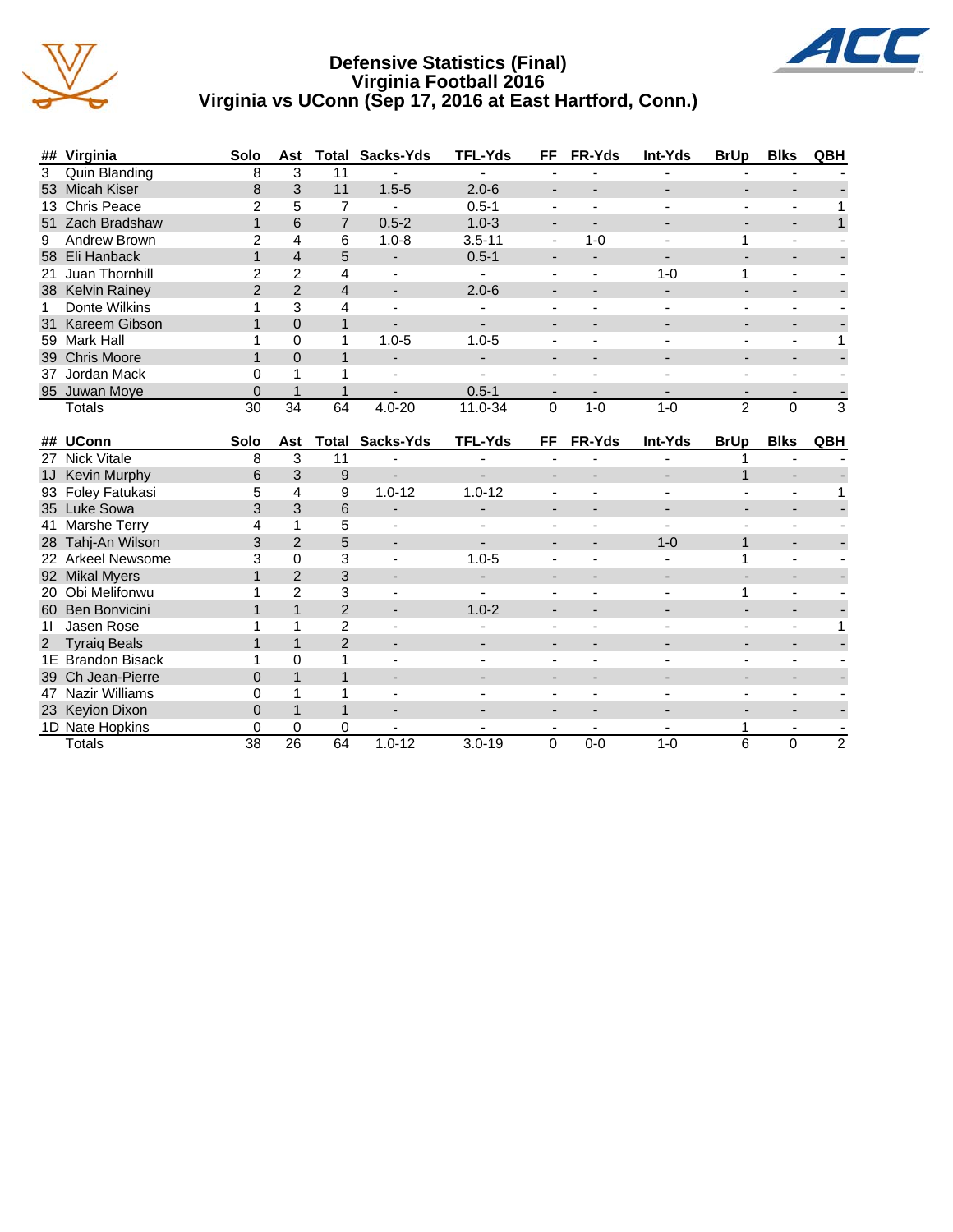

#### **Participation Report (Final) Virginia Football 2016 Virginia vs UConn (Sep 17, 2016 at East Hartford, Conn.)**



#### **Virginia**

#### **UConn**

| Pos        | ##             | <b>OFFENSE</b>    | Pos       | ## | <b>OFFENSE</b>        |
|------------|----------------|-------------------|-----------|----|-----------------------|
| LT         | 67             | Jack English      | LT.       | 65 | Matt Peart            |
| LG         | 76             | Michael Mooney    | LG        | 77 | Tr. Rutherford        |
| C.         | 50             | Jackson Matteo    | С         | 63 | Ryan Crozier          |
| <b>RG</b>  | 71             | Jack McDonald     | RG        | 71 | <b>Richard Levy</b>   |
| RT         | 72             | Eric Smith        | <b>RT</b> | 53 | Andreas Knappe        |
| <b>WR</b>  | 80             | Hasise Dubois     | TE.       | 86 | Alec Bloon            |
| QB         | 6              | Kurt Benkert      | TE        | 80 | <b>Tommy Myers</b>    |
| <b>WR</b>  | 33             | Olamide Zaccheaus | <b>WR</b> | 5  | Noel Thomas           |
| BB         | $\overline{2}$ | Albert Reid       | <b>WR</b> | 1  | Hergy Mayala          |
| <b>WR</b>  | 7              | Doni Dowling      | QB        | 4  | Bry. Shirreffs        |
| <b>WR</b>  | 8              | Keeon Johnson     | <b>RB</b> | 22 | <b>Arkeel Newsome</b> |
|            |                |                   |           |    |                       |
| Pos        | ##             | <b>DEFENSE</b>    | Pos       | ## | <b>DEFENSE</b>        |
| LE.        | 9              |                   |           |    | Cole Ormsby           |
|            |                | Andrew Brown      | DE        | 57 |                       |
| NT         | 1              | Donte Wilkins     | DT        | 93 | Foley Fatukasi        |
| <b>RE</b>  | 58             | Eli Hanback       | DT        | 92 | <b>Mikal Myers</b>    |
| <b>SLB</b> | 37             | Jordan Mack       | DE        | 15 | Luke Carrezola        |
| <b>MLB</b> | 53             | Micah Kiser       | LB        | 13 | Vontae Diggs          |
| <b>BLB</b> | 51             | Zach Bradshaw     | LB        | 36 | Matt Walsh            |
| <b>WLB</b> | 13             | Chris Peace       | LB        | 11 | Junior Joseph         |
| FC         | 21             | Juan Thornhill    | CВ        | 6  | Jha. Williams         |
| <b>SBR</b> | 38             | Kelvin Rainey     | SS        | 29 | Anth. Watkins         |
| FS.        | 3              | Quin Blanding     | FS.       | 20 | Obi Melifonwu         |

Virginia: 4-Taquan Mizzell, 10-Jordan Ellis, 11-David Eldridge, 18-Ben Hogg, 19-Andre Levrone, 20-Steven Wright, 22-Daniel Hamm, 25-Chris Sharp, 28-Wilfred Wahee, 29-Eric Gallon, 30-Nicholas Conte, 31-Kareem Gibson, 32-Kirk Garner, 34-Bryce Hall, 39-Chris Moore, 40-C.J. Stalker, 44-Tanner Cowley, 46-Evan Butts, 57-James Trucilla, 59-Mark Hall, 77-Jake Fieler, 81-Joe Reed, 83-Brendan Marshall, 84-Alex Furbank, 87-Richard Burney, 88-Ryan Santoro, 90-Jack Powers, 91-Dylan Sims, 95-Juwan Moye, 98-Landan Word.

UConn: 1J-Kevin Murphy, 1E-Brandon Bisack, 1D-Nate Hopkins, 1I-Jasen Rose, 2-Tyraiq Beals, 10-Cam Stapleton, 12-E.J Levenberry, 14-Herring-Wilson, 23-Keyion Dixon, 24-Ja'Kev Vickers, 27-Nick Vitale, 28-Tahj-An Wilson, 35-Luke Sowa, 39-Ch Jean-Pierre, 41-Marshe Terry, 47-Nazir Williams, 48-Jason Thompson, 60-Ben Bonvicini, 88-Conn. Freeborn.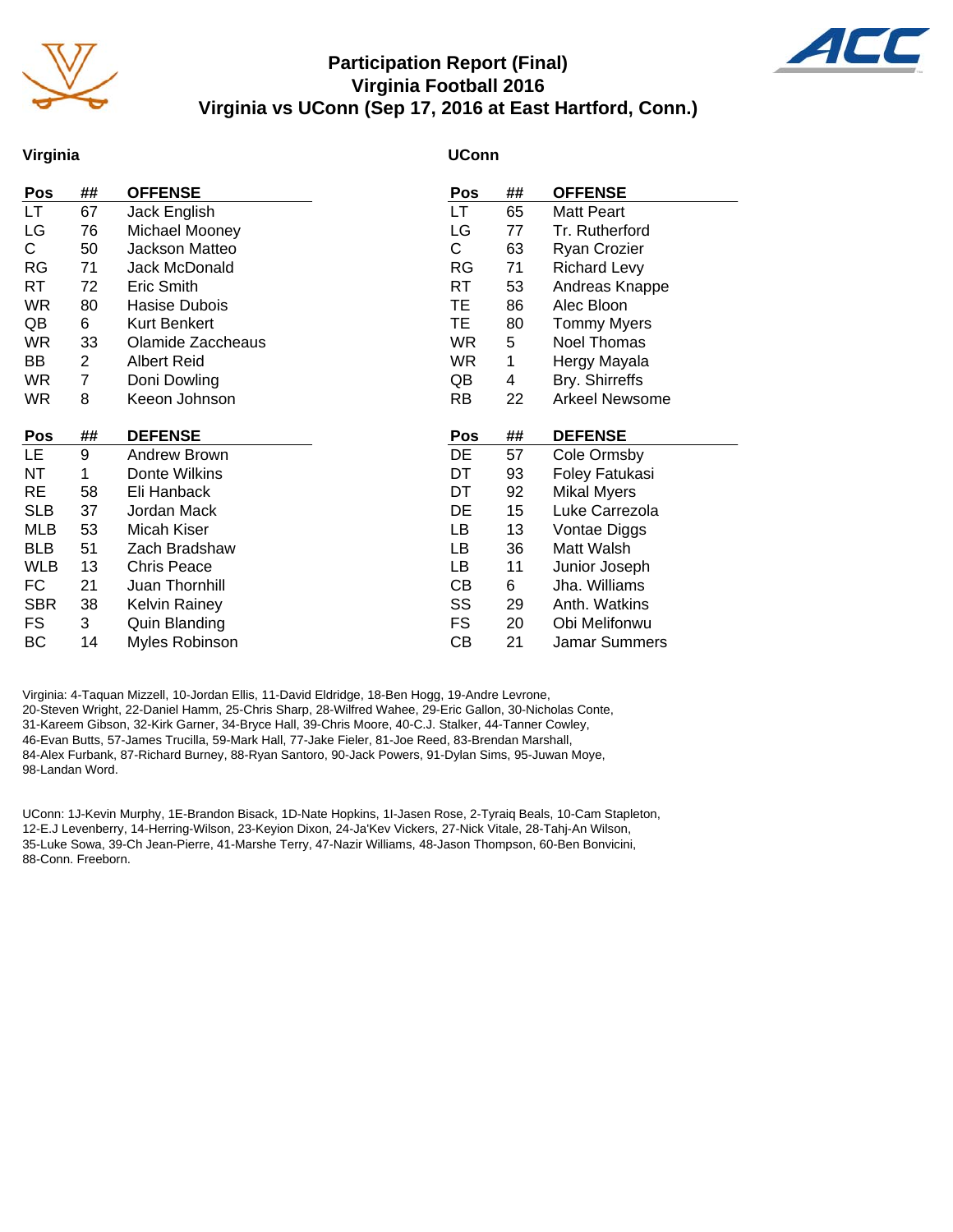

# **Drive Chart (By Team) (Final) Virginia Football 2016 Virginia vs UConn (Sep 17, 2016 at East Hartford, Conn.)**



|           |                 |                 |       | <b>Drive Started</b> |                 | <b>Drive Ended</b> | <b>Consumed</b>  |                             |            |
|-----------|-----------------|-----------------|-------|----------------------|-----------------|--------------------|------------------|-----------------------------|------------|
| Team      | Qtr             | Spot            | Time  | <b>Obtained</b>      | Spot            | Time               | <b>How lost</b>  | Yds<br>ΡI<br>$\blacksquare$ | <b>TOP</b> |
| VA        | 1st             | V <sub>25</sub> | 15:00 | Kickoff              | V28             | 13:51              | Punt             | 3<br>- 3                    | 1:09       |
| <b>VA</b> |                 | V <sub>09</sub> | 11:57 | Punt                 | U05             | 07:18              | *FIELD GOAL      | 12<br>86<br>$\sim$          | 4:39.      |
| VA        |                 | V10             | 03:59 | Punt                 | U00             | 12:42              | *TOUCHDOWN       | 13<br>90<br>$\blacksquare$  | $6:17$ .   |
| <b>VA</b> | 2 <sub>nd</sub> | V14             | 10:49 | Punt                 | V32             | 08:15              | Punt             | $5 - 18$                    | 2:34       |
| VA        |                 | V25             | 04:43 | Kickoff              | U48             | 01:29              | Punt             | - 27                        | 3:14       |
| <b>VA</b> |                 | V46             | 00:55 | Punt                 | U48             | 00:31              | Punt             | 3<br>$-6$                   | 0:24       |
| VA        | 3rd             | V12             | 12:11 | Punt                 | V <sub>14</sub> | 10:07              | Punt             | 6<br>$-2$                   | 2:04       |
| <b>VA</b> |                 | V17             | 07:31 | Punt                 | V <sub>23</sub> | 06:09              | Punt             | 3<br>$-6$                   | 1:22       |
| VA        |                 | V20             | 01:13 | Interception         | lV47            | 14:06              | Punt             | 6<br>- 27                   | 2:07       |
| <b>VA</b> | 4th             | V <sub>26</sub> | 12:04 | Fumble               | V <sub>26</sub> | 11:59              | Interception     | $-0$                        | 0:05       |
| VA        |                 | V <sub>25</sub> | 07:55 | Kickoff              | U24             | 04:56              | Downs            | - 51                        | 2:59       |
| <b>VA</b> |                 | V <sub>25</sub> | 01:33 | Kickoff              | U02             | 00:00              | <b>Missed FG</b> | 9<br>- 73                   | 1:33.      |

|                        | 1st     | 2nd   | 3rd     | 4th     | 1st      | 2nd     |                 |
|------------------------|---------|-------|---------|---------|----------|---------|-----------------|
| Virginia               | Qtr     | Qtr   | Qtr     | Qtr     | Half     | Half    | Total           |
| Time of possession     | 09:47   | 08:30 | 04:39   | 05:31   | 18:17    | 10:10   | 28:27           |
| 3rd down conversions   | $2 - 4$ | $3-6$ | $0 - 2$ | $0 - 4$ | $5 - 10$ | $0 - 6$ | $5 - 16$        |
| Average field position | V14     | V28   | V16     | V25     | V21      | V20     | V <sub>21</sub> |
| 4th down conversions   | 0-0     | 0-0   | 0-0     | $1 - 2$ | 0-0      | $1 - 2$ | $1 - 2$         |

|              |                 |      | <b>Drive Started</b> |                 |                 |       | <b>Drive Ended</b>       | <b>Consumed</b> |            |  |
|--------------|-----------------|------|----------------------|-----------------|-----------------|-------|--------------------------|-----------------|------------|--|
| Team         | Qtr             | Spot | Time                 | <b>Obtained</b> | Spot            | Time  | <b>How lost</b>          | - Yds<br>ΡI     | <b>TOP</b> |  |
| <b>UCONN</b> | 1st             | U44  | 13:51                | Punt            | V47             | 11:57 | Punt                     | 3<br>-9         | 1:54       |  |
| <b>UCONN</b> |                 | U25  | 07:18                | Kickoff         | V48             | 03:59 | Punt                     | $6 - 27$        | 3:19       |  |
| <b>UCONN</b> | 2 <sub>nd</sub> | U25  | 12:42                | Kickoff         | U38             | 10:49 | Punt                     | 4 - 13          | 1:53       |  |
| <b>UCONN</b> |                 | U19  | 08:15                | Punt            | V <sub>04</sub> | 04:43 | *FIELD GOAL              | 7 - 77          | 3:32.      |  |
| <b>UCONN</b> |                 | U13  | 01:29                | Punt            | IU19            | 00:55 | Punt                     | 3<br>- 6        | 0:34       |  |
| <b>UCONN</b> |                 | U13  | 00:31                | Punt            | U08             | 00:00 | End of half              | (5)<br>$\sim$   | 0:31       |  |
| <b>UCONN</b> | 3rd             | U25  | 15:00                | Kickoff         | lU45            | 12:11 | Punt                     | $5 - 20$        | 2:49       |  |
| <b>UCONN</b> |                 | U38  | 10:07                | Punt            | V39             | 07:31 | Punt                     | $5 - 23$        | 2:36       |  |
| <b>UCONN</b> |                 | U46  | 06:09                | Punt            | V24             | 01:13 | Interception             | 10<br>$-30$     | 4:56       |  |
| <b>UCONN</b> | 4th             | U20  | 14:06                | Punt            | V <sub>26</sub> | 12:04 | Fumble                   | $5 - 54$        | 2:02       |  |
| <b>UCONN</b> |                 | V37  | 11:59                | Interception    | V00             | 07:55 | <i><b>*TOUCHDOWN</b></i> | 9<br>- 37       | 4:04       |  |
| <b>UCONN</b> |                 | U24  | 04:56                | Downs           | V26             | 01:33 | *FIELD GOAL              | $8 - 50$        | 3:23       |  |
| <b>UCONN</b> |                 | U02  | 00:00                | Missed FG       | U02             | 00:00 | End of half              | 0<br>$-0$       | 0:00       |  |

|                        | 1st   | 2nd     | 3rd     | 4th     | 1st     | 2nd     |          |
|------------------------|-------|---------|---------|---------|---------|---------|----------|
| <b>UConn</b>           | Qtr   | Qtr     | Qtr     | Qtr     | Half    | Half    | Total    |
| Time of possession     | 05:13 | 06:30   | 10:21   | 09:29   | 11:43   | 19:50   | 31:33    |
| 3rd down conversions   | 0-2   | $0 - 3$ | $1 - 5$ | $2 - 3$ | $0 - 5$ | $3 - 8$ | $3 - 13$ |
| Average field position | J34   | U17     | U36     | U35     | U23     | U36     | U29      |
| 4th down conversions   | 0-0   | $0-0$   | $1 - 1$ | $0 - 0$ | $0 - 0$ | 1-1     | $1 - 1$  |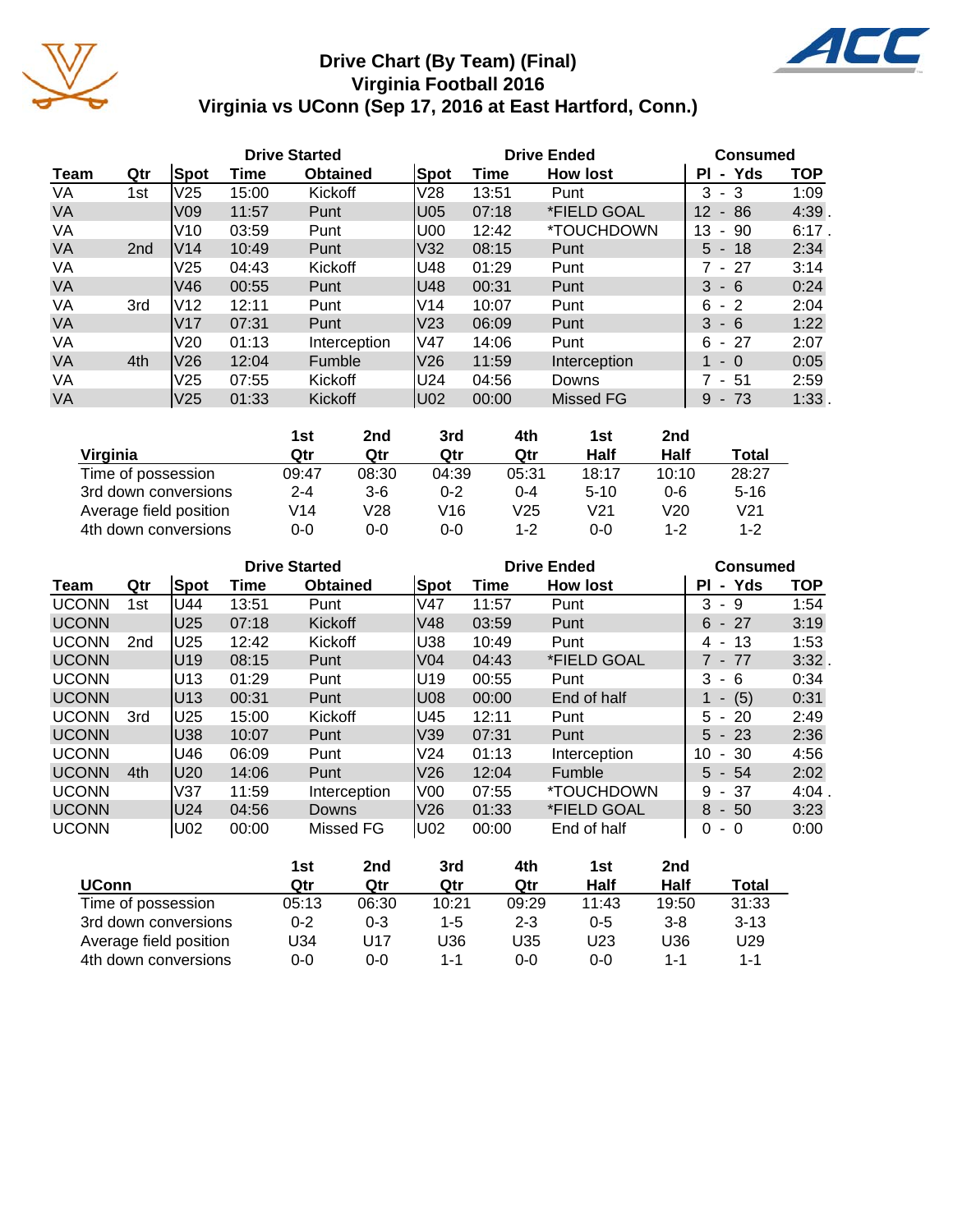

### **Drive Chart (By Quarter) (Final) Virginia Football 2016 Virginia vs UConn (Sep 17, 2016 at East Hartford, Conn.)**



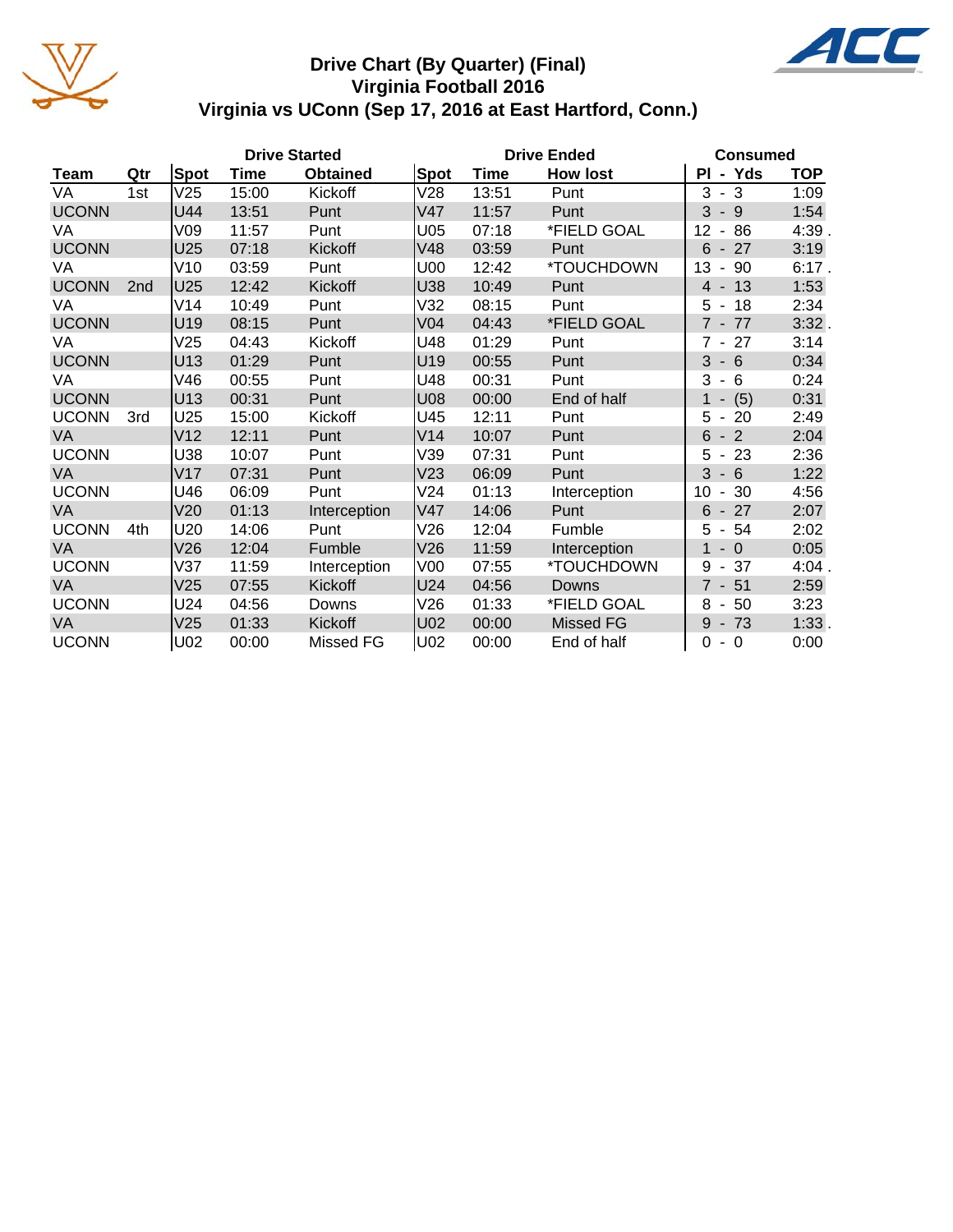

#### **Play-by-Play Summary (1st quarter) Virginia vs UConn (Sep 17, 2016 at East Hartford, Conn.)**



|                |                       |                                | Virginia wins the toss and will receive and defend the West goal.                                                                              |                |
|----------------|-----------------------|--------------------------------|------------------------------------------------------------------------------------------------------------------------------------------------|----------------|
|                | 1-10 VA 35            |                                | UCONN ball on UCONN35.                                                                                                                         |                |
|                |                       |                                | Bobby Puyol kickoff 65 yards to the VA0, touchback.                                                                                            |                |
|                | 1-10 VA 25            |                                | Reid, A rush for 3 yards to the VA28 (Luke Carrezola).<br>Reid, A rush for no gain to the VA28 (Mikal Myers).                                  |                |
| $2 - 7$<br>3-7 | VA 28<br>VA 28        |                                | Benkert, K pass incomplete to Dubois, H.                                                                                                       |                |
| 4-7            | <b>VA 28</b>          |                                | Conte, N punt 28 yards to the UCONN44, out-of-bounds.                                                                                          |                |
|                |                       |                                | 3 plays, 3 yards, 1:09                                                                                                                         |                |
|                |                       | UCONN drive start at 13:51.    |                                                                                                                                                |                |
|                | 1-10                  | Uconn 44                       | Bry. Shirreffs rush for 3 yards to the UCONN47, out-of-bounds.                                                                                 |                |
|                | $2 - 7$               | Uconn 47                       | Arkeel Newsome rush for loss of 2 yards to the UCONN45 (Brown, A; Hanback, E).                                                                 |                |
|                | 3-9                   | Uconn 45                       | Bry. Shirreffs rush for 8 yards to the VA47 (Kiser, M).                                                                                        |                |
|                | 4-1                   | <b>VA 47</b>                   | Justin Wain punt 38 yards to the VA9, fair catch by Hamm, D.                                                                                   |                |
|                |                       |                                | 3 plays, 9 yards, 1:54                                                                                                                         |                |
|                | 1-10 VA 09            | VIRGINIA drive start at 11:57. | Benkert, K pass complete to Zaccheaus, O for 7 yards to the VA16, out-of-bounds (Obi                                                           |                |
|                |                       |                                | Melifonwu).                                                                                                                                    |                |
| 2-3            | VA 16                 |                                | Mizzell, T rush for 6 yards to the VA22, 1ST DOWN VA (Matt Walsh).                                                                             | R <sub>1</sub> |
| 1-10           | VA 22                 |                                | Benkert, K pass complete to Johnson, K for 6 yards to the VA28 (Obi Melifonwu).                                                                |                |
| $2 - 4$        | <b>VA 28</b>          |                                | Benkert, K pass complete to Dubois, H for 16 yards to the VA44, 1ST DOWN VA (Vontae                                                            | P <sub>2</sub> |
|                |                       |                                | Diggs).                                                                                                                                        |                |
| 1-10           | VA 44                 |                                | Benkert, K pass complete to Johnson, K for 13 yards to the UCONN43, 1ST DOWN VA,                                                               | P3             |
|                |                       |                                | out-of-bounds (Obi Melifonwu).                                                                                                                 |                |
| 1-10           |                       | Uconn 43                       | Mizzell, T rush for 24 yards to the UCONN19, 1ST DOWN VA (Anth. Watkins).                                                                      | R4             |
| $1 - 10$       |                       | Uconn 19                       | Benkert, K pass complete to Mizzell, T for 6 yards to the UCONN13 (Cole Ormsby; Anth.                                                          |                |
| 2-4            |                       | Uconn 13                       | Watkins).<br>Benkert, K pass complete to Zaccheaus, O for 8 yards to the UCONN5, 1ST DOWN VA,                                                  | P <sub>5</sub> |
|                |                       |                                | out-of-bounds (Anth. Watkins).                                                                                                                 |                |
| 1-G            |                       | Uconn 05                       | Benkert, K pass incomplete to Johnson, K (Obi Melifonwu).                                                                                      |                |
| $2-G$          |                       | Uconn 05                       | Reid, A rush for no gain to the UCONN5 (Matt Walsh).                                                                                           |                |
| $3-G$          |                       | Uconn 05                       | Benkert, K pass incomplete to Dubois, H, QB hurry by Foley Fatukasi.                                                                           |                |
| 4-G            |                       | Uconn 05                       | Furbank, A field goal attempt from 23 GOOD, clock 07:18.                                                                                       |                |
|                |                       |                                |                                                                                                                                                |                |
|                |                       |                                | Virginia 3, UConn 0                                                                                                                            |                |
|                |                       |                                | 12 plays, 86 yards, 4:39                                                                                                                       |                |
|                |                       |                                | Sims, D kickoff 65 yards to the UCONN0, touchback.                                                                                             |                |
|                |                       | UCONN drive start at 07:18.    |                                                                                                                                                |                |
|                |                       | 1-10 Uconn 25                  | Bry. Shirreffs rush for 1 yard to the UCONN26 (Wilkins, D;Bradshaw, Z).                                                                        | <b>P1</b>      |
|                | $2-9$                 | Uconn 26                       | Bry. Shirreffs pass complete to Noel Thomas for 16 yards to the UCONN42, 1ST DOWN UCONN<br>(Moore, C), QB hurry by Peace, C.                   |                |
|                | 1-10                  | Uconn 42                       | Ron Johnson rush for no gain to the UCONN42 (Thornhill, J), PENALTY VA personal foul                                                           | X2             |
|                |                       |                                | (Blanding, Q) 15 yards to the VA43, 1ST DOWN UCONN.                                                                                            |                |
|                |                       | 1-10 VA 43                     | 1st and 10.                                                                                                                                    |                |
|                |                       | 1-10 VA 43                     | Bry. Shirreffs rush for loss of 1 yard to the VA44.                                                                                            |                |
|                | $2 - 11$              | VA 44                          | Bry. Shirreffs pass incomplete to Noel Thomas.                                                                                                 |                |
|                | 3-11                  | VA 44                          | Bry. Shirreffs sacked for loss of 4 yards to the VA48 (Kiser, M;Bradshaw, Z).                                                                  |                |
|                | 4-15                  | VA 48                          | Justin Wain punt 38 yards to the VA10, fair catch by Hamm, D.                                                                                  |                |
|                |                       |                                | 6 plays, 27 yards, 3:19                                                                                                                        |                |
|                | 1-10 VA 10            | VIRGINIA drive start at 03:59. | Benkert, K pass complete to Johnson, K for 6 yards to the VA16 (Obi Melifonwu).                                                                |                |
| 2-4            | <b>VA 16</b>          |                                | Benkert, K pass incomplete to Dowling, D, PENALTY UCONN offside 5 yards to the VA21, 1ST                                                       | X6             |
|                |                       |                                | DOWN VA, NO PLAY.                                                                                                                              |                |
| $1 - 10$       | VA 21                 |                                | Benkert, K pass incomplete to Johnson, K (Obi Melifonwu), PENALTY UCONN pass interference                                                      | X7             |
|                |                       |                                | (Obi Melifonwu) 15 yards to the VA36, 1ST DOWN VA, NO PLAY.                                                                                    |                |
| 1-10<br>2-8    | VA 36<br><b>VA 38</b> |                                | Mizzell, T rush for 2 yards to the VA38 (Foley Fatukasi).<br>Benkert, K pass complete to Zaccheaus, O for 3 yards to the VA41 (Junior Joseph). |                |
| $3-5$          | <b>VA 41</b>          |                                | Benkert, K pass complete to Mizzell, T for 8 yards to the VA49, 1ST DOWN VA,                                                                   | P8             |
|                |                       |                                | out-of-bounds.                                                                                                                                 |                |
| $1 - 10$       | VA 49                 |                                | Benkert, K pass complete to Mizzell, T for 7 yards to the UCONN44 (Jamar Summers; Anth.                                                        |                |
|                |                       |                                | Watkins).                                                                                                                                      |                |
| $2 - 3$        |                       | Uconn 44                       | Benkert, K pass incomplete to Dubois, H.                                                                                                       | P9             |
| $3-3$          |                       | Uconn 44                       | Benkert, K pass complete to Johnson, K for 7 yards to the UCONN37, 1ST DOWN VA (Jamar<br>Summers).                                             |                |
| $1 - 10$       |                       | Uconn 37                       | Ellis, J rush for 2 yards to the UCONN35 (Mikal Myers; Foley Fatukasi).<br>END OF 1st QUARTER: Virginia 3, UConn 0                             |                |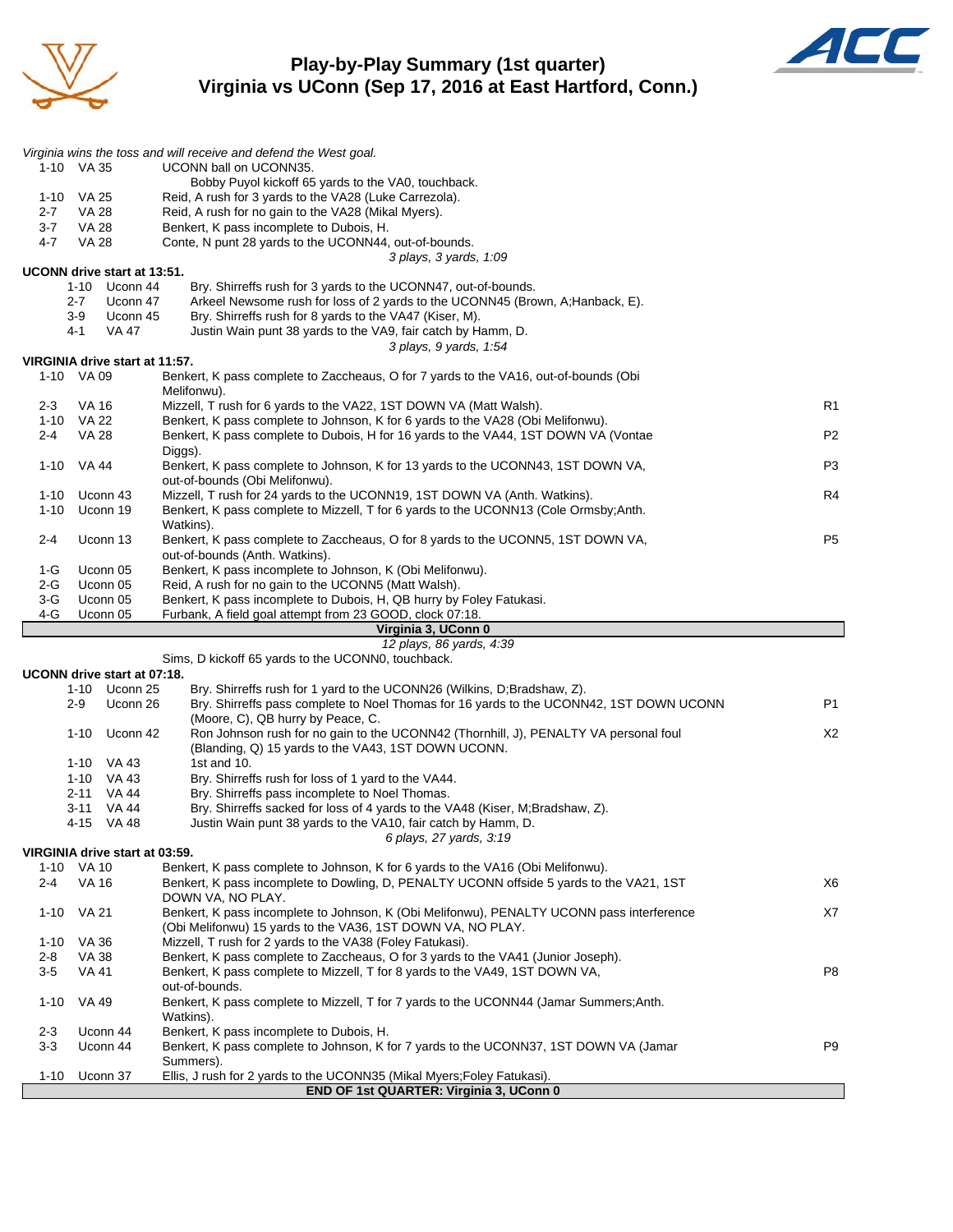

**Play-by-Play Summary (1st quarter) Virginia vs UConn (Sep 17, 2016 at East Hartford, Conn.)**



|                        |       | Time  |   |    | 1st Downs      |               | Conversions |     |         |                  |                  |
|------------------------|-------|-------|---|----|----------------|---------------|-------------|-----|---------|------------------|------------------|
| <b>Quarter Summary</b> | Score | Poss  | R |    |                |               | 3rd         | 4th | Rushina | Passing          | <b>Penalties</b> |
| Virginia               |       | 09:47 |   | -5 | $\overline{2}$ | - 9           | $0 - 2$     | 0-0 | 7-37    | 11-15-0-87       | $1 - 15$         |
| <b>UConn</b>           |       | 05:13 |   |    |                | $\mathcal{P}$ | $0 - 2$     | 0-0 | 7-5     | $1 - 2 - 0 - 16$ | $2 - 20$         |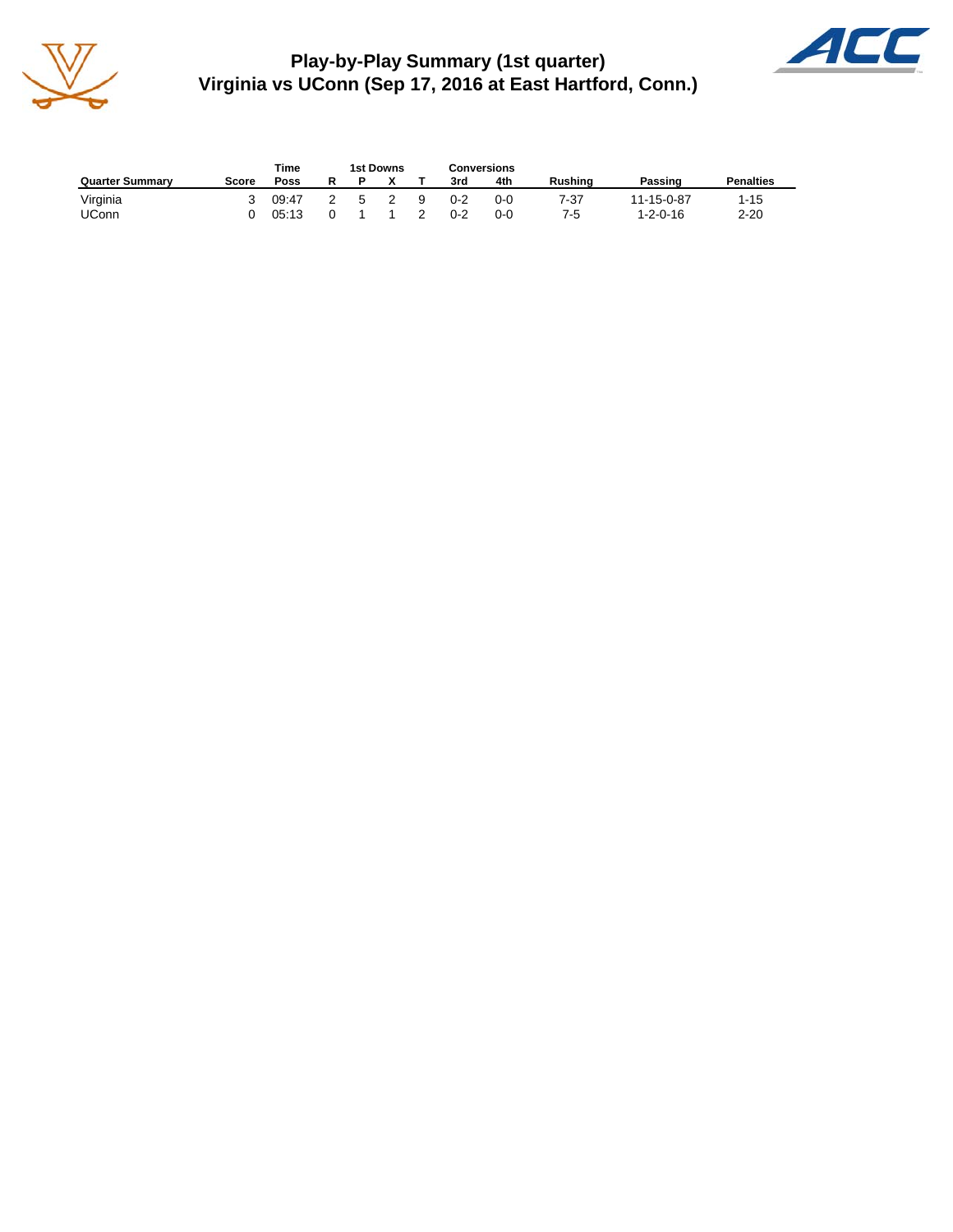

#### **Quickie Statistics (1st quarter only) Virginia vs UConn (Sep 17, 2016 at East Hartford, Conn.)**



|                                   | VA            | <b>UCONN</b>   |
|-----------------------------------|---------------|----------------|
| Score                             | 3             | 0              |
| <b>FIRST DOWNS</b>                | 9             | $\overline{2}$ |
| <b>RUSHES-YARDS (NET)</b>         | $7 - 37$      | $7 - 5$        |
| <b>PASSING YDS (NET)</b>          | 87            | 16             |
| Passes Att-Comp-Int               | $15 - 11 - 0$ | $2 - 1 - 0$    |
| <b>TOTAL OFFENSE PLAYS-YARDS</b>  | 22-124        | $9 - 21$       |
| <b>Fumble Returns-Yards</b>       | $0 - 0$       | $0-0$          |
| <b>Punt Returns-Yards</b>         | $0 - 0$       | $0-0$          |
| Kickoff Returns-Yards             | $0-0$         | $0-0$          |
| <b>Interception Returns-Yards</b> | $0 - 0$       | $0 - 0$        |
| Punts (Number-Avg)                | $1 - 28.0$    | $2 - 38.0$     |
| Fumbles-Lost                      | $0 - 0$       | $0 - 0$        |
| Penalties-Yards                   | $1 - 15$      | $2 - 20$       |
| <b>Possession Time</b>            | 09:47         | 05:13          |
| <b>Third-Down Conversions</b>     | 2 of 4        | $0$ of $2$     |
| <b>Fourth-Down Conversions</b>    | $0$ of $0$    | $0$ of $0$     |

|  | Virginia |  |
|--|----------|--|

| Rushing             |         | No. Gain Loss  |           | <b>Net</b>     | TD       | Lg       | Avg         |          | <b>Rushing</b>        | No.            | <b>Gain Loss</b> |                |                | <b>Net</b>     | TD          |
|---------------------|---------|----------------|-----------|----------------|----------|----------|-------------|----------|-----------------------|----------------|------------------|----------------|----------------|----------------|-------------|
| Taquan Mizzell      | 3       | 32             | 0         | 32             | $\Omega$ | 24       | 10.7        |          | Bry. Shirreffs        | 5              | 12               |                | 5              | $\overline{7}$ | $\mathbf 0$ |
| <b>Albert Reid</b>  | 3       | 3              | 0         | 3              | 0        | 3        | 1.0         |          | Ron Johnson           |                | $\Omega$         |                | 0              | 0              | $\mathbf 0$ |
| Jordan Ellis        | 1       | $\overline{2}$ | $\Omega$  | $\overline{2}$ | $\Omega$ | 2        | 2.0         |          | <b>Arkeel Newsome</b> |                | $\Omega$         |                | $\overline{2}$ | $-2$           | $\Omega$    |
| <b>Passing</b>      |         | $C-A-I$        | Yds       | TD             |          | Long     | <b>Sack</b> |          | <b>Passing</b>        |                | C-A-I            |                | Yds            | TD             | Lo          |
| Kurt Benkert        |         | $11 - 15 - 0$  | 87        | $\Omega$       |          | 16       | $\Omega$    |          | Bry. Shirreffs        |                | $1 - 2 - 0$      |                | 16             | $\Omega$       |             |
| <b>Receiving</b>    | No.     | Yards          | TD        |                | Long     |          |             |          | <b>Receiving</b>      | No.            |                  | Yards          | TD             |                | Lonc        |
| Keeon Johnson       | 4       | 32             |           | $\mathbf 0$    | 13       |          |             |          | <b>Noel Thomas</b>    |                |                  | 16             | 0              |                | 16          |
| Taguan Mizzell      | 3       | 21             |           | 0              | 8        |          |             |          |                       |                |                  |                |                |                |             |
| Olamide Zaccheaus   | 3       | 18             |           | 0              | 8        |          |             |          |                       |                |                  |                |                |                |             |
| Hasise Dubois       |         | 16             |           | 0              | 16       |          |             |          |                       |                |                  |                |                |                |             |
| <b>Punting</b>      | No.     | Yds            | Avg       | Long           |          | In20     |             | TВ       | <b>Punting</b>        | No.            | Yds              |                | Avg            | Long           |             |
| Nicholas Conte      | 1       | 28             | 28.0      |                | 28       | $\Omega$ |             | $\Omega$ | Justin Wain           | $\overline{2}$ | 76               |                | 38.0           |                | 38          |
| <b>Punt Returns</b> | No.     | Yards          | <b>TD</b> |                | Long     |          |             |          | <b>Punt Returns</b>   | No.            |                  | Yards          | <b>TD</b>      |                | Long        |
| <b>Kick Returns</b> | No.     | Yards          | TD        |                | Long     |          |             |          | <b>Kick Returns</b>   | No.            |                  | Yards          | TD             |                | Long        |
| <b>Tackles</b>      | UA-A    | Total          |           | <b>Sacks</b>   |          | TFL      |             |          | <b>Tackles</b>        | UA-A           |                  | <b>Total</b>   |                | <b>Sacks</b>   |             |
| Micah Kiser         | $1 - 1$ |                | 2         | 0.5            |          | 0.5      |             |          | Obi Melifonwu         | $4 - 0$        |                  | 4              |                | 0.0            |             |
| Zach Bradshaw       | $0 - 2$ |                | 2         | 0.5            |          | 0.5      |             |          | Anth. Watkins         | $2 - 2$        |                  | 4              |                | 0.0            |             |
| Juan Thornhill      | $1 - 0$ |                |           | 0.0            |          | 0.0      |             |          | Matt Walsh            | $2 - 0$        |                  | 2              |                | 0.0            |             |
| <b>Chris Moore</b>  | $1 - 0$ |                | 1         | 0.0            |          | 0.0      |             |          | <b>Mikal Myers</b>    | $1 - 1$        |                  | $\overline{2}$ |                | 0.0            |             |

| Virginia            |                     |                |                            |             |                |             | <b>UConn</b>          |                |               |                |              |               |                            |
|---------------------|---------------------|----------------|----------------------------|-------------|----------------|-------------|-----------------------|----------------|---------------|----------------|--------------|---------------|----------------------------|
| <b>Rushing</b>      |                     | No. Gain Loss  | Net                        | TD          | Lg             | Avg         | <b>Rushing</b>        |                | No. Gain Loss |                | <b>Net</b>   | TD<br>Lg      | <b>Avg</b>                 |
| Taquan Mizzell      | 3                   | 32             | 32<br>0                    | 0           | 24             | 10.7        | Bry. Shirreffs        | 5              | 12            | 5              | 7            | 8<br>0        | 1.4                        |
| Albert Reid         | 3                   | 3              | 3<br>0                     | 0           | 3              | 1.0         | Ron Johnson           |                | 0             | 0              | 0            | 0<br>0        | 0.0                        |
| Jordan Ellis        |                     | $\overline{2}$ | $\overline{2}$<br>$\Omega$ | $\mathbf 0$ | $\overline{2}$ | 2.0         | <b>Arkeel Newsome</b> |                | $\Omega$      | $\overline{2}$ | $-2$         | $\Omega$<br>0 | $-2.0$                     |
| Passing             | $C-A-I$             |                | TD<br>Yds                  |             | Long           | <b>Sack</b> | Passing               |                | $C-A-I$       | Yds            | TD           | Long          | <b>Sack</b>                |
| Kurt Benkert        | $11 - 15 - 0$       |                | 87                         | $\Omega$    | 16             | 0           | Bry. Shirreffs        |                | $1 - 2 - 0$   | 16             | 0            | 16            |                            |
| Receiving           | No.                 | Yards          | TD                         | Long        |                |             | <b>Receiving</b>      | No.            | Yards         | TD             |              | Long          |                            |
| Keeon Johnson       | 4                   | 32             | 0                          | 13          |                |             | <b>Noel Thomas</b>    |                | 16            |                | $\Omega$     | 16            |                            |
| Taquan Mizzell      | 3                   | 21             | 0                          | 8           |                |             |                       |                |               |                |              |               |                            |
| Olamide Zaccheaus   | 3                   | 18             | 0                          | 8           |                |             |                       |                |               |                |              |               |                            |
| Hasise Dubois       |                     | 16             | $\Omega$                   | 16          |                |             |                       |                |               |                |              |               |                            |
| <b>Punting</b>      | No.                 | Yds            | Avg                        | Long        | In20           | TВ          | <b>Punting</b>        | No.            | Yds           | Avg            | Long         | In20          | TB                         |
| Nicholas Conte      |                     | 28             | 28.0                       | 28          | $\Omega$       | $\Omega$    | Justin Wain           | $\mathfrak{p}$ | 76            | 38.0           | 38           |               | $\overline{2}$<br>$\Omega$ |
| <b>Punt Returns</b> | No.                 | Yards          | TD                         | Long        |                |             | <b>Punt Returns</b>   | No.            | Yards         | TD             |              | Long          |                            |
| <b>Kick Returns</b> | No.                 | Yards          | TD                         | Long        |                |             | <b>Kick Returns</b>   | No.            | Yards         | TD             |              | Long          |                            |
| <b>Tackles</b>      | UA-A                | <b>Total</b>   | <b>Sacks</b>               |             | <b>TFL</b>     |             | <b>Tackles</b>        | UA-A           | <b>Total</b>  |                | <b>Sacks</b> |               | <b>TFL</b>                 |
| Micah Kiser         | $1 - 1$             | 2              |                            | 0.5         | 0.5            |             | Obi Melifonwu         | $4 - 0$        |               | 4              | 0.0          |               | 0.0                        |
| Zach Bradshaw       | $0 - 2$             | 2              |                            | 0.5         | 0.5            |             | Anth. Watkins         | $2 - 2$        |               | 4              | 0.0          |               | 0.0                        |
| Juan Thornhill      | $1 - 0$             |                |                            | 0.0         | 0.0            |             | Matt Walsh            | $2 - 0$        |               | 2              | 0.0          |               | 0.0                        |
| Chris Moore         | $1 - 0$             | 1              |                            | 0.0         | 0.0            |             | <b>Mikal Myers</b>    | $1 - 1$        |               | $\overline{2}$ | 0.0          |               | 0.0                        |
| Qtr<br>Time         | <b>Scoring Play</b> |                |                            |             |                |             |                       |                |               |                |              |               | $V-H$                      |

| . |
|---|
|   |

1st 07:18 VA - Alex Furbank 23 yd field goal, 12-86 4:39 3 - 0 3 - 0 3 - 0 3 - 0 3 - 0 3 - 0 3 - 0 3 - 0 3 - 0

—<br>—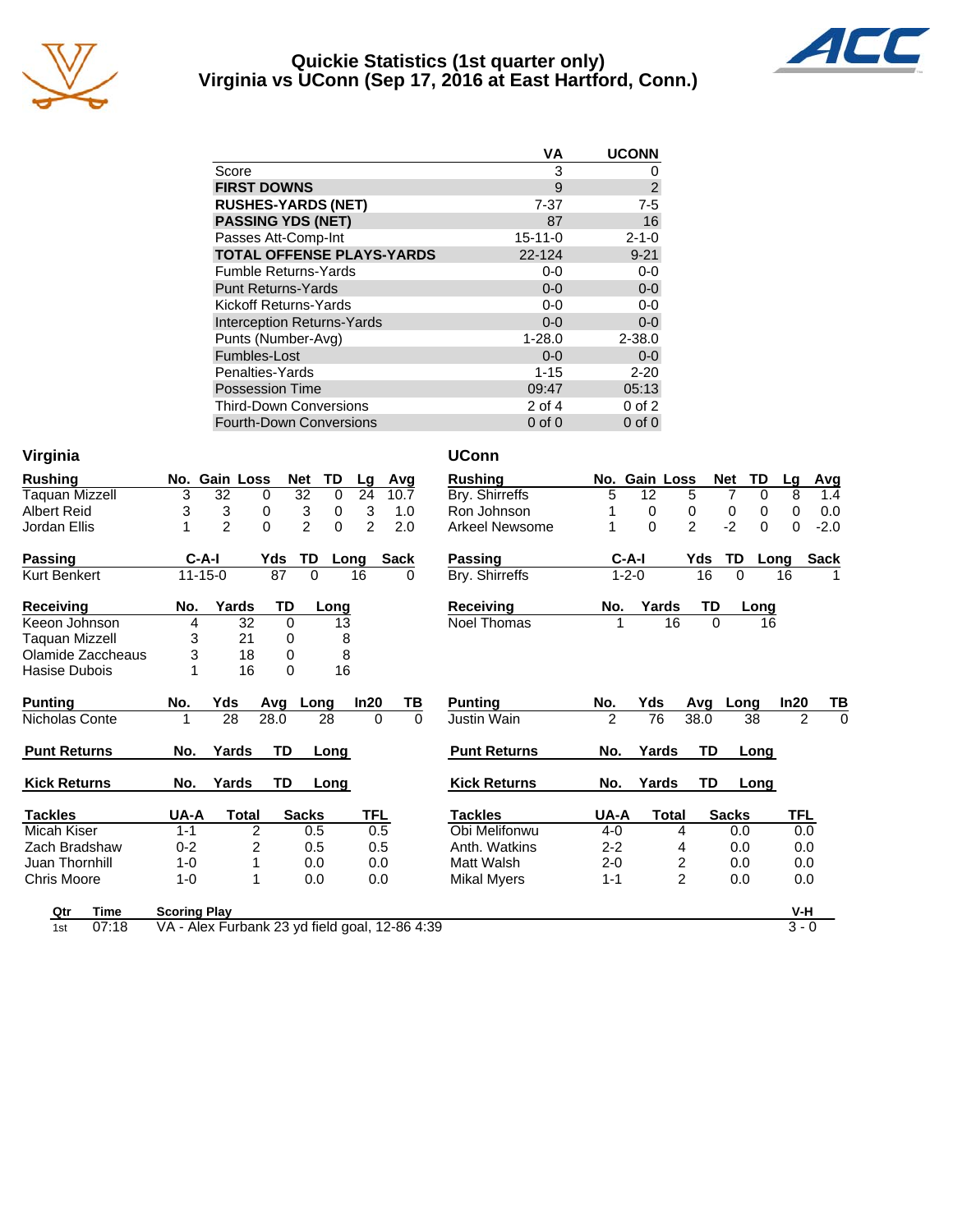

### **Play-by-Play Summary (2nd quarter) Virginia vs UConn (Sep 17, 2016 at East Hartford, Conn.)**



| $2 - 8$              | Uconn 35                                        | Start of 2nd quarter, clock 15:00.                                                                                                                                         |                 |
|----------------------|-------------------------------------------------|----------------------------------------------------------------------------------------------------------------------------------------------------------------------------|-----------------|
| $2 - 8$<br>3-5       | Uconn 35<br>Uconn 32                            | Mizzell, T rush for 3 yards to the UCONN32 (Foley Fatukasi; Mikal Myers).                                                                                                  | R <sub>10</sub> |
| $1 - 10$             | Uconn 18                                        | Reid, A rush for 14 yards to the UCONN18, 1ST DOWN VA (Cam Stapleton; Anth. Watkins).<br>Benkert, K pass complete to Zaccheaus, O for 2 yards to the UCONN16 (Matt Walsh). |                 |
| $2 - 8$              | Uconn 16                                        | Benkert, K pass complete to Johnson, K for 7 yards to the UCONN9 (Vontae Diggs; Junior                                                                                     |                 |
|                      |                                                 | Joseph).                                                                                                                                                                   |                 |
| 3-1                  | Uconn 09                                        | Reid, A rush for 9 yards to the UCONN0, 1ST DOWN VA, TOUCHDOWN, clock 12:42.                                                                                               | R <sub>11</sub> |
| $1-G$                | Uconn 03                                        | Furbank, A kick attempt good.                                                                                                                                              |                 |
|                      |                                                 | Virginia 10, UConn 0<br>13 plays, 90 yards, 6:17                                                                                                                           |                 |
|                      |                                                 | Sims, D kickoff 65 yards to the UCONN0, touchback.                                                                                                                         |                 |
|                      | UCONN drive start at 12:42.                     |                                                                                                                                                                            |                 |
|                      | 1-10 Uconn 25                                   | Bry. Shirreffs pass complete to Hergy Mayala for 11 yards to the UCONN36, 1ST DOWN UCONN,<br>out-of-bounds (Kiser, M).                                                     | P3              |
|                      | 1-10<br>Uconn 36<br>Uconn 39<br>$2 - 7$         | Bry. Shirreffs pass complete to Ron Johnson for 3 yards to the UCONN39 (Kiser, M).<br>Bry. Shirreffs rush for loss of 1 yard to the UCONN38 (Moye, J;Brown, A).            |                 |
|                      | $3-8$<br>Uconn 38                               | Bry. Shirreffs pass incomplete to Ron Johnson.                                                                                                                             |                 |
|                      | Uconn 38<br>4-8                                 | Justin Wain punt 48 yards to the VA14, Hamm, D return 0 yards to the VA14, fumble by<br>Hamm, D recovered by VA Hamm, D at VA14.                                           |                 |
|                      | VIRGINIA drive start at 10:49.                  | 4 plays, 13 yards, 1:53                                                                                                                                                    |                 |
|                      | 1-10 VA 14                                      | Benkert, K pass complete to Mizzell, T for 4 yards to the VA18 (E.J Levenberry).                                                                                           |                 |
| $2 - 6$              | <b>VA 18</b>                                    | Benkert, K pass complete to Zaccheaus, O for 10 yards to the VA28, 1ST DOWN VA (Jha.<br>Williams).                                                                         | P <sub>12</sub> |
|                      | 1-10 VA 28                                      | Benkert, K pass complete to Mizzell, T for 6 yards to the VA34 (Obi Melifonwu), PENALTY<br>VA holding 4 yards to the VA24, NO PLAY.                                        |                 |
|                      | 1-14 VA 24                                      | Benkert, K pass incomplete, QB hurry by Cam Stapleton.                                                                                                                     |                 |
|                      | 2-14 VA 24                                      | Benkert, K pass incomplete to Zaccheaus, O.                                                                                                                                |                 |
| 4-6                  | 3-14 VA 24<br><b>VA 32</b>                      | Benkert, K rush for 8 yards to the VA32 (Junior Joseph).                                                                                                                   |                 |
|                      |                                                 | Conte, N punt 49 yards to the UCONN19, fair catch by Brian Lemelle.<br>5 plays, 18 yards, 2:34                                                                             |                 |
|                      | UCONN drive start at 08:15.<br>1-10 Uconn 19    | Arkeel Newsome rush for loss of 2 yards to the UCONN17 (Brown, A).                                                                                                         |                 |
|                      | 2-12 Uconn 17                                   | Arkeel Newsome rush for 38 yards to the VA45, 1ST DOWN UCONN, out-of-bounds (Blanding,<br>Q), PENALTY VA face mask (Blanding, Q) 15 yards to the VA30, 1ST DOWN UCONN.     | X5              |
|                      | 1-10 VA 30                                      | 1st and 10.                                                                                                                                                                |                 |
|                      | $1 - 10$<br>VA 30                               | Arkeel Newsome rush for 19 yards to the VA11, 1ST DOWN UCONN (Blanding, Q).                                                                                                | R <sub>6</sub>  |
|                      | <b>VA 11</b><br>1-10                            | Ron Johnson rush for 4 yards to the VA7 (Gibson, K).                                                                                                                       |                 |
|                      | <b>VA 07</b><br>2-6<br>$3-2$<br><b>VA 03</b>    | Bry. Shirreffs rush for 4 yards to the VA3, out-of-bounds.<br>Bry. Shirreffs sacked for loss of 5 yards to the VA8 (Kiser, M), PENALTY VA offside 1                        |                 |
|                      |                                                 | yards to the VA2, NO PLAY.                                                                                                                                                 |                 |
|                      | 3-1<br>VA 02                                    | Ron Johnson rush for loss of 2 yards to the VA4 (Rainey, K).                                                                                                               |                 |
|                      | 4-3<br><b>VA 04</b>                             | Timeout Virginia, clock 04:46.                                                                                                                                             |                 |
|                      | 4-3<br>VA 04                                    | Bobby Puyol field goal attempt from 21 GOOD, clock 04:43.                                                                                                                  |                 |
|                      |                                                 | Virginia 10, UConn 3                                                                                                                                                       |                 |
|                      |                                                 | 7 plays, 77 yards, 3:32<br>Bobby Puyol kickoff 65 yards to the VA0, touchback.                                                                                             |                 |
|                      | VIRGINIA drive start at 04:43.                  |                                                                                                                                                                            |                 |
|                      | 1-10 VA 25                                      | Benkert, K pass incomplete to Dowling, D, PENALTY VA illegal formation 5 yards to the<br>VA20, NO PLAY.                                                                    |                 |
| $1 - 15$             | VA 20                                           | Benkert, K pass incomplete to Butts, E.                                                                                                                                    |                 |
| $2 - 15$             | VA 20                                           | Benkert, K pass incomplete to Eldridge, D.                                                                                                                                 |                 |
| 3-15                 | VA 20                                           | Benkert, K pass complete to Dowling, D for 15 yards to the VA35, 1ST DOWN VA,<br>out-of-bounds (Matt Walsh).                                                               | P <sub>13</sub> |
|                      | 1-10 VA 35                                      | Benkert, K pass complete to Zaccheaus, O for 5 yards to the VA40 (Obi Melifonwu), PENALTY<br>UCONN personal foul (Jha. Williams) 15 yards to the UCONN45, 1ST DOWN VA.     | X14             |
| $1 - 10$<br>$1 - 10$ | Uconn 45<br>Uconn 45                            | 1st and 10.<br>Mizzell, T rush for no gain to the UCONN45 (Obi Melifonwu).                                                                                                 |                 |
| $2 - 10$             | Uconn 45                                        | Benkert, K pass complete to Dowling, D for 4 yards to the UCONN41 (Obi Melifonwu; Vontae<br>Diggs).                                                                        |                 |
| 3-6                  | Uconn 41                                        | Reid, A rush for loss of 2 yards to the UCONN43 (Cole Ormsby).                                                                                                             |                 |
| 4-8                  | Uconn 43                                        | PENALTY VA delay of game 5 yards to the UCONN48.                                                                                                                           |                 |
| 4-13                 | Uconn 48                                        | Conte, N punt 35 yards to the UCONN13, fair catch by Brian Lemelle.                                                                                                        |                 |
|                      |                                                 | 7 plays, 27 yards, 3:14                                                                                                                                                    |                 |
|                      | UCONN drive start at 01:29.<br>1-10<br>Uconn 13 | Bry. Shirreffs pass incomplete to Hergy Mayala.                                                                                                                            |                 |
|                      | 2-10 Uconn 13                                   | Bry. Shirreffs sacked for loss of 3 yards to the UCONN10 (Kiser, M).                                                                                                       |                 |
|                      | Uconn 10<br>3-13                                | Timeout Virginia, clock 01:11.                                                                                                                                             |                 |
|                      | $3 - 13$<br>Uconn 10                            | Bry. Shirreffs pass complete to Tyler Davis for 9 yards to the UCONN19, out-of-bounds                                                                                      |                 |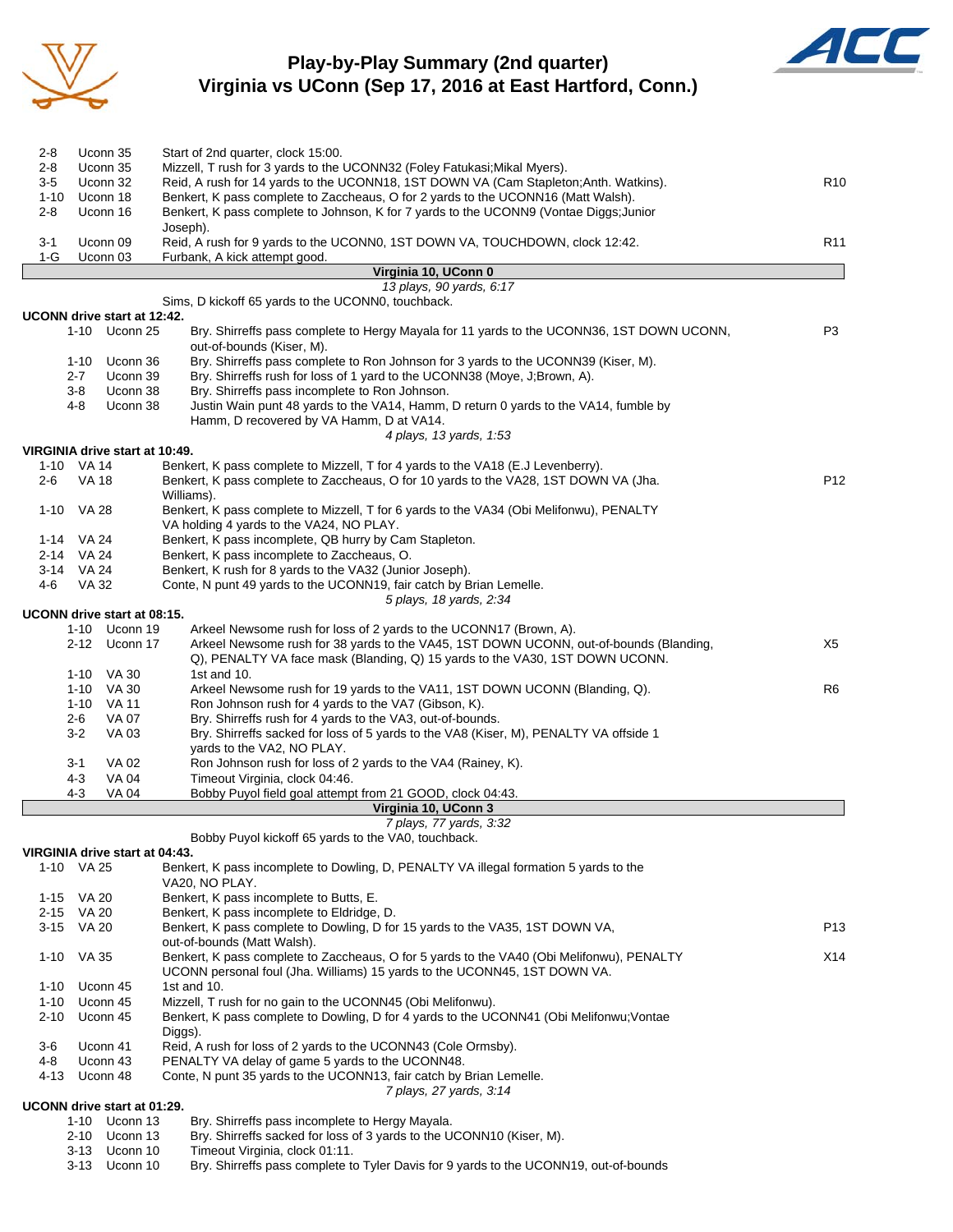

# **Play-by-Play Summary (2nd quarter) Virginia vs UConn (Sep 17, 2016 at East Hartford, Conn.)**



|          |                                | (Blanding, Q).                                                                                               |
|----------|--------------------------------|--------------------------------------------------------------------------------------------------------------|
|          | 4-4<br>Uconn 19                | Timeout UConn, clock 01:05.                                                                                  |
|          | 4-4<br>Uconn 19                | Justin Wain punt 46 yards to the VA35, Hamm, D return 11 yards to the VA46 (Marshe<br>Terry: Chris Britton). |
|          |                                | 3 plays, 6 yards, 0:34                                                                                       |
|          | VIRGINIA drive start at 00:55. |                                                                                                              |
| 1-10     | VA 46                          | Benkert, K pass incomplete to Johnson, K (Junior Joseph).                                                    |
| $2 - 10$ | VA 46                          | Mizzell, T rush for 6 yards to the UCONN48 (Foley Fatukasi).                                                 |
| $3-4$    | Uconn 48                       | Timeout Virginia, clock 00:44.                                                                               |
| 3-4      | Uconn 48                       | Benkert, K pass incomplete to Eldridge, D (John Green).                                                      |
| 4-4      | Uconn 48                       | Conte, N punt 35 yards to the UCONN13, fair catch by Brian Lemelle.                                          |
|          |                                | 3 plays, 6 yards, 0:24                                                                                       |
|          | UCONN drive start at 00:31.    |                                                                                                              |
|          |                                |                                                                                                              |

1-10 Uconn 13 Bry. Shirreffs sacked for loss of 5 yards to the UCONN8 (Hall, M). End of half, clock 00:00.

*1 play, minus 5 yards, 0:31* **END OF 2nd QUARTER: Virginia 10, UConn 3 Time** 1st Downs Conversions<br> **Poss R P X T** 3rd 4th **Quarter Summary Score Poss R P X T 3rd 4th Rushing Passing Penalties**

Virginia 7 08:30 2 2 1 5 3-6 0-0 7-38 7-13-0-47 5-30 UConn 3 06:30 2 1 1 4 0-3 0-0 9-52 3-5-0-23 1-15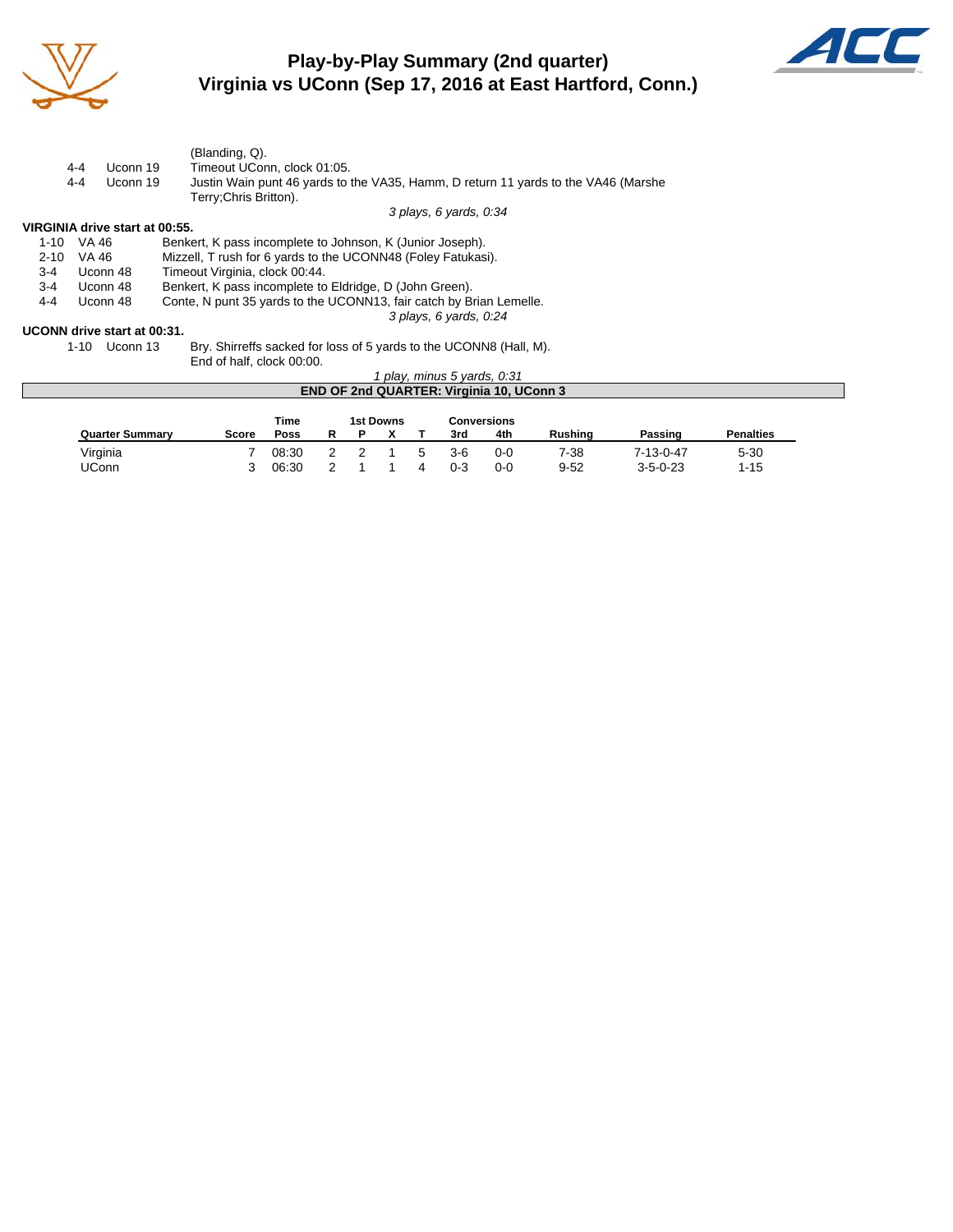

#### **Quickie Statistics (2nd quarter only) Virginia vs UConn (Sep 17, 2016 at East Hartford, Conn.)**



|                                   | VA           | <b>UCONN</b>   |
|-----------------------------------|--------------|----------------|
| Score                             |              | 3              |
| <b>FIRST DOWNS</b>                | 5            | $\overline{4}$ |
| <b>RUSHES-YARDS (NET)</b>         | 7-38         | $9 - 52$       |
| <b>PASSING YDS (NET)</b>          | 47           | 23             |
| Passes Att-Comp-Int               | $13 - 7 - 0$ | $5 - 3 - 0$    |
| <b>TOTAL OFFENSE PLAYS-YARDS</b>  | 20-85        | $14 - 75$      |
| <b>Fumble Returns-Yards</b>       | $0-0$        | $0-0$          |
| <b>Punt Returns-Yards</b>         | $2 - 11$     | $0-0$          |
| Kickoff Returns-Yards             | $0 - 0$      | $0-0$          |
| <b>Interception Returns-Yards</b> | $0 - 0$      | $0 - 0$        |
| Punts (Number-Avg)                | $3 - 39.7$   | $2 - 47.0$     |
| Fumbles-Lost                      | $1 - 0$      | $0-0$          |
| Penalties-Yards                   | $5 - 30$     | $1 - 15$       |
| <b>Possession Time</b>            | 08:30        | 06:30          |
| <b>Third-Down Conversions</b>     | 3 of 6       | $0$ of $3$     |
| <b>Fourth-Down Conversions</b>    | $0$ of $0$   | $0$ of $0$     |

| Virginia              |                     |                                                 |                |                      |            |             | <b>UConn</b>                                              |                         |                         |                    |                                |                 |             |
|-----------------------|---------------------|-------------------------------------------------|----------------|----------------------|------------|-------------|-----------------------------------------------------------|-------------------------|-------------------------|--------------------|--------------------------------|-----------------|-------------|
| <b>Rushing</b>        |                     | No. Gain Loss                                   |                | <b>Net</b><br>TD     | Lg         | Avg         | <b>Rushing</b>                                            |                         | No. Gain Loss           |                    | TD<br><b>Net</b>               | Lq              | Avg         |
| <b>Albert Reid</b>    | 3                   | 23                                              | $\overline{2}$ | $\overline{21}$<br>1 | 14         | 7.0         | Arkeel Newsome                                            | $\overline{3}$          | 57                      | $\overline{2}$     | $\overline{55}$<br>$\mathbf 0$ | $\overline{38}$ | 18.3        |
| <b>Taguan Mizzell</b> | 3                   | 9                                               | 0              | 9<br>$\pmb{0}$       | 6          | 3.0         | Ron Johnson                                               | $\overline{\mathbf{c}}$ | 4                       | $\overline{c}$     | $\frac{2}{-5}$<br>$\mathbf 0$  | 4               | 1.0         |
| <b>Kurt Benkert</b>   | 1                   | 8                                               | $\Omega$       | 8<br>$\Omega$        | 8          | 8.0         | Bry. Shirreffs                                            | 4                       | $\overline{\mathbf{4}}$ | 9                  | $\Omega$                       | 4               | $-1.2$      |
| <b>Passing</b>        | $C-A-I$             |                                                 | Yds            | <b>TD</b>            | Long       | <b>Sack</b> | Passing                                                   |                         | C-A-I                   | Yds                | <b>TD</b>                      | Long            | <b>Sack</b> |
| Kurt Benkert          | $7 - 13 - 0$        |                                                 | 47             | $\Omega$             | 15         | 0           | Bry. Shirreffs                                            | $3 - 5 - 0$             |                         | 23                 | $\Omega$                       | 11              | 2           |
| Receiving             | No.                 | Yards                                           | TD             | Long                 |            |             | <b>Receiving</b>                                          | No.                     | Yards                   | TD                 | Long                           |                 |             |
| Olamide Zaccheaus     | 3                   | 17                                              | $\Omega$       | 10                   |            |             | Hergy Mayala                                              | 1                       | 11                      | $\Omega$           |                                | 11              |             |
| Doni Dowling          | 2                   | 19                                              | 0              | 15                   |            |             | <b>Tyler Davis</b>                                        |                         |                         | 9<br>0             |                                | 9               |             |
| Keeon Johnson         | 1                   | $\overline{7}$                                  | 0              |                      | 7          |             | Ron Johnson                                               | 1                       |                         | 3<br>$\Omega$      |                                | 3               |             |
| <b>Taguan Mizzell</b> | 1                   | 4                                               | $\Omega$       |                      | 4          |             |                                                           |                         |                         |                    |                                |                 |             |
| <b>Punting</b>        | No.                 | Yds                                             | Avq            | Long                 | In20       | TВ          | <b>Punting</b>                                            | No.                     | Yds                     | Avg                | Long                           | In20            | TB          |
| Nicholas Conte        | 3                   | 119                                             | 39.7           | 49                   | 3          | $\Omega$    | <b>Justin Wain</b>                                        | $\overline{2}$          | 94                      | $\overline{47}$ .0 | 48                             |                 | $\Omega$    |
| <b>Punt Returns</b>   | No.                 | Yards                                           | TD             | Long                 |            |             | <b>Punt Returns</b>                                       | No.                     | Yards                   | <b>TD</b>          | Long                           |                 |             |
| Daniel Hamm           | $\overline{2}$      | 11                                              | $\Omega$       | 11                   |            |             |                                                           |                         |                         |                    |                                |                 |             |
| <b>Kick Returns</b>   | No.                 | Yards                                           | TD             | Long                 |            |             | <b>Kick Returns</b>                                       | No.                     | Yards                   | TD                 | Long                           |                 |             |
| <b>Tackles</b>        | UA-A                | <b>Total</b>                                    |                | <b>Sacks</b>         | <b>TFL</b> |             | <b>Tackles</b>                                            | UA-A                    | <b>Total</b>            |                    | <b>Sacks</b>                   | <b>TFL</b>      |             |
| Quin Blanding         | $3-0$               | 3                                               |                | 0.0                  | 0.0        |             | Obi Melifonwu                                             | $2 - 1$                 |                         | 3                  | 0.0                            | 0.0             |             |
| Micah Kiser           | $3-0$               | 3                                               |                | 1.0                  | 1.0        |             | Matt Walsh                                                | $2 - 0$                 |                         | 2                  | 0.0                            | 0.0             |             |
| Andrew Brown          | $1 - 1$             | $\overline{c}$                                  |                | 0.0                  | 1.5        |             | Junior Joseph                                             | $1 - 1$                 |                         | 2                  | 0.0                            | 0.0             |             |
| Kareem Gibson         | $1 - 0$             | $\mathbf{1}$                                    |                | 0.0                  | 0.0        |             | Foley Fatukasi                                            | $1 - 1$                 |                         | $\overline{2}$     | 0.0                            | 0.0             |             |
| Qtr<br>Time           | <b>Scoring Play</b> |                                                 |                |                      |            |             |                                                           |                         |                         |                    |                                | V-H             |             |
| 07:18<br>1st          |                     | VA - Alex Furbank 23 yd field goal, 12-86 4:39  |                |                      |            |             |                                                           |                         |                         |                    |                                | $3 - 0$         |             |
| 12:42<br>2nd          |                     |                                                 |                |                      |            |             | VA - Albert Reid 9 yd run (Alex Furbank kick), 13-90 6:17 |                         |                         |                    |                                | $7 - 0$         |             |
| 04:43                 |                     | UCONN - Bobby Puyol 21 yd field goal, 7-77 3:32 |                |                      |            |             |                                                           |                         |                         |                    |                                | $7 - 3$         |             |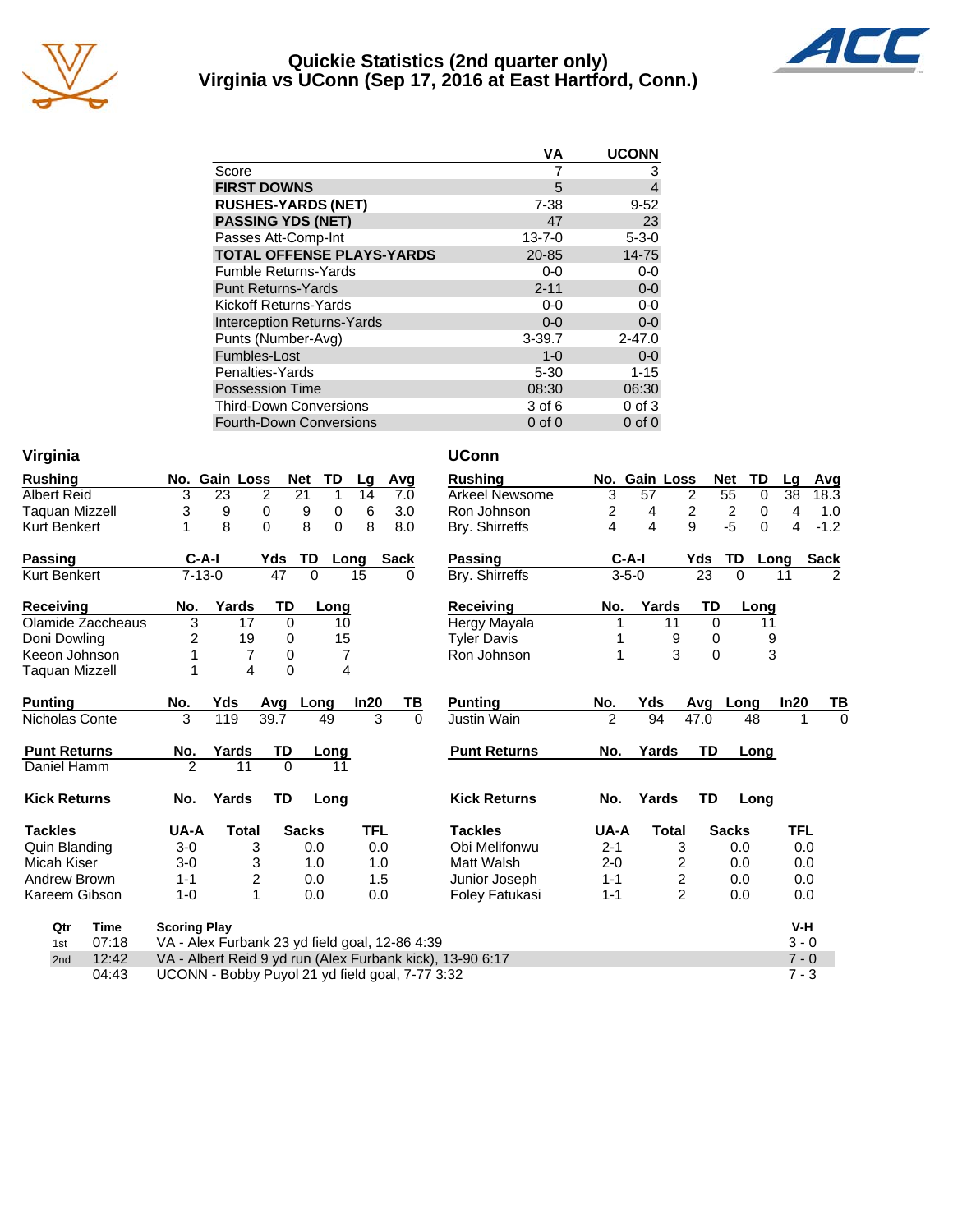

**Play-by-Play Summary (3rd quarter) Virginia vs UConn (Sep 17, 2016 at East Hartford, Conn.)**



|                          |              |                                              | Start of 3rd quarter, clock 15:00, VA ball on VA35.                                                                        |              |             |                |                  |   |                          |                                          |                                                                                         |                                                                                         |                  |                 |
|--------------------------|--------------|----------------------------------------------|----------------------------------------------------------------------------------------------------------------------------|--------------|-------------|----------------|------------------|---|--------------------------|------------------------------------------|-----------------------------------------------------------------------------------------|-----------------------------------------------------------------------------------------|------------------|-----------------|
|                          |              |                                              | Sims, D kickoff 65 yards to the UCONN0, touchback.                                                                         |              |             |                |                  |   |                          |                                          |                                                                                         |                                                                                         |                  |                 |
|                          |              | UCONN drive start at 15:00.                  |                                                                                                                            |              |             |                |                  |   |                          |                                          |                                                                                         |                                                                                         |                  |                 |
|                          |              | 1-10 Uconn 25                                |                                                                                                                            |              |             |                |                  |   |                          |                                          | Bry. Shirreffs rush for 5 yards to the UCONN30 (Hanback, E;Bradshaw, Z).                |                                                                                         |                  |                 |
|                          | $2 - 5$      | Uconn 30                                     |                                                                                                                            |              |             |                |                  |   |                          |                                          |                                                                                         | Bry. Shirreffs pass complete to Noel Thomas for 13 yards to the UCONN43, 1ST DOWN UCONN |                  | P7              |
|                          | 1-10         | Uconn 43                                     | (Thornhill, J).<br>Bry. Shirreffs rush for 2 yards to the UCONN45 (Wilkins, D;Kiser, M).                                   |              |             |                |                  |   |                          |                                          |                                                                                         |                                                                                         |                  |                 |
|                          | $2 - 8$      | Uconn 45                                     | Bry. Shirreffs pass incomplete (Brown, A).                                                                                 |              |             |                |                  |   |                          |                                          |                                                                                         |                                                                                         |                  |                 |
|                          | $3-8$        | Uconn 45                                     | Bry. Shirreffs rush for no gain to the UCONN45 (Peace, C).                                                                 |              |             |                |                  |   |                          |                                          |                                                                                         |                                                                                         |                  |                 |
|                          |              |                                              | Offsetting penalties results in a re-kick                                                                                  |              |             |                |                  |   |                          |                                          |                                                                                         |                                                                                         |                  |                 |
|                          | 4-8          | Uconn 45                                     | Justin Wain punt 43 yards to the VA12, fair catch by Hamm, D.                                                              |              |             |                |                  |   |                          |                                          |                                                                                         |                                                                                         |                  |                 |
|                          |              |                                              |                                                                                                                            |              |             |                |                  |   | 5 plays, 20 yards, 2:49  |                                          |                                                                                         |                                                                                         |                  |                 |
|                          |              | VIRGINIA drive start at 12:11.               |                                                                                                                            |              |             |                |                  |   |                          |                                          |                                                                                         |                                                                                         |                  |                 |
| 1-10 VA 12<br>2-10 VA 12 |              |                                              | Benkert, K pass incomplete to Dowling, D (Vontae Diggs).<br>Reid, A rush for 1 yard to the VA13 (Foley Fatukasi).          |              |             |                |                  |   |                          |                                          |                                                                                         |                                                                                         |                  |                 |
| 3-9                      | VA 13        |                                              | Mizzell, T rush for 14 yards to the VA27 (Br. Mcallister; Obi Melifonwu), PENALTY VA                                       |              |             |                |                  |   |                          |                                          |                                                                                         |                                                                                         |                  | X <sub>15</sub> |
|                          |              |                                              | personal foul 13 yards to the VA14, 1ST DOWN VA.                                                                           |              |             |                |                  |   |                          |                                          |                                                                                         |                                                                                         |                  |                 |
| 1-10                     | VA 14        |                                              | 1st and 10.                                                                                                                |              |             |                |                  |   |                          |                                          |                                                                                         |                                                                                         |                  |                 |
| $1 - 10$                 | VA 14        |                                              | Reid, A rush for 5 yards to the VA19, out-of-bounds.                                                                       |              |             |                |                  |   |                          |                                          |                                                                                         |                                                                                         |                  |                 |
| $2 - 5$                  | VA 19        |                                              | Mizzell, T rush for loss of 5 yards to the VA14 (Luke Carrezola).                                                          |              |             |                |                  |   |                          |                                          |                                                                                         |                                                                                         |                  |                 |
| 3-10 VA 14               |              |                                              | Benkert, K pass incomplete to Levrone, A.                                                                                  |              |             |                |                  |   |                          |                                          |                                                                                         |                                                                                         |                  |                 |
| 4-10 VA 14               |              |                                              | Conte, N punt 48 yards to the UCONN38, out-of-bounds.                                                                      |              |             |                |                  |   | 6 plays, 2 yards, 2:04   |                                          |                                                                                         |                                                                                         |                  |                 |
|                          |              | UCONN drive start at 10:07.                  |                                                                                                                            |              |             |                |                  |   |                          |                                          |                                                                                         |                                                                                         |                  |                 |
|                          |              | 1-10 Uconn 38                                |                                                                                                                            |              |             |                |                  |   |                          |                                          | Arkeel Newsome rush for 3 yards to the UCONN41 (Hanback, E;Blanding, Q).                |                                                                                         |                  |                 |
|                          | $2 - 7$      | Uconn 41                                     |                                                                                                                            |              |             |                |                  |   |                          |                                          |                                                                                         | Arkeel Newsome rush for 14 yards to the VA45, 1ST DOWN UCONN (Rainey, K;Thornhill, J).  |                  | R8              |
|                          | $1 - 10$     | VA 45                                        |                                                                                                                            |              |             |                |                  |   |                          |                                          | Bry. Shirreffs pass complete to Tyraiq Beals for 7 yards to the VA38 (Peace, C).        |                                                                                         |                  |                 |
|                          | $2 - 3$      | VA 38                                        | Bry. Shirreffs rush for loss of 1 yard to the VA39 (Peace, C;Brown, A).                                                    |              |             |                |                  |   |                          |                                          |                                                                                         |                                                                                         |                  |                 |
|                          | 3-4          | VA 39                                        | Bry. Shirreffs pass incomplete to Hergy Mayala (Thornhill, J).                                                             |              |             |                |                  |   |                          |                                          |                                                                                         |                                                                                         |                  |                 |
|                          | $4 - 4$      | VA 39                                        | Justin Wain punt 22 yards to the VA17, out-of-bounds.                                                                      |              |             |                |                  |   |                          |                                          |                                                                                         |                                                                                         |                  |                 |
|                          |              | VIRGINIA drive start at 07:31.               |                                                                                                                            |              |             |                |                  |   | 5 plays, 23 yards, 2:36  |                                          |                                                                                         |                                                                                         |                  |                 |
| 1-10                     | VA 17        |                                              | Mizzell, T rush for 2 yards to the VA19 (Junior Joseph).                                                                   |              |             |                |                  |   |                          |                                          |                                                                                         |                                                                                         |                  |                 |
| 2-8                      | VA 19        |                                              | Benkert, K pass complete to Mizzell, T for 4 yards to the VA23, out-of-bounds (Jamar                                       |              |             |                |                  |   |                          |                                          |                                                                                         |                                                                                         |                  |                 |
|                          |              |                                              | Summers; E.J Levenberry).                                                                                                  |              |             |                |                  |   |                          |                                          |                                                                                         |                                                                                         |                  |                 |
| 3-4                      | VA 23        |                                              | Benkert, K pass incomplete (Luke Carrezola).                                                                               |              |             |                |                  |   |                          |                                          |                                                                                         |                                                                                         |                  |                 |
| $4 - 4$                  | <b>VA 23</b> |                                              | Conte, N punt 31 yards to the UCONN46, out-of-bounds.                                                                      |              |             |                |                  |   |                          |                                          |                                                                                         |                                                                                         |                  |                 |
|                          |              |                                              |                                                                                                                            |              |             |                |                  |   | 3 plays, 6 yards, 1:22   |                                          |                                                                                         |                                                                                         |                  |                 |
|                          |              | UCONN drive start at 06:09.<br>1-10 Uconn 46 | Bry. Shirreffs rush for 3 yards to the UCONN49 (Hanback, E).                                                               |              |             |                |                  |   |                          |                                          |                                                                                         |                                                                                         |                  |                 |
|                          | $2 - 7$      | Uconn 49                                     | Ron Johnson rush for 1 yard to the 50 yardline (Kiser, M).                                                                 |              |             |                |                  |   |                          |                                          |                                                                                         |                                                                                         |                  |                 |
|                          | 3-6          | Uconn 50                                     |                                                                                                                            |              |             |                |                  |   |                          |                                          | Bry. Shirreffs pass complete to Ron Johnson for 7 yards to the VA43, 1ST DOWN UCONN     |                                                                                         |                  | P9              |
|                          |              |                                              | (Peace, C;Brown, A).                                                                                                       |              |             |                |                  |   |                          |                                          |                                                                                         |                                                                                         |                  |                 |
|                          |              | 1-10 VA 43                                   | Arkeel Newsome rush for 3 yards to the VA40 (Kiser, M).                                                                    |              |             |                |                  |   |                          |                                          |                                                                                         |                                                                                         |                  |                 |
|                          | $2 - 7$      | VA 40                                        | Bry. Shirreffs rush for 3 yards to the VA37 (Thornhill, J; Peace, C).                                                      |              |             |                |                  |   |                          |                                          |                                                                                         |                                                                                         |                  |                 |
|                          | 3-4          | <b>VA 37</b>                                 | Bry. Shirreffs rush for 2 yards to the VA35 (Blanding, Q).                                                                 |              |             |                |                  |   |                          |                                          |                                                                                         |                                                                                         |                  |                 |
|                          | $4 - 2$      | VA 35                                        | Timeout Virginia, clock 02:22.                                                                                             |              |             |                |                  |   |                          |                                          |                                                                                         |                                                                                         |                  |                 |
|                          | 4-2          | <b>VA 35</b>                                 | out-of-bounds (Bradshaw, Z;Rainey, K).                                                                                     |              |             |                |                  |   |                          |                                          | Bry. Shirreffs pass complete to Alec Bloon for 9 yards to the VA26, 1ST DOWN UCONN,     |                                                                                         |                  | P <sub>10</sub> |
|                          | $1 - 10$     | VA 26                                        | Ron Johnson rush for 2 yards to the VA24, out-of-bounds (Kiser, M).                                                        |              |             |                |                  |   |                          |                                          |                                                                                         |                                                                                         |                  |                 |
|                          | 2-8          | <b>VA 24</b>                                 |                                                                                                                            |              |             |                |                  |   |                          |                                          | Bry. Shirreffs pass incomplete to Arkeel Newsome, QB hurry by Bradshaw, Z.              |                                                                                         |                  |                 |
|                          | 3-8          | <b>VA 24</b>                                 |                                                                                                                            |              |             |                |                  |   |                          |                                          | Bry. Shirreffs pass intercepted by Thornhill, J at the VA0, Thornhill, J return 0 yards |                                                                                         |                  |                 |
|                          |              |                                              | to the VA0, touchback, QB hurry by Hall, M.                                                                                |              |             |                |                  |   |                          |                                          |                                                                                         |                                                                                         |                  |                 |
|                          |              |                                              |                                                                                                                            |              |             |                |                  |   | 10 plays, 30 yards, 4:56 |                                          |                                                                                         |                                                                                         |                  |                 |
|                          |              | VIRGINIA drive start at 01:13.               |                                                                                                                            |              |             |                |                  |   |                          |                                          |                                                                                         |                                                                                         |                  |                 |
|                          |              |                                              | Previous play was reviewed and upheld.                                                                                     |              |             |                |                  |   |                          |                                          |                                                                                         |                                                                                         |                  |                 |
| 1-10 VA 20<br>$2 - 10$   | VA 20        |                                              | Benkert, K pass incomplete to Marshall, B.<br>Benkert, K pass complete to Dubois, H for 26 yards to the VA46, 1ST DOWN VA, |              |             |                |                  |   |                          |                                          |                                                                                         |                                                                                         |                  | P16             |
|                          |              |                                              | out-of-bounds (Anth. Watkins).                                                                                             |              |             |                |                  |   |                          |                                          |                                                                                         |                                                                                         |                  |                 |
| $1 - 10$                 | VA 46        |                                              | Benkert, K pass complete to Mizzell, T for 11 yards to the UCONN43, 1ST DOWN VA (Junior                                    |              |             |                |                  |   |                          |                                          |                                                                                         |                                                                                         |                  | P <sub>17</sub> |
|                          |              |                                              | Joseph).                                                                                                                   |              |             |                |                  |   |                          |                                          |                                                                                         |                                                                                         |                  |                 |
| $1 - 10$                 |              | Uconn 43                                     | Reid, A rush for 2 yards to the UCONN41 (Jamar Summers).                                                                   |              |             |                |                  |   |                          |                                          |                                                                                         |                                                                                         |                  |                 |
|                          |              |                                              |                                                                                                                            |              |             |                |                  |   |                          | END OF 3rd QUARTER: Virginia 10, UConn 3 |                                                                                         |                                                                                         |                  |                 |
|                          |              |                                              |                                                                                                                            |              |             |                |                  |   |                          |                                          |                                                                                         |                                                                                         |                  |                 |
|                          |              |                                              | Score                                                                                                                      | Time<br>Poss |             | Ρ              | <b>1st Downs</b> |   |                          | <b>Conversions</b>                       |                                                                                         |                                                                                         | <b>Penalties</b> |                 |
|                          |              | <b>Quarter Summary</b>                       |                                                                                                                            |              | R           |                | x                | Τ | 3rd                      | 4th                                      | <b>Rushing</b>                                                                          | Passing                                                                                 |                  |                 |
|                          |              | Virginia                                     | 0                                                                                                                          | 04:39        | $\mathbf 0$ | $\overline{2}$ | $\mathbf{1}$     | 3 | $0 - 2$                  | $0-0$                                    | $6 - 19$                                                                                | $3 - 7 - 0 - 41$                                                                        | $1 - 13$         |                 |

UConn 0 10:21 1 3 0 4 1-5 1-1 12-37 4-8-1-36 0-0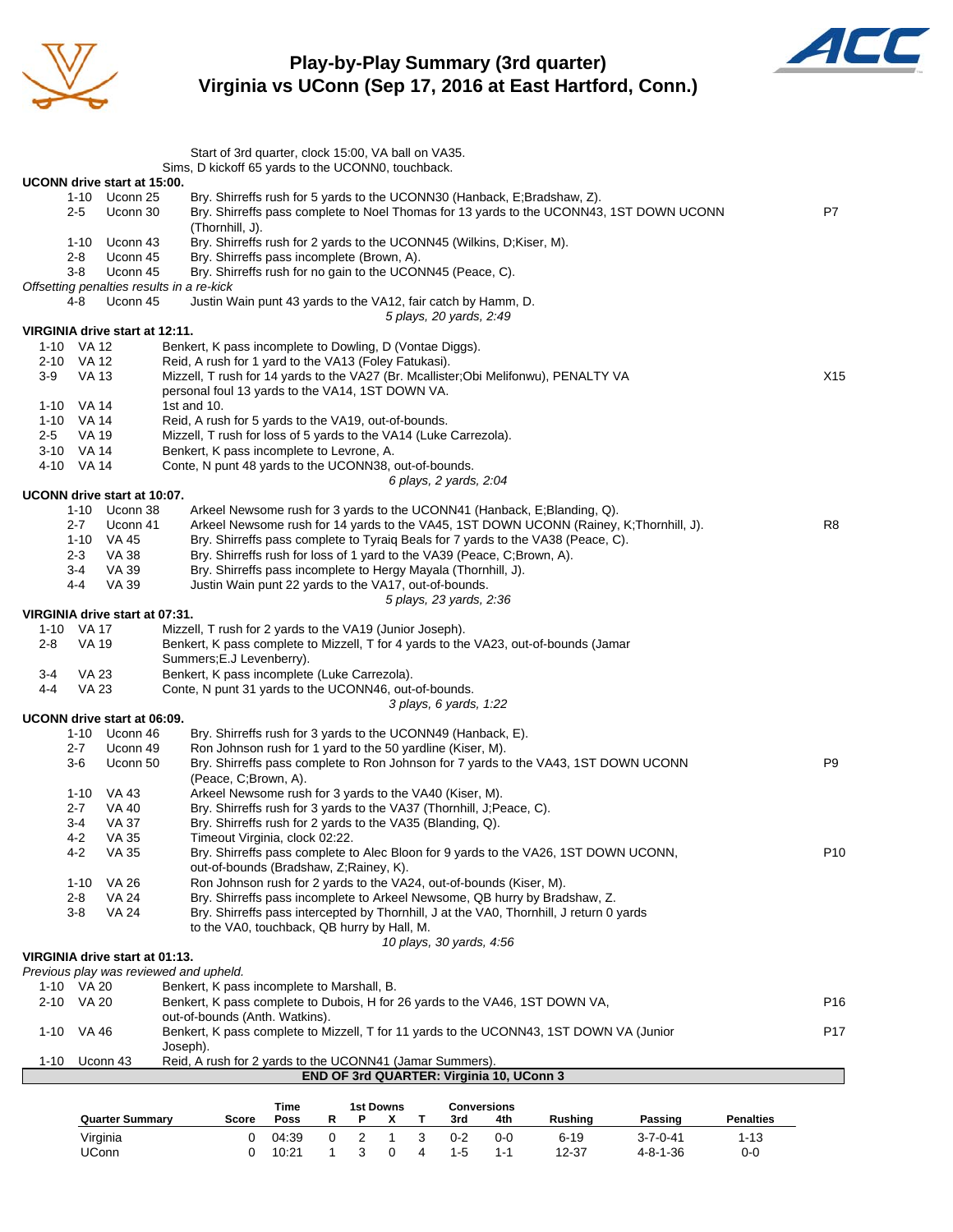

#### **Quickie Statistics (3rd quarter only) Virginia vs UConn (Sep 17, 2016 at East Hartford, Conn.)**



| VA          | <b>UCONN</b> |
|-------------|--------------|
| 0           |              |
| 3           | 4            |
| $6 - 19$    | 12-37        |
| 41          | 36           |
| $7 - 3 - 0$ | $8 - 4 - 1$  |
| 13-60       | 20-73        |
| $0 - 0$     | $0-0$        |
| $0 - 0$     | $0-0$        |
| $0-0$       | $0-0$        |
| $1 - 0$     | $0 - 0$      |
| $2 - 39.5$  | $2 - 32.5$   |
| $0 - 0$     | $0 - 0$      |
| $1 - 13$    | $0-0$        |
| 04:39       | 10:21        |
| $0$ of $2$  | $1$ of $5$   |
| $0$ of $0$  | 1 of 1       |
|             |              |

| Virginia              |                                                |                    |              |                   |                      | <b>UConn</b>                                              |                |               |                |              |                 |                            |
|-----------------------|------------------------------------------------|--------------------|--------------|-------------------|----------------------|-----------------------------------------------------------|----------------|---------------|----------------|--------------|-----------------|----------------------------|
| <b>Rushing</b>        | No. Gain Loss                                  |                    | <b>Net</b>   | TD<br>Lg          | Avg                  | <b>Rushing</b>                                            |                | No. Gain Loss |                | <b>Net</b>   | <b>TD</b><br>Lg | <b>Avg</b>                 |
| <b>Taquan Mizzell</b> | 3<br>16                                        | 5                  | 11           | $\mathbf 0$<br>14 | $\overline{3.7}$     | <b>Arkeel Newsome</b>                                     | $\overline{3}$ | 20            | 0              | 20           | 0<br>14         | 6.7                        |
| <b>Albert Reid</b>    | 3<br>8                                         | $\Omega$           | 8            | 5<br>$\Omega$     | 2.7                  | Bry. Shirreffs                                            | 7              | 15            | 1              | 14           | 0               | 5<br>2.0                   |
|                       |                                                |                    |              |                   |                      | Ron Johnson                                               | $\overline{2}$ | 3             | $\Omega$       | 3            | $\Omega$        | $\overline{2}$<br>1.5      |
| Passing               | $C-A-I$                                        | Yds                | TD           | Long              | <b>Sack</b>          | <b>Passing</b>                                            |                | $C-A-I$       | Yds            | TD           | Long            | <b>Sack</b>                |
| <b>Kurt Benkert</b>   | $3 - 7 - 0$                                    | 41                 | $\Omega$     | 26                | <sup>0</sup>         | Bry. Shirreffs                                            |                | $4 - 8 - 1$   | 36             | $\Omega$     | 13              | $\Omega$                   |
| <b>Receiving</b>      | No.                                            | Yards<br>TD        |              | Long              |                      | <b>Receiving</b>                                          | No.            | Yards         | TD             |              | Long            |                            |
| <b>Taquan Mizzell</b> | $\overline{c}$                                 | $\overline{15}$    | $\mathbf 0$  | 11                |                      | <b>Noel Thomas</b>                                        |                |               | 13             | $\Omega$     | 13              |                            |
| Hasise Dubois         | 1                                              | 26                 | 0            | 26                |                      | Alec Bloon                                                |                |               | 9              | 0            | 9               |                            |
|                       |                                                |                    |              |                   |                      | Ron Johnson                                               |                |               | 7              | 0            | 7               |                            |
|                       |                                                |                    |              |                   |                      | <b>Tyraiq Beals</b>                                       |                |               | $\overline{7}$ | $\Omega$     | $\overline{7}$  |                            |
| <b>Punting</b>        | Yds<br>No.                                     | Avg                | Long         | In20              | TВ                   | <b>Punting</b>                                            | No.            | Yds           | Avg            | Long         | ln20            | ΤВ                         |
| Nicholas Conte        | $\overline{2}$                                 | 79<br>39.5         | 48           |                   | $\Omega$<br>$\Omega$ | Justin Wain                                               | $\overline{2}$ | 65            | 32.5           |              | 43              | $\mathfrak{p}$<br>$\Omega$ |
| <b>Punt Returns</b>   | No.                                            | Yards<br><b>TD</b> |              | Long              |                      | <b>Punt Returns</b>                                       | No.            | Yards         | <b>TD</b>      |              | Long            |                            |
| <b>Kick Returns</b>   | No.                                            | Yards<br>TD        | Long         |                   |                      | <b>Kick Returns</b>                                       | No.            | Yards         | TD             |              | Long            |                            |
| <b>Tackles</b>        | UA-A                                           | <b>Total</b>       | <b>Sacks</b> | <b>TFL</b>        |                      | <b>Tackles</b>                                            | UA-A           | <b>Total</b>  |                | <b>Sacks</b> |                 | <b>TFL</b>                 |
| Chris Peace           | $2 - 3$                                        | 5                  | 0.0          |                   | 0.5                  | Junior Joseph                                             | $2 - 0$        |               | 2              | 0.0          |                 | 0.0                        |
| Micah Kiser           | $3 - 1$                                        | 4                  | 0.0          |                   | 0.0                  | <b>Jamar Summers</b>                                      | $1 - 1$        |               | 2              | 0.0          |                 | 0.0                        |
| Juan Thornhill        | $1 - 2$                                        | 3                  | 0.0          |                   | 0.0                  | Luke Carrezola                                            | $1 - 0$        |               |                | 0.0          |                 | 1.0                        |
| Eli Hanback           | $1 - 2$                                        | 3                  | 0.0          |                   | 0.0                  | Anth. Watkins                                             | $1 - 0$        |               | 1              | 0.0          |                 | 0.0                        |
| Time<br>Qtr           | <b>Scoring Play</b>                            |                    |              |                   |                      |                                                           |                |               |                |              |                 | V-H                        |
| 07:18<br>1st          | VA - Alex Furbank 23 yd field goal, 12-86 4:39 |                    |              |                   |                      |                                                           |                |               |                |              |                 | $3 - 0$                    |
| 12:42<br>2nd          |                                                |                    |              |                   |                      | VA - Albert Reid 9 yd run (Alex Furbank kick), 13-90 6:17 |                |               |                |              |                 | $10 - 0$                   |

04:43 UCONN - Bobby Puyol 21 yd field goal, 7-77 3:32 10 - 3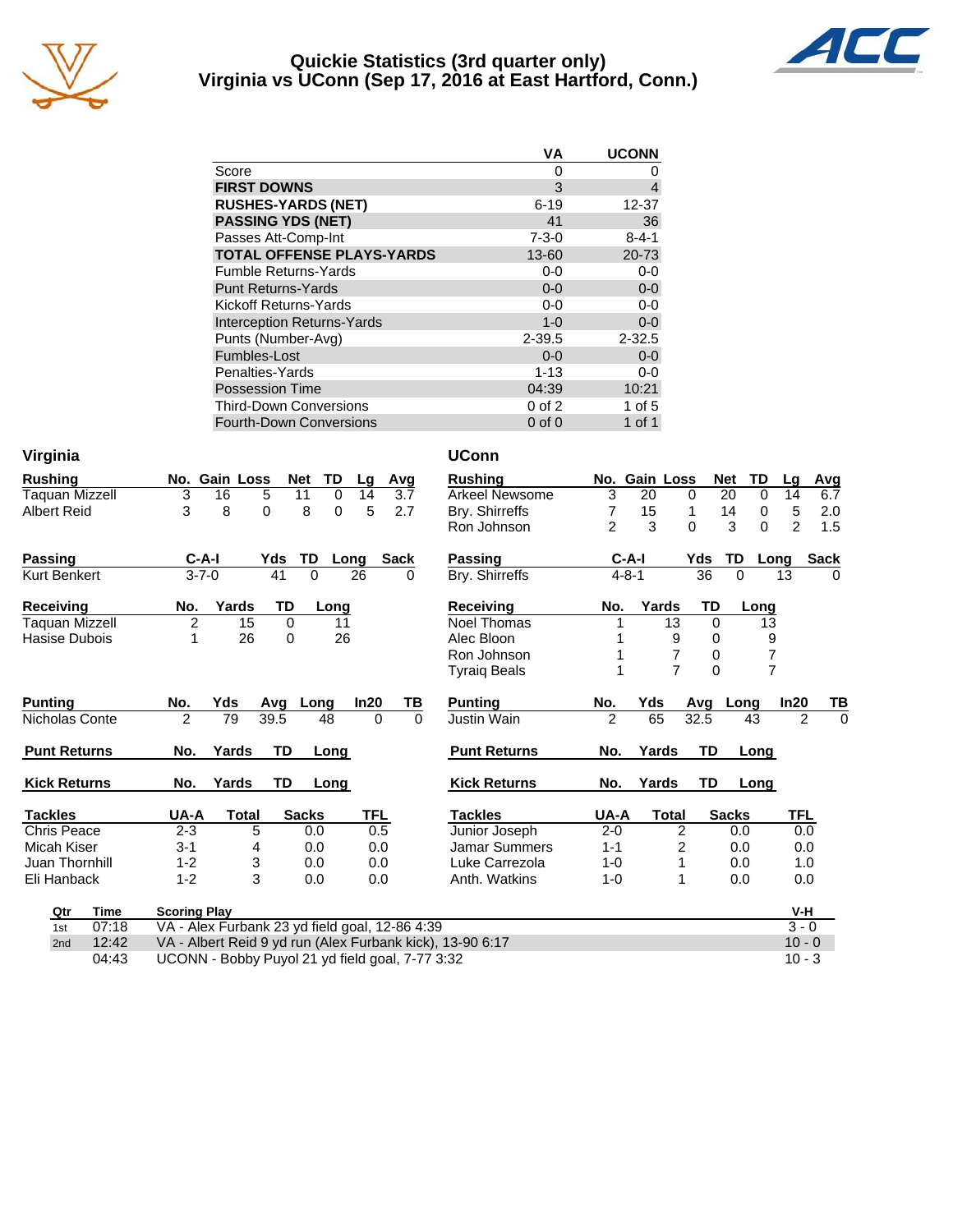

#### **Play-by-Play Summary (4th quarter) Virginia vs UConn (Sep 17, 2016 at East Hartford, Conn.)**



| 2-8                                 | Uconn 41<br>Uconn 41       | Start of 4th quarter, clock 15:00.                                                                                                                                            |                 |
|-------------------------------------|----------------------------|-------------------------------------------------------------------------------------------------------------------------------------------------------------------------------|-----------------|
| 2-8<br>$3 - 20$                     | VA 47                      | Benkert, K sacked for loss of 12 yards to the VA47 (Foley Fatukasi).<br>Benkert, K pass incomplete to Dubois, H (Jamar Summers).                                              |                 |
| 4-20 VA 47                          |                            | Conte, N punt 53 yards to the UCONN0, touchback.                                                                                                                              |                 |
|                                     |                            | 6 plays, 27 yards, 2:07                                                                                                                                                       |                 |
| UCONN drive start at 14:06.         |                            |                                                                                                                                                                               |                 |
|                                     | 1-10 Uconn 20              | Arkeel Newsome rush for 8 yards to the UCONN28 (Peace, C;Blanding, Q).                                                                                                        |                 |
| $2 - 2$                             | Uconn 28                   | Bry. Shirreffs pass complete to Hergy Mayala for 17 yards to the UCONN45, 1ST DOWN UCONN,<br>out-of-bounds.                                                                   | P11             |
|                                     |                            | Previous play was reviewed and upheld                                                                                                                                         |                 |
|                                     | 1-10 Uconn 45              | Bry. Shirreffs pass complete to Noel Thomas for 11 yards to the VA44, 1ST DOWN UCONN                                                                                          | P <sub>12</sub> |
|                                     | 1-10 VA 44                 | (Kiser, M).<br>Bry. Shirreffs pass incomplete to Hergy Mayala, PENALTY VA pass interference (Thornhill,                                                                       | X <sub>13</sub> |
|                                     |                            | J) 15 yards to the VA29, 1ST DOWN UCONN, NO PLAY.                                                                                                                             |                 |
| 2-4                                 | 1-10 VA 29<br><b>VA 23</b> | Bry. Shirreffs pass complete to Noel Thomas for 6 yards to the VA23 (Bradshaw, Z).<br>Arkeel Newsome rush for loss of 7 yards to the VA30, fumble by Arkeel Newsome recovered |                 |
|                                     |                            | by VA Brown, A at VA26.<br>5 plays, 54 yards, 2:02                                                                                                                            |                 |
| VIRGINIA drive start at 12:04.      |                            |                                                                                                                                                                               |                 |
| 1-10 VA 26                          |                            | Benkert, K pass intercepted by Jamar Summers at the VA37, Jamar Summers return 0 yards to<br>the VA37.                                                                        |                 |
|                                     |                            | 1 play, 0 yards, 0:05                                                                                                                                                         |                 |
| UCONN drive start at 11:59.         |                            |                                                                                                                                                                               |                 |
|                                     | 1-10 VA 37                 | Bry. Shirreffs pass incomplete to Noel Thomas.                                                                                                                                |                 |
|                                     | 2-10 VA 37                 | Bry. Shirreffs pass incomplete to Tyler Davis.                                                                                                                                |                 |
|                                     | 3-10 VA 37                 | Bry. Shirreffs pass complete to Noel Thomas for 22 yards to the VA15, 1ST DOWN UCONN,<br>out-of-bounds (Blanding, Q).                                                         | P14             |
|                                     | 1-10 VA 15<br>2-12 VA 17   | Arkeel Newsome rush for loss of 2 yards to the VA17 (Kiser, M;Bradshaw, Z).<br>Bry. Shirreffs sacked for loss of 8 yards to the VA25 (Brown, A).                              |                 |
|                                     | 3-20 VA 25                 | Bry. Shirreffs pass incomplete to Hergy Mayala, PENALTY VA pass interference (Thornhill,                                                                                      | X15             |
|                                     |                            | J) 13 yards to the VA12, 1ST DOWN UCONN, NO PLAY.                                                                                                                             |                 |
| 1-10                                | VA 12                      | Arkeel Newsome rush for 2 yards to the VA10 (Peace, C;Mack, J).                                                                                                               |                 |
| $2 - 8$                             | <b>VA 10</b>               | Bry. Shirreffs pass incomplete to Hergy Mayala.                                                                                                                               |                 |
| $3 - 8$                             | <b>VA 10</b>               | Bry. Shirreffs pass incomplete to Noel Thomas, PENALTY VA face mask 5 yards to the VA5,<br>1ST DOWN UCONN, NO PLAY.                                                           | X16             |
| 1-G                                 | VA 05                      | Ron Johnson rush for 4 yards to the VA1 (Blanding, Q).                                                                                                                        |                 |
| $2-G$                               | <b>VA 01</b>               | Bry. Shirreffs rush for 1 yard to the VA0, TOUCHDOWN, clock 07:55.                                                                                                            |                 |
| 1-G                                 | VA 03                      | Bobby Puyol kick attempt good.                                                                                                                                                |                 |
|                                     |                            | UConn 10, Virginia 10<br>9 plays, 37 yards, 4:04                                                                                                                              |                 |
|                                     |                            | Bobby Puyol kickoff 65 yards to the VA0, touchback.                                                                                                                           |                 |
| VIRGINIA drive start at 07:55.      |                            |                                                                                                                                                                               |                 |
| 1-10 VA 25                          |                            | Mizzell, T rush for 5 yards to the VA30 (Luke Carrezola).                                                                                                                     |                 |
| $2 - 5$                             | VA 30                      | Mizzell, T rush for 9 yards to the VA39, 1ST DOWN VA (Junior Joseph).                                                                                                         | R <sub>18</sub> |
| 1-10 VA 39                          |                            | Reid, A rush for 28 yards to the UCONN33, 1ST DOWN VA, out-of-bounds (Obi Melifonwu).                                                                                         | R <sub>19</sub> |
| $1 - 10$                            | Uconn 33                   | Reid, A rush for 5 yards to the UCONN28 (Foley Fatukasi).                                                                                                                     |                 |
| 2-5                                 | Uconn 28                   | Reid, A rush for 1 yard to the UCONN27 (Cam Stapleton).<br>Timeout Virginia, clock 05:44.                                                                                     |                 |
| 3-4<br>3-4                          | Uconn 27<br>Uconn 27       | Reid, A rush for 3 yards to the UCONN24 (Junior Joseph;Foley Fatukasi).                                                                                                       |                 |
| 4-1                                 | Uconn 24                   | Reid, A rush for no gain to the UCONN24 (Foley Fatukasi; Junior Joseph).                                                                                                      |                 |
|                                     |                            | 7 plays, 51 yards, 2:59                                                                                                                                                       |                 |
| UCONN drive start at 04:56.<br>1-10 | Uconn 24                   | Arkeel Newsome rush for 3 yards to the UCONN27 (Hanback, E;Blanding, Q).                                                                                                      |                 |
| $2 - 7$                             | Uconn 27                   | Bry. Shirreffs rush for 4 yards to the UCONN31 (Bradshaw, Z; Wilkins, D).                                                                                                     |                 |
| $3-3$                               | Uconn 31                   | Bry. Shirreffs rush for 20 yards to the VA49, 1ST DOWN UCONN (Blanding, Q).                                                                                                   | R17             |
| $1 - 10$                            | VA 49                      | Bry. Shirreffs pass complete to Noel Thomas for 23 yards to the VA26, 1ST DOWN UCONN                                                                                          | P18             |
|                                     |                            | (Blanding, Q).                                                                                                                                                                |                 |
| $1 - 10$                            | VA 26                      | Ron Johnson rush for 4 yards to the VA22 (Wilkins, D).                                                                                                                        |                 |
| 2-6                                 | VA 22                      | Bry. Shirreffs pass incomplete to Noel Thomas.                                                                                                                                |                 |
| $3-6$                               | <b>VA 22</b>               | Arkeel Newsome rush for loss of 4 yards to the VA26 (Rainey, K).                                                                                                              |                 |
| $4 - 10$                            | VA 26                      | Timeout Virginia, clock 01:38.                                                                                                                                                |                 |
| 4-10                                | VA 26                      | Bobby Puyol field goal attempt from 43 GOOD, clock 01:33.<br>UConn 13, Virginia 10                                                                                            |                 |
|                                     |                            | 8 plays, 50 yards, 3:23                                                                                                                                                       |                 |
|                                     |                            | Bobby Puyol kickoff 65 yards to the VA0, touchback.                                                                                                                           |                 |

#### **VIRGINIA drive start at 01:33.**

| 1-10 | VA 25    | Benkert, K pass complete to Dowling, D for 32 yards to the UCONN43, 1ST DOWN VA (Jamar<br>Summers). | P20 |
|------|----------|-----------------------------------------------------------------------------------------------------|-----|
| 1-10 | Uconn 43 | Benkert, K pass incomplete to Reid, A.                                                              |     |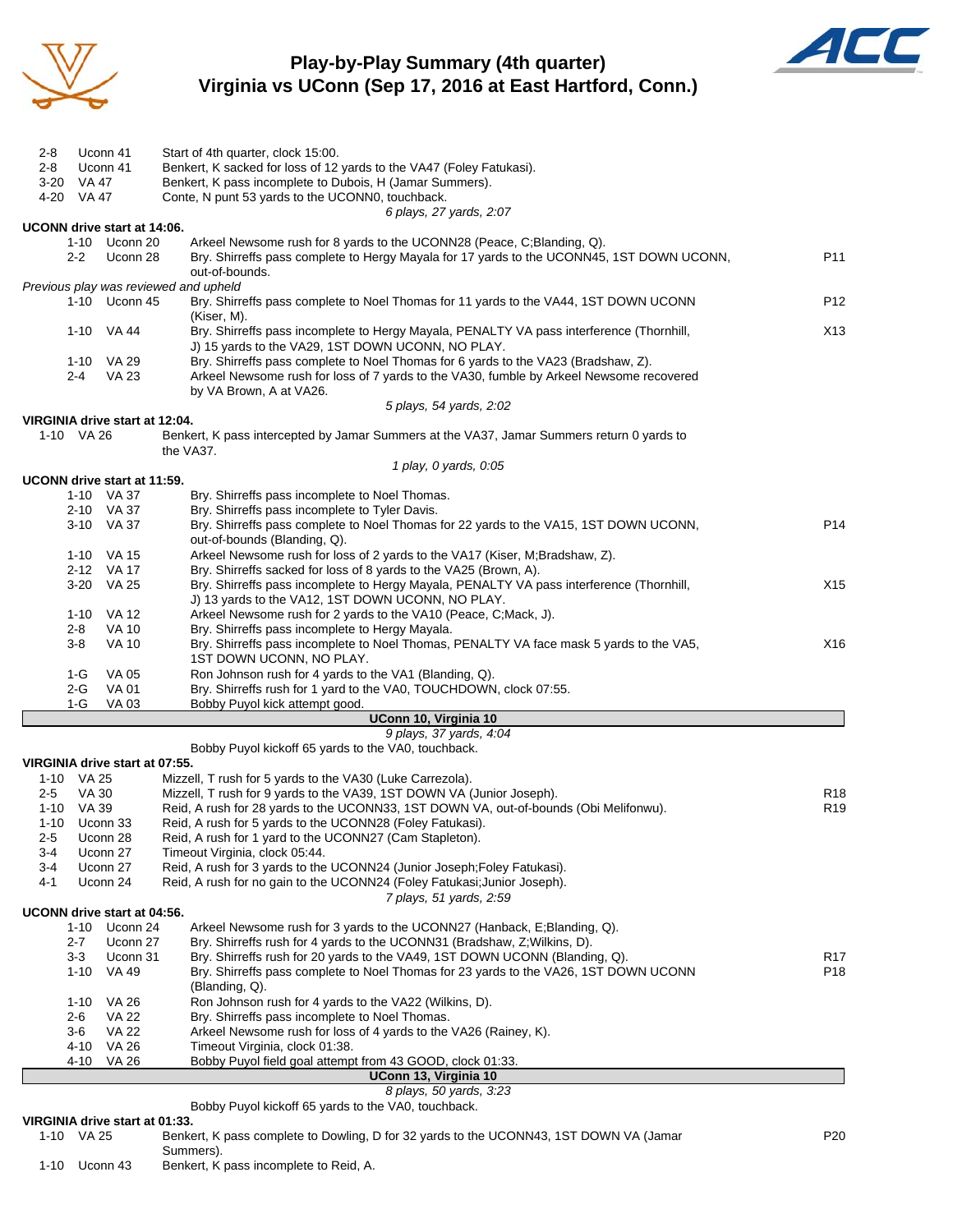

# **Play-by-Play Summary (4th quarter) Virginia vs UConn (Sep 17, 2016 at East Hartford, Conn.)**



| $2 - 10$ | Uconn 43 | Benkert, K pass incomplete to Johnson, K.                                              |                 |
|----------|----------|----------------------------------------------------------------------------------------|-----------------|
| $3-10$   | Uconn 43 | Benkert, K pass incomplete to Levrone, A.                                              |                 |
|          |          | Previous play was ruled a catch and reversed                                           |                 |
| 4-10     | Uconn 43 | Benkert, K pass complete to Johnson, K for 34 yards to the UCONN9, 1ST DOWN VA (Obi    | P <sub>21</sub> |
|          |          | Melifonwu).                                                                            |                 |
| 1-G.     | Uconn 09 | Reid, A rush for 4 yards to the UCONN5 (Obi Melifonwu; Matt Walsh).                    |                 |
| $2 - G$  | Uconn 05 | TEAM pass incomplete.                                                                  |                 |
| 3-G      | Uconn 05 | Benkert, K rush for 3 yards to the UCONN2 (Junior Joseph).                             |                 |
| 4-G      | Uconn 02 | Furbank, A field goal attempt from 20 MISSED - wide left, spot at UCONN2, clock 00:00. |                 |
|          |          | 9 plays, 73 yards, 0:00                                                                |                 |

End of game, clock 00:00. **FINAL SCORE: UConn 13, Virginia 10**

|                        |       | Time  |  | 1st Downs |   |         | <b>Conversions</b> |           |                  |                  |
|------------------------|-------|-------|--|-----------|---|---------|--------------------|-----------|------------------|------------------|
| <b>Quarter Summary</b> | Score | Poss  |  |           |   | 3rd     | 4th                | Rushina   | Passing          | <b>Penalties</b> |
| Virginia               |       | 03:58 |  |           | 4 | $0 - 4$ | $1 - 2$            | $10 - 46$ | $2 - 8 - 1 - 66$ | $3 - 33$         |
| <b>JConn</b>           | 10    | 09:29 |  |           |   | $2 - 3$ | 0-0                | $12 - 29$ | $5 - 9 - 0 - 79$ | $0 - 0$          |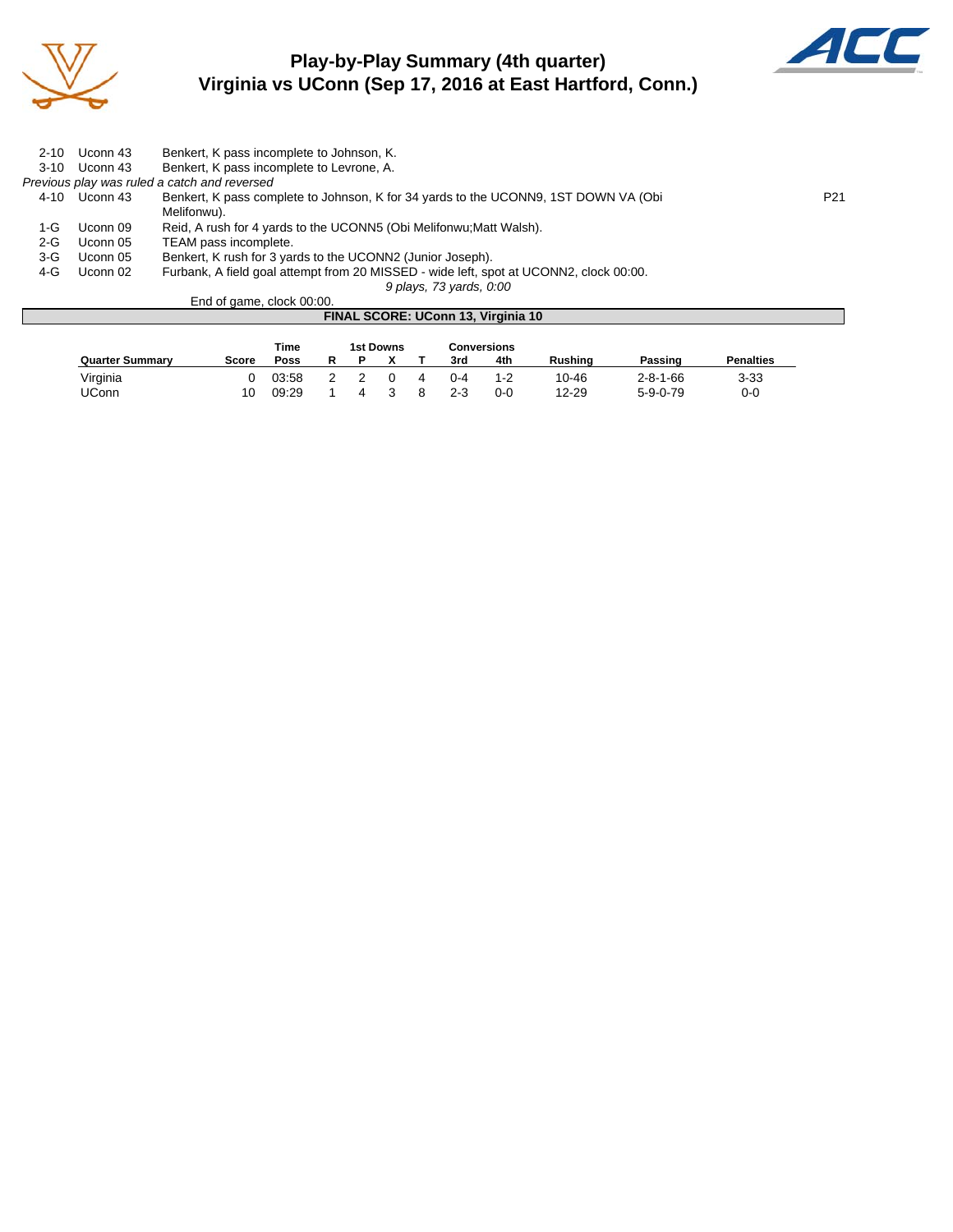

#### **Quickie Statistics (4th quarter only) Virginia vs UConn (Sep 17, 2016 at East Hartford, Conn.)**



|                                   | VA          | <b>UCONN</b> |
|-----------------------------------|-------------|--------------|
| Score                             | 0           | 10           |
| <b>FIRST DOWNS</b>                | 4           | 8            |
| <b>RUSHES-YARDS (NET)</b>         | 10-46       | 12-29        |
| <b>PASSING YDS (NET)</b>          | 66          | 79           |
| Passes Att-Comp-Int               | $8 - 2 - 1$ | $9 - 5 - 0$  |
| <b>TOTAL OFFENSE PLAYS-YARDS</b>  | 18-112      | 21-108       |
| <b>Fumble Returns-Yards</b>       | $0 - 0$     | $0-0$        |
| <b>Punt Returns-Yards</b>         | $0 - 0$     | $0-0$        |
| Kickoff Returns-Yards             | $0-0$       | $0-0$        |
| <b>Interception Returns-Yards</b> | $0 - 0$     | $1 - 0$      |
| Punts (Number-Avg)                | $1 - 53.0$  | $0 - 0.0$    |
| Fumbles-Lost                      | $0 - 0$     | $1 - 1$      |
| Penalties-Yards                   | $3 - 33$    | 0-0          |
| <b>Possession Time</b>            | 03:58       | 09:29        |
| <b>Third-Down Conversions</b>     | $0$ of 4    | 2 of 3       |
| <b>Fourth-Down Conversions</b>    | 1 of $2$    | $0$ of $0$   |

| Virginia            |                                                           |                         |                |                   | <b>UConn</b>                                                  |             |                 |           |                  |                  |             |
|---------------------|-----------------------------------------------------------|-------------------------|----------------|-------------------|---------------------------------------------------------------|-------------|-----------------|-----------|------------------|------------------|-------------|
| <b>Rushing</b>      | No. Gain Loss                                             | <b>Net</b>              | TD             | Avg<br>Lg         | <b>Rushing</b>                                                |             | No. Gain Loss   |           | <b>Net</b><br>TD | Lg               | <u>Avg</u>  |
| <b>Albert Reid</b>  | 6<br>41                                                   | 41<br>0                 | $\mathbf 0$    | 28<br>6.8         | Bry. Shirreffs                                                | 4           | $\overline{25}$ | 8         | 17               | 20<br>1          | 4.2         |
| Taquan Mizzell      | 2<br>14                                                   | 14<br>0                 | 0              | 9<br>7.0          | Ron Johnson                                                   | 2           | 8               | 0         | 8                | 4<br>$\mathbf 0$ | 4.0         |
| <b>Kurt Benkert</b> | $\mathfrak{p}$<br>3                                       | 12<br>-9                | $\Omega$       | 3<br>$-4.5$       | <b>Arkeel Newsome</b>                                         | 6           | 13              | 9         | 4                | $\Omega$<br>8    | 0.7         |
| <b>Passing</b>      | $C-A-I$                                                   | TD<br>Yds               | Long           | <b>Sack</b>       | <b>Passing</b>                                                | $C-A-I$     |                 | Yds       | TD               | Long             | <b>Sack</b> |
| <b>Kurt Benkert</b> | $2 - 7 - 1$                                               | 66                      | $\Omega$<br>34 | 1                 | Bry. Shirreffs                                                | $5 - 9 - 0$ |                 | 79        | $\Omega$         | 23               |             |
| <b>TEAM</b>         | $0 - 1 - 0$                                               | 0                       | 0              | 0<br>0            |                                                               |             |                 |           |                  |                  |             |
| Receiving           | No.<br>Yards                                              | TD                      | Long           |                   | <b>Receiving</b>                                              | No.         | Yards           | TD        | Long             |                  |             |
| Keeon Johnson       | 34<br>1                                                   | $\mathbf 0$             | 34             |                   | <b>Noel Thomas</b>                                            | 4           | 62              | $\Omega$  |                  | 23               |             |
| Doni Dowling        | 32                                                        | 0                       | 32             |                   | Hergy Mayala                                                  |             | 17              | 0         |                  | 17               |             |
| <b>Punting</b>      | Yds<br>No.                                                | Avq                     | Long           | In20<br><u>ТВ</u> | <b>Punting</b>                                                | No.         | Yds             |           | Avg Long         | In20             | TB          |
| Nicholas Conte      | 53<br>$\mathbf{1}$                                        | 53.0                    | 53             | $\Omega$          | 1                                                             |             |                 |           |                  |                  |             |
|                     |                                                           |                         |                |                   |                                                               |             |                 |           |                  |                  |             |
| <b>Punt Returns</b> | No.<br>Yards                                              | TD                      | Long           |                   | <b>Punt Returns</b>                                           | No.         | Yards           | <b>TD</b> | Long             |                  |             |
| <b>Kick Returns</b> | Yards<br>No.                                              | <b>TD</b>               | Long           |                   | <b>Kick Returns</b>                                           | No.         | Yards           | TD        | Long             |                  |             |
| <b>Tackles</b>      | UA-A<br><b>Total</b>                                      | <b>Sacks</b>            |                | <b>TFL</b>        | <b>Tackles</b>                                                | UA-A        | <b>Total</b>    |           | <b>Sacks</b>     | <b>TFL</b>       |             |
| Quin Blanding       | $4 - 2$                                                   | 6                       | 0.0            | 0.0               | Junior Joseph                                                 | $2 - 2$     | 4               |           | 0.0              |                  | 0.0         |
| Zach Bradshaw       | $1 - 2$                                                   | 3                       | 0.0            | 0.5               | Foley Fatukasi                                                | $2 - 2$     | 4               |           | 1.0              |                  | 1.0         |
| Micah Kiser         | $1 - 1$                                                   | $\overline{\mathbf{c}}$ | 0.0            | 0.5               | Obi Melifonwu                                                 | $2 - 1$     | 3               |           | 0.0              |                  | 0.0         |
| Donte Wilkins       | $1 - 1$                                                   | $\overline{2}$          | 0.0            | 0.0               | Cam Stapleton                                                 | $1 - 0$     | 1               |           | 0.0              |                  | 0.0         |
| Qtr<br>Time         | <b>Scoring Play</b>                                       |                         |                |                   |                                                               |             |                 |           |                  | V-H              |             |
| 07:18<br>1st        | VA - Alex Furbank 23 yd field goal, 12-86 4:39            |                         |                |                   |                                                               |             |                 |           |                  | $3 - 0$          |             |
| 12:42<br>2nd        | VA - Albert Reid 9 yd run (Alex Furbank kick), 13-90 6:17 |                         |                |                   |                                                               |             |                 |           |                  | $10 - 0$         |             |
| 04:43               | UCONN - Bobby Puyol 21 yd field goal, 7-77 3:32           |                         |                |                   |                                                               |             |                 |           |                  | $10 - 3$         |             |
| 07:55<br>4th        |                                                           |                         |                |                   | UCONN - Bry. Shirreffs 1 yd run (Bobby Puyol kick), 9-37 4:04 |             |                 |           |                  | $0 - 7$          |             |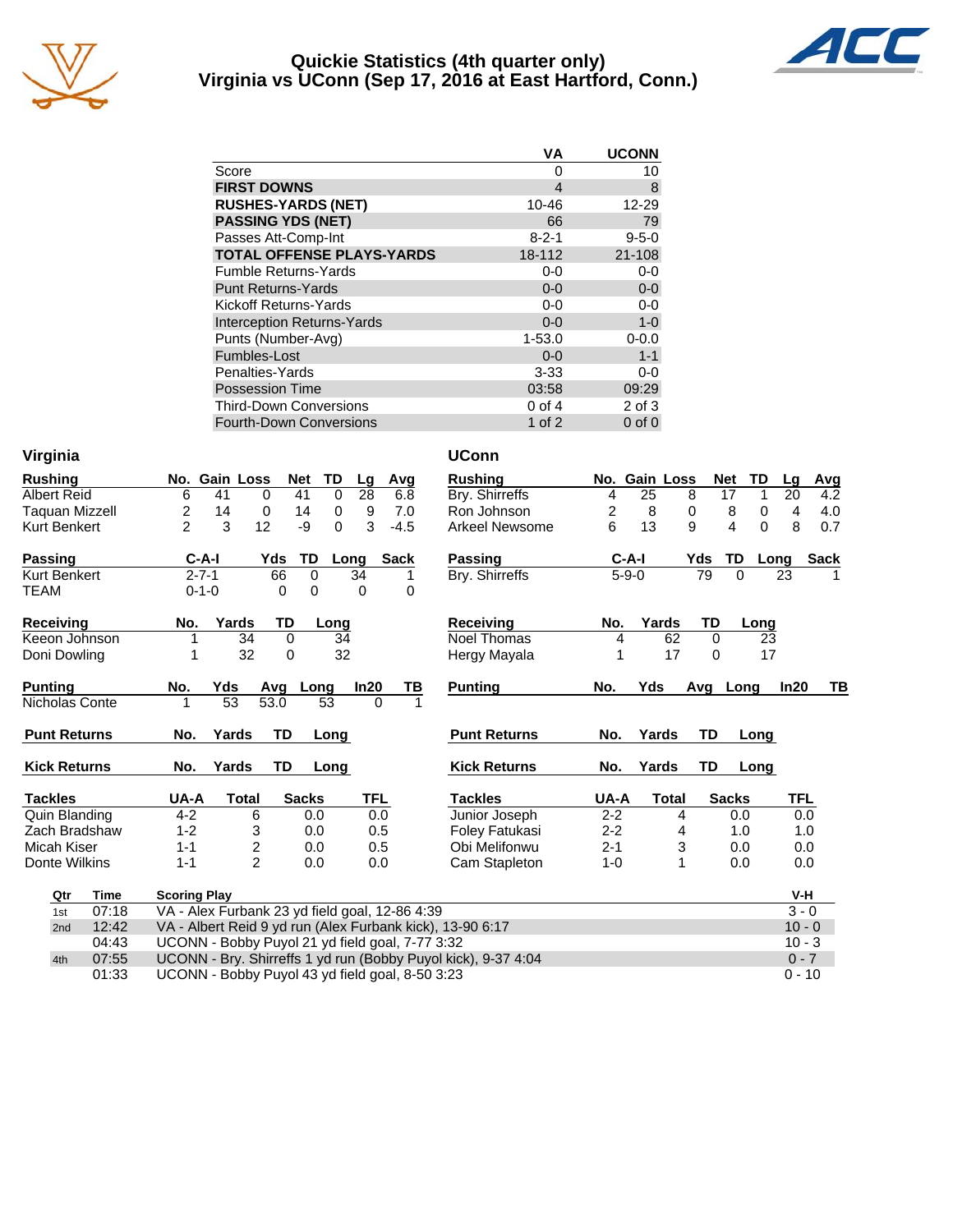

**Scoring Summary (Final) Virginia Football 2016 Central Michigan vs Virginia (Sep 24, 2016 at Charlottesville, Va.)**



Central Michigan (3-1) vs. Virginia (1-3) Date: Sep 24, 2016 • Site: Charlottesville, Va. • Stadium: Smith/Harrison/Scott Attendance: 35211

| <b>Score by Quarters</b> |    |                |                | Total |
|--------------------------|----|----------------|----------------|-------|
| Central Michigan         |    | $\overline{4}$ | $\overline{4}$ | 35    |
| Virginia                 | 15 | 1 ລ<br>J       |                |       |

| Qtr | Time      | <b>Scoring Play</b>                                                                    | V-H       |
|-----|-----------|----------------------------------------------------------------------------------------|-----------|
| 1st | 09:42     | VA - Olamide Zaccheaus 15 yd pass from Kurt Benkert (Alex Furbank kick), 5-44 1:29     | $0 - 7$   |
|     | 06:02     | VA - Albert Reid 4 yd run (Richard Burney rush), 6-78 2:05                             | $0 - 15$  |
|     | 2nd 14:25 | VA - Keeon Johnson 13 yd pass from Kurt Benkert (Alex Furbank kick failed), 11-99 3:50 | $0 - 21$  |
|     | 10:34     | VA - Taquan Mizzell 4 yd run (Alex Furbank kick), 5-43 2:15                            | $0 - 28$  |
|     | 04:06     | CMU - Jonathan Ward 1 yd run (Brian Eavey kick), 13-66 6:28                            | $7 - 28$  |
|     | 02:26     | CMU - Corey Willis 85 yd pass from Cooper Rush (Brian Eavey kick), 2-85 0:16           | $14 - 28$ |
| 3rd | 06:21     | CMU - Amari Coleman 47 yd interception return (Brian Eavey kick)                       | $21 - 28$ |
| 4th | 14:54     | CMU - Corey Willis 14 yd pass from Cooper Rush (Brian Eavey kick), 11-89 5:15          | $28 - 28$ |
|     | 09:36     | VA - Olamide Zaccheaus 82 yd pass from Kurt Benkert (Alex Furbank kick), 2-86 0:37     | $28 - 35$ |
|     | 05:00     | VA - Albert Reid 5 yd pass from Kurt Benkert (Alex Furbank kick), 8-73 3:37            | $28 - 42$ |
|     | 04:05     | VA - Taquan Mizzell 53 yd pass from Kurt Benkert (Alex Furbank kick), 1-53 0:12        | $28 - 49$ |
|     | 00:48     | CMU - Jahray Hayes 5 yd run (Brian Eavey kick), 10-88 3:17                             | $35 - 49$ |

Kickoff time: 12:34 PM • End of Game: 4:07 PM • Total elapsed time: 3:33 Officials: Referee: Stuart Mullins; Umpire: Johnnie Forte; Linesman: John Hoffmann; Line judge: Robert Zivkovic; Back judge: Robert Luklan; Field judge: Bill Dolbow; Side judge: George Liotus; Center judge: Larry Hayes; Temperature: 89 F • Wind: 4 mph NE • Weather: Sunny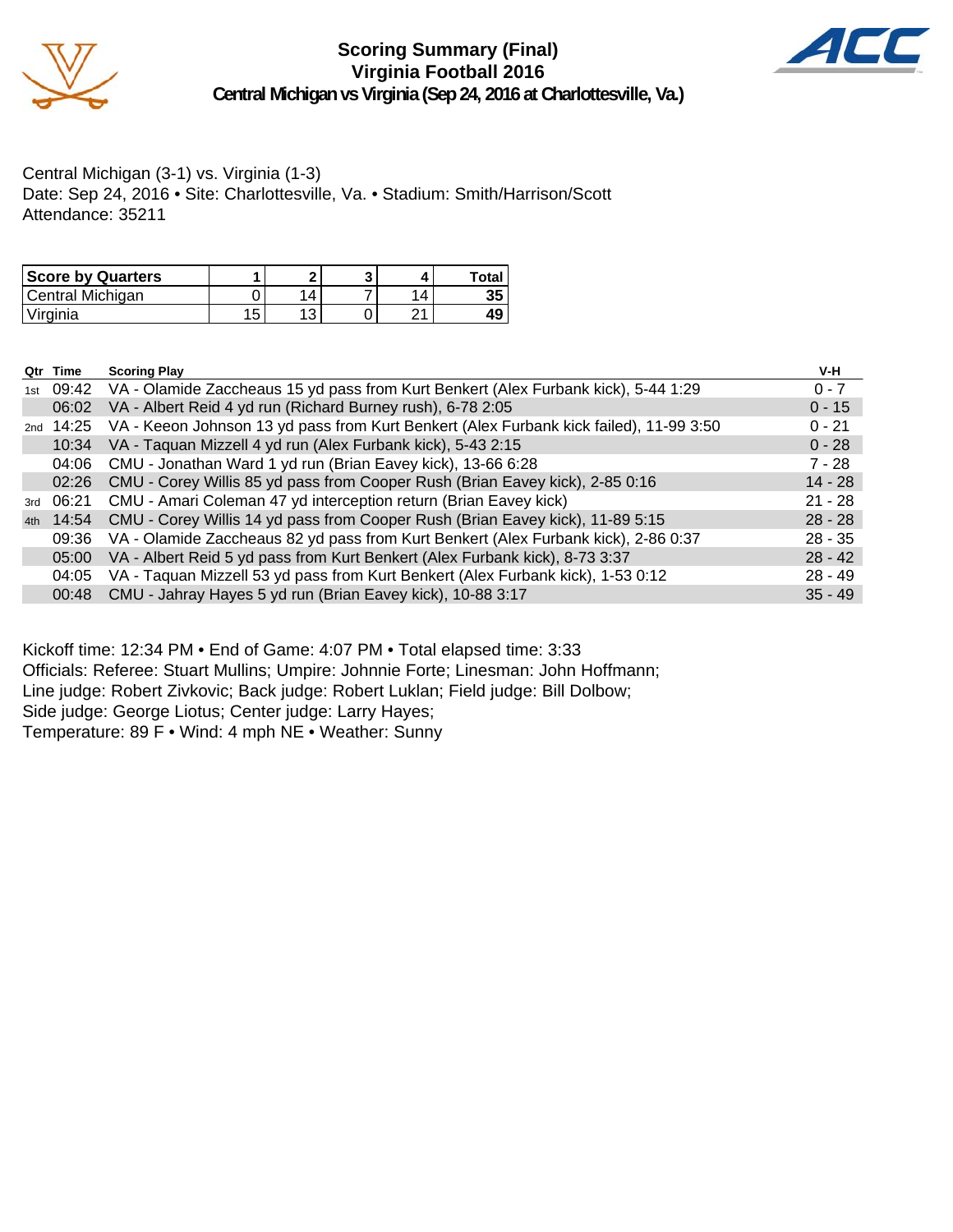

# **Team Statistics (Final) Virginia Football 2016**



|                                | <b>CMU</b>     | VA             |
|--------------------------------|----------------|----------------|
| <b>FIRST DOWNS</b>             | 22             | 25             |
| Rushing                        | $\overline{4}$ | 8              |
| Passing                        | 17             | 16             |
| Penalty                        | $\overline{1}$ | $\mathbf{1}$   |
| <b>NET YARDS RUSHING</b>       | 93             | 148            |
| <b>Rushing Attempts</b>        | 34             | 26             |
| Average Per Rush               | 2.7            | 5.7            |
| <b>Rushing Touchdowns</b>      | $\overline{2}$ | $\overline{2}$ |
| <b>Yards Gained Rushing</b>    | 119            | 152            |
| <b>Yards Lost Rushing</b>      | 26             | $\overline{4}$ |
| <b>NET YARDS PASSING</b>       | 402            | 421            |
| Completions-Attempts-Int       | $25 - 45 - 1$  | $27 - 43 - 1$  |
| Average Per Attempt            | 8.9            | 9.8            |
| <b>Average Per Completion</b>  | 16.1           | 15.6           |
| Passing Touchdowns             | 2              | 5              |
| <b>TOTAL OFFENSE YARDS</b>     | 495            | 569            |
| Total offense plays            | 79             | 69             |
| Average Gain Per Play          | 6.3            | 8.2            |
| Fumbles: Number-Lost           | $0-0$          | $0-0$          |
| Penalties: Number-Yards        | $4 - 50$       | $4 - 45$       |
| <b>PUNTS-YARDS</b>             | 7-262          | 6-288          |
| Average Yards Per Punt         | 37.4           | 48.0           |
| Net Yards Per Punt             | 33.6           | 44.7           |
| Inside 20                      | $\overline{2}$ | 4              |
| 50+ Yards                      | 0              | 3              |
| <b>Touchbacks</b>              | $\overline{0}$ | $\mathbf{1}$   |
| Fair catch                     | 1              | $\overline{2}$ |
| <b>KICKOFFS-YARDS</b>          | 5-319          | 8-507          |
| Average Yards Per Kickoff      | 63.8           | 63.4           |
| Net Yards Per Kickoff          | 36.2           | 38.8           |
| Touchbacks                     | 2              | 3              |
| Punt returns: Number-Yards-TD  | $0 - 0 - 0$    | $4 - 27 - 0$   |
| Average Per Return             | 0.0            | 6.8            |
| Kickoff returns: Number-Yds-TD | $5 - 122 - 0$  | $3 - 88 - 0$   |
| Average Per Return             | 24.4           | 29.3           |
| Interceptions: Number-Yds-TD   | $1 - 47 - 1$   | $1 - 5 - 0$    |
| Fumble Returns: Number-Yds-TD  | $0 - 0 - 0$    | $0 - 0 - 0$    |
| <b>Miscellaneous Yards</b>     | 0              | 0              |
| <b>Possession Time</b>         | 34:59          | 25:01          |
| 1st Quarter                    | 7:27           | 7:33           |
| 2nd Quarter                    | 8:27           | 6:33           |
| 3rd Quarter                    | 10:23          | 4:37           |
| 4th Quarter                    | 8:42           | 6:18           |
| <b>Third-Down Conversions</b>  | 9 of 19        | 5 of 11        |
| <b>Fourth-Down Conversions</b> | 1 of 1         | $0$ of $0$     |
| <b>Red-Zone Scores-Chances</b> | $3 - 4$        | $5-5$          |
| Touchdowns                     | $3 - 4$        | $5 - 5$        |
| Field goals                    | $0 - 4$        | $0 - 5$        |
| Sacks By: Number-Yards         | $0-0$          | $3-20$         |
| <b>PAT Kicks</b>               | $5-5$          | $5-6$          |
| <b>Field Goals</b>             | $0 - 1$        | $0-0$          |
| Points off turnovers           | 7              | $\overline{7}$ |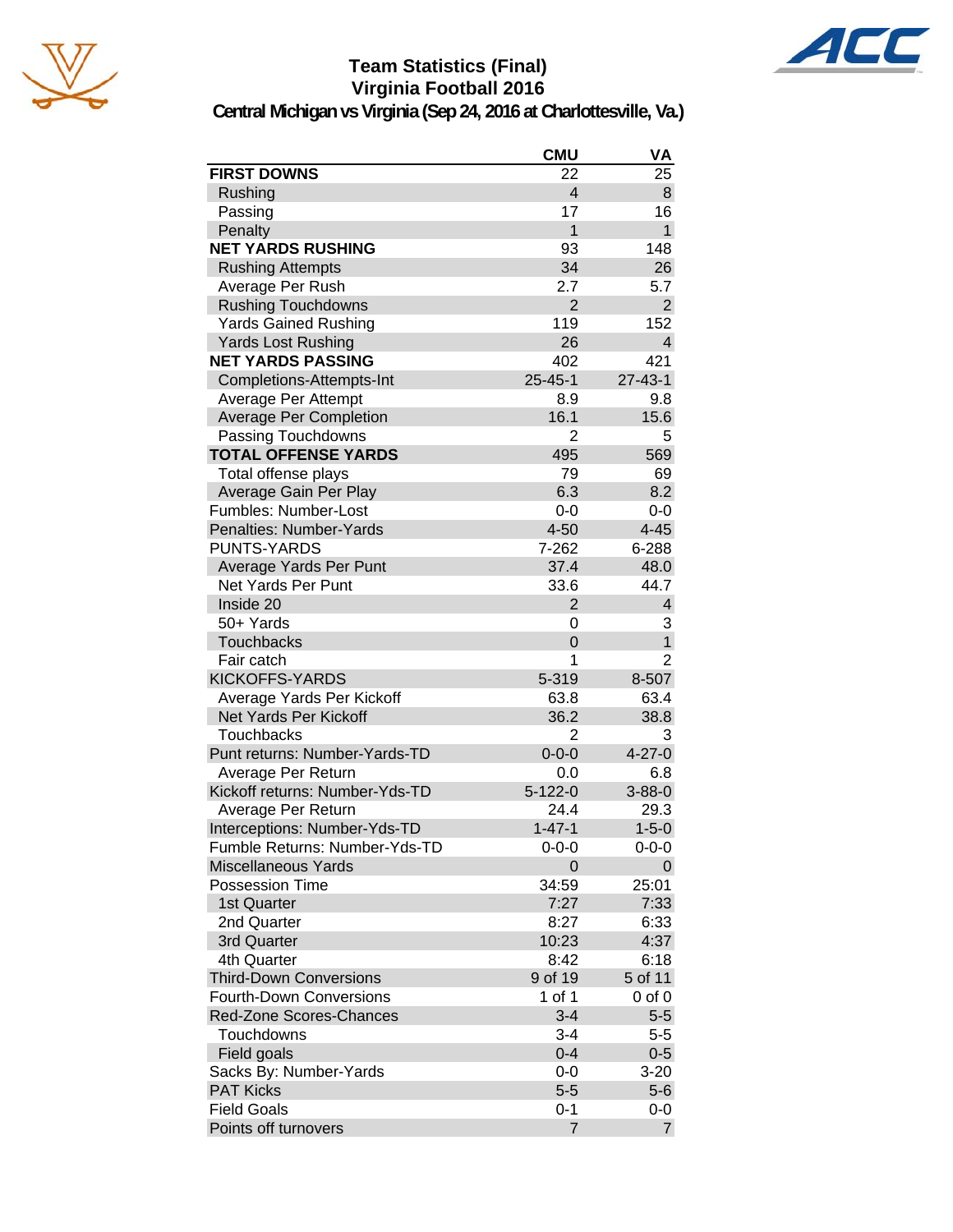

#### **Individual Statistics (Final) Virginia Football 2016**



**Central Michigan vs Virginia (Sep 24, 2016 at Charlottesville, Va.)**

#### **Central Michigan Virginia**

| <b>Rushing</b> |    | No. Gain Loss |    | Net TD |   | La | Avq    |
|----------------|----|---------------|----|--------|---|----|--------|
| Devon Spalding | 12 | 48            | 0  | 48     | 0 | 13 | 4.0    |
| Jahray Hayes   | 10 | 38            | 5  | 33     |   | 13 | 3.3    |
| Jonathan Ward  |    | 27            | O  | 27     |   | 10 | 3.9    |
| Team           |    | O             |    | -1     | Ω | 0  | $-1.0$ |
| Cooper Rush    | Δ  | 6             | 20 | -14    | 0 | 6  | $-3.5$ |
| <b>Totals</b>  | 34 | 119           | 26 | 93     | 2 | 13 | 27     |

| <b>Passing</b> | C-A-I   |     | Yds TD Long Sack |  |
|----------------|---------|-----|------------------|--|
| Cooper Rush    | 25-45-1 | 402 | -85              |  |
| Totals         | 25-45-1 | 402 | 85               |  |

| <b>Receiving</b>      | No. | Yards | TD | Long |
|-----------------------|-----|-------|----|------|
| Corey Willis          | 6   | 145   | 2  | 85   |
| <b>Tyler Conklin</b>  | 6   | 97    | 0  | 28   |
| <b>B.</b> Childress   | 3   | 52    | 0  | 25   |
| Joe Bacci             | 3   | 41    | ი  | 24   |
| <b>Eric Cooper</b>    | 3   | 30    | 0  | 11   |
| Devon Spalding        | 2   | 22    | ი  | 22   |
| Jesse Kroll           | 1   | 9     | ი  | 9    |
| <b>Austin Stewart</b> |     | 6     | 0  | 6    |
| Totals                | 25  |       | 2  | 85   |

| <b>Punting</b> | No. | Yds |      | Avg Long | In20 | ΤВ |
|----------------|-----|-----|------|----------|------|----|
| Jack Sheldon   |     | 138 | 34.5 | 38       |      |    |
| C. Mojsiejenko |     | 124 | 41.3 | 48       |      |    |
| Totals         |     | 262 | 37 4 | 48       |      |    |

|                |   | Punt   |  |  | <b>Kickoff</b> |                 |  | Intercept   |  |  |
|----------------|---|--------|--|--|----------------|-----------------|--|-------------|--|--|
| <b>Returns</b> |   | No Yds |  |  | $Lg$ No Yds    |                 |  | $Lg$ No Yds |  |  |
| Amari Coleman  |   |        |  |  | 26             | <b>261</b>      |  |             |  |  |
| Gary Jones     |   |        |  |  | 15             | 15 <sub>l</sub> |  |             |  |  |
| Jonathan Ward  | O | 0      |  |  | 81             | 34              |  |             |  |  |
| Totals         | O |        |  |  | 5 122          | -34 I           |  |             |  |  |

| <b>Field goals</b>   | Qtr | Time  | <b>Dist</b> |      | <b>Result</b> |       |
|----------------------|-----|-------|-------------|------|---------------|-------|
| <b>Brian Eavey</b>   | 3rd | 07:34 | 29 yards    |      | Missed        |       |
| <b>Kickoffs</b>      | No. | Yards |             | Avq  | ТВ            | ОВ    |
| <b>Brian Eavey</b>   | 5   | 319   |             | 63.8 |               | 0     |
| All-purpose          | Run | Rcv   | ΚR          | РR   | IR            | Total |
| <b>Corey Willis</b>  | 0   | 145   | 0           | 0    | 0             | 145   |
| Jonathan Ward        | 27  | 0     | 81          | 0    | 0             | 108   |
| <b>Tyler Conklin</b> | 0   | 97    | 0           | 0    | 0             | 97    |

Amari Coleman 0 0 26 0 47 73

FUMBLES: Central Michigan-None. Virginia-None.

| Rushing            | No. | Gain Loss      |                 |             | Net            |      | TD     | Lg        | Avg         |
|--------------------|-----|----------------|-----------------|-------------|----------------|------|--------|-----------|-------------|
| Taquan Mizzell     | 10  | 79             |                 | 0           |                | 79   | 1      | 44        | 7.9         |
| Albert Reid        | 10  | 47             |                 | 0           |                | 47   | 1      | 10        | 4.7         |
| Olamide Zaccheaus  | 2   |                | 19              | 0           |                | 19   | 0      | 13        | 9.5         |
| Jordan Ellis       | 1   |                | 5               | 0           |                | 5    | 0      | 5         | 5.0         |
| Kurt Benkert       | 1   |                | 2               | 0           |                | 2    | 0      | 2         | 2.0         |
| <b>TEAM</b>        | 2   |                | 0               | 4           |                | $-4$ | 0      | 0         | $-2.0$      |
| Totals             | 26  | 152            |                 | 4           | 148            |      | 2      | 44        | 5.7         |
| <b>Passing</b>     |     | C-A-I          |                 | Yds         |                | TD   | Long   |           | <b>Sack</b> |
| Kurt Benkert       |     | 27-43-1        |                 | 421         |                | 5    |        | 82        | 0           |
| Totals             |     | $27 - 43 - 1$  |                 | 421         |                | 5    |        | 82        | 0           |
| Receiving          | No. |                | Yards           |             | TD             |      | Long   |           |             |
| Olamide Zaccheaus  |     | 8              | 141             |             | 2              |      | 82     |           |             |
| Taquan Mizzell     |     | 6              | 89              |             | 1              |      | 53     |           |             |
| Doni Dowling       |     | 5              | 98              |             | 0              |      | 36     |           |             |
| Keeon Johnson      |     | 4              | 59              |             | 1              |      | 32     |           |             |
| <b>Albert Reid</b> |     | $\overline{c}$ | 10              |             | 1              |      | 5      |           |             |
| Joe Reed           |     | 1              | 18              |             | 0              |      | 18     |           |             |
| Ryan Santoro       |     | 1              |                 | 6           | 0              |      | 6      |           |             |
| Totals             | 27  |                | 421             |             | 5              |      | 82     |           |             |
|                    |     |                |                 |             |                |      |        |           |             |
| Punting            | No. |                | Yds             | Avg         |                | Long |        | ln20      | ΤВ          |
| Nicholas Conte     | 6   |                | 288             | 48.0        |                | 63   |        | 4         | 1           |
| <b>Totals</b>      | 6   |                | 288             | 48.0        |                | 63   |        | 4         | 1           |
|                    |     |                |                 |             |                |      |        |           |             |
|                    |     | Punt           |                 |             | <b>Kickoff</b> |      |        | Intercept |             |
| <b>Returns</b>     | No  | Yds            |                 | Lg No       | Yds            |      | Lg No  | Yds       | Lg          |
| Daniel Hamm        | 4   | 27             | 15              | 0           | 0              | 0    | 0      | 0         | 0           |
| Joe Reed           | 0   | 0              | 0               | 3           | 88             | 47   | 0      | 0         | 0           |
| Kareem Gibson      | 0   | 0              | 0               | 0           | 0              | 0    | 1      | 5         | 5           |
| Totals             | 4   | 27             | $\overline{1}5$ | 3           | 88             | 47   | 1      | 5         | 5           |
| Field goals        | Qtr | Time           |                 | <b>Dist</b> |                |      | Result |           |             |
|                    |     |                |                 |             |                |      |        |           |             |
| <b>Kickoffs</b>    | No. |                | Yards           |             | Avg            |      | TВ     |           |             |
| Dylan Sims         | 8   |                | 507             |             | 63.4           |      | 3      |           |             |
|                    |     |                |                 |             |                |      |        |           |             |
| All-purpose        | Run |                | Rcv             | ΚR          |                | PR   | IR     |           | Total       |
| Taquan Mizzell     | 79  |                | 89              | 0           |                | 0    | 0      |           | 168         |
| Olamide Zaccheaus  | 19  |                | 141             | 0           |                | 0    | 0      |           | 160         |
| Joe Reed           |     | 0              | 18              | 88          |                | 0    | 0      |           | 106         |
| Doni Dowling       |     | 0              | 98              | 0           |                | 0    | 0      |           | 98          |
|                    |     |                |                 |             |                |      |        |           |             |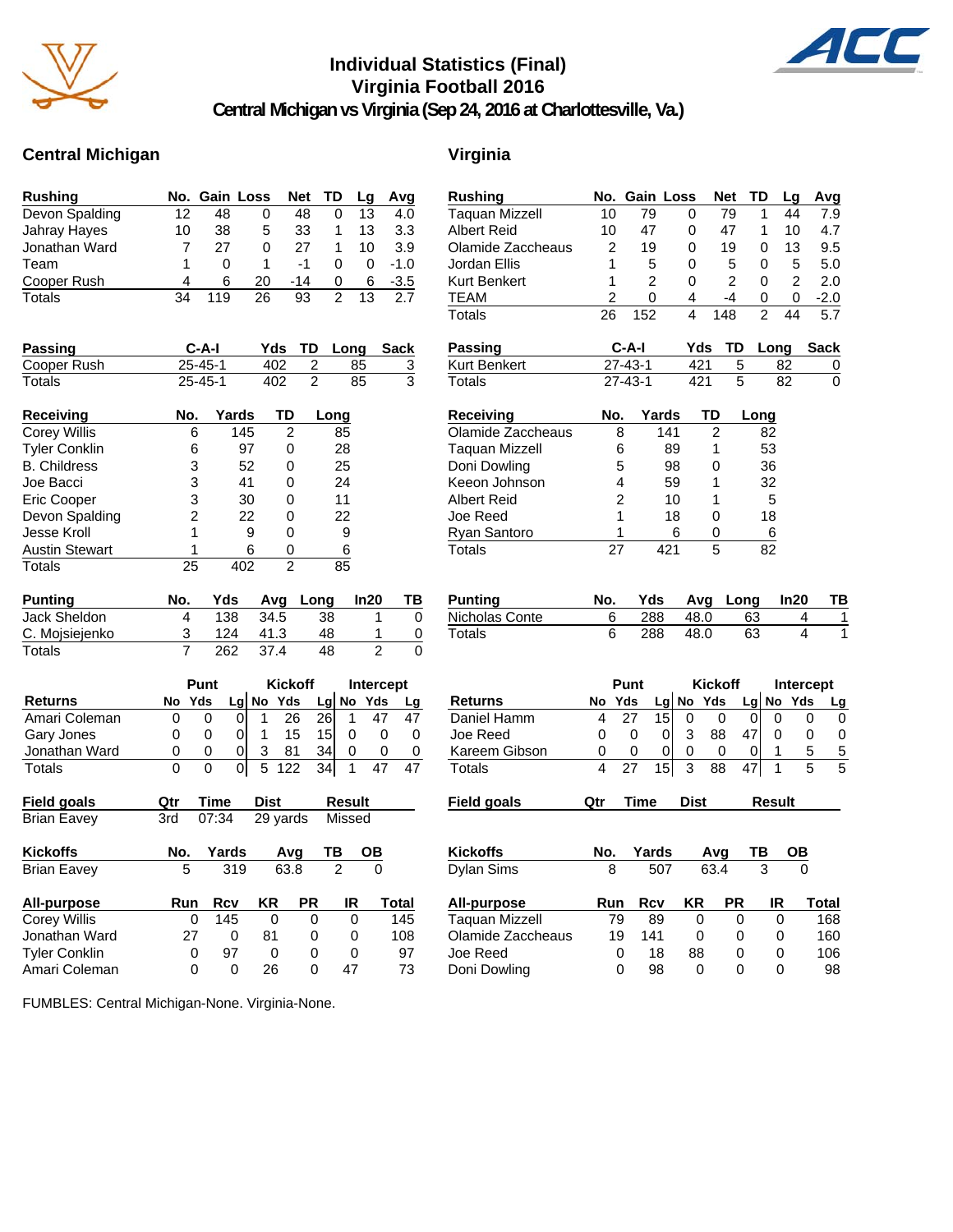

#### **Defensive Statistics (Final) Virginia Football 2016 Central Michigan vs Virginia (Sep 24, 2016 at Charlottesville, Va.)**



|                | ## Central Michigan | Solo                           | Ast                             |                      | <b>Total Sacks-Yds</b>   | <b>TFL-Yds</b>           | FF                       | FR-Yds                   | Int-Yds                  | <b>BrUp</b>              | <b>Blks</b>              | QBH            |
|----------------|---------------------|--------------------------------|---------------------------------|----------------------|--------------------------|--------------------------|--------------------------|--------------------------|--------------------------|--------------------------|--------------------------|----------------|
| 8              | Malik Fountain      | 4                              | 4                               | 8                    | $\blacksquare$           | ä,                       | ä,                       | L,                       | ÷,                       | L.                       | L.                       |                |
| $\overline{4}$ | W. Chapman          | 3                              | 5                               | 8                    | $\overline{\phantom{a}}$ |                          | $\overline{a}$           | $\overline{\phantom{a}}$ |                          | $\overline{\phantom{a}}$ | $\overline{\phantom{a}}$ |                |
| $\overline{7}$ | Amari Coleman       | 4                              | $\overline{2}$                  | 6                    | $\overline{a}$           | $\blacksquare$           | $\overline{a}$           | ä,                       | $1 - 47$                 | $\overline{a}$           | $\sim$                   |                |
|                | 45 Joe Ostman       | 3                              | 3                               | 6                    |                          |                          |                          |                          | $\overline{a}$           | $\overline{a}$           |                          |                |
|                | 37 Otis Kearney     | 4                              | 0                               | 4                    | $\overline{\phantom{a}}$ | $\blacksquare$           | $\overline{\phantom{a}}$ | ä,                       | $\overline{\phantom{a}}$ | 1                        | $\overline{\phantom{a}}$ |                |
|                | 30 Alex Briones     | $\overline{4}$                 | $\mathbf 0$                     | $\overline{4}$       |                          |                          |                          |                          |                          |                          |                          |                |
|                | 42 N. Ricketts      | 1                              | 3                               | 4                    |                          |                          |                          |                          |                          | 1                        |                          |                |
|                | 14 Josh Cox         | $\overline{2}$                 | $\mathbf{1}$                    | 3                    |                          |                          |                          |                          |                          | $\mathbf{1}$             |                          |                |
|                | 1C Trevor Apsey     | 1                              | $\overline{2}$                  | 3                    | $\blacksquare$           |                          | $\blacksquare$           |                          |                          | $\frac{1}{2}$            | ÷,                       |                |
|                | 27 Sean Bunting     | $\overline{2}$                 | $\overline{0}$                  | $\overline{2}$       |                          |                          |                          |                          |                          |                          |                          |                |
|                | 3D Tyree Waller     | $\overline{2}$                 | $\Omega$                        | $\overline{2}$       | $\sim$                   | ÷                        | $\blacksquare$           | $\blacksquare$           | $\overline{a}$           | $\blacksquare$           | $\sim$                   |                |
|                | 39 Michael Oliver   | $\mathbf{1}$                   | $\Omega$                        | $\mathbf{1}$         |                          |                          |                          |                          |                          |                          |                          |                |
|                | 22 Gary Jones       | 1                              | 0                               | 1                    | $\overline{\phantom{a}}$ |                          | $\blacksquare$           |                          |                          | ä,                       | ÷,                       |                |
|                | 12 Eric Cooper      | $\mathbf{1}$                   | $\overline{0}$                  | $\mathbf{1}$         |                          |                          |                          |                          |                          |                          |                          |                |
|                | 49 Luke Idoni       | 1                              | $\mathbf{0}$                    | 1                    |                          |                          |                          |                          |                          |                          |                          |                |
|                | 21 Jabari Dean      | $\Omega$                       | $\overline{1}$                  | $\overline{1}$       | $\overline{\phantom{a}}$ |                          |                          |                          | $\overline{\phantom{a}}$ | $\overline{a}$           | $\overline{a}$           |                |
| 9              | C. Mojsiejenko      | 0                              | 1                               | 1                    | $\blacksquare$           | $\overline{\phantom{0}}$ | $\blacksquare$           | ä,                       |                          | $\frac{1}{2}$            | $\blacksquare$           |                |
|                | 98 Kelby Latta      | $\Omega$                       | $\mathbf{1}$                    | $\mathbf{1}$         |                          |                          | $\overline{\phantom{a}}$ |                          |                          |                          |                          |                |
|                | 23 A. Scarcelli     | $\mathbf 0$                    | $\mathbf{1}$                    | 1                    | $\sim$                   | $\overline{a}$           | $\blacksquare$           | $\blacksquare$           | $\sim$                   | $\blacksquare$           | $\blacksquare$           |                |
|                | <b>Totals</b>       | 34                             | $\overline{24}$                 | $\overline{58}$      | $0.0 - 0$                | $0.0 - 0$                | $\Omega$                 | $0 - 0$                  | $1 - 47$                 | 3                        | $\mathbf{0}$             | $\Omega$       |
|                |                     |                                |                                 |                      |                          |                          |                          |                          |                          |                          |                          |                |
|                | ## Virginia         | Solo                           | Ast                             | Total                | Sacks-Yds                | <b>TFL-Yds</b>           | FF                       | FR-Yds                   | Int-Yds                  | <b>BrUp</b>              | <b>Blks</b>              | QBH            |
| $\overline{3}$ | Quin Blanding       | $\overline{7}$                 | 5                               | $\overline{12}$      |                          |                          |                          |                          |                          | 1                        |                          |                |
|                |                     |                                |                                 |                      |                          |                          |                          |                          |                          |                          |                          |                |
|                | 38 Kelvin Rainey    | $\overline{7}$                 | $\overline{2}$                  | 9                    |                          | $1.0 - 5$                |                          |                          | $\overline{a}$           | $\overline{a}$           |                          |                |
|                | 51 Zach Bradshaw    | 6                              | 3                               | 9                    | $1.0 - 7$                | $1.0 - 7$                | $\blacksquare$           | ä,                       | $\blacksquare$           | $\overline{2}$           | $\blacksquare$           |                |
|                | 31 Kareem Gibson    | 5                              | $\mathbf{1}$                    | 6                    |                          | $\overline{\phantom{0}}$ |                          |                          | $1 - 5$                  |                          |                          |                |
|                | 58 Eli Hanback      | $\overline{2}$                 | 4                               | 6                    | $\blacksquare$           | $\sim$                   | $\blacksquare$           | ÷                        | $\overline{a}$           | $\blacksquare$           | $\sim$                   |                |
|                | 53 Micah Kiser      | $\overline{0}$                 | 6                               | 6                    | $\overline{a}$           |                          | $\overline{a}$           |                          |                          | $\mathbf{1}$             | $\overline{a}$           |                |
| $\mathbf{1}$   | Donte Wilkins       | $\mathbf{1}$                   | 3                               | 4                    | $\blacksquare$           | $\overline{\phantom{a}}$ | $\blacksquare$           | ÷,                       | $\overline{a}$           | ÷,                       | $\blacksquare$           |                |
|                | 14 Myles Robinson   | 3                              | $\overline{0}$                  | 3                    |                          |                          |                          |                          |                          | $\mathbf{1}$             |                          |                |
|                | 13 Chris Peace      | 0                              | 3                               | 3                    | $\overline{\phantom{a}}$ |                          | $\overline{\phantom{a}}$ | ä,                       |                          | -                        | $\blacksquare$           |                |
|                | 37 Jordan Mack      | $\mathbf{1}$                   | $\mathbf{1}$                    | $\overline{2}$       | $\overline{\phantom{a}}$ |                          |                          |                          |                          |                          |                          |                |
| 9              | Andrew Brown        | $\mathbf{1}$                   | $\mathbf{1}$                    | 2                    | $1.0 - 7$                | $1.0 - 7$                | $\blacksquare$           |                          |                          |                          |                          |                |
|                | 28 Wilfred Wahee    | $\overline{0}$                 | $\overline{2}$                  | $\overline{c}$       | $\overline{\phantom{0}}$ | ÷,                       |                          |                          |                          |                          |                          |                |
|                | 90 Jack Powers      | 0                              | $\overline{c}$                  | $\overline{c}$       | $\mathbf{r}$             | ÷.                       | $\blacksquare$           | ä,                       | $\overline{a}$           | 3                        | $\blacksquare$           |                |
|                | 54 Matt Terrell     | $\Omega$                       | $\overline{2}$                  | $\overline{2}$       | $0.5 - 3$                | $0.5 - 3$                | $\overline{a}$           |                          | $\overline{\phantom{a}}$ | L.                       | $\blacksquare$           |                |
| 91             | <b>Dylan Sims</b>   | 1                              | 0                               | 1                    | $\blacksquare$           | $\blacksquare$           | $\blacksquare$           | $\blacksquare$           | $\overline{a}$           | $\frac{1}{2}$            | ÷,                       |                |
|                | 22 Daniel Hamm      | $\mathbf{1}$                   | $\overline{0}$                  | $\mathbf{1}$         | $\blacksquare$           |                          |                          |                          |                          |                          |                          |                |
|                | 81 Joe Reed         | 1                              | 0                               | 1                    | $\blacksquare$           |                          | $\overline{\phantom{a}}$ |                          |                          |                          | ÷,                       |                |
|                | 59 Mark Hall        | $\Omega$                       | $\overline{1}$                  | $\mathbf{1}$         |                          |                          |                          |                          |                          |                          |                          |                |
|                | 95 Juwan Moye       | 0                              | $\mathbf{1}$                    | 1                    | $0.5 - 3$                | $0.5 - 3$                |                          |                          |                          | 1                        | $\overline{a}$           |                |
|                | 34 Bryce Hall       | $\mathbf 0$<br>$\overline{36}$ | $\mathbf{1}$<br>$\overline{38}$ | 1<br>$\overline{74}$ |                          | $\overline{\phantom{a}}$ | $\overline{\phantom{a}}$ |                          | $1-5$                    |                          |                          | $\overline{0}$ |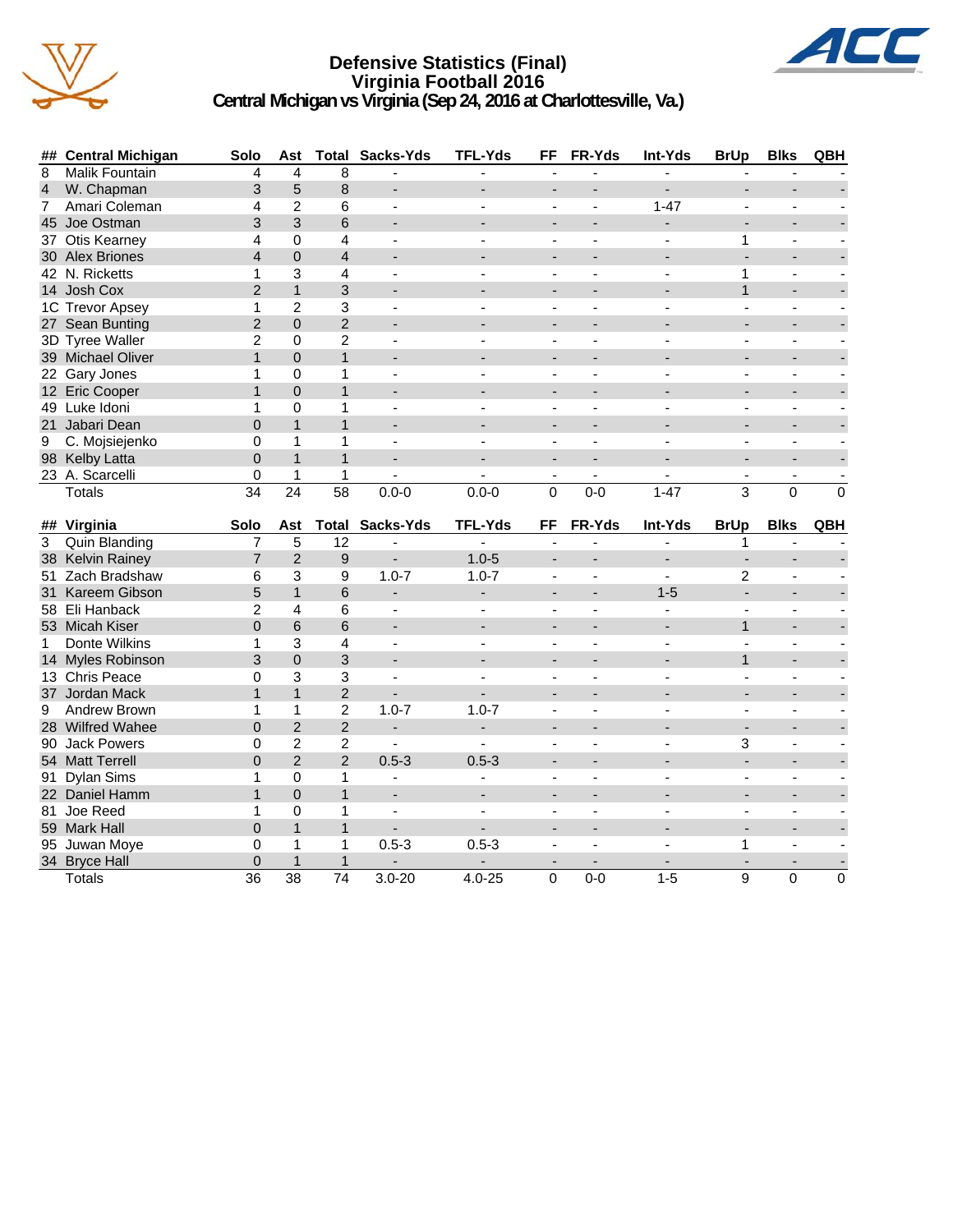

#### **Participation Report (Final) Virginia Football 2016**



**Central Michigan vs Virginia (Sep 24, 2016 at Charlottesville, Va.)**

#### **Central Michigan**

#### **Virginia**

| Pos       | ## | <b>OFFENSE</b>       | Pos        | ##             | <b>OFFENSE</b>       |
|-----------|----|----------------------|------------|----------------|----------------------|
| LT        | 59 | Joe Austin           | <b>WR</b>  | $\overline{7}$ | Doni Dowling         |
| LG        | 70 | <b>Shakir Carr</b>   | LT.        | 67             | Jack English         |
| C.        | 79 | Austin Doan          | LG         | 76             | Michael Mooney       |
| RG        | 67 | J.P. Quinn           | С          | 50             | Jackson Matteo       |
| RT        | 74 | Derek Edwards        | <b>RG</b>  | 71             | Jack McDonald        |
| QB        | 10 | Cooper Rush          | <b>RT</b>  | 72             | Eric Smith           |
| <b>RB</b> | 25 | Devon Spalding       | QB         | 6              | Kurt Benkert         |
| FB        | 40 | Joe Bacci            | <b>SB</b>  | 4              | Taquan Mizzell       |
| TE        | 83 | <b>Tyler Conklin</b> | BB         | $\overline{2}$ | <b>Albert Reid</b>   |
| <b>WR</b> | 88 | Jesse Kroll          | <b>WR</b>  | 8              | Keeon Johnson        |
| <b>WR</b> | 3  | Mark Chapman         | <b>WR</b>  | 33             | Olamide Zaccheaus    |
|           |    |                      |            |                |                      |
|           |    |                      |            |                |                      |
| Pos       | ## | <b>DEFENSE</b>       | Pos        | ##             | <b>DEFENSE</b>       |
| DE        | 90 | C. Kantzavelos       | LE         | 9              | Andrew Brown         |
| ΝT        | 98 | Kelby Latta          | <b>NT</b>  | 1              | Donte Wilkins        |
| DT        | 21 | Jabari Dean          | <b>RE</b>  | 58             | Eli Hanback          |
| DE        | 45 | Joe Ostman           | <b>SLB</b> | 37             | Jordan Mack          |
| LB        | 42 | N. Ricketts          | <b>MLB</b> | 53             | Micah Kiser          |
| LB        | 8  | Malik Fountain       | <b>BLB</b> | 51             | Zach Bradshaw        |
| LB        | 30 | <b>Alex Briones</b>  | <b>WLB</b> | 13             | <b>Chris Peace</b>   |
| S         | 4  | W. Chapman           | S          | 38             | <b>Kelvin Rainey</b> |
| S         | 37 | <b>Otis Kearney</b>  | <b>FS</b>  | 3              | Quin Blanding        |
| СB        | 14 | Josh Cox             | BC         | 14             | Myles Robinson       |
| СB        | 7  | Amari Coleman        | BC         | 31             | Kareem Gibson        |

Central Michigan: 1C-Trevor Apsey, 1F-B. Childress, 1E-Austin Stewart, 1B-Zach Oakley, 3A-Emmett Thomas, 3D-Tyree Waller, 3C-Colton Odykirk, 5-Jonathan Ward, 7A-Tommy Lazzaro, 8A-Corey Willis, 9A-Damon Terry, 9-C. Mojsiejenko, 11-Jahray Hayes, 12-Eric Cooper, 22-Gary Jones, 23-A. Scarcelli, 27-Sean Bunting, 32-Jeff Perry, 35-Trevor Thomas, 38-Ray Golden, 39-Michael Oliver, 43-Carlos Clark, 44-M. Stanitzek, 46-N Brisson-Fast, 47-Clay Walderzak, 49-Luke Idoni, 55-M. Steinhauer, 57-Mike Danna, 60-Steve Eipper, 73-Brandon Keen, 75-Kenny Rogers, 80-Anthony Rice, 94-Alex Neering, 95-D'Andre Dill, 96-Brian Eavey, 99-Jack Sheldon.

Virginia: 10-Jordan Ellis, 11-David Eldridge, 15-Matt Johns, 19-Andre Levrone, 20-Steven Wright, 21-Juan Thornhill, 22-Daniel Hamm, 25-Chris Sharp, 28-Wilfred Wahee, 29-Eric Gallon, 30-Nicholas Conte, 32-Kirk Garner, 34-Bryce Hall, 36-Gladimir Paul, 39-Chris Moore, 40-C.J. Stalker, 41-Connor Wingo-Reeves, 46-Evan Butts, 54-Matt Terrell, 56-Andre Miles-Redmond, 57-James Trucilla, 59-Mark Hall, 77-Jake Fieler, 78-R.J. Proctor, 80-Hasise Dubois, 81-Joe Reed, 84-Alex Furbank, 87-Richard Burney, 88-Ryan Santoro, 90-Jack Powers, 91-Dylan Sims, 95-Juwan Moye, 98-Landan Word.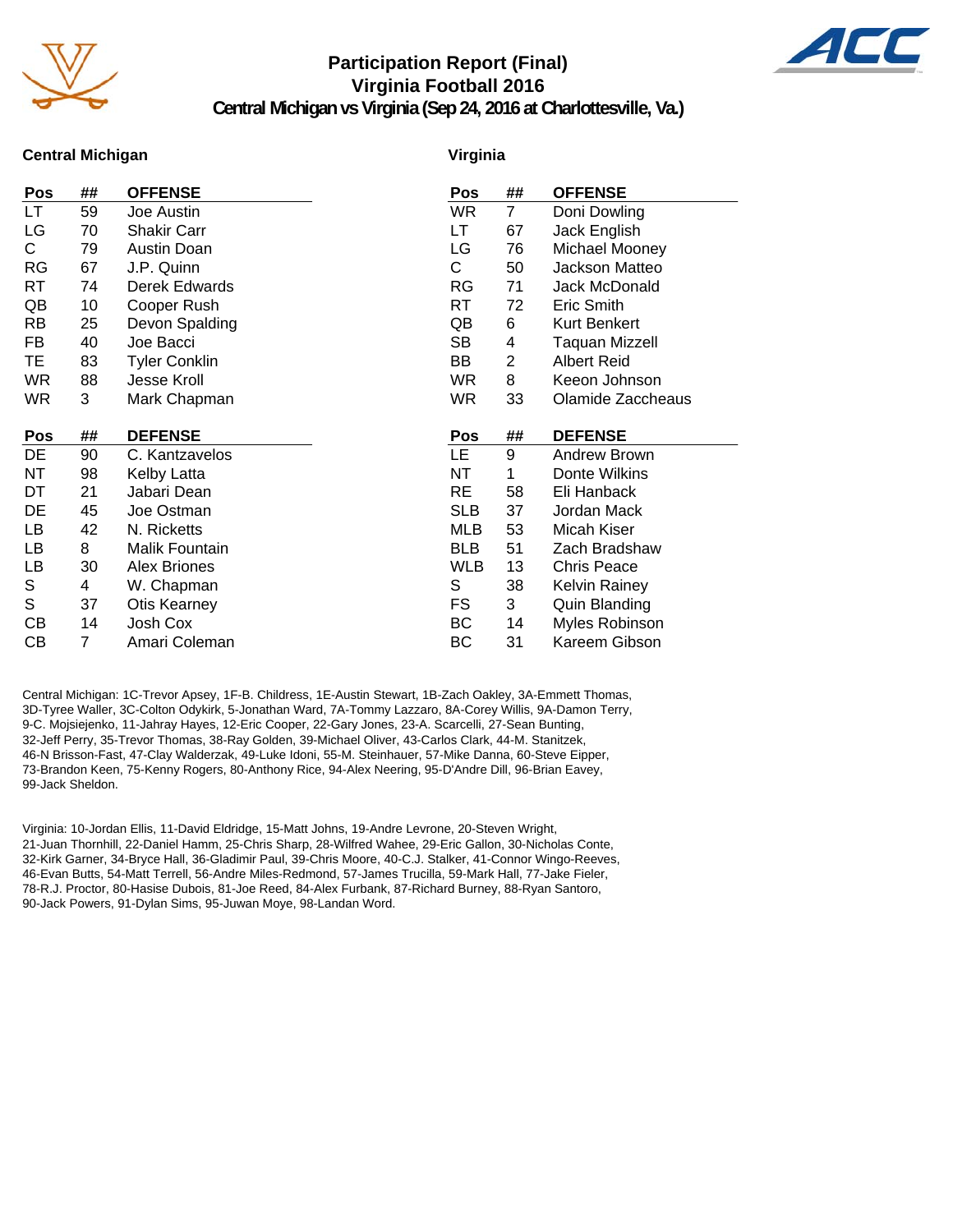

# **Drive Chart (By Team) (Final) Virginia Football 2016**



|            |                 |                 | <b>Drive Started</b> |                 |                 | <b>Drive Ended</b> | <b>Consumed</b>          |                                      |            |
|------------|-----------------|-----------------|----------------------|-----------------|-----------------|--------------------|--------------------------|--------------------------------------|------------|
| Team       | Qtr             | Spot            | Time                 | <b>Obtained</b> | <b>Spot</b>     | Time               | <b>How lost</b>          | - Yds<br>ΡI                          | <b>TOP</b> |
| <b>CMU</b> | 1st             | C <sub>26</sub> | 15:00                | Kickoff         | C <sub>27</sub> | 13:59              | Punt                     | 3<br>$\sim$                          | 1:01       |
| <b>CMU</b> |                 | C <sub>20</sub> | 13:15                | Punt            | C16             | 11:11              | Punt                     | $- (4)$<br>3                         | 2:04       |
| <b>CMU</b> |                 | C35             | 09:42                | Kickoff         | C40             | 08:07              | Punt                     | 3<br>- 5                             | 1:35       |
| <b>CMU</b> |                 | C <sub>25</sub> | 06:02                | Kickoff         | V49             | 03:15              | Punt                     | $6 - 26$                             | 2:47       |
| <b>CMU</b> | 2 <sub>nd</sub> | C <sub>25</sub> | 14:25                | Kickoff         | C <sub>23</sub> | 12:49              | Punt                     | (2)<br>3                             | 1:36       |
| <b>CMU</b> |                 | C <sub>34</sub> | 10:34                | Kickoff         | V <sub>00</sub> | 04:06              | *TOUCHDOWN               | 13<br>66<br>$\blacksquare$           | 6:28       |
| <b>CMU</b> |                 | C15             | 02:42                | Punt            | V <sub>00</sub> | 02:26              | *TOUCHDOWN               | 85<br>2<br>$\sim$                    | 0:16       |
| <b>CMU</b> |                 | C <sub>05</sub> | 00:07                | Punt            | C04             | 00:00              | End of half              | (1)<br>$\blacksquare$                | 0:07       |
| <b>CMU</b> | 3rd             | C <sub>23</sub> | 12:48                | Punt            | V11             | 07:34              | Missed FG                | 12<br>66<br>$\sim$                   | 5:14.      |
| <b>CMU</b> |                 | V <sub>00</sub> | 06:21                | Interception    | IV00            | 06:21              | *TOUCHDOWN               | $\Omega$<br>$-0$                     | 0:00       |
| <b>CMU</b> |                 | C11             | 05:09                | Punt            | V <sub>00</sub> | 14:54              | <i><b>*TOUCHDOWN</b></i> | -89<br>11<br>۰.                      | 5:15       |
| <b>CMU</b> | 4th             | C <sub>14</sub> | 13:50                | Punt            | V44             | 10:13              | Punt                     | 6<br>- 42                            | 3:37       |
| <b>CMU</b> |                 | C25             | 09:36                | Kickoff         | C <sub>30</sub> | 08:37              | Punt                     | 3<br>- 5                             | 0:59       |
| <b>CMU</b> |                 | C18             | 05:00                | Kickoff         | C37             | 04:17              | Interception             | 4 - 19                               | 0:43       |
| <b>CMU</b> |                 | C <sub>12</sub> | 04:05                | Kickoff         | V <sub>00</sub> | 00:48              | *TOUCHDOWN               | 10<br>88<br>$\overline{\phantom{a}}$ | $3:17$ .   |

|                         | 1st   | 2nd     | 3rd             | 4th     | 1st             | 2nd             |                 |
|-------------------------|-------|---------|-----------------|---------|-----------------|-----------------|-----------------|
| <b>Central Michigan</b> | Qtr   | Qtr     | Qtr             | Qtr     | Half            | Half            | Total           |
| Time of possession      | 07:27 | 08:27   | 10:23           | 08:42   | 15:54           | 19:05           | 34:59           |
| 3rd down conversions    | 1-5   | $3 - 5$ | $3 - 4$         | $2 - 5$ | $4 - 10$        | $5-9$           | $9 - 19$        |
| Average field position  | C26   | C19     | C <sub>17</sub> | C17     | C <sub>23</sub> | C <sub>17</sub> | C <sub>20</sub> |
| 4th down conversions    | 0-0   | 1-1     | 0-0             | 0-0     | $1 - 1$         | 0-0             | $1 - 1$         |

|           |                 |                 |       | <b>Drive Started</b> |                 | <b>Drive Ended</b> | <b>Consumed</b> |                     |            |
|-----------|-----------------|-----------------|-------|----------------------|-----------------|--------------------|-----------------|---------------------|------------|
| Team      | Qtr             | Spot            | Time  | <b>Obtained</b>      | Spot            | Time               | <b>How lost</b> | - Yds<br>ΡI         | <b>TOP</b> |
| VA        | 1st             | V35             | 13:59 | Punt                 | V37             | 13:15              | Punt            | 3<br>$-2$           | 0:44       |
| <b>VA</b> |                 | C44             | 11:11 | Punt                 | COO             | 09:42              | *TOUCHDOWN      | 44<br>5<br>$\sim$   | 1:29.      |
| VA        |                 | V22             | 08:07 | Punt                 | C <sub>00</sub> | 06:02              | *TOUCHDOWN      | 6<br>- 78           | $2:05$ .   |
| <b>VA</b> |                 | V <sub>01</sub> | 03:15 | Punt                 | C <sub>00</sub> | 14:25              | *TOUCHDOWN      | - 99<br>11          | 3:50.      |
| VA        | 2 <sub>nd</sub> | C43             | 12:49 | Punt                 | C <sub>00</sub> | 10:34              | *TOUCHDOWN      | 5.<br>-43<br>$\sim$ | 2:15.      |
| <b>VA</b> |                 | V <sub>23</sub> | 04:06 | Kickoff              | V38             | 02:42              | Punt            | $5 - 15$            | 1:24       |
| VA        |                 | V25             | 02:26 | Kickoff              | V39             | 00:07              | Punt            | 6<br>14<br>$\sim$   | 2:19       |
| <b>VA</b> | 3rd             | V21             | 15:00 | Kickoff              | V42             | 12:48              | Punt            | $6 - 21$            | 2:12       |
| VA        |                 | V20             | 07:34 | Missed FG            | C48             | 06:21              | Interception    | 3<br>$-32$          | 1:13       |
| <b>VA</b> |                 | V25             | 06:21 | Kickoff              | V32             | 05:09              | Punt            | 3<br>$-7$           | 1:12       |
| VA        | 4th             | V <sub>50</sub> | 14:54 | Kickoff              | C44             | 13:50              | Punt            | 3<br>- 6            | 1:04       |
| <b>VA</b> |                 | V14             | 10:13 | Punt                 | C <sub>00</sub> | 09:36              | *TOUCHDOWN      | $2 - 86$            | 0:37       |
| VA        |                 | V <sub>27</sub> | 08:37 | Punt                 | C <sub>00</sub> | 05:00              | *TOUCHDOWN      | 8<br>- 73           | $3:37$ .   |
| <b>VA</b> |                 | V47             | 04:17 | Interception         | C <sub>00</sub> | 04:05              | *TOUCHDOWN      | $1 - 53$            | 0:12       |
| VA        |                 | V <sub>50</sub> | 00:48 | Kickoff              | V46             | 00:00              | End of half     | (4)<br>2<br>$\sim$  | 0:48       |

|                        | 1st   | 2 <sub>nd</sub> | 3rd     | 4th     | 1st     | 2nd     |          |
|------------------------|-------|-----------------|---------|---------|---------|---------|----------|
| Virginia               | Qtr   | Qtr             | Qtr     | Qtr     | Half    | Half    | Total    |
| Time of possession     | 07:33 | 06:33           | 04:37   | 06:18   | 14:06   | 10:55   | 25:01    |
| 3rd down conversions   | 3-4   | $2 - 4$         | $0 - 2$ | 0-1     | $5 - 8$ | $0 - 3$ | $5 - 11$ |
| Average field position | V28   | V35             | V22     | V37     | V31     | V31     | V31      |
| 4th down conversions   | 0-0   | 0-0             | ი-ი     | $0 - 0$ | $0 - 0$ | 0-0     | $0 - 0$  |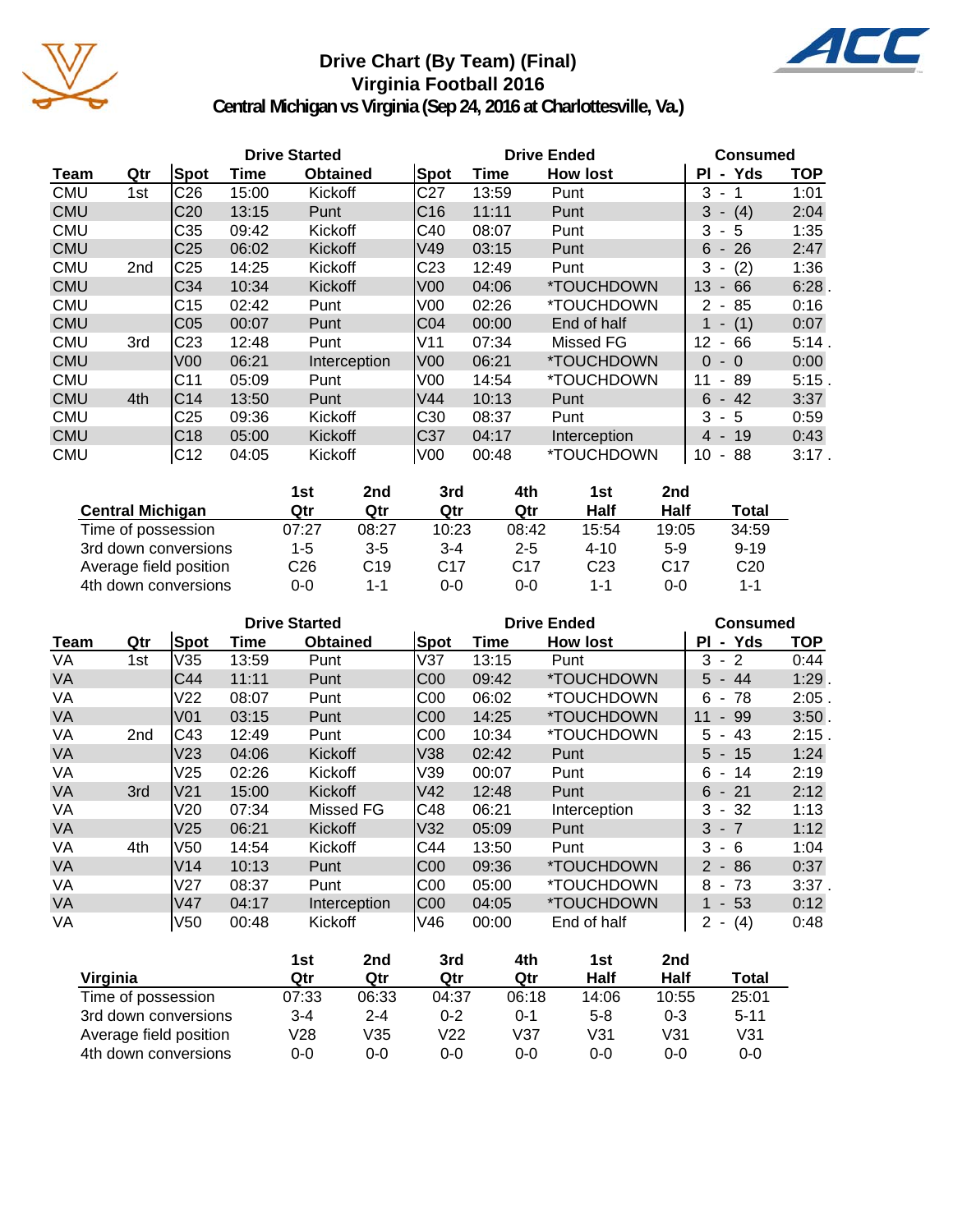

### **Drive Chart (By Quarter) (Final) Virginia Football 2016**



|             |     |                  | <b>Drive Started</b> |                 |                 | <b>Drive Ended</b> | <b>Consumed</b> |                                        |            |
|-------------|-----|------------------|----------------------|-----------------|-----------------|--------------------|-----------------|----------------------------------------|------------|
| <b>Team</b> | Qtr | <b>Spot</b>      | <b>Time</b>          | <b>Obtained</b> | Spot            | <b>Time</b>        | <b>How lost</b> | PI - Yds                               | <b>TOP</b> |
| <b>CMU</b>  | 1st | C <sub>26</sub>  | 15:00                | Kickoff         | C <sub>27</sub> | 13:59              | Punt            | 3<br>$-1$                              | 1:01       |
| <b>VA</b>   |     | V35              | 13:59                | Punt            | V37             | 13:15              | Punt            | 3<br>$-2$                              | 0:44       |
| <b>CMU</b>  |     | C <sub>20</sub>  | 13:15                | Punt            | C <sub>16</sub> | 11:11              | Punt            | 3<br>(4)                               | 2:04       |
| VA          |     | C44              | 11:11                | Punt            | C <sub>00</sub> | 09:42              | *TOUCHDOWN      | 5<br>$-44$                             | $1:29$ .   |
| <b>CMU</b>  |     | C35              | 09:42                | Kickoff         | C40             | 08:07              | Punt            | 3<br>5<br>÷,                           | 1:35       |
| VA          |     | V <sub>22</sub>  | 08:07                | Punt            | C <sub>00</sub> | 06:02              | *TOUCHDOWN      | $6 - 78$                               | $2:05$ .   |
| <b>CMU</b>  |     | C <sub>25</sub>  | 06:02                | Kickoff         | V49             | 03:15              | Punt            | 6<br>26<br>$\blacksquare$              | 2:47       |
| VA          |     | V <sub>01</sub>  | 03:15                | Punt            | C <sub>00</sub> | 14:25              | *TOUCHDOWN      | 11<br>99<br>$\overline{\phantom{a}}$   | 3:50.      |
| <b>CMU</b>  | 2nd | C <sub>25</sub>  | 14:25                | Kickoff         | C <sub>23</sub> | 12:49              | Punt            | (2)<br>3                               | 1:36       |
| <b>VA</b>   |     | C43              | 12:49                | Punt            | COO             | 10:34              | *TOUCHDOWN      | 5<br>$-43$                             | 2:15.      |
| <b>CMU</b>  |     | C34              | 10:34                | Kickoff         | V <sub>00</sub> | 04:06              | *TOUCHDOWN      | 13<br>66<br>$\overline{\phantom{a}}$   | 6:28.      |
| VA          |     | V <sub>23</sub>  | 04:06                | Kickoff         | V38             | 02:42              | Punt            | 5<br>$-15$                             | 1:24       |
| <b>CMU</b>  |     | C <sub>15</sub>  | 02:42                | Punt            | V <sub>00</sub> | 02:26              | *TOUCHDOWN      | $\overline{2}$<br>85<br>$\blacksquare$ | 0:16       |
| VA          |     | V25              | 02:26                | Kickoff         | V39             | 00:07              | Punt            | $6 - 14$                               | 2:19       |
| <b>CMU</b>  |     | C <sub>05</sub>  | 00:07                | Punt            | CO <sub>4</sub> | 00:00              | End of half     | (1)                                    | 0:07       |
| <b>VA</b>   | 3rd | V <sub>21</sub>  | 15:00                | Kickoff         | V <sub>42</sub> | 12:48              | Punt            | 6<br>$-21$                             | 2:12       |
| <b>CMU</b>  |     | C <sub>2</sub> 3 | 12:48                | Punt            | V11             | 07:34              | Missed FG       | 66<br>12<br>$\overline{\phantom{a}}$   | 5:14.      |
| VA          |     | V20              | 07:34                | Missed FG       | C48             | 06:21              | Interception    | 3<br>32<br>$\blacksquare$              | 1:13       |
| <b>CMU</b>  |     | V <sub>00</sub>  | 06:21                | Interception    | V <sub>00</sub> | 06:21              | *TOUCHDOWN      | $-0$<br>$\Omega$                       | 0:00       |
| VA          |     | V25              | 06:21                | Kickoff         | V32             | 05:09              | Punt            | 3<br>$-7$                              | 1:12       |
| <b>CMU</b>  |     | C11              | 05:09                | Punt            | V00             | 14:54              | *TOUCHDOWN      | 11<br>-89<br>$\blacksquare$            | 5:15.      |
| VA          | 4th | V <sub>50</sub>  | 14:54                | Kickoff         | C44             | 13:50              | Punt            | $-6$<br>3                              | 1:04       |
| <b>CMU</b>  |     | C <sub>14</sub>  | 13:50                | Punt            | V44             | 10:13              | Punt            | $-42$<br>6                             | 3:37       |
| VA          |     | V14              | 10:13                | Punt            | C <sub>00</sub> | 09:36              | *TOUCHDOWN      | $2 -$<br>86                            | 0:37       |
| <b>CMU</b>  |     | C <sub>25</sub>  | 09:36                | Kickoff         | C30             | 08:37              | Punt            | 5<br>3<br>$\blacksquare$               | 0:59       |
| VA          |     | V27              | 08:37                | Punt            | COO             | 05:00              | *TOUCHDOWN      | 8<br>73                                | $3:37$ .   |
| <b>CMU</b>  |     | C18              | 05:00                | Kickoff         | C37             | 04:17              | Interception    | 19<br>4                                | 0:43       |
| VA          |     | V47              | 04:17                | Interception    | <b>C00</b>      | 04:05              | *TOUCHDOWN      | 53<br>$\blacksquare$                   | 0:12       |
| <b>CMU</b>  |     | C12              | 04:05                | Kickoff         | V <sub>00</sub> | 00:48              | *TOUCHDOWN      | 88<br>10<br>$\blacksquare$             | 3:17.      |
| VA          |     | V <sub>50</sub>  | 00:48                | Kickoff         | V46             | 00:00              | End of half     | $2 - (4)$                              | 0:48       |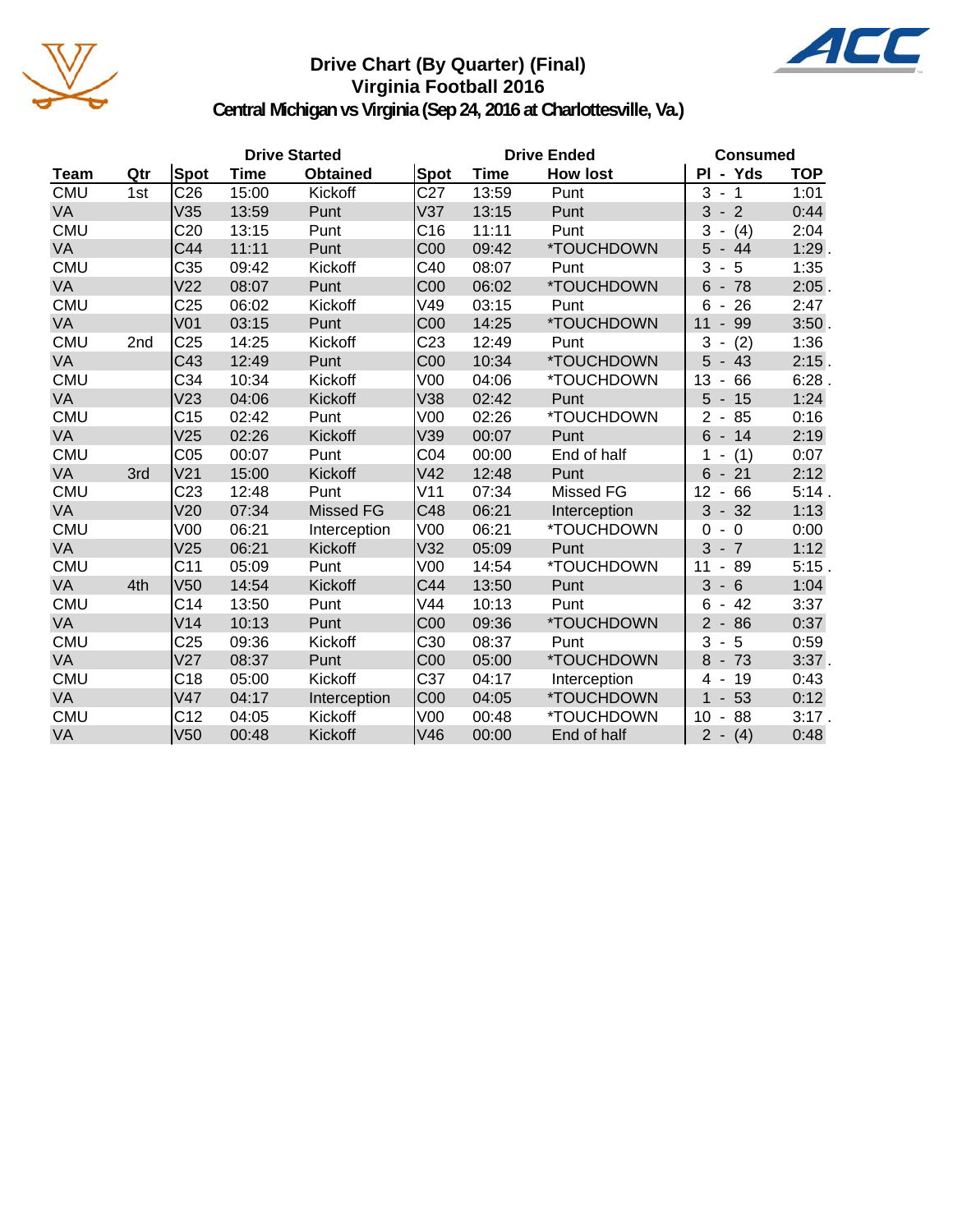

# **Play-by-Play Summary (1st quarter)**



|                | Virginia wins toss, defers                                 |                                                                                                                                                    |                |
|----------------|------------------------------------------------------------|----------------------------------------------------------------------------------------------------------------------------------------------------|----------------|
|                | 1-10 CMU 35                                                | VA ball on VA35.<br>Sims, D kickoff 65 yards to the CMU0, Amari Coleman return 26 yards to the CMU26 (Reed,                                        |                |
| 1-10           | CMU 26                                                     | $J$ ).<br>Cooper Rush pass incomplete to Anthony Rice (Bradshaw, Z).                                                                               |                |
| $2 - 10$       | CMU 26                                                     | Devon Spalding rush for 1 yard to the CMU27 (Gibson, K).                                                                                           |                |
| 3-9<br>4-9     | <b>CMU 27</b><br><b>CMU 27</b>                             | Cooper Rush pass incomplete to Tyler Conklin.<br>Jack Sheldon punt 38 yards to the VA35, out-of-bounds.                                            |                |
|                |                                                            | 3 plays, 1 yard, 1:01                                                                                                                              |                |
|                | VIRGINIA drive start at 13:59.                             |                                                                                                                                                    |                |
|                | 1-10 VA 35<br>2-8<br>VA 37                                 | Mizzell, T rush for 2 yards to the VA37 (Malik Fountain).<br>Benkert, K pass incomplete to Levrone, A.                                             |                |
|                | VA 37<br>3-8                                               | Benkert, K pass incomplete to Zaccheaus, O.                                                                                                        |                |
|                | <b>VA 37</b><br>4-8                                        | Conte, N punt 63 yards to the CMU0, touchback.                                                                                                     |                |
|                |                                                            | 3 plays, 2 yards, 0:44<br><b>CENTRAL MICHIGAN drive start at 13:15.</b>                                                                            |                |
| $1 - 10$       | <b>CMU 20</b>                                              | Devon Spalding rush for 3 yards to the CMU23 (Hanback, E).                                                                                         |                |
| $2 - 7$        | <b>CMU 23</b>                                              | Cooper Rush sacked for loss of 7 yards to the CMU16 (Brown, A).                                                                                    |                |
|                | 3-14 CMU 16                                                | Cooper Rush pass complete to Devon Spalding for no gain to the CMU16 (Hall, M;Bradshaw,<br>Z).                                                     |                |
|                | 4-14 CMU 16                                                | Jack Sheldon punt 35 yards to the VA49, Hamm, D return 7 yards to the CMU44 (Gary Jones).<br>3 plays, minus 4 yards, 2:04                          |                |
|                | VIRGINIA drive start at 11:11.                             |                                                                                                                                                    |                |
|                | 1-10 CMU 44                                                | Zaccheaus, O rush for 13 yards to the CMU31, 1ST DOWN VA (Joe Ostman; N. Ricketts).                                                                | R1             |
|                | 1-10 CMU 31<br>2-10 CMU 31                                 | Benkert, K pass incomplete to Johnson, K.                                                                                                          |                |
|                |                                                            | Benkert, K pass complete to Johnson, K for 7 yards to the CMU24, out-of-bounds (Sean<br>Bunting).                                                  |                |
|                | <b>CMU 24</b><br>$3 - 3$                                   | Reid, A rush for 9 yards to the CMU15, 1ST DOWN VA (Josh Cox).                                                                                     | R <sub>2</sub> |
|                | <b>CMU 15</b><br>1-10                                      | Benkert, K pass complete to Zaccheaus, O for 15 yards to the CMU0, 1ST DOWN VA,                                                                    | P3             |
|                | CMU <sub>03</sub><br>1-G                                   | TOUCHDOWN, clock 09:42.<br>Furbank, A kick attempt good.                                                                                           |                |
|                |                                                            | Virginia 7, Central Michigan 0                                                                                                                     |                |
|                |                                                            | 5 plays, 44 yards, 1:29                                                                                                                            |                |
|                |                                                            | Sims, D kickoff 64 yards to the CMU1, Jonathan Ward return 34 yards to the CMU35 (Hall,<br>B; Wahee, W).                                           |                |
|                |                                                            |                                                                                                                                                    |                |
|                |                                                            | <b>CENTRAL MICHIGAN drive start at 09:42.</b>                                                                                                      |                |
| $1 - 10$       | <b>CMU 35</b>                                              | Cooper Rush pass complete to Joe Bacci for 3 yards to the CMU38, out-of-bounds (Blanding,                                                          |                |
| $2 - 7$        | CMU <sub>38</sub>                                          | Q).                                                                                                                                                |                |
| $3-5$          | <b>CMU 40</b>                                              | Jahray Hayes rush for 2 yards to the CMU40 (Wilkins, D;Brown, A).<br>Cooper Rush pass incomplete to Jesse Kroll.                                   |                |
| $4 - 5$        | <b>CMU 40</b>                                              | C. Mojsiejenko punt 43 yards to the VA17, Hamm, D return 5 yards to the VA22 (A.<br>Scarcelli; Trevor Apsey).                                      |                |
|                |                                                            | 3 plays, 5 yards, 1:35                                                                                                                             |                |
|                | VIRGINIA drive start at 08:07.<br>1-10 VA 22               | Benkert, K pass complete to Mizzell, T for 16 yards to the VA38, 1ST DOWN VA (W.                                                                   | P4             |
|                | 1-10 VA 38                                                 | Chapman; Joe Ostman).<br>Benkert, K pass complete to Dowling, D for 13 yards to the CMU49, 1ST DOWN VA,                                            | P <sub>5</sub> |
|                |                                                            | out-of-bounds.                                                                                                                                     |                |
|                | <b>CMU 49</b><br>$1 - 10$                                  | Benkert, K pass complete to Mizzell, T for 1 yard to the CMU48.                                                                                    |                |
|                | $2 - 9$<br>CMU <sub>48</sub><br>CMU <sub>48</sub><br>$3-9$ | Benkert, K pass incomplete to Johnson, K (N. Ricketts).<br>Mizzell, T rush for 44 yards to the CMU4, 1ST DOWN VA, out-of-bounds (W. Chapman; Amari | R <sub>6</sub> |
|                |                                                            | Coleman).                                                                                                                                          |                |
|                | CMU <sub>04</sub><br>$1-G$                                 | Reid, A rush for 4 yards to the CMU0, TOUCHDOWN, clock 06:02.                                                                                      |                |
|                | $1-G$<br><b>CMU 03</b>                                     | Burney, R rush attempt good.<br>Virginia 15, Central Michigan 0                                                                                    |                |
|                |                                                            | 6 plays, 78 yards, 2:05                                                                                                                            |                |
|                |                                                            | Sims, D kickoff 65 yards to the CMU0, touchback.                                                                                                   |                |
| 1-10           | CMU 25                                                     | <b>CENTRAL MICHIGAN drive start at 06:02.</b><br>PENALTY CMU holding declined.                                                                     |                |
| $1 - 10$       | <b>CMU 25</b>                                              | Cooper Rush pass incomplete to Tyler Conklin (Blanding, Q).                                                                                        |                |
|                | 2-10 CMU 25                                                | Jonathan Ward rush for 6 yards to the CMU31 (Rainey, K).                                                                                           |                |
| 3-4            | CMU <sub>31</sub>                                          | Cooper Rush pass complete to Devon Spalding for 22 yards to the VA47, 1ST DOWN CMU,                                                                | P <sub>1</sub> |
| 1-10 VA 47     |                                                            | out-of-bounds (Rainey, K).<br>Cooper Rush pass incomplete to Devon Spalding (Powers, J).                                                           |                |
| $2 - 10$       | VA 47                                                      | Devon Spalding rush for 3 yards to the VA44 (Mack, J;Kiser, M), PENALTY CMU                                                                        |                |
|                |                                                            | unsportsmanlike conduct (Corey Willis) 15 yards to the CMU41.                                                                                      |                |
| $3-22$<br>3-22 | <b>CMU 41</b><br><b>CMU 41</b>                             | 3rd and 22.<br>Cooper Rush pass complete to Eric Cooper for 10 yards to the VA49, out-of-bounds                                                    |                |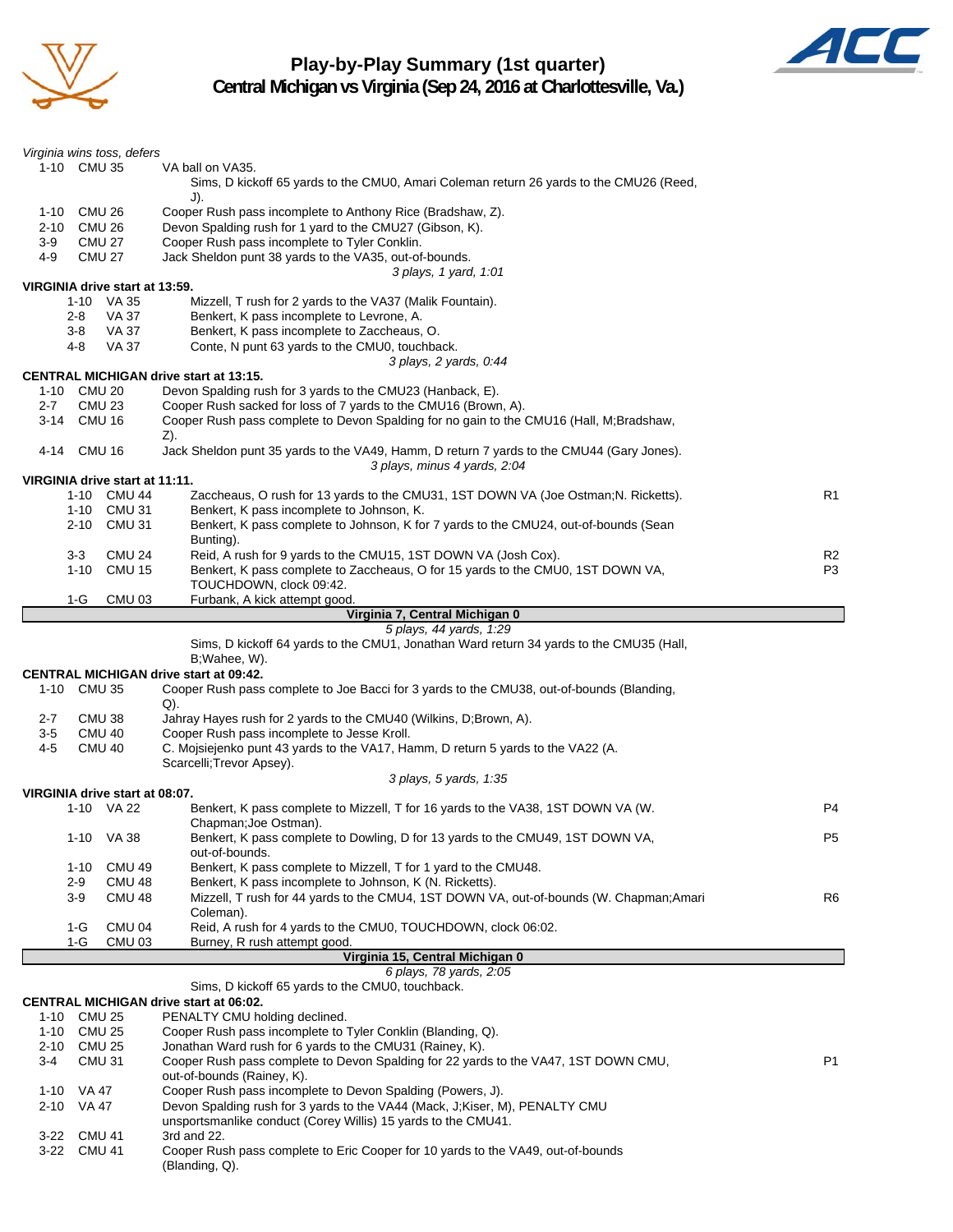

# **Play-by-Play Summary (1st quarter) Central Michigan vs Virginia (Sep 24, 2016 at Charlottesville, Va.)**



| 4-12 VA 49                     |              | C. Mojsiejenko punt 48 yards to the VA1, downed.                                                 |                 |
|--------------------------------|--------------|--------------------------------------------------------------------------------------------------|-----------------|
|                                |              | 6 plays, 26 yards, 2:47                                                                          |                 |
| VIRGINIA drive start at 03:15. |              |                                                                                                  |                 |
| 1-10                           | VA 01        | Reid, A rush for 5 yards to the VA6 (Malik Fountain).                                            |                 |
| $2 - 5$                        | VA 06        | Benkert, K pass complete to Zaccheaus, O for 9 yards to the VA15, 1ST DOWN VA (Alex<br>Briones). | P7              |
| $1 - 10$                       | VA 15        | Benkert, K pass complete to Mizzell, T for 9 yards to the VA24, out-of-bounds.                   |                 |
| $2 - 1$                        | <b>VA 24</b> | Mizzell, T rush for 2 yards to the VA26, 1ST DOWN VA (Malik Fountain).                           | R8              |
| $1 - 10$                       | VA 26        | Benkert, K pass complete to Reed, J for 18 yards to the VA44, 1ST DOWN VA (Otis Kearney).        | P <sub>9</sub>  |
| $1 - 10$                       | VA 44        | Reid, A rush for 5 yards to the VA49 (Josh Cox; N. Ricketts).                                    |                 |
| $2 - 5$                        | VA 49        | Benkert, K pass incomplete to Eldridge, D.                                                       |                 |
| $3-5$                          | VA 49        | Benkert, K pass complete to Dowling, D for 36 yards to the CMU15, 1ST DOWN VA (Otis              | P <sub>10</sub> |
|                                |              | Kearney).                                                                                        |                 |
|                                |              | <b>END OF 1st QUARTER: Virginia 15, Central Michigan 0</b>                                       |                 |

|                        | <b>Time</b> | 1st Downs |   |  |  |    | Conversions |     |                |                    |                  |
|------------------------|-------------|-----------|---|--|--|----|-------------|-----|----------------|--------------------|------------------|
| <b>Quarter Summary</b> | Score       | Poss      | R |  |  |    | 3rd         | 4th | <b>Rushing</b> | Passing            | <b>Penalties</b> |
| Central Michigan       |             | 07:27     |   |  |  |    | $1 - 5$     | 0-0 | 6-8            | $4 - 9 - 0 - 35$   | 1-15             |
| Virginia               | 15          | 07:33     |   |  |  | 10 | 2-3         | 0-0 | $8 - 84$       | $9 - 14 - 0 - 124$ | 0-0              |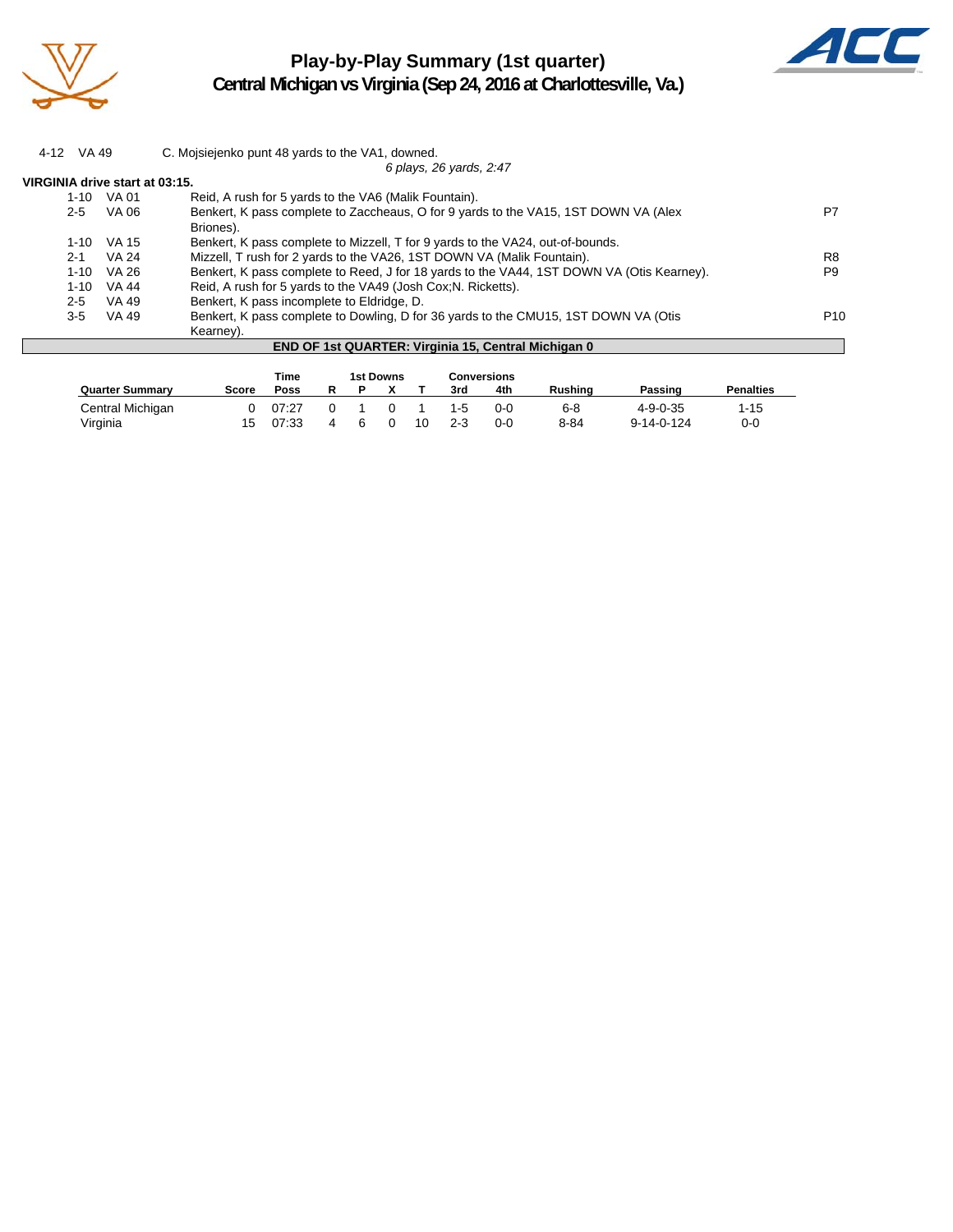

#### **Quickie Statistics (1st quarter only) Central Michigan vs Virginia (Sep 24, 2016 at Charlottesville, Va.)**



|                                   | CMU         | ٧A           |
|-----------------------------------|-------------|--------------|
| Score                             | 0           | 15           |
| <b>FIRST DOWNS</b>                | 1           | 10           |
| <b>RUSHES-YARDS (NET)</b>         | $6 - 8$     | 8-84         |
| <b>PASSING YDS (NET)</b>          | 35          | 124          |
| Passes Att-Comp-Int               | $9 - 4 - 0$ | $14 - 9 - 0$ |
| <b>TOTAL OFFENSE PLAYS-YARDS</b>  | $15 - 43$   | 22-208       |
| <b>Fumble Returns-Yards</b>       | $0 - 0$     | $0 - 0$      |
| <b>Punt Returns-Yards</b>         | $0 - 0$     | $2 - 12$     |
| Kickoff Returns-Yards             | $2 - 60$    | $0 - 0$      |
| <b>Interception Returns-Yards</b> | $0 - 0$     | $0 - 0$      |
| Punts (Number-Avg)                | $4 - 41.0$  | $1 - 63.0$   |
| Fumbles-Lost                      | $0 - 0$     | $0 - 0$      |
| Penalties-Yards                   | $1 - 15$    | $0 - 0$      |
| <b>Possession Time</b>            | 07:27       | 07:33        |
| <b>Third-Down Conversions</b>     | 1 of $5$    | 3 of 4       |
| <b>Fourth-Down Conversions</b>    | 0 of 0      | $0$ of $0$   |

#### **Central Michigan Central Michigan Central Michigan**

| <b>Rushing</b>        |       |                     | No. Gain Loss                                              | <b>Net</b>     | TD             | Lg             | Avg         | <b>Rushing</b>                                                                     |                | No. Gain Loss           |             | TD<br><b>Net</b>   | Lq         | Avg          |
|-----------------------|-------|---------------------|------------------------------------------------------------|----------------|----------------|----------------|-------------|------------------------------------------------------------------------------------|----------------|-------------------------|-------------|--------------------|------------|--------------|
| Devon Spalding        |       | 3                   | 7<br>0                                                     | 7              | $\Omega$       | 3              | 2.3         | <b>Taquan Mizzell</b>                                                              | 3              | 48                      | 0           | 48<br>$\Omega$     | 44         | 16.0         |
| Jonathan Ward         |       | 1                   | 6<br>0                                                     | 6              | 0              | 6              | 6.0         | <b>Albert Reid</b>                                                                 | 4              | 23                      | 0           | 23<br>$\mathbf{1}$ | 9          | 5.8          |
| Jahray Hayes          |       | 1                   | $\overline{c}$<br>0                                        | $\overline{c}$ | $\mathbf 0$    | $\overline{2}$ | 2.0         | Olamide Zaccheaus                                                                  | 1              | 13                      | $\mathbf 0$ | 13<br>0            | 13         | 13.0         |
| Cooper Rush           |       | 1                   | $\overline{7}$<br>$\Omega$                                 | $-7$           | $\Omega$       | $\Omega$       | $-7.0$      |                                                                                    |                |                         |             |                    |            |              |
| Passing               |       | $C-A-I$             |                                                            | TD<br>Yds      | Long           |                | <b>Sack</b> | <b>Passing</b>                                                                     | $C-A-I$        |                         | Yds         | TD<br>Long         |            | <b>Sack</b>  |
| Cooper Rush           |       | $4 - 9 - 0$         |                                                            | 35             | $\overline{0}$ | 22             |             | <b>Kurt Benkert</b>                                                                | $9 - 14 - 0$   |                         | 124         | 1                  | 36         | $\Omega$     |
| Receiving             |       | No.                 | Yards                                                      | TD             | Long           |                |             | <b>Receiving</b>                                                                   | No.            | Yards                   | TD          | Long               |            |              |
| Devon Spalding        |       | 2                   | 22                                                         | 0              | 22             |                |             | <b>Taquan Mizzell</b>                                                              | 3              | 26                      | 0           | 16                 |            |              |
| Eric Cooper           |       |                     | 10                                                         | 0              | 10             |                |             | Doni Dowling                                                                       | $\overline{c}$ | 49                      | 0           | 36                 |            |              |
| Joe Bacci             |       |                     | 3                                                          | 0              | 3              |                |             | Olamide Zaccheaus                                                                  | 2              | 24                      | 1           | 15                 |            |              |
|                       |       |                     |                                                            |                |                |                |             | Joe Reed                                                                           | 1              | 18                      | $\Omega$    | 18                 |            |              |
| <b>Punting</b>        |       | No.                 | Yds                                                        | Avg            | Long           | In20           | ΤВ          | <b>Punting</b>                                                                     | No.            | Yds                     | Avg         | Long               | In20       | TВ           |
| C. Mojsiejenko        |       | $\overline{c}$      | 91                                                         | 45.5           | 48             | 1              | $\mathbf 0$ | Nicholas Conte                                                                     | 1              | 63                      | 63.0        | 63                 | $\Omega$   | $\mathbf{1}$ |
| Jack Sheldon          |       | 2                   | 73                                                         | 36.5           | 38             | 0              | 0           |                                                                                    |                |                         |             |                    |            |              |
| <b>Punt Returns</b>   |       | No.                 | Yards                                                      | TD             | Long           |                |             | <b>Punt Returns</b>                                                                | No.            | <b>Yards</b>            | TD          | Long               |            |              |
|                       |       |                     |                                                            |                |                |                |             | Daniel Hamm                                                                        | $\mathfrak{p}$ | 12                      | $\Omega$    |                    |            |              |
| <b>Kick Returns</b>   |       | No.                 | Yards                                                      | TD             | Long           |                |             | <b>Kick Returns</b>                                                                | No.            | Yards                   | TD          | Long               |            |              |
| Amari Coleman         |       | 1                   | 26                                                         | 0              | 26             |                |             |                                                                                    |                |                         |             |                    |            |              |
| Jonathan Ward         |       |                     | 34                                                         | 0              | 34             |                |             |                                                                                    |                |                         |             |                    |            |              |
| <b>Tackles</b>        |       | UA-A                | <b>Total</b>                                               | <b>Sacks</b>   |                | <b>TFL</b>     |             | <b>Tackles</b>                                                                     | UA-A           | Total                   |             | <b>Sacks</b>       | <b>TFL</b> |              |
| <b>Malik Fountain</b> |       | $3-0$               | 3                                                          |                | 0.0            | 0.0            |             | Kelvin Rainey                                                                      | $2 - 0$        | $\overline{c}$          |             | 0.0                | 0.0        |              |
| Otis Kearney          |       | $2 - 0$             | $\overline{c}$                                             |                | 0.0            | 0.0            |             | Quin Blanding                                                                      | $2 - 0$        | 2                       |             | 0.0                | 0.0        |              |
| Josh Cox              |       | $1 - 1$             | 2                                                          |                | 0.0            | 0.0            |             | Andrew Brown                                                                       | $1 - 1$        | $\overline{\mathbf{c}}$ |             | 1.0                | 1.0        |              |
| N. Ricketts           |       | $0 - 2$             | $\overline{2}$                                             |                | 0.0            | 0.0            |             | Kareem Gibson                                                                      | $1 - 0$        | $\mathbf{1}$            |             | 0.0                | 0.0        |              |
| Qtr                   | Time  | <b>Scoring Play</b> |                                                            |                |                |                |             |                                                                                    |                |                         |             |                    | V-H        |              |
| 1st                   | 09:42 |                     |                                                            |                |                |                |             | VA - Olamide Zaccheaus 15 yd pass from Kurt Benkert (Alex Furbank kick), 5-44 1:29 |                |                         |             |                    | $0 - 7$    |              |
|                       | 06:02 |                     | VA - Albert Reid 4 yd run (Richard Burney rush), 6-78 2:05 |                |                |                |             |                                                                                    |                |                         |             |                    | $0 - 15$   |              |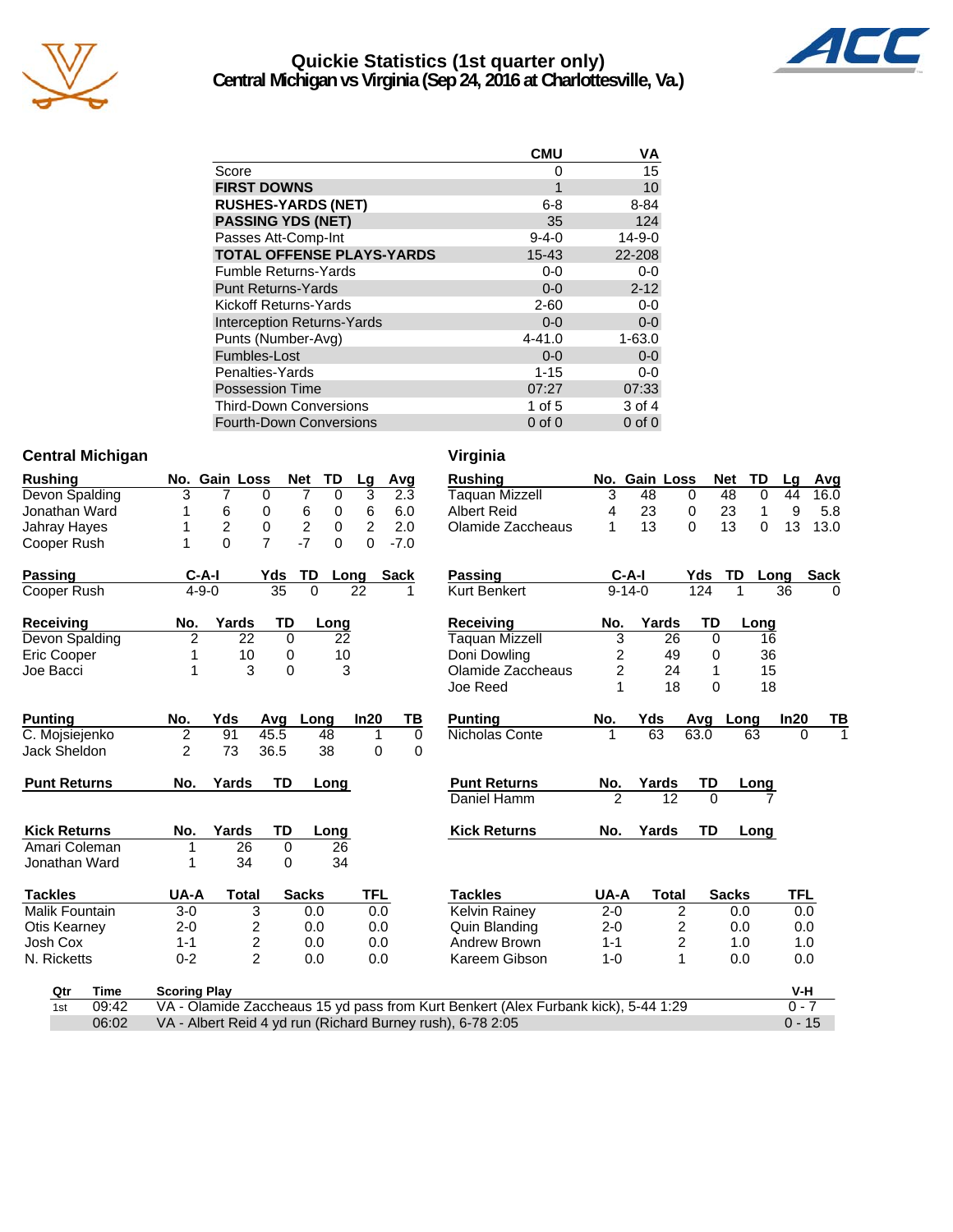

1-G VA 03 Brian Eavey kick attempt good.

# **Play-by-Play Summary (2nd quarter)**



|                          | 1-10          | <b>CMU 15</b>                  | Start of 2nd quarter, clock 15:00.                                                                                  |                 |
|--------------------------|---------------|--------------------------------|---------------------------------------------------------------------------------------------------------------------|-----------------|
|                          | 1-10          | CMU 15                         | Benkert, K pass incomplete to Zaccheaus, O.                                                                         |                 |
|                          | $2 - 10$      | <b>CMU 15</b>                  | Reid, A rush for 2 yards to the CMU13 (N. Ricketts; Malik Fountain).                                                |                 |
|                          | 3-8           | CMU <sub>13</sub>              | Benkert, K pass complete to Johnson, K for 13 yards to the CMU0, 1ST DOWN VA, TOUCHDOWN,                            | P11             |
|                          |               | CMU <sub>03</sub>              | clock 14:25.<br>Furbank, A kick attempt good, PENALTY VA illegal formation (Fieler, J) 5 yards to the               |                 |
|                          | 1-G           |                                | CMU8, NO PLAY.                                                                                                      |                 |
|                          | 1-G           | <b>CMU 08</b>                  | Furbank, A kick attempt failed.                                                                                     |                 |
|                          |               |                                | Virginia 21, Central Michigan 0                                                                                     |                 |
|                          |               |                                | 11 plays, 99 yards, 3:50                                                                                            |                 |
|                          |               |                                | Sims, D kickoff 65 yards to the CMU0, touchback.                                                                    |                 |
| 1-10 CMU 25              |               |                                | CENTRAL MICHIGAN drive start at 14:25.<br>Cooper Rush pass incomplete to Corey Willis (Kiser, M).                   |                 |
| 2-10 CMU 25              |               |                                | Devon Spalding rush for 5 yards to the CMU30 (Blanding, Q;Kiser, M).                                                |                 |
| 3-5                      |               | CMU <sub>30</sub>              | Cooper Rush sacked for loss of 7 yards to the CMU23 (Bradshaw, Z).                                                  |                 |
| 4-12 CMU 23              |               |                                | Jack Sheldon punt 35 yards to the VA42, Hamm, D return 15 yards to the CMU43 (W. Chapman).                          |                 |
|                          |               |                                | 3 plays, minus 2 yards, 1:36                                                                                        |                 |
|                          |               | VIRGINIA drive start at 12:49. |                                                                                                                     |                 |
|                          |               | 1-10 CMU 43                    | Benkert, K pass complete to Zaccheaus, O for 5 yards to the CMU38 (Alex Briones).                                   |                 |
|                          | $2 - 5$       | CMU 38                         | Benkert, K pass complete to Johnson, K for 7 yards to the CMU31, 1ST DOWN VA (Alex                                  | P12             |
|                          |               | 1-10 CMU 31                    | Briones).<br>Benkert, K pass incomplete to Zaccheaus, O (Sean Bunting), PENALTY CMU pass interference               | X13             |
|                          |               |                                | (Sean Bunting) 15 yards to the CMU16, 1ST DOWN VA, NO PLAY.                                                         |                 |
|                          | $1 - 10$      | <b>CMU 16</b>                  | Mizzell, T rush for 5 yards to the CMU11 (Malik Fountain; W. Chapman).                                              |                 |
|                          | 2-5           | <b>CMU 11</b>                  | Benkert, K pass complete to Zaccheaus, O for 7 yards to the CMU4, 1ST DOWN VA (W.                                   | P14             |
|                          |               |                                | Chapman; Jabari Dean).                                                                                              |                 |
|                          | 1-G           | CMU 04                         | Mizzell, T rush for 4 yards to the CMU0, TOUCHDOWN, clock 10:34.                                                    |                 |
|                          | 1-G           | <b>CMU 03</b>                  | Furbank, A kick attempt good.                                                                                       |                 |
|                          |               |                                | Virginia 28, Central Michigan 0                                                                                     |                 |
|                          |               |                                | 5 plays, 43 yards, 2:15<br>Sims, D kickoff 60 yards to the CMU5, Jonathan Ward return 29 yards to the CMU34 (Wahee, |                 |
|                          |               |                                | W;Terrell, M).                                                                                                      |                 |
|                          |               |                                | <b>CENTRAL MICHIGAN drive start at 10:34.</b>                                                                       |                 |
| 1-10 CMU 34              |               |                                | Jahray Hayes rush for 4 yards to the CMU38 (Bradshaw, Z; Peace, C).                                                 |                 |
| 2-6                      |               | CMU 38                         | Jahray Hayes rush for 2 yards to the CMU40 (Wilkins, D; Hanback, E).                                                |                 |
| 3-4                      |               | CMU 40                         | Cooper Rush pass complete to Jesse Kroll for 9 yards to the CMU49, 1ST DOWN CMU (Gibson,                            | P <sub>2</sub>  |
|                          |               |                                | K).                                                                                                                 |                 |
| 1-10 CMU 49              |               |                                | PENALTY VA unsportsmanlike conduct (Rainey, K) 15 yards to the VA36, 1ST DOWN CMU.                                  | X3              |
| 1-10 VA 36<br>2-10 VA 36 |               |                                | Cooper Rush pass incomplete to Corey Willis.                                                                        |                 |
| 3-10 VA 36               |               |                                | Devon Spalding rush for no gain to the VA36 (Kiser, M;Hanback, E).<br>Cooper Rush pass incomplete.                  |                 |
| 4-10 VA 36               |               |                                | Timeout Central Michigan, clock 07:51.                                                                              |                 |
| 4-10 VA 36               |               |                                | Cooper Rush pass complete to Corey Willis for 10 yards to the VA26, 1ST DOWN CMU,                                   | P4              |
|                          |               |                                | out-of-bounds (Blanding, Q).                                                                                        |                 |
| 1-10 VA 26               |               |                                | Jonathan Ward rush for 2 yards to the VA24 (Kiser, M;Hanback, E).                                                   |                 |
| 2-8                      | VA 24         |                                | Cooper Rush rush for 6 yards to the VA18, out-of-bounds.                                                            |                 |
| $3 - 2$                  | VA 18         |                                | Jonathan Ward rush for 10 yards to the VA8, 1ST DOWN CMU (Blanding, Q;Rainey, K).                                   | R <sub>5</sub>  |
| $1-G$                    | <b>VA 08</b>  |                                | Jonathan Ward rush for 5 yards to the VA3 (Rainey, K).                                                              |                 |
| 2-G                      | VA 03         |                                | Jonathan Ward rush for 2 yards to the VA1 (Bradshaw, Z).                                                            |                 |
| $3-G$<br>$1-G$           | <b>VA 01</b>  |                                | Jonathan Ward rush for 1 yard to the VA0, TOUCHDOWN, clock 04:06.                                                   |                 |
|                          | VA 03         |                                | Brian Eavey kick attempt good.<br>Virginia 28, Central Michigan 7                                                   |                 |
|                          |               |                                | 13 plays, 66 yards, 6:28                                                                                            |                 |
|                          |               |                                | Brian Eavey kickoff 64 yards to the VA1, Reed, J return 22 yards to the VA23 (Michael                               |                 |
|                          |               |                                | Oliver).                                                                                                            |                 |
|                          |               | VIRGINIA drive start at 04:06. |                                                                                                                     |                 |
|                          |               | 1-10 VA 23                     | Zaccheaus, O rush for 6 yards to the VA29, out-of-bounds (Sean Bunting).                                            |                 |
|                          | 2-4           | <b>VA 29</b>                   | Mizzell, T rush for 5 yards to the VA34, 1ST DOWN VA (Tyree Waller).<br>Benkert, K pass incomplete to Dowling, D.   | R <sub>15</sub> |
|                          | $2 - 10$      | 1-10 VA 34<br>VA 34            | Mizzell, T rush for 4 yards to the VA38 (Amari Coleman).                                                            |                 |
|                          | 3-6           | VA 38                          | Timeout Central Michigan, clock 02:53.                                                                              |                 |
|                          | 3-6           | VA 38                          | Benkert, K pass incomplete to Johnson, K (Josh Cox).                                                                |                 |
|                          | 4-6           | <b>VA 38</b>                   | Conte, N punt 47 yards to the CMU15, fair catch by Emmett Thomas.                                                   |                 |
|                          |               |                                | 5 plays, 15 yards, 1:24                                                                                             |                 |
|                          |               |                                | <b>CENTRAL MICHIGAN drive start at 02:42.</b>                                                                       |                 |
| 1-10                     | <b>CMU 15</b> |                                | Cooper Rush pass incomplete (Powers, J).                                                                            |                 |
| 2-10                     | CMU 15        |                                | Cooper Rush pass complete to Corey Willis for 85 yards to the VA0, 1ST DOWN CMU,                                    | P6              |
|                          |               |                                | TOUCHDOWN, clock 02:26.                                                                                             |                 |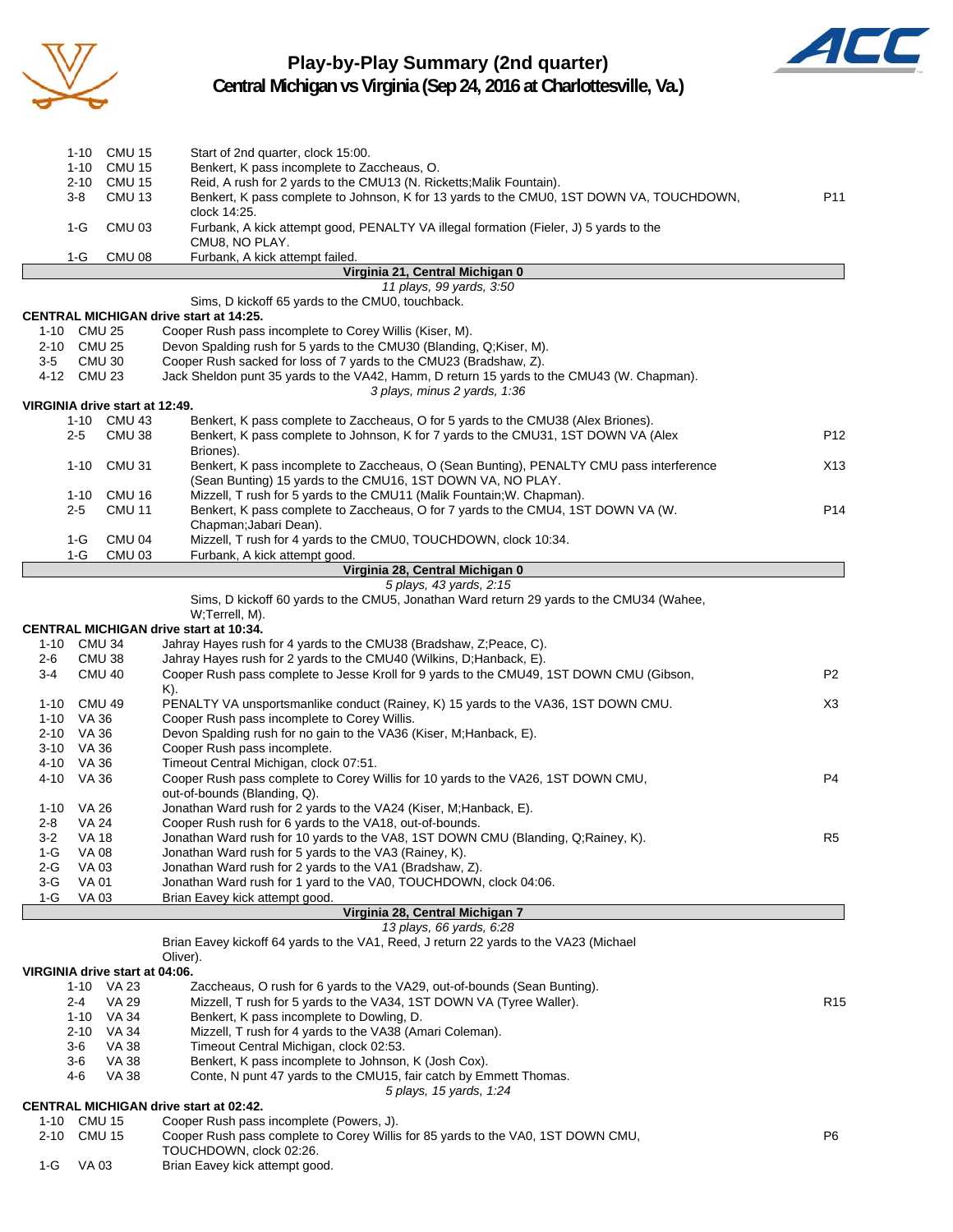

# **Play-by-Play Summary (2nd quarter) Central Michigan vs Virginia (Sep 24, 2016 at Charlottesville, Va.)**



|                                |              | Virginia 28, Central Michigan 14                                            |                 |
|--------------------------------|--------------|-----------------------------------------------------------------------------|-----------------|
|                                |              | 2 plays, 85 yards, 0:16                                                     |                 |
|                                |              | Brian Eavey kickoff 65 yards to the VA0, touchback.                         |                 |
| VIRGINIA drive start at 02:26. |              |                                                                             |                 |
| $1 - 10$                       | VA 25        | Reid, A rush for 3 yards to the VA28 (Malik Fountain).                      |                 |
| $2 - 7$                        | <b>VA 28</b> | Timeout Central Michigan, clock 02:18.                                      |                 |
| $2 - 7$                        | <b>VA 28</b> | Benkert, K pass complete to Reid, A for 5 yards to the VA33 (Alex Briones). |                 |
| $3-2$                          | VA 33        | Benkert, K rush for 2 yards to the VA35, 1ST DOWN VA.                       | R <sub>16</sub> |
| $1 - 10$                       | VA 35        | Benkert, K pass incomplete to Levrone, A.                                   |                 |
| $2 - 10$                       | VA 35        | Benkert, K pass incomplete to Dowling, D.                                   |                 |
| $3 - 10$                       | VA 35        | Reid, A rush for 4 yards to the VA39 (Joe Ostman; Amari Coleman).           |                 |
| 4-6                            | VA 39        | Timeout Virginia, clock 00:19.                                              |                 |
| 4-6                            | VA 39        | Conte, N punt 56 yards to the CMU5, downed.                                 |                 |
|                                |              | 6 plays, 14 yards, 2:19                                                     |                 |
|                                |              | <b>CENTRAL MICHIGAN drive start at 00:07.</b>                               |                 |
| 1-10 CMU 05                    |              | Team rush for loss of 1 yard to the CMU4.                                   |                 |
|                                |              | End of half, clock 00:00.                                                   |                 |
|                                |              | 1 play, minus 1 yard, 0:07                                                  |                 |
|                                |              | <b>END OF 2nd QUARTER: Virginia 28, Central Michigan 14</b>                 |                 |
|                                |              | Time<br><b>1et Downe</b><br>Conversions                                     |                 |

|                        |       | пше   |  | ISL DUWIIS |    |         | <b>CUIVEISIUIIS</b> |                |                   |                  |
|------------------------|-------|-------|--|------------|----|---------|---------------------|----------------|-------------------|------------------|
| <b>Quarter Summary</b> | Score | Poss  |  |            |    | 3rd     | 4th                 | <b>Rushing</b> | Passing           | <b>Penalties</b> |
| Central Michigan       |       | 08:27 |  |            | -5 | $3-5$   |                     | 12-29          | $3 - 7 - 0 - 104$ | $1 - 15$         |
| Virginia               |       | 06:33 |  |            | 6  | $2 - 4$ | 0-0                 | $9 - 35$       | 5-10-0-37         | $2 - 20$         |
|                        |       |       |  |            |    |         |                     |                |                   |                  |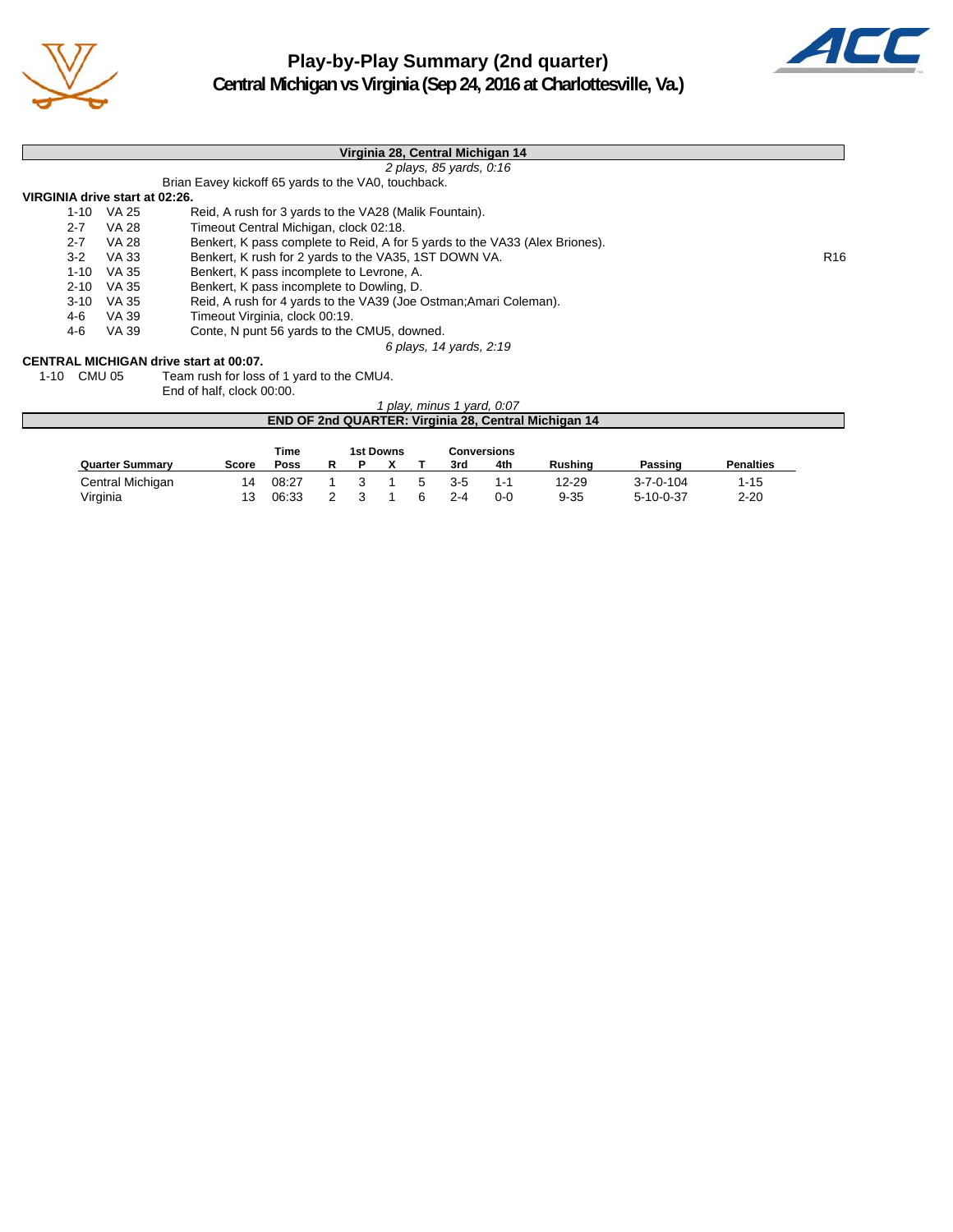

### **Quickie Statistics (2nd quarter only) Central Michigan vs Virginia (Sep 24, 2016 at Charlottesville, Va.)**



|                                   | <b>CMU</b>  | ٧A           |
|-----------------------------------|-------------|--------------|
| Score                             | 14          | 13           |
| <b>FIRST DOWNS</b>                | 5           | 6            |
| <b>RUSHES-YARDS (NET)</b>         | 12-29       | $9 - 35$     |
| <b>PASSING YDS (NET)</b>          | 104         | 37           |
| Passes Att-Comp-Int               | $7 - 3 - 0$ | $10 - 5 - 0$ |
| <b>TOTAL OFFENSE PLAYS-YARDS</b>  | 19-133      | 19-72        |
| <b>Fumble Returns-Yards</b>       | $0-0$       | $0 - 0$      |
| <b>Punt Returns-Yards</b>         | $0 - 0$     | $1 - 15$     |
| Kickoff Returns-Yards             | $1 - 29$    | $1 - 22$     |
| <b>Interception Returns-Yards</b> | $0 - 0$     | $0 - 0$      |
| Punts (Number-Avg)                | $1 - 35.0$  | $2 - 51.5$   |
| Fumbles-Lost                      | $0 - 0$     | $0-0$        |
| Penalties-Yards                   | $1 - 15$    | $2 - 20$     |
| <b>Possession Time</b>            | 08:27       | 06:33        |
| <b>Third-Down Conversions</b>     | 3 of 5      | 2 of 4       |
| <b>Fourth-Down Conversions</b>    | 1 of 1      | $0$ of $0$   |

#### **Central Michigan Virginia**

| <b>Rushing</b>        |       |                         |                 | No. Gain Loss  | <b>Net</b>   | <b>TD</b>   | Lg   | Avg         |          | <b>Rushing</b>                                                                         |                | No. Gain Loss  |                 | <b>Net</b> | TD                  | Lg             | Avg         |
|-----------------------|-------|-------------------------|-----------------|----------------|--------------|-------------|------|-------------|----------|----------------------------------------------------------------------------------------|----------------|----------------|-----------------|------------|---------------------|----------------|-------------|
| Jonathan Ward         |       | 5                       | 20              | 0              | 20           | $\mathbf 1$ | 10   | 4.0         |          | <b>Taquan Mizzell</b>                                                                  | 4              | 18             | $\mathbf 0$     |            | 18<br>1             | 5              | 4.5         |
| Jahray Hayes          |       | 2                       | 6               | 0              | 6            | 0           | 4    |             | 3.0      | <b>Albert Reid</b>                                                                     | 3              | 9              | 0               |            | 9<br>0              | 4              | 3.0         |
| Devon Spalding        |       | $\overline{\mathbf{c}}$ | 5               | 0              | 5            | 0           | 5    |             | 2.5      | Olamide Zaccheaus                                                                      |                | 6              | 0               |            | 6<br>0              | 6              | 6.0         |
| Cooper Rush           |       | $\overline{2}$          | 6               | $\overline{7}$ | $-1$         | $\Omega$    | 6    | $-0.5$      |          | Kurt Benkert                                                                           |                | $\mathfrak{p}$ | $\Omega$        |            | $\overline{2}$<br>0 | $\overline{2}$ | 2.0         |
| Passing               |       |                         | $C-A-I$         | Yds            | <b>TD</b>    |             | Long | <b>Sack</b> |          | <b>Passing</b>                                                                         |                | $C-A-I$        |                 | Yds        | TD                  | Long           | <b>Sack</b> |
| Cooper Rush           |       |                         | $3 - 7 - 0$     | 104            |              |             | 85   |             | 1        | Kurt Benkert                                                                           |                | $5 - 10 - 0$   |                 | 37         |                     | 13             | 0           |
| Receiving             |       | No.                     | Yards           |                | TD           | Long        |      |             |          | Receiving                                                                              | No.            | Yards          |                 | TD         | Long                |                |             |
| Corey Willis          |       | $\overline{2}$          |                 | 95             | 1            | 85          |      |             |          | Keeon Johnson                                                                          | $\overline{2}$ |                | 20              | 1          | 13                  |                |             |
| Jesse Kroll           |       | 1                       |                 | 9              | 0            | 9           |      |             |          | Olamide Zaccheaus                                                                      | 2              |                | 12              | 0          | 7                   |                |             |
|                       |       |                         |                 |                |              |             |      |             |          | <b>Albert Reid</b>                                                                     | 1              |                | 5               | $\Omega$   | 5                   |                |             |
| Punting               |       | No.                     | Yds             | Avg            | Long         |             | In20 |             | TВ       | <b>Punting</b>                                                                         | No.            | Yds            |                 | Avg        | Long                | In20           | TВ          |
| Jack Sheldon          |       | 1                       | $\overline{35}$ | 35.0           |              | 35          |      | $\Omega$    | $\Omega$ | Nicholas Conte                                                                         | $\overline{2}$ | 103            |                 | 51.5       | 56                  | $\overline{2}$ | $\Omega$    |
| <b>Punt Returns</b>   |       | No.                     | Yards           |                | TD           | Long        |      |             |          | <b>Punt Returns</b>                                                                    | No.            | Yards          |                 | TD         | Long                |                |             |
|                       |       |                         |                 |                |              |             |      |             |          | Daniel Hamm                                                                            |                |                | $\overline{15}$ | $\Omega$   | 15                  |                |             |
| <b>Kick Returns</b>   |       | No.                     | Yards           |                | TD           | Long        |      |             |          | <b>Kick Returns</b>                                                                    | No.            | Yards          |                 | TD         | Long                |                |             |
| Jonathan Ward         |       |                         |                 | 29             | $\Omega$     | 29          |      |             |          | Joe Reed                                                                               |                |                | $\overline{22}$ | $\Omega$   | $\overline{22}$     |                |             |
| <b>Tackles</b>        |       | UA-A                    |                 | <b>Total</b>   | <b>Sacks</b> |             | TFL  |             |          | <b>Tackles</b>                                                                         | UA-A           |                | <b>Total</b>    |            | <b>Sacks</b>        | <b>TFL</b>     |             |
| <b>Alex Briones</b>   |       | $3-0$                   |                 | 3              | 0.0          |             |      | 0.0         |          | Zach Bradshaw                                                                          | $2 - 1$        |                | $\overline{3}$  |            | 1.0                 | 1.0            |             |
| W. Chapman            |       | $1 - 2$                 |                 | 3              | 0.0          |             |      | 0.0         |          | Quin Blanding                                                                          | $1 - 2$        |                | 3               |            | 0.0                 | 0.0            |             |
| <b>Malik Fountain</b> |       | $1 - 2$                 |                 | 3              | 0.0          |             |      | 0.0         |          | Micah Kiser                                                                            | $0 - 3$        |                | 3               |            | 0.0                 | 0.0            |             |
| Amari Coleman         |       | $1 - 1$                 |                 | $\overline{2}$ | 0.0          |             |      | 0.0         |          | Eli Hanback                                                                            | $0 - 3$        |                | 3               |            | 0.0                 | 0.0            |             |
| Qtr                   | Time  | <b>Scoring Play</b>     |                 |                |              |             |      |             |          |                                                                                        |                |                |                 |            |                     | V-H            |             |
| 1st                   | 09:42 |                         |                 |                |              |             |      |             |          | VA - Olamide Zaccheaus 15 yd pass from Kurt Benkert (Alex Furbank kick), 5-44 1:29     |                |                |                 |            |                     | $0 - 7$        |             |
|                       | 06:02 |                         |                 |                |              |             |      |             |          | VA - Albert Reid 4 yd run (Richard Burney rush), 6-78 2:05                             |                |                |                 |            |                     | $0 - 15$       |             |
| 2 <sub>nd</sub>       | 14:25 |                         |                 |                |              |             |      |             |          | VA - Keeon Johnson 13 yd pass from Kurt Benkert (Alex Furbank kick failed), 11-99 3:50 |                |                |                 |            |                     | $0 - 6$        |             |
|                       | 10:34 |                         |                 |                |              |             |      |             |          | VA - Taquan Mizzell 4 yd run (Alex Furbank kick), 5-43 2:15                            |                |                |                 |            |                     | $0 - 13$       |             |
|                       | 04:06 |                         |                 |                |              |             |      |             |          | CMU - Jonathan Ward 1 yd run (Brian Eavey kick), 13-66 6:28                            |                |                |                 |            |                     | $7 - 13$       |             |
|                       | 02:26 |                         |                 |                |              |             |      |             |          | CMU - Corey Willis 85 yd pass from Cooper Rush (Brian Eavey kick), 2-85 0:16           |                |                |                 |            |                     | $14 - 13$      |             |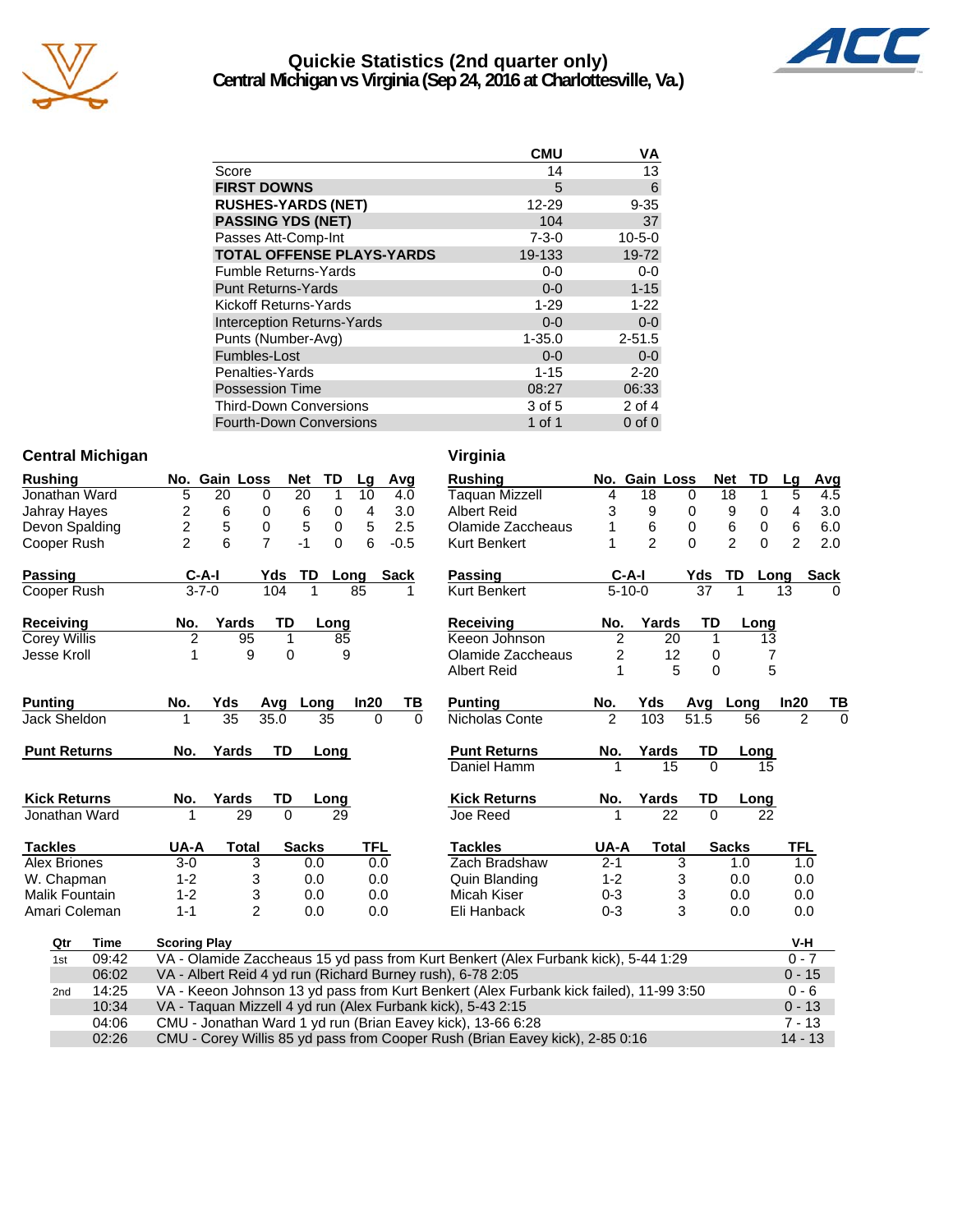

#### **Play-by-Play Summary (3rd quarter) Central Michigan vs Virginia (Sep 24, 2016 at Charlottesville, Va.)**



Start of 3rd quarter, clock 15:00, CMU ball on CMU35. Brian Eavey kickoff 63 yards to the VA2, Reed, J return 19 yards to the VA21 (Tyree Waller). **VIRGINIA drive start at 15:00.** 1-10 VA 21 Mizzell, T rush for 2 yards to the VA23 (Malik Fountain;Kelby Latta). 2-8 VA 23 Reid, A rush for 10 yards to the VA33, 1ST DOWN VA (Otis Kearney). 1-10 VA 33 Benkert, K pass complete to Dowling, D for 16 yards to the VA49, 1ST DOWN VA (W. Chapman). P18 1-10 VA 49 Benkert, K pass incomplete to Johnson, K.<br>2-10 VA 49 Benkert. K pass complete to Zaccheaus. O Benkert, K pass complete to Zaccheaus, O for 8 yards to the CMU43 (Malik Fountain;W. Chapman), PENALTY VA unsportsmanlike conduct (Matteo, J) 15 yards to the VA42. 3-17 VA 42 3rd and 17.<br>3-17 VA 42 Benkert, K 3-17 VA 42 Benkert, K pass incomplete to Dowling, D.<br>4-17 VA 42 Conte, N punt 35 yards to the CMU23, dov Conte, N punt 35 yards to the CMU23, downed. *6 plays, 21 yards, 2:12* **CENTRAL MICHIGAN drive start at 12:48.** *Play reviewed, call stands.* 1-10 CMU 23 Devon Spalding rush for 2 yards to the CMU25 (Bradshaw, Z). 2-8 CMU 25 Cooper Rush pass incomplete to Tyler Conklin (Bradshaw, Z).<br>3-8 CMU 25 Cooper Rush pass complete to Tyler Conklin for 20 vards to th Cooper Rush pass complete to Tyler Conklin for 20 yards to the CMU45, 1ST DOWN CMU P7 (Blanding, Q). 1-10 CMU 45 Jahray Hayes rush for 6 yards to the VA49 (Wilkins, D;Powers, J). 2-4 VA 49 Jahray Hayes rush for 13 yards to the VA36, 1ST DOWN CMU (Rainey, K). R8 1-10 VA 36 Jahray Hayes rush for 2 yards to the VA34 (Bradshaw, Z). 2-8 VA 34 Cooper Rush pass complete to Eric Cooper for 9 yards to the VA25, 1ST DOWN CMU (Robinson, P9 M). 1-10 VA 25 Devon Spalding rush for 13 yards to the VA12, 1ST DOWN CMU (Blanding, Q;Peace, C). R10 1-10 VA 12 Devon Spalding rush for 1 yard to the VA11 (Robinson, M). 2-9 VA 11 Cooper Rush pass incomplete to Corey Willis (Powers, J). 3-9 VA 11 Cooper Rush pass incomplete to Tyler Conklin. 4-9 VA 11 Brian Eavey field goal attempt from 29 MISSED - wide right, spot at VA20, clock 07:34. *12 plays, 66 yards, 5:14* **VIRGINIA drive start at 07:34.** 1-10 VA 20 Benkert, K pass complete to Johnson, K for 32 yards to the CMU48, 1ST DOWN VA, out-of-bounds (Josh Cox). 1-10 CMU 48 Reid, A rush for no gain to the CMU48 (Joe Ostman). 2-10 CMU 48 Benkert, K pass intercepted by Amari Coleman at the VA47, Amari Coleman return 47 yards to the VA0, TOUCHDOWN, clock 06:21. *3 plays, 32 yards, 1:13* 1-G VA 03 Brian Eavey kick attempt good. **Virginia 28, Central Michigan 21** Brian Eavey kickoff 65 yards to the VA0, touchback. **VIRGINIA drive start at 06:21.** 1-10 VA 25 Reid, A rush for 5 yards to the VA30 (N. Ricketts). 2-5 VA 30 Benkert, K pass incomplete to Zaccheaus, O. 3-5 VA 30 Benkert, K pass complete to Zaccheaus, O for 2 yards to the VA32 (Amari Coleman).<br>4-3 VA 32 Conte. N punt 57 vards to the CMU11. downed. 4-3 VA 32 Conte, N punt 57 yards to the CMU11, downed. *3 plays, 7 yards, 1:12* **CENTRAL MICHIGAN drive start at 05:09.** 1-10 CMU 11 Cooper Rush pass complete to Joe Bacci for 14 yards to the CMU25, 1ST DOWN CMU, P11 out-of-bounds (Mack, J). 1-10 CMU 25 Devon Spalding rush for 9 yards to the CMU34 (Blanding, Q). 2-1 CMU 34 Devon Spalding rush for 7 yards to the CMU41, 1ST DOWN CMU (Blanding, Q;Bradshaw, Z). 1-10 CMU 41 Devon Spalding rush for no gain to the CMU41 (Hanback, E). 2-10 CMU 41 Cooper Rush pass complete to Tyler Conklin for 7 yards to the CMU48 (Gibson, K). 3-3 CMU 48 Timeout Central Michigan, clock 02:05. 3-3 CMU 48 Cooper Rush pass complete to Tyler Conklin for 24 yards to the VA28, 1ST DOWN CMU, out-of-bounds. 1-10 VA 28 Jahray Hayes rush for no gain to the VA28 (Peace, C;Hanback, E). 2-10 VA 28 Cooper Rush pass incomplete to Anthony Rice. 3-10 VA 28 Cooper Rush pass complete to Corey Willis for 13 yards to the VA15, 1ST DOWN CMU (Rainey, P14 K). 1-10 VA 15 Jonathan Ward rush for 1 yard to the VA14 (Powers, J;Kiser, M). **END OF 3rd QUARTER: Virginia 28, Central Michigan 21**

|                        |       | Time  |  | 1st Downs | Conversions |         |                |                   |                  |
|------------------------|-------|-------|--|-----------|-------------|---------|----------------|-------------------|------------------|
| <b>Quarter Summary</b> | Score | Poss  |  |           | 3rd         | 4th     | <b>Rushing</b> | Passing           | <b>Penalties</b> |
| Central Michigan       |       | 10:23 |  |           | 1-2         | $0 - 0$ | $11 - 54$      | $6 - 10 - 0 - 87$ | 0-0              |
| Virginia               |       | 04:37 |  |           | $0 - 2$     | $0 - 0$ | 4-17           | $4 - 8 - 1 - 58$  | $1 - 15$         |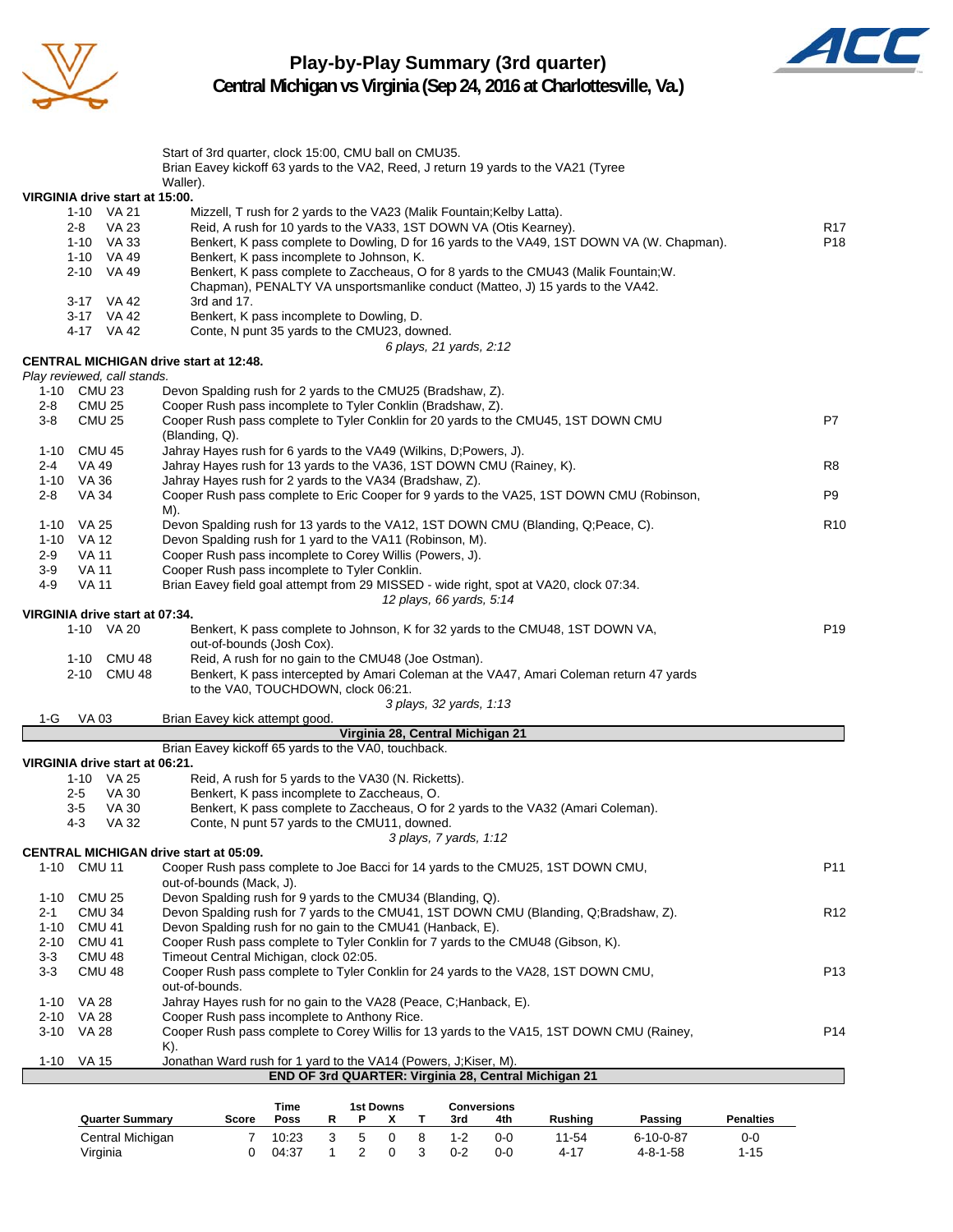

#### **Quickie Statistics (3rd quarter only) Central Michigan vs Virginia (Sep 24, 2016 at Charlottesville, Va.)**



| <u>U CHIM AI MICHIQAH VS VII QIHIA (SEP 24, 2010 AL CHAHOLIESVIIIE, VA.</u> |  |
|-----------------------------------------------------------------------------|--|
|                                                                             |  |
|                                                                             |  |
|                                                                             |  |

|                                   | CMU          | ٧A          |
|-----------------------------------|--------------|-------------|
| Score                             |              | 0           |
| <b>FIRST DOWNS</b>                | 8            | 3           |
| <b>RUSHES-YARDS (NET)</b>         | 11-54        | 4-17        |
| <b>PASSING YDS (NET)</b>          | 87           | 58          |
| Passes Att-Comp-Int               | $10 - 6 - 0$ | $8 - 4 - 1$ |
| <b>TOTAL OFFENSE PLAYS-YARDS</b>  | $21 - 141$   | $12 - 75$   |
| <b>Fumble Returns-Yards</b>       | $0 - 0$      | $0-0$       |
| <b>Punt Returns-Yards</b>         | $0 - 0$      | $0 - 0$     |
| Kickoff Returns-Yards             | $0 - 0$      | $1 - 19$    |
| <b>Interception Returns-Yards</b> | $1 - 47$     | $0-0$       |
| Punts (Number-Avg)                | $0 - 0.0$    | $2 - 46.0$  |
| Fumbles-Lost                      | $0 - 0$      | $0 - 0$     |
| Penalties-Yards                   | 0-0          | $1 - 15$    |
| Possession Time                   | 10:23        | 04:37       |
| <b>Third-Down Conversions</b>     | 3 of 4       | $0$ of $2$  |
| <b>Fourth-Down Conversions</b>    | $0$ of $0$   | $0$ of $0$  |

#### **Central Michigan Virginia**

| <b>Rushing</b> |                          |                     | No. Gain Loss | Net            | TD          | Lg         | Avg         |     | <b>Rushing</b>                                                                         |                | No. Gain Loss   |                | <b>TD</b><br>Net    | La             | Avg         |
|----------------|--------------------------|---------------------|---------------|----------------|-------------|------------|-------------|-----|----------------------------------------------------------------------------------------|----------------|-----------------|----------------|---------------------|----------------|-------------|
|                | Devon Spalding           | 6                   | 32<br>0       | 32             | $\mathbf 0$ | 13         |             | 5.3 | <b>Albert Reid</b>                                                                     | 3              | 15              | 0              | 15<br>0             | 10             | 5.0         |
|                | Jahray Hayes             | 4                   | 21<br>0       | 21             | $\mathbf 0$ | 13         |             | 5.2 | <b>Taguan Mizzell</b>                                                                  | 1              | $\overline{c}$  | $\mathbf 0$    | $\overline{c}$<br>0 | $\overline{2}$ | 2.0         |
|                | Jonathan Ward            | 1                   | 1<br>$\Omega$ | 1              | $\Omega$    | 1          |             | 1.0 |                                                                                        |                |                 |                |                     |                |             |
| Passing        |                          | $C-A-I$             |               | TD<br>Yds      | Long        |            | <b>Sack</b> |     | Passing                                                                                |                | $C-A-I$         | Yds            | TD<br>Long          |                | <b>Sack</b> |
|                | Cooper Rush              | $6 - 10 - 0$        |               | 87<br>$\Omega$ |             | 24         |             | 0   | Kurt Benkert                                                                           | $4 - 8 - 1$    |                 | 58             | $\Omega$            | 32             | 0           |
| Receiving      |                          | No.                 | Yards         | TD             | Long        |            |             |     | <b>Receiving</b>                                                                       | No.            | Yards           | TD             | Long                |                |             |
|                | <b>Tyler Conklin</b>     | 3                   | 51            | $\Omega$       | 24          |            |             |     | Olamide Zaccheaus                                                                      | $\overline{c}$ | 10              | $\Omega$       | 8                   |                |             |
| Joe Bacci      |                          |                     | 14            | 0              | 14          |            |             |     | Keeon Johnson                                                                          | 1              | 32              | 0              | 32                  |                |             |
|                | Corey Willis             |                     | 13            | 0              | 13          |            |             |     | Doni Dowling                                                                           | 1              | 16              | $\Omega$       | 16                  |                |             |
|                | Eric Cooper              |                     | 9             | 0              | 9           |            |             |     |                                                                                        |                |                 |                |                     |                |             |
| <b>Punting</b> |                          | No.                 | Yds           | Avg<br>Long    |             | In20       |             | ΤВ  | <b>Punting</b>                                                                         | No.            | Yds             | Avg            | Long                | In20           | ТВ          |
|                |                          |                     |               |                |             |            |             |     | Nicholas Conte                                                                         | $\mathfrak{p}$ | $\overline{92}$ | 46.0           | 57                  |                | $\Omega$    |
|                | <b>Punt Returns</b>      | No.                 | Yards         | TD             | Long        |            |             |     | <b>Punt Returns</b>                                                                    | No.            | Yards           | TD             | Long                |                |             |
|                | <b>Kick Returns</b>      | No.                 | Yards         | TD             | Long        |            |             |     | <b>Kick Returns</b>                                                                    | No.            | Yards           | TD             | Long                |                |             |
|                |                          |                     |               |                |             |            |             |     | Joe Reed                                                                               |                | 19              | $\Omega$       | 19                  |                |             |
| <b>Tackles</b> |                          | UA-A                | <b>Total</b>  | <b>Sacks</b>   |             | <b>TFL</b> |             |     | <b>Tackles</b>                                                                         | UA-A           | <b>Total</b>    |                | <b>Sacks</b>        | <b>TFL</b>     |             |
|                | $\overline{W}$ . Chapman | $1 - 1$             | 2             | 0.0            |             |            | 0.0         |     | <b>Quin Blanding</b>                                                                   | $2 - 2$        |                 | $\overline{4}$ | 0.0                 | 0.0            |             |
|                | Malik Fountain           | $0 - 2$             | 2             | 0.0            |             |            | 0.0         |     | Zach Bradshaw                                                                          | $2 - 1$        |                 | 3              | 0.0                 | 0.0            |             |
|                | <b>Otis Kearney</b>      | $1 - 0$             | 1             | 0.0            |             |            | 0.0         |     | Myles Robinson                                                                         | $2 - 0$        |                 | 2              | 0.0                 | 0.0            |             |
|                | Joe Ostman               | $1 - 0$             | 1             | 0.0            |             |            | 0.0         |     | <b>Kelvin Rainey</b>                                                                   | $2 - 0$        |                 | 2              | 0.0                 | 0.0            |             |
|                | Time<br>Qtr              | <b>Scoring Play</b> |               |                |             |            |             |     |                                                                                        |                |                 |                |                     | V-H            |             |
|                | 09:42<br>1st             |                     |               |                |             |            |             |     | VA - Olamide Zaccheaus 15 yd pass from Kurt Benkert (Alex Furbank kick), 5-44 1:29     |                |                 |                |                     | $0 - 7$        |             |
|                | 06:02                    |                     |               |                |             |            |             |     | VA - Albert Reid 4 yd run (Richard Burney rush), 6-78 2:05                             |                |                 |                |                     | $0 - 15$       |             |
|                | 14:25<br>2 <sub>nd</sub> |                     |               |                |             |            |             |     | VA - Keeon Johnson 13 yd pass from Kurt Benkert (Alex Furbank kick failed), 11-99 3:50 |                |                 |                |                     | $0 - 21$       |             |
|                | 10:34                    |                     |               |                |             |            |             |     | VA - Taquan Mizzell 4 yd run (Alex Furbank kick), 5-43 2:15                            |                |                 |                |                     | $0 - 28$       |             |
|                | 04:06                    |                     |               |                |             |            |             |     | CMU - Jonathan Ward 1 yd run (Brian Eavey kick), 13-66 6:28                            |                |                 |                |                     | $7 - 28$       |             |
|                | 02:26                    |                     |               |                |             |            |             |     | CMU - Corey Willis 85 yd pass from Cooper Rush (Brian Eavey kick), 2-85 0:16           |                |                 |                |                     | $14 - 28$      |             |
|                | 06:21<br>3rd             |                     |               |                |             |            |             |     | CMU - Amari Coleman 47 yd interception return (Brian Eavey kick)                       |                |                 |                |                     | $7 - 0$        |             |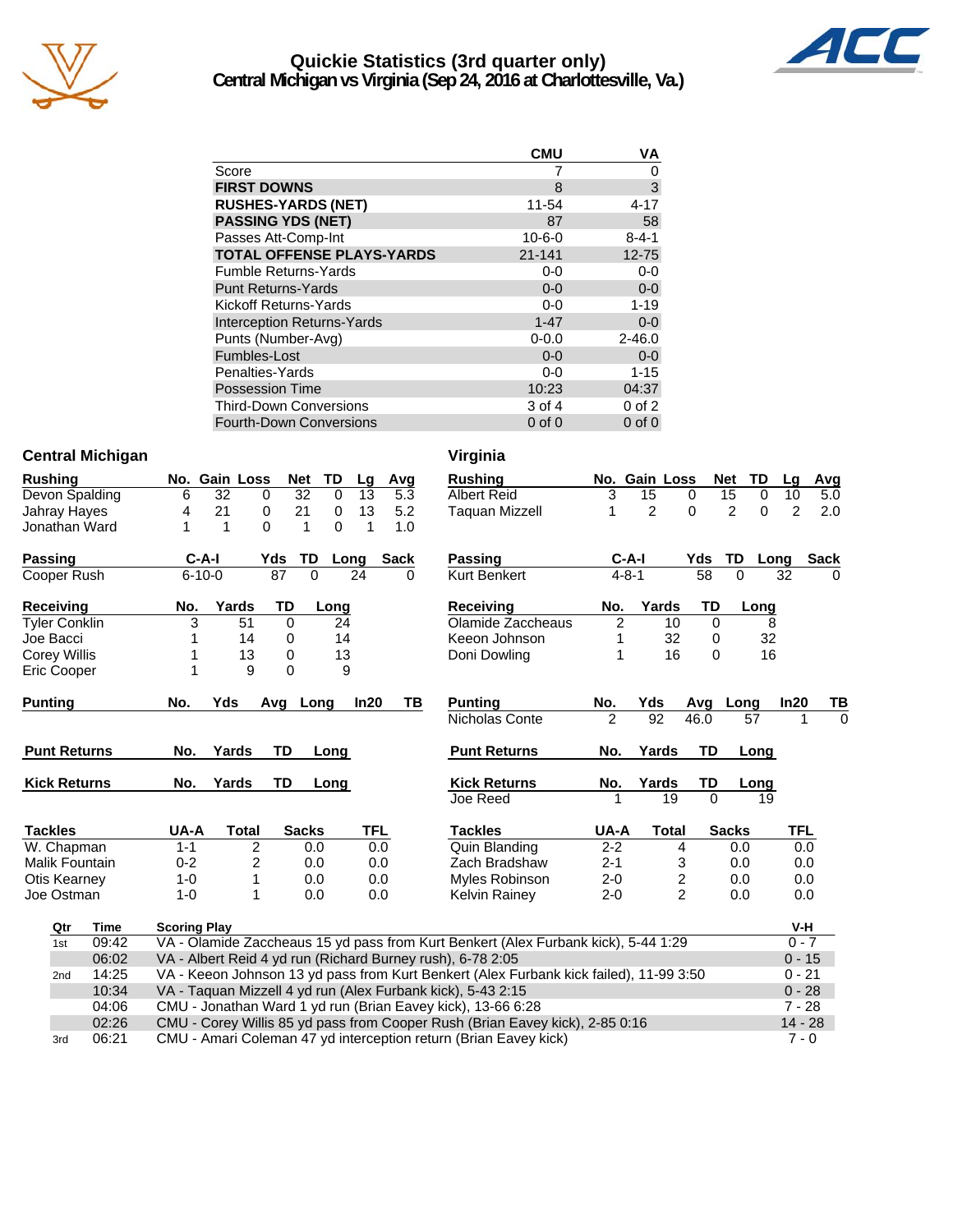

#### **Play-by-Play Summary (4th quarter) Central Michigan vs Virginia (Sep 24, 2016 at Charlottesville, Va.)**



| $2-9$        | VA 14               |                                              | Start of 4th quarter, clock 15:00.                                                                                                                          |                 |
|--------------|---------------------|----------------------------------------------|-------------------------------------------------------------------------------------------------------------------------------------------------------------|-----------------|
| $2-9$        | VA 14               |                                              | Cooper Rush pass complete to Corey Willis for 14 yards to the VA0, 1ST DOWN CMU,<br>TOUCHDOWN, clock 14:54.                                                 | P <sub>15</sub> |
| 1-G          | VA 03               |                                              | Brian Eavey kick attempt good.                                                                                                                              |                 |
|              |                     |                                              | Virginia 28, Central Michigan 28                                                                                                                            |                 |
|              |                     |                                              | 11 plays, 89 yards, 5:15<br>Brian Eavey kickoff 62 yards to the VA3, Reed, J return 47 yards to the 50 yardline (C.                                         |                 |
|              |                     |                                              | Mojsiejenko; Trevor Apsey).                                                                                                                                 |                 |
|              |                     | VIRGINIA drive start at 14:54.<br>1-10 VA 50 |                                                                                                                                                             |                 |
|              |                     | 2-10 VA 50                                   | Benkert, K pass incomplete to Johnson, K (Otis Kearney).<br>Benkert, K pass complete to Santoro, R for 6 yards to the CMU44 (Trevor Apsey).                 |                 |
|              | 3-4                 | <b>CMU 44</b>                                | Benkert, K pass incomplete to Johnson, K.                                                                                                                   |                 |
|              | 4-4                 | <b>CMU 44</b>                                | Conte, N punt 30 yards to the CMU14, fair catch by Emmett Thomas.<br>3 plays, 6 yards, 1:04                                                                 |                 |
|              |                     |                                              | <b>CENTRAL MICHIGAN drive start at 13:50.</b>                                                                                                               |                 |
|              | 1-10 CMU 14         |                                              | Devon Spalding rush for 4 yards to the CMU18 (Wilkins, D).                                                                                                  |                 |
| 2-6          |                     | <b>CMU 18</b>                                | Cooper Rush pass complete to Eric Cooper for 11 yards to the CMU29, 1ST DOWN CMU                                                                            | P16             |
| $1 - 10$     |                     | <b>CMU 29</b>                                | (Blanding, Q).<br>Cooper Rush pass complete to Tyler Conklin for 28 yards to the VA43, 1ST DOWN CMU                                                         | P <sub>17</sub> |
|              |                     |                                              | (Gibson, K).                                                                                                                                                |                 |
|              | 1-10 VA 43          |                                              | Jahray Hayes rush for 4 yards to the VA39 (Kiser, M;Blanding, Q).                                                                                           |                 |
| 2-6          | VA 39<br>3-11 VA 44 |                                              | Jahray Hayes rush for loss of 5 yards to the VA44 (Rainey, K).<br>Cooper Rush pass incomplete to Eric Cooper.                                               |                 |
|              | 4-11 VA 44          |                                              | Jack Sheldon punt 30 yards to the VA14, fair catch by Hamm, D.                                                                                              |                 |
|              |                     |                                              | 6 plays, 42 yards, 3:37                                                                                                                                     |                 |
|              |                     | VIRGINIA drive start at 10:13.               |                                                                                                                                                             |                 |
|              |                     | 1-10 VA 14                                   | Benkert, K pass complete to Mizzell, T for 4 yards to the VA18, out-of-bounds.                                                                              |                 |
|              | 2-6                 | VA 18                                        | Benkert, K pass complete to Zaccheaus, O for 82 yards to the CMU0, 1ST DOWN VA,<br>TOUCHDOWN, clock 09:36.                                                  | P <sub>20</sub> |
|              | 1-G                 | CMU <sub>03</sub>                            | Furbank, A kick attempt good.                                                                                                                               |                 |
|              |                     |                                              | Virginia 35, Central Michigan 28                                                                                                                            |                 |
|              |                     |                                              | 2 plays, 86 yards, 0:37                                                                                                                                     |                 |
|              |                     |                                              | Sims, D kickoff 65 yards to the CMU0, touchback.<br><b>CENTRAL MICHIGAN drive start at 09:36.</b>                                                           |                 |
|              | 1-10 CMU 25         |                                              | Cooper Rush pass incomplete to Joe Bacci.                                                                                                                   |                 |
|              | 2-10 CMU 25         |                                              | Cooper Rush pass complete to Corey Willis for 5 yards to the CMU30 (Rainey, K).                                                                             |                 |
| $3-5$        |                     | <b>CMU 30</b>                                | Cooper Rush pass incomplete to Eric Cooper (Moye, J).                                                                                                       |                 |
| 4-5          |                     | <b>CMU 30</b>                                | C. Mojsiejenko punt 33 yards to the VA37, Hamm, D return 0 yards to the VA37 (Luke                                                                          |                 |
|              |                     |                                              | Idoni), PENALTY VA holding (Paul, G) 10 yards to the VA27, 1st and 10, VA ball on VA27.<br>3 plays, 5 yards, 0:59                                           |                 |
|              |                     | VIRGINIA drive start at 08:37.               |                                                                                                                                                             |                 |
|              |                     | 1-10 VA 27                                   | Benkert, K pass complete to Dowling, D for 13 yards to the VA40, 1ST DOWN VA (Otis                                                                          | P21             |
|              |                     |                                              | Kearney).                                                                                                                                                   |                 |
|              |                     | 1-10 VA 40                                   | Ellis, J rush for 5 yards to the VA45 (Joe Ostman).                                                                                                         |                 |
|              | 2-5                 | <b>VA 45</b><br>1-10 CMU 44                  | Mizzell, T rush for 11 yards to the CMU44, 1ST DOWN VA (Joe Ostman).<br>Benkert, K pass complete to Zaccheaus, O for 13 yards to the CMU31, 1ST DOWN VA (W. | R22<br>P23      |
|              |                     |                                              | Chapman).                                                                                                                                                   |                 |
|              | $1 - 10$            | CMU <sub>31</sub>                            | Benkert, K pass complete to Mizzell, T for 6 yards to the CMU25, out-of-bounds.                                                                             |                 |
|              | $2 - 4$             | <b>CMU 25</b>                                | Benkert, K pass complete to Dowling, D for 20 yards to the CMU5, 1ST DOWN VA (Amari                                                                         | P24             |
|              |                     |                                              | Coleman).                                                                                                                                                   |                 |
|              | 1-G<br>2-G          | <b>CMU 05</b><br><b>CMU 05</b>               | Mizzell, T rush for no gain to the CMU5 (Amari Coleman).<br>Benkert, K pass complete to Reid, A for 5 yards to the CMU0, TOUCHDOWN, clock 05:00.            |                 |
|              | 1-G                 | <b>CMU 03</b>                                | Furbank, A kick attempt good.                                                                                                                               |                 |
|              |                     |                                              | Virginia 42, Central Michigan 28                                                                                                                            |                 |
|              |                     |                                              | 8 plays, 73 yards, 3:37                                                                                                                                     |                 |
|              |                     |                                              | Sims, D kickoff 62 yards to the CMU3, Gary Jones return 15 yards to the CMU18 (Hamm, D).<br><b>CENTRAL MICHIGAN drive start at 05:00.</b>                   |                 |
| 1-10         |                     | CMU <sub>18</sub>                            | Cooper Rush pass complete to B. Childress for 19 yards to the CMU37, 1ST DOWN CMU                                                                           | P <sub>18</sub> |
|              |                     |                                              | (Robinson, M).                                                                                                                                              |                 |
| 1-10         |                     | CMU 37                                       | Cooper Rush pass incomplete to Corey Willis.                                                                                                                |                 |
| 2-10<br>3-10 |                     | CMU 37<br>CMU 37                             | Cooper Rush pass incomplete to Tyler Conklin.<br>Timeout Virginia, clock 04:24.                                                                             |                 |
| $3 - 10$     |                     | CMU 37                                       | Cooper Rush pass intercepted by Gibson, K at the VA42, Gibson, K return 5 yards to the                                                                      |                 |
|              |                     |                                              | VA47 (Eric Cooper).                                                                                                                                         |                 |
|              |                     |                                              | 4 plays, 19 yards, 0:43                                                                                                                                     |                 |
|              |                     | VIRGINIA drive start at 04:17.               |                                                                                                                                                             |                 |
|              |                     | 1-10 VA 47                                   | Benkert, K pass complete to Mizzell, T for 53 yards to the CMU0, 1ST DOWN VA, TOUCHDOWN,<br>clock 04:05.                                                    | P25             |
|              | 1-G                 | CMU <sub>03</sub>                            | Furbank, A kick attempt good.                                                                                                                               |                 |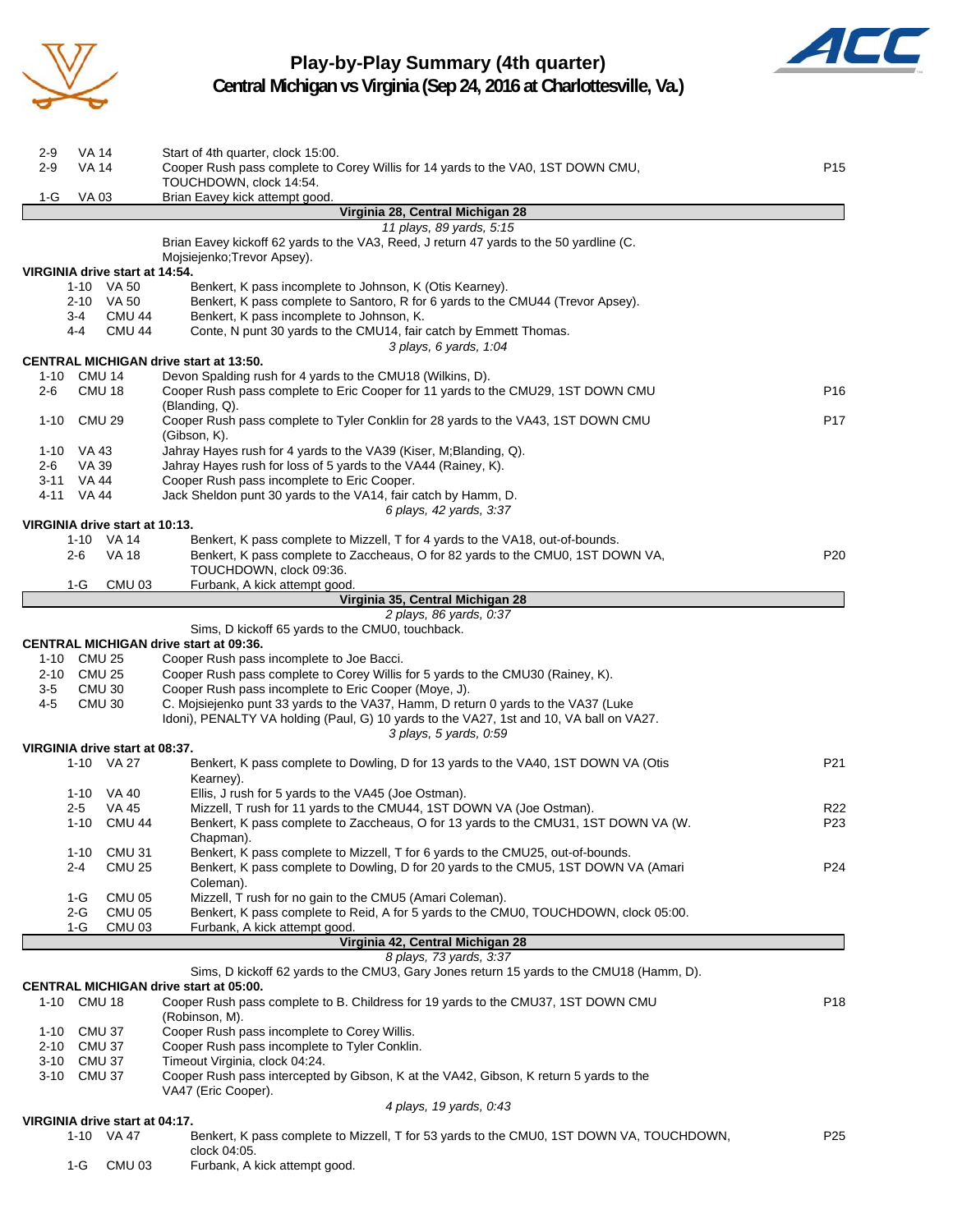



|          |                                | Virginia 49, Central Michigan 28                                                                             |                 |
|----------|--------------------------------|--------------------------------------------------------------------------------------------------------------|-----------------|
|          |                                | 1 play, 53 yards, 0:12                                                                                       |                 |
|          |                                | Sims, D kickoff 61 yards to the CMU4, Jonathan Ward return 18 yards to the CMU22 (Sims,                      |                 |
|          |                                | D), PENALTY CMU holding (Carlos Clark) 10 yards to the CMU12, 1st and 10, CMU ball on                        |                 |
|          |                                | CMU12.                                                                                                       |                 |
|          |                                | <b>CENTRAL MICHIGAN drive start at 04:05.</b>                                                                |                 |
|          | 1-10 CMU 12                    | Cooper Rush pass complete to Tyler Conklin for 13 yards to the CMU25, 1ST DOWN CMU<br>(Gibson, K;Rainey, K). | P <sub>19</sub> |
| $1 - 10$ | <b>CMU 25</b>                  | PENALTY CMU holding (Joe Austin) 10 yards to the CMU15.                                                      |                 |
| $1 - 20$ | <b>CMU 15</b>                  | Cooper Rush pass complete to Tyler Conklin for 5 yards to the CMU20 (Bradshaw, Z).                           |                 |
| $2 - 15$ | CMU 20                         | Cooper Rush pass complete to B. Childress for 8 yards to the CMU28, out-of-bounds.                           |                 |
| $3 - 7$  | <b>CMU 28</b>                  | Cooper Rush pass complete to Corey Willis for 18 yards to the CMU46, 1ST DOWN CMU<br>(Blanding, Q).          | P <sub>20</sub> |
| $1 - 10$ | CMU 46                         | Cooper Rush pass incomplete to Damon Terry (Robinson, M).                                                    |                 |
| $2 - 10$ | CMU 46                         | Cooper Rush sacked for loss of 6 yards to the CMU40 (Terrell, M; Moye, J).                                   |                 |
| $3 - 16$ | <b>CMU 40</b>                  | Timeout Central Michigan, clock 01:33.                                                                       |                 |
| $3 - 16$ | CMU 40                         | Cooper Rush pass complete to Joe Bacci for 24 yards to the VA36, 1ST DOWN CMU,<br>out-of-bounds (Gibson, K). | P <sub>21</sub> |
| 1-10     | VA 36                          | Cooper Rush pass complete to Austin Stewart for 6 yards to the VA30, out-of-bounds.                          |                 |
| $2 - 4$  | <b>VA 30</b>                   | Cooper Rush pass complete to B. Childress for 25 yards to the VA5, 1ST DOWN CMU<br>(Bradshaw, Z).            | P <sub>22</sub> |
| $1-G$    | VA 05                          | Jahray Hayes rush for 5 yards to the VA0, TOUCHDOWN, clock 00:48.                                            |                 |
| $1-G$    | VA 03                          | Brian Eavey kick attempt good.                                                                               |                 |
|          |                                | Virginia 49, Central Michigan 35                                                                             |                 |
| $1-G$    | <b>CMU 35</b>                  | Timeout Virginia, clock 00:48.                                                                               |                 |
|          |                                | 10 plays, 88 yards, 3:17                                                                                     |                 |
|          |                                | Brian Eavey kickoff 15 yards to the 50 yardline, on-side kick, recovered by VA Dowling, D<br>on 50 yardline. |                 |
|          | VIRGINIA drive start at 00:48. |                                                                                                              |                 |
|          |                                | $T T A M = -1$ , $T = -1$ , $T = -1$ , $T = -1$ , $T = 1$ , $T = 1$                                          |                 |

1-10 VA 50 TEAM rush for loss of 2 yards to the VA48.

2-12 VA 48 TEAM rush for loss of 2 yards to the VA46.

End of game, clock 00:00.

| 2 plays, minus 4 yards, 0:48                  |              |             |    |   |                  |  |         |                    |          |                    |                  |  |
|-----------------------------------------------|--------------|-------------|----|---|------------------|--|---------|--------------------|----------|--------------------|------------------|--|
| FINAL SCORE: Virginia 49, Central Michigan 35 |              |             |    |   |                  |  |         |                    |          |                    |                  |  |
|                                               |              | Time        |    |   | <b>1st Downs</b> |  |         | <b>Conversions</b> |          |                    |                  |  |
| <b>Quarter Summary</b>                        | <b>Score</b> | <b>Poss</b> | R  | Р |                  |  | 3rd     | 4th                | Rushina  | Passing            | <b>Penalties</b> |  |
| Central Michigan                              | 14           | 08:42       | O. | 8 |                  |  | $2 - 5$ | $0 - 0$            | $5 - 2$  | 12-19-1-176        | $2 - 20$         |  |
| Virginia                                      |              | 06:18       |    |   |                  |  | 0-1     | 0-0                | $5 - 12$ | $9 - 11 - 0 - 202$ | $1 - 10$         |  |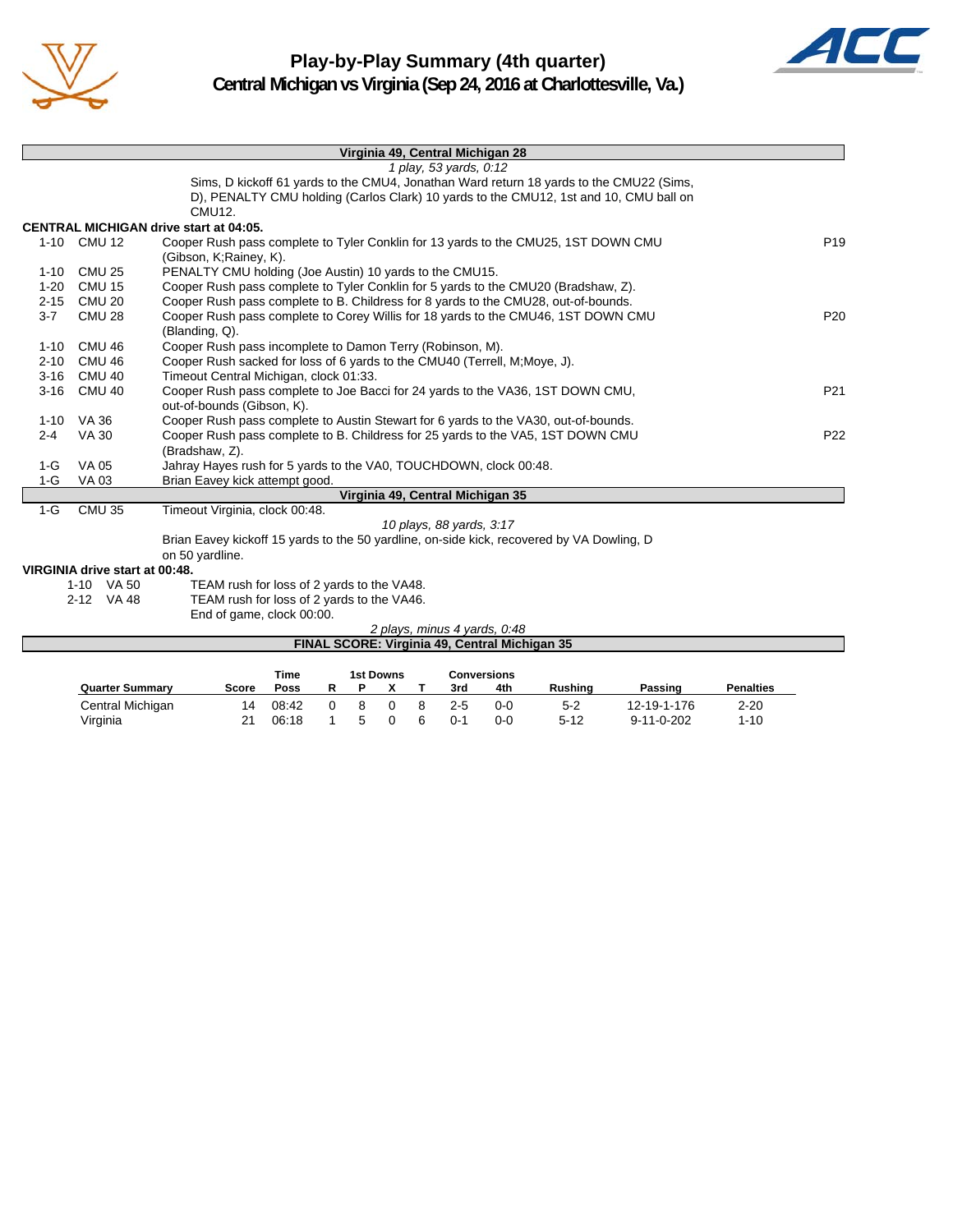

#### **Quickie Statistics (4th quarter only) Central Michigan vs Virginia (Sep 24, 2016 at Charlottesville, Va.)**



| <b>CMU</b>    | VA           |
|---------------|--------------|
| 14            | 21           |
| 8             | 6            |
| $5 - 2$       | $5 - 12$     |
| 176           | 202          |
| $19 - 12 - 1$ | $11 - 9 - 0$ |
| 24-178        | 16-214       |
| $0 - 0$       | $0-0$        |
| $0 - 0$       | $1 - 0$      |
| $2 - 33$      | $1 - 47$     |
| $0 - 0$       | $1 - 5$      |
| $2 - 31.5$    | $1 - 30.0$   |
| $0 - 0$       | $0-0$        |
| $2 - 20$      | $1 - 10$     |
| 08:42         | 06:18        |
| 2 of 5        | $0$ of 1     |
| $0$ of $0$    | $0$ of $0$   |
|               |              |

#### **Central Michigan Central Michigan Central Michigan**

| <b>Rushing</b>       |             |                     | No. Gain Loss   |                         | <b>Net</b>   | TD           | Lg           | Avg         | <b>Rushing</b>                                                                         |                | No. Gain Loss   |          | <b>Net</b>   | TD       | Lg         | <b>Av</b> |
|----------------------|-------------|---------------------|-----------------|-------------------------|--------------|--------------|--------------|-------------|----------------------------------------------------------------------------------------|----------------|-----------------|----------|--------------|----------|------------|-----------|
| Jahray Hayes         |             | 3                   | 9               | 5                       | 4            | $\mathbf{1}$ | 5            | 1.3         | Taquan Mizzell                                                                         | $\overline{2}$ | 11              | $\Omega$ | 11           | $\Omega$ | 11         | 5.5       |
| Devon Spalding       |             | 1                   | 4               | 0                       | 4            | 0            | 4            | 4.0         | Jordan Ellis                                                                           | 1              | 5               | 0        | 5            | 0        | 5          | 5.0       |
| Cooper Rush          |             | 1                   | $\Omega$        | 6                       | $-6$         | $\Omega$     | $\mathbf 0$  | $-6.0$      | <b>TEAM</b>                                                                            | $\overline{2}$ | $\Omega$        | 4        | $-4$         | 0        | 0          | $-2.0$    |
| <b>Passing</b>       |             |                     | $C-A-I$         | Yds                     | TD           | Long         |              | Sack        | <b>Passing</b>                                                                         |                | $C-A-I$         | Yds      | TD           | Long     |            | Sacl      |
| Cooper Rush          |             |                     | $12 - 19 - 1$   | 176                     | 1            |              | 28           |             | Kurt Benkert                                                                           |                | $9 - 11 - 0$    | 202      | 3            |          | 82         |           |
| Receiving            |             | No.                 | Yards           | TD                      |              | Long         |              |             | Receiving                                                                              | No.            | Yards           | TD       |              | Long     |            |           |
| <b>B.</b> Childress  |             | 3                   | 52              | $\Omega$                |              | 25           |              |             | <b>Taquan Mizzell</b>                                                                  | 3              | 63              | 1        |              | 53       |            |           |
| <b>Tyler Conklin</b> |             | 3                   | 46              | 0                       |              | 28           |              |             | Olamide Zaccheaus                                                                      | 2              | 95              | 1        |              | 82       |            |           |
| <b>Corey Willis</b>  |             | 3                   | 37              | 1                       |              | 18           |              |             | Doni Dowling                                                                           | $\overline{2}$ | 33              | 0        |              | 20       |            |           |
| Joe Bacci            |             | 1                   | 24              | 0                       |              | 24           |              |             | Ryan Santoro                                                                           | 1              | 6               | $\Omega$ |              | 6        |            |           |
| <b>Punting</b>       |             | No.                 | Yds             | Avg                     | Long         |              | In20         | TВ          | <b>Punting</b>                                                                         | No.            | Yds             | Avg      | Long         |          | In20       |           |
| C. Mojsiejenko       |             | 1                   | $\overline{33}$ | 33.0                    | 33           |              | 0            | $\mathbf 0$ | Nicholas Conte                                                                         |                | $\overline{30}$ | 30.0     |              | 30       |            |           |
| Jack Sheldon         |             | 1                   | 30              | 30.0                    | 30           |              | $\mathbf{1}$ | $\Omega$    |                                                                                        |                |                 |          |              |          |            |           |
| <b>Punt Returns</b>  |             | No.                 | Yards           | <b>TD</b>               |              | Long         |              |             | <b>Punt Returns</b>                                                                    | No.            | Yards           | TD       |              | Long     |            |           |
|                      |             |                     |                 |                         |              |              |              |             | Daniel Hamm                                                                            |                | 0               | $\Omega$ |              | 0        |            |           |
| <b>Kick Returns</b>  |             | No.                 | Yards           | TD                      | Long         |              |              |             | <b>Kick Returns</b>                                                                    | No.            | Yards           | TD       |              | Long     |            |           |
| Jonathan Ward        |             | 1                   | $\overline{18}$ | $\overline{0}$          |              | 18           |              |             | Joe Reed                                                                               |                | $\overline{47}$ | $\Omega$ |              | 47       |            |           |
| Gary Jones           |             | 1                   | 15              | 0                       |              | 15           |              |             |                                                                                        |                |                 |          |              |          |            |           |
| <b>Tackles</b>       |             | UA-A                | <b>Total</b>    |                         | <b>Sacks</b> |              | <b>TFL</b>   |             | <b>Tackles</b>                                                                         | UA-A           | <b>Total</b>    |          | <b>Sacks</b> |          | <b>TFL</b> |           |
| Joe Ostman           |             | $2 - 0$             |                 | $\overline{\mathbf{c}}$ | 0.0          |              | 0.0          |             | <b>Kelvin Rainey</b>                                                                   | $2 - 1$        |                 | 3        | 0.0          |          | 1.0        |           |
| Amari Coleman        |             | $2 - 0$             |                 | $\overline{2}$          | 0.0          |              | 0.0          |             | Kareem Gibson                                                                          | $2 - 1$        |                 | 3        | 0.0          |          | 0.0        |           |
| Qtr                  | <b>Time</b> | <b>Scoring Play</b> |                 |                         |              |              |              |             |                                                                                        |                |                 |          |              |          | V-H        |           |
| 1st                  | 09:42       |                     |                 |                         |              |              |              |             | VA - Olamide Zaccheaus 15 yd pass from Kurt Benkert (Alex Furbank kick), 5-44 1:29     |                |                 |          |              |          | $0 - 7$    |           |
|                      | 06:02       |                     |                 |                         |              |              |              |             | VA - Albert Reid 4 yd run (Richard Burney rush), 6-78 2:05                             |                |                 |          |              |          | $0 - 15$   |           |
| 2nd                  | 14:25       |                     |                 |                         |              |              |              |             | VA - Keeon Johnson 13 yd pass from Kurt Benkert (Alex Furbank kick failed), 11-99 3:50 |                |                 |          |              |          | $0 - 21$   |           |
|                      | 10:34       |                     |                 |                         |              |              |              |             | VA - Taquan Mizzell 4 yd run (Alex Furbank kick), 5-43 2:15                            |                |                 |          |              |          | $0 - 28$   |           |
|                      | 04:06       |                     |                 |                         |              |              |              |             | CMU - Jonathan Ward 1 yd run (Brian Eavey kick), 13-66 6:28                            |                |                 |          |              |          | $7 - 28$   |           |
|                      | 02:26       |                     |                 |                         |              |              |              |             | CMU - Corey Willis 85 yd pass from Cooper Rush (Brian Eavey kick), 2-85 0:16           |                |                 |          |              |          | $14 - 28$  |           |
| 3rd                  | 06:21       |                     |                 |                         |              |              |              |             | CMU - Amari Coleman 47 yd interception return (Brian Eavey kick)                       |                |                 |          |              |          | $21 - 28$  |           |
| 4th                  | 14:54       |                     |                 |                         |              |              |              |             | CMU - Corey Willis 14 yd pass from Cooper Rush (Brian Eavey kick), 11-89 5:15          |                |                 |          |              |          | $7 - 0$    |           |
|                      | 09:36       |                     |                 |                         |              |              |              |             | VA - Olamide Zaccheaus 82 yd pass from Kurt Benkert (Alex Furbank kick), 2-86 0:37     |                |                 |          |              |          | $7 - 7$    |           |
|                      | 05:00       |                     |                 |                         |              |              |              |             | VA - Albert Reid 5 yd pass from Kurt Benkert (Alex Furbank kick), 8-73 3:37            |                |                 |          |              |          | $7 - 14$   |           |
|                      | 04:05       |                     |                 |                         |              |              |              |             | VA - Taquan Mizzell 53 yd pass from Kurt Benkert (Alex Furbank kick), 1-53 0:12        |                |                 |          |              |          | $7 - 21$   |           |
|                      | 00:48       |                     |                 |                         |              |              |              |             | CMU - Jahray Hayes 5 yd run (Brian Eavey kick), 10-88 3:17                             |                |                 |          |              |          | $14 - 21$  |           |

| <b>Rushing</b>                                                    | No.            | Gain Loss    |                 |          | <b>Net</b>   | TD       | Lg         | Avg         |
|-------------------------------------------------------------------|----------------|--------------|-----------------|----------|--------------|----------|------------|-------------|
| Taquan Mizzell                                                    | 2              | 11           |                 | 0        | 11           | 0        | 11         | 5.5         |
| Jordan Ellis                                                      | 1              | 5            |                 | 0        | 5            | 0        | 5          | 5.0         |
| <b>TEAM</b>                                                       | 2              | $\Omega$     |                 | 4        | $-4$         | $\Omega$ | 0          | $-2.0$      |
| Passing                                                           |                | C-A-I        |                 | Yds      | TD           | Long     |            | <b>Sack</b> |
| <b>Kurt Benkert</b>                                               |                | $9 - 11 - 0$ |                 | 202      | 3            |          | 82         | 0           |
| <b>Receiving</b>                                                  | No.            |              | Yards           | TD       |              | Long     |            |             |
| <b>Taquan Mizzell</b>                                             | 3              |              | 63              | 1        |              | 53       |            |             |
| Olamide Zaccheaus                                                 |                |              | 95              | 1        |              | 82       |            |             |
| Doni Dowling                                                      | $\frac{2}{2}$  |              | 33              | 0        |              | 20       |            |             |
| Ryan Santoro                                                      | $\overline{1}$ |              | 6               | 0        |              | 6        |            |             |
| <b>Punting</b>                                                    | No.            | Yds          |                 | Avg      | Long         |          | In20       | ТВ          |
| Nicholas Conte                                                    | 1              | 30           |                 | 30.0     |              | 30       | 1          | 0           |
|                                                                   |                |              |                 |          |              |          |            |             |
| <b>Punt Returns</b>                                               | No.            | Yards        |                 | TD       |              | Long     |            |             |
| Daniel Hamm                                                       | 1              |              | $\Omega$        | $\Omega$ |              | 0        |            |             |
| <b>Kick Returns</b>                                               | No.            | Yards        |                 | TD       |              | Long     |            |             |
| Joe Reed                                                          |                |              | $\overline{47}$ | $\Omega$ |              |          |            |             |
|                                                                   |                |              |                 |          |              |          |            |             |
| <b>Tackles</b>                                                    | UA-A           |              | <b>Total</b>    |          | <b>Sacks</b> |          | <b>TFL</b> |             |
| Kelvin Rainey                                                     | $2 - 1$        |              | 3               |          | 0.0          |          | 1.0        |             |
| Kareem Gibson                                                     | $2 - 1$        |              | 3               |          | 0.0          |          | 0.0        |             |
|                                                                   |                |              |                 |          |              |          | V-H        |             |
| urt Benkert (Alex Furbank kick), 5-44 1:29                        |                |              |                 |          |              |          | $0 - 7$    |             |
| sh), 6-78 2:05                                                    |                |              |                 |          |              |          | $0 - 15$   |             |
| enkert (Alex Furbank kick failed), 11-99 3:50                     |                |              |                 |          |              |          | $0 - 21$   |             |
| kick), 5-43 2:15                                                  |                |              |                 |          |              |          | $0 - 28$   |             |
| kick), 13-66 6:28                                                 |                |              |                 |          |              |          | $7 - 28$   |             |
| Rush (Brian Eavey kick), 2-85 0:16                                |                |              |                 |          |              |          | $14 - 28$  |             |
| $\mathsf{m} \in \mathsf{D}$ ion $\mathsf{F}$ oundidd $\mathsf{D}$ |                |              |                 |          |              |          | റു ററ      |             |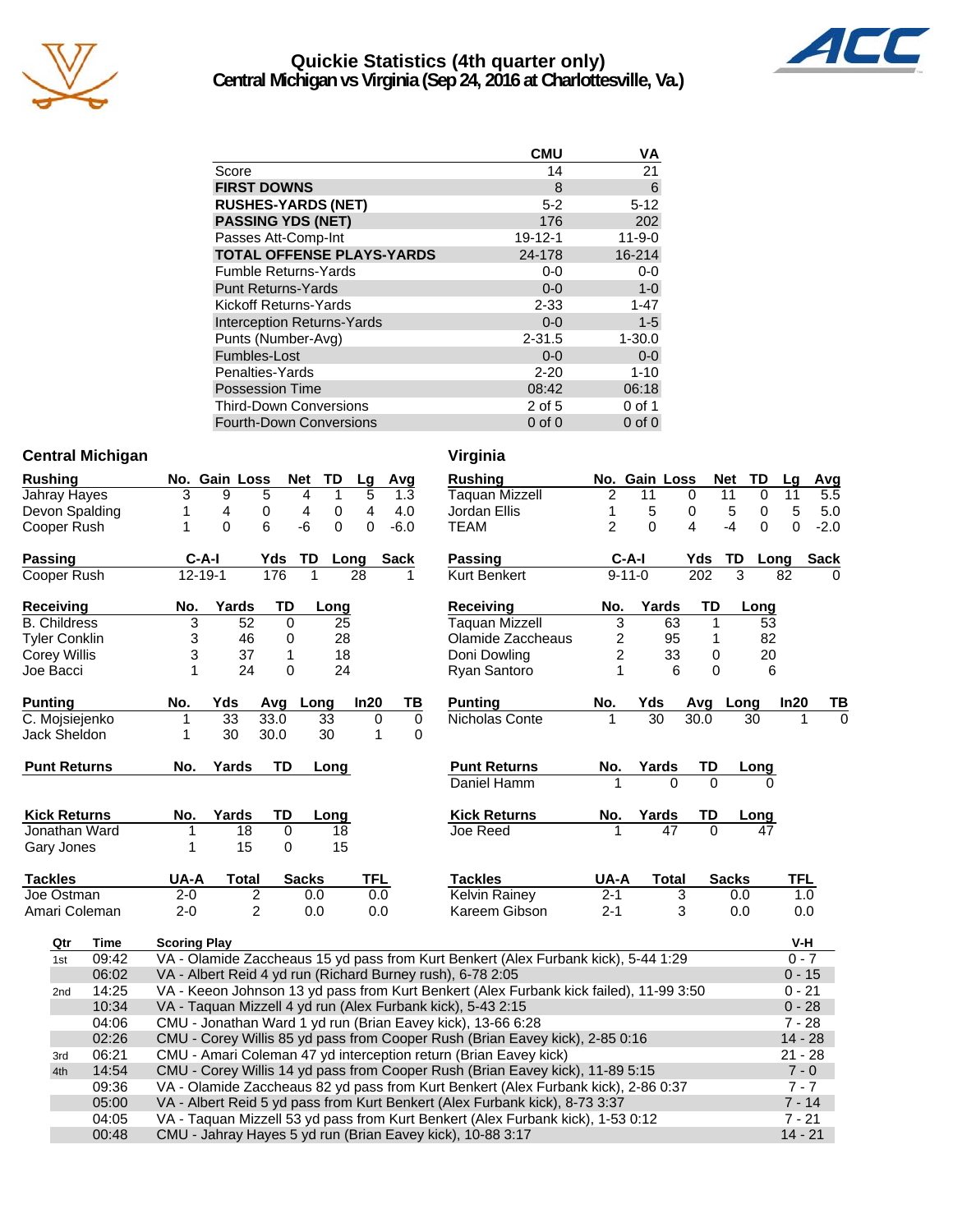

#### **Scoring Summary (Final) Virginia Football 2016 Virginia vs Duke (Oct 01, 2016 at Durham, N.C.)**



Virginia (2-3,1-0) vs. Duke (2-3,0-2) Date: Oct 01, 2016 • Site: Durham, N.C. • Stadium: Brooks Field at WWS Attendance: 25201

| <b>Score by Quarters</b> |   |   |  | Total |
|--------------------------|---|---|--|-------|
| Virginia                 | ⌒ | 4 |  |       |
| uke                      |   | ີ |  | er    |

| Qtr Time | <b>Scoring Play</b>                                                                         | V-H       |
|----------|---------------------------------------------------------------------------------------------|-----------|
|          | 1st 09:29 DU - T.J. Rahming 23 yd pass from Daniel Jones (AJ Reed kick), 8-76 3:14          | $0 - 7$   |
| 00:38    | VA - David Eldridge 28 yd pass from Kurt Benkert (Olamide Zaccheaus rush failed), 6-64 2:14 | $6 - 7$   |
|          | 2nd 11:23 DU - AJ Reed 38 yd field goal, 5-27 1:28                                          | $6 - 10$  |
| 04:01    | VA - Albert Reid 1 yd run (Sam Hayward kick), 5-86 2:00                                     | $13 - 10$ |
|          | 00:12 VA - Olamide Zaccheaus 12 yd pass from Kurt Benkert (Sam Hayward kick), 7-65 1:44     | $20 - 10$ |
|          | 3rd 05:40 DU - AJ Reed 21 yd field goal, 15-70 6:03                                         | $20 - 13$ |
| 01:17    | VA - Richard Burney 3 yd pass from Kurt Benkert (Sam Hayward kick), 10-75 4:23              | $27 - 13$ |
|          | 4th 11:34 DU - Joseph Ajeigbe 4 yd run (AJ Reed kick), 3-70 0:47                            | $27 - 20$ |
|          | 04:24 VA - Eli Hanback 0 yd fumble recovery (Sam Hayward kick)                              | $34 - 20$ |

Kickoff time: 12:30 pm • End of Game: 3:58pm • Total elapsed time: 3:28

Officials: Referee: Jeff Flanagan; Umpire: Jim Eckl; Linesman: Arthur Hardin;

Line judge: Colin Formulak; Back judge: Bryan Platt; Field judge: Wayne Rundell;

Side judge: Richard Wilborn; Center judge: David Goodwin;

Temperature: 77 F • Wind: SSW5 mph • Weather: Partly Cloudy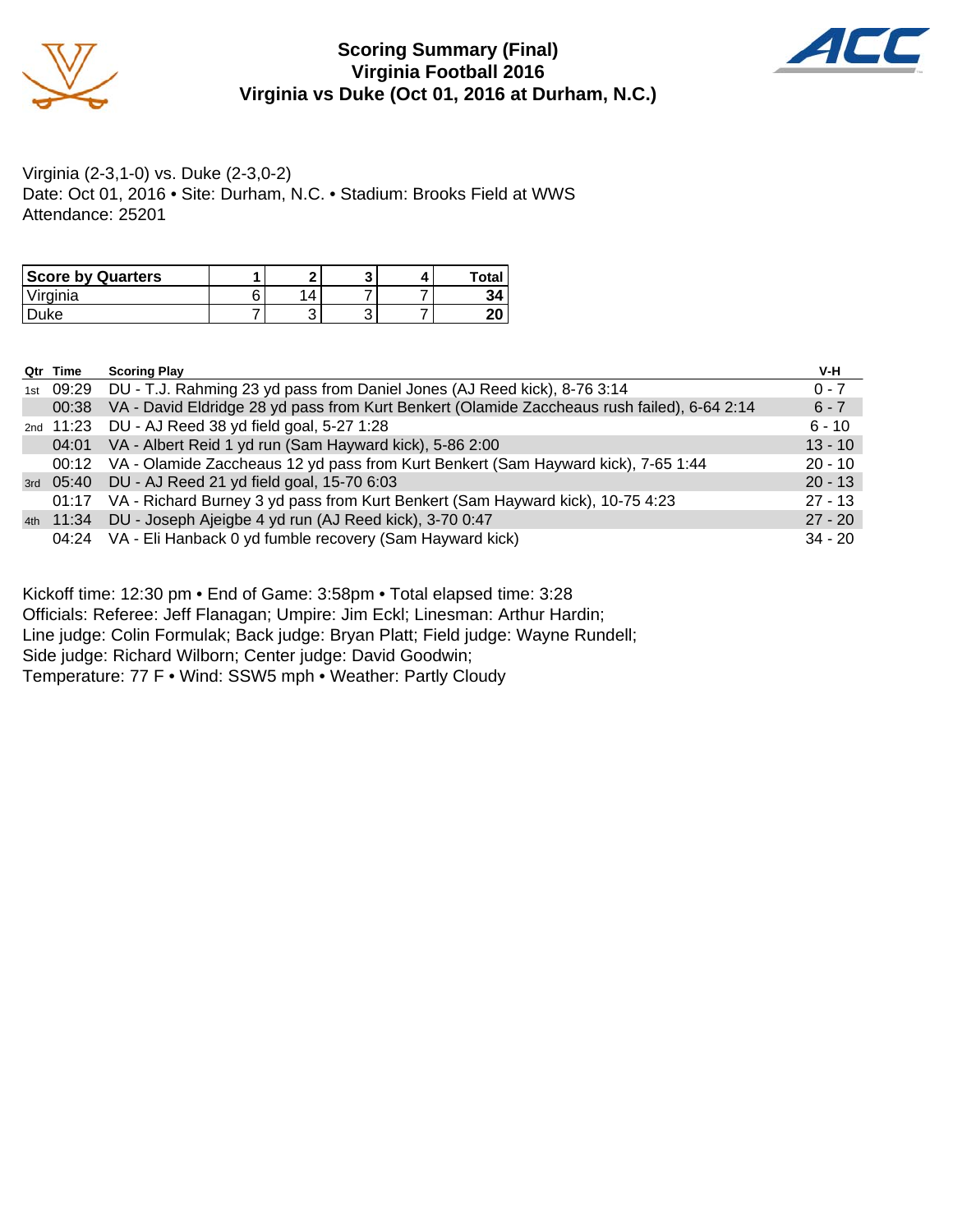

#### **Team Statistics (Final) Virginia Football 2016 Virginia vs Duke (Oct 01, 2016 at Durham, N.C.)**

|                                | VA             | DU             |
|--------------------------------|----------------|----------------|
| <b>FIRST DOWNS</b>             | 16             | 25             |
| Rushing                        | $\overline{4}$ | 6              |
| Passing                        | 12             | 17             |
| Penalty                        | $\overline{0}$ | $\overline{2}$ |
| <b>NET YARDS RUSHING</b>       | 80             | 106            |
| <b>Rushing Attempts</b>        | 36             | 31             |
| Average Per Rush               | 2.2            | 3.4            |
| <b>Rushing Touchdowns</b>      | $\mathbf{1}$   | $\mathbf{1}$   |
| <b>Yards Gained Rushing</b>    | 114            | 118            |
| <b>Yards Lost Rushing</b>      | 34             | 12             |
| <b>NET YARDS PASSING</b>       | 336            | 324            |
| Completions-Attempts-Int       | $23 - 41 - 1$  | 33-54-5        |
| Average Per Attempt            | 8.2            | 6.0            |
| <b>Average Per Completion</b>  | 14.6           | 9.8            |
| Passing Touchdowns             | 3              | 1              |
| <b>TOTAL OFFENSE YARDS</b>     | 416            | 430            |
| Total offense plays            | 77             | 85             |
| Average Gain Per Play          | 5.4            | 5.1            |
| Fumbles: Number-Lost           | $0-0$          | $1 - 1$        |
| Penalties: Number-Yards        | $7 - 59$       | $2 - 25$       |
| <b>PUNTS-YARDS</b>             | 7-336          | $3 - 96$       |
| Average Yards Per Punt         | 48.0           | 32.0           |
| <b>Net Yards Per Punt</b>      | 42.0           | 32.0           |
| Inside 20                      | $\overline{2}$ | 0              |
| 50+ Yards                      | $\overline{2}$ | 0              |
| Touchbacks                     | $\overline{1}$ | 0              |
| Fair catch                     | 0              | 1              |
| <b>KICKOFFS-YARDS</b>          | 6-372          | 5-317          |
| Average Yards Per Kickoff      | 62.0           | 63.4           |
| Net Yards Per Kickoff          | 37.5           | 39.6           |
| <b>Touchbacks</b>              | 2              | 1              |
| Punt returns: Number-Yards-TD  | $0 - 0 - 0$    | $4 - 22 - 0$   |
| Average Per Return             | 0.0            | 5.5            |
| Kickoff returns: Number-Yds-TD | $4 - 94 - 0$   | 4-97-0         |
| Average Per Return             | 23.5           | 24.2           |
| Interceptions: Number-Yds-TD   | $5 - 28 - 0$   | $1 - 11 - 0$   |
| Fumble Returns: Number-Yds-TD  | $0 - 0 - 1$    | $0 - 0 - 0$    |
| <b>Miscellaneous Yards</b>     | 0              | 0              |
| Possession Time                | 31:03          | 28:57          |
| 1st Quarter                    | 7:20           | 7:40           |
| 2nd Quarter                    | 6:25           | 8:35           |
| 3rd Quarter                    | 7:40           | 7:20           |
| 4th Quarter                    | 9:38           | 5:22           |
| <b>Third-Down Conversions</b>  | 11 of 21       | 6 of 15        |
| <b>Fourth-Down Conversions</b> | $0$ of $2$     | $1$ of $3$     |
| Red-Zone Scores-Chances        | $3 - 3$        | $3 - 3$        |
| Touchdowns                     | $3 - 3$        | $1 - 3$        |
| Field goals                    | $0 - 3$        | $2 - 3$        |
| Sacks By: Number-Yards         | $2 - 10$       | $3 - 25$       |
| <b>PAT Kicks</b>               | $4 - 4$        | $2 - 2$        |
| <b>Field Goals</b>             | $0-0$          | $2 - 2$        |
| Points off turnovers           | 21             | 0              |
|                                |                |                |

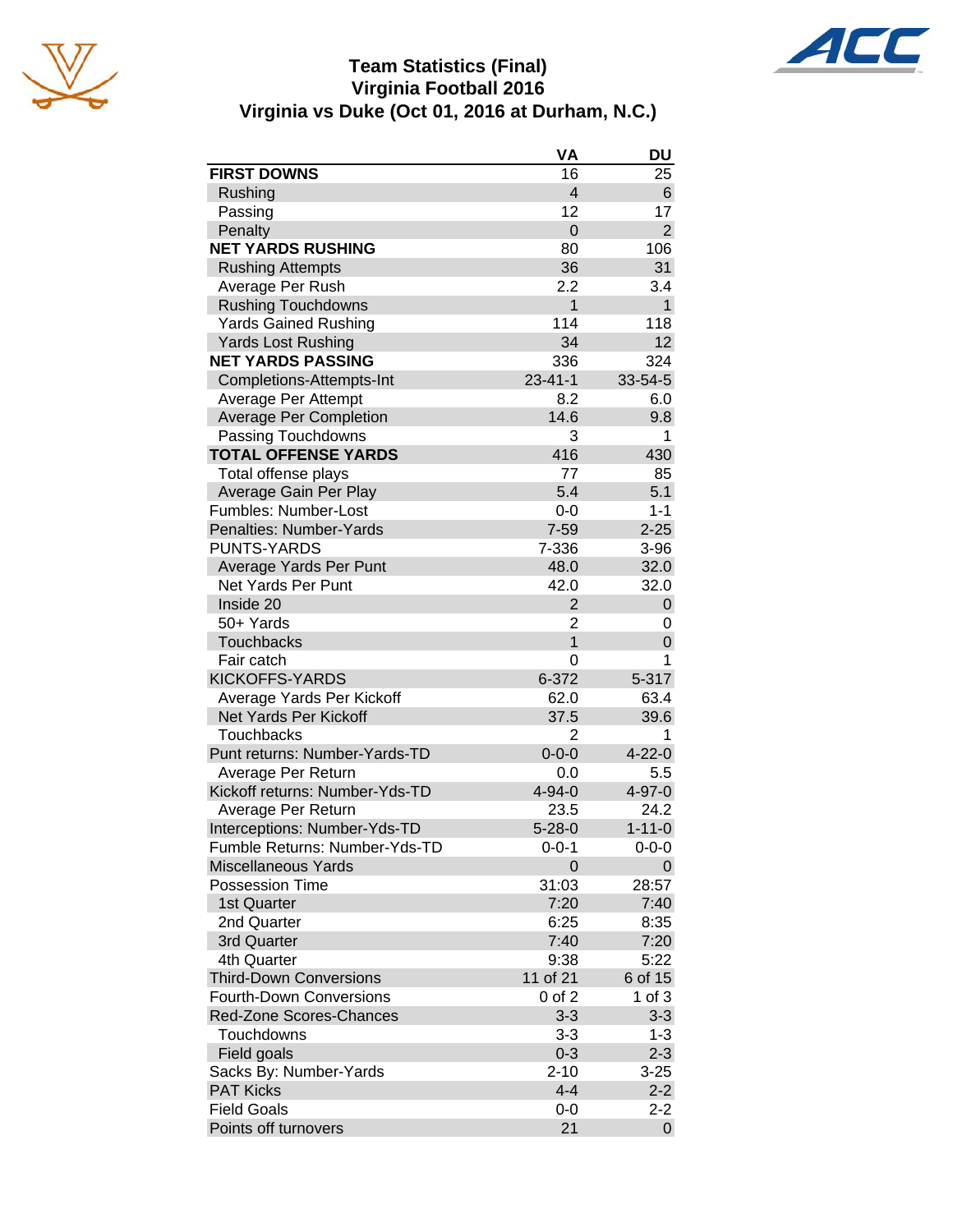

#### **Individual Statistics (Final) Virginia Football 2016 Virginia vs Duke (Oct 01, 2016 at Durham, N.C.)**

## **Virginia Duke**

| <b>Rushing</b>        |    | No. Gain Loss |    | <b>Net</b> | TD | La | Avg    |
|-----------------------|----|---------------|----|------------|----|----|--------|
| <b>Taquan Mizzell</b> | 14 | 63            | 3  | 60         |    | 19 | 4.3    |
| <b>Albert Reid</b>    | 13 | 46            | 2  | 44         |    | 11 | 3.4    |
| Jordan Ellis          |    | 3             | 0  | 3          | 0  | 3  | 3.0    |
| <b>TEAM</b>           | 2  | 0             | 2  | -2         | 0  | 0  | $-1.0$ |
| Daniel Hamm           |    | O             | 2  | -2         | O  | O  | $-2.0$ |
| <b>Kurt Benkert</b>   | 5  | 2             | 25 | $-23$      | 0  | 1  | $-4.6$ |
| Totals                | 36 | 114           | 34 | 80         |    | 19 | 22     |

| <b>Passing</b> | C-A-I         |      | Yds TD Long Sack |  |
|----------------|---------------|------|------------------|--|
| Kurt Benkert   | 23-41-1       | 336  | 84               |  |
| Totals         | $23 - 41 - 1$ | 336. | 84               |  |

| Receiving             | No. | Yards | TD | Long |
|-----------------------|-----|-------|----|------|
| Keeon Johnson         | 5   | 46    | ი  | 29   |
| Olamide Zaccheaus     |     | 42    |    | 12   |
| Taquan Mizzell        | 3   |       |    | 5    |
| David Eldridge        | 2   | 112   | 1  | 84   |
| Andre Levrone         | 2   | 65    |    | 33   |
| Doni Dowling          | 2   | 21    |    | 14   |
| Hasise Dubois         |     | 19    | n  | 19   |
| Warren Craft          |     | 8     | n  | 8    |
| Evan Butts            |     |       |    | 7    |
| Albert Reid           |     | 6     |    | 6    |
| <b>Richard Burney</b> |     | З     |    | 3    |
| Totals                | 23  | 336   | 3  | 84   |

| <b>Punting</b> | No. | Yds |      | Avg Long In20 |  |
|----------------|-----|-----|------|---------------|--|
| Nicholas Conte |     | 336 | 48.0 | 65            |  |
| Totals         |     | 336 | 48.0 | 65            |  |

|                       |    | Punt | <b>Kickoff</b> |    |     |    | Intercept |     |    |
|-----------------------|----|------|----------------|----|-----|----|-----------|-----|----|
| <b>Returns</b>        | No | Yds  | La             | No | Yds | Lq | No        | Yds | Lg |
| <b>Juan Thornhill</b> | 0  | 0    | 0              |    |     |    |           | 32  | 17 |
| <b>Bryce Hall</b>     | O  | 0    | O              |    |     |    |           | -4  |    |
| Joe Reed              | O  | O)   | O              | 4  | 94  | 32 |           |     |    |
| Quin Blanding         | O  | 0    | 0              | 0  | O   |    |           |     |    |
| Totals                | 0  | 0    | 0              | 4  | 94  | 32 | 5         | 28  | 17 |

| <b>Field goals</b><br><b>Dist</b><br>Result<br>Time<br>Qtr | Field goals | Qtr | Time | Dist | <b>Result</b> |
|------------------------------------------------------------|-------------|-----|------|------|---------------|
|------------------------------------------------------------|-------------|-----|------|------|---------------|

| <b>Kickoffs</b> | No. | Yards | Ava  | ΤВ | OВ |
|-----------------|-----|-------|------|----|----|
| Sam Hayward     |     | 187   | 62.3 |    |    |
| Dylan Sims      |     | 185   | 61.7 |    |    |
| - --            |     |       |      |    |    |

| All-purpose    | Run | Rcv | KR | <b>PR</b> | IR | Total |
|----------------|-----|-----|----|-----------|----|-------|
| David Eldridge |     | 112 |    |           |    | 112   |
| Joe Reed       |     |     | 94 |           |    | 94    |
| Taquan Mizzell | 60  |     |    |           |    | 67    |
| Andre Levrone  |     | 65  |    |           |    | 65    |

FUMBLES: Virginia-None. Duke-Daniel Jones 1-1.

| Rushing        |    |     | No. Gain Loss |     | Net TD La |    | Avg |
|----------------|----|-----|---------------|-----|-----------|----|-----|
| Shaun Wilson   | 16 | 57  | 2             | 55  |           |    | 3.4 |
| Joseph Ajeigbe |    | 27  | 0             | 27  |           | 12 | 3.9 |
| Daniel Jones   |    | 34  | 10            | 24  | 0         | 10 | 3.0 |
| Totals         | 31 | 118 | 12            | 106 |           | 12 | 3.4 |

| Passing              | C-A-I         |       | Yds | TD | Lona | Sack           |
|----------------------|---------------|-------|-----|----|------|----------------|
| Daniel Jones         | 33-54-5       |       | 324 | 1  | 43   | 2              |
| Totals               | $33 - 54 - 5$ |       | 324 | 1  | 43   | $\mathfrak{p}$ |
| <b>Receiving</b>     | No.           | Yards | TD  |    | Long |                |
| <b>Anthony Nash</b>  | 8             | 82    | 0   |    | 20   |                |
| T.J. Rahming         | 6             | 65    | 1   |    | 23   |                |
| <b>Quay Chambers</b> | 5             | 90    | 0   |    | 43   |                |
| Davis Koppenhaver    | 5             | 30    | ი   |    | 8    |                |
| Erich Schneider      | 3             | 32    | 0   |    | 18   |                |
| Johnathan Lloyd      | 3             | 23    | O   |    | 9    |                |
| Daniel Helm          |               | 3     | O   |    | 3    |                |
| Daniel Jones         |               | ŋ     | O   |    |      |                |
| Shaun Wilson         |               | -1    | O   |    |      |                |
| Totals               | 33            | 324   | 1   |    | 43   |                |

| Punting       |    |      | Yds Avg Long In20 | TВ |
|---------------|----|------|-------------------|----|
| Austin Parker | 96 | 32.0 | -37               |    |
| Totals        | 96 | 32.0 | 37                |    |

|                      | Punt |     |   |   | <b>Kickoff</b> |      | Intercept |           |  |
|----------------------|------|-----|---|---|----------------|------|-----------|-----------|--|
| <b>Returns</b>       | No.  | Yds |   |   | Lg No Yds      |      |           | Lg No Yds |  |
| <b>Ryan Smith</b>    |      | 22  | 9 |   |                |      |           |           |  |
| Shaun Wilson         | O    |     |   | 4 | 97             | 29   |           |           |  |
| <b>Ben Humphreys</b> | O    |     |   |   |                |      |           |           |  |
| Totals               |      | 22  | 9 |   | 97             | -291 |           |           |  |

| Field goals | Otr | Time | Dist                    | Result |
|-------------|-----|------|-------------------------|--------|
| AJ Reed     |     |      | 2nd 11:23 38 yards Good |        |
| AJ Reed     |     |      | 3rd 05:40 21 yards Good |        |

| Kickoffs      | No. Yards Avg TB OB |        |  |  |
|---------------|---------------------|--------|--|--|
| Austin Parker | 317                 | 63.4 1 |  |  |

| All-purpose          | Run | Rcv | KR | <b>PR</b> | ΙR | Total |
|----------------------|-----|-----|----|-----------|----|-------|
| Shaun Wilson         | 55  | -1  | 97 |           |    | 151   |
| <b>Quay Chambers</b> |     | 90  |    |           |    | 90    |
| Anthony Nash         |     | 82  |    |           |    | 82    |
| T.J. Rahming         |     | 65  |    |           |    | 65    |

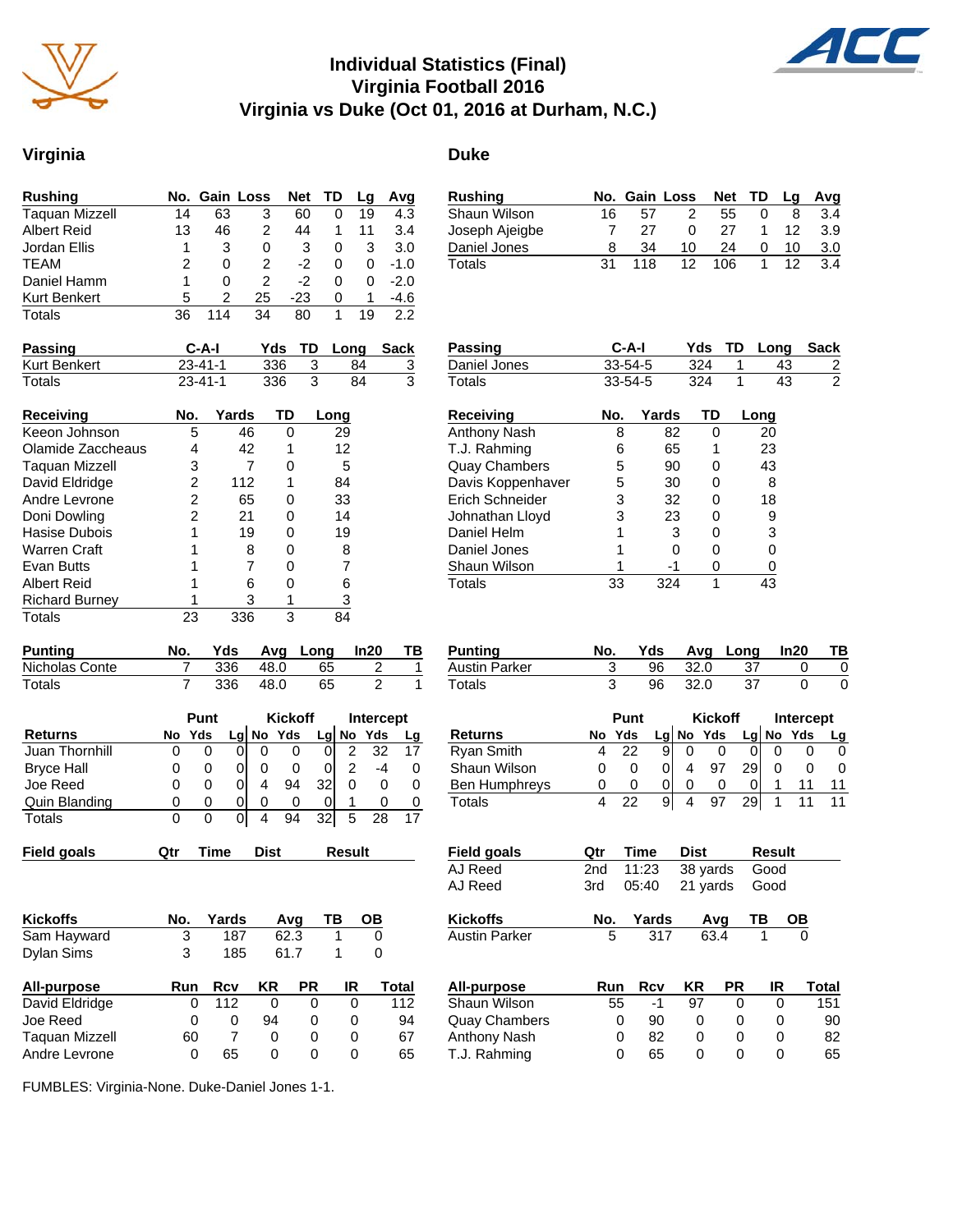

#### **Defensive Statistics (Final) Virginia Football 2016 Virginia vs Duke (Oct 01, 2016 at Durham, N.C.)**



| ##               | Virginia               | Solo                | Ast              | Total           | Sacks-Yds                | <b>TFL-Yds</b>           | FF                       | FR-Yds                   | Int-Yds                  | <b>BrUp</b>              | <b>Blks</b>                  | QBH            |
|------------------|------------------------|---------------------|------------------|-----------------|--------------------------|--------------------------|--------------------------|--------------------------|--------------------------|--------------------------|------------------------------|----------------|
|                  | 53 Micah Kiser         | 8                   | 10               | 18              | $1.0 - 9$                | $2.0 - 11$               | ÷                        |                          |                          | 3                        |                              | $\overline{2}$ |
|                  | 38 Kelvin Rainey       | 8                   | 6                | 14              | $\overline{\phantom{0}}$ |                          | $\overline{a}$           |                          |                          |                          |                              |                |
| 51               | Zach Bradshaw          | 3                   | 9                | 12              | $\blacksquare$           | $\overline{\phantom{a}}$ | $\overline{\phantom{a}}$ | $\overline{\phantom{a}}$ | $\sim$                   | 1                        | $\blacksquare$               |                |
|                  | 37 Jordan Mack         | 3                   | 5                | 8               | $1.0 - 1$                | $1.0 - 1$                | $\mathbf{1}$             |                          |                          | ÷,                       |                              |                |
| 3                | Quin Blanding          | 3                   | 4                | 7               | ÷.                       |                          | L,                       | ÷,                       | $1 - 0$                  | ÷,                       | $\blacksquare$               |                |
| $\mathbf{1}$     | Donte Wilkins          | $\mathbf{1}$        | 4                | 5               | $\blacksquare$           |                          |                          |                          |                          |                          | $\overline{\phantom{a}}$     | $\mathbf{1}$   |
|                  | 34 Bryce Hall          | 2                   | $\overline{c}$   | 4               | $\blacksquare$           |                          | $\blacksquare$           | ÷,                       | $2 - 4$                  | 1                        | $\blacksquare$               |                |
|                  | 21 Juan Thornhill      | $\overline{2}$      | $\overline{2}$   | $\overline{4}$  | ÷                        |                          |                          |                          | $2 - 32$                 | $\mathbf{1}$             | $\blacksquare$               |                |
| 9                | Andrew Brown           | 2                   | 1                | 3               |                          |                          |                          |                          |                          |                          |                              |                |
|                  | 54 Matt Terrell        | $\overline{2}$      | $\mathbf{1}$     | 3               |                          | $1.0 - 1$                |                          |                          |                          |                          |                              |                |
|                  | 90 Jack Powers         | 1                   | $\overline{c}$   | 3               | ٠                        | $\blacksquare$           | $\overline{\phantom{a}}$ | ä,                       | $\blacksquare$           | $\overline{\phantom{0}}$ | $\blacksquare$               |                |
|                  | 58 Eli Hanback         | $\overline{0}$      | 3                | 3               | -                        |                          | $\overline{a}$           | $1 - 0$                  |                          | ÷,                       | $\overline{\phantom{a}}$     |                |
|                  | 98 Landan Word         | 1                   | 1                | $\overline{c}$  | $\blacksquare$           |                          | $\overline{\phantom{a}}$ | $\blacksquare$           | $\sim$                   | $\overline{\phantom{a}}$ | $\sim$                       |                |
|                  | 31 Kareem Gibson       | $\mathbf{1}$        | $\mathbf{1}$     | $\overline{2}$  | ٠                        |                          |                          |                          |                          | $\mathbf{1}$             |                              |                |
|                  | 32 Kirk Garner         | 1                   | 1                | $\overline{c}$  | $\blacksquare$           |                          | ÷,                       | L,                       |                          |                          |                              |                |
|                  | 56 Andre Miles-Redmond | 0                   | $\overline{2}$   | $\overline{2}$  | $\overline{\phantom{0}}$ |                          |                          |                          |                          |                          |                              |                |
|                  | 72 Eric Smith          | 1                   | 0                | 1               | $\overline{\phantom{a}}$ |                          | $\overline{\phantom{a}}$ |                          |                          | $\overline{\phantom{a}}$ |                              |                |
| 2 <sup>7</sup>   | <b>Albert Reid</b>     | $\mathbf{1}$        | $\overline{0}$   | $\mathbf{1}$    | $\overline{\phantom{a}}$ |                          |                          |                          |                          | $\overline{a}$           |                              |                |
|                  | 87 Richard Burney      | 1                   | 0                | $\mathbf{1}$    |                          |                          |                          |                          |                          |                          |                              |                |
| 81               | Joe Reed               | $\overline{0}$      | $\mathbf{1}$     | $\mathbf{1}$    |                          |                          |                          |                          |                          |                          |                              |                |
|                  | 59 Mark Hall           | 0                   | 1                | 1               | $\overline{\phantom{a}}$ |                          | $\overline{\phantom{a}}$ | $\overline{\phantom{a}}$ |                          | 1                        | $\overline{\phantom{a}}$     |                |
|                  | Totals                 | 41                  | $\overline{56}$  | $\overline{97}$ | $2.0 - 10$               | $4.0 - 13$               | $\mathbf{1}$             | $1-0$                    | $5 - 28$                 | $\overline{8}$           | $\mathbf 0$                  | $\overline{3}$ |
|                  |                        |                     |                  |                 |                          |                          |                          |                          |                          |                          |                              |                |
|                  | ## Duke                | Solo                | Ast              | Total           | Sacks-Yds                | <b>TFL-Yds</b>           | FF                       | FR-Yds                   | Int-Yds                  | <b>BrUp</b>              | <b>Blks</b>                  | QBH            |
|                  | 34 Ben Humphreys       | $\overline{c}$      | 11               | 13              | $\overline{\phantom{a}}$ | $0.5 - 1$                |                          |                          | $1 - 11$                 | 1                        |                              |                |
|                  | 44 Joe Giles-Harris    | 5                   | $\overline{7}$   | 12              |                          | $1.0 - 2$                | $\overline{\phantom{a}}$ |                          | $\overline{\phantom{a}}$ | $\mathbf{1}$             | $\blacksquare$               |                |
|                  | 13 Jordan Hayes        | 5                   | 3                | 8               | $\blacksquare$           | $\blacksquare$           |                          |                          |                          | $\overline{\phantom{a}}$ |                              |                |
|                  | 26 Corbin McCarthy     | $\overline{2}$      | 3                | 5               | $1.0 - 14$               | $2.0 - 17$               |                          |                          |                          | $\mathbf{1}$             | $\blacksquare$               |                |
|                  | 14 Bryon Fields        | 4                   | 0                | 4               |                          |                          |                          |                          |                          |                          |                              |                |
|                  | 31 Breon Borders       | 3                   | $\mathbf{1}$     | $\overline{4}$  | ٠                        |                          |                          |                          |                          | $\mathbf{1}$             |                              |                |
|                  | 99 Mike Ramsay         | 1                   | 3                | 4               | $\overline{\phantom{a}}$ | $1.0 - 2$                | $\overline{\phantom{a}}$ | $\overline{\phantom{m}}$ |                          | $\overline{\phantom{0}}$ | $\blacksquare$               |                |
|                  | 55 Brandon Boyce       | 3                   | $\overline{0}$   | 3               | $1.0 - 9$                | $1.0 - 9$                | $\overline{a}$           | $\overline{a}$           |                          | ÷,                       | $\overline{\phantom{a}}$     |                |
|                  | 33 Deondre Singleton   | 3                   | 0                | 3               | $\blacksquare$           | $1.0 - 1$                | $\overline{\phantom{a}}$ |                          | $\sim$                   | $\blacksquare$           | $\blacksquare$               |                |
|                  | 56 Danny Doyle         | $\overline{2}$      | $\mathbf{1}$     | 3               | $\overline{\phantom{a}}$ | $\blacksquare$           | -                        |                          |                          | ٠                        | $\qquad \qquad \blacksquare$ |                |
| 21               | Alonzo Saxton II       | 2                   | 1                | 3               | $\blacksquare$           | $\blacksquare$           | ÷,                       | L,                       |                          |                          | $\blacksquare$               |                |
| $\boldsymbol{9}$ | Jeremy McDuffie        | $\overline{2}$      | 0                | $\overline{2}$  |                          |                          |                          |                          |                          |                          | $\overline{\phantom{a}}$     | $\mathbf{1}$   |
|                  | 93 A.J. Wolf           | 1                   | 1                | 2               | $1.0 - 2$                | $1.0 - 2$                | $\overline{\phantom{a}}$ | ÷,                       |                          | $\blacksquare$           | $\sim$                       |                |
|                  | 42 Austin Parker       | $\mathbf{1}$        | $\mathbf{1}$     | $\overline{2}$  | $\overline{\phantom{0}}$ |                          |                          |                          |                          |                          |                              |                |
|                  | 16 Dylan Singleton     | 0                   | $\overline{c}$   | $\overline{c}$  | $\overline{\phantom{a}}$ | $0.5 - 1$                |                          |                          |                          |                          |                              |                |
|                  | 78 Sterling Korona     | $\mathbf{1}$        | $\overline{0}$   | $\mathbf{1}$    |                          |                          |                          |                          |                          |                          |                              |                |
|                  | 17 Daniel Jones        | 1                   | 0                | 1               | $\overline{\phantom{a}}$ |                          |                          |                          |                          |                          |                              |                |
|                  | 83 Anthony Nash        | 1                   | $\boldsymbol{0}$ | $\mathbf{1}$    |                          |                          |                          |                          | $\blacksquare$           |                          | $\overline{\phantom{a}}$     |                |
|                  | 90 Terrell Lucas       | 1                   | $\pmb{0}$        | 1               | $\overline{\phantom{a}}$ |                          | $\overline{\phantom{a}}$ | $\overline{\phantom{m}}$ | $\blacksquare$           | ۰.                       | $\blacksquare$               |                |
|                  | 97 Quaven Ferguson     | $\pmb{0}$           | $\mathbf{1}$     | $\mathbf{1}$    | $\overline{\phantom{a}}$ | $\overline{\phantom{a}}$ | $\overline{\phantom{a}}$ | $\overline{\phantom{a}}$ | $\overline{\phantom{a}}$ | $\overline{\phantom{0}}$ | $\overline{\phantom{a}}$     |                |
|                  | 92 Edgar Cerenord      | $\pmb{0}$           | 1                | 1               | $\blacksquare$           | $\mathbf{r}$             | $\blacksquare$           | ÷,                       | $\overline{\phantom{a}}$ | ÷,                       | $\blacksquare$               |                |
|                  | 81 Davis Koppenhaver   | $\mathsf 0$         | $\mathbf{1}$     | $\mathbf{1}$    | $\overline{\phantom{a}}$ | $0.5 - 1$                | ٠                        |                          | $\overline{\phantom{a}}$ | $\overline{\phantom{0}}$ | $\overline{\phantom{a}}$     |                |
|                  | 82 Chris Taylor        | $\pmb{0}$           | 1                | 1               | $\blacksquare$           | $\blacksquare$           | $\blacksquare$           | ä,                       | $\blacksquare$           | $\overline{\phantom{a}}$ | $\blacksquare$               |                |
|                  | 59 James Hornbuckle    | $\mathbf 0$         | $\mathbf{1}$     | $\mathbf{1}$    | $\overline{\phantom{a}}$ | $\blacksquare$           | $\overline{\phantom{a}}$ | $\overline{\phantom{a}}$ | $\blacksquare$           | $\overline{\phantom{a}}$ | $\blacksquare$               |                |
|                  | 91 Marquies Price      | 0                   | $\mathbf{1}$     | $\mathbf{1}$    | $\blacksquare$           | $0.5 - 0$                | $\overline{\phantom{a}}$ | ÷,                       | $\overline{\phantom{a}}$ | $\frac{1}{2}$            | $\blacksquare$               | 1              |
|                  | 95 Trevon McSwain      | $\mathsf{O}\xspace$ | $\mathbf 0$      | $\pmb{0}$       | $\overline{\phantom{a}}$ |                          | $\overline{\phantom{a}}$ | $\overline{\phantom{a}}$ | $\overline{\phantom{a}}$ |                          | $\overline{\phantom{a}}$     | $\overline{1}$ |
|                  | Totals                 | 40                  | 40               | 80              | $3.0 - 25$               | $9.0 - 36$               | 0                        | $0-0$                    | $1 - 11$                 | $\overline{4}$           | $\mathbf 0$                  | $\overline{3}$ |
|                  |                        |                     |                  |                 |                          |                          |                          |                          |                          |                          |                              |                |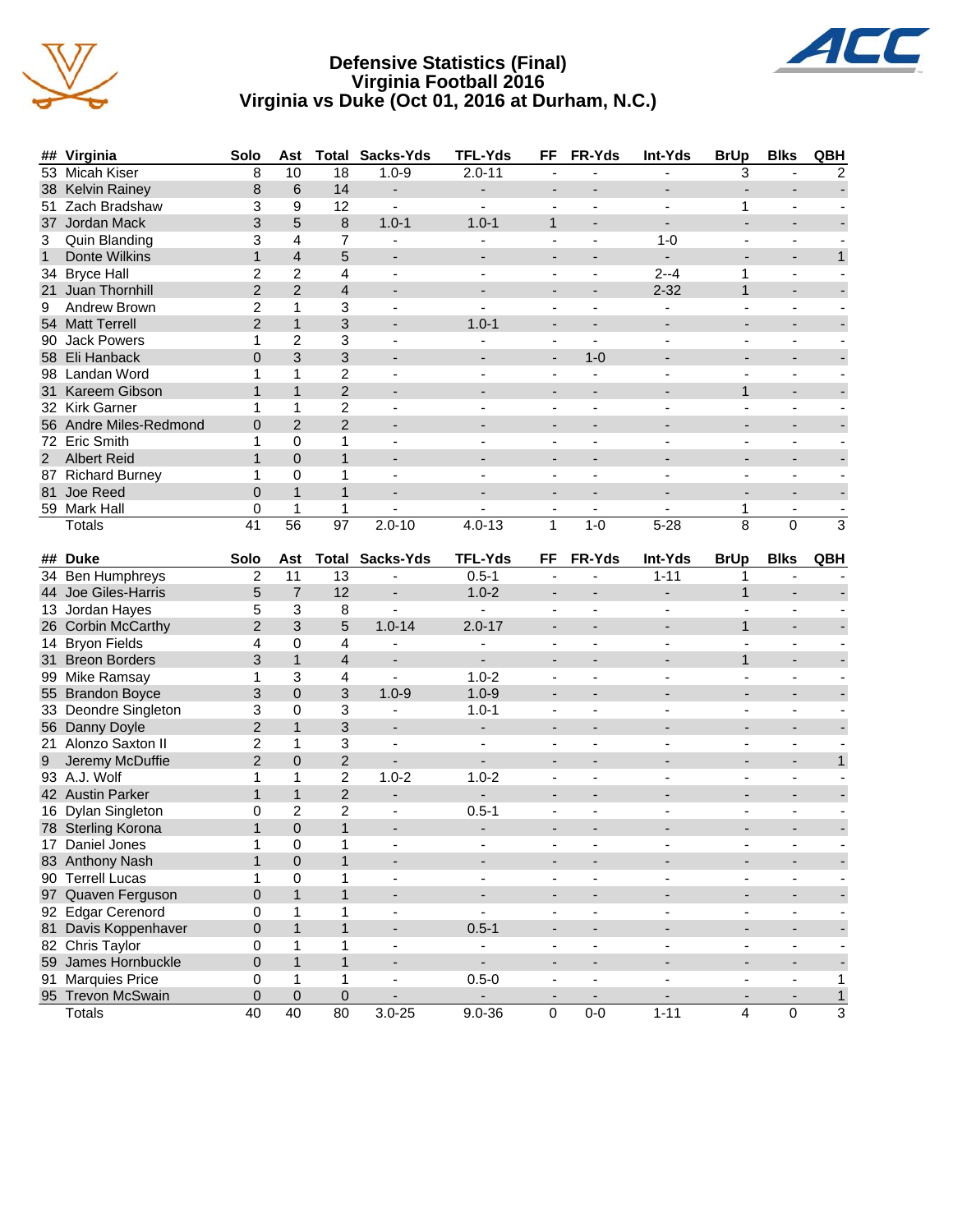

#### **Participation Report (Final) Virginia Football 2016 Virginia vs Duke (Oct 01, 2016 at Durham, N.C.)**



#### **Virginia**

#### **Duke**

| Pos         | ##             | <b>OFFENSE</b>       | Pos              | ## | <b>OFFENSE</b>        |
|-------------|----------------|----------------------|------------------|----|-----------------------|
| QB          | 6              | Kurt Benkert         | QB               | 17 | Daniel Jones          |
| <b>SB</b>   | 4              | Taquan Mizzell       | <b>RB</b>        | 29 | Shaun Wilson          |
| BВ          | $\overline{2}$ | <b>Albert Reid</b>   | WR.              | 83 | Anthony Nash          |
| WR.         | 7              | Doni Dowling         | <b>WR</b>        | 5  | Johnathan Lloyd       |
| WR.         | 8              | Keeon Johnson        | WR.              | 3  | T.J. Rahming          |
| <b>WR</b>   | 33             | Olamide Zaccheaus    | TE               | 88 | Erich Schneider       |
| LT          | 67             | Jack English         | LT               | 76 | Gabe Brandner         |
| LG          | 76             | Michael Mooney       | LG               | 63 | Zach Harmon           |
| C.          | 50             | Jackson Matteo       | C                | 50 | <b>Austin Davis</b>   |
| <b>RG</b>   | 71             | Jack McDonald        | <b>RG</b>        | 79 | <b>Tanner Stone</b>   |
| <b>RT</b>   | 72             | Eric Smith           | RT               | 71 | Casey Blaser          |
|             |                |                      |                  |    |                       |
|             |                |                      |                  |    |                       |
| <u>Pos</u>  | ##             | <b>DEFENSE</b>       | Pos              | ## | <b>DEFENSE</b>        |
| LE.         | 9              | Andrew Brown         | DE               | 56 | Danny Doyle           |
| <b>NT</b>   | 1              | Donte Wilkins        | DT               | 93 | A.J. Wolf             |
| <b>RE</b>   | 58             | Eli Hanback          | DT               | 99 | Mike Ramsay           |
| <b>SLB</b>  | 37             | Jordan Mack          | DE               | 91 | <b>Marquies Price</b> |
| <b>MLB</b>  | 53             | Micah Kiser          | MLB              | 34 | Ben Humphreys         |
| <b>BLB</b>  | 51             | Zach Bradshaw        | <b>WLB</b>       | 44 | Joe Giles-Harris      |
| <b>WLB</b>  | 13             | <b>Chris Peace</b>   | CВ               | 14 | <b>Bryon Fields</b>   |
| FC          | 21             | Juan Thornhill       | СB               | 31 | <b>Breon Borders</b>  |
| <b>SABR</b> | 38             | <b>Kelvin Rainey</b> | S                | 33 | Deondre Singleton     |
| <b>FS</b>   | 3              | Quin Blanding        | $\mathbb S$<br>S | 26 | Corbin McCarthy       |

Virginia: 10-Jordan Ellis, 11-David Eldridge, 18-Ben Hogg, 19-Andre Levrone, 20-Steven Wright, 22-Daniel Hamm, 23-Warren Craft, 25-Chris Sharp, 28-Wilfred Wahee, 30-Nicholas Conte, 32-Kirk Garner, 34-Bryce Hall, 39-Chris Moore, 41-Connor Wingo-Reeves, 44-Tanner Cowley, 46-Evan Butts, 54-Matt Terrell, 56-Andre Miles-Redmond, 59-Mark Hall, 77-Jake Fieler, 78-R.J. Proctor, 80-Hasise Dubois, 81-Joe Reed, 83-Brendan Marshall, 87-Richard Burney, 88-Ryan Santoro, 89-Sam Hayward, 90-Jack Powers, 91-Dylan Sims, 95-Juwan Moye, 98-Landan Word.

Duke: 9-Jeremy McDuffie, 10-Ryan Smith, 16-Dylan Singleton, 19-Quay Chambers, 21-Alonzo Saxton II, 23-Joseph Ajeigbe, 42-Austin Parker, 48-AJ Reed, 55-Brandon Boyce, 59-James Hornbuckle, 78-Sterling Korona, 80-Daniel Helm, 81-Davis Koppenhaver, 82-Chris Taylor, 90-Terrell Lucas, 92-Edgar Cerenord, 95-Trevon McSwain, 97-Quaven Ferguson.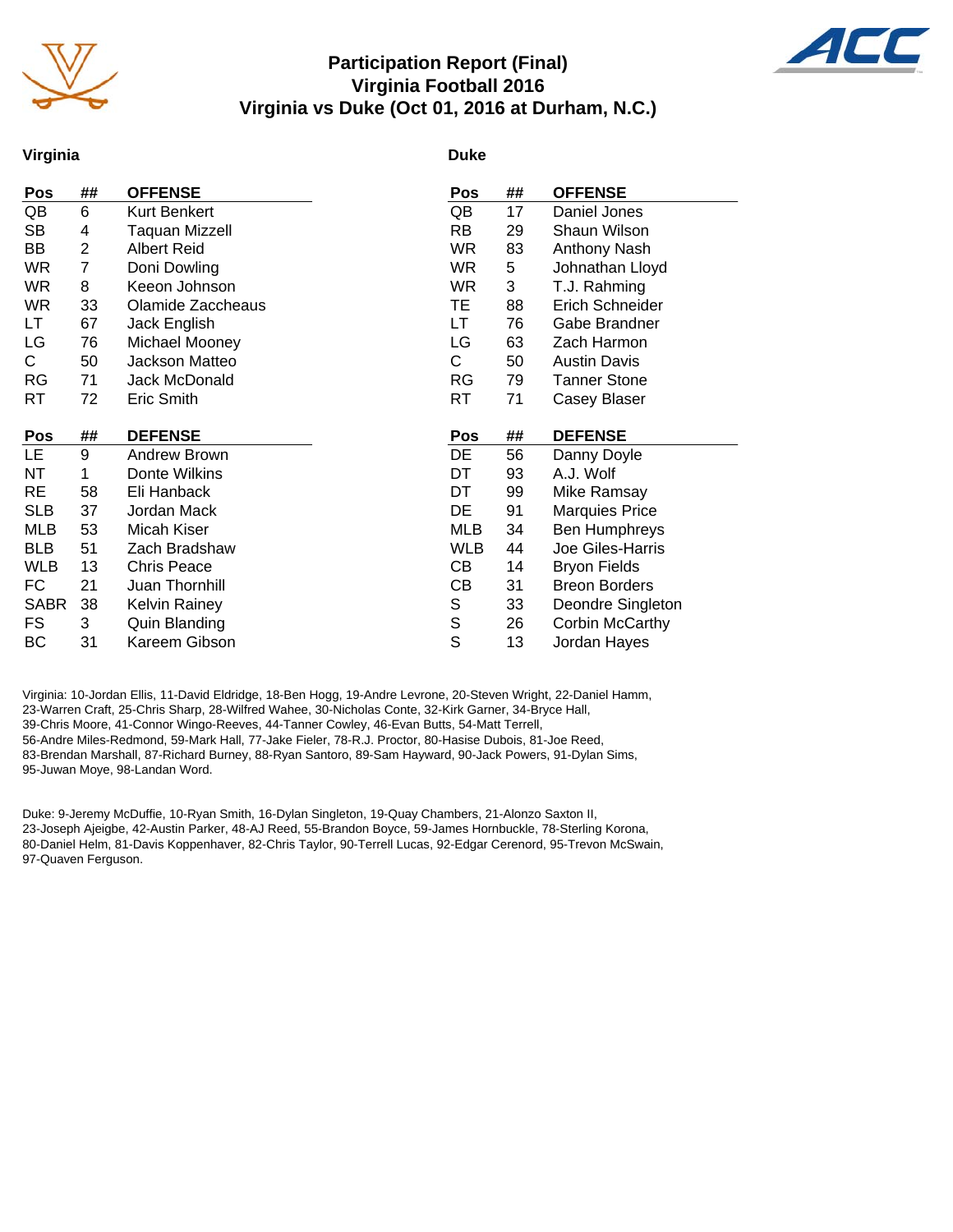

## **Drive Chart (By Team) (Final) Virginia Football 2016 Virginia vs Duke (Oct 01, 2016 at Durham, N.C.)**



|                        | 1st     | 2nd     | 3rd     | 4th     | 1st      | 2 <sub>nd</sub> |           |
|------------------------|---------|---------|---------|---------|----------|-----------------|-----------|
| Virginia               | Qtr     | Qtr     | Qtr     | Qtr     | Half     | Half            | Total     |
| Time of possession     | 07:20   | 06:25   | 07:40   | 09:38   | 13:45    | 17:18           | 31:03     |
| 3rd down conversions   | $2 - 5$ | $3 - 5$ | $4 - 5$ | $2 - 6$ | $5 - 10$ | $6 - 11$        | $11 - 21$ |
| Average field position | V33     | V27     | V18     | V38     | V30      | V32             | V31       |
| 4th down conversions   | 0-1     | 0-0     | 0-0     | 0-1     | $0 - 1$  | $0 - 1$         | $0 - 2$   |

|             |                 |                  |       | <b>Drive Started</b> |                 |       | <b>Drive Ended</b> | <b>Consumed</b>                     |            |
|-------------|-----------------|------------------|-------|----------------------|-----------------|-------|--------------------|-------------------------------------|------------|
| <b>Team</b> | Qtr             | Spot             | Time  | <b>Obtained</b>      | Spot            | Time  | <b>How lost</b>    | - Yds<br>ΡI                         | <b>TOP</b> |
| DU          | 1st             | D <sub>25</sub>  | 15:00 | Kickoff              | D <sub>27</sub> | 14:14 | Punt               | $-2$<br>3                           | 0:46       |
| <b>DU</b>   |                 | D <sub>24</sub>  | 12:43 | Downs                | V <sub>00</sub> | 09:29 | *TOUCHDOWN         | 8<br>76<br>$\overline{\phantom{a}}$ | 3:14       |
| DU          |                 | D34              | 08:16 | Punt                 | V42             | 06:41 | Interception       | 5.<br>-24<br>$\overline{a}$         | 1:35       |
| <b>DU</b>   |                 | D <sub>20</sub>  | 04:19 | Punt                 | D27             | 02:52 | Punt               | $3 - 7$                             | 1:27       |
| DU          |                 | D <sub>30</sub>  | 00:32 | Kickoff              | V35             | 13:28 | Interception       | 35<br>6<br>$\sim$                   | 2:04       |
| <b>DU</b>   | 2 <sub>nd</sub> | V47              | 12:51 | Punt                 | V <sub>20</sub> | 11:23 | *FIELD GOAL        | $5 - 27$                            | 1:28       |
| DU          |                 | <b>D01</b>       | 09:19 | Punt                 | D <sub>39</sub> | 06:01 | Interception       | $-38$<br>8                          | 3:18       |
| <b>DU</b>   |                 | D <sub>19</sub>  | 03:56 | Kickoff              | D44             | 01:56 | Interception       | 7 - 25                              | 2:00       |
| DU          |                 | D36              | 00:07 | Kickoff              | D46             | 00:00 | End of half        | 10<br>$\sim$                        | 0:07       |
| <b>DU</b>   | 3rd             | D27              | 11:43 | Punt                 | V03             | 05:40 | *FIELD GOAL        | 15<br>$-70$                         | 6:03       |
| DU          |                 | D <sub>20</sub>  | 01:08 | Kickoff              | D <sub>50</sub> | 13:24 | Punt               | $7 - 30$                            | 2:44       |
| <b>DU</b>   | 4th             | D30              | 12:21 | Punt                 | V <sub>00</sub> | 11:34 | *TOUCHDOWN         | $3 - 70$                            | $0:47$ .   |
| DU          |                 | V43              | 10:02 | Downs                | V37             | 08:24 | Downs              | 7 - 6                               | 1:38       |
| <b>DU</b>   |                 | V39              | 06:24 | Interception         | V31             | 06:01 | Downs              | $4 - 8$                             | 0:23       |
| DU          |                 | D <sub>0</sub> 1 | 04:35 | Punt                 | ID00            | 04:24 | Fumble             | $2 -$<br>(1)                        | 0:11       |
| <b>DU</b>   |                 | D <sub>25</sub>  | 04:24 | Kickoff              | D47             | 03:37 | Interception       | $-22$<br>3                          | 0:47       |

|                        | 1st     | 2nd             | 3rd             | 4th             | 1st             | 2nd             |                 |
|------------------------|---------|-----------------|-----------------|-----------------|-----------------|-----------------|-----------------|
| <b>Duke</b>            | Qtr     | Qtr             | Qtr             | Qtr             | Half            | Half            | Total           |
| Time of possession     | 07:40   | 08:35           | 07:20           | 05:22           | 16:15           | 12:42           | 28:57           |
| 3rd down conversions   | $0 - 2$ | $2 - 5$         | $3 - 4$         | $1 - 4$         | $2 - 7$         | 4-8             | $6 - 15$        |
| Average field position | D26     | D <sub>27</sub> | D <sub>23</sub> | D <sub>34</sub> | D <sub>26</sub> | D <sub>31</sub> | D <sub>28</sub> |
| 4th down conversions   | $0 - 0$ | 1-1             | ი-ი             | $0 - 2$         | 1-1             | $0 - 2$         | $1 - 3$         |

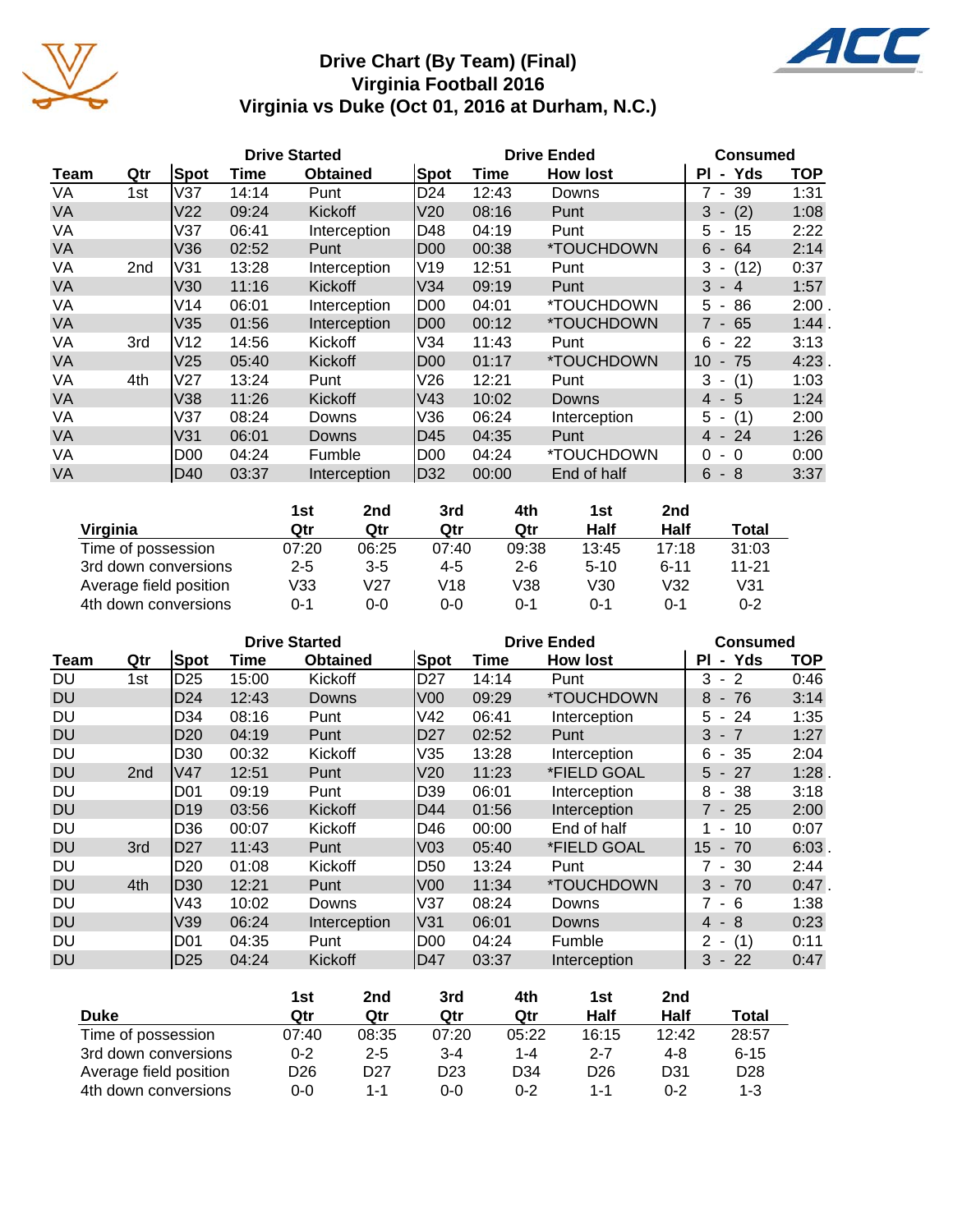

#### **Drive Chart (By Quarter) (Final) Virginia Football 2016 Virginia vs Duke (Oct 01, 2016 at Durham, N.C.)**



|             |     |                 |             | <b>Drive Started</b> |                 |       | <b>Drive Ended</b> | <b>Consumed</b>                                  |            |
|-------------|-----|-----------------|-------------|----------------------|-----------------|-------|--------------------|--------------------------------------------------|------------|
| <b>Team</b> | Qtr | Spot            | <b>Time</b> | <b>Obtained</b>      | <b>Spot</b>     | Time  | <b>How lost</b>    | PI - Yds                                         | <b>TOP</b> |
| DU          | 1st | D <sub>25</sub> | 15:00       | Kickoff              | D <sub>27</sub> | 14:14 | Punt               | 3<br>$\overline{2}$<br>$\blacksquare$            | 0:46       |
| VA          |     | V <sub>37</sub> | 14:14       | Punt                 | D <sub>24</sub> | 12:43 | Downs              | $7 - 39$                                         | 1:31       |
| <b>DU</b>   |     | D <sub>24</sub> | 12:43       | Downs                | V <sub>00</sub> | 09:29 | *TOUCHDOWN         | 8<br>76<br>$\overline{\phantom{a}}$              | 3:14       |
| VA          |     | V <sub>22</sub> | 09:24       | Kickoff              | V20             | 08:16 | Punt               | 3<br>(2)<br>$\overline{\phantom{a}}$             | 1:08       |
| <b>DU</b>   |     | D34             | 08:16       | Punt                 | V42             | 06:41 | Interception       | 5<br>24                                          | 1:35       |
| VA          |     | V <sub>37</sub> | 06:41       | Interception         | D48             | 04:19 | Punt               | 5<br>$-15$                                       | 2:22       |
| <b>DU</b>   |     | D <sub>20</sub> | 04:19       | Punt                 | D <sub>27</sub> | 02:52 | Punt               | 3<br>$\overline{7}$<br>$\overline{\phantom{a}}$  | 1:27       |
| VA          |     | V36             | 02:52       | Punt                 | D <sub>00</sub> | 00:38 | *TOUCHDOWN         | 6<br>64<br>$\overline{\phantom{a}}$              | 2:14       |
| <b>DU</b>   |     | D30             | 00:32       | Kickoff              | V35             | 13:28 | Interception       | 35<br>6<br>$\blacksquare$                        | 2:04       |
| VA          | 2nd | V31             | 13:28       | Interception         | V19             | 12:51 | Punt               | 3<br>(12)<br>$\overline{\phantom{a}}$            | 0:37       |
| DU          |     | V47             | 12:51       | Punt                 | V20             | 11:23 | *FIELD GOAL        | 5<br>27                                          | 1:28       |
| VA          |     | V30             | 11:16       | Kickoff              | V34             | 09:19 | Punt               | 3<br>$\overline{4}$                              | 1:57       |
| <b>DU</b>   |     | D <sub>01</sub> | 09:19       | Punt                 | D39             | 06:01 | Interception       | 8<br>38<br>$\overline{\phantom{a}}$              | 3:18       |
| VA          |     | V14             | 06:01       | Interception         | <b>D00</b>      | 04:01 | *TOUCHDOWN         | $-86$<br>5                                       | 2:00.      |
| DU          |     | D <sub>19</sub> | 03:56       | Kickoff              | D44             | 01:56 | Interception       | 25<br>7<br>$\overline{\phantom{a}}$              | 2:00       |
| VA          |     | V35             | 01:56       | Interception         | D <sub>00</sub> | 00:12 | *TOUCHDOWN         | 65<br>$\overline{7}$<br>$\overline{\phantom{a}}$ | 1:44       |
| <b>DU</b>   |     | D36             | 00:07       | Kickoff              | D46             | 00:00 | End of half        | 10<br>1                                          | 0:07       |
| VA          | 3rd | V <sub>12</sub> | 14:56       | Kickoff              | V34             | 11:43 | Punt               | 6<br>$-22$                                       | 3:13       |
| DU          |     | D <sub>27</sub> | 11:43       | Punt                 | V <sub>03</sub> | 05:40 | *FIELD GOAL        | 70<br>15<br>$\overline{\phantom{0}}$             | 6:03.      |
| VA          |     | V <sub>25</sub> | 05:40       | Kickoff              | <b>D00</b>      | 01:17 | *TOUCHDOWN         | $-75$<br>10                                      | 4:23       |
| <b>DU</b>   |     | D <sub>20</sub> | 01:08       | Kickoff              | D <sub>50</sub> | 13:24 | Punt               | 30<br>7<br>$\blacksquare$                        | 2:44       |
| VA          | 4th | V <sub>27</sub> | 13:24       | Punt                 | V26             | 12:21 | Punt               | 3<br>(1)                                         | 1:03       |
| DU          |     | D <sub>30</sub> | 12:21       | Punt                 | V <sub>00</sub> | 11:34 | *TOUCHDOWN         | 3<br>70                                          | $0:47$ .   |
| VA          |     | V38             | 11:26       | Kickoff              | V43             | 10:02 | Downs              | $\overline{4}$<br>$5\phantom{1}$                 | 1:24       |
| <b>DU</b>   |     | V43             | 10:02       | Downs                | V37             | 08:24 | Downs              | 7<br>6                                           | 1:38       |
| VA          |     | V37             | 08:24       | <b>Downs</b>         | V36             | 06:24 | Interception       | 5<br>(1)<br>$\overline{\phantom{a}}$             | 2:00       |
| DU          |     | V39             | 06:24       | Interception         | V31             | 06:01 | Downs              | 8<br>4<br>$\blacksquare$                         | 0:23       |
| VA          |     | V31             | 06:01       | Downs                | D45             | 04:35 | Punt               | $\overline{4}$<br>24<br>$\overline{\phantom{a}}$ | 1:26       |
| <b>DU</b>   |     | D01             | 04:35       | Punt                 | <b>D00</b>      | 04:24 | Fumble             | 2<br>(1)                                         | 0:11       |
| VA          |     | <b>D00</b>      | 04:24       | Fumble               | D <sub>00</sub> | 04:24 | *TOUCHDOWN         | $\overline{0}$<br>$-0$                           | 0:00       |
| DU          |     | D <sub>25</sub> | 04:24       | Kickoff              | D47             | 03:37 | Interception       | 3<br>22<br>$\overline{\phantom{a}}$              | 0:47       |
| VA          |     | D40             | 03:37       | Interception         | D32             | 00:00 | End of half        | 6<br>$-8$                                        | 3:37       |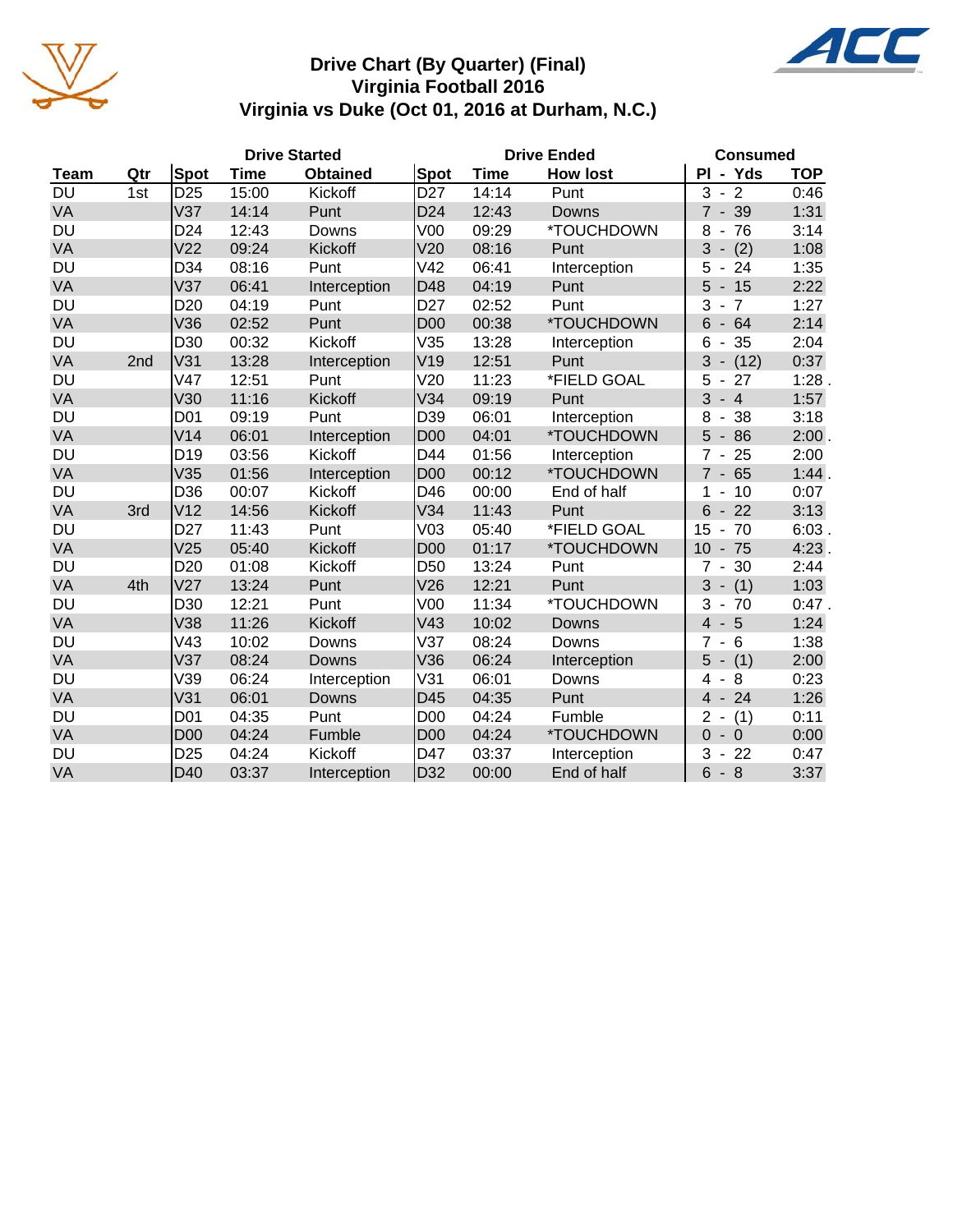

**Play-by-Play Summary (1st quarter) Virginia vs Duke (Oct 01, 2016 at Durham, N.C.)**



| Virginia captains: 50,53,1                       |                                                                                                                                                                         |                |
|--------------------------------------------------|-------------------------------------------------------------------------------------------------------------------------------------------------------------------------|----------------|
| Duke captains: 93, 29, 25, 1                     |                                                                                                                                                                         |                |
| Virginia wins the toss and defers.               |                                                                                                                                                                         |                |
| 1-10 VA 35                                       | Duke will receive the kickoff and defend the north goal<br>VA ball on VA35.                                                                                             |                |
|                                                  | Sims, D kickoff 65 yards to the DU0, touchback.                                                                                                                         |                |
| 1-10 DU 25                                       | Jones, D pass incomplete to Rahming, T.J. (Thornhill, J).                                                                                                               |                |
| <b>DU 25</b><br>2-10                             | Wilson, S rush for 2 yards to the DU27 (Kiser, M).                                                                                                                      |                |
| <b>DU 27</b><br>3-8                              | Jones, D pass incomplete to Nash, A.                                                                                                                                    |                |
| 4-8<br>DU 27<br>4-8<br><b>DU 27</b>              | (Gibson, K).<br>Parker, A punt 36 yards to the VA37, out-of-bounds.                                                                                                     |                |
|                                                  | 3 plays, 2 yards, 0:46                                                                                                                                                  |                |
| VIRGINIA drive start at 14:14.                   |                                                                                                                                                                         |                |
| 1-10 VA 37                                       | Benkert, K pass complete to Johnson, K for 6 yards to the VA43 (Humphreys, B; Hayes, J).                                                                                |                |
| 2-4<br>VA 43<br><b>VA 38</b><br>$2-9$            | PENALTY VA false start (Dubois, H) 5 yards to the VA38.<br>Benkert, K pass incomplete to Mizzell, T (Giles-Harris, J).                                                  |                |
| <b>VA 38</b><br>3-9                              | Benkert, K pass complete to Johnson, K for 29 yards to the DU33, 1ST DOWN VA (Hayes, J).                                                                                | P <sub>1</sub> |
| <b>DU 33</b><br>1-10                             | Benkert, K pass incomplete to Eldridge, D.                                                                                                                              |                |
| <b>DU 33</b><br>2-10                             | Benkert, K pass incomplete to Dowling, D.                                                                                                                               |                |
| 3-10<br>DU 33                                    | Benkert, K pass incomplete, QB hurry by McDuffie, J.                                                                                                                    |                |
| 4-10<br><b>DU 33</b>                             | Benkert, K pass complete to Zaccheaus, O for 9 yards to the DU24 (McCarthy, C;Hayes, J).                                                                                |                |
| DUKE drive start at 12:43.                       | 7 plays, 39 yards, 1:31                                                                                                                                                 |                |
| 1-10 DU 24                                       | Jones, D pass complete to Rahming, T.J. for 7 yards to the DU31 (Gibson, K; Mack, J).                                                                                   |                |
| $2 - 3$<br>DU 31                                 | Jones, D pass incomplete, PENALTY VA offside 5 yards to the DU36, 1ST DOWN DU, NO PLAY.                                                                                 | X1             |
| 1-10 DU 36                                       | Jones, D pass complete to Nash, A for 8 yards to the DU44 (Powers, J;Rainey, K).                                                                                        |                |
| $2 - 2$<br>DU 44                                 | Jones, D rush for 10 yards to the VA46, 1ST DOWN DU (Thornhill, J;Blanding, Q).                                                                                         | R <sub>2</sub> |
| 1-10 VA 46<br>$2 - 3$<br>VA 39                   | Jones, D pass complete to Rahming, T.J. for 7 yards to the VA39 (Mack, J).<br>Jones, D pass complete to Rahming, T.J. for 6 yards to the VA33, 1ST DOWN DU (Gibson, K). | P3             |
| 1-10 VA 33                                       | Wilson, S rush for 7 yards to the VA26 (Thornhill, J).                                                                                                                  |                |
| VA 26<br>$2 - 3$                                 | Wilson, S rush for 3 yards to the VA23, 1ST DOWN DU (Brown, A).                                                                                                         | R4             |
| 1-10 VA 23                                       | Jones, D pass complete to Rahming, T.J. for 23 yards to the VA0, 1ST DOWN DU, TOUCHDOWN,                                                                                | P <sub>5</sub> |
|                                                  | clock 09:29.                                                                                                                                                            |                |
| 1-G<br>VA 03                                     | Reed, AJ kick attempt good.<br>Duke 7, Virginia 0                                                                                                                       |                |
|                                                  |                                                                                                                                                                         |                |
|                                                  | 8 plays, 76 yards, 3:19                                                                                                                                                 |                |
|                                                  | Parker, A kickoff 64 yards to the VA1, Reed, J return 21 yards to the VA22 (Humphreys, B).                                                                              |                |
| VIRGINIA drive start at 09:24.                   |                                                                                                                                                                         |                |
| 1-10 VA 22                                       | Mizzell, T rush for loss of 2 yards to the VA20 (Giles-Harris, J).                                                                                                      |                |
| 2-12 VA 20                                       | Benkert, K sacked for loss of 14 yards to the VA6 (McCarthy, C), PENALTY VA intentional                                                                                 |                |
| 3-26 VA 06                                       | grounding (Benkert, K) 0 yards to the VA6.<br>3rd and 26.                                                                                                               |                |
| 3-26 VA 06                                       | Benkert, K pass complete to Dowling, D for 14 yards to the VA20 (Hayes, J).                                                                                             |                |
| 4-12 VA 20                                       | Conte, N punt 55 yards to the DU25, Smith, R return 9 yards to the DU34 (Hall, B).                                                                                      |                |
|                                                  | 3 plays, minus 2 yards, 1:08                                                                                                                                            |                |
| DUKE drive start at 08:16.                       |                                                                                                                                                                         |                |
| $1 - 10$<br><b>DU 34</b><br><b>DU 34</b><br>2-10 | Jones, D pass incomplete to Taylor, C.<br>2nd and 10.                                                                                                                   |                |
| <b>DU 34</b><br>2-10                             | Ajeigbe, J rush for 12 yards to the DU46, 1ST DOWN DU (Bradshaw, Z).                                                                                                    | R6             |
| $1 - 10$<br><b>DU 46</b>                         | Jones, D pass complete to Lloyd, J for 8 yards to the VA46 (Rainey, K;Kiser, M).                                                                                        |                |
| $2 - 2$<br>VA 46                                 | Ajeigbe, J rush for 4 yards to the VA42, 1ST DOWN DU (Brown, A).                                                                                                        | R7             |
| 1-10 VA 42                                       | Jones, D pass intercepted by Thornhill, J at the VA20, Thornhill, J return 17 yards to                                                                                  |                |
|                                                  | the VA37 (Jones, D).<br>5 plays, 24 yards, 1:35                                                                                                                         |                |
| VIRGINIA drive start at 06:41.                   |                                                                                                                                                                         |                |
| VA 37<br>$1 - 10$                                | Mizzell, T rush for 3 yards to the VA40 (Hayes, J).                                                                                                                     |                |
| $2 - 7$<br><b>VA 40</b>                          | Benkert, K pass complete to Craft, W for 8 yards to the VA48, 1ST DOWN VA (Borders, B).                                                                                 | P <sub>2</sub> |
| VA 48<br>$1 - 10$<br>$2 - 10$                    | Benkert, K pass incomplete to Johnson, K (Humphreys, B).                                                                                                                |                |
| VA 48<br>$3-5$<br><b>DU 47</b>                   | Reid, A rush for 5 yards to the DU47 (Hayes, J).<br>Mizzell, T rush for 4 yards to the DU43 (Boyce, B).                                                                 |                |
| 4-1<br><b>DU 43</b>                              | PENALTY VA false start (Fieler, J) 5 yards to the DU48.                                                                                                                 |                |
| 4-6<br>DU 48                                     | Conte, N punt 48 yards to the DU0, touchback.                                                                                                                           |                |
|                                                  | 5 plays, 15 yards, 2:22                                                                                                                                                 |                |
| DUKE drive start at 04:19.                       |                                                                                                                                                                         |                |
| 1-10<br>DU 20<br>$2 - 4$<br><b>DU 26</b>         | Jones, D pass complete to Lloyd, J for 6 yards to the DU26 (Kiser, M;Mack, J).<br>Ajeigbe, J rush for 1 yard to the DU27 (Bradshaw, Z;Brown, A).                        |                |
| $3-3$<br><b>DU 27</b>                            | Jones, D pass incomplete to Schneider, E (Bradshaw, Z).                                                                                                                 |                |
| $4 - 3$<br><b>DU 27</b>                          | Parker, A punt 37 yards to the VA36, fair catch by Hamm, D.<br>3 plays, 7 yards, 1:27                                                                                   |                |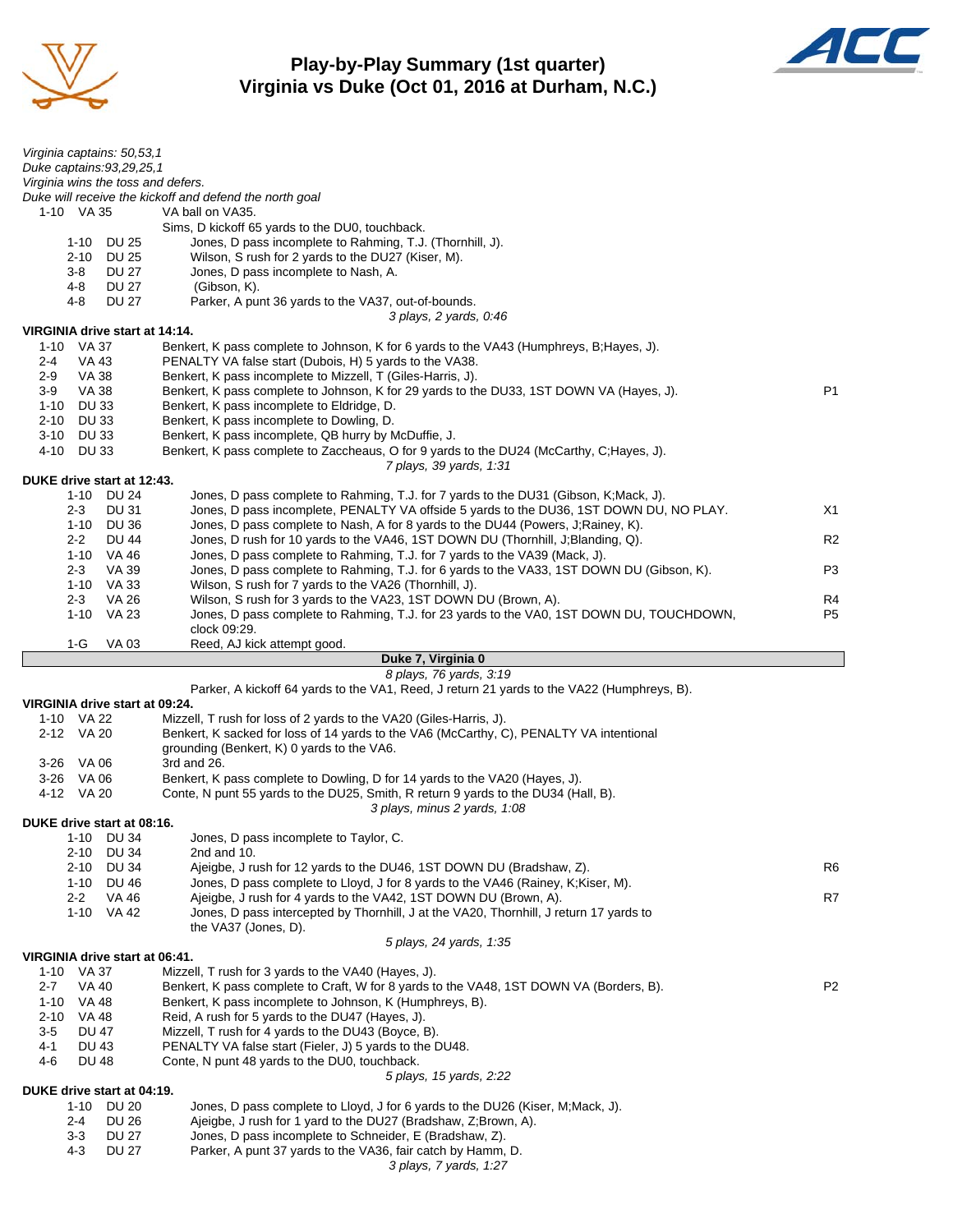

L

## *Play-by-Play Summary (1st quarter) Virginia vs Duke (Oct 01, 2016 at Durham, N.C.)*



|          |              | VIRGINIA drive start at 02:52.                                                             |                |
|----------|--------------|--------------------------------------------------------------------------------------------|----------------|
| 1-10     | VA 36        | Benkert, K pass incomplete to Zaccheaus, O (Borders, B).                                   |                |
| 2-10     | VA 36        | Benkert, K pass complete to Zaccheaus, O for 11 yards to the VA47, 1ST DOWN VA (Hayes, J). | P3             |
| $1 - 10$ | VA 47        | Benkert, K pass complete to Dubois, H for 19 yards to the DU34, 1ST DOWN VA                | P <sub>4</sub> |
|          |              | (Giles-Harris, J).                                                                         |                |
| $1 - 10$ | <b>DU 34</b> | Benkert, K pass complete to Mizzell, T for 3 yards to the DU31 (Fields, B).                |                |
| $2 - 7$  | DU 31        | Mizzell, T rush for 3 yards to the DU28 (Giles-Harris, J).                                 |                |
| $3 - 4$  | <b>DU 28</b> | Benkert, K pass complete to Eldridge, D for 28 yards to the DU0, 1ST DOWN VA, TOUCHDOWN,   | P <sub>5</sub> |
|          |              | clock 00:38.                                                                               |                |
| 1-G      | <b>DU 03</b> | Zaccheaus, O rush attempt failed.                                                          |                |
|          |              | Duke 7, Virginia 6                                                                         |                |
|          |              | 6 plays, 64 yards, 2:20                                                                    |                |
|          |              | Sims, D kickoff 64 yards to the DU1, Wilson, S return 29 yards to the DU30 (Reed, J; Word, |                |
|          |              | L).                                                                                        |                |
|          |              | DUKE drive start at 00:32.                                                                 |                |
|          | $1 - 10$     | Jones, D pass complete to Chambers, Q for 22 yards to the VA48, 1ST DOWN DU.<br>DU 30      | P8             |
|          | $1 - 10$     | Wilson, S rush for loss of 2 yards to the 50 yardline (Kiser, M).<br>VA 48                 |                |

| <b>END OF 1st QUARTER: Duke 7. Virginia 6</b> |              |             |              |              |           |              |         |             |          |                    |                  |
|-----------------------------------------------|--------------|-------------|--------------|--------------|-----------|--------------|---------|-------------|----------|--------------------|------------------|
|                                               |              | Time        |              |              | 1st Downs |              |         | Conversions |          |                    |                  |
| <b>Quarter Summary</b>                        | <b>Score</b> | <b>Poss</b> |              |              |           |              | 3rd     | 4th         | Rushina  | Passing            | <b>Penalties</b> |
| Virginia                                      | 6            | 07:21       | <sup>n</sup> | $\mathbf{b}$ |           | $\mathbf{b}$ | $2 - 5$ | $0 - 1$     | $6-(-1)$ | $9 - 15 - 0 - 127$ | $4 - 15$         |
| Duke                                          |              | 07:39       | Δ            |              |           |              | $0 - 2$ | $0 - 0$     | $8 - 37$ | $8 - 13 - 1 - 87$  | $0-0$            |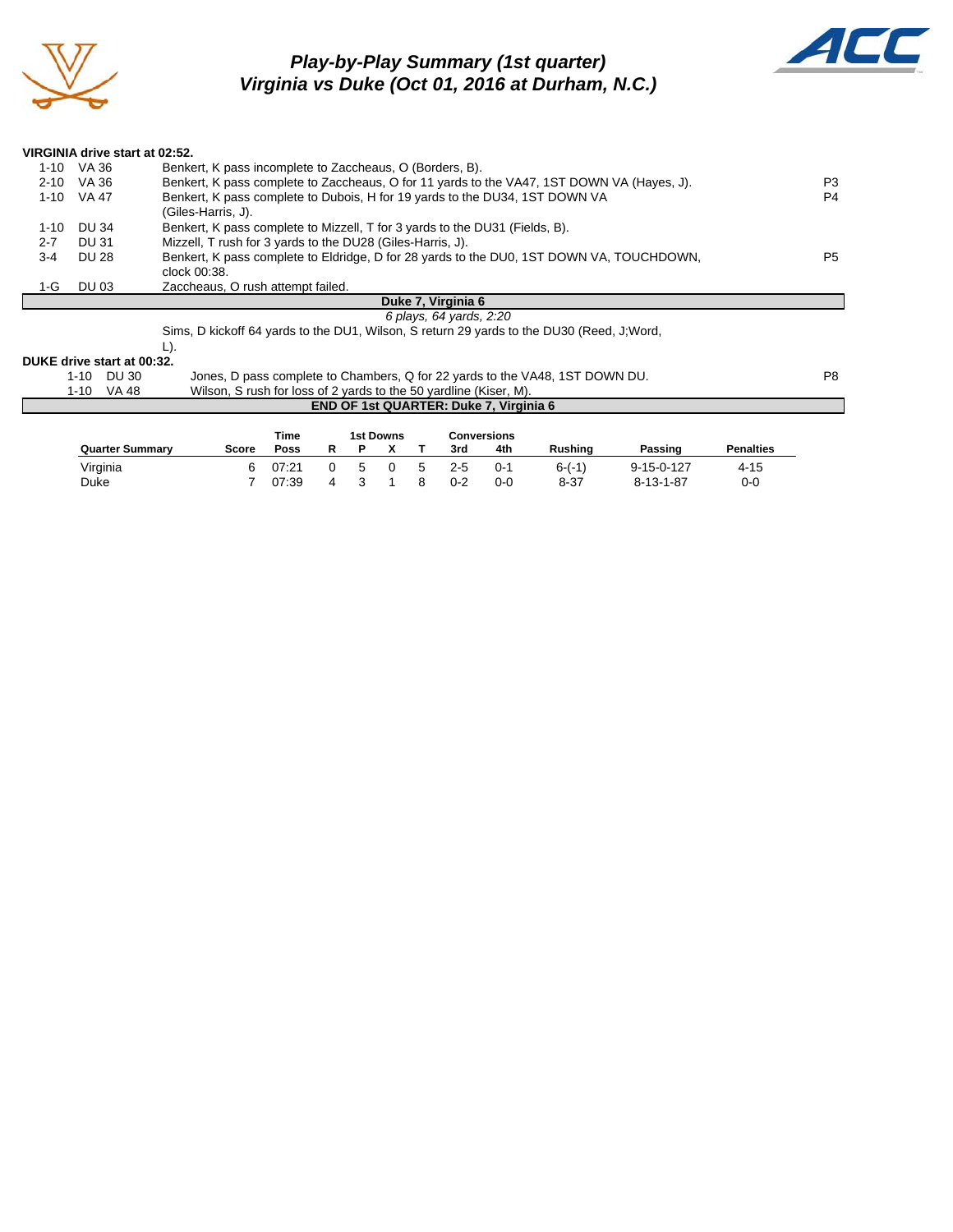

#### **Quickie Statistics (1st quarter only) Virginia vs Duke (Oct 01, 2016 at Durham, N.C.)**



|              | DU           |
|--------------|--------------|
| 6            |              |
| 5            | 8            |
| $6 - 1$      | $8 - 37$     |
| 127          | 87           |
| $15 - 9 - 0$ | $13 - 8 - 1$ |
| $21 - 126$   | $21 - 124$   |
| $0 - 0$      | $0-0$        |
| $0 - 0$      | $1 - 9$      |
| $1 - 21$     | $1 - 29$     |
| $1 - 17$     | $0-0$        |
| $2 - 51.5$   | $2 - 36.5$   |
| $0 - 0$      | $0-0$        |
| $4 - 15$     | $0 - 0$      |
| 07:21        | 07:39        |
| 2 of 5       | $0$ of $2$   |
| $0$ of 1     | $0$ of $0$   |
|              | <b>VA</b>    |

| Virginia | Duke |
|----------|------|
|          |      |

| <b>Rushing</b>        | No.                 | <b>Gain Loss</b> | Net         | TD               | Lg          | Avg          | <b>Rushing</b>       | No.           | <b>Gain Loss</b> |                  | <b>Net</b>   | TD             |
|-----------------------|---------------------|------------------|-------------|------------------|-------------|--------------|----------------------|---------------|------------------|------------------|--------------|----------------|
| <b>Taquan Mizzell</b> | 4                   | 10               | 2           | 8<br>0           | 4           | 2.0          | Joseph Ajeigbe       | 3             | 17               | $\Omega$         | 17           | $\mathbf 0$    |
| <b>Albert Reid</b>    | 1                   | 5                | $\mathbf 0$ | 5<br>$\mathbf 0$ | 5           | 5.0          | Daniel Jones         | 1             | 10               | 0                | 10           | $\mathbf 0$    |
| Kurt Benkert          | 1                   | $\mathbf{0}$     | 14<br>$-14$ | $\Omega$         | $\mathbf 0$ | $-14.0$      | Shaun Wilson         | 4             | 12               | $\mathfrak{p}$   | 10           | $\mathbf 0$    |
| Passing               | $C-A-I$             |                  | Yds         | TD               | Long        | <b>Sack</b>  | Passing              |               | $C-A-I$          | Yds              | TD           | Lo             |
| Kurt Benkert          | $9 - 15 - 0$        |                  | 127         |                  | 29          |              | Daniel Jones         |               | $8 - 13 - 1$     | 87               |              |                |
| <b>Receiving</b>      | No.                 | Yards            | TD          | Long             |             |              | <b>Receiving</b>     | No.           | Yards            | TD               |              | Long           |
| Keeon Johnson         | $\overline{2}$      | 35               | $\Omega$    | 29               |             |              | T.J. Rahming         | 4             | 43               |                  | 1            | 23             |
| Olamide Zaccheaus     | 2                   | 20               | 0           | 11               |             |              | Johnathan Lloyd      | 2             | 14               |                  | 0            |                |
| David Eldridge        | 1                   | 28               | 1           | 28               |             |              | <b>Quay Chambers</b> | 1             | 22               |                  | $\mathbf 0$  | $\overline{2}$ |
| Hasise Dubois         |                     | 19               | 0           | 19               |             |              | Anthony Nash         |               |                  | 8                | $\Omega$     | ٤              |
| <b>Punting</b>        | No.                 | Yds              | <b>Avg</b>  | Long             | In20        | TВ           | <b>Punting</b>       | No.           | Yds              | Avg              |              | Long           |
| Nicholas Conte        | $\overline{2}$      | 103              | 51.5        | 55               | $\Omega$    | $\mathbf{1}$ | <b>Austin Parker</b> | $\mathcal{P}$ | 73               | 36.5             |              | 37             |
| <b>Punt Returns</b>   | No.                 | Yards            | TD          | Long             |             |              | <b>Punt Returns</b>  | No.           | Yards            | TD               |              | Long           |
|                       |                     |                  |             |                  |             |              | <b>Ryan Smith</b>    |               | 9                |                  | $\Omega$     | 9              |
| <b>Kick Returns</b>   | No.                 | Yards            | TD          | Long             |             |              | <b>Kick Returns</b>  | No.           | Yards            | TD               |              | Long           |
| Joe Reed              |                     | 21               | $\Omega$    | $\overline{21}$  |             |              | Shaun Wilson         |               | 29               |                  | $\Omega$     | 29             |
| <b>Tackles</b>        | UA-A                | <b>Total</b>     |             | <b>Sacks</b>     | <b>TFL</b>  |              | <b>Tackles</b>       | UA-A          | <b>Total</b>     |                  | <b>Sacks</b> |                |
| Micah Kiser           | $2 - 2$             | 4                |             | 0.0              | 1.0         |              | Jordan Hayes         | $5-2$         |                  | 7                | 0.0          |                |
| Andrew Brown          | 2-1                 | 3                |             | 0.0              | 0.0         |              | Joe Giles-Harris     | $3-0$         |                  | 3                | 0.0          |                |
| Jordan Mack           | $1 - 2$             | 3                |             | 0.0              | 0.0         |              | Corbin McCarthy      | $1 - 1$       |                  | $\boldsymbol{2}$ | 1.0          |                |
| Kareem Gibson         | $1 - 1$             | $\overline{2}$   |             | 0.0              | 0.0         |              | Ben Humphreys        | $1 - 1$       |                  | $\overline{2}$   | 0.0          |                |
| Qtr<br><b>Time</b>    | <b>Scoring Play</b> |                  |             |                  |             |              |                      |               |                  |                  |              |                |

| Duke                 |                |                  |                |              |      |                 |      |
|----------------------|----------------|------------------|----------------|--------------|------|-----------------|------|
| <b>Rushing</b>       | No.            | <b>Gain Loss</b> |                | <b>Net</b>   | TD   | Lg              | Avg  |
| Joseph Ajeigbe       | 3              | 17               | 0              | 17           | 0    | 12 <sup>2</sup> | 5.7  |
| Daniel Jones         | 1              | 10               | 0              | 10           | 0    | 10              | 10.0 |
| Shaun Wilson         | 4              | 12               | $\mathfrak{p}$ | 10           | 0    | 7               | 2.5  |
| Passing              | C-A-I          |                  | Yds            | TD           | Long |                 | Sack |
| Daniel Jones         | $8 - 13 - 1$   |                  | 87             | 1            |      | 23              | 0    |
| Receiving            | No.            | Yards            | TD             |              | Long |                 |      |
| T.J. Rahming         | 4              | 43               | 1              |              | 23   |                 |      |
| Johnathan Lloyd      | 2              | 14               | 0              |              | 8    |                 |      |
| <b>Quay Chambers</b> | 1              | 22               | 0              |              | 22   |                 |      |
| Anthony Nash         | 1              | 8                | 0              |              | 8    |                 |      |
|                      |                |                  |                |              |      |                 |      |
| <b>Punting</b>       | No.            | Yds              | Avg            | Long         |      | In20            | ΤВ   |
| Austin Parker        | $\mathfrak{p}$ | 73               | 36.5           |              | 37   | 0               | 0    |
| <b>Punt Returns</b>  | No.            | Yards            | TD             |              | Long |                 |      |
| Ryan Smith           |                | 9                | $\Omega$       |              | 9    |                 |      |
| <b>Kick Returns</b>  | No.            | Yards            | TD             |              | Long |                 |      |
| Shaun Wilson         | 1              | 29               | U              |              | 29   |                 |      |
| <b>Tackles</b>       | UA-A           | Total            |                | <b>Sacks</b> |      | TFL             |      |
| Jordan Hayes         | $5 - 2$        | 7                |                | 0.0          |      | 0.0             |      |
| Joe Giles-Harris     | $3-0$          | 3                |                | 0.0          |      | 1.0             |      |
| Corbin McCarthy      | 1-1            | 2                |                | 1.0          |      | 1.0             |      |
| <b>Ben Humphreys</b> | 1-1            | $\overline{2}$   |                | 0.0          |      | 0.0             |      |

| Qtr | Time  | <b>Scoring Play</b>                                                                         | V-H     |
|-----|-------|---------------------------------------------------------------------------------------------|---------|
| 1st | 09:29 | DU - T.J. Rahming 23 yd pass from Daniel Jones (AJ Reed kick), 8-76 3:19                    | በ - 7   |
|     | 00:38 | VA - David Eldridge 28 yd pass from Kurt Benkert (Olamide Zaccheaus rush failed), 6-64 2:20 | $6 - 7$ |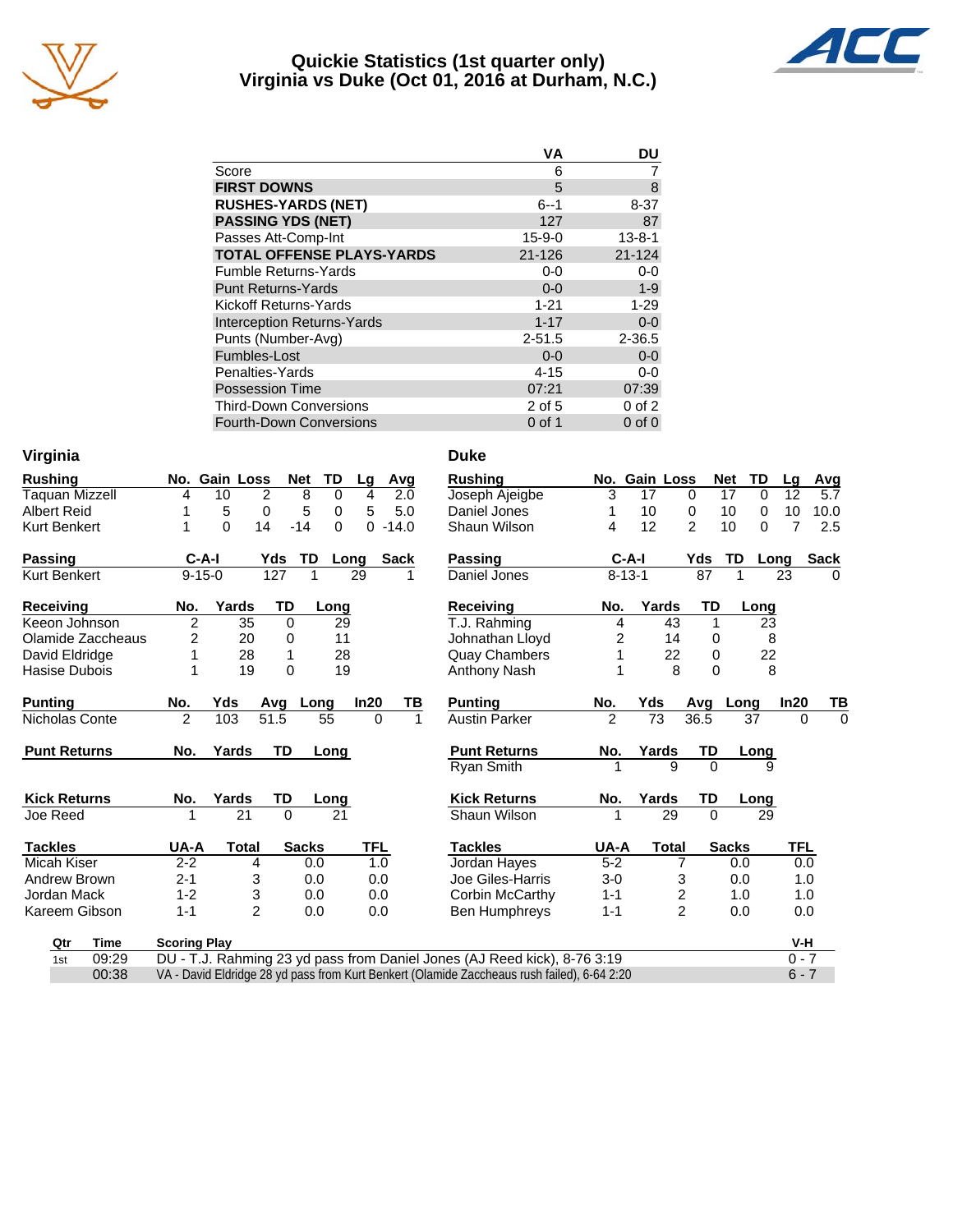

#### **Play-by-Play Summary (2nd quarter) Virginia vs Duke (Oct 01, 2016 at Durham, N.C.)**



|                          | 2-12 DU 50                               | Start of 2nd quarter, clock 15:00.                                                                                                                                        |                 |
|--------------------------|------------------------------------------|---------------------------------------------------------------------------------------------------------------------------------------------------------------------------|-----------------|
| $2 - 12$                 | <b>DU 50</b>                             | Jones, D pass complete to Rahming, T.J. for 1 yard to the VA49 (Blanding, Q).                                                                                             |                 |
| $4 - 2$                  | 3-11 VA 49<br><b>VA 40</b>               | Jones, D rush for 9 yards to the VA40 (Hall, M;Bradshaw, Z).<br>Timeout Duke, clock 13:53.                                                                                |                 |
| 4-2                      | <b>VA 40</b>                             | Jones, D pass complete to Koppenhaver, D for 5 yards to the VA35, 1ST DOWN DU,                                                                                            | P <sub>9</sub>  |
|                          |                                          | out-of-bounds.                                                                                                                                                            |                 |
|                          | 1-10 VA 35                               | Jones, D pass intercepted by Hall, B at the VA35, Hall, B return -4 yards to the VA31.<br>6 plays, 35 yards, 2:04                                                         |                 |
|                          | VIRGINIA drive start at 13:28.           |                                                                                                                                                                           |                 |
| 1-10 VA 31               |                                          | Ellis, J rush for 3 yards to the VA34 (McCarthy, C; Humphreys, B), PENALTY VA<br>unsportsmanlike conduct (Fieler, J) 15 yards to the VA19.                                |                 |
| 1-22 VA 19               |                                          | 2nd and 22.                                                                                                                                                               |                 |
| 2-22 VA 19               |                                          | Benkert, K pass incomplete to Levrone, A.                                                                                                                                 |                 |
| 3-22 VA 19               |                                          | Timeout Virginia, clock 13:09.                                                                                                                                            |                 |
| 3-22 VA 19<br>4-22 VA 19 |                                          | Benkert, K pass incomplete to Craft, W.<br>Conte, N punt 33 yards to the DU48, Smith, R return 5 yards to the VA47 (Garner, K; Hall,                                      |                 |
|                          |                                          | B).                                                                                                                                                                       |                 |
|                          |                                          | 3 plays, minus 12 yards, 0:37                                                                                                                                             |                 |
|                          | DUKE drive start at 12:51.               |                                                                                                                                                                           |                 |
|                          | 1-10 VA 47<br>1-10 VA 27                 | Jones, D pass complete to Nash, A for 20 yards to the VA27, 1ST DOWN DU (Terrell, M).<br>Jones, D pass complete to Wilson, S for loss of 1 yard to the VA28 (Terrell, M). | P <sub>10</sub> |
|                          | 2-11 VA 28                               | Jones, D rush for 8 yards to the VA20 (Kiser, M).                                                                                                                         |                 |
| $3 - 3$                  | <b>VA 20</b>                             | Jones, D pass incomplete to Chambers, Q.                                                                                                                                  |                 |
| $4 - 3$                  | <b>VA 20</b>                             | Reed, AJ field goal attempt from 38 GOOD, clock 11:23.                                                                                                                    |                 |
|                          |                                          | Duke 10, Virginia 6<br>5 plays, 27 yards, 1:35                                                                                                                            |                 |
|                          |                                          | Parker, A kickoff 64 yards to the VA1, Reed, J return 29 yards to the VA30 (Taylor,                                                                                       |                 |
|                          |                                          | C;Parker, A).                                                                                                                                                             |                 |
|                          | VIRGINIA drive start at 11:16.           |                                                                                                                                                                           |                 |
| 1-10 VA 30<br>2-4        | VA 36                                    | Reid, A rush for 6 yards to the VA36 (Giles-Harris, J).<br>Benkert, K pass complete to Johnson, K for loss of 3 yards to the VA33 (McCarthy, C).                          |                 |
| $3 - 7$                  | VA 33                                    | Benkert, K rush for 1 yard to the VA34 (Humphreys, B;Giles-Harris, J).                                                                                                    |                 |
| $4 - 6$                  | VA 34                                    | Conte, N punt 65 yards to the DU1, downed.                                                                                                                                |                 |
|                          |                                          | 3 plays, 4 yards, 1:57                                                                                                                                                    |                 |
|                          | DUKE drive start at 09:19.<br>1-10 DU 01 | Ajeigbe, J rush for 2 yards to the DU3 (Mack, J).                                                                                                                         |                 |
| 2-8                      | DU 03                                    | Ajeigbe, J rush for 1 yard to the DU4 (Kiser, M; Rainey, K).                                                                                                              |                 |
| $3 - 7$                  | <b>DU 04</b>                             | Jones, D pass complete to Rahming, T.J. for 21 yards to the DU25, 1ST DOWN DU (Rainey, K).                                                                                | P11             |
| 1-10                     | <b>DU 25</b>                             | Jones, D pass incomplete, QB hurry by Wilkins, D.                                                                                                                         |                 |
| 2-10<br>$3-2$            | <b>DU 25</b><br><b>DU 33</b>             | Jones, D pass complete to Nash, A for 8 yards to the DU33 (Rainey, K).<br>Jones, D pass complete to Koppenhaver, D for 5 yards to the DU38, 1ST DOWN DU (Kiser, M).       | P12             |
| $1 - 10$                 | <b>DU 38</b>                             | Wilson, S rush for 1 yard to the DU39 (Wilkins, D; Kiser, M).                                                                                                             |                 |
| $2 - 9$                  | <b>DU 39</b>                             | Jones, D pass intercepted by Hall, B at the VA14, Hall, B return 0 yards to the VA14                                                                                      |                 |
|                          |                                          | (Nash, A).                                                                                                                                                                |                 |
|                          | VIRGINIA drive start at 06:01.           | 8 plays, 38 yards, 3:18                                                                                                                                                   |                 |
| $1 - 10$                 | VA 14                                    | Reid, A rush for no gain to the VA14 (Wolf, A.J.; Doyle, D).                                                                                                              |                 |
| $2 - 10$                 | VA 14                                    | Benkert, K pass incomplete to Johnson, K.                                                                                                                                 |                 |
| $3 - 10$                 | <b>VA 14</b>                             | Benkert, K pass complete to Eldridge, D for 84 yards to the DU2, 1ST DOWN VA (Borders, B).                                                                                | P6              |
| $1-G$<br>2-G             | <b>DU 02</b><br><b>DU 01</b>             | Benkert, K rush for 1 yard to the DU1 (Doyle, D).<br>Reid, A rush for 1 yard to the DU0, TOUCHDOWN, clock 04:01.                                                          |                 |
| $1-G$                    | <b>DU 03</b>                             | Hayward, S kick attempt good.                                                                                                                                             |                 |
|                          |                                          | Virginia 13, Duke 10                                                                                                                                                      |                 |
|                          |                                          | 5 plays, 86 yards, 2:05                                                                                                                                                   |                 |
|                          | DUKE drive start at 03:56.               | Hayward, S kickoff 60 yards to the DU5, Wilson, S return 14 yards to the DU19 (Garner, K).                                                                                |                 |
| $1 - 10$                 | <b>DU 19</b>                             | Wilson, S rush for 6 yards to the DU25 (Rainey, K).                                                                                                                       |                 |
| 2-4                      | <b>DU 25</b>                             | Wilson, S rush for 4 yards to the DU29, 1ST DOWN DU (Kiser, M).                                                                                                           | R13             |
| 1-10                     | <b>DU 29</b>                             | Ajeigbe, J rush for 3 yards to the DU32 (Bradshaw, Z; Wilkins, D).                                                                                                        |                 |
| $2 - 7$<br>1-10          | <b>DU 32</b><br>DU 41                    | Jones, D pass complete to Lloyd, J for 9 yards to the DU41, 1ST DOWN DU (Rainey, K).<br>Jones, D pass incomplete to Nash, A (Hall, B).                                    | P14             |
| $2 - 10$                 | <b>DU 41</b>                             | Wilson, S rush for 3 yards to the DU44 (Bradshaw, Z;Powers, J).                                                                                                           |                 |
| $3 - 7$                  | DU 44                                    | Jones, D pass intercepted by Blanding, Q at the VA35, Blanding, Q return 0 yards to the                                                                                   |                 |
|                          |                                          | VA35.                                                                                                                                                                     |                 |
|                          | VIRGINIA drive start at 01:56.           | 7 plays, 25 yards, 2:00                                                                                                                                                   |                 |
| 1-10 VA 35               |                                          | Mizzell, T rush for 7 yards to the VA42 (Giles-Harris, J;Humphreys, B).                                                                                                   |                 |
| $2 - 3$                  | VA 42                                    | Benkert, K pass incomplete to Dowling, D.                                                                                                                                 |                 |

3-3 VA 42 Mizzell, T rush for 5 yards to the VA47, 1ST DOWN VA (Ramsay, M;Giles-Harris, J). R7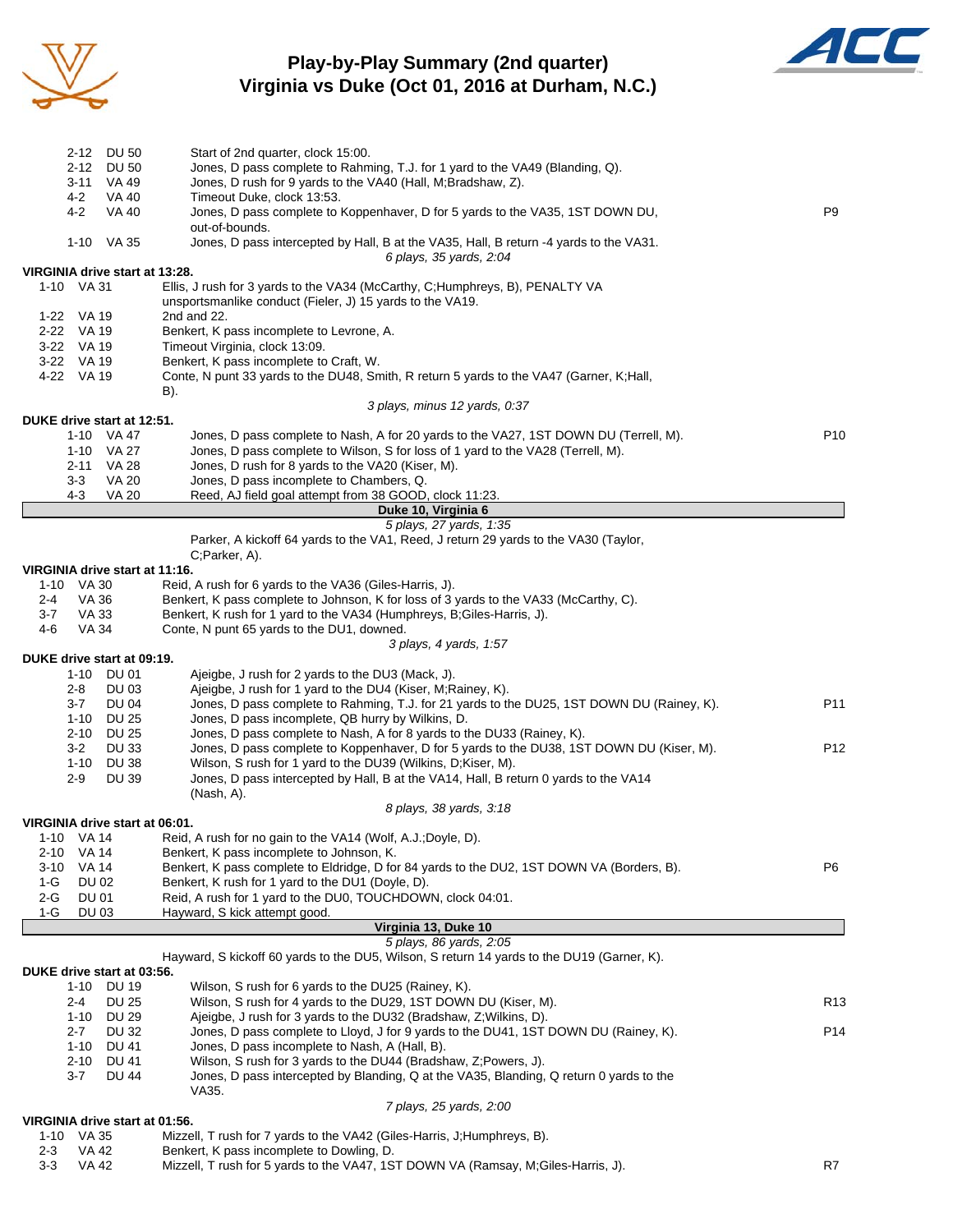

## **Play-by-Play Summary (2nd quarter) Virginia vs Duke (Oct 01, 2016 at Durham, N.C.)**



|          | 1-10 VA 47 | Benkert, K pass complete to Levrone, A for 32 yards to the DU21, 1ST DOWN VA (Borders, B).                        | P8             |
|----------|------------|-------------------------------------------------------------------------------------------------------------------|----------------|
| 1-10     | DU 21      | Benkert, K sacked for loss of 9 yards to the DU30 (Boyce, B).                                                     |                |
| $2 - 19$ | DU 30      | Timeout Virginia, clock 00:44.                                                                                    |                |
| $2 - 19$ | DU 30      | Mizzell, T rush for 3 yards to the DU27 (Humphreys, B;Cerenord, E).                                               |                |
|          | 3-16 DU 27 | Benkert, K pass incomplete to Craft, W, PENALTY DU pass interference (Hayes, J) 15 yards<br>to the DU12, NO PLAY. |                |
| 3-1      | DU 12      | Benkert, K pass complete to Zaccheaus, O for 12 yards to the DU0, 1ST DOWN VA, TOUCHDOWN,<br>clock 00:12.         | P <sub>9</sub> |
| 1-G      | DU 03      | Hayward, S kick attempt good.                                                                                     |                |
|          |            | Virginia 20. Duke 10                                                                                              |                |
|          |            | 7 plays, 65 yards, 1:49                                                                                           |                |
|          |            | Sime D kiekeff ES varde to the DUO Wilson, S return 27 varde to the DUSS (Word U)                                 |                |

Sims, D kickoff 56 yards to the DU9, Wilson, S return 27 yards to the DU36 (Word, L).

# **DUKE drive start at 00:07.**

1-10 DU 36 Timeout Duke, clock 00:07.<br>1-10 DU 36 Jones, D pass complete to 0 Jones, D pass complete to Chambers, Q for 10 yards to the DU46, 1ST DOWN DU (Kiser, M). P15 End of half, clock 00:00. *1 play, 10 yards, 0:07*

|                        |       |       |  |           | play, To yaruo, U.U. | <b>END OF 2nd QUARTER: Virginia 20, Duke 10</b> |                |                   |                  |  |
|------------------------|-------|-------|--|-----------|----------------------|-------------------------------------------------|----------------|-------------------|------------------|--|
|                        |       | Time  |  | 1st Downs |                      | <b>Conversions</b>                              |                |                   |                  |  |
| <b>Quarter Summary</b> | Score | Poss  |  |           | 3rd                  | 4th                                             | <b>Rushing</b> | Passing           | <b>Penalties</b> |  |
| Virginia               | 14    | 06:28 |  |           | 3-5                  | $0 - 0$                                         | $10 - 18$      | $4 - 8 - 0 - 125$ | $1 - 15$         |  |

Duke 3 08:32 1 6 0 7 2-5 1-1 9-37 9-15-3-78 1-15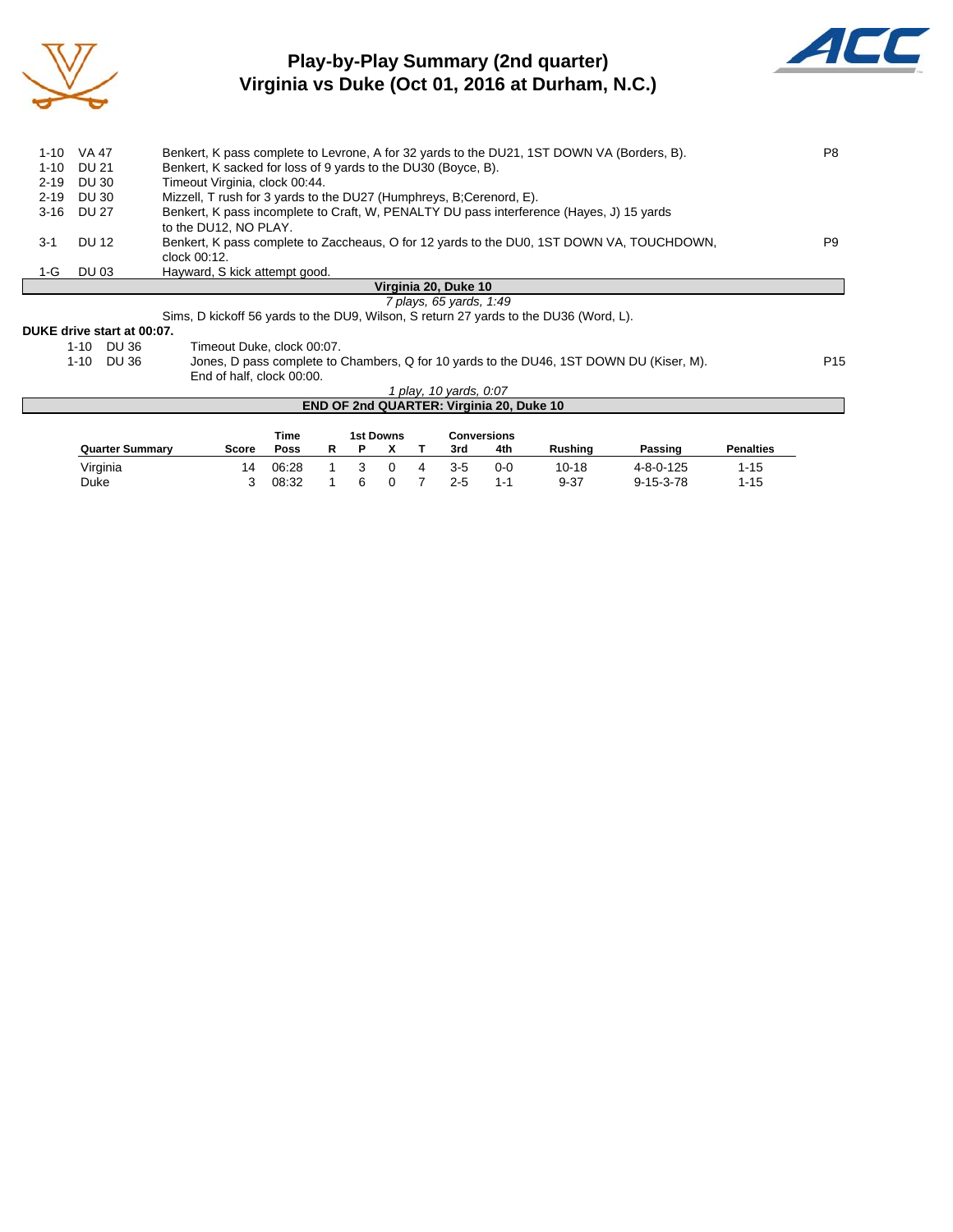

#### **Quickie Statistics (2nd quarter only) Virginia vs Duke (Oct 01, 2016 at Durham, N.C.)**



| VА          | DU             |
|-------------|----------------|
| 14          | 3              |
| 4           | $\overline{7}$ |
| $10 - 18$   | $9 - 37$       |
| 125         | 78             |
| $8 - 4 - 0$ | $15 - 9 - 3$   |
| 18-143      | 24-115         |
| $0 - 0$     | $0-0$          |
| $0 - 0$     | $1 - 5$        |
| $1 - 29$    | $2 - 41$       |
| $3 - 4$     | $0 - 0$        |
| $2 - 49.0$  | $0 - 0.0$      |
| $0 - 0$     | $0 - 0$        |
| $1 - 15$    | $1 - 15$       |
| 06:28       | 08:32          |
| 3 of 5      | $2$ of $5$     |
| $0$ of $0$  | 1 of 1         |
|             |                |

| Virginia | Duke |
|----------|------|
|          |      |

| <b>Rushing</b>        |                                                                                   | No. Gain Loss                            |             | <b>Net</b>                | <b>TD</b>      | Lg             | Avg    | <b>Rushing</b>                                                                              |                | No. Gain Loss |                  | <b>Net</b>   | TD            | Lg      | Avg          |
|-----------------------|-----------------------------------------------------------------------------------|------------------------------------------|-------------|---------------------------|----------------|----------------|--------|---------------------------------------------------------------------------------------------|----------------|---------------|------------------|--------------|---------------|---------|--------------|
| <b>Taquan Mizzell</b> | 3                                                                                 | $\overline{15}$                          | 0           | $\overline{15}$           | $\overline{0}$ | $\overline{7}$ | 5.0    | Daniel Jones                                                                                | $\overline{c}$ | 17            | 0                | 17           | $\mathbf 0$   | 9       | 8.5          |
| <b>Albert Reid</b>    | 3                                                                                 | $\overline{7}$                           | 0           | $\overline{7}$            | 1              | $\,6\,$        | 2.3    | Shaun Wilson                                                                                | 4              | 14            | 0                | 14           | 0             | 6       | 3.5          |
| Jordan Ellis          | 1                                                                                 | 3                                        | 0           | $\ensuremath{\mathsf{3}}$ | $\mathbf 0$    | 3              | 3.0    | Joseph Ajeigbe                                                                              | 3              | 6             | $\Omega$         |              | 6<br>$\Omega$ | 3       | 2.0          |
| Kurt Benkert          | 3                                                                                 | $\overline{2}$                           | 9           | $-7$                      | $\Omega$       | 1              | $-2.3$ |                                                                                             |                |               |                  |              |               |         |              |
| <b>Passing</b>        | $C-A-I$                                                                           |                                          | Yds         | TD                        | Long           |                | Sack   | Passing                                                                                     |                | $C-A-I$       |                  | Yds          | TD            | Long    | Sack         |
| <b>Kurt Benkert</b>   | $4 - 8 - 0$                                                                       |                                          | 125         | 1                         |                | 84             | 1      | Daniel Jones                                                                                |                | $9 - 15 - 3$  |                  | 78           | $\Omega$      | 21      | <sup>0</sup> |
| <b>Receiving</b>      | No.                                                                               | Yards                                    | <b>TD</b>   |                           | Long           |                |        | <b>Receiving</b>                                                                            | No.            |               | Yards            | TD           | Long          |         |              |
| David Eldridge        | 1                                                                                 | 84                                       | $\Omega$    |                           | 84             |                |        | Anthony Nash                                                                                | $\overline{2}$ |               | 28               | $\Omega$     | 20            |         |              |
| Andre Levrone         |                                                                                   | 32                                       | 0           |                           | 32             |                |        | T.J. Rahming                                                                                | 2              |               | 22               | 0            | 21            |         |              |
| Olamide Zaccheaus     | 1                                                                                 | 12                                       | 1           |                           | 12             |                |        | Davis Koppenhaver                                                                           | 2              |               | 10               | 0            | 5             |         |              |
| Keeon Johnson         | 1                                                                                 | $-3$                                     | $\mathbf 0$ |                           | $\Omega$       |                |        | <b>Quay Chambers</b>                                                                        | 1              |               | 10               | $\Omega$     | 10            |         |              |
| <b>Punting</b>        | No.                                                                               | Yds                                      | Avg         | Long                      |                | In20           | ΤВ     | <b>Punting</b>                                                                              | No.            | Yds           |                  | Avg Long     |               | In20    | TВ           |
| Nicholas Conte        | $\overline{2}$                                                                    | 98                                       | 49.0        |                           | 65             |                | 1<br>0 |                                                                                             |                |               |                  |              |               |         |              |
| <b>Punt Returns</b>   | No.                                                                               | Yards                                    | <b>TD</b>   |                           | Long           |                |        | <b>Punt Returns</b>                                                                         | No.            | Yards         |                  | TD           | Long          |         |              |
|                       |                                                                                   |                                          |             |                           |                |                |        | <b>Ryan Smith</b>                                                                           |                |               | 5                | $\Omega$     |               |         |              |
| <b>Kick Returns</b>   | No.                                                                               | Yards                                    | TD          |                           | Long           |                |        | <b>Kick Returns</b>                                                                         | No.            | Yards         |                  | TD           | Long          |         |              |
| Joe Reed              | 1                                                                                 | 29                                       | 0           |                           | 29             |                |        | Shaun Wilson                                                                                | $\overline{2}$ |               | 41               | $\Omega$     | 27            |         |              |
| <b>Tackles</b>        | UA-A                                                                              | <b>Total</b>                             |             | <b>Sacks</b>              |                | <b>TFL</b>     |        | <b>Tackles</b>                                                                              | UA-A           |               | <b>Total</b>     | <b>Sacks</b> |               | TFL     |              |
| Micah Kiser           | $4 - 2$                                                                           | 6                                        |             | 0.0                       |                |                | 0.0    | Joe Giles-Harris                                                                            | $1 - 3$        |               | 4                |              | 0.0           | 0.0     |              |
| Kelvin Rainey         | $4 - 1$                                                                           | 5                                        |             | 0.0                       |                |                | 0.0    | <b>Ben Humphreys</b>                                                                        | $0 - 4$        |               | 4                |              | 0.0           | 0.0     |              |
| Zach Bradshaw         | $0 - 3$                                                                           | 3                                        |             | 0.0                       |                |                | 0.0    | <b>Breon Borders</b>                                                                        | $2 - 0$        |               | $\boldsymbol{2}$ |              | 0.0           | 0.0     |              |
| <b>Matt Terrell</b>   | $2 - 0$                                                                           | $\overline{2}$                           |             | 0.0                       |                |                | 1.0    | Corbin McCarthy                                                                             | $1 - 1$        |               | $\overline{2}$   |              | 0.0           | 1.0     |              |
| Qtr<br><b>Time</b>    | <b>Scoring Play</b>                                                               |                                          |             |                           |                |                |        |                                                                                             |                |               |                  |              |               | V-H     |              |
| 09:29<br>1st          |                                                                                   |                                          |             |                           |                |                |        | DU - T.J. Rahming 23 yd pass from Daniel Jones (AJ Reed kick), 8-76 3:19                    |                |               |                  |              |               | $0 - 7$ |              |
| 00:38                 |                                                                                   |                                          |             |                           |                |                |        | VA - David Eldridge 28 yd pass from Kurt Benkert (Olamide Zaccheaus rush failed), 6-64 2:20 |                |               |                  |              |               | $6 - 7$ |              |
| 11:23<br>2nd          |                                                                                   | DU - AJ Reed 38 yd field goal, 5-27 1:35 |             |                           |                |                |        |                                                                                             |                |               |                  |              |               | $0 - 3$ |              |
| 04:01                 |                                                                                   |                                          |             |                           |                |                |        | VA - Albert Reid 1 yd run (Sam Hayward kick), 5-86 2:05                                     |                |               |                  |              |               | $7 - 3$ |              |
| 00:12                 | VA - Olamide Zaccheaus 12 yd pass from Kurt Benkert (Sam Hayward kick), 7-65 1:49 |                                          |             |                           |                |                |        |                                                                                             |                |               |                  |              |               |         |              |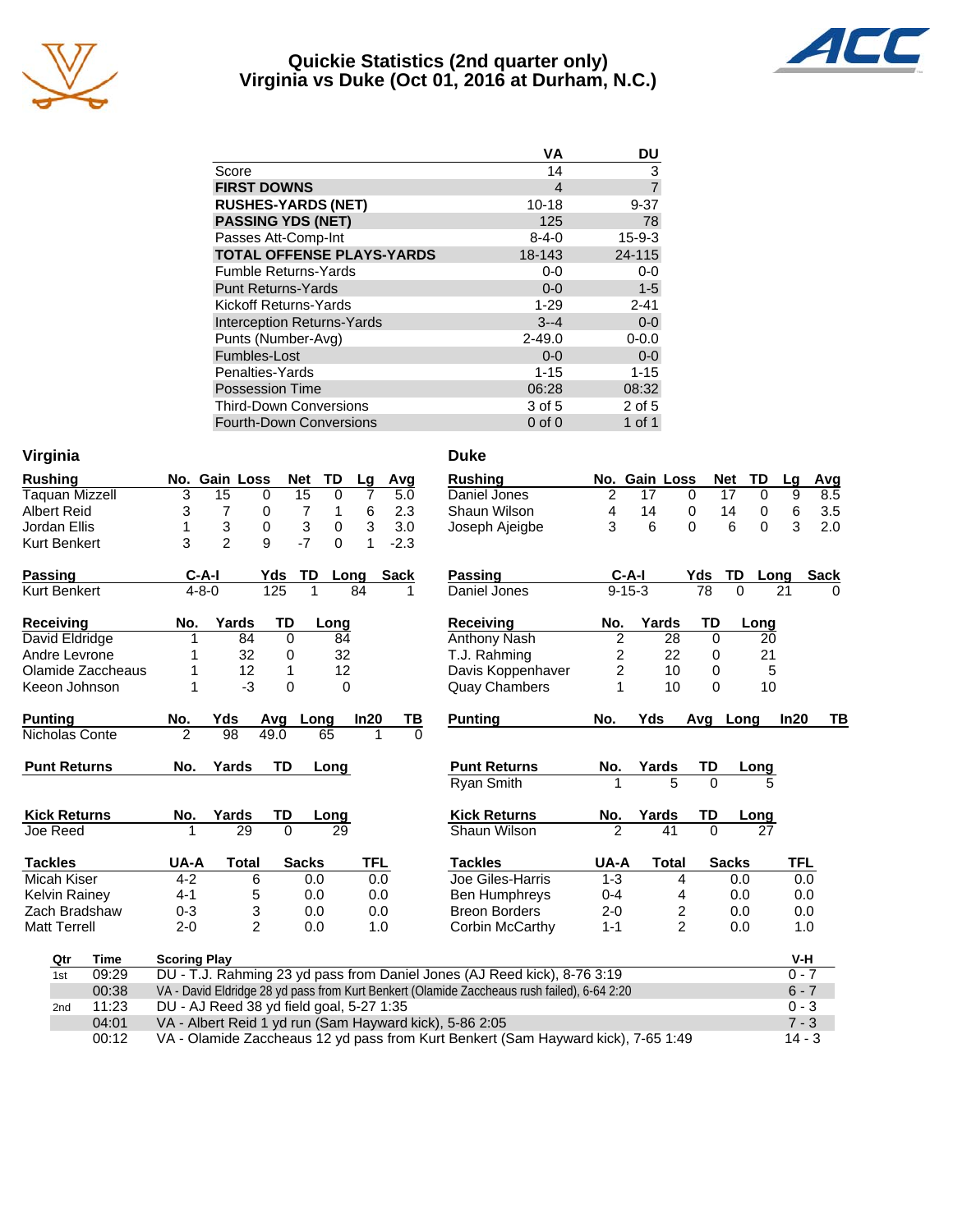

#### **Play-by-Play Summary (3rd quarter) Virginia vs Duke (Oct 01, 2016 at Durham, N.C.)**



|                                              | Start of 3rd quarter, clock 15:00, DU ball on DU35.                                                                                                                                          |                   |                 |
|----------------------------------------------|----------------------------------------------------------------------------------------------------------------------------------------------------------------------------------------------|-------------------|-----------------|
|                                              | Parker, A kickoff 65 yards to the VA0, Reed, J return 12 yards to the VA12 (Humphreys,                                                                                                       |                   |                 |
|                                              | B;Singleton, Dy).                                                                                                                                                                            |                   |                 |
| VIRGINIA drive start at 14:56.               |                                                                                                                                                                                              |                   |                 |
| 1-10 VA 12                                   | Reid, A rush for 4 yards to the VA16 (Doyle, D).                                                                                                                                             |                   |                 |
| <b>VA 16</b><br>2-6                          | Benkert, K pass incomplete to Dowling, D.                                                                                                                                                    |                   |                 |
| 3-6<br>VA 16                                 | Benkert, K pass complete to Johnson, K for 9 yards to the VA25, 1ST DOWN VA (McDuffie, J).                                                                                                   |                   | P <sub>10</sub> |
| 1-10 VA 25                                   | Reid, A rush for 3 yards to the VA28 (Singleton, D).                                                                                                                                         |                   |                 |
| $2 - 7$<br><b>VA 28</b>                      | Benkert, K pass complete to Johnson, K for 5 yards to the VA33 (Fields, B).                                                                                                                  |                   |                 |
| $3-2$<br><b>VA 33</b>                        | Reid, A rush for 1 yard to the VA34 (Giles-Harris, J;Ramsay, M).                                                                                                                             |                   |                 |
| $4 - 1$<br><b>VA 34</b>                      | Conte, N punt 48 yards to the DU18, Smith, R return 9 yards to the DU27 (Burney, R).                                                                                                         |                   |                 |
|                                              | 6 plays, 22 yards, 3:13                                                                                                                                                                      |                   |                 |
| DUKE drive start at 11:43.                   | Wilson, S rush for 8 yards to the DU35 (Kiser, M;Blanding, Q).                                                                                                                               |                   |                 |
| 1-10 DU 27                                   |                                                                                                                                                                                              |                   | R <sub>16</sub> |
| $2 - 2$<br><b>DU 35</b>                      | Wilson, S rush for 3 yards to the DU38, 1ST DOWN DU (Kiser, M).                                                                                                                              |                   |                 |
| 1-10 DU 38                                   | Jones, D pass incomplete, QB hurry by Kiser, M.                                                                                                                                              |                   |                 |
| 2-10 DU 38                                   | Wilson, S rush for 3 yards to the DU41 (Wilkins, D; Mack, J).                                                                                                                                |                   |                 |
| $3 - 7$<br><b>DU 41</b><br>1-10 VA 47        | Jones, D pass complete to Nash, A for 12 yards to the VA47, 1ST DOWN DU (Bradshaw, Z).                                                                                                       |                   | P <sub>17</sub> |
| $2 - 10$<br>VA 47                            | Wilson, S rush for no gain to the VA47 (Wilkins, D; Hanback, E).<br>Jones, D pass complete to Chambers, Q for 8 yards to the VA39 (Rainey, K).                                               |                   |                 |
| $3 - 2$<br>VA 39                             | Timeout Virginia, clock 09:05.                                                                                                                                                               |                   |                 |
| $3 - 2$<br>VA 39                             | Jones, D pass complete to Schneider, E for 18 yards to the VA21, 1ST DOWN DU,                                                                                                                |                   | P <sub>18</sub> |
|                                              | out-of-bounds (Thornhill, J).                                                                                                                                                                |                   |                 |
| $1 - 10$<br>VA 21                            | Wilson, S rush for 4 yards to the VA17 (Powers, J).                                                                                                                                          |                   |                 |
| <b>VA 17</b><br>2-6                          | Jones, D pass complete to Helm, D for 3 yards to the VA14 (Bradshaw, Z; Hanback, E).                                                                                                         |                   |                 |
| $3-3$<br><b>VA 14</b>                        | Jones, D pass complete to Nash, A for 6 yards to the VA8, 1ST DOWN DU (Blanding, Q).                                                                                                         |                   | P <sub>19</sub> |
| <b>VA 08</b><br>1-G                          | Jones, D rush for 2 yards to the VA6 (Blanding, Q; Miles-Redmond, A).                                                                                                                        |                   |                 |
| 2-G<br>VA 06                                 | Wilson, S rush for 3 yards to the VA3 (Miles-Redmond, A; Bradshaw, Z).                                                                                                                       |                   |                 |
| $3-G$<br>VA 03                               | Jones, D rush for no gain to the VA3 (Mack, J;Kiser, M).                                                                                                                                     |                   |                 |
| 4-G<br>VA 03                                 | Reed, AJ field goal attempt from 21 GOOD, clock 05:40.                                                                                                                                       |                   |                 |
|                                              |                                                                                                                                                                                              |                   |                 |
|                                              |                                                                                                                                                                                              |                   |                 |
|                                              | Virginia 20, Duke 13                                                                                                                                                                         |                   |                 |
|                                              | 15 plays, 70 yards, 6:03                                                                                                                                                                     |                   |                 |
|                                              | Parker, A kickoff 65 yards to the VA0, touchback.                                                                                                                                            |                   |                 |
| VIRGINIA drive start at 05:40.<br>1-10 VA 25 | Mizzell, T rush for 2 yards to the VA27 (Hornbuckle, J; Ferguson, Q).                                                                                                                        |                   |                 |
| $2 - 8$<br>VA 27                             | Benkert, K pass complete to Mizzell, T for 5 yards to the VA32 (Lucas, T).                                                                                                                   |                   |                 |
| VA 32<br>$3-3$                               |                                                                                                                                                                                              |                   | P11             |
| 1-10 VA 39                                   | Benkert, K pass complete to Dowling, D for 7 yards to the VA39, 1ST DOWN VA (Boyce, B).<br>Reid, A rush for 11 yards to the 50 yardline, 1ST DOWN VA (Humphreys, B).                         |                   | R <sub>12</sub> |
| 1-10 VA 50                                   | Benkert, K pass incomplete to Levrone, A, QB hurry by Price, M.                                                                                                                              |                   |                 |
| 2-10 VA 50                                   | Mizzell, T rush for 8 yards to the DU42 (Singleton, D).                                                                                                                                      |                   |                 |
| $3 - 2$<br><b>DU 42</b>                      | Benkert, K pass complete to Levrone, A for 33 yards to the DU9, 1ST DOWN VA (Fields, B).                                                                                                     |                   | P <sub>13</sub> |
| <b>DU 09</b><br>1-G                          | Benkert, K pass complete to Reid, A for 6 yards to the DU3 (Humphreys, B; Hayes, J).                                                                                                         |                   |                 |
| $2-G$<br>DU 03                               | Mizzell, T rush for no gain to the DU3 (Giles-Harris, J).                                                                                                                                    |                   |                 |
| $3-G$<br><b>DU 03</b>                        | Benkert, K pass complete to Burney, R for 3 yards to the DU0, TOUCHDOWN, clock 01:17.                                                                                                        |                   |                 |
| $1-G$<br><b>DU 03</b>                        | Hayward, S kick attempt good.                                                                                                                                                                |                   |                 |
|                                              | Virginia 27. Duke 13                                                                                                                                                                         |                   |                 |
|                                              | 10 plays, 75 yards, 4:32                                                                                                                                                                     |                   |                 |
|                                              | Hayward, S kickoff 62 yards to the DU3, Wilson, S return 27 yards to the DU30 (Rainey,                                                                                                       |                   |                 |
|                                              | K;Terrell, M), PENALTY DU holding (Young, A) 10 yards to the DU20, 1st and 10, DU ball on                                                                                                    |                   |                 |
|                                              | DU20.                                                                                                                                                                                        |                   |                 |
| DUKE drive start at 01:08.                   |                                                                                                                                                                                              |                   |                 |
| 1-10 DU 20                                   | Wilson, S rush for 6 yards to the DU26 (Bradshaw, Z; Blanding, Q).                                                                                                                           |                   |                 |
| $2 - 4$<br><b>DU 26</b>                      | Jones, D pass complete to Nash, A for 4 yards to the DU30, 1ST DOWN DU (Thornhill,                                                                                                           |                   | P <sub>20</sub> |
|                                              | J;Kiser, M).                                                                                                                                                                                 |                   |                 |
| $1 - 10$<br><b>DU 30</b>                     | Jones, D pass complete to Schneider, E for 6 yards to the DU36 (Rainey, K;Bradshaw, Z).                                                                                                      |                   |                 |
|                                              | END OF 3rd QUARTER: Virginia 27, Duke 13                                                                                                                                                     |                   |                 |
|                                              |                                                                                                                                                                                              |                   |                 |
|                                              | <b>1st Downs</b><br><b>Conversions</b><br>Time<br>Score<br>R<br>Ρ<br>x<br>Т<br>3rd<br>4th                                                                                                    | <b>Penalties</b>  |                 |
| <b>Quarter Summary</b>                       | Poss<br><b>Rushing</b><br>Passing                                                                                                                                                            |                   |                 |
| Virginia<br>Duke                             | $\mathbf{1}$<br>3<br>0<br>4<br>$4 - 5$<br>7<br>07:45<br>0-0<br>$7 - 29$<br>$7 - 9 - 0 - 68$<br>5<br>3<br>07:11<br>$\mathbf{1}$<br>4<br>0<br>$3 - 4$<br>$0-0$<br>$9 - 29$<br>$7 - 8 - 0 - 57$ | $0-0$<br>$1 - 10$ |                 |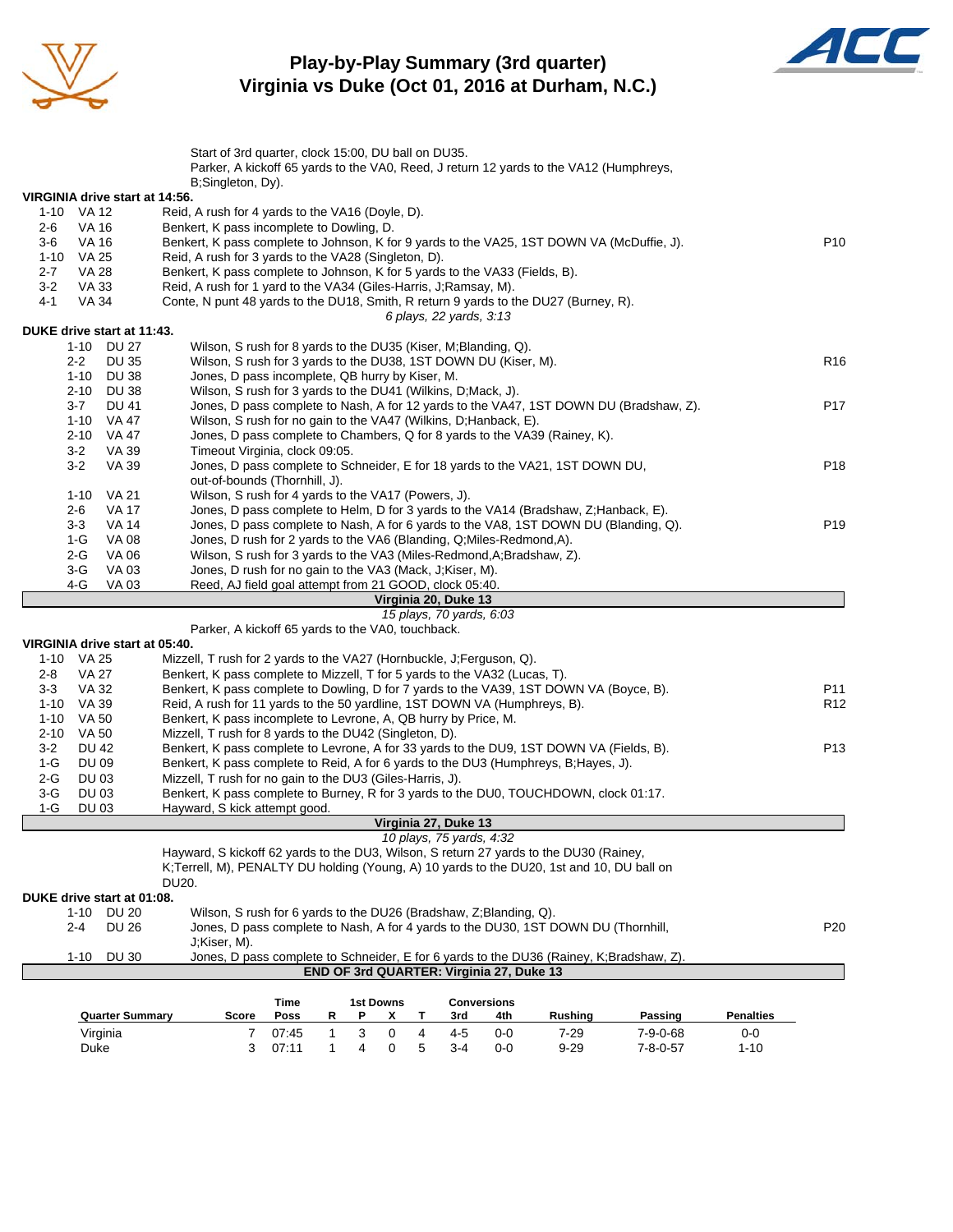

#### **Quickie Statistics (3rd quarter only) Virginia vs Duke (Oct 01, 2016 at Durham, N.C.)**



|                                   | VА          | DU          |
|-----------------------------------|-------------|-------------|
| Score                             | 7           | 3           |
| <b>FIRST DOWNS</b>                | 4           | 5           |
| <b>RUSHES-YARDS (NET)</b>         | $7 - 29$    | $9 - 29$    |
| <b>PASSING YDS (NET)</b>          | 68          | 57          |
| Passes Att-Comp-Int               | $9 - 7 - 0$ | $8 - 7 - 0$ |
| <b>TOTAL OFFENSE PLAYS-YARDS</b>  | 16-97       | 17-86       |
| <b>Fumble Returns-Yards</b>       | $0 - 0$     | $0-0$       |
| <b>Punt Returns-Yards</b>         | $0 - 0$     | $1 - 9$     |
| Kickoff Returns-Yards             | $1 - 12$    | $1 - 27$    |
| <b>Interception Returns-Yards</b> | $0 - 0$     | $0 - 0$     |
| Punts (Number-Avg)                | $1 - 48.0$  | $0 - 0.0$   |
| Fumbles-Lost                      | $0 - 0$     | $0 - 0$     |
| Penalties-Yards                   | $0-0$       | $1 - 10$    |
| <b>Possession Time</b>            | 07:45       | 07:11       |
| <b>Third-Down Conversions</b>     | 4 of 5      | 3 of 4      |
| <b>Fourth-Down Conversions</b>    | $0$ of $0$  | $0$ of $0$  |
|                                   |             |             |

| Virginia              |                                                                                             | <b>Duke</b>                           |                     |                             |                       |
|-----------------------|---------------------------------------------------------------------------------------------|---------------------------------------|---------------------|-----------------------------|-----------------------|
| <b>Rushing</b>        | No. Gain Loss<br>TD<br><b>Net</b><br>Avg<br>Lg                                              | <b>Rushing</b>                        | No. Gain Loss       | <b>Net</b><br>TD            | Avg<br>Lq             |
| <b>Albert Reid</b>    | $\overline{19}$<br>19<br>$\Omega$<br>4<br>$\Omega$<br>11<br>4.8                             | Shaun Wilson<br>7                     | 27<br>0             | $\overline{27}$<br>$\Omega$ | 8<br>3.9              |
| <b>Taquan Mizzell</b> | 3<br>10<br>8<br>3.3<br>10<br>0<br>0                                                         | $\overline{c}$<br>Daniel Jones        | $\overline{2}$<br>0 | 2<br>0                      | $\overline{2}$<br>1.0 |
| <b>Passing</b>        | TD<br>$C-A-I$<br>Yds<br>Sack<br>Long                                                        | <b>Passing</b>                        | $C-A-I$             | Yds<br>TD<br>Long           | <b>Sack</b>           |
| Kurt Benkert          | 68<br>$7 - 9 - 0$<br>1<br>33<br>$\Omega$                                                    | Daniel Jones                          | $7 - 8 - 0$         | $\overline{57}$<br>$\Omega$ | 18<br>$\Omega$        |
| Receiving             | <b>TD</b><br>Yards<br>No.<br>Long                                                           | <b>Receiving</b><br>No.               | Yards               | TD<br>Long                  |                       |
| Keeon Johnson         | $\overline{2}$<br>$\Omega$<br>14<br>9                                                       | $\overline{3}$<br><b>Anthony Nash</b> | 22                  | $\Omega$<br>12              |                       |
| Andre Levrone         | 33<br>33<br>1<br>0                                                                          | 2<br>Erich Schneider                  | 24                  | 18<br>0                     |                       |
| Doni Dowling          | $\overline{7}$<br>$\overline{7}$<br>0<br>1                                                  | <b>Quay Chambers</b><br>1             | 8                   | 8<br>0                      |                       |
| <b>Albert Reid</b>    | 6<br>6<br>0<br>1                                                                            | 1<br>Daniel Helm                      | 3                   | 3<br>$\Omega$               |                       |
| <b>Punting</b>        | In20<br>No.<br>Yds<br>Avg<br>Long<br>TВ                                                     | <b>Punting</b><br>No.                 | Yds                 | Avg<br>Long                 | In20<br>TB            |
| Nicholas Conte        | 48<br>48.0<br>48<br>$\Omega$<br>$\Omega$<br>1                                               |                                       |                     |                             |                       |
| <b>Punt Returns</b>   | <b>TD</b><br>Yards<br>No.<br>Long                                                           | <b>Punt Returns</b><br>No.            | Yards               | TD<br>Long                  |                       |
|                       |                                                                                             | <b>Ryan Smith</b>                     | 9                   | $\Omega$<br>9               |                       |
| <b>Kick Returns</b>   | No.<br>Yards<br>TD<br>Long                                                                  | <b>Kick Returns</b><br>No.            | Yards               | TD<br>Long                  |                       |
| Joe Reed              | 12<br>$\Omega$<br>12                                                                        | Shaun Wilson                          | 27                  | $\Omega$<br>27              |                       |
| <b>Tackles</b>        | UA-A<br><b>TFL</b><br><b>Total</b><br><b>Sacks</b>                                          | <b>Tackles</b><br>UA-A                | <b>Total</b>        | <b>Sacks</b>                | TFL                   |
| Zach Bradshaw         | 5<br>$1 - 4$<br>0.0<br>0.0                                                                  | <b>Ben Humphreys</b><br>$1 - 2$       | 3                   | 0.0                         | 0.0                   |
| Micah Kiser           | $1 - 3$<br>4<br>0.0<br>0.0                                                                  | Deondre Singleton<br>$2 - 0$          | 2                   | 0.0                         | 0.0                   |
| Quin Blanding         | $1 - 3$<br>4<br>0.0<br>0.0                                                                  | <b>Bryon Fields</b><br>$2 - 0$        | 2                   | 0.0                         | 0.0                   |
| Kelvin Rainey         | 3<br>$1 - 2$<br>0.0<br>0.0                                                                  | Joe Giles-Harris<br>$1 - 1$           | $\overline{c}$      | 0.0                         | 0.0                   |
| <b>Time</b><br>Qtr    | <b>Scoring Play</b>                                                                         |                                       |                     |                             | V-H                   |
| 09:29<br>1st          | DU - T.J. Rahming 23 yd pass from Daniel Jones (AJ Reed kick), 8-76 3:19                    |                                       |                     |                             | $0 - 7$               |
| 00:38                 | VA - David Eldridge 28 yd pass from Kurt Benkert (Olamide Zaccheaus rush failed), 6-64 2:20 |                                       |                     |                             | $6 - 7$               |
| 11:23<br>2nd          | DU - AJ Reed 38 yd field goal, 5-27 1:35                                                    |                                       |                     |                             | $6 - 10$              |
| 04:01                 | VA - Albert Reid 1 yd run (Sam Hayward kick), 5-86 2:05                                     |                                       |                     |                             | $13 - 10$             |
| 00:12                 | VA - Olamide Zaccheaus 12 yd pass from Kurt Benkert (Sam Hayward kick), 7-65 1:49           |                                       |                     |                             | $20 - 10$             |
| 05:40<br>3rd          | DU - AJ Reed 21 yd field goal, 15-70 6:03                                                   |                                       |                     |                             | $0 - 3$               |
| 01:17                 | VA - Richard Burney 3 yd pass from Kurt Benkert (Sam Hayward kick), 10-75 4:32              |                                       |                     |                             | $7 - 3$               |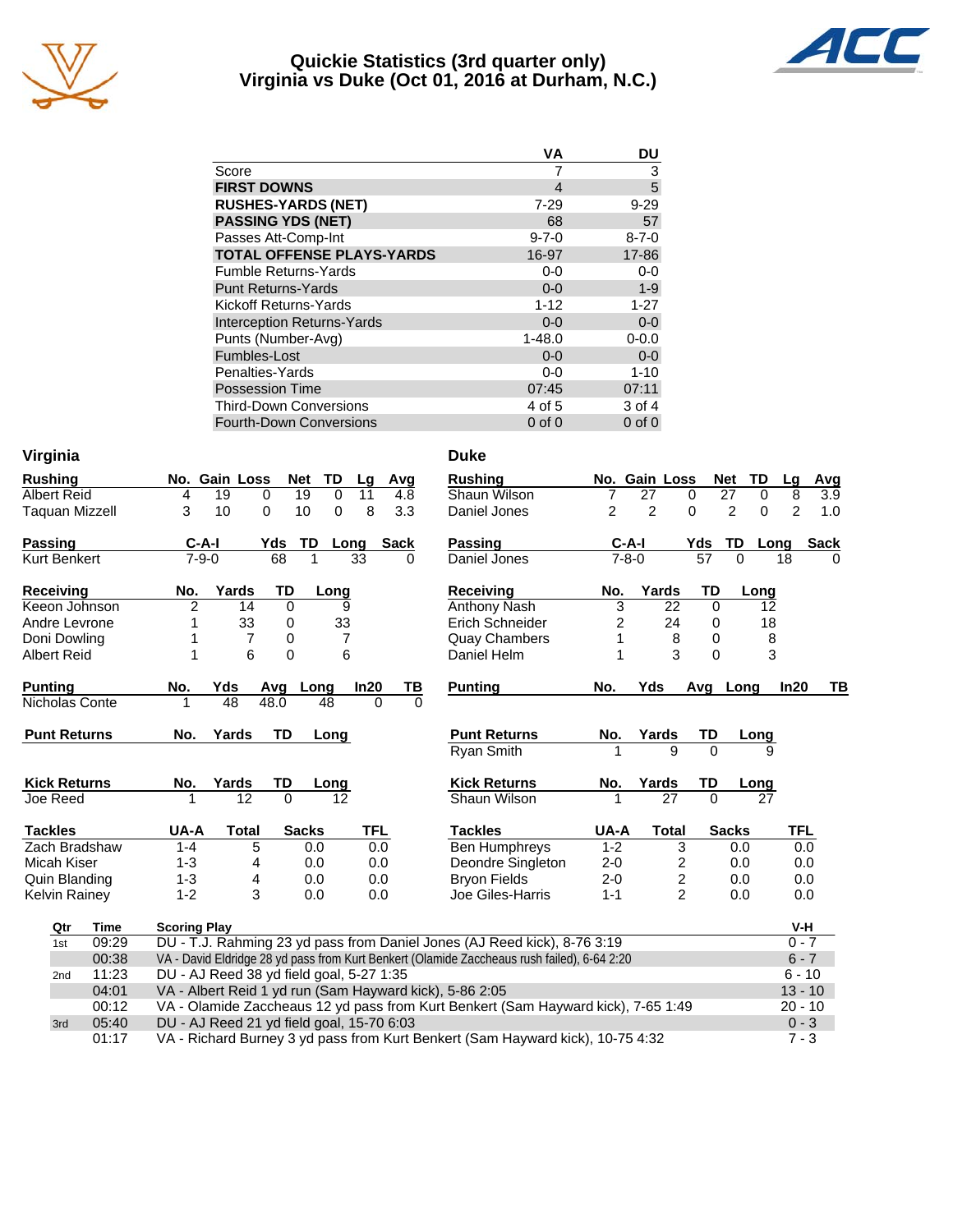

#### **Play-by-Play Summary (4th quarter) Virginia vs Duke (Oct 01, 2016 at Durham, N.C.)**



|                | 2-4            | DU 36                          | Start of 4th quarter, clock 15:00.                                                                                                                                    |                 |
|----------------|----------------|--------------------------------|-----------------------------------------------------------------------------------------------------------------------------------------------------------------------|-----------------|
|                | 2-4            | <b>DU 36</b>                   | Jones, D pass complete to Koppenhaver, D for 6 yards to the DU42, 1ST DOWN DU (Bradshaw,<br>$Z; \text{Mack}, J$ ).                                                    | P21             |
|                | $1 - 10$       | DU 42                          | Jones, D pass complete to Koppenhaver, D for 8 yards to the 50 yardline (Kiser, M;Rainey,<br>K).                                                                      |                 |
|                | $2 - 2$        | <b>DU 50</b>                   | Jones, D pass complete to Jones, D for no gain to the 50 yardline (Bradshaw, Z).                                                                                      |                 |
|                | 3-2            | <b>DU 50</b>                   | Jones, D pass incomplete to Nash, A.                                                                                                                                  |                 |
|                | 4-2            | DU 50                          | Parker, A punt 23 yards to the VA27, downed.                                                                                                                          |                 |
|                |                | VIRGINIA drive start at 13:24. | 7 plays, 30 yards, 2:44                                                                                                                                               |                 |
|                | 1-10 VA 27     |                                | Benkert, K pass incomplete to Johnson, K, QB hurry by McSwain, T.                                                                                                     |                 |
|                | 2-10 VA 27     |                                | Benkert, K pass complete to Mizzell, T for loss of 1 yard to the VA26 (Humphreys,<br>B;Price, M).                                                                     |                 |
|                | 3-11 VA 26     |                                | Benkert, K pass incomplete to Dowling, D.                                                                                                                             |                 |
|                | 4-11 VA 26     |                                | Conte, N punt 43 yards to the DU31, Smith, R return -1 yards to the DU30 (Reid, A).<br>3 plays, minus 1 yard, 1:03                                                    |                 |
|                |                | DUKE drive start at 12:21.     |                                                                                                                                                                       |                 |
|                |                | 1-10 DU 30                     | Jones, D pass complete to Nash, A for 9 yards to the DU39 (Hall, B), PENALTY VA personal<br>foul (Miles-Redmond, A) 14 yards to the VA47, 1ST DOWN DU.<br>1st and 10. | X22             |
|                |                | 1-10 VA 47<br>1-10 VA 47       | Jones, D pass complete to Chambers, Q for 43 yards to the VA4, 1ST DOWN DU (Rainey, K).                                                                               | P <sub>23</sub> |
|                | 1-G            | VA 04                          | Ajeigbe, J rush for 4 yards to the VA0, TOUCHDOWN, clock 11:34.                                                                                                       |                 |
|                | 1-G            | VA 03                          | Reed, AJ kick attempt good.                                                                                                                                           |                 |
|                |                |                                | Virginia 27, Duke 20                                                                                                                                                  |                 |
|                |                |                                | 3 plays, 70 yards, 0:55                                                                                                                                               |                 |
|                |                |                                | Parker, A kickoff 59 yards to the VA6, Reed, J return 32 yards to the VA38 (Parker, A).                                                                               |                 |
|                | 1-10 VA 38     | VIRGINIA drive start at 11:26. | Benkert, K pass incomplete to Zaccheaus, O (McCarthy, C).                                                                                                             |                 |
|                | 2-10 VA 38     |                                | Benkert, K pass complete to Butts, E for 7 yards to the VA45 (Borders, B; Humphreys, B).                                                                              |                 |
| 3-3            | VA 45          |                                | Mizzell, T rush for no gain to the VA45 (Saxton II, A).                                                                                                               |                 |
| 4-3            | <b>VA 45</b>   |                                | Hamm, D rush for loss of 2 yards to the VA43 (Koppenhaver, D;Singleton, Dy).                                                                                          |                 |
|                |                |                                | 4 plays, 5 yards, 1:24                                                                                                                                                |                 |
|                |                | DUKE drive start at 10:02.     |                                                                                                                                                                       |                 |
|                |                | 1-10 VA 43                     | Jones, D pass incomplete (Kiser, M).                                                                                                                                  |                 |
|                |                | 2-10 VA 43                     | Wilson, S rush for 4 yards to the VA39 (Wilkins, D).                                                                                                                  |                 |
|                | 3-6            | VA 39                          | Jones, D pass complete to Koppenhaver, D for 6 yards to the VA33, 1ST DOWN DU (Kiser,<br>$M;$ Hall, $B$ ).                                                            | P24             |
|                |                | 1-10 VA 33                     | Jones, D pass incomplete to Koppenhaver, D.                                                                                                                           |                 |
|                |                | 2-10 VA 33                     | Jones, D rush for 5 yards to the VA28 (Kiser, M;Hanback, E).                                                                                                          |                 |
|                | 3-5            | <b>VA 28</b>                   | Jones, D pass incomplete (Kiser, M).                                                                                                                                  |                 |
|                | 4-5            | <b>VA 28</b>                   | Jones, D sacked for loss of 9 yards to the VA37 (Kiser, M).                                                                                                           |                 |
|                |                |                                | 7 plays, 6 yards, 1:38                                                                                                                                                |                 |
|                |                | VIRGINIA drive start at 08:24. |                                                                                                                                                                       |                 |
|                | 1-10 VA 37     |                                | Reid, A rush for 6 yards to the VA43 (Humphreys, B;Giles-Harris, J).                                                                                                  |                 |
| $2 - 4$<br>3-4 | VA 43<br>VA 43 |                                | Benkert, K pass incomplete to Levrone, A.<br>Timeout Virginia, clock 07:46.                                                                                           |                 |
| 3-4            | <b>VA 43</b>   |                                | Benkert, K pass complete to Zaccheaus, O for 10 yards to the DU47, 1ST DOWN VA (McDuffie,                                                                             | P14             |
|                |                |                                | J).                                                                                                                                                                   |                 |
| 1-10           | <b>DU 47</b>   |                                | PENALTY VA personal foul 15 yards to the VA38.                                                                                                                        |                 |
| $1 - 25$       | VA 38          |                                | Benkert, K sacked for loss of 2 yards to the VA36 (Wolf, A.J.).                                                                                                       |                 |
|                | 2-27 VA 36     |                                | Benkert, K pass intercepted by Humphreys, B at the 50 yardline, Humphreys, B return 11<br>yards to the VA39 (Smith, E).                                               |                 |
|                |                |                                | 5 plays, minus 1 yard, 2:00                                                                                                                                           |                 |
|                |                | DUKE drive start at 06:24.     |                                                                                                                                                                       |                 |
|                |                | 1-10 VA 39                     | Jones, D pass incomplete (Kiser, M).                                                                                                                                  |                 |
|                |                | 2-10 VA 39                     | Jones, D pass incomplete to Taylor, C.                                                                                                                                |                 |
|                |                | 3-10 VA 39                     | QB hurry by Kiser, M.                                                                                                                                                 |                 |
|                |                | 3-10 VA 39                     | Jones, D pass complete to Schneider, E for 8 yards to the VA31 (Blanding, Q).                                                                                         |                 |
|                | 4-2            | VA 31                          | Timeout Duke, clock 06:05.                                                                                                                                            |                 |
|                | 4-2            | <b>VA 31</b>                   | Jones, D pass incomplete to Schneider, E (Hall, M).<br>4 plays, 8 yards, 0:23                                                                                         |                 |
|                |                | VIRGINIA drive start at 06:01. |                                                                                                                                                                       |                 |
|                | 1-10 VA 31     |                                | Mizzell, T rush for 19 yards to the 50 yardline, 1ST DOWN VA (Fields, B).                                                                                             | R <sub>15</sub> |
|                | 1-10 VA 50     |                                | Benkert, K pass incomplete to Johnson, K.                                                                                                                             |                 |
|                | 2-10 VA 50     |                                | Reid, A rush for 5 yards to the DU45 (Ramsay, M;Humphreys, B).                                                                                                        |                 |
| 3-5            | DU 45          |                                | Timeout Duke, clock 05:14.                                                                                                                                            |                 |
| 3-5            | <b>DU 45</b>   |                                | Reid, A rush for no gain to the DU45 (McCarthy, C;Giles-Harris, J).                                                                                                   |                 |
| $4 - 5$        | <b>DU 45</b>   |                                | Conte, N punt 44 yards to the DU1, downed.                                                                                                                            |                 |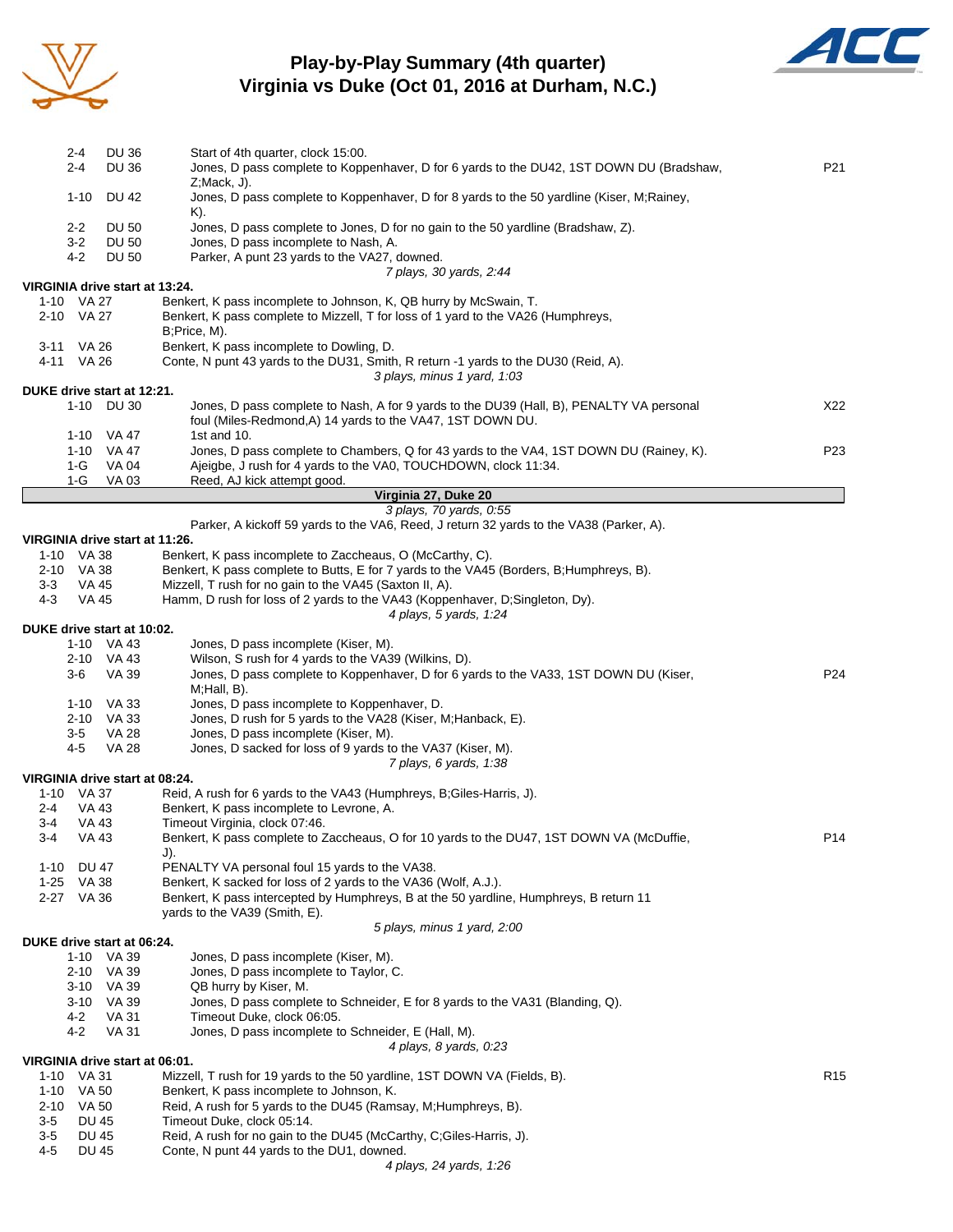

## *Play-by-Play Summary (4th quarter) Virginia vs Duke (Oct 01, 2016 at Durham, N.C.)*



| DUKE drive start at 04:35.     |                                                                                                               |              |                                                                                        |                 |  |  |  |  |
|--------------------------------|---------------------------------------------------------------------------------------------------------------|--------------|----------------------------------------------------------------------------------------|-----------------|--|--|--|--|
|                                |                                                                                                               | 1-10 DU 01   | Jones, D pass incomplete to Rahming, T.J                                               |                 |  |  |  |  |
|                                | Jones, D sacked for loss of 1 yard to the DU0 (Mack, J), fumble by Jones, D recovered by<br>$2 - 10$<br>DU 01 |              |                                                                                        |                 |  |  |  |  |
|                                |                                                                                                               |              | VA Hanback, E at DU0, TOUCHDOWN, clock 04:24.                                          |                 |  |  |  |  |
|                                |                                                                                                               |              | 2 plays, minus 1 yard, 0.11                                                            |                 |  |  |  |  |
| 1-G                            | <b>DU 03</b>                                                                                                  |              | Hayward, S kick attempt good.                                                          |                 |  |  |  |  |
|                                |                                                                                                               |              | Virginia 34, Duke 20                                                                   |                 |  |  |  |  |
|                                |                                                                                                               |              | Hayward, S kickoff 65 yards to the DU0, touchback.                                     |                 |  |  |  |  |
| DUKE drive start at 04:24.     |                                                                                                               |              |                                                                                        |                 |  |  |  |  |
|                                |                                                                                                               | 1-10 DU 25   | Jones, D pass complete to Chambers, Q for 7 yards to the DU32 (Rainey, K).             |                 |  |  |  |  |
|                                | $2 - 3$                                                                                                       | DU 32        | Jones, D pass complete to Nash, A for 15 yards to the DU47, 1ST DOWN DU (Rainey, K).   | P <sub>25</sub> |  |  |  |  |
|                                | $1 - 10$                                                                                                      | <b>DU 47</b> | Jones, D pass intercepted by Thornhill, J at the VA45, Thornhill, J return 15 yards to |                 |  |  |  |  |
|                                |                                                                                                               |              | the DU40 (Korona, S).                                                                  |                 |  |  |  |  |
|                                |                                                                                                               |              | 3 plays, 22 yards, 0:47                                                                |                 |  |  |  |  |
| VIRGINIA drive start at 03:37. |                                                                                                               |              |                                                                                        |                 |  |  |  |  |
| $1 - 10$                       | DU 40                                                                                                         |              | Mizzell, T rush for 9 yards to the DU31 (Saxton II, A).                                |                 |  |  |  |  |
| $2 - 1$                        | DU 31                                                                                                         |              | Mizzell, T rush for loss of 1 yard to the DU32 (Singleton, D).                         |                 |  |  |  |  |
| $3-2$                          | <b>DU 32</b>                                                                                                  |              | Reid, A rush for 4 yards to the DU28, 1ST DOWN VA (Giles-Harris, J. Saxton II, A).     | R <sub>16</sub> |  |  |  |  |
| $1 - 10$                       | <b>DU 28</b>                                                                                                  |              | Reid, A rush for loss of 2 yards to the DU30 (Ramsay, M).                              |                 |  |  |  |  |
| $2 - 12$                       | DU 30                                                                                                         |              | TEAM rush for loss of 1 yard to the DU31.                                              |                 |  |  |  |  |
| $3 - 13$                       | DU 31                                                                                                         |              | Timeout Duke, clock 00:34.                                                             |                 |  |  |  |  |
| $3 - 13$                       | DU 31                                                                                                         |              | TEAM rush for loss of 1 yard to the DU32.                                              |                 |  |  |  |  |
|                                |                                                                                                               |              | End of game, clock 00:00.                                                              |                 |  |  |  |  |
|                                |                                                                                                               |              | 6 plays, 8 yards, 3:37                                                                 |                 |  |  |  |  |
|                                |                                                                                                               |              | FINAL SCORE: Virginia 34, Duke 20                                                      |                 |  |  |  |  |
|                                |                                                                                                               |              |                                                                                        |                 |  |  |  |  |

|                        |       | Time  |   | <b>1st Downs</b> |         | Conversions |         |                    |                  |
|------------------------|-------|-------|---|------------------|---------|-------------|---------|--------------------|------------------|
| <b>Quarter Summary</b> | Score | Poss  |   |                  | 3rd     | 4th         | Rushina | Passing            | <b>Penalties</b> |
| Virginia               |       | 09:30 |   |                  | 2-6     | 0-1         | 13-34   | $3 - 9 - 1 - 16$   | $2 - 29$         |
| Duke                   |       | 05:30 | Δ |                  | $1 - 4$ | $0 - 2$     | 5-3     | $9 - 18 - 1 - 102$ | 0-0              |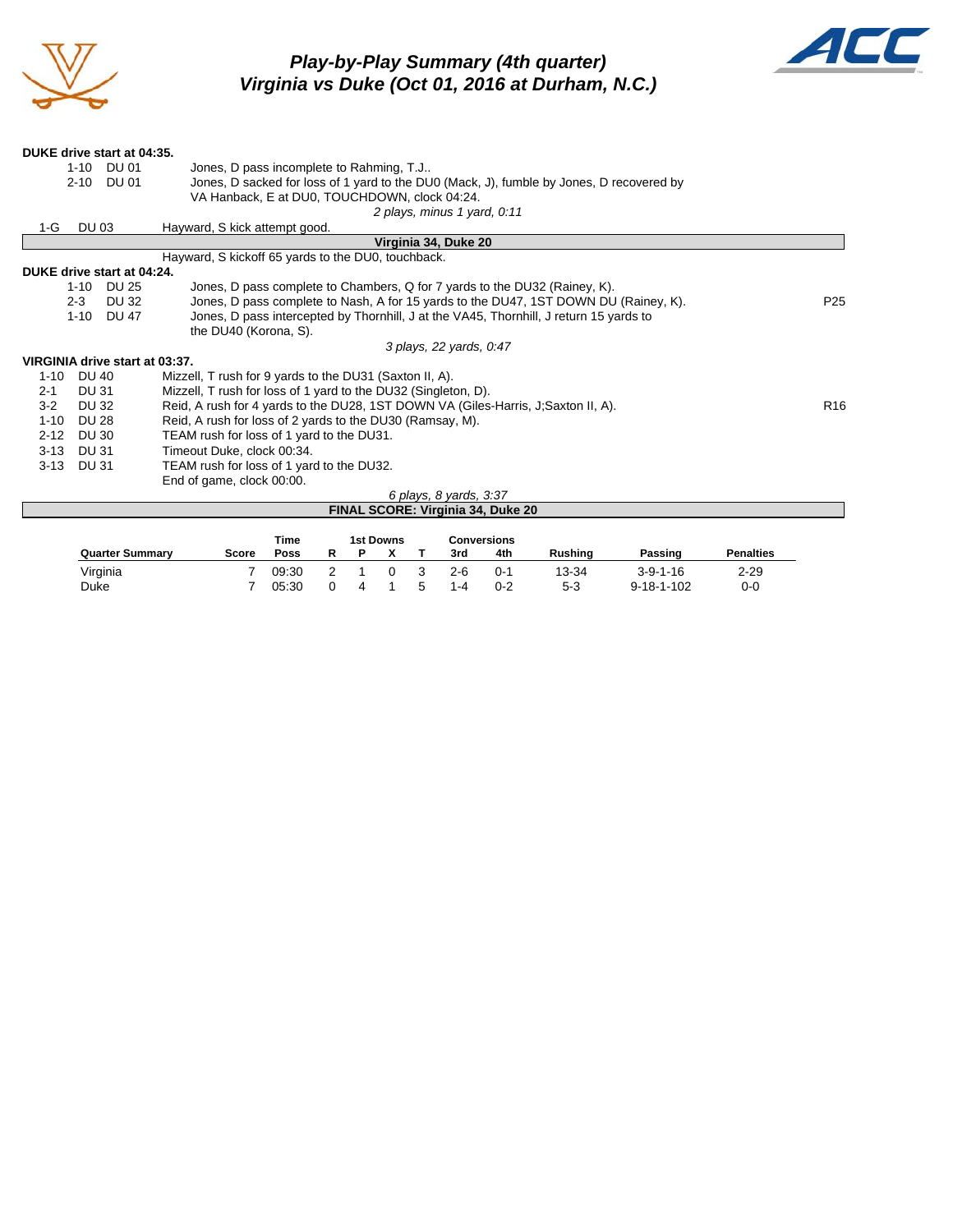

#### **Quickie Statistics (4th quarter only) Virginia vs Duke (Oct 01, 2016 at Durham, N.C.)**



|                                   | <b>VA</b>   | DU           |
|-----------------------------------|-------------|--------------|
| Score                             | 7           |              |
| <b>FIRST DOWNS</b>                | 3           | 5            |
| <b>RUSHES-YARDS (NET)</b>         | 13-34       | $5 - 3$      |
| <b>PASSING YDS (NET)</b>          | 16          | 102          |
| Passes Att-Comp-Int               | $9 - 3 - 1$ | $18 - 9 - 1$ |
| <b>TOTAL OFFENSE PLAYS-YARDS</b>  | $22 - 50$   | 23-105       |
| <b>Fumble Returns-Yards</b>       | $0 - 0$     | $0-0$        |
| <b>Punt Returns-Yards</b>         | $0 - 0$     | $1 - 1$      |
| Kickoff Returns-Yards             | $1 - 32$    | $0-0$        |
| <b>Interception Returns-Yards</b> | $1 - 15$    | $1 - 11$     |
| Punts (Number-Avg)                | $2 - 43.5$  | $1 - 23.0$   |
| Fumbles-Lost                      | $0 - 0$     | $1 - 1$      |
| Penalties-Yards                   | $2 - 29$    | $0-0$        |
| <b>Possession Time</b>            | 09:30       | 05:30        |
| <b>Third-Down Conversions</b>     | $2$ of $6$  | 1 of $4$     |
| <b>Fourth-Down Conversions</b>    | 0 of 1      | $0$ of $2$   |

04:24 VA - Eli Hanback 0 yd fumble recovery (Sam Hayward kick) 7 - 7 7 - 7

| Virginia              |                                                         |                                 |                      |             | <b>Duke</b>                                                                                 |                |                |                            |                                            |
|-----------------------|---------------------------------------------------------|---------------------------------|----------------------|-------------|---------------------------------------------------------------------------------------------|----------------|----------------|----------------------------|--------------------------------------------|
| <b>Rushing</b>        | No. Gain Loss                                           | Net                             | TD<br>Lg             | Avg         | <b>Rushing</b>                                                                              |                | No. Gain Loss  | Net                        | TD<br>Lq<br>Avg                            |
| <b>Taquan Mizzell</b> | 28<br>4                                                 | $\overline{27}$<br>$\mathbf{1}$ | 19<br>$\Omega$       | 6.8         | Shaun Wilson                                                                                | 1              | 4              | $\Omega$<br>$\overline{4}$ | $\overline{\mathbf{A}}$<br>$\Omega$<br>4.0 |
| <b>Albert Reid</b>    | 5<br>15                                                 | $\overline{c}$<br>13            | 0<br>6               | 2.6         | Joseph Ajeigbe                                                                              | 1              | 4              | 0<br>4                     | 4<br>$\mathbf{1}$<br>4.0                   |
| <b>TEAM</b>           | 2<br>0                                                  | $\overline{c}$<br>$-2$          | 0<br>$\Omega$        | $-1.0$      | Daniel Jones                                                                                | 3              | 5              | $-5$<br>10                 | 5<br>$\Omega$<br>$-1.7$                    |
| Kurt Benkert          | $\Omega$<br>1                                           | $-2$<br>$\mathcal{P}$           | $\Omega$<br>$\Omega$ | $-2.0$      |                                                                                             |                |                |                            |                                            |
| <b>Passing</b>        | $C-A-I$                                                 | Yds<br><b>TD</b>                | Long                 | <b>Sack</b> | Passing                                                                                     |                | $C-A-I$        | Yds<br>TD                  | <b>Sack</b><br>Long                        |
| <b>Kurt Benkert</b>   | $3 - 9 - 1$                                             | 16<br>$\overline{0}$            | 10                   | 1           | Daniel Jones                                                                                |                | $9 - 18 - 1$   | 102<br>$\overline{0}$      | 43<br>$\overline{2}$                       |
| Receiving             | Yards<br>No.                                            | TD                              | Long                 |             | Receiving                                                                                   | No.            | Yards          | TD                         | Long                                       |
| Olamide Zaccheaus     | 10<br>1                                                 | $\mathbf 0$                     | 10                   |             | Davis Koppenhaver                                                                           | 3              | 20             | 0                          | 8                                          |
| Evan Butts            | 1                                                       | 7<br>0                          | 7                    |             | <b>Quay Chambers</b>                                                                        | 2              | 50             | 0                          | 43                                         |
| <b>Taquan Mizzell</b> | 1                                                       | $-1$<br>$\boldsymbol{0}$        | $\mathbf 0$          |             | Anthony Nash                                                                                | $\overline{c}$ | 24             | 0                          | 15                                         |
|                       |                                                         |                                 |                      |             | Erich Schneider                                                                             | 1              | 8              | $\Omega$                   | 8                                          |
| <b>Punting</b>        | No.<br>Yds                                              | Long<br>Avg                     | In20                 | ΤВ          | <b>Punting</b>                                                                              | No.            | Yds            | Avg Long                   | In20<br>ΤВ                                 |
| Nicholas Conte        | $\overline{87}$<br>$\mathfrak{p}$                       | 43.5                            | 44                   | 0           | <b>Austin Parker</b>                                                                        |                | 23             | 23.0                       | 23<br>$\Omega$<br>0                        |
| <b>Punt Returns</b>   | Yards<br>No.                                            | TD                              | Long                 |             | <b>Punt Returns</b>                                                                         | No.            | Yards          | TD                         | Long                                       |
|                       |                                                         |                                 |                      |             | Ryan Smith                                                                                  |                | $-1$           | $\overline{0}$             | $\Omega$                                   |
| <b>Kick Returns</b>   | Yards<br>No.                                            | TD                              | Long                 |             | <b>Kick Returns</b>                                                                         | No.            | Yards          | TD                         | Long                                       |
| Joe Reed              | $\overline{32}$                                         | $\overline{0}$                  | 32                   |             |                                                                                             |                |                |                            |                                            |
| <b>Tackles</b>        | UA-A<br><b>Total</b>                                    | <b>Sacks</b>                    | <b>TFL</b>           |             | <b>Tackles</b>                                                                              | UA-A           | <b>Total</b>   | <b>Sacks</b>               | <b>TFL</b>                                 |
| <b>Kelvin Rainey</b>  | $3 - 1$                                                 | 0.0<br>4                        | 0.0                  |             | <b>Ben Humphreys</b>                                                                        | $0 - 4$        | 4              | 0.0                        | 0.5                                        |
| Micah Kiser           | $1 - 3$                                                 | 4<br>1.0                        | 1.0                  |             | Alonzo Saxton II                                                                            | $2 - 1$        | 3              | 0.0                        | 0.0                                        |
| Jordan Mack           | $1 - 1$                                                 | 2<br>1.0                        | 1.0                  |             | Joe Giles-Harris                                                                            | $0 - 3$        | 3              | 0.0                        | 0.0                                        |
| <b>Bryce Hall</b>     | $1 - 1$                                                 | $\overline{2}$<br>0.0           | 0.0                  |             | Mike Ramsay                                                                                 | $1 - 1$        | $\overline{2}$ | 0.0                        | 1.0                                        |
| <b>Time</b><br>Qtr    | <b>Scoring Play</b>                                     |                                 |                      |             |                                                                                             |                |                |                            | V-H                                        |
| 09:29<br>1st          |                                                         |                                 |                      |             | DU - T.J. Rahming 23 yd pass from Daniel Jones (AJ Reed kick), 8-76 3:19                    |                |                |                            | $0 - 7$                                    |
| 00:38                 |                                                         |                                 |                      |             | VA - David Eldridge 28 yd pass from Kurt Benkert (Olamide Zaccheaus rush failed), 6-64 2:20 |                |                |                            | $6 - 7$                                    |
| 11:23<br>2nd          | DU - AJ Reed 38 yd field goal, 5-27 1:35                |                                 |                      |             |                                                                                             |                |                |                            | $6 - 10$                                   |
| 04:01                 | VA - Albert Reid 1 yd run (Sam Hayward kick), 5-86 2:05 |                                 |                      |             |                                                                                             |                |                |                            | $13 - 10$                                  |
| 00:12                 |                                                         |                                 |                      |             | VA - Olamide Zaccheaus 12 yd pass from Kurt Benkert (Sam Hayward kick), 7-65 1:49           |                |                |                            | $20 - 10$                                  |
| 05:40<br>3rd          | DU - AJ Reed 21 yd field goal, 15-70 6:03               |                                 |                      |             |                                                                                             |                |                |                            | $20 - 13$                                  |
| 01:17                 |                                                         |                                 |                      |             | VA - Richard Burney 3 yd pass from Kurt Benkert (Sam Hayward kick), 10-75 4:32              |                |                |                            | $27 - 13$                                  |
| 11:34<br>4th          | DU - Joseph Ajeigbe 4 yd run (AJ Reed kick), 3-70 0:55  |                                 |                      |             |                                                                                             |                |                |                            | $0 - 7$                                    |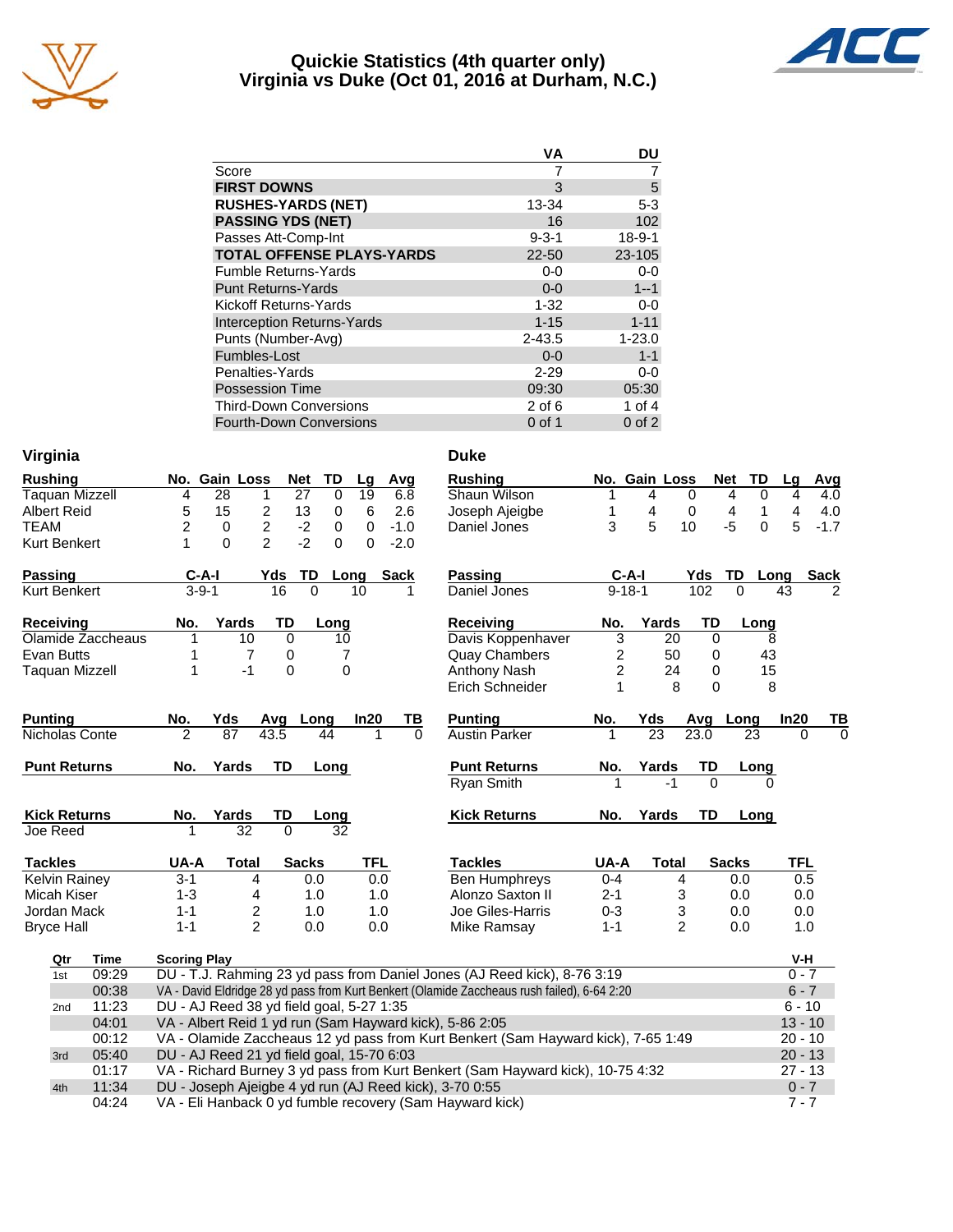

#### **Scoring Summary (Final) Virginia Football 2016 Pitt vs Virginia (Oct 15, 2016 at Charlottesville, Va.)**



Pitt (5-2,2-1) vs. Virginia (2-4,1-1) Date: Oct 15, 2016 • Site: Charlottesville, Va. • Stadium: Smith/Harrison/Scott Attendance: 39522

| <b>Score by Quarters</b> |   |   |   | Total |
|--------------------------|---|---|---|-------|
|                          |   | ິ | ╰ |       |
| Virginia                 | ິ |   | ບ |       |

|     | Qtr Time | <b>Scoring Play</b>                                                               | V-H       |
|-----|----------|-----------------------------------------------------------------------------------|-----------|
| 1st | 10:31    | VA - Albert Reid 5 yd run (Sam Hayward kick), 12-69 4:29                          | $0 - 7$   |
|     | 05:41    | UP - Jester Weah 38 yd pass from Nathan Peterman (Chris Blewitt kick), 5-71 2:07  | $7 - 7$   |
|     | 02:51    | VA - Taquan Mizzell 44 yd run (Sam Hayward kick), 8-75 2:50                       | $7 - 14$  |
|     | 02:35    | UP - Quadree Henderson 93 yd kickoff return (Chris Blewitt kick)                  | $14 - 14$ |
|     | 01:48    | VA - Olamide Zaccheaus 74 yd pass from Kurt Benkert (Sam Hayward kick), 2-78 0:47 | $14 - 21$ |
|     |          | 2nd 09:08 UP - James Conner 1 yd run (Chris Blewitt kick), 10-74 5:32             | $21 - 21$ |
|     | 05:57    | VA - Albert Reid 1 yd run (Sam Hayward kick), 8-74 3:11                           | $21 - 28$ |
|     | 00:40    | UP - James Conner 1 yd run (Chris Blewitt kick), 9-26 5:17                        | $28 - 28$ |
|     | 00:04    | UP - Jordan Whitehead 59 yd interception return (Chris Blewitt kick)              | $35 - 28$ |
| 4th | 09:47    | UP - George Aston 5 yd pass from Nathan Peterman (Chris Blewitt kick), 8-81 3:55  | $42 - 28$ |
|     | 03:21    | UP - Chris Blewitt 25 yd field goal, 8-33 2:47                                    | $45 - 28$ |
|     |          | 02:04 VA - Sam Hayward 36 yd field goal, 10-57 1:17                               | $45 - 31$ |

Kickoff time: 12:30 PM • End of Game: 4:08 PM • Total elapsed time: 3:38 Officials: Referee: Ron Cherry; Umpire: Tom Laverty; Linesman: Troy Gray; Line judge: Allen Andrick; Back judge: Delbert Bell; Field judge: Mark Furtado; Side judge: Richard Wilborn; Center judge: David Goodwin; Temperature: • Wind: • Weather: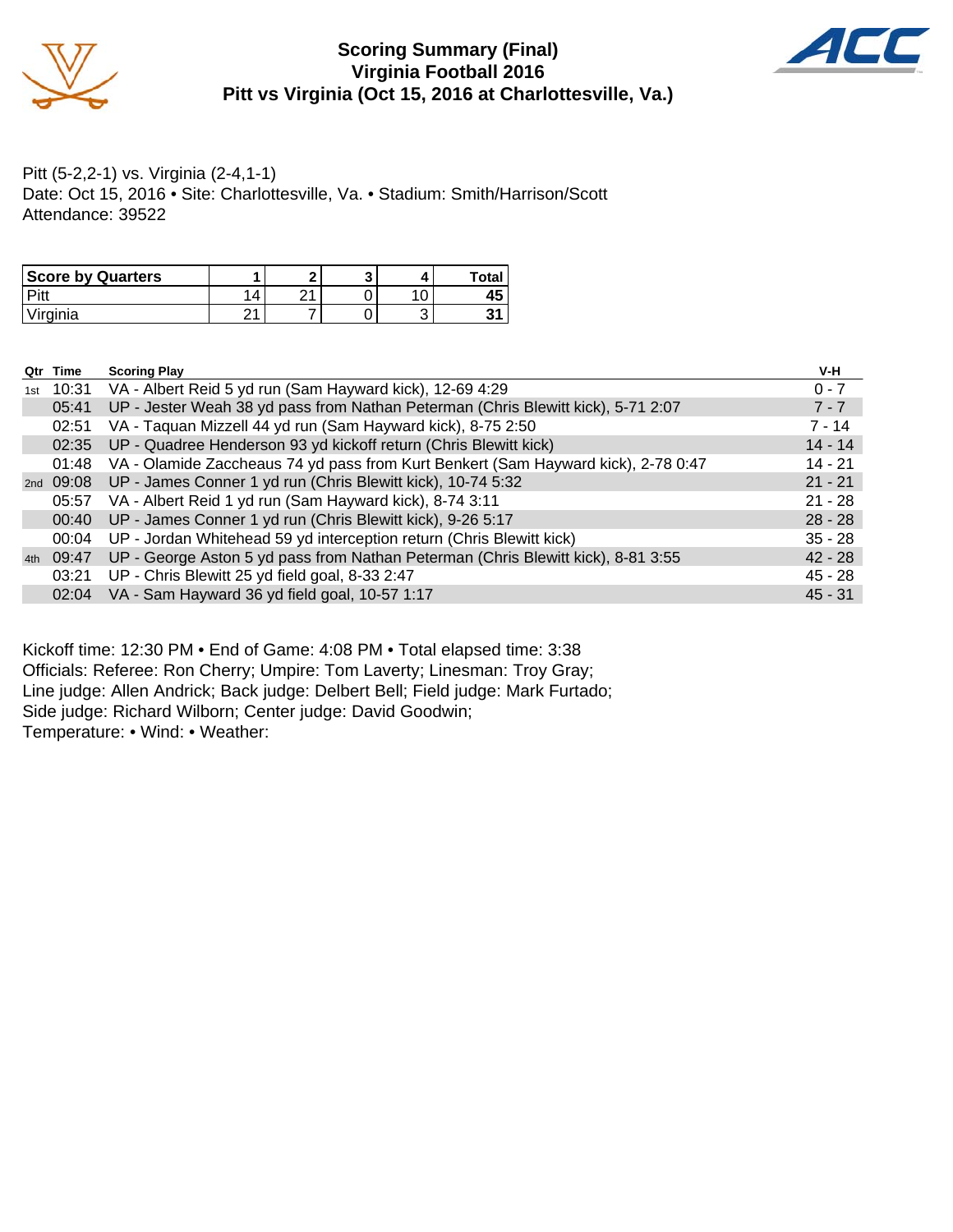

#### **Team Statistics (Final) Virginia Football 2016 Pitt vs Virginia (Oct 15, 2016 at Charlottesville, Va.)**



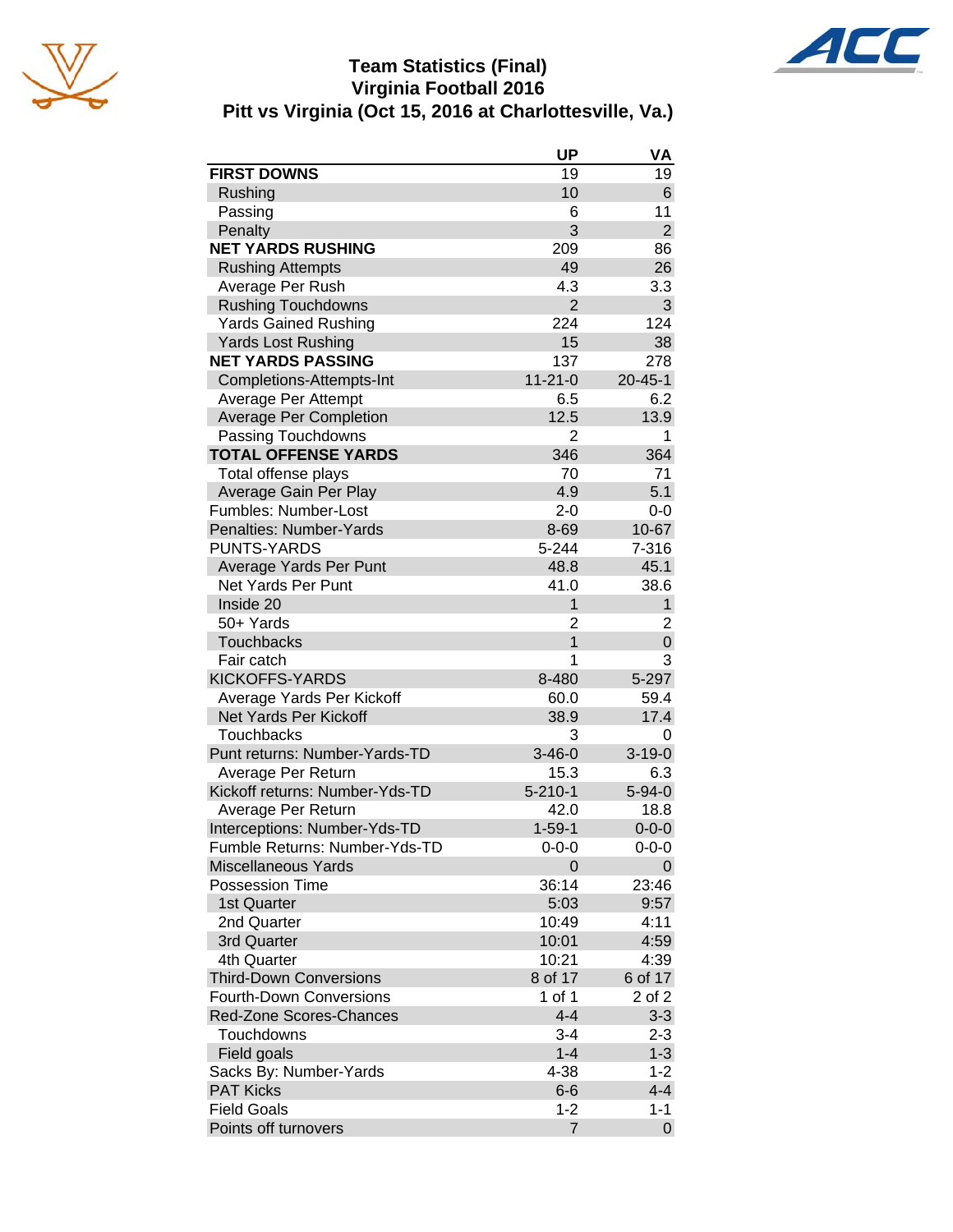

#### **Individual Statistics (Final) Virginia Football 2016 Pitt vs Virginia (Oct 15, 2016 at Charlottesville, Va.)**



#### **Pitt Virginia**

Jordan Ellis

| <b>Rushing</b>                          | No.             |                      | Gain Loss  |                | <b>Net</b>          | TD             |                | Lg               | Avg          |
|-----------------------------------------|-----------------|----------------------|------------|----------------|---------------------|----------------|----------------|------------------|--------------|
| James Conner                            | $\overline{20}$ |                      | 92         | $\overline{2}$ | 90                  |                | 2              | 20               | 4.5          |
| Jordan Whitehead                        | 3               |                      | 28         | 0              | 28                  |                | 0              | 16               | 9.3          |
| Nathan Peterman                         | 5               |                      | 28         | 2              | 26                  |                | 0              | 11               | 5.2          |
| <b>Chawntez Moss</b>                    | 7               |                      | 26         | 0              | 26                  |                | 0              | 16               | 3.7          |
| Rafael Araujo-Lopes                     | $\overline{c}$  |                      | 16         | 0              | 16                  |                | 0              | 12               | 8.0          |
| Tre Tipton                              | 3               |                      | 10         | 0              | 10                  |                | 0              | 5                | 3.3          |
| <b>Maurice Ffrench</b>                  | 3               |                      | 12         | 5              | 7                   |                | 0              | 8                | 2.3          |
| George Aston                            | 1               |                      | 6          | 0              | 6                   |                | 0              | 6                | 6.0          |
| Quadree Henderson                       | 1               |                      | 6          | 0              | 6                   |                | 0              | 6                | 6.0          |
| Qadree Ollison                          | 1               |                      | 0          | 0              | 0                   |                | 0              | 0                | 0.0          |
| TEAM                                    | 3               |                      | 0          | 6              | -6                  |                | 0              | 0                | $-2.0$       |
| <b>Totals</b>                           | 49              |                      | 224        | 15             | 209                 |                | $\overline{2}$ | 20               | 4.3          |
| Passing                                 |                 | C-A-I                |            | Yds            | TD                  |                | Long           |                  | <b>Sack</b>  |
| Nathan Peterman                         |                 | $11 - 21 - 0$        |            |                | 137                 | 2              |                | 38               | 1            |
| Totals                                  |                 | $11 - 21 - 0$        |            |                | 137                 | $\overline{2}$ |                | 38               | 1            |
|                                         |                 |                      |            |                |                     |                |                |                  |              |
| <b>Receiving</b>                        | No.             |                      | Yards      |                | <b>TD</b>           | Long           |                |                  |              |
| Scott Orndoff                           |                 | 3                    | 25         |                | 0                   |                | 20             |                  |              |
| <b>Jester Weah</b>                      |                 | $\overline{c}$       | 54         |                | 1                   |                | 38             |                  |              |
| James Conner                            |                 | $\overline{c}$       | 28         |                | 0                   |                | 24             |                  |              |
| <b>Tre Tipton</b>                       |                 | $\overline{c}$       | 20         |                | 0                   |                | 14             |                  |              |
| George Aston<br>Totals                  |                 | $\overline{2}$<br>11 | 10<br>137  |                | 1<br>$\overline{2}$ |                | 5<br>38        |                  |              |
|                                         |                 |                      |            |                |                     |                |                |                  |              |
| <b>Punting</b>                          | No.             |                      | Yds        | Avg            |                     | Long           |                | ln20             | ΤВ           |
| <b>Ryan Winslow</b>                     | 5               |                      | 244        | 48.8           |                     | 52             |                | 1                | 1            |
| <b>Totals</b>                           | 5               |                      | 244        | 48.8           |                     | 52             |                | 1                | 1            |
|                                         |                 |                      |            |                |                     |                |                |                  |              |
|                                         |                 | Punt                 |            |                | <b>Kickoff</b>      |                |                | Intercept<br>Yds |              |
| <b>Returns</b><br>Quadree Henderson     | No<br>3         | Yds<br>46            | 29         | $Lg$ No<br>2   | Yds<br>112          | 93             | $Lg$ No<br>0   | 0                | Lg           |
| Rafael Araujo-Lopes                     | 0               | 0                    | 0          | 3              | 98                  | 69             | 0              | 0                | 0<br>0       |
| Jordan Whitehead                        | 0               | 0                    | 0          | 0              | 0                   | 0              | 1              | 59               |              |
| Totals                                  | 3               | 46                   | 29         | 5              | 210                 | 93             | 1              | 59               | 59<br>59     |
|                                         |                 |                      |            |                |                     |                |                |                  |              |
| Field goals                             | <u>Qtr</u>      | <b>Time</b>          |            | <u>Dist</u>    |                     |                | <b>Result</b>  |                  |              |
| <b>Chris Blewitt</b>                    | 3rd             | 09:48                |            |                | 47 yards            |                | Missed         |                  |              |
| <b>Chris Blewitt</b>                    | 4th             | 03:21                |            |                | 25 yards            |                | Good           |                  |              |
| <b>Kickoffs</b>                         | No.             |                      | Yards      |                | Avg                 | ΤВ             |                | OВ               |              |
| <b>Chris Blewitt</b>                    | 8               |                      | 480        |                | 60.0                |                | 3              | 0                |              |
| All-purpose                             |                 |                      |            |                | <b>PR</b>           |                | IR             |                  | <b>Total</b> |
| Quadree Henderson                       | Run             |                      | <b>Rcv</b> | KR             |                     |                |                |                  |              |
|                                         |                 | 6                    | 0          | 112            |                     | 46             | 0              |                  | 164          |
| James Conner                            |                 | 90                   | 28         |                | 0                   | 0              | 0              |                  | 118          |
| Rafael Araujo-Lopes<br>Jordan Whitehead |                 | 16<br>28             | 0<br>0     | 98             | 0                   | 0<br>0         | 0<br>59        |                  | 114<br>87    |

| Passing                 |     | C-A-I         |             |                | Yds            | TD   | Long    |                  | Sack           |
|-------------------------|-----|---------------|-------------|----------------|----------------|------|---------|------------------|----------------|
| Kurt Benkert            |     | $20 - 44 - 1$ |             |                | 278            | 1    |         | 74               | 4              |
| <b>TEAM</b>             |     | $0 - 1 - 0$   |             |                | 0              | 0    |         | 0                | $\overline{0}$ |
| Totals                  |     | 20-45-1       |             |                | 278            | 1    |         | 74               | 4              |
| Receiving               | No. |               | Yards       |                | TD             |      | Long    |                  |                |
| Keeon Johnson           |     | 5             | 41          |                | 0              |      | 19      |                  |                |
| Olamide Zaccheaus       |     | 3             | 83          |                | 1              |      | 74      |                  |                |
| Warren Craft            |     | 3             | 50          |                | 0              |      | 22      |                  |                |
| Doni Dowling            |     | 3             | 32          |                | 0              |      | 22      |                  |                |
| Taquan Mizzell          |     | 3             | 15          |                | 0              |      | 9       |                  |                |
| Joe Reed                |     | 1             | 25          |                | 0              |      | 25      |                  |                |
| <b>Albert Reid</b>      |     | 1             | 16          |                | 0              |      | 16      |                  |                |
| David Eldridge          |     | 1             | 16          |                | 0              |      | 16      |                  |                |
| Totals                  |     | 20            | 278         |                | 1              |      | 74      |                  |                |
| <b>Punting</b>          | No. |               | Yds         |                | Avg            | Long |         | In20             | TВ             |
| Nicholas Conte          | 7   |               | 316         |                | 45.1           |      | 57      | 1                | 0              |
| <b>Totals</b>           | 7   |               | 316         |                | 45.1           |      | 57      | 1                | 0              |
|                         |     | Punt          |             |                | <b>Kickoff</b> |      |         | <b>Intercept</b> |                |
| <b>Returns</b>          | No  | Yds           | Lgl         | No             | Yds            |      | Lg No   | Yds              | <u>Lg</u>      |
| Daniel Hamm             | 3   | 19            | 18          | 0              |                | 0    | 0<br>0  |                  | 0<br>0         |
| <b>Warren Craft</b>     | 0   | 0             | 0           | 1              |                | 0    | 0<br>0  |                  | 0<br>0         |
| Joe Reed                | 0   | 0             | 0           | 4              | 94             |      | 30<br>0 |                  | 0<br>0         |
| <b>Totals</b>           | 3   | 19            | 18          | $\overline{5}$ | 94             |      | 30<br>0 |                  | 0<br>0         |
| <b>Field goals</b>      | Qtr |               | <b>Time</b> |                | <b>Dist</b>    |      | Result  |                  |                |
| Sam Hayward             | 4th |               | 02:04       |                | 36 yards       |      | Good    |                  |                |
|                         |     |               |             |                |                |      |         |                  |                |
| Kickoffs                | No. |               | Yards       |                | Avg            |      | ΤВ      | ОВ               |                |
| Dylan Sims              | 5   |               | 297         |                | 59.4           |      | 0       | 0                |                |
|                         | Run |               | Rcv         |                | ΚR             | PR   | IR      |                  | Total          |
| All-purpose<br>Joe Reed |     | 0             | 25          |                | 94             | 0    |         | 0                | 119            |
| Taquan Mizzell          |     | 95            | 15          |                | 0              | 0    |         | 0                | 110            |
| Olamide Zaccheaus       |     | 0             | 83          |                | 0              | 0    |         | 0                | 83             |
| Warren Craft            |     | 0             | 50          |                | 0              | 0    |         | 0                | 50             |
|                         |     |               |             |                |                |      |         |                  |                |

Rushing **No. Gain Loss Net TD Lg Avg** Taquan Mizzell 12 95 0 95 1 44 7.9 Albert Reid 9 28 0 28 2 6 3.1

Kurt Benkert 4 0 38 -38 0 0 -9.5 Totals 26 124 38 86 3 44 3.3

FUMBLES: Pitt-Tre Tipton 1-0; Quadree Henderson 1-0. Virginia-None.

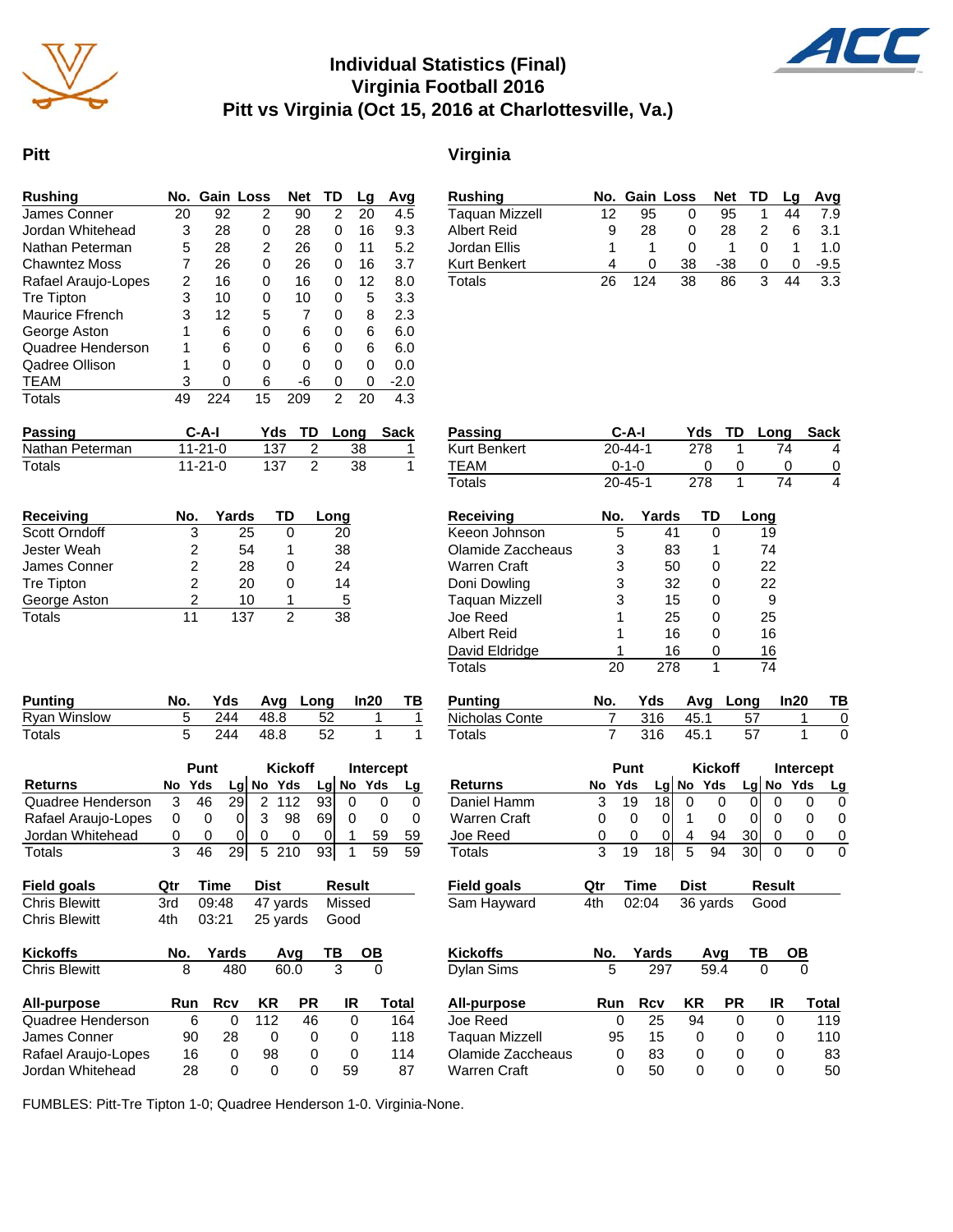

#### **Defensive Statistics (Final) Virginia Football 2016 Pitt vs Virginia (Oct 15, 2016 at Charlottesville, Va.)**



|                | ## Pitt                                 | Solo                         | Ast                      |                | <b>Total Sacks-Yds</b>                | <b>TFL-Yds</b>              | FF                                       | FR-Yds                       | Int-Yds                             | <b>BrUp</b>              | <b>Blks</b>                   | QBH                       |
|----------------|-----------------------------------------|------------------------------|--------------------------|----------------|---------------------------------------|-----------------------------|------------------------------------------|------------------------------|-------------------------------------|--------------------------|-------------------------------|---------------------------|
| 47             | Matt Galambos                           | 3                            | 4                        | 7              |                                       | ä,                          | ÷,                                       |                              |                                     |                          |                               |                           |
|                | 32 Phillipie Motley                     | 3                            | 3                        | 6              | $\overline{\phantom{a}}$              | $\overline{\phantom{a}}$    | $\overline{\phantom{a}}$                 |                              |                                     | $\mathbf{1}$             | $\overline{\phantom{a}}$      |                           |
|                | 23 Oluwaseun Idowu                      | 1                            | 5                        | 6              | $\blacksquare$                        | $\overline{a}$              | $\overline{\phantom{a}}$                 | $\overline{\phantom{a}}$     | $\sim$                              | $\blacksquare$           | $\sim$                        |                           |
| 6              | <b>Tyrique Jarrett</b>                  | 3                            | $\mathbf{1}$             | $\overline{4}$ | ٠                                     |                             | $\overline{\phantom{a}}$                 |                              |                                     |                          |                               |                           |
| 9              | Jordan Whitehead                        | 3                            | 1                        | 4              | $\overline{\phantom{0}}$              |                             | ÷,                                       |                              | $1 - 59$                            |                          | ä,                            |                           |
|                | 92 Rori Blair                           | $\overline{2}$               | $\overline{2}$           | 4              | $2.0 - 19$                            | $2.0 - 19$                  | $\overline{\phantom{a}}$                 |                              | $\overline{\phantom{a}}$            | -                        | $\overline{\phantom{0}}$      |                           |
| 4              | <b>Bam Bradley</b>                      | 2                            | $\overline{2}$           | 4              | $1.0 - 15$                            | $1.0 - 15$                  |                                          |                              |                                     |                          |                               |                           |
|                | 15 Reggie Mitchell                      | $\mathbf{0}$                 | $\overline{\mathcal{L}}$ | $\overline{4}$ | $\overline{\phantom{a}}$              | $\overline{\phantom{a}}$    | $\overline{a}$                           |                              | $\overline{a}$                      | $\mathbf{1}$             | $\overline{a}$                |                           |
|                | 38 Ryan Lewis                           | $\overline{2}$               | 1                        | 3              | $\blacksquare$                        | $\blacksquare$              | ÷,                                       |                              |                                     |                          |                               |                           |
| $\overline{5}$ | <b>Ejuan Price</b>                      | $\mathbf{1}$                 | $\overline{2}$           | 3              | $0.5 - 2$                             | $0.5 - 2$                   |                                          |                              |                                     | ÷,                       |                               |                           |
| $\overline{c}$ | <b>Terrish Webb</b>                     | 1                            | $\overline{c}$           | 3              | $\overline{\phantom{a}}$              | $\blacksquare$              | $\overline{\phantom{a}}$                 | $\overline{\phantom{m}}$     | $\blacksquare$                      | 2                        | $\blacksquare$                |                           |
|                | 35 George Aston                         | $\overline{2}$               | 0                        | $\overline{2}$ | $\overline{\phantom{a}}$              |                             | $\overline{\phantom{a}}$                 |                              |                                     | ÷,                       | $\blacksquare$                |                           |
|                | 84 Zach Poker                           | 0                            | $\overline{2}$           | $\overline{c}$ | $\blacksquare$                        | $\overline{a}$              | $\blacksquare$                           | $\overline{\phantom{a}}$     | $\sim$                              | $\blacksquare$           | $\blacksquare$                |                           |
|                | <b>6M Aaron Mathews</b>                 | $\mathbf{1}$                 | $\Omega$                 | $\mathbf{1}$   | ٠                                     |                             |                                          |                              |                                     | $\overline{\phantom{0}}$ |                               |                           |
|                | 40 James Folston Jr.                    | 1                            | 0                        | 1              | $\overline{\phantom{a}}$              |                             | ÷,                                       |                              |                                     |                          | ä,                            |                           |
|                | 61 Pat Quirin                           | $\mathbf{1}$                 | $\Omega$                 | $\mathbf{1}$   | $\overline{\phantom{0}}$              | $\overline{\phantom{a}}$    | ۰                                        |                              |                                     | -                        |                               |                           |
|                | 94 Jeremiah Taleni                      | 0                            | 1                        | 1              | $\overline{\phantom{a}}$              |                             |                                          |                              |                                     |                          |                               |                           |
|                | 20 Dennis Briggs                        | $\overline{0}$               | $\mathbf{1}$             | $\mathbf{1}$   | $\overline{\phantom{a}}$              | $\overline{\phantom{0}}$    | $\overline{a}$                           |                              | $\overline{\phantom{a}}$            | $\overline{\phantom{0}}$ | $\overline{\phantom{a}}$      |                           |
|                | 43 Jay Stocker                          | 0                            | 1                        | 1              | $\blacksquare$                        |                             |                                          |                              |                                     |                          |                               |                           |
| 11             | Dane Jackson                            | $\Omega$                     | $\mathbf{1}$             | $\mathbf{1}$   |                                       |                             |                                          |                              |                                     |                          |                               |                           |
|                | 5T Tre Tipton                           | 0                            | 1                        | 1              | $\blacksquare$                        | $\blacksquare$              | $\overline{\phantom{a}}$                 | $\overline{\phantom{m}}$     | $\blacksquare$                      | $\overline{\phantom{0}}$ | $\blacksquare$                |                           |
|                | 29 Rachid Ibrahim                       | $\overline{0}$               | $\mathbf{1}$             | $\mathbf{1}$   | ٠                                     |                             | $\overline{a}$                           | $\overline{a}$               |                                     | ÷,                       | $\blacksquare$                |                           |
|                | 52 Shakir Soto                          | 0                            | 1                        | $\mathbf{1}$   | $0.5 - 2$                             | $0.5 - 2$                   | $\blacksquare$                           | $\blacksquare$               | $\sim$                              | $\blacksquare$           | $\blacksquare$                |                           |
|                | <b>Totals</b>                           | 26                           | $\overline{36}$          | 62             | $4.0 - 38$                            | 4.0-38                      | $\Omega$                                 | $0 - 0$                      | $1 - 59$                            | 4                        | $\Omega$                      | $\Omega$                  |
|                |                                         |                              |                          |                |                                       |                             |                                          |                              |                                     |                          |                               |                           |
|                |                                         |                              |                          |                |                                       |                             |                                          |                              |                                     |                          |                               |                           |
|                | ## Virginia                             | Solo                         | Ast                      | <b>Total</b>   | Sacks-Yds                             | <b>TFL-Yds</b>              | FF                                       | FR-Yds                       | Int-Yds                             | <b>BrUp</b>              | <b>Blks</b>                   | QBH                       |
| 3              | Quin Blanding                           | 10                           | 6                        | 16             | $\blacksquare$                        | $\blacksquare$              |                                          |                              |                                     | 1                        |                               |                           |
|                | 53 Micah Kiser                          | $\overline{4}$               | 5                        | 9              | $\overline{\phantom{a}}$              | $\overline{\phantom{a}}$    | $\mathbf{1}$                             | L,                           | $\overline{\phantom{a}}$            | $\overline{\phantom{a}}$ | $\overline{\phantom{a}}$      |                           |
|                | 38 Kelvin Rainey                        | 3                            | 6                        | 9              | $\blacksquare$                        |                             |                                          |                              |                                     |                          |                               |                           |
|                | 13 Chris Peace                          | $\overline{2}$               | 5                        | $\overline{7}$ | ٠                                     |                             |                                          |                              |                                     |                          |                               |                           |
| 51             |                                         | 2                            | 4                        | 6              | $\blacksquare$                        |                             | $\overline{\phantom{a}}$                 | $\overline{\phantom{m}}$     | $\blacksquare$                      | 1                        | $\blacksquare$                |                           |
|                | Zach Bradshaw                           | $\mathbf{1}$                 | 3                        | $\overline{4}$ | ٠                                     | $1.0 - 2$                   | $\overline{\phantom{a}}$                 |                              |                                     | $\overline{a}$           | $\blacksquare$                |                           |
| 1              | 34 Bryce Hall                           | 0                            | 4                        | 4              | $\overline{\phantom{a}}$              | $\overline{a}$              | $\blacksquare$                           | $\overline{\phantom{a}}$     | $\sim$                              | $\overline{\phantom{a}}$ | $\sim$                        |                           |
|                | Donte Wilkins<br>59 Mark Hall           | $\overline{0}$               | $\overline{4}$           | $\overline{4}$ |                                       |                             |                                          |                              |                                     | $\overline{\phantom{a}}$ |                               |                           |
|                |                                         |                              |                          |                | $\overline{\phantom{a}}$              |                             | ÷,                                       |                              |                                     | L,                       | $\blacksquare$                |                           |
|                | 54 Matt Terrell                         | 1                            | $\overline{2}$           | 3              | $\overline{\phantom{0}}$              | $\overline{\phantom{a}}$    |                                          |                              |                                     |                          | $\overline{\phantom{0}}$      |                           |
| 21             | Juan Thornhill                          | 0                            | 3                        | 3              | $\blacksquare$                        |                             |                                          |                              |                                     | 1                        |                               |                           |
|                | 22 Daniel Hamm                          | 2                            | 0                        | $\overline{c}$ | $\overline{\phantom{a}}$              | $\overline{\phantom{0}}$    |                                          |                              | $\overline{\phantom{a}}$            | $\overline{\phantom{0}}$ | $\overline{\phantom{a}}$      |                           |
|                | 25 Chris Sharp                          | $\mathbf{1}$                 | $\mathbf{1}$             | $\overline{2}$ |                                       |                             |                                          |                              |                                     |                          |                               |                           |
|                | 37 Jordan Mack                          | 1                            | 1                        | $\overline{c}$ | $0.5 - 1$                             | $0.5 - 1$                   |                                          |                              |                                     |                          |                               |                           |
|                | 90 Jack Powers                          | $\Omega$                     | $\overline{2}$           | $\overline{2}$ | $0.5 - 1$                             | $0.5 - 1$                   |                                          |                              |                                     |                          |                               |                           |
|                | 58 Eli Hanback                          | 1                            | $\pmb{0}$                | 1              | $\overline{\phantom{a}}$              |                             | $\overline{\phantom{a}}$                 | ۰                            | $\overline{\phantom{a}}$            |                          | $\overline{\phantom{a}}$      |                           |
|                | 39 Chris Moore                          | 1                            | $\overline{0}$           | $\mathbf{1}$   |                                       |                             |                                          |                              | $\blacksquare$                      |                          | $\overline{\phantom{a}}$      |                           |
|                | 81 Joe Reed                             | 1                            | 0                        | 1              | $\overline{\phantom{a}}$              |                             | $\blacksquare$                           | $\blacksquare$               | $\blacksquare$                      | $\blacksquare$           | $\blacksquare$                |                           |
|                | 77 Jake Fieler                          | $\mathbf{1}$                 | $\overline{0}$           | $\mathbf{1}$   |                                       |                             | -                                        | ٠                            | $\overline{\phantom{a}}$            |                          |                               |                           |
| 9              | Andrew Brown                            | 1                            | 0                        | 1              | $\overline{\phantom{a}}$              | $1.0 - 5$                   | $\overline{\phantom{a}}$                 | $\blacksquare$               | $\overline{\phantom{a}}$            | 1                        | ä,                            |                           |
|                | 20 Steven Wright                        | 0                            | $\mathbf{1}$             | $\mathbf{1}$   | $\overline{\phantom{a}}$              |                             | ٠                                        | $\qquad \qquad \blacksquare$ | $\overline{\phantom{a}}$            |                          | $\overline{\phantom{a}}$      |                           |
|                | 56 Andre Miles-Redmond<br><b>Totals</b> | $\pmb{0}$<br>$\overline{32}$ | 1<br>$\overline{48}$     | 1<br>80        | $\overline{\phantom{a}}$<br>$1.0 - 2$ | $\blacksquare$<br>$3.0 - 9$ | $\overline{\phantom{a}}$<br>$\mathbf{1}$ | $\blacksquare$<br>$0-0$      | $\overline{\phantom{a}}$<br>$0 - 0$ | $\overline{4}$           | $\blacksquare$<br>$\mathbf 0$ | $\overline{\mathfrak{o}}$ |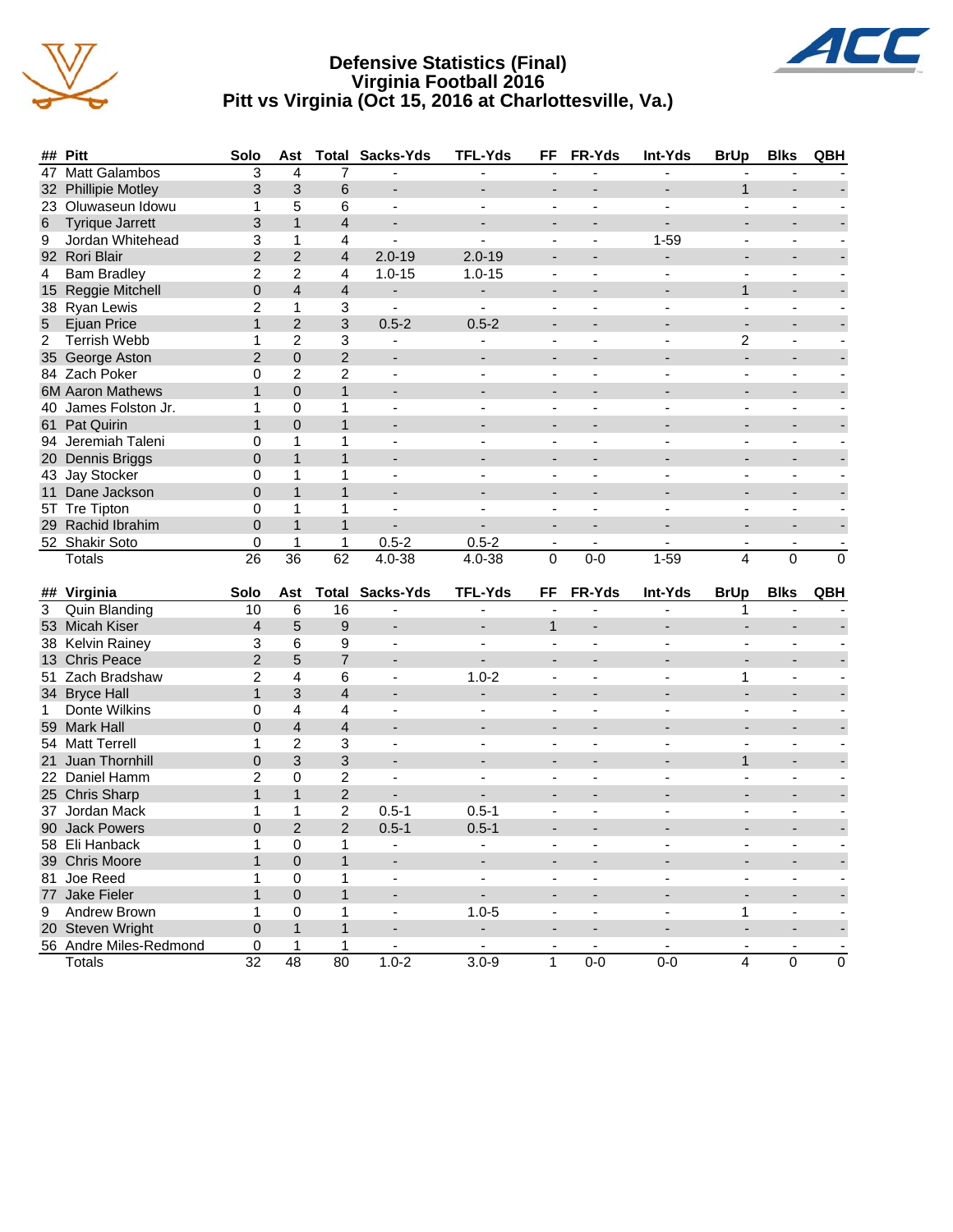

#### **Participation Report (Final) Virginia Football 2016 Pitt vs Virginia (Oct 15, 2016 at Charlottesville, Va.)**



#### **Pitt**

#### **Virginia**

| Pos        | ##             | <b>OFFENSE</b>          | Pos        | ##             | <b>OFFENSE</b>       |
|------------|----------------|-------------------------|------------|----------------|----------------------|
| <b>WR</b>  | 9              | Jordan Whitehead        | <b>WR</b>  | $\overline{7}$ | Doni Dowling         |
| <b>WR</b>  | 85             | Jester Weah             | LT         | 67             | Jack English         |
| <b>WR</b>  | 10             | Quadree Henderson       | LG         | 76             | Michael Mooney       |
| LT         | 69             | <b>Adam Bisnowaty</b>   | C          | 50             | Jackson Matteo       |
| LG         | 53             | Dorian Johnson          | <b>RG</b>  | 71             | Jack McDonald        |
| C.         | 63             | Alex Officer            | <b>RT</b>  | 72             | Eric Smith           |
| <b>RG</b>  | 78             | Alex Bookser            | QB         | 6              | Kurt Benkert         |
| RT         | 70             | <b>Brian O'Neill</b>    | SB         | 4              | Taquan Mizzell       |
| QB         | 4P             | Nathan Peterman         | WR.        | 8              | Keeon Johnson        |
| <b>RB</b>  | 24             | James Conner            | <b>WR</b>  | 33             | Olamide Zaccheaus    |
| FB         | 35             | George Aston            | <b>WR</b>  | 23             | <b>Warren Craft</b>  |
|            |                |                         |            |                |                      |
| Pos        | ##             | <b>DEFENSE</b>          | Pos        | ##             | <b>DEFENSE</b>       |
| DE         | 92             | Rori Blair              | LE         | 9              | Andrew Brown         |
| NT         | 6              | <b>Tyrique Jarrett</b>  | NT         | 1              | Donte Wilkins        |
| DT         | 52             | <b>Shakir Soto</b>      | <b>RE</b>  | 58             | Eli Hanback          |
| <b>DE</b>  | 5              | Ejuan Price             | <b>OLB</b> | 59             | Mark Hall            |
| OLB        | 4              | <b>Bam Bradley</b>      | MLB        | 53             | Micah Kiser          |
| <b>MLB</b> | 47             | <b>Matt Galambos</b>    | <b>BLB</b> | 51             | Zach Bradshaw        |
| <b>OLB</b> | 23             | Oluwaseun Idowu         | <b>WLB</b> | 13             | <b>Chris Peace</b>   |
| SS         | 9              | Jordan Whitehead        | FC         | 21             | Juan Thornhill       |
| FS.        | $\overline{2}$ | Terrish Webb            | SS         | 38             | <b>Kelvin Rainey</b> |
| CВ         | 32             | <b>Phillipie Motley</b> | <b>FS</b>  | 3              | Quin Blanding        |
| СB         | 38             | Ryan Lewis              | BC         | 34             | <b>Bryce Hall</b>    |

Pitt: 2F-Maurice Ffrench, 5T-Tre Tipton, 6M-Aaron Mathews, 11-Dane Jackson, 12-Chris Blewitt, 15-Reggie Mitchell, 18-Ryan Winslow, 20-Dennis Briggs, 22-Darrin Hall, 26-Chawntez Moss, 29-Rachid Ibrahim, 31-Jaymar Parrish, 37-Qadree Ollison, 39-Saleem Brightwell, 40-James Folston Jr., 43-Jay Stocker, 45-Devon Edwards, 48-Kellen McAlone, 58-Quintin Wirginis, 60-Aaron Reese, 61-Pat Quirin, 62-John Guy, 72-Carson Baker, 76-Connor Dintino, 82-Rafael Araujo-Lopes, 83-Scott Orndoff, 84-Zach Poker, 94-Jeremiah Taleni, 96-Allen Edwards.

Virginia: 2-Albert Reid, 10-Jordan Ellis, 11-David Eldridge, 18-Ben Hogg, 19-Andre Levrone, 20-Steven Wright, 22-Daniel Hamm, 25-Chris Sharp, 28-Wilfred Wahee, 29-Eric Gallon, 30-Nicholas Conte, 32-Kirk Garner, 37-Jordan Mack, 39-Chris Moore, 41-Connor Wingo-Reeves, 46-Evan Butts, 54-Matt Terrell, 56-Andre Miles-Redmond, 74-Ryan Bischoff, 77-Jake Fieler, 80-Hasise Dubois, 81-Joe Reed, 83-Brendan Marshall, 87-Richard Burney, 88-Ryan Santoro, 89-Sam Hayward, 90-Jack Powers, 91-Dylan Sims, 95-Juwan Moye, 98-Landan Word.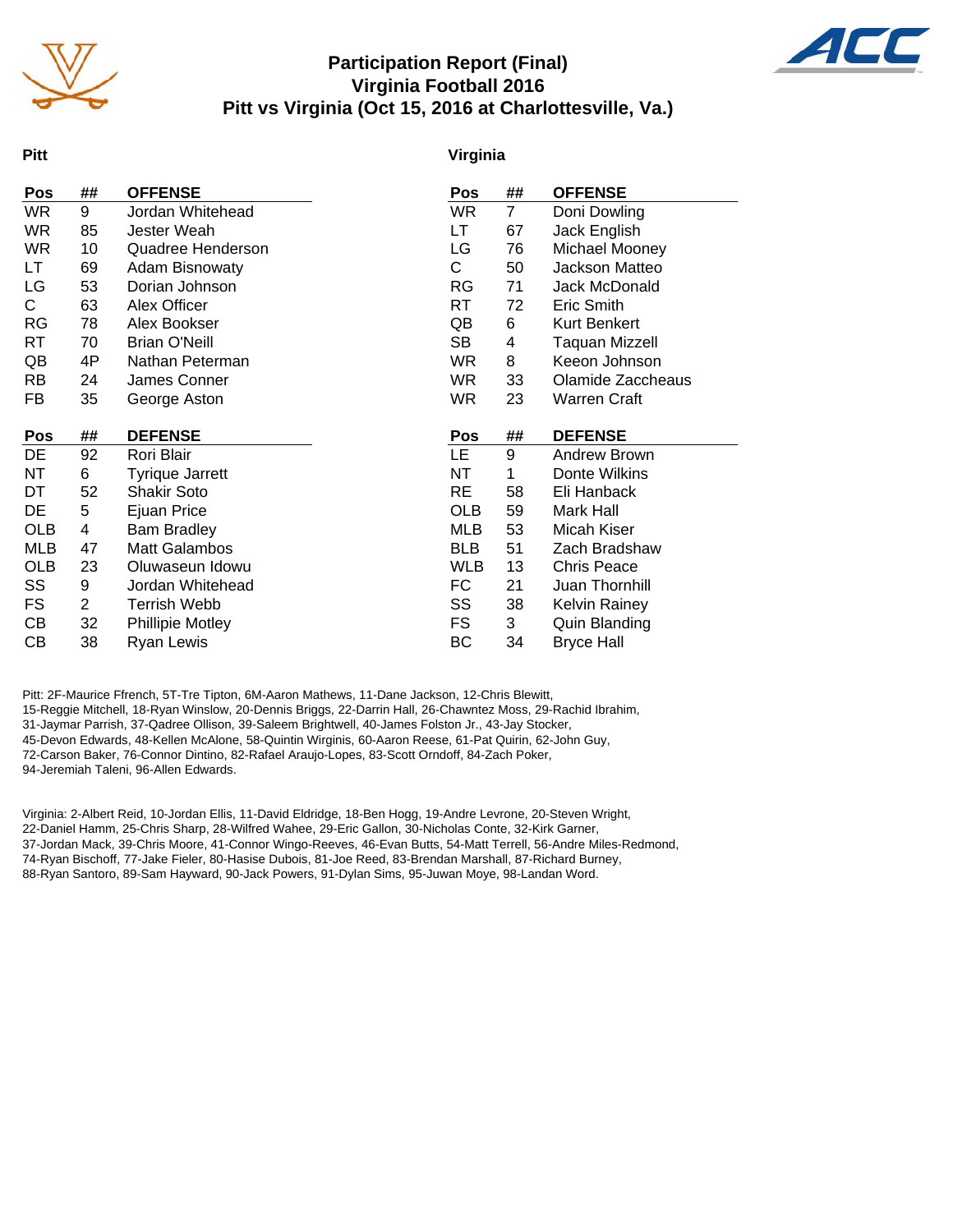

## **Drive Chart (By Team) (Final) Virginia Football 2016 Pitt vs Virginia (Oct 15, 2016 at Charlottesville, Va.)**



|           |                 |                 |       | <b>Drive Started</b> |                 |       | <b>Drive Ended</b>       |                            | <b>Consumed</b> |  |  |
|-----------|-----------------|-----------------|-------|----------------------|-----------------|-------|--------------------------|----------------------------|-----------------|--|--|
| Team      | Qtr             | Spot            | Time  | <b>Obtained</b>      | Spot            | Time  | <b>How lost</b>          | - Yds<br>ΡI                | <b>TOP</b>      |  |  |
| UP.       | 1st             | P21             | 10:31 | Kickoff              | P28             | 09:03 | Punt                     | 3<br>- 7                   | 1:28            |  |  |
| UP        |                 | P29             | 07:48 | Punt                 | V <sub>00</sub> | 05:41 | <i><b>*TOUCHDOWN</b></i> | $5 - 71$                   | 2:07            |  |  |
| <b>UP</b> |                 | V <sub>00</sub> | 02:35 | Kickoff              | V <sub>00</sub> | 02:35 | <i><b>*TOUCHDOWN</b></i> | 0<br>$-0$                  | 0:00            |  |  |
| UP        |                 | IP17            | 01:48 | Kickoff              | P21             | 00:36 | Punt                     | 3<br>$-4$                  | 1:12            |  |  |
| <b>UP</b> | 2 <sub>nd</sub> | P26             | 14:40 | Punt                 | V <sub>00</sub> | 09:08 | <i><b>*TOUCHDOWN</b></i> | 10<br>74<br>$\blacksquare$ | 5:32.           |  |  |
| <b>UP</b> |                 | V <sub>26</sub> | 05:57 | Kickoff              | V <sub>00</sub> | 00:40 | *TOUCHDOWN               | 9<br>$-26$                 | $5:17$ .        |  |  |
| <b>UP</b> |                 | V <sub>00</sub> | 00:04 | Interception         | V00             | 00:04 | *TOUCHDOWN               | 0<br>- 0                   | 0:00            |  |  |
| <b>UP</b> | 3rd             | <b>IP21</b>     | 15:00 | Kickoff              | V <sub>29</sub> | 09:48 | <b>Missed FG</b>         | 11<br>$-50$                | 5:12            |  |  |
| UP.       |                 | P32             | 07:01 | Punt                 | P36             | 06:00 | Punt                     | 3<br>- 4                   | 1:01            |  |  |
| <b>UP</b> |                 | P30             | 04:37 | Punt                 | V44             | 00:49 | Punt                     | $6 - 26$                   | 3:48            |  |  |
| <b>UP</b> | 4th             | P19             | 13:42 | Punt                 | V <sub>00</sub> | 09:47 | *TOUCHDOWN               | 8<br>- 81                  | 3:55.           |  |  |
| <b>UP</b> |                 | P32             | 08:41 | Punt                 | P40             | 07:06 | Punt                     | 3<br>- 8                   | 1:35            |  |  |
| UP.       |                 | V39             | 06:08 | Punt                 | V06             | 03:21 | *FIELD GOAL              | - 33<br>8                  | 2:47.           |  |  |
| UP        |                 | V43             | 02:04 | Kickoff              | V49             | 00:00 | End of half              | 3<br>(6)                   | 2:04            |  |  |

|                        | 1st     | 2nd     | 3rd             | 4th     | 1st   | 2nd             |                 |
|------------------------|---------|---------|-----------------|---------|-------|-----------------|-----------------|
| <b>Pitt</b>            | Qtr     | Qtr     | Qtr             | Qtr     | Half  | Half            | Total           |
| Time of possession     | 05:03   | 10:49   | 10:01           | 10:21   | 15:52 | 20:22           | 36:14           |
| 3rd down conversions   | $1 - 3$ | $3 - 4$ | $3-6$           | 1-4     | 4-7   | $4 - 10$        | $8 - 17$        |
| Average field position | P41     | P50     | P <sub>27</sub> | P42     | P44   | P <sub>36</sub> | P <sub>39</sub> |
| 4th down conversions   | 0-0     | 1-1     | 0-0             | $0 - 0$ | 1-1   | $0 - 0$         | 1-1             |

|           |                 |                 |       | <b>Drive Started</b> |      |       | <b>Drive Ended</b>       | <b>Consumed</b> |            |  |
|-----------|-----------------|-----------------|-------|----------------------|------|-------|--------------------------|-----------------|------------|--|
| Team      | Qtr             | Spot            | Time  | <b>Obtained</b>      | Spot | Time  | <b>How lost</b>          | - Yds<br>ΡI     | <b>TOP</b> |  |
| VA        | 1st             | V31             | 15:00 | Kickoff              | P00  | 10:31 | <i><b>*TOUCHDOWN</b></i> | 12<br>$-69$     | 4:29       |  |
| <b>VA</b> |                 | V24             | 09:03 | Punt                 | V26  | 07:48 | Punt                     | $3 - 2$         | 1:15       |  |
| VA        |                 | V25             | 05:41 | Kickoff              | P00  | 02:51 | *TOUCHDOWN               | 8<br>- 75       | 2:50       |  |
| <b>VA</b> |                 | V <sub>22</sub> | 02:35 | Kickoff              | IP00 | 01:48 | <i><b>*TOUCHDOWN</b></i> | $2 - 78$        | 0:47       |  |
| VA        |                 | V32             | 00:36 | Punt                 | V36  | 14:40 | Punt                     | 3<br>- 4        | 0:56       |  |
| VA        | 2 <sub>nd</sub> | V26             | 09:08 | Kickoff              | P00  | 05:57 | *TOUCHDOWN               | $8 - 74$        | 3:11.      |  |
| VA        |                 | V32             | 00:40 | Kickoff              | V44  | 00:04 | Interception             | -12<br>4 -      | 0:36       |  |
| <b>VA</b> |                 | V <sub>23</sub> | 00:00 | Kickoff              | V23  | 00:00 | End of half              | $0 - 0$         | 0:00       |  |
| VA        | 3rd             | V29             | 09:48 | Missed FG            | V22  | 07:01 | Punt                     | $-(7)$<br>6     | 2:47       |  |
| <b>VA</b> |                 | V30             | 06:00 | Punt                 | V33  | 04:37 | Punt                     | $3 - 3$         | 1:23       |  |
| VA        |                 | V20             | 00:49 | Punt                 | V43  | 13:42 | Punt                     | $5 - 23$        | 2:07       |  |
| <b>VA</b> | 4th             | V <sub>25</sub> | 09:47 | Kickoff              | V30  | 08:41 | Punt                     | $3 - 5$         | 1:06       |  |
| VA        |                 | V08             | 07:06 | Punt                 | V11  | 06:08 | Punt                     | $5 - 3$         | 0:58       |  |
| <b>VA</b> |                 | V <sub>25</sub> | 03:21 | Kickoff              | P18  | 02:04 | *FIELD GOAL              | 10<br>$-57$     | 1:17.      |  |

|                        | 1st   | 2nd   | 3rd     | 4th     | 1st   | 2 <sub>nd</sub> |          |
|------------------------|-------|-------|---------|---------|-------|-----------------|----------|
| Virginia               | Qtr   | Qtr   | Qtr     | Qtr     | Half  | Half            | Total    |
| Time of possession     | 09:57 | 04:11 | 04:59   | 04:39   | 14:08 | 09:38           | 23:46    |
| 3rd down conversions   | 4-6   | 1-3   | $1 - 3$ | $0 - 5$ | $5-9$ | 1-8             | $6 - 17$ |
| Average field position | V26   | V27   | V26     | V19     | V26   | V22             | V25      |
| 4th down conversions   | 1-1   | 0-0   | 0-0     | 1-1     | 1-1   | 1-1             | $2 - 2$  |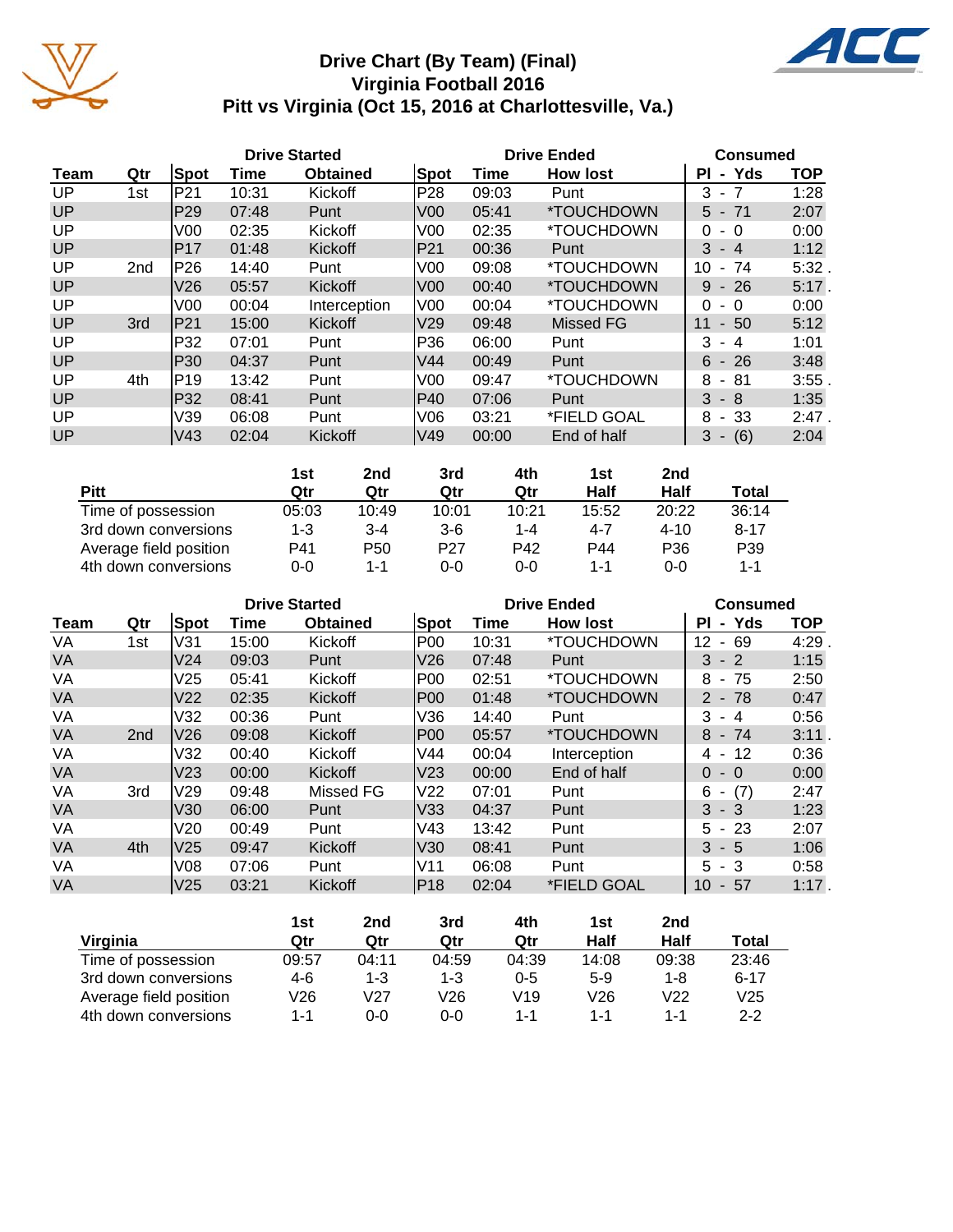

#### **Drive Chart (By Quarter) (Final) Virginia Football 2016 Pitt vs Virginia (Oct 15, 2016 at Charlottesville, Va.)**



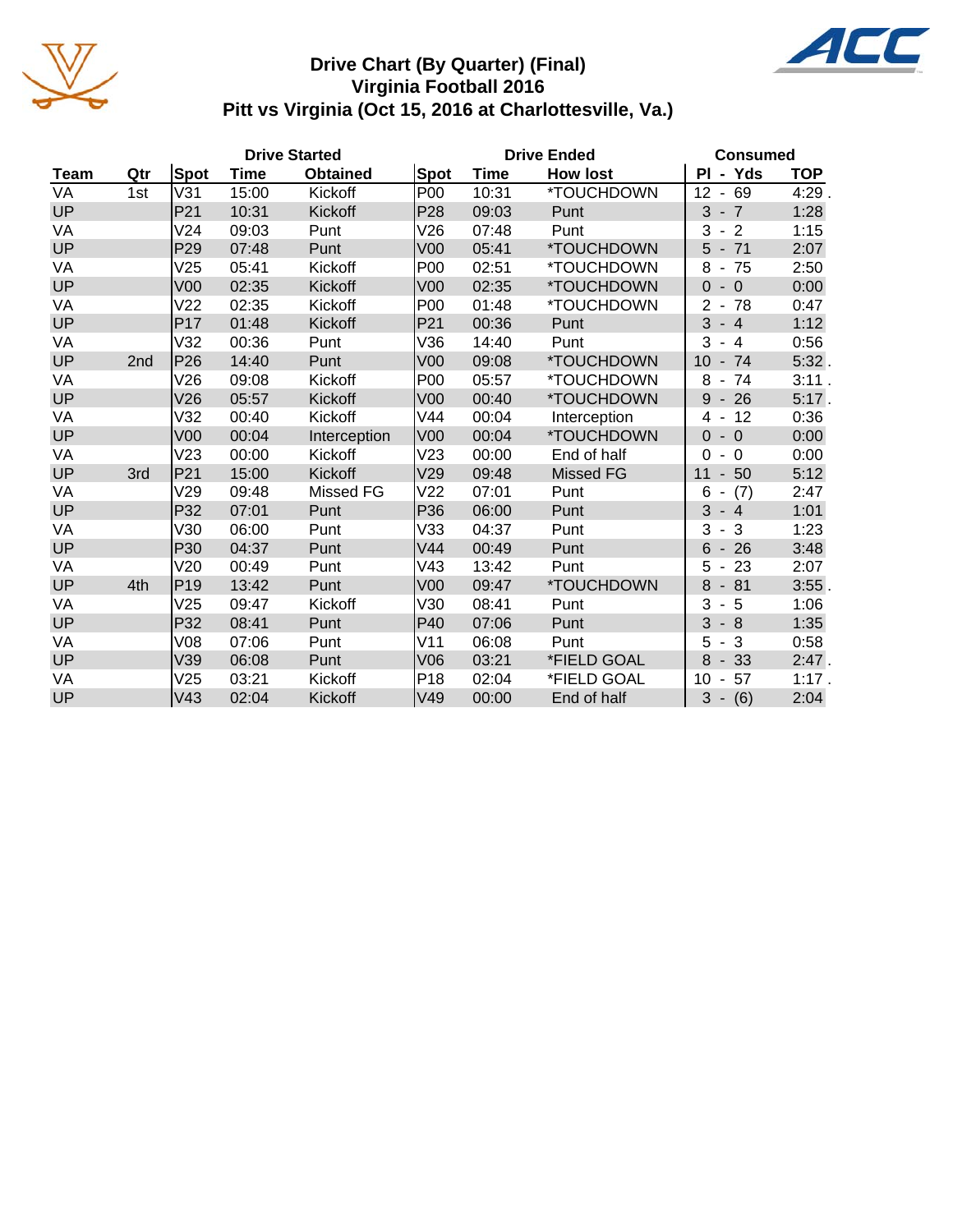

#### **Play-by-Play Summary (1st quarter) Pitt vs Virginia (Oct 15, 2016 at Charlottesville, Va.)**



|                                   | Pittsburgh wins toss, elects to defer.                                                                                                                           |                |
|-----------------------------------|------------------------------------------------------------------------------------------------------------------------------------------------------------------|----------------|
| 1-10 UP 35                        | UP ball on UP35.                                                                                                                                                 |                |
|                                   | Blewitt, C. kickoff 64 yards to the VA1, Reed, J return 30 yards to the VA31 (Aston, G.).                                                                        |                |
| 1-10 VA 31                        | Benkert, K pass complete to Johnson, K for 6 yards to the VA37 (Idowu, O.).                                                                                      |                |
| $2 - 4$                           | VA 37<br>Mizzell, T rush for 3 yards to the VA40 (Blair, R.; Bradley, B.).                                                                                       |                |
| $3 - 1$                           | <b>VA 40</b><br>Benkert, K pass complete to Johnson, K for 6 yards to the VA46, 1ST DOWN VA,                                                                     | P <sub>1</sub> |
|                                   | out-of-bounds.                                                                                                                                                   |                |
| 1-10 VA 46                        | Mizzell, T rush for no gain to the VA46 (Jarrett, T.).                                                                                                           |                |
| 2-10                              | VA 46<br>Benkert, K pass incomplete to Johnson, K.<br>Benkert, K pass incomplete to Johnson, K (Webb, T.).                                                       |                |
| 3-10<br>4-10 VA 46                | VA 46<br>PENALTY UP offside (Stocker, J.) 5 yards to the UP49.                                                                                                   |                |
| 4-5                               | <b>UP 49</b><br>PENALTY UP substitution infraction 4 yards to the UP45.                                                                                          |                |
| 4-1                               | <b>UP 45</b><br>Mizzell, T rush for 2 yards to the UP43, 1ST DOWN VA (Bradley, B.).                                                                              | R <sub>2</sub> |
| 1-10 UP 43                        | Benkert, K pass complete to Dowling, D for 4 yards to the UP39 (Motley, P.; Webb, T.).                                                                           |                |
| $2 - 6$                           | <b>UP 39</b><br>Benkert, K pass complete to Reed, J for 25 yards to the UP14, 1ST DOWN VA (Lewis,                                                                | P <sub>3</sub> |
|                                   | R.; Idowu, O.).                                                                                                                                                  |                |
| 1-10                              | <b>UP 14</b><br>PENALTY UP offside (Price, E.) 5 yards to the UP9.                                                                                               |                |
| $1-5$                             | <b>UP 09</b><br>Reid, A rush for 4 yards to the UP5 (Idowu, O.; Price, E.).                                                                                      |                |
| 2-1                               | Benkert, K pass incomplete to Dubois, H.<br><b>UP 05</b>                                                                                                         |                |
| $3 - 1$                           | <b>UP 05</b><br>Reid, A rush for 5 yards to the UP0, 1ST DOWN VA, TOUCHDOWN, clock 10:31.                                                                        | R4             |
| $1-G$                             | <b>UP 03</b><br>Hayward, S kick attempt good.                                                                                                                    |                |
|                                   | Virginia 7, Pitt 0                                                                                                                                               |                |
|                                   | 12 plays, 69 yards, 4:29                                                                                                                                         |                |
|                                   | Sims, D kickoff 63 yards to the UP2, Henderson, Q. return 19 yards to the UP21 (Hamm, D).                                                                        |                |
| PITT drive start at 10:31.        |                                                                                                                                                                  |                |
| 1-10 UP 21                        | Whitehead, J. rush for 3 yards to the UP24 (Blanding, Q).                                                                                                        |                |
| <b>UP 24</b><br>$2 - 7$           | Peterman, N. pass complete to Conner, J. for 4 yards to the UP28 (Hall, B).                                                                                      |                |
| $3 - 3$<br><b>UP 28</b>           | Peterman, N. pass incomplete to Henderson, Q                                                                                                                     |                |
| $4 - 3$<br><b>UP 28</b>           | Winslow, R. punt 49 yards to the VA23, Hamm, D return 1 yards to the VA24 (Mathews, A.).                                                                         |                |
|                                   | 3 plays, 7 yards, 1:28                                                                                                                                           |                |
| VIRGINIA drive start at 09:03.    |                                                                                                                                                                  |                |
| 1-10 VA 24                        | Benkert, K pass complete to Mizzell, T for 2 yards to the VA26 (Bradley, B.; Whitehead,                                                                          |                |
|                                   | J.).                                                                                                                                                             |                |
| 2-8                               | Mizzell, T rush for no gain to the VA26 (Galambos, M.; Jarrett, T.).<br>VA 26                                                                                    |                |
| $3 - 8$                           | <b>VA 26</b><br>Benkert, K pass incomplete to Dowling, D.                                                                                                        |                |
| 4-8                               | <b>VA 26</b><br>Conte, N punt 45 yards to the UP29, fair catch by Henderson, Q                                                                                   |                |
|                                   | 3 plays, 2 yards, 1:15                                                                                                                                           |                |
| PITT drive start at 07:48.        |                                                                                                                                                                  |                |
| 1-10 UP 29                        | Ollison, Q. rush for no gain to the UP29 (Rainey, K).                                                                                                            |                |
| 2-10 UP 29                        | Conner, J. rush for 16 yards to the UP45, 1ST DOWN UP (Blanding, Q).<br>Peterman, N. pass incomplete to Mathews, A., PENALTY VA pass interference (Thornhill, J) | R1             |
| $1 - 10$<br><b>UP 45</b>          | 15 yards to the VA40, 1ST DOWN UP, NO PLAY.                                                                                                                      | X2             |
|                                   |                                                                                                                                                                  |                |
| 1-10 VA 40<br><b>VA 38</b><br>2-8 | Conner, J. rush for 2 yards to the VA38 (Wilkins, D;Peace, C).<br>Peterman, N. pass incomplete to Parrish, J                                                     |                |
| $3 - 8$<br>VA 38                  | Peterman, N. pass complete to Weah, J. for 38 yards to the VA0, 1ST DOWN UP, TOUCHDOWN,                                                                          | P3             |
|                                   | clock 05:41.                                                                                                                                                     |                |
| $1-G$<br><b>VA 03</b>             | Blewitt, C. kick attempt good.                                                                                                                                   |                |
|                                   | Virginia 7, Pitt 7                                                                                                                                               |                |
|                                   | 5 plays, 71 yards, 2:07                                                                                                                                          |                |
|                                   | Blewitt, C. kickoff 65 yards to the VA0, touchback.                                                                                                              |                |
| VIRGINIA drive start at 05:41.    |                                                                                                                                                                  |                |
| 1-10 VA 25                        | Benkert, K pass complete to Zaccheaus, O for 4 yards to the VA29 (Motley, P.).                                                                                   |                |
| $2 - 6$                           | VA 29<br>Benkert, K pass incomplete to Johnson, K (Webb, T.).                                                                                                    |                |
| $3-6$                             | <b>VA 29</b><br>Benkert, K pass complete to Craft, W for 9 yards to the VA38, 1ST DOWN VA (Webb,                                                                 | P <sub>5</sub> |
|                                   | T.;Motley, P.).                                                                                                                                                  |                |
| $1 - 10$                          | Mizzell, T rush for 1 yard to the VA39 (Webb, T.).<br>VA 38                                                                                                      |                |
| $2-9$                             | Benkert, K pass incomplete to Levrone, A.<br>VA 39                                                                                                               |                |
| 3-9                               | VA 39<br>Benkert, K pass complete to Reid, A for 16 yards to the UP45, 1ST DOWN VA.                                                                              | P6             |
| $1 - 10$                          | <b>UP 45</b><br>Ellis, J rush for 1 yard to the UP44 (Idowu, O.; Mitchell, R.).                                                                                  |                |
| $2-9$                             | Mizzell, T rush for 44 yards to the UP0, 1ST DOWN VA, TOUCHDOWN, clock 02:51.<br><b>UP 44</b>                                                                    | R7             |
| 1-G                               | <b>UP 03</b><br>Hayward, S kick attempt good.                                                                                                                    |                |
|                                   | Virginia 14, Pitt 7                                                                                                                                              |                |
|                                   | 8 plays, 75 yards, 3:06                                                                                                                                          |                |
|                                   | Sims, D kickoff 58 yards to the UP7, Henderson, Q. return 93 yards to the VA0, TOUCHDOWN,                                                                        |                |
|                                   | clock 02:35.                                                                                                                                                     |                |
| VA 03<br>1-G                      | Blewitt, C. kick attempt good.                                                                                                                                   |                |

| Virginia 14, Pitt 14 |  |  |
|----------------------|--|--|

*0 plays, 0 yards, 0:16*

Blewitt, C. kickoff 65 yards to the VA0, Reed, J return 22 yards to the VA22 (Poker,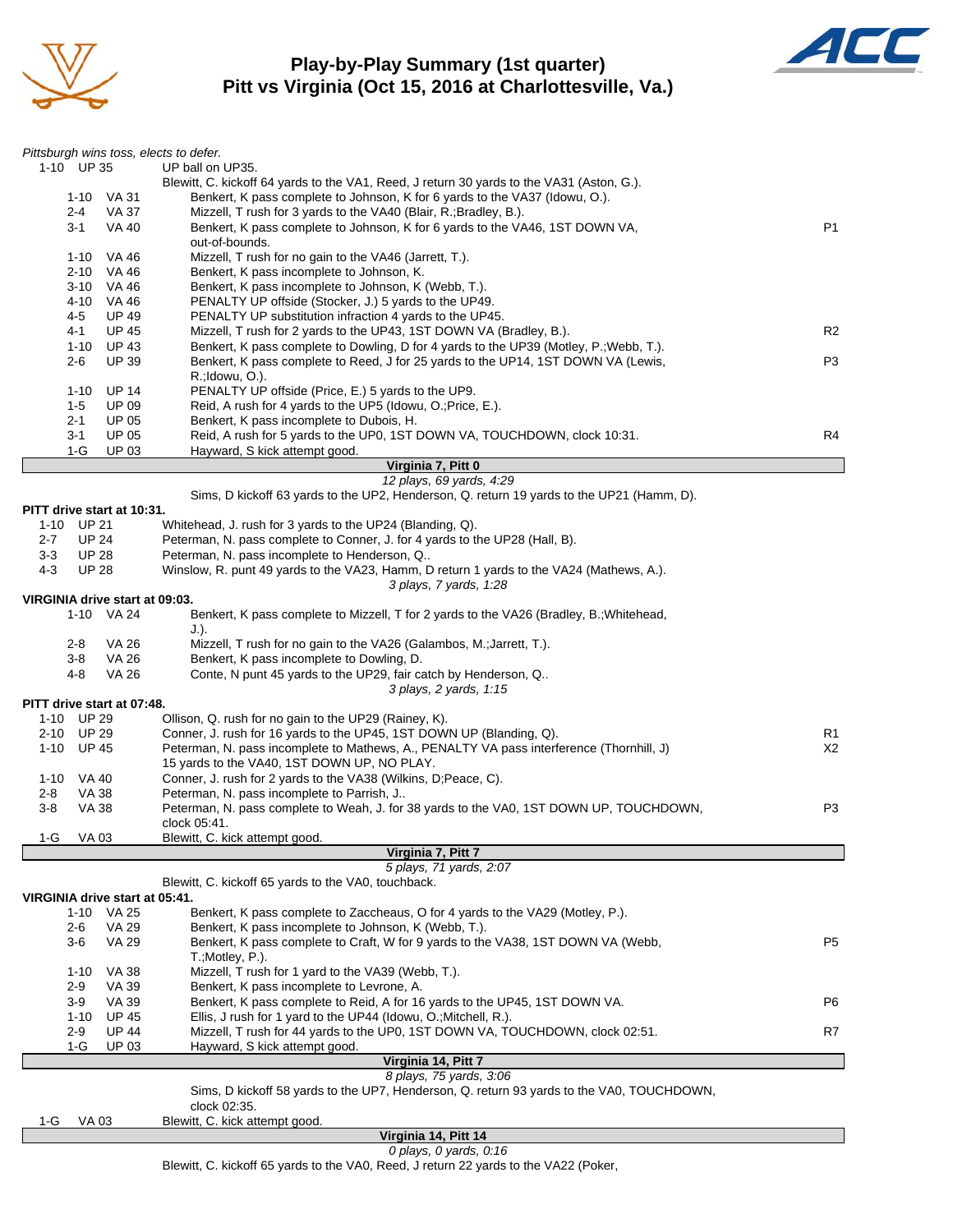

## **Play-by-Play Summary (1st quarter) Pitt vs Virginia (Oct 15, 2016 at Charlottesville, Va.)**



| VIRGINIA drive start at 02:35. |                        | Z.; Ibrahim, R.).                                               |             |   |           |                                          |                                                                                          |                                                                                           |                  |
|--------------------------------|------------------------|-----------------------------------------------------------------|-------------|---|-----------|------------------------------------------|------------------------------------------------------------------------------------------|-------------------------------------------------------------------------------------------|------------------|
| $1 - 10$                       | VA 22                  | Reid, A rush for 4 yards to the VA26 (Jarrett, T.).             |             |   |           |                                          |                                                                                          |                                                                                           |                  |
| $2 - 6$                        | <b>VA 26</b>           |                                                                 |             |   |           |                                          |                                                                                          | Benkert, K pass complete to Zaccheaus, O for 74 yards to the UP0, 1ST DOWN VA, TOUCHDOWN, | P <sub>8</sub>   |
|                                |                        | clock 01:48.                                                    |             |   |           |                                          |                                                                                          |                                                                                           |                  |
| 1-G                            | <b>UP 03</b>           | Hayward, S kick attempt good.                                   |             |   |           |                                          |                                                                                          |                                                                                           |                  |
|                                |                        |                                                                 |             |   |           | Virginia 21, Pitt 14                     |                                                                                          |                                                                                           |                  |
|                                |                        |                                                                 |             |   |           | 2 plays, 78 yards, 0:47                  |                                                                                          |                                                                                           |                  |
|                                |                        |                                                                 |             |   |           |                                          | Sims, D kickoff 65 yards to the UP0, Araujo-Lopes, R return 17 yards to the UP17 (Sharp, |                                                                                           |                  |
|                                |                        | $C$ ).                                                          |             |   |           |                                          |                                                                                          |                                                                                           |                  |
| PITT drive start at 01:48.     |                        |                                                                 |             |   |           |                                          |                                                                                          |                                                                                           |                  |
| <b>UP 17</b><br>$1 - 10$       |                        | Peterman, N. pass incomplete to Henderson, Q                    |             |   |           |                                          |                                                                                          |                                                                                           |                  |
| <b>UP 17</b><br>$2 - 10$       |                        | Ffrench, M. rush for 4 yards to the UP21 (Blanding, Q;Hall, B). |             |   |           |                                          |                                                                                          |                                                                                           |                  |
| <b>UP 21</b><br>3-6            |                        | Peterman, N. pass incomplete to Araujo-Lopes, R (Thornhill, J). |             |   |           |                                          |                                                                                          |                                                                                           |                  |
| <b>UP 21</b><br>4-6            |                        | Winslow, R. punt 47 yards to the VA32, fair catch by Hamm, D.   |             |   |           |                                          |                                                                                          |                                                                                           |                  |
|                                |                        |                                                                 |             |   |           | 3 plays, 4 yards, 1:12                   |                                                                                          |                                                                                           |                  |
| VIRGINIA drive start at 00:36. |                        |                                                                 |             |   |           |                                          |                                                                                          |                                                                                           |                  |
|                                | 1-10 VA 32             | Mizzell, T rush for 2 yards to the VA34 (Price, E.).            |             |   |           |                                          |                                                                                          |                                                                                           |                  |
| $2 - 8$                        | <b>VA 34</b>           | Mizzell, T rush for 2 yards to the VA36 (Galambos, M.).         |             |   |           |                                          |                                                                                          |                                                                                           |                  |
|                                |                        |                                                                 |             |   |           | END OF 1st QUARTER: Virginia 21, Pitt 14 |                                                                                          |                                                                                           |                  |
|                                |                        |                                                                 |             |   |           |                                          |                                                                                          |                                                                                           |                  |
|                                |                        |                                                                 | <b>Time</b> |   | 1st Downs | <b>Conversions</b>                       |                                                                                          |                                                                                           |                  |
|                                | <b>Quarter Summary</b> | <b>Score</b>                                                    | Poss        | R | х         | 4th<br>3rd                               | Rushing                                                                                  | Passing                                                                                   | <b>Penalties</b> |

Pitt 14 04:47 1 1 1 3 1-3 0-0 5-25 2-6-0-42 3-14<br>
Virginia 21 10:13 3 5 0 8 4-6 1-1 12-68 9-15-0-146 1-15

21 10:13 3 5 0 8 4-6 1-1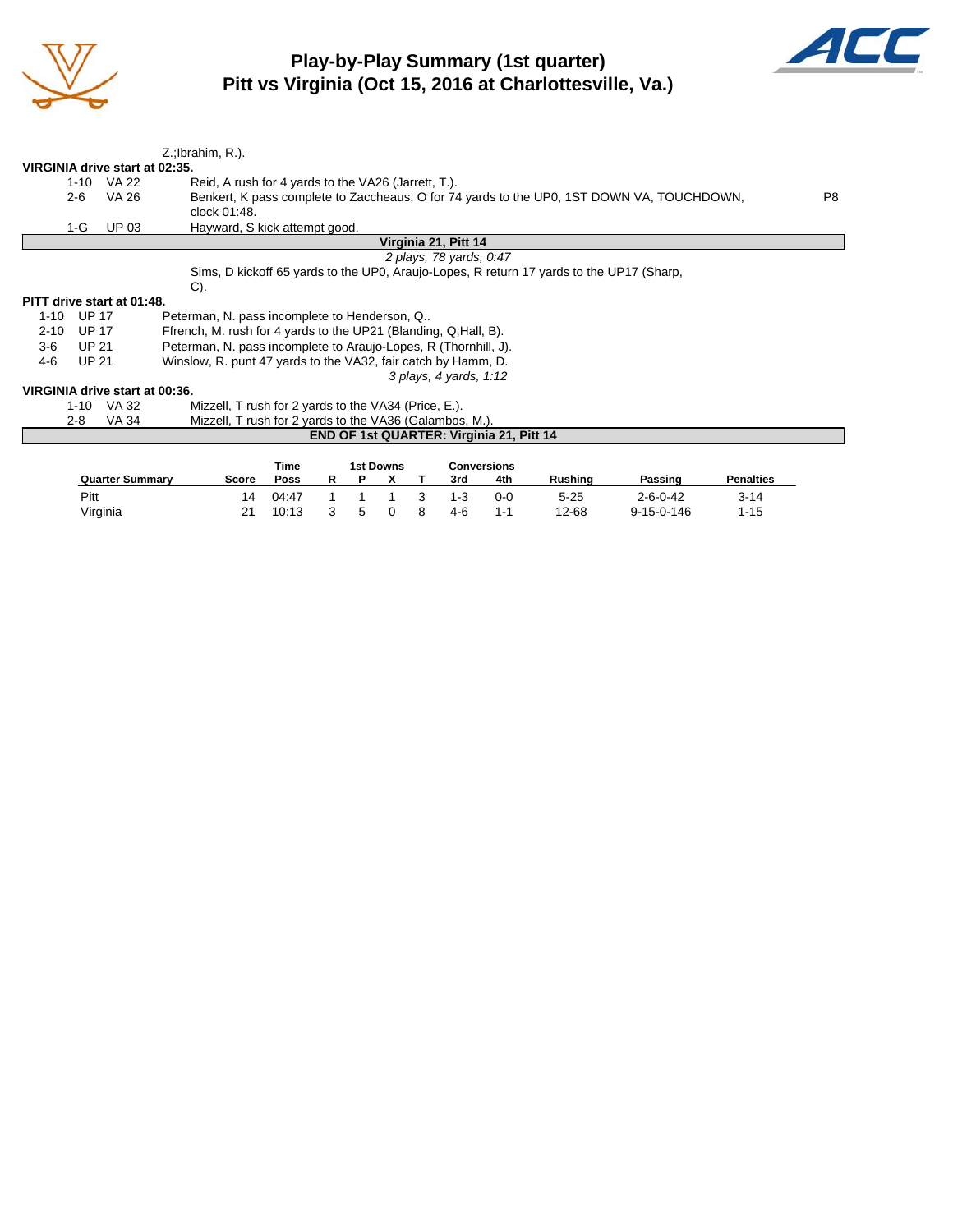

#### **Quickie Statistics (1st quarter only) Pitt vs Virginia (Oct 15, 2016 at Charlottesville, Va.)**



|                                   | UP          | ٧Α           |
|-----------------------------------|-------------|--------------|
| Score                             | 14          | 21           |
| <b>FIRST DOWNS</b>                | 3           | 8            |
| <b>RUSHES-YARDS (NET)</b>         | $5 - 25$    | 12-68        |
| <b>PASSING YDS (NET)</b>          | 42          | 146          |
| Passes Att-Comp-Int               | $6 - 2 - 0$ | $15 - 9 - 0$ |
| <b>TOTAL OFFENSE PLAYS-YARDS</b>  | $11 - 67$   | $27 - 214$   |
| <b>Fumble Returns-Yards</b>       | $0 - 0$     | $0-0$        |
| <b>Punt Returns-Yards</b>         | $0 - 0$     | $1 - 1$      |
| Kickoff Returns-Yards             | $3 - 129$   | $2 - 52$     |
| <b>Interception Returns-Yards</b> | $0 - 0$     | $0-0$        |
| Punts (Number-Avg)                | $2 - 48.0$  | $1 - 45.0$   |
| Fumbles-Lost                      | $0 - 0$     | $0-0$        |
| Penalties-Yards                   | $3 - 14$    | $1 - 15$     |
| <b>Possession Time</b>            | 04:47       | 10:13        |
| <b>Third-Down Conversions</b>     | $1$ of $3$  | 4 of 6       |
| <b>Fourth-Down Conversions</b>    | $0$ of $0$  | 1 of 1       |

| <b>Pitt</b>             |                     |               |              |              |               |            |             |          | Virginia                                                                          |                |               |                         |             |              |          |              |             |
|-------------------------|---------------------|---------------|--------------|--------------|---------------|------------|-------------|----------|-----------------------------------------------------------------------------------|----------------|---------------|-------------------------|-------------|--------------|----------|--------------|-------------|
| <b>Rushing</b>          |                     | No. Gain Loss |              | <b>Net</b>   | TD            | Lg         | Avg         |          | <b>Rushing</b>                                                                    |                | No. Gain Loss |                         |             | <b>Net</b>   | TD       | Lq           | Avg         |
| James Conner            | 2                   | 18            | 0            | 18           | $\mathbf 0$   | 16         |             | 9.0      | <b>Taquan Mizzell</b>                                                             | 8              | 54            |                         | $\Omega$    | 54           | 1        | 44           | 6.8         |
| Maurice Ffrench         | 1                   | 4             | 0            | 4            | 0             | 4          |             | 4.0      | <b>Albert Reid</b>                                                                | 3              | 13            |                         | 0           | 13           | 1        | 5            | 4.3         |
| Jordan Whitehead        | 1                   | 3             | 0            | 3            | 0             | 3          |             | 3.0      | Jordan Ellis                                                                      | 1              | 1             |                         | $\Omega$    | 1            | $\Omega$ | $\mathbf{1}$ | 1.0         |
| Qadree Ollison          | 1                   | 0             | $\Omega$     |              | 0<br>$\Omega$ | 0          |             | 0.0      |                                                                                   |                |               |                         |             |              |          |              |             |
| <b>Passing</b>          |                     | $C-A-I$       | Yds          |              | TD            | Long       | <b>Sack</b> |          | <b>Passing</b>                                                                    |                | $C-A-I$       |                         | Yds         | TD           | Long     |              | <b>Sack</b> |
| Nathan Peterman         |                     | $2 - 6 - 0$   |              | 42           | 1             | 38         |             | 0        | <b>Kurt Benkert</b>                                                               |                | $9 - 15 - 0$  |                         | 146         |              | 74       |              | ∩           |
| <b>Receiving</b>        | No.                 | Yards         |              | TD           | Long          |            |             |          | <b>Receiving</b>                                                                  | No.            | Yards         |                         | <b>TD</b>   |              | Long     |              |             |
| Jester Weah             | 1                   |               | 38           | 1            | 38            |            |             |          | Olamide Zaccheaus                                                                 | $\overline{2}$ |               | 78                      | $\mathbf 1$ |              | 74       |              |             |
| James Conner            | 1                   |               | 4            | 0            | 4             |            |             |          | Keeon Johnson                                                                     | 2              |               | 12                      | 0           |              | 6        |              |             |
|                         |                     |               |              |              |               |            |             |          | Joe Reed                                                                          | 1              |               | 25                      | 0           |              | 25       |              |             |
|                         |                     |               |              |              |               |            |             |          | <b>Albert Reid</b>                                                                | 1              |               | 16                      | $\Omega$    |              | 16       |              |             |
| <b>Punting</b>          | No.                 | Yds           | Avg          |              | Long          | In20       |             | ΤВ       | <b>Punting</b>                                                                    | No.            | Yds           |                         | Avg         | Long         |          | In20         | TВ          |
| <b>Ryan Winslow</b>     | $\overline{2}$      | 96            | 48.0         |              | 49            |            | $\Omega$    | $\Omega$ | Nicholas Conte                                                                    |                | 45            |                         | 45.0        | 45           |          | $\Omega$     | $\Omega$    |
| <b>Punt Returns</b>     | No.                 | Yards         |              | <b>TD</b>    | Long          |            |             |          | <b>Punt Returns</b>                                                               | No.            | Yards         |                         | TD          |              | Long     |              |             |
|                         |                     |               |              |              |               |            |             |          | Daniel Hamm                                                                       | 1              |               | 1                       | $\Omega$    |              | 1        |              |             |
| <b>Kick Returns</b>     | No.                 | Yards         |              | TD           | Long          |            |             |          | <b>Kick Returns</b>                                                               | No.            | Yards         |                         | TD          |              | Long     |              |             |
| Quadree Henderson       | $\overline{2}$      |               | 112          | 1            | 93            |            |             |          | Joe Reed                                                                          | $\mathfrak{p}$ |               | $\overline{52}$         | $\Omega$    |              | 30       |              |             |
| Rafael Araujo-Lopes     | 1                   |               | 17           | 0            | 17            |            |             |          |                                                                                   |                |               |                         |             |              |          |              |             |
| <b>Tackles</b>          | UA-A                |               | <b>Total</b> | <b>Sacks</b> |               | <b>TFL</b> |             |          | <b>Tackles</b>                                                                    | UA-A           |               | <b>Total</b>            |             | <b>Sacks</b> |          | TFL          |             |
| Oluwaseun Idowu         | $1 - 3$             |               | 4            |              | 0.0           |            | 0.0         |          | <b>Quin Blanding</b>                                                              | $2 - 1$        |               | 3                       |             | 0.0          |          | 0.0          |             |
| <b>Tyrique Jarrett</b>  | $2 - 1$             |               | 3            |              | 0.0           |            | 0.0         |          | <b>Bryce Hall</b>                                                                 | $1 - 1$        |               | $\overline{\mathbf{c}}$ |             | 0.0          |          | 0.0          |             |
| <b>Terrish Webb</b>     | $1 - 2$             |               | 3            |              | 0.0           |            | 0.0         |          | Chris Sharp                                                                       | $1 - 0$        |               | 1                       |             | 0.0          |          | 0.0          |             |
| <b>Phillipie Motley</b> | $1 - 2$             |               | 3            |              | 0.0           |            | 0.0         |          | Daniel Hamm                                                                       | $1 - 0$        |               | 1                       |             | 0.0          |          | 0.0          |             |
| Qtr<br>Time             | <b>Scoring Play</b> |               |              |              |               |            |             |          |                                                                                   |                |               |                         |             |              |          | V-H          |             |
| 10:31<br>1st            |                     |               |              |              |               |            |             |          | VA - Albert Reid 5 yd run (Sam Hayward kick), 12-69 4:29                          |                |               |                         |             |              |          | $0 - 7$      |             |
| 05:41                   |                     |               |              |              |               |            |             |          | UP - Jester Weah 38 yd pass from Nathan Peterman (Chris Blewitt kick), 5-71 2:07  |                |               |                         |             |              |          | $7 - 7$      |             |
| 02:51                   |                     |               |              |              |               |            |             |          | VA - Taquan Mizzell 44 yd run (Sam Hayward kick), 8-75 3:06                       |                |               |                         |             |              |          | $7 - 14$     |             |
| 02:35                   |                     |               |              |              |               |            |             |          | UP - Quadree Henderson 93 yd kickoff return (Chris Blewitt kick)                  |                |               |                         |             |              |          | $14 - 14$    |             |
| 01:48                   |                     |               |              |              |               |            |             |          | VA - Olamide Zaccheaus 74 yd pass from Kurt Benkert (Sam Hayward kick), 2-78 0:47 |                |               |                         |             |              |          | $14 - 21$    |             |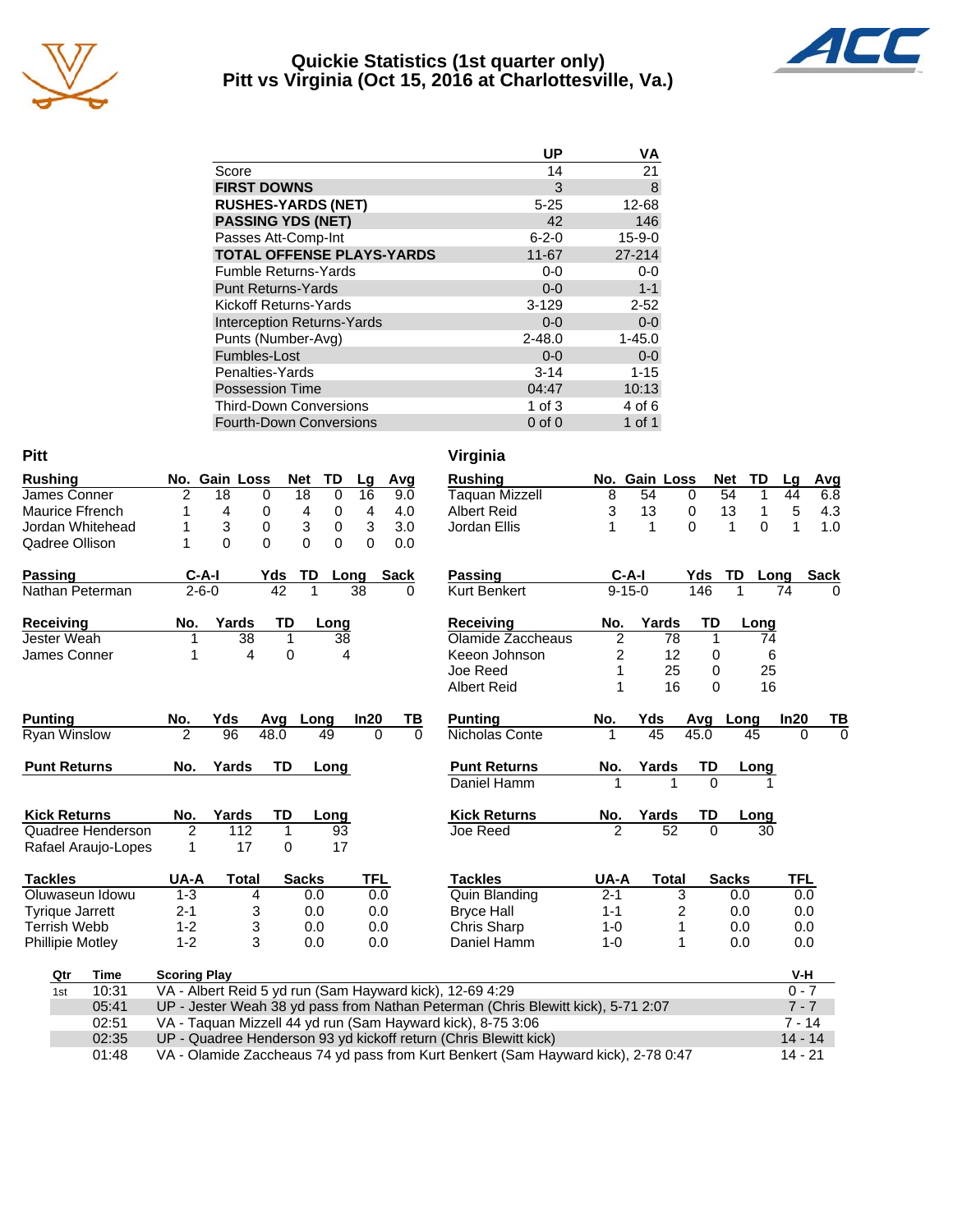

## **Play-by-Play Summary (2nd quarter) Pitt vs Virginia (Oct 15, 2016 at Charlottesville, Va.)**



|                                | 3-6                   | VA 36        | Start of 2nd quarter, clock 15:00.                                                                                                    |                 |
|--------------------------------|-----------------------|--------------|---------------------------------------------------------------------------------------------------------------------------------------|-----------------|
|                                | $3-6$                 | VA 36        | Benkert, K pass incomplete, PENALTY VA holding declined.                                                                              |                 |
|                                | 4-6                   | <b>VA 36</b> | Conte, N punt 55 yards to the UP9, Henderson, Q. return 17 yards to the UP26,                                                         |                 |
|                                |                       |              | out-of-bounds (Fieler, J).                                                                                                            |                 |
|                                |                       |              | 3 plays, 4 yards, 0:56                                                                                                                |                 |
| PITT drive start at 14:40.     | 1-10 UP 26            |              | Henderson, Q. rush for 6 yards to the UP32 (Blanding, Q).                                                                             |                 |
| $2 - 4$                        | <b>UP 32</b>          |              | Tipton, T. rush for loss of 1 yard to the UP31 (Blanding, Q), PENALTY UP holding (Weah,                                               |                 |
|                                |                       |              | J.) 10 yards to the UP22, NO PLAY.                                                                                                    |                 |
| 2-14                           | <b>UP 22</b>          |              | Peterman, N. rush for 7 yards to the UP29, out-of-bounds (Peace, C).                                                                  |                 |
| $3 - 7$                        | <b>UP 29</b>          |              | Peterman, N. pass complete to Tipton, T. for 14 yards to the UP43, 1ST DOWN UP.                                                       | P4              |
| $1 - 10$                       | <b>UP 43</b>          |              | Moss, C. rush for 2 yards to the UP45 (Terrell, M; Wilkins, D).                                                                       |                 |
| $2 - 8$                        | <b>UP 45</b>          |              | Peterman, N. pass incomplete to Weah, J. (Hall, B), PENALTY VA pass interference (Hall,                                               | X5              |
|                                |                       |              | B) 15 yards to the VA40, 1ST DOWN UP, NO PLAY.                                                                                        |                 |
|                                | 1-10 VA 40            |              | Moss, C. rush for 16 yards to the VA24, 1ST DOWN UP (Terrell, M).                                                                     | R6              |
|                                | 1-10 VA 24            |              | Moss, C. rush for no gain to the VA24 (Peace, C).                                                                                     |                 |
| 2-10                           | VA 24                 |              | Tipton, T. rush for 3 yards to the VA21, fumble forced by Kiser, M, fumble by Tipton, T.                                              |                 |
|                                |                       |              | recovered by UP Tipton, T. at VA21 (Rainey, K; Kiser, M).                                                                             |                 |
| $3 - 7$                        | <b>VA 21</b>          |              | Peterman, N. pass complete to Orndoff, S. for 20 yards to the VA1, 1ST DOWN UP (Blanding,                                             | P7              |
|                                |                       |              | $Q$ ).                                                                                                                                |                 |
| $1-G$                          | <b>VA 01</b>          |              | Conner, J. rush for no gain to the VA1 (Peace, C;Hall, B).                                                                            |                 |
| $2-G$                          | <b>VA 01</b>          |              | Conner, J. rush for 1 yard to the VA0, TOUCHDOWN, clock 09:08.                                                                        |                 |
| 1-G                            | VA 03                 |              | Blewitt, C. kick attempt good.                                                                                                        |                 |
|                                |                       |              | Virginia 21, Pitt 21                                                                                                                  |                 |
|                                |                       |              | 10 plays, 74 yards, 5:32                                                                                                              |                 |
|                                |                       |              | Blewitt, C. kickoff 54 yards to the VA11, Reed, J return 15 yards to the VA26 (Stocker,                                               |                 |
|                                |                       |              | J.; Tipton, T.).                                                                                                                      |                 |
| VIRGINIA drive start at 09:08. |                       |              |                                                                                                                                       |                 |
|                                | 1-10 VA 26            |              | Benkert, K pass incomplete to Dowling, D.                                                                                             |                 |
|                                | 2-10 VA 26            |              | Benkert, K pass complete to Zaccheaus, O for 5 yards to the VA31 (Lewis, R.).                                                         |                 |
|                                | $3-5$                 | <b>VA 31</b> | Benkert, K pass complete to Dowling, D for 6 yards to the VA37, 1ST DOWN VA (Motley, P.).                                             | P9              |
|                                | 1-10 VA 37            |              | Benkert, K pass complete to Johnson, K for 19 yards to the UP44, 1ST DOWN VA.                                                         | P <sub>10</sub> |
| Play reviewed, call stands.    |                       |              |                                                                                                                                       |                 |
|                                | 1-10                  | <b>UP 44</b> | Benkert, K pass incomplete to Eldridge, D.                                                                                            |                 |
|                                | 2-10 UP 44            |              | Benkert, K pass complete to Johnson, K for 9 yards to the UP35.                                                                       |                 |
|                                | 3-1                   | <b>UP 35</b> | Benkert, K pass incomplete to Levrone, A, PENALTY UP pass interference (Lewis, R.) 15                                                 | X11             |
|                                |                       |              | yards to the UP20, 1ST DOWN VA, NO PLAY.                                                                                              |                 |
|                                | 1-10                  | <b>UP 20</b> | Benkert, K pass incomplete to Eldridge, D, PENALTY UP pass interference (Motley, P.) 15                                               | X12             |
|                                |                       |              | yards to the UP5, 1ST DOWN VA, NO PLAY.                                                                                               |                 |
|                                | $1-G$                 | UP 05        | Mizzell, T rush for 4 yards to the UP1 (Lewis, R.).                                                                                   |                 |
|                                | $2-G$                 | <b>UP 01</b> | Reid, A rush for 1 yard to the UP0, TOUCHDOWN, clock 05:57.                                                                           |                 |
|                                | $1-G$                 | <b>UP 03</b> | Hayward, S kick attempt good.                                                                                                         |                 |
|                                |                       |              | Virginia 28, Pitt 21                                                                                                                  |                 |
|                                |                       |              | 8 plays, 74 yards, 3:11                                                                                                               |                 |
|                                |                       |              | Sims, D kickoff 60 yards to the UP5, Araujo-Lopes, R return 69 yards to the VA26 (Moore,                                              |                 |
|                                |                       |              | $C$ ).                                                                                                                                |                 |
| PITT drive start at 05:57.     |                       |              |                                                                                                                                       |                 |
| $1 - 10$                       | VA 26                 |              | Peterman, N. rush for 2 yards to the VA24 (Peace, C;Bradshaw, Z).                                                                     |                 |
| 2-8                            | <b>VA 24</b>          |              | Timeout Virginia, clock 05:16.                                                                                                        |                 |
| $2 - 8$                        | <b>VA 24</b>          |              | Peterman, N. pass complete to Orndoff, S. for 1 yard to the VA23 (Kiser, M).                                                          |                 |
| $3 - 7$                        | <b>VA 23</b>          |              | Peterman, N. pass complete to Tipton, T. for 6 yards to the VA17 (Mack, J).                                                           |                 |
| 4-1                            | <b>VA 17</b>          |              | Conner, J. rush for 2 yards to the VA15, 1ST DOWN UP (Kiser, M; Rainey, K).                                                           | R8              |
| $1 - 10$                       | VA 15<br><b>VA 10</b> |              | Tipton, T. rush for 5 yards to the VA10, out-of-bounds (Blanding, Q).                                                                 |                 |
| $2 - 5$<br>$3 - 2$             |                       |              | Conner, J. rush for 3 yards to the VA7 (Bradshaw, Z;Blanding, Q).<br>Conner, J. rush for 2 yards to the VA5, 1ST DOWN UP (Rainey, K). | R9              |
|                                | VA 07                 |              | Peterman, N. pass incomplete to Parrish, J., PENALTY VA pass interference (Blanding, Q) 3                                             |                 |
| $1-G$                          | VA 05                 |              |                                                                                                                                       |                 |
|                                |                       |              | yards to the VA2, NO PLAY.<br>PENALTY UP false start (Bookser, A.) 5 yards to the VA7.                                                |                 |
| $1-G$                          | VA 02                 |              |                                                                                                                                       |                 |
| 1-G                            | VA 07                 |              | Henderson, Q. rush for loss of 4 yards to the VA11 (Peace, C;Rainey, K), PENALTY VA face                                              |                 |
|                                |                       |              | mask (Rainey, K) 4 yards to the VA3, NO PLAY.                                                                                         |                 |
| $1-G$                          | VA 03                 |              | Conner, J. rush for 2 yards to the VA1 (Bradshaw, Z; Rainey, K).                                                                      |                 |
| $2 - G$                        | <b>VA 01</b>          |              | Conner, J. rush for 1 yard to the VA0, TOUCHDOWN, clock 00:40.                                                                        |                 |
| 1-G                            | VA 03                 |              | Blewitt, C. kick attempt good.                                                                                                        |                 |

#### **Virginia 28, Pitt 28**

*9 plays, 26 yards, 5:17* Blewitt, C. kickoff 60 yards to the VA5, Reed, J return 27 yards to the VA32 (Mitchell,

R.;Poker, Z.).

# **VIRGINIA drive start at 00:40.**<br>1-10 VA 32 M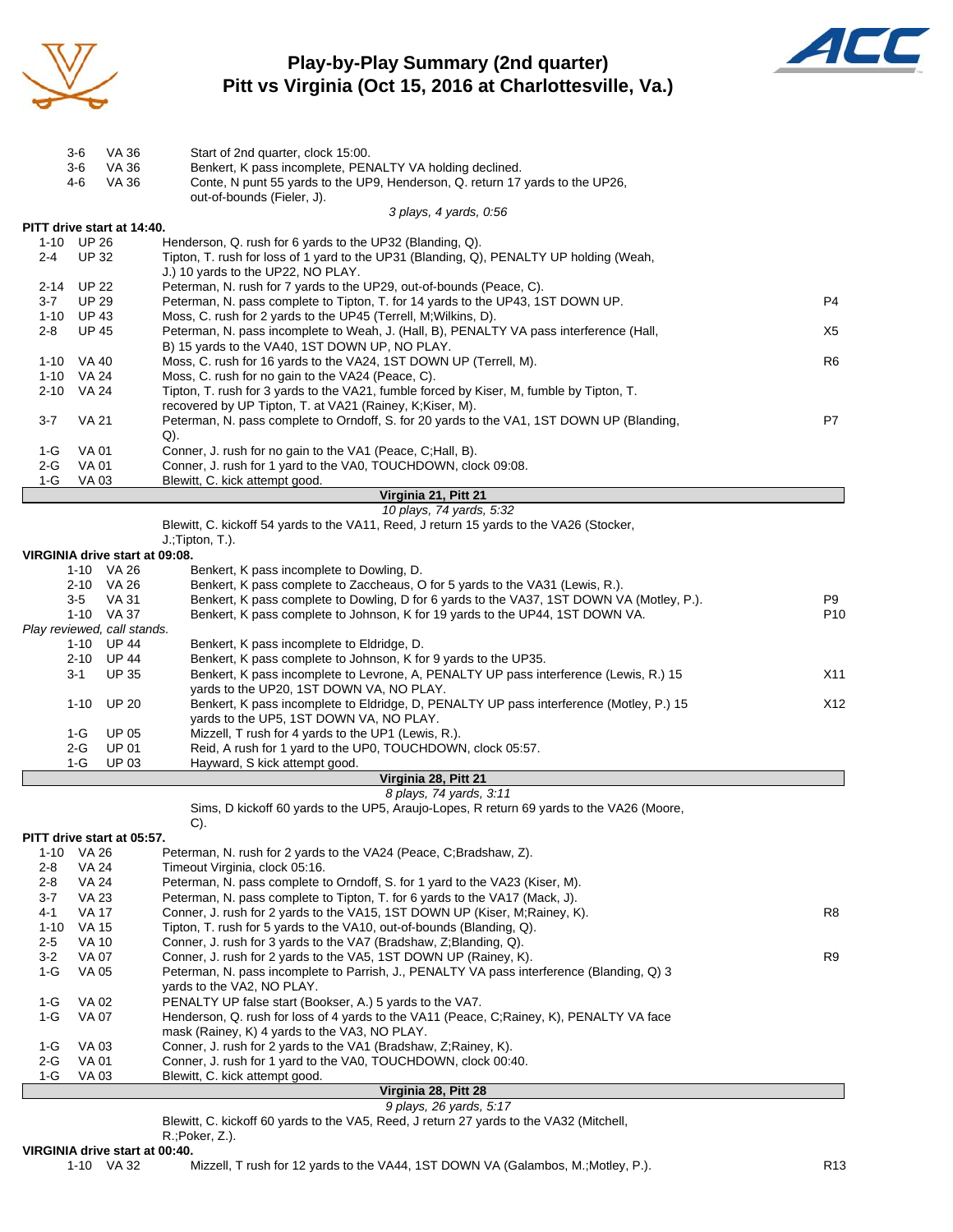

### **Play-by-Play Summary (2nd quarter) Pitt vs Virginia (Oct 15, 2016 at Charlottesville, Va.)**



|     | 1-10     | VA 44 | TEAM pass incomplete.                                                                   |
|-----|----------|-------|-----------------------------------------------------------------------------------------|
|     | $2 - 10$ | VA 44 | Benkert, K pass incomplete to Eldridge, D.                                              |
|     | 3-10     | VA 44 | Benkert, K pass intercepted by Whitehead, J. at the UP41, Whitehead, J. return 59 yards |
|     |          |       | to the VA0. TOUCHDOWN, clock 00:04.                                                     |
|     |          |       | 4 plays, 12 yards, 0:36                                                                 |
| 1-G | VA 03    |       | Blewitt, C. kick attempt good.                                                          |

**Pitt 35, Virginia 28** Blewitt, C. kickoff 42 yards to the VA23, Craft, W return 0 yards to the VA23.

**VIRGINIA drive start at 00:00.**

End of half, clock 00:00.

#### **END OF 2nd QUARTER: Pitt 35, Virginia 28**

|                        |              | Time  |  | 1st Downs |   |         | <b>Conversions</b> |                |                  |                  |
|------------------------|--------------|-------|--|-----------|---|---------|--------------------|----------------|------------------|------------------|
| <b>Quarter Summary</b> | <b>Score</b> | Poss  |  |           |   | 3rd     | 4th                | <b>Rushing</b> | Passing          | <b>Penalties</b> |
| Pitt                   | 21           | 10:49 |  |           | 6 | $3 - 4$ | 1-1                | 15-52          | $4 - 4 - 0 - 41$ | 4-45             |
| Virginia               |              | 04:07 |  |           | 5 | $1 - 3$ | 0-0                | $3 - 17$       | 4-10-1-39        | $3 - 22$         |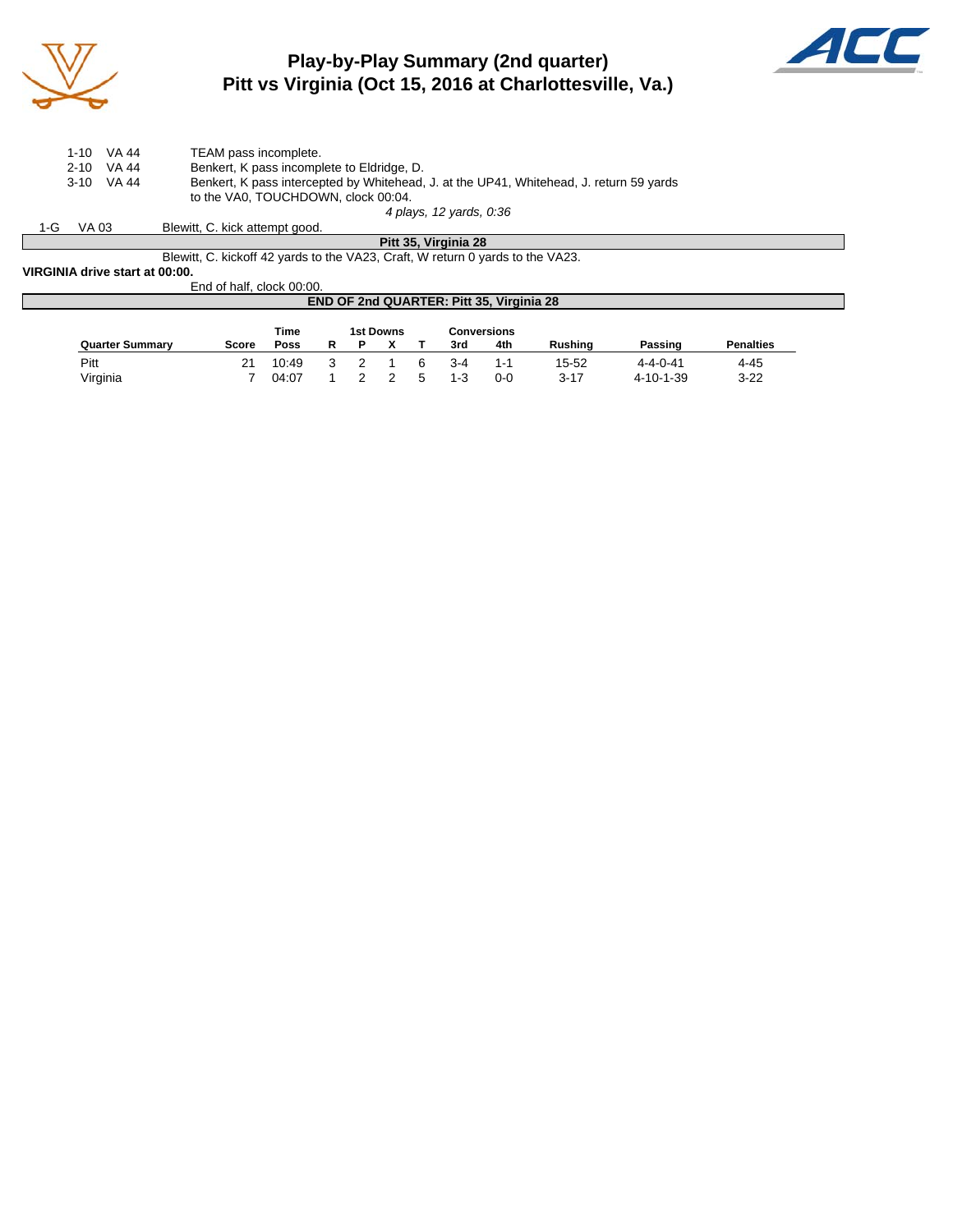

#### **Quickie Statistics (2nd quarter only) Pitt vs Virginia (Oct 15, 2016 at Charlottesville, Va.)**



|                                   | <b>UP</b>   | ٧A           |
|-----------------------------------|-------------|--------------|
| Score                             | 21          |              |
| <b>FIRST DOWNS</b>                | 6           | 5            |
| <b>RUSHES-YARDS (NET)</b>         | 15-52       | $3 - 17$     |
| <b>PASSING YDS (NET)</b>          | 41          | 39           |
| Passes Att-Comp-Int               | $4 - 4 - 0$ | $10 - 4 - 1$ |
| <b>TOTAL OFFENSE PLAYS-YARDS</b>  | 19-93       | 13-56        |
| <b>Fumble Returns-Yards</b>       | $0 - 0$     | $0 - 0$      |
| <b>Punt Returns-Yards</b>         | $1 - 17$    | $0-0$        |
| <b>Kickoff Returns-Yards</b>      | $1 - 69$    | $3 - 42$     |
| <b>Interception Returns-Yards</b> | $1 - 59$    | $0 - 0$      |
| Punts (Number-Avg)                | $0 - 0.0$   | $1 - 55.0$   |
| Fumbles-Lost                      | $1 - 0$     | $0 - 0$      |
| Penalties-Yards                   | $4 - 45$    | $3 - 22$     |
| <b>Possession Time</b>            | 10:49       | 04:07        |
| <b>Third-Down Conversions</b>     | 3 of 4      | $1$ of $3$   |
| <b>Fourth-Down Conversions</b>    | 1 of 1      | $0$ of $0$   |

| <b>Pitt</b>             |                     |                |                    |                   |                                                         | Virginia                                                                                                                           |                |                 |             |                      |                      |             |
|-------------------------|---------------------|----------------|--------------------|-------------------|---------------------------------------------------------|------------------------------------------------------------------------------------------------------------------------------------|----------------|-----------------|-------------|----------------------|----------------------|-------------|
| <b>Rushing</b>          |                     | No. Gain Loss  | Net                | TD<br>Lg          | Avg                                                     | <b>Rushing</b>                                                                                                                     |                | No. Gain Loss   |             | Net<br>TD            | Lg                   | Avg         |
| <b>Chawntez Moss</b>    | 3                   | 18             | 18<br>0            | 0<br>16           | 6.0                                                     | <b>Taquan Mizzell</b>                                                                                                              | 2              | 16              | 0           | $\overline{16}$<br>0 | 12                   | 8.0         |
| James Conner            | 7                   | 11             | 11<br>0            | $\mathbf{3}$<br>2 | 1.6                                                     | <b>Albert Reid</b>                                                                                                                 | 1              | 1               | $\Omega$    | 1<br>1               | $\mathbf 1$          | 1.0         |
| Nathan Peterman         | 2                   | 9              | 0<br>9             | 0                 | 7<br>4.5                                                |                                                                                                                                    |                |                 |             |                      |                      |             |
| <b>Tre Tipton</b>       | $\overline{2}$      | 8              | 0<br>8             | $\Omega$          | 5<br>4.0                                                |                                                                                                                                    |                |                 |             |                      |                      |             |
| <b>Passing</b>          | $C-A-I$             |                | TD<br>Yds          | Long              | <b>Sack</b>                                             | <b>Passing</b>                                                                                                                     | $C-A-I$        |                 | Yds         | TD<br>Long           |                      | Sack        |
| Nathan Peterman         | $4 - 4 - 0$         |                | 41<br>$\mathbf{0}$ | 20                | 0                                                       | <b>Kurt Benkert</b>                                                                                                                | $4 - 9 - 1$    |                 | 39          | 0                    | $\overline{19}$      | 0           |
|                         |                     |                |                    |                   |                                                         | TEAM                                                                                                                               | $0 - 1 - 0$    |                 | $\Omega$    | 0                    | $\Omega$             | $\mathbf 0$ |
| Receiving               | No.                 | Yards          | TD                 | Long              |                                                         | <b>Receiving</b>                                                                                                                   | No.            | Yards           | TD          | Long                 |                      |             |
| Scott Orndoff           | $\overline{c}$      | 21             | $\mathbf 0$        | 20                |                                                         | Keeon Johnson                                                                                                                      | 2              | 28              | 0           | 19                   |                      |             |
| <b>Tre Tipton</b>       | $\overline{2}$      | 20             | $\mathbf 0$        | 14                |                                                         | Doni Dowling                                                                                                                       | 1              | 6               | 0           | 6                    |                      |             |
|                         |                     |                |                    |                   |                                                         | Olamide Zaccheaus                                                                                                                  | 1              | 5               | $\mathbf 0$ | 5                    |                      |             |
| <b>Punting</b>          | No.                 | Yds            | Avg Long           | In20              | TВ                                                      | <b>Punting</b>                                                                                                                     | No.            | Yds             |             | Avg Long             | In20                 | TВ          |
|                         |                     |                |                    |                   |                                                         | Nicholas Conte                                                                                                                     | 1              | $\overline{55}$ | 55.0        | 55                   | 0                    | $\Omega$    |
| <b>Punt Returns</b>     | No.                 | Yards          | TD                 | Long              |                                                         | <b>Punt Returns</b>                                                                                                                | No.            | Yards           | TD          | Long                 |                      |             |
| Quadree Henderson       | 1                   | 17             | $\Omega$           | 17                |                                                         |                                                                                                                                    |                |                 |             |                      |                      |             |
| <b>Kick Returns</b>     | No.                 | Yards          | TD                 | Long              |                                                         | <b>Kick Returns</b>                                                                                                                | No.            | Yards           | TD          | Long                 |                      |             |
| Rafael Araujo-Lopes     | $\mathbf 1$         | 69             | 0                  | 69                |                                                         | Joe Reed                                                                                                                           | $\overline{2}$ | $\overline{42}$ | $\mathbf 0$ | $\overline{27}$      |                      |             |
|                         |                     |                |                    |                   |                                                         | <b>Warren Craft</b>                                                                                                                | 1              | 0               | 0           | 0                    |                      |             |
| <b>Tackles</b>          | UA-A                | <b>Total</b>   | <b>Sacks</b>       |                   | <b>TFL</b>                                              | <b>Tackles</b>                                                                                                                     | UA-A           | <b>Total</b>    |             | <b>Sacks</b>         | <b>TFL</b>           |             |
| Ryan Lewis              | $2 - 0$             | $\overline{c}$ |                    |                   |                                                         |                                                                                                                                    |                |                 |             |                      |                      |             |
| <b>Phillipie Motley</b> |                     |                |                    | 0.0               | 0.0                                                     | <b>Quin Blanding</b>                                                                                                               | $3 - 1$        | $\overline{4}$  |             | 0.0                  | 0.0                  |             |
|                         | $1 - 1$             | $\overline{2}$ | 0.0                |                   | 0.0                                                     | Micah Kiser                                                                                                                        | $2 - 2$        | 4               |             | 0.0                  | 0.0                  |             |
| Jay Stocker             | $0 - 1$             | 1              | 0.0                |                   | 0.0                                                     | <b>Chris Peace</b>                                                                                                                 | $2 - 2$        | 4               |             | 0.0                  | 0.0                  |             |
| Zach Poker              | $0 - 1$             | 1              | 0.0                |                   | 0.0                                                     | Kelvin Rainey                                                                                                                      | $1 - 3$        | 4               |             | 0.0                  | 0.0                  |             |
| Qtr<br>Time             | <b>Scoring Play</b> |                |                    |                   |                                                         |                                                                                                                                    |                |                 |             |                      | V-H                  |             |
| 10:31<br>1st            |                     |                |                    |                   |                                                         | VA - Albert Reid 5 yd run (Sam Hayward kick), 12-69 4:29                                                                           |                |                 |             |                      | $0 - 7$              |             |
| 05:41                   |                     |                |                    |                   |                                                         | UP - Jester Weah 38 yd pass from Nathan Peterman (Chris Blewitt kick), 5-71 2:07                                                   |                |                 |             |                      | $7 - 7$              |             |
| 02:51                   |                     |                |                    |                   |                                                         | VA - Taquan Mizzell 44 yd run (Sam Hayward kick), 8-75 3:06                                                                        |                |                 |             |                      | $7 - 14$             |             |
| 02:35                   |                     |                |                    |                   |                                                         | UP - Quadree Henderson 93 yd kickoff return (Chris Blewitt kick)                                                                   |                |                 |             |                      | $14 - 14$            |             |
| 01:48                   |                     |                |                    |                   |                                                         | VA - Olamide Zaccheaus 74 yd pass from Kurt Benkert (Sam Hayward kick), 2-78 0:47                                                  |                |                 |             |                      | $14 - 21$            |             |
| 09:08<br>2nd            |                     |                |                    |                   |                                                         | UP - James Conner 1 yd run (Chris Blewitt kick), 10-74 5:32                                                                        |                |                 |             |                      | $7 - 0$              |             |
| 05:57                   |                     |                |                    |                   | VA - Albert Reid 1 yd run (Sam Hayward kick), 8-74 3:11 |                                                                                                                                    |                |                 |             |                      | $7 - 7$              |             |
| 00:40<br>00:04          |                     |                |                    |                   |                                                         | UP - James Conner 1 yd run (Chris Blewitt kick), 9-26 5:17<br>UP - Jordan Whitehead 59 yd interception return (Chris Blewitt kick) |                |                 |             |                      | $14 - 7$<br>$21 - 7$ |             |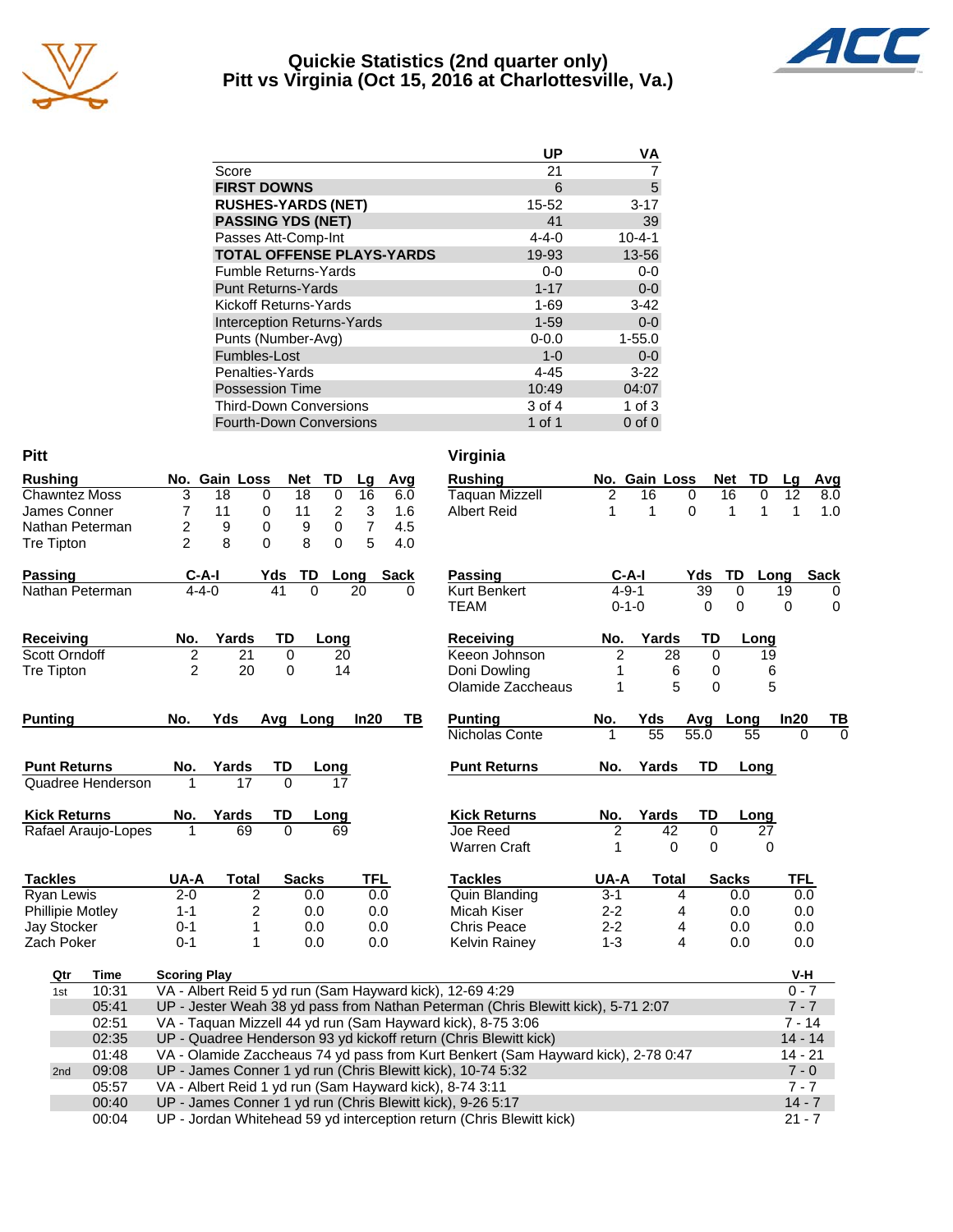

#### **Play-by-Play Summary (3rd quarter) Pitt vs Virginia (Oct 15, 2016 at Charlottesville, Va.)**



|                 |                              | <b>Quarter Summary</b>         | Time<br><b>1st Downs</b><br><b>Conversions</b><br>R<br>Score<br>Poss<br>3rd<br><b>Rushing</b><br>Passing<br><b>Penalties</b><br>P<br>x<br>Т<br>4th |                 |
|-----------------|------------------------------|--------------------------------|----------------------------------------------------------------------------------------------------------------------------------------------------|-----------------|
|                 |                              |                                |                                                                                                                                                    |                 |
|                 | 2-8                          | <b>VA 22</b>                   | Mizzell, T rush for 12 yards to the VA34, 1ST DOWN VA (Galambos, M.).<br>END OF 3rd QUARTER: Pitt 35, Virginia 28                                  | R <sub>15</sub> |
|                 | $1 - 10$                     | VA 20                          | Reid, A rush for 2 yards to the VA22 (Galambos, M.;Taleni, J.).                                                                                    |                 |
|                 |                              | VIRGINIA drive start at 00:49. | 6 plays, 26 yards, 3:48                                                                                                                            |                 |
| 4-1             | <b>VA 44</b>                 |                                | Winslow, R. punt 44 yards to the VA0, touchback.                                                                                                   |                 |
| 4-1             | <b>VA 44</b>                 |                                | Timeout Virginia, clock 01:00.                                                                                                                     |                 |
| $3 - 2$         | <b>VA 45</b>                 |                                | Moss, C. rush for 1 yard to the VA44 (Powers, J;Hall, B).                                                                                          |                 |
| $1 - 10$<br>2-4 | <b>VA 47</b>                 |                                | Tipton, T. rush for 2 yards to the VA45 (Peace, C;Blanding, Q).                                                                                    |                 |
| $3 - 4$         | <b>UP 36</b><br><b>UP 47</b> |                                | Peterman, N. rush for 11 yards to the UP47, 1ST DOWN UP.<br>Moss, C. rush for 6 yards to the VA47 (Hall, M; Blanding, Q).                          | R <sub>13</sub> |
| 2-9             | UP 31                        |                                | Peterman, N. pass complete to Aston, G. for 5 yards to the UP36 (Hall, M;Bradshaw, Z).                                                             |                 |
|                 | 1-10 UP 30                   |                                | Moss, C. rush for 1 yard to the UP31, out-of-bounds (Blanding, Q).                                                                                 |                 |
|                 |                              | PITT drive start at 04:37.     |                                                                                                                                                    |                 |
|                 |                              |                                | 3 plays, 3 yards, 1:23                                                                                                                             |                 |
|                 | 4-7                          | VA 33                          | Conte, N punt 37 yards to the UP30, downed.                                                                                                        |                 |
|                 | 4-2                          | <b>VA 38</b>                   | PENALTY VA delay of game 5 yards to the VA33.                                                                                                      |                 |
|                 | 3-15 VA 25                   |                                | Mizzell, T rush for 13 yards to the VA38 (Folston Jr, J.).                                                                                         |                 |
|                 | 2-15 VA 25                   |                                | Benkert, K pass incomplete to Johnson, K.                                                                                                          |                 |
|                 |                              | 1-10 VA 30                     | Benkert, K sacked for loss of 5 yards to the VA25 (Blair, R.).                                                                                     |                 |
|                 |                              | VIRGINIA drive start at 06:00. |                                                                                                                                                    |                 |
|                 |                              |                                | 3 plays, 4 yards, 1:01                                                                                                                             |                 |
| 4-6             | <b>UP 36</b>                 |                                | Winslow, R. punt 52 yards to the VA12, Hamm, D return 18 yards to the VA30 (Aston, G.).                                                            |                 |
| $3-6$           | <b>UP 36</b>                 |                                | Peterman, N. pass incomplete to Weah, J. (Blanding, Q).                                                                                            |                 |
| 2-6             | UP 36                        |                                | Peterman, N. pass incomplete to Parrish, J                                                                                                         |                 |
|                 | 1-10 UP 32                   |                                | Conner, J. rush for 4 yards to the UP36 (Kiser, M;Rainey, K).                                                                                      |                 |
|                 |                              | PITT drive start at 07:01.     |                                                                                                                                                    |                 |
|                 |                              |                                | 6 plays, minus 7 yards, 2:47                                                                                                                       |                 |
|                 |                              |                                | Henderson, Q. recovered by UP Henderson, Q. at UP32.                                                                                               |                 |
|                 | 4-29 VA 22                   |                                | Conte, N punt 46 yards to the UP32, Henderson, Q. return 0 yards to the UP32, fumble by                                                            |                 |
|                 |                              | 3-14 VA 37                     | Benkert, K sacked for loss of 15 yards to the VA22 (Bradley, B.).                                                                                  |                 |
|                 |                              | 2-14 VA 37                     | Benkert, K sacked for loss of 4 yards to the VA37 (Soto, S.; Price, E.).<br>Benkert, K pass incomplete to Eldridge, D (Motley, P.).                |                 |
|                 | $3 - 1$<br>1-10 VA 41        | VA 38                          | Reid, A rush for 3 yards to the VA41, 1ST DOWN VA (Galambos, M.).                                                                                  | R <sub>14</sub> |
|                 | 2-7                          | VA 32                          | Reid, A rush for 6 yards to the VA38 (Mitchell, R.; Idowu, O.).                                                                                    |                 |
|                 | 1-10 VA 29                   |                                | Reid, A rush for 3 yards to the VA32 (Blair, R.; Galambos, M.).                                                                                    |                 |
|                 |                              | VIRGINIA drive start at 09:48. |                                                                                                                                                    |                 |
|                 |                              |                                | 11 plays, 50 yards, 5:12                                                                                                                           |                 |
| 4-9             | VA 29                        |                                | Blewitt, C. field goal attempt from 47 MISSED - wide right, spot at VA29, clock 09:48.                                                             |                 |
| $3-9$           | VA 29                        |                                | Peterman, N. pass incomplete to Tipton, T. (Brown, A).                                                                                             |                 |
| 2-9             | VA 29                        |                                | Peterman, N. pass incomplete to Ollison, Q                                                                                                         |                 |
|                 | 1-10 VA 30                   |                                | Conner, J. rush for 1 yard to the VA29 (Hall, M; Wilkins, D).                                                                                      |                 |
| $3 - 2$         | VA 36                        |                                | Conner, J. rush for 6 yards to the VA30, 1ST DOWN UP (Blanding, Q).                                                                                | R <sub>12</sub> |
|                 | 2-10 VA 44                   |                                | Peterman, N. rush for 8 yards to the VA36, out-of-bounds.                                                                                          |                 |
|                 | 1-10 VA 44                   |                                | Moss, C. rush for no gain to the VA44 (Miles-Redmond, A; Hall, M).                                                                                 |                 |
|                 |                              |                                | K).                                                                                                                                                |                 |
| $3 - 3$         | VA 48                        |                                | Peterman, N. pass complete to Orndoff, S. for 4 yards to the VA44, 1ST DOWN UP (Rainey,                                                            | P <sub>11</sub> |
| $2 - 7$         | <b>UP 48</b>                 |                                | Conner, J. rush for 4 yards to the VA48, out-of-bounds (Bradshaw, Z).                                                                              |                 |
|                 | 1-10 UP 45                   |                                | Conner, J. rush for 3 yards to the UP48 (Kiser, M; Wilkins, D).                                                                                    |                 |
|                 | 1-10 UP 21                   |                                | Peterman, N. pass complete to Conner, J. for 24 yards to the UP45, 1ST DOWN UP (Blanding,<br>Q;Peace, C).                                          |                 |
|                 |                              | PITT drive start at 15:00.     |                                                                                                                                                    | P <sub>10</sub> |
|                 |                              |                                | J), PENALTY UP illegal block 10 yards to the UP21, 1st and 10, UP ball on UP21.                                                                    |                 |
|                 |                              |                                | Sims, D kickoff 51 yards to the UP19, Araujo-Lopes, R return 12 yards to the UP31 (Reed,                                                           |                 |
|                 | 1-10 VA 35                   |                                | PENALTY VA offside 5 yards to the VA30.                                                                                                            |                 |
|                 |                              |                                | Start of 3rd quarter, clock 15:00, VA ball on VA35.                                                                                                |                 |
|                 |                              |                                |                                                                                                                                                    |                 |

Pitt 0 10:01 2 2 0 4 3-6 0-0 12-47 3-7-0-33 1-10 Virginia 0 04:59 2 0 0 2 1-3 0-0 9-15 0-2-0-0 2-10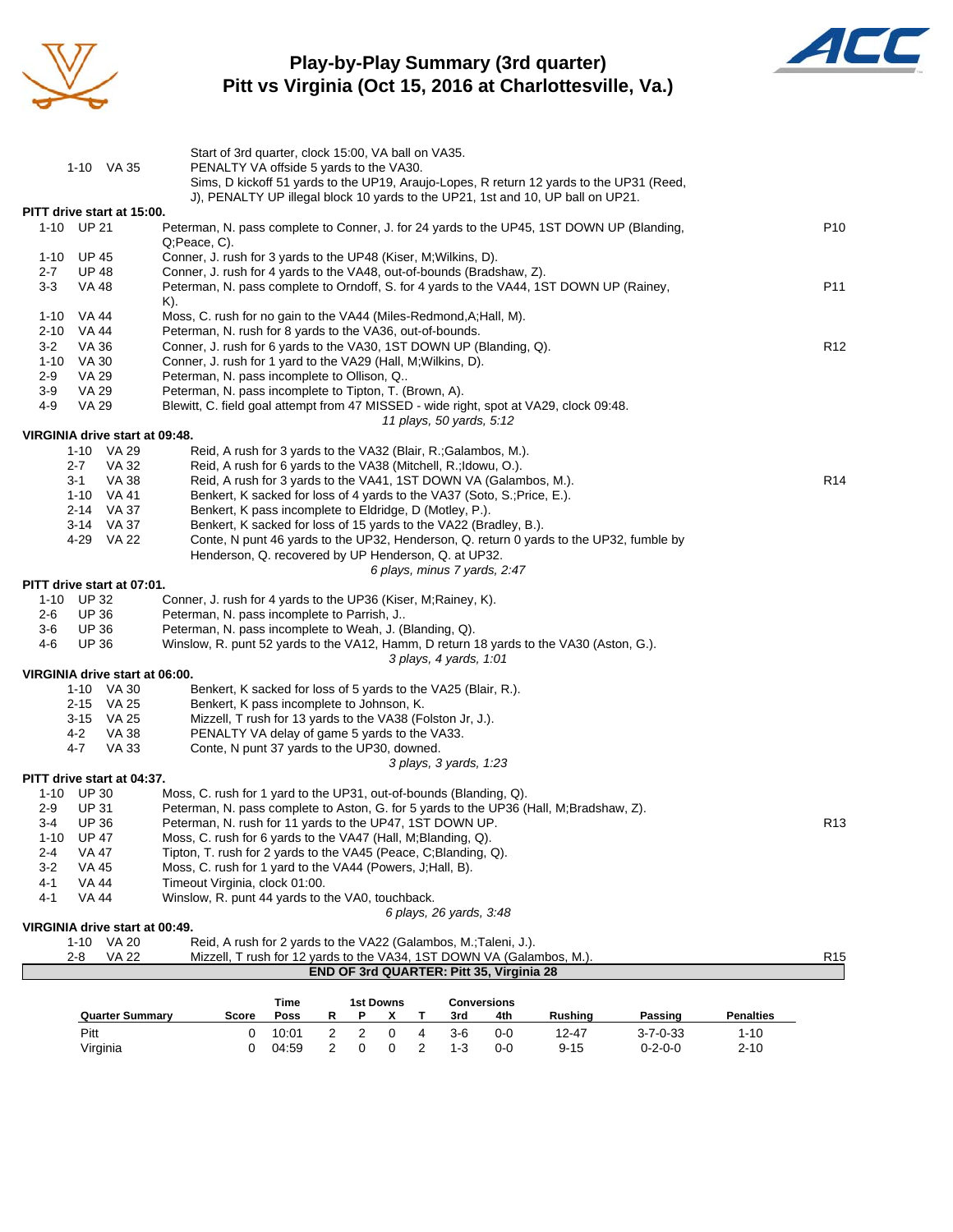

#### **Quickie Statistics (3rd quarter only) Pitt vs Virginia (Oct 15, 2016 at Charlottesville, Va.)**



|                                   | UP          | VA          |
|-----------------------------------|-------------|-------------|
| Score                             | 0           | 0           |
| <b>FIRST DOWNS</b>                | 4           | 2           |
| <b>RUSHES-YARDS (NET)</b>         | $12 - 47$   | $9 - 15$    |
| <b>PASSING YDS (NET)</b>          | 33          | 0           |
| Passes Att-Comp-Int               | $7 - 3 - 0$ | $2 - 0 - 0$ |
| <b>TOTAL OFFENSE PLAYS-YARDS</b>  | 19-80       | $11 - 15$   |
| <b>Fumble Returns-Yards</b>       | $0-0$       | $0-0$       |
| <b>Punt Returns-Yards</b>         | $1 - 0$     | $1 - 18$    |
| <b>Kickoff Returns-Yards</b>      | $1 - 12$    | $0-0$       |
| <b>Interception Returns-Yards</b> | $0 - 0$     | $0-0$       |
| Punts (Number-Avg)                | $2 - 48.0$  | $2 - 41.5$  |
| Fumbles-Lost                      | $1 - 0$     | $0-0$       |
| Penalties-Yards                   | $1 - 10$    | $2 - 10$    |
| <b>Possession Time</b>            | 10:01       | 04:59       |
| <b>Third-Down Conversions</b>     | 3 of 6      | 1 of $3$    |
| <b>Fourth-Down Conversions</b>    | $0$ of $0$  | $0$ of $0$  |

| <b>Pitt</b>         |                     |                                                                               |                     |                 |                 |                 |                 |              |                 |     |          |                                                         | Virginia                                                                          |                |                 |                |          |                 |           |                 |             |
|---------------------|---------------------|-------------------------------------------------------------------------------|---------------------|-----------------|-----------------|-----------------|-----------------|--------------|-----------------|-----|----------|---------------------------------------------------------|-----------------------------------------------------------------------------------|----------------|-----------------|----------------|----------|-----------------|-----------|-----------------|-------------|
|                     | <b>Rushing</b>      |                                                                               |                     | No. Gain Loss   |                 |                 | Net             | TD           | Lg              |     | Avg      |                                                         | <b>Rushing</b>                                                                    |                | No. Gain Loss   |                |          | Net             | TD        | Lg              | Avg         |
|                     |                     | Nathan Peterman                                                               | $\overline{2}$      | $\overline{19}$ |                 | 0               | $\overline{19}$ | $\mathbf 0$  | 11              |     | 9.5      |                                                         | <b>Taquan Mizzell</b>                                                             | $\overline{2}$ | $\overline{25}$ |                | 0        | $\overline{25}$ | 0         | $\overline{13}$ | 12.5        |
|                     | James Conner        |                                                                               | 5                   | 18              |                 | 0               | 18              | 0            | 6               |     | 3.6      |                                                         | <b>Albert Reid</b>                                                                | 4              | 14              |                | 0        | 14              | 0         | 6               | 3.5         |
|                     |                     | <b>Chawntez Moss</b>                                                          | 4                   | 8               |                 | 0               | 8               | 0            | 6               |     | 2.0      |                                                         | <b>Kurt Benkert</b>                                                               | 3              | $\Omega$        |                | 24       | $-24$           | 0         | $\Omega$        | $-8.0$      |
|                     | Tre Tipton          |                                                                               | 1                   | $\overline{2}$  |                 | $\Omega$        | $\overline{2}$  | $\Omega$     | $\overline{2}$  |     | 2.0      |                                                         |                                                                                   |                |                 |                |          |                 |           |                 |             |
|                     | <b>Passing</b>      |                                                                               |                     | $C-A-I$         |                 | Yds             | TD              |              | Long            |     | Sack     |                                                         | Passing                                                                           |                | $C-A-I$         |                | Yds      | <u>TD</u>       | Long      |                 | <b>Sack</b> |
|                     |                     | Nathan Peterman                                                               |                     | $3 - 7 - 0$     |                 | $\overline{33}$ | $\overline{0}$  |              | $\overline{24}$ |     | $\Omega$ |                                                         | Kurt Benkert                                                                      |                | $0 - 2 - 0$     |                | $\Omega$ | $\overline{0}$  |           | $\Omega$        |             |
|                     | <b>Receiving</b>    |                                                                               | No.                 | Yards           |                 | TD              |                 | Long         |                 |     |          |                                                         | Receiving                                                                         | No.            |                 | Yards          | TD       |                 | Long      |                 |             |
|                     | James Conner        |                                                                               | 1                   |                 | 24              | $\mathbf 0$     |                 | 24           |                 |     |          |                                                         |                                                                                   |                |                 |                |          |                 |           |                 |             |
|                     | George Aston        |                                                                               | 1                   |                 | 5               | 0               |                 | 5            |                 |     |          |                                                         |                                                                                   |                |                 |                |          |                 |           |                 |             |
|                     | Scott Orndoff       |                                                                               | 1                   |                 | 4               | 0               |                 | 4            |                 |     |          |                                                         |                                                                                   |                |                 |                |          |                 |           |                 |             |
| <b>Punting</b>      |                     |                                                                               | No.                 | Yds             |                 | Avg             | Long            |              | In20            |     | ΤВ       |                                                         | <b>Punting</b>                                                                    | No.            | Yds             |                | Avg      | Long            |           | In20            | TВ          |
|                     | <b>Ryan Winslow</b> |                                                                               | $\mathcal{P}$       | 96              |                 | 48.0            |                 | 52           |                 | 0   | 1        |                                                         | Nicholas Conte                                                                    | $\mathfrak{p}$ | 83              |                | 41.5     | 46              |           | $\Omega$        | $\Omega$    |
| <b>Punt Returns</b> |                     |                                                                               | No.                 | Yards           |                 | TD              |                 | Long         |                 |     |          |                                                         | <b>Punt Returns</b>                                                               | No.            |                 | Yards          | TD       |                 | Long      |                 |             |
| Quadree Henderson   |                     |                                                                               |                     |                 | $\Omega$        | $\Omega$        |                 | <sup>0</sup> |                 |     |          |                                                         | Daniel Hamm                                                                       |                |                 | 18             | $\Omega$ |                 | 18        |                 |             |
|                     | <b>Kick Returns</b> |                                                                               | No.                 | Yards           |                 | TD              |                 | Long         |                 |     |          |                                                         | <b>Kick Returns</b>                                                               | No.            |                 | Yards          | TD       |                 | Long      |                 |             |
|                     |                     | Rafael Araujo-Lopes                                                           | 1                   |                 | $\overline{12}$ | $\overline{0}$  |                 | 12           |                 |     |          |                                                         |                                                                                   |                |                 |                |          |                 |           |                 |             |
|                     | <b>Tackles</b>      |                                                                               | UA-A                |                 | <b>Total</b>    |                 | <b>Sacks</b>    |              | <b>TFL</b>      |     |          |                                                         | <b>Tackles</b>                                                                    | UA-A           |                 | <b>Total</b>   |          | <b>Sacks</b>    |           | <b>TFL</b>      |             |
|                     |                     | <b>Matt Galambos</b>                                                          | $2 - 2$             |                 | 4               |                 | 0.0             |              |                 | 0.0 |          |                                                         | Quin Blanding                                                                     | $2 - 3$        |                 | 5              |          | 0.0             |           | 0.0             |             |
|                     | Rori Blair          |                                                                               | $1 - 1$             |                 | 2               |                 | 1.0             |              |                 | 1.0 |          |                                                         | Mark Hall                                                                         | $0 - 4$        |                 | 4              |          | 0.0             |           | 0.0             |             |
|                     | George Aston        |                                                                               | $1 - 0$             |                 | 1               |                 | 0.0             |              |                 | 0.0 |          |                                                         | Zach Bradshaw                                                                     | $1 - 1$        |                 | 2              |          | 0.0             |           | 0.0             |             |
|                     |                     | James Folston Jr.                                                             | $1 - 0$             |                 | 1               |                 | 0.0             |              |                 | 0.0 |          |                                                         | <b>Kelvin Rainey</b>                                                              | $1 - 1$        |                 | $\overline{2}$ |          | 0.0             |           | 0.0             |             |
|                     | Qtr                 | Time                                                                          | <b>Scoring Play</b> |                 |                 |                 |                 |              |                 |     |          |                                                         |                                                                                   |                |                 |                |          |                 |           | V-H             |             |
|                     | 1st                 | 10:31                                                                         |                     |                 |                 |                 |                 |              |                 |     |          |                                                         | VA - Albert Reid 5 yd run (Sam Hayward kick), 12-69 4:29                          |                |                 |                |          |                 |           | $0 - 7$         |             |
|                     |                     | 05:41                                                                         |                     |                 |                 |                 |                 |              |                 |     |          |                                                         | UP - Jester Weah 38 yd pass from Nathan Peterman (Chris Blewitt kick), 5-71 2:07  |                |                 |                |          |                 |           | $7 - 7$         |             |
|                     |                     | 02:51                                                                         |                     |                 |                 |                 |                 |              |                 |     |          |                                                         | VA - Taquan Mizzell 44 yd run (Sam Hayward kick), 8-75 3:06                       |                |                 |                |          |                 |           | $7 - 14$        |             |
|                     |                     | 02:35                                                                         |                     |                 |                 |                 |                 |              |                 |     |          |                                                         | UP - Quadree Henderson 93 yd kickoff return (Chris Blewitt kick)                  |                |                 |                |          |                 |           | $14 - 14$       |             |
|                     |                     | 01:48                                                                         |                     |                 |                 |                 |                 |              |                 |     |          |                                                         | VA - Olamide Zaccheaus 74 yd pass from Kurt Benkert (Sam Hayward kick), 2-78 0:47 |                |                 |                |          |                 |           | $14 - 21$       |             |
|                     | 2nd                 | 09:08                                                                         |                     |                 |                 |                 |                 |              |                 |     |          |                                                         | UP - James Conner 1 yd run (Chris Blewitt kick), 10-74 5:32                       |                |                 |                |          |                 |           | $21 - 21$       |             |
|                     |                     | 05:57                                                                         |                     |                 |                 |                 |                 |              |                 |     |          | VA - Albert Reid 1 yd run (Sam Hayward kick), 8-74 3:11 |                                                                                   |                |                 |                |          |                 | $21 - 28$ |                 |             |
|                     |                     | 00:40                                                                         |                     |                 |                 |                 |                 |              |                 |     |          |                                                         | UP - James Conner 1 yd run (Chris Blewitt kick), 9-26 5:17                        |                |                 |                |          |                 |           | $28 - 28$       |             |
|                     |                     | UP - Jordan Whitehead 59 yd interception return (Chris Blewitt kick)<br>00:04 |                     |                 |                 |                 |                 |              |                 |     |          |                                                         |                                                                                   | $35 - 28$      |                 |                |          |                 |           |                 |             |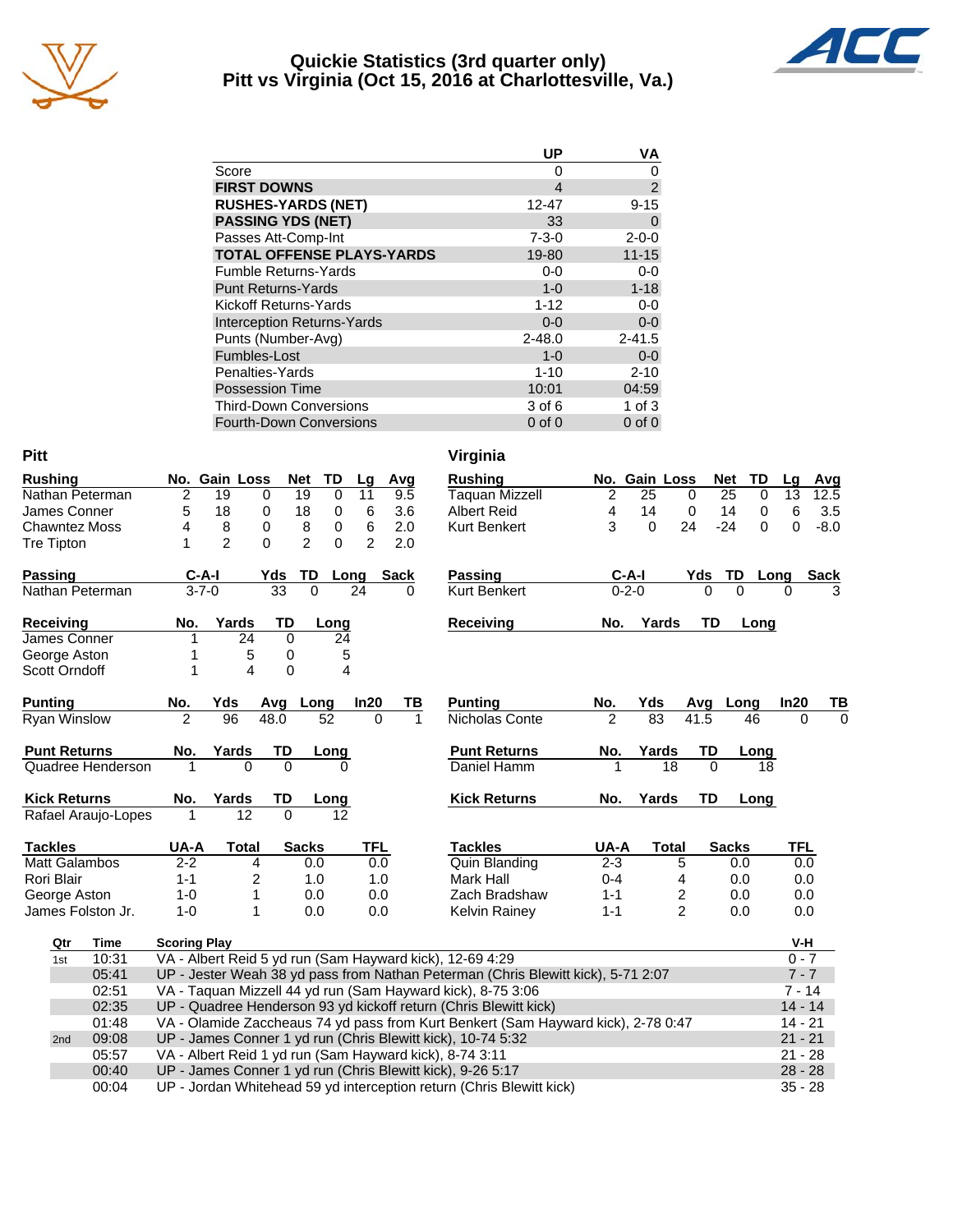

#### **Play-by-Play Summary (4th quarter) Pitt vs Virginia (Oct 15, 2016 at Charlottesville, Va.)**



|                                | 1-10 VA 34                   |              | Start of 4th quarter, clock 15:00.                                                                                                              |                 |  |  |  |  |  |  |
|--------------------------------|------------------------------|--------------|-------------------------------------------------------------------------------------------------------------------------------------------------|-----------------|--|--|--|--|--|--|
|                                | 1-10 VA 34                   |              | Benkert, K pass complete to Mizzell, T for 9 yards to the VA43 (Jackson, D.; Idowu, O.).                                                        |                 |  |  |  |  |  |  |
|                                | 2-1                          | VA 43        | Benkert, K pass incomplete to Eldridge, D.                                                                                                      |                 |  |  |  |  |  |  |
|                                | 3-1                          | VA 43        | Reid, A rush for no gain to the VA43 (Jarrett, T.).                                                                                             |                 |  |  |  |  |  |  |
|                                | 4-1                          | VA 43        | Conte, N punt 38 yards to the UP19, fair catch by Henderson, Q<br>5 plays, 23 yards, 2:07                                                       |                 |  |  |  |  |  |  |
| PITT drive start at 13:42.     |                              |              |                                                                                                                                                 |                 |  |  |  |  |  |  |
|                                | 1-10 UP 19                   |              | Peterman, N. pass complete to Weah, J. for 16 yards to the UP35, 1ST DOWN UP (Thornhill,                                                        |                 |  |  |  |  |  |  |
|                                |                              |              | J;Rainey, K).                                                                                                                                   | P <sub>14</sub> |  |  |  |  |  |  |
|                                | 1-10 UP 35                   |              | Whitehead, J. rush for 9 yards to the UP44 (Blanding, Q).                                                                                       |                 |  |  |  |  |  |  |
| $2 - 1$                        | <b>UP 44</b>                 |              | Conner, J. rush for 20 yards to the VA36, 1ST DOWN UP (Rainey, K:Thornhill, J).                                                                 | R <sub>15</sub> |  |  |  |  |  |  |
|                                | 1-10 VA 36                   |              | Whitehead, J. rush for 16 yards to the VA20, 1ST DOWN UP (Kiser, M).                                                                            | R <sub>16</sub> |  |  |  |  |  |  |
|                                | 1-10 VA 20                   |              | Conner, J. rush for 17 yards to the VA3, 1ST DOWN UP (Sharp, C;Blanding, Q).                                                                    | R <sub>17</sub> |  |  |  |  |  |  |
| 1-G<br>$2-G$                   | VA 03<br>VA 03               |              | Conner, J. rush for no gain to the VA3 (Thornhill, J;Kiser, M).<br>Conner, J. rush for loss of 2 yards to the VA5, out-of-bounds (Bradshaw, Z). |                 |  |  |  |  |  |  |
| $3-G$                          | VA 05                        |              | Peterman, N. pass complete to Aston, G. for 5 yards to the VA0, TOUCHDOWN, clock 09:47.                                                         |                 |  |  |  |  |  |  |
| $1-G$                          | VA 03                        |              | Blewitt, C. kick attempt good.                                                                                                                  |                 |  |  |  |  |  |  |
|                                |                              |              | Pitt 42, Virginia 28                                                                                                                            |                 |  |  |  |  |  |  |
|                                |                              |              | 8 plays, 81 yards, 3:55                                                                                                                         |                 |  |  |  |  |  |  |
|                                |                              |              | Blewitt, C. kickoff 65 yards to the VA0, touchback.                                                                                             |                 |  |  |  |  |  |  |
| VIRGINIA drive start at 09:47. | 1-10 VA 25                   |              | Benkert, K pass complete to Johnson, K for 1 yard to the VA26, out-of-bounds.                                                                   |                 |  |  |  |  |  |  |
|                                | 2-9                          | VA 26        | Benkert, K pass complete to Mizzell, T for 4 yards to the VA30 (Whitehead, J.).                                                                 |                 |  |  |  |  |  |  |
|                                | 3-5                          | VA 30        | Benkert, K pass incomplete to Dowling, D.                                                                                                       |                 |  |  |  |  |  |  |
|                                | 4-5                          | <b>VA 30</b> | Conte, N punt 38 yards to the UP32, fair catch by Henderson, Q                                                                                  |                 |  |  |  |  |  |  |
|                                |                              |              | 3 plays, 5 yards, 1:06                                                                                                                          |                 |  |  |  |  |  |  |
| PITT drive start at 08:41.     |                              |              |                                                                                                                                                 |                 |  |  |  |  |  |  |
| $2 - 7$                        | 1-10 UP 32                   |              | Conner, J. rush for 3 yards to the UP35 (Wright, S; Terrell, M).                                                                                |                 |  |  |  |  |  |  |
| $3 - 2$                        | <b>UP 35</b><br><b>UP 40</b> |              | Conner, J. rush for 5 yards to the UP40 (Kiser, M).<br>Peterman, N. pass incomplete to Conner, J. (Bradshaw, Z).                                |                 |  |  |  |  |  |  |
| 4-2                            | <b>UP 40</b>                 |              | Winslow, R. punt 52 yards to the VA8, Hamm, D return 0 yards to the VA8 (Quirin, P.).                                                           |                 |  |  |  |  |  |  |
|                                |                              |              | 3 plays, 8 yards, 1:35                                                                                                                          |                 |  |  |  |  |  |  |
| VIRGINIA drive start at 07:06. |                              |              |                                                                                                                                                 |                 |  |  |  |  |  |  |
|                                | 1-10 VA 08                   |              | Benkert, K pass incomplete to Mizzell, T.                                                                                                       |                 |  |  |  |  |  |  |
|                                | 2-10 VA 08                   |              | Benkert, K pass complete to Dowling, D for 22 yards to the VA30, 1ST DOWN VA (Whitehead,                                                        | P16             |  |  |  |  |  |  |
|                                |                              |              | $J.$ ).                                                                                                                                         |                 |  |  |  |  |  |  |
|                                | 1-10 VA 30<br>2-10 VA 30     |              | Benkert, K pass incomplete to Zaccheaus, O.<br>PENALTY VA false start (Zaccheaus, O) 5 yards to the VA25.                                       |                 |  |  |  |  |  |  |
|                                | 2-15 VA 25                   |              | Timeout Pitt, clock 06:36.                                                                                                                      |                 |  |  |  |  |  |  |
|                                | 2-15 VA 25                   |              | Benkert, K pass incomplete to Craft, W.                                                                                                         |                 |  |  |  |  |  |  |
|                                | 3-15 VA 25                   |              | Benkert, K sacked for loss of 14 yards to the VA11 (Blair, R.).                                                                                 |                 |  |  |  |  |  |  |
|                                | 4-29 VA 11                   |              | PENALTY VA intentional grounding (Benkert, K) 0 yards to the VA11.                                                                              |                 |  |  |  |  |  |  |
|                                | 4-29 VA 11                   |              | Conte, N punt 57 yards to the UP32, Henderson, Q. return 29 yards to the VA39 (Hamm, D).                                                        |                 |  |  |  |  |  |  |
|                                |                              |              | 5 plays, 3 yards, 0:58                                                                                                                          |                 |  |  |  |  |  |  |
| PITT drive start at 06:08.     | 1-10 VA 39                   |              | Araujo-Lopes, R rush for 4 yards to the VA35 (Hanback, E).                                                                                      |                 |  |  |  |  |  |  |
| 2-6                            | VA 35                        |              | Timeout Virginia, clock 06:00.                                                                                                                  |                 |  |  |  |  |  |  |
| $2 - 6$                        | VA 35                        |              | Araujo-Lopes, R rush for 12 yards to the VA23, 1ST DOWN UP (Blanding, Q).                                                                       | R <sub>18</sub> |  |  |  |  |  |  |
| $1 - 10$                       | VA 23                        |              | Ffrench, M. rush for 8 yards to the VA15.                                                                                                       |                 |  |  |  |  |  |  |
| $2 - 2$                        | <b>VA 15</b>                 |              | Ffrench, M. rush for loss of 5 yards to the VA20 (Brown, A), PENALTY VA personal foul                                                           | X19             |  |  |  |  |  |  |
|                                |                              |              | (Brown, A) 10 yards to the VA10, 1ST DOWN UP.                                                                                                   |                 |  |  |  |  |  |  |
| 1-G<br>$1-G$                   | VA 10<br><b>VA 10</b>        |              | 1st and 10.                                                                                                                                     |                 |  |  |  |  |  |  |
| $2-G$                          | VA 04                        |              | Aston, G. rush for 6 yards to the VA4, out-of-bounds (Blanding, Q).<br>Peterman, N. sacked for loss of 2 yards to the VA6 (Powers, J;Mack, J).  |                 |  |  |  |  |  |  |
| $3-G$                          | VA 06                        |              | Timeout Virginia, clock 03:28.                                                                                                                  |                 |  |  |  |  |  |  |
| 3-G                            | VA 06                        |              | Peterman, N. pass incomplete to Mathews, A                                                                                                      |                 |  |  |  |  |  |  |
| 4-G                            | VA 06                        |              | Blewitt, C. field goal attempt from 25 GOOD, clock 03:21.                                                                                       |                 |  |  |  |  |  |  |
|                                |                              |              | Pitt 45, Virginia 28                                                                                                                            |                 |  |  |  |  |  |  |
|                                |                              |              | 8 plays, 33 yards, 2:47                                                                                                                         |                 |  |  |  |  |  |  |
| VIRGINIA drive start at 03:21. |                              |              | Blewitt, C. kickoff 65 yards to the VA0, touchback.                                                                                             |                 |  |  |  |  |  |  |
|                                | 1-10 VA 25                   |              | Benkert, K pass complete to Eldridge, D for 16 yards to the VA41, 1ST DOWN VA (Motley,                                                          | P17             |  |  |  |  |  |  |
|                                |                              |              | P.).                                                                                                                                            |                 |  |  |  |  |  |  |
|                                | 1-10 VA 41                   |              | Benkert, K pass incomplete to Johnson, K (Mitchell, R.).                                                                                        |                 |  |  |  |  |  |  |
|                                | 2-10 VA 41                   |              | Benkert, K pass incomplete to Levrone, A.                                                                                                       |                 |  |  |  |  |  |  |
|                                | 3-10 VA 41                   |              | Benkert, K pass incomplete to Mizzell, T.                                                                                                       |                 |  |  |  |  |  |  |
|                                | 4-10 VA 41                   |              | Benkert, K pass complete to Craft, W for 22 yards to the UP37, 1ST DOWN VA (Mitchell,                                                           | P18             |  |  |  |  |  |  |
|                                | 1-10 UP 37                   |              | R.; Briggs, D.).<br>Benkert, K pass complete to Craft, W for 19 yards to the UP18, 1ST DOWN VA (Whitehead,                                      | P19             |  |  |  |  |  |  |
|                                |                              |              |                                                                                                                                                 |                 |  |  |  |  |  |  |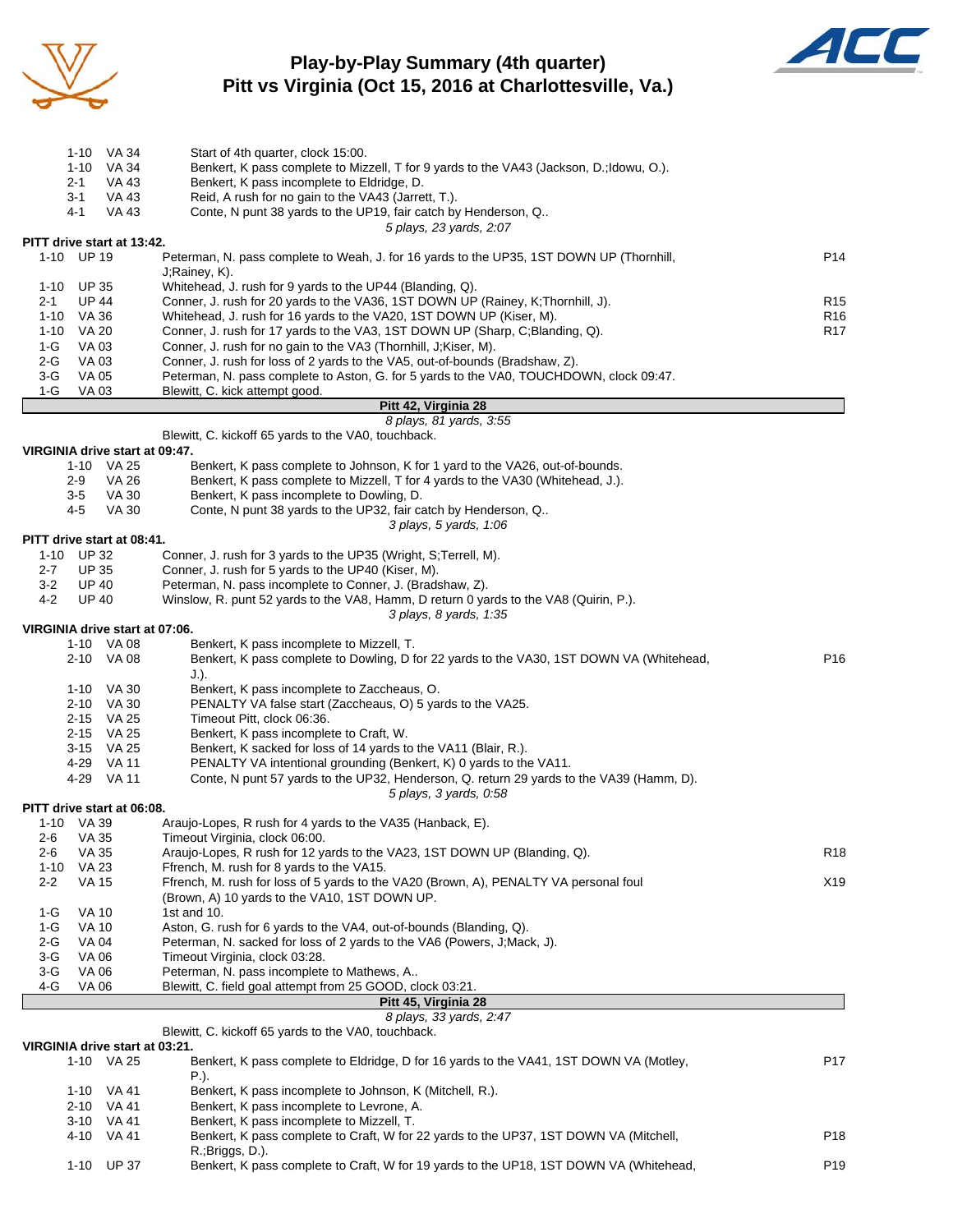

## **Play-by-Play Summary (4th quarter) Pitt vs Virginia (Oct 15, 2016 at Charlottesville, Va.)**



|                      |          |                            | $J.$ ).                                                                                 |  |  |  |  |  |
|----------------------|----------|----------------------------|-----------------------------------------------------------------------------------------|--|--|--|--|--|
|                      | $1 - 10$ | UP 18                      | Timeout Pitt, clock 02:21.                                                              |  |  |  |  |  |
|                      | $1 - 10$ | UP 18                      | Benkert, K pass incomplete to Dowling, D.                                               |  |  |  |  |  |
|                      | $2 - 10$ | UP 18                      | Benkert, K pass incomplete to Eldridge, D.                                              |  |  |  |  |  |
|                      | $3-10$   | UP 18                      | Benkert, K pass incomplete to Dowling, D.                                               |  |  |  |  |  |
|                      |          | 4-10 UP 18                 | Hayward, S field goal attempt from 36 GOOD, clock 02:04.                                |  |  |  |  |  |
| Pitt 45, Virginia 31 |          |                            |                                                                                         |  |  |  |  |  |
|                      |          |                            | 10 plays, 57 yards, 1:17                                                                |  |  |  |  |  |
|                      |          |                            | Hayward, S kickoff 13 yards to the VA48, on-side kick, recovered by UP Whitehead, J. on |  |  |  |  |  |
|                      |          |                            | VA48, PENALTY VA offside 5 yards to the VA43, 1st and 10, UP ball on VA43.              |  |  |  |  |  |
|                      |          | PITT drive start at 02:04. |                                                                                         |  |  |  |  |  |
| 1-10 VA 43           |          |                            | TEAM rush for loss of 2 yards to the VA45.                                              |  |  |  |  |  |
| $2-12$ $1/4$ $45$    |          |                            | TEAM ruch for loss of 2 vards to the VAAZ                                               |  |  |  |  |  |

2-12 VA 45 TEAM rush for loss of 2 yards to the VA47.<br>3-14 VA 47 TEAM rush for loss of 2 yards to the VA49. TEAM rush for loss of 2 yards to the VA49. End of game, clock 00:00.

#### *3 plays, minus 6 yards, 2:04* **FINAL SCORE: Pitt 45, Virginia 31**

|                        |       | Time  | 1st Downs |   |  |   | <b>Conversions</b> |         |                |                  |                  |
|------------------------|-------|-------|-----------|---|--|---|--------------------|---------|----------------|------------------|------------------|
| <b>Quarter Summary</b> | Score | Poss  |           |   |  |   | 3rd                | 4th     | <b>Rushing</b> | Passing          | <b>Penalties</b> |
| Pitt                   | 10    | 10:21 |           |   |  | ĥ | $1 - 4$            | $0 - 0$ | 17-85          | $2 - 4 - 0 - 21$ | 0-0              |
| Virginia               |       | 04:39 |           | 4 |  | 4 | $0 - 5$            | $1 - 1$ | $2-(-14)$      | 7-18-0-93        | 4-20             |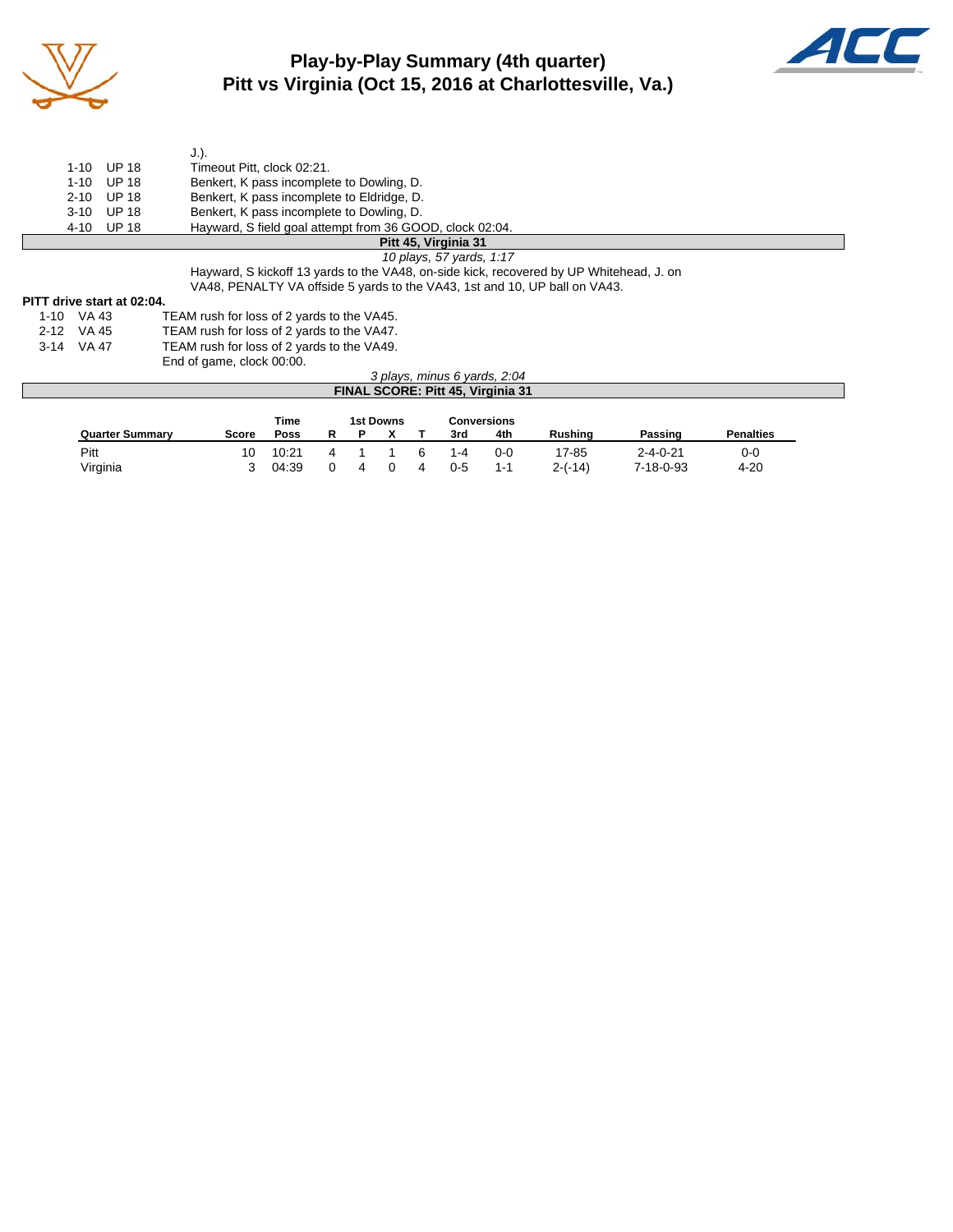

## **Quickie Statistics (4th quarter only) Pitt vs Virginia (Oct 15, 2016 at Charlottesville, Va.)**



|                                   | <b>UP</b>   | VA             |
|-----------------------------------|-------------|----------------|
| Score                             | 10          | 3              |
| <b>FIRST DOWNS</b>                | 6           | $\overline{4}$ |
| <b>RUSHES-YARDS (NET)</b>         | 17-85       | $2 - 14$       |
| <b>PASSING YDS (NET)</b>          | 21          | 93             |
| Passes Att-Comp-Int               | $4 - 2 - 0$ | $18 - 7 - 0$   |
| <b>TOTAL OFFENSE PLAYS-YARDS</b>  | 21-106      | 20-79          |
| <b>Fumble Returns-Yards</b>       | $0-0$       | $0-0$          |
| <b>Punt Returns-Yards</b>         | $1 - 29$    | $1 - 0$        |
| Kickoff Returns-Yards             | $0 - 0$     | $0-0$          |
| <b>Interception Returns-Yards</b> | $0 - 0$     | $0-0$          |
| Punts (Number-Avg)                | $1 - 52.0$  | $3 - 44.3$     |
| Fumbles-Lost                      | $0 - 0$     | $0 - 0$        |
| Penalties-Yards                   | $0-0$       | $4 - 20$       |
| <b>Possession Time</b>            | 10:21       | 04:39          |
| <b>Third-Down Conversions</b>     | 1 of 4      | $0$ of 5       |
| <b>Fourth-Down Conversions</b>    | $0$ of $0$  | 1 of 1         |

| <b>Pitt</b>         |       |                     |                                                |                 |               |      |             |          | Virginia                                                                          |                |               |             |                  |            |             |
|---------------------|-------|---------------------|------------------------------------------------|-----------------|---------------|------|-------------|----------|-----------------------------------------------------------------------------------|----------------|---------------|-------------|------------------|------------|-------------|
| <b>Rushing</b>      |       |                     | No. Gain Loss                                  | <b>Net</b>      | TD            | Lg   | Avg         |          | <b>Rushing</b>                                                                    |                | No. Gain Loss |             | <b>Net</b><br>TD | Lq         | Avg         |
| James Conner        |       | 6                   | 45                                             | 2               | 43<br>0       | 20   | 7.2         |          | <b>Albert Reid</b>                                                                | 1              | 0             | 0           | 0<br>0           | 0          | 0.0         |
| Jordan Whitehead    |       | 2                   | 25                                             | 0               | 25<br>0       | 16   | 12.5        |          | <b>Kurt Benkert</b>                                                               | 1              | $\Omega$      | 14          | $-14$<br>0       | $0 - 14.0$ |             |
| Rafael Araujo-Lopes |       | $\overline{c}$      | 16                                             | 0               | 16<br>0       | 12   | 8.0         |          |                                                                                   |                |               |             |                  |            |             |
| George Aston        |       | 1                   | 6                                              | 0               | 6<br>$\Omega$ | 6    | 6.0         |          |                                                                                   |                |               |             |                  |            |             |
| <b>Passing</b>      |       | $C-A-I$             |                                                | Yds             | TD            | Long | <b>Sack</b> |          | <b>Passing</b>                                                                    | $C-A-I$        |               | Yds         | TD<br>Long       |            | <b>Sack</b> |
| Nathan Peterman     |       | $2 - 4 - 0$         |                                                | $\overline{21}$ | 1             | 16   |             | 1        | <b>Kurt Benkert</b>                                                               | $7 - 18 - 0$   |               | 93          | $\Omega$         | 22         |             |
| <b>Receiving</b>    |       | No.                 | Yards                                          | TD              | Long          |      |             |          | <b>Receiving</b>                                                                  | No.            | Yards         | TD          | Long             |            |             |
| Jester Weah         |       | 1                   | 16                                             | 0               | 16            |      |             |          | <b>Warren Craft</b>                                                               | $\overline{c}$ | 41            | $\mathbf 0$ | 22               |            |             |
| George Aston        |       | 1                   | 5                                              | $\mathbf{1}$    |               | 5    |             |          | <b>Taquan Mizzell</b>                                                             | 2              | 13            | 0           | 9                |            |             |
|                     |       |                     |                                                |                 |               |      |             |          | Doni Dowling                                                                      | 1              | 22            | 0           | 22               |            |             |
|                     |       |                     |                                                |                 |               |      |             |          | David Eldridge                                                                    | 1              | 16            | 0           | 16               |            |             |
| <b>Punting</b>      |       | No.                 | Yds                                            | Avg             | Long          | In20 |             | ΤВ       | <b>Punting</b>                                                                    | No.            | Yds           | Avg         | Long             | In20       | TВ          |
| <b>Ryan Winslow</b> |       | 1                   | $\overline{52}$                                | 52.0            | 52            |      | 1           | $\Omega$ | Nicholas Conte                                                                    | 3              | 133           | 44.3        | 57               | 1          | $\Omega$    |
| <b>Punt Returns</b> |       | No.                 | Yards                                          | <b>TD</b>       | Long          |      |             |          | <b>Punt Returns</b>                                                               | No.            | Yards         | TD          | Long             |            |             |
| Quadree Henderson   |       | 1                   | 29                                             | $\mathbf{0}$    | 29            |      |             |          | Daniel Hamm                                                                       | 1              | $\Omega$      | $\Omega$    | O                |            |             |
| <b>Kick Returns</b> |       | No.                 | Yards                                          | TD              | Long          |      |             |          | <b>Kick Returns</b>                                                               | No.            | Yards         | TD          | Long             |            |             |
| <b>Tackles</b>      |       | UA-A                | Total                                          |                 | <b>Sacks</b>  | TFL  |             |          | <b>Tackles</b>                                                                    | UA-A           | <b>Total</b>  |             | <b>Sacks</b>     | <b>TFL</b> |             |
| Jordan Whitehead    |       | $3-0$               | 3                                              |                 | 0.0           |      | 0.0         |          | <b>Quin Blanding</b>                                                              | $3 - 1$        |               | 4           | 0.0              | 0.0        |             |
| Pat Quirin          |       | $1 - 0$             | 1                                              |                 | 0.0           |      | 0.0         |          | Micah Kiser                                                                       | $2 - 1$        |               | 3           | 0.0              | 0.0        |             |
| Qtr                 | Time  | <b>Scoring Play</b> |                                                |                 |               |      |             |          |                                                                                   |                |               |             |                  | V-H        |             |
| 1st                 | 10:31 |                     |                                                |                 |               |      |             |          | VA - Albert Reid 5 yd run (Sam Hayward kick), 12-69 4:29                          |                |               |             |                  | $0 - 7$    |             |
|                     | 05:41 |                     |                                                |                 |               |      |             |          | UP - Jester Weah 38 yd pass from Nathan Peterman (Chris Blewitt kick), 5-71 2:07  |                |               |             |                  | $7 - 7$    |             |
|                     | 02:51 |                     |                                                |                 |               |      |             |          | VA - Taquan Mizzell 44 yd run (Sam Hayward kick), 8-75 3:06                       |                |               |             |                  | $7 - 14$   |             |
|                     | 02:35 |                     |                                                |                 |               |      |             |          | UP - Quadree Henderson 93 yd kickoff return (Chris Blewitt kick)                  |                |               |             |                  | $14 - 14$  |             |
|                     | 01:48 |                     |                                                |                 |               |      |             |          | VA - Olamide Zaccheaus 74 yd pass from Kurt Benkert (Sam Hayward kick), 2-78 0:47 |                |               |             |                  | $14 - 21$  |             |
| 2nd                 | 09:08 |                     |                                                |                 |               |      |             |          | UP - James Conner 1 yd run (Chris Blewitt kick), 10-74 5:32                       |                |               |             |                  | $21 - 21$  |             |
|                     | 05:57 |                     |                                                |                 |               |      |             |          | VA - Albert Reid 1 yd run (Sam Hayward kick), 8-74 3:11                           |                |               |             |                  | $21 - 28$  |             |
|                     | 00:40 |                     |                                                |                 |               |      |             |          | UP - James Conner 1 yd run (Chris Blewitt kick), 9-26 5:17                        |                |               |             |                  | $28 - 28$  |             |
|                     | 00:04 |                     |                                                |                 |               |      |             |          | UP - Jordan Whitehead 59 yd interception return (Chris Blewitt kick)              |                |               |             |                  | $35 - 28$  |             |
| 4th                 | 09:47 |                     |                                                |                 |               |      |             |          | UP - George Aston 5 yd pass from Nathan Peterman (Chris Blewitt kick), 8-81 3:55  |                |               |             |                  | $7 - 0$    |             |
|                     | 03:21 |                     | UP - Chris Blewitt 25 yd field goal, 8-33 2:47 |                 |               |      |             |          |                                                                                   |                |               |             |                  | $10 - 0$   |             |
|                     | 02:04 |                     | VA - Sam Hayward 36 yd field goal, 10-57 1:17  |                 |               |      |             |          |                                                                                   |                |               |             |                  | $10 - 3$   |             |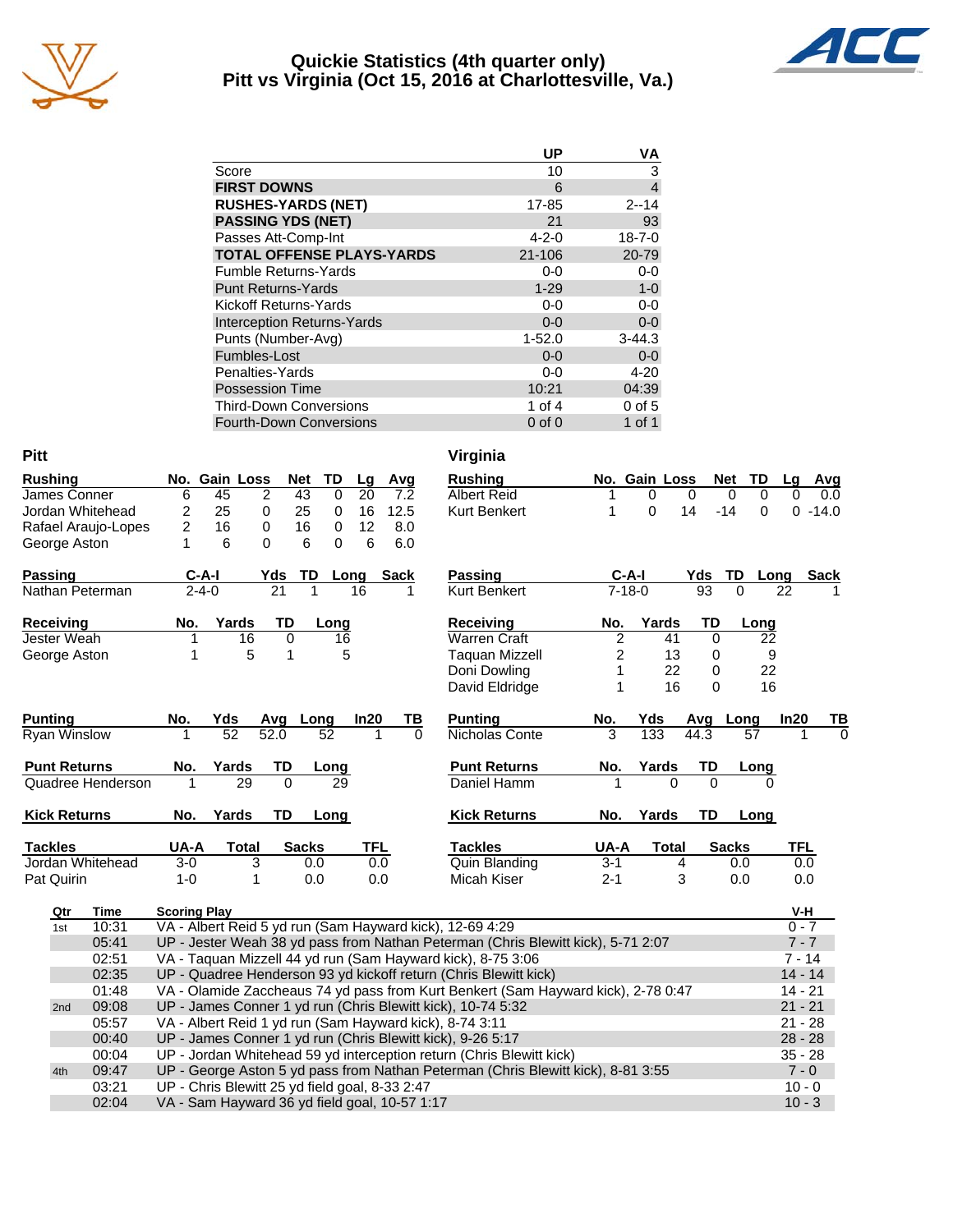

**Scoring Summary (Final) Virginia Football 2016 #22 North Carolina vs Virginia (Oct 22, 2016 at Charlottesville, Va.)**



North Carolina (6-2,4-1) vs. Virginia (2-5,1-2) Date: Oct 22, 2016 • Site: Charlottesville, Va. • Stadium: Smith/Harrison/Scott Attendance: 40882

| <b>Score by Quarters</b> |  |  | Total |
|--------------------------|--|--|-------|
| North Carolina           |  |  |       |
| Virginia                 |  |  |       |

| Qtr Time | <b>Scoring Play</b>                                                                         | V-H       |
|----------|---------------------------------------------------------------------------------------------|-----------|
|          | 1st 00:33 NC - Elijah Hood 4 yd run (Nick Weiler kick), 5-29 1:23                           | $7 - 0$   |
|          | 2nd 05:27 VA - Evan Butts 11 yd pass from Matt Johns (Sam Hayward kick), 14-73 6:51         | $7 - 7$   |
|          | 02:52 NC - Bug Howard 40 yd pass from Mitch Trubisky (Nick Weiler kick), 8-81 2:35          | $14 - 7$  |
|          | 3rd 07:39 NC - Thomas Jackson 10 yd pass from Mitch Trubisky (Nick Weiler kick), 10-79 3:52 | $21 - 7$  |
|          | 01:31 NC - T.J. Logan 4 yd run (Nick Weiler kick), 6-41 2:11                                | $28 - 7$  |
|          | 4th 09:01 VA - Taquan Mizzell 1 yd run (Sam Hayward kick), 12-53 4:54                       | $28 - 14$ |
|          | 08:30 NC - Austin Proehl 46 yd pass from Mitch Trubisky (Nick Weiler kick), 2-57 0:31       | $35 - 14$ |

Kickoff time: 3:04 PM • End of Game: 6:31 PM • Total elapsed time: 3:27

Officials: Referee: Duane Heydt; Umpire: Marvin Wilson; Linesman: Kavin McGrath;

Line judge: Danny Short; Back judge: Jacques Hooper; Field judge: C. Clougherty;

Side judge: Tony Tarantini; Center judge: Steve Disangro;

Temperature: 59 F • Wind: 9 E • Weather: Partly sunny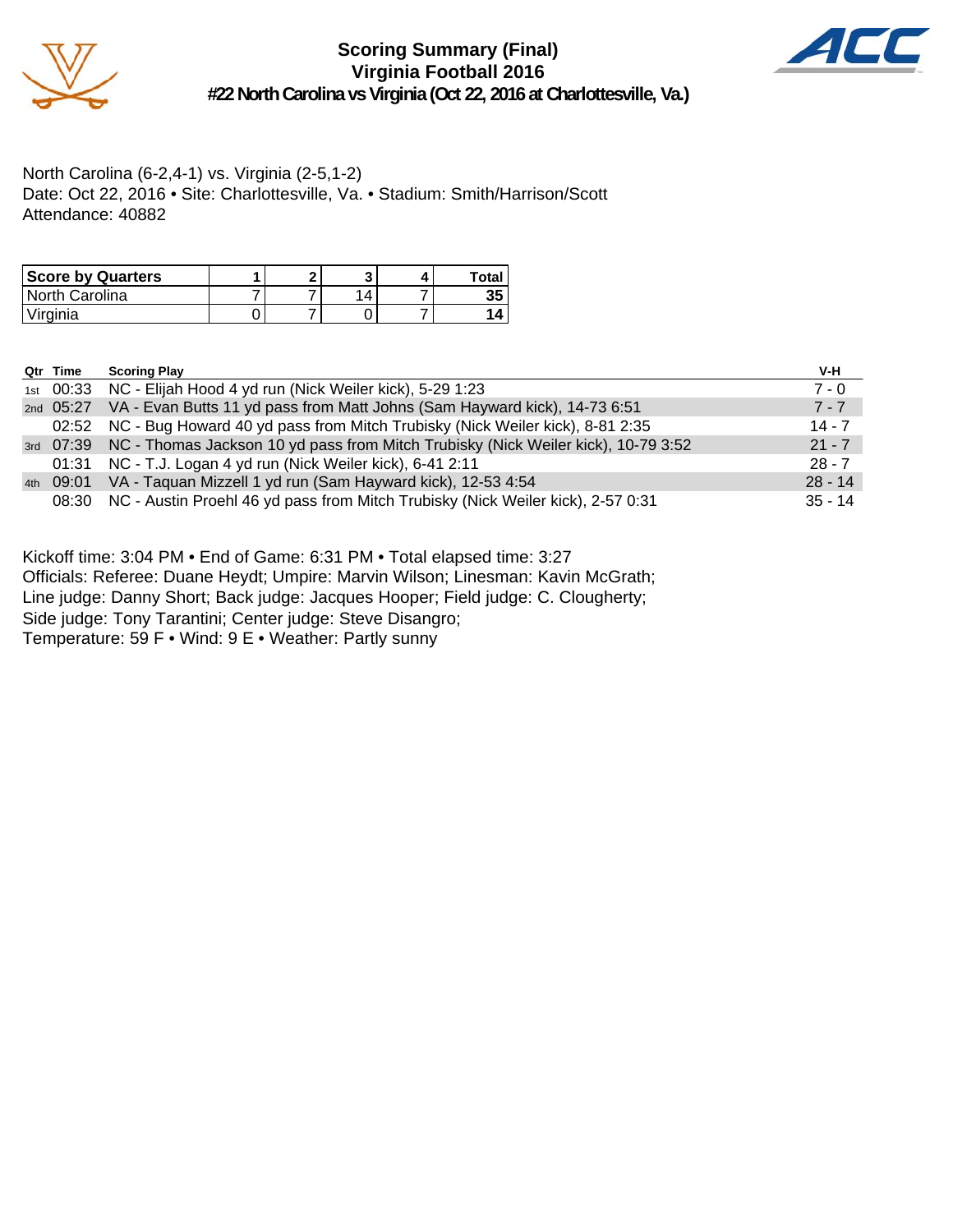

## **Team Statistics (Final) Virginia Football 2016**



**#22 North Carolina vs Virginia (Oct 22, 2016 at Charlottesville, Va.)**

|                                            | <b>NC</b>                 | VA                      |
|--------------------------------------------|---------------------------|-------------------------|
| <b>FIRST DOWNS</b>                         | 25                        | 19                      |
| Rushing                                    | 9                         | 8                       |
| Passing                                    | 15                        | 10                      |
| Penalty                                    | 1                         | $\mathbf{1}$            |
| <b>NET YARDS RUSHING</b>                   | 178                       | 110                     |
| <b>Rushing Attempts</b>                    | 36                        | 39                      |
| Average Per Rush                           | 4.9                       | 2.8                     |
| <b>Rushing Touchdowns</b>                  | $\overline{2}$            | $\mathbf{1}$            |
| <b>Yards Gained Rushing</b>                | 190                       | 150                     |
| Yards Lost Rushing                         | 12                        | 40                      |
| <b>NET YARDS PASSING</b>                   | 310                       | 143                     |
| Completions-Attempts-Int                   | $24 - 31 - 0$             | $22 - 45 - 0$           |
| Average Per Attempt                        | 10.0                      | 3.2                     |
| <b>Average Per Completion</b>              | 12.9                      | 6.5                     |
| Passing Touchdowns                         | 3                         | 1                       |
| <b>TOTAL OFFENSE YARDS</b>                 | 488                       | 253                     |
| Total offense plays                        | 67                        | 84                      |
| Average Gain Per Play                      | 7.3                       | 3.0                     |
| Fumbles: Number-Lost                       | $2 - 2$                   | $1 - 1$                 |
| Penalties: Number-Yards                    | $7 - 60$                  | $9 - 82$                |
| <b>PUNTS-YARDS</b>                         | 7-262                     | 10-456                  |
| Average Yards Per Punt                     | 37.4                      | 45.6                    |
| Net Yards Per Punt                         | 37.4                      | 41.1                    |
| Inside 20                                  | 1                         | $\overline{\mathbf{4}}$ |
| 50+ Yards                                  | 0                         | 4                       |
| Touchbacks                                 | $\overline{0}$            | $\overline{2}$          |
| Fair catch                                 | 6                         | 1                       |
| <b>KICKOFFS-YARDS</b>                      | 6-377                     | 3-168                   |
| Average Yards Per Kickoff                  | 62.8                      | 56.0                    |
| Net Yards Per Kickoff                      | 33.2                      | 38.3                    |
| Touchbacks                                 | 3                         | 0                       |
| Punt returns: Number-Yards-TD              | $1 - 5 - 0$               | $0 - 0 - 0$             |
| Average Per Return                         | 5.0                       | 0.0                     |
| Kickoff returns: Number-Yds-TD             | $3 - 53 - 0$              | $3 - 103 - 0$           |
| Average Per Return                         | 17.7                      | 34.3                    |
| Interceptions: Number-Yds-TD               | $0 - 0 - 0$               | $0 - 0 - 0$             |
| Fumble Returns: Number-Yds-TD              | $0 - 0 - 0$               | $0 - 0 - 0$             |
| <b>Miscellaneous Yards</b>                 | 0                         | 0                       |
| Possession Time                            | 27:18                     | 32:42                   |
| 1st Quarter                                | 7:55                      | 7:05                    |
| 2nd Quarter                                | 5:02                      | 9:58                    |
| 3rd Quarter                                | 7:53                      | 7:07                    |
| 4th Quarter                                | 6:28                      | 8:32                    |
| <b>Third-Down Conversions</b>              | 5 of 12                   | 3 of 19                 |
| <b>Fourth-Down Conversions</b>             | $0$ of $0$                |                         |
| <b>Red-Zone Scores-Chances</b>             | $3 - 4$                   | 3 of 3<br>$2 - 2$       |
| Touchdowns                                 |                           | $2 - 2$                 |
|                                            | $3 - 4$                   |                         |
| Field goals                                | $0 - 4$                   | $0 - 2$                 |
| Sacks By: Number-Yards<br><b>PAT Kicks</b> | $3 - 16$<br>$5-5$         | $2 - 7$                 |
| <b>Field Goals</b>                         |                           | $2 - 2$                 |
|                                            | $0 - 0$<br>$\overline{7}$ | $0 - 1$                 |
| Points off turnovers                       |                           | 0                       |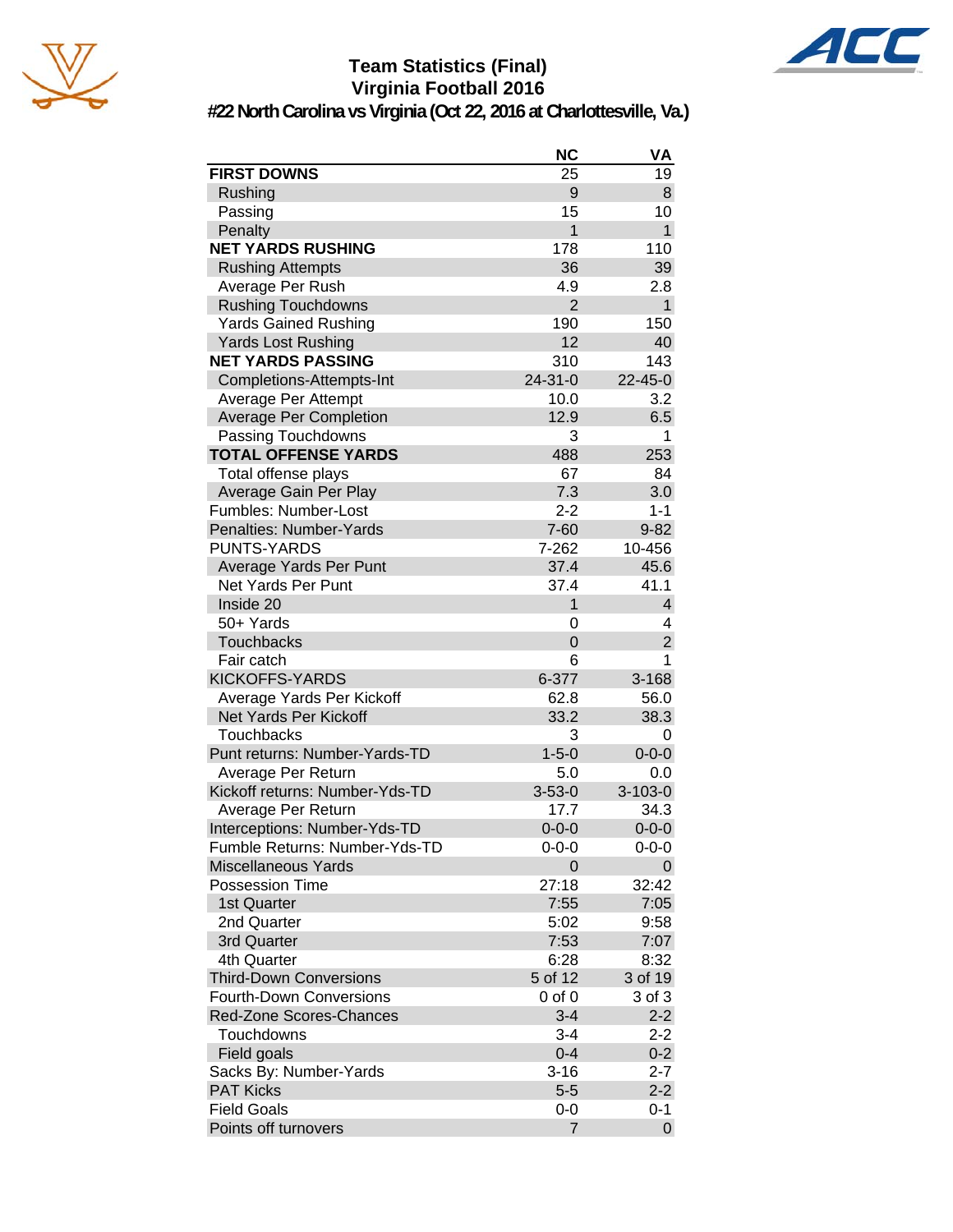

## **Individual Statistics (Final) Virginia Football 2016**



**#22 North Carolina vs Virginia (Oct 22, 2016 at Charlottesville, Va.)**

## **North Carolina Virginia**

| <b>Rushing</b>       |    | No. Gain Loss |    |          | Net TD       | Lq | Avg         |
|----------------------|----|---------------|----|----------|--------------|----|-------------|
| Elijah Hood          | 16 | 112           | 5  | 107      |              | 15 | 6.7         |
| T.J. Logan           | 10 | 61            | 0  | 61       |              |    | 6.1         |
| Jordon Brown         | 5  | 9             | 0  | 9        | $\Omega$     | 4  | 1.8         |
| <b>Khris Francis</b> |    |               | O  |          | $\mathbf{0}$ |    | 1. $\Omega$ |
| Mitch Trubisky       | Δ  |               |    | $\Omega$ | $\Omega$     | 6  | 0.0         |
| Totals               | 36 |               | 12 | 178      | 2            | 15 | 4.9         |

| Passing        | C-A-I         |     | Yds TD Long Sack |  |
|----------------|---------------|-----|------------------|--|
| Mitch Trubisky | $24 - 31 - 0$ | 310 | 46               |  |
| Totals         | $24 - 31 - 0$ | 310 | 46               |  |

| Receiving            | No. | Yards | TD | Long |
|----------------------|-----|-------|----|------|
| <b>Ryan Switzer</b>  |     | 72    | 0  | 22   |
| <b>Bug Howard</b>    |     | 109   |    | 40   |
| <b>Austin Proehl</b> | 3   | 76    | 1  | 46   |
| Elijah Hood          | 2   | 4     | 0  | 6    |
| Jordan Cunningham    |     | 22    | 0  | 22   |
| <b>Carl Tucker</b>   |     | 12    | 0  | 12   |
| Thomas Jackson       |     | 10    | 1  | 10   |
| Josh Cabrera         |     | 5     | 0  | 5    |
| Totals               | 24  | 310   | 3  | 46   |

| <b>Punting</b> |     |          | Yds Avg Long In20     | TB |
|----------------|-----|----------|-----------------------|----|
| Tom Sheldon    |     | 262 37.4 | $\Delta$ <sup>7</sup> |    |
| Totals         | 262 | 374      |                       |    |

|                        |    | <b>Kickoff</b><br>Punt |   |   | Intercept   |    |         |     |  |
|------------------------|----|------------------------|---|---|-------------|----|---------|-----|--|
| <b>Returns</b>         | No | Yds                    |   |   | $Lg$ No Yds |    | $Lg$ No | Yds |  |
| <b>Ryan Switzer</b>    |    | 5                      | 5 |   |             |    |         |     |  |
| <b>Anthony Ratliff</b> | O) |                        |   |   | 34          | 18 |         |     |  |
| Khris Francis          | O  | O                      |   |   | 19          | 19 |         |     |  |
| Totals                 |    | 5                      | 5 | 3 | 53          | 19 |         |     |  |

| ield goals | Qtr Time Dist | Result |
|------------|---------------|--------|
|            |               |        |

| <b>Kickoffs</b><br><b>Nick Weiler</b> | No.<br>6 | Yards<br>377 |    | Avq<br>62.8 | ΤВ<br>3 | ОВ<br>0 |
|---------------------------------------|----------|--------------|----|-------------|---------|---------|
| <b>All-purpose</b>                    | Run      | Rcv          | ΚR | <b>PR</b>   | IR      | Total   |
| Elijah Hood                           | 107      | 4            | 0  | 0           | 0       | 111     |
| <b>Bug Howard</b>                     | 0        | 109          | 0  | 0           | 0       | 109     |
| <b>Ryan Switzer</b>                   | 0        | 72           | 0  | 5           | 0       | 77      |
| <b>Austin Proehl</b>                  | 0        | 76           | 0  | 0           | O       | 76      |

| <b>Rushing</b>       |                | No. Gain Loss          |                      | Net            | TD              | Lg        | Avg            |          | <b>Rushing</b>          | No.                     | <b>Gain Loss</b> |                         | Net            | TD               | Lg                        | Avg                      |
|----------------------|----------------|------------------------|----------------------|----------------|-----------------|-----------|----------------|----------|-------------------------|-------------------------|------------------|-------------------------|----------------|------------------|---------------------------|--------------------------|
| Elijah Hood          | 16             | 112                    | 5                    | 107            | 1               | 15        | 6.7            |          | <b>Taquan Mizzell</b>   | 19                      | 111              | 5                       | 106            | 1                | 13                        | 5.6                      |
| T.J. Logan           | 10             | 61                     | 0                    | 61             | 1               | 11        | 6.1            |          | <b>Albert Reid</b>      | 10                      | 25               | 5                       | 20             | 0                | 8                         | 2.0                      |
| Jordon Brown         | 5              | 9                      | 0                    | 9              | 0               | 4         | 1.8            |          | Olamide Zaccheaus       | 1                       | 5                | 0                       |                | 5<br>0           | 5                         | 5.0                      |
| Khris Francis        | 1              | 1                      | 0                    | 1              | 0               | 1         | 1.0            |          | Joe Reed                | 1                       | 3                | 0                       |                | 3<br>0           | 3                         | 3.0                      |
| Mitch Trubisky       | 4              | 7                      | 7                    | 0              | 0               | 6         | 0.0            |          | Jordan Ellis            |                         | 0                | $\overline{\mathbf{c}}$ |                | $-2$<br>0        | 0                         | $-2.0$                   |
| <b>Totals</b>        | 36             | 190                    | 12                   | 178            | $\overline{2}$  | 15        | 4.9            |          | <b>TEAM</b>             | 1                       | 0                | 3                       |                | $-3$<br>0        | 0                         | $-3.0$                   |
|                      |                |                        |                      |                |                 |           |                |          | Kurt Benkert            | 4                       | 6                | 10                      |                | $-4$<br>$\Omega$ | 6                         | $-1.0$                   |
|                      |                |                        |                      |                |                 |           |                |          | <b>Connor Brewer</b>    | 2                       | 0                | 15                      | $-15$          | 0                | 0                         | $-7.5$                   |
|                      |                |                        |                      |                |                 |           |                |          | <b>Totals</b>           | 39                      | 150              | 40                      | 110            | 1                | 13                        | 2.8                      |
| Passing              |                | $C-A-I$                | Yds                  | TD             | Long            |           | <b>Sack</b>    |          | <b>Passing</b>          |                         | $C-A-I$          |                         | Yds            | TD               | Long                      | <b>Sack</b>              |
| Mitch Trubisky       |                | 24-31-0                | 310                  | 3              |                 | 46        | $\overline{2}$ |          | <b>Kurt Benkert</b>     |                         | 19-32-0          |                         | 126            | 0                | 16                        | 1                        |
| Totals               |                | 24-31-0                | 310                  | $\overline{3}$ |                 | 46        | $\overline{2}$ |          | <b>Connor Brewer</b>    |                         | $2 - 12 - 0$     |                         | 6              | 0                | 3                         | $\overline{2}$           |
|                      |                |                        |                      |                |                 |           |                |          | Matt Johns              |                         | $1 - 1 - 0$      |                         | 11             | 1                | 11                        | $\overline{0}$           |
|                      |                |                        |                      |                |                 |           |                |          | <b>Totals</b>           |                         | 22-45-0          |                         | 143            | 1                | 16                        | $\overline{3}$           |
| Receiving            | No.            | Yards                  |                      | TD             | Long            |           |                |          | <b>Receiving</b>        | No.                     | Yards            |                         | TD             | Long             |                           |                          |
| Ryan Switzer         | 8              |                        | 72                   | 0              | 22              |           |                |          | <b>Taquan Mizzell</b>   | 7                       |                  | 25                      | 0              |                  | 5                         |                          |
| Bug Howard           | 7              |                        | 109                  | 1              | 40              |           |                |          | Keeon Johnson           | 3                       |                  | 18                      | 0              |                  | 9                         |                          |
| <b>Austin Proehl</b> | 3              |                        | 76                   | 1              | 46              |           |                |          | Andre Levrone           | $\overline{\mathbf{c}}$ |                  | 22                      | 0              |                  | 16                        |                          |
| Elijah Hood          | 2              |                        | 4                    | 0              | 6               |           |                |          | Ryan Santoro            | 2                       |                  | 18                      | 0              |                  | 10                        |                          |
| Jordan Cunningham    | 1              |                        | 22                   | 0              | 22              |           |                |          | Olamide Zaccheaus       | 2                       |                  | 16                      | 0              |                  | 13                        |                          |
| Carl Tucker          |                |                        | 12                   | 0              | 12              |           |                |          | Evan Butts              | 2                       |                  | 14                      | 1              | 11               |                           |                          |
| Thomas Jackson       | 1              |                        | 10                   | 1              | 10              |           |                |          | <b>Brendan Marshall</b> | $\overline{c}$          |                  | 8                       | 0              |                  | 5                         |                          |
| Josh Cabrera         |                |                        | 5                    | 0              | 5               |           |                |          | <b>Albert Reid</b>      | 1                       |                  | 11                      | 0              | 11               |                           |                          |
| Totals               | 24             |                        | 310                  | 3              | 46              |           |                |          | Hasise Dubois           | 1                       |                  | 11                      | 0              | 11               |                           |                          |
|                      |                |                        |                      |                |                 |           |                |          | <b>Totals</b>           | $\overline{22}$         |                  | 143                     | 1              |                  | 16                        |                          |
| <b>Punting</b>       | No.            | Yds                    | Avg                  | Long           |                 | In20      | TВ             |          | <b>Punting</b>          | No.                     | Yds              |                         | Avg            | Long             | In20                      | TВ                       |
| Tom Sheldon          | 7              | 262                    | 37.4                 |                | 47              |           | 1              | 0        | Nicholas Conte          | 10                      | 456              |                         | 45.6           | 59               |                           | $\overline{2}$<br>4      |
| Totals               | $\overline{7}$ | 262                    | 37.4                 |                | $\overline{47}$ |           | $\mathbf{1}$   | $\Omega$ | <b>Totals</b>           | 10                      | 456              |                         | 45.6           | 59               |                           | $\overline{c}$<br>4      |
|                      |                | Punt                   |                      | <b>Kickoff</b> |                 |           | Intercept      |          |                         |                         | Punt             |                         | <b>Kickoff</b> |                  |                           | Intercept                |
| Returns              | No             | Yds<br>$\overline{Lg}$ | No                   | Yds            | No<br>Lg        | Yds       |                | Lg       | <b>Returns</b>          | No                      | Yds              |                         | Lg No Yds      | Lg               | No Yds                    | $lg$                     |
| <b>Ryan Switzer</b>  | 1              | 5                      | $\overline{5}$<br>0  | $\mathbf 0$    | 0               | 0         | 0              | 0        | Daniel Hamm             | 0                       | 0                | $\overline{0}$<br>1     | 24             | 24               | $\mathbf 0$               | 0<br>0                   |
| Anthony Ratliff      | 0              | 0                      | $\overline{2}$<br> 0 | 34             | 18              | 0         | 0              | 0        | Joe Reed                | 0                       | 0                | 2<br>0                  | 79             | 50               | 0                         | $\pmb{0}$<br>0           |
| Khris Francis        | 0              | 0                      | $\Omega$<br>-1       | 19             | 19              | 0         | 0              | 0        | Totals                  | 0                       | 0                | $\overline{0}$<br>3     | 103            | 50               | $\pmb{0}$                 | $\pmb{0}$<br>$\mathbf 0$ |
| <b>Totals</b>        | 1              | 5                      | $\overline{5}$<br>3  | 53             | 19              | 0         | $\Omega$       | $\Omega$ |                         |                         |                  |                         |                |                  |                           |                          |
| Field goals          | Qtr            | <b>Time</b>            | <b>Dist</b>          |                | <b>Result</b>   |           |                |          | <b>Field goals</b>      | <u>Qtr</u>              | <b>Time</b>      |                         | <u>Dist</u>    |                  | <b>Result</b>             |                          |
|                      |                |                        |                      |                |                 |           |                |          | Sam Hayward             | 2nd                     | 00:57            |                         | 46 yards       |                  | Missed                    |                          |
| Kickoffs             | No.            | Yards                  |                      | Avg            | TВ              | <u>OB</u> |                |          | <b>Kickoffs</b>         | No.                     | Yards            |                         | Avg            | TB               | $\underline{\mathsf{OB}}$ |                          |
| Nick Weiler          | 6              | 377                    |                      | 62.8           | 3               |           | $\Omega$       |          | Sam Hayward             | 3                       | 168              |                         | 56.0           | $\Omega$         |                           | $\Omega$                 |
| All-purpose          | Run            | <b>Rcv</b>             | <b>KR</b>            | <b>PR</b>      |                 | IR        | <b>Total</b>   |          | All-purpose             | Run                     | <b>Rcv</b>       |                         | <b>KR</b>      | <b>PR</b>        | IR                        | <b>Total</b>             |
| Elijah Hood          | 107            | 4                      | $\mathbf 0$          | 0              |                 | 0         | 111            |          | <b>Taquan Mizzell</b>   | 106                     | 25               |                         | 0              | 0                | $\mathbf 0$               | 131                      |
| <b>Bug Howard</b>    | 0              | 109                    | 0                    | 0              |                 | 0         | 109            |          | Joe Reed                | 3                       | 0                |                         | 79             | 0                | 0                         | 82                       |
| <b>Ryan Switzer</b>  | 0              | 72                     | 0                    | 5              |                 | 0         | 77             |          | <b>Albert Reid</b>      | 20                      | 11               |                         | 0              | 0                | 0                         | 31                       |
| Austin Proehl        | 0              | 76                     | $\mathbf 0$          | $\pmb{0}$      |                 | 0         | 76             |          | Daniel Hamm             | 0                       | 0                |                         | 24             | 0                | 0                         | 24                       |

FUMBLES: North Carolina-T.J. Logan 1-1; Ryan Switzer 1-1. Virginia-Kurt Benkert 1-1.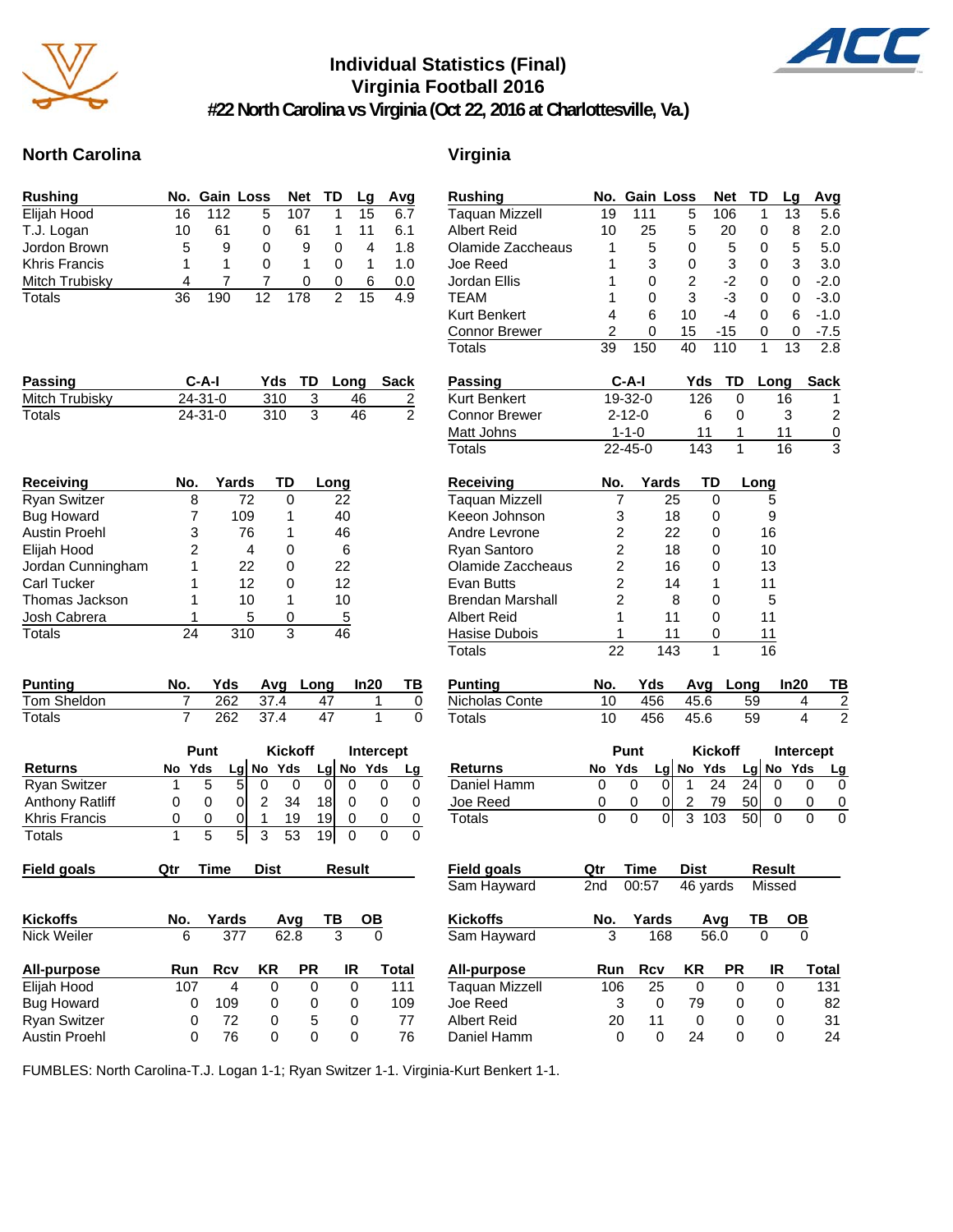

## **Defensive Statistics (Final) Virginia Football 2016 #22 North Carolina vs Virginia (Oct 22, 2016 at Charlottesville, Va.)**



|             | ## North Carolina    | Solo           | Ast                     | Total          | Sacks-Yds                | <b>TFL-Yds</b>           | FF                       | FR-Yds                   | Int-Yds        | <b>BrUp</b>              | <b>Blks</b>              | QBH      |
|-------------|----------------------|----------------|-------------------------|----------------|--------------------------|--------------------------|--------------------------|--------------------------|----------------|--------------------------|--------------------------|----------|
|             | 36 Cole Holcomb      | 7              | 3                       | 10             |                          | $1.0 - 4$                |                          |                          |                |                          |                          |          |
|             | 25 Ayden Bonilla     | 3              | 5                       | 8              | $\overline{\phantom{a}}$ |                          |                          |                          |                |                          | $\overline{\phantom{a}}$ |          |
| 6           | M.J. Stewart         | 6              | $\Omega$                | 6              | $\overline{\phantom{a}}$ |                          |                          |                          |                | 1                        |                          |          |
|             | 15 Donnie Miles      | 3              | 3                       | 6              | $\overline{\phantom{a}}$ |                          |                          |                          |                | $\mathbf{1}$             |                          |          |
|             | 90 Nazair Jones      | $\overline{2}$ | 3                       | 5              | $\overline{a}$           | $1.0 - 1$                | $\overline{a}$           |                          |                |                          | $\overline{a}$           |          |
| $2^{\circ}$ | Des Lawrence         | 3              | $\mathbf{1}$            | $\overline{4}$ |                          | ÷.                       |                          |                          |                | $\mathbf{1}$             | $\overline{a}$           |          |
|             | 10 Andre Smith       | $\overline{2}$ | $\overline{2}$          | 4              | $1.0 - 9$                | $1.0 - 9$                | $\blacksquare$           | $\blacksquare$           | $\overline{a}$ | 1                        | ä,                       |          |
|             | 53 Malik Carney      | $\overline{2}$ | $\mathbf{1}$            | 3              | $\blacksquare$           | $1.0 - 5$                | $\blacksquare$           |                          |                | ۰                        | $\overline{\phantom{a}}$ |          |
|             | 23 Cayson Collins    | $\mathbf{1}$   | $\overline{2}$          | 3              | $\sim$                   | $\sim$                   | $\overline{\phantom{a}}$ | $\overline{\phantom{a}}$ | $\overline{a}$ | $\overline{a}$           | $\blacksquare$           |          |
|             | 49 Jeremiah Clarke   | $\mathbf{1}$   | $\overline{2}$          | 3              | $\overline{a}$           | $0.5 - 1$                |                          |                          |                | ۰                        |                          |          |
|             | 95 Tyler Powell      | $\Omega$       | 3                       | 3              | $0.5 - 3$                | $1.0 - 4$                | $\blacksquare$           | $\overline{a}$           |                | $\overline{a}$           | $\overline{a}$           |          |
|             | 55 Jason Strowbridge | $\mathbf{1}$   | $\mathbf{1}$            | 2              | $\overline{\phantom{a}}$ | $\overline{\phantom{0}}$ |                          | $\overline{\phantom{a}}$ |                |                          |                          |          |
|             | 45 Mikey Bart        | 1              | 1                       | $\overline{2}$ | $1.0 - 1$                | $1.0 - 1$                | $\blacksquare$           | $1 - 0$                  |                | L,                       | $\overline{a}$           |          |
| 21          | <b>Myles Dorn</b>    | $\Omega$       | $\mathfrak{p}$          | $\overline{2}$ | $\overline{a}$           |                          | $\overline{\phantom{a}}$ | ÷                        |                |                          |                          |          |
|             | 29 J.K. Britt        | 1              | 0                       | 1              | $\mathbf{r}$             | $\blacksquare$           | $\overline{\phantom{a}}$ | $\overline{a}$           |                | $\overline{a}$           | $\blacksquare$           |          |
|             | 48 Thomas Jackson    | $\mathbf{1}$   | $\overline{0}$          | $\mathbf{1}$   | $\blacksquare$           | $\overline{a}$           |                          |                          |                |                          |                          |          |
|             | 94 Marlon Dunlap     | 0              | 1                       | 1              | $0.5 - 3$                | $0.5 - 3$                | $\blacksquare$           |                          |                | L,                       |                          |          |
|             | 26 Dominquie Green   | $\Omega$       | $\mathbf{1}$            | $\mathbf{1}$   | $\overline{\phantom{a}}$ | $\overline{\phantom{0}}$ |                          |                          |                | $\mathbf 1$              |                          |          |
|             | 92 Aaron Crawford    | 0              | 1                       | 1              | $\mathbf{r}$             | $\blacksquare$           | $\overline{a}$           | $\overline{a}$           | $\overline{a}$ | $\blacksquare$           | $\overline{a}$           |          |
|             | 97 Jalen Dalton      | $\Omega$       | $\mathbf{1}$            | $\overline{1}$ | ÷.                       | $\overline{a}$           | $\overline{\phantom{a}}$ | $\overline{\phantom{a}}$ |                | $\overline{a}$           | $\overline{a}$           |          |
| 5           | Patrice Rene         | 0              | 1                       | 1              | $\blacksquare$           | $\overline{\phantom{a}}$ | $\overline{\phantom{a}}$ | $\overline{\phantom{a}}$ | $\blacksquare$ | $\blacksquare$           | $\overline{\phantom{a}}$ |          |
|             | <b>Totals</b>        | 34             | 34                      | 68             | $3.0 - 16$               | $7.0 - 28$               | $\Omega$                 | $1 - 0$                  | $0 - 0$        | 5                        | $\Omega$                 | $\Omega$ |
|             | ## Virginia          | Solo           | Ast                     | Total          | Sacks-Yds                | <b>TFL-Yds</b>           | FF                       | FR-Yds                   | Int-Yds        | <b>BrUp</b>              | <b>Blks</b>              | QBH      |
| 3           | <b>Quin Blanding</b> | 8              | 5                       | 13             | $\overline{\phantom{a}}$ | $1.0 - 5$                | $\blacksquare$           | $\blacksquare$           |                | $\overline{\phantom{a}}$ |                          |          |
|             | 53 Micah Kiser       | 6              | $\overline{\mathbf{4}}$ | 10             | $\sim$                   | $0.5 - 1$                | $\mathbf{1}$             | $1 - 0$                  |                | $\mathfrak{p}$           | ÷                        |          |
| 34          | <b>Bryce Hall</b>    | 8              | 1                       | 9              | $\blacksquare$           | ä.                       |                          | $1 - 0$                  |                |                          |                          |          |
| 37          | Jordan Mack          | $\mathbf{1}$   | 6                       | $\overline{7}$ |                          | $0.5 - 1$                |                          | $\overline{a}$           |                |                          |                          |          |
|             | 98 Landan Word       | 4              | 0                       | $\overline{4}$ | $1.0 - 4$                | $1.0 - 4$                | $\blacksquare$           | $\blacksquare$           | $\overline{a}$ | $\blacksquare$           | $\blacksquare$           |          |
|             | 51 Zach Bradshaw     | $\overline{0}$ | $\overline{\mathbf{4}}$ | $\overline{4}$ | $\overline{\phantom{0}}$ | ÷.                       |                          |                          |                |                          |                          |          |
| 9           | Andrew Brown         | $\overline{2}$ | 1                       | 3              | $1.0 - 3$                | $1.0 - 3$                | $\blacksquare$           | $\blacksquare$           | $\overline{a}$ | ä,                       | $\overline{\phantom{a}}$ |          |
|             | 21 Juan Thornhill    | 2              | $\mathbf{1}$            | 3              | $\overline{a}$           | $\overline{a}$           | $\mathbf{1}$             | $\overline{a}$           |                | $\overline{\phantom{a}}$ |                          |          |
|             | 13 Chris Peace       | $\mathbf{1}$   | $\overline{2}$          | 3              | $\blacksquare$           | $\overline{a}$           | $\blacksquare$           | $\overline{\phantom{a}}$ | ÷,             | $\overline{\phantom{a}}$ | $\blacksquare$           |          |
|             | 54 Matt Terrell      | $\overline{2}$ | $\Omega$                | $\overline{2}$ | $\overline{a}$           |                          |                          |                          |                |                          |                          |          |
|             | 38 Kelvin Rainey     | $\overline{2}$ | $\Omega$                | 2              | $\overline{\phantom{a}}$ | ä,                       | $\blacksquare$           | $\blacksquare$           |                | $\overline{\phantom{a}}$ | $\blacksquare$           |          |
|             | 32 Kirk Garner       | $\overline{0}$ | $\overline{2}$          | $\overline{2}$ |                          |                          |                          |                          |                |                          |                          |          |
| 1           | Donte Wilkins        | 0              | $\overline{2}$          | $\overline{2}$ | $\overline{a}$           |                          |                          |                          |                |                          |                          |          |
|             | 22 Daniel Hamm       | $\mathbf{1}$   | $\Omega$                | $\mathbf{1}$   |                          |                          |                          |                          |                |                          |                          |          |
|             | 25 Chris Sharp       | 0              | 1                       | 1              | $\overline{a}$           |                          | $\overline{a}$           |                          |                | ÷,                       | $\overline{a}$           |          |
|             | 95 Juwan Moye        | $\Omega$       | $\mathbf{1}$            | $\mathbf{1}$   |                          |                          |                          |                          |                |                          | $\overline{\phantom{a}}$ |          |
|             |                      |                |                         |                |                          |                          |                          |                          |                |                          |                          |          |
|             | 28 Wilfred Wahee     | 0              | $\mathbf 0$             | 0              |                          |                          |                          |                          |                | 1                        |                          |          |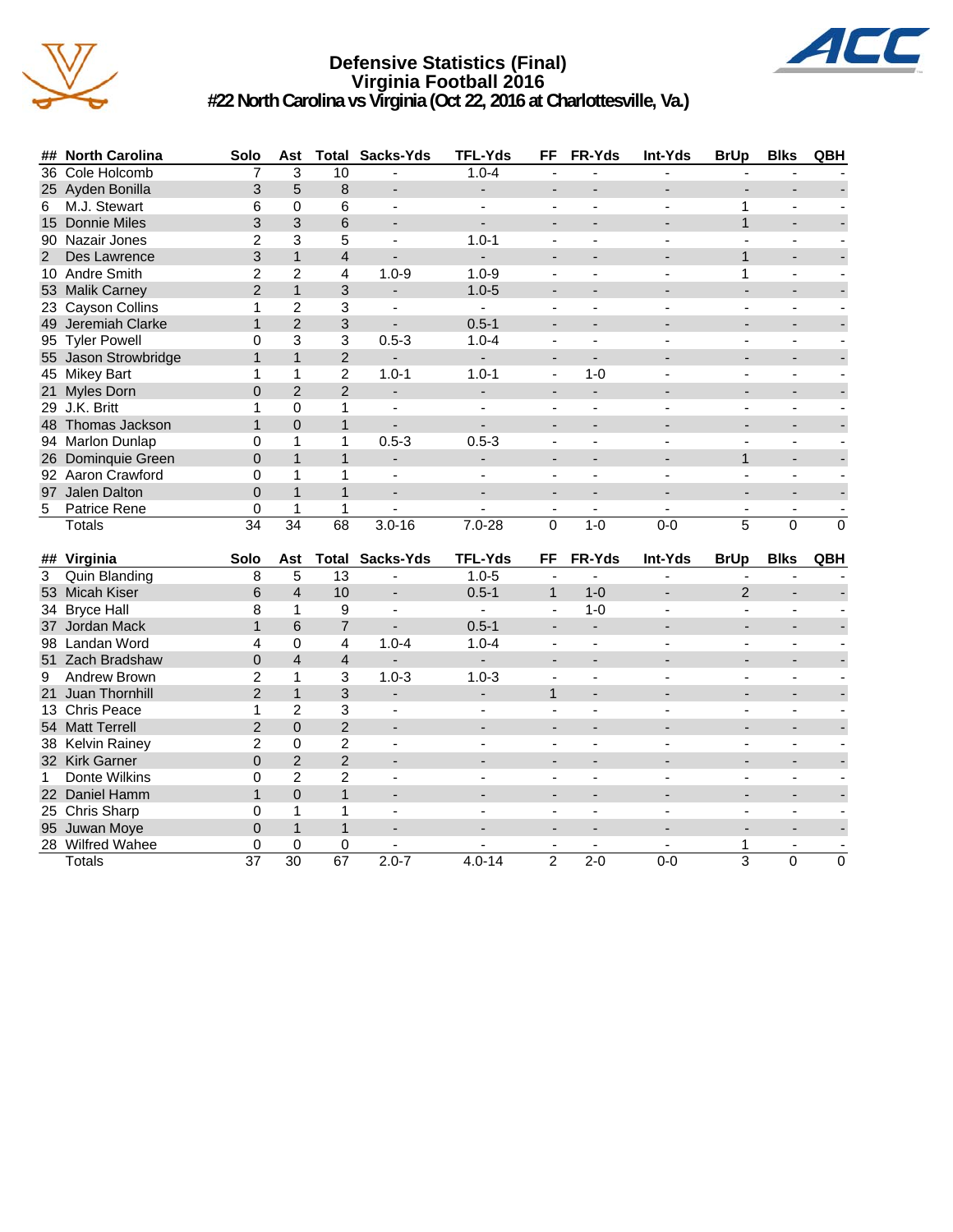

## **Participation Report (Final) Virginia Football 2016**

**#22 North Carolina vs Virginia (Oct 22, 2016 at Charlottesville, Va.)**



## **North Carolina**

### **Virginia**

| Pos       | ##             | <b>OFFENSE</b>        | Pos        | ## | <b>OFFENSE</b>       |
|-----------|----------------|-----------------------|------------|----|----------------------|
| OT        | 51             | William Sweet         | WR.        | 11 | David Eldridge       |
| C.        | 52             | <b>Tommy Hatton</b>   | LT.        | 67 | Jack English         |
| OT        | 68             | Lucas Crowley         | LG         | 76 | Michael Mooney       |
| ОT        | 75             | <b>Bentley Spain</b>  | C          | 50 | Jackson Matteo       |
| <b>OT</b> | 76             | R.J. Prince           | RG         | 71 | Jack McDonald        |
| QB        | 1Q             | Mitch Trubisky        | <b>RT</b>  | 72 | Eric Smith           |
| TB        | 1              | <b>Khris Francis</b>  | QB         | 6  | Kurt Benkert         |
| TB        | 34             | Elijah Hood           | SB         | 4  | Taquan Mizzell       |
| <b>WR</b> | 13             | <b>Bug Howard</b>     | <b>WR</b>  | 8  | Keeon Johnson        |
| TE.       | 86             | <b>Carl Tucker</b>    | <b>WR</b>  | 33 | Olamide Zaccheaus    |
| <b>WR</b> | 82             | <b>Brandon Fritts</b> | <b>WR</b>  | 19 | Andre Levrone        |
|           |                |                       |            |    |                      |
|           |                |                       |            |    |                      |
| Pos       | ##             | <b>DEFENSE</b>        | Pos        | ## | <b>DEFENSE</b>       |
| DT        | 92             | Aaron Crawford        | LE.        | 9  | Andrew Brown         |
| DT        | 90             | Nazair Jones          | NT         | 1  | Donte Wilkins        |
| DE        | 53             | <b>Malik Carney</b>   | <b>RE</b>  | 58 | Eli Hanback          |
| DE        | 45             | <b>Mikey Bart</b>     | <b>SLB</b> | 37 | Jordan Mack          |
| LB        | 36             | Cole Holcomb          | <b>MLB</b> | 53 | Micah Kiser          |
| CВ        | 18             | Corey Bell Jr.        | <b>BLB</b> | 51 | Zach Bradshaw        |
| DB        | 5              | Patrice Rene          | <b>WLB</b> | 13 | <b>Chris Peace</b>   |
| СB        | $\overline{2}$ | Des Lawrence          | FC         | 21 | Juan Thornhill       |
| СB        | 6              | M.J. Stewart          | SS         | 38 | <b>Kelvin Rainey</b> |
| S         | 15             | Donnie Miles          | FS.        | 3  | Quin Blanding        |
| S         | 26             | Dominquie Green       | ВC         | 34 | <b>Bryce Hall</b>    |

North Carolina: 1E-Josh Cabrera, 1W-Anthony Ratliff, 1Y-Manny Miles, 1D-Jordan Cunningham, 2A-Jordon Brown, 3-Ryan Switzer, 4B-Kyle Murphy, 7A-Austin Proehl, 8A-T.J. Logan, 10-Andre Smith, 14-Joey Mangili, 16-D.J. Ford, 19-Robert Morgan, 20-Dominique Ross, 21-Myles Dorn, 23-Cayson Collins, 24-Nick Weiler, 25-Ayden Bonilla, 29-J.K. Britt, 30-Hunter Crafford, 33-Allen Cater, 39-Tom Sheldon, 41-J.B. Copeland, 47-Dan Mastromatteo, 48-Thomas Jackson, 49-Jeremiah Clarke, 55-Jason Strowbridge, 58-Nick Polino, 61-Tommy Bancroft, 62-Mark Uptegraff, 69-Jonathan Trull, 73-Brad Henson, 80-Jake Bargas, 94-Marlon Dunlap, 95-Tyler Powell, 97-Jalen Dalton.

Virginia: 2-Albert Reid, 7-Doni Dowling, 10-Jordan Ellis, 15-Matt Johns, 16-Connor Brewer, 20-Steven Wright, 22-Daniel Hamm, 25-Chris Sharp, 28-Wilfred Wahee, 29-Eric Gallon, 30-Nicholas Conte, 32-Kirk Garner, 39-Chris Moore, 41-Connor Wingo-Reeves, 46-Evan Butts, 54-Matt Terrell, 59-Mark Hall, 77-Jake Fieler, 78-R.J. Proctor, 80-Hasise Dubois, 81-Joe Reed, 83-Brendan Marshall, 87-Richard Burney, 88-Ryan Santoro, 89-Sam Hayward, 90-Jack Powers, 95-Juwan Moye, 98-Landan Word.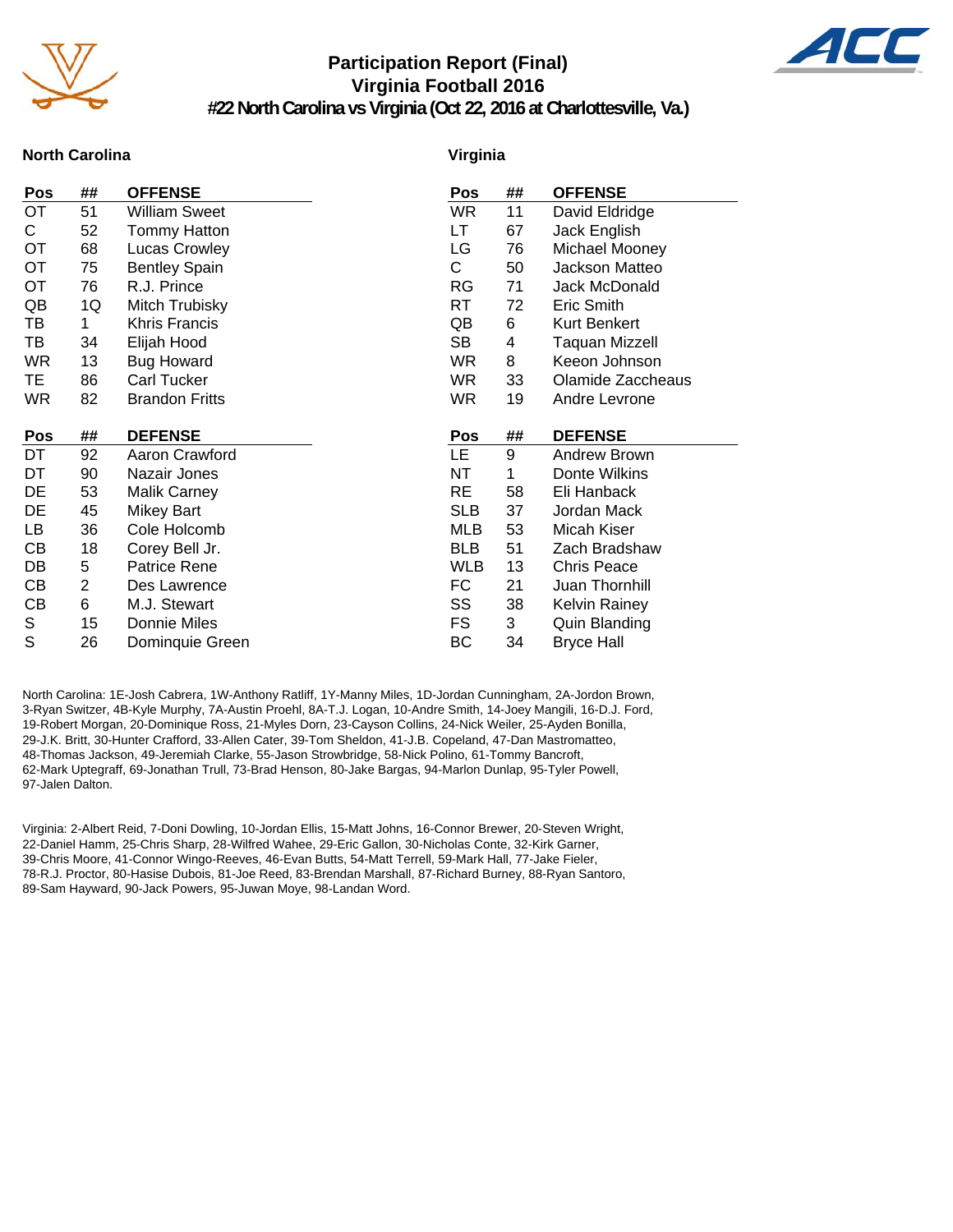

## **Drive Chart (By Team) (Final) Virginia Football 2016**



**#22 North Carolina vs Virginia (Oct 22, 2016 at Charlottesville, Va.)**

|             | <b>Drive Started</b> |                 |       |                 |                 | <b>Drive Ended</b> | <b>Consumed</b>          |                  |            |
|-------------|----------------------|-----------------|-------|-----------------|-----------------|--------------------|--------------------------|------------------|------------|
| <b>Team</b> | Qtr                  | Spot            | Time  | <b>Obtained</b> | Spot            | Time               | <b>How lost</b>          | - Yds<br>ΡI      | <b>TOP</b> |
| <b>NC</b>   | 1st                  | N20             | 13:02 | Punt            | N29             | 11:15              | Punt                     | 3<br>9<br>$\sim$ | 1:47       |
| <b>NC</b>   |                      | N <sub>21</sub> | 09:32 | Punt            | N44             | 07:00              | Punt                     | $5 - 23$         | 2:32       |
| <b>NC</b>   |                      | N38             | 05:35 | Punt            | V01             | 03:22              | Fumble                   | - 61<br>6        | $2:13$ .   |
| <b>NC</b>   |                      | V <sub>29</sub> | 01:56 | Punt            | V <sub>00</sub> | 00:33              | *TOUCHDOWN               | $5 - 29$         | 1:23       |
| <b>NC</b>   | 2 <sub>nd</sub>      | N20             | 14:11 | Punt            | N37             | 12:18              | Punt                     | 4 - 17           | 1:53       |
| <b>NC</b>   |                      | N <sub>19</sub> | 05:27 | Kickoff         | V <sub>00</sub> | 02:52              | *TOUCHDOWN               | $8 - 81$         | 2:35       |
| <b>NC</b>   |                      | N28             | 00:57 | Missed FG       | N38             | 00:23              | Punt                     | 10<br>4 -        | 0:34       |
| <b>NC</b>   | 3rd                  | N23             | 15:00 | Kickoff         | lV45            | 13:34              | Fumble                   | $3 - 32$         | 1:26       |
| <b>NC</b>   |                      | N21             | 11:31 | Punt            | V <sub>00</sub> | 07:39              | *TOUCHDOWN               | 10<br>$-79$      | 3:52.      |
| <b>NC</b>   |                      | V41             | 03:42 | Fumble          | IV00            | 01:31              | <i><b>*TOUCHDOWN</b></i> | $6 - 41$         | 2:11.      |
| <b>NC</b>   |                      | <b>N17</b>      | 00:24 | Punt            | IN21            | 13:55              | Punt                     | 3<br>- 4         | 1:29       |
| <b>NC</b>   | 4th                  | N43             | 09:01 | Kickoff         | lV00            | 08:30              | *TOUCHDOWN               | $2 - 57$         | 0:31       |
| <b>NC</b>   |                      | N24             | 07:39 | Punt            | N33             | 05:50              | Punt                     | 3<br>- 9         | 1:49       |
| <b>NC</b>   |                      | N <sub>01</sub> | 04:01 | Punt            | <b>N05</b>      | 02:16              | Punt                     | $3 - 4$          | 1:45       |
| <b>NC</b>   |                      | N09             | 01:18 | Punt            | IN11            | 00:00              | End of half              | $2 - 2$          | 1:18       |

|                        | 1st   | 2nd             | 3rd             | 4th             | 1st             | 2 <sub>nd</sub> |                 |
|------------------------|-------|-----------------|-----------------|-----------------|-----------------|-----------------|-----------------|
| <b>North Carolina</b>  | Qtr   | Qtr             | Qtr             | Qtr             | Half            | Half            | <b>Total</b>    |
| Time of possession     | 07:55 | 05:02           | 07:53           | 06:28           | 12:57           | 14:21           | 27:18           |
| 3rd down conversions   | 1-3   | 1-3             | $3-3$           | $0 - 3$         | $2 - 6$         | $3-6$           | $5 - 12$        |
| Average field position | N37   | N <sub>22</sub> | N <sub>30</sub> | N <sub>19</sub> | N <sub>31</sub> | N <sub>24</sub> | N <sub>27</sub> |
| 4th down conversions   | 0-0   | 0-0             | 0-0             | 0-0             | 0-0             | $0 - 0$         | $0 - 0$         |

|           | <b>Drive Started</b> |                 |       |                 |                 | <b>Drive Ended</b> | <b>Consumed</b>          |             |            |
|-----------|----------------------|-----------------|-------|-----------------|-----------------|--------------------|--------------------------|-------------|------------|
| Team      | Qtr                  | <b>Spot</b>     | Time  | <b>Obtained</b> | Spot            | Time               | <b>How lost</b>          | - Yds<br>PI | <b>TOP</b> |
| VA        | 1st                  | V25             | 15:00 | Kickoff         | V47             | 13:02              | Punt                     | $5 - 22$    | 1:58       |
| <b>VA</b> |                      | V34             | 11:15 | Punt            | V30             | 09:32              | Punt                     | $3 - (4)$   | 1:43       |
| VA        |                      | V09             | 07:00 | Punt            | V18             | 05:35              | Punt                     | 3<br>-9     | 1:25       |
| VA        |                      | V <sub>01</sub> | 03:22 | Fumble          | V06             | 01:56              | Punt                     | $3 - 5$     | 1:26       |
| VA        |                      | V25             | 00:33 | Kickoff         | V41             | 14:11              | Punt                     | $5 - 16$    | 1:22       |
| VA        | 2 <sub>nd</sub>      | V27             | 12:18 | Punt            | N00             | 05:27              | <i><b>*TOUCHDOWN</b></i> | 14 - 73     | $6:51$ .   |
| VA        |                      | N41             | 02:52 | Kickoff         | N <sub>28</sub> | 00:57              | <b>Missed FG</b>         | 6.<br>- 13  | 1:55       |
| <b>VA</b> |                      | V <sub>25</sub> | 00:23 | Punt            | V16             | 00:00              | End of half              | $2 - (9)$   | 0:23       |
| VA        | 3rd                  | V45             | 13:34 | Fumble          | N43             | 11:31              | Punt                     | $5 - 12$    | 2:03       |
| VA        |                      | V25             | 07:39 | Kickoff         | V41             | 03:42              | Fumble                   | $11 - 16$   | 3:57       |
| VA        |                      | V29             | 01:31 | Kickoff         | V35             | 00:24              | Punt                     | 3<br>- 6    | 1:07       |
| <b>VA</b> | 4th                  | V47             | 13:55 | Punt            | N00             | 09:01              | *TOUCHDOWN               | 12<br>$-53$ | 4:54       |
| VA        |                      | V28             | 08:30 | Kickoff         | V25             | 07:39              | Punt                     | $5 - (3)$   | 0:51       |
| <b>VA</b> |                      | V27             | 05:50 | Punt            | V <sub>45</sub> | 04:01              | Punt                     | $5 - 18$    | 1:49       |
| VA        |                      | N38             | 02:16 | Punt            | N47             | 01:18              | Punt                     | (9)<br>3 -  | 0:58       |

|                        | 1st     | 2nd     | 3rd     | 4th     | 1st     | 2nd      |          |
|------------------------|---------|---------|---------|---------|---------|----------|----------|
| Virginia               | Qtr     | Qtr     | Qtr     | Qtr     | Half    | Half     | Total    |
| Time of possession     | 07:05   | 09:58   | 07:07   | 08:32   | 17:03   | 15:39    | 32:42    |
| 3rd down conversions   | በ-4     | $1 - 5$ | $2 - 5$ | $0 - 5$ | 1-9     | $2 - 10$ | $3 - 19$ |
| Average field position | V18     | V37     | V33     | V41     | V25     | V37      | V31      |
| 4th down conversions   | $0 - 0$ | $2 - 2$ | $0 - 0$ | $1 - 1$ | $2 - 2$ | 1-1      | $3-3$    |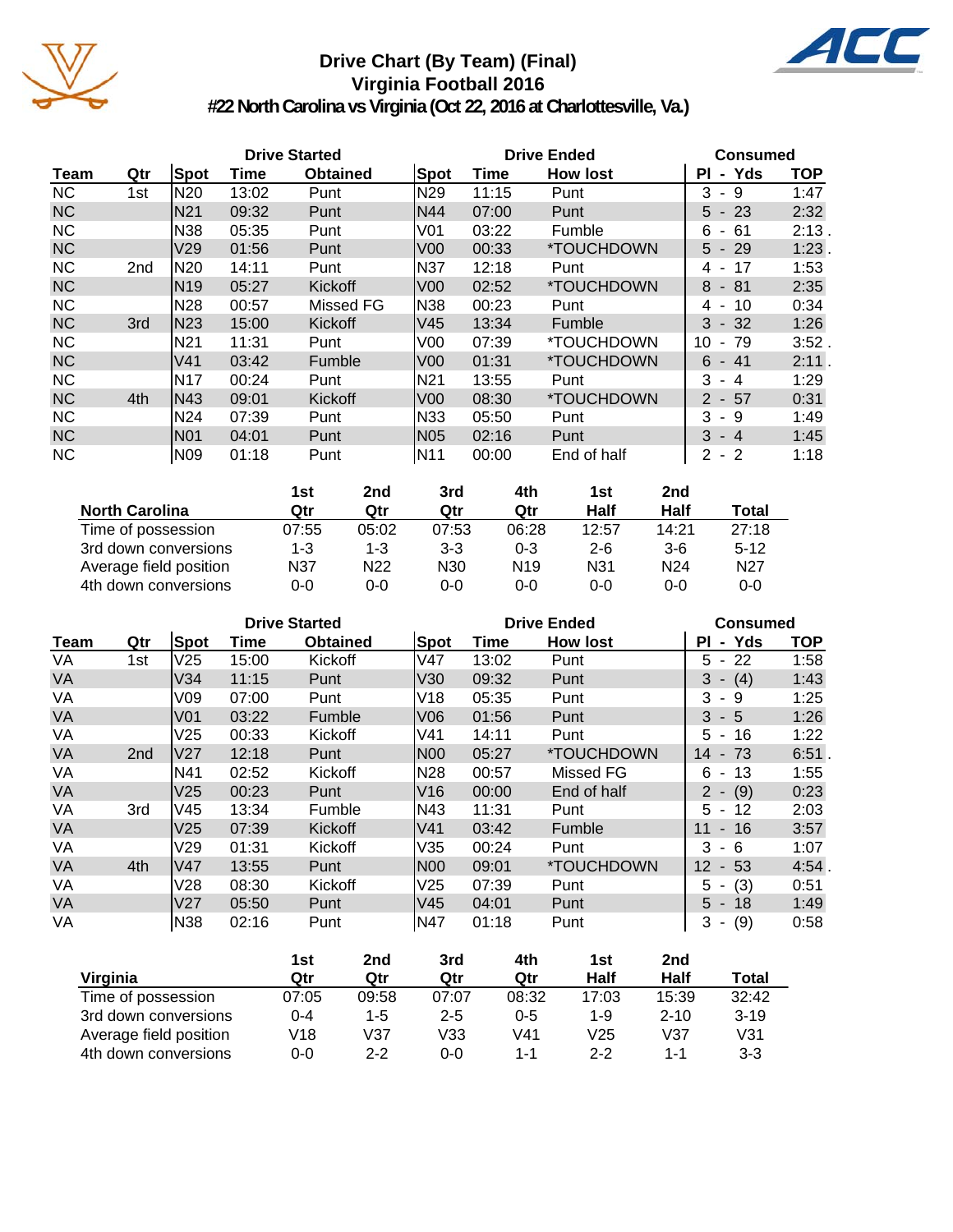

## **Drive Chart (By Quarter) (Final) Virginia Football 2016**



**#22 North Carolina vs Virginia (Oct 22, 2016 at Charlottesville, Va.)**

|             | <b>Drive Started</b> |                 |             |                  |                 |             | <b>Drive Ended</b>       | <b>Consumed</b>                      |            |
|-------------|----------------------|-----------------|-------------|------------------|-----------------|-------------|--------------------------|--------------------------------------|------------|
| <b>Team</b> | Qtr                  | Spot            | <b>Time</b> | <b>Obtained</b>  | Spot            | <b>Time</b> | <b>How lost</b>          | PI - Yds                             | <b>TOP</b> |
| VA          | 1st                  | V25             | 15:00       | Kickoff          | V47             | 13:02       | Punt                     | $5 - 22$                             | 1:58       |
| <b>NC</b>   |                      | <b>N20</b>      | 13:02       | Punt             | N <sub>29</sub> | 11:15       | Punt                     | $3 - 9$                              | 1:47       |
| VA          |                      | V34             | 11:15       | Punt             | V30             | 09:32       | Punt                     | 3<br>(4)<br>$\blacksquare$           | 1:43       |
| <b>NC</b>   |                      | N <sub>21</sub> | 09:32       | Punt             | N44             | 07:00       | Punt                     | $5 - 23$                             | 2:32       |
| VA          |                      | V09             | 07:00       | Punt             | V18             | 05:35       | Punt                     | 3<br>$-9$                            | 1:25       |
| NC          |                      | <b>N38</b>      | 05:35       | Punt             | V <sub>01</sub> | 03:22       | Fumble                   | $6 - 61$                             | 2:13.      |
| VA          |                      | V <sub>01</sub> | 03:22       | Fumble           | V06             | 01:56       | Punt                     | $3 - 5$                              | 1:26       |
| NC          |                      | V29             | 01:56       | Punt             | V <sub>00</sub> | 00:33       | *TOUCHDOWN               | $5 - 29$                             | $1:23$ .   |
| VA          |                      | V25             | 00:33       | Kickoff          | V41             | 14:11       | Punt                     | $5 - 16$                             | 1:22       |
| NC          | 2nd                  | <b>N20</b>      | 14:11       | Punt             | N37             | 12:18       | Punt                     | $4 - 17$                             | 1:53       |
| VA          |                      | V27             | 12:18       | Punt             | <b>N00</b>      | 05:27       | <i><b>*TOUCHDOWN</b></i> | $-73$<br>14                          | $6:51$ .   |
| <b>NC</b>   |                      | N <sub>19</sub> | 05:27       | Kickoff          | V <sub>00</sub> | 02:52       | *TOUCHDOWN               | 8<br>$-81$                           | 2:35       |
| VA          |                      | N41             | 02:52       | Kickoff          | N <sub>28</sub> | 00:57       | Missed FG                | $6 - 13$                             | 1:55       |
| NC          |                      | <b>N28</b>      | 00:57       | <b>Missed FG</b> | <b>N38</b>      | 00:23       | Punt                     | $4 - 10$                             | 0:34       |
| VA          |                      | V25             | 00:23       | Punt             | V16             | 00:00       | End of half              | $2 -$<br>(9)                         | 0:23       |
| NC          | 3rd                  | <b>N23</b>      | 15:00       | Kickoff          | V45             | 13:34       | Fumble                   | $3 - 32$                             | 1:26       |
| VA          |                      | V45             | 13:34       | Fumble           | N43             | 11:31       | Punt                     | 5<br>$-12$                           | 2:03       |
| <b>NC</b>   |                      | N <sub>21</sub> | 11:31       | Punt             | V <sub>00</sub> | 07:39       | *TOUCHDOWN               | $-79$<br>10                          | $3:52$ .   |
| VA          |                      | V25             | 07:39       | Kickoff          | V41             | 03:42       | Fumble                   | $-16$<br>11                          | 3:57       |
| <b>NC</b>   |                      | V <sub>41</sub> | 03:42       | Fumble           | V <sub>00</sub> | 01:31       | *TOUCHDOWN               | 6<br>$-41$                           | 2:11.      |
| VA          |                      | V29             | 01:31       | Kickoff          | V35             | 00:24       | Punt                     | 3<br>- 6                             | 1:07       |
| NC          |                      | <b>N17</b>      | 00:24       | Punt             | N21             | 13:55       | Punt                     | 3<br>$-4$                            | 1:29       |
| VA          | 4th                  | V47             | 13:55       | Punt             | <b>N00</b>      | 09:01       | *TOUCHDOWN               | 53<br>12<br>$\overline{\phantom{a}}$ | 4:54.      |
| <b>NC</b>   |                      | N43             | 09:01       | Kickoff          | V <sub>00</sub> | 08:30       | *TOUCHDOWN               | $2 - 57$                             | 0:31       |
| VA          |                      | V28             | 08:30       | Kickoff          | V25             | 07:39       | Punt                     | (3)<br>$5 -$                         | 0:51       |
| <b>NC</b>   |                      | <b>N24</b>      | 07:39       | Punt             | N33             | 05:50       | Punt                     | 3<br>-9<br>$\blacksquare$            | 1:49       |
| VA          |                      | V27             | 05:50       | Punt             | V45             | 04:01       | Punt                     | 5<br>$-18$                           | 1:49       |
| NC          |                      | <b>N01</b>      | 04:01       | Punt             | <b>N05</b>      | 02:16       | Punt                     | $3 - 4$                              | 1:45       |
| VA          |                      | <b>N38</b>      | 02:16       | Punt             | N47             | 01:18       | Punt                     | (9)<br>3<br>$\blacksquare$           | 0:58       |
| <b>NC</b>   |                      | N <sub>09</sub> | 01:18       | Punt             | N <sub>11</sub> | 00:00       | End of half              | $2 - 2$                              | 1:18       |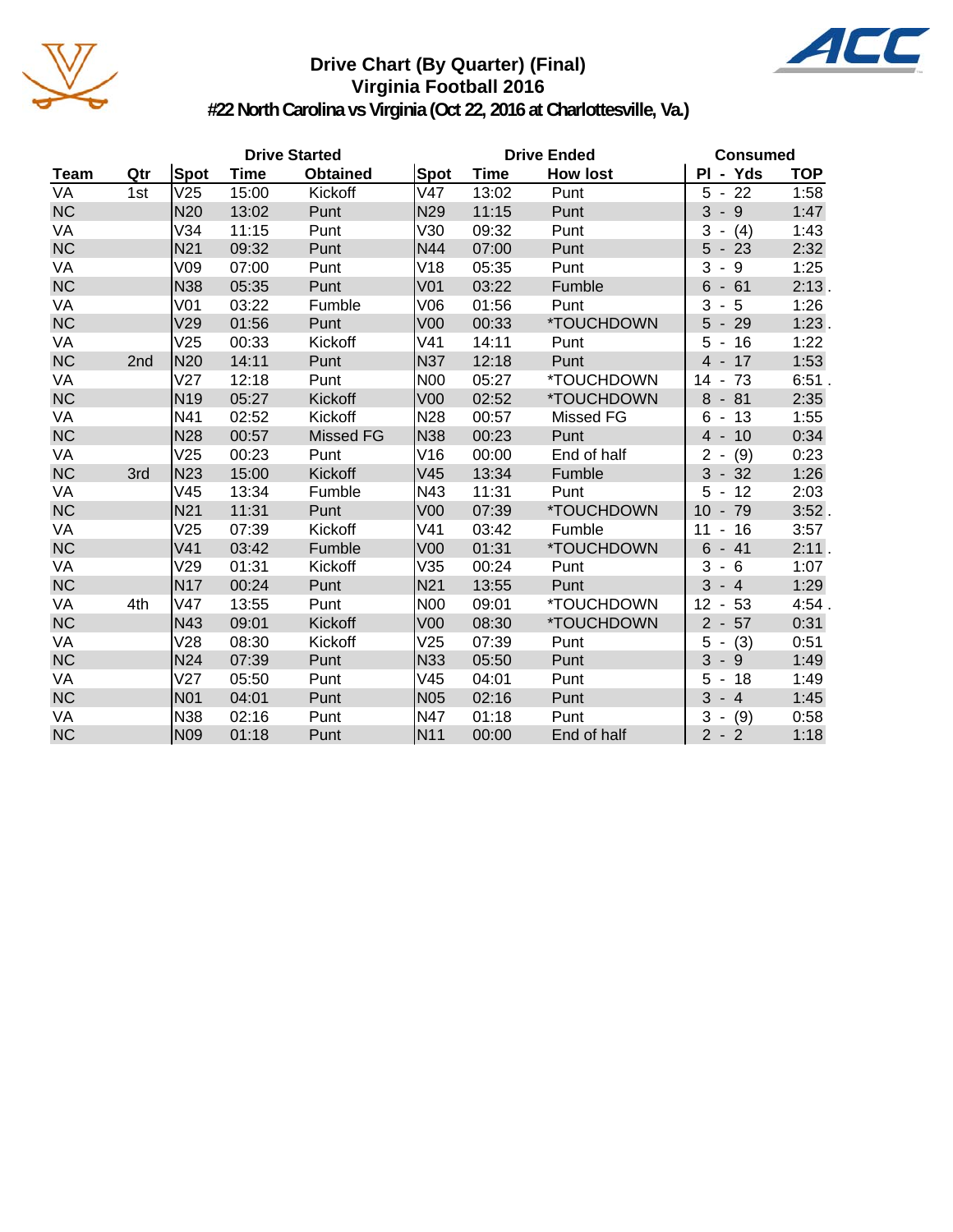

## **Play-by-Play Summary (1st quarter) #22 North Carolina vs Virginia (Oct 22, 2016 at Charlottesville, Va.)**



| North Carolina wins toss, defers.            |                                                                                                                                                                              |                |
|----------------------------------------------|------------------------------------------------------------------------------------------------------------------------------------------------------------------------------|----------------|
| 1-10 NC 35                                   | NC ball on NC35.                                                                                                                                                             |                |
|                                              | Weiler, N kickoff 65 yards to the VA0, touchback.<br>Mizzell, T rush for 3 yards to the VA28 (Holcomb, C).                                                                   |                |
| 1-10 VA 25<br>VA 28<br>2-7                   | Mizzell, T rush for 13 yards to the VA41, 1ST DOWN VA (Stewart, M).                                                                                                          | R <sub>1</sub> |
| 1-10 VA 41                                   | Benkert, K pass complete to Mizzell, T for 2 yards to the VA43 (Holcomb, C).                                                                                                 |                |
| 2-8<br>VA 43                                 | Benkert, K pass complete to Mizzell, T for 4 yards to the VA47 (Stewart, M).                                                                                                 |                |
| VA 47<br>3-4                                 | Benkert, K pass incomplete to Johnson, K.                                                                                                                                    |                |
| VA 47<br>4-4                                 | Conte, N punt 53 yards to the NC0, touchback.                                                                                                                                |                |
| <b>NORTH CAROLINA drive start at 13:02.</b>  | 5 plays, 22 yards, 1:58                                                                                                                                                      |                |
| 1-10 NC 20                                   | Trubisky, M pass complete to Hood, E for loss of 2 yards to the NC18 (Mack, J;Kiser, M).                                                                                     |                |
| 2-12 NC 18                                   | Hood, E rush for 5 yards to the NC23 (Mack, J;Bradshaw, Z).                                                                                                                  |                |
| <b>NC 23</b><br>$3 - 7$                      | Trubisky, M rush for 6 yards to the NC29, out-of-bounds (Hall, B).                                                                                                           |                |
| <b>NC 29</b><br>4-1                          | Sheldon, T punt 37 yards to the VA34, fair catch by Hamm, D.                                                                                                                 |                |
|                                              | 3 plays, 9 yards, 1:47                                                                                                                                                       |                |
| VIRGINIA drive start at 11:15.<br>1-10 VA 34 | Mizzell, T rush for 5 yards to the VA39 (Miles, D).                                                                                                                          |                |
| $2 - 5$<br>VA 39                             | PENALTY VA pass interference (Johnson, K) 15 yards to the VA24.                                                                                                              |                |
| 2-20 VA 24                                   | Benkert, K pass incomplete to Zaccheaus, O.                                                                                                                                  |                |
| 3-20 VA 24                                   | Benkert, K rush for 6 yards to the VA30.                                                                                                                                     |                |
| 4-14 VA 30                                   | Conte, N punt 49 yards to the NC21, downed.                                                                                                                                  |                |
|                                              | 3 plays, minus 4 yards, 1:43                                                                                                                                                 |                |
| <b>NORTH CAROLINA drive start at 09:32.</b>  |                                                                                                                                                                              |                |
| 1-10 NC 21<br>$1 - 10$<br><b>NC 35</b>       | Hood, E rush for 14 yards to the NC35, 1ST DOWN NC, out-of-bounds (Blanding, Q).<br>Trubisky, M pass complete to Switzer, R for 11 yards to the NC46, out-of-bounds, PENALTY | R1             |
|                                              | NC illegal block (Howard, B) 10 yards to the NC36.                                                                                                                           |                |
| 1-9<br><b>NC 36</b>                          | 1st and 9.                                                                                                                                                                   |                |
| <b>NC 36</b><br>1-9                          | Trubisky, M sacked for loss of 3 yards to the NC33 (Brown, A).                                                                                                               |                |
| <b>NC 33</b><br>$2 - 12$                     | Hood, E rush for 5 yards to the NC38 (Kiser, M).                                                                                                                             |                |
| $3 - 7$<br><b>NC 38</b>                      | Trubisky, M pass complete to Switzer, R for 6 yards to the NC44 (Kiser, M).                                                                                                  |                |
| 4-1<br><b>NC 44</b>                          | Sheldon, T punt 47 yards to the VA9, fair catch by Hamm, D.                                                                                                                  |                |
| VIRGINIA drive start at 07:00.               | 5 plays, 23 yards, 2:32                                                                                                                                                      |                |
| 1-10 VA 09                                   | Mizzell, T rush for 1 yard to the VA10 (Holcomb, C).                                                                                                                         |                |
| <b>VA 10</b><br>2-9                          | Benkert, K pass incomplete to Dowling, D (Lawrence, D).                                                                                                                      |                |
| <b>VA 10</b><br>3-9                          | Mizzell, T rush for 8 yards to the VA18 (Miles, D).                                                                                                                          |                |
| 4-1<br><b>VA 18</b>                          | Conte, N punt 44 yards to the NC38, downed.                                                                                                                                  |                |
|                                              | 3 plays, 9 yards, 1:25                                                                                                                                                       |                |
| NORTH CAROLINA drive start at 05:35.         | Trubisky, M pass complete to Tucker, C for 12 yards to the 50 yardline, 1ST DOWN NC                                                                                          | P <sub>2</sub> |
| 1-10 NC 38                                   | (Kiser, M).                                                                                                                                                                  |                |
| <b>NC 50</b><br>1-10                         | Trubisky, M pass complete to Howard, B for 5 yards to the VA45.                                                                                                              |                |
| $2 - 5$<br>VA 45                             | Logan, T rush for 5 yards to the VA40, 1ST DOWN NC (Bradshaw, Z; Mack, J).                                                                                                   | R3             |
| 1-10 VA 40                                   | Trubisky, M pass complete to Howard, B for 16 yards to the VA24, 1ST DOWN NC (Sharp,                                                                                         | P <sub>4</sub> |
|                                              | $C;$ Hall, $B$ ).                                                                                                                                                            |                |
| 1-10 VA 24                                   | Trubisky, M pass complete to Switzer, R for 10 yards to the VA14, 1ST DOWN NC (Bradshaw,                                                                                     | P5             |
| 1-10 VA 14                                   | Z;Blanding, Q).<br>Logan, T rush for 9 yards to the VA5, fumble forced by Thornhill, J, fumble by Logan, T                                                                   |                |
|                                              | recovered by VA Hall, B at VA1.                                                                                                                                              |                |
|                                              | 6 plays, 61 yards, 2:13                                                                                                                                                      |                |
| VIRGINIA drive start at 03:22.               |                                                                                                                                                                              |                |
| Previous play reviewed, call stands.         |                                                                                                                                                                              |                |
| 1-10 VA 01<br><b>VA 02</b>                   | Reid, A rush for 1 yard to the VA2 (Carney, M; Jones, N).                                                                                                                    |                |
| 2-9<br>VA 06<br>3-5                          | Benkert, K pass complete to Mizzell, T for 4 yards to the VA6 (Lawrence, D).<br>Benkert, K pass incomplete to Zaccheaus, O.                                                  |                |
| VA 06<br>4-5                                 | Conte, N punt 23 yards to the VA29, downed.                                                                                                                                  |                |
|                                              | 3 plays, 5 yards, 1:26                                                                                                                                                       |                |
| <b>NORTH CAROLINA drive start at 01:56.</b>  |                                                                                                                                                                              |                |
| 1-10 VA 29                                   | Hood, E rush for 15 yards to the VA14, 1ST DOWN NC, out-of-bounds (Blanding, Q).                                                                                             | R6             |
| 1-10 VA 14<br>$2 - 7$                        | Hood, E rush for 3 yards to the VA11, out-of-bounds (Mack, J).<br>Trubisky, M pass incomplete to Fritts, B, PENALTY NC personal foul (Sweet, W) 15 yards to                  |                |
| VA 11                                        | the VA26.                                                                                                                                                                    |                |
| 2-22 VA 26                                   | 3rd and 22.                                                                                                                                                                  |                |
| 3-22 VA 26                                   | Trubisky, M pass complete to Cunningham, J for 22 yards to the VA4, 1ST DOWN NC (Hall, B).                                                                                   | P7             |
| Spot of ball reviewed, call confirmed.       |                                                                                                                                                                              |                |
| 1-G<br>VA 04                                 | Hood, E rush for 4 yards to the VA0, TOUCHDOWN, clock 00:33.                                                                                                                 |                |
| $1-G$<br>VA 03                               | PENALTY VA offside (Kiser, M) 2 yards to the VA1.                                                                                                                            |                |
| $1-G$<br>VA 01                               | Weiler, N kick attempt good.                                                                                                                                                 |                |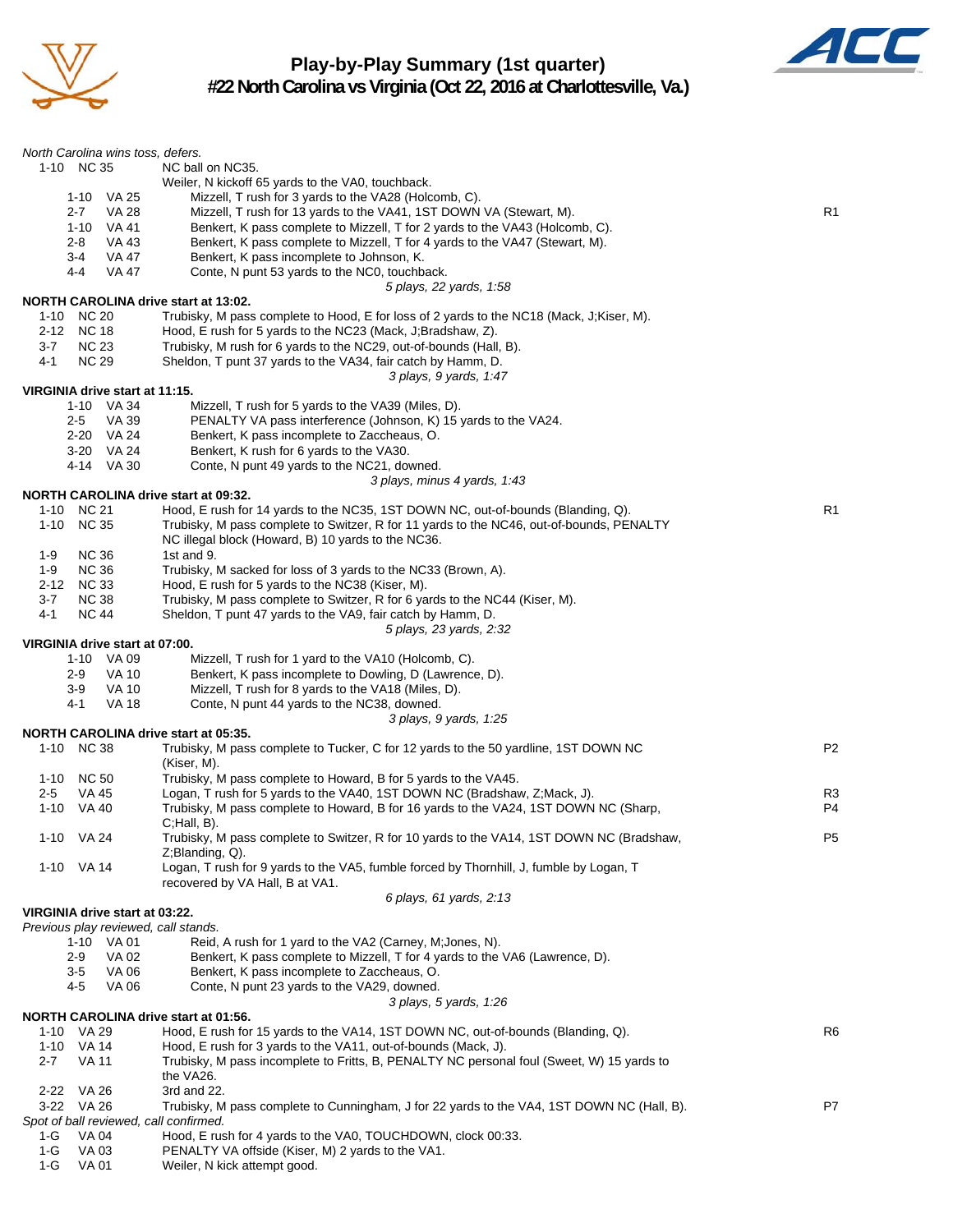

## **Play-by-Play Summary (1st quarter) #22 North Carolina vs Virginia (Oct 22, 2016 at Charlottesville, Va.)**



|                                | North Carolina 7, Virginia 0 |                                                                                         |                |  |  |  |  |  |  |
|--------------------------------|------------------------------|-----------------------------------------------------------------------------------------|----------------|--|--|--|--|--|--|
|                                | 5 plays, 29 yards, 1:23      |                                                                                         |                |  |  |  |  |  |  |
|                                |                              | Weiler, N kickoff 65 yards to the VA0, touchback.                                       |                |  |  |  |  |  |  |
| VIRGINIA drive start at 00:33. |                              |                                                                                         |                |  |  |  |  |  |  |
|                                | 1-10 VA 25                   | Benkert, K pass incomplete to Mizzell, T.                                               |                |  |  |  |  |  |  |
|                                | 2-10 VA 25                   | Benkert, K pass complete to Santoro, R for 10 yards to the VA35, 1ST DOWN VA (Lawrence, | P <sub>2</sub> |  |  |  |  |  |  |
|                                |                              | D).                                                                                     |                |  |  |  |  |  |  |
| $1 - 10$                       | VA 35                        | Benkert, K pass complete to Mizzell, T for 5 yards to the VA40 (Bonilla, A).            |                |  |  |  |  |  |  |
|                                |                              | <b>END OF 1st QUARTER: North Carolina 7, Virginia 0</b>                                 |                |  |  |  |  |  |  |
|                                |                              |                                                                                         |                |  |  |  |  |  |  |
|                                |                              | <b>Time</b><br>$10$ Dougna<br>Canvaraiana                                               |                |  |  |  |  |  |  |

|                        |       | Time  |  | 1st Downs |         | Conversions |         |                  |                  |
|------------------------|-------|-------|--|-----------|---------|-------------|---------|------------------|------------------|
| <b>Quarter Summary</b> | Score | Poss  |  |           | 3rd     | 4th         | Rushina | Passing          | <b>Penalties</b> |
| North Carolina         |       | 07:55 |  |           | $1 - 3$ | በ-ር         | 10-67   | $8 - 9 - 0 - 80$ | $2 - 25$         |
| Virginia               |       | 07:05 |  |           | 0-4     | 0-0         | 7-37    | $5-10-0-25$      | $2 - 17$         |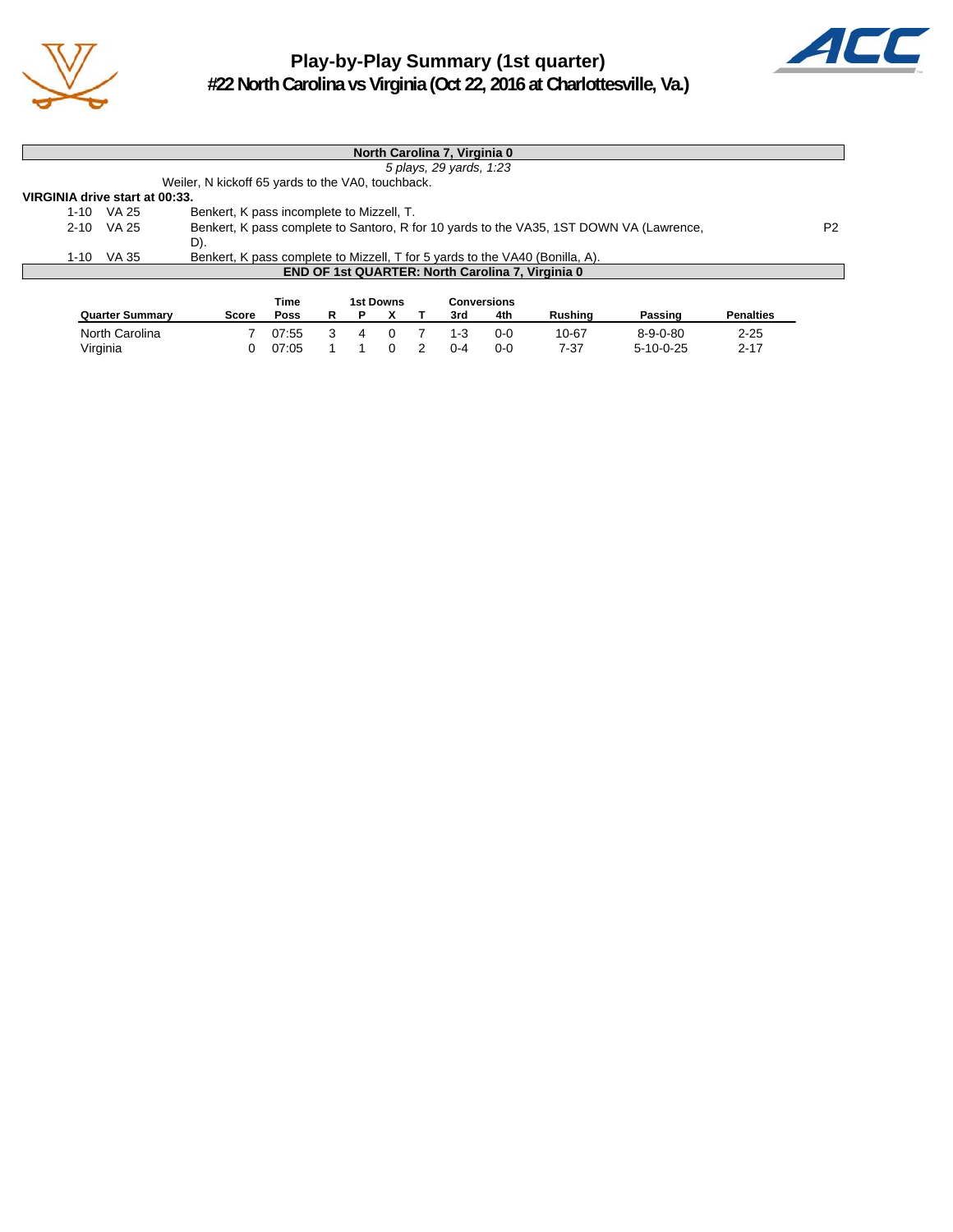

## **Quickie Statistics (1st quarter only) #22 North Carolina vs Virginia (Oct 22, 2016 at Charlottesville, Va.)**



| <b>NC</b>   | VA             |
|-------------|----------------|
|             | 0              |
| 7           | $\overline{2}$ |
| 10-67       | $7 - 37$       |
| 80          | 25             |
| $9 - 8 - 0$ | $10 - 5 - 0$   |
| 19-147      | 17-62          |
| $0-0$       | $0-0$          |
| $0 - 0$     | $0-0$          |
| $0-0$       | $0-0$          |
| $0 - 0$     | $0 - 0$        |
| $2 - 42.0$  | $4 - 42.2$     |
| $1 - 1$     | $0 - 0$        |
| $2 - 25$    | $2 - 17$       |
| 07:55       | 07:05          |
| 1 of $3$    | $0$ of $4$     |
| $0$ of $0$  | $0$ of $0$     |
|             |                |

### **North Carolina** Virginia

| <b>Rushing</b>      | No.            | <b>Gain Loss</b> |                     | <b>Net</b> |              | TD       | Lg   | Avg      | <b>Rushing</b>      | No.     |              | <b>Gain Loss</b> |          | <b>Net</b>   | TD             |
|---------------------|----------------|------------------|---------------------|------------|--------------|----------|------|----------|---------------------|---------|--------------|------------------|----------|--------------|----------------|
| Elijah Hood         | 6              | 46               | $\Omega$            |            | 46           | 1        | 15   | 7.7      | Taquan Mizzell      | 5       | 30           | $\Omega$         |          | 30           | $\mathbf 0$    |
| T.J. Logan          | 2              | 18               | 0                   |            | 18           | 0        | 9    | 9.0      | <b>Kurt Benkert</b> |         | 6            | 0                |          | 6            | 0              |
| Mitch Trubisky      | $\overline{c}$ | 6                | 3                   |            | 3            | $\Omega$ | 6    | 1.5      | <b>Albert Reid</b>  |         | 1            | 0                |          | 1            | $\Omega$       |
| <b>Passing</b>      |                | $C-A-I$          |                     | Yds        | TD           | Long     |      | Sack     | Passing             |         | C-A-I        |                  | Yds      | TD           | Lo             |
| Mitch Trubisky      |                | $8 - 9 - 0$      |                     | 80         | $\Omega$     |          | 22   |          | <b>Kurt Benkert</b> |         | $5 - 10 - 0$ |                  | 25       | $\Omega$     |                |
| <b>Receiving</b>    | No.            |                  | Yards               | TD         |              | Long     |      |          | Receiving           | No.     |              | Yards            | TD       |              | Lonc           |
| <b>Ryan Switzer</b> | 3              |                  | 27                  | $\Omega$   |              | 11       |      |          | Taquan Mizzell      |         | 4            | 15               | $\Omega$ |              |                |
| <b>Bug Howard</b>   | 2              |                  | 21                  | 0          |              | 16       |      |          | Ryan Santoro        |         | 1            | 10               | 0        |              | 1 <sup>1</sup> |
| Jordan Cunningham   |                |                  | 22                  | $\Omega$   |              | 22       |      |          |                     |         |              |                  |          |              |                |
| <b>Carl Tucker</b>  |                |                  | 12                  | 0          |              | 12       |      |          |                     |         |              |                  |          |              |                |
|                     |                |                  |                     |            |              |          |      |          |                     |         |              |                  |          |              |                |
| <b>Punting</b>      | No.            | Yds              |                     | Avg        | Long         |          | ln20 | TВ       | <b>Punting</b>      | No.     | Yds          |                  | Avg      | Long         |                |
| Tom Sheldon         | 2              | 84               |                     | 42.0       |              | 47       | 1    | $\Omega$ | Nicholas Conte      | 4       | 169          |                  | 42.2     |              | 53             |
| <b>Punt Returns</b> | No.            |                  | Yards               | <b>TD</b>  |              | Long     |      |          | <b>Punt Returns</b> | No.     |              | Yards            | TD       |              | Long           |
| <b>Kick Returns</b> | No.            |                  | Yards               | TD         |              | Long     |      |          | <b>Kick Returns</b> | No.     |              | Yards            | TD       |              | Long           |
| <b>Tackles</b>      | UA-A           |                  | <b>Total</b>        |            | <b>Sacks</b> |          | TFL  |          | <b>Tackles</b>      | UA-A    |              | <b>Total</b>     |          | <b>Sacks</b> |                |
| Cole Holcomb        | $3-0$          |                  | 3                   |            | 0.0          |          | 0.0  |          | Micah Kiser         | $3 - 1$ |              | 4                |          | 0.0          |                |
| M.J. Stewart        | $2 - 0$        |                  | 2                   |            | 0.0          |          | 0.0  |          | Jordan Mack         | $1 - 3$ |              | 4                |          | 0.0          |                |
| Donnie Miles        | $2 - 0$        |                  | 2<br>$\overline{2}$ |            | 0.0          |          | 0.0  |          | <b>Bryce Hall</b>   | $2 - 1$ |              | 3<br>3           |          | 0.0          |                |

| hing           |                     | No. Gain Loss |                | <b>Net</b>   | <b>TD</b><br>Lg  |             | Avg      | <b>Rushing</b>        |         | No. Gain Loss |              | <b>Net</b>   | TD         | Lq       | <u>Avg</u>  |
|----------------|---------------------|---------------|----------------|--------------|------------------|-------------|----------|-----------------------|---------|---------------|--------------|--------------|------------|----------|-------------|
| h Hood         | 6                   | 46            | 0              | 46           | 15<br>1          |             | 7.7      | <b>Taquan Mizzell</b> | 5       | 30            | 0            | 30           | 0          | 13       | 6.0         |
| Logan          | 2                   | 18            | 0              | 18           | 9<br>$\mathbf 0$ |             | 9.0      | <b>Kurt Benkert</b>   | 1       | 6             | 0            | 6            | 0          | 6        | 6.0         |
| າ Trubisky     | $\overline{2}$      | 6             | 3              | 3            | $\Omega$<br>6    |             | 1.5      | <b>Albert Reid</b>    | 1       | 1             | $\Omega$     | 1            | $\Omega$   | 1        | 1.0         |
| sing           | $C-A-I$             |               | Yds            | TD           | Long             | <b>Sack</b> |          | Passing               |         | $C-A-I$       |              | Yds          | TD<br>Long |          | <b>Sack</b> |
| Trubisky       | $8 - 9 - 0$         |               | 80             | $\Omega$     | 22               |             |          | Kurt Benkert          |         | $5 - 10 - 0$  |              | 25           | $\Omega$   | 10       | $\mathbf 0$ |
| eiving         | No.                 | Yards         | TD             | Long         |                  |             |          | Receiving             | No.     |               | Yards        | TD           | Long       |          |             |
| Switzer        | 3                   | 27            | $\Omega$       |              | 11               |             |          | Taquan Mizzell        | 4       |               | 15           | $\Omega$     | 5          |          |             |
| Howard         | 2                   | 21            | 0              |              | 16               |             |          | Ryan Santoro          |         |               | 10           | $\mathbf 0$  | 10         |          |             |
| an Cunningham  |                     | 22            | 0              |              | 22               |             |          |                       |         |               |              |              |            |          |             |
| Tucker         |                     | 12            | 0              |              | 12               |             |          |                       |         |               |              |              |            |          |             |
| ing            | No.                 | Yds           | Avg            | Long         | In20             |             | TB       | <b>Punting</b>        | No.     | Yds           |              | Avg          | Long       | In20     | TB          |
| Sheldon        | 2                   | 84            | 42.0           | 47           |                  | 1           | $\Omega$ | Nicholas Conte        | 4       | 169           |              | 42.2         | 53         | $\Omega$ | 1           |
| : Returns      | No.                 | Yards         | TD             | Long         |                  |             |          | <b>Punt Returns</b>   | No.     | Yards         |              | TD           | Long       |          |             |
| <b>Returns</b> | No.                 | Yards         | TD             | Long         |                  |             |          | <b>Kick Returns</b>   | No.     | Yards         |              | TD           | Long       |          |             |
| des.           | UA-A                | Total         |                | <b>Sacks</b> |                  | TFL         |          | <b>Tackles</b>        | UA-A    |               | <b>Total</b> | <b>Sacks</b> |            | TFL      |             |
| Holcomb        | $3-0$               | 3             |                | 0.0          |                  | 0.0         |          | Micah Kiser           | $3 - 1$ |               | 4            |              | 0.0        | 0.5      |             |
| <b>Stewart</b> | $2 - 0$             |               | 2              | 0.0          |                  | 0.0         |          | Jordan Mack           | $1 - 3$ |               | 4            |              | 0.0        | 0.5      |             |
| าie Miles      | $2 - 0$             |               | $\overline{c}$ | 0.0          |                  | 0.0         |          | <b>Bryce Hall</b>     | $2 - 1$ |               | 3            |              | 0.0        | 0.0      |             |
| Lawrence       | $2 - 0$             |               | $\overline{2}$ | 0.0          |                  | 0.0         |          | Quin Blanding         | $2 - 1$ |               | 3            |              | 0.0        | 0.0      |             |
| Qtr<br>Time    | <b>Scoring Play</b> |               |                |              |                  |             |          |                       |         |               |              |              |            | V-H      |             |
|                |                     |               |                |              |                  |             |          |                       |         |               |              |              |            |          |             |

1st 00:33 NC - Elijah Hood 4 yd run (Nick Weiler kick), 5-29 1:23 7 - 0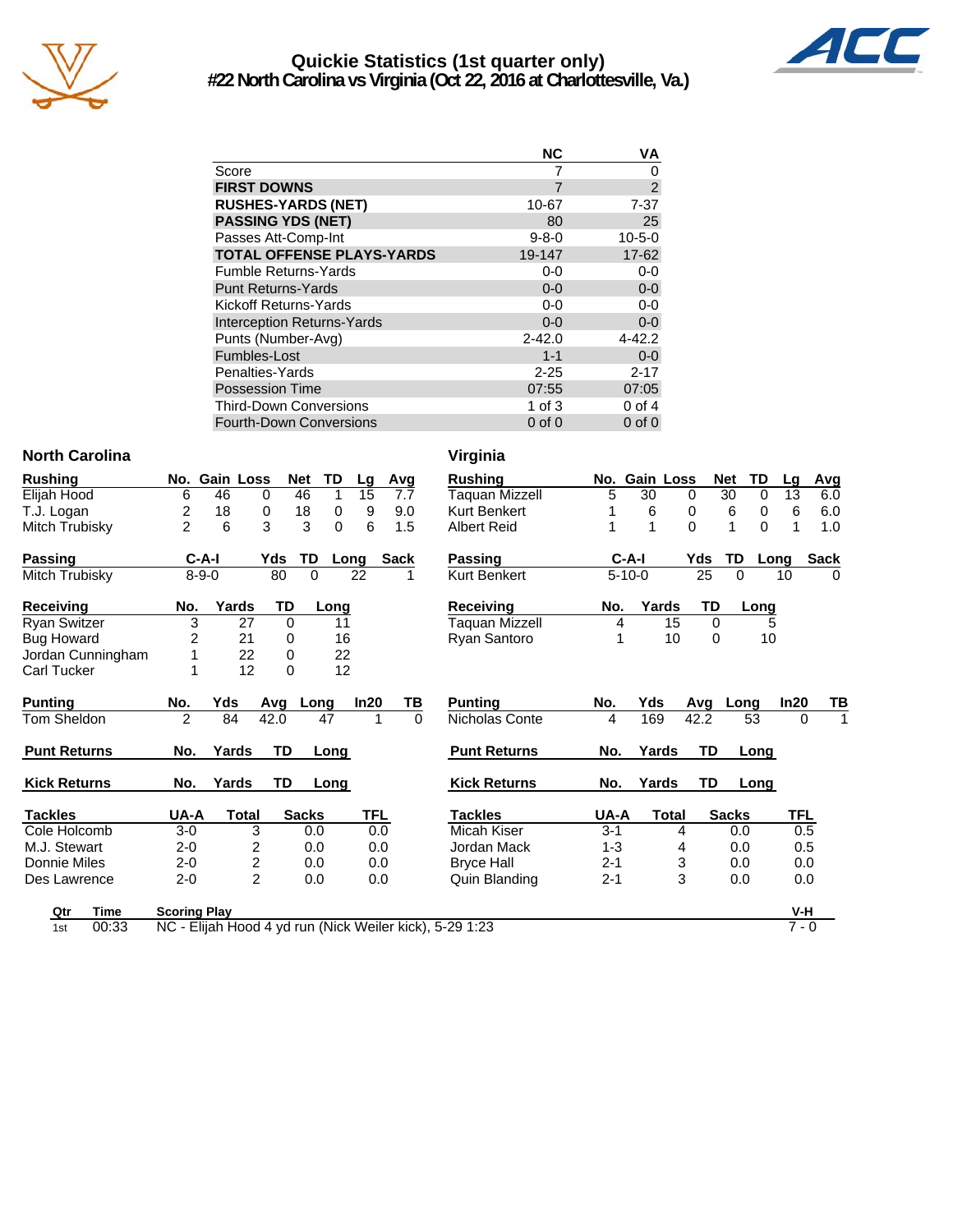

## **Play-by-Play Summary (2nd quarter) #22 North Carolina vs Virginia (Oct 22, 2016 at Charlottesville, Va.)**



| 2-5<br>VA 40<br>$2 - 5$<br><b>VA 40</b>                             | Start of 2nd quarter, clock 15:00.<br>Reid, A rush for 1 yard to the VA41 (Holcomb, C).                                                                    |                 |
|---------------------------------------------------------------------|------------------------------------------------------------------------------------------------------------------------------------------------------------|-----------------|
| $3 - 4$<br><b>VA 41</b>                                             | Benkert, K pass incomplete to Reid, A.                                                                                                                     |                 |
| $4 - 4$<br><b>VA 41</b>                                             | Conte, N punt 59 yards to the NC0, touchback.                                                                                                              |                 |
|                                                                     | 5 plays, 16 yards, 1:22                                                                                                                                    |                 |
| <b>NORTH CAROLINA drive start at 14:11.</b><br><b>NC 20</b><br>1-10 | Trubisky, M pass complete to Proehl, A for 16 yards to the NC36, 1ST DOWN NC (Word, L).                                                                    | P <sub>8</sub>  |
| 1-10 NC 36                                                          | Trubisky, M pass complete to Switzer, R for 2 yards to the NC38, out-of-bounds (Hall, B).                                                                  |                 |
| <b>NC 38</b><br>2-8                                                 | Logan, T rush for 3 yards to the NC41 (Blanding, Q).                                                                                                       |                 |
| $3-5$<br><b>NC 41</b>                                               | Trubisky, M sacked for loss of 4 yards to the NC37 (Word, L).                                                                                              |                 |
| 4-9<br><b>NC 37</b>                                                 | Sheldon, T punt 36 yards to the VA27, fair catch by Hamm, D.                                                                                               |                 |
|                                                                     | 4 plays, 17 yards, 1:53                                                                                                                                    |                 |
| VIRGINIA drive start at 12:18.                                      |                                                                                                                                                            |                 |
| 1-10 VA 27                                                          | Benkert, K pass complete to Zaccheaus, O for 13 yards to the VA40, 1ST DOWN VA,<br>out-of-bounds (Stewart, M).                                             | P <sub>3</sub>  |
| 1-10 VA 40                                                          | Zaccheaus, O rush for 5 yards to the VA45 (Bonilla, A).                                                                                                    |                 |
| $2 - 5$<br><b>VA 45</b>                                             | Reid, A rush for 3 yards to the VA48 (Powell, T; Jones, N).                                                                                                |                 |
| $3 - 2$<br>VA 48                                                    | Benkert, K pass complete to Reid, A for 11 yards to the NC41, 1ST DOWN VA (Miles,                                                                          | P <sub>4</sub>  |
|                                                                     | D;Collins, C).                                                                                                                                             |                 |
| <b>NC 41</b><br>$1 - 10$                                            | Benkert, K pass complete to Johnson, K for 9 yards to the NC32, out-of-bounds.                                                                             |                 |
| <b>NC 32</b><br>2-1                                                 | Benkert, K pass incomplete to Dowling, D.                                                                                                                  |                 |
| $3 - 1$<br><b>NC 32</b>                                             | Reid, A rush for no gain to the NC32 (Collins, C;Bonilla, A).                                                                                              |                 |
| $4 - 1$<br><b>NC 32</b>                                             | Timeout North Carolina, clock 09:10.                                                                                                                       |                 |
| <b>NC 32</b><br>4-1<br>$1 - 10$<br><b>NC 29</b>                     | Reid, A rush for 3 yards to the NC29, 1ST DOWN VA (Bonilla, A;Dalton, J).                                                                                  | R <sub>5</sub>  |
| <b>NC 21</b><br>$2 - 2$                                             | Benkert, K pass complete to Santoro, R for 8 yards to the NC21.<br>Benkert, K pass complete to Zaccheaus, O for 3 yards to the NC18, 1ST DOWN VA (Stewart, | P6              |
|                                                                     | M).                                                                                                                                                        |                 |
| <b>NC 18</b><br>$1 - 10$                                            | Benkert, K pass complete to Butts, E for 3 yards to the NC15 (Bonilla, A).                                                                                 |                 |
| $2 - 7$<br><b>NC 15</b>                                             | Benkert, K pass complete to Mizzell, T for 1 yard to the NC14 (Bonilla, A;Holcomb, C).                                                                     |                 |
| $3-6$<br><b>NC 14</b>                                               | Mizzell, T rush for 3 yards to the NC11 (Bart, M;Clarke, J).                                                                                               |                 |
| <b>NC 11</b><br>4-3                                                 | Johns, M pass complete to Butts, E for 11 yards to the NC0, 1ST DOWN VA, TOUCHDOWN, clock                                                                  | P7              |
|                                                                     | 05:27.                                                                                                                                                     |                 |
| 1-G<br><b>NC 03</b>                                                 | Hayward, S kick attempt good.                                                                                                                              |                 |
|                                                                     | Virginia 7, North Carolina 7<br>14 plays, 73 yards, 6:51                                                                                                   |                 |
|                                                                     | Hayward, S kickoff 62 yards to the NC3, Ratliff, A return 16 yards to the NC19 (Peace, C).                                                                 |                 |
| NORTH CAROLINA drive start at 05:27.                                |                                                                                                                                                            |                 |
| 1-10 NC 19                                                          | Trubisky, M pass incomplete to Proehl, A.                                                                                                                  |                 |
| <b>NC 19</b><br>2-10                                                | Hood, E rush for 14 yards to the NC33, 1ST DOWN NC, out-of-bounds (Blanding, Q).                                                                           | R <sub>9</sub>  |
| 1-10 NC 33                                                          | Hood, E rush for 3 yards to the NC36 (Wilkins, D; Blanding, Q).                                                                                            |                 |
| <b>NC 36</b><br>$2 - 7$                                             | Trubisky, M pass incomplete to Switzer, R (Kiser, M).                                                                                                      |                 |
| $3 - 7$<br><b>NC 36</b><br><b>NC 48</b><br>$1 - 10$                 | Trubisky, M pass complete to Howard, B for 12 yards to the NC48, 1ST DOWN NC.                                                                              | P <sub>10</sub> |
| 2-4<br>VA 46                                                        | Hood, E rush for 6 yards to the VA46, out-of-bounds (Rainey, K).<br>PENALTY NC false start (Sweet, W) 5 yards to the NC49.                                 |                 |
| $2 - 9$<br><b>NC 49</b>                                             | Logan, T rush for 6 yards to the VA45 (Kiser, M).                                                                                                          |                 |
| 3-3<br>VA 45                                                        | PENALTY VA substitution infraction 5 yards to the VA40, 1ST DOWN NC.                                                                                       | X11             |
| <b>VA 40</b><br>$1 - 10$                                            | Trubisky, M pass complete to Howard, B for 40 yards to the VA0, 1ST DOWN NC, TOUCHDOWN                                                                     | P <sub>12</sub> |
|                                                                     | clock 02:52.                                                                                                                                               |                 |
| VA 03<br>1-G                                                        | Weiler, N kick attempt good.                                                                                                                               |                 |
|                                                                     | North Carolina 14, Virginia 7                                                                                                                              |                 |
|                                                                     | 8 plays, 81 yards, 2:35<br>Weiler, N kickoff 56 yards to the VA9, Reed, J return 50 yards to the NC41.                                                     |                 |
| VIRGINIA drive start at 02:52.                                      |                                                                                                                                                            |                 |
| 1-10 NC 41                                                          | Mizzell, T rush for 3 yards to the NC38 (Lawrence, D).                                                                                                     |                 |
| <b>NC 38</b><br>$2 - 7$                                             | Benkert, K pass complete to Levrone, A for 16 yards to the NC22, 1ST DOWN VA (Stewart, M).                                                                 | P8              |
| <b>NC 22</b><br>1-10                                                | Mizzell, T rush for loss of 5 yards to the NC27 (Carney, M).                                                                                               |                 |
| <b>NC 27</b><br>2-15                                                | PENALTY VA false start (Fieler, J) 5 yards to the NC32.                                                                                                    |                 |
| <b>NC 32</b><br>$2 - 20$                                            | Benkert, K pass incomplete to Levrone, A.                                                                                                                  |                 |
| <b>NC 32</b><br>3-20                                                | Reid, A rush for 4 yards to the NC28 (Holcomb, C).                                                                                                         |                 |
| 4-16 NC 28                                                          | Timeout North Carolina, clock 01:00.                                                                                                                       |                 |
| 4-16 NC 28                                                          | Hayward, S field goal attempt from 46 MISSED - wide left, spot at NC28, clock 00:57.<br>6 plays, 13 yards, 1:55                                            |                 |
| NORTH CAROLINA drive start at 00:57.                                |                                                                                                                                                            |                 |
| 1-10 NC 28                                                          | Trubisky, M pass complete to Switzer, R for 10 yards to the NC38, 1ST DOWN NC.                                                                             | P <sub>13</sub> |
| Previous play reviewed, call stands.                                |                                                                                                                                                            |                 |
| 1-10 NC 38                                                          | Trubisky, M pass incomplete to Proehl, A.                                                                                                                  |                 |
| 2-10 NC 38                                                          | Trubisky, M pass incomplete to Proehl, A (Kiser, M).                                                                                                       |                 |
| 3-10 NC 38                                                          | Trubisky, M pass incomplete to Proehl, A.                                                                                                                  |                 |
| 4-10 NC 38                                                          | Sheldon, T punt 37 yards to the VA25, fair catch by Hamm, D.                                                                                               |                 |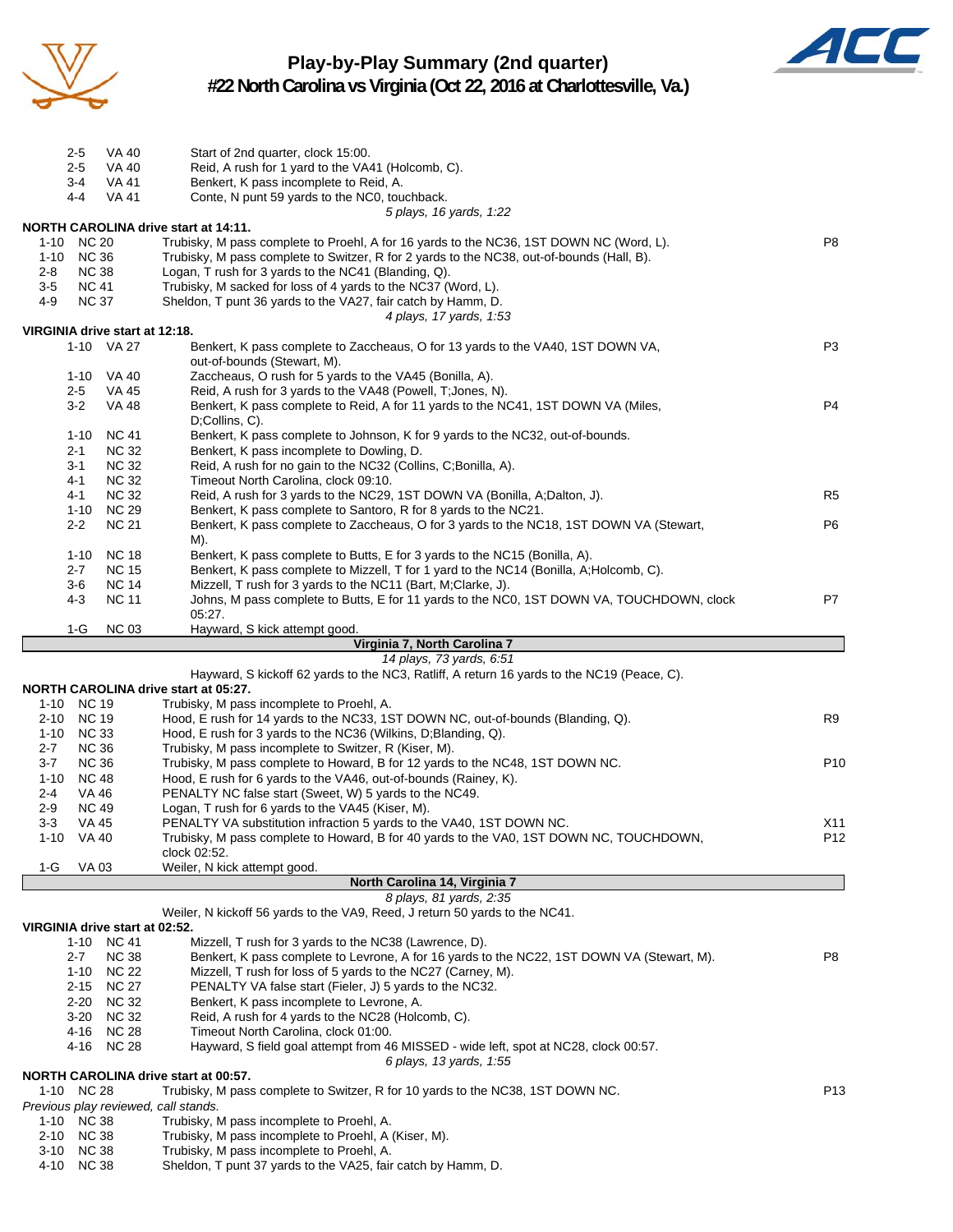

## **Play-by-Play Summary (2nd quarter) #22 North Carolina vs Virginia (Oct 22, 2016 at Charlottesville, Va.)**



*4 plays, 10 yards, 0:34*

### **VIRGINIA drive start at 00:23.**

| 1-10 | VA 25        | Mizzell, T rush for 9 yards to the VA34 (Bonilla, A; Miles, D), PENALTY VA personal foul |
|------|--------------|------------------------------------------------------------------------------------------|
|      |              | (Smith, E) 15 yards to the VA19.                                                         |
|      | 1-16 VA 19   | 2nd and 16.                                                                              |
|      | $2-16$ VA 19 | TEAM rush for loss of 3 yards to the VA16.                                               |
|      |              | End of half, clock 00:00.                                                                |
|      |              | 2 plays, minus 9 yards, 0:23                                                             |

| <b>END OF 2nd QUARTER: North Carolina 14, Virginia 7</b> |       |      |  |  |  |  |     |     |         |         |                  |  |
|----------------------------------------------------------|-------|------|--|--|--|--|-----|-----|---------|---------|------------------|--|
| Time<br>1st Downs<br>Conversions                         |       |      |  |  |  |  |     |     |         |         |                  |  |
|                                                          |       |      |  |  |  |  |     |     |         |         |                  |  |
| <b>Quarter Summarv</b>                                   | Score | Poss |  |  |  |  | 3rd | 4th | Rushina | Passing | <b>Penalties</b> |  |
|                                                          |       |      |  |  |  |  |     |     |         |         |                  |  |

| North Carolina |  |  |  |  | 7 05:02  1  4  1  6  1-3  0-0  6-28  5-10-0-80  1-5 |  |
|----------------|--|--|--|--|-----------------------------------------------------|--|
| Virginia       |  |  |  |  | 7 09:58 1 5 0 6 1-5 2-2 11-23 9-12-0-75 3-25        |  |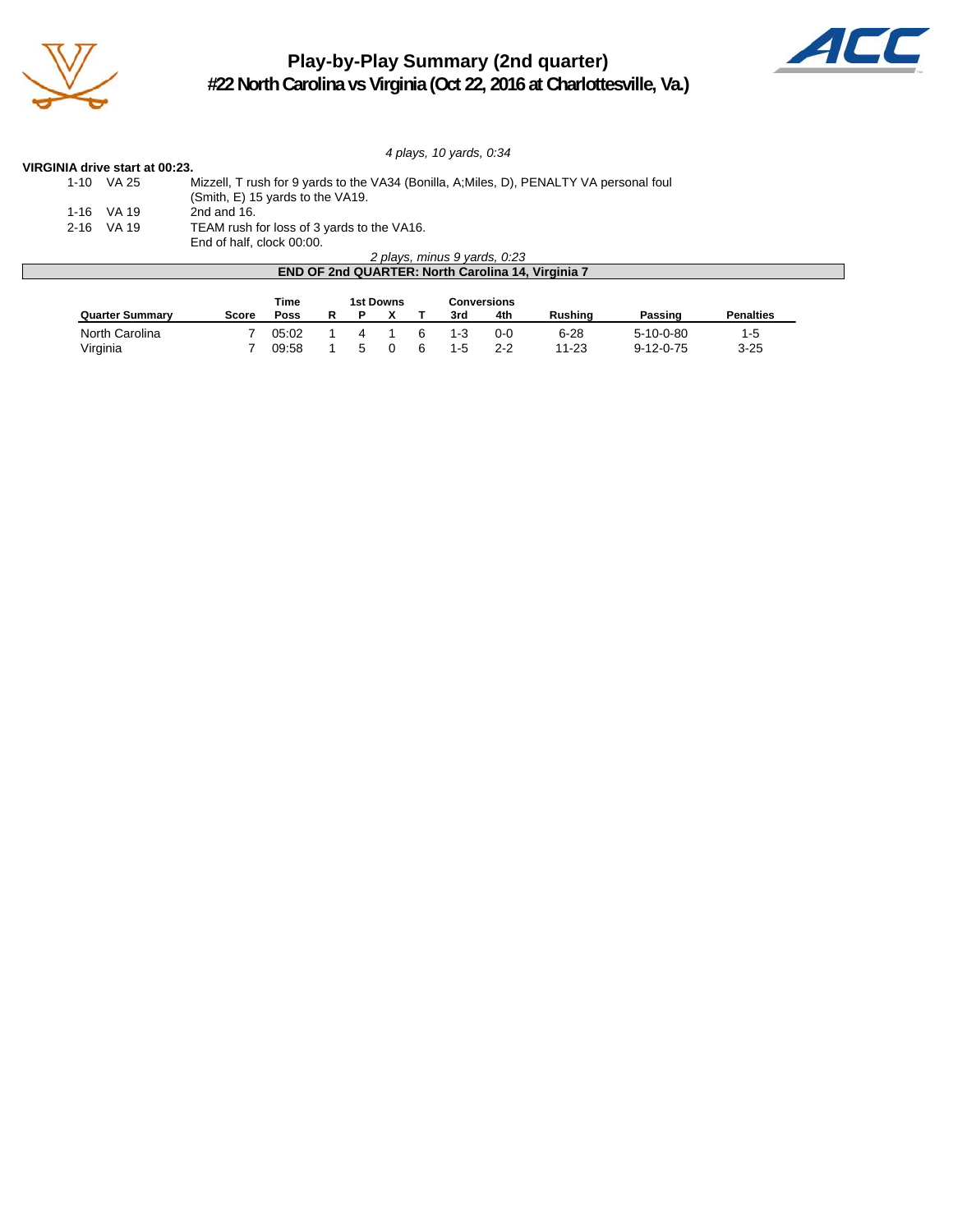

## **Quickie Statistics (2nd quarter only) #22 North Carolina vs Virginia (Oct 22, 2016 at Charlottesville, Va.)**



|                                   | <b>NC</b>    | ٧A           |
|-----------------------------------|--------------|--------------|
| Score                             |              |              |
| <b>FIRST DOWNS</b>                | 6            | 6            |
| <b>RUSHES-YARDS (NET)</b>         | $6 - 28$     | $11 - 23$    |
| <b>PASSING YDS (NET)</b>          | 80           | 75           |
| Passes Att-Comp-Int               | $10 - 5 - 0$ | $12 - 9 - 0$ |
| <b>TOTAL OFFENSE PLAYS-YARDS</b>  | 16-108       | 23-98        |
| <b>Fumble Returns-Yards</b>       | $0-0$        | $0-0$        |
| <b>Punt Returns-Yards</b>         | $0 - 0$      | $0-0$        |
| Kickoff Returns-Yards             | $1 - 16$     | $1 - 50$     |
| <b>Interception Returns-Yards</b> | $0 - 0$      | $0 - 0$      |
| Punts (Number-Avg)                | $2 - 36.5$   | $1 - 59.0$   |
| Fumbles-Lost                      | $0 - 0$      | $0 - 0$      |
| Penalties-Yards                   | $1 - 5$      | $3 - 25$     |
| <b>Possession Time</b>            | 05:02        | 09:58        |
| <b>Third-Down Conversions</b>     | 1 of $3$     | $1$ of $5$   |
| Fourth-Down Conversions           | $0$ of $0$   | $2$ of $2$   |

### **North Carolina Virginia**

| <b>Rushing</b>         |                         | No. Gain Loss  | <b>Net</b>       | TD          | Lg         | Avg         | <b>Rushing</b>        |                | No. Gain Loss |           | <b>Net</b>   | TD           | Lg       | <b>Avg</b>  |
|------------------------|-------------------------|----------------|------------------|-------------|------------|-------------|-----------------------|----------------|---------------|-----------|--------------|--------------|----------|-------------|
| Elijah Hood            | 3                       | 23             | 23<br>$\Omega$   | $\Omega$    | 14         | 7.7         | <b>Albert Reid</b>    | 5              | 11            | 0         | 11           | $\Omega$     | 4        | 2.2         |
| T.J. Logan             | $\overline{\mathbf{c}}$ | 9              | $\mathbf 0$<br>9 | $\mathbf 0$ | 6          | 4.5         | <b>Taguan Mizzell</b> | 4              | 15            | 5         | 10           | 0            | 9        | 2.5         |
| Mitch Trubisky         | 1                       | $\Omega$       | $-4$<br>4        | $\Omega$    | 0          | $-4.0$      | Olamide Zaccheaus     |                | 5             | 0         | 5            | 0            | 5        | 5.0         |
|                        |                         |                |                  |             |            |             | <b>TEAM</b>           |                | $\Omega$      | 3         | $-3$         | $\mathbf{0}$ | 0        | $-3.0$      |
| <b>Passing</b>         | $C-A-I$                 |                | Yds<br>TD        |             | Long       | <b>Sack</b> | <b>Passing</b>        |                | $C-A-I$       | Yds       | TD           | Long         |          | <b>Sack</b> |
| <b>Mitch Trubisky</b>  | $5 - 10 - 0$            |                | 80               | 1           | 40         |             | <b>Kurt Benkert</b>   |                | $8 - 11 - 0$  | 64        | $\Omega$     |              | 16       | $\mathbf 0$ |
|                        |                         |                |                  |             |            |             | Matt Johns            |                | $1 - 1 - 0$   | 11        | 1            |              | 11       | $\mathbf 0$ |
| <b>Receiving</b>       | No.                     | Yards          | TD               | Long        |            |             | <b>Receiving</b>      | No.            | Yards         | <b>TD</b> |              | Long         |          |             |
| <b>Bug Howard</b>      | $\overline{2}$          | 52             |                  | 40          |            |             | Olamide Zaccheaus     | $\overline{2}$ | 16            |           | $\Omega$     | 13           |          |             |
| <b>Ryan Switzer</b>    | $\overline{c}$          | 12             | 0                | 10          |            |             | <b>Evan Butts</b>     | $\overline{2}$ | 14            |           |              | 11           |          |             |
| <b>Austin Proehl</b>   | 1                       | 16             | $\Omega$         | 16          |            |             | Andre Levrone         | 1              | 16            |           | $\Omega$     | 16           |          |             |
|                        |                         |                |                  |             |            |             | <b>Albert Reid</b>    |                | 11            |           | $\Omega$     | 11           |          |             |
|                        |                         |                |                  |             |            |             |                       |                |               |           |              |              |          |             |
| <b>Punting</b>         | No.                     | Yds            | Avg              | Long        | In20       | ΤВ          | <b>Punting</b>        | No.            | Yds           | Avg       | Long         |              | In20     |             |
| Tom Sheldon            | $\overline{2}$          | 73             | 36.5             | 37          | $\Omega$   | $\Omega$    | Nicholas Conte        |                | 59            | 59.0      |              | 59           | $\Omega$ |             |
| <b>Punt Returns</b>    | No.                     | Yards          | TD               | Long        |            |             | <b>Punt Returns</b>   | No.            | Yards         | TD        |              | Long         |          |             |
| <b>Kick Returns</b>    | No.                     | Yards          | TD               |             |            |             | <b>Kick Returns</b>   | No.            | Yards         | TD        |              | Long         |          | TB          |
| <b>Anthony Ratliff</b> | 1                       | 16             | $\Omega$         | Long<br>16  |            |             | Joe Reed              | 1              | 50            | $\Omega$  |              | 50           |          |             |
| <b>Tackles</b>         | UA-A                    | <b>Total</b>   | <b>Sacks</b>     |             | <b>TFL</b> |             | <b>Tackles</b>        | UA-A           | <b>Total</b>  |           | <b>Sacks</b> |              | TFL      |             |
| Ayden Bonilla          | $2 - 4$                 | 6              |                  | 0.0         | 0.0        |             | Quin Blanding         | $2 - 1$        |               | 3         | 0.0          |              | 0.0      |             |
| M.J. Stewart           | $3-0$                   | 3              |                  | 0.0         | 0.0        |             | Landan Word           | $2 - 0$        |               | 2         | 1.0          |              | 1.0      |             |
| Cole Holcomb           | $2 - 1$                 | 3              |                  | 0.0         | 0.0        |             | Micah Kiser           | $1 - 0$        |               | 1         | 0.0          |              | 0.0      |             |
| Cayson Collins         | $0 - 2$                 | $\overline{2}$ |                  | 0.0         | 0.0        |             | <b>Kelvin Rainey</b>  | $1 - 0$        |               | 1         | 0.0          |              | 0.0      |             |
| <b>Time</b><br>Qtr     | <b>Scoring Play</b>     |                |                  |             |            |             |                       |                |               |           |              |              | $V-H$    |             |

2nd 05:27 VA - Evan Butts 11 yd pass from Matt Johns (Sam Hayward kick), 14-73 6:51 0 - 7 02:52 NC - Bug Howard 40 yd pass from Mitch Trubisky (Nick Weiler kick), 8-81 2:35 7 - 7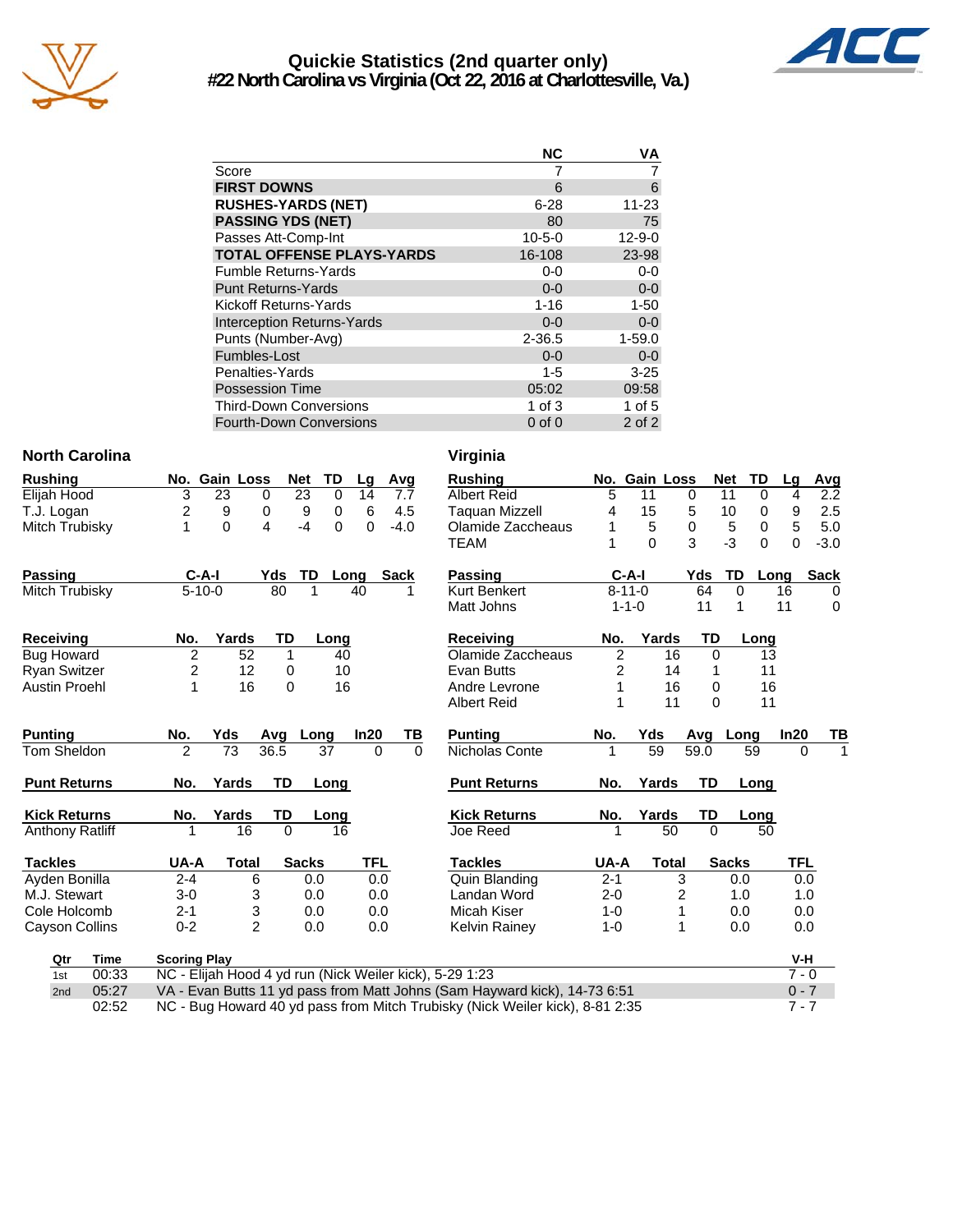

## **Play-by-Play Summary (3rd quarter)**



**#22 North Carolina vs Virginia (Oct 22, 2016 at Charlottesville, Va.)**

|                                             | Start of 3rd quarter, clock 15:00, VA ball on VA35.<br>Hayward, S kickoff 60 yards to the NC5, Ratliff, A return 18 yards to the NC23 (Hamm, D). |                 |
|---------------------------------------------|--------------------------------------------------------------------------------------------------------------------------------------------------|-----------------|
| <b>NORTH CAROLINA drive start at 15:00.</b> |                                                                                                                                                  |                 |
| 1-10 NC 23                                  | Hood, E rush for 13 yards to the NC36, 1ST DOWN NC (Terrell, M).                                                                                 | R <sub>14</sub> |
| 1-10 NC 36                                  | Trubisky, M pass complete to Switzer, R for 22 yards to the VA42, 1ST DOWN NC,                                                                   | P <sub>15</sub> |
|                                             | out-of-bounds.                                                                                                                                   |                 |
| 1-10 VA 42                                  | PENALTY NC false start (Prince, R) 5 yards to the VA47.                                                                                          |                 |
| 1-15 VA 47                                  | Trubisky, M pass complete to Switzer, R for 2 yards to the VA45, fumble forced by Kiser,                                                         |                 |
|                                             | M, fumble by Switzer, R recovered by VA Kiser, M at VA45.                                                                                        |                 |
|                                             | 3 plays, 32 yards, 1:26                                                                                                                          |                 |
| VIRGINIA drive start at 13:34.              |                                                                                                                                                  |                 |
| Previous play reviewed, call overturned.    |                                                                                                                                                  |                 |
| 1-10 VA 45                                  | Benkert, K pass incomplete to Santoro, R.                                                                                                        |                 |
| 2-10 VA 45                                  | Benkert, K pass complete to Dubois, H for 11 yards to the NC44, 1ST DOWN VA (Bonilla,                                                            | P <sub>9</sub>  |
|                                             | A; Miles, D).                                                                                                                                    |                 |
| 1-10<br>NC 44                               | Mizzell, T rush for 6 yards to the NC38 (Crawford, A;Green, D).                                                                                  |                 |
| <b>NC 38</b><br>2-4                         | Benkert, K sacked for loss of 1 yard to the NC39 (Bart, M).                                                                                      |                 |
| $3-5$<br><b>NC 39</b>                       | Reid, A rush for loss of 4 yards to the NC43 (Holcomb, C).                                                                                       |                 |
| <b>NC 43</b><br>4-9                         | Conte, N punt 32 yards to the NC11, fair catch by Switzer, R, PENALTY NC holding                                                                 |                 |
|                                             | (Lawrence, D) 5 yards to the NC6, 1st and 10, NC ball on NC6, PENALTY VA personal foul                                                           |                 |
|                                             | (Reid, A) 15 yards to the NC21, 1st and 10, NC ball on NC21.                                                                                     |                 |
|                                             | 5 plays, 12 yards, 2:03                                                                                                                          |                 |
| <b>NORTH CAROLINA drive start at 11:31.</b> |                                                                                                                                                  |                 |
| 1-10 NC 21                                  | Hood, E rush for 8 yards to the NC29 (Blanding, Q).                                                                                              |                 |
| <b>NC 29</b><br>$2 - 2$                     | Francis, K rush for 1 yard to the NC30 (Hall, B).                                                                                                |                 |
| <b>NC 30</b><br>3-1                         | Trubisky, M pass complete to Switzer, R for 9 yards to the NC39, 1ST DOWN NC,                                                                    | P16             |
|                                             | out-of-bounds (Rainey, K).                                                                                                                       |                 |
| <b>NC 39</b><br>1-10                        | Trubisky, M pass complete to Howard, B for 12 yards to the VA49, 1ST DOWN NC (Hall, B).                                                          | P17             |
| 1-10 VA 49                                  | Hood, E rush for 9 yards to the VA40 (Peace, C;Bradshaw, Z).                                                                                     |                 |
| 2-1<br>VA 40                                | Hood, E rush for 6 yards to the VA34, 1ST DOWN NC, out-of-bounds (Hall, B).                                                                      | R <sub>18</sub> |
| 1-10 VA 34                                  | Trubisky, M pass complete to Howard, B for 18 yards to the VA16, 1ST DOWN NC (Hall, B).                                                          | P19             |
| 1-10<br>VA 16                               | Logan, T rush for no gain to the VA16 (Kiser, M).                                                                                                |                 |
| 2-10<br>VA 16                               |                                                                                                                                                  |                 |
| <b>VA 10</b><br>3-4                         | Logan, T rush for 6 yards to the VA10 (Kiser, M;Blanding, Q).<br>Timeout Virginia, clock 07:44.                                                  |                 |
| <b>VA 10</b><br>3-4                         |                                                                                                                                                  | P <sub>20</sub> |
|                                             | Trubisky, M pass complete to Jackson, T for 10 yards to the VA0, 1ST DOWN NC, TOUCHDOWN,<br>clock 07:39.                                         |                 |
| 1-G                                         |                                                                                                                                                  |                 |
| VA 03                                       | Weiler, N kick attempt good.<br>North Carolina 21, Virginia 7                                                                                    |                 |
|                                             | 10 plays, 79 yards, 3:52                                                                                                                         |                 |
|                                             |                                                                                                                                                  |                 |
|                                             | Weiler, N kickoff 65 yards to the VA0, touchback.                                                                                                |                 |
| VIRGINIA drive start at 07:39.              |                                                                                                                                                  |                 |
| 1-10 VA 25<br><b>VA 30</b>                  | Benkert, K pass complete to Mizzell, T for 5 yards to the VA30 (Smith, A).                                                                       |                 |
| $2 - 5$                                     | Mizzell, T rush for 6 yards to the VA36, 1ST DOWN VA (Carney, M).                                                                                | R <sub>10</sub> |
| 1-10 VA 36                                  | Benkert, K pass incomplete to Johnson, K (Stewart, M).                                                                                           |                 |
| 2-10 VA 36                                  | Mizzell, T rush for 6 yards to the VA42 (Smith, A;Dorn, M).                                                                                      |                 |
| 3-4<br>VA 42                                | Benkert, K pass complete to Mizzell, T for 4 yards to the VA46, 1ST DOWN VA.                                                                     | P11             |
| VA 46<br>$1 - 10$                           | Benkert, K pass incomplete to Dowling, D.                                                                                                        |                 |
| 2-10 VA 46                                  | Benkert, K pass complete to Marshall, B for 5 yards to the NC49.                                                                                 |                 |
| $3-5$<br><b>NC 49</b>                       | Benkert, K pass complete to Johnson, K for 6 yards to the NC43, 1ST DOWN VA (Stewart, M).                                                        | P12             |
| <b>NC 43</b><br>1-10                        | PENALTY VA false start (English, J) 5 yards to the NC48.                                                                                         |                 |
| 1-15<br>NC 48                               | Ellis, J rush for loss of 2 yards to the 50 yardline (Powell, T;Clarke, J).                                                                      |                 |
| 2-17 VA 50                                  | Benkert, K pass incomplete to Johnson, K.                                                                                                        |                 |
| 3-17 VA 50                                  | Benkert, K rush for loss of 9 yards to the VA41, fumble by Benkert, K recovered by NC                                                            |                 |
|                                             | Bart, M at VA41.                                                                                                                                 |                 |
|                                             | 11 plays, 16 yards, 3:57                                                                                                                         |                 |
| <b>NORTH CAROLINA drive start at 03:42.</b> |                                                                                                                                                  |                 |
| 1-10 VA 41                                  | Logan, T rush for 11 yards to the VA30, 1ST DOWN NC (Terrell, M).                                                                                | R21             |
| 1-10 VA 30                                  | Logan, T rush for 2 yards to the VA28 (Brown, A).                                                                                                |                 |
| 2-8<br>VA 28                                | Trubisky, M pass complete to Howard, B for 6 yards to the VA22 (Hall, B).                                                                        |                 |
| $3-2$<br><b>VA 22</b>                       | Hood, E rush for 4 yards to the VA18, 1ST DOWN NC, out-of-bounds (Blanding, Q).                                                                  | R <sub>22</sub> |
| 1-10 VA 18                                  | Trubisky, M pass complete to Proehl, A for 14 yards to the VA4, 1ST DOWN NC (Thornhill,                                                          | P23             |
|                                             | J).                                                                                                                                              |                 |
| $1-G$<br><b>VA 04</b>                       | Logan, T rush for 4 yards to the VA0, TOUCHDOWN, clock 01:31.                                                                                    |                 |
| 1-G<br>VA 03                                | Weiler, N kick attempt good.                                                                                                                     |                 |
|                                             | North Carolina 28, Virginia 7                                                                                                                    |                 |

### *6 plays, 41 yards, 2:11*

Weiler, N kickoff 65 yards to the VA0, Reed, J return 29 yards to the VA29 (Jackson, T).

**VIRGINIA drive start at 01:31.**<br>1-10 VA 29 E

Benkert, K pass complete to Levrone, A for 6 yards to the VA35, out-of-bounds (Miles, D).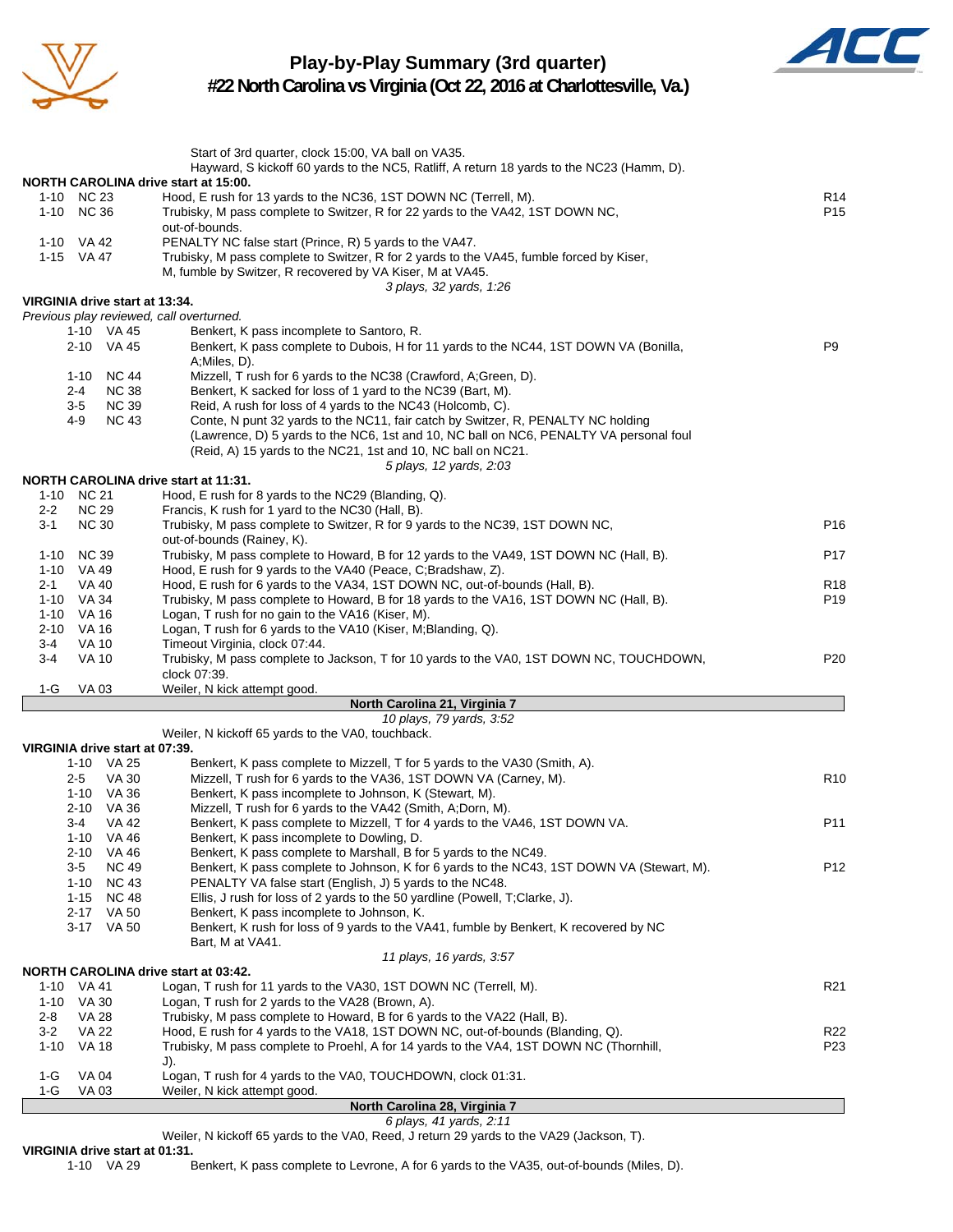

## **Play-by-Play Summary (3rd quarter) #22 North Carolina vs Virginia (Oct 22, 2016 at Charlottesville, Va.)**



2-4 VA 35 Benkert, K rush for no gain to the VA35, out-of-bounds.

- 3-4 VA 35 Benkert, K pass incomplete.
- 4-4 VA 35 Conte, N punt 48 yards to the NC17, downed.

*3 plays, 6 yards, 1:07*

### **NORTH CAROLINA drive start at 00:24.**

| 1-10 | <b>NC 17</b>                                             | Hood, E rush for 3 yards to the NC20 (Moye, J; Kiser, M). |           |                    |  |  |  |  |  |  |
|------|----------------------------------------------------------|-----------------------------------------------------------|-----------|--------------------|--|--|--|--|--|--|
|      | <b>END OF 3rd QUARTER: North Carolina 28, Virginia 7</b> |                                                           |           |                    |  |  |  |  |  |  |
|      |                                                          |                                                           |           |                    |  |  |  |  |  |  |
|      |                                                          | Time                                                      | 1st Downs | <b>Conversions</b> |  |  |  |  |  |  |

|                        |       | .     |  | . |     | ------------ |           |                  |                  |
|------------------------|-------|-------|--|---|-----|--------------|-----------|------------------|------------------|
| <b>Quarter Summary</b> | Score | Poss  |  |   | 3rd | 4th          | Rushina   | Passing          | <b>Penalties</b> |
| North Carolina         |       | 07:53 |  |   | 3-3 | 0-0          | 12-67     | $8 - 8 - 0 - 93$ | 2-10             |
| Virginia               |       | 07:07 |  |   | 2-5 | 0-0          | ດດ<br>י−י | 6-11-0-37        | $2 - 20$         |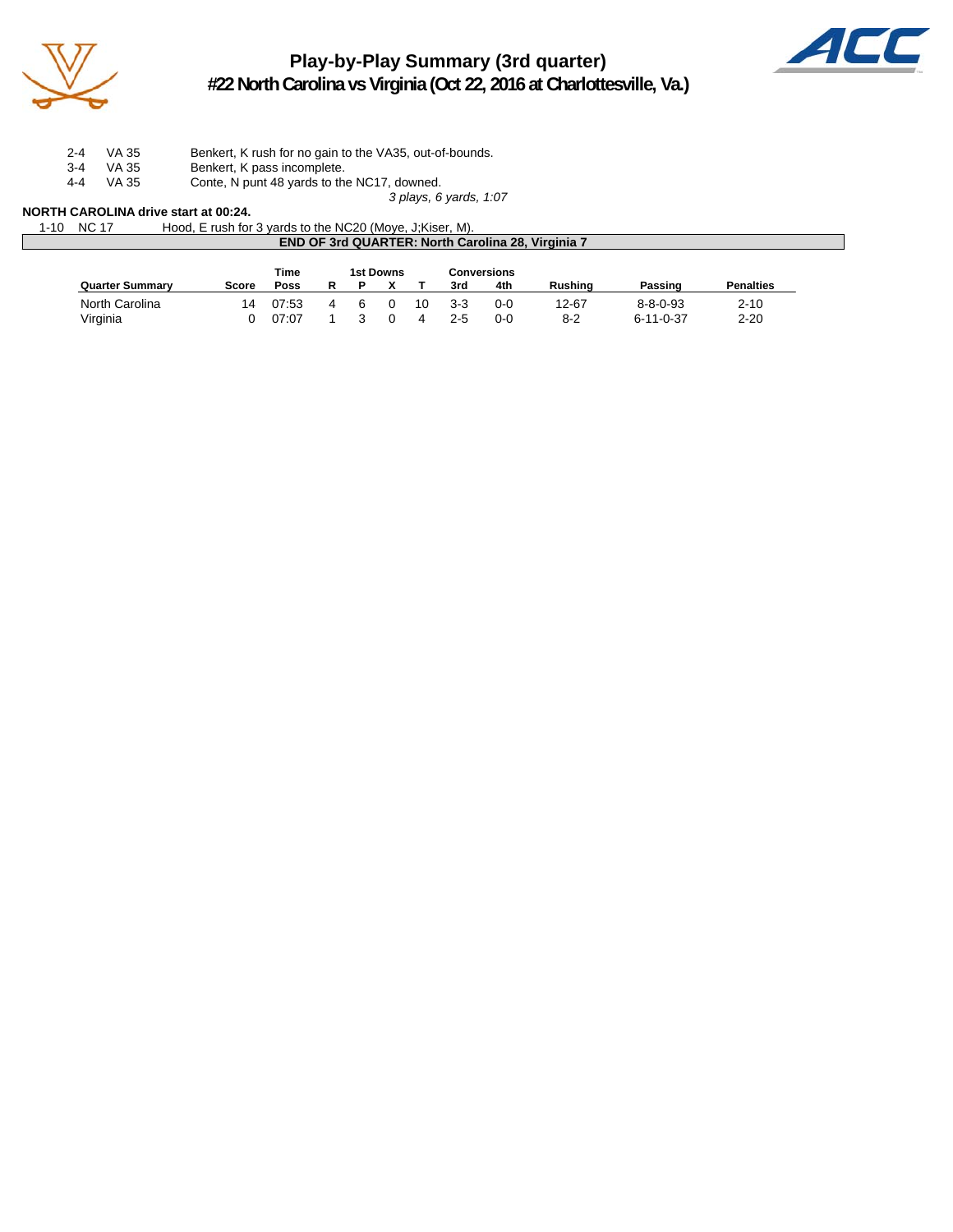

## **Quickie Statistics (3rd quarter only) #22 North Carolina vs Virginia (Oct 22, 2016 at Charlottesville, Va.)**



|                                   | <b>NC</b>   | ٧A           |
|-----------------------------------|-------------|--------------|
| Score                             | 14          | 0            |
| <b>FIRST DOWNS</b>                | 10          | 4            |
| <b>RUSHES-YARDS (NET)</b>         | 12-67       | $8-2$        |
| <b>PASSING YDS (NET)</b>          | 93          | 37           |
| Passes Att-Comp-Int               | $8 - 8 - 0$ | $11 - 6 - 0$ |
| <b>TOTAL OFFENSE PLAYS-YARDS</b>  | 20-160      | 19-39        |
| <b>Fumble Returns-Yards</b>       | $0 - 0$     | $0 - 0$      |
| <b>Punt Returns-Yards</b>         | $0 - 0$     | $0-0$        |
| Kickoff Returns-Yards             | $1 - 18$    | $1 - 29$     |
| <b>Interception Returns-Yards</b> | $0 - 0$     | $0-0$        |
| Punts (Number-Avg)                | $0 - 0.0$   | $2 - 40.0$   |
| Fumbles-Lost                      | $1 - 1$     | $1 - 1$      |
| Penalties-Yards                   | $2 - 10$    | $2 - 20$     |
| <b>Possession Time</b>            | 07:53       | 07:07        |
| <b>Third-Down Conversions</b>     | 3 of 3      | 2 of 5       |
| <b>Fourth-Down Conversions</b>    | $0$ of $0$  | $0$ of $0$   |

### **North Carolina**

| <b>Rushing</b>       |    |     | No. Gain Loss Net TD Lg Avg |     |          |              |             |
|----------------------|----|-----|-----------------------------|-----|----------|--------------|-------------|
| Elijah Hood          |    | 43. | $\Omega$                    | 43. |          | 0 13         | - 7.2       |
| T.J. Logan           | 5. | 23  |                             | 23  |          | $1 \quad 11$ | 4.6         |
| <b>Khris Francis</b> |    |     |                             |     | $\Omega$ |              | 1. $\Omega$ |

| Passing           | C-A-I       |       | Yds | TD Long | Sack |
|-------------------|-------------|-------|-----|---------|------|
| Mitch Trubisky    | $8 - 8 - 0$ |       | 93  | 22      |      |
| <b>Receiving</b>  | No.         | Yards | TD  | Long    |      |
| <b>Bug Howard</b> |             | 36    |     |         |      |

| <b>Punting</b>                  | No. | Yds Avg Long |          | ln20 |  |
|---------------------------------|-----|--------------|----------|------|--|
| Austin Proehl<br>Thomas Jackson |     | 14<br>10     | 14<br>10 |      |  |

| г чил кышты            | IV.     | 1 al us | . . | Lung         |     |
|------------------------|---------|---------|-----|--------------|-----|
| <b>Kick Returns</b>    | No.     | Yards   | TD  | Long         |     |
| <b>Anthony Ratliff</b> | 1       | 18      | 0   | 18           |     |
| <b>Tackles</b>         | UA-A    | Total   |     | <b>Sacks</b> | TFL |
| Donnie Miles           | 1-1     | 2       |     | 0.0          | 0.0 |
| Andre Smith            | 1-1     | 2       |     | 0.0          | 0.0 |
| <b>Malik Carney</b>    | $1 - 0$ | 1       |     | 0.0          | 0.0 |
| <b>Mikey Bart</b>      | 1-0     |         |     | 1.0          | 1.0 |
|                        |         |         |     |              |     |

| Virginia       |  |
|----------------|--|
| <b>Rushing</b> |  |
| Taguan Mizzell |  |

| Rushing                |                                                                                     | No.                 | <b>Gain Loss</b> | <b>Net</b>    | TD       | Lg   | Avg         | <b>Rushing</b>                                                            |                | No. Gain Loss |                | <b>Net</b>      | TD          | Lg             | Avg            |
|------------------------|-------------------------------------------------------------------------------------|---------------------|------------------|---------------|----------|------|-------------|---------------------------------------------------------------------------|----------------|---------------|----------------|-----------------|-------------|----------------|----------------|
| Elijah Hood            |                                                                                     | 6                   | 43               | 43<br>0       | $\Omega$ | 13   | 7.2         | Taquan Mizzell                                                            | 3              | 18            | 0              | 18              | $\mathbf 0$ | 6              | 6.0            |
| T.J. Logan             |                                                                                     | 5                   | 23               | 23<br>0       | 1        | 11   | 4.6         | Jordan Ellis                                                              |                | 0             | 2              | $-2$            | 0           | 0              | $-2.0$         |
| Khris Francis          |                                                                                     | 1                   | 1                | $\Omega$<br>1 | 0        | 1    | 1.0         | <b>Albert Reid</b>                                                        |                | $\pmb{0}$     | $\overline{4}$ | $-4$            | 0           | 0              | $-4.0$         |
|                        |                                                                                     |                     |                  |               |          |      |             | <b>Kurt Benkert</b>                                                       | 3              | $\Omega$      | 10             | $-10$           | 0           | 0              | $-3.3$         |
| Passing                |                                                                                     |                     | $C-A-I$          | TD<br>Yds     | Long     |      | <b>Sack</b> | <b>Passing</b>                                                            |                | $C-A-I$       | Yds            | TD              | Long        |                | <b>Sack</b>    |
| Mitch Trubisky         |                                                                                     |                     | $8 - 8 - 0$      | 93            |          | 22   | $\Omega$    | <b>Kurt Benkert</b>                                                       |                | $6 - 11 - 0$  |                | $\overline{37}$ | $\Omega$    | 11             |                |
| Receiving              |                                                                                     | No.                 | Yards            | <b>TD</b>     | Long     |      |             | <b>Receiving</b>                                                          | No.            | Yards         |                | TD              | Long        |                |                |
| <b>Bug Howard</b>      |                                                                                     | 3                   | 36               | $\Omega$      | 18       |      |             | Taquan Mizzell                                                            | $\overline{c}$ |               | 9              | $\Omega$        | 5           |                |                |
| Ryan Switzer           |                                                                                     | 3                   | 33               | 0             | 22       |      |             | Hasise Dubois                                                             |                |               | 11             | 0               | 11          |                |                |
| <b>Austin Proehl</b>   |                                                                                     |                     | 14               | 0             | 14       |      |             | Andre Levrone                                                             |                |               | 6              | 0               | 6           |                |                |
| Thomas Jackson         |                                                                                     |                     | 10               | 1             | 10       |      |             | Keeon Johnson                                                             |                |               | 6              | $\Omega$        | 6           |                |                |
| <b>Punting</b>         |                                                                                     | No.                 | Yds              | Avg Long      |          | In20 | ΤВ          | <b>Punting</b>                                                            | No.            | Yds           | Avg            |                 | Long        | In20           | <u>тв</u>      |
|                        |                                                                                     |                     |                  |               |          |      |             | Nicholas Conte                                                            | $\overline{2}$ | 80            | 40.0           |                 | 48          | $\overline{2}$ | $\overline{0}$ |
| <b>Punt Returns</b>    |                                                                                     | No.                 | Yards            | TD            | Long     |      |             | <b>Punt Returns</b>                                                       | No.            | Yards         |                | TD              | Long        |                |                |
| <b>Kick Returns</b>    |                                                                                     | No.                 | Yards            | TD            | Long     |      |             | <b>Kick Returns</b>                                                       | No.            | Yards         |                | TD              | Long        |                |                |
| <b>Anthony Ratliff</b> |                                                                                     | 1                   | 18               | $\Omega$      | 18       |      |             | Joe Reed                                                                  | 1              |               | 29             | $\Omega$        | 29          |                |                |
| <b>Tackles</b>         |                                                                                     | UA-A                | <b>Total</b>     | <b>Sacks</b>  |          | TFL  |             | <b>Tackles</b>                                                            | UA-A           |               | Total          | <b>Sacks</b>    |             | TFL            |                |
| Donnie Miles           |                                                                                     | $1 - 1$             | $\overline{2}$   |               | 0.0      | 0.0  |             | <b>Bryce Hall</b>                                                         | $5-0$          |               | 5              |                 | 0.0         | 0.0            |                |
| Andre Smith            |                                                                                     | 1-1                 | 2                |               | 0.0      | 0.0  |             | Micah Kiser                                                               | $2 - 2$        |               | 4              |                 | 0.0         | 0.0            |                |
| <b>Malik Carney</b>    |                                                                                     | $1 - 0$             |                  |               | 0.0      | 0.0  |             | Quin Blanding                                                             | $2 - 1$        |               | 3              |                 | 0.0         | 0.0            |                |
| <b>Mikey Bart</b>      |                                                                                     | $1 - 0$             |                  |               | 1.0      | 1.0  |             | <b>Matt Terrell</b>                                                       | $2 - 0$        |               | $\overline{2}$ |                 | 0.0         | 0.0            |                |
| Qtr                    | Time                                                                                | <b>Scoring Play</b> |                  |               |          |      |             |                                                                           |                |               |                |                 |             | V-H            |                |
| 1st                    | 00:33                                                                               |                     |                  |               |          |      |             | NC - Elijah Hood 4 yd run (Nick Weiler kick), 5-29 1:23                   |                |               |                |                 |             | $7 - 0$        |                |
| 2nd                    | 05:27                                                                               |                     |                  |               |          |      |             | VA - Evan Butts 11 yd pass from Matt Johns (Sam Hayward kick), 14-73 6:51 |                |               |                |                 |             | $7 - 7$        |                |
|                        | NC Bug Howard 40 ud pace from Mitch Trubicky (Nick Wojler kick), 8,84,2:35<br>מ⊾ימ∩ |                     |                  |               |          |      |             |                                                                           |                |               |                |                 |             | 147            |                |

| Qtr | Time  | <b>Scoring Play</b>                                                               | V-H      |
|-----|-------|-----------------------------------------------------------------------------------|----------|
| 1st | 00:33 | NC - Elijah Hood 4 yd run (Nick Weiler kick), 5-29 1:23                           | $7 - 0$  |
| 2nd | 05:27 | VA - Evan Butts 11 yd pass from Matt Johns (Sam Hayward kick), 14-73 6:51         | $7 - 7$  |
|     | 02:52 | NC - Bug Howard 40 yd pass from Mitch Trubisky (Nick Weiler kick), 8-81 2:35      | $14 - 7$ |
| 3rd | 07:39 | NC - Thomas Jackson 10 yd pass from Mitch Trubisky (Nick Weiler kick), 10-79 3:52 | $7 - 0$  |
|     | 01:31 | NC - T.J. Logan 4 yd run (Nick Weiler kick), 6-41 2:11                            | $14 - 0$ |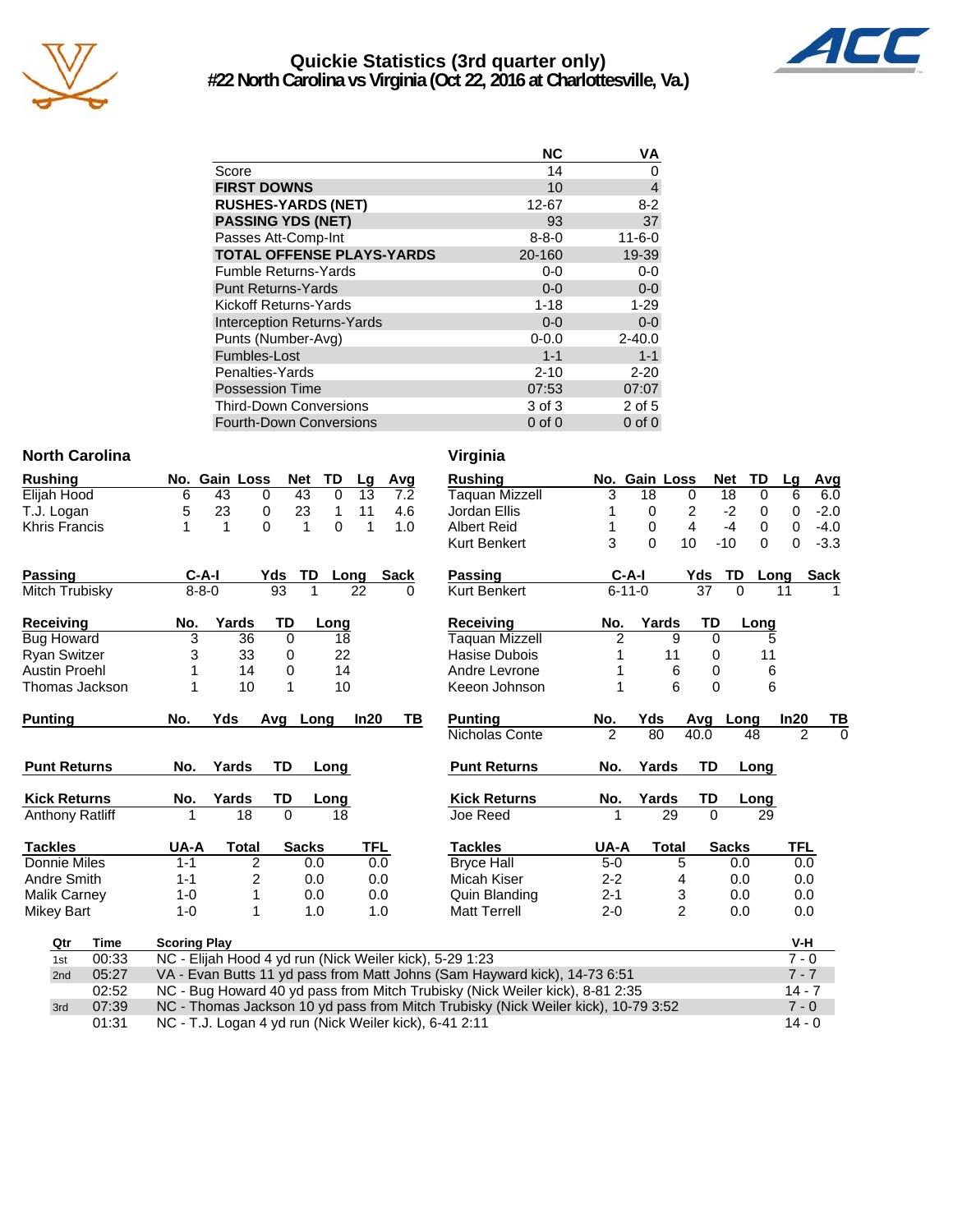

# **Play-by-Play Summary (4th quarter)**



**#22 North Carolina vs Virginia (Oct 22, 2016 at Charlottesville, Va.)**

| $2 - 7$  | <b>NC 20</b>        |                                | Start of 4th quarter, clock 15:00.                                                                  |                 |
|----------|---------------------|--------------------------------|-----------------------------------------------------------------------------------------------------|-----------------|
| 2-7      | <b>NC 20</b>        |                                | Trubisky, M pass complete to Hood, E for 6 yards to the NC26.                                       |                 |
| 3-1      | <b>NC 26</b>        |                                | Hood, E rush for loss of 5 yards to the NC21 (Blanding, Q).                                         |                 |
| 4-6      | <b>NC 21</b>        |                                | Sheldon, T punt 32 yards to the VA47, out-of-bounds.                                                |                 |
|          |                     |                                | 3 plays, 4 yards, 1:29                                                                              |                 |
|          |                     | VIRGINIA drive start at 13:55. |                                                                                                     |                 |
|          |                     | 1-10 VA 47                     | Mizzell, T rush for 3 yards to the 50 yardline (Jones, N).                                          |                 |
|          | $2 - 7$             | VA 50                          | Timeout Virginia, clock 13:11.                                                                      |                 |
|          | $2 - 7$             | <b>VA 50</b>                   | Mizzell, T rush for 9 yards to the NC41, 1ST DOWN VA (Lawrence, D;Holcomb, C).                      | R <sub>13</sub> |
|          |                     | 1-10 NC 41                     | Reid, A rush for 8 yards to the NC33 (Jones, N;Dorn, M).                                            |                 |
|          | $2 - 2$<br>$1 - 10$ | <b>NC 33</b><br><b>NC 29</b>   | Mizzell, T rush for 4 yards to the NC29, 1ST DOWN VA (Strowbridge, J).                              | R <sub>14</sub> |
|          | $2 - 7$             | <b>NC 26</b>                   | Brewer, C pass complete to Marshall, B for 3 yards to the NC26 (Holcomb, C).                        |                 |
|          | $3 - 8$             | <b>NC 27</b>                   | Reid, A rush for loss of 1 yard to the NC27 (Jones, N).<br>Brewer, C pass incomplete to Johnson, K. |                 |
|          | 4-8                 | <b>NC 27</b>                   | Brewer, C pass incomplete to Mizzell, T, PENALTY NC pass interference (Stewart, M) 15               | X15             |
|          |                     |                                | yards to the NC12, 1ST DOWN VA, NO PLAY.                                                            |                 |
|          | 1-10                | <b>NC 12</b>                   | Reid, A rush for 5 yards to the NC7 (Clarke, J).                                                    |                 |
|          | $2 - 5$             | <b>NC 07</b>                   | Reed, J rush for 3 yards to the NC4 (Holcomb, C;Smith, A).                                          |                 |
|          | $3-2$               | <b>NC 04</b>                   | Brewer, C pass incomplete to Mizzell, T.                                                            |                 |
|          | 4-2                 | <b>NC 04</b>                   | Brewer, C pass complete to Johnson, K for 3 yards to the NC1, 1ST DOWN VA, out-of-bounds.           | P <sub>16</sub> |
|          | 1-G                 | <b>NC 01</b>                   | Mizzell, T rush for 1 yard to the NC0, TOUCHDOWN, clock 09:01.                                      |                 |
|          | $1-G$               | <b>NC 03</b>                   | Hayward, S kick attempt good.                                                                       |                 |
|          |                     |                                | North Carolina 28, Virginia 14                                                                      |                 |
|          |                     |                                | 12 plays, 53 yards, 4:54                                                                            |                 |
|          |                     |                                | Hayward, S kickoff 46 yards to the NC19, Francis, K return 19 yards to the NC38                     |                 |
|          |                     |                                | (Blanding, Q;Mack, J), PENALTY VA offside (Hamm, D) 5 yards to the NC43, 1st and 10, NC             |                 |
|          |                     |                                | ball on NC43.                                                                                       |                 |
|          |                     |                                | NORTH CAROLINA drive start at 09:01.                                                                |                 |
|          | 1-10 NC 43          |                                | Logan, T rush for 11 yards to the VA46, 1ST DOWN NC (Word, L).                                      | R24             |
|          | 1-10 VA 46          |                                | Trubisky, M pass complete to Proehl, A for 46 yards to the VA0, 1ST DOWN NC, TOUCHDOWN,             | P <sub>25</sub> |
|          |                     |                                | clock 08:30.                                                                                        |                 |
| 1-G      | <b>VA 03</b>        |                                | Weiler, N kick attempt good.                                                                        |                 |
|          |                     |                                | North Carolina 35, Virginia 14                                                                      |                 |
|          |                     |                                | 2 plays, 57 yards, 0:31                                                                             |                 |
|          |                     |                                | Weiler, N kickoff 61 yards to the VA4, Hamm, D return 24 yards to the VA28 (Britt, J).              |                 |
|          |                     |                                |                                                                                                     |                 |
|          |                     | VIRGINIA drive start at 08:30. |                                                                                                     |                 |
|          |                     | 1-10 VA 28                     | Brewer, C pass incomplete to Johnson, K (Green, D).                                                 |                 |
|          |                     | 2-10 VA 28                     | Mizzell, T rush for 12 yards to the VA40, 1ST DOWN VA (Strowbridge, J;Rene, P).                     | <b>R17</b>      |
|          |                     | 1-10 VA 40                     | PENALTY VA unsportsmanlike conduct (Mizzell, T) 15 yards to the VA25.                               |                 |
|          |                     | 1-25 VA 25                     | 1st and 10.                                                                                         |                 |
|          |                     | 1-10 VA 25                     | Brewer, C pass incomplete to Eldridge, D.                                                           |                 |
|          |                     | 2-10 VA 25                     | Brewer, C pass incomplete to Johnson, K.                                                            |                 |
|          |                     | 3-10 VA 25                     | Brewer, C pass incomplete to Dowling, D (Miles, D).                                                 |                 |
|          |                     | 4-10 VA 25                     | Conte, N punt 56 yards to the NC19, Switzer, R return 5 yards to the NC24, out-of-bounds.           |                 |
|          |                     |                                | 5 plays, minus 3 yards, 0.51                                                                        |                 |
|          |                     |                                | <b>NORTH CAROLINA drive start at 07:39.</b>                                                         |                 |
|          | 1-10 NC 24          |                                | Trubisky, M pass complete to Cabrera, J for 5 yards to the NC29 (Blanding, Q).                      |                 |
| 2-5      | <b>NC 29</b>        |                                | Brown, J rush for 4 yards to the NC33 (Peace, C;Garner, K).                                         |                 |
| $3 - 1$  | <b>NC 33</b>        |                                | Brown, J rush for no gain to the NC33 (Word, L).                                                    |                 |
| 4-1      | <b>NC 33</b>        |                                | Sheldon, T punt 40 yards to the VA27, fair catch by Hamm, D.                                        |                 |
|          |                     |                                | 3 plays, 9 yards, 1:49                                                                              |                 |
|          |                     | VIRGINIA drive start at 05:50. |                                                                                                     |                 |
|          |                     | 1-10 VA 27                     | Mizzell, T rush for 13 yards to the VA40, 1ST DOWN VA, out-of-bounds.                               | R <sub>18</sub> |
|          | $1 - 10$            | VA 40                          | PENALTY NC substitution infraction 5 yards to the VA45.                                             |                 |
|          | $1-5$               | VA 45                          | Mizzell, T rush for 6 yards to the NC49, 1ST DOWN VA (Collins, C).                                  | R <sub>19</sub> |
|          | 1-10                | <b>NC 49</b>                   | Brewer, C pass incomplete to Butts, E (Smith, A).                                                   |                 |
|          | 2-10                | <b>NC 49</b>                   | Brewer, C sacked for loss of 6 yards to the VA45 (Dunlap, M;Powell, T).                             |                 |
|          |                     | 3-16 VA 45                     | Brewer, C pass incomplete to Levrone, A.                                                            |                 |
|          |                     | 4-16 VA 45                     | Conte, N punt 54 yards to the NC1, downed.                                                          |                 |
|          |                     |                                | 5 plays, 18 yards, 1:49                                                                             |                 |
|          |                     |                                | NORTH CAROLINA drive start at 04:01.                                                                |                 |
| $1 - 10$ | <b>NC 01</b>        |                                | Trubisky, M rush for 1 yard to the NC2 (Brown, A; Wilkins, D).                                      |                 |
| $2 - 9$  | <b>NC 02</b>        |                                | Brown, J rush for 3 yards to the NC5 (Blanding, Q;Thornhill, J).                                    |                 |
| 3-6      | <b>NC 05</b>        |                                | Trubisky, M pass incomplete to Ratliff, A (Wahee, W).                                               |                 |
| 4-6      | <b>NC 05</b>        |                                | Sheldon, T punt 33 yards to the NC38, fair catch by Hamm, D.                                        |                 |
|          |                     | VIRGINIA drive start at 02:16. | 3 plays, 4 yards, 1:45                                                                              |                 |
|          |                     | 1-10 NC 38                     | Brewer, C pass incomplete to Johnson, K.                                                            |                 |
|          |                     | 2-10 NC 38                     | Brewer, C sacked for loss of 9 yards to the NC47 (Smith, A).                                        |                 |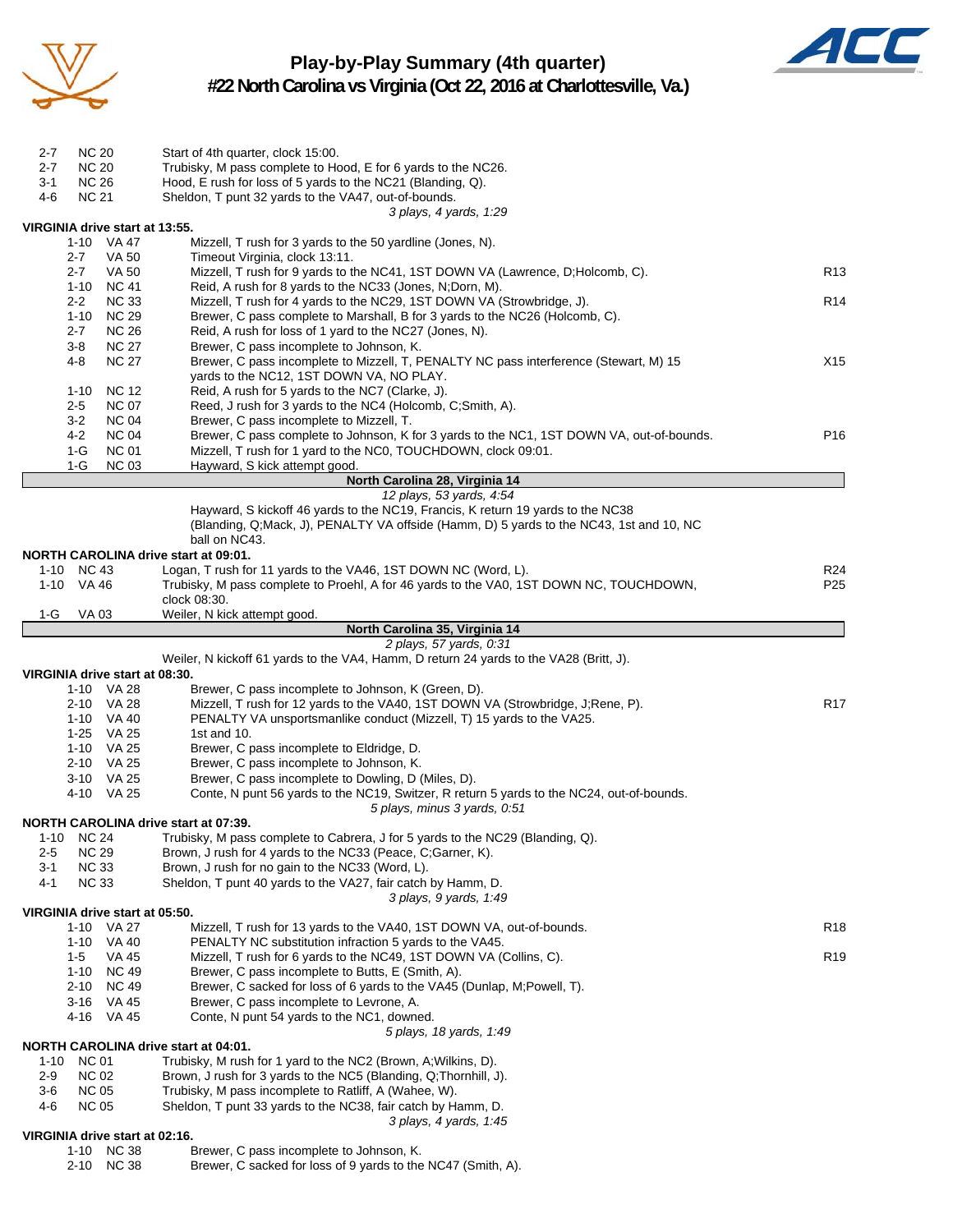

## **Play-by-Play Summary (4th quarter) #22 North Carolina vs Virginia (Oct 22, 2016 at Charlottesville, Va.)**



3-19 NC 47 Brewer, C pass incomplete to Santoro, R.

4-19 NC 47 Conte, N punt 38 yards to the NC9, downed.

*3 plays, minus 9 yards, 0:58*

### **NORTH CAROLINA drive start at 01:18.**

1-10 NC 09 Brown, J rush for 2 yards to the NC11 (Mack, J;Garner, K).

2-8 NC 11 Brown, J rush for no gain to the NC11 (Mack, J;Kiser, M).

End of game, clock 00:00.

|                                                    | 2 plays, 2 yards, 1:18 |  |
|----------------------------------------------------|------------------------|--|
| <b>FINAL SCORE: North Carolina 35, Virginia 14</b> |                        |  |

|                        |       | Time  |   | 1st Downs |         | <b>Conversions</b> |                |                  |                  |
|------------------------|-------|-------|---|-----------|---------|--------------------|----------------|------------------|------------------|
| <b>Quarter Summary</b> | Score | Poss  |   |           | 3rd     | 4th                | <b>Rushing</b> | Passing          | <b>Penalties</b> |
| North Carolina         |       | 06:28 |   |           | $0 - 3$ | $0 - 0$            | $8 - 16$       | $3 - 4 - 0 - 57$ | $2 - 20$         |
| Virginia               |       | 08:32 | 5 |           | በ-5     | $1 - 1$            | 13-48          | $2 - 12 - 0 - 6$ | $2 - 20$         |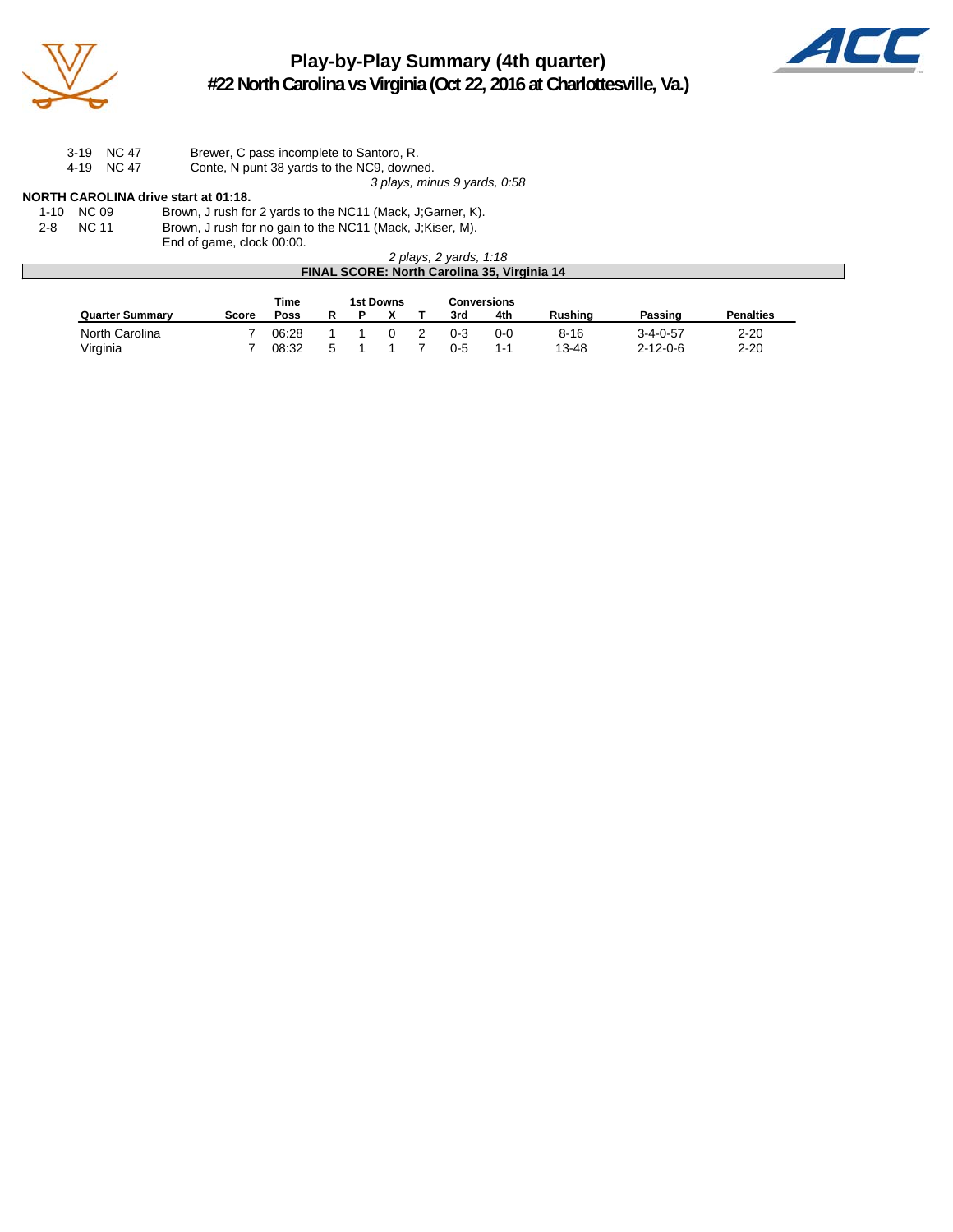

## **Quickie Statistics (4th quarter only) #22 North Carolina vs Virginia (Oct 22, 2016 at Charlottesville, Va.)**



|                                   | <b>NC</b>     | ٧A           |
|-----------------------------------|---------------|--------------|
| Score                             |               |              |
| <b>FIRST DOWNS</b>                | $\mathcal{P}$ |              |
| <b>RUSHES-YARDS (NET)</b>         | $8 - 16$      | 13-48        |
| <b>PASSING YDS (NET)</b>          | 57            | 6            |
| Passes Att-Comp-Int               | $4 - 3 - 0$   | $12 - 2 - 0$ |
| <b>TOTAL OFFENSE PLAYS-YARDS</b>  | $12 - 73$     | 25-54        |
| <b>Fumble Returns-Yards</b>       | $0 - 0$       | $0-0$        |
| <b>Punt Returns-Yards</b>         | $1 - 5$       | $0-0$        |
| Kickoff Returns-Yards             | $1 - 19$      | $1 - 24$     |
| <b>Interception Returns-Yards</b> | $0 - 0$       | $0 - 0$      |
| Punts (Number-Avg)                | $3 - 35.0$    | $3 - 49.3$   |
| Fumbles-Lost                      | $0 - 0$       | $0 - 0$      |
| Penalties-Yards                   | $2 - 20$      | $2 - 20$     |
| <b>Possession Time</b>            | 06:28         | 08:32        |
| <b>Third-Down Conversions</b>     | $0$ of $3$    | $0$ of $5$   |
| <b>Fourth-Down Conversions</b>    | $0$ of $0$    | 1 of 1       |

### **North Carolina Virginia**

| Rushing              |                   |                     | No. Gain Loss                                                                            |              | <b>TD</b><br><b>Net</b> | Lg            |            | Avg         | <b>Rushing</b>                                                                    |                | No. Gain Loss |                | <b>Net</b><br>TD  | Lg         | Avg                        |
|----------------------|-------------------|---------------------|------------------------------------------------------------------------------------------|--------------|-------------------------|---------------|------------|-------------|-----------------------------------------------------------------------------------|----------------|---------------|----------------|-------------------|------------|----------------------------|
| T.J. Logan           |                   |                     | 11                                                                                       | 0            | 11                      | 0<br>11       |            | 11.0        | <b>Taquan Mizzell</b>                                                             | 7              | 48            | 0              | 48<br>1           | 13         | 6.9                        |
| Jordon Brown         |                   | 5                   | 9                                                                                        | 0            | 9                       | 4<br>0        |            | 1.8         | <b>Albert Reid</b>                                                                | 3              | 13            | 1              | 12<br>0           | $\, 8$     | 4.0                        |
| Mitch Trubisky       |                   |                     | 1                                                                                        | 0            | 1                       | 0<br>1        |            | 1.0         | Joe Reed                                                                          | 1              | 3             | $\mathbf 0$    | 0<br>3            | 3          | 3.0                        |
| Elijah Hood          |                   | 1                   | $\mathbf{0}$                                                                             | 5            | $-5$                    | $\Omega$<br>0 |            | $-5.0$      | <b>Connor Brewer</b>                                                              | $\overline{2}$ | $\Omega$      | 15             | $-15$<br>$\Omega$ | $\Omega$   | $-7.5$                     |
| Passing              |                   | $C-A-I$             |                                                                                          | Yds          | TD                      | Long          |            | <b>Sack</b> | Passing                                                                           |                | $C-A-I$       | Yds            | TD                | Long       | <b>Sack</b>                |
| Mitch Trubisky       |                   | $3 - 4 - 0$         |                                                                                          | 57           |                         | 46            |            | 0           | <b>Connor Brewer</b>                                                              |                | $2 - 12 - 0$  | 6              | $\Omega$          | 3          | $\mathcal{P}$              |
| Receiving            |                   | No.                 | Yards                                                                                    | TD           |                         | Long          |            |             | Receiving                                                                         | No.            | Yards         | TD             | Long              |            |                            |
| Austin Proehl        |                   | 1                   | 46                                                                                       | 1            |                         | 46            |            |             | Keeon Johnson                                                                     | 1              |               | 3<br>$\Omega$  |                   | 3          |                            |
| Elijah Hood          |                   |                     | 6                                                                                        | 0            |                         | 6             |            |             | <b>Brendan Marshall</b>                                                           | 1              |               | 3<br>$\Omega$  |                   | 3          |                            |
| Josh Cabrera         |                   |                     | 5                                                                                        | $\Omega$     |                         | 5             |            |             |                                                                                   |                |               |                |                   |            |                            |
| <b>Punting</b>       |                   | No.                 | Yds                                                                                      |              | Avg Long                | In20          |            | TВ          | <b>Punting</b>                                                                    | No.            | Yds           | Avg            | Long              | In20       | ΤВ                         |
| Tom Sheldon          |                   | 3                   | 105                                                                                      | 35.0         | 40                      |               | $\Omega$   | $\Omega$    | Nicholas Conte                                                                    | 3              | 148           | 49.3           | 56                |            | $\overline{2}$<br>$\Omega$ |
| <b>Punt Returns</b>  |                   | No.                 | Yards                                                                                    | TD           | Long                    |               |            |             | <b>Punt Returns</b>                                                               | No.            | Yards         | TD             | Long              |            |                            |
| <b>Ryan Switzer</b>  |                   |                     | 5                                                                                        | $\Omega$     |                         |               |            |             |                                                                                   |                |               |                |                   |            |                            |
| <b>Kick Returns</b>  |                   | No.                 | Yards                                                                                    | TD           | Long                    |               |            |             | <b>Kick Returns</b>                                                               | No.            | Yards         | TD             | Long              |            |                            |
| <b>Khris Francis</b> |                   |                     | 19                                                                                       | $\mathbf{0}$ |                         | 19            |            |             | Daniel Hamm                                                                       |                | 24            | $\Omega$       |                   | 24         |                            |
| <b>Tackles</b>       |                   | UA-A                | <b>Total</b>                                                                             |              | <b>Sacks</b>            |               | <b>TFL</b> |             | <b>Tackles</b>                                                                    | UA-A           | <b>Total</b>  |                | <b>Sacks</b>      | <b>TFL</b> |                            |
| Nazair Jones         |                   | $2 - 1$             | 3                                                                                        |              | 0.0                     |               | 1.0        |             | <b>Quin Blanding</b>                                                              | $2 - 2$        |               | 4              | 0.0               |            | 1.0                        |
| Cole Holcomb         |                   | $1 - 2$             | 3                                                                                        |              | 0.0                     |               | 0.0        |             | Jordan Mack                                                                       | $0 - 3$        |               | 3              | 0.0               |            | 0.0                        |
| Andre Smith          |                   | $1 - 1$             | $\overline{\mathbf{c}}$                                                                  |              | 1.0                     |               | 1.0        |             | Landan Word                                                                       | $2 - 0$        |               | 2              | 0.0               |            | 0.0                        |
|                      | Jason Strowbridge | $1 - 1$             | $\mathfrak{p}$                                                                           |              | 0.0                     |               | 0.0        |             | <b>Kirk Garner</b>                                                                | $0 - 2$        |               | $\overline{2}$ | 0.0               |            | 0.0                        |
| Qtr                  | Time              | <b>Scoring Play</b> |                                                                                          |              |                         |               |            |             |                                                                                   |                |               |                |                   | V-H        |                            |
| 1st                  | 00:33             |                     |                                                                                          |              |                         |               |            |             | NC - Elijah Hood 4 yd run (Nick Weiler kick), 5-29 1:23                           |                |               |                |                   | $7 - 0$    |                            |
| 2nd                  | 05:27             |                     |                                                                                          |              |                         |               |            |             | VA - Evan Butts 11 yd pass from Matt Johns (Sam Hayward kick), 14-73 6:51         |                |               |                |                   |            | $7 - 7$                    |
|                      | 02:52             |                     | NC - Bug Howard 40 yd pass from Mitch Trubisky (Nick Weiler kick), 8-81 2:35<br>$14 - 7$ |              |                         |               |            |             |                                                                                   |                |               |                |                   |            |                            |
| 3rd                  | 07:39             |                     |                                                                                          |              |                         |               |            |             | NC - Thomas Jackson 10 yd pass from Mitch Trubisky (Nick Weiler kick), 10-79 3:52 |                |               |                |                   |            | $21 - 7$                   |
|                      | 01:31             |                     | NC - T.J. Logan 4 yd run (Nick Weiler kick), 6-41 2:11                                   |              |                         |               |            |             |                                                                                   |                |               |                |                   | $28 - 7$   |                            |
| 4th                  | 09:01             |                     |                                                                                          |              |                         |               |            |             | VA - Taquan Mizzell 1 yd run (Sam Hayward kick), 12-53 4:54                       |                |               |                |                   | $0 - 7$    |                            |
|                      | 08:30             |                     |                                                                                          |              |                         |               |            |             | NC - Austin Proehl 46 yd pass from Mitch Trubisky (Nick Weiler kick), 2-57 0:31   |                |               |                |                   | $7 - 7$    |                            |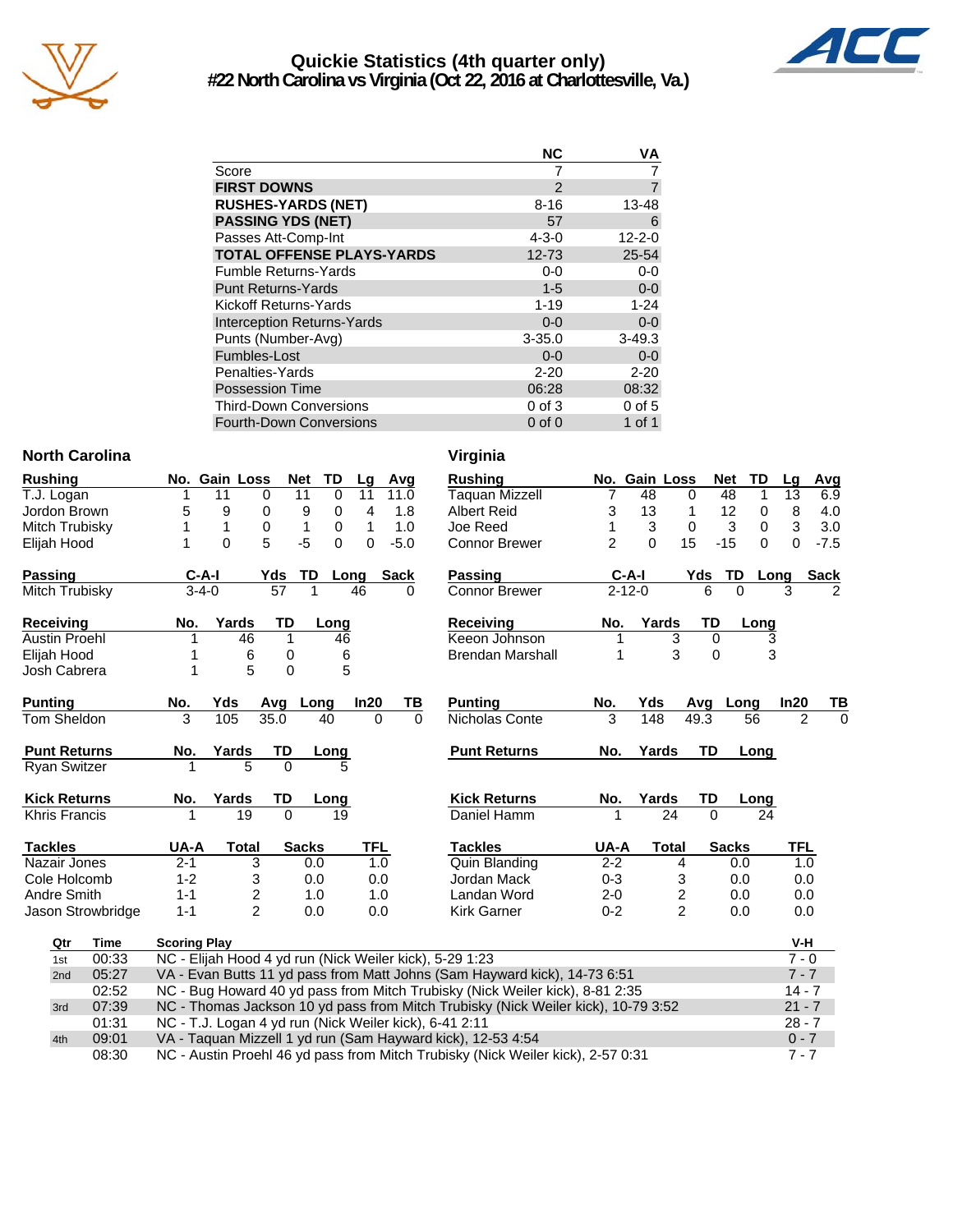

**Scoring Summary (Final) Virginia Football 2016 #5 Louisville vs Virginia (Oct 29, 2016 at Charlottesville, Va.)**



Louisville (7-1,5-1) vs. Virginia (2-6,1-3) Date: Oct 29, 2016 • Site: Charlottesville, Va. • Stadium: Smith/Harrison/Scott Attendance: 34824

| <b>Score by Quarters</b> |  |     | Total     |
|--------------------------|--|-----|-----------|
| 'Louisville              |  | 1 Ω | JZ        |
| 'Virginia                |  |     | OE.<br>دے |

|     | Qtr Time             | <b>Scoring Play</b>                                                                             | V-H       |
|-----|----------------------|-------------------------------------------------------------------------------------------------|-----------|
| 1st |                      | 10:20 VA - Sam Hayward 27 yd field goal, 4--2 1:12                                              | $0 - 3$   |
|     | 03:36                | UL - Jamari Staples 15 yd pass from Lamar Jackson (Blanton Creque kick), 5-87 2:14              | $7 - 3$   |
|     | 01:21                | VA - Doni Dowling 9 yd pass from Kurt Benkert (Sam Hayward kick), 2-28 0:29                     | $7 - 10$  |
|     |                      | 3rd 09:38 VA - Olamide Zaccheaus 9 yd pass from Kurt Benkert (Sam Hayward kick), 6-69 3:34      | $7 - 17$  |
|     | 04:03                | UL - Reggie Bonnafon 8 yd pass from Lamar Jackson (Blanton Creque kick), 8-80 3:25              | $14 - 17$ |
|     | <sub>4th</sub> 13:47 | UL - Reggie Bonnafon 10 yd pass from Lamar Jackson (Blanton Creque kick), 2-12 0:41             | $21 - 17$ |
|     | 08:09                | UL - Blanton Creque 32 yd field goal, 10-44 4:00                                                | $24 - 17$ |
|     | 01:57                | VA - Doni Dowling 4 yd pass from Kurt Benkert (Albert Reid pass from Benkert, K), 14-75 6:12    | $24 - 25$ |
|     | 00:13                | UL - Jaylen Smith 29 yd pass from Lamar Jackson (Jaylen Smith pass from Jackson, L.), 8-75 1:44 | $32 - 25$ |

Kickoff time: 12:06 PM • End of Game: 3:38 PM • Total elapsed time: 3:32 Officials: Referee: J. Magallanes; Umpire: Mark Shupe; Linesman: Tracy Lynch; Line judge: Jim Slayton; Back judge: H.Wittelsberger; Field judge: Jim Biddle; Side judge: Eddie Bonet; Center judge: Sean Geraghty; Temperature: 61 F • Wind: 7 S • Weather: Sunny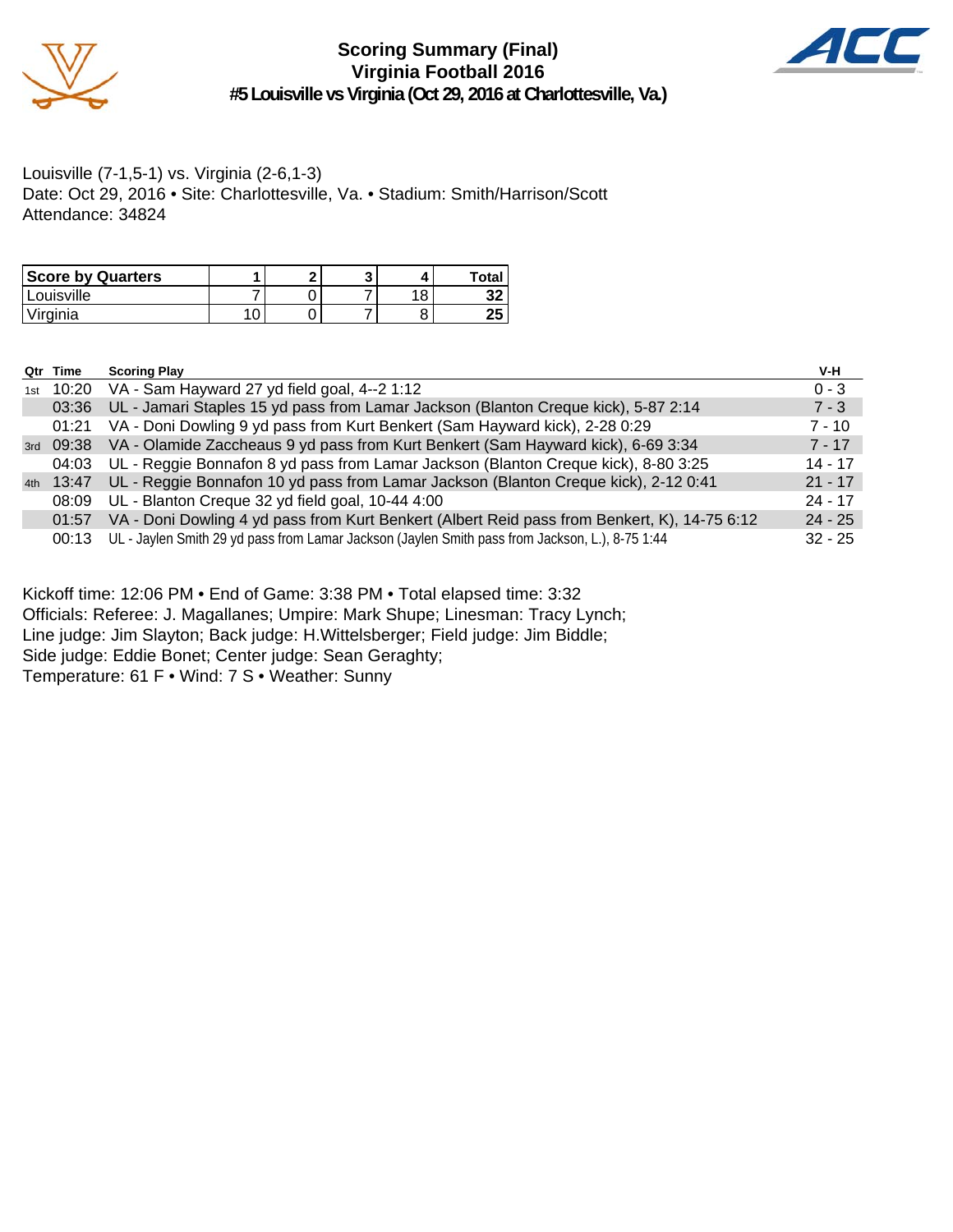

## **Team Statistics (Final) Virginia Football 2016**



**#5 Louisville vs Virginia (Oct 29, 2016 at Charlottesville, Va.)**

| 27<br><b>FIRST DOWNS</b><br>17<br>10<br>Rushing<br>6<br>16<br>Passing<br>10<br>$\mathbf{1}$<br>1<br>Penalty<br><b>NET YARDS RUSHING</b><br>147<br>84<br>34<br>28<br><b>Rushing Attempts</b><br>Average Per Rush<br>4.3<br>3.0<br><b>Rushing Touchdowns</b><br>$\overline{0}$<br>0<br><b>Yards Gained Rushing</b><br>195<br>104<br>48<br><b>Yards Lost Rushing</b><br>20<br><b>NET YARDS PASSING</b><br>361<br>238<br>$24 - 41 - 1$<br>Completions-Attempts-Int<br>25-40-2<br>8.8<br>5.9<br>Average Per Attempt<br>15.0<br>9.5<br><b>Average Per Completion</b><br>Passing Touchdowns<br>3<br>4<br><b>TOTAL OFFENSE YARDS</b><br>508<br>322<br>75<br>Total offense plays<br>68<br>6.8<br>4.7<br>Average Gain Per Play<br>Fumbles: Number-Lost<br>$2 - 1$<br>$1 - 0$<br>Penalties: Number-Yards<br>$7 - 68$<br>$5 - 48$<br><b>PUNTS-YARDS</b><br>5-189<br>5-233<br>37.8<br>Average Yards Per Punt<br>46.6<br>Net Yards Per Punt<br>23.6<br>46.6<br>Inside 20<br>1<br>3<br>50+ Yards<br>3<br>1<br>$\mathbf 0$<br><b>Touchbacks</b><br>$\overline{0}$<br>$\overline{2}$<br>Fair catch<br>1<br><b>KICKOFFS-YARDS</b><br>6-350<br>5-307<br>Average Yards Per Kickoff<br>58.3<br>61.4<br><b>Net Yards Per Kickoff</b><br>37.5<br>36.4<br>Touchbacks<br>3<br>1<br>Punt returns: Number-Yards-TD<br>$0 - 0 - 0$<br>$3 - 71 - 0$<br>Average Per Return<br>0.0<br>23.7<br>Kickoff returns: Number-Yds-TD<br>$2 - 50 - 0$<br>$5 - 100 - 0$<br>25.0<br>20.0<br>Average Per Return<br>$2 - 37 - 0$<br>Interceptions: Number-Yds-TD<br>$1 - 30 - 0$<br>Fumble Returns: Number-Yds-TD<br>$0 - 0 - 0$<br>$0 - 0 - 0$<br><b>Miscellaneous Yards</b><br>0<br>0<br>27:42<br>32:18<br><b>Possession Time</b><br>6:56<br>1st Quarter<br>8:04<br>6:03<br>8:57<br>2nd Quarter<br>6:56<br>3rd Quarter<br>8:04<br>6:39<br>8:21<br>4th Quarter<br>3 of 12<br>4 of 14<br><b>Third-Down Conversions</b><br><b>Fourth-Down Conversions</b><br>2 of 3<br>2 of 3<br>$4 - 4$<br>$4 - 5$<br><b>Red-Zone Scores-Chances</b><br>Touchdowns<br>$3 - 4$<br>$3-5$<br>$1 - 4$<br>$1 - 5$<br>Field goals |                        | UL      | VA       |
|-----------------------------------------------------------------------------------------------------------------------------------------------------------------------------------------------------------------------------------------------------------------------------------------------------------------------------------------------------------------------------------------------------------------------------------------------------------------------------------------------------------------------------------------------------------------------------------------------------------------------------------------------------------------------------------------------------------------------------------------------------------------------------------------------------------------------------------------------------------------------------------------------------------------------------------------------------------------------------------------------------------------------------------------------------------------------------------------------------------------------------------------------------------------------------------------------------------------------------------------------------------------------------------------------------------------------------------------------------------------------------------------------------------------------------------------------------------------------------------------------------------------------------------------------------------------------------------------------------------------------------------------------------------------------------------------------------------------------------------------------------------------------------------------------------------------------------------------------------------------------------------------------------------------------------------------------------------------------------------------------------------------------------------------------------------------|------------------------|---------|----------|
|                                                                                                                                                                                                                                                                                                                                                                                                                                                                                                                                                                                                                                                                                                                                                                                                                                                                                                                                                                                                                                                                                                                                                                                                                                                                                                                                                                                                                                                                                                                                                                                                                                                                                                                                                                                                                                                                                                                                                                                                                                                                 |                        |         |          |
|                                                                                                                                                                                                                                                                                                                                                                                                                                                                                                                                                                                                                                                                                                                                                                                                                                                                                                                                                                                                                                                                                                                                                                                                                                                                                                                                                                                                                                                                                                                                                                                                                                                                                                                                                                                                                                                                                                                                                                                                                                                                 |                        |         |          |
|                                                                                                                                                                                                                                                                                                                                                                                                                                                                                                                                                                                                                                                                                                                                                                                                                                                                                                                                                                                                                                                                                                                                                                                                                                                                                                                                                                                                                                                                                                                                                                                                                                                                                                                                                                                                                                                                                                                                                                                                                                                                 |                        |         |          |
|                                                                                                                                                                                                                                                                                                                                                                                                                                                                                                                                                                                                                                                                                                                                                                                                                                                                                                                                                                                                                                                                                                                                                                                                                                                                                                                                                                                                                                                                                                                                                                                                                                                                                                                                                                                                                                                                                                                                                                                                                                                                 |                        |         |          |
|                                                                                                                                                                                                                                                                                                                                                                                                                                                                                                                                                                                                                                                                                                                                                                                                                                                                                                                                                                                                                                                                                                                                                                                                                                                                                                                                                                                                                                                                                                                                                                                                                                                                                                                                                                                                                                                                                                                                                                                                                                                                 |                        |         |          |
|                                                                                                                                                                                                                                                                                                                                                                                                                                                                                                                                                                                                                                                                                                                                                                                                                                                                                                                                                                                                                                                                                                                                                                                                                                                                                                                                                                                                                                                                                                                                                                                                                                                                                                                                                                                                                                                                                                                                                                                                                                                                 |                        |         |          |
|                                                                                                                                                                                                                                                                                                                                                                                                                                                                                                                                                                                                                                                                                                                                                                                                                                                                                                                                                                                                                                                                                                                                                                                                                                                                                                                                                                                                                                                                                                                                                                                                                                                                                                                                                                                                                                                                                                                                                                                                                                                                 |                        |         |          |
|                                                                                                                                                                                                                                                                                                                                                                                                                                                                                                                                                                                                                                                                                                                                                                                                                                                                                                                                                                                                                                                                                                                                                                                                                                                                                                                                                                                                                                                                                                                                                                                                                                                                                                                                                                                                                                                                                                                                                                                                                                                                 |                        |         |          |
|                                                                                                                                                                                                                                                                                                                                                                                                                                                                                                                                                                                                                                                                                                                                                                                                                                                                                                                                                                                                                                                                                                                                                                                                                                                                                                                                                                                                                                                                                                                                                                                                                                                                                                                                                                                                                                                                                                                                                                                                                                                                 |                        |         |          |
|                                                                                                                                                                                                                                                                                                                                                                                                                                                                                                                                                                                                                                                                                                                                                                                                                                                                                                                                                                                                                                                                                                                                                                                                                                                                                                                                                                                                                                                                                                                                                                                                                                                                                                                                                                                                                                                                                                                                                                                                                                                                 |                        |         |          |
|                                                                                                                                                                                                                                                                                                                                                                                                                                                                                                                                                                                                                                                                                                                                                                                                                                                                                                                                                                                                                                                                                                                                                                                                                                                                                                                                                                                                                                                                                                                                                                                                                                                                                                                                                                                                                                                                                                                                                                                                                                                                 |                        |         |          |
|                                                                                                                                                                                                                                                                                                                                                                                                                                                                                                                                                                                                                                                                                                                                                                                                                                                                                                                                                                                                                                                                                                                                                                                                                                                                                                                                                                                                                                                                                                                                                                                                                                                                                                                                                                                                                                                                                                                                                                                                                                                                 |                        |         |          |
|                                                                                                                                                                                                                                                                                                                                                                                                                                                                                                                                                                                                                                                                                                                                                                                                                                                                                                                                                                                                                                                                                                                                                                                                                                                                                                                                                                                                                                                                                                                                                                                                                                                                                                                                                                                                                                                                                                                                                                                                                                                                 |                        |         |          |
|                                                                                                                                                                                                                                                                                                                                                                                                                                                                                                                                                                                                                                                                                                                                                                                                                                                                                                                                                                                                                                                                                                                                                                                                                                                                                                                                                                                                                                                                                                                                                                                                                                                                                                                                                                                                                                                                                                                                                                                                                                                                 |                        |         |          |
|                                                                                                                                                                                                                                                                                                                                                                                                                                                                                                                                                                                                                                                                                                                                                                                                                                                                                                                                                                                                                                                                                                                                                                                                                                                                                                                                                                                                                                                                                                                                                                                                                                                                                                                                                                                                                                                                                                                                                                                                                                                                 |                        |         |          |
|                                                                                                                                                                                                                                                                                                                                                                                                                                                                                                                                                                                                                                                                                                                                                                                                                                                                                                                                                                                                                                                                                                                                                                                                                                                                                                                                                                                                                                                                                                                                                                                                                                                                                                                                                                                                                                                                                                                                                                                                                                                                 |                        |         |          |
|                                                                                                                                                                                                                                                                                                                                                                                                                                                                                                                                                                                                                                                                                                                                                                                                                                                                                                                                                                                                                                                                                                                                                                                                                                                                                                                                                                                                                                                                                                                                                                                                                                                                                                                                                                                                                                                                                                                                                                                                                                                                 |                        |         |          |
|                                                                                                                                                                                                                                                                                                                                                                                                                                                                                                                                                                                                                                                                                                                                                                                                                                                                                                                                                                                                                                                                                                                                                                                                                                                                                                                                                                                                                                                                                                                                                                                                                                                                                                                                                                                                                                                                                                                                                                                                                                                                 |                        |         |          |
|                                                                                                                                                                                                                                                                                                                                                                                                                                                                                                                                                                                                                                                                                                                                                                                                                                                                                                                                                                                                                                                                                                                                                                                                                                                                                                                                                                                                                                                                                                                                                                                                                                                                                                                                                                                                                                                                                                                                                                                                                                                                 |                        |         |          |
|                                                                                                                                                                                                                                                                                                                                                                                                                                                                                                                                                                                                                                                                                                                                                                                                                                                                                                                                                                                                                                                                                                                                                                                                                                                                                                                                                                                                                                                                                                                                                                                                                                                                                                                                                                                                                                                                                                                                                                                                                                                                 |                        |         |          |
|                                                                                                                                                                                                                                                                                                                                                                                                                                                                                                                                                                                                                                                                                                                                                                                                                                                                                                                                                                                                                                                                                                                                                                                                                                                                                                                                                                                                                                                                                                                                                                                                                                                                                                                                                                                                                                                                                                                                                                                                                                                                 |                        |         |          |
|                                                                                                                                                                                                                                                                                                                                                                                                                                                                                                                                                                                                                                                                                                                                                                                                                                                                                                                                                                                                                                                                                                                                                                                                                                                                                                                                                                                                                                                                                                                                                                                                                                                                                                                                                                                                                                                                                                                                                                                                                                                                 |                        |         |          |
|                                                                                                                                                                                                                                                                                                                                                                                                                                                                                                                                                                                                                                                                                                                                                                                                                                                                                                                                                                                                                                                                                                                                                                                                                                                                                                                                                                                                                                                                                                                                                                                                                                                                                                                                                                                                                                                                                                                                                                                                                                                                 |                        |         |          |
|                                                                                                                                                                                                                                                                                                                                                                                                                                                                                                                                                                                                                                                                                                                                                                                                                                                                                                                                                                                                                                                                                                                                                                                                                                                                                                                                                                                                                                                                                                                                                                                                                                                                                                                                                                                                                                                                                                                                                                                                                                                                 |                        |         |          |
|                                                                                                                                                                                                                                                                                                                                                                                                                                                                                                                                                                                                                                                                                                                                                                                                                                                                                                                                                                                                                                                                                                                                                                                                                                                                                                                                                                                                                                                                                                                                                                                                                                                                                                                                                                                                                                                                                                                                                                                                                                                                 |                        |         |          |
|                                                                                                                                                                                                                                                                                                                                                                                                                                                                                                                                                                                                                                                                                                                                                                                                                                                                                                                                                                                                                                                                                                                                                                                                                                                                                                                                                                                                                                                                                                                                                                                                                                                                                                                                                                                                                                                                                                                                                                                                                                                                 |                        |         |          |
|                                                                                                                                                                                                                                                                                                                                                                                                                                                                                                                                                                                                                                                                                                                                                                                                                                                                                                                                                                                                                                                                                                                                                                                                                                                                                                                                                                                                                                                                                                                                                                                                                                                                                                                                                                                                                                                                                                                                                                                                                                                                 |                        |         |          |
|                                                                                                                                                                                                                                                                                                                                                                                                                                                                                                                                                                                                                                                                                                                                                                                                                                                                                                                                                                                                                                                                                                                                                                                                                                                                                                                                                                                                                                                                                                                                                                                                                                                                                                                                                                                                                                                                                                                                                                                                                                                                 |                        |         |          |
|                                                                                                                                                                                                                                                                                                                                                                                                                                                                                                                                                                                                                                                                                                                                                                                                                                                                                                                                                                                                                                                                                                                                                                                                                                                                                                                                                                                                                                                                                                                                                                                                                                                                                                                                                                                                                                                                                                                                                                                                                                                                 |                        |         |          |
|                                                                                                                                                                                                                                                                                                                                                                                                                                                                                                                                                                                                                                                                                                                                                                                                                                                                                                                                                                                                                                                                                                                                                                                                                                                                                                                                                                                                                                                                                                                                                                                                                                                                                                                                                                                                                                                                                                                                                                                                                                                                 |                        |         |          |
|                                                                                                                                                                                                                                                                                                                                                                                                                                                                                                                                                                                                                                                                                                                                                                                                                                                                                                                                                                                                                                                                                                                                                                                                                                                                                                                                                                                                                                                                                                                                                                                                                                                                                                                                                                                                                                                                                                                                                                                                                                                                 |                        |         |          |
|                                                                                                                                                                                                                                                                                                                                                                                                                                                                                                                                                                                                                                                                                                                                                                                                                                                                                                                                                                                                                                                                                                                                                                                                                                                                                                                                                                                                                                                                                                                                                                                                                                                                                                                                                                                                                                                                                                                                                                                                                                                                 |                        |         |          |
|                                                                                                                                                                                                                                                                                                                                                                                                                                                                                                                                                                                                                                                                                                                                                                                                                                                                                                                                                                                                                                                                                                                                                                                                                                                                                                                                                                                                                                                                                                                                                                                                                                                                                                                                                                                                                                                                                                                                                                                                                                                                 |                        |         |          |
|                                                                                                                                                                                                                                                                                                                                                                                                                                                                                                                                                                                                                                                                                                                                                                                                                                                                                                                                                                                                                                                                                                                                                                                                                                                                                                                                                                                                                                                                                                                                                                                                                                                                                                                                                                                                                                                                                                                                                                                                                                                                 |                        |         |          |
|                                                                                                                                                                                                                                                                                                                                                                                                                                                                                                                                                                                                                                                                                                                                                                                                                                                                                                                                                                                                                                                                                                                                                                                                                                                                                                                                                                                                                                                                                                                                                                                                                                                                                                                                                                                                                                                                                                                                                                                                                                                                 |                        |         |          |
|                                                                                                                                                                                                                                                                                                                                                                                                                                                                                                                                                                                                                                                                                                                                                                                                                                                                                                                                                                                                                                                                                                                                                                                                                                                                                                                                                                                                                                                                                                                                                                                                                                                                                                                                                                                                                                                                                                                                                                                                                                                                 |                        |         |          |
|                                                                                                                                                                                                                                                                                                                                                                                                                                                                                                                                                                                                                                                                                                                                                                                                                                                                                                                                                                                                                                                                                                                                                                                                                                                                                                                                                                                                                                                                                                                                                                                                                                                                                                                                                                                                                                                                                                                                                                                                                                                                 |                        |         |          |
|                                                                                                                                                                                                                                                                                                                                                                                                                                                                                                                                                                                                                                                                                                                                                                                                                                                                                                                                                                                                                                                                                                                                                                                                                                                                                                                                                                                                                                                                                                                                                                                                                                                                                                                                                                                                                                                                                                                                                                                                                                                                 |                        |         |          |
|                                                                                                                                                                                                                                                                                                                                                                                                                                                                                                                                                                                                                                                                                                                                                                                                                                                                                                                                                                                                                                                                                                                                                                                                                                                                                                                                                                                                                                                                                                                                                                                                                                                                                                                                                                                                                                                                                                                                                                                                                                                                 |                        |         |          |
|                                                                                                                                                                                                                                                                                                                                                                                                                                                                                                                                                                                                                                                                                                                                                                                                                                                                                                                                                                                                                                                                                                                                                                                                                                                                                                                                                                                                                                                                                                                                                                                                                                                                                                                                                                                                                                                                                                                                                                                                                                                                 |                        |         |          |
|                                                                                                                                                                                                                                                                                                                                                                                                                                                                                                                                                                                                                                                                                                                                                                                                                                                                                                                                                                                                                                                                                                                                                                                                                                                                                                                                                                                                                                                                                                                                                                                                                                                                                                                                                                                                                                                                                                                                                                                                                                                                 |                        |         |          |
|                                                                                                                                                                                                                                                                                                                                                                                                                                                                                                                                                                                                                                                                                                                                                                                                                                                                                                                                                                                                                                                                                                                                                                                                                                                                                                                                                                                                                                                                                                                                                                                                                                                                                                                                                                                                                                                                                                                                                                                                                                                                 |                        |         |          |
|                                                                                                                                                                                                                                                                                                                                                                                                                                                                                                                                                                                                                                                                                                                                                                                                                                                                                                                                                                                                                                                                                                                                                                                                                                                                                                                                                                                                                                                                                                                                                                                                                                                                                                                                                                                                                                                                                                                                                                                                                                                                 |                        |         |          |
|                                                                                                                                                                                                                                                                                                                                                                                                                                                                                                                                                                                                                                                                                                                                                                                                                                                                                                                                                                                                                                                                                                                                                                                                                                                                                                                                                                                                                                                                                                                                                                                                                                                                                                                                                                                                                                                                                                                                                                                                                                                                 |                        |         |          |
|                                                                                                                                                                                                                                                                                                                                                                                                                                                                                                                                                                                                                                                                                                                                                                                                                                                                                                                                                                                                                                                                                                                                                                                                                                                                                                                                                                                                                                                                                                                                                                                                                                                                                                                                                                                                                                                                                                                                                                                                                                                                 |                        |         |          |
|                                                                                                                                                                                                                                                                                                                                                                                                                                                                                                                                                                                                                                                                                                                                                                                                                                                                                                                                                                                                                                                                                                                                                                                                                                                                                                                                                                                                                                                                                                                                                                                                                                                                                                                                                                                                                                                                                                                                                                                                                                                                 |                        |         |          |
|                                                                                                                                                                                                                                                                                                                                                                                                                                                                                                                                                                                                                                                                                                                                                                                                                                                                                                                                                                                                                                                                                                                                                                                                                                                                                                                                                                                                                                                                                                                                                                                                                                                                                                                                                                                                                                                                                                                                                                                                                                                                 |                        |         |          |
|                                                                                                                                                                                                                                                                                                                                                                                                                                                                                                                                                                                                                                                                                                                                                                                                                                                                                                                                                                                                                                                                                                                                                                                                                                                                                                                                                                                                                                                                                                                                                                                                                                                                                                                                                                                                                                                                                                                                                                                                                                                                 |                        |         |          |
|                                                                                                                                                                                                                                                                                                                                                                                                                                                                                                                                                                                                                                                                                                                                                                                                                                                                                                                                                                                                                                                                                                                                                                                                                                                                                                                                                                                                                                                                                                                                                                                                                                                                                                                                                                                                                                                                                                                                                                                                                                                                 | Sacks By: Number-Yards | $1 - 8$ | $5 - 33$ |
| <b>PAT Kicks</b><br>$3 - 3$<br>$2 - 2$                                                                                                                                                                                                                                                                                                                                                                                                                                                                                                                                                                                                                                                                                                                                                                                                                                                                                                                                                                                                                                                                                                                                                                                                                                                                                                                                                                                                                                                                                                                                                                                                                                                                                                                                                                                                                                                                                                                                                                                                                          |                        |         |          |
| <b>Field Goals</b><br>$1 - 1$<br>$1 - 2$                                                                                                                                                                                                                                                                                                                                                                                                                                                                                                                                                                                                                                                                                                                                                                                                                                                                                                                                                                                                                                                                                                                                                                                                                                                                                                                                                                                                                                                                                                                                                                                                                                                                                                                                                                                                                                                                                                                                                                                                                        |                        |         |          |
| Points off turnovers<br>$\overline{7}$<br>$\overline{7}$                                                                                                                                                                                                                                                                                                                                                                                                                                                                                                                                                                                                                                                                                                                                                                                                                                                                                                                                                                                                                                                                                                                                                                                                                                                                                                                                                                                                                                                                                                                                                                                                                                                                                                                                                                                                                                                                                                                                                                                                        |                        |         |          |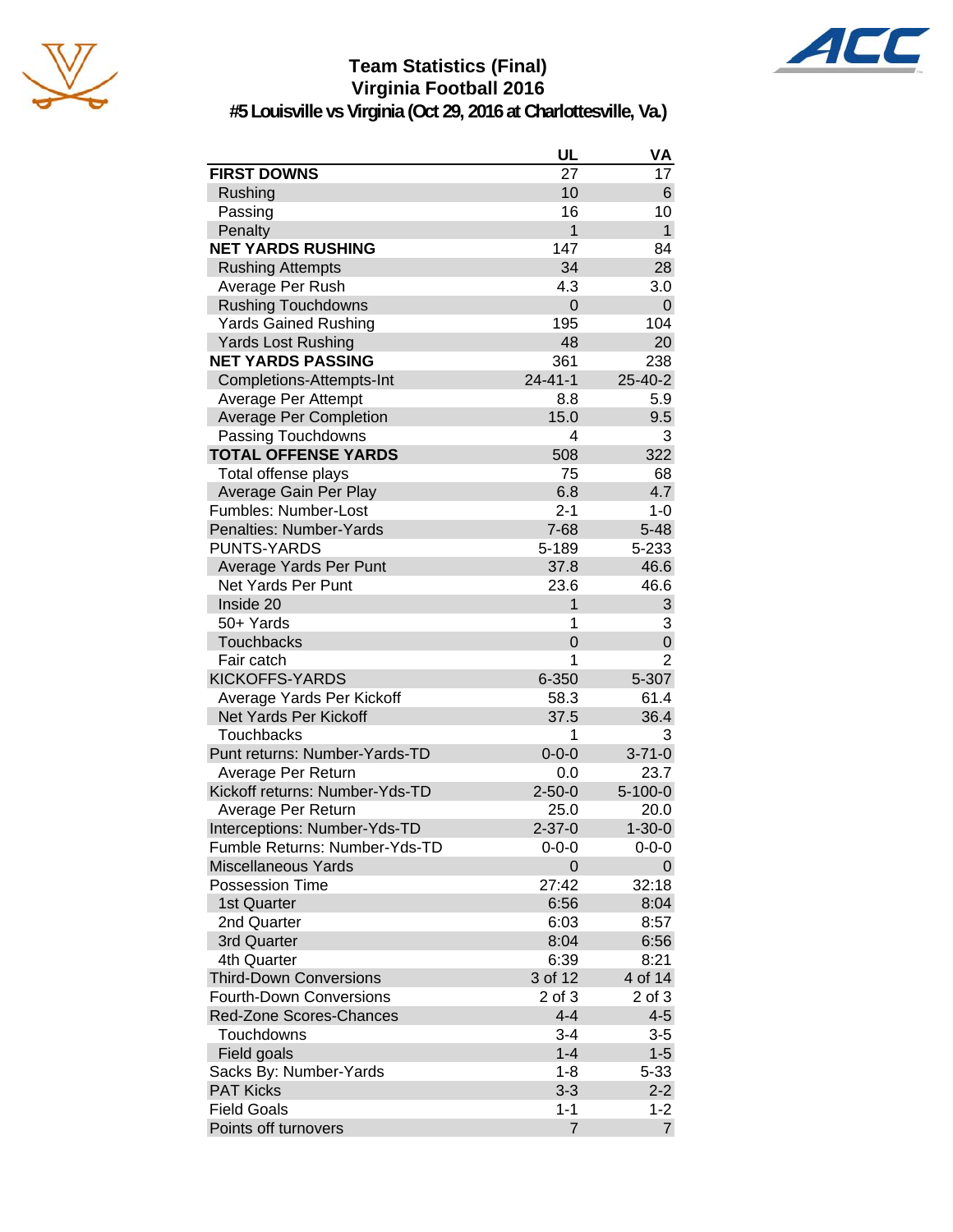

## **Individual Statistics (Final) Virginia Football 2016**



**#5 Louisville vs Virginia (Oct 29, 2016 at Charlottesville, Va.)**

## Louisville **Virginia**

| <b>Rushing</b>          | No.                     | Gain Loss      |                         | Net             | TD                   | Lg                      | Avg      | Rush           |
|-------------------------|-------------------------|----------------|-------------------------|-----------------|----------------------|-------------------------|----------|----------------|
| Lamar Jackson           | 17                      | 132            | 44                      | 88              | 0                    | 37                      | 5.2      | Taqu           |
| <b>Brandon Radcliff</b> | 14                      | 56             | 2                       | 54              | 0                    | 11                      | 3.9      | Kurt I         |
| <b>Traveon Samuel</b>   | 1                       | 5              | 0                       | 5               | 0                    | 5                       | 5.0      | Alber          |
| Jeremy Smith            | $\overline{\mathbf{c}}$ | $\overline{c}$ | $\overline{c}$          | 0               | 0                    | $\overline{\mathbf{c}}$ | 0.0      | Total          |
| Totals                  | 34                      | 195            | 48                      | 147             | 0                    | 37                      | 4.3      |                |
| Passing                 |                         | C-A-I          | Yds                     | TD              | Long                 |                         | Sack     | <b>Pass</b>    |
| Lamar Jackson           |                         | $24 - 41 - 1$  | 361                     | 4               | 38                   |                         | 5        | Kurt E         |
| Totals                  |                         | $24 - 41 - 1$  | 361                     | 4               | 38                   |                         | 5        | Taqua<br>Total |
| Receiving               | No.                     | Yards          | TD                      |                 | Long                 |                         |          | Rece           |
| Jamari Staples          | 7                       | 120            |                         | 1               | 25                   |                         |          | Doni           |
| Cole Hikutini           | 6                       | 89             |                         | 0               | 28                   |                         |          | Keeo           |
| <b>Traveon Samuel</b>   | 5                       | 69             |                         | 0               | 38                   |                         |          | Taqua          |
| Jaylen Smith            | 2                       | 45             |                         | 1               | 29                   |                         |          | Olam           |
| Reggie Bonnafon         | 2                       | 18             |                         | $\overline{c}$  | 10                   |                         |          | Andre          |
| Seth Dawkins            | 1                       | 16             |                         | 0               | 16                   |                         |          | Ryan           |
| Jeremy Smith            | 1                       |                | 4                       | 0               | 4                    |                         |          | Joe R          |
| Totals                  | $\overline{24}$         | 361            |                         | 4               | 38                   |                         |          | Evan           |
|                         |                         |                |                         |                 |                      |                         |          | <b>Totals</b>  |
| <b>Punting</b>          | No.                     | Yds            | Avg                     | Long            |                      | In20                    | TВ       | Punti          |
| Mason King              | 5                       | 189            | 37.8                    |                 | 58                   | 1                       | 0        | Nicho          |
| Totals                  | 5                       | 189            | 37.8                    |                 | 58                   | 1                       | 0        | Total          |
|                         |                         |                |                         |                 |                      |                         |          |                |
| <b>Returns</b>          | No Yds                  | Punt           | Lg No Yds               | <b>Kickoff</b>  | Lg No Yds            | Intercept               |          |                |
| Jaire Alexander         | 0                       | 0<br>0         | 0                       | 0               | 2<br>0               | 37                      | Lg<br>25 | Retu<br>Danie  |
| <b>Malik Williams</b>   | 0                       | 0<br>0         | $\overline{\mathbf{c}}$ | 50              | 27<br>0              | 0                       | 0        | Joe F          |
| Totals                  | 0                       | 0<br> 0        | $\overline{2}$          | $\overline{50}$ | $\overline{2}$<br>27 | 37                      | 25       | Quin           |
|                         |                         |                |                         |                 |                      |                         |          | Total          |
|                         |                         |                |                         |                 |                      |                         |          |                |
| <b>Field goals</b>      | Qtr                     | Time           | Dist                    |                 | <b>Result</b>        |                         |          | <b>Field</b>   |
| <b>Blanton Creque</b>   | 4th                     | 08:09          | 32 yards                |                 | Good                 |                         |          | Sam            |
|                         |                         |                |                         |                 |                      |                         |          | Sam            |
| <b>Kickoffs</b>         | No.                     | Yards          |                         | Avg             | ΤВ                   | OВ                      |          | Kicko          |
| Anthony George          | 1                       | 57             |                         | 57.0            | 0                    | 0                       |          | Sam            |
| <b>Blanton Creque</b>   | 5                       | 293            |                         | 58.6            | 1                    | 0                       |          |                |
| <b>All-purpose</b>      | Run                     | Rcv            | ΚR                      | PR              | IR                   |                         | Total    | All-pi         |
| Jamari Staples          | 0                       | 120            | 0                       | 0               | 0                    |                         | 120      | Taqu           |
| Cole Hikutini           | 0                       | 89             | 0                       | 0               | 0                    |                         | 89       | Joe R          |
| Lamar Jackson           | 88                      | 0              | 0                       | 0               | 0                    |                         | 88       | Danie          |
| <b>Traveon Samuel</b>   | 5                       | 69             | 0                       | 0               | 0                    |                         | 74       | Doni           |

| <b>Rushing</b>       |     | No. Gain Loss           |       |             | <b>Net</b>     | TD   | Lg        | Avg              |
|----------------------|-----|-------------------------|-------|-------------|----------------|------|-----------|------------------|
| Taquan Mizzell       | 20  | 78                      |       | 12          | 66             | 0    | 17        | 3.3              |
| Kurt Benkert         | 7   | 25                      |       | 8           | 17             | 0    | 9         | 2.4              |
| Albert Reid          | 1   | 1                       |       | 0           | 1              | 0    | 1         | 1.0              |
| Totals               | 28  | 104                     |       | 20          | 84             | 0    | 17        | 3.0              |
| <b>Passing</b>       |     | C-A-I                   |       | Yds         | TD             |      | Long      | Sack             |
| Kurt Benkert         |     | 25-39-2                 |       | 238         | 3              |      | 42        | 1                |
| Taquan Mizzell       |     | $0 - 1 - 0$             |       | 0           | 0              |      | 0         | 0                |
| Totals               |     | 25-40-2                 |       | 238         | 3              |      | 42        | 1                |
| Receiving            | No. |                         | Yards | TD          |                | Long |           |                  |
| Doni Dowling         |     | 5                       | 70    |             | 2              | 42   |           |                  |
| Keeon Johnson        |     | 5                       | 62    |             | 0              | 30   |           |                  |
| Taquan Mizzell       |     | 5                       | 44    |             | 0              | 19   |           |                  |
| Olamide Zaccheaus    |     | 4                       | 14    |             | 1              | 9    |           |                  |
| Andre Levrone        |     | $\overline{\mathbf{c}}$ | 19    |             | 0              | 11   |           |                  |
| Ryan Santoro         |     | $\overline{c}$          | 19    |             | 0              | 12   |           |                  |
| Joe Reed             |     | 1                       | 6     |             | 0              | 6    |           |                  |
| Evan Butts           |     | 1                       | 4     |             | 0              | 4    |           |                  |
| Totals               | 25  |                         | 238   |             | 3              | 42   |           |                  |
| <b>Punting</b>       | No. | Yds                     |       | Avg         | Long           |      | In20      | ΤВ               |
| Nicholas Conte       | 5   | 233                     |       | 46.6        |                | 52   |           | 3<br>0           |
| Totals               | 5   | 233                     |       | 46.6        |                | 52   |           | 3<br>0           |
|                      |     | Punt                    |       |             | <b>Kickoff</b> |      |           | <b>Intercept</b> |
| <b>Returns</b>       | No  | Yds                     |       | Lg No Yds   |                |      | Lg No Yds | Lg               |
| Daniel Hamm          | 3   | 71                      | 40    | 0           | 0              | 0    | 0         | 0<br>0           |
| Joe Reed             | 0   | 0                       | 0     | 5<br>100    |                | 27   | 0         | 0<br>0           |
| <b>Quin Blanding</b> | 0   | 0                       | 0     | 0           | 0              | 0    | 1         | 30<br>30         |
| <b>Totals</b>        | 3   | 71                      | 40    | 5<br>100    |                | 27   | 1         | 30<br>30         |
| Field goals          | Qtr | Time                    |       | <b>Dist</b> |                |      | Result    |                  |
| Sam Hayward          | 1st | 10:20                   |       | 27 yards    |                | Good |           |                  |
| Sam Hayward          | 3rd | 07:28                   |       | 30 yards    |                |      | Missed    |                  |
| Kickoffs             | No. | Yards                   |       |             | Avg            | ΤВ   | ОВ        |                  |
| Sam Hayward          | 5   |                         | 307   | 61.4        |                | 3    |           |                  |
| All-purpose          | Run | <b>Rcv</b>              |       | KR          | <b>PR</b>      |      | IR        | Total            |
| Taquan Mizzell       | 66  | 44                      |       | 0           | 0              |      | 0         | 110              |
| Joe Reed             |     | 0                       | 6     | 100         | 0              |      | 0         | 106              |
| Daniel Hamm          |     | 0                       | 0     | 0           | 71             |      | 0         | 71               |
| Doni Dowling         |     | 0<br>70                 |       | 0           | 0              |      | 0         | 70               |

FUMBLES: Louisville-Jeremy Smith 1-1; Lamar Jackson 1-0. Virginia-Doni Dowling 1-0.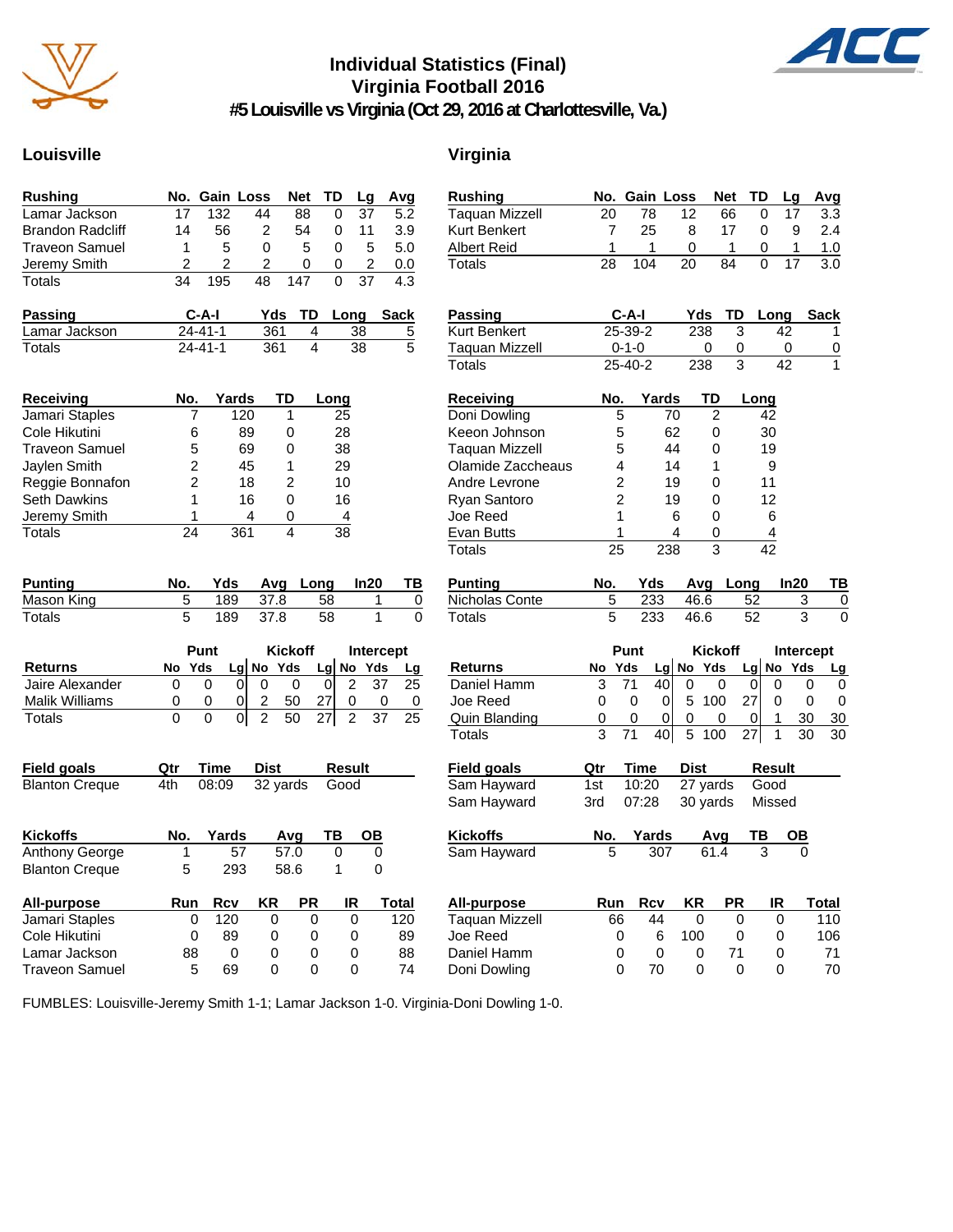

### **Defensive Statistics (Final) Virginia Football 2016 #5 Louisville vs Virginia (Oct 29, 2016 at Charlottesville, Va.)**



|                | ## Louisville          | Solo           | Ast             | Total           | Sacks-Yds                | <b>TFL-Yds</b> | FF                       | FR-Yds                   | <b>Int-Yds</b>           | <b>BrUp</b>              | <b>Blks</b>              | QBH            |
|----------------|------------------------|----------------|-----------------|-----------------|--------------------------|----------------|--------------------------|--------------------------|--------------------------|--------------------------|--------------------------|----------------|
|                | 22 Chucky Williams     | 4              | $\overline{A}$  | 8               |                          |                | ä,                       |                          |                          |                          |                          |                |
|                | 15 Trumaine Washington | $\overline{7}$ | $\Omega$        | $\overline{7}$  |                          |                | ۰                        |                          |                          |                          |                          |                |
|                | 10 Jaire Alexander     | 6              | 0               | 6               | ÷,                       |                |                          |                          | $2 - 37$                 | 1                        |                          |                |
|                | 25 Josh Harvey-Clemons | 6              | $\Omega$        | 6               |                          | $1.0 - 3$      |                          |                          |                          | $\blacksquare$           |                          |                |
|                | 24 Zykiesis Cannon     | 5              | 1               | 6               | $\blacksquare$           |                | $\blacksquare$           | ÷,                       |                          | 2                        | $\blacksquare$           |                |
|                | 55 Keith Kelsey        | 3              | $\overline{2}$  | 5               |                          |                | $\mathbf{1}$             |                          |                          | $\mathbf{1}$             | L,                       |                |
|                | 99 James Hearns        | 3              | $\overline{2}$  | 5               | $0.5 - 4$                | $0.5 - 4$      |                          |                          |                          |                          | ä,                       |                |
|                | 32 Stacy Thomas        | 3              | $\overline{2}$  | 5               | ÷,                       | $1.0 - 4$      |                          |                          |                          | $\mathbf{1}$             |                          |                |
|                | 11 Dee Smith           | 1              | 1               | $\overline{c}$  | $\mathbf{r}$             |                |                          |                          |                          |                          | L.                       |                |
|                | 42 Isaac Stewart       | $\overline{1}$ | $\mathbf{1}$    | $\overline{2}$  | $\overline{a}$           |                | $\blacksquare$           |                          | $\overline{\phantom{a}}$ | $\blacksquare$           | L,                       |                |
|                | 58 Jonathan Greenard   | 1              | 1               | $\overline{c}$  | $0.5 - 4$                | $1.5 - 6$      | $\blacksquare$           |                          |                          |                          | $\blacksquare$           |                |
|                | 14 Drew Bailey         | 1              | $\Omega$        | $\mathbf{1}$    | $\overline{\phantom{0}}$ |                |                          |                          |                          |                          |                          |                |
|                | 84 Gio Pascascio       | 1              | $\Omega$        | 1               | $\blacksquare$           | $\blacksquare$ | $\sim$                   | $\blacksquare$           | $\blacksquare$           | $\blacksquare$           | $\blacksquare$           |                |
|                | 46 Lamar Atkins        | $\Omega$       | $\mathbf{1}$    | $\mathbf{1}$    | $\overline{\phantom{a}}$ |                |                          |                          |                          |                          |                          |                |
|                | 29 Malik Williams      | 0              | 1               | 1               | $\blacksquare$           |                | $\overline{a}$           |                          |                          |                          | L.                       |                |
|                | 56 Kiola Mahoni        | $\Omega$       | $\mathbf{1}$    | $\mathbf{1}$    |                          |                |                          |                          |                          |                          |                          |                |
|                | 96 Henry Famurewa      | 0              | 1               | 1               | $\blacksquare$           |                | $\blacksquare$           | $\overline{a}$           | $\overline{a}$           | $\frac{1}{2}$            | ÷,                       |                |
|                | 74 Geron Christian     | $\Omega$       | $\mathbf{1}$    | $\mathbf{1}$    | $\blacksquare$           | $\blacksquare$ | $\overline{\phantom{a}}$ | $\overline{\phantom{a}}$ | $\overline{a}$           | $\overline{\phantom{a}}$ | $\overline{a}$           |                |
|                | 30 Khane Pass          | 0              | $\mathbf{1}$    | $\mathbf{1}$    | $\blacksquare$           | $\blacksquare$ | $\blacksquare$           | $\blacksquare$           | $\blacksquare$           | $\overline{\phantom{a}}$ | $\blacksquare$           |                |
|                | Totals                 | 42             | 20              | 62              | $1.0 - 8$                | $4.0 - 17$     | $\mathbf{1}$             | $0 - 0$                  | $2 - 37$                 | 5                        | $\Omega$                 | $\Omega$       |
|                |                        |                |                 |                 |                          |                |                          |                          |                          |                          |                          |                |
|                |                        |                |                 |                 |                          |                |                          |                          |                          |                          |                          |                |
|                | ## Virginia            | Solo           | Ast             | <b>Total</b>    | Sacks-Yds                | <b>TFL-Yds</b> | <b>FF</b>                | FR-Yds                   | Int-Yds                  | <b>BrUp</b>              | <b>Blks</b>              | QBH            |
|                | 53 Micah Kiser         | $\overline{7}$ | $\overline{7}$  | $\overline{14}$ | $2.0 - 15$               | $3.0 - 18$     | $\blacksquare$           | $1 - 0$                  | $\overline{a}$           |                          | $\overline{\phantom{a}}$ |                |
| 3              | <b>Quin Blanding</b>   | 6              | $\overline{2}$  | 8               | $\overline{\phantom{0}}$ |                | L.                       | L,                       | $1 - 30$                 | $\overline{2}$           | L,                       |                |
|                | 21 Juan Thornhill      | 6              | $\Omega$        | 6               | $1.0 - 10$               | $1.0 - 10$     | $\blacksquare$           | $\overline{a}$           | $\blacksquare$           | 1                        | $\sim$                   |                |
|                | 13 Chris Peace         | 5              | $\mathbf 0$     | 5               | $1.0 - 2$                | $1.0 - 2$      | $\blacksquare$           | $\overline{a}$           | $\overline{a}$           | ÷.                       | $\overline{\phantom{a}}$ |                |
|                | 98 Landan Word         | 3              | $\overline{c}$  | 5               | $\blacksquare$           | $1.0 - 2$      | $\overline{\phantom{a}}$ | $\blacksquare$           | $\overline{\phantom{a}}$ | 1                        | $\blacksquare$           |                |
| 9              | <b>Andrew Brown</b>    | $\overline{2}$ | 3               | 5               | $1.0 - 6$                | $1.0 - 6$      |                          |                          |                          | ÷.                       |                          |                |
|                | 31 Kareem Gibson       | 3              | 1               | $\overline{4}$  | $\overline{\phantom{a}}$ |                | $\blacksquare$           |                          | $\blacksquare$           |                          | $\blacksquare$           |                |
|                | 38 Kelvin Rainey       | 3              | $\mathbf{1}$    | $\overline{4}$  |                          |                |                          |                          |                          |                          |                          |                |
|                | 58 Eli Hanback         | 3              | $\Omega$        | 3               | $\blacksquare$           | $1.0 - 2$      | ÷,                       |                          |                          |                          | ÷,                       |                |
|                | 39 Chris Moore         | $\mathbf{1}$   | $\overline{2}$  | 3               | $\overline{\phantom{a}}$ | $1.0 - 7$      | $\overline{a}$           | $\overline{\phantom{a}}$ |                          | $\mathbf{1}$             | L.                       |                |
| $\mathbf{1}$   | Donte Wilkins          | $\overline{2}$ | $\overline{0}$  | $\overline{2}$  | ä,                       | $1.0 - 4$      | 1                        |                          |                          |                          | ä,                       |                |
| $\overline{2}$ | <b>Albert Reid</b>     | $\mathbf{1}$   | $\overline{0}$  | $\mathbf{1}$    | $\overline{\phantom{a}}$ |                |                          |                          |                          |                          |                          |                |
| 8              | Keeon Johnson          | 1              | 0               | 1               | $\blacksquare$           | $\blacksquare$ | $\blacksquare$           | $\overline{a}$           | $\blacksquare$           | $\overline{a}$           | ä,                       |                |
|                | 10 Jordan Ellis        | $\mathbf{1}$   | $\Omega$        | $\mathbf{1}$    |                          |                |                          |                          |                          |                          |                          |                |
|                | 54 Matt Terrell        | $\Omega$       | 1               | 1               | $\overline{\phantom{a}}$ |                | $\overline{a}$           |                          |                          |                          |                          |                |
|                |                        | $\Omega$       | $\mathbf{1}$    | $\mathbf{1}$    |                          |                |                          |                          |                          |                          |                          |                |
|                | 37 Jordan Mack         | 0              | 1               | 1               | $\blacksquare$           |                | $\overline{a}$           |                          |                          | ٠                        | $\sim$                   |                |
|                | 90 Jack Powers         | $\overline{0}$ | $\mathbf{1}$    | $\mathbf{1}$    | $\blacksquare$           | $\blacksquare$ |                          | $\overline{\phantom{a}}$ |                          |                          | $\blacksquare$           |                |
|                | 20 Steven Wright       | 0              | 0               | 0               |                          |                | ÷,                       |                          |                          | 1                        | $\blacksquare$           |                |
|                | 59 Mark Hall<br>Totals | 44             | $\overline{22}$ | 66              | $5.0 - 33$               | 10.0-51        | $\mathbf{1}$             | $1-0$                    | $1 - 30$                 | 6                        | $\mathbf{0}$             | $\overline{0}$ |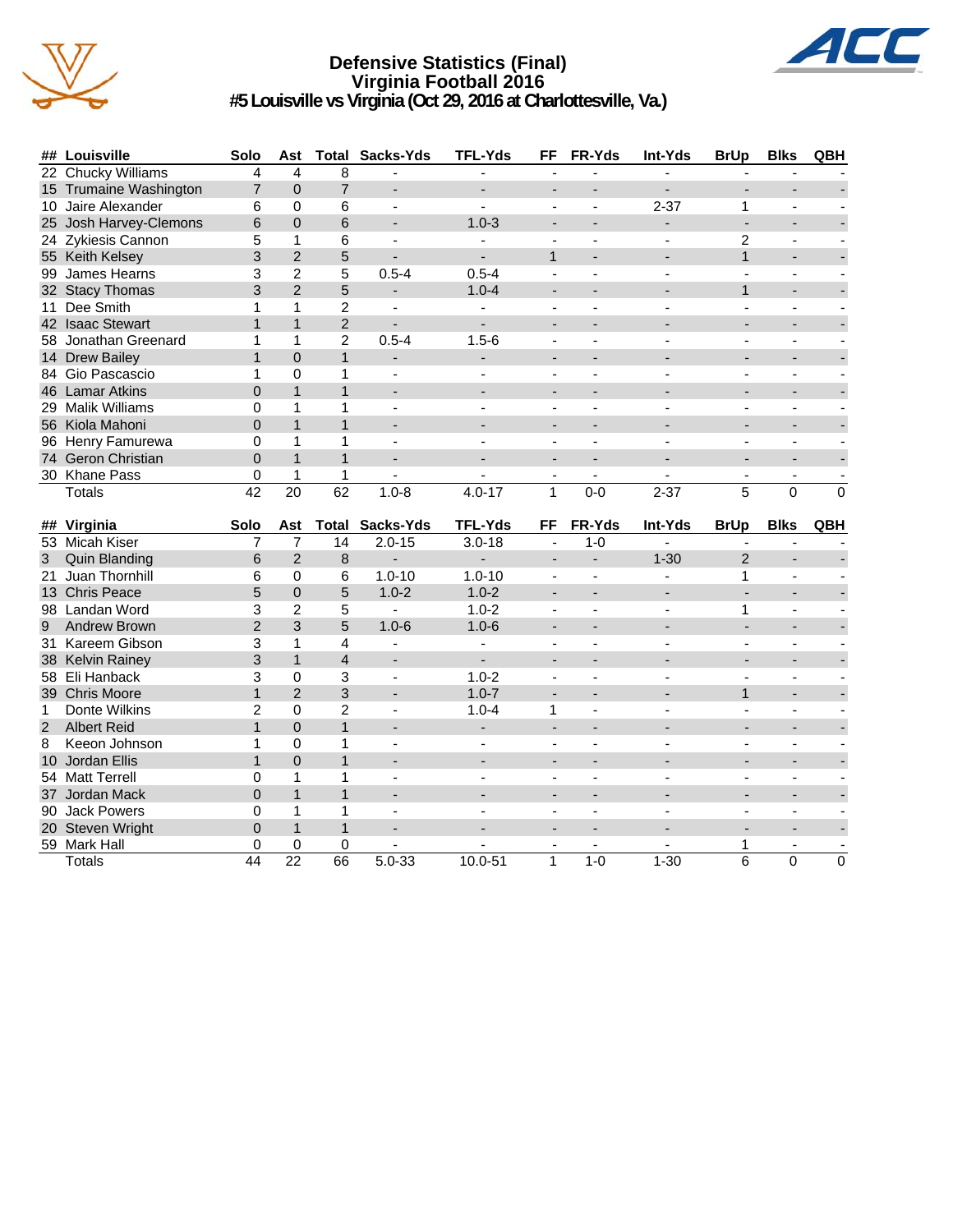

## **Participation Report (Final) Virginia Football 2016 #5 Louisville vs Virginia (Oct 29, 2016 at Charlottesville, Va.)**



**Louisville**

### **Virginia**

| Pos       | ## | <b>OFFENSE</b>         | Pos        | ##             | <b>OFFENSE</b>        |
|-----------|----|------------------------|------------|----------------|-----------------------|
| OL        | 56 | Kiola Mahoni           | LT.        | 67             | Jack English          |
| OL        | 61 | <b>Tobijah Hughley</b> | LG         | 76             | Michael Mooney        |
| OL        | 72 | Lukayus McNeil         | C          | 50             | Jackson Matteo        |
| OL        | 74 | Geron Christian        | <b>RG</b>  | 71             | Jack McDonald         |
| OL        | 50 | Khalil Hunter          | RT         | 72             | Eric Smith            |
| QB        | 8  | Lamar Jackson          | QB         | 6              | Kurt Benkert          |
| <b>WR</b> | 7  | Reggie Bonnafon        | SВ         | 4              | <b>Taquan Mizzell</b> |
| <b>WR</b> | 1  | Traveon Samuel         | <b>WR</b>  | $\overline{7}$ | Doni Dowling          |
| WR.       | 2  | Jamari Staples         | WR.        | 8              | Keeon Johnson         |
| <b>WR</b> | 9  | Jaylen Smith           | <b>WR</b>  | 33             | Olamide Zaccheaus     |
| <b>WR</b> | 17 | James Quick            | <b>WR</b>  | 19             | Andre Levrone         |
|           |    |                        |            |                |                       |
|           |    |                        |            |                |                       |
| Pos       | ## | <b>DEFENSE</b>         | Pos        | ##             | <b>DEFENSE</b>        |
| DT.       | 97 | DeAngelo Brown         | <b>LE</b>  | 9              | Andrew Brown          |
| DT        | 14 | <b>Drew Bailey</b>     | NT         | 1              | Donte Wilkins         |
| LB        | 55 | Keith Kelsey           | <b>RE</b>  | 58             | Eli Hanback           |
| LB        | 99 | James Hearns           | <b>SLB</b> | 37             | Jordan Mack           |
| LB        | 58 | Jonathan Greenard      | <b>MLB</b> | 53             | Micah Kiser           |
| S         | 25 | Josh Harvey-Clemons    | <b>BLB</b> | 98             | Landan Word           |
| СB        | 24 | Zykiesis Cannon        | WLB        | 13             | <b>Chris Peace</b>    |
| S         | 22 | Chucky Williams        | FC         | 21             | Juan Thornhill        |
| S         | 11 | Dee Smith              | SS         | 38             | <b>Kelvin Rainey</b>  |
| CB        | 10 | Jaire Alexander        | FS         | 3              | <b>Quin Blanding</b>  |
| СB        | 15 | Trumaine Washington    | ВC         | 34             | <b>Bryce Hall</b>     |

Louisville: 1A-Alphonso Carter, 5-Seth Dawkins, 6-Shaq Wiggins, 18-Cole Hikutini, 20-Ronald Walker, 23-Brandon Radcliff, 26-C. Taylor-Yamonoha, 28-Mason King, 29-Malik Williams, 30-Khane Pass, 31-Malik Staples, 32-Stacy Thomas, 33-Malin Jones, 34-Jeremy Smith, 35-Anthony George, 40-Dae Williams, 42-Isaac Stewart, 43-Damien Smith, 45-Blanton Creque, 46-Lamar Atkins, 49-Colin Holba, 53-Amonte Caban, 73-Matt Cohen, 83-Micky Crum, 84-Gio Pascascio, 86-Devante Peete, 88-Javonte Bagley, 89-Keith Towbridge, 90-De'Asian Richardson, 94-Robinson, G.G., 95-Kyle Shortridge, 96-Henry Famurewa.

Virginia: 2-Albert Reid, 10-Jordan Ellis, 15-Matt Johns, 18-Ben Hogg, 20-Steven Wright, 22-Daniel Hamm, 25-Chris Sharp, 28-Wilfred Wahee, 29-Eric Gallon, 30-Nicholas Conte, 31-Kareem Gibson, 32-Kirk Garner, 39-Chris Moore, 41-Connor Wingo-Reeves, 46-Evan Butts, 51-Zach Bradshaw, 54-Matt Terrell, 59-Mark Hall, 77-Jake Fieler, 78-R.J. Proctor, 80-Hasise Dubois, 81-Joe Reed, 85-Cole Blackman, 87-Richard Burney, 88-Ryan Santoro, 89-Sam Hayward, 90-Jack Powers, 95-Juwan Moye.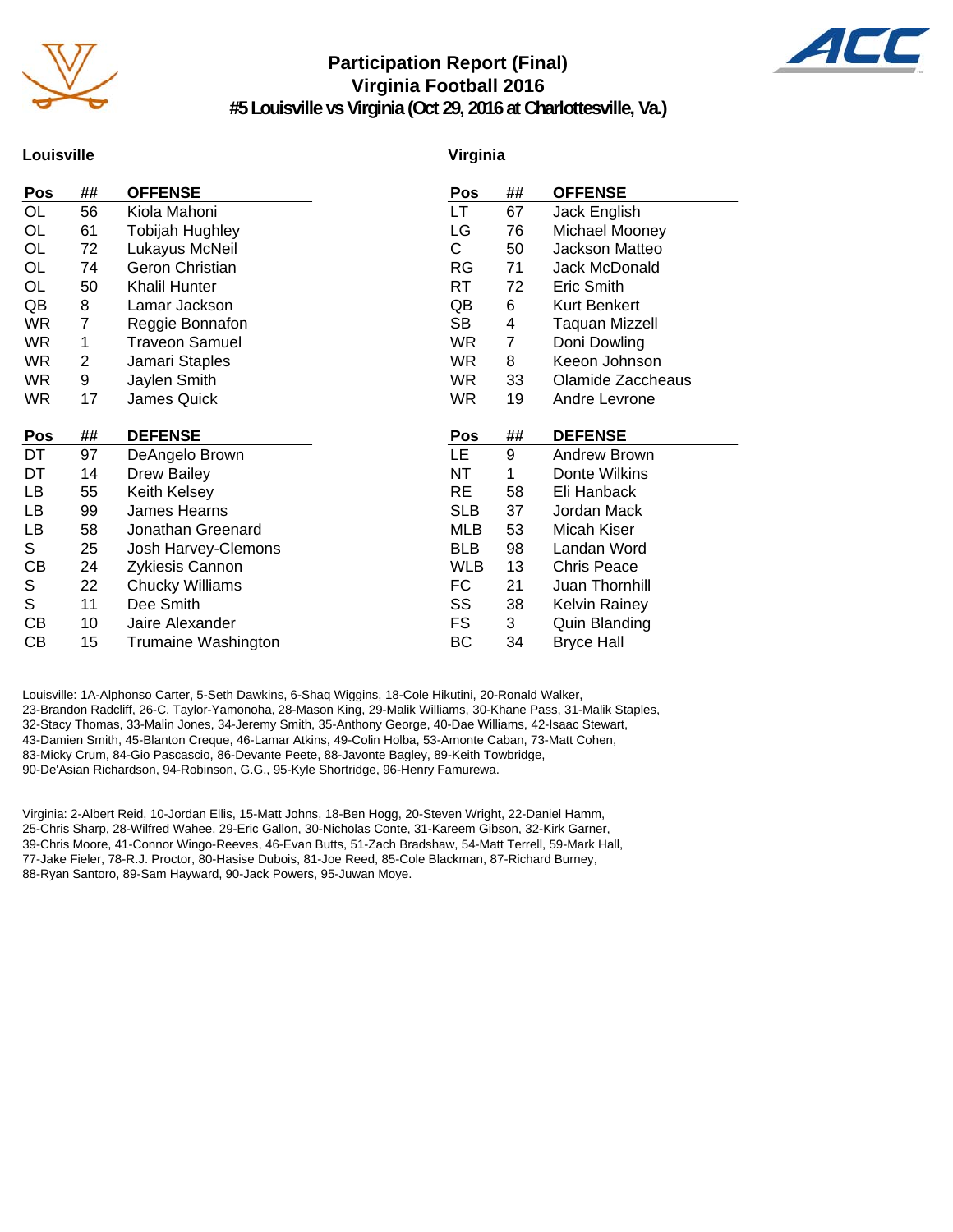

## **Drive Chart (By Team) (Final) Virginia Football 2016**



**#5 Louisville vs Virginia (Oct 29, 2016 at Charlottesville, Va.)**

|           | <b>Drive Started</b> |                 |       |                 |      |       | <b>Drive Ended</b>       |                            |            |  |
|-----------|----------------------|-----------------|-------|-----------------|------|-------|--------------------------|----------------------------|------------|--|
| Team      | Qtr                  | <b>Spot</b>     | Time  | <b>Obtained</b> | Spot | Time  | <b>How lost</b>          | - Yds<br><b>PI</b>         | <b>TOP</b> |  |
| UL        | 1st                  | L07             | 12:57 | Punt            | L07  | 11:32 | Punt                     | 3<br>- 0                   | 1:25       |  |
| UL        |                      | L27             | 10:20 | Kickoff         | lV43 | 09:08 | Punt                     | $4 - 30$                   | 1:12       |  |
| UL        |                      | L13             | 05:50 | Punt            | V00  | 03:36 | *TOUCHDOWN               | 87<br>5.<br>$\sim$         | 2:14.      |  |
| UL        |                      | L <sub>11</sub> | 02:34 | Punt            | L28  | 01:50 | Fumble                   | $4 - 17$                   | 0:44       |  |
| UL        |                      | L26             | 01:21 | Kickoff         | L48  | 13:21 | Punt                     | 7 - 22                     | 3:00       |  |
| UL        | 2 <sub>nd</sub>      | <b>L17</b>      | 08:38 | Interception    | lV40 | 05:28 | Downs                    | 8<br>- 43                  | 3:10       |  |
| UL        |                      | L23             | 01:14 | Downs           | V33  | 00:00 | End of half              | 44<br>5.                   | 1:14       |  |
| UL        | 3rd                  | L25             | 15:00 | Kickoff         | L34  | 13:12 | Punt                     | $3 - 9$                    | 1:48       |  |
| UL        |                      | L25             | 09:38 | Kickoff         | L21  | 08:51 | Interception             | (4)<br>$2 -$               | 0:47       |  |
| <b>UL</b> |                      | L20             | 07:28 | Missed FG       | lV00 | 04:03 | <i><b>*TOUCHDOWN</b></i> | 8<br>- 80                  | $3:25$ .   |  |
| UL        |                      | L23             | 02:04 | Punt            | L49  | 14:46 | Punt                     | 7 - 26                     | 2:18       |  |
| UL        | 4th                  | V12             | 14:28 | Interception    | lV00 | 13:47 | *TOUCHDOWN               | $2 - 12$                   | $0:41$ .   |  |
| UL        |                      | L41             | 12:09 | Punt            | V15  | 08:09 | *FIELD GOAL              | 44<br>10<br>$\blacksquare$ | 4:00.      |  |
| UL        |                      | L <sub>25</sub> | 01:57 | Kickoff         | lV00 | 00:13 | *TOUCHDOWN               | - 75<br>8                  | 1:44       |  |

|                        | 1st     | 2nd   | 3rd     | 4th   | 1st     | 2nd     |         |
|------------------------|---------|-------|---------|-------|---------|---------|---------|
| Louisville             | Qtr     | Qtr   | Qtr     | Qtr   | Half    | Half    | Total   |
| Time of possession     | 06:56   | 06:03 | 08:04   | 06:39 | 12:59   | 14:43   | 27:42   |
| 3rd down conversions   | $0 - 2$ | 1-4   | $2 - 3$ | 0-3   | 1-6     | $2 - 6$ | $3-12$  |
| Average field position | L16     | -20   | ∟23     | V49   | $L$ 17  | L35     | L26     |
| 4th down conversions   | $0 - 0$ | 1-2   | 0-0     | 1-1   | $1 - 2$ | 1-1     | $2 - 3$ |

|             | <b>Drive Started</b> |                 |       |                 |                  |       | <b>Drive Ended</b>       |                            |            |  |
|-------------|----------------------|-----------------|-------|-----------------|------------------|-------|--------------------------|----------------------------|------------|--|
| <b>Team</b> | Qtr                  | <b>Spot</b>     | Time  | <b>Obtained</b> | Spot             | Time  | <b>How lost</b>          | - Yds<br>ΡI                | <b>TOP</b> |  |
| VA          | 1st                  | V <sub>29</sub> | 15:00 | Kickoff         | V43              | 12:57 | Punt                     | $5 - 14$                   | 2:03       |  |
| <b>VA</b>   |                      | L07             | 11:32 | Punt            | L <sub>09</sub>  | 10:20 | *FIELD GOAL              | (2)<br>4 -                 | 1:12.      |  |
| VA          |                      | V09             | 09:08 | Punt            | L47              | 05:50 | Punt                     | 6<br>- 44                  | 3:18       |  |
| <b>VA</b>   |                      | V31             | 03:36 | Kickoff         | V38              | 02:34 | Punt                     | $3 - 7$                    | 1:02       |  |
| VA          |                      | L28             | 01:50 | Fumble          | L <sub>00</sub>  | 01:21 | *TOUCHDOWN               | $2 - 28$                   | 0:29       |  |
| <b>VA</b>   | 2 <sub>nd</sub>      | lV32            | 13:21 | Punt            | L21              | 08:38 | Interception             | - 47<br>8                  | 4:43       |  |
| VA          |                      | V40             | 05:28 | Downs           | L23              | 01:14 | Downs                    | 10<br>-37<br>$\sim$        | 4:14       |  |
| <b>VA</b>   | 3rd                  | V31             | 13:12 | Punt            | L <sub>00</sub>  | 09:38 | <i><b>*TOUCHDOWN</b></i> | $6 - 69$                   | 3:34       |  |
| VA          |                      | L15             | 08:51 | Interception    | L12              | 07:28 | Missed FG                | - 3<br>4                   | 1:23       |  |
| <b>VA</b>   |                      | V <sub>25</sub> | 04:03 | Kickoff         | V <sub>25</sub>  | 02:04 | Punt                     | $3 - 0$                    | 1:59       |  |
| VA          | 4th                  | V22             | 14:46 | Punt            | V22              | 14:28 | Interception             | - 0                        | 0:18       |  |
| <b>VA</b>   |                      | V <sub>23</sub> | 13:47 | Kickoff         | V13              | 12:09 | Punt                     | 3<br>(10)<br>$\sim$        | 1:38       |  |
| VA          |                      | V25             | 08:09 | Kickoff         | L <sub>0</sub> 0 | 01:57 | *TOUCHDOWN               | 14<br>75<br>$\blacksquare$ | 6:12       |  |
| <b>VA</b>   |                      | V32             | 00:13 | Kickoff         | V <sub>24</sub>  | 00:00 | End of half              | (8)<br>۰.                  | 0:13       |  |

|                        | 1st   | 2nd     | 3rd     | 4th     | 1st     | 2nd     |          |
|------------------------|-------|---------|---------|---------|---------|---------|----------|
| Virginia               | Qtr   | Qtr     | Qtr     | Qtr     | Half    | Half    | Total    |
| Time of possession     | 08:04 | 08:57   | 06:56   | 08:21   | 17:01   | 15:17   | 32:18    |
| 3rd down conversions   | 0-4   | $3 - 4$ | $0 - 2$ | $1 - 4$ | $3 - 8$ | $1 - 6$ | $4 - 14$ |
| Average field position | V46   | ∨36     | V47     | V25     | V43     | V34     | V39      |
| 4th down conversions   | 0-0   | ი-1     | $0 - 0$ | $2 - 2$ | 0-1     | $2 - 2$ | $2 - 3$  |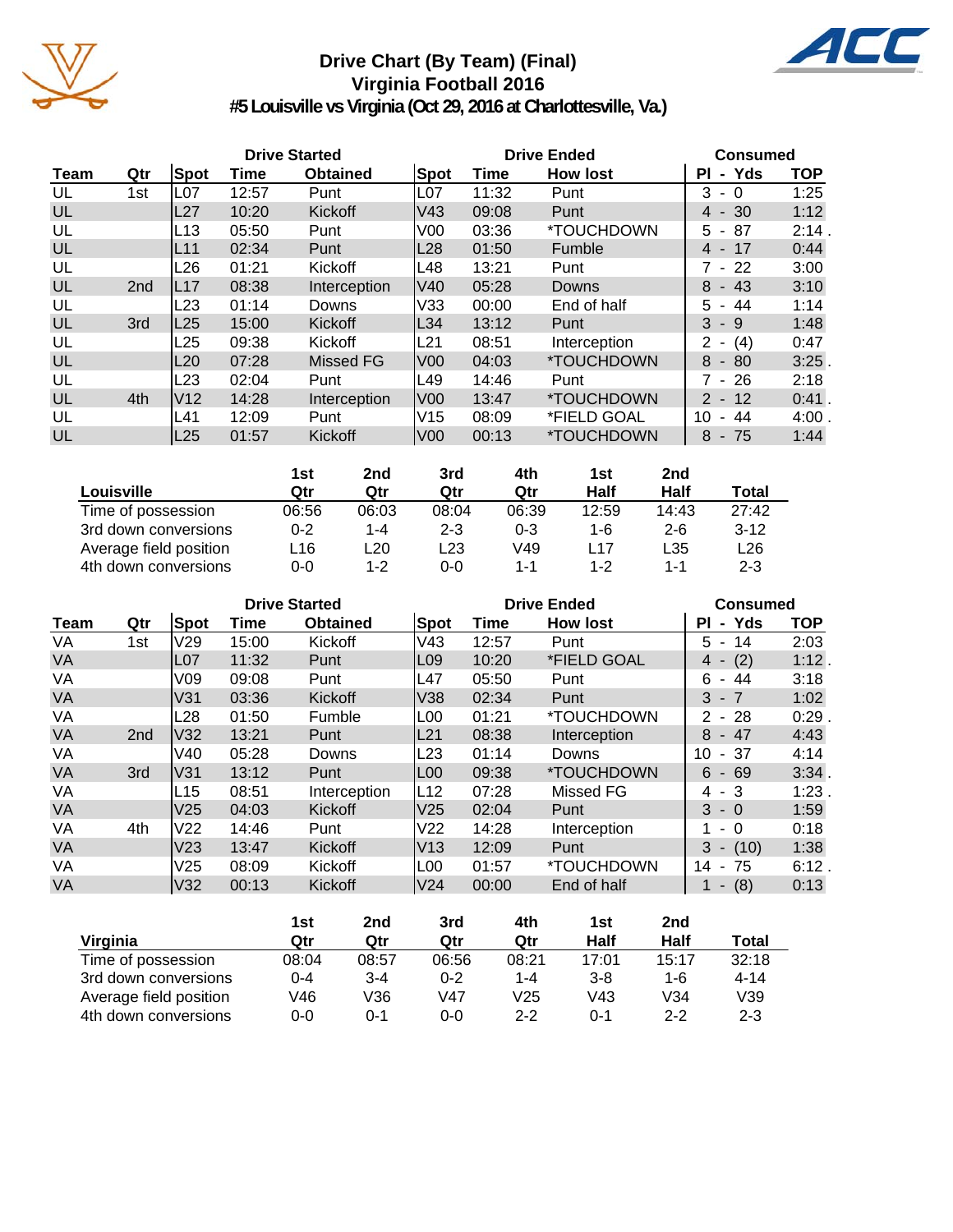

## **Drive Chart (By Quarter) (Final) Virginia Football 2016**



**#5 Louisville vs Virginia (Oct 29, 2016 at Charlottesville, Va.)**

|             | <b>Drive Started</b> |                 |             |                 |                 | <b>Drive Ended</b> | <b>Consumed</b> |                                      |            |
|-------------|----------------------|-----------------|-------------|-----------------|-----------------|--------------------|-----------------|--------------------------------------|------------|
| <b>Team</b> | Qtr                  | Spot            | <b>Time</b> | <b>Obtained</b> | <b>Spot</b>     | <b>Time</b>        | <b>How lost</b> | PI - Yds                             | <b>TOP</b> |
| VA          | 1st                  | V29             | 15:00       | Kickoff         | V43             | 12:57              | Punt            | 5<br>$-14$                           | 2:03       |
| UL          |                      | L <sub>07</sub> | 12:57       | Punt            | L <sub>07</sub> | 11:32              | Punt            | 3<br>$-0$                            | 1:25       |
| VA          |                      | L07             | 11:32       | Punt            | L <sub>09</sub> | 10:20              | *FIELD GOAL     | (2)<br>4                             | 1:12.      |
| UL          |                      | L <sub>27</sub> | 10:20       | Kickoff         | V43             | 09:08              | Punt            | $4 - 30$                             | 1:12       |
| VA          |                      | V09             | 09:08       | Punt            | L47             | 05:50              | Punt            | 6<br>44                              | 3:18       |
| UL          |                      | L13             | 05:50       | Punt            | V <sub>00</sub> | 03:36              | *TOUCHDOWN      | 5<br>$-87$                           | 2:14.      |
| VA          |                      | V31             | 03:36       | Kickoff         | V38             | 02:34              | Punt            | 3<br>$-7$                            | 1:02       |
| <b>UL</b>   |                      | L11             | 02:34       | Punt            | L28             | 01:50              | Fumble          | $4 - 17$                             | 0:44       |
| VA          |                      | L28             | 01:50       | Fumble          | L00             | 01:21              | *TOUCHDOWN      | $2 -$<br>28                          | 0:29       |
| UL          |                      | L <sub>26</sub> | 01:21       | Kickoff         | L48             | 13:21              | Punt            | $7 - 22$                             | 3:00       |
| VA          | 2nd                  | V32             | 13:21       | Punt            | L21             | 08:38              | Interception    | $-47$<br>8                           | 4:43       |
| UL          |                      | L17             | 08:38       | Interception    | V40             | 05:28              | Downs           | 8<br>$-43$                           | 3:10       |
| VA          |                      | V40             | 05:28       | Downs           | L <sub>23</sub> | 01:14              | Downs           | 37<br>10<br>$\blacksquare$           | 4:14       |
| <b>UL</b>   |                      | L <sub>23</sub> | 01:14       | Downs           | V33             | 00:00              | End of half     | 5<br>$-44$                           | 1:14       |
| UL          | 3rd                  | L25             | 15:00       | Kickoff         | L34             | 13:12              | Punt            | 3<br>$-9$                            | 1:48       |
| VA          |                      | V31             | 13:12       | Punt            | L <sub>00</sub> | 09:38              | *TOUCHDOWN      | 6<br>69<br>$\blacksquare$            | 3:34.      |
| UL          |                      | L25             | 09:38       | Kickoff         | L21             | 08:51              | Interception    | $\overline{2}$<br>(4)                | 0:47       |
| VA          |                      | L15             | 08:51       | Interception    | L12             | 07:28              | Missed FG       | $4 - 3$                              | 1:23       |
| UL          |                      | L <sub>20</sub> | 07:28       | Missed FG       | V <sub>00</sub> | 04:03              | *TOUCHDOWN      | 8<br>80                              | 3:25       |
| VA          |                      | V25             | 04:03       | Kickoff         | V25             | 02:04              | Punt            | 3<br>$-0$                            | 1:59       |
| UL          |                      | L <sub>23</sub> | 02:04       | Punt            | L49             | 14:46              | Punt            | $\overline{7}$<br>$-26$              | 2:18       |
| VA          | 4th                  | V <sub>22</sub> | 14:46       | Punt            | V <sub>22</sub> | 14:28              | Interception    | $\mathbf{1}$<br>$-0$                 | 0:18       |
| UL          |                      | V <sub>12</sub> | 14:28       | Interception    | V <sub>00</sub> | 13:47              | *TOUCHDOWN      | 12<br>$\overline{2}$<br>$\omega$     | $0:41$ .   |
| VA          |                      | V23             | 13:47       | Kickoff         | V13             | 12:09              | Punt            | $3 -$<br>(10)                        | 1:38       |
| UL          |                      | L41             | 12:09       | Punt            | V15             | 08:09              | *FIELD GOAL     | 10<br>44<br>$\overline{\phantom{a}}$ | 4:00.      |
| VA          |                      | V25             | 08:09       | Kickoff         | L <sub>00</sub> | 01:57              | *TOUCHDOWN      | 14<br>$-75$                          | 6:12.      |
| UL          |                      | L25             | 01:57       | Kickoff         | V <sub>00</sub> | 00:13              | *TOUCHDOWN      | 8<br>$-75$                           | 1:44       |
| VA          |                      | V32             | 00:13       | Kickoff         | V <sub>24</sub> | 00:00              | End of half     | $1 - (8)$                            | 0:13       |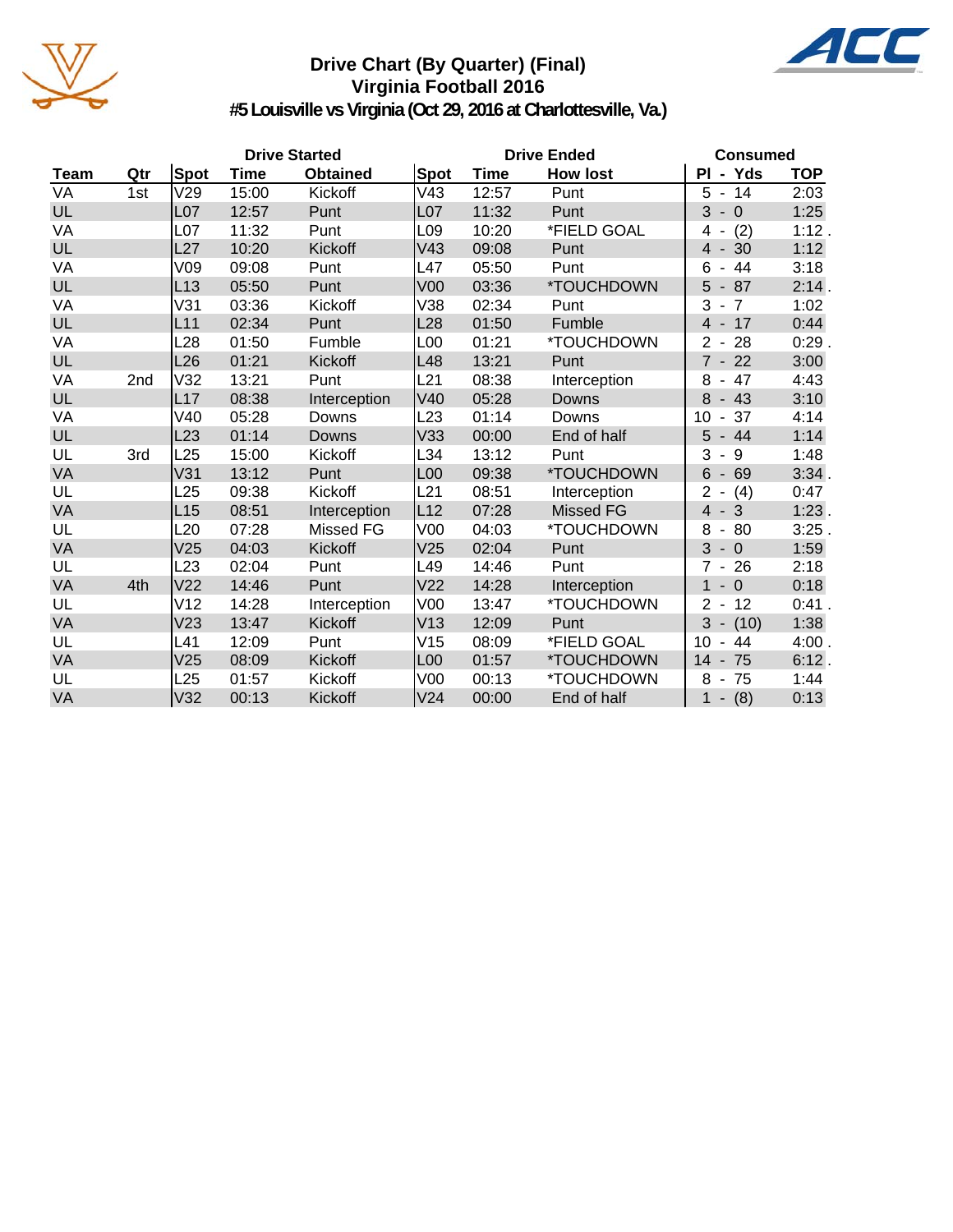

**Play-by-Play Summary (1st quarter) #5 Louisville vs Virginia (Oct 29, 2016 at Charlottesville, Va.)**



| Virginia wins toss, elects to receive.<br>1-10 UL 35 | UL ball on UL35.                                                                                                       |                |
|------------------------------------------------------|------------------------------------------------------------------------------------------------------------------------|----------------|
|                                                      | Creque, B. kickoff 57 yards to the VA8, Reed, J return 21 yards to the VA29 (Atkins,                                   |                |
|                                                      | L.; Williams, M.).                                                                                                     |                |
| 1-10 VA 29                                           | Mizzell, T rush for 2 yards to the VA31 (Hearns, J.).                                                                  |                |
| <b>VA 31</b><br>2-8                                  | Benkert, K pass complete to Johnson, K for 9 yards to the VA40, 1ST DOWN VA (Smith, De.).                              | P <sub>1</sub> |
| 1-10 VA 40<br>2-10 VA 40                             | Benkert, K pass incomplete to Zaccheaus, O.                                                                            |                |
| 3-10 VA 40                                           | Benkert, K pass incomplete to Santoro, R.<br>Mizzell, T rush for 3 yards to the VA43 (Hearns, J.).                     |                |
| 4-7<br>VA 43                                         | Conte, N punt 50 yards to the UL7, fair catch by Alexander, J                                                          |                |
|                                                      | 5 plays, 14 yards, 2:03                                                                                                |                |
| LOUISVILLE drive start at 12:57.                     |                                                                                                                        |                |
| 1-10 UL 07                                           | PENALTY UL illegal block 3 yards to the UL4.                                                                           |                |
| 1-13 UL 04<br>2-13 UL 04                             | Jackson, L. pass incomplete to Quick, J<br>Radcliff, B. rush for 3 yards to the UL7 (Kiser, M;Brown, A).               |                |
| 3-10 UL 07                                           | Jackson, L. pass incomplete to Quick, J. (Blanding, Q).                                                                |                |
| 4-10 UL 07                                           | King, M. punt 40 yards to the UL47, Hamm, D return 40 yards to the UL7, out-of-bounds.                                 |                |
|                                                      | 3 plays, 0 yards, 1:25                                                                                                 |                |
| VIRGINIA drive start at 11:32.                       |                                                                                                                        |                |
| 1-G<br><b>UL 07</b><br>$2-G$                         | Benkert, K pass complete to Zaccheaus, O for loss of 3 yards to the UL10 (Harvey-Clemons).                             |                |
| <b>UL 10</b><br>$3-G$<br><b>UL 09</b>                | Reid, A rush for 1 yard to the UL9 (Thomas, S.; Kelsey, K.).<br>Benkert, K pass incomplete to Mizzell, T (Kelsey, K.). |                |
| 4-G<br><b>UL 09</b>                                  | Hayward, S field goal attempt from 27 GOOD, clock 10:20.                                                               |                |
|                                                      | Virginia 3, Louisville 0                                                                                               |                |
|                                                      | 4 plays, minus 2 yards, 1:12                                                                                           |                |
|                                                      | Hayward, S kickoff 65 yards to the UL0, Williams, M. return 27 yards to the UL27 (Reid,<br>A).                         |                |
| LOUISVILLE drive start at 10:20.                     |                                                                                                                        |                |
| 1-10 UL 27                                           | Jackson, L. pass complete to Staples, J. for 25 yards to the VA48, 1ST DOWN UL                                         | P1             |
|                                                      | (Thornhill, J).                                                                                                        |                |
| Play reviewed, catch confirmed.                      |                                                                                                                        |                |
| 1-10 VA 48                                           | Samuel, T. rush for 5 yards to the VA43 (Rainey, K).                                                                   |                |
| $2 - 5$<br>VA 43<br>VA 43<br>$3-5$                   | Jackson, L. pass incomplete to Quick, J<br>Jackson, L. pass incomplete to Dawkins, S                                   |                |
| 4-5<br>VA 43                                         | King, M. punt 34 yards to the VA9, fair catch by Hamm, D.                                                              |                |
|                                                      | 4 plays, 30 yards, 1:12                                                                                                |                |
| VIRGINIA drive start at 09:08.                       |                                                                                                                        |                |
| 1-10 VA 09                                           | Benkert, K pass complete to Levrone, A for 11 yards to the VA20, 1ST DOWN VA (Washington,                              | P <sub>2</sub> |
| 1-10 VA 20                                           | T.).<br>Mizzell, T rush for no gain to the VA20 (Washington, T.).                                                      |                |
| 2-10 VA 20                                           | Benkert, K pass incomplete to Levrone, A, PENALTY UL personal foul (Hearns, J.) 15 yards                               | X3             |
|                                                      | to the VA35, 1ST DOWN VA, NO PLAY.                                                                                     |                |
| 1-10<br>VA 35                                        | Benkert, K pass complete to Dowling, D for 11 yards to the VA46, 1ST DOWN VA (Thomas,<br>S.; Williams, C.).            | P4             |
| 1-10 VA 46                                           | Benkert, K pass complete to Reed, J for 6 yards to the UL48, out-of-bounds (Cannon, Z.).                               |                |
| 2-4 UL 48                                            | Benkert, K rush for 1 yard to the UL47 (Thomas, S.).                                                                   |                |
| 3-3<br>UL 47                                         | Timeout Louisville, clock 06:03.                                                                                       |                |
| $3 - 3$<br>UL 47                                     | Benkert, K pass incomplete to Levrone, A (Alexander, J.).                                                              |                |
| 4-3<br>UL 47                                         | Conte, N punt 34 yards to the UL13, fair catch by Alexander, J<br>6 plays, 44 yards, 3:18                              |                |
| LOUISVILLE drive start at 05:50.                     |                                                                                                                        |                |
| 1-10<br>UL 13                                        | Radcliff, B. rush for 3 yards to the UL16 (Blanding, Q;Brown, A).                                                      |                |
| <b>UL 16</b><br>$2 - 7$                              | Jackson, L. rush for 37 yards to the VA47, 1ST DOWN UL, out-of-bounds.                                                 | R2             |
| $1 - 10$<br>VA 47                                    | Jackson, L. pass complete to Hikutini, C. for 28 yards to the VA19, 1ST DOWN UL (Kiser,                                | P3             |
| $1 - 10$<br>VA 19                                    | M).<br>Radcliff, B. rush for 4 yards to the VA15 (Rainey, K;Kiser, M).                                                 |                |
| VA 15<br>2-6                                         | Jackson, L. pass complete to Staples, J. for 15 yards to the VA0, 1ST DOWN UL, TOUCHDOWN,                              | P4             |
|                                                      | clock 03:36.                                                                                                           |                |
| VA 03<br>1-G                                         | Creque, B. kick attempt good.                                                                                          |                |
|                                                      | Louisville 7, Virginia 3                                                                                               |                |
|                                                      | 5 plays, 87 yards, 2:14                                                                                                |                |
| VIRGINIA drive start at 03:36.                       | Creque, B. kickoff 61 yards to the VA4, Reed, J return 27 yards to the VA31 (Cannon, Z.).                              |                |
| 1-10 VA 31                                           | Benkert, K pass incomplete to Mizzell, T.                                                                              |                |
| $2-10$ $\sqrt{4}$ 31                                 | Mizzell $\top$ rush for $\frac{7}{2}$ vards to the $\frac{1}{4}$ $\frac{1}{4}$ $\frac{1}{4}$ $\frac{1}{4}$             |                |

- 2-10 VA 31 Mizzell, T rush for 7 yards to the VA38 (Alexander, J.).<br>3-3 VA 38 Benkert, K pass incomplete to Zaccheaus, O (Cannon, 3-3 VA 38 Benkert, K pass incomplete to Zaccheaus, O (Cannon, Z.).
- 4-3 VA 38 Conte, N punt 51 yards to the UL11, downed.

**LOUISVILLE drive start at 02:34.**

*3 plays, 7 yards, 1:02*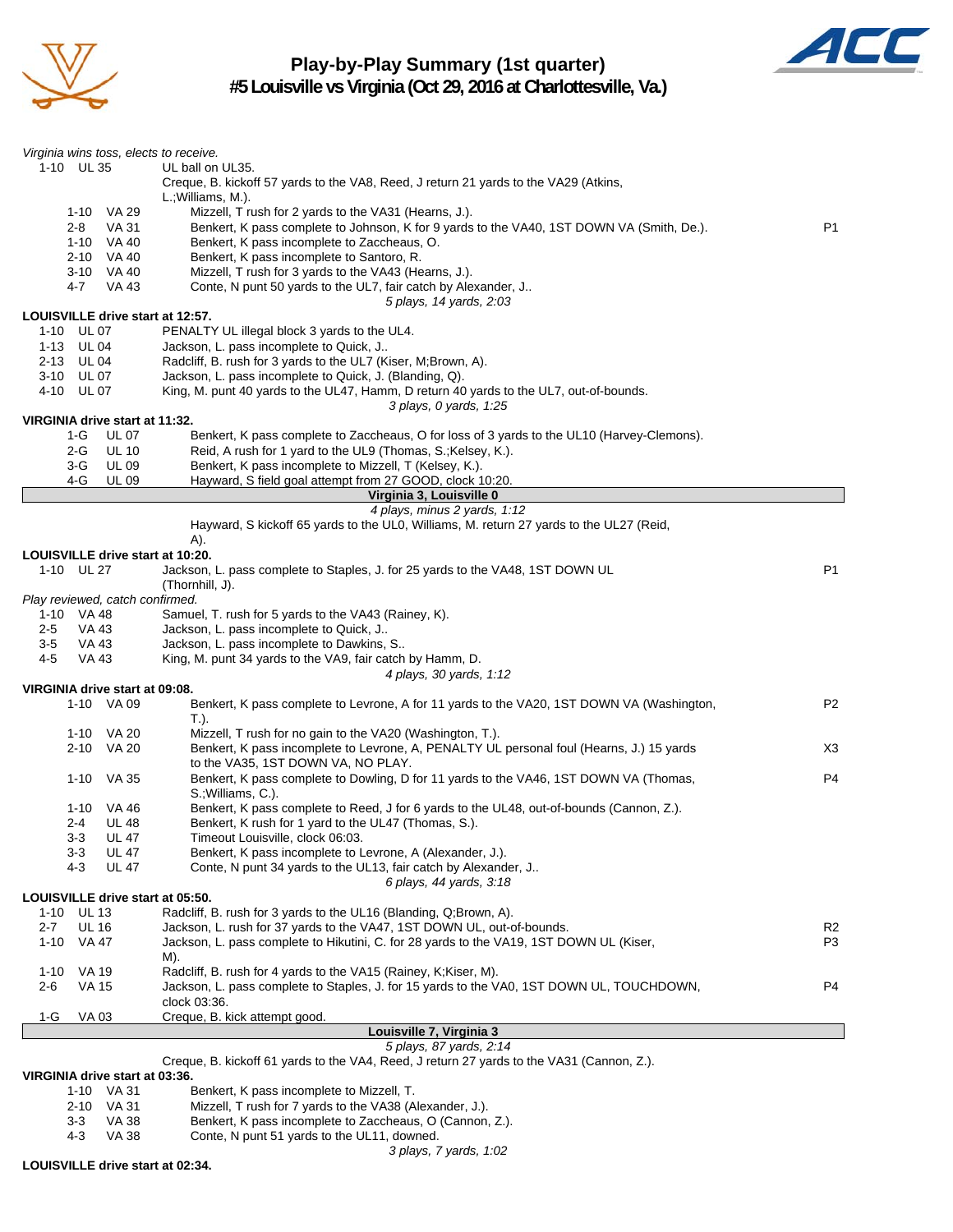

# **Play-by-Play Summary (1st quarter)**



**#5 Louisville vs Virginia (Oct 29, 2016 at Charlottesville, Va.)**

| <b>UL 11</b><br>1-10             | Jackson, L. pass incomplete to Smith, Ja                                                  |                |
|----------------------------------|-------------------------------------------------------------------------------------------|----------------|
| <b>UL 11</b><br>$2 - 10$         | Jackson, L. rush for 15 yards to the UL26, 1ST DOWN UL, out-of-bounds (Gibson, K).        | R <sub>5</sub> |
| UL 26<br>1-10                    | Jackson, L. pass incomplete to Towbridge, K. (Word, L).                                   |                |
| UL 26<br>2-10                    | Smith, Je. rush for 2 yards to the UL28, fumble by Smith, Je. recovered by VA Kiser, M at |                |
|                                  | UL28.                                                                                     |                |
|                                  | 4 plays, 17 yards, 0:44                                                                   |                |
| VIRGINIA drive start at 01:50.   |                                                                                           |                |
| 1-10 UL 28                       | Benkert, K pass complete to Mizzell, T for 19 yards to the UL9, 1ST DOWN VA,              | P5             |
|                                  | out-of-bounds (Washington, T.).                                                           |                |
| $1-G$<br>UL 09                   | Benkert, K pass complete to Dowling, D for 9 yards to the UL0, TOUCHDOWN, clock 01:21.    |                |
| <b>UL 03</b><br>1-G              | Hayward, S kick attempt good.                                                             |                |
|                                  | Virginia 10, Louisville 7                                                                 |                |
|                                  | 2 plays, 28 yards, 0:29                                                                   |                |
|                                  | Hayward, S kickoff 62 yards to the UL3, Williams, M. return 23 yards to the UL26 (Peace,  |                |
|                                  | $C$ ).                                                                                    |                |
| LOUISVILLE drive start at 01:21. |                                                                                           |                |
| UL 26<br>1-10                    | Radcliff, B. rush for 5 yards to the UL31 (Wilkins, D).                                   |                |
| <b>UL 31</b><br>$2 - 5$          | Jackson, L. rush for 7 yards to the UL38, 1ST DOWN UL (Word, L).                          | R <sub>6</sub> |
| 1-10<br>UL 38                    | Radcliff, B. rush for 2 yards to the UL40 (Wright, S; Powers, J).                         |                |
|                                  | END OF 1st QUARTER: Virginia 10, Louisville 7                                             |                |
|                                  |                                                                                           |                |
|                                  | Time<br><b>1st Downs</b><br><b>Conversions</b>                                            |                |
|                                  |                                                                                           |                |

|       | ше    |          |              |          |               |         |     |                       |            |                  |  |
|-------|-------|----------|--------------|----------|---------------|---------|-----|-----------------------|------------|------------------|--|
| Score | Poss  |          |              |          |               | 3rd     | 4th | Rushina               | Passing    | <b>Penalties</b> |  |
|       | 06:56 | - 3      | $\mathbf{R}$ | $\Omega$ | 6             | $0 - 2$ | 0-0 | 10-83                 | $3-9-0-68$ | $2 - 18$         |  |
| 10    | 08:04 | $\Omega$ | 4            |          | $\mathcal{F}$ | $0 - 4$ | 0-0 | 6-14                  | 7-13-0-62  | 0-0              |  |
|       |       |          |              |          | בוואיטע ופו   |         |     | <b>UUIIVEI SIUIIS</b> |            |                  |  |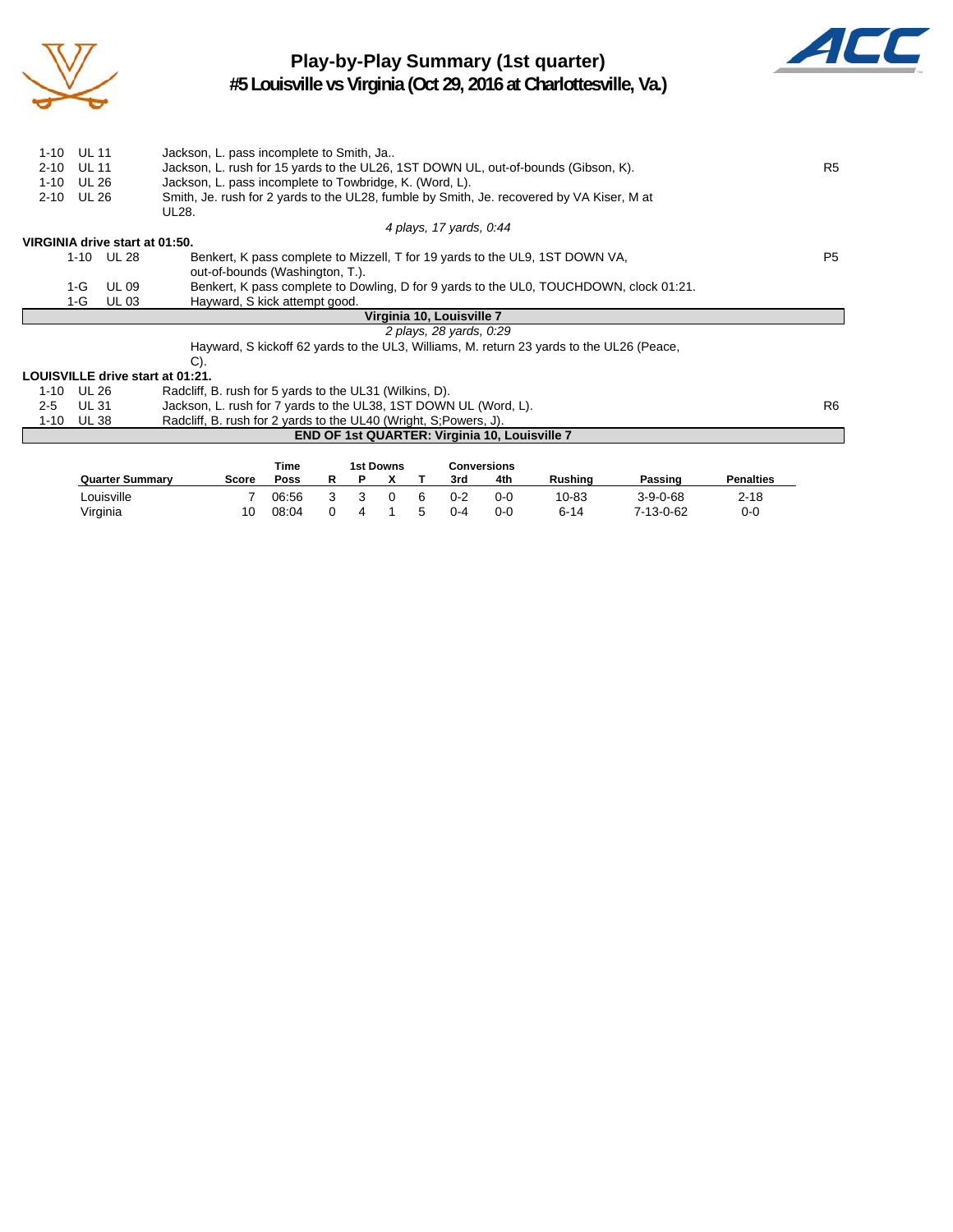

## **Quickie Statistics (1st quarter only) #5 Louisville vs Virginia (Oct 29, 2016 at Charlottesville, Va.)**



|                                   | UL          | ٧A           |
|-----------------------------------|-------------|--------------|
| Score                             |             | 10           |
| <b>FIRST DOWNS</b>                | 6           | 5            |
| <b>RUSHES-YARDS (NET)</b>         | 10-83       | $6 - 14$     |
| <b>PASSING YDS (NET)</b>          | 68          | 62           |
| Passes Att-Comp-Int               | $9 - 3 - 0$ | $13 - 7 - 0$ |
| <b>TOTAL OFFENSE PLAYS-YARDS</b>  | 19-151      | 19-76        |
| <b>Fumble Returns-Yards</b>       | $0-0$       | $0-0$        |
| <b>Punt Returns-Yards</b>         | $0 - 0$     | $1 - 40$     |
| Kickoff Returns-Yards             | $2 - 50$    | $2 - 48$     |
| <b>Interception Returns-Yards</b> | $0 - 0$     | $0-0$        |
| Punts (Number-Avg)                | $2 - 37.0$  | $3 - 45.0$   |
| Fumbles-Lost                      | $1 - 1$     | $0-0$        |
| Penalties-Yards                   | $2 - 18$    | $0-0$        |
| <b>Possession Time</b>            | 06:56       | 08:04        |
| <b>Third-Down Conversions</b>     | $0$ of $2$  | 0 of 4       |
| <b>Fourth-Down Conversions</b>    | $0$ of $0$  | $0$ of $0$   |

## Louisville **Virginia**

| <b>Rushing</b>          |                     | No. Gain Loss                                | <b>Net</b>     | <b>TD</b>           | Lg             | Avg         |          | <b>Rushing</b>                                                                     |                | No. Gain Loss |             | <b>Net</b><br>TD  | Lg         | Avg         |
|-------------------------|---------------------|----------------------------------------------|----------------|---------------------|----------------|-------------|----------|------------------------------------------------------------------------------------|----------------|---------------|-------------|-------------------|------------|-------------|
| Lamar Jackson           | 3                   | 59                                           | 59<br>$\Omega$ | $\Omega$            | 37             | 19.7        |          | <b>Taquan Mizzell</b>                                                              | 4              | 12            | 0           | 12<br>$\Omega$    | 7          | 3.0         |
| <b>Brandon Radcliff</b> | 5                   | 17                                           | 17<br>0        | 0                   | 5              | 3.4         |          | <b>Albert Reid</b>                                                                 |                | 1             | 0           | 1<br>0            | 1          | 1.0         |
| <b>Traveon Samuel</b>   |                     | 5                                            | 0              | 5<br>0              | 5              | 5.0         |          | Kurt Benkert                                                                       |                | 1             | $\mathbf 0$ | $\Omega$<br>1     | 1          | 1.0         |
| Jeremy Smith            | 1                   | $\overline{2}$                               | 0              | $\overline{2}$<br>0 | $\overline{2}$ | 2.0         |          |                                                                                    |                |               |             |                   |            |             |
| <b>Passing</b>          | $C-A-I$             |                                              | Yds            | <b>TD</b>           | Long           | <b>Sack</b> |          | <b>Passing</b>                                                                     |                | $C-A-I$       | Yds         | <b>TD</b><br>Long |            | <b>Sack</b> |
| Lamar Jackson           | $3 - 9 - 0$         |                                              | 68             |                     | 28             |             | 0        | <b>Kurt Benkert</b>                                                                |                | $7 - 13 - 0$  | 62          |                   | 19         | $\Omega$    |
| Receiving               | No.                 | Yards                                        | TD             | Long                |                |             |          | Receiving                                                                          | No.            | Yards         | TD          | Long              |            |             |
| Jamari Staples          | $\overline{c}$      | 40                                           | 1              | 25                  |                |             |          | Doni Dowling                                                                       | $\overline{2}$ | 20            | 1           | 11                |            |             |
| Cole Hikutini           | 1                   | 28                                           | 0              | 28                  |                |             |          | Taquan Mizzell                                                                     |                | 19            | 0           | 19                |            |             |
|                         |                     |                                              |                |                     |                |             |          | Andre Levrone                                                                      |                | 11            | 0           | 11                |            |             |
|                         |                     |                                              |                |                     |                |             |          | Keeon Johnson                                                                      |                | 9             | $\Omega$    | 9                 |            |             |
| <b>Punting</b>          | No.                 | Yds                                          | Avq            | Long                | In20           |             | ΤВ       | <b>Punting</b>                                                                     | No.            | Yds           | Avg         | Long              | In20       | ΤВ          |
| Mason King              | $\overline{2}$      | 74                                           | 37.0           | 40                  | 1              |             | $\Omega$ | Nicholas Conte                                                                     | 3              | 135           | 45.0        | 51                | 3          | $\Omega$    |
| <b>Punt Returns</b>     | No.                 | Yards                                        | <b>TD</b>      | Long                |                |             |          | <b>Punt Returns</b>                                                                | No.            | Yards         | TD          | Long              |            |             |
|                         |                     |                                              |                |                     |                |             |          | Daniel Hamm                                                                        |                | 40            | $\Omega$    | 40                |            |             |
| <b>Kick Returns</b>     | No.                 | Yards                                        | TD             | Long                |                |             |          | <b>Kick Returns</b>                                                                | No.            | Yards         | TD          | Long              |            |             |
| <b>Malik Williams</b>   | $\overline{2}$      | 50                                           | $\Omega$       | 27                  |                |             |          | Joe Reed                                                                           | $\overline{2}$ | 48            | $\Omega$    | 27                |            |             |
| <b>Tackles</b>          | UA-A                | <b>Total</b>                                 | <b>Sacks</b>   |                     | TFL            |             |          | Tackles                                                                            | UA-A           | <b>Total</b>  |             | <b>Sacks</b>      | <b>TFL</b> |             |
| Trumaine Washingto      | $3-0$               | 3                                            |                | 0.0                 | 0.0            |             |          | Micah Kiser                                                                        | $1 - 2$        |               | 3           | 0.0               | 0.0        |             |
| <b>Stacy Thomas</b>     | $1 - 2$             | 3                                            |                | 0.0                 | 0.0            |             |          | <b>Kelvin Rainey</b>                                                               | $1 - 1$        |               | 2           | 0.0               | 0.0        |             |
| Zykiesis Cannon         | $2 - 0$             | $\overline{\mathbf{c}}$                      |                | 0.0                 | 0.0            |             |          | <b>Andrew Brown</b>                                                                | $0 - 2$        |               | 2           | 0.0               | 0.0        |             |
| James Hearns            | $2 - 0$             | $\mathfrak{p}$                               |                | 0.0                 | 0.0            |             |          | <b>Albert Reid</b>                                                                 | $1 - 0$        |               | 1           | 0.0               | 0.0        |             |
| Qtr<br><b>Time</b>      | <b>Scoring Play</b> |                                              |                |                     |                |             |          |                                                                                    |                |               |             |                   | $V-H$      |             |
| 10:20<br>1st            |                     | VA - Sam Hayward 27 yd field goal, 4--2 1:12 |                |                     |                |             |          |                                                                                    |                |               |             |                   | $0 - 3$    |             |
| 03:36                   |                     |                                              |                |                     |                |             |          | UL - Jamari Staples 15 yd pass from Lamar Jackson (Blanton Creque kick), 5-87 2:14 |                |               |             |                   | $7 - 3$    |             |
| 01:21                   |                     |                                              |                |                     |                |             |          | VA - Doni Dowling 9 yd pass from Kurt Benkert (Sam Hayward kick), 2-28 0:29        |                |               |             |                   | $7 - 10$   |             |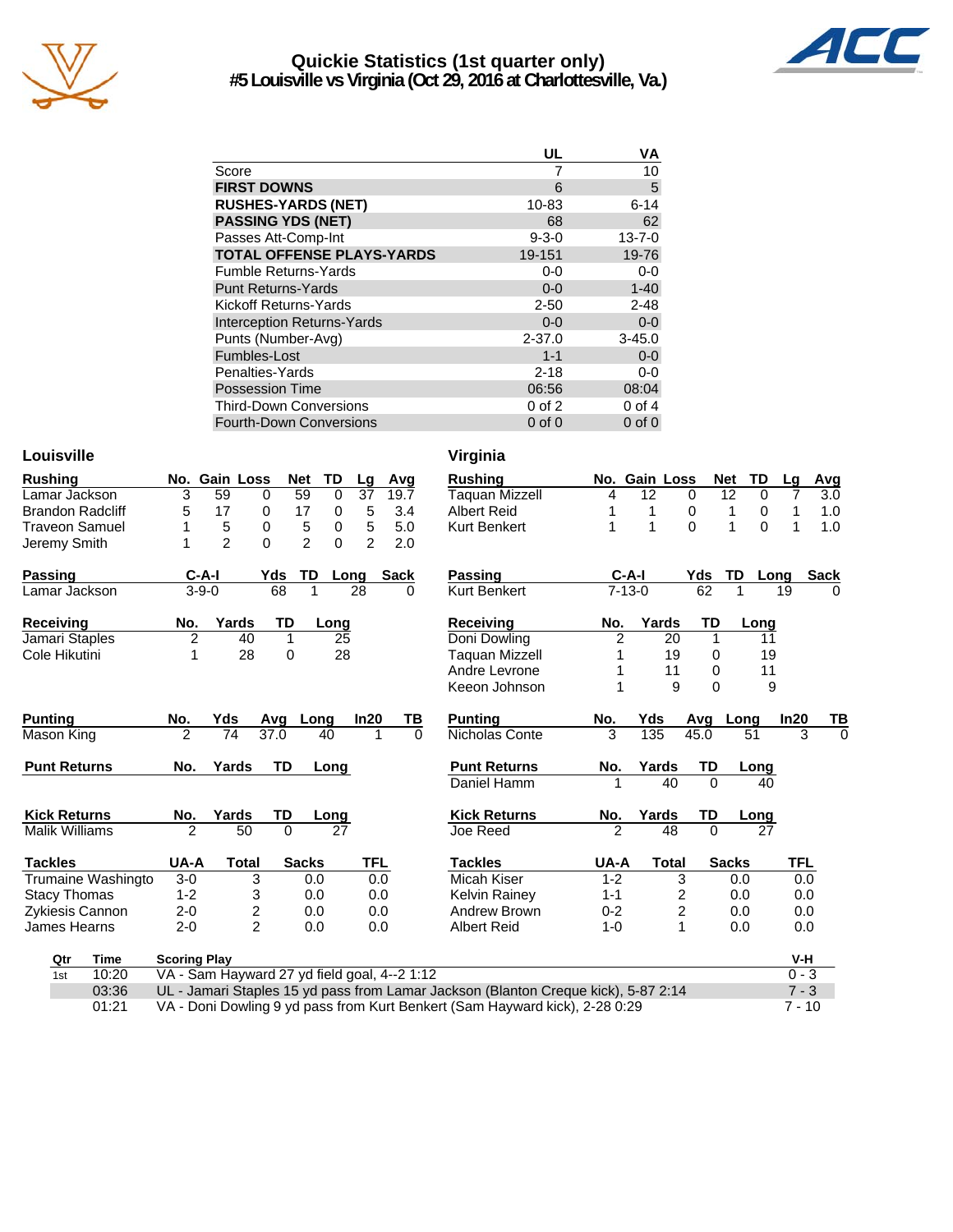

# **Play-by-Play Summary (2nd quarter)**



**#5 Louisville vs Virginia (Oct 29, 2016 at Charlottesville, Va.)**

| 1-10 VA 32<br>Benkert, K pass complete to Zaccheaus, O for 5 yards to the VA37 (Cannon, Z.).<br><b>VA 37</b><br>Mizzell, T rush for 17 yards to the UL46, 1ST DOWN VA (Williams, C.; Smith, De.).<br>R6<br>$2 - 5$<br>1-10 UL 46<br>Benkert, K rush for 6 yards to the UL40.<br>$2 - 4$<br><b>UL 40</b><br>Benkert, K pass complete to Zaccheaus, O for 3 yards to the UL37 (Washington, T.).<br><b>UL 37</b><br>Benkert, K rush for 2 yards to the UL35, 1ST DOWN VA (Harvey-Clemons).<br>R7<br>3-1<br>1-10 UL 35<br>P8<br>Benkert, K pass complete to Santoro, R for 12 yards to the UL23, 1ST DOWN VA.<br>1-10 $UL$ 23<br>Mizzell, T rush for 2 yards to the UL21 (Thomas, S.).<br><b>UL 21</b><br>Benkert, K pass intercepted by Alexander, J. at the UL5, Alexander, J. return 12 yards to<br>2-8<br>the UL17 (Ellis, J).<br>8 plays, 47 yards, 4:43<br>LOUISVILLE drive start at 08:38.<br>P8<br>1-10 UL 17<br>Jackson, L. pass complete to Hikutini, C. for 12 yards to the UL29, 1ST DOWN UL (Word, L).<br>1-10 UL 29<br>Jackson, L. pass complete to Samuel, T. for 3 yards to the UL32, out-of-bounds (Peace, C).<br><b>UL 32</b><br>Jackson, L. sacked for loss of 8 yards to the UL24 (Kiser, M).<br>2-7<br>3-15 UL 24<br>Jackson, L. pass complete to Staples, J. for 24 yards to the UL48, 1ST DOWN UL<br>X10<br>(Thornhill, J), PENALTY VA personal foul 15 yards to the VA37, 1ST DOWN UL.<br>1-10 VA 37<br>1st and $10$ .<br>VA 37<br>1-10<br>Jackson, L. pass incomplete to Quick, J<br>2-10 VA 37<br>Jackson, L. pass complete to Staples, J. for 9 yards to the VA28.<br>3-1<br>VA 28<br>Smith, Je. rush for loss of 2 yards to the VA30 (Hanback, E).<br>$4 - 3$<br>Jackson, L. sacked for loss of 10 yards to the VA40 (Thornhill, J).<br>VA 30<br>8 plays, 43 yards, 3:10<br>VIRGINIA drive start at 05:28.<br>1-10 VA 40<br>Benkert, K pass incomplete to Levrone, A (Washington, T.), PENALTY VA holding (Proctor,<br>R.J.) 10 yards to the VA30, NO PLAY.<br>Benkert, K pass complete to Johnson, K for 6 yards to the VA36 (Washington, T.).<br>1-20 VA 30<br>2-14 VA 36<br>Benkert, K pass complete to Johnson, K for 12 yards to the VA48, out-of-bounds<br>(Alexander, J.).<br>R9<br>3-2<br>VA 48<br>Mizzell, T rush for 10 yards to the UL42, 1ST DOWN VA (Alexander, J.).<br>Benkert, K pass incomplete to Blackman, C.<br>1-10<br>UL 42<br>2-10<br><b>UL 42</b><br>Benkert, K pass complete to Butts, E for 4 yards to the UL38 (Harvey-Clemons).<br>R <sub>10</sub><br>3-6<br><b>UL 38</b><br>Benkert, K rush for 7 yards to the UL31, 1ST DOWN VA.<br><b>UL 31</b><br>1-10<br>Mizzell, T rush for loss of 4 yards to the UL35 (Thomas, S.).<br>Benkert, K pass incomplete to Mizzell, T, PENALTY VA illegal formation declined.<br>2-14<br><b>UL 35</b><br>Benkert, K pass complete to Mizzell, T for 12 yards to the UL23 (Harvey-Clemons).<br>3-14 UL 35<br>4-2<br><b>UL 23</b><br>Timeout Louisville, clock 01:20.<br><b>UL 23</b><br>Mizzell, T pass incomplete to Santoro, R.<br>4-2<br>10 plays, 37 yards, 4:14<br>LOUISVILLE drive start at 01:14.<br><b>UL 23</b><br>PENALTY UL holding (Hughley, T.) 10 yards to the UL13.<br>1-10<br><b>UL 13</b><br>P11<br>$1 - 20$<br>Jackson, L. pass complete to Samuel, T. for 26 yards to the UL39, 1ST DOWN UL,<br>out-of-bounds (Rainey, K).<br>PENALTY UL holding (Christian, G.) 10 yards to the UL29.<br>$1 - 10$<br><b>UL 39</b><br>Jackson, L. pass complete to Smith, Ja. for 16 yards to the UL45 (Gibson, K;Moore, C).<br>$1 - 20$<br>UL 29<br><b>UL 45</b><br>Jackson, L. pass incomplete to Staples, J. (Moore, C).<br>2-4<br>PENALTY UL holding 10 yards to the UL35.<br>$3 - 4$<br><b>UL 45</b><br><b>UL 35</b><br>Timeout Louisville, clock 00:12.<br>3-14<br>Jackson, L. sacked for loss of 6 yards to the UL29 (Brown, A).<br>3-14<br>UL 35<br>4-20<br><b>UL 29</b><br>Timeout Virginia, clock 00:03.<br>P <sub>12</sub><br>4-20<br><b>UL 29</b><br>Jackson, L. pass complete to Samuel, T. for 38 yards to the VA33, 1ST DOWN UL (Blanding,<br>Q;Kiser, M).<br>End of half, clock 00:00.<br>5 plays, 44 yards, 1:14<br>END OF 2nd QUARTER: Virginia 10, Louisville 7<br><b>1st Downs</b><br>Time<br><b>Conversions</b><br><b>Quarter Summary</b><br><b>Rushing</b><br>Passing<br><b>Penalties</b><br>Score<br>Poss<br>R<br>P<br>х<br>3rd<br>4th<br>Τ<br>5<br>$\mathbf{1}$<br>6<br>Louisville<br>0<br>0<br>$1 - 4$<br>$1 - 2$<br>8-11-0-137<br>$3 - 30$<br>06:03<br>$6-(-27)$<br>0<br>5<br>Virginia<br>0<br>08:57<br>4<br>$\mathbf{1}$<br>$3 - 4$<br>$0 - 1$<br>$7 - 40$<br>$7 - 11 - 1 - 54$<br>$2 - 25$ | 2-8<br>$2 - 8$<br>$1 - 10$<br>$2-9$<br>$2 - 9$<br>3-11<br>4-11<br>VIRGINIA drive start at 13:21. | <b>UL 40</b><br><b>UL 40</b><br><b>UL 49</b><br>UL 50<br><b>UL 50</b><br><b>UL 48</b><br><b>UL 48</b> | Start of 2nd quarter, clock 15:00.<br>Jackson, L. pass complete to Staples, J. for 9 yards to the UL49, 1ST DOWN UL (Gibson, K).<br>Radcliff, B. rush for 1 yard to the 50 yardline (Kiser, M;Brown, A).<br>Timeout Virginia, clock 13:59.<br>Radcliff, B. rush for loss of 2 yards to the UL48 (Word, L).<br>Jackson, L. pass incomplete to Hikutini, C<br>King, M. punt 20 yards to the VA32, out-of-bounds. |  |  | 7 plays, 22 yards, 3:00 |  |  | P7 |
|---------------------------------------------------------------------------------------------------------------------------------------------------------------------------------------------------------------------------------------------------------------------------------------------------------------------------------------------------------------------------------------------------------------------------------------------------------------------------------------------------------------------------------------------------------------------------------------------------------------------------------------------------------------------------------------------------------------------------------------------------------------------------------------------------------------------------------------------------------------------------------------------------------------------------------------------------------------------------------------------------------------------------------------------------------------------------------------------------------------------------------------------------------------------------------------------------------------------------------------------------------------------------------------------------------------------------------------------------------------------------------------------------------------------------------------------------------------------------------------------------------------------------------------------------------------------------------------------------------------------------------------------------------------------------------------------------------------------------------------------------------------------------------------------------------------------------------------------------------------------------------------------------------------------------------------------------------------------------------------------------------------------------------------------------------------------------------------------------------------------------------------------------------------------------------------------------------------------------------------------------------------------------------------------------------------------------------------------------------------------------------------------------------------------------------------------------------------------------------------------------------------------------------------------------------------------------------------------------------------------------------------------------------------------------------------------------------------------------------------------------------------------------------------------------------------------------------------------------------------------------------------------------------------------------------------------------------------------------------------------------------------------------------------------------------------------------------------------------------------------------------------------------------------------------------------------------------------------------------------------------------------------------------------------------------------------------------------------------------------------------------------------------------------------------------------------------------------------------------------------------------------------------------------------------------------------------------------------------------------------------------------------------------------------------------------------------------------------------------------------------------------------------------------------------------------------------------------------------------------------------------------------------------------------------------------------------------------------------------------------------------------------------------------------------------------------------------------------------------------------------------------------------------------------------------------------------------------------------------------------------------------------------------------------------------------------------------------------------------------------------------------------------------------------------------------------------------------------------------------------------------------------------------------------------------------------------------------------------------------|--------------------------------------------------------------------------------------------------|-------------------------------------------------------------------------------------------------------|----------------------------------------------------------------------------------------------------------------------------------------------------------------------------------------------------------------------------------------------------------------------------------------------------------------------------------------------------------------------------------------------------------------|--|--|-------------------------|--|--|----|
|                                                                                                                                                                                                                                                                                                                                                                                                                                                                                                                                                                                                                                                                                                                                                                                                                                                                                                                                                                                                                                                                                                                                                                                                                                                                                                                                                                                                                                                                                                                                                                                                                                                                                                                                                                                                                                                                                                                                                                                                                                                                                                                                                                                                                                                                                                                                                                                                                                                                                                                                                                                                                                                                                                                                                                                                                                                                                                                                                                                                                                                                                                                                                                                                                                                                                                                                                                                                                                                                                                                                                                                                                                                                                                                                                                                                                                                                                                                                                                                                                                                                                                                                                                                                                                                                                                                                                                                                                                                                                                                                                                                                               |                                                                                                  |                                                                                                       |                                                                                                                                                                                                                                                                                                                                                                                                                |  |  |                         |  |  |    |
|                                                                                                                                                                                                                                                                                                                                                                                                                                                                                                                                                                                                                                                                                                                                                                                                                                                                                                                                                                                                                                                                                                                                                                                                                                                                                                                                                                                                                                                                                                                                                                                                                                                                                                                                                                                                                                                                                                                                                                                                                                                                                                                                                                                                                                                                                                                                                                                                                                                                                                                                                                                                                                                                                                                                                                                                                                                                                                                                                                                                                                                                                                                                                                                                                                                                                                                                                                                                                                                                                                                                                                                                                                                                                                                                                                                                                                                                                                                                                                                                                                                                                                                                                                                                                                                                                                                                                                                                                                                                                                                                                                                                               |                                                                                                  |                                                                                                       |                                                                                                                                                                                                                                                                                                                                                                                                                |  |  |                         |  |  |    |
|                                                                                                                                                                                                                                                                                                                                                                                                                                                                                                                                                                                                                                                                                                                                                                                                                                                                                                                                                                                                                                                                                                                                                                                                                                                                                                                                                                                                                                                                                                                                                                                                                                                                                                                                                                                                                                                                                                                                                                                                                                                                                                                                                                                                                                                                                                                                                                                                                                                                                                                                                                                                                                                                                                                                                                                                                                                                                                                                                                                                                                                                                                                                                                                                                                                                                                                                                                                                                                                                                                                                                                                                                                                                                                                                                                                                                                                                                                                                                                                                                                                                                                                                                                                                                                                                                                                                                                                                                                                                                                                                                                                                               |                                                                                                  |                                                                                                       |                                                                                                                                                                                                                                                                                                                                                                                                                |  |  |                         |  |  |    |
|                                                                                                                                                                                                                                                                                                                                                                                                                                                                                                                                                                                                                                                                                                                                                                                                                                                                                                                                                                                                                                                                                                                                                                                                                                                                                                                                                                                                                                                                                                                                                                                                                                                                                                                                                                                                                                                                                                                                                                                                                                                                                                                                                                                                                                                                                                                                                                                                                                                                                                                                                                                                                                                                                                                                                                                                                                                                                                                                                                                                                                                                                                                                                                                                                                                                                                                                                                                                                                                                                                                                                                                                                                                                                                                                                                                                                                                                                                                                                                                                                                                                                                                                                                                                                                                                                                                                                                                                                                                                                                                                                                                                               |                                                                                                  |                                                                                                       |                                                                                                                                                                                                                                                                                                                                                                                                                |  |  |                         |  |  |    |
|                                                                                                                                                                                                                                                                                                                                                                                                                                                                                                                                                                                                                                                                                                                                                                                                                                                                                                                                                                                                                                                                                                                                                                                                                                                                                                                                                                                                                                                                                                                                                                                                                                                                                                                                                                                                                                                                                                                                                                                                                                                                                                                                                                                                                                                                                                                                                                                                                                                                                                                                                                                                                                                                                                                                                                                                                                                                                                                                                                                                                                                                                                                                                                                                                                                                                                                                                                                                                                                                                                                                                                                                                                                                                                                                                                                                                                                                                                                                                                                                                                                                                                                                                                                                                                                                                                                                                                                                                                                                                                                                                                                                               |                                                                                                  |                                                                                                       |                                                                                                                                                                                                                                                                                                                                                                                                                |  |  |                         |  |  |    |
|                                                                                                                                                                                                                                                                                                                                                                                                                                                                                                                                                                                                                                                                                                                                                                                                                                                                                                                                                                                                                                                                                                                                                                                                                                                                                                                                                                                                                                                                                                                                                                                                                                                                                                                                                                                                                                                                                                                                                                                                                                                                                                                                                                                                                                                                                                                                                                                                                                                                                                                                                                                                                                                                                                                                                                                                                                                                                                                                                                                                                                                                                                                                                                                                                                                                                                                                                                                                                                                                                                                                                                                                                                                                                                                                                                                                                                                                                                                                                                                                                                                                                                                                                                                                                                                                                                                                                                                                                                                                                                                                                                                                               |                                                                                                  |                                                                                                       |                                                                                                                                                                                                                                                                                                                                                                                                                |  |  |                         |  |  |    |
|                                                                                                                                                                                                                                                                                                                                                                                                                                                                                                                                                                                                                                                                                                                                                                                                                                                                                                                                                                                                                                                                                                                                                                                                                                                                                                                                                                                                                                                                                                                                                                                                                                                                                                                                                                                                                                                                                                                                                                                                                                                                                                                                                                                                                                                                                                                                                                                                                                                                                                                                                                                                                                                                                                                                                                                                                                                                                                                                                                                                                                                                                                                                                                                                                                                                                                                                                                                                                                                                                                                                                                                                                                                                                                                                                                                                                                                                                                                                                                                                                                                                                                                                                                                                                                                                                                                                                                                                                                                                                                                                                                                                               |                                                                                                  |                                                                                                       |                                                                                                                                                                                                                                                                                                                                                                                                                |  |  |                         |  |  |    |
|                                                                                                                                                                                                                                                                                                                                                                                                                                                                                                                                                                                                                                                                                                                                                                                                                                                                                                                                                                                                                                                                                                                                                                                                                                                                                                                                                                                                                                                                                                                                                                                                                                                                                                                                                                                                                                                                                                                                                                                                                                                                                                                                                                                                                                                                                                                                                                                                                                                                                                                                                                                                                                                                                                                                                                                                                                                                                                                                                                                                                                                                                                                                                                                                                                                                                                                                                                                                                                                                                                                                                                                                                                                                                                                                                                                                                                                                                                                                                                                                                                                                                                                                                                                                                                                                                                                                                                                                                                                                                                                                                                                                               |                                                                                                  |                                                                                                       |                                                                                                                                                                                                                                                                                                                                                                                                                |  |  |                         |  |  |    |
|                                                                                                                                                                                                                                                                                                                                                                                                                                                                                                                                                                                                                                                                                                                                                                                                                                                                                                                                                                                                                                                                                                                                                                                                                                                                                                                                                                                                                                                                                                                                                                                                                                                                                                                                                                                                                                                                                                                                                                                                                                                                                                                                                                                                                                                                                                                                                                                                                                                                                                                                                                                                                                                                                                                                                                                                                                                                                                                                                                                                                                                                                                                                                                                                                                                                                                                                                                                                                                                                                                                                                                                                                                                                                                                                                                                                                                                                                                                                                                                                                                                                                                                                                                                                                                                                                                                                                                                                                                                                                                                                                                                                               |                                                                                                  |                                                                                                       |                                                                                                                                                                                                                                                                                                                                                                                                                |  |  |                         |  |  |    |
|                                                                                                                                                                                                                                                                                                                                                                                                                                                                                                                                                                                                                                                                                                                                                                                                                                                                                                                                                                                                                                                                                                                                                                                                                                                                                                                                                                                                                                                                                                                                                                                                                                                                                                                                                                                                                                                                                                                                                                                                                                                                                                                                                                                                                                                                                                                                                                                                                                                                                                                                                                                                                                                                                                                                                                                                                                                                                                                                                                                                                                                                                                                                                                                                                                                                                                                                                                                                                                                                                                                                                                                                                                                                                                                                                                                                                                                                                                                                                                                                                                                                                                                                                                                                                                                                                                                                                                                                                                                                                                                                                                                                               |                                                                                                  |                                                                                                       |                                                                                                                                                                                                                                                                                                                                                                                                                |  |  |                         |  |  |    |
|                                                                                                                                                                                                                                                                                                                                                                                                                                                                                                                                                                                                                                                                                                                                                                                                                                                                                                                                                                                                                                                                                                                                                                                                                                                                                                                                                                                                                                                                                                                                                                                                                                                                                                                                                                                                                                                                                                                                                                                                                                                                                                                                                                                                                                                                                                                                                                                                                                                                                                                                                                                                                                                                                                                                                                                                                                                                                                                                                                                                                                                                                                                                                                                                                                                                                                                                                                                                                                                                                                                                                                                                                                                                                                                                                                                                                                                                                                                                                                                                                                                                                                                                                                                                                                                                                                                                                                                                                                                                                                                                                                                                               |                                                                                                  |                                                                                                       |                                                                                                                                                                                                                                                                                                                                                                                                                |  |  |                         |  |  |    |
|                                                                                                                                                                                                                                                                                                                                                                                                                                                                                                                                                                                                                                                                                                                                                                                                                                                                                                                                                                                                                                                                                                                                                                                                                                                                                                                                                                                                                                                                                                                                                                                                                                                                                                                                                                                                                                                                                                                                                                                                                                                                                                                                                                                                                                                                                                                                                                                                                                                                                                                                                                                                                                                                                                                                                                                                                                                                                                                                                                                                                                                                                                                                                                                                                                                                                                                                                                                                                                                                                                                                                                                                                                                                                                                                                                                                                                                                                                                                                                                                                                                                                                                                                                                                                                                                                                                                                                                                                                                                                                                                                                                                               |                                                                                                  |                                                                                                       |                                                                                                                                                                                                                                                                                                                                                                                                                |  |  |                         |  |  |    |
|                                                                                                                                                                                                                                                                                                                                                                                                                                                                                                                                                                                                                                                                                                                                                                                                                                                                                                                                                                                                                                                                                                                                                                                                                                                                                                                                                                                                                                                                                                                                                                                                                                                                                                                                                                                                                                                                                                                                                                                                                                                                                                                                                                                                                                                                                                                                                                                                                                                                                                                                                                                                                                                                                                                                                                                                                                                                                                                                                                                                                                                                                                                                                                                                                                                                                                                                                                                                                                                                                                                                                                                                                                                                                                                                                                                                                                                                                                                                                                                                                                                                                                                                                                                                                                                                                                                                                                                                                                                                                                                                                                                                               |                                                                                                  |                                                                                                       |                                                                                                                                                                                                                                                                                                                                                                                                                |  |  |                         |  |  |    |
|                                                                                                                                                                                                                                                                                                                                                                                                                                                                                                                                                                                                                                                                                                                                                                                                                                                                                                                                                                                                                                                                                                                                                                                                                                                                                                                                                                                                                                                                                                                                                                                                                                                                                                                                                                                                                                                                                                                                                                                                                                                                                                                                                                                                                                                                                                                                                                                                                                                                                                                                                                                                                                                                                                                                                                                                                                                                                                                                                                                                                                                                                                                                                                                                                                                                                                                                                                                                                                                                                                                                                                                                                                                                                                                                                                                                                                                                                                                                                                                                                                                                                                                                                                                                                                                                                                                                                                                                                                                                                                                                                                                                               |                                                                                                  |                                                                                                       |                                                                                                                                                                                                                                                                                                                                                                                                                |  |  |                         |  |  |    |
|                                                                                                                                                                                                                                                                                                                                                                                                                                                                                                                                                                                                                                                                                                                                                                                                                                                                                                                                                                                                                                                                                                                                                                                                                                                                                                                                                                                                                                                                                                                                                                                                                                                                                                                                                                                                                                                                                                                                                                                                                                                                                                                                                                                                                                                                                                                                                                                                                                                                                                                                                                                                                                                                                                                                                                                                                                                                                                                                                                                                                                                                                                                                                                                                                                                                                                                                                                                                                                                                                                                                                                                                                                                                                                                                                                                                                                                                                                                                                                                                                                                                                                                                                                                                                                                                                                                                                                                                                                                                                                                                                                                                               |                                                                                                  |                                                                                                       |                                                                                                                                                                                                                                                                                                                                                                                                                |  |  |                         |  |  |    |
|                                                                                                                                                                                                                                                                                                                                                                                                                                                                                                                                                                                                                                                                                                                                                                                                                                                                                                                                                                                                                                                                                                                                                                                                                                                                                                                                                                                                                                                                                                                                                                                                                                                                                                                                                                                                                                                                                                                                                                                                                                                                                                                                                                                                                                                                                                                                                                                                                                                                                                                                                                                                                                                                                                                                                                                                                                                                                                                                                                                                                                                                                                                                                                                                                                                                                                                                                                                                                                                                                                                                                                                                                                                                                                                                                                                                                                                                                                                                                                                                                                                                                                                                                                                                                                                                                                                                                                                                                                                                                                                                                                                                               |                                                                                                  |                                                                                                       |                                                                                                                                                                                                                                                                                                                                                                                                                |  |  |                         |  |  |    |
|                                                                                                                                                                                                                                                                                                                                                                                                                                                                                                                                                                                                                                                                                                                                                                                                                                                                                                                                                                                                                                                                                                                                                                                                                                                                                                                                                                                                                                                                                                                                                                                                                                                                                                                                                                                                                                                                                                                                                                                                                                                                                                                                                                                                                                                                                                                                                                                                                                                                                                                                                                                                                                                                                                                                                                                                                                                                                                                                                                                                                                                                                                                                                                                                                                                                                                                                                                                                                                                                                                                                                                                                                                                                                                                                                                                                                                                                                                                                                                                                                                                                                                                                                                                                                                                                                                                                                                                                                                                                                                                                                                                                               |                                                                                                  |                                                                                                       |                                                                                                                                                                                                                                                                                                                                                                                                                |  |  |                         |  |  |    |
|                                                                                                                                                                                                                                                                                                                                                                                                                                                                                                                                                                                                                                                                                                                                                                                                                                                                                                                                                                                                                                                                                                                                                                                                                                                                                                                                                                                                                                                                                                                                                                                                                                                                                                                                                                                                                                                                                                                                                                                                                                                                                                                                                                                                                                                                                                                                                                                                                                                                                                                                                                                                                                                                                                                                                                                                                                                                                                                                                                                                                                                                                                                                                                                                                                                                                                                                                                                                                                                                                                                                                                                                                                                                                                                                                                                                                                                                                                                                                                                                                                                                                                                                                                                                                                                                                                                                                                                                                                                                                                                                                                                                               |                                                                                                  |                                                                                                       |                                                                                                                                                                                                                                                                                                                                                                                                                |  |  |                         |  |  |    |
|                                                                                                                                                                                                                                                                                                                                                                                                                                                                                                                                                                                                                                                                                                                                                                                                                                                                                                                                                                                                                                                                                                                                                                                                                                                                                                                                                                                                                                                                                                                                                                                                                                                                                                                                                                                                                                                                                                                                                                                                                                                                                                                                                                                                                                                                                                                                                                                                                                                                                                                                                                                                                                                                                                                                                                                                                                                                                                                                                                                                                                                                                                                                                                                                                                                                                                                                                                                                                                                                                                                                                                                                                                                                                                                                                                                                                                                                                                                                                                                                                                                                                                                                                                                                                                                                                                                                                                                                                                                                                                                                                                                                               |                                                                                                  |                                                                                                       |                                                                                                                                                                                                                                                                                                                                                                                                                |  |  |                         |  |  |    |
|                                                                                                                                                                                                                                                                                                                                                                                                                                                                                                                                                                                                                                                                                                                                                                                                                                                                                                                                                                                                                                                                                                                                                                                                                                                                                                                                                                                                                                                                                                                                                                                                                                                                                                                                                                                                                                                                                                                                                                                                                                                                                                                                                                                                                                                                                                                                                                                                                                                                                                                                                                                                                                                                                                                                                                                                                                                                                                                                                                                                                                                                                                                                                                                                                                                                                                                                                                                                                                                                                                                                                                                                                                                                                                                                                                                                                                                                                                                                                                                                                                                                                                                                                                                                                                                                                                                                                                                                                                                                                                                                                                                                               |                                                                                                  |                                                                                                       |                                                                                                                                                                                                                                                                                                                                                                                                                |  |  |                         |  |  |    |
|                                                                                                                                                                                                                                                                                                                                                                                                                                                                                                                                                                                                                                                                                                                                                                                                                                                                                                                                                                                                                                                                                                                                                                                                                                                                                                                                                                                                                                                                                                                                                                                                                                                                                                                                                                                                                                                                                                                                                                                                                                                                                                                                                                                                                                                                                                                                                                                                                                                                                                                                                                                                                                                                                                                                                                                                                                                                                                                                                                                                                                                                                                                                                                                                                                                                                                                                                                                                                                                                                                                                                                                                                                                                                                                                                                                                                                                                                                                                                                                                                                                                                                                                                                                                                                                                                                                                                                                                                                                                                                                                                                                                               |                                                                                                  |                                                                                                       |                                                                                                                                                                                                                                                                                                                                                                                                                |  |  |                         |  |  |    |
|                                                                                                                                                                                                                                                                                                                                                                                                                                                                                                                                                                                                                                                                                                                                                                                                                                                                                                                                                                                                                                                                                                                                                                                                                                                                                                                                                                                                                                                                                                                                                                                                                                                                                                                                                                                                                                                                                                                                                                                                                                                                                                                                                                                                                                                                                                                                                                                                                                                                                                                                                                                                                                                                                                                                                                                                                                                                                                                                                                                                                                                                                                                                                                                                                                                                                                                                                                                                                                                                                                                                                                                                                                                                                                                                                                                                                                                                                                                                                                                                                                                                                                                                                                                                                                                                                                                                                                                                                                                                                                                                                                                                               |                                                                                                  |                                                                                                       |                                                                                                                                                                                                                                                                                                                                                                                                                |  |  |                         |  |  |    |
|                                                                                                                                                                                                                                                                                                                                                                                                                                                                                                                                                                                                                                                                                                                                                                                                                                                                                                                                                                                                                                                                                                                                                                                                                                                                                                                                                                                                                                                                                                                                                                                                                                                                                                                                                                                                                                                                                                                                                                                                                                                                                                                                                                                                                                                                                                                                                                                                                                                                                                                                                                                                                                                                                                                                                                                                                                                                                                                                                                                                                                                                                                                                                                                                                                                                                                                                                                                                                                                                                                                                                                                                                                                                                                                                                                                                                                                                                                                                                                                                                                                                                                                                                                                                                                                                                                                                                                                                                                                                                                                                                                                                               |                                                                                                  |                                                                                                       |                                                                                                                                                                                                                                                                                                                                                                                                                |  |  |                         |  |  |    |
|                                                                                                                                                                                                                                                                                                                                                                                                                                                                                                                                                                                                                                                                                                                                                                                                                                                                                                                                                                                                                                                                                                                                                                                                                                                                                                                                                                                                                                                                                                                                                                                                                                                                                                                                                                                                                                                                                                                                                                                                                                                                                                                                                                                                                                                                                                                                                                                                                                                                                                                                                                                                                                                                                                                                                                                                                                                                                                                                                                                                                                                                                                                                                                                                                                                                                                                                                                                                                                                                                                                                                                                                                                                                                                                                                                                                                                                                                                                                                                                                                                                                                                                                                                                                                                                                                                                                                                                                                                                                                                                                                                                                               |                                                                                                  |                                                                                                       |                                                                                                                                                                                                                                                                                                                                                                                                                |  |  |                         |  |  |    |
|                                                                                                                                                                                                                                                                                                                                                                                                                                                                                                                                                                                                                                                                                                                                                                                                                                                                                                                                                                                                                                                                                                                                                                                                                                                                                                                                                                                                                                                                                                                                                                                                                                                                                                                                                                                                                                                                                                                                                                                                                                                                                                                                                                                                                                                                                                                                                                                                                                                                                                                                                                                                                                                                                                                                                                                                                                                                                                                                                                                                                                                                                                                                                                                                                                                                                                                                                                                                                                                                                                                                                                                                                                                                                                                                                                                                                                                                                                                                                                                                                                                                                                                                                                                                                                                                                                                                                                                                                                                                                                                                                                                                               |                                                                                                  |                                                                                                       |                                                                                                                                                                                                                                                                                                                                                                                                                |  |  |                         |  |  |    |
|                                                                                                                                                                                                                                                                                                                                                                                                                                                                                                                                                                                                                                                                                                                                                                                                                                                                                                                                                                                                                                                                                                                                                                                                                                                                                                                                                                                                                                                                                                                                                                                                                                                                                                                                                                                                                                                                                                                                                                                                                                                                                                                                                                                                                                                                                                                                                                                                                                                                                                                                                                                                                                                                                                                                                                                                                                                                                                                                                                                                                                                                                                                                                                                                                                                                                                                                                                                                                                                                                                                                                                                                                                                                                                                                                                                                                                                                                                                                                                                                                                                                                                                                                                                                                                                                                                                                                                                                                                                                                                                                                                                                               |                                                                                                  |                                                                                                       |                                                                                                                                                                                                                                                                                                                                                                                                                |  |  |                         |  |  |    |
|                                                                                                                                                                                                                                                                                                                                                                                                                                                                                                                                                                                                                                                                                                                                                                                                                                                                                                                                                                                                                                                                                                                                                                                                                                                                                                                                                                                                                                                                                                                                                                                                                                                                                                                                                                                                                                                                                                                                                                                                                                                                                                                                                                                                                                                                                                                                                                                                                                                                                                                                                                                                                                                                                                                                                                                                                                                                                                                                                                                                                                                                                                                                                                                                                                                                                                                                                                                                                                                                                                                                                                                                                                                                                                                                                                                                                                                                                                                                                                                                                                                                                                                                                                                                                                                                                                                                                                                                                                                                                                                                                                                                               |                                                                                                  |                                                                                                       |                                                                                                                                                                                                                                                                                                                                                                                                                |  |  |                         |  |  |    |
|                                                                                                                                                                                                                                                                                                                                                                                                                                                                                                                                                                                                                                                                                                                                                                                                                                                                                                                                                                                                                                                                                                                                                                                                                                                                                                                                                                                                                                                                                                                                                                                                                                                                                                                                                                                                                                                                                                                                                                                                                                                                                                                                                                                                                                                                                                                                                                                                                                                                                                                                                                                                                                                                                                                                                                                                                                                                                                                                                                                                                                                                                                                                                                                                                                                                                                                                                                                                                                                                                                                                                                                                                                                                                                                                                                                                                                                                                                                                                                                                                                                                                                                                                                                                                                                                                                                                                                                                                                                                                                                                                                                                               |                                                                                                  |                                                                                                       |                                                                                                                                                                                                                                                                                                                                                                                                                |  |  |                         |  |  |    |
|                                                                                                                                                                                                                                                                                                                                                                                                                                                                                                                                                                                                                                                                                                                                                                                                                                                                                                                                                                                                                                                                                                                                                                                                                                                                                                                                                                                                                                                                                                                                                                                                                                                                                                                                                                                                                                                                                                                                                                                                                                                                                                                                                                                                                                                                                                                                                                                                                                                                                                                                                                                                                                                                                                                                                                                                                                                                                                                                                                                                                                                                                                                                                                                                                                                                                                                                                                                                                                                                                                                                                                                                                                                                                                                                                                                                                                                                                                                                                                                                                                                                                                                                                                                                                                                                                                                                                                                                                                                                                                                                                                                                               |                                                                                                  |                                                                                                       |                                                                                                                                                                                                                                                                                                                                                                                                                |  |  |                         |  |  |    |
|                                                                                                                                                                                                                                                                                                                                                                                                                                                                                                                                                                                                                                                                                                                                                                                                                                                                                                                                                                                                                                                                                                                                                                                                                                                                                                                                                                                                                                                                                                                                                                                                                                                                                                                                                                                                                                                                                                                                                                                                                                                                                                                                                                                                                                                                                                                                                                                                                                                                                                                                                                                                                                                                                                                                                                                                                                                                                                                                                                                                                                                                                                                                                                                                                                                                                                                                                                                                                                                                                                                                                                                                                                                                                                                                                                                                                                                                                                                                                                                                                                                                                                                                                                                                                                                                                                                                                                                                                                                                                                                                                                                                               |                                                                                                  |                                                                                                       |                                                                                                                                                                                                                                                                                                                                                                                                                |  |  |                         |  |  |    |
|                                                                                                                                                                                                                                                                                                                                                                                                                                                                                                                                                                                                                                                                                                                                                                                                                                                                                                                                                                                                                                                                                                                                                                                                                                                                                                                                                                                                                                                                                                                                                                                                                                                                                                                                                                                                                                                                                                                                                                                                                                                                                                                                                                                                                                                                                                                                                                                                                                                                                                                                                                                                                                                                                                                                                                                                                                                                                                                                                                                                                                                                                                                                                                                                                                                                                                                                                                                                                                                                                                                                                                                                                                                                                                                                                                                                                                                                                                                                                                                                                                                                                                                                                                                                                                                                                                                                                                                                                                                                                                                                                                                                               |                                                                                                  |                                                                                                       |                                                                                                                                                                                                                                                                                                                                                                                                                |  |  |                         |  |  |    |
|                                                                                                                                                                                                                                                                                                                                                                                                                                                                                                                                                                                                                                                                                                                                                                                                                                                                                                                                                                                                                                                                                                                                                                                                                                                                                                                                                                                                                                                                                                                                                                                                                                                                                                                                                                                                                                                                                                                                                                                                                                                                                                                                                                                                                                                                                                                                                                                                                                                                                                                                                                                                                                                                                                                                                                                                                                                                                                                                                                                                                                                                                                                                                                                                                                                                                                                                                                                                                                                                                                                                                                                                                                                                                                                                                                                                                                                                                                                                                                                                                                                                                                                                                                                                                                                                                                                                                                                                                                                                                                                                                                                                               |                                                                                                  |                                                                                                       |                                                                                                                                                                                                                                                                                                                                                                                                                |  |  |                         |  |  |    |
|                                                                                                                                                                                                                                                                                                                                                                                                                                                                                                                                                                                                                                                                                                                                                                                                                                                                                                                                                                                                                                                                                                                                                                                                                                                                                                                                                                                                                                                                                                                                                                                                                                                                                                                                                                                                                                                                                                                                                                                                                                                                                                                                                                                                                                                                                                                                                                                                                                                                                                                                                                                                                                                                                                                                                                                                                                                                                                                                                                                                                                                                                                                                                                                                                                                                                                                                                                                                                                                                                                                                                                                                                                                                                                                                                                                                                                                                                                                                                                                                                                                                                                                                                                                                                                                                                                                                                                                                                                                                                                                                                                                                               |                                                                                                  |                                                                                                       |                                                                                                                                                                                                                                                                                                                                                                                                                |  |  |                         |  |  |    |
|                                                                                                                                                                                                                                                                                                                                                                                                                                                                                                                                                                                                                                                                                                                                                                                                                                                                                                                                                                                                                                                                                                                                                                                                                                                                                                                                                                                                                                                                                                                                                                                                                                                                                                                                                                                                                                                                                                                                                                                                                                                                                                                                                                                                                                                                                                                                                                                                                                                                                                                                                                                                                                                                                                                                                                                                                                                                                                                                                                                                                                                                                                                                                                                                                                                                                                                                                                                                                                                                                                                                                                                                                                                                                                                                                                                                                                                                                                                                                                                                                                                                                                                                                                                                                                                                                                                                                                                                                                                                                                                                                                                                               |                                                                                                  |                                                                                                       |                                                                                                                                                                                                                                                                                                                                                                                                                |  |  |                         |  |  |    |
|                                                                                                                                                                                                                                                                                                                                                                                                                                                                                                                                                                                                                                                                                                                                                                                                                                                                                                                                                                                                                                                                                                                                                                                                                                                                                                                                                                                                                                                                                                                                                                                                                                                                                                                                                                                                                                                                                                                                                                                                                                                                                                                                                                                                                                                                                                                                                                                                                                                                                                                                                                                                                                                                                                                                                                                                                                                                                                                                                                                                                                                                                                                                                                                                                                                                                                                                                                                                                                                                                                                                                                                                                                                                                                                                                                                                                                                                                                                                                                                                                                                                                                                                                                                                                                                                                                                                                                                                                                                                                                                                                                                                               |                                                                                                  |                                                                                                       |                                                                                                                                                                                                                                                                                                                                                                                                                |  |  |                         |  |  |    |
|                                                                                                                                                                                                                                                                                                                                                                                                                                                                                                                                                                                                                                                                                                                                                                                                                                                                                                                                                                                                                                                                                                                                                                                                                                                                                                                                                                                                                                                                                                                                                                                                                                                                                                                                                                                                                                                                                                                                                                                                                                                                                                                                                                                                                                                                                                                                                                                                                                                                                                                                                                                                                                                                                                                                                                                                                                                                                                                                                                                                                                                                                                                                                                                                                                                                                                                                                                                                                                                                                                                                                                                                                                                                                                                                                                                                                                                                                                                                                                                                                                                                                                                                                                                                                                                                                                                                                                                                                                                                                                                                                                                                               |                                                                                                  |                                                                                                       |                                                                                                                                                                                                                                                                                                                                                                                                                |  |  |                         |  |  |    |
|                                                                                                                                                                                                                                                                                                                                                                                                                                                                                                                                                                                                                                                                                                                                                                                                                                                                                                                                                                                                                                                                                                                                                                                                                                                                                                                                                                                                                                                                                                                                                                                                                                                                                                                                                                                                                                                                                                                                                                                                                                                                                                                                                                                                                                                                                                                                                                                                                                                                                                                                                                                                                                                                                                                                                                                                                                                                                                                                                                                                                                                                                                                                                                                                                                                                                                                                                                                                                                                                                                                                                                                                                                                                                                                                                                                                                                                                                                                                                                                                                                                                                                                                                                                                                                                                                                                                                                                                                                                                                                                                                                                                               |                                                                                                  |                                                                                                       |                                                                                                                                                                                                                                                                                                                                                                                                                |  |  |                         |  |  |    |
|                                                                                                                                                                                                                                                                                                                                                                                                                                                                                                                                                                                                                                                                                                                                                                                                                                                                                                                                                                                                                                                                                                                                                                                                                                                                                                                                                                                                                                                                                                                                                                                                                                                                                                                                                                                                                                                                                                                                                                                                                                                                                                                                                                                                                                                                                                                                                                                                                                                                                                                                                                                                                                                                                                                                                                                                                                                                                                                                                                                                                                                                                                                                                                                                                                                                                                                                                                                                                                                                                                                                                                                                                                                                                                                                                                                                                                                                                                                                                                                                                                                                                                                                                                                                                                                                                                                                                                                                                                                                                                                                                                                                               |                                                                                                  |                                                                                                       |                                                                                                                                                                                                                                                                                                                                                                                                                |  |  |                         |  |  |    |
|                                                                                                                                                                                                                                                                                                                                                                                                                                                                                                                                                                                                                                                                                                                                                                                                                                                                                                                                                                                                                                                                                                                                                                                                                                                                                                                                                                                                                                                                                                                                                                                                                                                                                                                                                                                                                                                                                                                                                                                                                                                                                                                                                                                                                                                                                                                                                                                                                                                                                                                                                                                                                                                                                                                                                                                                                                                                                                                                                                                                                                                                                                                                                                                                                                                                                                                                                                                                                                                                                                                                                                                                                                                                                                                                                                                                                                                                                                                                                                                                                                                                                                                                                                                                                                                                                                                                                                                                                                                                                                                                                                                                               |                                                                                                  |                                                                                                       |                                                                                                                                                                                                                                                                                                                                                                                                                |  |  |                         |  |  |    |
|                                                                                                                                                                                                                                                                                                                                                                                                                                                                                                                                                                                                                                                                                                                                                                                                                                                                                                                                                                                                                                                                                                                                                                                                                                                                                                                                                                                                                                                                                                                                                                                                                                                                                                                                                                                                                                                                                                                                                                                                                                                                                                                                                                                                                                                                                                                                                                                                                                                                                                                                                                                                                                                                                                                                                                                                                                                                                                                                                                                                                                                                                                                                                                                                                                                                                                                                                                                                                                                                                                                                                                                                                                                                                                                                                                                                                                                                                                                                                                                                                                                                                                                                                                                                                                                                                                                                                                                                                                                                                                                                                                                                               |                                                                                                  |                                                                                                       |                                                                                                                                                                                                                                                                                                                                                                                                                |  |  |                         |  |  |    |
|                                                                                                                                                                                                                                                                                                                                                                                                                                                                                                                                                                                                                                                                                                                                                                                                                                                                                                                                                                                                                                                                                                                                                                                                                                                                                                                                                                                                                                                                                                                                                                                                                                                                                                                                                                                                                                                                                                                                                                                                                                                                                                                                                                                                                                                                                                                                                                                                                                                                                                                                                                                                                                                                                                                                                                                                                                                                                                                                                                                                                                                                                                                                                                                                                                                                                                                                                                                                                                                                                                                                                                                                                                                                                                                                                                                                                                                                                                                                                                                                                                                                                                                                                                                                                                                                                                                                                                                                                                                                                                                                                                                                               |                                                                                                  |                                                                                                       |                                                                                                                                                                                                                                                                                                                                                                                                                |  |  |                         |  |  |    |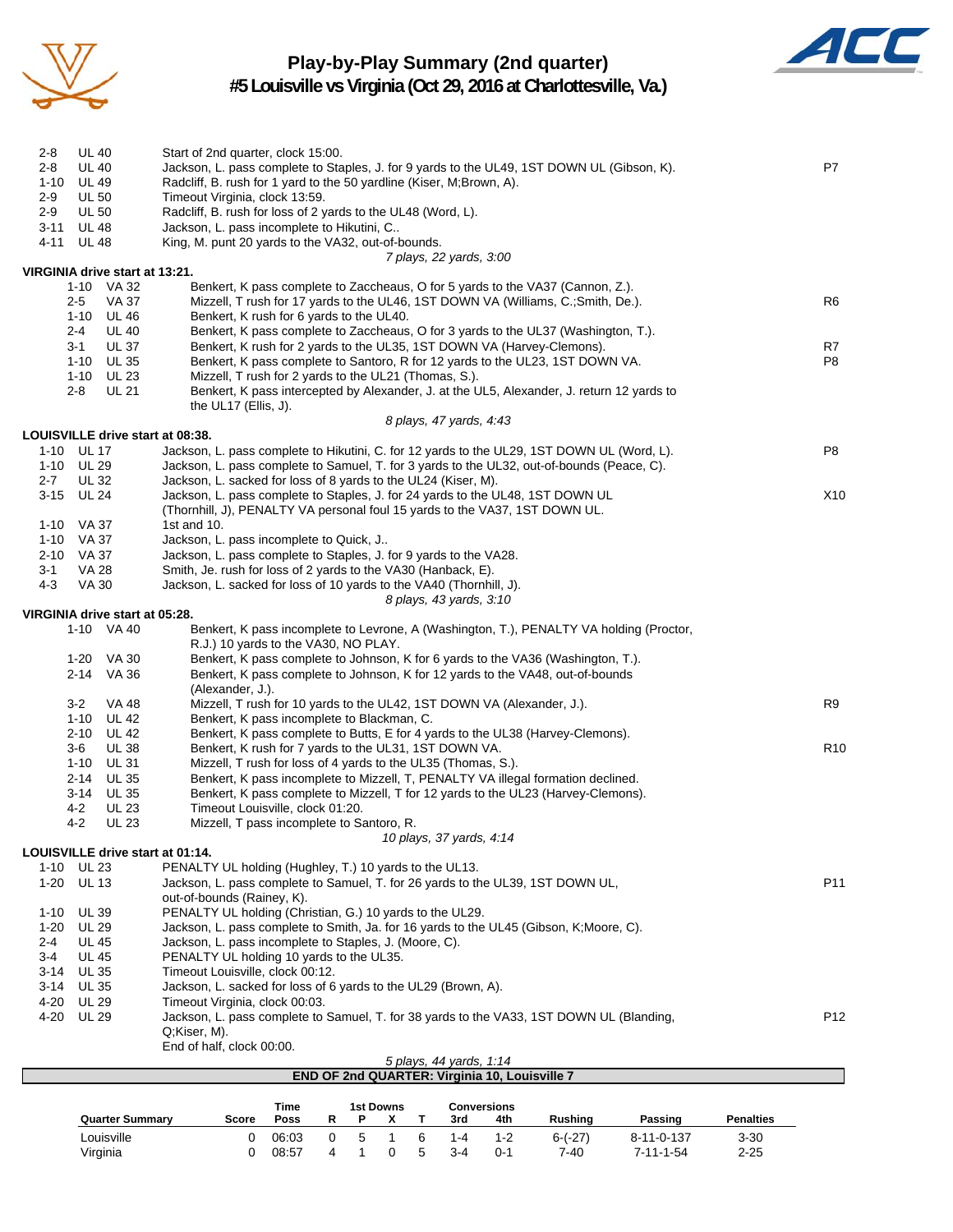

## **Quickie Statistics (2nd quarter only) #5 Louisville vs Virginia (Oct 29, 2016 at Charlottesville, Va.)**



|                                   | UL           | ٧A           |
|-----------------------------------|--------------|--------------|
| Score                             | 0            | 0            |
| <b>FIRST DOWNS</b>                | 6            | 5            |
| <b>RUSHES-YARDS (NET)</b>         | $6 - 27$     | $7 - 40$     |
| <b>PASSING YDS (NET)</b>          | 137          | 54           |
| Passes Att-Comp-Int               | $11 - 8 - 0$ | $11 - 7 - 1$ |
| <b>TOTAL OFFENSE PLAYS-YARDS</b>  | 17-110       | 18-94        |
| <b>Fumble Returns-Yards</b>       | $0 - 0$      | 0-0          |
| <b>Punt Returns-Yards</b>         | $0 - 0$      | $0-0$        |
| Kickoff Returns-Yards             | $0-0$        | $0 - 0$      |
| <b>Interception Returns-Yards</b> | $1 - 12$     | $0-0$        |
| Punts (Number-Avg)                | $1 - 20.0$   | $0 - 0.0$    |
| Fumbles-Lost                      | $0 - 0$      | $0-0$        |
| Penalties-Yards                   | $3 - 30$     | $2 - 25$     |
| <b>Possession Time</b>            | 06:03        | 08:57        |
| <b>Third-Down Conversions</b>     | 1 of 4       | 3 of 4       |
| Fourth-Down Conversions           | 1 of $2$     | $0$ of 1     |

### **Louisville**

| <b>Rushing</b>          |   |              | No. Gain Loss | Net TD |   | La   | Avg         |
|-------------------------|---|--------------|---------------|--------|---|------|-------------|
| <b>Brandon Radcliff</b> |   |              | 2             | -1     |   |      | $-0.5$      |
| Jeremy Smith            |   |              | 2             | -2     | Ω | 0    | $-2.0$      |
| Lamar Jackson           | 3 | $\mathbf{0}$ | 24            | $-24$  | O | 0    | -8.0        |
| Passing                 |   | $C-A-I$      | Yds           | TD.    |   | Long | <b>Sack</b> |
| Lamar Jackson           |   | $8 - 11 - 0$ | 137           | O      |   | 38   | 3           |

| Receivina             | No.     | Yards | TD       | Long         |            |    | <b>Receiving</b>    | No.     | Yards          | TD  | Lonc         |
|-----------------------|---------|-------|----------|--------------|------------|----|---------------------|---------|----------------|-----|--------------|
| <b>Traveon Samuel</b> | 3       | 67    | $\Omega$ | 38           |            |    | Keeon Johnson       | 2       | 18             | 0   | 12           |
| Jamari Staples        | 3       | 42    | 0        | 24           |            |    | Olamide Zaccheaus   | 2       | 8              | 0   |              |
| Jaylen Smith          |         | 16    | 0        | 16           |            |    | Ryan Santoro        |         | 12             | 0   | 12           |
| Cole Hikutini         |         | 12    | 0        | 12           |            |    | Taquan Mizzell      |         | 12             | 0   | 12           |
| <b>Punting</b>        | No.     | Yds   | Avg      | Long         | In20       | ΤВ | <b>Punting</b>      | No.     | Yds            | Avg | Long         |
| Mason King            |         | 20    | 20.0     | 20           | 0          | 0  |                     |         |                |     |              |
| <b>Punt Returns</b>   | No.     | Yards | TD       | Long         |            |    | <b>Punt Returns</b> | No.     | Yards          | TD  | Long         |
| <b>Kick Returns</b>   | No.     | Yards | TD       | Long         |            |    | <b>Kick Returns</b> | No.     | Yards          | TD  | Long         |
| <b>Tackles</b>        | UA-A    | Total |          | <b>Sacks</b> | <b>TFL</b> |    | Tackles             | UA-A    | <b>Total</b>   |     | <b>Sacks</b> |
| Josh Harvey-Clemon    | $3-0$   |       | 3        | 0.0          | 0.0        |    | Micah Kiser         | $1 - 2$ | 3              |     | 1.0          |
| Jaire Alexander       | $2 - 0$ |       | 2        | 0.0          | 0.0        |    | Landan Word         | 2-0     | 2              |     | 0.0          |
| <b>Stacy Thomas</b>   | $2 - 0$ |       | 2        | 0.0          | 1.0        |    | Juan Thornhill      | 2-0     | 2              |     | 1.0          |
| Trumaine Washingto    | $2 - 0$ |       | 2        | 0.0          | 0.0        |    | Andrew Brown        | $1 - 1$ | $\overline{c}$ |     | 1.0          |

| Virginia |  |
|----------|--|
|----------|--|

| hing                 |                                              | No. Gain Loss |                | TD<br><b>Net</b> | Lg               |             | Avg      | <b>Rushing</b>                                                                     |                | No. Gain Loss  | <b>Net</b> | TD             | Lg       | Avg         |
|----------------------|----------------------------------------------|---------------|----------------|------------------|------------------|-------------|----------|------------------------------------------------------------------------------------|----------------|----------------|------------|----------------|----------|-------------|
| don Radcliff         | 2                                            |               | 2              | $-1$             | $\mathbf 0$<br>1 |             | $-0.5$   | Taguan Mizzell                                                                     | 4              | 29             | 4          | 25<br>$\Omega$ | 17       | 6.2         |
| ny Smith             | 1                                            | 0             | $\overline{2}$ | $-2$             | 0<br>0           |             | $-2.0$   | <b>Kurt Benkert</b>                                                                | 3              | 15             | 0          | 15<br>0        | 7        | 5.0         |
| ar Jackson           | 3                                            | $\Omega$      | 24             | $-24$            | $\Omega$<br>0    |             | $-8.0$   |                                                                                    |                |                |            |                |          |             |
| inq                  | $C-A-I$                                      |               | Yds            | TD               | Long             | <b>Sack</b> |          | <b>Passing</b>                                                                     | $C-A-I$        |                | Yds        | TD<br>Long     |          | <b>Sack</b> |
| ar Jackson           | $8 - 11 - 0$                                 |               | 137            | $\Omega$         | 38               |             | 3        | <b>Kurt Benkert</b>                                                                | $7 - 10 - 1$   |                | 54         | 0              | 12       | 0           |
|                      |                                              |               |                |                  |                  |             |          | Taquan Mizzell                                                                     | $0 - 1 - 0$    |                | 0          | $\Omega$       | 0        | 0           |
| eiving               | No.                                          | Yards         | TD             | Long             |                  |             |          | Receiving                                                                          | No.            | Yards          | TD         | Long           |          |             |
| eon Samuel           | 3                                            | 67            | $\Omega$       |                  | 38               |             |          | Keeon Johnson                                                                      | $\overline{2}$ | 18             | $\Omega$   | 12             |          |             |
| ari Staples          | 3                                            | 42            | 0              |                  | 24               |             |          | Olamide Zaccheaus                                                                  | $\overline{c}$ | 8              | 0          | 5              |          |             |
| ፥n Smith             |                                              | 16            | 0              |                  | 16               |             |          | Ryan Santoro                                                                       |                | 12             | 0          | 12             |          |             |
| Hikutini             | 1                                            | 12            | $\Omega$       |                  | 12               |             |          | <b>Taquan Mizzell</b>                                                              |                | 12             | $\Omega$   | 12             |          |             |
| ing                  | No.                                          | Yds           | Avq            | Long             | In20             |             | TВ       | <b>Punting</b>                                                                     | No.            | Yds            | Avg Long   |                | In20     | TВ          |
| งn King              | 1                                            | 20            | 20.0           | 20               |                  | $\Omega$    | $\Omega$ |                                                                                    |                |                |            |                |          |             |
| t Returns            | No.                                          | Yards         | TD             | Long             |                  |             |          | <b>Punt Returns</b>                                                                | No.            | Yards          | TD         | Long           |          |             |
| Returns              | No.                                          | Yards         | <b>TD</b>      | Long             |                  |             |          | <b>Kick Returns</b>                                                                | No.            | Yards          | <b>TD</b>  | Long           |          |             |
| des                  | UA-A                                         | <b>Total</b>  |                | <b>Sacks</b>     | TFL              |             |          | <b>Tackles</b>                                                                     | UA-A           | <b>Total</b>   |            | <b>Sacks</b>   | TFL      |             |
| <b>Harvey-Clemon</b> | $3-0$                                        |               | 3              | 0.0              |                  | 0.0         |          | Micah Kiser                                                                        | $1 - 2$        | 3              |            | 1.0            | 1.0      |             |
| : Alexander          | $2 - 0$                                      |               | 2              | 0.0              |                  | 0.0         |          | Landan Word                                                                        | $2 - 0$        | $\overline{c}$ |            | 0.0            | 1.0      |             |
| y Thomas             | $2 - 0$                                      |               | 2              | 0.0              |                  | 1.0         |          | Juan Thornhill                                                                     | $2 - 0$        | 2              |            | 1.0            | 1.0      |             |
| naine Washingto      | $2 - 0$                                      |               | $\overline{2}$ | 0.0              |                  | 0.0         |          | Andrew Brown                                                                       | $1 - 1$        | $\overline{2}$ |            | 1.0            | 1.0      |             |
| Qtr<br><b>Time</b>   | <b>Scoring Play</b>                          |               |                |                  |                  |             |          |                                                                                    |                |                |            |                | V-H      |             |
| 10:20<br>1st         | VA - Sam Hayward 27 yd field goal, 4--2 1:12 |               |                |                  |                  |             |          |                                                                                    |                |                |            |                | $0 - 3$  |             |
| 03:36                |                                              |               |                |                  |                  |             |          | UL - Jamari Staples 15 yd pass from Lamar Jackson (Blanton Creque kick), 5-87 2:14 |                |                |            |                | $7 - 3$  |             |
| 01:21                |                                              |               |                |                  |                  |             |          | VA - Doni Dowling 9 yd pass from Kurt Benkert (Sam Hayward kick), 2-28 0:29        |                |                |            |                | $7 - 10$ |             |

VA - Doni Dowling 9 yd pass from Kurt Benkert (Sam Hayward kick), 2-28 0:29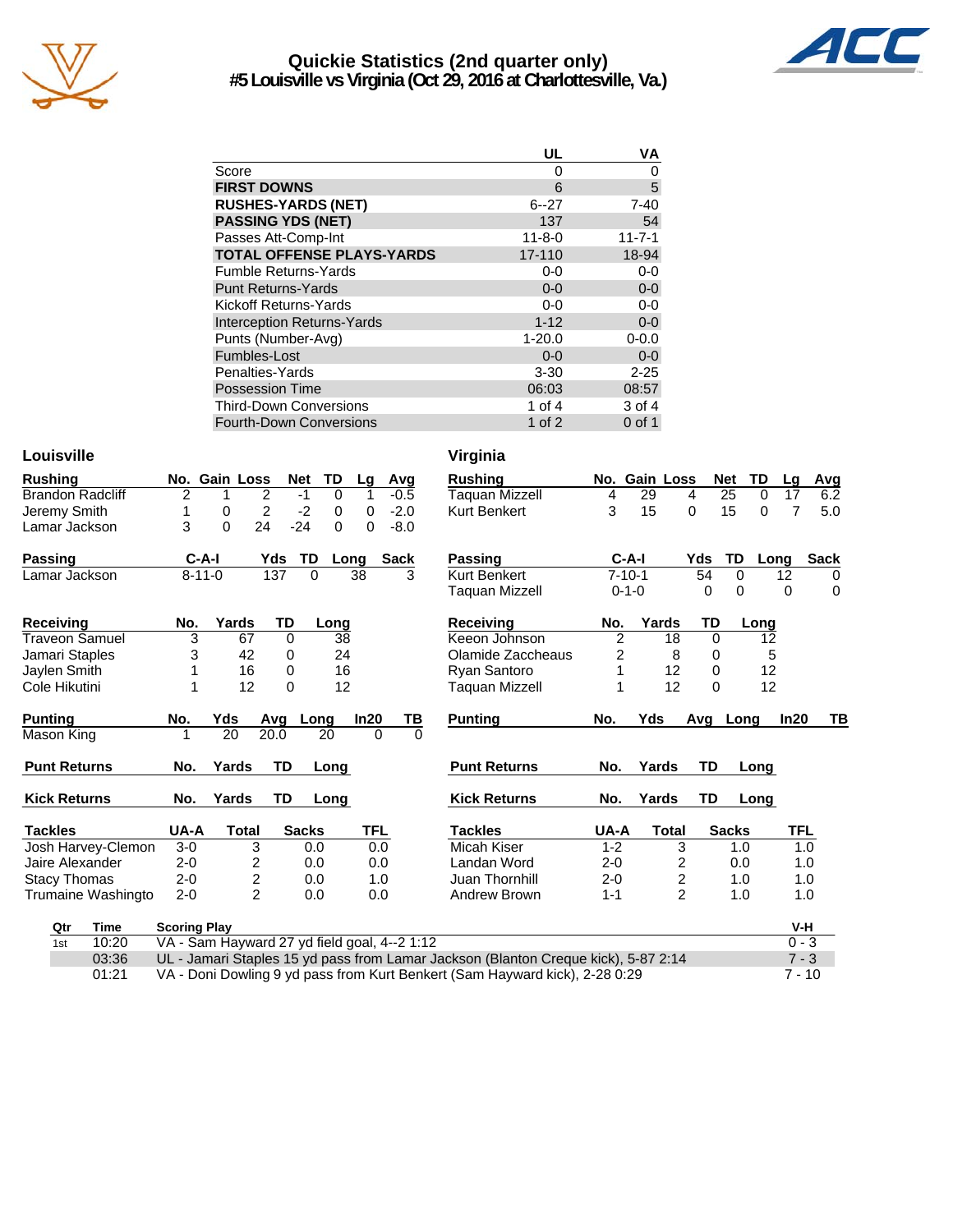

**Play-by-Play Summary (3rd quarter) #5 Louisville vs Virginia (Oct 29, 2016 at Charlottesville, Va.)**



|                                       | Start of 3rd quarter, clock 15:00, VA ball on VA35.<br>Hayward, S kickoff 65 yards to the UL0, touchback.                                    |                 |
|---------------------------------------|----------------------------------------------------------------------------------------------------------------------------------------------|-----------------|
| LOUISVILLE drive start at 15:00.      |                                                                                                                                              |                 |
| 1-10 UL 25                            | Radcliff, B. rush for no gain to the UL25 (Hanback, E).                                                                                      |                 |
| 2-10 UL 25                            | Radcliff, B. rush for 5 yards to the UL30 (Hanback, E).                                                                                      |                 |
| $3-5$<br><b>UL 30</b>                 | Jackson, L. pass complete to Smith, Je. for 4 yards to the UL34, out-of-bounds (Blanding,                                                    |                 |
|                                       | Q).                                                                                                                                          |                 |
| $4 - 1$<br><b>UL 34</b>               | King, M. punt 58 yards to the VA8, Hamm, D return 23 yards to the VA31 (Pascascio, G.).                                                      |                 |
|                                       | 3 plays, 9 yards, 1:48                                                                                                                       |                 |
| VIRGINIA drive start at 13:12.        |                                                                                                                                              |                 |
| 1-10 VA 31<br><b>VA 37</b><br>2-4     | Mizzell, T rush for 6 yards to the VA37 (Hearns, J.).<br>Benkert, K pass complete to Santoro, R for 7 yards to the VA44, 1ST DOWN VA.        | P11             |
| 1-10 VA 44                            | Mizzell, T rush for 10 yards to the UL46, 1ST DOWN VA, out-of-bounds (Williams, C.).                                                         | R <sub>12</sub> |
| 1-10 UL46                             | Mizzell, T rush for 1 yard to the UL45 (Harvey-Clemons).                                                                                     |                 |
| $2 - 9$<br><b>UL 45</b>               | PENALTY VA false start (Santoro, R) 5 yards to the 50 yardline.                                                                              |                 |
| 2-14 VA 50                            | Benkert, K pass complete to Dowling, D for 42 yards to the UL8, fumble forced by Kelsey,                                                     | P <sub>13</sub> |
|                                       | K., fumble by Dowling, D recovered by VA Dowling, D at UL9, 1ST DOWN VA.                                                                     |                 |
| 1-G<br><b>UL 09</b>                   | Benkert, K pass complete to Zaccheaus, O for 9 yards to the UL0, TOUCHDOWN, clock 09:38.                                                     |                 |
| 1-G<br><b>UL 03</b>                   | Hayward, S kick attempt good.                                                                                                                |                 |
|                                       | Virginia 17, Louisville 7                                                                                                                    |                 |
|                                       | 6 plays, 69 yards, 3:34                                                                                                                      |                 |
|                                       | Hayward, S kickoff 65 yards to the UL0, touchback.                                                                                           |                 |
| LOUISVILLE drive start at 09:38.      |                                                                                                                                              |                 |
| 1-10 UL 25                            | Jackson, L. rush for loss of 4 yards to the UL21, fumble forced by Wilkins, D, fumble by<br>Jackson, L. recovered by UL Jackson, L. at UL21. |                 |
| 2-14 UL 21                            | Jackson, L. pass intercepted by Blanding, Q at the UL45, Blanding, Q return 30 yards to                                                      |                 |
|                                       | the UL15 (Mahoni, K.; Christian, G.).                                                                                                        |                 |
|                                       | 2 plays, minus 4 yards, 0:47                                                                                                                 |                 |
| VIRGINIA drive start at 08:51.        |                                                                                                                                              |                 |
| 1-10 UL 15                            | Mizzell, T rush for 3 yards to the UL12 (Williams, C.).                                                                                      |                 |
| $2 - 7$<br><b>UL 12</b>               | Benkert, K rush for no gain to the UL12 (Kelsey, K.).                                                                                        |                 |
| $3 - 7$<br><b>UL 12</b>               | Benkert, K pass incomplete to Butts, E (Thomas, S.).                                                                                         |                 |
| $4 - 7$<br><b>UL 12</b>               | Hayward, S field goal attempt from 30 MISSED - wide left, spot at UL20, clock 07:28.                                                         |                 |
|                                       | 4 plays, 3 yards, 1:23                                                                                                                       |                 |
| LOUISVILLE drive start at 07:28.      |                                                                                                                                              |                 |
| 1-10 UL 20                            | Jackson, L. pass complete to Hikutini, C. for 21 yards to the UL41, 1ST DOWN UL (Mack,                                                       | P <sub>13</sub> |
|                                       | J;Kiser, M).                                                                                                                                 |                 |
| UL 41<br>1-10                         | Jackson, L. rush for 11 yards to the VA48, 1ST DOWN UL, out-of-bounds (Blanding, Q).                                                         | R <sub>14</sub> |
| 1-10 VA 48<br>1-10 VA 38              | Radcliff, B. rush for 10 yards to the VA38, 1ST DOWN UL (Blanding, Q).<br>Jackson, L. sacked for loss of 2 yards to the VA40 (Peace, C).     | R <sub>15</sub> |
| $2 - 12$<br>VA 40                     | Jackson, L. pass complete to Hikutini, C. for 10 yards to the VA30 (Peace, C).                                                               |                 |
| $3 - 2$<br><b>VA 30</b>               | Jackson, L. rush for 22 yards to the VA8, 1ST DOWN UL, out-of-bounds (Blanding, Q).                                                          | R <sub>16</sub> |
| 1-G<br><b>VA 08</b>                   | Jackson, L. rush for no gain to the VA8 (Kiser, M).                                                                                          |                 |
| $2-G$<br><b>VA 08</b>                 | Jackson, L. pass complete to Bonnafon, R. for 8 yards to the VA0, TOUCHDOWN, clock 04:03.                                                    |                 |
| 1-G<br>VA 03                          | Creque, B. kick attempt good.                                                                                                                |                 |
|                                       | Virginia 17, Louisville 14                                                                                                                   |                 |
|                                       | 8 plays, 80 yards, 3:25                                                                                                                      |                 |
|                                       | George, A. kickoff 57 yards to the VA8, Reed, J return 17 yards to the VA25 (Stewart,                                                        |                 |
|                                       | $L$ ; Pass, K.).                                                                                                                             |                 |
| VIRGINIA drive start at 04:03.        |                                                                                                                                              |                 |
| 1-10 VA 25                            | Mizzell, T rush for 3 yards to the VA28 (Williams, C.; Famurewa, H.).                                                                        |                 |
| <b>VA 28</b><br>$2 - 7$<br>2-12 VA 23 | PENALTY VA false start (Benkert, K) 5 yards to the VA23.<br>Benkert, K pass incomplete to Santoro, R.                                        |                 |
| 3-12 VA 23                            | Benkert, K pass complete to Mizzell, T for 2 yards to the VA25 (Alexander, J.).                                                              |                 |
| 4-10 VA 25                            | Conte, N punt 52 yards to the UL23, downed.                                                                                                  |                 |
|                                       | 3 plays, 0 yards, 1:59                                                                                                                       |                 |
| LOUISVILLE drive start at 02:04.      |                                                                                                                                              |                 |
| <b>UL 23</b><br>1-10                  | Jackson, L. pass complete to Staples, J. for 20 yards to the UL43, 1ST DOWN UL                                                               | P <sub>17</sub> |
|                                       | (Thornhill, J).                                                                                                                              |                 |
| <b>UL 43</b><br>1-10                  | Jackson, L. pass incomplete to Staples, J                                                                                                    |                 |
| <b>UL 43</b><br>2-10                  | Jackson, L. pass complete to Samuel, T. for loss of 3 yards to the UL40 (Kiser, M).                                                          |                 |
| 3-13<br><b>UL 40</b>                  | Jackson, L. pass complete to Dawkins, S. for 16 yards to the VA44, 1ST DOWN UL                                                               | P <sub>18</sub> |
|                                       | (Thornhill, J).                                                                                                                              |                 |
| 1-10 VA 44                            | Jackson, L. pass incomplete to Smith, Ja                                                                                                     |                 |
| 2-10 VA 44                            | Jackson, L. rush for loss of 7 yards to the UL49 (Moore, C).                                                                                 |                 |
|                                       | END OF 3rd QUARTER: Virginia 17, Louisville 14                                                                                               |                 |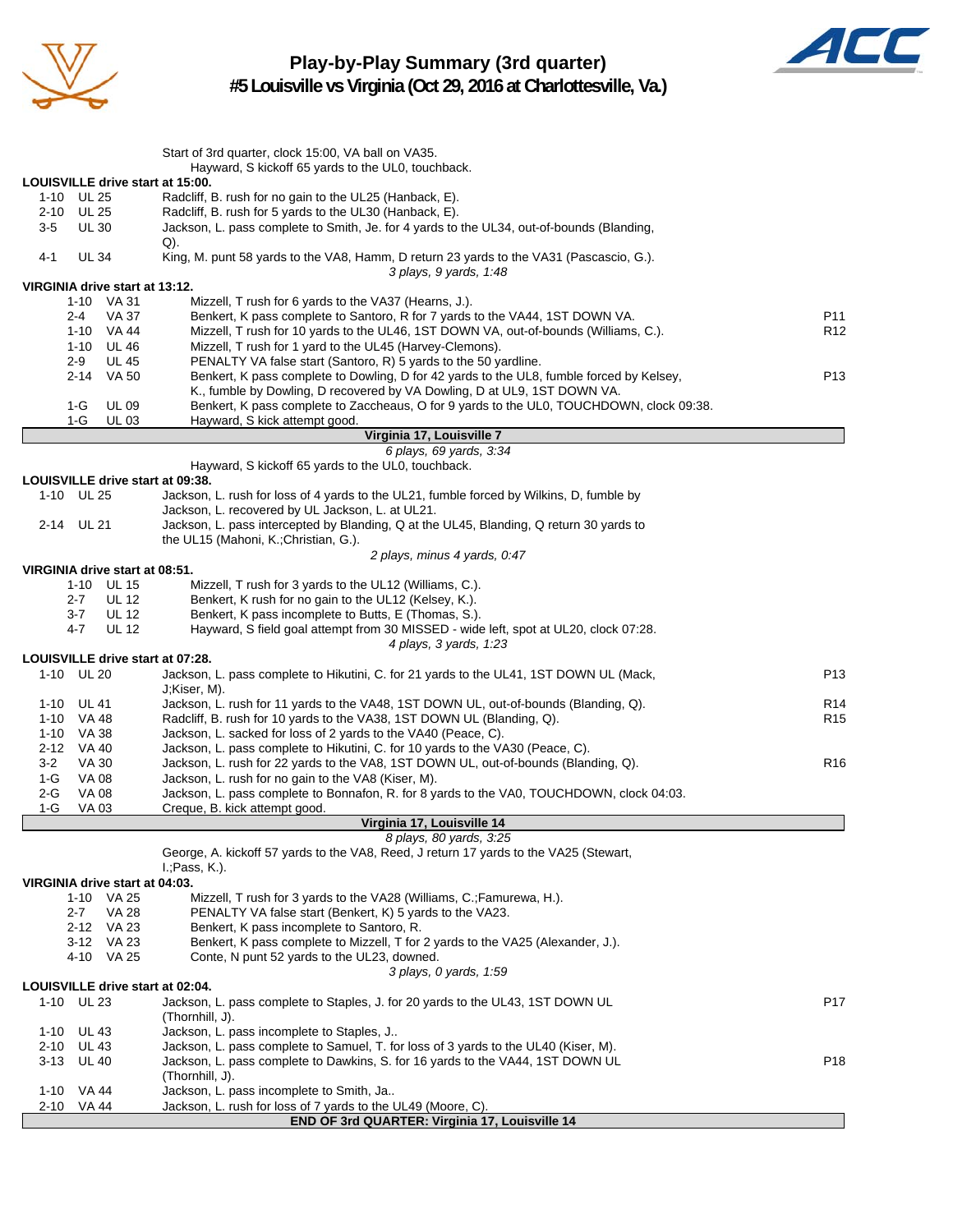

**Play-by-Play Summary (3rd quarter) #5 Louisville vs Virginia (Oct 29, 2016 at Charlottesville, Va.)**



|                        |       | Time  | 1st Downs |          |    | <b>Conversions</b> |       |                |                  |                  |
|------------------------|-------|-------|-----------|----------|----|--------------------|-------|----------------|------------------|------------------|
| <b>Quarter Summary</b> | Score | Poss  |           |          |    | 3rd                | 4th   | <b>Rushing</b> | Passing          | <b>Penalties</b> |
| Louisville             |       | 08:04 | -3        | $\Omega$ | -6 | $1 - 2$            | 0-C   | $9 - 35$       | 7-10-1-76        | 0-0              |
| Virginia               |       | 06:56 |           |          |    | $0 - 2$            | $0-0$ | $6 - 23$       | $4 - 6 - 0 - 59$ | $2 - 10$         |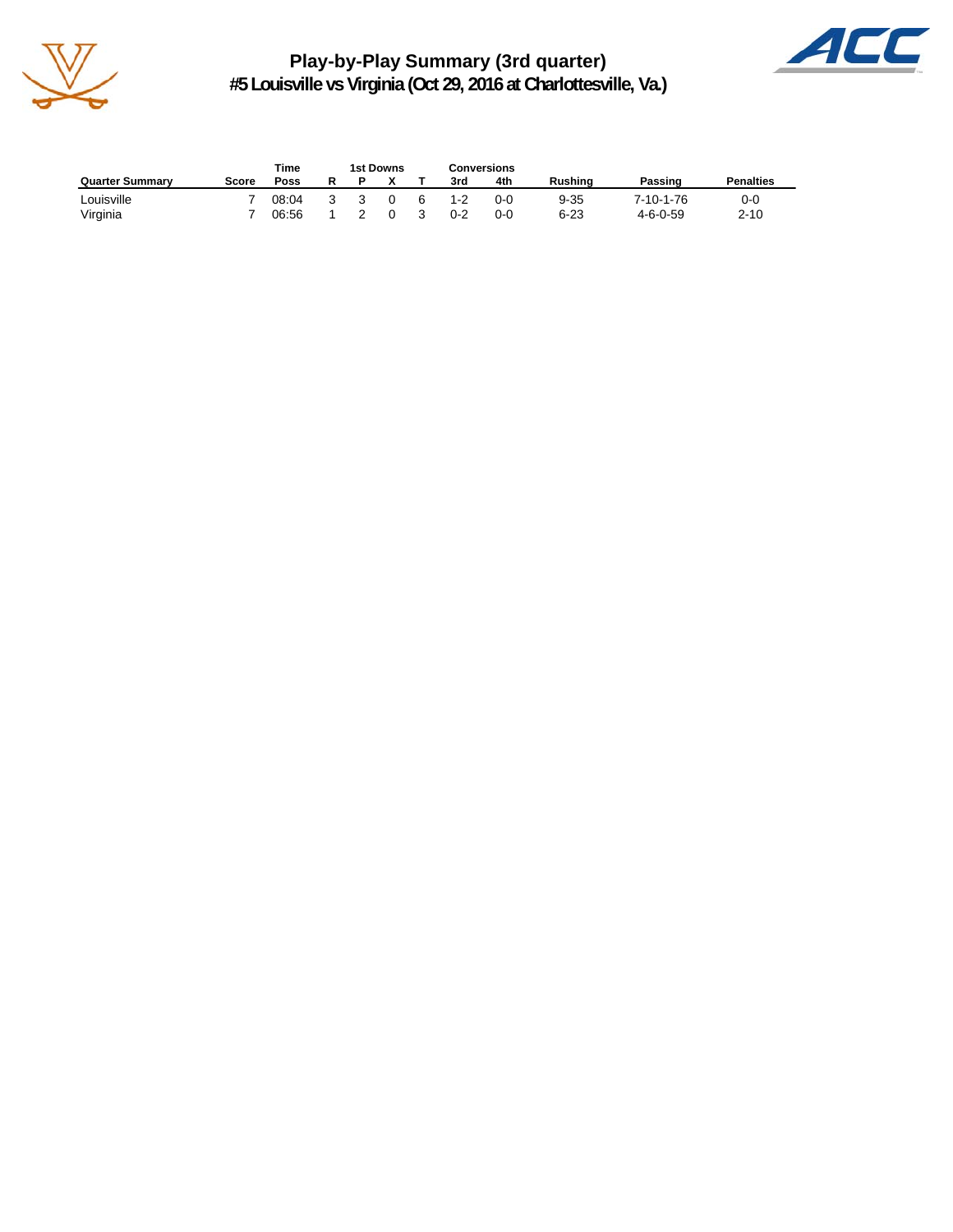

## **Quickie Statistics (3rd quarter only) #5 Louisville vs Virginia (Oct 29, 2016 at Charlottesville, Va.)**



| UL           | ٧A          |
|--------------|-------------|
|              |             |
| 6            | 3           |
| $9 - 35$     | $6 - 23$    |
| 76           | 59          |
| $10 - 7 - 1$ | $6 - 4 - 0$ |
| 19-111       | 12-82       |
| $0-0$        | $0-0$       |
| $0 - 0$      | $1 - 23$    |
| $0-0$        | $1 - 17$    |
| $0 - 0$      | $1 - 30$    |
| $1 - 58.0$   | $1 - 52.0$  |
| $1 - 0$      | $1 - 0$     |
| $0-0$        | $2 - 10$    |
| 08:04        | 06:56       |
| 2 of 3       | $0$ of $2$  |
| $0$ of $0$   | $0$ of $0$  |
|              |             |

## **Louisville Virginia**

| <b>Rushing</b>      |                         |                     | No. Gain Loss                                |           | <b>Net</b><br><b>TD</b> | Lg         | Avg  |          | <b>Rushing</b>                                                                     |         | No. Gain Loss   |                            | TD<br><b>Net</b>     | Lg             | <b>Avg</b>  |
|---------------------|-------------------------|---------------------|----------------------------------------------|-----------|-------------------------|------------|------|----------|------------------------------------------------------------------------------------|---------|-----------------|----------------------------|----------------------|----------------|-------------|
| Lamar Jackson       |                         | 6                   | 33<br>13                                     |           | 20<br>$\Omega$          | 22         |      | 3.3      | <b>Taquan Mizzell</b>                                                              | 5       | 23              | 0                          | 23<br>0              | 10             | 4.6         |
|                     | <b>Brandon Radcliff</b> | 3                   | 15                                           | 0         | 15<br>0                 | 10         |      | 5.0      | <b>Kurt Benkert</b>                                                                | 1       | 0               | $\Omega$                   | $\Omega$<br>$\Omega$ | 0              | 0.0         |
| Passing             |                         | $C-A-I$             |                                              | Yds       | TD                      | Long       | Sack |          | <b>Passing</b>                                                                     |         | $C-A-I$         | Yds                        | TD                   | Long           | <b>Sack</b> |
| Lamar Jackson       |                         | $7 - 10 - 1$        |                                              | 76        | 1                       | 21         |      | 1        | Kurt Benkert                                                                       |         | $4 - 6 - 0$     | 59                         | 1                    | 42             | $\Omega$    |
| Receiving           |                         | No.                 | Yards                                        | TD        | Long                    |            |      |          | Receiving                                                                          | No.     | Yards           | <b>TD</b>                  | Long                 |                |             |
| Cole Hikutini       |                         | $\overline{2}$      | 31                                           | 0         | 21                      |            |      |          | Doni Dowling                                                                       |         | 41              | $\Omega$                   | 42                   |                |             |
| Jamari Staples      |                         |                     | 20                                           | 0         | 20                      |            |      |          | Olamide Zaccheaus                                                                  |         |                 | 9                          |                      | 9              |             |
| <b>Seth Dawkins</b> |                         |                     | 16                                           | 0         | 16                      |            |      |          | Ryan Santoro                                                                       |         |                 | $\overline{7}$<br>0        |                      | $\overline{7}$ |             |
|                     | Reggie Bonnafon         |                     | 8                                            | 1         | 8                       |            |      |          | Taguan Mizzell                                                                     | 1       |                 | $\overline{2}$<br>$\Omega$ |                      | $\overline{2}$ |             |
| <b>Punting</b>      |                         | No.                 | Yds                                          | Avg       | Long                    | In20       |      | ΤВ       | <b>Punting</b>                                                                     | No.     | Yds             | Avg                        | Long                 | In20           | ΤВ          |
| Mason King          |                         |                     | 58                                           | 58.0      | 58                      | $\Omega$   |      | $\Omega$ | Nicholas Conte                                                                     |         | $\overline{52}$ | 52.0                       | 52                   | $\Omega$       | $\Omega$    |
| <b>Punt Returns</b> |                         | No.                 | Yards                                        | <b>TD</b> | Long                    |            |      |          | <b>Punt Returns</b>                                                                | No.     | Yards           | TD                         | Long                 |                |             |
|                     |                         |                     |                                              |           |                         |            |      |          | Daniel Hamm                                                                        |         | 23              | $\Omega$                   | 23                   |                |             |
| <b>Kick Returns</b> |                         | No.                 | Yards                                        | TD        | Long                    |            |      |          | <b>Kick Returns</b>                                                                | No.     | Yards           | TD                         | Long                 |                |             |
|                     |                         |                     |                                              |           |                         |            |      |          | Joe Reed                                                                           |         | 17              | $\Omega$                   | 17                   |                |             |
| <b>Tackles</b>      |                         | UA-A                | Total                                        |           | <b>Sacks</b>            | <b>TFL</b> |      |          | <b>Tackles</b>                                                                     | UA-A    | <b>Total</b>    |                            | <b>Sacks</b>         | <b>TFL</b>     |             |
|                     | <b>Chucky Williams</b>  | $2 - 1$             | 3                                            |           | 0.0                     | 0.0        |      |          | Quin Blanding                                                                      | $4 - 0$ |                 | 4                          | 0.0                  |                | 0.0         |
| Keith Kelsey        |                         | $2 - 0$             | 2                                            |           | 0.0                     | 0.0        |      |          | Micah Kiser                                                                        | $2 - 1$ |                 | 3                          | 0.0                  |                | 1.0         |
|                     | Josh Harvey-Clemon      | $1 - 0$             |                                              |           | 0.0                     | 0.0        |      |          | Juan Thornhill                                                                     | $2 - 0$ |                 | $\overline{\mathbf{c}}$    | 0.0                  |                | 0.0         |
| Gio Pascascio       |                         | $1 - 0$             | 1                                            |           | 0.0                     | 0.0        |      |          | Eli Hanback                                                                        | $2 - 0$ |                 | $\overline{2}$             | 0.0                  |                | 0.0         |
| Qtr                 | <b>Time</b>             | <b>Scoring Play</b> |                                              |           |                         |            |      |          |                                                                                    |         |                 |                            |                      | V-H            |             |
| 1st                 | 10:20                   |                     | VA - Sam Hayward 27 yd field goal, 4--2 1:12 |           |                         |            |      |          |                                                                                    |         |                 |                            |                      | $0 - 3$        |             |
|                     | 03:36                   |                     |                                              |           |                         |            |      |          | UL - Jamari Staples 15 yd pass from Lamar Jackson (Blanton Creque kick), 5-87 2:14 |         |                 |                            |                      | $7 - 3$        |             |
|                     | 01:21                   |                     |                                              |           |                         |            |      |          | VA - Doni Dowling 9 yd pass from Kurt Benkert (Sam Hayward kick), 2-28 0:29        |         |                 |                            |                      | $7 - 10$       |             |
| 3rd                 | 09:38                   |                     |                                              |           |                         |            |      |          | VA - Olamide Zaccheaus 9 yd pass from Kurt Benkert (Sam Hayward kick), 6-69 3:34   |         |                 |                            |                      | $0 - 7$        |             |

04:03 UL - Reggie Bonnafon 8 yd pass from Lamar Jackson (Blanton Creque kick), 8-80 3:25 7 - 7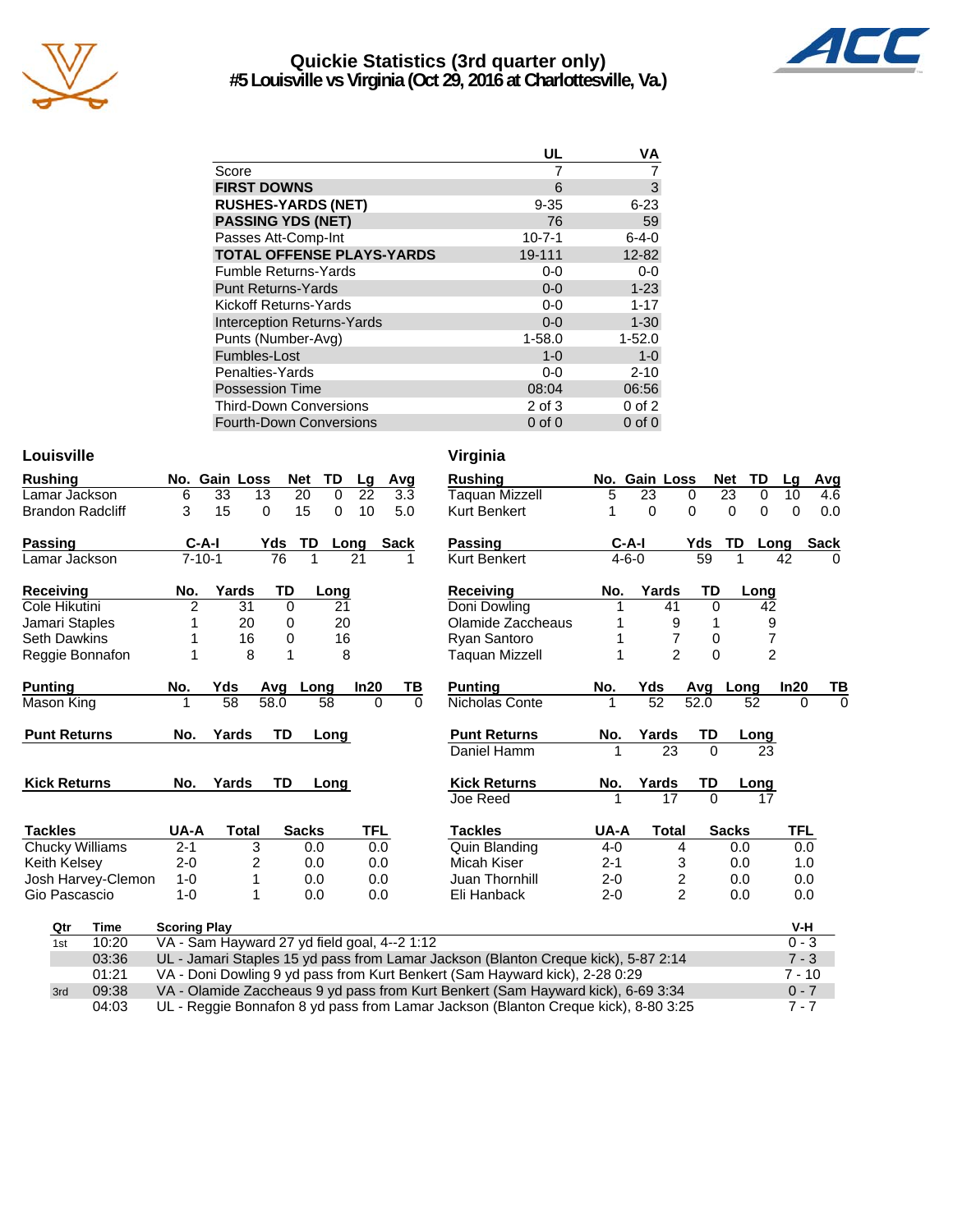

# **Play-by-Play Summary (4th quarter)**



**#5 Louisville vs Virginia (Oct 29, 2016 at Charlottesville, Va.)**

| 3-17 UL 49                                   |              | Start of 4th quarter, clock 15:00.                                                                                   |                 |
|----------------------------------------------|--------------|----------------------------------------------------------------------------------------------------------------------|-----------------|
| 3-17 UL 49                                   |              | Jackson, L. pass incomplete to Dawkins, S. (Thornhill, J).                                                           |                 |
| 4-17 UL 49                                   |              | King, M. punt 37 yards to the VA14, Hamm, D return 8 yards to the VA22 (Cannon, Z.).                                 |                 |
|                                              |              | 7 plays, 26 yards, 2:18                                                                                              |                 |
| VIRGINIA drive start at 14:46.               |              |                                                                                                                      |                 |
| 1-10 VA 22                                   |              | Benkert, K pass intercepted by Alexander, J. at the VA37, Alexander, J. return 25 yards<br>to the VA12 (Johnson, K). |                 |
|                                              |              | 1 play, 0 yards, 0:18                                                                                                |                 |
| LOUISVILLE drive start at 14:28.             |              |                                                                                                                      |                 |
| 1-10 VA 12                                   |              | Radcliff, B. rush for 2 yards to the VA10 (Kiser, M).                                                                |                 |
| $2 - 8$<br><b>VA 10</b>                      |              | Jackson, L. pass complete to Bonnafon, R. for 10 yards to the VA0, 1ST DOWN UL,                                      | P <sub>19</sub> |
|                                              |              | TOUCHDOWN, clock 13:47.                                                                                              |                 |
| 1-G<br>VA 03                                 |              | Creque, B. kick attempt good.                                                                                        |                 |
|                                              |              | Louisville 21, Virginia 17                                                                                           |                 |
|                                              |              | 2 plays, 12 yards, 0:41<br>Creque, B. kickoff 64 yards to the VA1, Reed, J return 22 yards to the VA23,              |                 |
|                                              |              | out-of-bounds (Cannon, Z.).                                                                                          |                 |
|                                              |              |                                                                                                                      |                 |
| VIRGINIA drive start at 13:47.<br>1-10 VA 23 |              | Mizzell, T rush for 3 yards to the VA26 (Kelsey, K.; Hearns, J.).                                                    |                 |
| 2-7                                          | VA 26        | Mizzell, T rush for loss of 2 yards to the VA24 (Greenard, J.).                                                      |                 |
| 3-9                                          | <b>VA 24</b> | Benkert, K pass complete to Mizzell, T for 2 yards to the VA26 (Washington, T.), PENALTY                             |                 |
|                                              |              | VA personal foul (Smith, E) 13 yards to the VA13.                                                                    |                 |
| 4-20 VA 13                                   |              | 4th and 20.                                                                                                          |                 |
| 4-20 VA 13                                   |              | Conte, N punt 46 yards to the UL41, downed.                                                                          |                 |
|                                              |              | 3 plays, minus 10 yards, 1:38                                                                                        |                 |
| LOUISVILLE drive start at 12:09.             |              |                                                                                                                      |                 |
| 1-10 UL 41                                   |              | Radcliff, B. rush for 3 yards to the UL44 (Brown, A).                                                                |                 |
| $2 - 7$<br><b>UL 44</b>                      |              | Jackson, L. pass complete to Staples, J. for 18 yards to the VA38, 1ST DOWN UL (Gibson,                              | P <sub>20</sub> |
|                                              |              | K).                                                                                                                  |                 |
| 1-10 VA 38                                   |              | Jackson, L. pass complete to Hikutini, C. for 13 yards to the VA25, 1ST DOWN UL (Kiser,                              | P <sub>21</sub> |
|                                              |              | M).                                                                                                                  |                 |
| VA 25<br>1-10                                |              | Radcliff, B. rush for 11 yards to the VA14, 1ST DOWN UL (Peace, C).                                                  | R <sub>22</sub> |
| 1-10 VA 14                                   |              | Jackson, L. pass complete to Samuel, T. for 5 yards to the VA9 (Rainey, K).                                          |                 |
| $2 - 5$<br>VA 09                             |              | Jackson, L. rush for 6 yards to the VA3, 1ST DOWN UL (Blanding, Q).                                                  | R <sub>23</sub> |
| 1-G<br>VA 03                                 |              | PENALTY UL false start (Christian, G.) 5 yards to the VA8.                                                           |                 |
| 1-G<br>VA 08                                 |              | Jackson, L. pass incomplete to Crum, M                                                                               |                 |
| 2-G<br><b>VA 08</b>                          |              | Timeout Virginia, clock 08:55.                                                                                       |                 |
| 2-G<br>VA 08                                 |              | Jackson, L. pass incomplete to Hikutini, C. (Blanding, Q).                                                           |                 |
| $3-G$<br><b>VA 08</b>                        |              | Jackson, L. sacked for loss of 7 yards to the VA15 (Kiser, M).                                                       |                 |
| 4-G<br><b>VA 15</b>                          |              | Creque, B. field goal attempt from 32 GOOD, clock 08:09.                                                             |                 |
|                                              |              | Louisville 24, Virginia 17                                                                                           |                 |
|                                              |              | 10 plays, 44 yards, 4:00                                                                                             |                 |
|                                              |              | Creque, B. kickoff 65 yards to the VA0, touchback.                                                                   |                 |
| VIRGINIA drive start at 08:09.               |              |                                                                                                                      |                 |
| 1-10 VA 25                                   |              | Benkert, K rush for 9 yards to the VA34 (Alexander, J.).                                                             |                 |
| 2-1                                          | VA 34        | Timeout Virginia, clock 07:18.                                                                                       |                 |
| 2-1                                          | VA 34        | Mizzell, T rush for no gain to the VA34 (Bailey, D.).                                                                |                 |
| 3-1                                          | VA 34        | Mizzell, T rush for 4 yards to the VA38, 1ST DOWN VA (Alexander, J.).                                                | R <sub>14</sub> |
| 1-10 VA 38                                   |              | Mizzell, T rush for loss of 6 yards to the VA32.                                                                     |                 |
| $2 - 16$                                     | VA 32        | Benkert, K pass complete to Mizzell, T for 9 yards to the VA41 (Williams, C.).                                       |                 |
| 3-7                                          | VA 41        | Benkert, K pass complete to Johnson, K for 5 yards to the VA46, out-of-bounds.                                       |                 |
| 4-2                                          | VA 46        | Timeout Louisville, clock 04:25.                                                                                     |                 |
| 4-2                                          | <b>VA 46</b> | Benkert, K pass complete to Dowling, D for 5 yards to the UL49, 1ST DOWN VA (Washington,                             | P <sub>15</sub> |
|                                              |              | T.).                                                                                                                 |                 |
| $1 - 10$                                     | UL 49        | Mizzell, T rush for 4 yards to the UL45 (Kelsey, K.).                                                                |                 |
| 2-6                                          | UL 45        | Benkert, K pass complete to Levrone, A for 8 yards to the UL37, 1ST DOWN VA (Stewart, I.).                           | P <sub>16</sub> |
| $1 - 10$                                     | UL 37        | Benkert, K pass incomplete to Levrone, A (Cannon, Z.).                                                               |                 |
| 2-10                                         | <b>UL 37</b> | Mizzell, T rush for 3 yards to the UL34 (Harvey-Clemons).                                                            |                 |
| $3 - 7$                                      | <b>UL 34</b> | Benkert, K pass incomplete to Johnson, K.                                                                            |                 |
| 4-7                                          | <b>UL 34</b> | Benkert, K pass complete to Johnson, K for 30 yards to the UL4, 1ST DOWN VA (Cannon,                                 | P <sub>17</sub> |
|                                              |              | Z.; Williams, C.).                                                                                                   |                 |
| 1-G                                          | <b>UL 04</b> | Benkert, K pass complete to Dowling, D for 4 yards to the UL0, TOUCHDOWN, clock 01:57.                               |                 |
| 1-G                                          | <b>UL 03</b> | Benkert, K pass attempt to Reid, A good.                                                                             |                 |
|                                              |              | Virginia 25, Louisville 24                                                                                           |                 |
| $1-G$                                        | VA 35        | PENALTY UL unsportsmanlike conduct (Richardson, D) 15 yards to the 50 yardline.                                      |                 |
|                                              |              | 14 plays, 75 yards, 6:12                                                                                             |                 |
|                                              |              | Hayward, S kickoff 50 yards to the UL0, touchback.                                                                   |                 |
| LOUISVILLE drive start at 01:57.             |              |                                                                                                                      |                 |

1-10 UL 25 Jackson, L. rush for 18 yards to the UL43, 1ST DOWN UL (Thornhill, J). R24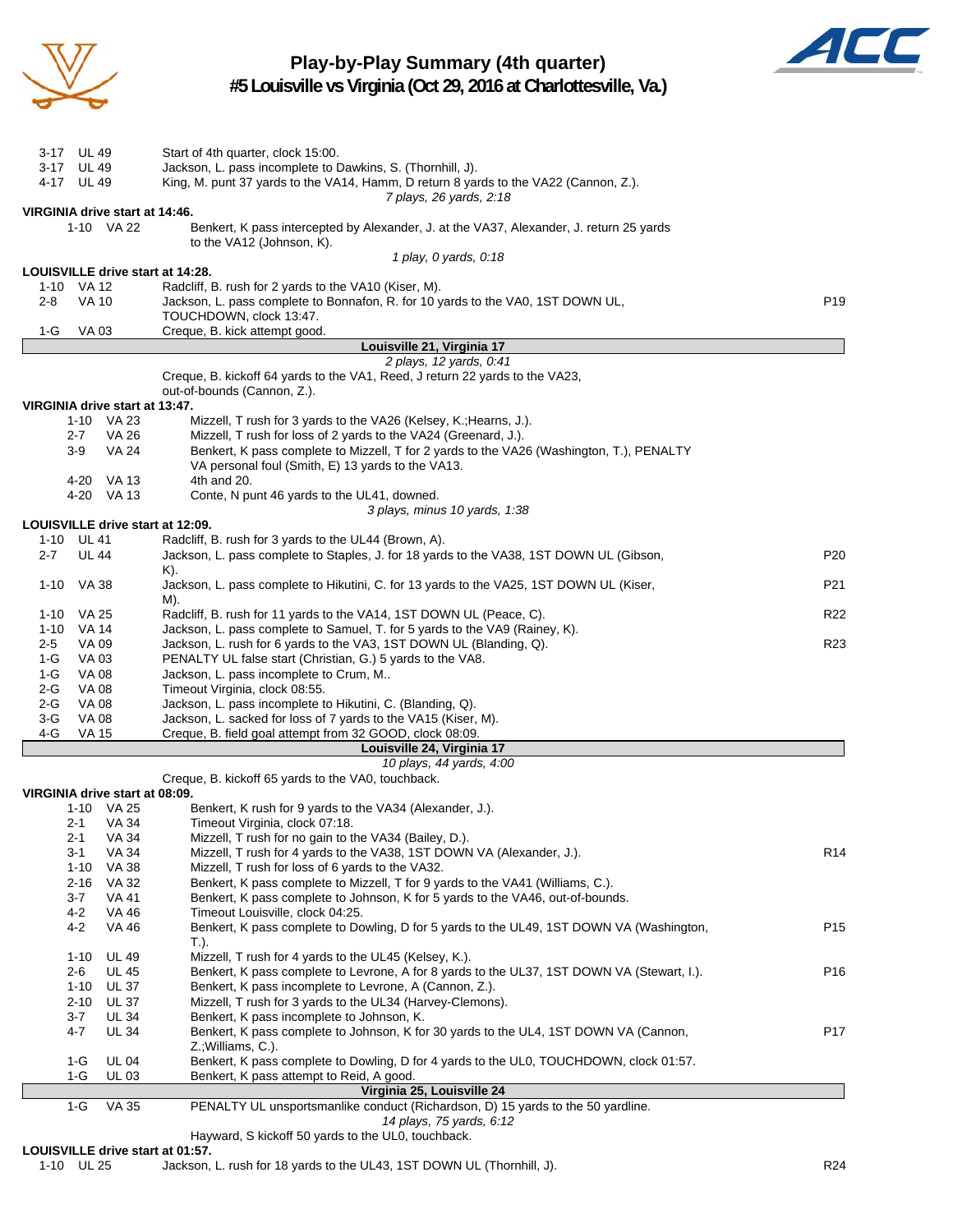

# **Play-by-Play Summary (4th quarter)**



**#5 Louisville vs Virginia (Oct 29, 2016 at Charlottesville, Va.)**

|          |              | Louisville 32, Virginia 25                                                                |                 |
|----------|--------------|-------------------------------------------------------------------------------------------|-----------------|
| 1-G      | VA 03        | Jackson, L. pass attempt to Smith, Ja. good.                                              |                 |
| 1-G      | VA 03        | Timeout Louisville, clock 00:13.                                                          |                 |
|          |              | clock 00:13.                                                                              |                 |
| $1 - 10$ | VA 29        | Jackson, L. pass complete to Smith, Ja. for 29 yards to the VA0, 1ST DOWN UL, TOUCHDOWN,  | P <sub>27</sub> |
| $1 - 10$ | VA 29        | Timeout Louisville, clock 00:18.                                                          |                 |
| $2 - 1$  | VA 36        | Jackson, L. rush for 7 yards to the VA29, 1ST DOWN UL (Moore, C.Kiser, M).                | R <sub>26</sub> |
| $1 - 10$ | VA 45        | Jackson, L. rush for 9 yards to the VA36 (Word, L;Terrell, M).                            |                 |
|          |              | Q).                                                                                       |                 |
| 4-3      | <b>UL 50</b> | Jackson, L. pass complete to Hikutini, C. for 5 yards to the VA45, 1ST DOWN UL (Blanding, | P25             |
| $3 - 3$  | <b>UL 50</b> | Jackson, L. pass incomplete to Smith, Je                                                  |                 |
| $2 - 3$  | <b>UL 50</b> | Jackson, L. pass incomplete (Hall, M).                                                    |                 |
| $1 - 10$ | <b>UL 43</b> | Radcliff, B. rush for 7 yards to the 50 yardline (Kiser, M; Word, L).                     |                 |

### *8 plays, 75 yards, 1:44*

Creque, B. kickoff 46 yards to the VA19, Reed, J return 13 yards to the VA32 (Williams,

C.).

**VIRGINIA drive start at 00:13.**

1-10 VA 32 Benkert, K sacked for loss of 8 yards to the VA24 (Hearns, J.;Greenard, J.).

End of game, clock 00:00.

| 1 play, minus 8 yards, 0:13             |  |
|-----------------------------------------|--|
| FINAL SCORE: Louisville 32, Virginia 25 |  |

|                        |       | Time  |   |    | 1st Downs |   |         | <b>Conversions</b> |                |                   |                  |
|------------------------|-------|-------|---|----|-----------|---|---------|--------------------|----------------|-------------------|------------------|
| <b>Quarter Summary</b> | Score | Poss  | R |    |           |   | 3rd     | 4th                | <b>Rushing</b> | Passing           | <b>Penalties</b> |
| ∟ouisville             | 18    | 06:39 | 4 | Б. |           | 9 | $0 - 3$ | 1-1                | $9 - 56$       | $6 - 11 - 0 - 80$ | $2 - 20$         |
| Virginia               |       | 08:21 |   |    |           |   | 1-4     | $2 - 2$            | $9 - 7$        | 7-10-1-63         | $1 - 13$         |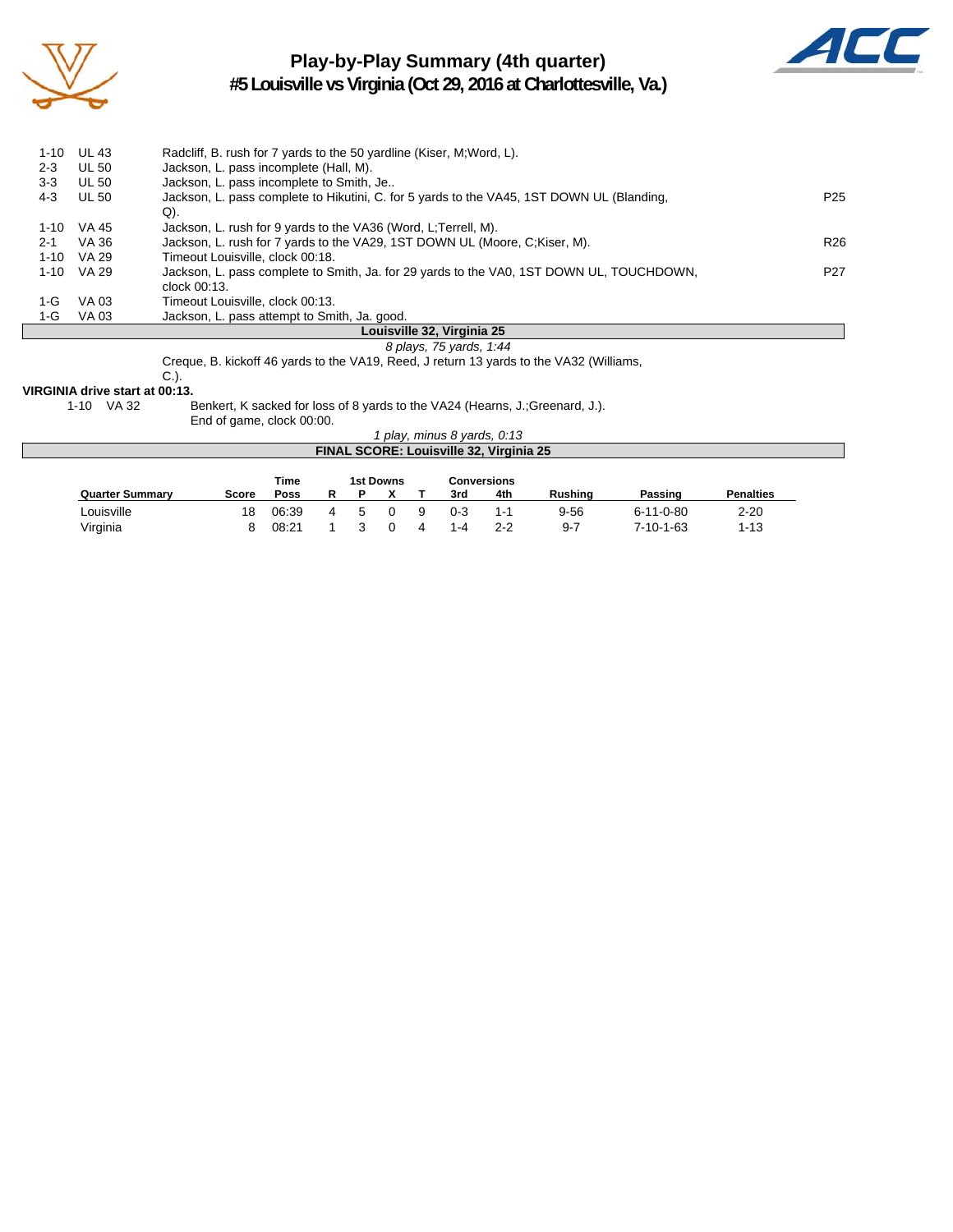

#### **Quickie Statistics (4th quarter only) #5 Louisville vs Virginia (Oct 29, 2016 at Charlottesville, Va.)**



|                                   | UL           | ٧Α             |
|-----------------------------------|--------------|----------------|
| Score                             | 18           | 8              |
| <b>FIRST DOWNS</b>                | 9            | $\overline{4}$ |
| <b>RUSHES-YARDS (NET)</b>         | $9 - 56$     | $9 - 7$        |
| <b>PASSING YDS (NET)</b>          | 80           | 63             |
| Passes Att-Comp-Int               | $11 - 6 - 0$ | $10 - 7 - 1$   |
| <b>TOTAL OFFENSE PLAYS-YARDS</b>  | 20-136       | 19-70          |
| <b>Fumble Returns-Yards</b>       | $0-0$        | $0 - 0$        |
| <b>Punt Returns-Yards</b>         | $0 - 0$      | $1 - 8$        |
| Kickoff Returns-Yards             | $0 - 0$      | $2 - 35$       |
| <b>Interception Returns-Yards</b> | $1 - 25$     | $0 - 0$        |
| Punts (Number-Avg)                | $1 - 37.0$   | $1 - 46.0$     |
| Fumbles-Lost                      | $0 - 0$      | $0 - 0$        |
| Penalties-Yards                   | $2 - 20$     | $1 - 13$       |
| <b>Possession Time</b>            | 06:39        | 08:21          |
| <b>Third-Down Conversions</b>     | $0$ of $3$   | 1 of 4         |
| <b>Fourth-Down Conversions</b>    | 1 of 1       | $2$ of $2$     |

#### Louisville **Virginia**

| <b>Rushing</b>               |                     | No. Gain Loss                                | <b>Net</b>       | TD             | Lg         | Avg         |                | <b>Rushing</b>                                                                      |                         | No. Gain Loss   |                         | <b>Net</b><br>TD | Lg         | Avg            |
|------------------------------|---------------------|----------------------------------------------|------------------|----------------|------------|-------------|----------------|-------------------------------------------------------------------------------------|-------------------------|-----------------|-------------------------|------------------|------------|----------------|
| Lamar Jackson                | 5                   | 40                                           | 7                | 33<br>$\Omega$ | 18         | 6.6         |                | <b>Taquan Mizzell</b>                                                               | 7                       | 14              | 8                       | 6<br>0           | 4          | 0.9            |
| <b>Brandon Radcliff</b>      | 4                   | 23                                           | $\Omega$         | 23<br>$\Omega$ | 11         | 5.8         |                | <b>Kurt Benkert</b>                                                                 | $\overline{2}$          | 9               | 8                       | $\Omega$<br>1    | 9          | 0.5            |
|                              |                     |                                              |                  |                |            |             |                |                                                                                     |                         |                 |                         |                  |            |                |
| Passing                      | $C-A-I$             |                                              | Yds              | TD             | Long       | <b>Sack</b> |                | Passing                                                                             |                         | $C-A-I$         | Yds                     | TD               | Long       | <b>Sack</b>    |
| Lamar Jackson                | $6 - 11 - 0$        |                                              | 80               | $\overline{2}$ | 29         |             |                | <b>Kurt Benkert</b>                                                                 |                         | $7 - 10 - 1$    | 63                      |                  | 30         |                |
| Receiving                    | No.                 | Yards                                        | TD               | Long           |            |             |                | <b>Receiving</b>                                                                    | No.                     | Yards           | TD                      | Long             |            |                |
| Cole Hikutini                | $\overline{2}$      | 18                                           | $\Omega$         |                | 13         |             |                | Keeon Johnson                                                                       | $\overline{\mathbf{c}}$ | 35              | $\Omega$                |                  | 30         |                |
| Jaylen Smith                 |                     | 29                                           | 1                |                | 29         |             |                | <b>Taguan Mizzell</b>                                                               | 2                       | 11              | 0                       |                  | 9          |                |
| Jamari Staples               |                     | 18                                           | 0                |                | 18         |             |                | Doni Dowling                                                                        | 2                       | 9               |                         |                  | 5          |                |
| Reggie Bonnafon              |                     | 10                                           | $\mathbf{1}$     |                | 10         |             |                | Andre Levrone                                                                       |                         | 8               | $\Omega$                |                  | 8          |                |
|                              | No.                 |                                              |                  |                | In20       |             |                | <b>Punting</b>                                                                      |                         |                 |                         |                  | In20       |                |
| <b>Punting</b><br>Mason King |                     | Yds<br>$\overline{37}$                       | Avg Long<br>37.0 | 37             | $\Omega$   |             | TВ<br>$\Omega$ | Nicholas Conte                                                                      | No.<br>1                | Yds<br>46       | Avg<br>46.0             | Long<br>46       | $\Omega$   | ТВ<br>$\Omega$ |
|                              |                     |                                              |                  |                |            |             |                |                                                                                     |                         |                 |                         |                  |            |                |
| <b>Punt Returns</b>          | No.                 | Yards                                        | <b>TD</b>        | Long           |            |             |                | <b>Punt Returns</b>                                                                 | No.                     | Yards           | TD                      | Long             |            |                |
|                              |                     |                                              |                  |                |            |             |                | Daniel Hamm                                                                         | 1                       | 8               | $\Omega$                |                  | 8          |                |
| <b>Kick Returns</b>          | No.                 | Yards                                        | TD               | Long           |            |             |                | <b>Kick Returns</b>                                                                 | No.                     | Yards           | TD                      | Long             |            |                |
|                              |                     |                                              |                  |                |            |             |                | Joe Reed                                                                            | $\overline{2}$          | $\overline{35}$ | $\Omega$                |                  | 22         |                |
|                              |                     |                                              |                  |                |            |             |                |                                                                                     |                         |                 |                         |                  |            |                |
| <b>Tackles</b>               | UA-A                | <b>Total</b>                                 |                  | <b>Sacks</b>   | <b>TFL</b> |             |                | <b>Tackles</b>                                                                      | UA-A                    | <b>Total</b>    |                         | <b>Sacks</b>     | <b>TFL</b> |                |
| Zykiesis Cannon              | $2 - 1$             | 3                                            |                  | 0.0            |            | 0.0         |                | Micah Kiser                                                                         | $3 - 2$                 |                 | 5                       | 1.0              |            | 1.0            |
| Chucky Williams              | $2 - 1$             | 3                                            |                  | 0.0            |            | 0.0         |                | Quin Blanding                                                                       | $2 - 0$                 |                 | 2                       | 0.0              | 0.0        |                |
| Trumaine Washingto           | $2 - 0$             | 2                                            |                  | 0.0            |            | 0.0         |                | Landan Word                                                                         | $0 - 2$                 |                 | $\overline{\mathbf{c}}$ | 0.0              |            | 0.0            |
| Jaire Alexander              | $2 - 0$             | $\overline{2}$                               |                  | 0.0            | 0.0        |             |                | Andrew Brown                                                                        | $1 - 0$                 |                 | $\mathbf{1}$            | 0.0              |            | 0.0            |
| Time<br>Qtr                  | <b>Scoring Play</b> |                                              |                  |                |            |             |                |                                                                                     |                         |                 |                         |                  | V-H        |                |
| 10:20<br>1st                 |                     | VA - Sam Hayward 27 yd field goal, 4--2 1:12 |                  |                |            |             |                |                                                                                     |                         |                 |                         |                  | $0 - 3$    |                |
| 03:36                        |                     |                                              |                  |                |            |             |                | UL - Jamari Staples 15 yd pass from Lamar Jackson (Blanton Creque kick), 5-87 2:14  |                         |                 |                         |                  | $7 - 3$    |                |
| 01:21                        |                     |                                              |                  |                |            |             |                | VA - Doni Dowling 9 yd pass from Kurt Benkert (Sam Hayward kick), 2-28 0:29         |                         |                 |                         |                  | $7 - 10$   |                |
| 09:38<br>3rd                 |                     |                                              |                  |                |            |             |                | VA - Olamide Zaccheaus 9 yd pass from Kurt Benkert (Sam Hayward kick), 6-69 3:34    |                         |                 |                         |                  | $7 - 17$   |                |
| 04:03                        |                     |                                              |                  |                |            |             |                | UL - Reggie Bonnafon 8 yd pass from Lamar Jackson (Blanton Creque kick), 8-80 3:25  |                         |                 |                         |                  | $14 - 17$  |                |
| 13:47<br>4th                 |                     |                                              |                  |                |            |             |                | UL - Reggie Bonnafon 10 yd pass from Lamar Jackson (Blanton Creque kick), 2-12 0:41 |                         |                 |                         |                  | $7 - 0$    |                |

01:57 VA - Doni Dowling 4 yd pass from Kurt Benkert (Albert Reid pass from Benkert, K), 14-75 6:12 10 - 8 00:13 UL - Jaylen Smith 29 yd pass from Lamar Jackson (Jaylen Smith pass from Jackson, L.), 8-75 1:44 18 - 8

08:09 UL - Blanton Creque 32 yd field goal, 10-44 4:00 10 - 0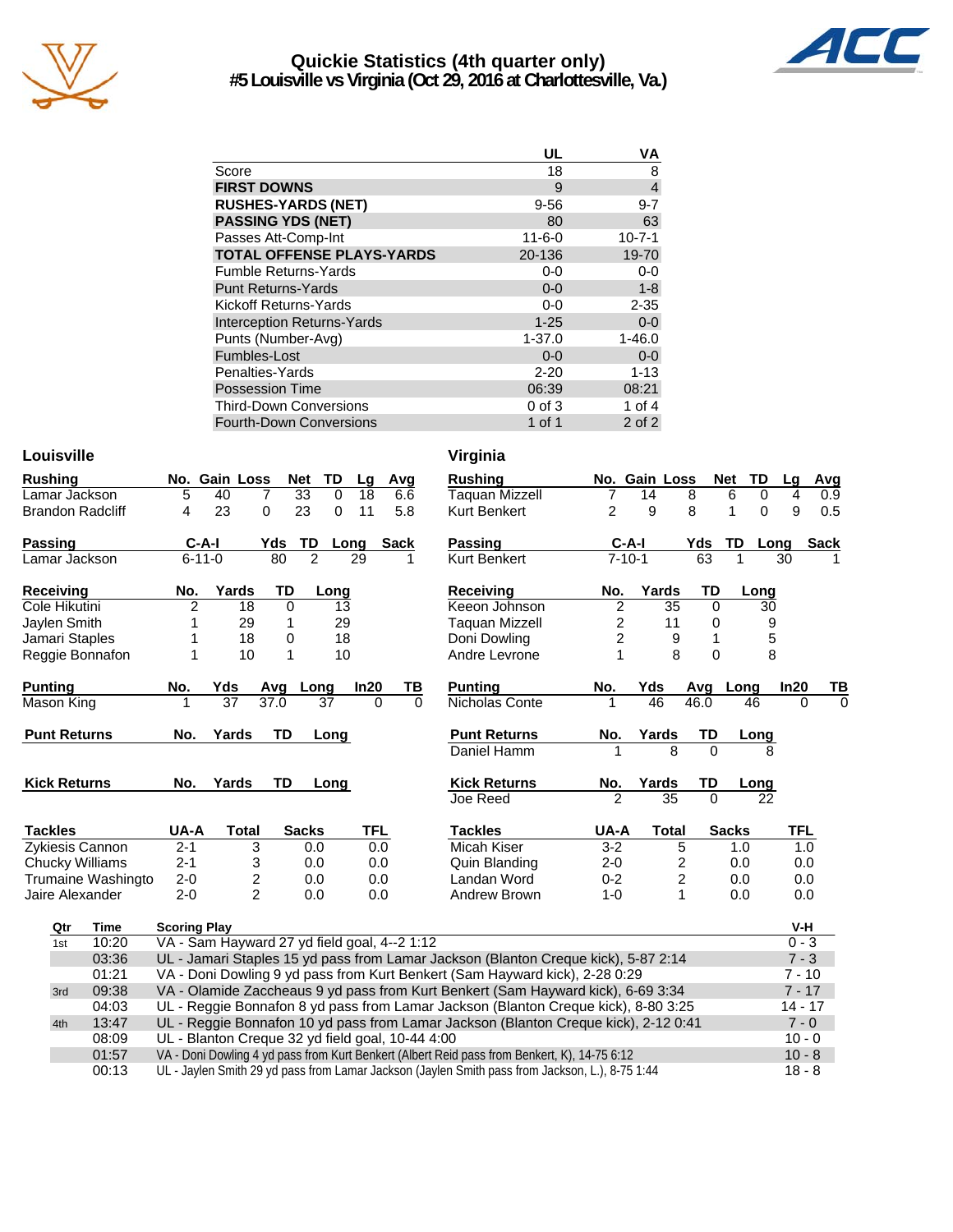

**Scoring Summary (Final) Virginia Football 2016 Virginia vs Wake Forest (Nov 05, 2016 at Winston-Salem, N.C.)**



Virginia (2-7,1-4) vs. Wake Forest (6-3,3-2) Date: Nov 05, 2016 • Site: Winston-Salem, N.C. • Stadium: BB&T Field Attendance: 25334

| <b>Score by Quarters</b> |  |  | Total    |
|--------------------------|--|--|----------|
| 'Virginia                |  |  | חר<br>ΔU |
| Wake Forest              |  |  |          |

| Qtr Time             | <b>Scoring Play</b>                                                                    | V-H       |
|----------------------|----------------------------------------------------------------------------------------|-----------|
| <sub>1st</sub> 11:31 | VA - Jordan Ellis 6 yd run (Matt Johns pass failed), 10-75 3:29                        | $6 - 0$   |
| 03:38                | WF - John Wolford 64 yd run (Mike Weaver kick), 6-80 3:11                              | $6 - 7$   |
|                      | 2nd 10:41 WF - Mike Weaver 46 yd field goal, 11-56 5:24                                | $6 - 10$  |
| 00:23                | WF - Cam Serigne 3 yd pass from John Wolford (Mike Weaver kick), 7-52 1:33             | $6 - 17$  |
|                      | 3rd 09:43 VA - Doni Dowling 2 yd pass from Kurt Benkert (Sam Hayward kick), 10-53 2:56 | $13 - 17$ |
| 00:23                | VA - Taquan Mizzell 45 yd pass from Kurt Benkert (Sam Hayward kick), 4-70 1:35         | $20 - 17$ |
|                      | 4th 07:51 WF - Mike Weaver 36 yd field goal, 4--7 0:54                                 | $20 - 20$ |
| 06:47                | WF - Jessie Bates 39 yd interception return (Mike Weaver kick)                         | $20 - 27$ |

Kickoff time: 3:04 pm • End of Game: 6:19 pm • Total elapsed time: 3:15

Officials: Referee: Riley Johnson; Umpire: Michael Wooten; Linesman: Mike Pavese;

Line judge: Tim Graham; Back judge: Scot Maslin; Field judge: Mike Cullin;

Side judge: Jim Corpora; Center judge: Tom McCreesh;

Temperature: 63 • Wind: WNW 4 • Weather: Sunny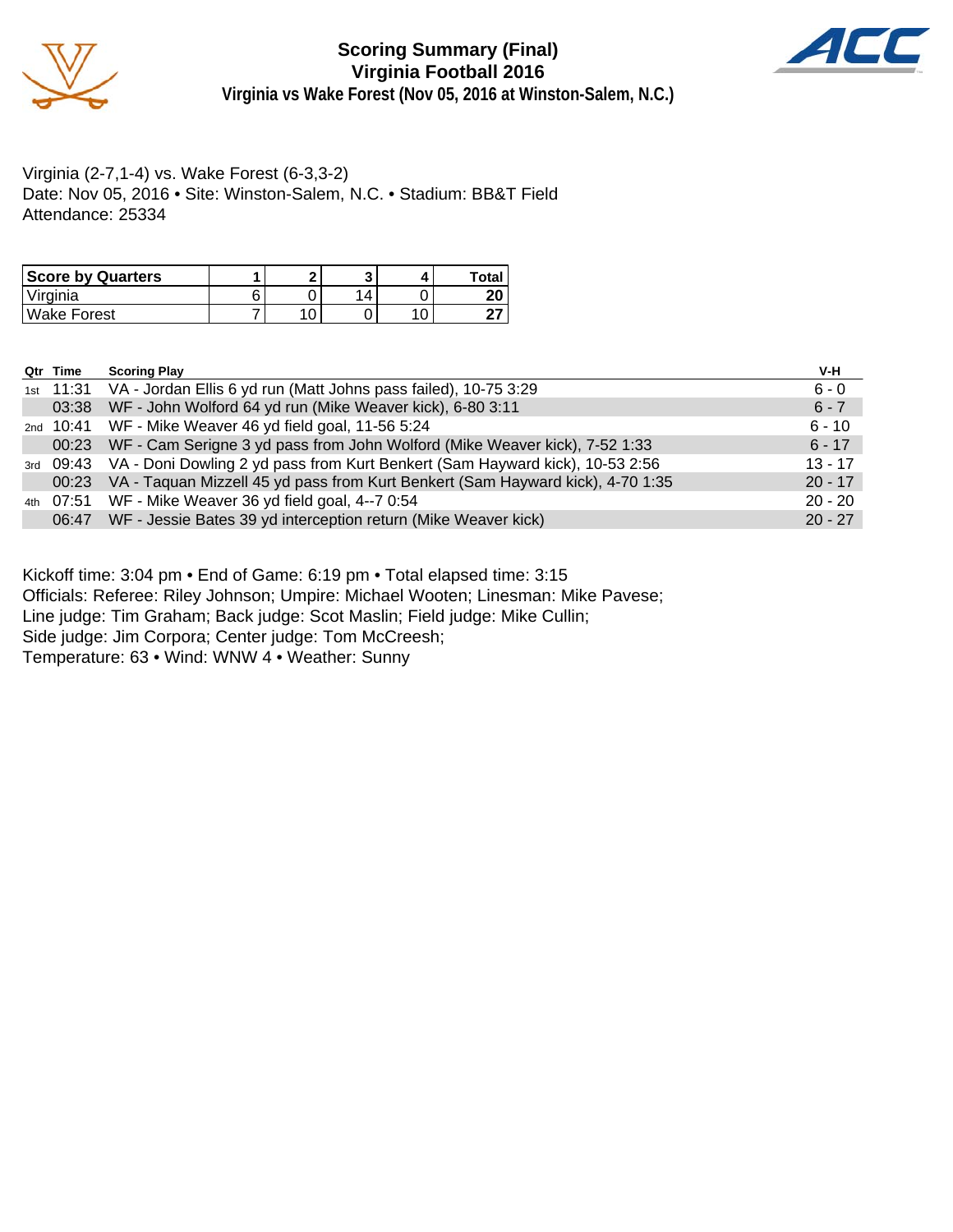





**Virginia vs Wake Forest (Nov 05, 2016 at Winston-Salem, N.C.)**

|                                | VA             | <b>WF</b>    |
|--------------------------------|----------------|--------------|
| <b>FIRST DOWNS</b>             | 21             | 16           |
| Rushing                        | 8              | 10           |
| Passing                        | 11             | 5            |
| Penalty                        | $\overline{2}$ | $\mathbf{1}$ |
| <b>NET YARDS RUSHING</b>       | 105            | 226          |
| <b>Rushing Attempts</b>        | 32             | 51           |
| Average Per Rush               | 3.3            | 4.4          |
| <b>Rushing Touchdowns</b>      | 1              | $\mathbf{1}$ |
| <b>Yards Gained Rushing</b>    | 153            | 241          |
| <b>Yards Lost Rushing</b>      | 48             | 15           |
| <b>NET YARDS PASSING</b>       | 190            | 83           |
| Completions-Attempts-Int       | 20-40-2        | $9 - 10 - 0$ |
| Average Per Attempt            | 4.8            | 8.3          |
| <b>Average Per Completion</b>  | 9.5            | 9.2          |
| Passing Touchdowns             | $\overline{2}$ | 1            |
| <b>TOTAL OFFENSE YARDS</b>     | 295            | 309          |
| Total offense plays            | 72             | 61           |
| Average Gain Per Play          | 4.1            | 5.1          |
| Fumbles: Number-Lost           | $1 - 1$        | $0-0$        |
| Penalties: Number-Yards        | $3 - 30$       | $6 - 32$     |
| <b>PUNTS-YARDS</b>             | $6 - 275$      | 6-238        |
| Average Yards Per Punt         | 45.8           | 39.7         |
| Net Yards Per Punt             | 42.3           | 33.5         |
| Inside 20                      | $\overline{4}$ | $\mathbf{1}$ |
| 50+ Yards                      | 3              | 0            |
| <b>Touchbacks</b>              | $\overline{1}$ | 0            |
| Fair catch                     | 1              | 0            |
| <b>KICKOFFS-YARDS</b>          | 3-192          | 6-390        |
| Average Yards Per Kickoff      | 64.0           | 65.0         |
| <b>Net Yards Per Kickoff</b>   | 41.0           | 40.8         |
| <b>Touchbacks</b>              | 1              | 5            |
| Punt returns: Number-Yards-TD  | $5 - 37 - 0$   | $2 - 1 - 0$  |
| Average Per Return             | 7.4            | 0.5          |
| Kickoff returns: Number-Yds-TD | $1 - 20 - 0$   | $2 - 44 - 0$ |
| Average Per Return             | 20.0           | 22.0         |
| Interceptions: Number-Yds-TD   | $0 - 0 - 0$    | $2 - 80 - 1$ |
| Fumble Returns: Number-Yds-TD  | $0 - 0 - 0$    | $0 - 0 - 0$  |
| <b>Miscellaneous Yards</b>     | 0              | 0            |
| <b>Possession Time</b>         | 27:17          | 32:43        |
| 1st Quarter                    | 7:19           | 7:41         |
| 2nd Quarter                    | 4:59           | 10:01        |
| 3rd Quarter                    | 6:51           | 8:09         |
| 4th Quarter                    | 8:08           | 6:52         |
| <b>Third-Down Conversions</b>  | 2 of 12        | 6 of 14      |
| <b>Fourth-Down Conversions</b> | $0$ of $2$     | $0$ of $0$   |
| <b>Red-Zone Scores-Chances</b> | $2 - 2$        | $2 - 2$      |
| Touchdowns                     | $2 - 2$        | $1 - 2$      |
| Field goals                    | $0 - 2$        | $1 - 2$      |
| Sacks By: Number-Yards         | $3-9$          | $5 - 29$     |
| <b>PAT Kicks</b>               | $2 - 2$        | $3 - 3$      |
| <b>Field Goals</b>             | $0-0$          | $2 - 3$      |
| Points off turnovers           | 0              | 17           |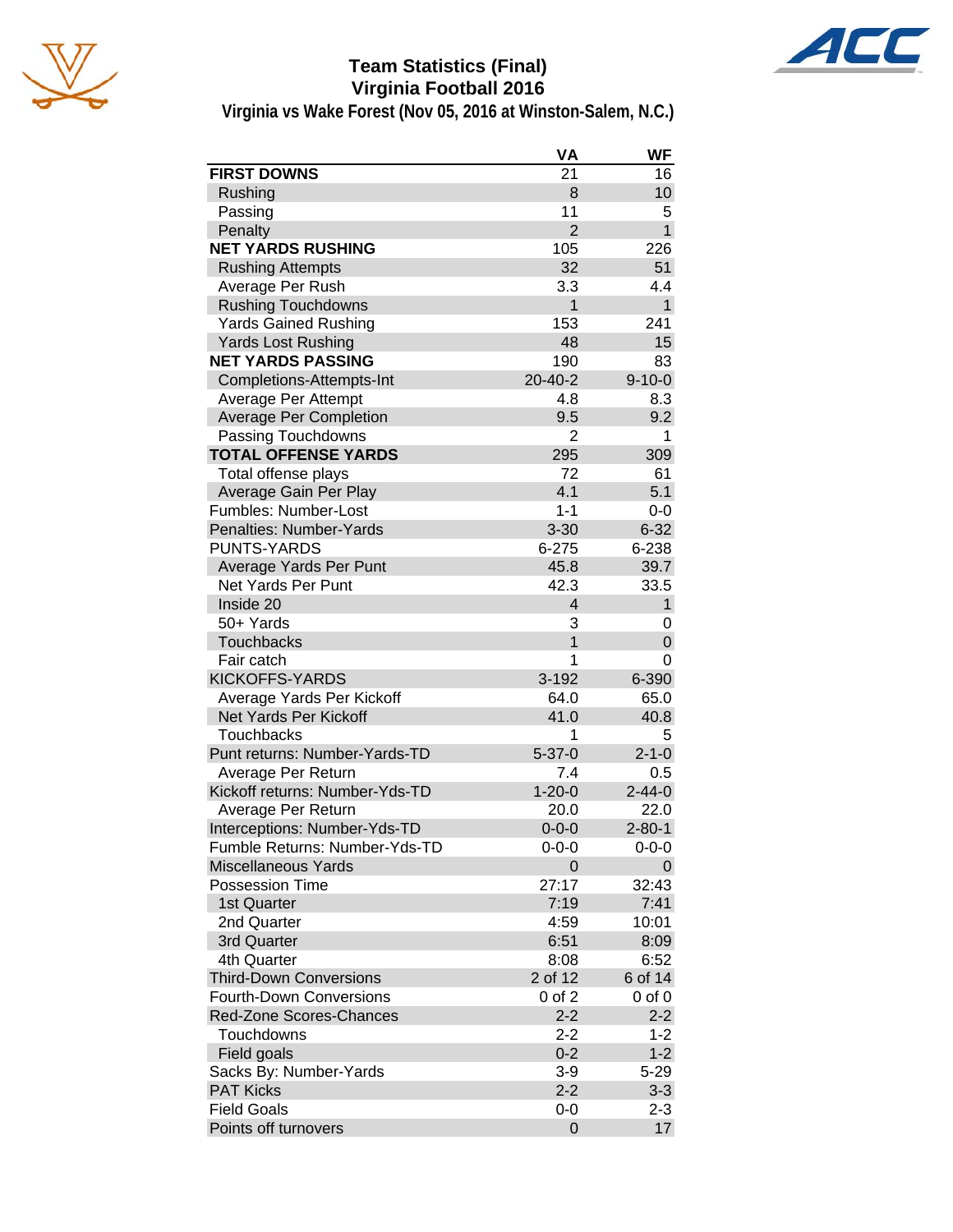

# **Individual Statistics (Final) Virginia Football 2016**



**Virginia vs Wake Forest (Nov 05, 2016 at Winston-Salem, N.C.)**

#### **Virginia Wake Forest**

| <b>Rushing</b>        |                 |                  | No. Gain Loss                   | <b>Net</b>     | TD              | Lg              | Avg                                     | <b>Rushing</b>     |                 | No. Gain Loss    |                                           | Net              | TD              | Lg                   | Avg                       |
|-----------------------|-----------------|------------------|---------------------------------|----------------|-----------------|-----------------|-----------------------------------------|--------------------|-----------------|------------------|-------------------------------------------|------------------|-----------------|----------------------|---------------------------|
| <b>Taquan Mizzell</b> | 16              | 89               | 9                               | 80             | $\Omega$        | 14              | $\overline{5.0}$                        | John Wolford       | 16              | 105              | 11                                        | 94               | $\mathbf{1}$    | 64                   | 5.9                       |
| <b>Albert Reid</b>    | 4               | 29               | 0                               | 29             | 0               | 11              | 7.2                                     | Cade Carney        | 23              | 87               | 0                                         | 87               | 0               | 18                   | 3.8                       |
| Jordan Ellis          | 1               | 6                | $\mathbf 0$                     | 6              | $\mathbf{1}$    | 6               | 6.0                                     | Matt Colburn       | 11              | 49               | 3                                         | 46               | $\Omega$        | 13                   | 4.2                       |
| Kurt Benkert          | 11              | 29               | 39                              | $-10$          | 0               | 10              | $-0.9$                                  | <b>TEAM</b>        | 1               | 0                | 1                                         | $-1$             | 0               | 0                    | $-1.0$                    |
| Totals                | $\overline{32}$ | $\overline{153}$ | $\overline{48}$                 | 105            | $\mathbf{1}$    | $\overline{14}$ | $\overline{3.3}$                        | Totals             | 51              | $\overline{241}$ | $\overline{15}$                           | $\overline{226}$ | 1               | $\overline{64}$      | $\overline{4.4}$          |
| Passing               |                 | $C-A-I$          | Yds                             | TD             |                 | Long            | <b>Sack</b>                             | <b>Passing</b>     |                 | $C-A-I$          |                                           | TD<br>Yds        | Long            |                      | <b>Sack</b>               |
| <b>Kurt Benkert</b>   |                 | 20-39-2          | 190                             |                | $\overline{c}$  | 45              | 5                                       | John Wolford       |                 | $9 - 10 - 0$     |                                           | 83               | 1               | 21                   | $\overline{3}$            |
| TEAM                  |                 | $0 - 1 - 0$      |                                 | 0              | $\mathbf 0$     | 0               | 0                                       | Totals             |                 | $9 - 10 - 0$     |                                           | 83               | 1               | 21                   | 3                         |
| <b>Totals</b>         |                 | $20 - 40 - 2$    | 190                             |                | $\overline{2}$  | $\overline{45}$ | 5                                       |                    |                 |                  |                                           |                  |                 |                      |                           |
| Receiving             | No.             |                  | Yards                           | TD             | Long            |                 |                                         | Receiving          | No.             |                  | Yards                                     | TD               | Long            |                      |                           |
| Doni Dowling          | 8               |                  | 76                              | $\mathbf{1}$   | 15              |                 |                                         | Cam Serigne        |                 | $\overline{c}$   | 24                                        | $\mathbf{1}$     | 21              |                      |                           |
| <b>Taquan Mizzell</b> | 6               |                  | 79                              | 1              | 45              |                 |                                         | Tabari Hines       |                 | $\overline{c}$   | 20                                        | $\mathbf 0$      | 13              |                      |                           |
| Olamide Zaccheaus     | 4               |                  | 14                              | $\Omega$       | 8               |                 |                                         | Alex Bachman       |                 | $\overline{2}$   | 19                                        | 0                | 11              |                      |                           |
| Ryan Santoro          | $\mathbf{1}$    |                  | 16                              | $\Omega$       | 16              |                 |                                         | Cade Carney        |                 | $\mathbf{1}$     | 15                                        | $\Omega$         | 15              |                      |                           |
| Keeon Johnson         | 1               |                  | 5                               | 0              | $\overline{5}$  |                 |                                         | Cortez Lewis       |                 | 1                | 11                                        | $\Omega$         | 11              |                      |                           |
| Totals                | 20              |                  | 190                             | $\overline{2}$ | $\overline{45}$ |                 |                                         | John Wolford       | $\overline{1}$  |                  | $-6$                                      | 0                | $\pmb{0}$       |                      |                           |
|                       |                 |                  |                                 |                |                 |                 |                                         | <b>Totals</b>      |                 | $\overline{9}$   | 83                                        | $\mathbf{1}$     | $\overline{21}$ |                      |                           |
| <b>Punting</b>        | No.             | Yds              |                                 | Avg Long       |                 | In20            | TВ                                      | <b>Punting</b>     | No.             | Yds              |                                           | Avg Long         |                 | In20                 | TB                        |
| Nicholas Conte        | 6               | 275              | 45.8                            |                | 56              |                 | 4<br>$\mathbf{1}$                       | Dom Maggio         | 6               | 238              |                                           | 39.7             | 47              | 1                    | $\overline{0}$            |
| <b>Totals</b>         | 6               | 275              | 45.8                            |                | $\overline{56}$ |                 | $\overline{\mathbf{A}}$<br>$\mathbf{1}$ | <b>Totals</b>      | 6               | 238              |                                           | 39.7             | $\overline{47}$ | 1                    | $\overline{\mathfrak{o}}$ |
|                       |                 | Punt             |                                 | <b>Kickoff</b> |                 |                 | Intercept                               |                    |                 | Punt             |                                           | <b>Kickoff</b>   |                 | <b>Intercept</b>     |                           |
| <b>Returns</b>        | No              | Yds              | Lg No Yds                       |                | Lg              | No Yds          | Lg                                      | <b>Returns</b>     | No              | Yds              | Lg No Yds                                 |                  | Lg No Yds       |                      | Lg                        |
| Daniel Hamm           | 5               | $\overline{37}$  | 26<br>$\Omega$                  | $\Omega$       | $\Omega$        | $\Omega$        | $\Omega$<br>$\Omega$                    | Jessie Bates       | $\overline{2}$  | 1                | $\Omega$<br>1                             | $\Omega$         | $\Omega$        | 39<br>1              | 39                        |
| Joe Reed              | 0               | 0                | 0                               | 20             | 20              | 0               | $\mathbf 0$<br>0                        | Cameron Glenn      | 0               | 0                | $\overline{0}$<br>$\Omega$                | $\mathbf 0$      | $\Omega$        | $\mathbf{1}$<br>41   | 41                        |
| Totals                | 5               | 37               | $\overline{26}$<br>$\mathbf{1}$ | 20             | $\overline{20}$ | $\Omega$        | $\Omega$<br>$\Omega$                    | John Armstrong     | 0               | 0                | $\overline{0}$<br>$\overline{\mathbf{c}}$ | 44               | 24              | 0                    | 0<br>$\boldsymbol{0}$     |
|                       |                 |                  |                                 |                |                 |                 |                                         | <b>Totals</b>      | $\mathfrak{p}$  | $\mathbf{1}$     | $\overline{2}$<br>$\mathbf{1}$            | $\overline{44}$  | 24              | $\overline{2}$<br>80 | 41                        |
| <b>Field goals</b>    | Qtr             | <b>Time</b>      | <b>Dist</b>                     |                |                 | <b>Result</b>   |                                         | <b>Field goals</b> | Qtr             | <b>Time</b>      | <b>Dist</b>                               |                  | <b>Result</b>   |                      |                           |
|                       |                 |                  |                                 |                |                 |                 |                                         | Mike Weaver        | 2 <sub>nd</sub> | 10:41            |                                           | 46 yards         | Good            |                      |                           |
|                       |                 |                  |                                 |                |                 |                 |                                         | Mike Weaver        | 3rd             | 01:58            |                                           | 48 yards         | Missed          |                      |                           |
|                       |                 |                  |                                 |                |                 |                 |                                         | Mike Weaver        | 4th             | 07:51            |                                           | 36 yards         | Good            |                      |                           |
| <b>Kickoffs</b>       | No.             | Yards            |                                 | Avg            | TB              | OB              |                                         | <b>Kickoffs</b>    | No.             | Yards            |                                           | Avg              | TB              | OВ                   |                           |
| Sam Hayward           | 3               |                  | 192                             | 64.0           | $\mathbf{1}$    |                 | $\mathbf 0$                             | Mike Weaver        | 6               |                  | 390                                       | 65.0             | 5               | $\mathbf 0$          |                           |
| All-purpose           | Run             | <b>Rcv</b>       | KR                              | <b>PR</b>      |                 | IR              | <b>Total</b>                            | All-purpose        | Run             | <b>Rcv</b>       | ΚR                                        | <b>PR</b>        |                 | IR                   | <b>Total</b>              |
| <b>Taquan Mizzell</b> | 80              | 79               | 0                               |                | 0               | $\overline{0}$  | 159                                     | Cade Carney        | 87              | 15               |                                           | 0                | 0               | $\pmb{0}$            | 102                       |
| Doni Dowling          | $\mathbf 0$     | 76               | 0                               |                | 0               | 0               | 76                                      | John Wolford       | 94              | -6               |                                           | 0                | 0               | 0                    | 88                        |
| Daniel Hamm           | $\mathbf 0$     |                  | 0<br>0                          | 37             |                 | 0               | 37                                      | Matt Colburn       | 46              |                  | $\mathbf 0$                               | $\Omega$         | 0               | 0                    | 46                        |
| Albert Reid           | 29              |                  | $\Omega$<br>$\Omega$            |                | $\Omega$        | $\Omega$        | 29                                      | John Armstrong     |                 | $\Omega$         | $\Omega$                                  | 44               | $\Omega$        | $\Omega$             | 44                        |

FUMBLES: Virginia-Kurt Benkert 1-1. Wake Forest-None.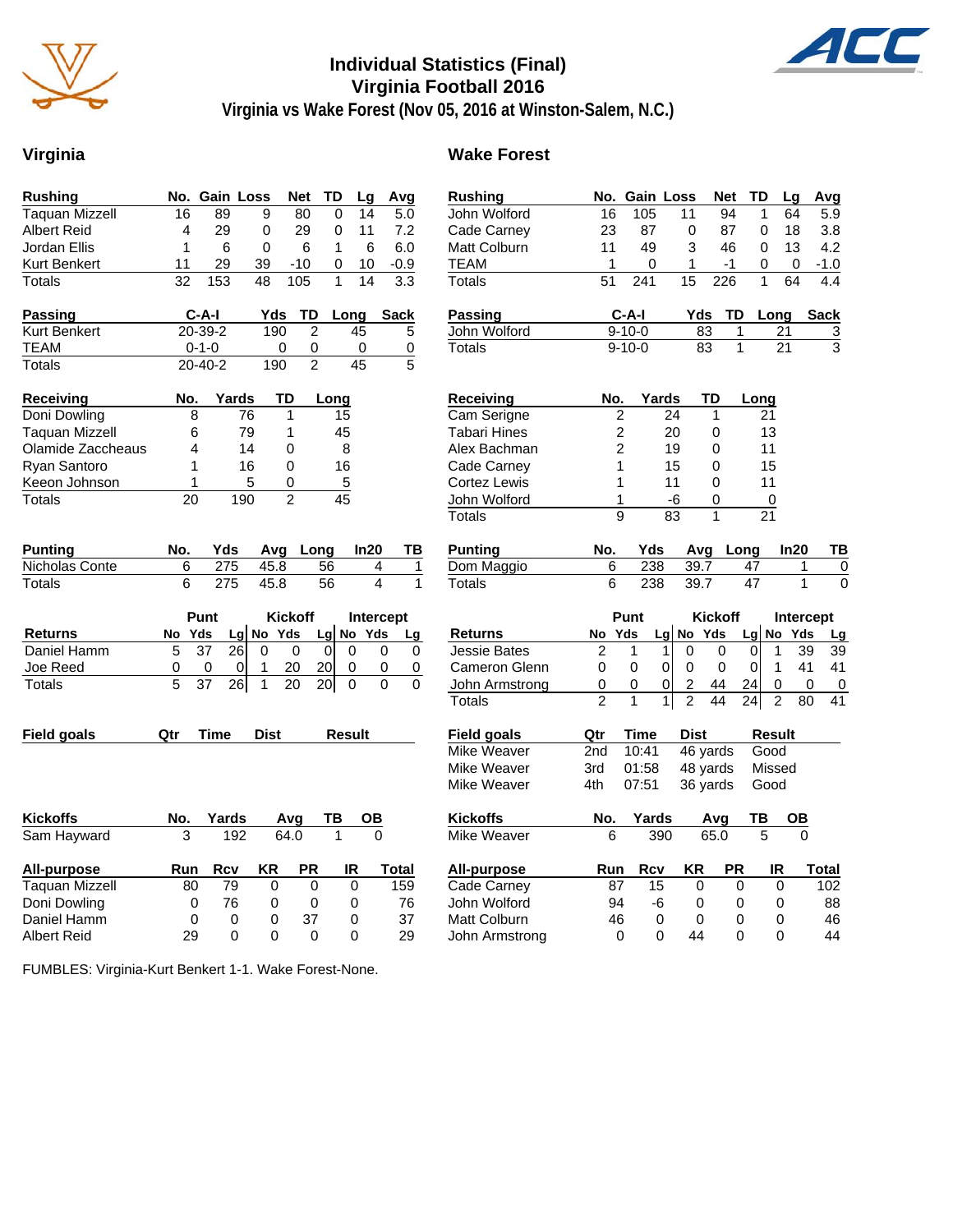

#### **Defensive Statistics (Final) Virginia Football 2016 Virginia vs Wake Forest (Nov 05, 2016 at Winston-Salem, N.C.)**



| ##           | Virginia              | Solo                        | Ast                     | Total           | Sacks-Yds                | <b>TFL-Yds</b>           | FF             | FR-Yds                   | Int-Yds        | <b>BrUp</b>              | <b>Blks</b>              | QBH            |
|--------------|-----------------------|-----------------------------|-------------------------|-----------------|--------------------------|--------------------------|----------------|--------------------------|----------------|--------------------------|--------------------------|----------------|
| 53           | Micah Kiser           | 6                           | 5                       | 11              | $1.0 - 4$                | $1.5 - 4$                |                |                          |                |                          |                          |                |
|              | 54 Matt Terrell       | 6                           | $\overline{4}$          | 10              | ٠                        | $\overline{\phantom{a}}$ | ÷,             |                          |                | ÷,                       |                          |                |
| 3            | Quin Blanding         | 5                           | $\overline{2}$          | $\overline{7}$  | $\blacksquare$           | $\blacksquare$           | $\blacksquare$ | $\blacksquare$           | $\sim$         | $\blacksquare$           | $\blacksquare$           |                |
|              | 58 Eli Hanback        | 5                           | $\overline{2}$          | $\overline{7}$  | $1.0 - 2$                | $2.5 - 4$                |                |                          |                |                          |                          |                |
|              | 13 Chris Peace        | 4                           | 3                       | $\overline{7}$  | $\blacksquare$           | $\blacksquare$           | $\blacksquare$ | $\overline{a}$           | $\overline{a}$ | $\overline{a}$           | ÷,                       |                |
| 21           | <b>Juan Thornhill</b> | 5                           | $\mathbf{1}$            | 6               |                          | $1.0 - 3$                |                |                          |                |                          |                          |                |
| $\mathbf{1}$ | Donte Wilkins         | 3                           | $\overline{2}$          | 5               | $\overline{a}$           |                          |                |                          |                |                          | $\overline{a}$           |                |
|              | 38 Kelvin Rainey      | $\mathbf{1}$                | 3                       | $\overline{4}$  | $\overline{a}$           |                          | $\overline{a}$ |                          |                | L.                       | $\blacksquare$           |                |
|              | 37 Jordan Mack        | 3                           | 0                       | 3               | ä,                       | $\blacksquare$           | $\blacksquare$ | $\overline{\phantom{a}}$ | $\blacksquare$ | L,                       | $\mathbf{r}$             |                |
| 9            | <b>Andrew Brown</b>   | $\overline{2}$              | $\mathbf{1}$            | 3               | $1.0 - 3$                | $1.0 - 3$                | ÷              |                          |                | ۰                        | $\overline{\phantom{a}}$ |                |
|              | 34 Bryce Hall         | $\overline{c}$              | 0                       | $\overline{c}$  | $\overline{\phantom{a}}$ |                          | $\sim$         | $\sim$                   | $\sim$         | $\overline{\phantom{a}}$ | $\sim$                   |                |
|              | 51 Zach Bradshaw      | $\Omega$                    | $\mathcal{P}$           | $\overline{2}$  |                          |                          |                |                          |                |                          |                          |                |
| 7            | Doni Dowling          | 1                           | $\mathbf 0$             | $\mathbf{1}$    | $\sim$                   |                          | $\overline{a}$ |                          |                | ä,                       | $\sim$                   |                |
|              | 20 Steven Wright      | $\mathbf{1}$                | $\mathbf 0$             | $\mathbf{1}$    | $\overline{\phantom{a}}$ |                          | ÷              |                          |                | $\overline{a}$           | ÷                        |                |
| 98           | Landan Word           | $\mathbf{1}$                | 0                       | 1               | $\blacksquare$           |                          | ä,             | $\blacksquare$           | $\blacksquare$ | ÷,                       | $\blacksquare$           |                |
|              | 99 Joe Spaziani       | $\overline{0}$              | $\mathbf{1}$            | $\mathbf{1}$    | $\overline{a}$           |                          | $\overline{a}$ |                          |                |                          |                          |                |
|              | 31 Kareem Gibson      | 0                           | $\mathbf{1}$            | 1               | $\blacksquare$           | $\overline{\phantom{a}}$ | $\blacksquare$ | $\blacksquare$           | $\blacksquare$ | $\overline{\phantom{a}}$ | $\blacksquare$           |                |
|              | 81 Joe Reed           | $\mathbf 0$                 | $\mathbf{1}$            | $\mathbf{1}$    |                          |                          | $\blacksquare$ | $\overline{\phantom{a}}$ |                |                          |                          |                |
|              | <b>Totals</b>         | $\overline{45}$             | $\overline{28}$         | $\overline{73}$ | $3.0 - 9$                | $6.0 - 14$               | $\Omega$       | $0 - 0$                  | $0 - 0$        | $\Omega$                 | $\Omega$                 | $\overline{0}$ |
|              |                       |                             |                         |                 |                          |                          |                |                          |                |                          |                          |                |
|              | ## Wake Forest        | Solo                        | Ast                     | Total           | Sacks-Yds                | <b>TFL-Yds</b>           | FF             | FR-Yds                   | Int-Yds        | <b>BrUp</b>              | <b>Blks</b>              | QBH            |
|              |                       |                             |                         |                 |                          |                          |                |                          |                |                          |                          |                |
| 8            | Marquel Lee           | 5                           | $\overline{2}$          | 7               | $1.0 - 6$                | $1.0 - 6$                |                |                          |                |                          |                          | 1              |
|              | 40 Josh Banks         | $\overline{2}$              | $\overline{\mathbf{4}}$ | 6               | $2.0 - 10$               | $3.5 - 17$               |                |                          |                | $\overline{a}$           | $\overline{a}$           |                |
| 26           | <b>Thomas Brown</b>   | 3                           | $\overline{2}$          | 5               | ÷,                       |                          | ä,             | L,                       | $\overline{a}$ |                          | $\overline{\phantom{a}}$ | 1              |
| 3            | <b>Jessie Bates</b>   | 3                           | $\mathbf{1}$            | 4               | $\overline{a}$           |                          |                |                          | $1 - 39$       | $\mathbf{1}$             |                          | $\mathbf{1}$   |
| 2            | Cameron Glenn         | 3                           | 1                       | 4               | $\blacksquare$           | $\overline{a}$           | $\blacksquare$ | $1 - 0$                  | $1 - 41$       | $\blacksquare$           | $\overline{\phantom{a}}$ |                |
|              | 96 Chris Stewart      | $\mathbf{1}$                | 3                       | 4               | $0.5 - 4$                | $1.0 - 5$                | L,             | L.                       | $\blacksquare$ | $\overline{2}$           | L,                       |                |
|              | 34 Demetrius Kemp     | 3                           | $\Omega$                | 3               | $\blacksquare$           | $\blacksquare$           | $\blacksquare$ | $\blacksquare$           | $\blacksquare$ | $\overline{\phantom{a}}$ | ÷,                       |                |
|              | 25 Brad Watson        | $\overline{2}$              | $\mathbf{1}$            | 3               | $\overline{a}$           |                          |                |                          |                |                          |                          |                |
|              | 50 Grant Dawson       | $\overline{c}$              | $\mathbf{1}$            | 3               | $\blacksquare$           | $1.0 - 1$                |                |                          |                |                          |                          |                |
|              | 1H Amari Henderson    | $\mathbf{1}$                | $\overline{2}$          | 3               |                          |                          |                |                          |                |                          |                          |                |
|              | 53 Duke Ejiofor       | 0                           | 3                       | 3               | $0.5 - 6$                | $0.5 - 6$                | ٠              | $\overline{a}$           | $\sim$         | $\blacksquare$           | $\overline{a}$           |                |
|              | 24 Josh Okonye        | $\mathbf{1}$                | $\mathbf{1}$            | $\overline{2}$  | $\overline{a}$           | $\blacksquare$           | $\overline{a}$ |                          |                | $\mathbf{1}$             | $\overline{a}$           |                |
|              | 22 Ryan Janvion       | 1                           | $\mathbf{1}$            | $\overline{c}$  | $\blacksquare$           | $\overline{\phantom{a}}$ | $\blacksquare$ | $\overline{\phantom{a}}$ |                | $\blacksquare$           | $\overline{\phantom{a}}$ |                |
|              | 23 Justin Strnad      | $\overline{1}$              | $\mathbf{1}$            | $\overline{2}$  | ٠                        |                          |                |                          |                |                          |                          |                |
|              | 1R Traveon Redd       | $\mathbf{1}$                | 1                       | $\overline{2}$  | ÷,                       |                          | ÷.             |                          |                |                          | ä,                       |                |
|              | 42 Julian Jackson     | $\overline{0}$              | $\overline{2}$          | $\overline{2}$  |                          |                          |                |                          |                |                          |                          | $\mathbf{1}$   |
| 21           | <b>Essang Bassey</b>  | 1                           | 0                       | 1               | $\blacksquare$           | ÷                        | $\overline{a}$ | $\overline{a}$           | $\sim$         | ٠                        | $\overline{a}$           |                |
| 11           | <b>Dionte Austin</b>  | $\mathbf{1}$                | $\overline{0}$          | $\overline{1}$  | $\overline{a}$           |                          | $\overline{a}$ |                          |                | $\overline{\phantom{a}}$ | $\overline{a}$           |                |
|              | 4M Dom Maggio         | 1                           | 0                       | 1               | ä,                       |                          | $\blacksquare$ | $\blacksquare$           | $\overline{a}$ | $\overline{\phantom{a}}$ | ÷,                       |                |
|              | 14 Wendell Dunn       | $\mathbf{1}$                | $\overline{0}$          | $\mathbf{1}$    | $1.0 - 3$                | $1.0 - 3$                |                |                          |                |                          |                          |                |
| 9            | <b>Chuck Wade</b>     | 0                           | 1                       | 1               |                          |                          |                |                          |                |                          |                          |                |
|              | 81 Steven Claude      | $\Omega$<br>$\overline{33}$ | $\mathbf 1$             | 1               |                          |                          |                |                          |                |                          |                          |                |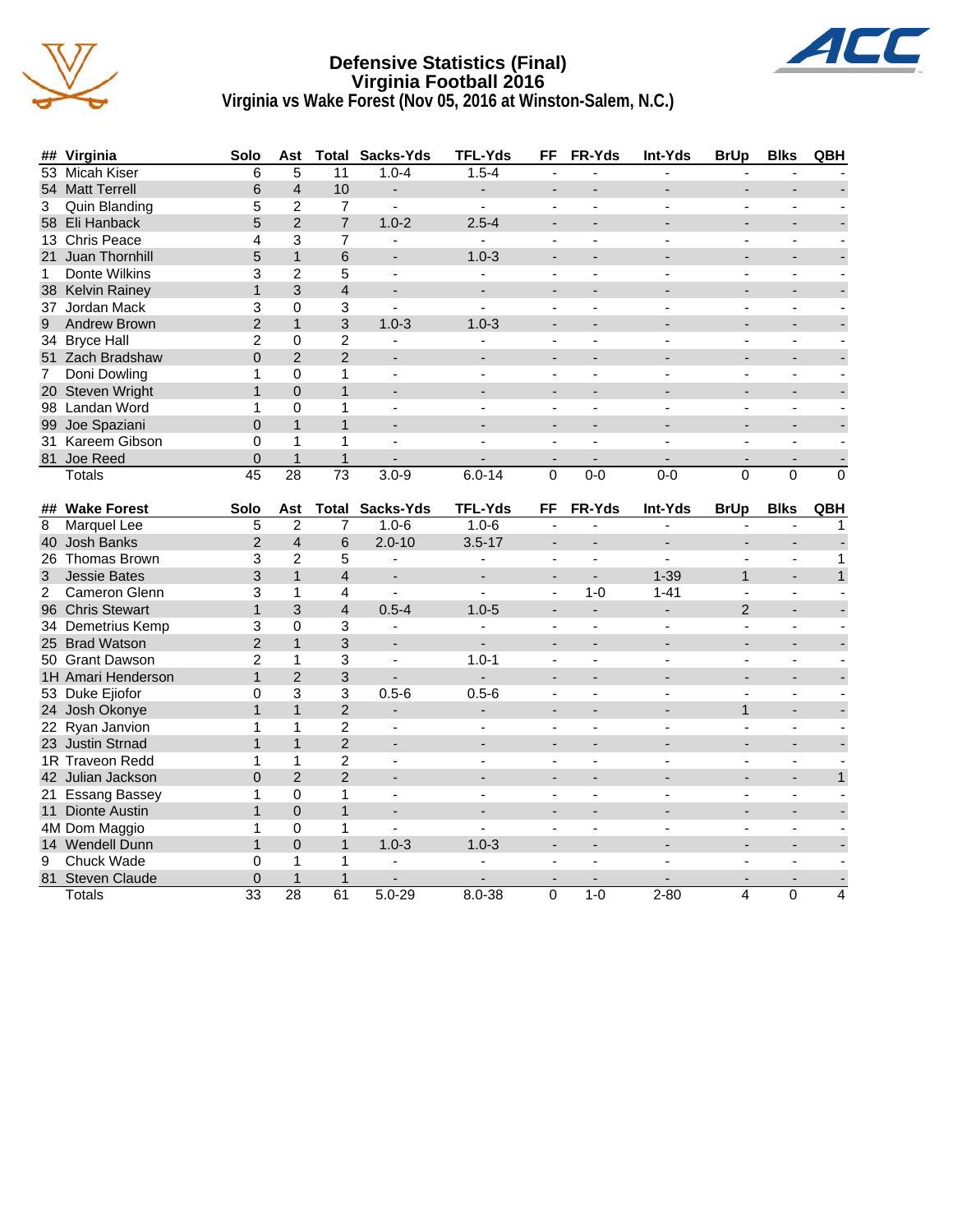

# **Participation Report (Final) Virginia Football 2016**



**Virginia vs Wake Forest (Nov 05, 2016 at Winston-Salem, N.C.)**

#### **Virginia**

#### **Wake Forest**

| Pos        | ##      | <b>OFFENSE</b>                     | Pos        | ## | <b>OFFENSE</b>        |
|------------|---------|------------------------------------|------------|----|-----------------------|
| QB         | 6       | Kurt Benkert                       | QB         | 10 | John Wolford          |
| SB         | 4       | <b>Taquan Mizzell</b>              | <b>RB</b>  | 36 | Cade Carney           |
| <b>WR</b>  | 7       | Doni Dowling                       | WR.        | 1  | <b>Tabari Hines</b>   |
| WR.        | 8       | Keeon Johnson                      | <b>WR</b>  | 17 | Alex Bachman          |
| <b>WR</b>  | 33      | Olamide Zaccheaus                  | TE.        | 85 | Cam Serigne           |
| <b>WR</b>  | 88      | Ryan Santoro                       | TE.        | 41 | Devin Pike            |
| LT         | 67      | Jack English                       | LT.        | 75 | Justin Herron         |
| LG         | 76      | Michael Mooney                     | LG         | 78 | <b>Tyler Hayworth</b> |
| C.         | 50      | Jackson Matteo                     | C          | 65 | Josh Harris           |
| <b>RG</b>  | 71      | Jack McDonald                      | <b>RG</b>  | 74 | <b>Phil Haynes</b>    |
| RT         | 72      | Eric Smith                         | <b>RT</b>  | 70 | Ryan Anderson         |
|            |         |                                    |            |    |                       |
|            |         |                                    |            |    |                       |
| <u>Pos</u> | ##      | <b>DEFENSE</b>                     | Pos        | ## | <b>DEFENSE</b>        |
| LE.        | 9       | Andrew Brown                       | <b>DE</b>  | 53 | Duke Ejiofor          |
| <b>NT</b>  | 1       | Donte Wilkins                      | DT         | 40 | Josh Banks            |
| <b>RE</b>  | 58      | Eli Hanback                        | DT         | 96 | <b>Chris Stewart</b>  |
| <b>SLB</b> | 37      | Jordan Mack                        | DE         | 14 | Wendell Dunn          |
| <b>MLB</b> | 53      | Micah Kiser                        | LB         | 8  | Marquel Lee           |
| <b>BLB</b> | 98      | Landan Word                        | LB         | 34 | Demetrius Kemp        |
| <b>WLB</b> | 13      | <b>Chris Peace</b>                 | <b>ROV</b> | 26 | Thomas Brown          |
| FC         | 21      | Juan Thornhill                     | CВ         | 25 | <b>Brad Watson</b>    |
| SS         | 38      | Kelvin Rainey                      | <b>FS</b>  | 22 | Ryan Janvion          |
| <b>FS</b>  |         |                                    | SS         | 3  | <b>Jessie Bates</b>   |
| ВC         | 3<br>34 | Quin Blanding<br><b>Bryce Hall</b> | СB         | 1H | Amari Henderson       |

Virginia: 2-Albert Reid, 10-Jordan Ellis, 11-David Eldridge, 15-Matt Johns, 18-Ben Hogg, 20-Steven Wright, 22-Daniel Hamm, 25-Chris Sharp, 26-Anthony Calloway, 28-Wilfred Wahee, 29-Eric Gallon, 30-Nicholas Conte, 31-Kareem Gibson, 39-Chris Moore, 41-Connor Wingo-Reeves, 44-Tanner Cowley, 51-Zach Bradshaw, 54-Matt Terrell, 55-Naji Abdullah, 59-Mark Hall, 77-Jake Fieler, 80-Hasise Dubois, 81-Joe Reed, 83-Brendan Marshall, 85-Cole Blackman, 89-Sam Hayward, 90-Jack Powers, 95-Juwan Moye, 99-Joe Spaziani.

Wake Forest: 1R-Traveon Redd, 2-Cameron Glenn, 2C-Matt Colburn, 4M-Dom Maggio, 7-Scotty Washington, 7W-Mike Weaver, 9-Chuck Wade, 11-Dionte Austin, 15-Cortez Lewis, 18-John Armstrong, 20-Dezmond Wortham, 21-Essang Bassey, 23-Justin Strnad, 24-Josh Okonye, 27-Tyler Bell, 32-Charles Argenzio, 35-Nate Mays, 42-Julian Jackson, 44-Kalin McNeil, 45-Paris Black, 46-Nick Luedeke, 48-Willie Yarbary, 50-Grant Dawson, 51-Chris Calhoun, 52-Dayton Diemel, 68-Patrick Osterhage, 71-Nathan Gilliam, 73-Jake Benzinger, 81-Steven Claude, 86-Jack Freudenthal.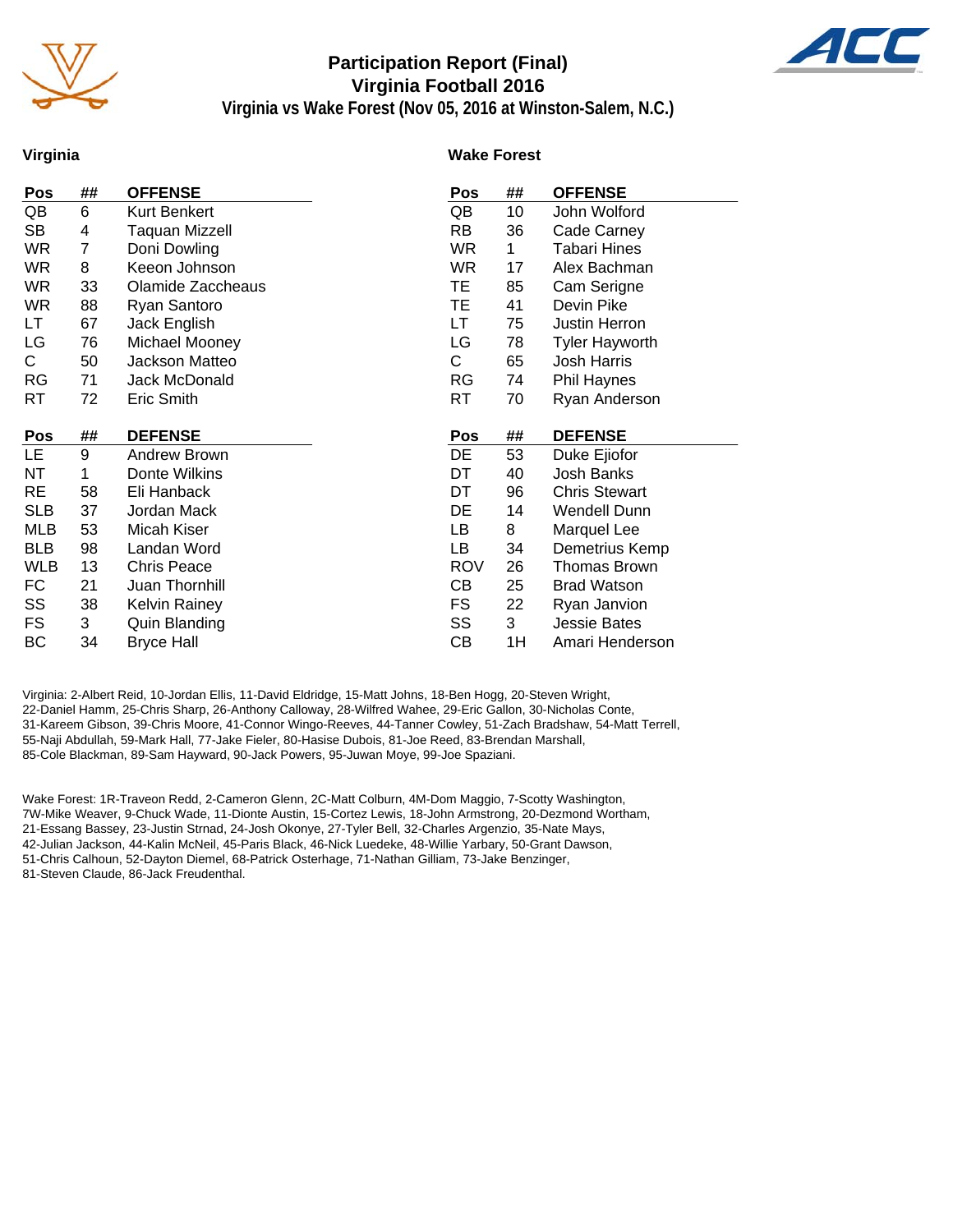

# **Drive Chart (By Team) (Final) Virginia Football 2016**



**Virginia vs Wake Forest (Nov 05, 2016 at Winston-Salem, N.C.)**

|           |                 |                 |       | <b>Drive Started</b> |                 | <b>Drive Ended</b> | <b>Consumed</b>          |             |            |
|-----------|-----------------|-----------------|-------|----------------------|-----------------|--------------------|--------------------------|-------------|------------|
| Team      | Qtr             | Spot            | Time  | <b>Obtained</b>      | Spot            | Time               | <b>How lost</b>          | - Yds<br>ΡI | <b>TOP</b> |
| VA        | 1st             | V25             | 15:00 | Kickoff              | lW00            | 11:31              | *TOUCHDOWN               | 10<br>$-75$ | 3:29       |
| <b>VA</b> |                 | V44             | 08:06 | Punt                 | lV47            | 06:49              | Punt                     | $3 - 3$     | 1:17       |
| VA        |                 | V25             | 03:38 | Kickoff              | V43             | 01:05              | Punt                     | $5 - 18$    | 2:33       |
| <b>VA</b> | 2 <sub>nd</sub> | V <sub>25</sub> | 10:41 | Kickoff              | V46             | 08:15              | Punt                     | $5 - 21$    | 2:26       |
| VA        |                 | V45             | 06:24 | Punt                 | V48             | 05:25              | Punt                     | $3 - 3$     | 0:59       |
| <b>VA</b> |                 | W47             | 03:07 | Punt                 | lW48            | 01:56              | Fumble                   | (1)<br>4 -  | 1:11       |
| VA        |                 | V25             | 00:23 | Kickoff              | V48             | 00:00              | End of half              | 3<br>$-23$  | 0:23       |
| <b>VA</b> | 3rd             | lV47            | 12:39 | Punt                 | lW00            | 09:43              | *TOUCHDOWN               | 10<br>$-53$ | 2:56       |
| VA        |                 | V47             | 09:43 | Kickoff              | lW42            | 07:23              | Punt                     | 7 - 11      | 2:20       |
| <b>VA</b> |                 | V30             | 01:58 | Missed FG            | lW00            | 00:23              | <i><b>*TOUCHDOWN</b></i> | $4 - 70$    | 1:35       |
| VA        | 4th             | V <sub>16</sub> | 13:15 | Punt                 | V <sub>37</sub> | 08:45              | Interception             | $7 - 21$    | 4:30       |
| <b>VA</b> |                 | V25             | 07:51 | Kickoff              | lV13            | 06:47              | Interception             | $3 - (12)$  | 1:04       |
| VA        |                 | V20             | 06:47 | Kickoff              | V <sub>21</sub> | 04:45              | Punt                     | 3<br>$\sim$ | 2:02       |
| <b>VA</b> |                 | V <sub>12</sub> | 00:37 | Punt                 | lV27            | 00:05              | Downs                    | $5 - 15$    | 0:32       |

|                        | 1st   | 2nd     | 3rd     | 4th   | 1st   | 2 <sub>nd</sub> |          |
|------------------------|-------|---------|---------|-------|-------|-----------------|----------|
| Virginia               | Qtr   | Qtr     | Qtr     | Qtr   | Half  | Half            | Total    |
| Time of possession     | 07:19 | 04:59   | 06:51   | 08:08 | 12:18 | 14:59           | 27:17    |
| 3rd down conversions   | 1-3   | $0 - 3$ | $1 - 2$ | 0-4   | 1-6   | 1-6             | $2 - 12$ |
| Average field position | V31   | V37     | V41     | V18   | V34   | V28             | V31      |
| 4th down conversions   | 0-0   | 0-1     | 0-0     | 0-1   | 0-1   | 0-1             | $0 - 2$  |

|             |                 |                 | <b>Drive Started</b> |                 |                 | <b>Drive Ended</b> | <b>Consumed</b>          |              |            |  |
|-------------|-----------------|-----------------|----------------------|-----------------|-----------------|--------------------|--------------------------|--------------|------------|--|
| <b>Team</b> | Qtr             | <b>Spot</b>     | Time                 | <b>Obtained</b> | Spot            | Time               | <b>How lost</b>          | - Yds<br>PI. | <b>TOP</b> |  |
| <b>WF</b>   | 1st             | W25             | 11:31                | Kickoff         | lW46            | 08:06              | Punt                     | $5 - 21$     | 3:25       |  |
| WF          |                 | W20             | 06:49                | Punt            | V <sub>00</sub> | 03:38              | <i><b>*TOUCHDOWN</b></i> | $-80$<br>6   | 3:11       |  |
| WF          |                 | W16             | 01:05                | Punt            | V28             | 10:41              | *FIELD GOAL              | - 56<br>11   | 5:24       |  |
| <b>WF</b>   | 2 <sub>nd</sub> | lW02            | 08:15                | Punt            | W11             | 06:24              | Punt                     | $3 - 9$      | 1:51       |  |
| WF          |                 | W08             | 05:25                | Punt            | lW14            | 03:07              | Punt                     | 3<br>- 6     | 2:18       |  |
| WF          |                 | W48             | 01:56                | Fumble          | V <sub>00</sub> | 00:23              | *TOUCHDOWN               | $7 - 52$     | 1:33       |  |
| WF          | 3rd             | lW23            | 15:00                | Kickoff         | lW24            | 12:39              | Punt                     | $3 - 1$      | 2:21       |  |
| <b>WF</b>   |                 | W14             | 07:23                | Punt            | V30             | 01:58              | Missed FG                | 10<br>$-56$  | 5:25       |  |
| WF          |                 | W24             | 00:23                | Kickoff         | lW27            | 13:15              | Punt                     | $4 - 3$      | 2:08       |  |
| WF          | 4th             | lV11            | 08:45                | Interception    | V18             | 07:51              | *FIELD GOAL              | (7)<br>4 -   | 0:54       |  |
| WF          |                 | V <sub>00</sub> | 06:47                | Interception    | V00             | 06:47              | *TOUCHDOWN               | 0<br>- 0     | 0:00       |  |
| WF          |                 | W23             | 04:45                | Punt            | W50             | 00:37              | Punt                     | $7 - 27$     | 4:08       |  |
| WF          |                 | V <sub>27</sub> | 00:05                | Downs           | V28             | 00:00              | End of half              | (1)<br>۰.    | 0:05       |  |

|                        | 1st     | 2nd     | 3rd   | 4th     | 1st             | 2nd     |          |
|------------------------|---------|---------|-------|---------|-----------------|---------|----------|
| <b>Wake Forest</b>     | Qtr     | Qtr     | Qtr   | Qtr     | Half            | Half    | Total    |
| Time of possession     | 07:41   | 10:01   | 08:09 | 06:52   | 17:42           | 15:01   | 32:43    |
| 3rd down conversions   | $2 - 3$ | $2 - 5$ | 1-3   | $1 - 3$ | 4-8             | $2 - 6$ | $6 - 14$ |
| Average field position | W20     | W19     | W20   | V39     | W <sub>19</sub> | W41     | W30      |
| 4th down conversions   | 0-0     | $0-0$   | 0-0   | $0 - 0$ | $0 - 0$         | $0 - 0$ | 0-0      |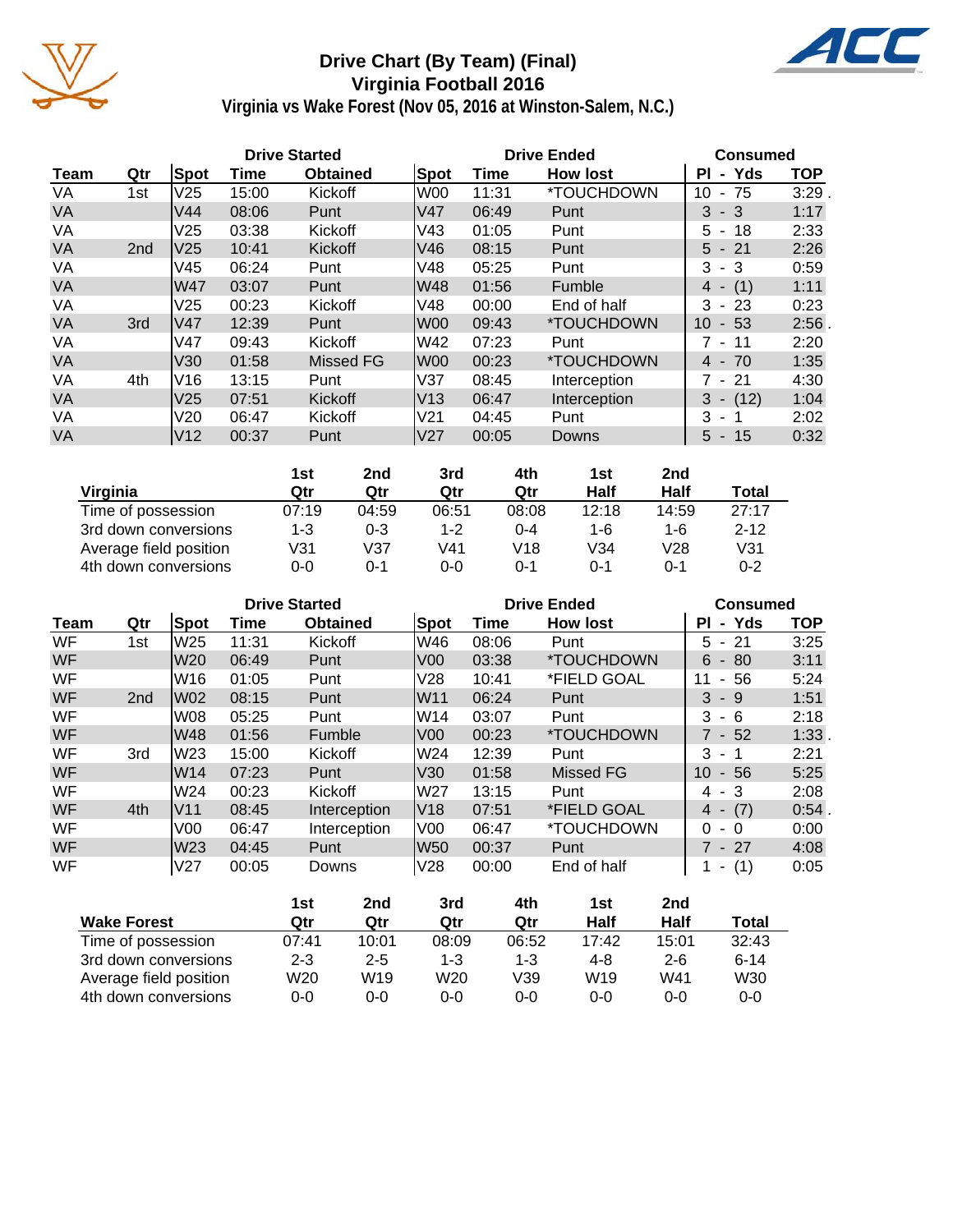

### **Drive Chart (By Quarter) (Final) Virginia Football 2016**



**Virginia vs Wake Forest (Nov 05, 2016 at Winston-Salem, N.C.)**

|           |                 |                 |       | <b>Drive Started</b> |                 | <b>Drive Ended</b> | <b>Consumed</b> |                                        |            |
|-----------|-----------------|-----------------|-------|----------------------|-----------------|--------------------|-----------------|----------------------------------------|------------|
| Team      | Qtr             | Spot            | Time  | <b>Obtained</b>      | Spot            | Time               | <b>How lost</b> | PI - Yds                               | <b>TOP</b> |
| <b>VA</b> | 1st             | V25             | 15:00 | Kickoff              | <b>W00</b>      | 11:31              | *TOUCHDOWN      | $-75$<br>10                            | 3:29.      |
| WF        |                 | W25             | 11:31 | Kickoff              | W46             | 08:06              | Punt            | $5 - 21$                               | 3:25       |
| VA        |                 | V44             | 08:06 | Punt                 | V47             | 06:49              | Punt            | 3<br>- 3                               | 1:17       |
| WF        |                 | W20             | 06:49 | Punt                 | V <sub>00</sub> | 03:38              | *TOUCHDOWN      | $6\phantom{1}$<br>80<br>$\blacksquare$ | 3:11       |
| VA        |                 | V25             | 03:38 | Kickoff              | V43             | 01:05              | Punt            | 5<br>18                                | 2:33       |
| WF        |                 | W16             | 01:05 | Punt                 | V28             | 10:41              | *FIELD GOAL     | 56<br>11<br>$\blacksquare$             | 5:24       |
| VA        | 2 <sub>nd</sub> | V25             | 10:41 | Kickoff              | V46             | 08:15              | Punt            | 5<br>21<br>$\overline{\phantom{a}}$    | 2:26       |
| WF        |                 | W02             | 08:15 | Punt                 | W11             | 06:24              | Punt            | 3<br>$-9$                              | 1:51       |
| VA        |                 | V45             | 06:24 | Punt                 | V48             | 05:25              | Punt            | 3<br>$-3$                              | 0:59       |
| WF        |                 | W08             | 05:25 | Punt                 | W14             | 03:07              | Punt            | 3<br>$-6$                              | 2:18       |
| VA        |                 | W47             | 03:07 | Punt                 | W48             | 01:56              | Fumble          | (1)<br>4                               | 1:11       |
| WF        |                 | W48             | 01:56 | Fumble               | V <sub>00</sub> | 00:23              | *TOUCHDOWN      | $\overline{7}$<br>$-52$                | 1:33.      |
| VA        |                 | V25             | 00:23 | Kickoff              | V48             | 00:00              | End of half     | 3<br>23<br>$\blacksquare$              | 0:23       |
| WF        | 3rd             | W23             | 15:00 | Kickoff              | W24             | 12:39              | Punt            | $\mathbf{3}$<br>$-1$                   | 2:21       |
| VA        |                 | V47             | 12:39 | Punt                 | <b>W00</b>      | 09:43              | *TOUCHDOWN      | 10<br>53<br>$\blacksquare$             | $2:56$ .   |
| VA        |                 | V47             | 09:43 | Kickoff              | W42             | 07:23              | Punt            | $7 - 11$                               | 2:20       |
| WF        |                 | W14             | 07:23 | Punt                 | V30             | 01:58              | Missed FG       | 10<br>56<br>$\overline{\phantom{a}}$   | 5:25       |
| VA        |                 | V30             | 01:58 | <b>Missed FG</b>     | <b>W00</b>      | 00:23              | *TOUCHDOWN      | $4 - 70$                               | 1:35       |
| WF        |                 | W24             | 00:23 | Kickoff              | W27             | 13:15              | Punt            | 3<br>4<br>$\sim$                       | 2:08       |
| VA        | 4th             | V16             | 13:15 | Punt                 | V37             | 08:45              | Interception    | $7 - 21$                               | 4:30       |
| WF        |                 | V11             | 08:45 | Interception         | V18             | 07:51              | *FIELD GOAL     | (7)<br>4 -                             | 0:54.      |
| VA        |                 | V25             | 07:51 | Kickoff              | V13             | 06:47              | Interception    | $3 - (12)$                             | 1:04       |
| WF        |                 | V <sub>00</sub> | 06:47 | Interception         | V <sub>00</sub> | 06:47              | *TOUCHDOWN      | $\Omega$<br>$-0$                       | 0:00       |
| <b>VA</b> |                 | V20             | 06:47 | Kickoff              | V <sub>21</sub> | 04:45              | Punt            | 3<br>$-1$                              | 2:02       |
| WF        |                 | W23             | 04:45 | Punt                 | W50             | 00:37              | Punt            | 27<br>$7 -$                            | 4:08       |
| VA        |                 | V <sub>12</sub> | 00:37 | Punt                 | V <sub>27</sub> | 00:05              | Downs           | 5<br>$-15$                             | 0:32       |
| WF        |                 | V27             | 00:05 | Downs                | V28             | 00:00              | End of half     | (1)<br>$\overline{\phantom{a}}$        | 0:05       |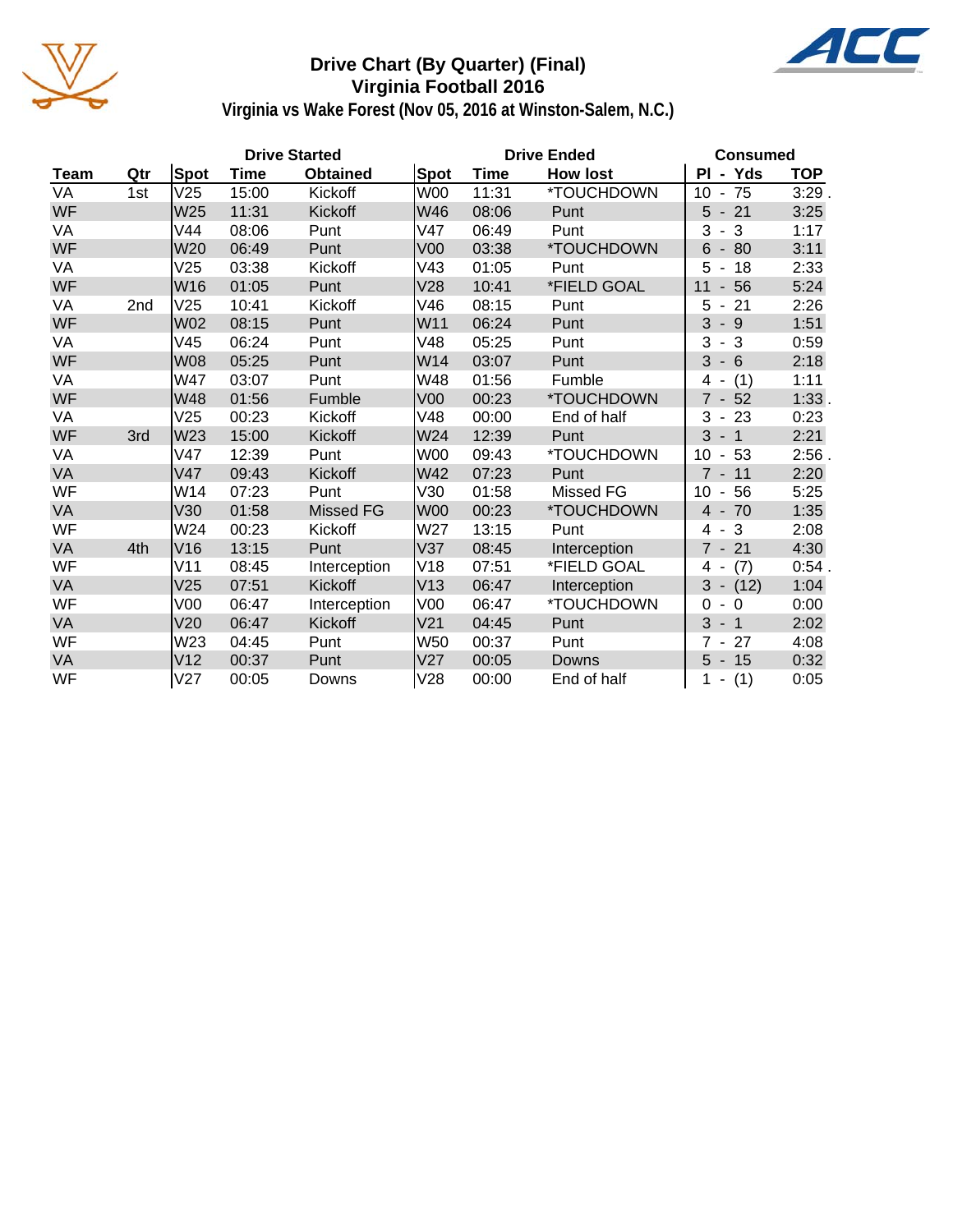

#### **Play-by-Play Summary (1st quarter) Virginia vs Wake Forest (Nov 05, 2016 at Winston-Salem, N.C.)**



|          | UVA Captains: Wilkins, Matteo, Kiser          |                                                                                                                  |                |
|----------|-----------------------------------------------|------------------------------------------------------------------------------------------------------------------|----------------|
|          |                                               | WF Captains: Lee, Dunn, Janvion, Hayworth, Serigne<br>WF wins toss, defers. UVA to receive and defend north zone |                |
|          | 1-10 VA 35                                    | WF ball on WF35.                                                                                                 |                |
|          |                                               | Weaver, M kickoff 65 yards to the VA0, touchback.                                                                |                |
|          | 1-10 VA 25                                    | Mizzell, T rush up middle for 13 yards to the VA38, 1ST DOWN VA (Bates, J;Banks, J).                             | R1             |
|          | 1-10 VA 38                                    | Mizzell, T rush up middle for 2 yards to the VA40 (Lee, M).                                                      |                |
| 2-8      | VA 40                                         | Benkert, K sideline pass incomplete to Dowling, D.                                                               |                |
| $3 - 8$  | <b>VA 40</b>                                  | Benkert, K sideline pass complete to Mizzell, T for 8 yards to the VA48, 1ST DOWN VA                             | P <sub>2</sub> |
|          | 1-10 VA 48                                    | $(Janvion, R)$ .<br>Benkert, K middle pass incomplete to Zaccheaus, O, dropped pass.                             |                |
|          | 2-10 VA 48                                    | Benkert, K sideline pass incomplete to Dowling, D, PENALTY WF pass interference (Watson,                         | X3             |
|          |                                               | B) 8 yards to the WF44, 1ST DOWN VA, NO PLAY.                                                                    |                |
|          | 1-10 WF 44                                    | Mizzell, T rush right for 9 yards to the WF35 (Bates, J).                                                        |                |
| $2 - 1$  | <b>WF 35</b>                                  | Reid, A rush over right guard for 8 yards to the WF27, 1ST DOWN VA (Watson, B; Janvion, R).                      | R4             |
|          | 1-10 WF 27                                    | Mizzell, T rush over left tackle for 11 yards to the WF16, 1ST DOWN VA (Kemp, D).                                | R <sub>5</sub> |
|          | 1-10 WF 16                                    | Mizzell, T rush over left tackle for 10 yards to the WF6, 1ST DOWN VA (Lee, M;Strnad, J).                        | R6             |
| $1-G$    | <b>WF 06</b>                                  | Ellis, J rush over left guard for 6 yards to the WF0, TOUCHDOWN, clock 11:31.                                    |                |
| 1-G      | <b>WF03</b>                                   | Johns, M pass attempt failed.                                                                                    |                |
|          |                                               | Virginia 6, Wake Forest 0<br>10 plays, 75 yards, 3:29                                                            |                |
|          |                                               | Hayward, S kickoff 65 yards to the WF0, touchback.                                                               |                |
|          | WAKE FOREST drive start at 11:31.             |                                                                                                                  |                |
|          | 1-10 WF 25                                    | Carney, C rush over left tackle for 5 yards to the WF30 (Blanding, Q).                                           |                |
|          | <b>WF30</b><br>$2 - 5$                        | Carney, C rush draw play for 18 yards to the WF48, 1ST DOWN WF (Blanding, Q).                                    | R1             |
|          | 1-10 WF 48                                    | Carney, C rush over left quard for 1 yard to the WF49 (Brown, A).                                                |                |
|          | $2-9$<br>WF 49                                | Wolford, J sacked for loss of 3 yards to the WF46 (Brown, A).                                                    |                |
|          | 3-12 WF46                                     | Carney, C rush draw play for no gain to the WF46 (Word, L).                                                      |                |
|          | 4-12 WF46                                     | Maggio, D punt 36 yards to the VA18, Hamm, D return 26 yards to the VA44 (Maggio, D).                            |                |
|          |                                               | 5 plays, 21 yards, 3:25                                                                                          |                |
|          | VIRGINIA drive start at 08:06.<br>1-10 VA 44  | Benkert, K rush right for 2 yards to the VA46, out-of-bounds (Dawson, G).                                        |                |
| 2-8      | VA 46                                         | Mizzell, T rush over right guard for 1 yard to the VA47 (Strnad, J).                                             |                |
| 3-7      | VA 47                                         | Benkert, K sideline pass incomplete to Zaccheaus, O.                                                             |                |
| 4-7      | VA 47                                         | Conte, N punt 53 yards to the WF0, touchback.                                                                    |                |
|          |                                               | 3 plays, 3 yards, 1:17                                                                                           |                |
|          | <b>WAKE FOREST drive start at 06:49.</b>      |                                                                                                                  |                |
|          | 1-10 WF 20                                    | Wolford, J rush left for 3 yards to the WF23 (Wilkins, D).                                                       |                |
|          | $2 - 7$<br><b>WF 23</b>                       | Carney, C rush up middle for 2 yards to the WF25 (Terrell, M).                                                   |                |
|          | $3-5$<br><b>WF 25</b>                         | Carney, C rush left for 10 yards to the WF35, 1ST DOWN WF (Kiser, M), PENALTY VA offside                         | R <sub>2</sub> |
|          | WF 35<br>1-10                                 | declined.<br>PENALTY WF false start (Carney, C) 5 yards to the WF30.                                             |                |
|          | <b>WF30</b><br>1-15                           | Carney, C rush draw play for 5 yards to the WF35 (Kiser, M).                                                     |                |
|          | 2-10 WF 35                                    | Wolford, J rush quarterback draw for 1 yard to the WF36 (Hanback, E).                                            |                |
|          | 3-9<br><b>WF 36</b>                           | Wolford, J rush up middle for 64 yards to the VA0, 1ST DOWN WF, TOUCHDOWN, clock 03:38.                          | R3             |
|          | 1-G<br>VA 03                                  | Weaver, M kick attempt good.                                                                                     |                |
|          |                                               | Wake Forest 7, Virginia 6                                                                                        |                |
|          |                                               | 6 plays, 80 yards, 3:11                                                                                          |                |
|          |                                               | Weaver, M kickoff 65 yards to the VA0, touchback.                                                                |                |
|          | VIRGINIA drive start at 03:38.<br>1-10 VA 25  | Mizzell, T rush left for 6 yards to the VA31 (Glenn, C).                                                         |                |
| $2 - 4$  | <b>VA 31</b>                                  | Reid, A rush up middle for 6 yards to the VA37, 1ST DOWN VA (Lee, M).                                            | R7             |
|          | 1-10 VA 37                                    | Benkert, K sideline pass incomplete to Mizzell, T, QB hurry by Lee, M.                                           |                |
|          | 2-10 VA 37                                    | Mizzell, T rush over right tackle for loss of 1 yard to the VA36 (Dawson, G).                                    |                |
| $3 - 11$ | VA 36                                         | Benkert, K rush left for 7 yards to the VA43 (Jackson, Jul;Lee, M).                                              |                |
| 4-4      | <b>VA 43</b>                                  | Conte, N punt 41 yards to the WF16, Bates, J return 0 yards to the WF16.                                         |                |
|          |                                               | 5 plays, 18 yards, 2:33                                                                                          |                |
|          | <b>WAKE FOREST drive start at 01:05.</b>      |                                                                                                                  |                |
|          | 1-10 WF 16                                    | Colburn, M rush draw play for 13 yards to the WF29, 1ST DOWN WF (Peace, C;Thornhill, J).                         | R4             |
|          | Harris (WF) injured on the play<br>1-10 WF 29 | Colburn, M rush draw play for 6 yards to the WF35 (Peace, C;Gibson, K).                                          |                |
|          | <b>WF 35</b><br>2-4                           | Colburn, M rush draw play for 5 yards to the WF40, 1ST DOWN WF (Peace, C).                                       | R <sub>5</sub> |
|          | <b>WF 40</b><br>1-10                          | Clock 00:00.                                                                                                     |                |
|          |                                               | END OF 1st QUARTER: Wake Forest 7, Virginia 6                                                                    |                |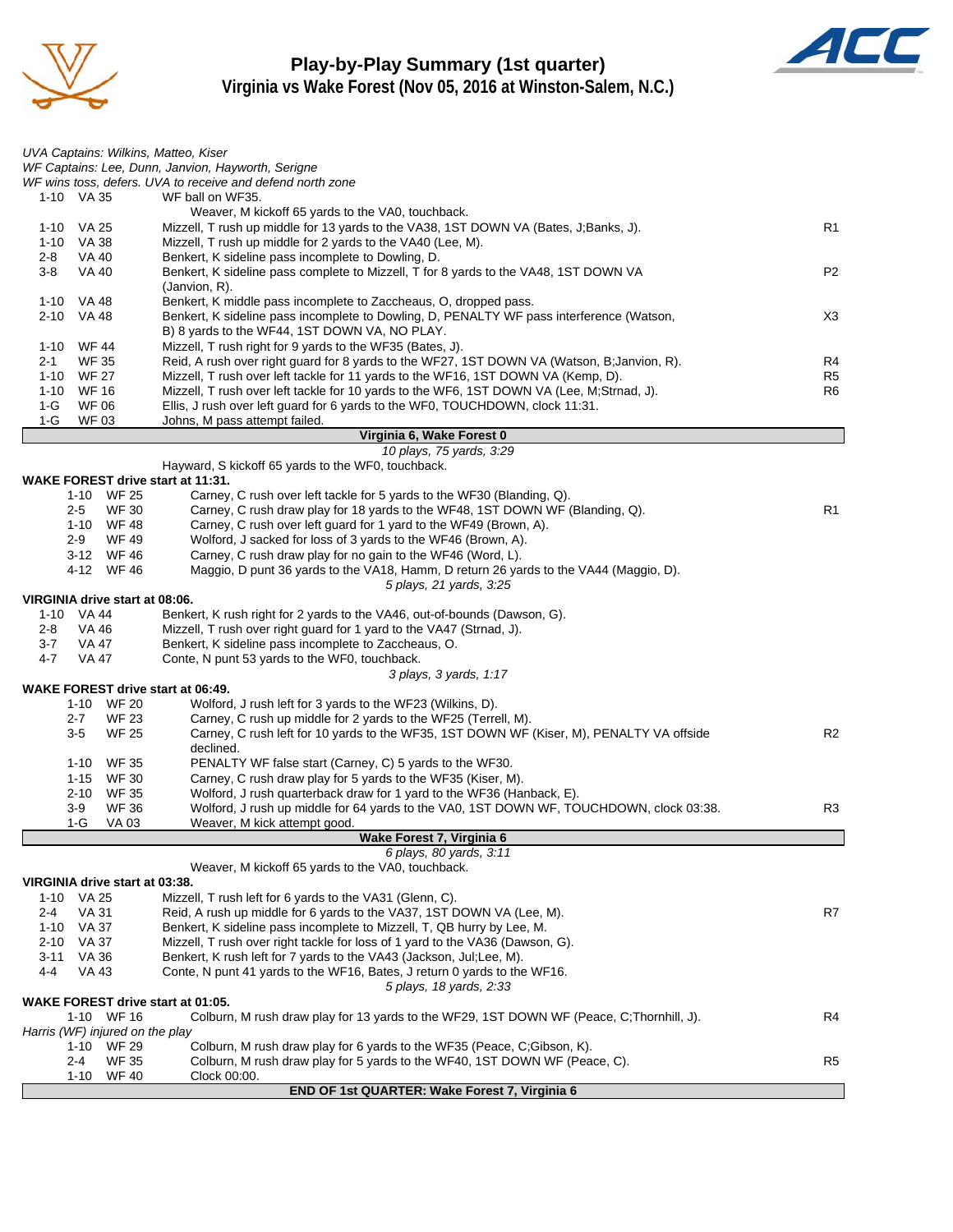

**Play-by-Play Summary (1st quarter) Virginia vs Wake Forest (Nov 05, 2016 at Winston-Salem, N.C.)**



|                        |       | Time  |  | 1st Downs |   | Conversions |         |                |                 |                  |
|------------------------|-------|-------|--|-----------|---|-------------|---------|----------------|-----------------|------------------|
| <b>Quarter Summary</b> | Score | Poss  |  |           |   | 3rd         | 4th     | <b>Rushing</b> | Passing         | <b>Penalties</b> |
| Virginia               |       | 07:19 |  |           |   | $1 - 3$     | $0 - 0$ | 13-80          | $1 - 5 - 0 - 8$ | $0-0$            |
| <b>Wake Forest</b>     |       | 07:41 |  |           | 5 | $2 - 3$     | 0-0     | 14-130         | $0 - 0 - 0 - 0$ | $2 - 13$         |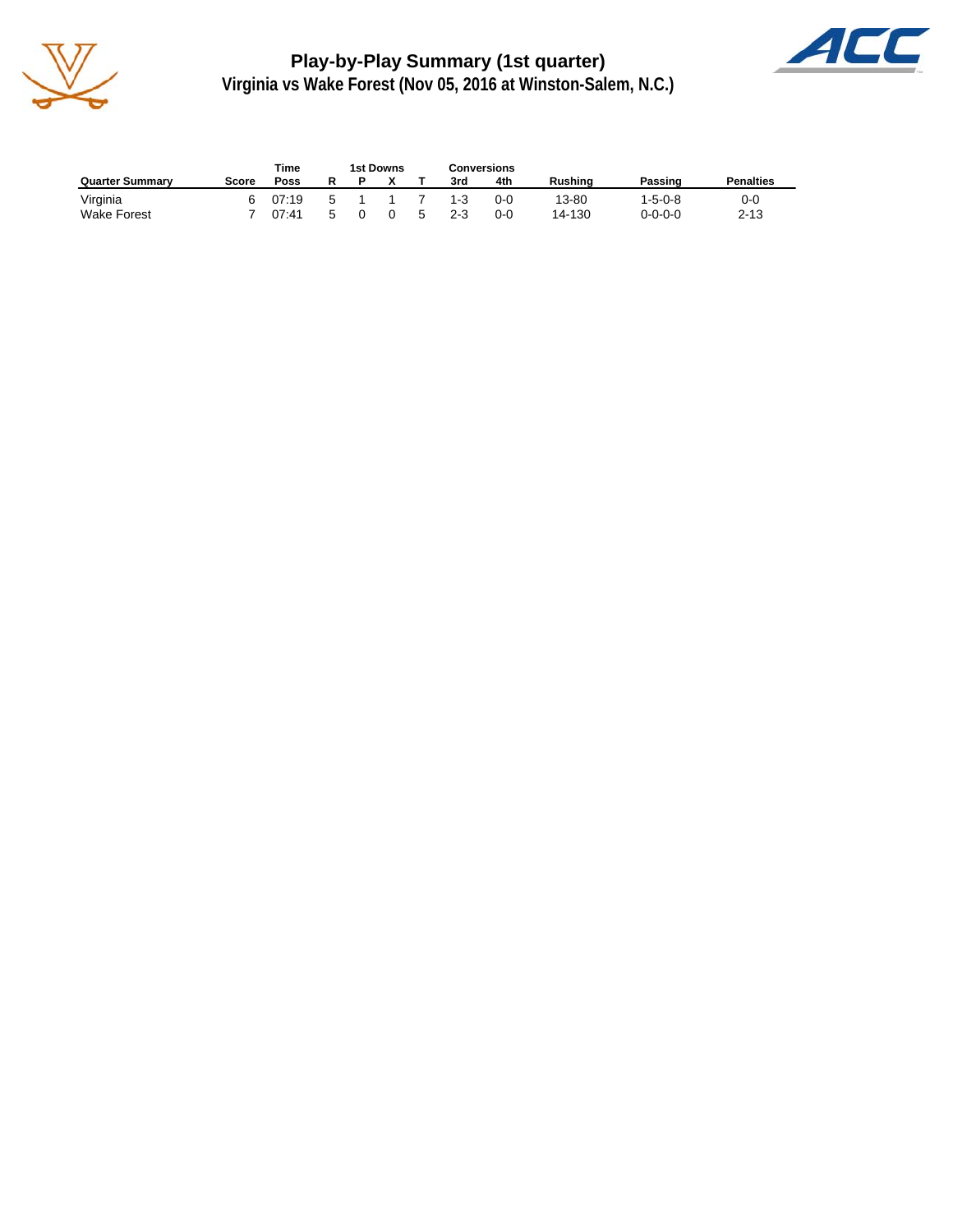

#### **Quickie Statistics (1st quarter only) Virginia vs Wake Forest (Nov 05, 2016 at Winston-Salem, N.C.)**



|                                   | VA             | WF          |
|-----------------------------------|----------------|-------------|
| Score                             | 6              |             |
| <b>FIRST DOWNS</b>                | $\overline{7}$ | 5           |
| <b>RUSHES-YARDS (NET)</b>         | 13-80          | 14-130      |
| <b>PASSING YDS (NET)</b>          | 8              | 0           |
| Passes Att-Comp-Int               | $5 - 1 - 0$    | $0 - 0 - 0$ |
| <b>TOTAL OFFENSE PLAYS-YARDS</b>  | 18-88          | 14-130      |
| <b>Fumble Returns-Yards</b>       | $0 - 0$        | $0-0$       |
| <b>Punt Returns-Yards</b>         | $1 - 26$       | $1 - 0$     |
| Kickoff Returns-Yards             | $0-0$          | $0-0$       |
| <b>Interception Returns-Yards</b> | $0 - 0$        | $0 - 0$     |
| Punts (Number-Avg)                | $2 - 47.0$     | $1 - 36.0$  |
| Fumbles-Lost                      | $0 - 0$        | $0 - 0$     |
| Penalties-Yards                   | $0-0$          | $2 - 13$    |
| <b>Possession Time</b>            | 07:19          | 07:41       |
| <b>Third-Down Conversions</b>     | 1 of $3$       | $2$ of $3$  |
| <b>Fourth-Down Conversions</b>    | $0$ of $0$     | $0$ of $0$  |

| Virginia              |             |                     |             |                |               |          |            |             | <b>Wake Forest</b>                                              |         |             |                |              |          |            |             |
|-----------------------|-------------|---------------------|-------------|----------------|---------------|----------|------------|-------------|-----------------------------------------------------------------|---------|-------------|----------------|--------------|----------|------------|-------------|
| <b>Rushing</b>        |             |                     |             | No. Gain Loss  | Net           | TD       | Lg         | Avg         | <b>Rushing</b>                                                  |         |             | No. Gain Loss  | Net          | TD       | Lq         | <u>Avg</u>  |
| Taquan Mizzell        |             | 8                   | 52          | 1              | 51            | $\Omega$ | 13         | 6.4         | John Wolford                                                    | 4       | 68          | 3              | 65           | 1        | 64         | 16.2        |
| <b>Albert Reid</b>    |             | 2                   | 14          | 0              | 14            | 0        | 8          | 7.0         | Cade Carney                                                     | 7       | 41          | 0              | 41           | 0        | 18         | 5.9         |
| Kurt Benkert          |             | 2                   | 9           | $\Omega$       | 9             | 0        | 7          | 4.5         | Matt Colburn                                                    | 3       | 24          | 0              | 24           | 0        | 13         | 8.0         |
| Jordan Ellis          |             |                     | 6           | $\overline{0}$ | 6             | 1        | 6          | 6.0         |                                                                 |         |             |                |              |          |            |             |
| <b>Passing</b>        |             |                     | $C-A-I$     | Yds            | TD            |          | Long       | <b>Sack</b> | <b>Passing</b>                                                  |         | $C-A-I$     |                | Yds          | TD       | Long       | <b>Sack</b> |
| <b>Kurt Benkert</b>   |             |                     | $1 - 5 - 0$ |                | $\Omega$<br>8 |          | 8          | 0           | John Wolford                                                    |         | $0 - 0 - 0$ |                | 0            | $\Omega$ | 0          |             |
| <b>Receiving</b>      |             | No.                 |             | Yards          | TD            | Long     |            |             | <b>Receiving</b>                                                | No.     |             | Yards          | TD           | Long     |            |             |
| <b>Taquan Mizzell</b> |             | 1                   |             | 8              | $\Omega$      | 8        |            |             |                                                                 |         |             |                |              |          |            |             |
| <b>Puntina</b>        |             | No.                 | Yds         | Avg            |               | Long     | In20       | ΤВ          | <b>Punting</b>                                                  | No.     | Yds         |                | Avg          | Long     | In20       | ТВ          |
| Nicholas Conte        |             | $\mathfrak{p}$      | 94          | 47.0           |               | 53       |            |             | Dom Maggio                                                      |         | 36          |                | 36.0         | 36       | $\Omega$   | $\Omega$    |
| <b>Punt Returns</b>   |             | No.                 | Yards       |                | <b>TD</b>     | Long     |            |             | <b>Punt Returns</b>                                             | No.     | Yards       |                | TD           | Long     |            |             |
| Daniel Hamm           |             |                     |             | 26             | $\Omega$      | 26       |            |             | <b>Jessie Bates</b>                                             |         |             | 0              | $\Omega$     | 0        |            |             |
| <b>Kick Returns</b>   |             | No.                 | Yards       |                | TD            | Long     |            |             | <b>Kick Returns</b>                                             | No.     | Yards       |                | TD           | Long     |            |             |
| Tackles               |             | UA-A                |             | Total          | <b>Sacks</b>  |          | <b>TFL</b> |             | <b>Tackles</b>                                                  | UA-A    |             | Total          | <b>Sacks</b> |          | <b>TFL</b> |             |
| <b>Chris Peace</b>    |             | $1 - 2$             |             | 3              | 0.0           |          | 0.0        |             | Marquel Lee                                                     | $2 - 2$ |             | 4              |              | 0.0      | 0.0        |             |
| Quin Blanding         |             | $2 - 0$             |             | 2              | 0.0           |          | 0.0        |             | <b>Grant Dawson</b>                                             | $2 - 0$ |             | 2              |              | 0.0      | 1.0        |             |
| Andrew Brown          |             | $2 - 0$             |             | $\overline{c}$ | 1.0           |          | 1.0        |             | <b>Justin Strnad</b>                                            | $1 - 1$ |             | $\overline{2}$ |              | 0.0      | 0.0        |             |
| Micah Kiser           |             | $2 - 0$             |             | $\overline{2}$ | 0.0           |          | 0.0        |             | Ryan Janvion                                                    | $1 - 1$ |             | $\overline{c}$ |              | 0.0      | 0.0        |             |
| Qtr                   | <b>Time</b> | <b>Scoring Play</b> |             |                |               |          |            |             |                                                                 |         |             |                |              |          | $V-H$      |             |
| 1st                   | 11:31       |                     |             |                |               |          |            |             | VA - Jordan Ellis 6 yd run (Matt Johns pass failed), 10-75 3:29 |         |             |                |              |          | $6 - 0$    |             |
|                       | 03:38       |                     |             |                |               |          |            |             | WF - John Wolford 64 yd run (Mike Weaver kick), 6-80 3:11       |         |             |                |              |          | $6 - 7$    |             |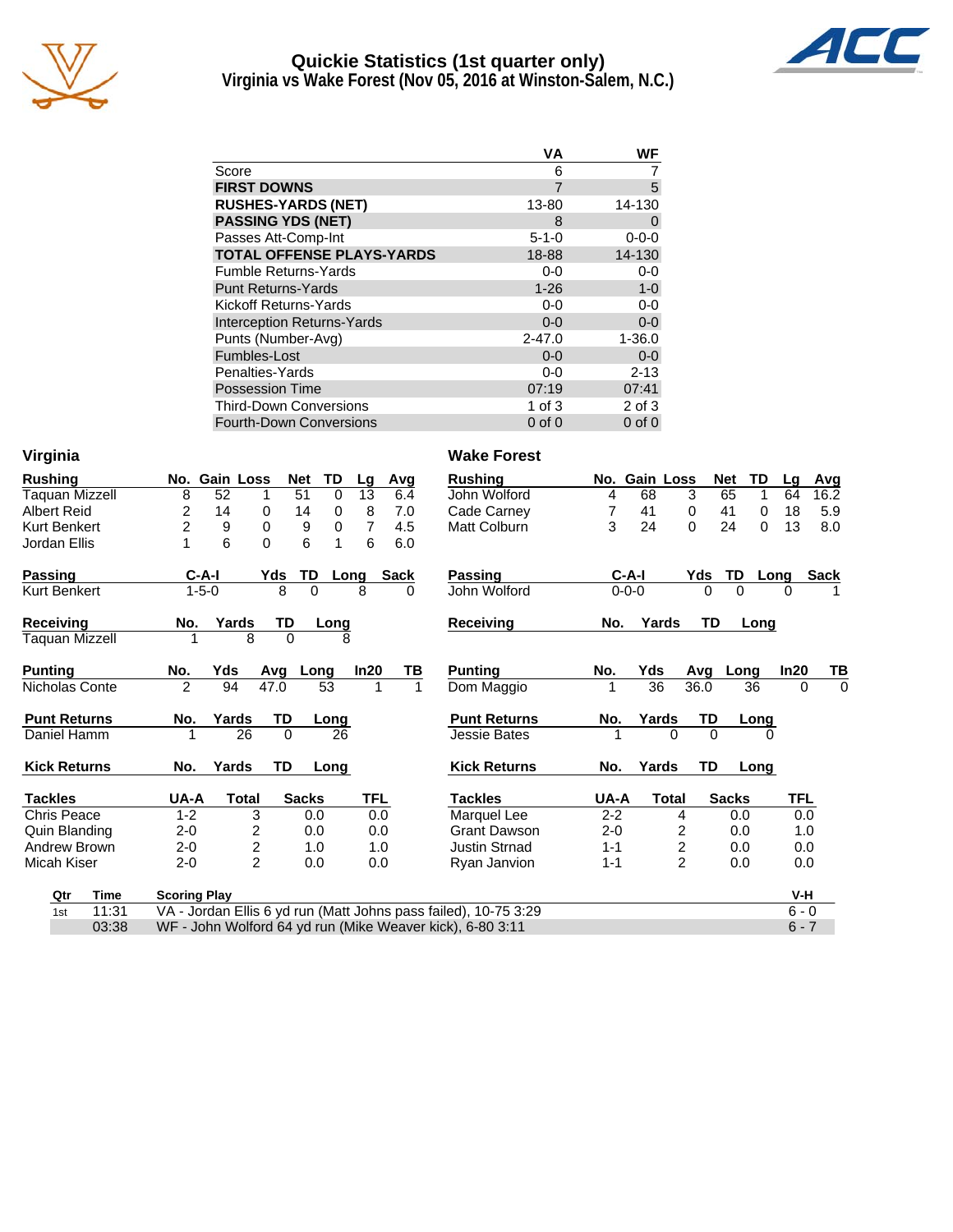

#### **Play-by-Play Summary (2nd quarter) Virginia vs Wake Forest (Nov 05, 2016 at Winston-Salem, N.C.)**



|              |                | 1-10 WF 40                     | Start of 2nd quarter, clock 15:00.                                                                                                                     |                |
|--------------|----------------|--------------------------------|--------------------------------------------------------------------------------------------------------------------------------------------------------|----------------|
|              | 1-10           | <b>WF 40</b>                   | Wolford, J rush up middle for no gain to the WF40 (Wilkins, D).                                                                                        |                |
|              |                | 2-10 WF40                      | Colburn, M rush left for loss of 3 yards to the WF37 (Thornhill, J).                                                                                   |                |
|              |                | 3-13 WF 37                     | Wolford, J sideline pass complete to Hines, T for 13 yards to the 50 yardline, 1ST DOWN                                                                | P6             |
|              |                |                                | WF, out-of-bounds (Thornhill, J).                                                                                                                      |                |
|              |                | 1-10 WF 50                     | Wolford, J crossing pass complete to Carney, C for 15 yards to the VA35, 1ST DOWN WF                                                                   | P7             |
|              |                |                                | (Rainey, K).                                                                                                                                           |                |
|              | 1-10           | VA 35                          | Wolford, J rush quarterback draw for 1 yard to the VA34 (Thornhill, J).                                                                                |                |
|              | 2-9            | VA 34                          | Carney, C rush draw play for 1 yard to the VA33 (Wright, S).                                                                                           |                |
|              | 3-8            | VA 33                          | Carney, C rush draw play for 5 yards to the VA28 (Kiser, M;Brown, A).                                                                                  |                |
|              | 4-3            | <b>VA 28</b>                   | Timeout Wake Forest, clock 10:47.                                                                                                                      |                |
|              | 4-3            | <b>VA 28</b>                   | Weaver, M field goal attempt from 46 GOOD, clock 10:41.                                                                                                |                |
|              |                |                                | Wake Forest 10, Virginia 6<br>11 plays, 56 yards, 5:24                                                                                                 |                |
|              |                |                                | Weaver, M kickoff 65 yards to the VA0, touchback.                                                                                                      |                |
|              |                | VIRGINIA drive start at 10:41. |                                                                                                                                                        |                |
|              | 1-10 VA 25     |                                | Benkert, K sideline pass complete to Zaccheaus, O for 3 yards to the VA28 (Brown, T).                                                                  |                |
| $2 - 7$      | <b>VA 28</b>   |                                | Benkert, K deep out pass complete to Dowling, D for 11 yards to the VA39, 1ST DOWN VA                                                                  | P8             |
|              |                |                                | (Henderson, A).                                                                                                                                        |                |
|              | 1-10 VA 39     |                                | Mizzell, T rush up middle for loss of 3 yards to the VA36 (Banks, J; Stewart, C).                                                                      |                |
|              | 2-13 VA 36     |                                | Benkert, K sideline pass incomplete.                                                                                                                   |                |
|              | 3-13 VA 36     |                                | Benkert, K rush quarterback draw for 10 yards to the VA46 (Brown, T; Jackson, Jul).                                                                    |                |
| $4 - 3$      | VA 46          |                                | Conte, N punt 52 yards to the WF2, downed.                                                                                                             |                |
|              |                |                                | 5 plays, 21 yards, 2:26                                                                                                                                |                |
|              |                |                                | <b>WAKE FOREST drive start at 08:15.</b>                                                                                                               |                |
|              |                | 1-10 WF 02                     | PENALTY WF false start (Haynes, P) 1 yards to the WF1.                                                                                                 |                |
|              | $1 - 11$       | <b>WF 01</b>                   | Carney, C rush over right guard for 2 yards to the WF3 (Hanback, E).                                                                                   |                |
|              | $2-9$          | <b>WF03</b>                    | Carney, C rush draw play for 2 yards to the WF5 (Wilkins, D; Terrell, M).                                                                              |                |
|              | 3-7            | <b>WF 05</b>                   | Carney, C rush over left tackle for 6 yards to the WF11 (Hall, B).                                                                                     |                |
|              | 4-1            | <b>WF 11</b>                   | Maggio, D punt 46 yards to the VA43, Hamm, D return 2 yards to the VA45 (Watson, B).                                                                   |                |
|              |                | VIRGINIA drive start at 06:24. | 3 plays, 9 yards, 1:51                                                                                                                                 |                |
|              | 1-10 VA 45     |                                | Benkert, K deep pass incomplete to Reed, J.                                                                                                            |                |
|              | 2-10 VA 45     |                                | Benkert, K sideline pass complete to Zaccheaus, O for 3 yards to the VA48 (Okonye, J).                                                                 |                |
| 3-7          | VA 48          |                                | Benkert, K sideline pass incomplete to Mizzell, T, QB hurry by Brown, T.                                                                               |                |
| $4 - 7$      | VA 48          |                                | Conte, N punt 45 yards to the WF7, Bates, J return 1 yards to the WF8 (Kiser, M;Spaziani,                                                              |                |
|              |                |                                | $J$ ).                                                                                                                                                 |                |
|              |                |                                | 3 plays, 3 yards, 0:59                                                                                                                                 |                |
|              |                |                                | <b>WAKE FOREST drive start at 05:25.</b>                                                                                                               |                |
|              |                | 1-10 WF 08                     | Colburn, M rush up middle for 2 yards to the WF10 (Wilkins, D).                                                                                        |                |
|              | 2-8            | <b>WF 10</b>                   | Colburn, M rush draw play for 5 yards to the WF15 (Blanding, Q).                                                                                       |                |
|              | 3-3            | <b>WF 15</b>                   | Wolford, J rush quarterback draw for loss of 1 yard to the WF14 (Hanback, E;Kiser, M).                                                                 |                |
|              | 4-4            | <b>WF 14</b>                   | Maggio, D punt 39 yards to the VA47, Hamm, D return 6 yards to the WF47 (Austin, D).                                                                   |                |
|              |                |                                | 3 plays, 6 yards, 2:18                                                                                                                                 |                |
|              |                | VIRGINIA drive start at 03:07. |                                                                                                                                                        |                |
| 1-10<br>2-10 | WF 47<br>WF 47 |                                | Benkert, K screen pass incomplete to Zaccheaus, O (Stewart, C).<br>Benkert, K screen pass complete to Zaccheaus, O for no gain to the WF47 (Bates, J). |                |
| 3-10         | <b>WF 47</b>   |                                | Benkert, K sideline pass complete to Dowling, D for 9 yards to the WF38, out-of-bounds                                                                 |                |
|              |                |                                | (Watson, B).                                                                                                                                           |                |
| 4-1          | <b>WF 38</b>   |                                | Benkert, K rush for loss of 10 yards to the WF48, fumble by Benkert, K recovered by WF                                                                 |                |
|              |                |                                | Glenn, C at WF48.                                                                                                                                      |                |
|              |                |                                | 4 plays, minus 1 yard, 1:11                                                                                                                            |                |
|              |                |                                | <b>WAKE FOREST drive start at 01:56.</b>                                                                                                               |                |
|              |                | 1-10 WF 48                     | Wolford, J crossing pass complete to Lewis, C for 11 yards to the VA41, 1ST DOWN WF,                                                                   | P8             |
|              |                |                                | out-of-bounds (Mack, J).                                                                                                                               |                |
|              |                | 1-10 VA 41                     | Wolford, J middle pass complete to Serigne, C for 21 yards to the VA20, 1ST DOWN WF                                                                    | P <sub>9</sub> |
|              |                | 1.10, 1/1.20                   | (Peace, C).<br>Carnov C rush up middle for 8 yerds to the VA12 (Mask I)                                                                                |                |
|              |                |                                |                                                                                                                                                        |                |

1-10 VA 20 Carney, C rush up middle for 8 yards to the VA12 (Mack, J). 2-2 VA 12 Colburn, M rush over left guard for 3 yards to the VA9, 1ST DOWN WF (Blanding, Q).<br>1-G VA 09 Wolford, J slant pass incomplete to Wade, C. 1-G VA 09 Wolford, J slant pass incomplete to Wade, C. 2-G VA 09 Wolford, J rush quarterback draw for 6 yards to the VA3 (Rainey, K;Kiser, M). 3-G VA 03 Timeout Virginia, clock 00:27.<br>3-G VA 03 Wolford, J sideline pass compl Wolford, J sideline pass complete to Serigne, C for 3 yards to the VA0, TOUCHDOWN, clock 00:23. 1-G VA 03 Weaver, M kick attempt good.

**Wake Forest 17, Virginia 6**

*7 plays, 52 yards, 1:33*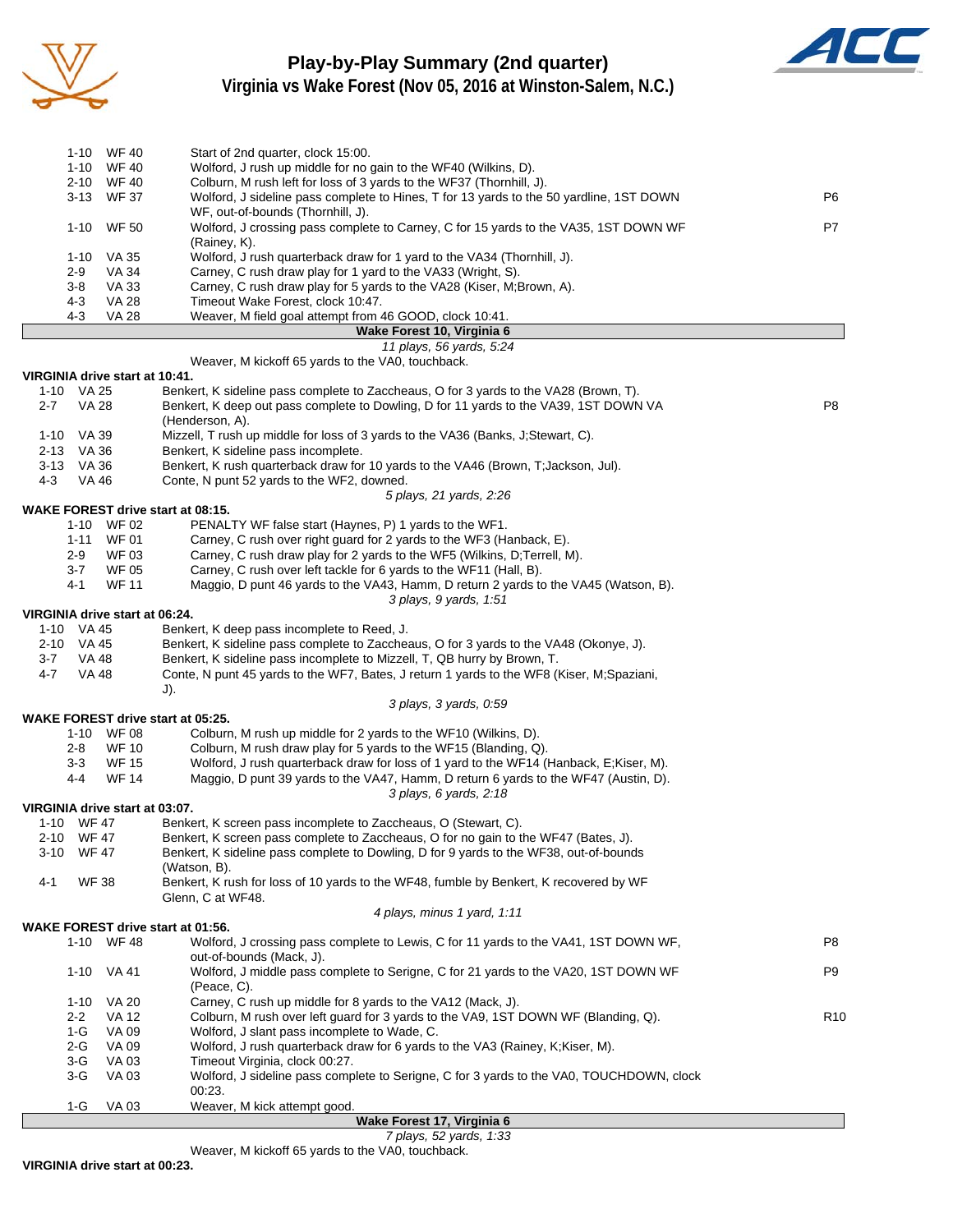

## **Play-by-Play Summary (2nd quarter) Virginia vs Wake Forest (Nov 05, 2016 at Winston-Salem, N.C.)**



|         | 1-10 VA 25 | Mizzell, T rush right for 14 yards to the VA39, 1ST DOWN VA (Glenn, C).                  | R <sub>9</sub> |
|---------|------------|------------------------------------------------------------------------------------------|----------------|
|         | 1-10 VA 39 | Timeout Virginia, clock 00:17.                                                           |                |
|         | 1-10 VA 39 | Benkert, K rush up middle for 9 yards to the VA48.                                       |                |
| $2 - 1$ | VA 48      | Timeout Virginia, clock 00:07.                                                           |                |
| $2 - 1$ | VA 48      | Benkert, K deep pass incomplete to Zaccheaus, O (Bates, J).<br>End of half, clock 00:00. |                |
|         |            |                                                                                          |                |

*3 plays, 23 yards, 0:23* **END OF 2nd QUARTER: Wake Forest 17, Virginia 6** Time 1st Downs Conversions<br>
<u>Poss R P X T 3rd 4th</u> **Quarter Summary Score Poss R P X T 3rd 4th Rushing Passing Penalties** Virginia 0 04:59 1 1 0 2 0-3 0-1 5-20 5-10-0-26 0-0

Wake Forest 10 10:01 1 4 0 5 2-5 0-0 14-37 5-6-0-63 1-1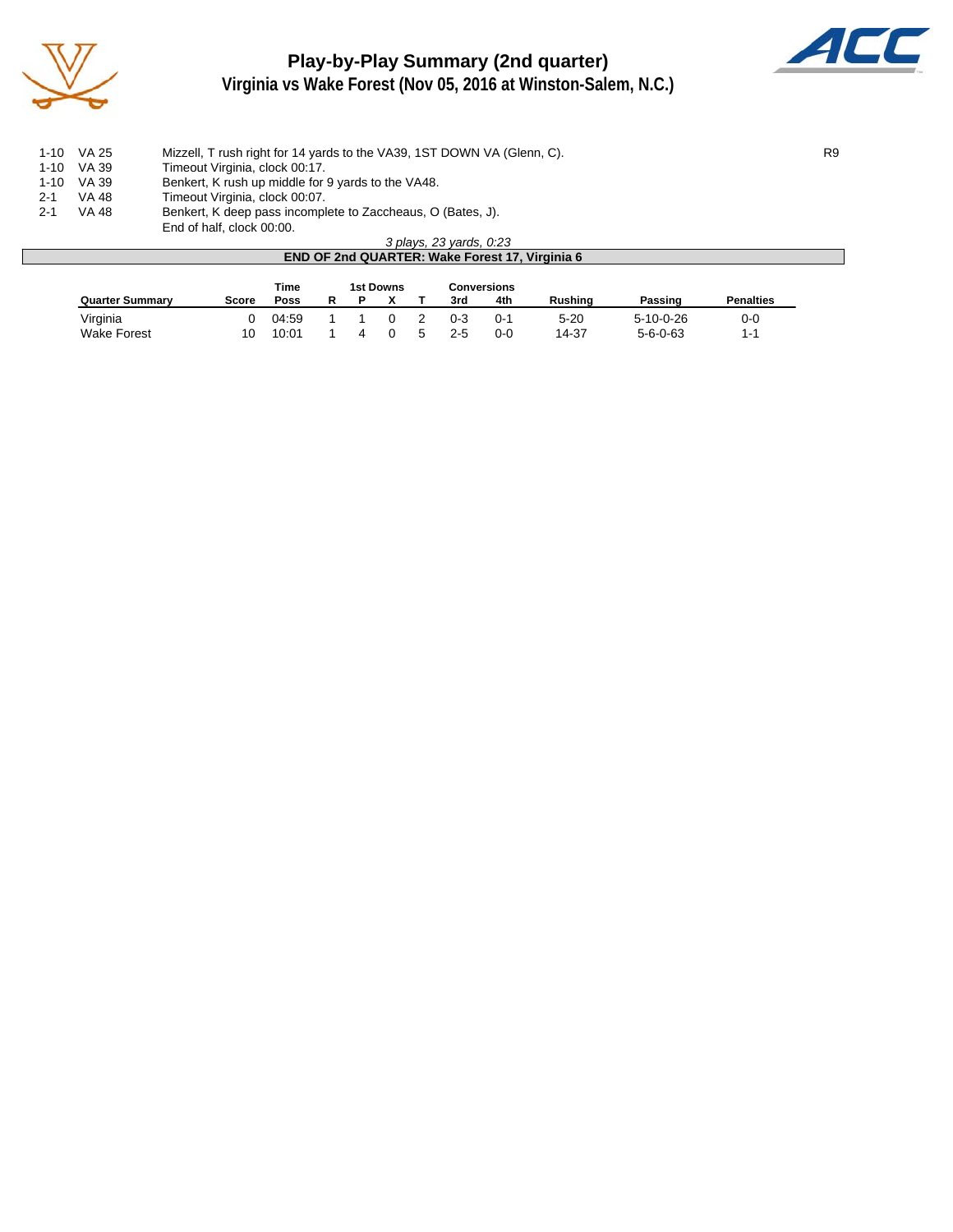

#### **Quickie Statistics (2nd quarter only) Virginia vs Wake Forest (Nov 05, 2016 at Winston-Salem, N.C.)**



|                                   | ٧A            | WF          |
|-----------------------------------|---------------|-------------|
| Score                             | 0             | 10          |
| <b>FIRST DOWNS</b>                | $\mathcal{P}$ | 5           |
| <b>RUSHES-YARDS (NET)</b>         | $5 - 20$      | 14-37       |
| <b>PASSING YDS (NET)</b>          | 26            | 63          |
| Passes Att-Comp-Int               | $10 - 5 - 0$  | $6 - 5 - 0$ |
| <b>TOTAL OFFENSE PLAYS-YARDS</b>  | $15 - 46$     | 20-100      |
| <b>Fumble Returns-Yards</b>       | $0 - 0$       | $0 - 0$     |
| <b>Punt Returns-Yards</b>         | $2 - 8$       | $1 - 1$     |
| Kickoff Returns-Yards             | $0 - 0$       | 0-0         |
| <b>Interception Returns-Yards</b> | $0 - 0$       | $0 - 0$     |
| Punts (Number-Avg)                | $2 - 48.5$    | $2 - 42.5$  |
| Fumbles-Lost                      | $1 - 1$       | $0 - 0$     |
| Penalties-Yards                   | $0-0$         | 1-1         |
| <b>Possession Time</b>            | 04:59         | 10:01       |
| <b>Third-Down Conversions</b>     | $0$ of $3$    | 2 of 5      |
| <b>Fourth-Down Conversions</b>    | 0 of 1        | $0$ of $0$  |

| Virginia              |                     |                                               |              |             |            |      |          | <b>Wake Forest</b>                                                         |               |                |                |             |                  |            |             |
|-----------------------|---------------------|-----------------------------------------------|--------------|-------------|------------|------|----------|----------------------------------------------------------------------------|---------------|----------------|----------------|-------------|------------------|------------|-------------|
| <b>Rushing</b>        |                     | No. Gain Loss                                 | Net          | TD          | Lg         | Avg  |          | <b>Rushing</b>                                                             |               | No. Gain Loss  |                |             | TD<br><b>Net</b> | Lg         | Avg         |
| <b>Taquan Mizzell</b> | $\overline{c}$      | 14                                            | 3<br>11      | $\mathbf 0$ | 14         |      | 5.5      | Cade Carney                                                                | 6             | 24             |                | 0           | 24<br>$\Omega$   | 8          | 4.0         |
| <b>Kurt Benkert</b>   | 3                   | 19                                            | 10           | 9<br>0      | 10         |      | 3.0      | <b>Matt Colburn</b>                                                        | 4             | 10             |                | 3           | 7<br>0           | 5          | 1.8         |
|                       |                     |                                               |              |             |            |      |          | John Wolford                                                               | 4             | $\overline{7}$ |                | 1           | 6<br>0           | 6          | 1.5         |
| <b>Passing</b>        | $C-A-I$             |                                               | Yds          | TD          | Long       | Sack |          | <b>Passing</b>                                                             |               | $C-A-I$        |                | Yds         | TD               | Long       | <b>Sack</b> |
| Kurt Benkert          | $5 - 10 - 0$        |                                               | 26           | $\Omega$    | 11         |      | $\Omega$ | John Wolford                                                               |               | $5 - 6 - 0$    |                | 63          |                  | 21         | $\Omega$    |
| <b>Receiving</b>      | No.                 | Yards                                         | TD           | Long        |            |      |          | <b>Receiving</b>                                                           | No.           |                | Yards          | TD          | Long             |            |             |
| Olamide Zaccheaus     | 3                   | 6                                             | $\Omega$     |             | 3          |      |          | Cam Serigne                                                                | 2             |                | 24             | $\mathbf 1$ |                  | 21         |             |
| Doni Dowling          | 2                   | 20                                            | 0            | 11          |            |      |          | Cade Carney                                                                | 1             |                | 15             | 0           |                  | 15         |             |
|                       |                     |                                               |              |             |            |      |          | <b>Tabari Hines</b>                                                        | 1             |                | 13             | 0           |                  | 13         |             |
|                       |                     |                                               |              |             |            |      |          | Cortez Lewis                                                               | 1             |                | 11             | $\Omega$    |                  | 11         |             |
| <b>Punting</b>        | No.                 | Yds                                           | Avq          | Long        | In20       |      | ΤВ       | <b>Punting</b>                                                             | No.           | Yds            |                | Avg         | Long             | ln20       | TB          |
| Nicholas Conte        | $\overline{2}$      | $\overline{97}$                               | 48.5         | 52          | 2          |      | $\Omega$ | Dom Maggio                                                                 | $\mathcal{P}$ | 85             |                | 42.5        | 46               | $\Omega$   | $\Omega$    |
| <b>Punt Returns</b>   | No.                 | Yards                                         | TD           | Long        |            |      |          | <b>Punt Returns</b>                                                        | No.           | Yards          |                | TD          | Long             |            |             |
| Daniel Hamm           | $\mathfrak{p}$      | 8                                             | $\Omega$     | 6           |            |      |          | <b>Jessie Bates</b>                                                        |               |                |                | $\Omega$    |                  |            |             |
| <b>Kick Returns</b>   | No.                 | Yards                                         | <b>TD</b>    | Long        |            |      |          | <b>Kick Returns</b>                                                        | No.           | Yards          |                | <b>TD</b>   | Long             |            |             |
| <b>Tackles</b>        | UA-A                | <b>Total</b>                                  | <b>Sacks</b> |             | <b>TFL</b> |      |          | <b>Tackles</b>                                                             | UA-A          |                | <b>Total</b>   |             | <b>Sacks</b>     | <b>TFL</b> |             |
| Micah Kiser           | $0 - 4$             | 4                                             |              | 0.0         | 0.5        |      |          | <b>Brad Watson</b>                                                         | $2 - 0$       |                | $\overline{2}$ |             | 0.0              |            | 0.0         |
| Juan Thornhill        | $3-0$               | 3                                             |              | 0.0         | 1.0        |      |          | Thomas Brown                                                               | $1 - 1$       |                | 2              |             | 0.0              |            | 0.0         |
| Donte Wilkins         | $2 - 1$             | 3                                             |              | 0.0         | 0.0        |      |          | Dionte Austin                                                              | $1 - 0$       |                | 1              |             | 0.0              |            | 0.0         |
| Jordan Mack           | $2 - 0$             | $\overline{2}$                                |              | 0.0         | 0.0        |      |          | Cameron Glenn                                                              | $1 - 0$       |                | 1              |             | 0.0              | 0.0        |             |
| <b>Time</b><br>Qtr    | <b>Scoring Play</b> |                                               |              |             |            |      |          |                                                                            |               |                |                |             |                  | V-H        |             |
| 11:31<br>1st          |                     |                                               |              |             |            |      |          | VA - Jordan Ellis 6 yd run (Matt Johns pass failed), 10-75 3:29            |               |                |                |             |                  | $6 - 0$    |             |
| 03:38                 |                     |                                               |              |             |            |      |          | WF - John Wolford 64 yd run (Mike Weaver kick), 6-80 3:11                  |               |                |                |             |                  | $6 - 7$    |             |
| 10:41<br>2nd          |                     | WF - Mike Weaver 46 yd field goal, 11-56 5:24 |              |             |            |      |          |                                                                            |               |                |                |             |                  | $0 - 3$    |             |
| 00:23                 |                     |                                               |              |             |            |      |          | WF - Cam Serigne 3 yd pass from John Wolford (Mike Weaver kick), 7-52 1:33 |               |                |                |             |                  | $0 - 10$   |             |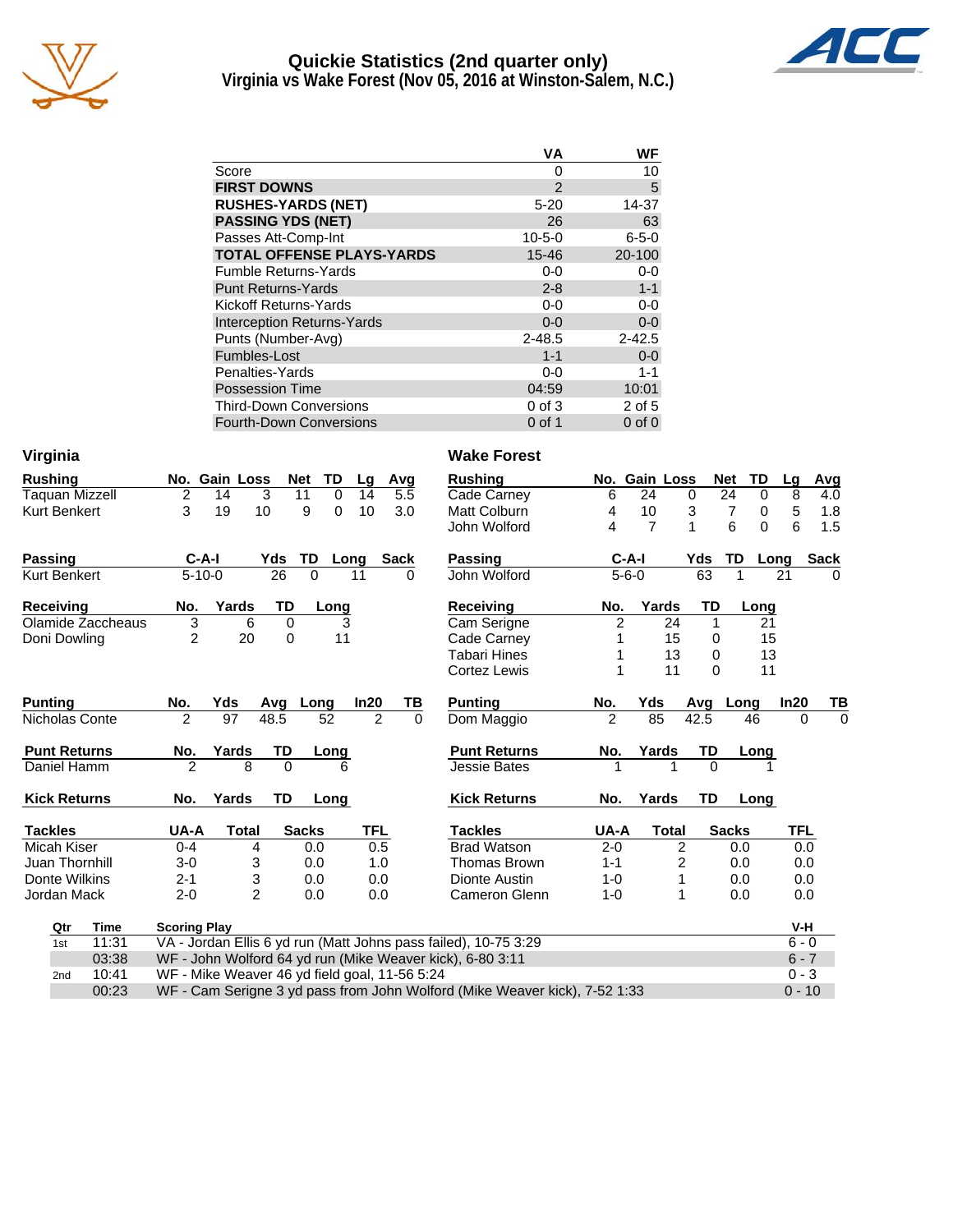

**Play-by-Play Summary (3rd quarter) Virginia vs Wake Forest (Nov 05, 2016 at Winston-Salem, N.C.)**



|             |                                              | Start of 3rd quarter, clock 15:00, VA ball on VA35.<br>Hayward, S kickoff 62 yards to the WF3, Armstrong, J return 20 yards to the WF23 (Reed,                          |                 |
|-------------|----------------------------------------------|-------------------------------------------------------------------------------------------------------------------------------------------------------------------------|-----------------|
|             |                                              | J;Blanding, Q).                                                                                                                                                         |                 |
|             |                                              | WAKE FOREST drive start at 15:00.                                                                                                                                       |                 |
|             | WF 23<br>$1 - 10$                            | Wolford, J rush right for 3 yards to the WF26 (Blanding, Q).                                                                                                            |                 |
|             | <b>WF 26</b><br>$2 - 7$                      | Carney, C rush over right tackle for 2 yards to the WF28 (Kiser, M).                                                                                                    |                 |
|             | <b>WF 28</b><br>$3-5$<br>4-9<br><b>WF 24</b> | Wolford, J sacked for loss of 4 yards to the WF24 (Kiser, M).<br>Maggio, D punt 32 yards to the VA44, Hamm, D return 3 yards to the VA47 (Bassey, E).                   |                 |
|             |                                              | 3 plays, 1 yard, 2:21                                                                                                                                                   |                 |
|             |                                              | VIRGINIA drive start at 12:39.                                                                                                                                          |                 |
|             | 1-10 VA 47                                   | Benkert, K sideline pass complete to Mizzell, T for 2 yards to the VA49 (Glenn, C).                                                                                     |                 |
| 2-8         | VA 49                                        | Benkert, K middle pass complete to Zaccheaus, O for 8 yards to the WF43, 1ST DOWN VA.                                                                                   | P <sub>10</sub> |
|             | 1-10 WF43                                    | Benkert, K sideline pass complete to Dowling, D for 10 yards to the WF33, 1ST DOWN VA<br>(Brown, T; Henderson, A).                                                      | P11             |
| $1 - 10$    | WF 33                                        | Benkert, K middle pass incomplete to Zaccheaus, O (Stewart, C).                                                                                                         |                 |
| 2-10        | WF 33                                        | Benkert, K slant pass incomplete to Santoro, R.                                                                                                                         |                 |
|             | 3-10 WF 33                                   | Benkert, K sideline pass complete to Santoro, R for 16 yards to the WF17, 1ST DOWN VA.                                                                                  | P <sub>12</sub> |
|             | 1-10 WF 17                                   | Benkert, K sideline pass incomplete to Dowling, D, QB hurry by Bates, J.                                                                                                |                 |
| 2-10        | <b>WF 17</b>                                 | Benkert, K slant pass complete to Dowling, D for 15 yards to the WF2, 1ST DOWN VA (Bates,                                                                               | P <sub>13</sub> |
| 1-G         | WF 02                                        | $J$ ).<br>Mizzell, T rush over right tackle for no gain to the WF2 (Stewart, C).                                                                                        |                 |
| 2-G         | <b>WF02</b>                                  | Benkert, K sideline pass complete to Dowling, D for 2 yards to the WF0, TOUCHDOWN, clock                                                                                |                 |
|             |                                              | 09:43.                                                                                                                                                                  |                 |
| 1-G         | <b>WF03</b>                                  | Hayward, S kick attempt good.                                                                                                                                           |                 |
|             |                                              | Wake Forest 17, Virginia 13                                                                                                                                             |                 |
|             |                                              | 10 plays, 53 yards, 2:56<br>Hayward, S kickoff 12 yards to the VA47, on-side kick, recovered by VA Thornhill, J on                                                      |                 |
|             |                                              | VA47.                                                                                                                                                                   |                 |
|             |                                              | VIRGINIA drive start at 09:43.                                                                                                                                          |                 |
|             | 1-10 VA 47                                   | Benkert, K deep out pass incomplete to Zaccheaus, O.                                                                                                                    |                 |
|             | 2-10 VA 47                                   | Reid, A rush up middle for 11 yards to the WF42, 1ST DOWN VA (Ejiofor, D;Glenn, C).                                                                                     | R14             |
|             |                                              | Glenn (WF) injured on the play                                                                                                                                          |                 |
|             | 1-10 WF 42<br>2-10 WF42                      | Benkert, K deep pass incomplete to Johnson, K.<br>Benkert, K sideline pass complete to Dowling, D for 10 yards to the WF32, 1ST DOWN VA.                                | P <sub>15</sub> |
|             | 1-10 WF 32                                   | Benkert, K sacked for loss of 7 yards to the WF39 (Stewart, C;Banks, J).                                                                                                |                 |
|             |                                              | Ejiofor (WF) injured on the play                                                                                                                                        |                 |
|             | 2-17 WF 39                                   | Benkert, K sacked for loss of 3 yards to the WF42 (Dunn, W).                                                                                                            |                 |
|             | 3-20 WF 42                                   | Benkert, K sideline pass incomplete to Dowling, D (Okonye, J).                                                                                                          |                 |
|             | 4-20 WF 42                                   | Conte, N punt 28 yards to the WF14, fair catch by Bates, J.                                                                                                             |                 |
|             |                                              | 7 plays, 11 yards, 2:20<br><b>WAKE FOREST drive start at 07:23.</b>                                                                                                     |                 |
|             | 1-10 WF 14                                   | Colburn, M rush draw play for 9 yards to the WF23 (Rainey, K;Bradshaw, Z).                                                                                              |                 |
|             | <b>WF 23</b><br>2-1                          | Colburn, M rush draw play for no gain to the WF23 (Terrell, M).                                                                                                         |                 |
|             | 3-1<br><b>WF 23</b>                          | Carney, C rush draw play for 3 yards to the WF26, 1ST DOWN WF (Terrell, M;Bradshaw, Z).                                                                                 | R <sub>11</sub> |
|             | 1-10 WF 26                                   | Wolford, J rush left for 12 yards to the WF38, 1ST DOWN WF (Terrell, M).                                                                                                | R <sub>12</sub> |
|             | $1 - 10$<br>WF 38<br><b>WF 39</b>            | Colburn, M rush draw play for 1 yard to the WF39 (Mack, J).<br>Wolford, J slant pass complete to Bachman, A for 8 yards to the WF47 (Hall, B).                          |                 |
|             | $2-9$<br>$3 - 1$<br><b>WF 47</b>             | Wolford, J rush quarterback draw for loss of 2 yards to the WF45 (Kiser, M), PENALTY VA                                                                                 | X13             |
|             |                                              | face mask (Kiser, M) 15 yards to the VA38, 1ST DOWN WF, NO PLAY.                                                                                                        |                 |
|             | $1 - 10$<br><b>VA 38</b>                     | Wolford, J sideline pass complete to Hines, T for 7 yards to the VA31, out-of-bounds                                                                                    |                 |
|             |                                              | (Thornhill, J).                                                                                                                                                         |                 |
|             | $2 - 3$<br><b>VA 31</b>                      | Carney, C rush draw play for 1 yard to the VA30 (Terrell, M).                                                                                                           |                 |
|             | <b>VA 30</b><br>$3-2$                        | Bradshaw (UVA) injured on the play<br>Carney, C rush draw play for no gain to the VA30 (Terrell, M).                                                                    |                 |
|             | $4 - 2$<br><b>VA 30</b>                      | Weaver, M field goal attempt from 48 MISSED - wide right, spot at VA30, clock 01:58.                                                                                    |                 |
|             |                                              | 10 plays, 56 yards, 5:25                                                                                                                                                |                 |
|             |                                              | VIRGINIA drive start at 01:58.                                                                                                                                          |                 |
|             | 1-10 VA 30                                   | Mizzell, T rush draw play for 11 yards to the VA41, 1ST DOWN VA (Kemp, D).                                                                                              | R <sub>16</sub> |
| 1-10<br>2-1 | VA 41                                        | Benkert, K sideline pass complete to Dowling, D for 9 yards to the 50 yardline.<br>Benkert, K sideline pass complete to Johnson, K for 5 yards to the WF45, 1ST DOWN VA | P <sub>17</sub> |
|             | VA 50                                        | (Brown, T).                                                                                                                                                             |                 |
| $1 - 10$    | <b>WF 45</b>                                 | Benkert, K deep pass complete to Mizzell, T for 45 yards to the WF0, 1ST DOWN VA,                                                                                       | P18             |
|             |                                              | TOUCHDOWN, clock 00:23.                                                                                                                                                 |                 |
| 1-G         | WF 03                                        | Hayward, S kick attempt good.<br>Virginia 20 Wake Forest 17                                                                                                             |                 |
|             |                                              |                                                                                                                                                                         |                 |

**Virginia 20, Wake Forest 17** *4 plays, 70 yards, 1:35*

Hayward, S kickoff 65 yards to the WF0, Armstrong, J return 24 yards to the WF24 (Peace,

C). **WAKE FOREST drive start at 00:23.**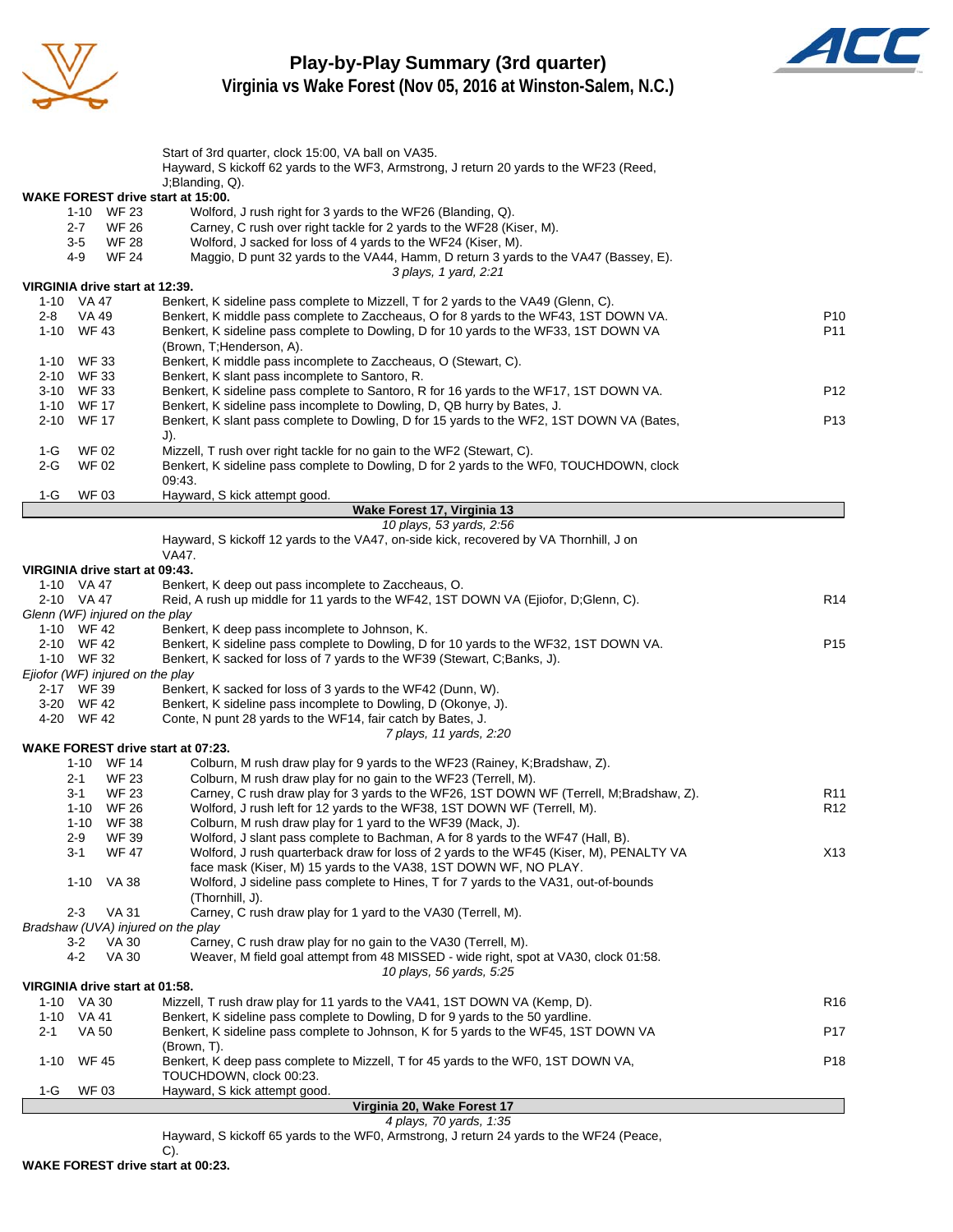

# **Play-by-Play Summary (3rd quarter)**



**Virginia vs Wake Forest (Nov 05, 2016 at Winston-Salem, N.C.)**

| WF 24<br>$1 - 10$      | Wolford, J sideline pass complete to Bachman, A for 11 yards to the WF35, 1ST DOWN WF. |             |   |   |           |  |     |                    |                                                 |                  |                  |  |  |  |
|------------------------|----------------------------------------------------------------------------------------|-------------|---|---|-----------|--|-----|--------------------|-------------------------------------------------|------------------|------------------|--|--|--|
| WF 35<br>$1 - 10$      | Clock 00:00.                                                                           |             |   |   |           |  |     |                    |                                                 |                  |                  |  |  |  |
|                        |                                                                                        |             |   |   |           |  |     |                    | END OF 3rd QUARTER: Virginia 20, Wake Forest 17 |                  |                  |  |  |  |
|                        |                                                                                        |             |   |   |           |  |     |                    |                                                 |                  |                  |  |  |  |
|                        |                                                                                        | Time        |   |   | 1st Downs |  |     | <b>Conversions</b> |                                                 |                  |                  |  |  |  |
| <b>Quarter Summary</b> | Score                                                                                  | <b>Poss</b> | R | P |           |  | 3rd | 4th                | Rushina                                         | Passing          | <b>Penalties</b> |  |  |  |
| Virginia               | 14                                                                                     | 06:51       |   |   |           |  | 1-2 | $0 - 0$            | $5-12$                                          | 10-16-0-122      | $1 - 15$         |  |  |  |
| Wake Forest            |                                                                                        | 08:09       |   |   |           |  | 1-3 | $0 - 0$            | $10 - 27$                                       | $3 - 3 - 0 - 26$ | $0-0$            |  |  |  |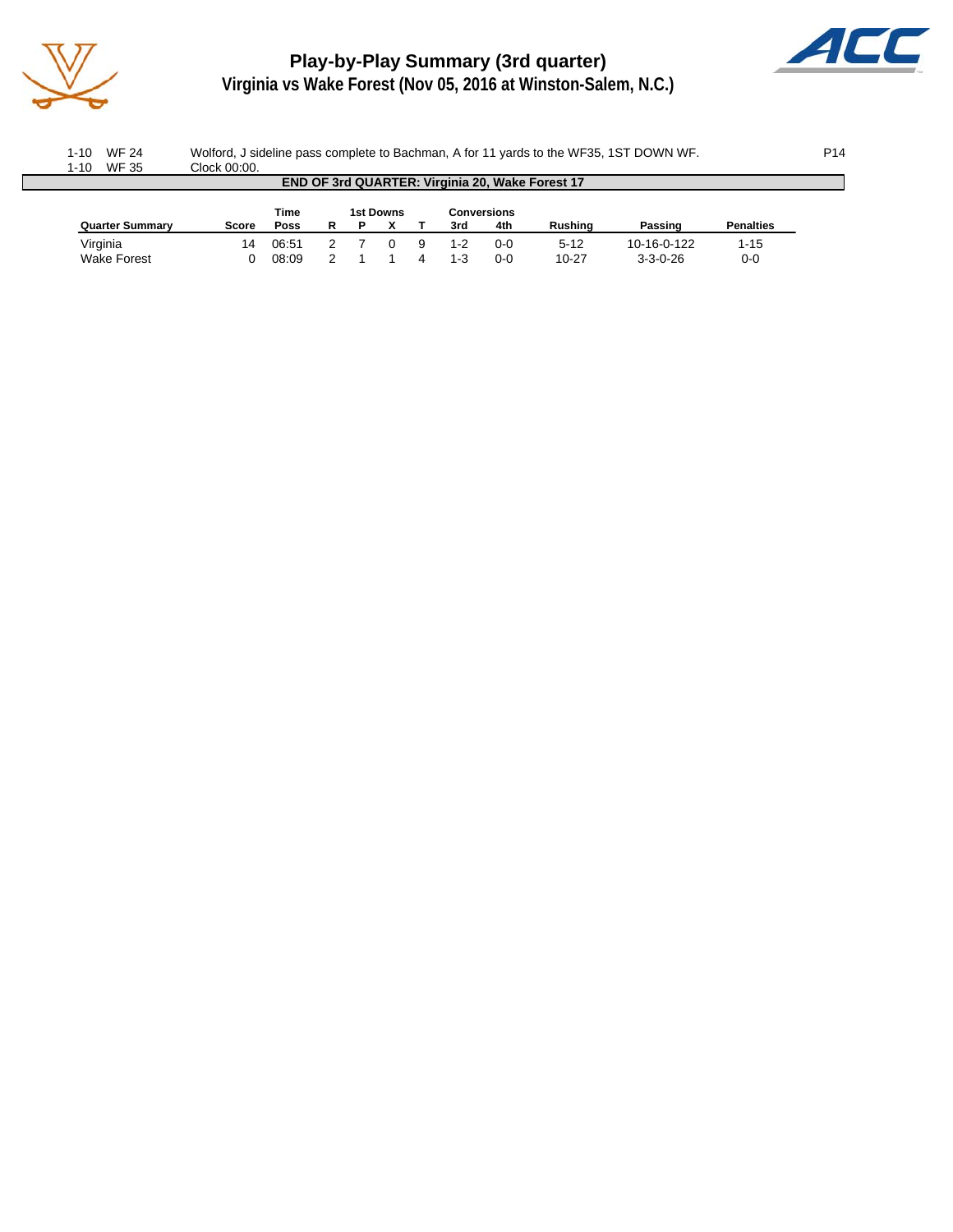

#### **Quickie Statistics (3rd quarter only) Virginia vs Wake Forest (Nov 05, 2016 at Winston-Salem, N.C.)**



|                                   | VA            | WF          |
|-----------------------------------|---------------|-------------|
| Score                             | 14            |             |
| <b>FIRST DOWNS</b>                | 9             | 4           |
| <b>RUSHES-YARDS (NET)</b>         | $5 - 12$      | 10-27       |
| <b>PASSING YDS (NET)</b>          | 122           | 26          |
| Passes Att-Comp-Int               | $16 - 10 - 0$ | $3 - 3 - 0$ |
| <b>TOTAL OFFENSE PLAYS-YARDS</b>  | 21-134        | $13 - 53$   |
| <b>Fumble Returns-Yards</b>       | $0-0$         | $0-0$       |
| <b>Punt Returns-Yards</b>         | $1 - 3$       | $0-0$       |
| Kickoff Returns-Yards             | $0-0$         | $2 - 44$    |
| <b>Interception Returns-Yards</b> | $0 - 0$       | $0 - 0$     |

Punts (Number-Avg) 1-28.0 1-32.0 Fumbles-Lost 0-0 0-0 0-0 Penalties-Yards 6-0 and 1-15 0-0 Possession Time 06:51 08:09

3rd 09:43 VA - Doni Dowling 2 yd pass from Kurt Benkert (Sam Hayward kick), 10-53 2:56 7 - 0

00:23 VA - Taquan Mizzell 45 yd pass from Kurt Benkert (Sam Hayward kick), 4-70 1:35 14 - 0

|                |               |               |               | <b>Third-Down Conversions</b><br><b>Fourth-Down Conversions</b> |      |                |        |                    |   |             |  |  |  |  |  |  |
|----------------|---------------|---------------|---------------|-----------------------------------------------------------------|------|----------------|--------|--------------------|---|-------------|--|--|--|--|--|--|
|                |               |               |               |                                                                 |      |                |        | $0$ of $0$         |   | $0$ of $0$  |  |  |  |  |  |  |
| Virginia       |               |               |               |                                                                 |      |                |        | <b>Wake Forest</b> |   |             |  |  |  |  |  |  |
| <b>Rushing</b> |               |               | No. Gain Loss | Net                                                             | TD.  | La             | Avq    | <b>Rushing</b>     |   | No. Gain    |  |  |  |  |  |  |
| Taquan Mizzell | 2             | 11            | 0             | 11                                                              | 0    | 11             | 5.5    | John Wolford       | 3 | 15          |  |  |  |  |  |  |
| Albert Reid    |               | 11            | 0             | 11                                                              | 0    | 11             | 11.0   | Matt Colburn       | 3 | 10          |  |  |  |  |  |  |
| Kurt Benkert   | $\mathcal{P}$ | $\Omega$      | 10            | $-10$                                                           | 0    | 0              | $-5.0$ | Cade Carney        | 4 | 6           |  |  |  |  |  |  |
| <b>Passing</b> |               | C-A-I         | Yds           | TD                                                              | Long | <b>Passing</b> |        | $C-A-I$            |   |             |  |  |  |  |  |  |
| Kurt Benkert   |               | $10 - 16 - 0$ | 122           | 2                                                               |      | 45             | 2      | John Wolford       |   | $3 - 3 - 0$ |  |  |  |  |  |  |
|                |               |               |               |                                                                 |      |                |        |                    |   |             |  |  |  |  |  |  |

| <b>Receiving</b>      | No. | Yards | TD | Lona |
|-----------------------|-----|-------|----|------|
| Doni Dowling          | 5   | 46    |    | 15   |
| <b>Taquan Mizzell</b> |     | 47    |    | 45   |
| Ryan Santoro          |     | 16    |    | 16   |
| Olamide Zaccheaus     |     |       |    |      |

| <b>Punting</b>      | No. | Yds   |      | Avg Long | In20 | ΤВ |
|---------------------|-----|-------|------|----------|------|----|
| Nicholas Conte      |     | 28.   | 28.0 | 28       |      |    |
| <b>Punt Returns</b> | No. | Yards | - TD | Lona     |      |    |
| Daniel Hamm         |     | з     |      |          |      |    |
| <b>Kick Returns</b> | No. | Yards | -TD  | Lona     |      |    |

| <b>Tackles</b>      | UA-A    | Total | <b>Sacks</b> | <b>TFL</b> |
|---------------------|---------|-------|--------------|------------|
| <b>Matt Terrell</b> | 4-1     | 5     | 0.O          | 0.0        |
| Micah Kiser         | $2 - 0$ | 2     | 1.0          | 1.0        |
| Quin Blanding       | $1 - 1$ | 2     | 0.0          | 0.0        |
| Zach Bradshaw       | $0 - 2$ | 2     | 0.0          | 0.0        |

|                |              |                                                 |                                                                                                                       |                                                                                 | Lg                                                                     |                                           |                                                     | <b>Rushing</b>                                                                                           |                                                                                                                                                                                                                                         |          |                                                                                                                                       |                                                                                    | TD                                                       | Lg                                                                                           | Avg                                                                                  |
|----------------|--------------|-------------------------------------------------|-----------------------------------------------------------------------------------------------------------------------|---------------------------------------------------------------------------------|------------------------------------------------------------------------|-------------------------------------------|-----------------------------------------------------|----------------------------------------------------------------------------------------------------------|-----------------------------------------------------------------------------------------------------------------------------------------------------------------------------------------------------------------------------------------|----------|---------------------------------------------------------------------------------------------------------------------------------------|------------------------------------------------------------------------------------|----------------------------------------------------------|----------------------------------------------------------------------------------------------|--------------------------------------------------------------------------------------|
| $\overline{2}$ | 11           | 0                                               | 11                                                                                                                    | $\Omega$                                                                        | 11                                                                     |                                           |                                                     | John Wolford                                                                                             | 3                                                                                                                                                                                                                                       | 15       |                                                                                                                                       |                                                                                    | $\mathbf 0$                                              |                                                                                              | 3.7                                                                                  |
| 1              | 11           | 0                                               | 11                                                                                                                    | 0                                                                               | 11                                                                     |                                           |                                                     | Matt Colburn                                                                                             | 3                                                                                                                                                                                                                                       | 10       |                                                                                                                                       |                                                                                    | 0                                                        |                                                                                              | 3.3                                                                                  |
| $\overline{c}$ | $\Omega$     | 10                                              | $-10$                                                                                                                 | $\Omega$                                                                        | $\Omega$                                                               |                                           |                                                     | Cade Carney                                                                                              | 4                                                                                                                                                                                                                                       | 6        |                                                                                                                                       |                                                                                    | $\Omega$                                                 | 3                                                                                            | 1.5                                                                                  |
|                |              |                                                 | <b>TD</b>                                                                                                             |                                                                                 |                                                                        |                                           |                                                     | Passing                                                                                                  |                                                                                                                                                                                                                                         |          |                                                                                                                                       |                                                                                    |                                                          |                                                                                              | <b>Sack</b>                                                                          |
|                |              |                                                 | $\overline{2}$                                                                                                        |                                                                                 |                                                                        |                                           |                                                     | John Wolford                                                                                             |                                                                                                                                                                                                                                         |          |                                                                                                                                       |                                                                                    | $\Omega$                                                 | 11                                                                                           |                                                                                      |
| No.            |              |                                                 |                                                                                                                       |                                                                                 |                                                                        |                                           |                                                     | <b>Receiving</b>                                                                                         |                                                                                                                                                                                                                                         |          |                                                                                                                                       | TD                                                                                 |                                                          |                                                                                              |                                                                                      |
|                |              |                                                 | 1                                                                                                                     |                                                                                 |                                                                        |                                           |                                                     |                                                                                                          |                                                                                                                                                                                                                                         |          |                                                                                                                                       | $\Omega$                                                                           |                                                          |                                                                                              |                                                                                      |
| 2              |              |                                                 | 1                                                                                                                     |                                                                                 |                                                                        |                                           |                                                     | <b>Tabari Hines</b>                                                                                      | 1                                                                                                                                                                                                                                       |          | $\overline{7}$                                                                                                                        | 0                                                                                  |                                                          |                                                                                              |                                                                                      |
|                |              |                                                 |                                                                                                                       |                                                                                 |                                                                        |                                           |                                                     |                                                                                                          |                                                                                                                                                                                                                                         |          |                                                                                                                                       |                                                                                    |                                                          |                                                                                              |                                                                                      |
|                |              |                                                 |                                                                                                                       |                                                                                 |                                                                        |                                           |                                                     |                                                                                                          |                                                                                                                                                                                                                                         |          |                                                                                                                                       |                                                                                    |                                                          |                                                                                              |                                                                                      |
| No.            | Yds          |                                                 |                                                                                                                       |                                                                                 |                                                                        |                                           |                                                     | <b>Punting</b>                                                                                           | No.                                                                                                                                                                                                                                     |          |                                                                                                                                       |                                                                                    |                                                          | In20                                                                                         | TВ                                                                                   |
| 1              | 28           |                                                 |                                                                                                                       |                                                                                 |                                                                        |                                           | $\Omega$                                            | Dom Maggio                                                                                               | 1                                                                                                                                                                                                                                       |          |                                                                                                                                       |                                                                                    | 32                                                       | 0                                                                                            | $\mathbf 0$                                                                          |
| No.            |              |                                                 |                                                                                                                       |                                                                                 |                                                                        |                                           |                                                     | <b>Punt Returns</b>                                                                                      | No.                                                                                                                                                                                                                                     |          |                                                                                                                                       | TD                                                                                 |                                                          |                                                                                              |                                                                                      |
|                |              |                                                 |                                                                                                                       |                                                                                 |                                                                        |                                           |                                                     |                                                                                                          |                                                                                                                                                                                                                                         |          |                                                                                                                                       |                                                                                    |                                                          |                                                                                              |                                                                                      |
| No.            |              |                                                 |                                                                                                                       |                                                                                 |                                                                        |                                           |                                                     | <b>Kick Returns</b>                                                                                      | No.                                                                                                                                                                                                                                     |          |                                                                                                                                       | <b>TD</b>                                                                          |                                                          |                                                                                              |                                                                                      |
|                |              |                                                 |                                                                                                                       |                                                                                 |                                                                        |                                           |                                                     |                                                                                                          | 2                                                                                                                                                                                                                                       |          |                                                                                                                                       | $\Omega$                                                                           |                                                          |                                                                                              |                                                                                      |
| UA-A           |              |                                                 |                                                                                                                       |                                                                                 |                                                                        |                                           |                                                     | <b>Tackles</b>                                                                                           |                                                                                                                                                                                                                                         |          |                                                                                                                                       |                                                                                    |                                                          | <b>TFL</b>                                                                                   |                                                                                      |
| $4 - 1$        |              | 5                                               |                                                                                                                       |                                                                                 |                                                                        |                                           |                                                     |                                                                                                          | $1 - 1$                                                                                                                                                                                                                                 |          | 2                                                                                                                                     |                                                                                    |                                                          | 0.5                                                                                          |                                                                                      |
| $2 - 0$        |              |                                                 |                                                                                                                       |                                                                                 |                                                                        |                                           |                                                     | Cameron Glenn                                                                                            | $1 - 1$                                                                                                                                                                                                                                 |          |                                                                                                                                       |                                                                                    |                                                          | 0.0                                                                                          |                                                                                      |
| 1-1            |              |                                                 |                                                                                                                       |                                                                                 |                                                                        |                                           |                                                     | <b>Thomas Brown</b>                                                                                      | $1 - 1$                                                                                                                                                                                                                                 |          | 2                                                                                                                                     |                                                                                    |                                                          | 0.0                                                                                          |                                                                                      |
|                |              |                                                 |                                                                                                                       |                                                                                 |                                                                        |                                           |                                                     | <b>Jessie Bates</b>                                                                                      | $1 - 0$                                                                                                                                                                                                                                 |          | 1                                                                                                                                     |                                                                                    |                                                          | 0.0                                                                                          |                                                                                      |
|                |              |                                                 |                                                                                                                       |                                                                                 |                                                                        |                                           |                                                     |                                                                                                          |                                                                                                                                                                                                                                         |          |                                                                                                                                       |                                                                                    |                                                          | V-H                                                                                          |                                                                                      |
|                |              |                                                 |                                                                                                                       |                                                                                 |                                                                        |                                           |                                                     |                                                                                                          |                                                                                                                                                                                                                                         |          |                                                                                                                                       |                                                                                    |                                                          | $6 - 0$                                                                                      |                                                                                      |
|                |              |                                                 |                                                                                                                       |                                                                                 |                                                                        |                                           |                                                     |                                                                                                          |                                                                                                                                                                                                                                         |          |                                                                                                                                       |                                                                                    |                                                          | $6 - 7$                                                                                      |                                                                                      |
|                |              |                                                 |                                                                                                                       |                                                                                 |                                                                        |                                           |                                                     |                                                                                                          |                                                                                                                                                                                                                                         | $6 - 10$ |                                                                                                                                       |                                                                                    |                                                          |                                                                                              |                                                                                      |
|                |              |                                                 |                                                                                                                       |                                                                                 |                                                                        |                                           |                                                     |                                                                                                          |                                                                                                                                                                                                                                         |          |                                                                                                                                       |                                                                                    |                                                          | $6 - 17$                                                                                     |                                                                                      |
|                | 5<br>$0 - 2$ | $C-A-I$<br>$10 - 16 - 0$<br><b>Scoring Play</b> | Yards<br>46<br>47<br>16<br>8<br>Yards<br>3<br>Yards<br><b>Total</b><br>2<br>$\overline{\mathbf{c}}$<br>$\overline{2}$ | Yds<br>122<br>TD<br>0<br>$\Omega$<br>Avq<br>28.0<br>TD<br>$\Omega$<br><b>TD</b> | Long<br>28<br>Long<br>Long<br><b>Sacks</b><br>0.0<br>1.0<br>0.0<br>0.0 | Long<br>45<br>Long<br>15<br>45<br>16<br>8 | In20<br>1<br><b>TFL</b><br>0.0<br>1.0<br>0.0<br>0.0 | No. Gain Loss<br><b>Net</b><br>TD<br>Avg<br>5.5<br>11.0<br>$-5.0$<br><b>Sack</b><br>$\overline{2}$<br>TВ | Alex Bachman<br>John Armstrong<br><b>Chris Stewart</b><br>VA - Jordan Ellis 6 yd run (Matt Johns pass failed), 10-75 3:29<br>WF - John Wolford 64 yd run (Mike Weaver kick), 6-80 3:11<br>WF - Mike Weaver 46 yd field goal, 11-56 5:24 |          | $C-A-I$<br>$3 - 3 - 0$<br>No.<br>$\overline{2}$<br>UA-A<br>WF - Cam Serigne 3 yd pass from John Wolford (Mike Weaver kick), 7-52 1:33 | Yards<br>19<br>Yds<br>32<br>Yards<br>Yards<br>44<br><b>Total</b><br>$\overline{c}$ | No. Gain Loss<br>4<br>0<br>0<br>Yds<br>26<br>Avg<br>32.0 | <b>Net</b><br>11<br>10<br>6<br><b>TD</b><br>Lona<br><b>Sacks</b><br>0.5<br>0.0<br>0.0<br>0.0 | $\overline{12}$<br>$\boldsymbol{9}$<br>Long<br>Long<br>11<br>7<br>Long<br>Long<br>24 |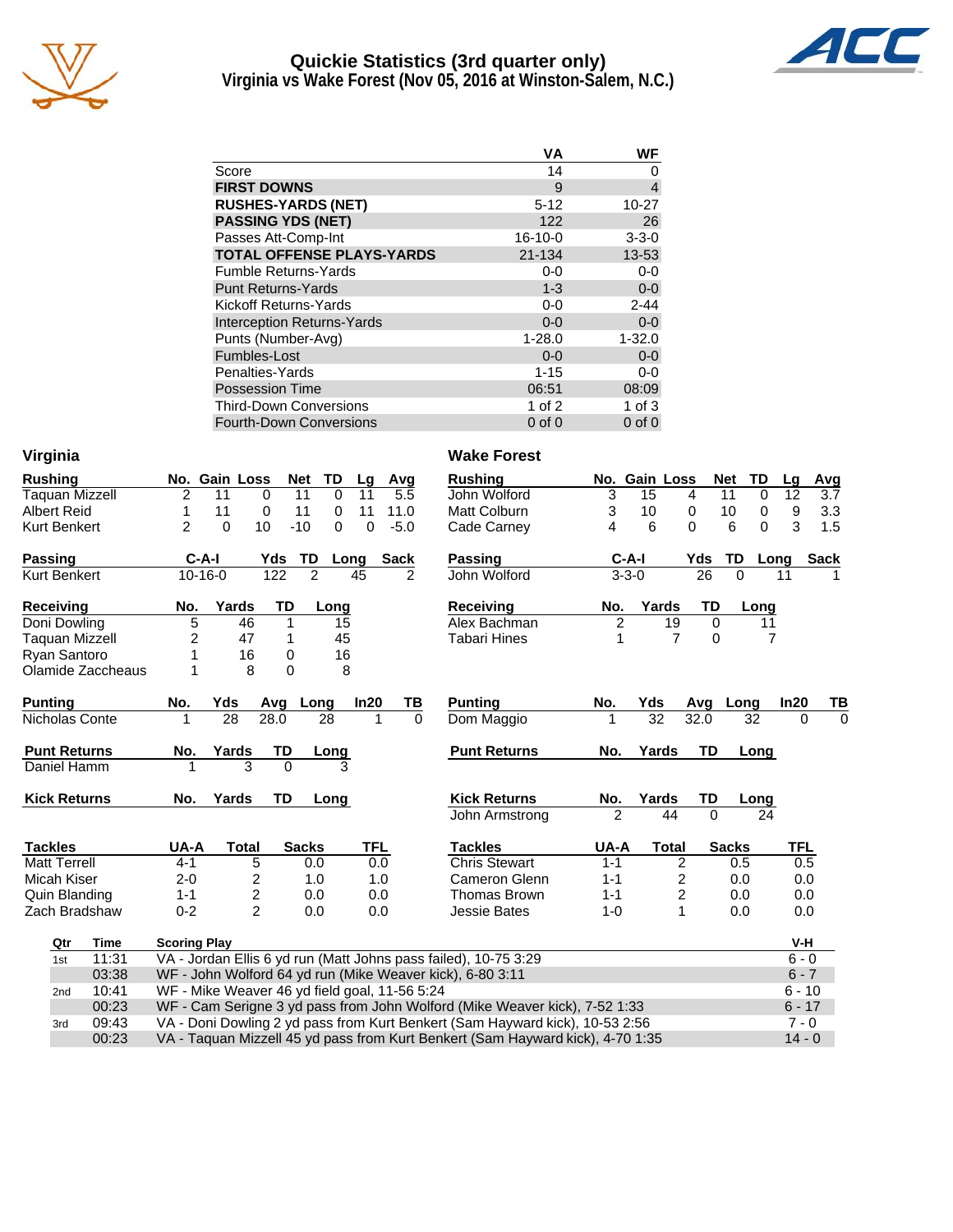

# **Play-by-Play Summary (4th quarter)**



**Virginia vs Wake Forest (Nov 05, 2016 at Winston-Salem, N.C.)**

|         |              | 1-10 WF 35                     | Start of 4th quarter, clock 15:00.                                                                                                                                                     |                 |
|---------|--------------|--------------------------------|----------------------------------------------------------------------------------------------------------------------------------------------------------------------------------------|-----------------|
|         |              | 1-10 WF 35                     | Wolford, J sacked for loss of 2 yards to the WF33 (Hanback, E).                                                                                                                        |                 |
|         |              | 2-12 WF 33                     | Wolford, J rush quarterback draw for loss of 1 yard to the WF32 (Hanback, E).                                                                                                          |                 |
|         |              | 3-13 WF 32                     | Timeout Virginia, clock 14:16.                                                                                                                                                         |                 |
|         |              | 3-13 WF 32                     | Wolford, J sideline pass complete to Lewis, C for 19 yards to the VA49 (Hall, B), PENALTY                                                                                              |                 |
|         |              |                                | WF holding (Herron, J) 10 yards to the WF22, NO PLAY.                                                                                                                                  |                 |
|         |              | 3-23 WF 22                     | Colburn, M rush draw play for 5 yards to the WF27 (Kiser, M).                                                                                                                          |                 |
|         |              | 4-18 WF 27                     | Maggio, D punt 47 yards to the VA26, Hamm, D return 0 yards to the VA26, PENALTY VA                                                                                                    |                 |
|         |              |                                | illegal block (Reed, J) 10 yards to the VA16, 1st and 10, VA ball on VA16.                                                                                                             |                 |
|         |              |                                | 4 plays, 3 yards, 2:08                                                                                                                                                                 |                 |
|         |              | VIRGINIA drive start at 13:15. |                                                                                                                                                                                        |                 |
|         | 1-10 VA 16   |                                | Mizzell, T rush up middle for 5 yards to the VA21 (Brown, T).                                                                                                                          |                 |
| $2 - 5$ | <b>VA 21</b> |                                | Benkert, K pass complete to Dubois, H for 24 yards to the VA45 (Kemp, D), PENALTY VA                                                                                                   |                 |
|         |              |                                | ineligible downfield on pass (Matteo, J) 5 yards to the VA16, NO PLAY.                                                                                                                 |                 |
|         |              |                                | Benkert, K sideline pass complete to Mizzell, T for 10 yards to the VA26, 1ST DOWN VA.                                                                                                 | P <sub>19</sub> |
| 2-10    | VA 16        |                                |                                                                                                                                                                                        |                 |
| 1-10    | VA 26        |                                | Mizzell, T rush up middle for 2 yards to the VA28 (Okonye, J;Dawson, G).                                                                                                               |                 |
| 2-8     | <b>VA 28</b> |                                | Reid, A rush draw play for 4 yards to the VA32 (Ejiofor, D;Stewart, C).                                                                                                                |                 |
| 3-4     | VA 32        |                                | Benkert, K slant pass incomplete to Dowling, D (Henderson, A), PENALTY WF pass                                                                                                         | X20             |
|         |              |                                | interference (Henderson, A) 3 yards to the VA35, 1ST DOWN VA, NO PLAY.                                                                                                                 |                 |
|         | 1-10 VA 35   |                                | Benkert, K sacked for loss of 6 yards to the VA29 (Lee, M).                                                                                                                            |                 |
|         | 2-16 VA 29   |                                | Benkert, K screen pass complete to Mizzell, T for 8 yards to the VA37 (Lee, M).                                                                                                        |                 |
| 3-8     | VA 37        |                                | Benkert, K slant pass intercepted by Glenn, C at the WF48, Glenn, C return 41 yards to                                                                                                 |                 |
|         |              |                                | the VA11 (Dowling, D).                                                                                                                                                                 |                 |
|         |              |                                | 7 plays, 21 yards, 4:30<br>WAKE FOREST drive start at 08:45.                                                                                                                           |                 |
|         |              | 1-10 VA 11                     | Carney, C rush draw play for 1 yard to the VA10 (Hanback, E; Wilkins, D).                                                                                                              |                 |
|         | $2-9$        | VA 10                          | Carney, C rush quarterback draw for 3 yards to the VA7 (Terrell, M).                                                                                                                   |                 |
|         |              | Direct snap to Carney          |                                                                                                                                                                                        |                 |
|         |              |                                | Play ruled TD on field, reviewed and overturned as downed                                                                                                                              |                 |
|         | 3-6          | VA 07                          | Wolford, J pass complete to Wolford, J for loss of 6 yards to the VA13, PENALTY WF                                                                                                     |                 |
|         |              |                                | illegal forward pass (Wolford, J) 5 yards to the VA18.                                                                                                                                 |                 |
|         |              | 3-17 VA 18                     | 4th and 17.                                                                                                                                                                            |                 |
|         |              | 4-17 VA 18                     | Weaver, M field goal attempt from 36 GOOD, clock 07:51.                                                                                                                                |                 |
|         |              |                                | Wake Forest 20, Virginia 20                                                                                                                                                            |                 |
|         |              |                                |                                                                                                                                                                                        |                 |
|         |              |                                |                                                                                                                                                                                        |                 |
|         |              |                                | 4 plays, minus 7 yards, 0:54                                                                                                                                                           |                 |
|         |              |                                | Weaver, M kickoff 65 yards to the VA0, touchback.                                                                                                                                      |                 |
|         |              | VIRGINIA drive start at 07:51. |                                                                                                                                                                                        |                 |
|         | 1-10 VA 25   |                                | Benkert, K deep pass incomplete to Dowling, D.                                                                                                                                         |                 |
|         | 2-10 VA 25   |                                | Benkert, K sacked for loss of 12 yards to the VA13 (Banks, J; Ejiofor, D).                                                                                                             |                 |
|         | 3-22 VA 13   |                                | Benkert, K pass intercepted by Bates, J at the VA39, Bates, J return 39 yards to the VA0,<br>TOUCHDOWN, clock 06:47, QB hurry by Jackson, Jul, PENALTY VA ineligible downfield on pass |                 |
|         |              |                                | declined.                                                                                                                                                                              |                 |
|         |              |                                | 3 plays, minus 12 yards, 1:04                                                                                                                                                          |                 |
|         | 1-G          | VA 03                          | Weaver, M kick attempt good.                                                                                                                                                           |                 |
|         |              |                                | Wake Forest 27, Virginia 20                                                                                                                                                            |                 |
|         |              |                                | Weaver, M kickoff 65 yards to the VA0, Reed, J return 20 yards to the VA20 (Claude,                                                                                                    |                 |
|         |              |                                | S;Wade, C).                                                                                                                                                                            |                 |
|         |              | VIRGINIA drive start at 06:47. |                                                                                                                                                                                        |                 |
|         | 1-10 VA 20   |                                | Mizzell, T rush over left guard for 5 yards to the VA25 (Lee, M).                                                                                                                      |                 |
| $2 - 5$ | VA 25        |                                | Mizzell, T rush up middle for loss of 5 yards to the VA20 (Banks, J).                                                                                                                  |                 |
|         |              |                                | Mizzell (UVA) injured on the play                                                                                                                                                      |                 |
| 3-10    | VA 20        |                                | Benkert, K rush left for 1 yard to the VA21 (Kemp, D).                                                                                                                                 |                 |
| 4-9     | <b>VA 21</b> |                                | Conte, N punt 56 yards to the WF23, downed.                                                                                                                                            |                 |
|         |              |                                | 3 plays, 1 yard, 2:02                                                                                                                                                                  |                 |
|         |              |                                | WAKE FOREST drive start at 04:45.                                                                                                                                                      |                 |
|         | 1-10         | WF 23                          | Carney, C rush draw play for 7 yards to the WF30 (Thornhill, J).                                                                                                                       |                 |
|         | $2 - 3$      | <b>WF 30</b>                   | Carney, C rush over right tackle for 2 yards to the WF32 (Terrell, M; Kiser, M).                                                                                                       |                 |
|         | 3-1          | <b>WF 32</b>                   | Wolford, J rush quarterback sneak for 2 yards to the WF34, 1ST DOWN WF (Hanback, E).                                                                                                   | R <sub>15</sub> |
|         |              | 1-10 WF 34                     | Wolford, J rush over right tackle for 13 yards to the WF47, 1ST DOWN WF (Rainey,                                                                                                       | R <sub>16</sub> |
|         |              |                                | $K;$ Blanding, $Q$ ).                                                                                                                                                                  |                 |
|         | $1 - 10$     | <b>WF 47</b>                   | Timeout Virginia, clock 02:30.                                                                                                                                                         |                 |
|         | $1 - 10$     | WF 47                          | Wolford, J rush over left guard for no gain to the WF47 (Kiser, M).                                                                                                                    |                 |
|         | 2-10         | WF 47                          | Timeout Virginia, clock 02:25.                                                                                                                                                         |                 |
|         | $2 - 10$     | WF 47                          | Carney, C rush up middle for 2 yards to the WF49 (Peace, C;Terrell, M).                                                                                                                |                 |
|         | 3-8          | WF 49                          | Carney, C rush up middle for 1 yard to the 50 yardline (Peace, C).                                                                                                                     |                 |
|         | 4-7<br>4-7   | WF 50<br><b>WF 50</b>          | Timeout Wake Forest, clock 00:50.<br>Maggio, D punt 38 yards to the VA12, downed.                                                                                                      |                 |

*7 plays, 27 yards, 4:08*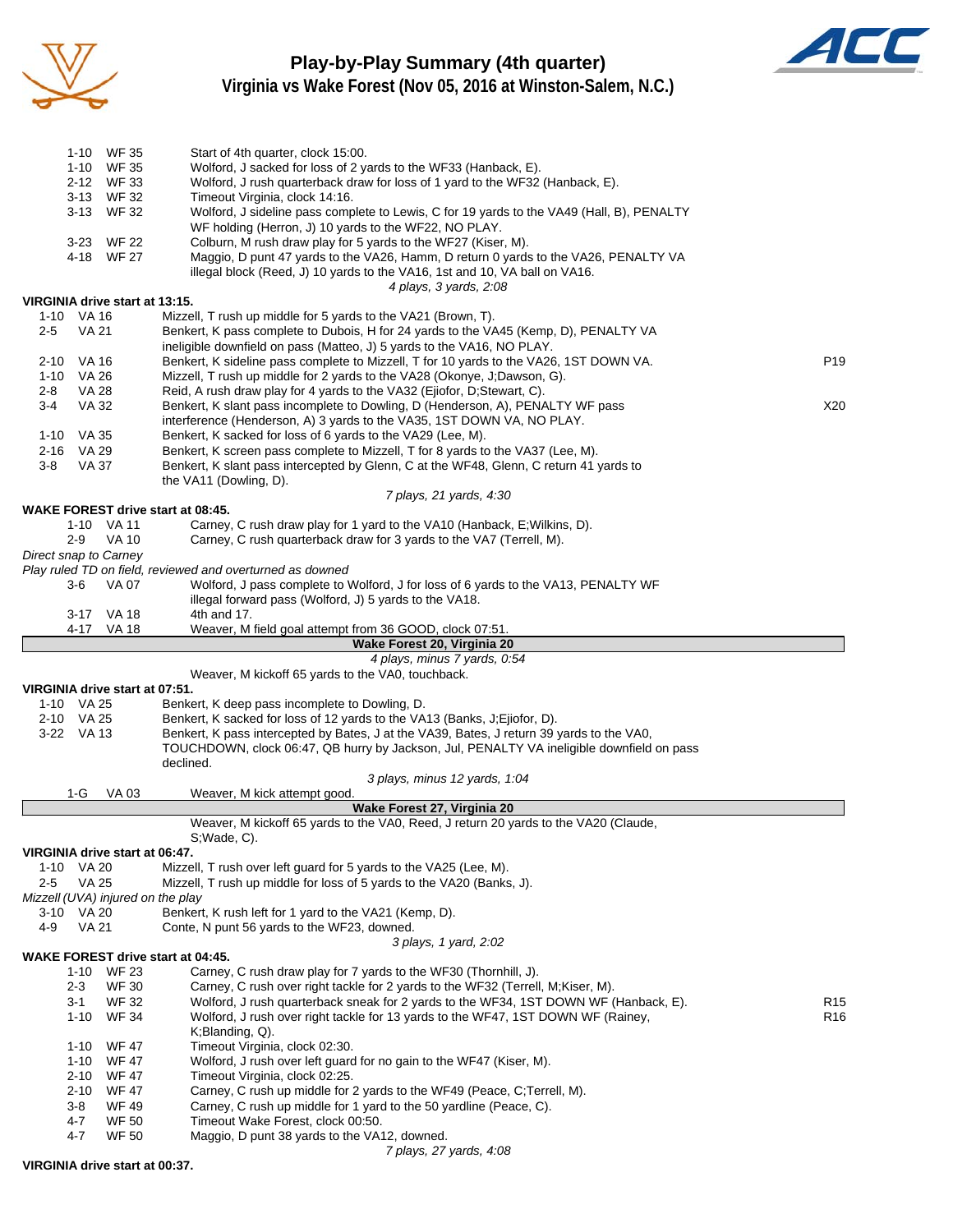

# **Play-by-Play Summary (4th quarter)**



**Virginia vs Wake Forest (Nov 05, 2016 at Winston-Salem, N.C.)**

|     | 1-10 VA 12   | Benkert, K sideline pass complete to Dowling, D for 10 yards to the VA22, 1ST DOWN VA | P <sub>21</sub> |
|-----|--------------|---------------------------------------------------------------------------------------|-----------------|
|     |              | (Henderson, A; Redd, T).                                                              |                 |
|     | 1-10 VA 22   | TEAM pass incomplete.                                                                 |                 |
|     | 2-10 VA 22   | Benkert, K screen pass complete to Mizzell, T for 6 yards to the VA28, out-of-bounds  |                 |
|     |              | $(Redd, T)$ .                                                                         |                 |
| 3-4 | <b>VA 28</b> | Benkert, K sideline pass incomplete to Santoro, R.                                    |                 |
| 4-4 | <b>VA 28</b> | Benkert, K sacked for loss of 1 yard to the VA27 (Banks, J).                          |                 |
|     |              | 5 plays, 15 yards, 0:32                                                               |                 |
|     |              |                                                                                       |                 |

#### **WAKE FOREST drive start at 00:05.**

1-10 VA 27 TEAM rush for loss of 1 yard to the VA28.

End of game, clock 00:00.

|                                          | ' play, minus 1 yard, 0:05 |             |  |  |  |  |         |         |          |                  |                  |  |  |
|------------------------------------------|----------------------------|-------------|--|--|--|--|---------|---------|----------|------------------|------------------|--|--|
| FINAL SCORE: Wake Forest 27, Virginia 20 |                            |             |  |  |  |  |         |         |          |                  |                  |  |  |
| Time<br><b>1st Downs</b><br>Conversions  |                            |             |  |  |  |  |         |         |          |                  |                  |  |  |
| <b>Quarter Summary</b>                   | <b>Score</b>               | <b>Poss</b> |  |  |  |  | 3rd     | 4th     | Rushina  | Passing          | <b>Penalties</b> |  |  |
| Virginia                                 |                            | 08:08       |  |  |  |  | $0 - 4$ | $0 - 1$ | $9-(-7)$ | $4 - 9 - 2 - 34$ | $2 - 15$         |  |  |

Wake Forest 10 06:52 2 0 0 2 1-3 0-0 13-32 1-1-0-(-6) 3-18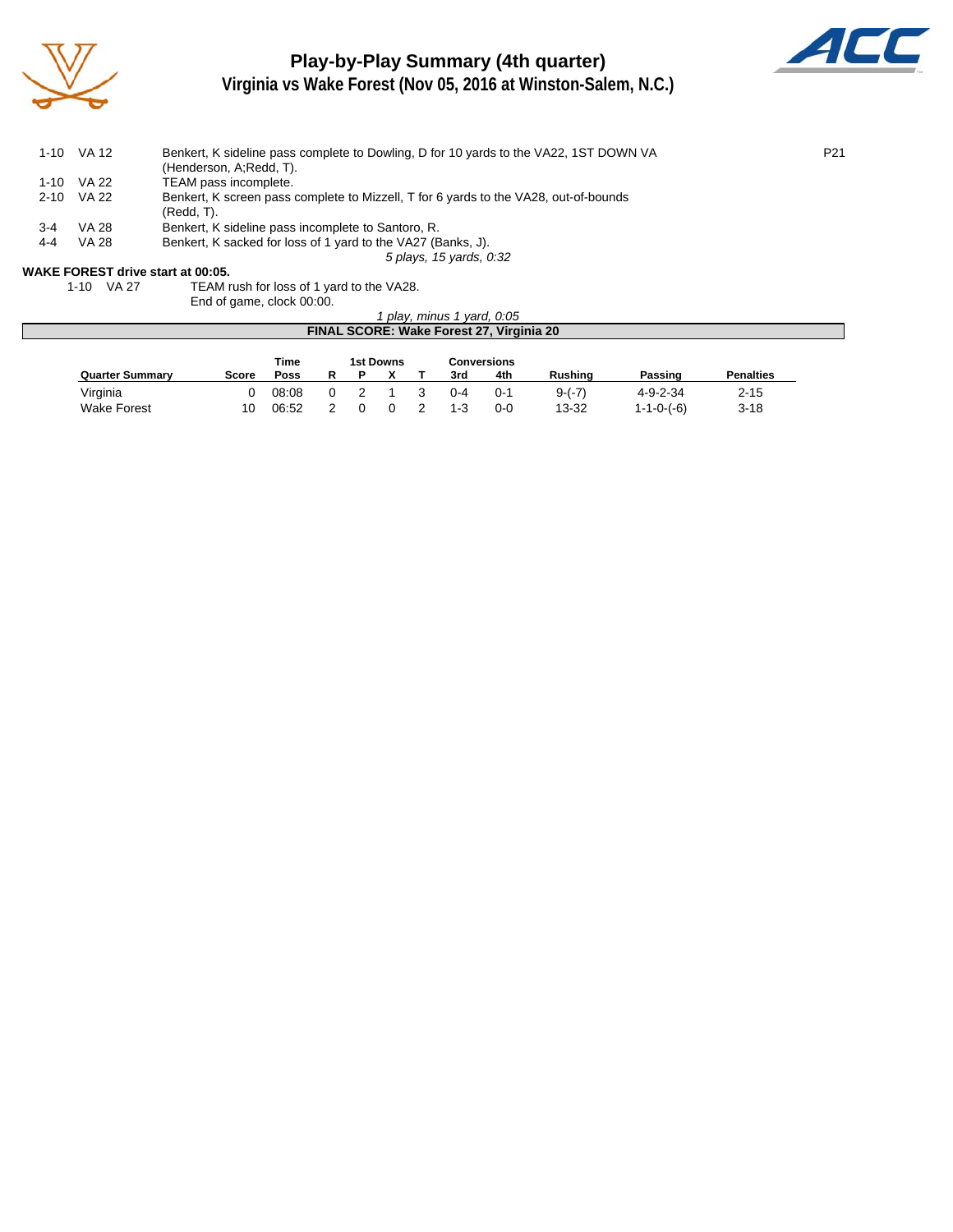

#### **Quickie Statistics (4th quarter only) Virginia vs Wake Forest (Nov 05, 2016 at Winston-Salem, N.C.)**



|                                   | VA          | WF             |
|-----------------------------------|-------------|----------------|
| Score                             | 0           | 10             |
| <b>FIRST DOWNS</b>                | 3           | $\overline{c}$ |
| <b>RUSHES-YARDS (NET)</b>         | $9 - 7$     | 13-32          |
| <b>PASSING YDS (NET)</b>          | 34          | -6             |
| Passes Att-Comp-Int               | $9 - 4 - 2$ | $1 - 1 - 0$    |
| <b>TOTAL OFFENSE PLAYS-YARDS</b>  | 18-27       | 14-26          |
| <b>Fumble Returns-Yards</b>       | $0-0$       | $0 - 0$        |
| <b>Punt Returns-Yards</b>         | $1 - 0$     | $0-0$          |
| Kickoff Returns-Yards             | $1 - 20$    | $0-0$          |
| <b>Interception Returns-Yards</b> | $0 - 0$     | $2 - 80$       |
| Punts (Number-Avg)                | $1 - 56.0$  | $2 - 42.5$     |
| Fumbles-Lost                      | $0 - 0$     | $0 - 0$        |
| Penalties-Yards                   | $2 - 15$    | $3 - 18$       |
| <b>Possession Time</b>            | 08:08       | 06:52          |
| <b>Third-Down Conversions</b>     | $0$ of 4    | $1$ of $3$     |
| <b>Fourth-Down Conversions</b>    | 0 of 1      | $0$ of $0$     |

| Virginia                           |     |                       |                     |                                               |                |                   |            |             | <b>Wake Forest</b>                                                             |                |               |                |                  |          |            |             |
|------------------------------------|-----|-----------------------|---------------------|-----------------------------------------------|----------------|-------------------|------------|-------------|--------------------------------------------------------------------------------|----------------|---------------|----------------|------------------|----------|------------|-------------|
| <b>Rushing</b>                     |     |                       |                     | No. Gain Loss                                 |                | TD<br>Net         | Lg         | Avg         | <b>Rushing</b>                                                                 |                | No. Gain Loss |                | <b>Net</b>       | TD       | Lg         | <b>Avg</b>  |
|                                    |     | <b>Taquan Mizzell</b> | 4                   | 12                                            | 5              | 7<br>0            | 5          | 1.8         | Cade Carney                                                                    | 6              | 16            | 0              | 16               | $\Omega$ | 7          | 2.7         |
| <b>Albert Reid</b>                 |     |                       | 1                   | 4                                             | 0              | 4<br>0            | 4          | 4.0         | John Wolford                                                                   | 5              | 15            | 3              | 12               | 0        | 13         | 2.4         |
| <b>Kurt Benkert</b>                |     |                       | 4                   | 1<br>19                                       |                | $-18$<br>$\Omega$ | 1          | $-4.5$      | Matt Colburn                                                                   | 1              | 5             | 0              | 5                | 0        | 5          | 5.0         |
|                                    |     |                       |                     |                                               |                |                   |            |             | <b>TEAM</b>                                                                    | 1              | $\Omega$      | $\mathbf{1}$   | $-1$             | $\Omega$ | $\Omega$   | $-1.0$      |
| <b>Passing</b>                     |     |                       | $C-A-I$             |                                               | Yds            | TD                | Long       | <b>Sack</b> | <b>Passing</b>                                                                 |                | $C-A-I$       | Yds            | TD               |          | Long       | <b>Sack</b> |
| <b>Kurt Benkert</b>                |     |                       | $4 - 8 - 2$         |                                               | 34             | 0                 | 10         | 3           | John Wolford                                                                   |                | $1 - 1 - 0$   |                | $-6$<br>$\Omega$ |          | $\Omega$   |             |
| <b>TEAM</b>                        |     |                       | $0 - 1 - 0$         |                                               | 0              | 0                 | $\Omega$   | $\Omega$    |                                                                                |                |               |                |                  |          |            |             |
| Receiving                          |     |                       | No.                 | Yards                                         | TD             | Long              |            |             | Receiving                                                                      | No.            | Yards         |                | TD               | Long     |            |             |
|                                    |     | <b>Taquan Mizzell</b> | 3                   | 24                                            | 0              | 10                |            |             | John Wolford                                                                   |                |               | -6             | $\Omega$         |          |            |             |
| Doni Dowling                       |     |                       | 1                   | 10                                            | 0              | 10                |            |             |                                                                                |                |               |                |                  |          |            |             |
| <b>Punting</b>                     |     |                       | No.                 | Yds                                           | Avg            | Long              | In20       | TВ          | <b>Punting</b>                                                                 | No.            | Yds           | Avg            | Long             |          | In20       | TB          |
|                                    |     | Nicholas Conte        | 1                   | 56                                            | 56.0           | 56                | $\Omega$   | $\Omega$    | Dom Maggio                                                                     | $\overline{2}$ | 85            | 42.5           |                  | 47       |            | $\Omega$    |
| <b>Punt Returns</b><br>Daniel Hamm |     |                       | No.                 | Yards<br>$\Omega$                             | TD<br>$\Omega$ | Long              |            |             | <b>Punt Returns</b>                                                            | No.            | Yards         |                | TD               | Long     |            |             |
|                                    |     |                       |                     |                                               |                |                   |            |             |                                                                                |                |               |                |                  |          |            |             |
| <b>Kick Returns</b>                |     |                       | No.                 | Yards                                         | TD             | Long              |            |             | <b>Kick Returns</b>                                                            | No.            | Yards         |                | TD               | Long     |            |             |
| Joe Reed                           |     |                       | 1                   | $\overline{20}$                               | $\Omega$       | 20                |            |             |                                                                                |                |               |                |                  |          |            |             |
| <b>Tackles</b>                     |     |                       | UA-A                | Total                                         |                | <b>Sacks</b>      | <b>TFL</b> |             | <b>Tackles</b>                                                                 | UA-A           |               | <b>Total</b>   | <b>Sacks</b>     |          | <b>TFL</b> |             |
| Eli Hanback                        |     |                       | $3 - 1$             | 4                                             |                | 1.0               | 2.0        |             | Marquel Lee                                                                    | $3-0$          |               | 3              | 1.0              |          | 1.0        |             |
| Micah Kiser                        |     |                       | $2 - 1$             | 3                                             |                | 0.0               | 0.0        |             | Josh Banks                                                                     | $2 - 1$        |               | 3              | 1.5              |          | 2.5        |             |
| <b>Matt Terrell</b>                |     |                       | $1 - 2$             | 3                                             |                | 0.0               | 0.0        |             | <b>Traveon Redd</b>                                                            | $1 - 1$        |               | $\overline{c}$ | 0.0              |          | 0.0        |             |
| <b>Chris Peace</b>                 |     |                       | $1 - 1$             | $\overline{2}$                                |                | 0.0               | 0.0        |             | Duke Ejiofor                                                                   | $0 - 2$        |               | $\overline{2}$ | 0.5              |          | 0.5        |             |
|                                    | Qtr | <b>Time</b>           | <b>Scoring Play</b> |                                               |                |                   |            |             |                                                                                |                |               |                |                  |          | V-H        |             |
|                                    | 1st | 11:31                 |                     |                                               |                |                   |            |             | VA - Jordan Ellis 6 yd run (Matt Johns pass failed), 10-75 3:29                |                |               |                |                  |          | $6 - 0$    |             |
|                                    |     | 03:38                 |                     |                                               |                |                   |            |             | WF - John Wolford 64 yd run (Mike Weaver kick), 6-80 3:11                      |                |               |                |                  |          | $6 - 7$    |             |
|                                    | 2nd | 10:41                 |                     | WF - Mike Weaver 46 yd field goal, 11-56 5:24 |                |                   |            |             |                                                                                |                |               |                |                  |          | $6 - 10$   |             |
|                                    |     | 00:23                 |                     |                                               |                |                   |            |             | WF - Cam Serigne 3 yd pass from John Wolford (Mike Weaver kick), 7-52 1:33     |                |               |                |                  |          | $6 - 17$   |             |
|                                    | 3rd | 09:43                 |                     |                                               |                |                   |            |             | VA - Doni Dowling 2 yd pass from Kurt Benkert (Sam Hayward kick), 10-53 2:56   |                |               |                |                  |          | $13 - 17$  |             |
|                                    |     | 00:23                 |                     |                                               |                |                   |            |             | VA - Taquan Mizzell 45 yd pass from Kurt Benkert (Sam Hayward kick), 4-70 1:35 |                |               |                |                  |          | $20 - 17$  |             |
|                                    | 4th | 07:51                 |                     | WF - Mike Weaver 36 yd field goal, 4--7 0:54  |                |                   |            |             |                                                                                |                |               |                |                  |          | $0 - 3$    |             |
|                                    |     | 06:47                 |                     |                                               |                |                   |            |             | WF - Jessie Bates 39 yd interception return (Mike Weaver kick)                 |                |               |                |                  |          | $0 - 10$   |             |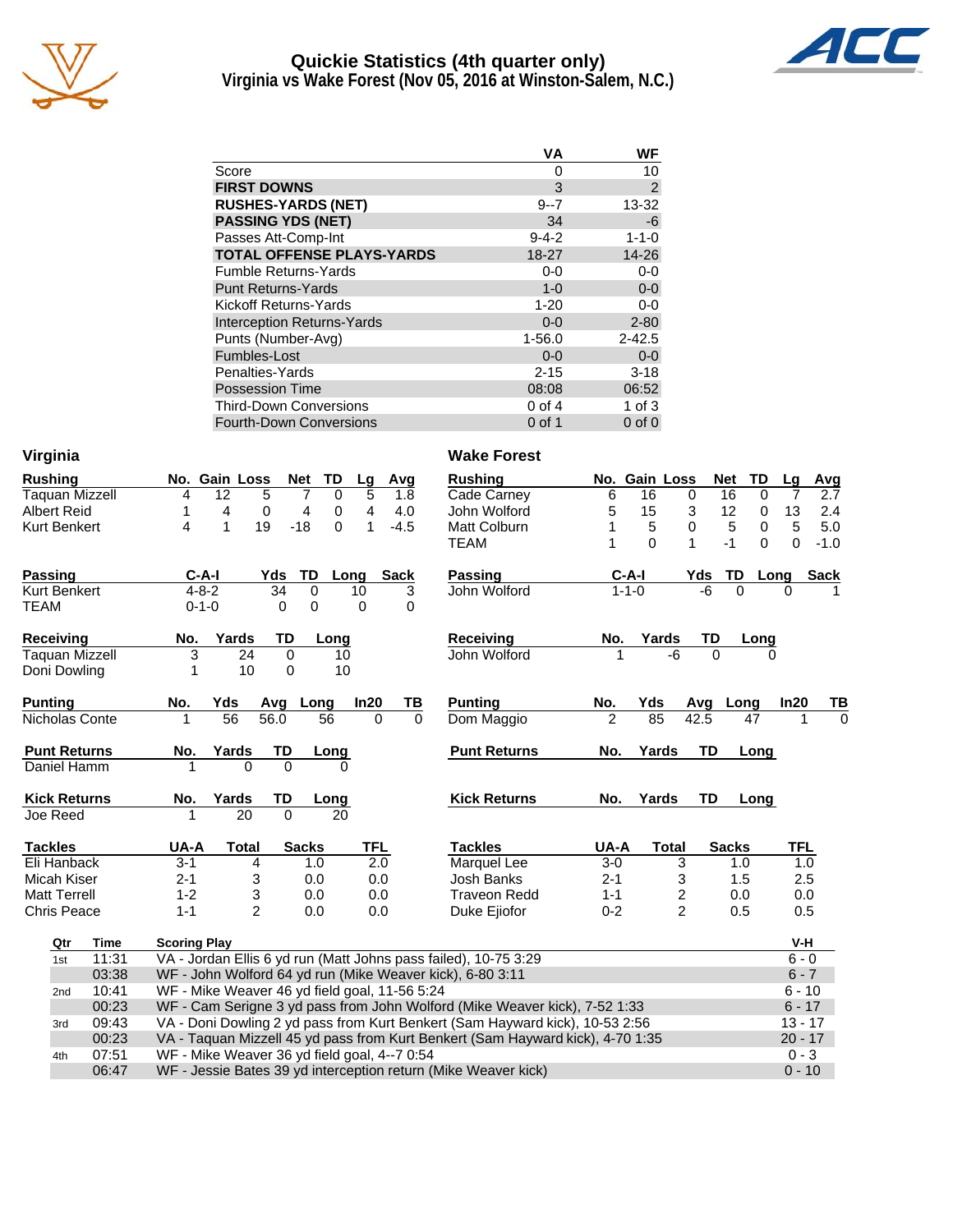

**Scoring Summary (Final) Virginia Football 2016 Miami (Fla.) vs Virginia (Nov 12, 2016 at Charlottesville, Va.)**



Miami (Fla.) (6-4,3-3) vs. Virginia (2-8,1-5) Date: Nov 12, 2016 • Site: Charlottesville, Va. • Stadium: Smith/Harrison/Scott Attendance: 39867

| <b>Score by Quarters</b> |  |  | <b>Total</b> |
|--------------------------|--|--|--------------|
| Miami (Fla.)             |  |  |              |
| Virginia                 |  |  |              |

| Qtr Time | <b>Scoring Play</b>                                                                     | V-H       |
|----------|-----------------------------------------------------------------------------------------|-----------|
|          | 1st 10:29 VA - Taquan Mizzell 2 yd run (Sam Hayward kick), 5-18 1:54                    | $0 - 7$   |
| 06:09    | UM - Joe Yearby 10 yd run (Michael Badgley kick), 10-75 4:20                            | $7 - 7$   |
|          | 2nd 13:16 UM - Michael Badgley 40 yd field goal, 12-67 3:21                             | $10 - 7$  |
|          | 09:28 UM - David Njoku 7 yd pass from Brad Kaaya (Michael Badgley kick), 4-58 1:32      | $17 - 7$  |
|          | 02:42 VA - David Eldridge 13 yd pass from Kurt Benkert (Sam Hayward kick), 14-73 6:46   | $17 - 14$ |
|          | 3rd 10:48 UM - Michael Badgley 44 yd field goal, 10-37 4:12                             | $20 - 14$ |
|          | 03:25 UM - Ahmmon Richards 77 yd pass from Brad Kaaya (Michael Badgley kick), 3-82 1:22 | $27 - 14$ |
|          | 4th 11:17 UM - Mark Walton 15 yd run (Michael Badgley kick), 4-39 2:19                  | $34 - 14$ |

Kickoff time: 2:04 PM • End of Game: 5:11 PM • Total elapsed time: 3:07 Officials: Referee: David Epperley; Umpire: Troy Riley; Linesman: Steve Clein; Line judge: Deon Lawrence; Back judge: Pat Ryan; Field judge: Chris Junjulas; Side judge: Angie Bartis; Center judge: Mike Webster;

Temperature: 53 F • Wind: 2 N • Weather: Sunny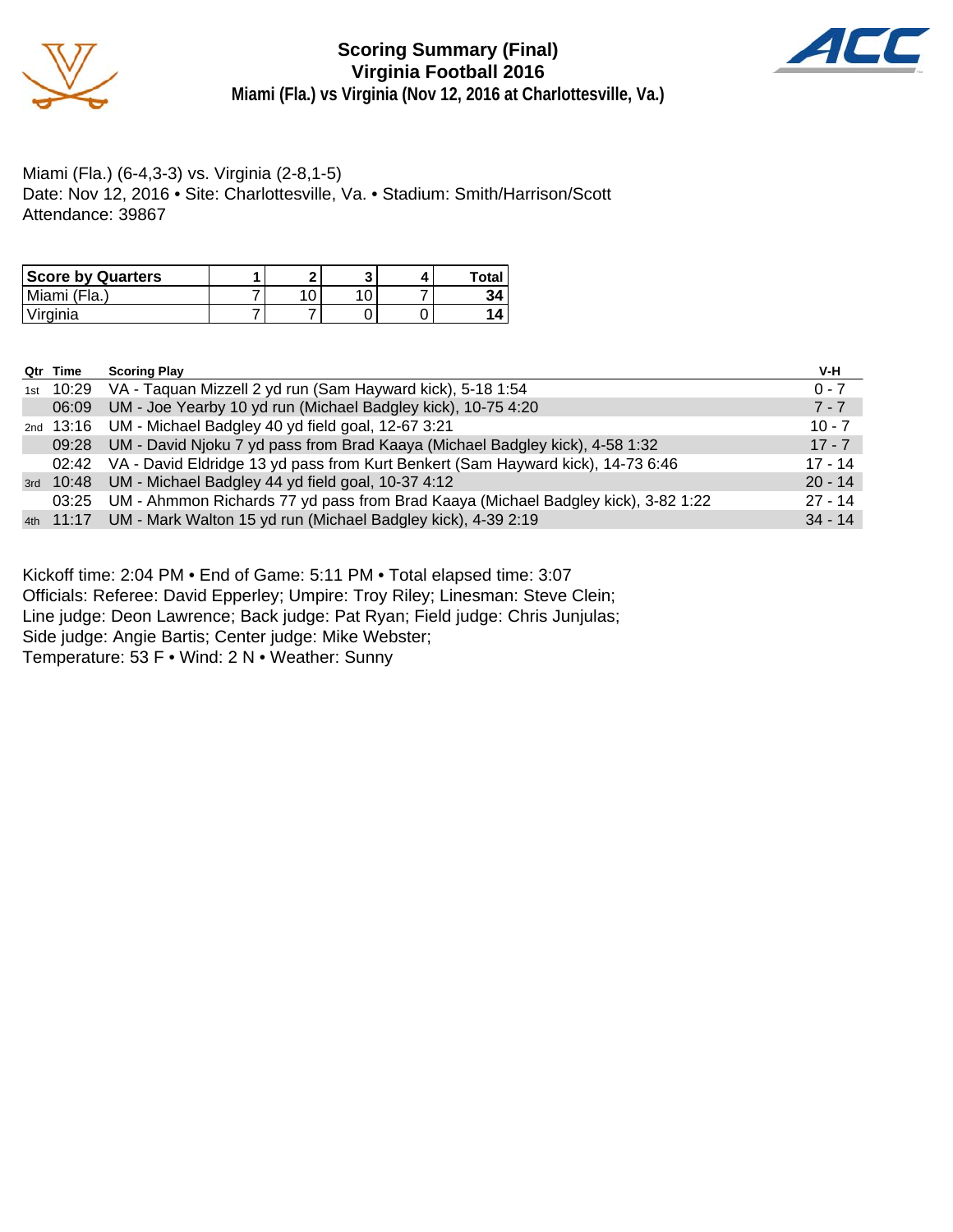

# **Team Statistics (Final) Virginia Football 2016**



**Miami (Fla.) vs Virginia (Nov 12, 2016 at Charlottesville, Va.)**

|                                | <b>UM</b>      | VA             |
|--------------------------------|----------------|----------------|
| <b>FIRST DOWNS</b>             | 20             | 14             |
| Rushing                        | 12             | 4              |
| Passing                        | 6              | 10             |
| Penalty                        | $\overline{2}$ | 0              |
| <b>NET YARDS RUSHING</b>       | 222            | 82             |
| <b>Rushing Attempts</b>        | 42             | 33             |
| Average Per Rush               | 5.3            | 2.5            |
| <b>Rushing Touchdowns</b>      | $\overline{2}$ | $\mathbf{1}$   |
| <b>Yards Gained Rushing</b>    | 237            | 126            |
| <b>Yards Lost Rushing</b>      | 15             | 44             |
| <b>NET YARDS PASSING</b>       | 228            | 207            |
| Completions-Attempts-Int       | 14-29-1        | 19-34-0        |
| Average Per Attempt            | 7.9            | 6.1            |
| <b>Average Per Completion</b>  | 16.3           | 10.9           |
| Passing Touchdowns             | 2              | 1              |
| <b>TOTAL OFFENSE YARDS</b>     | 450            | 289            |
| Total offense plays            | 71             | 67             |
| Average Gain Per Play          | 6.3            | 4.3            |
| Fumbles: Number-Lost           | $1 - 1$        | $4 - 4$        |
| Penalties: Number-Yards        | $7 - 45$       | 10-110         |
| <b>PUNTS-YARDS</b>             | $2 - 68$       | 5-188          |
| Average Yards Per Punt         | 34.0           | 37.6           |
| Net Yards Per Punt             | 34.0           | 37.6           |
| Inside 20                      | 1              | 4              |
| 50+ Yards                      | 0              | 1              |
| <b>Touchbacks</b>              | 0              | 0              |
| Fair catch                     | 2              | 2              |
| <b>KICKOFFS-YARDS</b>          | 7-395          | 3-182          |
| Average Yards Per Kickoff      | 56.4           | 60.7           |
| <b>Net Yards Per Kickoff</b>   | 32.6           | 37.3           |
| Touchbacks                     | 2              | 1              |
| Punt returns: Number-Yards-TD  | $0 - 0 - 0$    | $0 - 0 - 0$    |
| Average Per Return             | 0.0            | 0.0            |
| Kickoff returns: Number-Yds-TD | $2 - 45 - 0$   | 4-117-0        |
| Average Per Return             | 22.5           | 29.2           |
| Interceptions: Number-Yds-TD   | $0 - 0 - 0$    | $1 - 7 - 0$    |
| Fumble Returns: Number-Yds-TD  | $0 - 0 - 0$    | $0 - 0 - 0$    |
| <b>Miscellaneous Yards</b>     | 0              | 0              |
| <b>Possession Time</b>         | 30:10          | 29:50          |
| 1st Quarter                    | 6:06           | 8:54           |
| 2nd Quarter                    | 5:41           | 9:19           |
| 3rd Quarter                    | 8:44           | 6:16           |
| 4th Quarter                    | 9:39           | 5:21           |
| <b>Third-Down Conversions</b>  | 6 of 15        | 9 of 17        |
| <b>Fourth-Down Conversions</b> | 1 of 2         | $0$ of $2$     |
| <b>Red-Zone Scores-Chances</b> | $3 - 3$        | $2 - 4$        |
| Touchdowns                     | $3 - 3$        | $2 - 4$        |
| Field goals                    | $0 - 3$        | $0 - 4$        |
| Sacks By: Number-Yards         | $6 - 20$       | $1 - 4$        |
| <b>PAT Kicks</b>               | $4 - 4$        | $2 - 2$        |
| <b>Field Goals</b>             | $2 - 3$        | 0-0            |
| Points off turnovers           | $\overline{7}$ | $\overline{7}$ |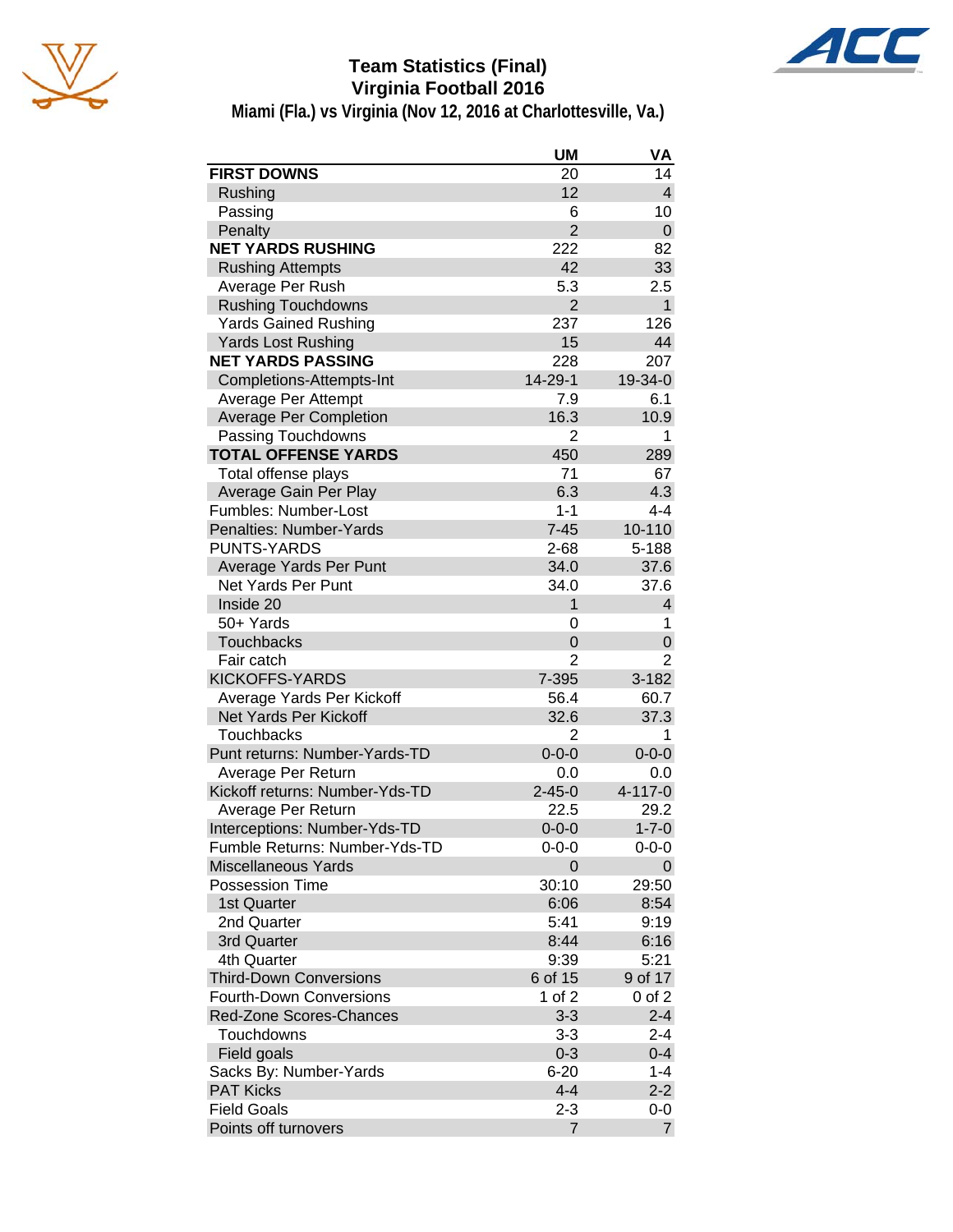

# **Individual Statistics (Final) Virginia Football 2016**



**Miami (Fla.) vs Virginia (Nov 12, 2016 at Charlottesville, Va.)**

### **Miami (Fla.) Virginia**

| <b>Rushing</b>      | No.            | <b>Gain Loss</b> |                | Net            | TD              | Lg        | Avg       | $\overline{\mathsf{R}}$               |
|---------------------|----------------|------------------|----------------|----------------|-----------------|-----------|-----------|---------------------------------------|
| Mark Walton         | 16             | 116              | 5              | 111            | 1               | 26        | 6.9       | Tε                                    |
| <b>Gus Edwards</b>  | 11             | 68               | 0              | 68             | 0               | 14        | 6.2       | Al                                    |
| Joe Yearby          | 9              | 53               | 0              | 53             | 1               | 11        | 5.9       | ТE                                    |
| <b>Brad Kaaya</b>   | $\overline{c}$ | 0                | 4              | $-4$           | 0               | 0         | $-2.0$    | Kι                                    |
| Team                | 4              | 0                | 6              | -6             | 0               | 0         | $-1.5$    | Ni                                    |
| Totals              | 42             | 237              | 15             | 222            | $\overline{2}$  | 26        | 5.3       | Ŧс                                    |
| Passing             |                | C-A-I            | Yds            | TD             | Long            |           | Sack      | <u>Ρε</u>                             |
| <b>Brad Kaaya</b>   |                | 14-29-1          | 228            | 2              |                 | 77        | 1         | Κι                                    |
| <b>Totals</b>       |                | 14-29-1          | 228            | $\overline{2}$ |                 | 77        | 1         | $M$<br>$\overline{\tau}$ c            |
|                     |                |                  |                |                |                 |           |           |                                       |
| Receiving           | No.            | Yards            |                | TD             | Long            |           |           | R٤                                    |
| Ahmmon Richards     | 3              |                  | 100            | 1              | 77              |           |           | Οl                                    |
| David Njoku         | 3              |                  | 16             | 1              | 7               |           |           | D <sub>C</sub>                        |
| Malcolm Lewis       | $\overline{c}$ |                  | 50             | 0              | 44              |           |           | Тε                                    |
| <b>Stacy Coley</b>  | $\overline{2}$ |                  | 39             | 0              | 32              |           |           | Kε                                    |
| Mark Walton         | $\overline{2}$ |                  | 11             | 0              | 13              |           |           | Br                                    |
| <b>Gus Edwards</b>  | 1              |                  | 9              | 0              | 9               |           |           | Dε                                    |
| Christopher Herndon | 1              |                  | 3              | 0              | 3               |           |           | $R_1$                                 |
| Totals              | 14             |                  | 228            | $\overline{2}$ | $\overline{77}$ |           |           | To                                    |
| <b>Punting</b>      | No.            | Yds              | Avg            |                | Long            | In20      | ΤВ        | <u>Ρι</u>                             |
| Justin Vogel        | 2              | 68               | 34.0           |                | 35              | 1         | 0         | Ni                                    |
| <b>Totals</b>       | $\overline{2}$ | 68               | 34.0           |                | 35              | 1         | 0         | $\overline{\mathsf{T}}$ c             |
|                     |                |                  |                |                |                 |           |           |                                       |
|                     |                | Punt             |                | Kickoff        |                 | Intercept |           |                                       |
| Returns             | No             | Yds              | Lg $N$ o Yds   |                | Lg No           | Yds       | <b>Lg</b> | <u>R</u>                              |
| Malcolm Lewis       | 0              | 0<br>0           | $\overline{2}$ | 45             | 27<br>0         |           | 0<br>0    | M                                     |
| Totals              | 0              | 0                | 2<br>01        | 45             | 27<br>0         |           | 0<br>0    | <u>Jc</u>                             |
|                     |                |                  |                |                |                 |           |           | $\overline{\mathsf{T}}$               |
| <b>Field goals</b>  | Qtr            | Time             | <b>Dist</b>    |                | <b>Result</b>   |           |           | <u>Fi</u>                             |
| Michael Badgley     | 2nd            | 13:16            |                | 40 yards       | Good            |           |           |                                       |
| Michael Badgley     | 3rd            | 10:48            |                | 44 yards       | Good            |           |           |                                       |
| Michael Badgley     | 3rd            | 06:00            |                | 50 yards       | Missed          |           |           |                                       |
|                     |                |                  |                |                |                 |           |           |                                       |
| <b>Kickoffs</b>     | No.            | Yards            |                | Avg            | ΤВ              |           |           | <u>Ki</u>                             |
| Michael Badgley     |                | 395              |                | 56.4           | $\overline{2}$  |           |           | $\overline{\mathsf{S}^{\varepsilon}}$ |
| All-purpose         | Run            | Rcv              | ΚR             | PR             | IR              |           | Total     | $\underline{\mathsf{Al}}$             |
| Mark Walton         | 111            | 11               | 0              | 0              |                 | 0         | 122       | Jo                                    |
| Ahmmon Richards     | 0              | 100              | 0              | 0              |                 | 0         | 100       | Tε                                    |
| Malcolm Lewis       | 0              | 50               | 45             | 0              |                 | 0         | 95        | Dς                                    |
| <b>Gus Edwards</b>  | 68             | 9                | 0              | 0              |                 | 0         | 77        | Οl                                    |
|                     |                |                  |                |                |                 |           |           |                                       |

| <b>Rushing</b>            | No.             | Gain Loss     |         |                                                       | Net                 | TD       | Lg               | Avg                 |
|---------------------------|-----------------|---------------|---------|-------------------------------------------------------|---------------------|----------|------------------|---------------------|
| <b>Taquan Mizzell</b>     | 22              | 101           |         | 12                                                    | 89                  | 1        | 14               | 4.0                 |
| <b>Albert Reid</b>        | 3               | 21            |         | 0                                                     | 21                  | 0        | 14               | 7.0                 |
| <b>TEAM</b>               | 1               | 0             |         | 1                                                     | -1                  | 0        | 0                | $-1.0$              |
| <b>Kurt Benkert</b>       | 6               | 4             |         | 17                                                    | $-13$               | 0        | 0                | $-2.2$              |
| Nicholas Conte            | 1               | 0             |         | 14                                                    | -14                 | 0        | 0                | $-14.0$             |
| Totals                    | $\overline{33}$ | 126           |         | 44                                                    | 82                  | 1        | 14               | 2.5                 |
|                           |                 |               |         |                                                       |                     |          |                  |                     |
| Passing                   |                 | C-A-I         |         | Yds                                                   | TD                  |          | Long             | Sack                |
| <b>Kurt Benkert</b>       |                 | 16-27-0       |         | 143                                                   | 1                   |          | 22               | 6                   |
| Matt Johns                |                 | $3 - 7 - 0$   |         | 64                                                    | 0                   |          | 44               | 0                   |
| Totals                    |                 | 19-34-0       |         | 207                                                   | 1                   |          | 44               | 6                   |
| Receiving                 | No.             |               | Yards   | TD                                                    |                     | Long     |                  |                     |
| Olamide Zaccheaus         | 6               |               | 50      |                                                       | 0                   | 11       |                  |                     |
| Doni Dowling              | 4               |               | 77      |                                                       | 0                   | 44       |                  |                     |
| <b>Taquan Mizzell</b>     | 3               |               | 27      |                                                       | 0                   | 23       |                  |                     |
| Keeon Johnson             | 3               |               | 12      |                                                       | 0                   | 6        |                  |                     |
| <b>Brendan Marshall</b>   | 1               |               | 16      |                                                       | 0                   | 16       |                  |                     |
| David Eldridge            | 1               |               | 13      |                                                       | 1                   | 13       |                  |                     |
| Ryan Santoro              | 1               |               | 12      |                                                       | 0                   | 12       |                  |                     |
| <b>Totals</b>             | 19              |               | 207     |                                                       | 1                   | 44       |                  |                     |
|                           |                 |               |         |                                                       |                     |          |                  |                     |
|                           |                 |               |         |                                                       |                     |          |                  |                     |
| Punting                   | No.             | Yds           |         | Avg                                                   | Long                |          | ln20             | ΤВ                  |
| Nicholas Conte            | 5               | 188           |         | 37.6                                                  |                     | 50       | 4                | 0                   |
| Totals                    | 5               | 188           |         | 37.6                                                  |                     | 50       | 4                | 0                   |
|                           |                 |               |         |                                                       |                     |          |                  |                     |
|                           |                 | Punt          |         |                                                       | <b>Kickoff</b>      |          | <b>Intercept</b> |                     |
| <b>Returns</b>            | No Yds          |               |         |                                                       | Lg No Yds Lg No Yds |          | 1                | <u>Lg</u><br>7<br>7 |
| <b>Micah Kiser</b>        | 0               | 0             | 0       | 0                                                     | 0                   | 0        |                  |                     |
| Joe Reed<br><b>Totals</b> | 0<br>$\Omega$   | 0<br>$\Omega$ | 0<br> 0 | 4<br><u>117</u><br>$\overline{4}$<br>$\overline{117}$ |                     | 44<br>44 | 0<br>1           | 0                   |
|                           |                 |               |         |                                                       |                     |          |                  |                     |
| <b>Field goals</b>        | Qtr             | Time          |         | <b>Dist</b>                                           |                     | Result   |                  |                     |
|                           |                 |               |         |                                                       |                     |          |                  |                     |
|                           |                 |               |         |                                                       |                     |          |                  |                     |
|                           |                 |               |         |                                                       |                     |          |                  |                     |
| Kickoffs                  | <u>No.</u>      | Yards         |         |                                                       | Avg                 | TВ       |                  |                     |
| Sam Hayward               | 3               |               | 182     | 60.7                                                  |                     |          |                  |                     |
| <b>All-purpose</b>        | Run             | Rcv           |         | <b>KR</b>                                             | <b>PR</b>           |          | ΙR               | Total               |
| Joe Reed                  | 0               |               | 0       | 117                                                   | 0                   |          | 0                | 117                 |
| <b>Taquan Mizzell</b>     | 89              | 27            |         | 0                                                     | 0                   |          | 0                | 116                 |
| Doni Dowling              | 0               | 77            |         | 0                                                     | 0                   |          | 0                | 77                  |

FUMBLES: Miami (Fla.)-Joe Yearby 1-1. Virginia-Kurt Benkert 2-2; Nicholas Conte 1-1; Taquan Mizzell 1-1.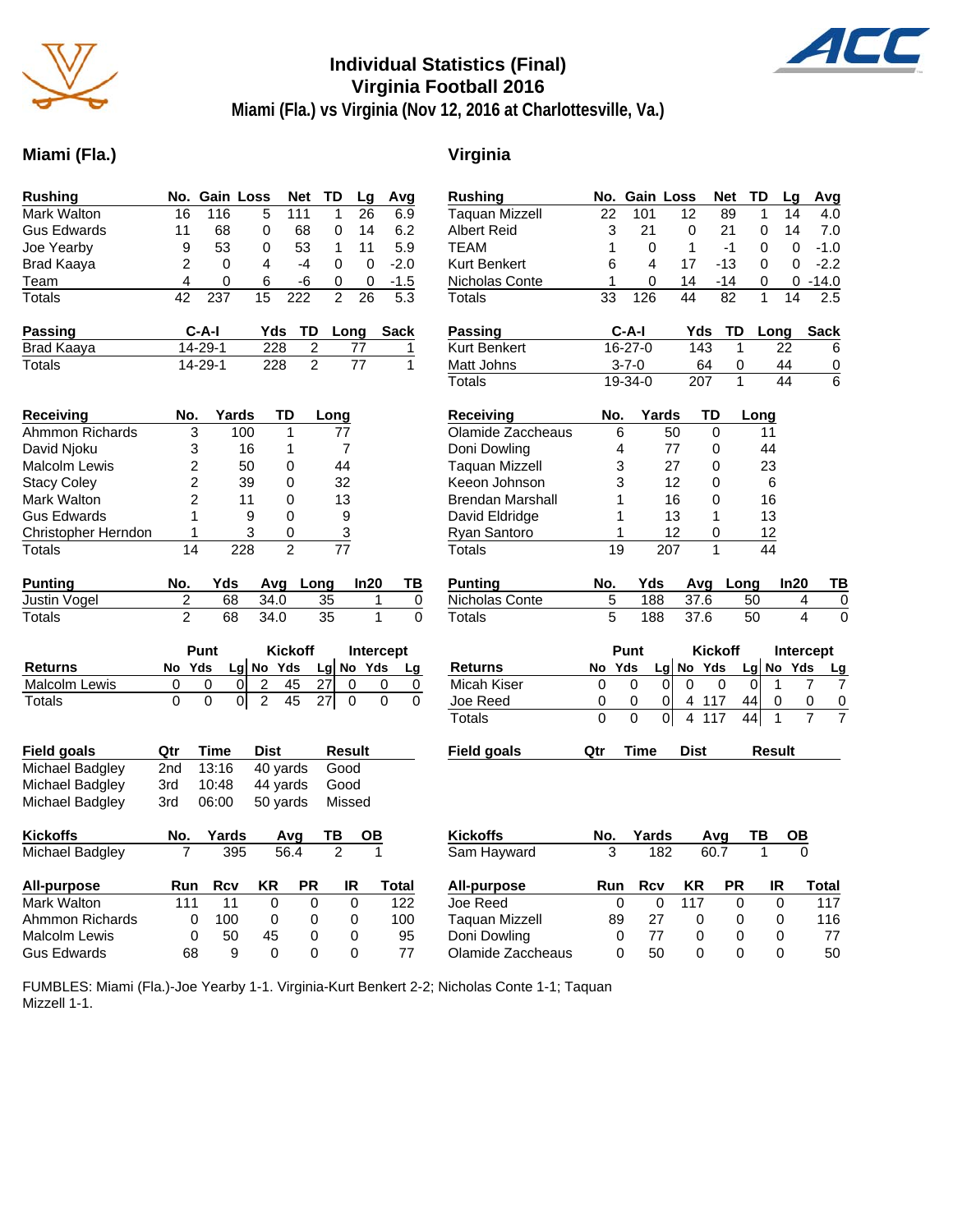

#### **Defensive Statistics (Final) Virginia Football 2016 Miami (Fla.) vs Virginia (Nov 12, 2016 at Charlottesville, Va.)**



|                | ## Miami (Fla.)         | Solo            | Ast            | Total           | Sacks-Yds                    | TFL-Yds                  | FF                                         | FR-Yds                   | <b>Int-Yds</b>     | <b>BrUp</b>                             | <b>Blks</b>                                | QBH            |
|----------------|-------------------------|-----------------|----------------|-----------------|------------------------------|--------------------------|--------------------------------------------|--------------------------|--------------------|-----------------------------------------|--------------------------------------------|----------------|
| 6              | Jamal Carter Sr.        | 5               | $\overline{4}$ | 9               | $\overline{a}$               | $\overline{a}$           |                                            |                          | ÷.                 |                                         |                                            |                |
|                | 22 Sheldrick Redwine    | 5               | $\overline{2}$ | $\overline{7}$  |                              |                          | $\mathbf{1}$                               |                          |                    |                                         |                                            |                |
|                | 26 Rayshawn Jenkins     | 5               | $\mathbf{1}$   | 6               | $1.0 - 2$                    | $1.5 - 7$                | $\overline{a}$                             | $\overline{a}$           |                    | 1                                       |                                            |                |
|                | 9A Chad Thomas          | $\overline{2}$  | $\overline{4}$ | 6               | $1.0 - 4$                    | $2.0 - 8$                | $\overline{a}$                             | $\overline{\phantom{a}}$ | ۰                  | L.                                      | $\overline{a}$                             |                |
|                | 29 Corn Elder           | 4               | $\mathbf{1}$   | 5               | $1.0 - 7$                    | $1.0 - 7$                | $\mathbf{1}$                               | $1 - 0$                  |                    | L,                                      | $\tilde{\phantom{a}}$                      |                |
|                | 55 Shaquille Quarterman | $\mathbf{1}$    | $\overline{4}$ | 5               | $1.0 - 3$                    | $1.5 - 3$                |                                            | $\overline{a}$           |                    |                                         |                                            |                |
|                | 56 Michael Pinckney     | 1               | 3              | 4               | $\blacksquare$               | $\blacksquare$           | $\mathbf{r}$                               | ä,                       | $\overline{a}$     | $\blacksquare$                          | $\overline{a}$                             |                |
|                | 99 Joe Jackson          | $\overline{2}$  | $\mathbf{1}$   | 3               | $1.0 - 1$                    | $1.0 - 1$                | $\mathbf{1}$                               | $1 - 0$                  |                    |                                         |                                            |                |
|                | 2A Malek Young          | $\overline{2}$  | $\mathbf{1}$   | 3               | $\blacksquare$               | ÷,                       | $\blacksquare$                             | L.                       | $\overline{a}$     | ÷,                                      | $\blacksquare$                             |                |
| $\overline{7}$ | <b>Gus Edwards</b>      | $\overline{2}$  | $\Omega$       | $\overline{2}$  |                              |                          |                                            |                          |                    |                                         |                                            |                |
| 4              | Jaquan Johnson          | $\overline{2}$  | $\mathbf 0$    | $\overline{2}$  | $\overline{a}$               | $\overline{a}$           | ÷,                                         | $\overline{a}$           |                    |                                         |                                            |                |
|                | 57 Mike Smith           | $\mathbf{1}$    | $\mathbf{1}$   | $\overline{2}$  | ÷,                           | $0.5 - 1$                |                                            |                          |                    |                                         |                                            |                |
|                | 80 RJ McIntosh          | 1               | $\mathbf{1}$   | $\overline{2}$  | $0.5 - 1$                    | $0.5 - 1$                | $\overline{a}$                             | $\overline{a}$           | $\overline{a}$     | ä,                                      | $\overline{a}$                             |                |
|                | 31 Demetrius Jackson    | $\overline{0}$  | $\overline{2}$ | $\overline{2}$  | $0.5 - 2$                    | $0.5 - 2$                |                                            |                          |                    |                                         |                                            |                |
|                | 3A Terry McCray         | 1               | $\mathbf 0$    | $\mathbf{1}$    | $\blacksquare$               | $\overline{a}$           | $\overline{a}$                             | $\overline{\phantom{a}}$ | $\overline{a}$     | ä,                                      | $\overline{a}$                             |                |
|                | 53 Zach McCloud         | $\mathbf{1}$    | $\Omega$       | $\mathbf{1}$    | $\overline{\phantom{a}}$     | $1.0 - 1$                | $\overline{\phantom{a}}$                   |                          |                    |                                         |                                            |                |
|                | 95 Anthony Moten        | 1               | $\mathbf 0$    | 1               | $\overline{a}$               | $\overline{a}$           | $\overline{a}$                             | $\sim$                   | $\overline{a}$     | ä,                                      | $\overline{a}$                             |                |
|                | 38 Cedrick Wright       | $\mathbf{1}$    | $\Omega$       | $\mathbf{1}$    |                              |                          |                                            |                          |                    |                                         |                                            |                |
|                | 34 Charles Perry Jr.    | 0               | $\mathbf 1$    | 1               | $\overline{a}$               |                          |                                            |                          |                    |                                         |                                            |                |
|                | 7A Kendrick Norton      | 0               | $\mathbf{1}$   | $\mathbf{1}$    |                              | $0.5 - 1$                | $\overline{a}$                             |                          |                    |                                         |                                            |                |
|                | 91 Gerald Willis        | 0               | $\mathbf{1}$   | $\mathbf{1}$    | $\blacksquare$               | $\overline{a}$           | $\blacksquare$                             | $\blacksquare$           |                    | $\blacksquare$                          | $\blacksquare$                             |                |
|                | 58 Darrion Owens        | $\Omega$        | $\Omega$       | $\Omega$        |                              | $\blacksquare$           |                                            | $1 - 0$                  |                    |                                         |                                            |                |
|                |                         | 0               |                | 0               |                              |                          |                                            |                          |                    |                                         |                                            |                |
|                | 33 Trent Harris         | $\overline{37}$ | 0              | 65              |                              |                          | $\overline{\phantom{a}}$<br>$\overline{3}$ | $1 - 0$<br>$4-0$         | $0 - 0$            | $\overline{\phantom{a}}$<br>$\mathbf 1$ | $\overline{\phantom{a}}$<br>$\overline{0}$ | $\overline{0}$ |
|                | <b>Totals</b>           |                 | 28             |                 | $6.0 - 20$                   | $10.0 - 32$              |                                            |                          |                    |                                         |                                            |                |
|                |                         |                 |                |                 |                              |                          |                                            |                          |                    |                                         |                                            |                |
|                | ## Virginia             | Solo<br>5       | Ast<br>8       | $\overline{13}$ | <b>Total Sacks-Yds</b><br>L. | <b>TFL-Yds</b><br>ä,     | FF<br>$\overline{a}$                       | FR-Yds<br>ä,             | Int-Yds<br>$1 - 7$ | <b>BrUp</b><br>L,                       | <b>Blks</b>                                | QBH            |
|                | 53 Micah Kiser          |                 | $\overline{7}$ |                 |                              |                          |                                            |                          |                    |                                         |                                            |                |
| 3              | <b>Quin Blanding</b>    | 5               |                |                 |                              |                          |                                            |                          |                    |                                         |                                            |                |
|                | 38 Kelvin Rainey        |                 |                | 12              |                              |                          |                                            |                          |                    |                                         |                                            |                |
|                |                         | 4               | 3              | $\overline{7}$  | $\blacksquare$               |                          | $\overline{a}$                             | $\overline{a}$           | $\overline{a}$     | ÷,                                      |                                            |                |
|                | 13 Chris Peace          | $\mathbf{1}$    | 6              | $\overline{7}$  |                              | $1.0 - 2$                |                                            |                          |                    | $\mathbf{1}$                            |                                            |                |
| 9              | Andrew Brown            | $\overline{2}$  | 3              | 5               | $1.0 - 4$                    | $2.5 - 8$                | $\overline{a}$                             | $\overline{a}$           | $\overline{a}$     | $\overline{a}$                          | $\overline{a}$                             |                |
| $\mathbf{1}$   | <b>Donte Wilkins</b>    | $\mathbf{1}$    | $\overline{4}$ | 5               | $\overline{a}$               | $\overline{a}$           |                                            |                          |                    |                                         |                                            |                |
| 21             | Juan Thornhill          | 1               | 4              | 5               | $\overline{\phantom{a}}$     | $\overline{\phantom{a}}$ | $\sim$                                     | $\blacksquare$           | ÷                  | $\overline{\phantom{0}}$                | $\overline{\phantom{a}}$                   |                |
|                | 54 Matt Terrell         | $\Omega$        | 3              | 3               |                              |                          | $\blacksquare$                             | $1 - 0$                  |                    |                                         |                                            |                |
|                | 51 Zach Bradshaw        | 0               | 3              | 3               | $\blacksquare$               | $\overline{a}$           | ä,                                         | $\blacksquare$           | ä,                 | L,                                      | ä,                                         |                |
|                | 58 Eli Hanback          | 0               | $\overline{2}$ | $\overline{2}$  |                              | $0.5 - 1$                |                                            |                          |                    |                                         |                                            |                |
|                | 39 Chris Moore          | 1               | $\mathbf 0$    | $\mathbf{1}$    | $\overline{\phantom{a}}$     |                          | $\overline{a}$                             |                          |                    | ä,                                      | $\blacksquare$                             |                |
|                | 37 Jordan Mack          | $\mathbf{1}$    | $\mathbf{0}$   | $\mathbf{1}$    | $\overline{\phantom{a}}$     | $\overline{a}$           | $\overline{\phantom{a}}$                   | $\overline{a}$           |                    |                                         | $\overline{\phantom{a}}$                   |                |
|                | 20 Steven Wright        | 1               | $\Omega$       | $\mathbf{1}$    | $\blacksquare$               | $\blacksquare$           | $\blacksquare$                             | $\blacksquare$           |                    | $\blacksquare$                          | $\blacksquare$                             |                |
|                | 98 Landan Word          | $\mathbf{1}$    | $\Omega$       | $\mathbf{1}$    |                              |                          |                                            |                          |                    |                                         |                                            |                |
| $\mathbf{2}$   | <b>Albert Reid</b>      | 1               | $\mathbf 0$    | $\mathbf{1}$    | $\overline{a}$               | $\overline{a}$           | $\overline{a}$                             | $\overline{a}$           | $\overline{a}$     | $\overline{a}$                          | $\overline{a}$                             |                |
|                | 28 Wilfred Wahee        | $\mathbf{1}$    | $\mathbf 0$    | $\mathbf{1}$    |                              |                          | 1                                          |                          |                    |                                         |                                            |                |
|                | 42 Jahvoni Simmons      | 0               | $\mathbf{1}$   | 1               | $\blacksquare$               | $\overline{a}$           | $\sim$                                     | $\overline{\phantom{a}}$ | $\blacksquare$     | ÷,                                      | $\overline{\phantom{a}}$                   |                |
|                | 59 Mark Hall            | $\overline{0}$  | $\mathbf{1}$   | $\mathbf{1}$    |                              |                          |                                            |                          |                    |                                         |                                            |                |
|                | 81 Joe Reed             | 0               | $\mathbf{1}$   | 1               | L.                           |                          |                                            |                          |                    |                                         |                                            |                |
|                | 34 Bryce Hall           | $\overline{0}$  | $\overline{0}$ | $\overline{0}$  |                              |                          |                                            |                          |                    | 2                                       |                                            |                |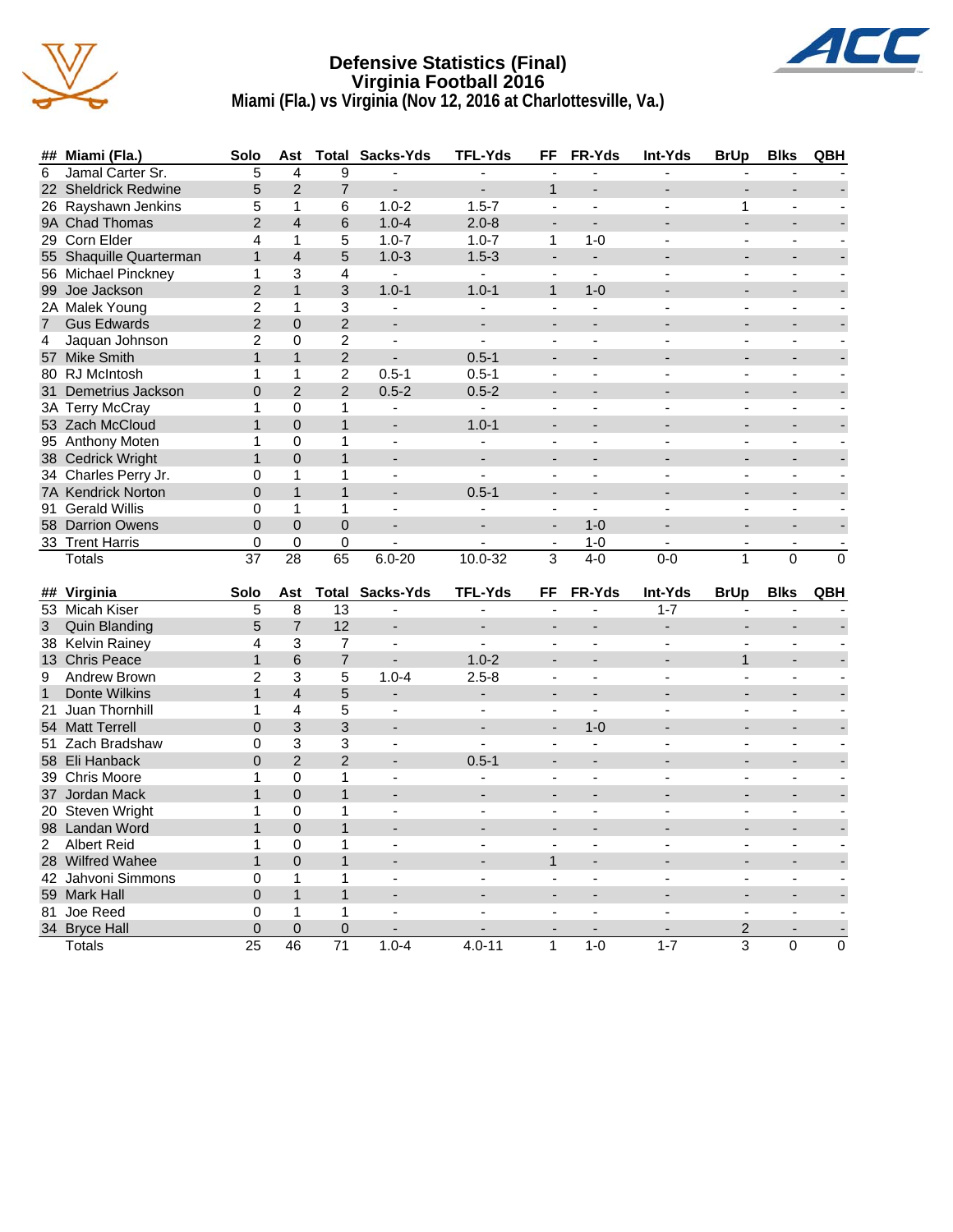

### **Participation Report (Final) Virginia Football 2016**



**Miami (Fla.) vs Virginia (Nov 12, 2016 at Charlottesville, Va.)**

#### **Miami (Fla.)**

#### **Virginia**

| ## | <b>OFFENSE</b>         | Pos        | ##        | <b>OFFENSE</b>       |
|----|------------------------|------------|-----------|----------------------|
| 2B | Kc McDermott           | LT.        | 67        | Jack English         |
| 63 | Danny Isidora          | LG         | 76        | Michael Mooney       |
| 67 | Alex Gall              | С          | 50        | Jackson Matteo       |
| 74 | <b>Tyler Gauthier</b>  | RG         | 71        | Jack McDonald        |
| 78 | Tyree St. Louis        | RT         | 72        | Eric Smith           |
| 15 | Brad Kaaya             | QB         | 6         | <b>Kurt Benkert</b>  |
| 1  | Mark Walton            | SB         | 4         | Taquan Mizzell       |
| 9  | Malcolm Lewis          | BB         | 2         | Albert Reid          |
| 23 | Christopher Herndon    | WR.        | 7         | Doni Dowling         |
| 36 | Marquez Williams       | <b>WR</b>  | 8         | Keeon Johnson        |
| 82 | Ahmmon Richards        | <b>WR</b>  | 88        | Ryan Santoro         |
|    |                        |            |           |                      |
| ## | <b>DEFENSE</b>         | Pos        | ##        | <b>DEFENSE</b>       |
| 9Α | Chad Thomas            |            | 9         | Andrew Brown         |
| 33 |                        |            |           |                      |
|    | <b>Trent Harris</b>    | <b>NT</b>  | 1         | Donte Wilkins        |
| 80 | RJ McIntosh            | <b>RE</b>  | 58        | Eli Hanback          |
| 7A | <b>Kendrick Norton</b> | <b>SLB</b> | 37        | Jordan Mack          |
| 6  | Jamal Carter Sr.       | <b>MLB</b> | 53        | Micah Kiser          |
| 2A | Malek Young            | <b>BLB</b> | 51        | Zach Bradshaw        |
| 26 | Rayshawn Jenkins       | <b>WLB</b> | 13        | <b>Chris Peace</b>   |
| 29 | Corn Elder             | FC         | 21        | Juan Thornhill       |
| 53 | Zach McCloud           | SS         | 38        | <b>Kelvin Rainey</b> |
| 55 | Shaquille Quarterman   | ВC         | 34        | <b>Bryce Hall</b>    |
|    |                        |            | <b>LE</b> |                      |

Miami (Fla.): 0A-Dayall Harris, 2-Joe Yearby, 3A-Terry McCray, 3-Stacy Coley, 4-Jaquan Johnson, 5-Standish Dobard, 5D-Frank Gabriel, 5A-Michael Badgley, 7-Gus Edwards, 8-Braxton Berrios, 16-Justin Vogel, 22-Sheldrick Redwine, 24-Travis Homer, 30-Romeo Finley, 31-Demetrius Jackson, 34-Charles Perry Jr., 38-Cedrick Wright, 57-Mike Smith, 58-Darrion Owens, 86-David Njoku, 87-Michael Irvin II, 91-Gerald Willis, 93-Pat Bethel, 95-Anthony Moten, 99-Joe Jackson.

Virginia: 10-Jordan Ellis, 11-David Eldridge, 15-Matt Johns, 18-Ben Hogg, 20-Steven Wright, 22-Daniel Hamm, 25-Chris Sharp, 28-Wilfred Wahee, 29-Eric Gallon, 30-Nicholas Conte, 31-Kareem Gibson, 33-Olamide Zaccheaus, 39-Chris Moore, 42-Jahvoni Simmons, 44-Tanner Cowley, 54-Matt Terrell, 55-Naji Abdullah, 56-Andre Miles-Redmond, 59-Mark Hall, 70-Steven Moss, 77-Jake Fieler, 78-R.J. Proctor, 80-Hasise Dubois, 81-Joe Reed, 83-Brendan Marshall, 85-Cole Blackman, 89-Sam Hayward, 90-Jack Powers, 95-Juwan Moye, 98-Landan Word, 99-Joe Spaziani.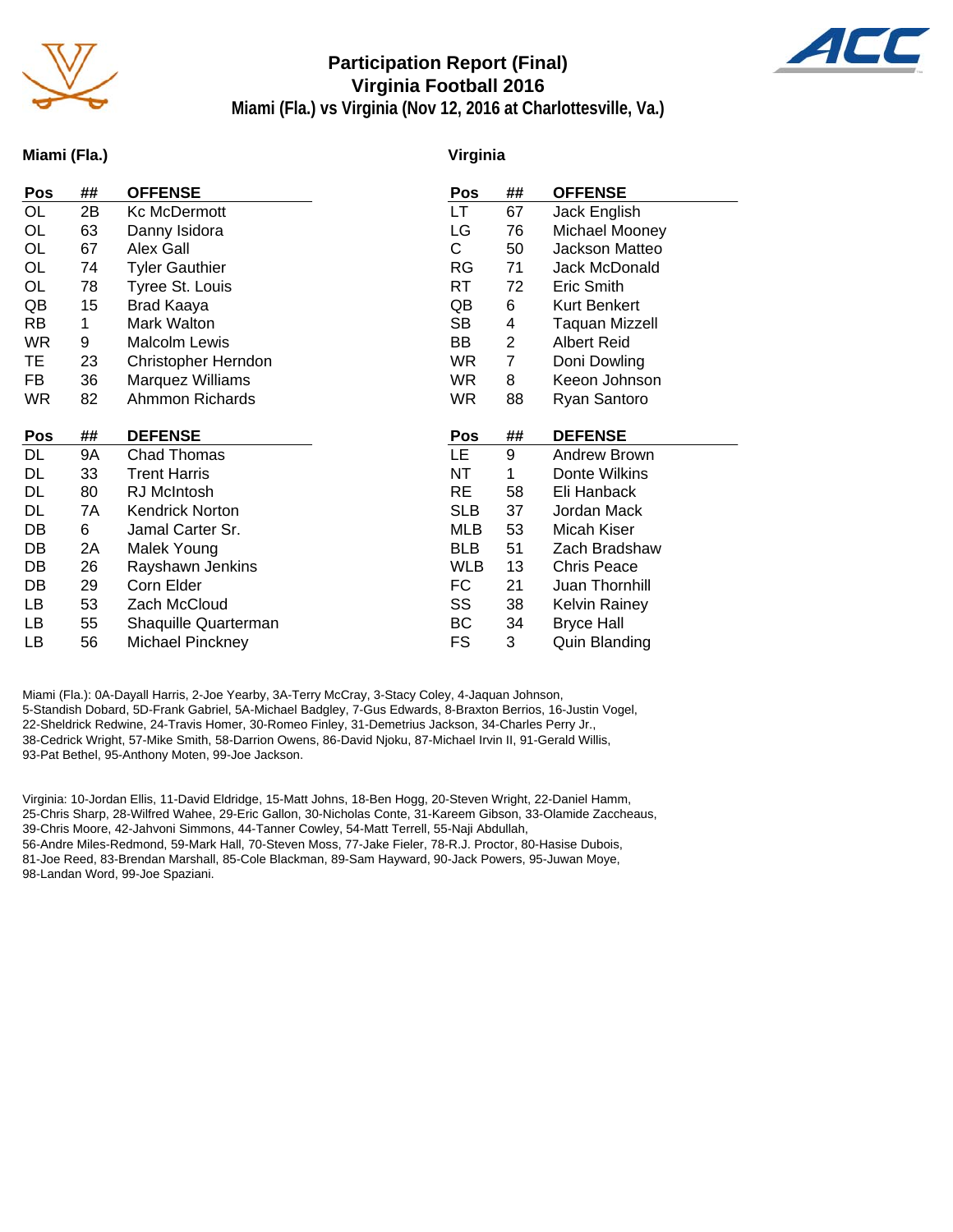

# **Drive Chart (By Team) (Final) Virginia Football 2016**



**Miami (Fla.) vs Virginia (Nov 12, 2016 at Charlottesville, Va.)**

|           | <b>Drive Started</b> |      |       |                 |                 | <b>Drive Ended</b> | <b>Consumed</b>           |             |            |
|-----------|----------------------|------|-------|-----------------|-----------------|--------------------|---------------------------|-------------|------------|
| Team      | Qtr                  | Spot | Time  | <b>Obtained</b> | Spot            | Time               | <b>How lost</b>           | - Yds<br>ΡI | <b>TOP</b> |
| UM        | 1st                  | lM13 | 12:32 | Punt            | M13             | 12:23              | Interception              | - 0         | 0:09       |
| <b>UM</b> |                      | M25  | 10:29 | Kickoff         | V <sub>00</sub> | 06:09              | <i><b>*TOUCHDOWN</b></i>  | $-75$<br>10 | 4:20       |
| UM        |                      | IM10 | 01:37 | Punt            | V <sub>23</sub> | 13:16              | *FIELD GOAL               | 12<br>- 67  | 3:21       |
| <b>UM</b> | 2 <sub>nd</sub>      | lM42 | 11:00 | Punt            | V <sub>00</sub> | 09:28              | <i><b>*TOUCHDOWN</b></i>  | $4 - 58$    | 1:32.      |
| UM        |                      | M22  | 02:42 | Kickoff         | V44             | 00:17              | Punt                      | $9 - 34$    | 2:25       |
| <b>UM</b> | 3rd                  | M36  | 15:00 | Kickoff         | lV27            | 10:48              | <i><b>*FIELD GOAL</b></i> | 10<br>- 37  | 4:12       |
| UM        |                      | M50  | 07:46 | Fumble          | V33             | 06:00              | Missed FG                 | $5 - 17$    | 1:46       |
| <b>UM</b> |                      | M18  | 04:47 | Punt            | V <sub>00</sub> | 03:25              | <i><b>*TOUCHDOWN</b></i>  | $3 - 82$    | 1:22       |
| UM        |                      | M08  | 01:24 | Punt            | M07             | 14:54              | Punt                      | $3 - (1)$   | 1:30       |
| <b>UM</b> | 4th                  | V39  | 13:36 | Fumble          | lV00            | 11:17              | *TOUCHDOWN                | $4 - 39$    | 2:19       |
| UM        |                      | V48  | 10:19 | Fumble          | V26             | 05:47              | Downs                     | 7 - 22      | 4:32       |
| <b>UM</b> |                      | M15  | 03:44 | <b>Downs</b>    | M26             | 02:54              | Fumble                    | $2 - 11$    | 0:50       |
| UM        |                      | M16  | 01:52 | Fumble          | M25             | 00:00              | End of half               | 4-9         | 1:52       |

|                        | 1st   | 2nd     | 3rd     | 4th   | 1st     | 2nd     |          |
|------------------------|-------|---------|---------|-------|---------|---------|----------|
| Miami (Fla.)           | Qtr   | Qtr     | Qtr     | Qtr   | Half    | Half    | Total    |
| Time of possession     | 06:06 | 05:41   | 08:44   | 09:39 | 11:47   | 18:23   | 30:10    |
| 3rd down conversions   | 1-3   | $2 - 4$ | $2 - 5$ | 1-3   | 3-7     | $3 - 8$ | $6 - 15$ |
| Average field position | M16   | M32     | M28     | M36   | M22     | M32     | M28      |
| 4th down conversions   | 1-1   | 0-0     | 0-0     | 0-1   | $1 - 1$ | 0-1     | $1 - 2$  |

|           | <b>Drive Started</b> |                 |       |                 |                 | <b>Drive Ended</b> |                          | <b>Consumed</b>                      |            |  |
|-----------|----------------------|-----------------|-------|-----------------|-----------------|--------------------|--------------------------|--------------------------------------|------------|--|
| Team      | Qtr                  | Spot            | Time  | <b>Obtained</b> | Spot            | Time               | <b>How lost</b>          | - Yds<br>ΡI                          | <b>TOP</b> |  |
| VA        | 1st                  | V35             | 15:00 | Kickoff         | V <sub>50</sub> | 12:32              | Punt                     | $-15$<br>6                           | 2:28       |  |
| <b>VA</b> |                      | M18             | 12:23 | Interception    | M00             | 10:29              | *TOUCHDOWN               | $5 - 18$                             | 1:54       |  |
| VA        |                      | V27             | 06:09 | Kickoff         | M40             | 01:37              | Punt                     | - 33<br>8                            | 4:32       |  |
| <b>VA</b> | 2 <sub>nd</sub>      | V25             | 13:16 | Kickoff         | V27             | 11:00              | Punt                     | $3 - 2$                              | 2:16       |  |
| VA        |                      | V27             | 09:28 | Kickoff         | M00             | 02:42              | <i><b>*TOUCHDOWN</b></i> | - 73<br>14                           | 6:46       |  |
| <b>VA</b> |                      | V <sub>09</sub> | 00:17 | Punt            | V <sub>08</sub> | 00:00              | End of half              | $1 - (1)$                            | 0:17       |  |
| VA        | 3rd                  | V27             | 10:48 | Kickoff         | V <sub>50</sub> | 07:46              | Fumble                   | - 23<br>6                            | 3:02       |  |
| <b>VA</b> |                      | V33             | 06:00 | Missed FG       | V42             | 04:47              | Punt                     | $3 - 9$                              | 1:13       |  |
| VA        |                      | V46             | 03:25 | Kickoff         | <b>V42</b>      | 01:24              | Punt                     | 3<br>(4)<br>$\overline{\phantom{a}}$ | 2:01       |  |
| <b>VA</b> | 4th                  | M40             | 14:54 | Punt            | V39             | 13:36              | Fumble                   | (21)<br>4 -                          | 1:18       |  |
| VA        |                      | V25             | 11:17 | Kickoff         | V48             | 10:19              | Fumble                   | 3<br>- 23                            | 0:58       |  |
| <b>VA</b> |                      | V26             | 05:47 | Downs           | M15             | 03:44              | Downs                    | $8 - 59$                             | 2:03       |  |
| VA        |                      | M26             | 02:54 | Fumble          | IM16            | 01:52              | Fumble                   | 3<br>-10<br>$\sim$                   | $1:02$ .   |  |

|                        | 1st     | 2nd     | 3rd     | 4th     | 1st      | 2nd   |          |
|------------------------|---------|---------|---------|---------|----------|-------|----------|
| Virginia               | Qtr     | Qtr     | Qtr     | Qtr     | Half     | Half  | Total    |
| Time of possession     | 08:54   | 09:19   | 06:16   | 05:21   | 18:13    | 11:37 | 29:50    |
| 3rd down conversions   | $3 - 5$ | $4 - 5$ | $1 - 3$ | $1 - 4$ | $7 - 10$ | 2-7   | $9 - 17$ |
| Average field position | ∨48     | V20     | V35     | V46     | V34      | V41   | V38      |
| 4th down conversions   | 0-0     | 0-0     | $0 - 0$ | $0 - 2$ | $0 - 0$  | 0-2   | $0 - 2$  |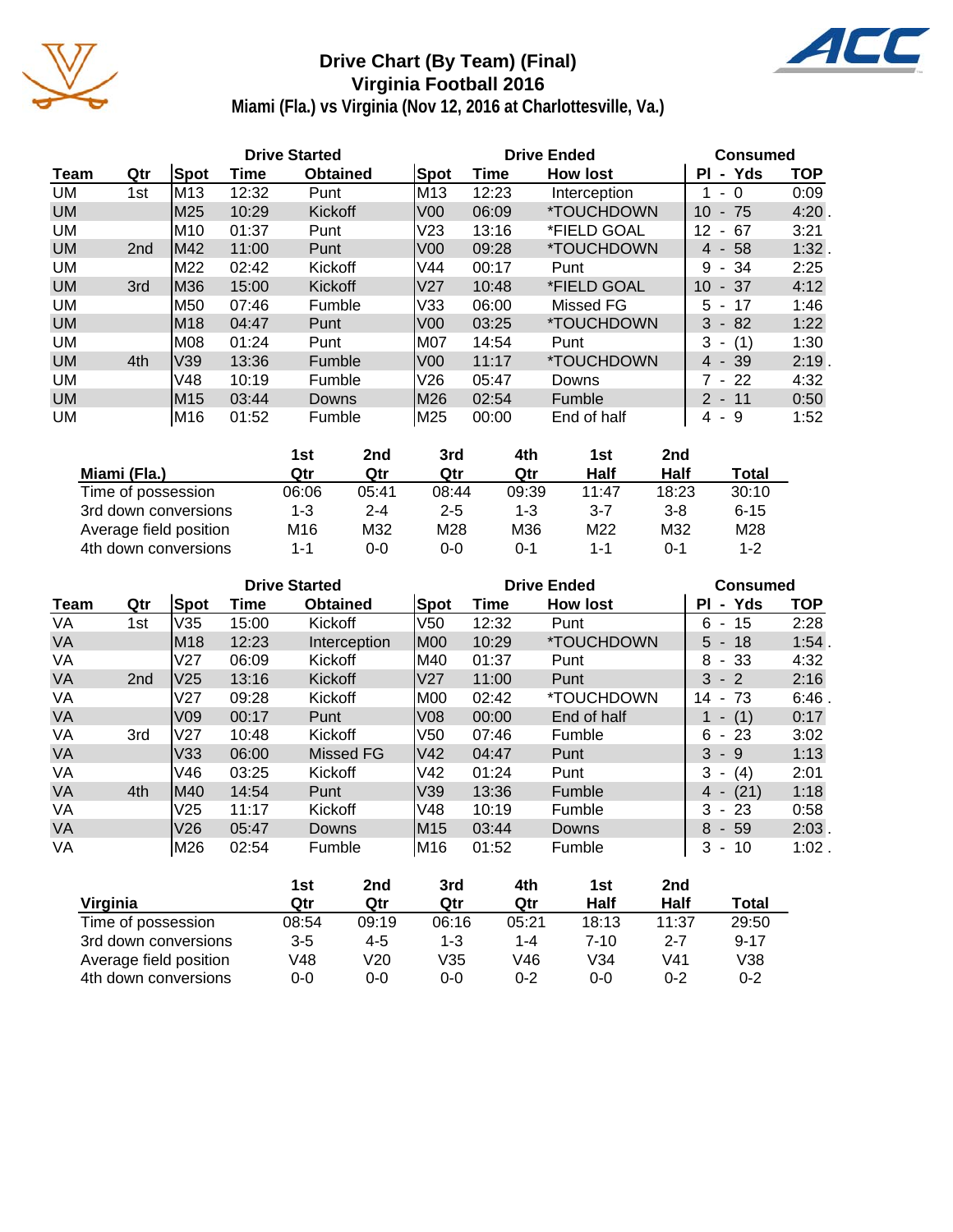

# **Drive Chart (By Quarter) (Final) Virginia Football 2016**



**Miami (Fla.) vs Virginia (Nov 12, 2016 at Charlottesville, Va.)**

|           |     |                 |       | <b>Drive Started</b> |                 | <b>Drive Ended</b> | <b>Consumed</b>          |                            |            |
|-----------|-----|-----------------|-------|----------------------|-----------------|--------------------|--------------------------|----------------------------|------------|
| Team      | Qtr | Spot            | Time  | <b>Obtained</b>      | <b>Spot</b>     | Time               | <b>How lost</b>          | PI - Yds                   | <b>TOP</b> |
| VA        | 1st | V35             | 15:00 | Kickoff              | V50             | 12:32              | Punt                     | $6 - 15$                   | 2:28       |
| <b>UM</b> |     | M13             | 12:32 | Punt                 | M13             | 12:23              | Interception             | $-0$<br>1                  | 0:09       |
| VA        |     | M18             | 12:23 | Interception         | M00             | 10:29              | *TOUCHDOWN               | 5<br>$-18$                 | 1:54.      |
| <b>UM</b> |     | M25             | 10:29 | Kickoff              | V <sub>00</sub> | 06:09              | *TOUCHDOWN               | 10<br>$-75$                | 4:20.      |
| VA        |     | V <sub>27</sub> | 06:09 | Kickoff              | M40             | 01:37              | Punt                     | 8<br>$-33$                 | 4:32       |
| <b>UM</b> |     | M10             | 01:37 | Punt                 | V <sub>23</sub> | 13:16              | *FIELD GOAL              | $12 - 67$                  | 3:21       |
| VA        | 2nd | V25             | 13:16 | Kickoff              | V27             | 11:00              | Punt                     | 3<br>$-2$                  | 2:16       |
| <b>UM</b> |     | M42             | 11:00 | Punt                 | V <sub>00</sub> | 09:28              | *TOUCHDOWN               | $-58$<br>$\overline{4}$    | 1:32.      |
| VA        |     | V27             | 09:28 | Kickoff              | <b>M00</b>      | 02:42              | *TOUCHDOWN               | 14<br>73<br>$\blacksquare$ | 6:46.      |
| <b>UM</b> |     | M22             | 02:42 | Kickoff              | V <sub>44</sub> | 00:17              | Punt                     | $-34$<br>9                 | 2:25       |
| VA        |     | V09             | 00:17 | Punt                 | V08             | 00:00              | End of half              | (1)                        | 0:17       |
| <b>UM</b> | 3rd | M36             | 15:00 | Kickoff              | V <sub>27</sub> | 10:48              | *FIELD GOAL              | $10 - 37$                  | 4:12       |
| VA        |     | V27             | 10:48 | Kickoff              | V50             | 07:46              | Fumble                   | 23<br>6<br>$\blacksquare$  | 3:02       |
| <b>UM</b> |     | M50             | 07:46 | Fumble               | V33             | 06:00              | Missed FG                | $5 - 17$                   | 1:46       |
| VA        |     | V33             | 06:00 | Missed FG            | V42             | 04:47              | Punt                     | $3 - 9$                    | 1:13       |
| <b>UM</b> |     | M <sub>18</sub> | 04:47 | Punt                 | V <sub>00</sub> | 03:25              | *TOUCHDOWN               | $-82$<br>3                 | 1:22       |
| VA        |     | V46             | 03:25 | Kickoff              | V42             | 01:24              | Punt                     | 3<br>(4)<br>$\sim$         | 2:01       |
| <b>UM</b> |     | <b>M08</b>      | 01:24 | Punt                 | M07             | 14:54              | Punt                     | $3 - (1)$                  | 1:30       |
| VA        | 4th | M40             | 14:54 | Punt                 | V39             | 13:36              | Fumble                   | (21)<br>4 -                | 1:18       |
| <b>UM</b> |     | V39             | 13:36 | Fumble               | V <sub>00</sub> | 11:17              | <i><b>*TOUCHDOWN</b></i> | $4 - 39$                   | 2:19.      |
| VA        |     | V25             | 11:17 | Kickoff              | V48             | 10:19              | Fumble                   | $3 - 23$                   | 0:58       |
| <b>UM</b> |     | V48             | 10:19 | Fumble               | V26             | 05:47              | <b>Downs</b>             | $7 - 22$                   | 4:32       |
| VA        |     | V26             | 05:47 | Downs                | M <sub>15</sub> | 03:44              | Downs                    | 8<br>$-59$                 | $2:03$ .   |
| <b>UM</b> |     | M15             | 03:44 | Downs                | M26             | 02:54              | Fumble                   | $2 - 11$                   | 0:50       |
| VA        |     | M26             | 02:54 | Fumble               | M16             | 01:52              | Fumble                   | 3<br>10<br>$\blacksquare$  | $1:02$ .   |
| <b>UM</b> |     | M16             | 01:52 | Fumble               | M25             | 00:00              | End of half              | $4 - 9$                    | 1:52       |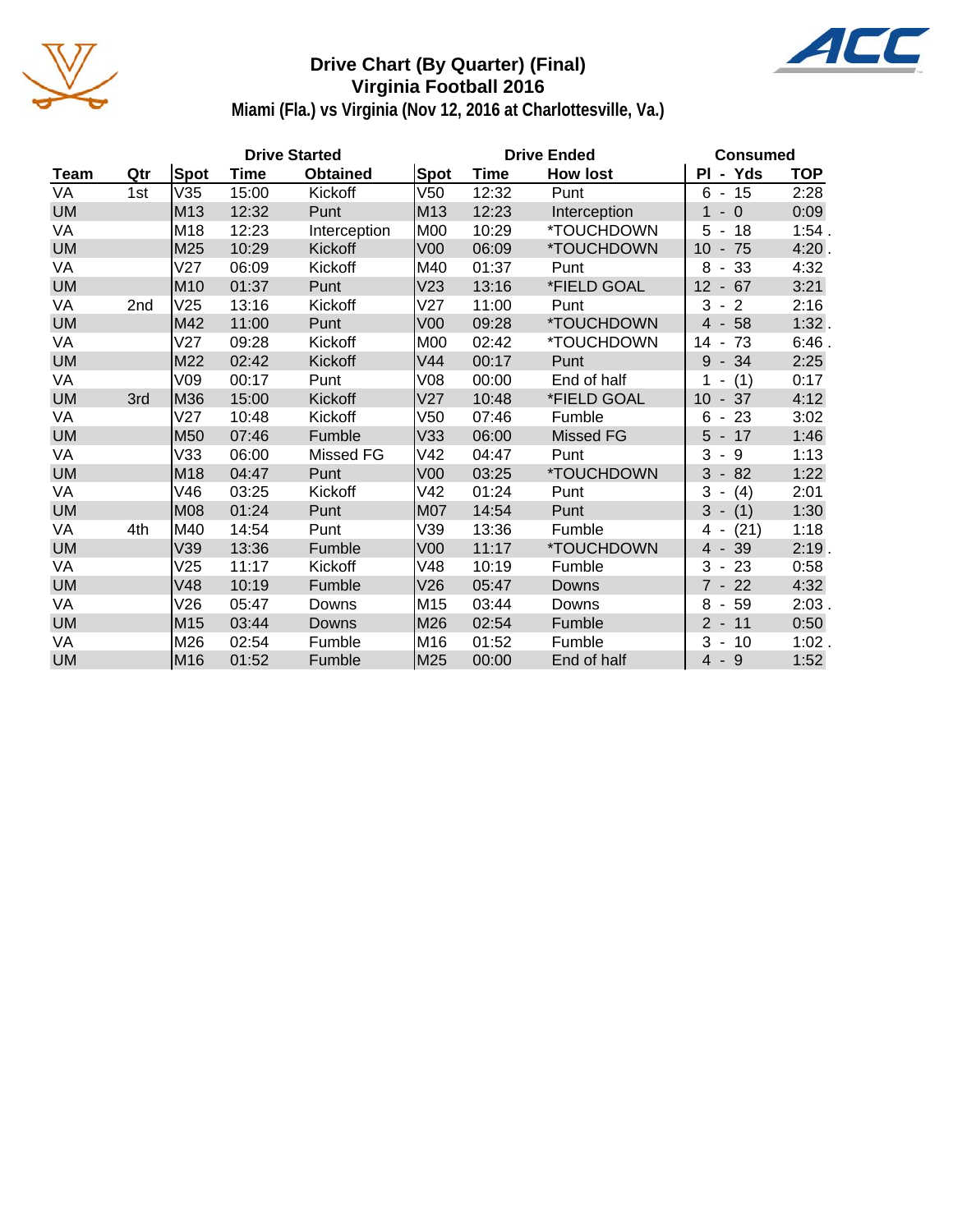

**Play-by-Play Summary (1st quarter) Miami (Fla.) vs Virginia (Nov 12, 2016 at Charlottesville, Va.)**



| Miami wins toss, elects to defer.        |                                                                                                                                                                           |                |
|------------------------------------------|---------------------------------------------------------------------------------------------------------------------------------------------------------------------------|----------------|
| 1-10 UM 35                               | UM ball on UM35.                                                                                                                                                          |                |
|                                          | Badgley, M. kickoff 30 yards to the VA35, out-of-bounds, VA ball on VA35.                                                                                                 |                |
| 1-10 VA 35<br>$1 - 10$                   | PENALTY UM illegal kicking (Badgley, M.) 0 yards to the VA35.<br>VA 35<br>Mizzell, T rush for 8 yards to the VA43 (Elder, C.).                                            |                |
| $2 - 2$                                  | Mizzell, T rush for loss of 1 yard to the VA42 (McCloud, Z.).<br>VA 43                                                                                                    |                |
| $3-3$                                    | <b>VA 42</b><br>Benkert, K pass complete to Zaccheaus, O for 9 yards to the UM49, 1ST DOWN VA (Carter                                                                     | <b>P1</b>      |
|                                          | $Sr.,J.$ ).                                                                                                                                                               |                |
| $1 - 10$                                 | Benkert, K pass incomplete to Mizzell, T.<br>UM 49                                                                                                                        |                |
| $2 - 10$<br>$3 - 11$                     | Mizzell, T rush for loss of 1 yard to the 50 yardline (Norton, K.; Quarterman, S.).<br>UM 49<br>Benkert, K pass incomplete to Eldridge, D.<br>VA 50                       |                |
| 4-11 VA 50                               | Conte, N punt 37 yards to the UM13, fair catch by Berrios, B                                                                                                              |                |
|                                          | 6 plays, 15 yards, 2:28                                                                                                                                                   |                |
|                                          | MIAMI (FLA.) drive start at 12:32.                                                                                                                                        |                |
| 1-10 UM 13                               | Kaaya, B. pass intercepted by Kiser, M at the UM25, Kiser, M return 7 yards to the UM18,<br>clock 12:23.                                                                  |                |
|                                          | Previous play reviewed, call stands.                                                                                                                                      |                |
|                                          | 1 play, 0 yards, 2:03                                                                                                                                                     |                |
| 1-10                                     | UM 18<br>Benkert, K pass incomplete to Santoro, R.                                                                                                                        |                |
| $2 - 10$                                 | <b>UM 18</b><br>PENALTY UM offside (Norton, K.) 5 yards to the UM13.                                                                                                      |                |
| $2 - 5$                                  | PENALTY VA holding (Mooney, M) 10 yards to the UM23.<br><b>UM 13</b>                                                                                                      |                |
| $2 - 15$                                 | <b>UM 23</b><br>Benkert, K pass complete to Johnson, K for 6 yards to the UM17, out-of-bounds.                                                                            | P <sub>2</sub> |
| $3-9$                                    | <b>UM 17</b><br>Benkert, K pass complete to Zaccheaus, O for 10 yards to the UM7, 1ST DOWN VA<br>(Redwine, S.).                                                           |                |
| $1-G$                                    | <b>UM 07</b><br>Mizzell, T rush for 5 yards to the UM2 (Carter Sr., J.; Young, M.).                                                                                       |                |
| $2-G$                                    | <b>UM 02</b><br>Mizzell, T rush for 2 yards to the UM0, TOUCHDOWN, clock 10:29.                                                                                           |                |
| $1-G$                                    | Hayward, S kick attempt good.<br>UM 03                                                                                                                                    |                |
|                                          | Virginia 7, Miami (Fla.) 0                                                                                                                                                |                |
|                                          | 5 plays, 18 yards, 0:00<br>Hayward, S kickoff 65 yards to the UM0, touchback.                                                                                             |                |
|                                          | MIAMI (FLA.) drive start at 10:29.                                                                                                                                        |                |
| 1-10 UM 25                               | Kaaya, B. pass complete to Njoku, D. for 7 yards to the UM32, out-of-bounds (Mack, J).                                                                                    |                |
| $2 - 3$<br><b>UM32</b>                   | Walton, M. rush for 9 yards to the UM41, 1ST DOWN UM (Brown, A; Bradshaw, Z).                                                                                             | R1             |
| <b>UM 41</b><br>1-10                     | Walton, M. rush for 6 yards to the UM47 (Blanding, Q).                                                                                                                    |                |
| <b>UM 47</b><br>$2 - 4$                  | Kaaya, B. pass complete to Herndon IV, C. for 3 yards to the 50 yardline (Rainey, K).                                                                                     |                |
| <b>UM 50</b><br>3-1<br>$4 - 1$<br>UM 50  | Kaaya, B. rush for no gain to the 50 yardline (Peace, C; Wilkins, D).<br>Timeout Miami (Fla.), clock 07:54.                                                               |                |
| 4-1<br><b>UM 50</b>                      | Walton, M. rush for 26 yards to the VA24, 1ST DOWN UM (Rainey, K).                                                                                                        | R <sub>2</sub> |
| <b>VA 24</b><br>$1 - 10$                 | Kaaya, B. pass incomplete to Richards, A. (Hall, B).                                                                                                                      |                |
| <b>VA 24</b><br>$2 - 10$                 | Walton, M. rush for 1 yard to the VA23 (Blanding, Q; Peace, C).                                                                                                           |                |
| 3-9<br><b>VA 23</b>                      | Kaaya, B. pass complete to Walton, M. for 13 yards to the VA10, 1ST DOWN UM (Thornhill, J).                                                                               | P <sub>3</sub> |
| $1-G$<br><b>VA 10</b>                    | Yearby, J. rush for 10 yards to the VA0, TOUCHDOWN, clock 06:09.                                                                                                          |                |
| $1-G$<br><b>VA 03</b>                    | Badgley, M. kick attempt good.<br>Virginia 7, Miami (Fla.) 7                                                                                                              |                |
|                                          | 10 plays, 75 yards, 4:20                                                                                                                                                  |                |
|                                          | Badgley, M. kickoff 60 yards to the VA5, Reed, J return 22 yards to the VA27 (Edwards, G.).                                                                               |                |
| VIRGINIA drive start at 06:09.           |                                                                                                                                                                           |                |
| 1-10 VA 27                               | Mizzell, T rush for no gain to the VA27 (Willis, G.; Pinckney, M.).                                                                                                       |                |
| 2-10 VA 27                               | Benkert, K pass complete to Zaccheaus, O for 6 yards to the VA33 (Jenkins, R.).                                                                                           |                |
| $3-4$<br>$1 - 10$                        | <b>VA 33</b><br>Benkert, K pass complete to Johnson, K for 5 yards to the VA38, 1ST DOWN VA (Young, M.).<br>PENALTY UM offside (Thomas, C.) 5 yards to the VA43.<br>VA 38 | P <sub>3</sub> |
| $1 - 5$                                  | Benkert, K sacked for loss of 2 yards to the VA41 (Jenkins, R.).<br>VA 43                                                                                                 |                |
| $2 - 7$                                  | VA 41<br>Timeout Virginia, clock 03:07.                                                                                                                                   |                |
| $2 - 7$                                  | <b>VA 41</b><br>Benkert, K pass complete to Zaccheaus, O for 11 yards to the UM48, 1ST DOWN VA                                                                            | P <sub>4</sub> |
|                                          | (Johnson, Ja.).                                                                                                                                                           |                |
| $1 - 10$                                 | Benkert, K pass incomplete to Johnson, K.<br><b>UM 48</b>                                                                                                                 |                |
| $2 - 10$<br>$3 - 2$                      | Mizzell, T rush for 8 yards to the UM40 (Young, M.).<br>UM 48<br>Benkert, K pass incomplete.<br>UM 40                                                                     |                |
| 4-2                                      | Conte, N punt 30 yards to the UM10, fair catch by Berrios, B<br>UM 40                                                                                                     |                |
|                                          | 8 plays, 33 yards, 4:32                                                                                                                                                   |                |
|                                          | MIAMI (FLA.) drive start at 01:37.                                                                                                                                        |                |
| <b>UM 10</b><br>1-10                     | Yearby, J. rush for 11 yards to the UM21, 1ST DOWN UM, out-of-bounds (Blanding, Q).                                                                                       | R4             |
| $1 - 10$<br>UM 21                        | Kaaya, B. pass incomplete to Richards, A                                                                                                                                  |                |
| $2 - 10$<br>UM 21<br>3-4<br><b>UM 27</b> | Yearby, J. rush for 6 yards to the UM27, out-of-bounds (Blanding, Q).<br>Kaaya, B. pass incomplete to Coley, S. (Hall, B).                                                |                |
| <b>UM 27</b><br>4-4                      | PENALTY VA personal foul (Moye, J) 15 yards to the UM42, 1ST DOWN UM.                                                                                                     | X5             |
| $1 - 10$<br><b>UM 42</b>                 | Kaaya, B. pass complete to Richards, A. for 8 yards to the 50 yardline, out-of-bounds                                                                                     |                |
|                                          | (Blanding, Q).                                                                                                                                                            |                |
| $2 - 2$<br><b>UM 50</b>                  | Yearby, J. rush for 5 yards to the VA45, 1ST DOWN UM (Thornhill, J; Kiser, M).                                                                                            | R6             |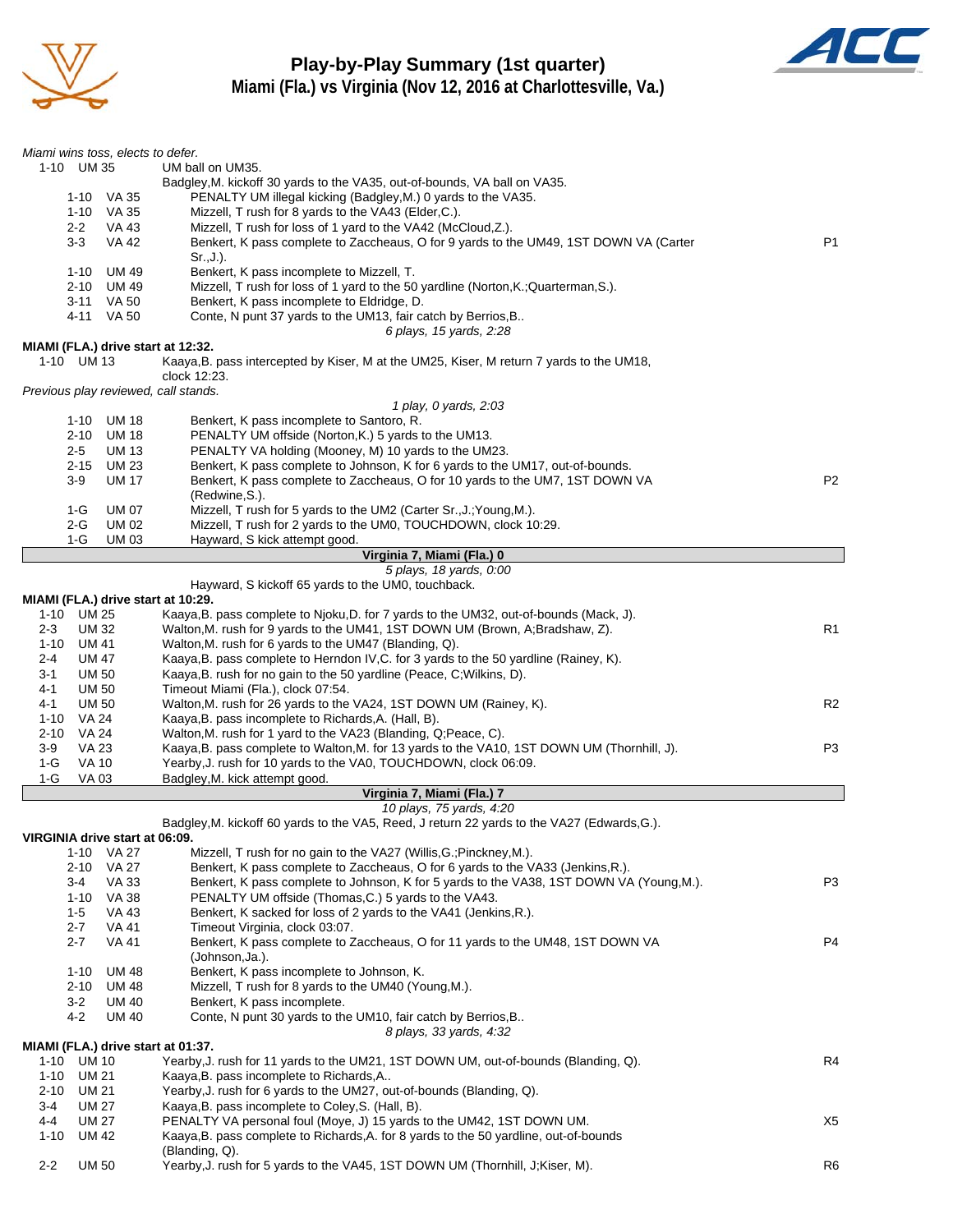



| END OF 1st QUARTER: Virginia 7, Miami (Fla.) 7 |       |             |              |  |           |  |         |                    |          |                   |                  |
|------------------------------------------------|-------|-------------|--------------|--|-----------|--|---------|--------------------|----------|-------------------|------------------|
|                                                |       | Time        |              |  | 1st Downs |  |         | <b>Conversions</b> |          |                   |                  |
| <b>Quarter Summary</b>                         | Score | <b>Poss</b> |              |  |           |  | 3rd     | 4th                | Rushina  | Passing           | <b>Penalties</b> |
| Miami (Fla.)                                   |       | 08:00       | 4            |  |           |  | $1 - 2$ | 1-1                | $9 - 74$ | $4 - 8 - 1 - 31$  | $3 - 10$         |
| Virginia                                       |       | 07:00       | <sup>0</sup> |  |           |  | $3 - 5$ | $0-0$              | $8 - 19$ | $6 - 11 - 0 - 47$ | $2 - 25$         |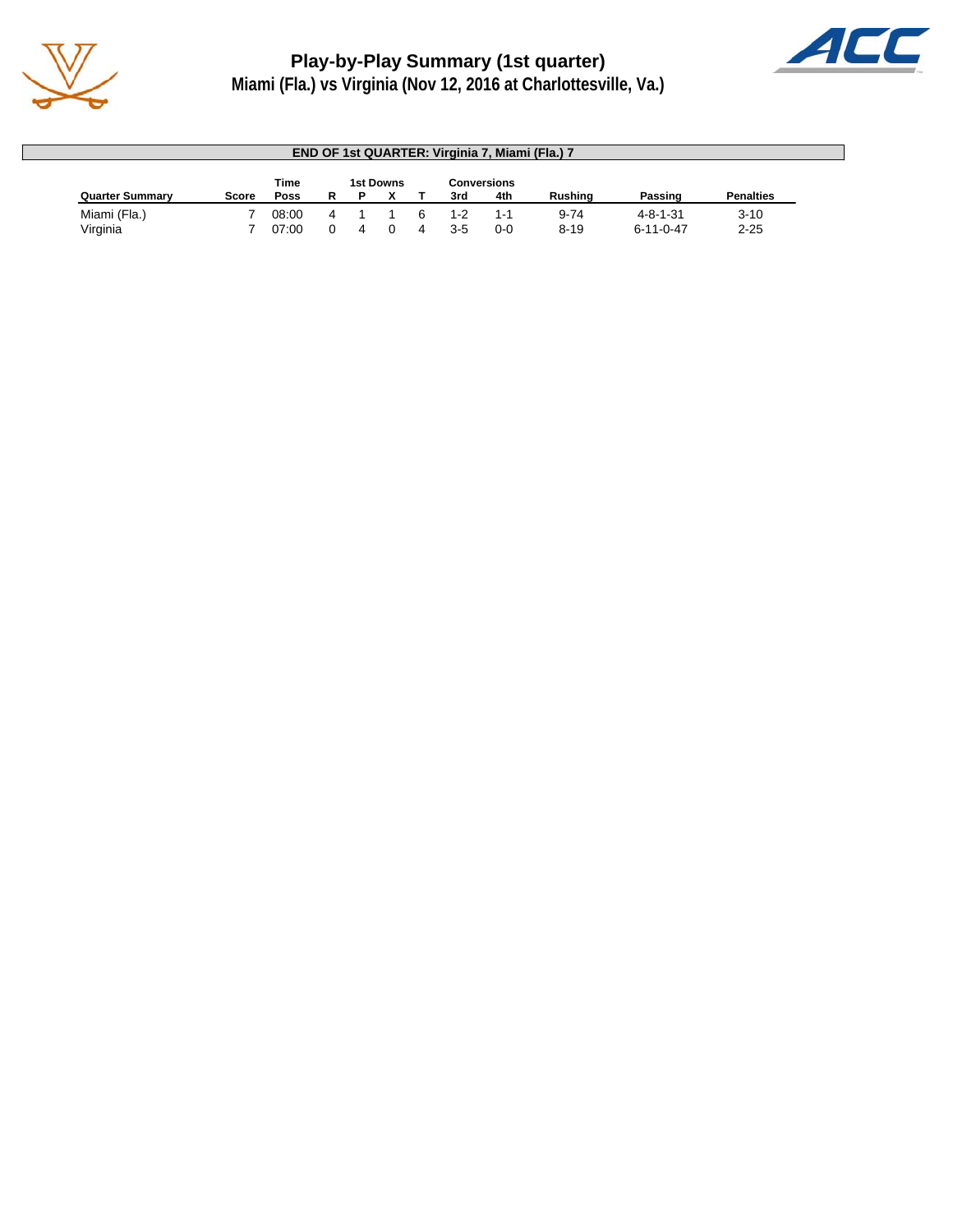

# **Quickie Statistics (1st quarter only)**



**Miami (Fla.) vs Virginia (Nov 12, 2016 at Charlottesville, Va.)**

|                                   | <b>UM</b>   | VA           |
|-----------------------------------|-------------|--------------|
| Score                             | 7           |              |
| <b>FIRST DOWNS</b>                | 6           | 4            |
| <b>RUSHES-YARDS (NET)</b>         | $9 - 74$    | $8 - 19$     |
| <b>PASSING YDS (NET)</b>          | 31          | 47           |
| Passes Att-Comp-Int               | $8 - 4 - 1$ | $11 - 6 - 0$ |
| <b>TOTAL OFFENSE PLAYS-YARDS</b>  | 17-105      | 19-66        |
| <b>Fumble Returns-Yards</b>       | $0-0$       | $0-0$        |
| <b>Punt Returns-Yards</b>         | $0 - 0$     | $0 - 0$      |
| Kickoff Returns-Yards             | $0 - 0$     | $1 - 22$     |
| <b>Interception Returns-Yards</b> | $0 - 0$     | $1 - 7$      |
| Punts (Number-Avg)                | $0 - 0.0$   | $2 - 33.5$   |
| Fumbles-Lost                      | $0 - 0$     | $0 - 0$      |
| Penalties-Yards                   | $3 - 10$    | $2 - 25$     |
| <b>Possession Time</b>            | 08:00       | 07:00        |
| <b>Third-Down Conversions</b>     | 1 of $3$    | 3 of 5       |
| <b>Fourth-Down Conversions</b>    | 1 of 1      | $0$ of $0$   |

### **Miami (Fla.) Virginia**

| <b>Rushing</b>      | No.         | <b>Gain Loss</b> | <b>Net</b>     | TD       | Lg   | Avg         | <b>Rushing</b>      |                | No. Gain Loss |                | <b>Net</b><br>TD | Lg             | <u>Avg</u>  |
|---------------------|-------------|------------------|----------------|----------|------|-------------|---------------------|----------------|---------------|----------------|------------------|----------------|-------------|
| Mark Walton         | 4           | 42               | $\Omega$<br>42 | $\Omega$ | 26   | 10.5        | Taquan Mizzell      |                | 23            | 2              | 21<br>1          | 8              | 3.0         |
| Joe Yearby          | 4           | 32               | 32<br>0        | 1        | 11   | 8.0         | <b>Kurt Benkert</b> | 1              | $\Omega$      | $\overline{2}$ | $-2$<br>$\Omega$ | 0              | $-2.0$      |
| Brad Kaaya          | 1           | $\Omega$         | 0<br>0         | $\Omega$ | 0    | 0.0         |                     |                |               |                |                  |                |             |
| Passing             | $C-A-I$     |                  | Yds<br>TD      | Long     |      | <b>Sack</b> | Passing             |                | $C-A-I$       | Yds            | TD               | Long           | <b>Sack</b> |
| Brad Kaaya          | $4 - 8 - 1$ |                  | 31<br>$\Omega$ | 13       |      | $\Omega$    | <b>Kurt Benkert</b> |                | $6 - 11 - 0$  | 47             | $\Omega$         | 11             |             |
| <b>Receiving</b>    | No.         | Yards            | TD             | Long     |      |             | <b>Receiving</b>    | No.            | Yards         | TD             | Long             |                |             |
| Mark Walton         |             | 13               | 0              | 13       |      |             | Olamide Zaccheaus   | 4              | 36            | $\Omega$       | 11               |                |             |
| Ahmmon Richards     |             | 8                | 0              | 8        |      |             | Keeon Johnson       | $\overline{c}$ | 11            | 0              | 6                |                |             |
| David Njoku         | 1           | 7                | 0              | 7        |      |             |                     |                |               |                |                  |                |             |
| Christopher Herndon | 1           | 3                | $\Omega$       | 3        |      |             |                     |                |               |                |                  |                |             |
| <b>Punting</b>      | No.         | Yds              | $Avg_$<br>Long |          | In20 | TB          | <b>Punting</b>      | No.            | Yds           | Avg            | Long             | In20           | TB          |
|                     |             |                  |                |          |      |             | Nicholas Conte      | $\overline{2}$ | 67            | 33.5           | 37               | $\overline{2}$ | 0           |
| <b>Punt Returns</b> | No.         | Yards            | TD             | Long     |      |             | <b>Punt Returns</b> | No.            | Yards         | TD             | Long             |                |             |
| <b>Kick Returns</b> | No.         | Yards            | TD             | Long     |      |             | <b>Kick Returns</b> | No.            | Yards         | TD             | <b>Long</b>      |                |             |
|                     |             |                  |                |          |      |             | Joe Reed            | 1              | 22            | $\Omega$       | 22               |                |             |
| <b>Tackles</b>      | UA-A        | <b>Total</b>     | <b>Sacks</b>   |          | TFL  |             | <b>Tackles</b>      | <b>UA-A</b>    | <b>Total</b>  |                | <b>Sacks</b>     | TFL            |             |
| Malek Young         | $2 - 1$     | 3                | 0.0            |          | 0.0  |             | Quin Blanding       | $4 - 1$        |               | 5              | 0.0              | 0.0            |             |
| Rayshawn Jenkins    | $2 - 0$     | 2                | 1.0            |          | 1.0  |             | Kelvin Rainey       | $2 - 0$        |               | 2              | 0.0              | 0.0            |             |
| Jamal Carter Sr.    | $1 - 1$     | $\overline{c}$   | 0.0            |          | 0.0  |             | Juan Thornhill      | $1 - 1$        |               | 2              | 0.0              | 0.0            |             |
| <b>Gus Edwards</b>  | $1 - 0$     | 1                | 0.0            |          | 0.0  |             | <b>Chris Peace</b>  | $0 - 2$        |               | $\overline{2}$ | 0.0              | 0.0            |             |
|                     |             |                  |                |          |      |             |                     |                |               |                |                  |                |             |

| Rushing               |                | No. Gain Loss |                | <b>Net</b><br>TD | Lg     | Avg    |
|-----------------------|----------------|---------------|----------------|------------------|--------|--------|
| <b>Taquan Mizzell</b> | 7              | 23            | $\overline{2}$ | 21               | 8<br>1 | 3.0    |
| <b>Kurt Benkert</b>   | 1              | 0             | $\overline{2}$ | $-2$             | 0<br>0 | $-2.0$ |
|                       |                |               |                |                  |        |        |
| Passing               | C-A-I          |               | Yds            | TD               | Long   | Sack   |
| <b>Kurt Benkert</b>   | 6-11-0         |               | 47             | 0                | 11     |        |
| Receiving             | No.            | Yards         | TD             | Long             |        |        |
| Olamide Zaccheaus     | 4              | 36            | 0              |                  | 11     |        |
| Keeon Johnson         | $\overline{2}$ | 11            | 0              |                  | 6      |        |
|                       |                |               |                |                  |        |        |
|                       |                |               |                |                  |        |        |
|                       |                |               |                |                  |        |        |
| Punting               | No.            | Yds           |                | Long             | In20   | ΤВ     |
| Nicholas Conte        | $\mathcal{P}$  | 67            | Avg<br>33.5    | 37               | 2      | 0      |
|                       |                |               |                |                  |        |        |
| <b>Punt Returns</b>   | No.            | Yards         | TD             | Long             |        |        |
| <b>Kick Returns</b>   | No.            | Yards         | TD             |                  |        |        |
| Joe Reed              | 1              | 22            | 0              | Long             | 22     |        |
|                       |                |               |                |                  |        |        |
| <b>Tackles</b>        | UA-A           | Total         |                | <b>Sacks</b>     | TFL    |        |
| Quin Blanding         | 4-1            |               | 5              | 0.0              | 0.0    |        |

| Qtr | Time  | <b>Scoring Play</b>                                          | V-H |
|-----|-------|--------------------------------------------------------------|-----|
| 1st | 10:29 | VA - Taguan Mizzell 2 yd run (Sam Hayward kick), 5-18 0:00   |     |
|     | 06:09 | UM - Joe Yearby 10 yd run (Michael Badgley kick), 10-75 4:20 |     |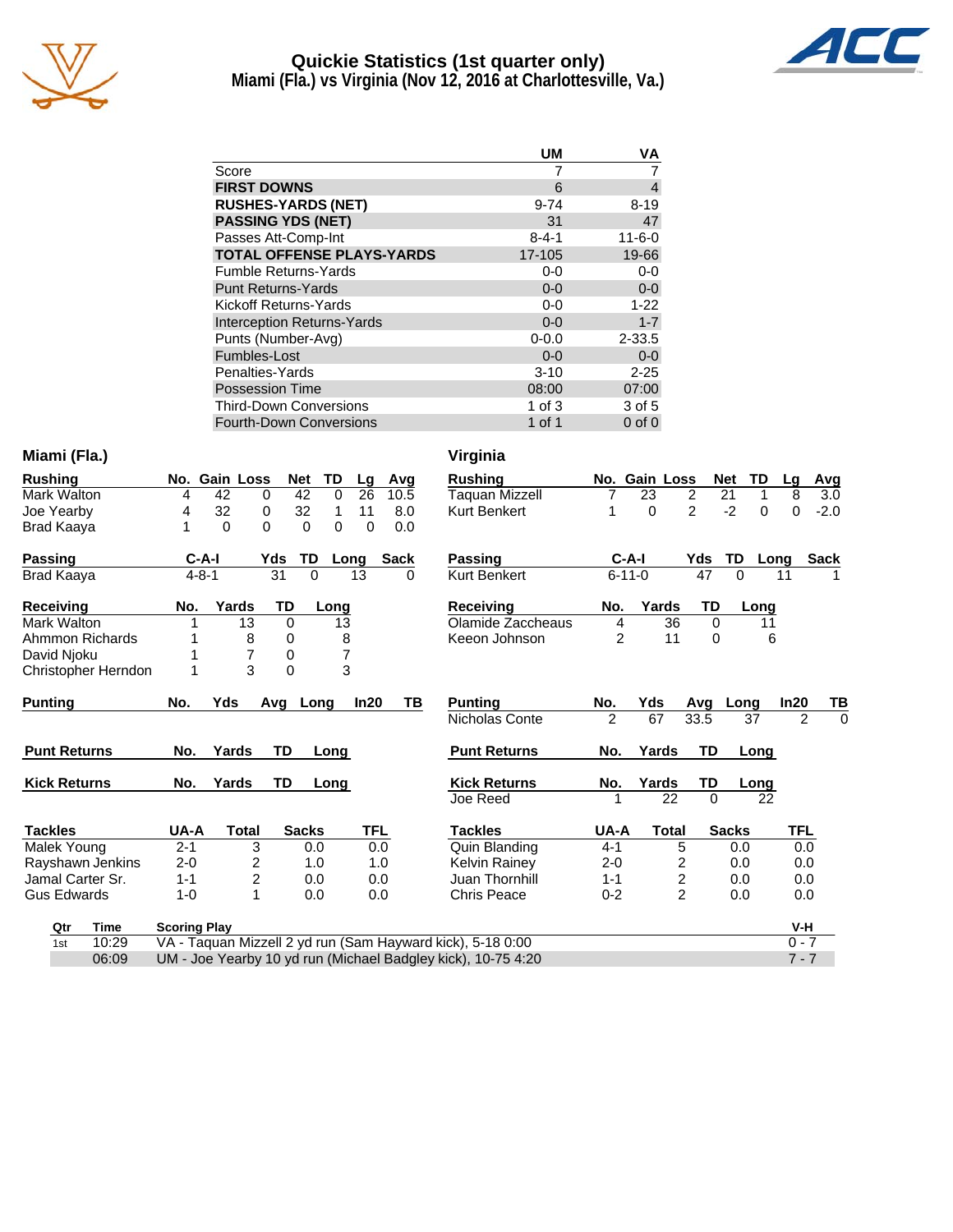

#### **Play-by-Play Summary (2nd quarter) Miami (Fla.) vs Virginia (Nov 12, 2016 at Charlottesville, Va.)**



| 1-10 VA 45                                       | Start of 2nd quarter, clock 15:00.                                                                                                                                       |                 |
|--------------------------------------------------|--------------------------------------------------------------------------------------------------------------------------------------------------------------------------|-----------------|
| 1-10 VA 45                                       | Edwards, G. rush for 3 yards to the VA42 (Kiser, M; Bradshaw, Z).                                                                                                        |                 |
| $2 - 7$<br>VA 42                                 | Edwards, G. rush for 12 yards to the VA30, 1ST DOWN UM (Thornhill, J; Blanding, Q).                                                                                      | R7              |
| 1-10 VA 30<br>$2 - 10$<br>VA 30                  | Kaaya, B. pass incomplete to Edwards, G. (Peace, C).<br>Walton, M. rush for 7 yards to the VA23 (Kiser, M).                                                              |                 |
| $3-3$<br><b>VA 23</b>                            | Kaaya, B. pass incomplete to Njoku, D                                                                                                                                    |                 |
| $4 - 3$<br><b>VA 23</b>                          | Badgley, M. field goal attempt from 40 GOOD, clock 13:16.                                                                                                                |                 |
|                                                  | Miami (Fla.) 10, Virginia 7                                                                                                                                              |                 |
|                                                  | 12 plays, 67 yards, 3:21                                                                                                                                                 |                 |
| VIRGINIA drive start at 13:16.                   | Badgley, M. kickoff 65 yards to the VA0, touchback.                                                                                                                      |                 |
| 1-10 VA 25                                       | Mizzell, T rush for 3 yards to the VA28, out-of-bounds (Smith, M.).                                                                                                      |                 |
| 2-7<br>VA 28                                     | PENALTY VA holding (Matteo, J) 10 yards to the VA18.                                                                                                                     |                 |
| 2-17 VA 18                                       | Benkert, K pass complete to Dowling, D for 5 yards to the VA23 (Carter Sr., J.; Elder, C.).                                                                              |                 |
| 3-12 VA 23                                       | Mizzell, T rush for 4 yards to the VA27 (Carter Sr., J.).                                                                                                                |                 |
| <b>VA 27</b><br>4-8                              | Conte, N punt 31 yards to the UM42, downed.                                                                                                                              |                 |
| MIAMI (FLA.) drive start at 11:00.               | 3 plays, 2 yards, 2:16                                                                                                                                                   |                 |
| 1-10 UM 42                                       | Kaaya, B. pass complete to Lewis, M. for 44 yards to the VA14, 1ST DOWN UM (Rainey, K).                                                                                  | P8              |
| 1-10 VA 14                                       | Walton, M. rush for 2 yards to the VA12 (Wilkins, D).                                                                                                                    |                 |
| <b>VA 12</b><br>2-8                              | Walton, M. rush for 5 yards to the VA7 (Brown, A; Wilkins, D).                                                                                                           |                 |
| $3-3$<br>VA 07                                   | Kaaya, B. pass complete to Njoku, D. for 7 yards to the VA0, 1ST DOWN UM, TOUCHDOWN, clock                                                                               | P9              |
|                                                  | 09:28.                                                                                                                                                                   |                 |
| 1-G<br>VA 03                                     | Badgley, M. kick attempt good.<br>Miami (Fla.) 17, Virginia 7                                                                                                            |                 |
|                                                  | 4 plays, 58 yards, 1:32                                                                                                                                                  |                 |
|                                                  | Badgley, M. kickoff 63 yards to the VA2, Reed, J return 25 yards to the VA27 (Edwards, G.).                                                                              |                 |
| VIRGINIA drive start at 09:28.                   |                                                                                                                                                                          |                 |
| 1-10 VA 27                                       | Benkert, K pass incomplete to Zaccheaus, O.                                                                                                                              |                 |
| 2-10 VA 27<br>$3 - 4$                            | Reid, A rush for 6 yards to the VA33 (Jackson, J.).                                                                                                                      |                 |
| <b>VA 33</b>                                     | Benkert, K pass complete to Zaccheaus, O for 7 yards to the VA40, 1ST DOWN VA,<br>out-of-bounds (Redwine, S.).                                                           | P5              |
| 1-10 VA 40                                       | Benkert, K pass complete to Santoro, R for 12 yards to the UM48, 1ST DOWN VA.                                                                                            | P6              |
| 1-10 UM 48                                       | PENALTY VA holding (Ellis, J) 10 yards to the VA42.                                                                                                                      |                 |
| 1-20 VA 42                                       | Benkert, K pass complete to Dowling, D for 6 yards to the VA48 (Johnson, Ja.).                                                                                           |                 |
| 2-14 VA 48                                       | Benkert, K pass incomplete to Mizzell, T.                                                                                                                                |                 |
| 3-14 VA 48<br>$1 - 10$<br>UM 30                  | Benkert, K pass complete to Dowling, D for 22 yards to the UM30, 1ST DOWN VA (Jenkins, R.).<br>Benkert, K pass incomplete to Dowling, D.                                 | P7              |
| $2 - 10$<br>UM 30                                | Mizzell, T rush for 9 yards to the UM21 (Thomas, C.).                                                                                                                    |                 |
| $3 - 1$<br><b>UM 21</b>                          | Mizzell, T rush for 1 yard to the UM20, 1ST DOWN VA (Redwine, S.).                                                                                                       | R8              |
| $1 - 10$<br><b>UM 20</b>                         | Benkert, K pass complete to Marshall, B for 16 yards to the UM4, 1ST DOWN VA (Elder, C.).                                                                                | P9              |
| 1-G<br>UM 04                                     | PENALTY VA holding (English, J) 10 yards to the UM14.                                                                                                                    |                 |
| 1-G<br>UM 14                                     | Benkert, K pass incomplete to Dowling, D.                                                                                                                                |                 |
| 2-G<br>UM 14<br>$3-G$<br><b>UM 13</b>            | Benkert, K pass complete to Johnson, K for 1 yard to the UM13 (Jenkins, R.).<br>Benkert, K pass complete to Eldridge, D for 13 yards to the UM0, TOUCHDOWN, clock 02:42. |                 |
| 1-G<br>UM 03                                     | Hayward. S kick attempt good.                                                                                                                                            |                 |
|                                                  | Miami (Fla.) 17, Virginia 14                                                                                                                                             |                 |
|                                                  | 14 plays, 73 yards, 6:46                                                                                                                                                 |                 |
|                                                  | Hayward, S kickoff 61 yards to the UM4, Lewis, M. return 18 yards to the UM22 (Reed,                                                                                     |                 |
|                                                  | J;Peace, C).                                                                                                                                                             |                 |
| MIAMI (FLA.) drive start at 02:42.<br>1-10 UM 22 | Kaaya, B. pass incomplete to Coley, S                                                                                                                                    |                 |
| <b>UM 22</b><br>$2 - 10$                         | Edwards, G. rush for 10 yards to the UM32, 1ST DOWN UM (Word, L).                                                                                                        | R <sub>10</sub> |
| 1-10<br>UM 32                                    | Edwards, G. rush for 8 yards to the UM40 (Kiser, M; Rainey, K).                                                                                                          |                 |
| $2 - 2$<br><b>UM 40</b>                          | Kaaya, B. pass complete to Edwards, G. for 9 yards to the UM49 (Blanding, Q; Peace, C),                                                                                  |                 |
|                                                  | PENALTY UM personal foul (Odogwu, S.) 15 yards to the UM34.                                                                                                              |                 |
| 2-8<br>UM 34<br><b>UM 34</b><br>2-8              | 2nd and 8.<br>Kaaya, B. pass incomplete to Nioku, D                                                                                                                      |                 |
| <b>UM 34</b><br>3-8                              | Kaaya, B. pass complete to Coley, S. for 32 yards to the VA34, 1ST DOWN UM, out-of-bounds.                                                                               | P <sub>11</sub> |
| Previous play reviewed, overturned.              |                                                                                                                                                                          |                 |
| 1-10 VA 34                                       | Kaaya, B. pass incomplete to Richards, A                                                                                                                                 |                 |
| 2-10 VA 34                                       | PENALTY UM holding (Gauthier, T.) 10 yards to the VA44.                                                                                                                  |                 |
| $2 - 20$<br>VA 44                                | Kaaya, B. pass incomplete to Richards, A                                                                                                                                 |                 |
| 3-20 VA 44                                       | Kaaya, B. pass incomplete to Njoku, D                                                                                                                                    |                 |
| 4-20 VA 44                                       | Vogel, J. punt 35 yards to the VA9, fair catch by Hamm, D.<br>9 plays, 34 yards, 2:25                                                                                    |                 |
| VIRGINIA drive start at 00:17.                   |                                                                                                                                                                          |                 |
| 1-10 VA 09                                       | TEAM rush for loss of 1 yard to the VA8.                                                                                                                                 |                 |
|                                                  | End of half, clock 00:00.                                                                                                                                                |                 |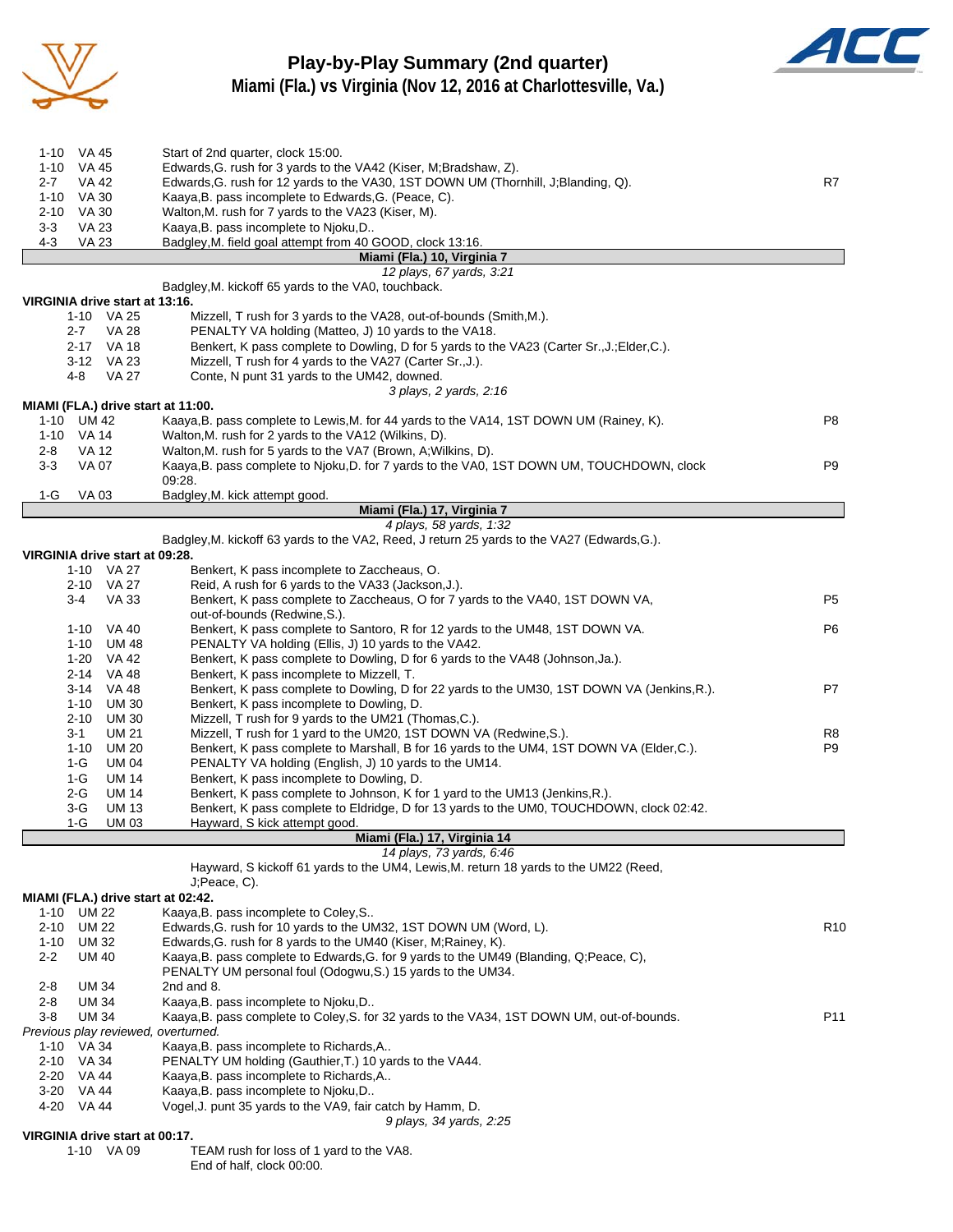

**Play-by-Play Summary (2nd quarter)**



**Miami (Fla.) vs Virginia (Nov 12, 2016 at Charlottesville, Va.)**

| play, minus 1 yard, 0:17<br>END OF 2nd QUARTER: Miami (Fla.) 17, Virginia 14 |       |       |   |   |           |  |     |                    |          |                   |                  |
|------------------------------------------------------------------------------|-------|-------|---|---|-----------|--|-----|--------------------|----------|-------------------|------------------|
|                                                                              |       | Time  |   |   | 1st Downs |  |     | <b>Conversions</b> |          |                   |                  |
| <b>Quarter Summary</b>                                                       | Score | Poss  | R | D |           |  | 3rd | 4th                | Rushina  | Passing           | <b>Penalties</b> |
| Miami (Fla.)                                                                 | 10    | 05:41 |   |   |           |  | 2-4 | $0 - 0$            | 7-47     | $4 - 11 - 0 - 92$ | $2 - 25$         |
| Virginia                                                                     |       | 09:19 |   |   |           |  | 4-5 | $0 - 0$            | $6 - 22$ | $8 - 12 - 0 - 82$ | $3 - 30$         |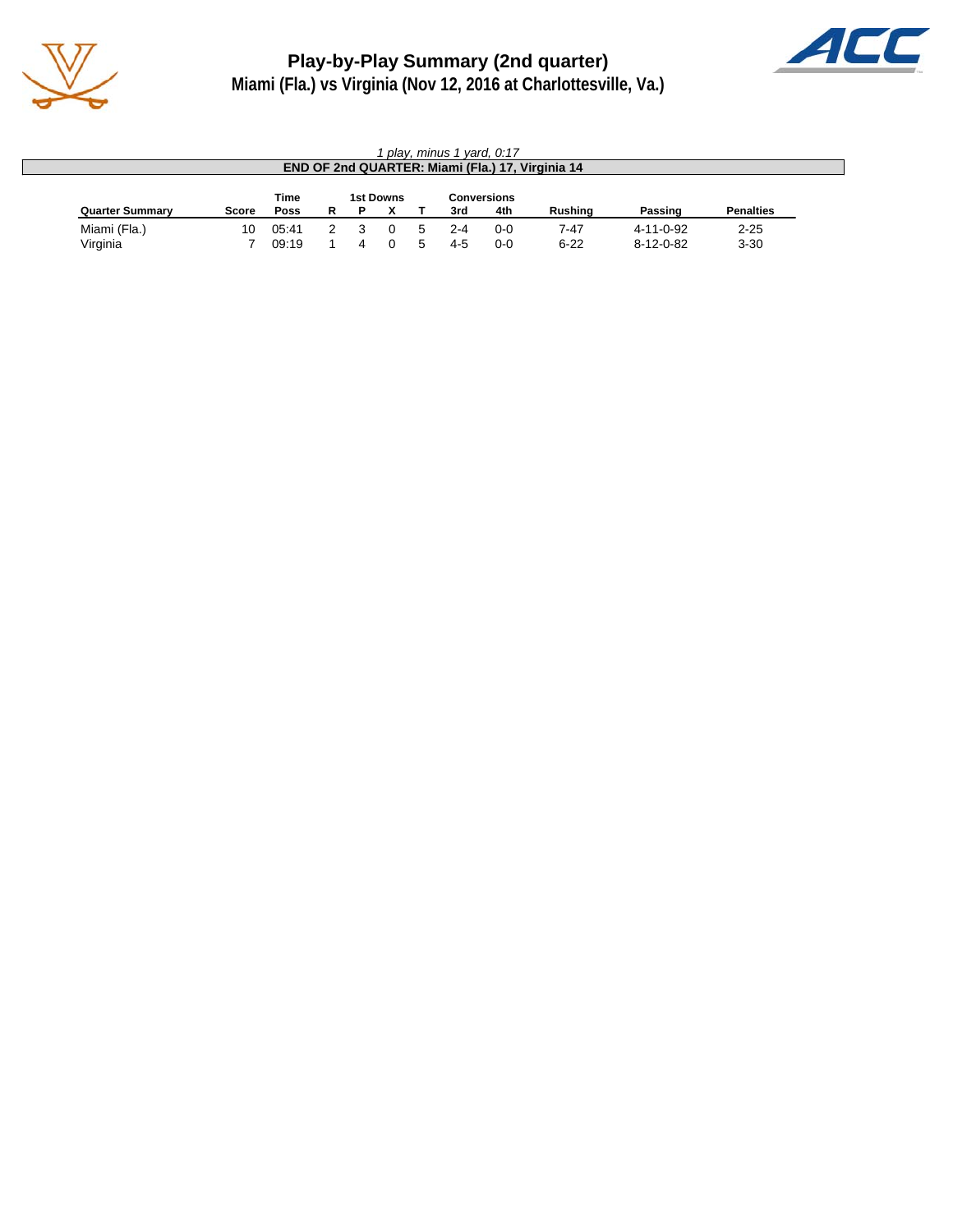

#### **Quickie Statistics (2nd quarter only) Miami (Fla.) vs Virginia (Nov 12, 2016 at Charlottesville, Va.)**



|                                   | <b>UM</b>    | VA           |
|-----------------------------------|--------------|--------------|
| Score                             | 10           |              |
| <b>FIRST DOWNS</b>                | 5            | 5            |
| <b>RUSHES-YARDS (NET)</b>         | $7 - 47$     | $6 - 22$     |
| <b>PASSING YDS (NET)</b>          | 92           | 82           |
| Passes Att-Comp-Int               | $11 - 4 - 0$ | $12 - 8 - 0$ |
| <b>TOTAL OFFENSE PLAYS-YARDS</b>  | 18-139       | 18-104       |
| <b>Fumble Returns-Yards</b>       | $0-0$        | $0-0$        |
| <b>Punt Returns-Yards</b>         | $0 - 0$      | $0-0$        |
| Kickoff Returns-Yards             | $1 - 18$     | $1 - 25$     |
| <b>Interception Returns-Yards</b> | $0 - 0$      | $0-0$        |
| Punts (Number-Avg)                | $1 - 35.0$   | $1 - 31.0$   |
| Fumbles-Lost                      | $0 - 0$      | $0-0$        |
| Penalties-Yards                   | $2 - 25$     | $3 - 30$     |
| <b>Possession Time</b>            | 05:41        | 09:19        |
| <b>Third-Down Conversions</b>     | 2 of 4       | 4 of 5       |
| <b>Fourth-Down Conversions</b>    | $0$ of $0$   | $0$ of $0$   |

#### **Miami (Fla.)**

| <b>Rushing</b>           |                     | No. Gain Loss   | TD<br><b>Net</b>  | Avg<br>Lg                                         | <b>Rushing</b>                                               | No.          | Gain Loss       | <b>Net</b>     | TD       | Lg               |
|--------------------------|---------------------|-----------------|-------------------|---------------------------------------------------|--------------------------------------------------------------|--------------|-----------------|----------------|----------|------------------|
| <b>Gus Edwards</b>       | 4                   | 33<br>$\Omega$  | 33<br>$\Omega$    | 12<br>8.2                                         | Taquan Mizzell                                               | 4            | 17              | 17<br>$\Omega$ | $\Omega$ | 9                |
| Mark Walton              | 3                   | 14<br>$\Omega$  | 14<br>$\Omega$    | $\overline{7}$<br>4.7                             | <b>Albert Reid</b>                                           |              | 6               | 6<br>0         | 0        | 6                |
|                          |                     |                 |                   |                                                   | <b>TEAM</b>                                                  |              | 0               | $-1$           | $\Omega$ | $\Omega$         |
| <b>Passing</b>           | $C-A-I$             | Yds             | TD                | <b>Sack</b><br>Long                               | <b>Passing</b>                                               |              | $C-A-I$         | Yds            | TD       | <b>S</b><br>Long |
| <b>Brad Kaaya</b>        | $4 - 11 - 0$        | $\overline{92}$ |                   | 44<br>0                                           | Kurt Benkert                                                 | $8 - 12 - 0$ |                 | 82             |          | 22               |
| <b>Receiving</b>         | No.                 | Yards           | <b>TD</b><br>Long |                                                   | <b>Receiving</b>                                             | No.          | Yards           | <b>TD</b>      | Long     |                  |
| <b>Malcolm Lewis</b>     |                     | 44              | $\Omega$<br>44    |                                                   | Doni Dowling                                                 | 3            | 33              | $\Omega$       | 22       |                  |
| <b>Stacy Coley</b>       |                     | 32              | 32<br>0           |                                                   | <b>Brendan Marshall</b>                                      |              | 16              | 0              | 16       |                  |
| <b>Gus Edwards</b>       |                     | 9               | 0                 | 9                                                 | David Eldridge                                               |              | 13              | 1              | 13       |                  |
| David Njoku              |                     | $\overline{7}$  | 1                 | $\overline{7}$                                    | Ryan Santoro                                                 |              | 12              | 0              | 12       |                  |
| <b>Punting</b>           | No.                 | Yds<br>Avq      | Long              | In20<br>TВ                                        | <b>Punting</b>                                               | No.          | Yds             | Avg Long       |          | ln20             |
| Justin Vogel             |                     | 35<br>35.0      | 35                | $\Omega$<br>1                                     | Nicholas Conte                                               |              | $\overline{31}$ | 31.0           | 31       | $\Omega$         |
| <b>Punt Returns</b>      | No.                 | Yards           | <b>TD</b><br>Long |                                                   | <b>Punt Returns</b>                                          | No.          | Yards           | TD             | Long     |                  |
| <b>Kick Returns</b>      | No.                 | Yards           | TD<br>Long        |                                                   | <b>Kick Returns</b>                                          | No.          | Yards           | TD             | Long     |                  |
| <b>Malcolm Lewis</b>     |                     | 18              | $\Omega$<br>18    |                                                   | Joe Reed                                                     |              | 25              | $\Omega$       | 25       |                  |
| <b>Tackles</b>           | UA-A                | <b>Total</b>    | <b>Sacks</b>      | <b>TFL</b>                                        | <b>Tackles</b>                                               | UA-A         | <b>Total</b>    | <b>Sacks</b>   |          | TFL              |
| <b>Sheldrick Redwine</b> | $2 - 0$             | $\overline{2}$  | 0.0               | 0.0                                               | Micah Kiser                                                  | $1 - 2$      | 3               |                | 0.0      | 0.0              |
| Rayshawn Jenkins         | $2 - 0$             | $\overline{c}$  | 0.0               | 0.0                                               | Donte Wilkins                                                | $1 - 1$      | 2               |                | 0.0      | 0.0              |
| Jamal Carter Sr.         | $1 - 1$             | $\overline{c}$  | 0.0               | 0.0                                               | Kelvin Rainey                                                | $1 - 1$      | 2               |                | 0.0      | 0.0              |
| Corn Elder               | $1 - 1$             | $\overline{2}$  | 0.0               | 0.0                                               | <b>Chris Peace</b>                                           | $0 - 2$      | $\overline{2}$  |                | 0.0      | 0.0              |
| <b>Time</b><br>Qtr       | <b>Scoring Play</b> |                 |                   |                                                   |                                                              |              |                 |                |          | V-H              |
| 10:29<br>1st             |                     |                 |                   |                                                   | VA - Taquan Mizzell 2 yd run (Sam Hayward kick), 5-18 0:00   |              |                 |                |          | $0 - 7$          |
| 06:09                    |                     |                 |                   |                                                   | UM - Joe Yearby 10 yd run (Michael Badgley kick), 10-75 4:20 |              |                 |                |          | $7 - 7$          |
| 13:16<br>2 <sub>nd</sub> |                     |                 |                   | UM - Michael Badgley 40 yd field goal, 12-67 3:21 |                                                              |              |                 |                |          | $3 - 0$          |

| Virginia                |         |              |                |                  |            |        |
|-------------------------|---------|--------------|----------------|------------------|------------|--------|
| <b>Rushing</b>          | No.     | Gain Loss    |                | <b>Net</b><br>TD | Lg         | Avg    |
| <b>Taquan Mizzell</b>   | 4       | 17           | 0              | 17               | 9<br>0     | 4.2    |
| <b>Albert Reid</b>      | 1       | 6            | 0              | 6                | 6<br>0     | 6.0    |
| <b>TEAM</b>             | 1       | $\Omega$     | 1              | $-1$             | 0<br>0     | $-1.0$ |
| Passing                 |         | C-A-I        | Yds            | TD               | Long       | Sack   |
| <b>Kurt Benkert</b>     |         | $8 - 12 - 0$ | 82             | 1                | 22         | 0      |
| <b>Receiving</b>        | No.     | Yards        | TD             |                  | Long       |        |
| Doni Dowling            | 3       | 33           | 0              |                  | 22         |        |
| <b>Brendan Marshall</b> | 1       | 16           | 0              |                  | 16         |        |
| David Eldridge          | 1       | 13           | 1              |                  | 13         |        |
| Ryan Santoro            | 1       | 12           | $\Omega$       |                  | 12         |        |
| <b>Punting</b>          | No.     | Yds          | Avg            | Long             | In20       | ΤВ     |
| Nicholas Conte          | 1       | 31           | 31.0           | 31               | 0          | 0      |
| <b>Punt Returns</b>     | No.     | Yards        | TD             | Long             |            |        |
| <b>Kick Returns</b>     | No.     | Yards        | TD             | Long             |            |        |
| Joe Reed                | 1       | 25           | $\Omega$       |                  | 25         |        |
| <b>Tackles</b>          | UA-A    | Total        |                | <b>Sacks</b>     | <b>TFL</b> |        |
| Micah Kiser             | $1 - 2$ |              | 3              | 0.0              | 0.0        |        |
| Donte Wilkins           | $1 - 1$ |              |                | 0.0              | 0.0        |        |
| Kelvin Rainey           | $1 - 1$ |              | $\frac{2}{2}$  | 0.0              | 0.0        |        |
| Chris Peace             | $0 - 2$ |              | $\overline{2}$ | 0.0              | 0.0        |        |
|                         |         |              |                |                  | V-H        |        |
| d kick), 5-18 0:00      |         |              |                |                  | $0 - 7$    |        |
| y kick), 10-75 4:20     |         |              |                |                  | $7 - 7$    |        |
| i7 3:21                 |         |              |                |                  | $3 - 0$    |        |
|                         |         |              |                |                  |            |        |

2nd 13:16 UM - Michael Badgley 40 yd field goal, 12-67<br>09:28 UM - David Njoku 7 yd pass from Brad Kaay 09: 109:28 UM - David Njoku 7 yd pass from Brad Kaaya (Michael Badgley kick), 4-58 1:32<br>VA - David Eldridge 13 yd pass from Kurt Benkert (Sam Hayward kick), 14-73 6:46 02:42 VA - David Eldridge 13 yd pass from Kurt Benkert (Sam Hayward kick), 14-73 6:46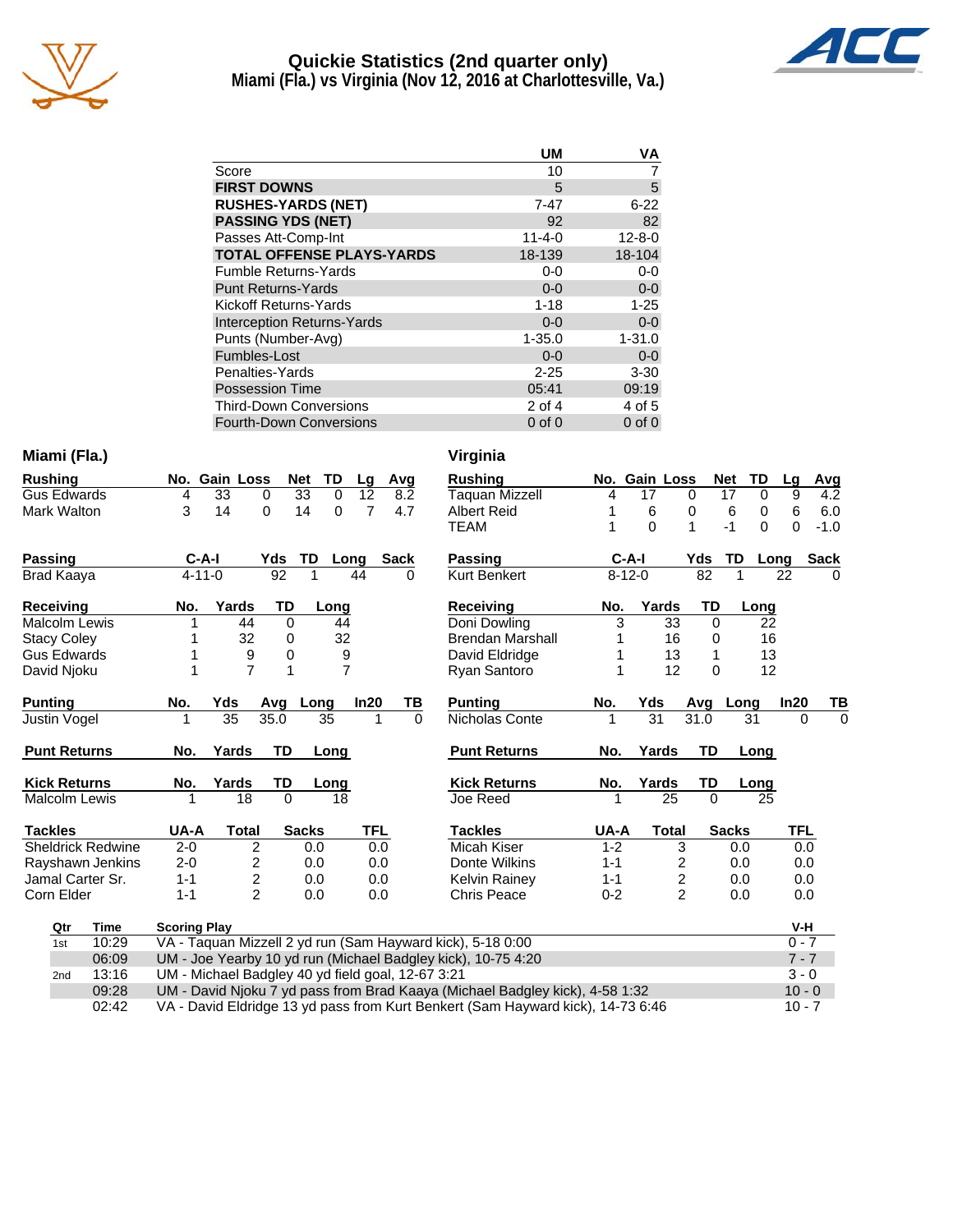

#### **Play-by-Play Summary (3rd quarter) Miami (Fla.) vs Virginia (Nov 12, 2016 at Charlottesville, Va.)**



|          |                            |                                              | Start of 3rd quarter, clock 15:00, VA ball on VA35.                                                                                                            |             |              |                  |   |                |                              |                              | Hayward, S kickoff 56 yards to the UM9, Lewis, M. return 27 yards to the UM36,      |                 |                  |                 |
|----------|----------------------------|----------------------------------------------|----------------------------------------------------------------------------------------------------------------------------------------------------------------|-------------|--------------|------------------|---|----------------|------------------------------|------------------------------|-------------------------------------------------------------------------------------|-----------------|------------------|-----------------|
|          |                            |                                              | out-of-bounds.                                                                                                                                                 |             |              |                  |   |                |                              |                              |                                                                                     |                 |                  |                 |
|          |                            |                                              | MIAMI (FLA.) drive start at 15:00.                                                                                                                             |             |              |                  |   |                |                              |                              |                                                                                     |                 |                  |                 |
|          | 1-10 UM 36<br>2-14 UM 32   |                                              | Walton, M. rush for loss of 4 yards to the UM32 (Brown, A).<br>Walton, M. rush for 14 yards to the UM46, 1ST DOWN UM (Rainey, K; Blanding, Q).                 |             |              |                  |   |                |                              |                              |                                                                                     |                 |                  | R <sub>12</sub> |
|          | 1-10 UM 46                 |                                              | Walton, M. rush for loss of 1 yard to the UM45 (Hanback, E; Brown, A).                                                                                         |             |              |                  |   |                |                              |                              |                                                                                     |                 |                  |                 |
|          | 2-11 UM 45                 |                                              | Kaaya, B. pass complete to Lewis, M. for 6 yards to the VA49.                                                                                                  |             |              |                  |   |                |                              |                              |                                                                                     |                 |                  |                 |
| $3-5$    | VA 49                      |                                              | Walton, M. rush for 7 yards to the VA42, 1ST DOWN UM (Peace, C; Thornhill, J).                                                                                 |             |              |                  |   |                |                              |                              |                                                                                     |                 |                  | R <sub>13</sub> |
|          | 1-10 VA 42                 |                                              | Kaaya, B. pass complete to Richards, A. for 15 yards to the VA27, 1ST DOWN UM (Blanding, Q).                                                                   |             |              |                  |   |                |                              |                              |                                                                                     |                 |                  | P <sub>14</sub> |
|          | 1-10 VA 27                 |                                              | Kaaya, B. pass incomplete to Herndon IV, C                                                                                                                     |             |              |                  |   |                |                              |                              |                                                                                     |                 |                  |                 |
|          | 2-10 VA 27                 |                                              | Walton, M. rush for no gain to the VA27 (Hall, M; Bradshaw, Z).                                                                                                |             |              |                  |   |                |                              |                              |                                                                                     |                 |                  |                 |
|          | 3-10 VA 27<br>4-10 VA 27   |                                              | Kaaya, B. pass incomplete to Coley, S<br>Badgley, M. field goal attempt from 44 GOOD, clock 10:48.                                                             |             |              |                  |   |                |                              |                              |                                                                                     |                 |                  |                 |
|          |                            |                                              |                                                                                                                                                                |             |              |                  |   |                | Miami (Fla.) 20, Virginia 14 |                              |                                                                                     |                 |                  |                 |
|          |                            |                                              |                                                                                                                                                                |             |              |                  |   |                | 10 plays, 37 yards, 4:12     |                              |                                                                                     |                 |                  |                 |
|          |                            |                                              | Badgley, M. kickoff 64 yards to the VA1, Reed, J return 26 yards to the VA27 (Carter                                                                           |             |              |                  |   |                |                              |                              |                                                                                     |                 |                  |                 |
|          |                            |                                              | $Sr.,J.$ ).                                                                                                                                                    |             |              |                  |   |                |                              |                              |                                                                                     |                 |                  |                 |
|          |                            | VIRGINIA drive start at 10:48.<br>1-10 VA 27 | Mizzell, T rush for 6 yards to the VA33 (Quarterman, S.).                                                                                                      |             |              |                  |   |                |                              |                              |                                                                                     |                 |                  |                 |
|          | 2-4                        | <b>VA 33</b>                                 |                                                                                                                                                                |             |              |                  |   |                |                              |                              | Benkert, K pass complete to Zaccheaus, O for 7 yards to the VA40, 1ST DOWN VA       |                 |                  | P <sub>10</sub> |
|          |                            |                                              | (Jenkins, R.).                                                                                                                                                 |             |              |                  |   |                |                              |                              |                                                                                     |                 |                  |                 |
|          |                            | 1-10 VA 40                                   | Benkert, K sacked for loss of 4 yards to the VA36 (Thomas, C.).                                                                                                |             |              |                  |   |                |                              |                              |                                                                                     |                 |                  |                 |
|          |                            | 2-14 VA 36                                   | Mizzell, T rush for 5 yards to the VA41 (McIntosh, R.).                                                                                                        |             |              |                  |   |                |                              |                              |                                                                                     |                 |                  |                 |
|          | $3-9$                      | <b>VA 41</b>                                 | Mizzell, T rush for 14 yards to the UM45, 1ST DOWN VA (Carter Sr., J.).                                                                                        |             |              |                  |   |                |                              |                              |                                                                                     |                 |                  | R <sub>11</sub> |
|          |                            | 1-10 UM 45                                   |                                                                                                                                                                |             |              |                  |   |                |                              |                              | Benkert, K sacked for loss of 7 yards to the VA48 (Elder, C.), fumble by Benkert, K |                 |                  |                 |
|          |                            |                                              | recovered by UM Jackson, J. at 50 yardline.                                                                                                                    |             |              |                  |   |                | 6 plays, 23 yards, 3:02      |                              |                                                                                     |                 |                  |                 |
|          |                            |                                              | MIAMI (FLA.) drive start at 07:46.                                                                                                                             |             |              |                  |   |                |                              |                              |                                                                                     |                 |                  |                 |
|          | 1-10 UM 50                 |                                              | Edwards, G. rush for 14 yards to the VA36, 1ST DOWN UM (Blanding, Q; Wilkins, D).                                                                              |             |              |                  |   |                |                              |                              |                                                                                     |                 |                  | R <sub>15</sub> |
|          | 1-10 VA 36                 |                                              | Edwards, G. rush for 1 yard to the VA35 (Wilkins, D; Kiser, M).                                                                                                |             |              |                  |   |                |                              |                              |                                                                                     |                 |                  |                 |
| $2 - 9$  | VA 35                      |                                              | Kaaya, B. pass complete to Njoku, D. for 2 yards to the VA33 (Moore, C).                                                                                       |             |              |                  |   |                |                              |                              |                                                                                     |                 |                  |                 |
| $3 - 7$  | VA 33                      |                                              | Kaaya, B. pass incomplete to Berrios, B                                                                                                                        |             |              |                  |   |                |                              |                              |                                                                                     |                 |                  |                 |
| $4 - 7$  | VA 33                      |                                              | Badgley, M. field goal attempt from 50 MISSED - wide left, spot at VA33, clock 06:00.                                                                          |             |              |                  |   |                |                              |                              |                                                                                     |                 |                  |                 |
|          |                            |                                              |                                                                                                                                                                |             |              |                  |   |                | 5 plays, 17 yards, 1:46      |                              |                                                                                     |                 |                  |                 |
|          |                            | VIRGINIA drive start at 06:00.<br>1-10 VA 33 | Mizzell, T rush for 2 yards to the VA35 (Moten, A.).                                                                                                           |             |              |                  |   |                |                              |                              |                                                                                     |                 |                  |                 |
|          | 2-8                        | VA 35                                        | Mizzell, T rush for 7 yards to the VA42 (Carter Sr., J.; Pinckney, M.).                                                                                        |             |              |                  |   |                |                              |                              |                                                                                     |                 |                  |                 |
|          | 3-1                        | VA 42                                        | Benkert, K pass incomplete to Johnson, K.                                                                                                                      |             |              |                  |   |                |                              |                              |                                                                                     |                 |                  |                 |
|          | 4-1                        | <b>VA 42</b>                                 | Conte, N punt 40 yards to the UM18, downed.                                                                                                                    |             |              |                  |   |                |                              |                              |                                                                                     |                 |                  |                 |
|          |                            |                                              |                                                                                                                                                                |             |              |                  |   |                | 3 plays, 9 yards, 1:13       |                              |                                                                                     |                 |                  |                 |
|          |                            |                                              | MIAMI (FLA.) drive start at 04:47.                                                                                                                             |             |              |                  |   |                |                              |                              |                                                                                     |                 |                  |                 |
|          | 1-10 UM 18                 |                                              | Kaaya, B. pass complete to Walton, M. for loss of 2 yards to the UM16 (Peace, C).<br>Kaaya, B. pass complete to Coley, S. for 7 yards to the UM23 (Rainey, K). |             |              |                  |   |                |                              |                              |                                                                                     |                 |                  |                 |
| $3-5$    | 2-12 UM 16<br><b>UM 23</b> |                                              | Kaaya, B. pass complete to Richards, A. for 77 yards to the VA0, 1ST DOWN UM, TOUCHDOWN,                                                                       |             |              |                  |   |                |                              |                              |                                                                                     |                 |                  | P <sub>16</sub> |
|          |                            |                                              | clock 03:25.                                                                                                                                                   |             |              |                  |   |                |                              |                              |                                                                                     |                 |                  |                 |
| 1-G      | VA 03                      |                                              | Badgley, M. kick attempt good.                                                                                                                                 |             |              |                  |   |                |                              |                              |                                                                                     |                 |                  |                 |
|          |                            |                                              |                                                                                                                                                                |             |              |                  |   |                | Miami (Fla.) 27, Virginia 14 |                              |                                                                                     |                 |                  |                 |
|          |                            |                                              |                                                                                                                                                                |             |              |                  |   |                | 3 plays, 82 yards, 1:22      |                              |                                                                                     |                 |                  |                 |
|          |                            |                                              | Badgley, M. kickoff 63 yards to the VA2, Reed, J return 44 yards to the VA46 (Wright, C.).                                                                     |             |              |                  |   |                |                              |                              |                                                                                     |                 |                  |                 |
|          |                            | VIRGINIA drive start at 03:25.               |                                                                                                                                                                |             |              |                  |   |                |                              |                              |                                                                                     |                 |                  |                 |
|          |                            | 1-10 VA 46<br>2-14 VA 42                     | Mizzell, T rush for 2 yards to the VA44 (Jackson, D.; Pinckney, M.).                                                                                           |             |              |                  |   |                |                              |                              | Benkert, K sacked for loss of 4 yards to the VA42 (Jackson, D.; Quarterman, S.).    |                 |                  |                 |
|          |                            | 3-12 VA 44                                   |                                                                                                                                                                |             |              |                  |   |                |                              |                              | Benkert, K sacked for loss of 2 yards to the VA42 (Quarterman, S.; McIntosh, R.).   |                 |                  |                 |
|          |                            | 4-14 VA 42                                   | Conte, N punt 50 yards to the UM8, downed.                                                                                                                     |             |              |                  |   |                |                              |                              |                                                                                     |                 |                  |                 |
|          |                            |                                              |                                                                                                                                                                |             |              |                  |   |                |                              | 3 plays, minus 4 yards, 2:01 |                                                                                     |                 |                  |                 |
|          |                            |                                              | MIAMI (FLA.) drive start at 01:24.                                                                                                                             |             |              |                  |   |                |                              |                              |                                                                                     |                 |                  |                 |
| $1 - 10$ | <b>UM 08</b>               |                                              | Yearby, J. rush for 6 yards to the UM14 (Kiser, M).                                                                                                            |             |              |                  |   |                |                              |                              |                                                                                     |                 |                  |                 |
| $2 - 4$  | <b>UM 14</b>               |                                              | Yearby, J. rush for 2 yards to the UM16 (Peace, C; Kiser, M).                                                                                                  |             |              |                  |   |                |                              |                              |                                                                                     |                 |                  |                 |
| $3 - 2$  | UM 16                      |                                              | Kaaya, B. sacked for loss of 4 yards to the UM12 (Brown, A).                                                                                                   |             |              |                  |   |                |                              |                              | END OF 3rd QUARTER: Miami (Fla.) 27, Virginia 14                                    |                 |                  |                 |
|          |                            |                                              |                                                                                                                                                                |             |              |                  |   |                |                              |                              |                                                                                     |                 |                  |                 |
|          |                            |                                              |                                                                                                                                                                | <b>Time</b> |              | <b>1st Downs</b> |   |                | <b>Conversions</b>           |                              |                                                                                     |                 |                  |                 |
|          |                            | <b>Quarter Summary</b>                       | <b>Score</b>                                                                                                                                                   | Poss        | R            | P                | x | т              | 3rd                          | 4th                          | <b>Rushing</b>                                                                      | Passing         | <b>Penalties</b> |                 |
|          |                            | Miami (Fla.)                                 | 10                                                                                                                                                             | 08:44       | 3            | 2                | 0 | 5              | 2-4                          | 0-0                          | 10-35                                                                               | 6-9-0-105       | $0-0$            |                 |
|          |                            | Virginia                                     | 0                                                                                                                                                              | 06:16       | $\mathbf{1}$ | $\mathbf{1}$     | 0 | $\overline{2}$ | $1 - 3$                      | 0-0                          | $10 - 21$                                                                           | $1 - 2 - 0 - 7$ | $0-0$            |                 |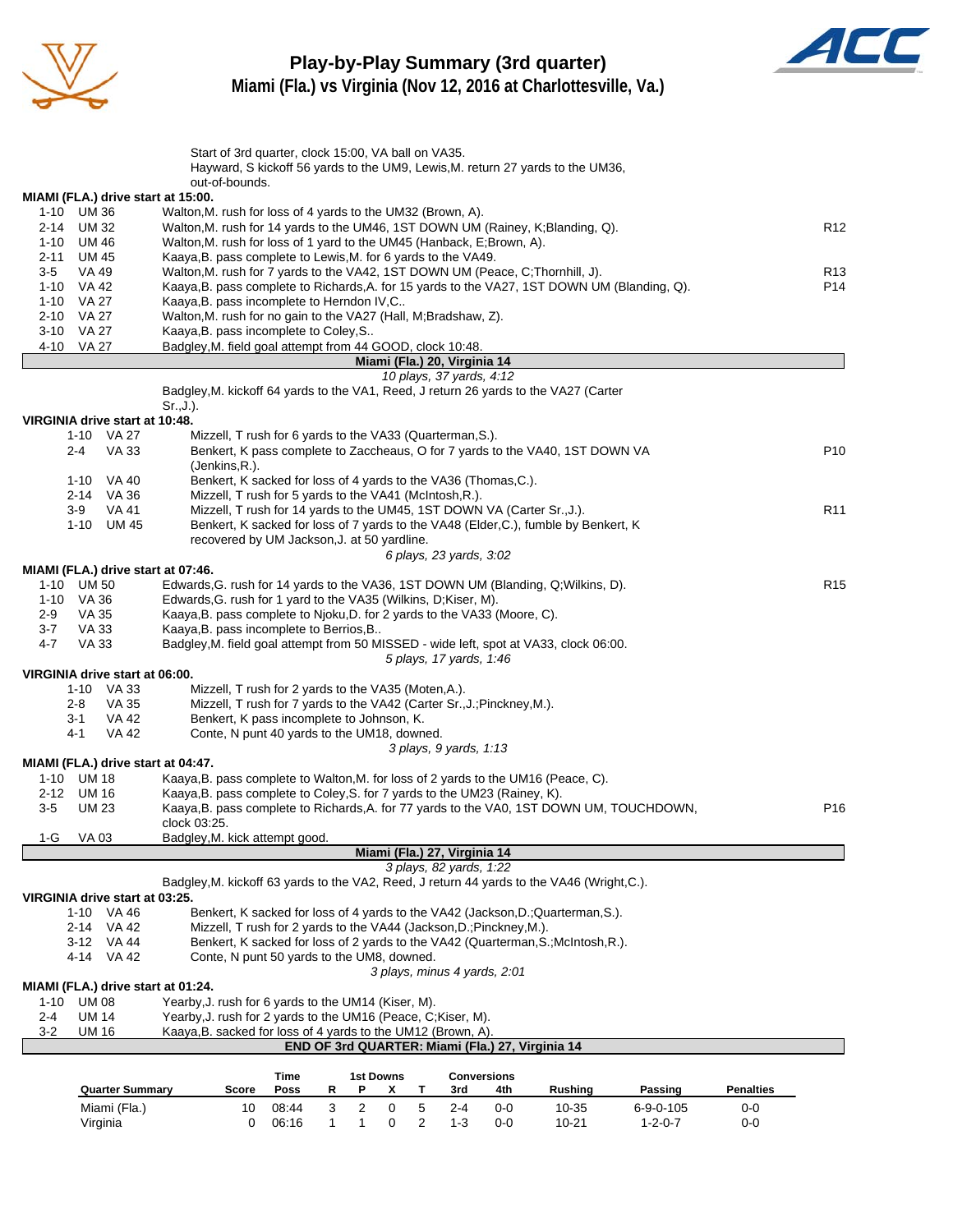

# **Quickie Statistics (3rd quarter only)**



**Miami (Fla.) vs Virginia (Nov 12, 2016 at Charlottesville, Va.)**

|                                   | <b>UM</b>   | VA             |
|-----------------------------------|-------------|----------------|
| Score                             | 10          | O              |
| <b>FIRST DOWNS</b>                | 5           | $\overline{2}$ |
| <b>RUSHES-YARDS (NET)</b>         | 10-35       | $10 - 21$      |
| <b>PASSING YDS (NET)</b>          | 105         |                |
| Passes Att-Comp-Int               | $9 - 6 - 0$ | $2 - 1 - 0$    |
| <b>TOTAL OFFENSE PLAYS-YARDS</b>  | 19-140      | $12 - 28$      |
| <b>Fumble Returns-Yards</b>       | $0-0$       | $0-0$          |
| <b>Punt Returns-Yards</b>         | $0 - 0$     | $0-0$          |
| Kickoff Returns-Yards             | $1 - 27$    | $2 - 70$       |
| <b>Interception Returns-Yards</b> | $0 - 0$     | $0-0$          |
| Punts (Number-Avg)                | $0 - 0.0$   | $2 - 45.0$     |
| Fumbles-Lost                      | $0 - 0$     | $1 - 1$        |
| Penalties-Yards                   | $0 - 0$     | $0-0$          |
| <b>Possession Time</b>            | 08:44       | 06:16          |
| <b>Third-Down Conversions</b>     | 2 of 5      | $1$ of $3$     |
| <b>Fourth-Down Conversions</b>    | $0$ of $0$  | $0$ of $0$     |

### **Miami (Fla.) Virginia**

| <b>Rushing</b>       |                     | No. Gain Loss                                     | <b>Net</b>     | <b>TD</b>       | Lg         | Avg    | <b>Rushing</b>                                                                 |                | No. Gain Loss |                | TD<br><b>Net</b>  | Lg             | Avg         |
|----------------------|---------------------|---------------------------------------------------|----------------|-----------------|------------|--------|--------------------------------------------------------------------------------|----------------|---------------|----------------|-------------------|----------------|-------------|
| Mark Walton          | 5                   | 21                                                | 5<br>16        | $\Omega$        | 14         | 3.2    | <b>Taquan Mizzell</b>                                                          | 6              | 36            | $\Omega$       | 36<br>$\Omega$    | 14             | 6.0         |
| <b>Gus Edwards</b>   | 2                   | 15                                                | 0<br>15        | 0               | 14         | 7.5    | Kurt Benkert                                                                   | 4              | $\Omega$      | 15             | $-15$<br>$\Omega$ | $\Omega$       | $-3.8$      |
| Joe Yearby           | $\overline{2}$      | 8                                                 | 8<br>0         | 0               | 6          | 4.0    |                                                                                |                |               |                |                   |                |             |
| <b>Brad Kaaya</b>    | 1                   | $\Omega$                                          | 4<br>$-4$      | $\Omega$        | $\Omega$   | $-4.0$ |                                                                                |                |               |                |                   |                |             |
| Passing              | $C-A-I$             |                                                   | TD<br>Yds      | Long            | Sack       |        | Passing                                                                        |                | $C-A-I$       | Yds            | TD                | Long           | <b>Sack</b> |
| <b>Brad Kaaya</b>    | $6 - 9 - 0$         |                                                   | 105            | 1               | 77         |        | <b>Kurt Benkert</b>                                                            |                | $1 - 2 - 0$   | $\overline{7}$ | $\Omega$          |                |             |
| <b>Receiving</b>     | No.                 | Yards                                             | TD             | Long            |            |        | <b>Receiving</b>                                                               | No.            | Yards         | TD             | Long              |                |             |
| Ahmmon Richards      | $\overline{2}$      | 92                                                | 1              | 77              |            |        | Olamide Zaccheaus                                                              |                | 7             | $\Omega$       |                   |                |             |
| <b>Stacy Coley</b>   |                     | 7                                                 | 0              | 7               |            |        |                                                                                |                |               |                |                   |                |             |
| <b>Malcolm Lewis</b> | 1                   | 6                                                 | 0              | 6               |            |        |                                                                                |                |               |                |                   |                |             |
| David Njoku          | 1                   | $\mathfrak{p}$                                    | $\overline{0}$ | $\overline{2}$  |            |        |                                                                                |                |               |                |                   |                |             |
| <b>Punting</b>       | No.                 | Yds                                               | Avg Long       |                 | In20       | ΤВ     | <b>Punting</b>                                                                 | No.            | Yds           | Avg            | Long              | In20           | ΤВ          |
|                      |                     |                                                   |                |                 |            |        | Nicholas Conte                                                                 | 2              | 90            | 45.0           | 50                | $\overline{2}$ | $\Omega$    |
| <b>Punt Returns</b>  | No.                 | Yards                                             | <b>TD</b>      | Long            |            |        | <b>Punt Returns</b>                                                            | No.            | Yards         | <b>TD</b>      | Long              |                |             |
| <b>Kick Returns</b>  | No.                 | Yards                                             | TD             | Long            |            |        | <b>Kick Returns</b>                                                            | No.            | Yards         | TD             | Long              |                |             |
| <b>Malcolm Lewis</b> |                     | $\overline{27}$                                   | $\overline{0}$ | $\overline{27}$ |            |        | Joe Reed                                                                       | $\overline{2}$ | 70            | $\Omega$       | 44                |                |             |
| <b>Tackles</b>       | UA-A                | Total                                             | <b>Sacks</b>   |                 | <b>TFL</b> |        | <b>Tackles</b>                                                                 | <b>UA-A</b>    | <b>Total</b>  |                | <b>Sacks</b>      | TFL            |             |
| Jamal Carter Sr.     | $2 - 1$             | 3                                                 |                | 0.0             | 0.0        |        | Andrew Brown                                                                   | $2 - 1$        |               | 3              | 1.0               | 2.5            |             |
| Shaquille Quarterma  | $1 - 2$             | 3                                                 |                | 1.0             | 1.0        |        | Quin Blanding                                                                  | $1 - 2$        |               | 3              | 0.0               | 0.0            |             |
| RJ McIntosh          | $1 - 1$             | $\overline{c}$                                    |                | 0.5             | 0.5        |        | Chris Peace                                                                    | $1 - 2$        |               | 3              | 0.0               | 1.0            |             |
| Michael Pinckney     | $0 - 2$             | $\overline{c}$                                    |                | 0.0             | 0.0        |        | Micah Kiser                                                                    | $1 - 2$        |               | 3              | 0.0               | 0.0            |             |
| Qtr<br>Time          | <b>Scoring Play</b> |                                                   |                |                 |            |        |                                                                                |                |               |                |                   | $V-H$          |             |
| 10:29<br>1st         |                     |                                                   |                |                 |            |        | VA - Taquan Mizzell 2 yd run (Sam Hayward kick), 5-18 0:00                     |                |               |                |                   | $0 - 7$        |             |
| 06:09                |                     |                                                   |                |                 |            |        | UM - Joe Yearby 10 yd run (Michael Badgley kick), 10-75 4:20                   |                |               |                |                   | $7 - 7$        |             |
| 13:16<br>2nd         |                     | UM - Michael Badgley 40 yd field goal, 12-67 3:21 |                |                 |            |        |                                                                                |                |               |                |                   | $10 - 7$       |             |
| 00.20                |                     |                                                   |                |                 |            |        | $11M$ , Dovid Nicky Zyd poes from Brad Keeve (Michael Bedgley kiek), 4,59,4:22 |                |               |                |                   | 177            |             |

| Taquan Mizzell      | 6              | 36    | 0    | 36    | 0    | 14   | 6.0    |
|---------------------|----------------|-------|------|-------|------|------|--------|
| <b>Kurt Benkert</b> | 4              | 0     | 15   | $-15$ | 0    | 0    | $-3.8$ |
| Passing             | C-A-I          |       | Yds  | TD    | Long |      | Sack   |
| <b>Kurt Benkert</b> | $1 - 2 - 0$    |       | 7    | 0     |      |      | 4      |
| Receiving           | No.            | Yards | TD   |       | Long |      |        |
| Olamide Zaccheaus   | 1              | 7     | 0    |       |      |      |        |
| <b>Punting</b>      | No.            | Yds   | Avg  | Long  |      | ln20 | ΤВ     |
| Nicholas Conte      | 2              | 90    | 45.0 | 50    |      | 2    | 0      |
| <b>Punt Returns</b> | No.            | Yards | TD   |       | Long |      |        |
| <b>Kick Returns</b> | No.            | Yards | TD   |       | Long |      |        |
| Joe Reed            | $\overline{2}$ | 70    | 0    |       | 44   |      |        |
| <b>Tackles</b>      | <b>UA-A</b>    | Total |      | Sacks |      | TFL  |        |
| Andrew Brown        | $2 - 1$        |       | 3    | 1.0   |      | 2.5  |        |
| Quin Blanding       | $1 - 2$        |       | 3    | 0.0   |      | 0.0  |        |
| Chris Peace         | $1 - 2$        |       | 3    | 0.0   |      | 1.0  |        |
|                     |                |       |      |       |      |      |        |

| Qtr | Time  | <b>Scoring Play</b>                                                               | V-H       |
|-----|-------|-----------------------------------------------------------------------------------|-----------|
| 1st | 10:29 | VA - Taquan Mizzell 2 yd run (Sam Hayward kick), 5-18 0:00                        | $0 - 7$   |
|     | 06:09 | UM - Joe Yearby 10 yd run (Michael Badgley kick), 10-75 4:20                      | $7 - 7$   |
| 2nd | 13:16 | UM - Michael Badgley 40 yd field goal, 12-67 3:21                                 | $10 - 7$  |
|     | 09:28 | UM - David Njoku 7 yd pass from Brad Kaaya (Michael Badgley kick), 4-58 1:32      | $17 - 7$  |
|     | 02:42 | VA - David Eldridge 13 yd pass from Kurt Benkert (Sam Hayward kick), 14-73 6:46   | $17 - 14$ |
| 3rd | 10:48 | UM - Michael Badgley 44 yd field goal, 10-37 4:12                                 | $3 - 0$   |
|     | 03:25 | UM - Ahmmon Richards 77 yd pass from Brad Kaaya (Michael Badgley kick), 3-82 1:22 | $10 - 0$  |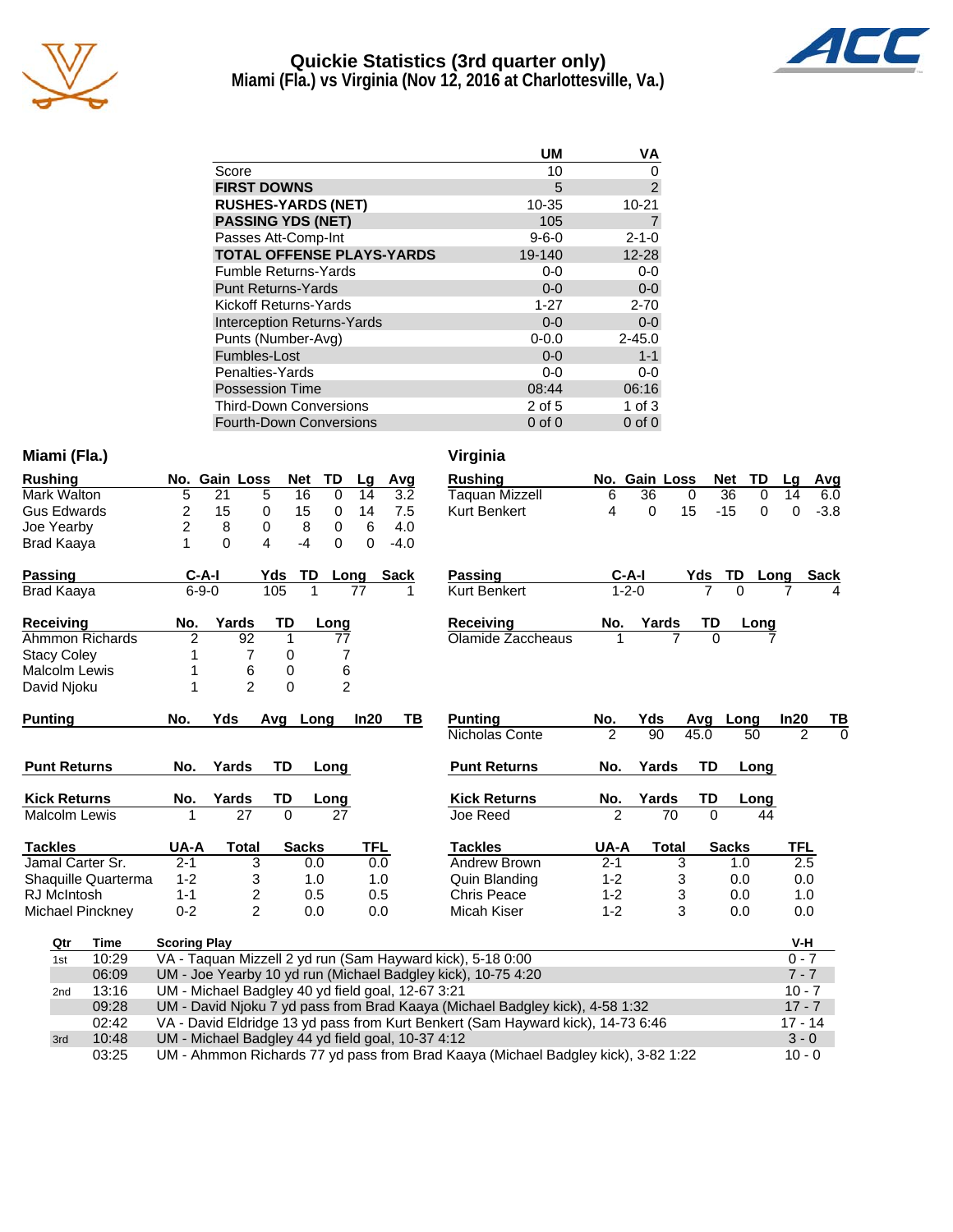

**Play-by-Play Summary (4th quarter)**



**Miami (Fla.) vs Virginia (Nov 12, 2016 at Charlottesville, Va.)**

| UM 12<br>4-6                       | Start of 4th quarter, clock 15:00.                                                         |                 |
|------------------------------------|--------------------------------------------------------------------------------------------|-----------------|
| 4-6<br>UM 12                       | PENALTY UM false start (Butler, J.) 5 yards to the UM7.                                    |                 |
| UM 07<br>4-11                      | Vogel, J. punt 33 yards to the UM40, fair catch by Hamm, D.                                |                 |
|                                    | 3 plays, minus 1 yard, 1:30                                                                |                 |
|                                    |                                                                                            |                 |
| VIRGINIA drive start at 14:54.     |                                                                                            |                 |
| 1-10 UM 40                         | Mizzell, T rush for loss of 9 yards to the UM49 (Jenkins, R.; Thomas, C.).                 |                 |
| 2-19 UM 49                         | Benkert, K pass incomplete to Eldridge, D.                                                 |                 |
| 3-19 UM 49                         | PENALTY VA false start (Johnson, K) 5 yards to the VA46.                                   |                 |
| 3-24 VA 46                         | Mizzell, T rush for 7 yards to the UM47 (Pinckney, M.).                                    |                 |
| 4-17 UM 47                         | Conte, N rush for loss of 14 yards to the VA39, fumble by Conte, N recovered by UM         |                 |
|                                    | Harris, T. at VA39.                                                                        |                 |
|                                    | 4 plays, minus 21 yards, 1:18                                                              |                 |
| MIAMI (FLA.) drive start at 13:36. |                                                                                            |                 |
| 1-10 VA 39                         | Walton, M. rush for 3 yards to the VA36 (Kiser, M).                                        |                 |
| VA 36<br>$2 - 7$                   | Walton, M. rush for 19 yards to the VA17, 1ST DOWN UM (Rainey, K; Blanding, Q).            | R <sub>17</sub> |
| 1-10<br>VA 17                      | Walton, M. rush for 2 yards to the VA15 (Hanback, E; Kiser, M).                            |                 |
| 2-8<br>VA 15                       | Walton, M. rush for 15 yards to the VA0, 1ST DOWN UM, TOUCHDOWN, clock 11:17.              | R <sub>18</sub> |
| $1-G$<br>VA 03                     | Badgley, M. kick attempt good.                                                             |                 |
|                                    | Miami (Fla.) 34, Virginia 14                                                               |                 |
| $1-G$<br><b>UM 35</b>              | PENALTY VA face mask (Rainey, K) 15 yards to the 50 yardline.                              |                 |
|                                    | 4 plays, 39 yards, 2:19                                                                    |                 |
|                                    | Badgley, M. kickoff 50 yards to the VA0, touchback.                                        |                 |
| VIRGINIA drive start at 11:17.     |                                                                                            |                 |
| 1-10 VA 25                         | Benkert, K pass complete to Mizzell, T for 7 yards to the VA32 (Redwine, S.; Jackson, J.). |                 |
| $2 - 3$<br>VA 32                   | Mizzell, T rush for 12 yards to the VA44, 1ST DOWN VA (Carter Sr., J.).                    | R <sub>12</sub> |
| 1-10 VA 44                         | Benkert, K sacked for loss of 1 yard to the VA43 (Jackson, J.), fumble by Benkert, K       |                 |
|                                    |                                                                                            |                 |
|                                    | recovered by UM Owens, D. at VA48.                                                         |                 |
|                                    | 3 plays, 23 yards, 0:58                                                                    |                 |
| MIAMI (FLA.) drive start at 10:19. |                                                                                            |                 |
| 1-10 VA 48                         | Edwards, G. rush for 3 yards to the VA45 (Kiser, M).                                       |                 |
| $2 - 7$<br>VA 45                   | Edwards, G. rush for 2 yards to the VA43 (Kiser, M; Terrell, M).                           |                 |
| $3-5$<br>VA 43                     | Edwards, G. rush for 12 yards to the VA31, 1ST DOWN UM (Thornhill, J; Blanding, Q).        | R <sub>19</sub> |
| VA 31<br>1-10                      | Edwards, G. rush for 3 yards to the VA28 (Wright, S).                                      |                 |
| $2 - 7$<br><b>VA 28</b>            | Edwards, G. rush for no gain to the VA28 (Terrell, M; Kiser, M).                           |                 |
| $3 - 7$<br><b>VA 28</b>            | Timeout Virginia, clock 06:35.                                                             |                 |
| <b>VA 28</b><br>$3 - 7$            | Yearby, J. rush for 2 yards to the VA26 (Kiser, M).                                        |                 |
| 4-5<br>VA 26                       | Timeout Virginia, clock 05:53.                                                             |                 |
| 4-5<br>VA 26                       | Kaaya, B. pass incomplete to Williams, M                                                   |                 |
|                                    | 7 plays, 22 yards, 4:32                                                                    |                 |
| VIRGINIA drive start at 05:47.     |                                                                                            |                 |
| 1-10 VA 26                         | Reid, A rush for 14 yards to the VA40, 1ST DOWN VA (Carter Sr., J.; Thomas, C.).           | R <sub>13</sub> |
| 1-10 VA 40                         | Johns, M pass incomplete to Santoro, R.                                                    |                 |
| 2-10 VA 40                         | Mizzell, T rush for loss of 1 yard to the VA39 (Smith, M.; Thomas, C.).                    |                 |
| 3-11 VA 39                         | Johns, M pass complete to Dowling, D for 44 yards to the UM17, 1ST DOWN VA (Redwine, S.).  | P <sub>14</sub> |
| 1-10 UM 17                         | Johns, M pass complete to Mizzell, T for 2 yards to the UM15 (Elder, C.).                  |                 |
| <b>UM 15</b><br>2-8                | Johns, M pass incomplete to Santoro, R.                                                    |                 |
| $3 - 8$<br><b>UM 15</b>            | Johns, M pass incomplete to Dowling, D.                                                    |                 |
| 4-8<br>UM 15                       | Timeout Virginia, clock 03:49.                                                             |                 |
| <b>UM 15</b><br>4-8                | Johns, M pass incomplete to Zaccheaus, O (Jenkins, R.).                                    |                 |
|                                    | 8 plays, 59 yards, 2:03                                                                    |                 |
| MIAMI (FLA.) drive start at 03:44. |                                                                                            |                 |
| 1-10 UM 15                         | Yearby, J. rush for 5 yards to the UM20 (Terrell, M;Simmons, J).                           |                 |
| $2 - 5$<br>UM 20                   | Yearby, J. rush for 7 yards to the UM27, fumble forced by Wahee, W, fumble by Yearby, J.   |                 |
|                                    | recovered by VA Terrell, M at UM26 (McCray, T.).                                           |                 |
|                                    |                                                                                            |                 |
| VIRGINIA drive start at 02:54.     | 2 plays, 11 yards, 0:50                                                                    |                 |
|                                    |                                                                                            |                 |
| 1-10 UM 26                         | PENALTY VA false start 5 yards to the UM31.                                                |                 |
| $1 - 15$<br>UM 31                  | PENALTY UM offside (Moten, A.) 5 yards to the UM26.                                        |                 |
| 1-10 UM 26                         | Mizzell, T rush for 6 yards to the UM20 (Perry, C.; Redwine, S.).                          |                 |
| <b>UM 20</b><br>2-4                | Reid, A rush for 1 yard to the UM19 (Thomas, C.; Quarterman, S.), PENALTY VA personal foul |                 |
|                                    | (McDonald, J) 15 yards to the UM34.                                                        |                 |
| 2-18 UM 34                         | 3rd and 18.                                                                                |                 |
| 3-18 UM 34                         | Johns, M pass complete to Mizzell, T for 23 yards to the UM11, fumble forced by            |                 |
|                                    | Redwine, S., fumble by Mizzell, T recovered by UM Elder, C. at UM16 (Reid, A).             |                 |
|                                    | 3 plays, 10 yards, 1:02                                                                    |                 |
| MIAMI (FLA.) drive start at 01:52. |                                                                                            |                 |
| 1-10 UM 16                         | Team rush for loss of 2 yards to the UM14.                                                 |                 |
| 2-12 UM 14                         | PENALTY VA personal foul (Terrell, M) 15 yards to the UM29, 1ST DOWN UM.                   | X20             |

1-10 UM 29 Team rush for loss of 2 yards to the UM27.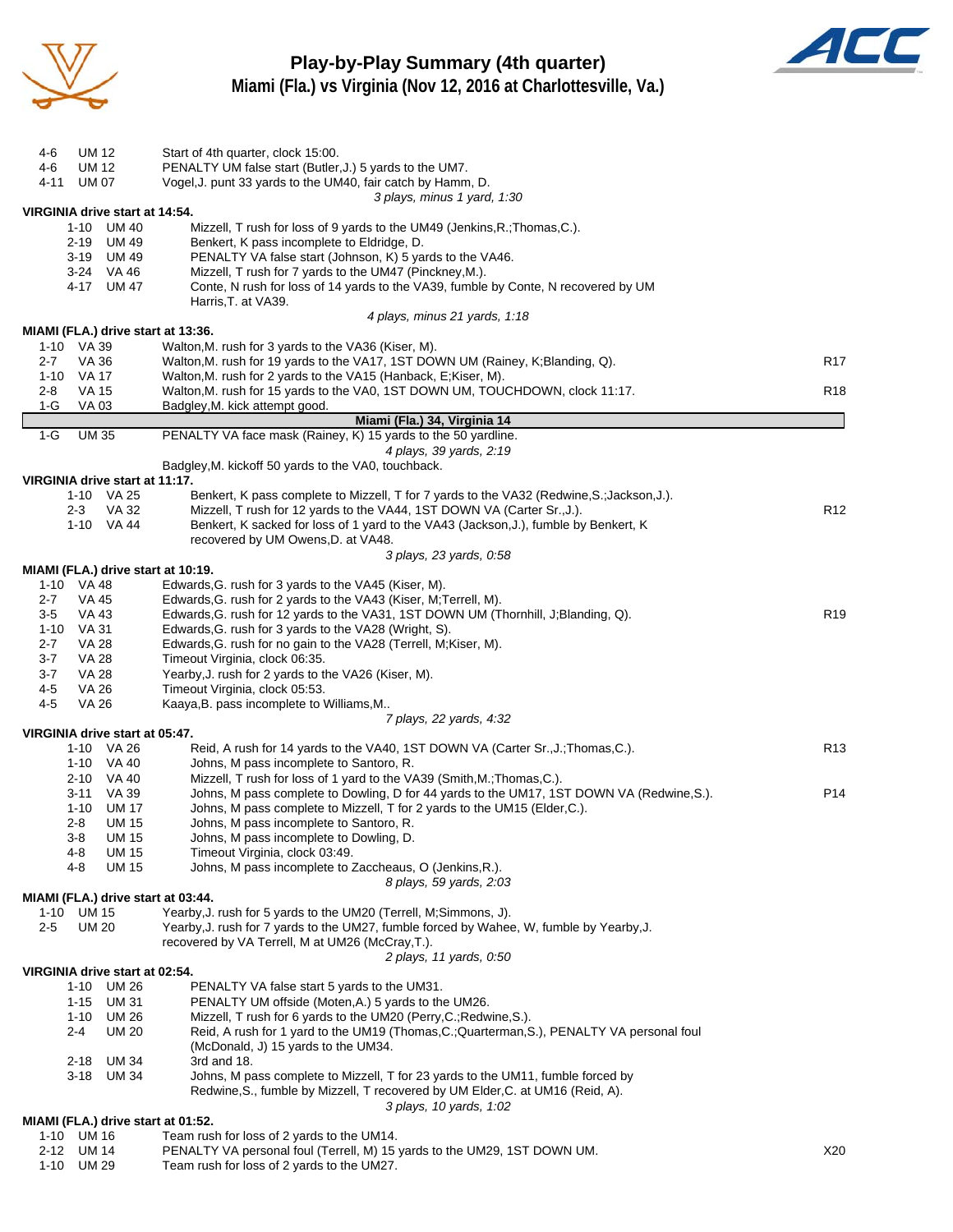

## **Play-by-Play Summary (4th quarter) Miami (Fla.) vs Virginia (Nov 12, 2016 at Charlottesville, Va.)**



| 2-12 UM 27 | Team rush for loss of 1 yard to the UM26. |
|------------|-------------------------------------------|
| 3-13 UM 26 | Team rush for loss of 1 yard to the UM25. |
|            | End of game, clock 00:00.                 |

|                        | Lilu VI yanit, VIVUN VV.VV. |       |   |   |           |                        |                                           |                |                  |                  |
|------------------------|-----------------------------|-------|---|---|-----------|------------------------|-------------------------------------------|----------------|------------------|------------------|
|                        |                             |       |   |   |           | 4 plays, 9 yards, 1:52 |                                           |                |                  |                  |
|                        |                             |       |   |   |           |                        | FINAL SCORE: Miami (Fla.) 34, Virginia 14 |                |                  |                  |
|                        |                             |       |   |   |           |                        |                                           |                |                  |                  |
|                        |                             | Time  |   |   | 1st Downs |                        | <b>Conversions</b>                        |                |                  |                  |
| <b>Quarter Summary</b> | Score                       | Poss  | R | P |           | 3rd                    | 4th                                       | <b>Rushing</b> | Passing          | <b>Penalties</b> |
| Miami (Fla.)           |                             | 09:39 |   |   |           | $1 - 3$                | $0 - 1$                                   | 16-66          | $0 - 1 - 0 - 0$  | $2 - 10$         |
| Virginia               |                             | 05:21 |   |   |           | 1-4                    | $0 - 2$                                   | $9 - 20$       | $4 - 9 - 0 - 71$ | $5 - 55$         |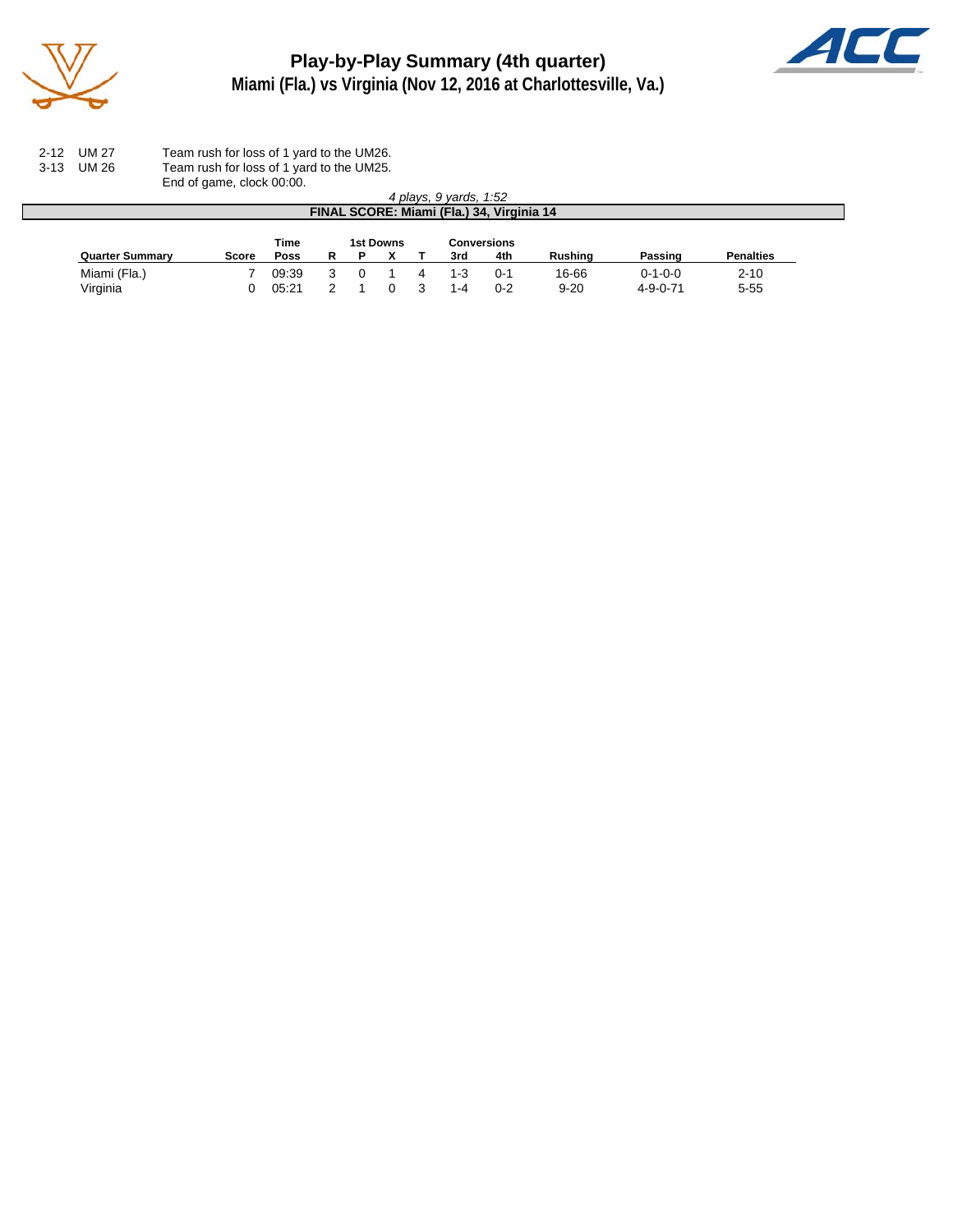

# **Quickie Statistics (4th quarter only)**



**Miami (Fla.) vs Virginia (Nov 12, 2016 at Charlottesville, Va.)**

|                                   | <b>UM</b>   | VA          |
|-----------------------------------|-------------|-------------|
| Score                             |             |             |
| <b>FIRST DOWNS</b>                | 4           | 3           |
| <b>RUSHES-YARDS (NET)</b>         | 16-66       | $9 - 20$    |
| <b>PASSING YDS (NET)</b>          | 0           | 71          |
| Passes Att-Comp-Int               | $1 - 0 - 0$ | $9 - 4 - 0$ |
| <b>TOTAL OFFENSE PLAYS-YARDS</b>  | 17-66       | 18-91       |
| <b>Fumble Returns-Yards</b>       | $0-0$       | $0 - 0$     |
| <b>Punt Returns-Yards</b>         | $0 - 0$     | $0-0$       |
| Kickoff Returns-Yards             | $0 - 0$     | $0-0$       |
| <b>Interception Returns-Yards</b> | $0 - 0$     | $0 - 0$     |
| Punts (Number-Avg)                | $1 - 33.0$  | $0 - 0.0$   |
| Fumbles-Lost                      | $1 - 1$     | $3-3$       |
| Penalties-Yards                   | $2 - 10$    | $5 - 55$    |
| <b>Possession Time</b>            | 09:39       | 05:21       |
| <b>Third-Down Conversions</b>     | 1 of $3$    | 1 of $4$    |
| <b>Fourth-Down Conversions</b>    | 0 of 1      | $0$ of $2$  |

#### **Miami (Fla.) Virginia**

| 39<br>$\overline{\mathbf{c}}$<br>15<br>39<br>19<br>15<br>Mark Walton<br>0<br>9.8<br><b>Albert Reid</b><br>$\Omega$<br>14<br>7.5<br>$\Omega$<br>4<br>5<br>25<br><b>Gus Edwards</b><br>20<br>12<br>15<br>12<br>5<br>20<br>0<br>0<br>4.0<br>Taguan Mizzell<br>10<br>3.0<br>0<br>3<br>13<br>0<br>13<br>$\overline{7}$<br>0<br>4.3<br><b>Kurt Benkert</b><br>4<br>$\mathbf 0$<br>4<br>$\Omega$<br>0<br>4.0<br>Joe Yearby<br>6<br>$\Omega$<br>14<br>$-6$<br>$\Omega$<br>$-14$<br>$\Omega$<br>$0 - 14.0$<br>4<br>$\Omega$<br>$\Omega$<br>$-1.5$<br>Nicholas Conte<br>Team<br>$C-A-I$<br><b>TD</b><br>$C-A-I$<br><b>TD</b><br><b>Passing</b><br>Yds<br><b>Sack</b><br>Passing<br>Yds<br><b>Sack</b><br>Long<br>Lona<br>$0 - 1 - 0$<br>Matt Johns<br>$3 - 7 - 0$<br>$\Omega$<br>64<br>$\Omega$<br>44<br>Brad Kaaya<br>0<br>$\Omega$<br>0<br>0<br><b>Kurt Benkert</b><br>7<br>7<br>$1 - 2 - 0$<br>$\Omega$<br>1<br><b>TD</b><br>Yards<br>TD<br><b>Receiving</b><br>Yards<br><b>Receiving</b><br>No.<br>No.<br>Long<br>Long<br>Taquan Mizzell<br>3<br>27<br>$\Omega$<br>23<br>44<br>44<br>Doni Dowling<br>1<br>$\Omega$<br>Yds<br>In20<br><b>Punting</b><br>Yds<br>In20<br>TВ<br><b>Punting</b><br>No.<br>$rac{TB}{0}$<br>Avg<br>Avg<br>Long<br>No.<br>Long<br>33<br>33.0<br>33<br>$\Omega$<br>Justin Vogel<br>1 |
|-------------------------------------------------------------------------------------------------------------------------------------------------------------------------------------------------------------------------------------------------------------------------------------------------------------------------------------------------------------------------------------------------------------------------------------------------------------------------------------------------------------------------------------------------------------------------------------------------------------------------------------------------------------------------------------------------------------------------------------------------------------------------------------------------------------------------------------------------------------------------------------------------------------------------------------------------------------------------------------------------------------------------------------------------------------------------------------------------------------------------------------------------------------------------------------------------------------------------------------------------------------------------------------------------------|
|                                                                                                                                                                                                                                                                                                                                                                                                                                                                                                                                                                                                                                                                                                                                                                                                                                                                                                                                                                                                                                                                                                                                                                                                                                                                                                       |
|                                                                                                                                                                                                                                                                                                                                                                                                                                                                                                                                                                                                                                                                                                                                                                                                                                                                                                                                                                                                                                                                                                                                                                                                                                                                                                       |
|                                                                                                                                                                                                                                                                                                                                                                                                                                                                                                                                                                                                                                                                                                                                                                                                                                                                                                                                                                                                                                                                                                                                                                                                                                                                                                       |
|                                                                                                                                                                                                                                                                                                                                                                                                                                                                                                                                                                                                                                                                                                                                                                                                                                                                                                                                                                                                                                                                                                                                                                                                                                                                                                       |
|                                                                                                                                                                                                                                                                                                                                                                                                                                                                                                                                                                                                                                                                                                                                                                                                                                                                                                                                                                                                                                                                                                                                                                                                                                                                                                       |
|                                                                                                                                                                                                                                                                                                                                                                                                                                                                                                                                                                                                                                                                                                                                                                                                                                                                                                                                                                                                                                                                                                                                                                                                                                                                                                       |
|                                                                                                                                                                                                                                                                                                                                                                                                                                                                                                                                                                                                                                                                                                                                                                                                                                                                                                                                                                                                                                                                                                                                                                                                                                                                                                       |
|                                                                                                                                                                                                                                                                                                                                                                                                                                                                                                                                                                                                                                                                                                                                                                                                                                                                                                                                                                                                                                                                                                                                                                                                                                                                                                       |
|                                                                                                                                                                                                                                                                                                                                                                                                                                                                                                                                                                                                                                                                                                                                                                                                                                                                                                                                                                                                                                                                                                                                                                                                                                                                                                       |
|                                                                                                                                                                                                                                                                                                                                                                                                                                                                                                                                                                                                                                                                                                                                                                                                                                                                                                                                                                                                                                                                                                                                                                                                                                                                                                       |
|                                                                                                                                                                                                                                                                                                                                                                                                                                                                                                                                                                                                                                                                                                                                                                                                                                                                                                                                                                                                                                                                                                                                                                                                                                                                                                       |
|                                                                                                                                                                                                                                                                                                                                                                                                                                                                                                                                                                                                                                                                                                                                                                                                                                                                                                                                                                                                                                                                                                                                                                                                                                                                                                       |
|                                                                                                                                                                                                                                                                                                                                                                                                                                                                                                                                                                                                                                                                                                                                                                                                                                                                                                                                                                                                                                                                                                                                                                                                                                                                                                       |
|                                                                                                                                                                                                                                                                                                                                                                                                                                                                                                                                                                                                                                                                                                                                                                                                                                                                                                                                                                                                                                                                                                                                                                                                                                                                                                       |
| TD<br>TD<br><b>Punt Returns</b><br>Yards<br><b>Punt Returns</b><br>Yards<br>No.<br>Long<br>No.<br>Long                                                                                                                                                                                                                                                                                                                                                                                                                                                                                                                                                                                                                                                                                                                                                                                                                                                                                                                                                                                                                                                                                                                                                                                                |
|                                                                                                                                                                                                                                                                                                                                                                                                                                                                                                                                                                                                                                                                                                                                                                                                                                                                                                                                                                                                                                                                                                                                                                                                                                                                                                       |
| Yards<br><b>TD</b><br><b>Kick Returns</b><br>Yards<br>TD<br><b>Kick Returns</b><br>No.<br>Long<br>No.<br>Long                                                                                                                                                                                                                                                                                                                                                                                                                                                                                                                                                                                                                                                                                                                                                                                                                                                                                                                                                                                                                                                                                                                                                                                         |
| <b>Tackles</b><br>UA-A<br><b>TFL</b><br>UA-A<br><b>Sacks</b><br>TFL<br><b>Total</b><br><b>Sacks</b><br><b>Tackles</b><br><b>Total</b>                                                                                                                                                                                                                                                                                                                                                                                                                                                                                                                                                                                                                                                                                                                                                                                                                                                                                                                                                                                                                                                                                                                                                                 |
| <b>Sheldrick Redwine</b><br>$2 - 2$<br>0.0<br>Micah Kiser<br>$3-3$<br>0.0<br>6<br>0.0<br>4<br>0.0                                                                                                                                                                                                                                                                                                                                                                                                                                                                                                                                                                                                                                                                                                                                                                                                                                                                                                                                                                                                                                                                                                                                                                                                     |
| $0 - 4$<br>$0 - 3$<br>Chad Thomas<br>0.0<br>1.0<br><b>Matt Terrell</b><br>3<br>0.0<br>4<br>0.0                                                                                                                                                                                                                                                                                                                                                                                                                                                                                                                                                                                                                                                                                                                                                                                                                                                                                                                                                                                                                                                                                                                                                                                                        |
| $\overline{\mathbf{c}}$<br>$\overline{\mathbf{c}}$<br>Joe Jackson<br>$1 - 1$<br>1.0<br>Quin Blanding<br>$0 - 2$<br>0.0<br>1.0<br>0.0                                                                                                                                                                                                                                                                                                                                                                                                                                                                                                                                                                                                                                                                                                                                                                                                                                                                                                                                                                                                                                                                                                                                                                  |
| $\overline{2}$<br>1<br>Jamal Carter Sr.<br>$1 - 1$<br>0.0<br>0.0<br>0.0<br>0.0<br>Steven Wright<br>$1 - 0$                                                                                                                                                                                                                                                                                                                                                                                                                                                                                                                                                                                                                                                                                                                                                                                                                                                                                                                                                                                                                                                                                                                                                                                            |
| <b>Time</b>                                                                                                                                                                                                                                                                                                                                                                                                                                                                                                                                                                                                                                                                                                                                                                                                                                                                                                                                                                                                                                                                                                                                                                                                                                                                                           |
| <b>Scoring Play</b><br>V-H<br>Qtr<br>VA - Taquan Mizzell 2 yd run (Sam Hayward kick), 5-18 0:00<br>10:29<br>$0 - 7$                                                                                                                                                                                                                                                                                                                                                                                                                                                                                                                                                                                                                                                                                                                                                                                                                                                                                                                                                                                                                                                                                                                                                                                   |
| 1st<br>$7 - 7$<br>UM - Joe Yearby 10 yd run (Michael Badgley kick), 10-75 4:20<br>06:09                                                                                                                                                                                                                                                                                                                                                                                                                                                                                                                                                                                                                                                                                                                                                                                                                                                                                                                                                                                                                                                                                                                                                                                                               |
| UM - Michael Badgley 40 yd field goal, 12-67 3:21<br>13:16<br>$10 - 7$<br>2nd                                                                                                                                                                                                                                                                                                                                                                                                                                                                                                                                                                                                                                                                                                                                                                                                                                                                                                                                                                                                                                                                                                                                                                                                                         |
| $17 - 7$<br>09:28<br>UM - David Njoku 7 yd pass from Brad Kaaya (Michael Badgley kick), 4-58 1:32                                                                                                                                                                                                                                                                                                                                                                                                                                                                                                                                                                                                                                                                                                                                                                                                                                                                                                                                                                                                                                                                                                                                                                                                     |

|     | <b>UD.UY</b> | ON - JOE TEATDY TO VOTUM (MICHAEL BAUGIEY KICK), TO-75 4.20                       | $\prime$ - $\prime$ |
|-----|--------------|-----------------------------------------------------------------------------------|---------------------|
| 2nd | 13:16        | UM - Michael Badgley 40 yd field goal, 12-67 3:21                                 | $10 - 7$            |
|     | 09:28        | UM - David Njoku 7 yd pass from Brad Kaaya (Michael Badgley kick), 4-58 1:32      | $17 - 7$            |
|     | 02:42        | VA - David Eldridge 13 yd pass from Kurt Benkert (Sam Hayward kick), 14-73 6:46   | $17 - 14$           |
| 3rd | 10:48        | UM - Michael Badgley 44 yd field goal, 10-37 4:12                                 | $20 - 14$           |
|     | 03:25        | UM - Ahmmon Richards 77 yd pass from Brad Kaaya (Michael Badgley kick), 3-82 1:22 | $27 - 14$           |
| 4th | 11:17        | UM - Mark Walton 15 yd run (Michael Badgley kick), 4-39 2:19                      | $7 - 0$             |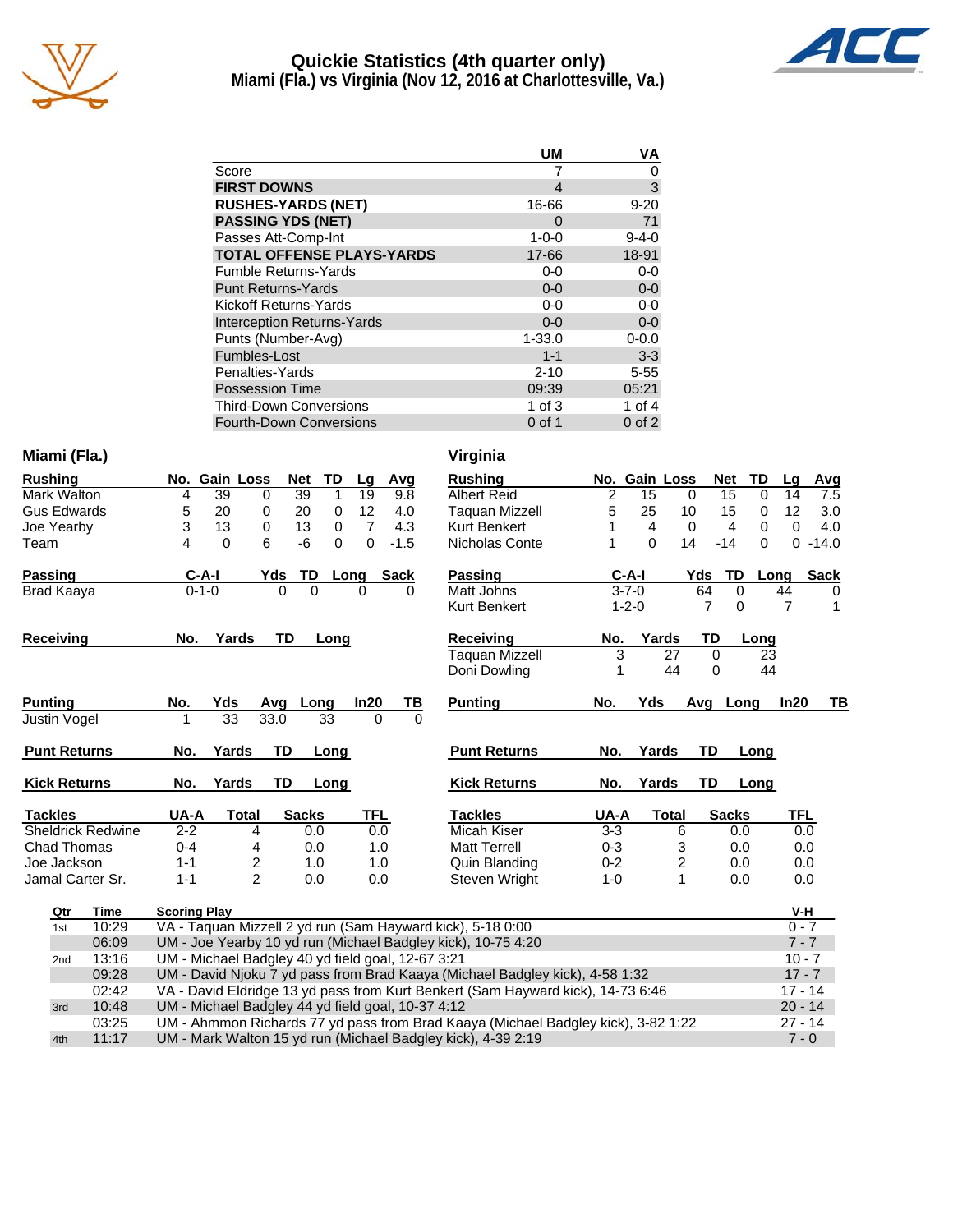

#### **Scoring Summary (Final) Virginia Football 2016 Virginia vs Georgia Tech (Nov 19, 2016 at Atlanta, Ga.)**



Virginia (2-9,1-6) vs. Georgia Tech (7-4,4-4) Date: Nov 19, 2016 • Site: Atlanta, Ga. • Stadium: Bobby Dodd Stadium Attendance: 42136

| <b>Score by Quarters</b> |  |  | Total |
|--------------------------|--|--|-------|
| 'Virginia                |  |  |       |
| Georgia Tech             |  |  | ັ     |

| Qtr Time | <b>Scoring Play</b>                                                                          | V-H       |
|----------|----------------------------------------------------------------------------------------------|-----------|
|          | 2nd 11:55 VA - Daniel Hamm 4 yd run (Sam Hayward kick), 13-80 6:51                           | $7 - 0$   |
|          | 10:20 GT - Marcus Marshall 67 yd run (Harrison Butker kick), 3-75 1:35                       | $7 - 7$   |
|          | 04:09 VA - Sam Hayward 30 yd field goal, 13-61 6:06                                          | $10 - 7$  |
|          | 3rd 04:22 GT - Clinton Lynch 54 yd pass from Justin Thomas (Harrison Butker kick), 3-75 1:26 | $10 - 14$ |
|          | 01:33 GT - Qua Searcy 60 yd run (Harrison Butker kick), 3-84 1:38                            | $10 - 21$ |
|          | 4th 13:49 GT - Harrison Butker 41 yd field goal, 4--6 1:44                                   | $10 - 24$ |
|          | 07:18 VA - Ryan Santoro 1 yd pass from Matt Johns (Sam Hayward kick), 14-75 6:31             | $17 - 24$ |
|          | 04:03 GT - Lance Austin 24 yd interception return (Harrison Butker kick)                     | $17 - 31$ |

Kickoff time: 12:30 pm • End of Game: 3:40 • Total elapsed time: 3:10

Officials: Referee: Stuart Mullins; Umpire: Johnnie Forte; Linesman: Kavin McGrath;

Line judge: Robert Zivkovic; Back judge: Robert Luklan; Field judge: Bill Dolbow;

Side judge: George Liotus; Center judge: Tyrone Anderson;

Temperature: 56 def • Wind: 21 NW • Weather: Windy/Sunny/Clear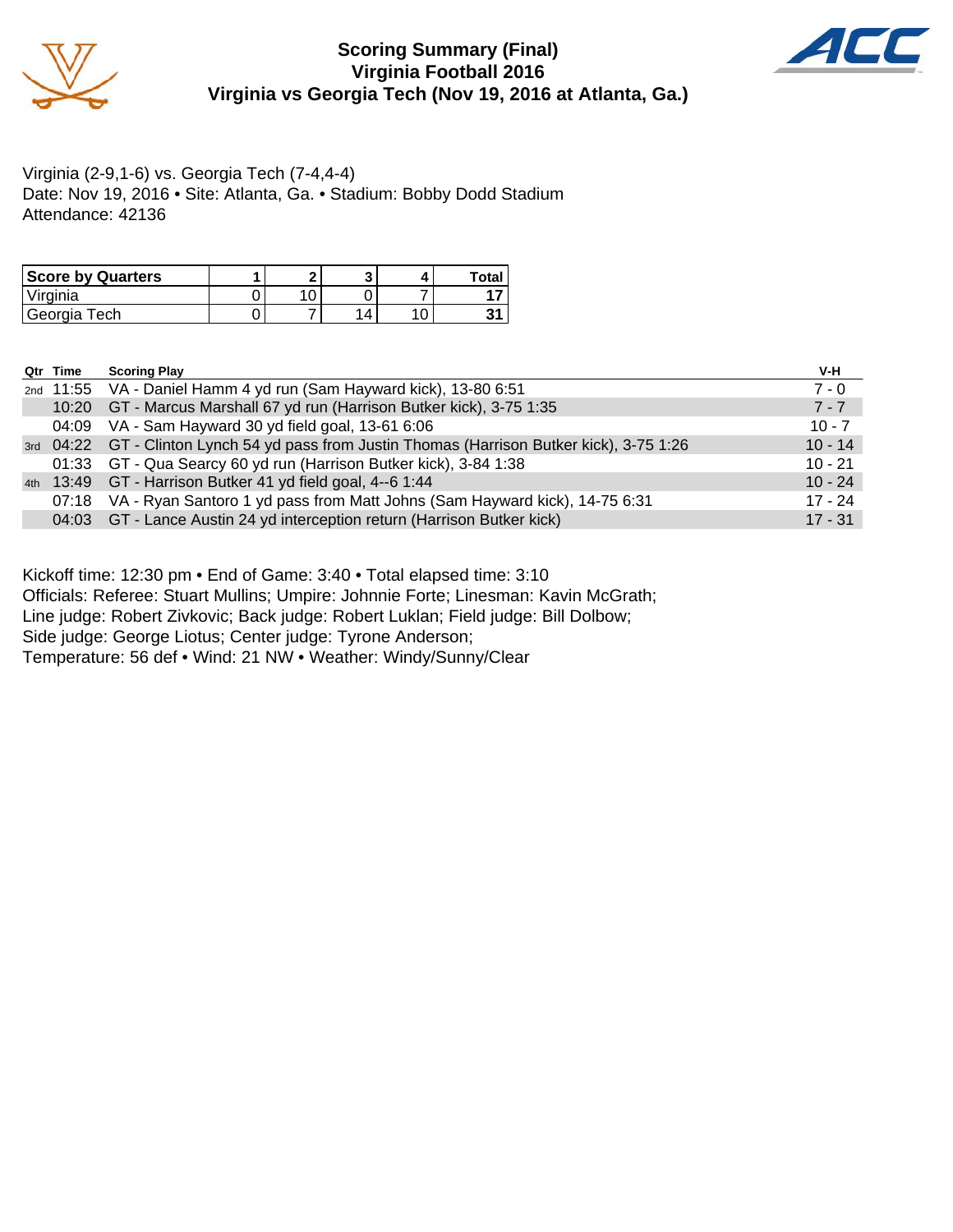

## **Team Statistics (Final) Virginia Football 2016 Virginia vs Georgia Tech (Nov 19, 2016 at Atlanta, Ga.)**



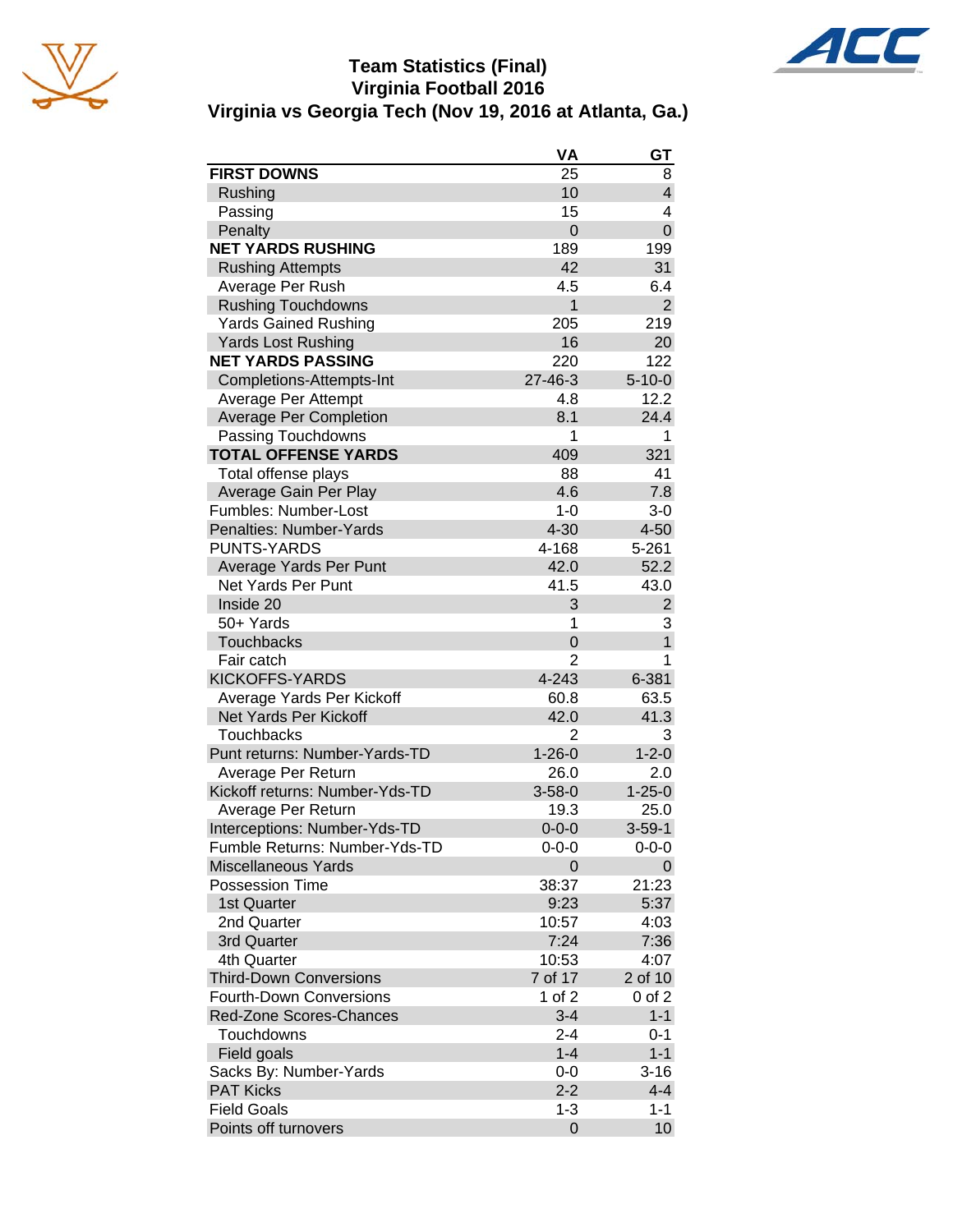

## **Individual Statistics (Final) Virginia Football 2016 Virginia vs Georgia Tech (Nov 19, 2016 at Atlanta, Ga.)**

#### **Virginia Georgia Tech**

| Rushing                            | No.                     | <b>Gain Loss</b> |             |                | <b>Net</b> | TD                      | Lg              | Avg                 |
|------------------------------------|-------------------------|------------------|-------------|----------------|------------|-------------------------|-----------------|---------------------|
| <b>Taquan Mizzell</b>              | $\overline{24}$         | 131              | 0           |                | 131        | 0                       | $\overline{29}$ | $5.5\,$             |
| <b>Albert Reid</b>                 | 12                      | 63               | 0           |                | 63         | 0                       | 16              | 5.2                 |
| Daniel Hamm                        | 1                       | 4                | 0           |                | 4          | 1                       | 4               | 4.0                 |
| Matt Johns                         | 5                       | 7                | 16          |                | -9         | 0                       | 5               | $-1.8$              |
| <b>Totals</b>                      | 42                      | 205              | 16          |                | 189        | 1                       | 29              | 4.5                 |
|                                    |                         |                  |             |                |            |                         |                 |                     |
|                                    |                         |                  |             |                |            |                         |                 |                     |
| Passing                            |                         | C-A-I            |             | Yds            | TD         | Long                    |                 | <b>Sack</b>         |
| Matt Johns                         |                         | 27-44-3          |             | 220            | 1          |                         | 24              | 3                   |
| TEAM                               |                         | $0 - 1 - 0$      |             | 0              | 0          |                         | 0               | 0                   |
| Hasise Dubois                      |                         | $0 - 1 - 0$      |             | 0              | 0          |                         | 0               | $\overline{0}$      |
| <b>Totals</b>                      |                         | 27-46-3          |             | 220            | 1          |                         | 24              | 3                   |
| <b>Receiving</b>                   | No.                     |                  | Yards       | TD             |            | Long                    |                 |                     |
| Doni Dowling                       | 9                       |                  | 68          | 0              |            | 14                      |                 |                     |
| <b>Taquan Mizzell</b>              | 6                       |                  | 45          | 0              |            | 11                      |                 |                     |
| Olamide Zaccheaus                  | 4                       |                  | 18          | 0              |            | 5                       |                 |                     |
| Keeon Johnson                      | 3                       |                  | 57          | 0              |            | 24                      |                 |                     |
| Andre Levrone                      | $\overline{c}$          |                  | 20          | 0              |            | 12                      |                 |                     |
| Ryan Santoro                       | $\overline{2}$          |                  | 7           | 1              |            | 6                       |                 |                     |
| <b>Brendan Marshall</b>            | 1                       |                  | 5           | 0              |            | 5                       |                 |                     |
| <b>Totals</b>                      | 27                      |                  | 220         | 1              |            | 24                      |                 |                     |
|                                    |                         |                  |             |                |            |                         |                 |                     |
| <b>Punting</b>                     | No.                     | Yds              |             | Avg            | Long       |                         | In20            | TВ                  |
| Nicholas Conte                     | 4                       | 168              |             | 42.0           | 51         |                         | 3               | $\overline{0}$      |
| <b>Totals</b>                      | $\overline{\mathbf{A}}$ | 168              |             | 42.0           | 51         |                         | 3               | 0                   |
|                                    |                         | Punt             |             | <b>Kickoff</b> |            |                         | Intercept       |                     |
| <b>Returns</b>                     | No                      | Yds              | $Lg$ No Yds |                |            |                         | Lg No Yds       | Lg                  |
| Daniel Hamm                        | 1                       | 26               | 26<br>0     | 0              | 0          | 0                       |                 | 0<br>0              |
| Joe Reed                           | 0                       | 0                | 3<br>0      | 58             | 23         | 0                       |                 | 0<br>$\overline{0}$ |
| Totals                             | 1                       | 26               | 3           | 58             |            | 0                       |                 | 0<br>0              |
|                                    |                         |                  | 26          |                | 23         |                         |                 |                     |
|                                    |                         |                  |             |                |            |                         |                 |                     |
|                                    |                         |                  |             |                |            |                         |                 |                     |
| <b>Field goals</b>                 | Qtr                     | Time             | Dist        |                |            | Result                  |                 |                     |
| Sam Hayward                        | 1st                     | 07:47            |             | 31 yards       |            | Missed                  |                 |                     |
| Sam Hayward                        | 2nd                     | 04:09            |             | 30 yards       |            | Good                    |                 |                     |
| Sam Hayward                        | 3rd                     | 05:48            |             | 42 yards       |            | Missed                  |                 |                     |
| <b>Kickoffs</b>                    | No.                     | Yards            |             | Avg            |            | ΤВ                      | OВ              |                     |
| Sam Hayward                        | 3                       |                  | 193         | 64.3           |            | $\overline{\mathbf{c}}$ | 0               |                     |
| Dylan Sims                         | 1                       |                  | 50          | 50.0           |            | 0                       | 1               |                     |
|                                    |                         |                  |             |                |            |                         |                 |                     |
| <b>All-purpose</b>                 | Run                     | Rcv              | KR          |                | PR         | IR                      |                 | Total               |
| <b>Taquan Mizzell</b>              | 131                     | 45               |             | 0              | 0          |                         | 0               | 176                 |
| Doni Dowling<br><b>Albert Reid</b> | 0                       | 68               |             | 0              | 0          |                         | 0               | 68                  |
|                                    | 63                      |                  | 0           | 0              | 0          |                         | 0               | 63                  |

| Rushing                | No. | Gain         | Loss | <b>Net</b> | TD | Lg   | Avg    |
|------------------------|-----|--------------|------|------------|----|------|--------|
| <b>Marcus Marshall</b> | 16  | 128          | 1    | 127        | 1  | 67   | 7.9    |
| Qua Searcy             | 3   | 65           | 0    | 65         | 1  | 60   | 21.7   |
| Clinton Lynch          | 1   | 11           | 0    | 11         | 0  | 11   | 11.0   |
| Isiah Willis           |     | 5            | 0    | 5          | 0  | 5    | 5.0    |
| Matthew Jordan         | 1   | 0            | 0    | 0          | 0  | 0    | 0.0    |
| <b>Justin Thomas</b>   | 9   | 10           | 19   | -9         | 0  | 4    | $-1.0$ |
| Totals                 | 31  | 219          | 20   | 199        | 2  | 67   | 6.4    |
| Passing                |     | C-A-I        |      | Yds<br>TD  |    | Long | Sack   |
| <b>Justin Thomas</b>   |     | $5 - 10 - 0$ |      | 122        |    | 54   | 0      |
| Totals                 |     | $5 - 10 - 0$ | 122  | 1          |    | 54   | 0      |
|                        |     |              |      |            |    |      |        |
|                        |     |              |      |            |    |      |        |

 $\boldsymbol{\mathcal{A}}$ 

| Receiving     | No. | Yards | TD           | Long |
|---------------|-----|-------|--------------|------|
| Clinton Lynch | 3   | 85    |              | 54   |
| Isiah Willis  |     | 19    | $\mathbf{O}$ | 19   |
| Ricky Jeune   | 1   | 18    | $\mathbf{O}$ | 18   |
| Totals        | 5   | 122   |              | 54   |

| Punting      | No. |       |      | Yds Avg Long In20 TB |  |
|--------------|-----|-------|------|----------------------|--|
| Ryan Rodwell |     |       |      | 261 52.2 65          |  |
| Totals       |     | - 261 | 52.2 | -65                  |  |

|                       |     | Punt           |       | <b>Kickoff</b> |          | <b>Intercept</b> |               |        |           |
|-----------------------|-----|----------------|-------|----------------|----------|------------------|---------------|--------|-----------|
| <b>Returns</b>        | No  | <b>Yds</b>     | Lg    |                | No Yds   | Lg               |               | No Yds | <u>Lg</u> |
| <b>Brad Stewart</b>   | 1   | 2              | 2     | 0              | 0        | 0                | 0             | 0      | 0         |
| Corey Griffin         | 0   | 0              | 0     | 0              | 0        | 0                | 1             | 33     | 33        |
| Lance Austin          | 0   | 0              | 0     | 0              | 0        | 0                | 1             | 24     | 24        |
| <b>Nate Cottrell</b>  | 0   | 0              | 0     | 1              | 25       | 25               | O             | O      | 0         |
| <b>Brant Mitchell</b> | 0   | 0              | 0     | 0              | 0        |                  | 1             | 2      | 2         |
| Totals                | 1   | $\overline{2}$ | 2     | 1              | 25       | 25               | 3             | 59     | 33        |
| Field goals           | Qtr | Time           |       | <b>Dist</b>    |          |                  | <b>Result</b> |        |           |
| Harrison Butker       | 4th | 13:49          |       |                | 41 yards |                  | Good          |        |           |
|                       |     |                |       |                |          |                  |               |        |           |
| Kickoffs              | No. |                | Yards |                | Avg      | TВ               |               | OВ     |           |
| Harrison Butker       |     | 6              | 381   |                | 63.5     |                  | 3             | 0      |           |
|                       |     |                |       |                |          |                  |               |        |           |
|                       |     |                |       |                |          |                  |               |        |           |

| All-purpose            | Run | Rcv | ΚR | <b>PR</b> | IR | Total |
|------------------------|-----|-----|----|-----------|----|-------|
| <b>Marcus Marshall</b> | 127 |     |    |           |    | 127   |
| Clinton Lynch          | 11  | 85  |    |           |    | 96    |
| Qua Searcy             | 65  |     | 0  |           |    | 65    |
| Corey Griffin          |     |     |    |           | 33 | 33    |

FUMBLES: Virginia-Joe Reed 1-0. Georgia Tech-Justin Thomas 3-0.

Albert Reid <br>  $\begin{array}{ccccccc}\n\text{Abert Reid} & & & 63 & 0 & 0 & 0 & 0 & 63 \\
\text{Ioe Reed} & & & 0 & 0 & 58 & 0 & 0 & 58\n\end{array}$ 

Joe Reed 0 0 58 0 0 58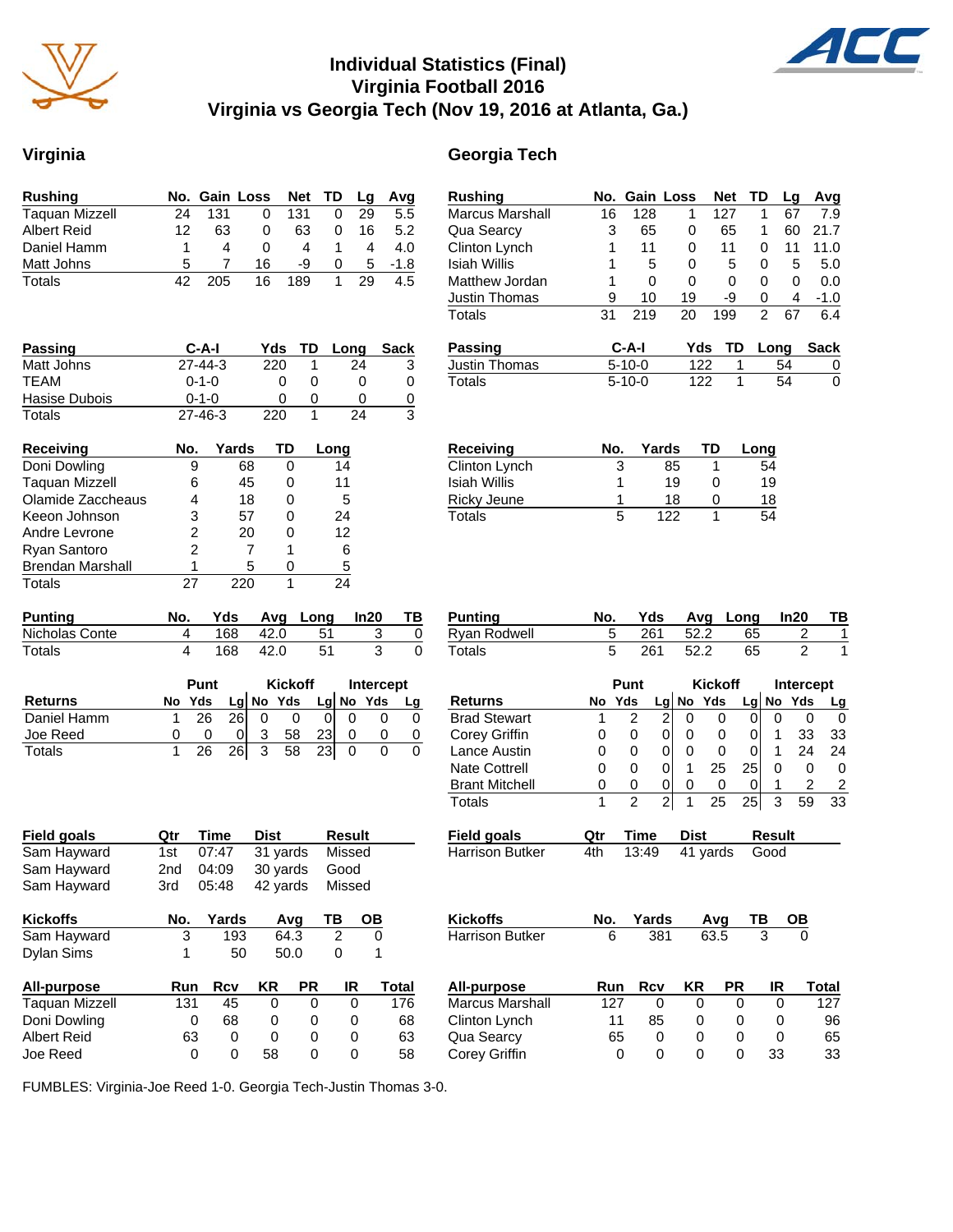





|   | 37 Jordan Mack       | 4              |          | 5              |                          |                |          |        |         |                |             |          |
|---|----------------------|----------------|----------|----------------|--------------------------|----------------|----------|--------|---------|----------------|-------------|----------|
|   | 34 Bryce Hall        |                | $\Omega$ | $\overline{c}$ |                          |                |          |        |         |                |             |          |
| 9 | Andrew Brown         | $\overline{c}$ | 0        | $\overline{2}$ |                          | $2.0 - 7$      |          |        |         |                |             |          |
|   | 13 Chris Peace       | $\overline{2}$ | 0        | $\overline{c}$ |                          | $1.0 - 1$      |          |        |         |                |             |          |
|   | 38 Kelvin Rainey     | 2              | 0        | 2              |                          |                |          |        |         |                |             |          |
|   | 98 Landan Word       |                |          | 2              |                          |                |          |        |         |                |             |          |
|   | 19 Andre Levrone     |                | 0        |                |                          |                |          |        |         |                |             |          |
|   | 28 Wilfred Wahee     |                | $\Omega$ |                |                          |                | ۰        |        |         | ٠              |             |          |
|   | 21 Juan Thornhill    |                | 0        |                |                          |                |          |        |         |                |             |          |
|   | 58 Eli Hanback       |                | 0        |                |                          |                |          |        |         |                |             |          |
|   | 57 James Trucilla    |                | 0        |                |                          |                |          |        |         |                |             |          |
|   | 33 Olamide Zaccheaus |                | 0        |                |                          |                |          |        |         |                |             |          |
|   | 59 Mark Hall         |                |          |                |                          |                |          |        |         |                |             |          |
|   | 51 Zach Bradshaw     | 0              |          |                |                          |                |          |        |         |                |             |          |
| 1 | Donte Wilkins        |                |          |                |                          |                |          |        |         |                |             |          |
|   | 39 Chris Moore       | 0              | 0        | 0              |                          |                |          |        |         |                |             |          |
|   | <b>Totals</b>        | 29             | 6        | 35             | $0.0 - 0$                | $3.0 - 8$      | $\Omega$ | $0-0$  | $0-0$   | $\overline{2}$ | 0           | $\Omega$ |
|   | ## Georgia Tech      | Solo           | Ast      |                | <b>Total Sacks-Yds</b>   | <b>TFL-Yds</b> | FF       | FR-Yds | Int-Yds | <b>BrUp</b>    | <b>Blks</b> | QBH      |
|   | 40 P.J. Davis        | 9              | 4        | 13             |                          |                |          |        |         |                |             |          |
|   | 51 Brant Mitchell    | 8              | 4        | 12             | $\overline{\phantom{a}}$ |                |          |        | $1 - 2$ |                |             |          |
|   | 20 Lawrence Austin   | 5              |          | 6              |                          |                |          |        |         |                |             |          |
|   | 15 A.J. Gray         | 5              | $\Omega$ | 5              |                          |                |          |        |         |                |             |          |
|   | 91 Patrick Gamble    | 4              | 0        | 4              | $1.0 - 7$                | $1.0 - 7$      |          |        |         |                |             |          |
|   | 93 Antonio Simmons   | 4              | $\Omega$ | 4              |                          |                |          |        |         |                |             |          |
|   | 42 KeShun Freeman    | 3              | 0        | 3              |                          |                |          |        |         |                |             |          |

|    | 93 Antonio Simmons      | 4             | 0        | 4             |            |            |   |     |          |   |  |
|----|-------------------------|---------------|----------|---------------|------------|------------|---|-----|----------|---|--|
|    | 42 KeShun Freeman       | 3             | 0        | 3             |            |            |   |     |          |   |  |
|    | 54 Kyle Cerge-Henderson | 3             | $\Omega$ | 3             | $1.0 - 6$  | $1.0 - 6$  |   |     |          |   |  |
|    | 17 Lance Austin         |               | 0        |               |            |            |   |     | $1 - 24$ | 3 |  |
|    | 94 Anree Saint-Amour    | 2             | $\Omega$ | 2             |            |            |   |     |          |   |  |
|    | 92 Francis Kallon       |               | 0        | 2             | $1.0 - 3$  | $1.0 - 3$  |   |     |          |   |  |
|    | 41 Rod Rook-Chungong    | $\mathcal{P}$ | 0        | $\mathcal{P}$ |            |            |   |     |          |   |  |
|    | 99 Desmond Branch       |               |          | 2             |            |            |   |     |          |   |  |
|    | 23 Jalen Johnson        |               |          |               |            |            |   |     |          |   |  |
|    | 9 Victor Alexander      |               |          |               |            |            |   |     |          |   |  |
|    | 25 Tre Jackson          |               | 0        |               |            |            |   |     |          |   |  |
|    | 37 Mikell Lands-Davis   |               | 0        |               |            |            |   |     |          |   |  |
|    | 8 Step Durham           |               | $\Omega$ |               |            |            |   |     |          |   |  |
|    | 48 Chase Alford         |               | O        |               |            |            |   |     |          |   |  |
|    | 50 Andrew Marshall      |               | 0        |               |            |            |   |     |          |   |  |
| 6. | <b>Lamont Simmons</b>   |               |          |               |            |            |   |     |          |   |  |
|    | 14 Corey Griffin        |               |          |               |            |            |   |     | $1 - 33$ |   |  |
|    | Totals                  | 58            | 12       | 70            | $3.0 - 16$ | $3.0 - 16$ | 0 | 0-0 | $3 - 59$ | 6 |  |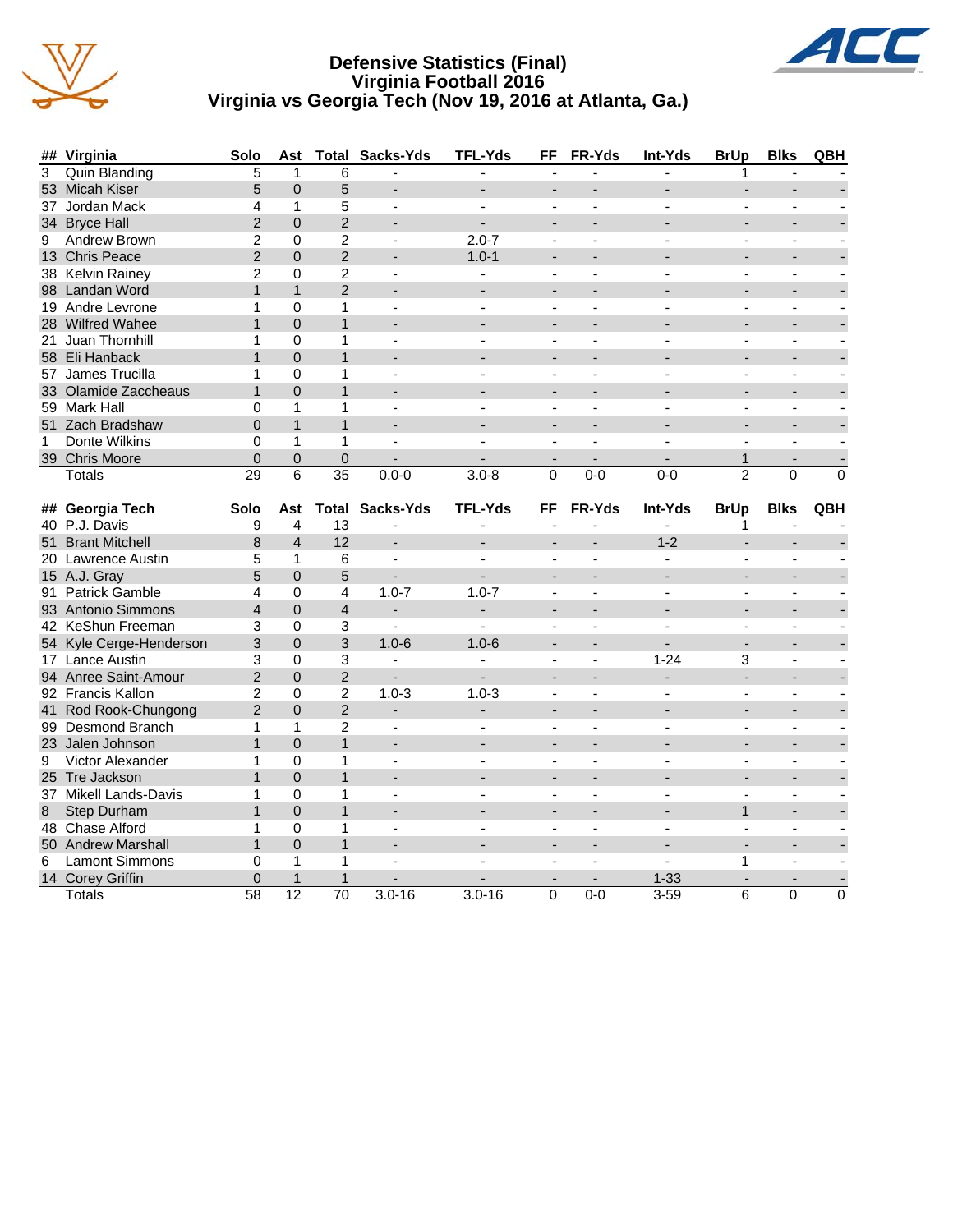

## **Participation Report (Final) Virginia Football 2016 Virginia vs Georgia Tech (Nov 19, 2016 at Atlanta, Ga.)**



#### **Virginia**

#### **Georgia Tech**

| Pos        | ##             | <b>OFFENSE</b>        | Pos | ##             | <b>OFFENSE</b>         |
|------------|----------------|-----------------------|-----|----------------|------------------------|
| LG         | 76             | Michael Mooney        | QB  | 5              | Justin Thomas          |
| LТ         | 67             | Jack English          | BB  | 34             | <b>Marcus Marshall</b> |
| С          | 50             | Jackson Matteo        | AВ  | 22             | Clinton Lynch          |
| RG         | 71             | Jack McDonald         | AB  | 3              | Isiah Willis           |
| RT         | 72             | Eric Smith            | WR  | $\overline{2}$ | Ricky Jeune            |
| <b>WR</b>  | 11             | David Eldridge        | LT. | 79             | Eason Fromayan         |
| QB         | 15             | Matt Johns            | LG  | 75             | Parker Braun           |
| SB         | 4              | <b>Taquan Mizzell</b> | С   | 58             | Freddie Burden         |
| BB         | $\overline{2}$ | <b>Albert Reid</b>    | RG  | 71             | <b>Shamire Devine</b>  |
| <b>WR</b>  | 7              | Doni Dowling          | RT  | 50             | <b>Andrew Marshall</b> |
| WR.        | 8              | Keeon Johnson         | WR  | 83             | <b>Brad Stewart</b>    |
|            |                |                       |     |                |                        |
|            |                |                       |     |                |                        |
| <u>Pos</u> | ##             | <b>DEFENSE</b>        | Pos | ##             | <b>DEFENSE</b>         |
| LE.        | 90             | <b>Jack Powers</b>    | DE  | 42             | KeShun Freeman         |
| ΝT         | 1              | Donte Wilkins         | DT  | 92             | Francis Kallon         |
| <b>RE</b>  | 58             | Eli Hanback           | DT  | 91             | <b>Patrick Gamble</b>  |
| <b>SLB</b> | 37             | Jordan Mack           | DE  | 41             | Rod Rook-Chungong      |
| <b>MLB</b> | 53             | Micah Kiser           | LВ  | 40             | P.J. Davis             |
| <b>BLB</b> | 51             | Zach Bradshaw         | LВ  | 51             | <b>Brant Mitchell</b>  |
| <b>WLB</b> | 13             | <b>Chris Peace</b>    | N   | 20             | Lawrence Austin        |
| FC         | 21             | Juan Thornhill        | SS  | 14             | Corey Griffin          |
| <b>SBR</b> | 38             | <b>Kelvin Rainey</b>  | FS. | 15             | A.J. Gray              |
| <b>FS</b>  | 3              | Quin Blanding         | CВ  | 17             | Lance Austin           |
| ВC         | 34             | <b>Bryce Hall</b>     | СB  | 8              | Step Durham            |

Virginia: 9-Andrew Brown, 10-Jordan Ellis, 18-Ben Hogg, 19-Andre Levrone, 20-Steven Wright, 22-Daniel Hamm, 25-Chris Sharp, 28-Wilfred Wahee, 29-Eric Gallon, 30-Nicholas Conte, 33-Olamide Zaccheaus, 39-Chris Moore, 41-Connor Wingo-Reeves, 42-Jahvoni Simmons, 44-Tanner Cowley, 54-Matt Terrell, 57-James Trucilla, 59-Mark Hall, 77-Jake Fieler, 78-R.J. Proctor, 80-Hasise Dubois, 81-Joe Reed, 83-Brendan Marshall, 88-Ryan Santoro, 89-Sam Hayward, 91-Dylan Sims, 98-Landan Word, 99-Joe Spaziani.

Georgia Tech: 1-Qua Searcy, 4-Dorian Walker, 6-Lamont Simmons, 9-Victor Alexander, 11-Matthew Jordan, 21-Quaide Weimerskirch, 23-Jalen Johnson, 24-Marcus Allen, 25-Tre Jackson, 28-J.J. Green, 29-Austin McClellan, 30-KirVonte Benson, 31-Nate Cottrell, 32-David Curry, 37-Mikell Lands-Davis, 43-Tyler Cooksey, 45-Meiko Dotson, 48-Chase Alford, 52-Terrell Lewis, 54-Kyle Cerge-Henderson, 55-Kenny Cooper, 61-Casey Wilson, 65-Trey Klock, 70-Will Bryan, 80-Jalen Camp, 81-Antonio Messick, 85-Ryan Rodwell, 87-Harrison Butker, 90-Brandon Adams, 93-Antonio Simmons, 94-Anree Saint-Amour, 99-Desmond Branch.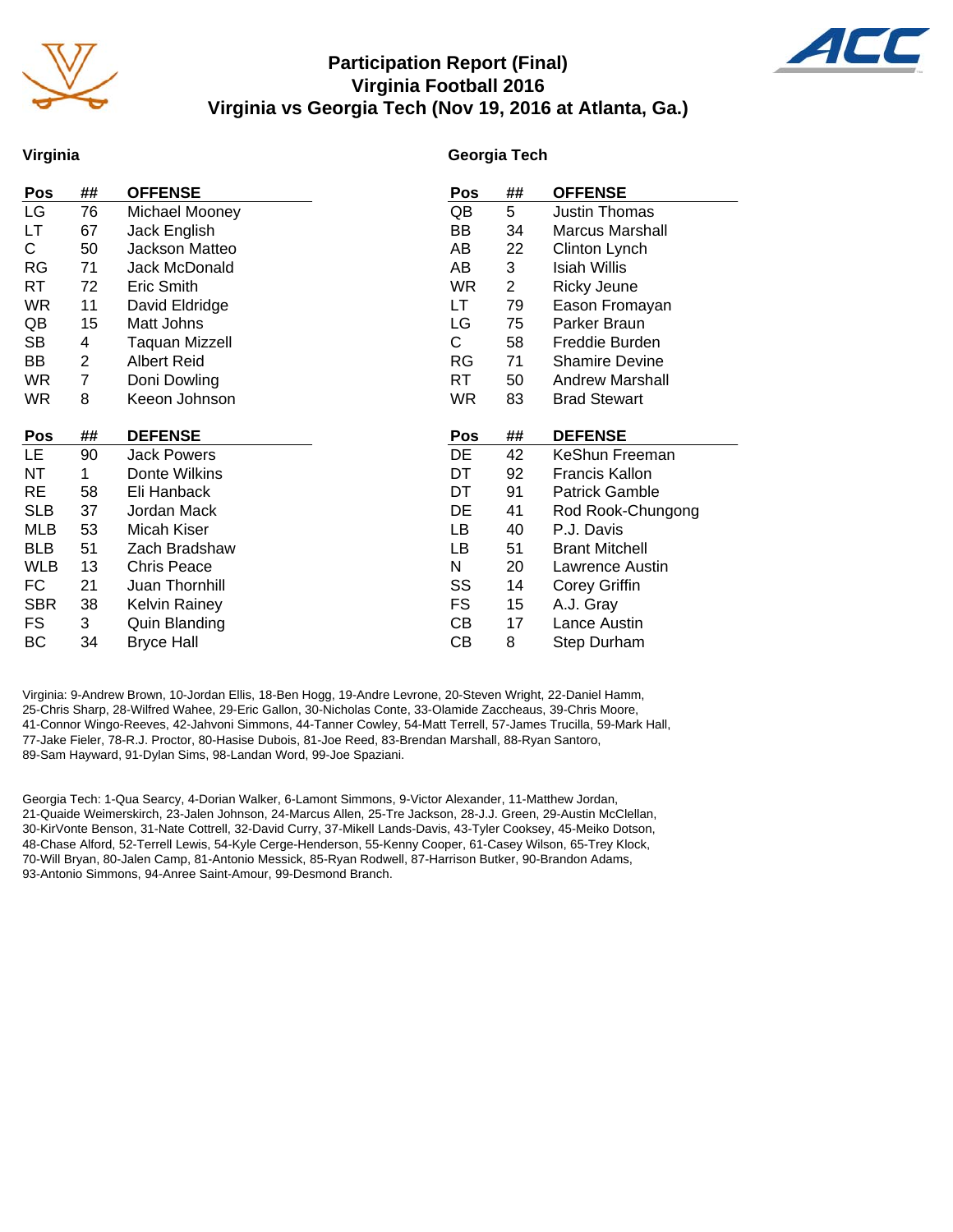

## **Drive Chart (By Team) (Final) Virginia Football 2016 Virginia vs Georgia Tech (Nov 19, 2016 at Atlanta, Ga.)**

ACC

|           |                 |                 |       | <b>Drive Started</b> |                 |       | <b>Drive Ended</b>       | <b>Consumed</b>            |            |  |
|-----------|-----------------|-----------------|-------|----------------------|-----------------|-------|--------------------------|----------------------------|------------|--|
| Team      | Qtr             | <b>Spot</b>     | Time  | <b>Obtained</b>      | <b>Spot</b>     | Time  | <b>How lost</b>          | <b>PI</b><br>- Yds         | <b>TOP</b> |  |
| VA        | 1st             | V25             | 15:00 | Kickoff              | V49             | 12:24 | Punt                     | $4 - 24$                   | 2:36       |  |
| <b>VA</b> |                 | G36             | 10:48 | Punt                 | IG14            | 07:47 | Missed FG                | $-22$<br>9                 | $3:01$ .   |  |
| VA        |                 | V20             | 03:46 | Punt                 | G <sub>00</sub> | 11:55 | <i><b>*TOUCHDOWN</b></i> | 13<br>80<br>$\blacksquare$ | $6:51$ .   |  |
| <b>VA</b> | 2 <sub>nd</sub> | V <sub>26</sub> | 10:15 | Kickoff              | IG13            | 04:09 | *FIELD GOAL              | 13<br>$-61$                | 6:06       |  |
| VA        |                 | V38             | 02:23 | Punt                 | V <sub>50</sub> | 00:42 | Punt                     | -12<br>5 -                 | 1:41       |  |
| <b>VA</b> | 3rd             | V <sub>03</sub> | 12:23 | Punt                 | V43             | 08:36 | Punt                     | $7 - 40$                   | 3:47       |  |
| VA        |                 | G29             | 07:14 | Downs                | G24             | 05:48 | Missed FG                | $4 - 5$                    | 1:26       |  |
| <b>VA</b> |                 | V31             | 04:15 | Kickoff              | V35             | 03:11 | Punt                     | $3 - 4$                    | 1:04       |  |
| VA        |                 | V <sub>25</sub> | 01:33 | Kickoff              | V28             | 00:33 | Interception             | $3 - 3$                    | 1:00       |  |
| <b>VA</b> | 4th             | V25             | 13:49 | Kickoff              | IG00            | 07:18 | <i><b>*TOUCHDOWN</b></i> | 14<br>$-75$                | 6:31.      |  |
| VA        |                 | V <sub>02</sub> | 05:21 | Punt                 | IV14            | 04:03 | Interception             | $3 - 12$                   | 1:18       |  |
| <b>VA</b> |                 | V <sub>25</sub> | 03:56 | Kickoff              | V28             | 02:45 | Downs                    | $4 - 3$                    | 1:11       |  |
| VA        |                 | V <sub>22</sub> | 01:46 | Downs                | G35             | 00:00 | Interception             | 43<br>9<br>$\sim$          | 1:46       |  |

|                        | 1st     | 2nd     | 3rd   | 4th     | 1st   | 2nd     |         |
|------------------------|---------|---------|-------|---------|-------|---------|---------|
| Virginia               | Qtr     | Qtr     | Qtr   | Qtr     | Half  | Half    | Total   |
| Time of possession     | 09:23   | 10:57   | 07:24 | 10:53   | 20:20 | 18:17   | 38:37   |
| 3rd down conversions   | $2 - 4$ | $3 - 5$ | 1-5   | 1-3     | $5-9$ | $2 - 8$ | 7-17    |
| Average field position | V36     | V32     | V32   | V18     | V34   | V25     | V29     |
| 4th down conversions   | 0-0     | 0-0     | 0-0   | $1 - 2$ | 0-0   | $1 - 2$ | $1 - 2$ |

|             |                 |                 | <b>Drive Started</b> |                  |                 |       | <b>Drive Ended</b>       | <b>Consumed</b> |            |  |
|-------------|-----------------|-----------------|----------------------|------------------|-----------------|-------|--------------------------|-----------------|------------|--|
| <b>Team</b> | Qtr             | <b>Spot</b>     | Time                 | <b>Obtained</b>  | Spot            | Time  | <b>How lost</b>          | - Yds<br>ΡI     | <b>TOP</b> |  |
| GT          | 1st             | G05             | 12:24                | Punt             | G08             | 10:48 | Punt                     | 3<br>- 3        | 1:36       |  |
| GT          |                 | G <sub>20</sub> | 07:47                | Missed FG        | G35             | 03:46 | Punt                     | $6 - 15$        | 4:01       |  |
| GT          | 2 <sub>nd</sub> | G25             | 11:55                | Kickoff          | V <sub>00</sub> | 10:20 | *TOUCHDOWN               | $3 - 75$        | 1:35       |  |
| GT          |                 | G27             | 04:02                | Kickoff          | G43             | 02:23 | Punt                     | $4 - 16$        | 1:39       |  |
| GT          |                 | G16             | 00:42                | Punt             | G18             | 00:00 | End of half              | $1 - 2$         | 0:42       |  |
| GT          | 3rd             | G25             | 15:00                | Kickoff          | G50             | 12:23 | Punt                     | $4 - 25$        | 2:37       |  |
| GT          |                 | G20             | 08:36                | Punt             | G29             | 07:14 | Downs                    | 4 - 9           | 1:22       |  |
| GT          |                 | G25             | 05:48                | <b>Missed FG</b> | IV00            | 04:22 | <i><b>*TOUCHDOWN</b></i> | $3 - 75$        | 1:26       |  |
| GT          |                 | G16             | 03:11                | Punt             | V <sub>00</sub> | 01:33 | <i><b>*TOUCHDOWN</b></i> | - 84<br>3       | 1:38       |  |
| GT          |                 | V18             | 00:33                | Interception     | V24             | 13:49 | *FIELD GOAL              | $4 - (6)$       | 1:44       |  |
| GT          | 4th             | G35             | 07:18                | Kickoff          | G38             | 05:21 | Punt                     | $3 - 3$         | 1:57       |  |
| GT          |                 | V <sub>00</sub> | 04:03                | Interception     | V <sub>00</sub> | 04:03 | *TOUCHDOWN               | $0 - 0$         | 0:00       |  |
| GT          |                 | V <sub>27</sub> | 02:45                | Downs            | V22             | 01:46 | Downs                    | $4 - 5$         | 0:59       |  |
| GT          |                 | G08             | 00:00                | Interception     | G08             | 00:00 | End of half              | $\Omega$<br>- 0 | 0:00       |  |

|                        | 1st   | 2nd     | 3rd     | 4th     | 1st     | 2nd     |          |
|------------------------|-------|---------|---------|---------|---------|---------|----------|
| Georgia Tech           | Qtr   | Qtr     | Qtr     | Qtr     | Half    | Half    | Total    |
| Time of possession     | 05:37 | 04:03   | 07:36   | 04:07   | 09:40   | 11:43   | 21:23    |
| 3rd down conversions   | 1-3   | $1 - 2$ | $0 - 2$ | $0 - 3$ | $2 - 5$ | $0 - 5$ | $2 - 10$ |
| Average field position | G12   | G22     | G33     | V46     | G18     | G39     | G30      |
| 4th down conversions   | 0-0   | 0-0     | $0 - 1$ | $0 - 1$ | 0-0     | $0 - 2$ | $0 - 2$  |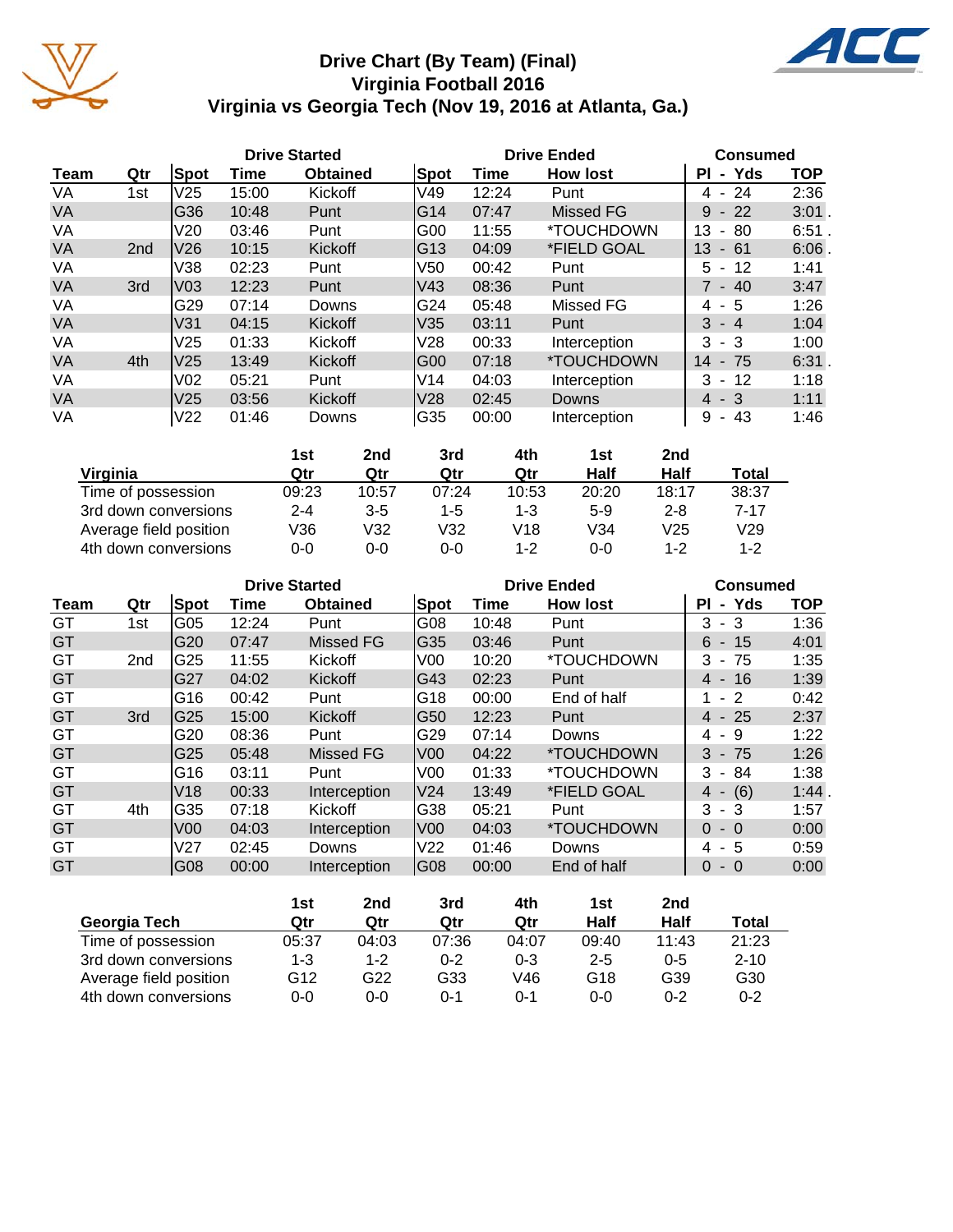

## **Drive Chart (By Quarter) (Final) Virginia Football 2016 Virginia vs Georgia Tech (Nov 19, 2016 at Atlanta, Ga.)**

|             |     |                 |       | <b>Drive Started</b> |                 | <b>Drive Ended</b> | <b>Consumed</b>          |                                      |            |
|-------------|-----|-----------------|-------|----------------------|-----------------|--------------------|--------------------------|--------------------------------------|------------|
| <b>Team</b> | Qtr | Spot            | Time  | <b>Obtained</b>      | Spot            | <b>Time</b>        | <b>How lost</b>          | PI - Yds                             | <b>TOP</b> |
| VA          | 1st | V25             | 15:00 | Kickoff              | V49             | 12:24              | Punt                     | $4 - 24$                             | 2:36       |
| GT          |     | G05             | 12:24 | Punt                 | G08             | 10:48              | Punt                     | $-3$<br>3                            | 1:36       |
| VA          |     | G36             | 10:48 | Punt                 | G14             | 07:47              | Missed FG                | 22<br>9<br>$\blacksquare$            | $3:01$ .   |
| GT          |     | G20             | 07:47 | <b>Missed FG</b>     | G35             | 03:46              | Punt                     | $6 - 15$                             | 4:01       |
| VA          |     | V20             | 03:46 | Punt                 | G00             | 11:55              | <i><b>*TOUCHDOWN</b></i> | 13<br>80<br>$\blacksquare$           | 6:51.      |
| GT          | 2nd | G25             | 11:55 | Kickoff              | V <sub>00</sub> | 10:20              | *TOUCHDOWN               | 3<br>$-75$                           | 1:35       |
| VA          |     | V26             | 10:15 | Kickoff              | G13             | 04:09              | *FIELD GOAL              | 13<br>61<br>$\overline{\phantom{a}}$ | $6:06$ .   |
| GT          |     | G27             | 04:02 | Kickoff              | G43             | 02:23              | Punt                     | $-16$<br>$\overline{4}$              | 1:39       |
| VA          |     | V38             | 02:23 | Punt                 | V50             | 00:42              | Punt                     | $-12$<br>5                           | 1:41       |
| GT          |     | G16             | 00:42 | Punt                 | G18             | 00:00              | End of half              | $-2$<br>$\mathbf{1}$                 | 0:42       |
| GT          | 3rd | G25             | 15:00 | Kickoff              | G50             | 12:23              | Punt                     | 25<br>4<br>$\blacksquare$            | 2:37       |
| VA          |     | V <sub>03</sub> | 12:23 | Punt                 | V43             | 08:36              | Punt                     | $\overline{7}$<br>$-40$              | 3:47       |
| GT          |     | G20             | 08:36 | Punt                 | G29             | 07:14              | Downs                    | 9<br>4                               | 1:22       |
| VA          |     | G29             | 07:14 | Downs                | G24             | 05:48              | <b>Missed FG</b>         | $-5$<br>$\overline{4}$               | 1:26       |
| GT          |     | G25             | 05:48 | Missed FG            | V <sub>00</sub> | 04:22              | *TOUCHDOWN               | 3<br>75<br>$\blacksquare$            | 1:26       |
| VA          |     | V31             | 04:15 | Kickoff              | V35             | 03:11              | Punt                     | 3<br>$-4$                            | 1:04       |
| GT          |     | G16             | 03:11 | Punt                 | V <sub>00</sub> | 01:33              | *TOUCHDOWN               | 3<br>$-84$                           | 1:38       |
| VA          |     | V25             | 01:33 | Kickoff              | V28             | 00:33              | Interception             | 3<br>$-3$                            | 1:00       |
| GT          |     | V18             | 00:33 | Interception         | V24             | 13:49              | *FIELD GOAL              | (6)<br>4                             | 1:44.      |
| VA          | 4th | V <sub>25</sub> | 13:49 | Kickoff              | G00             | 07:18              | *TOUCHDOWN               | 14<br>75<br>$\overline{\phantom{a}}$ | 6:31.      |
| GT          |     | G35             | 07:18 | Kickoff              | G38             | 05:21              | Punt                     | 3<br>3<br>$\blacksquare$             | 1:57       |
| VA          |     | V <sub>02</sub> | 05:21 | Punt                 | V14             | 04:03              | Interception             | 3<br>$-12$                           | 1:18       |
| GT          |     | V00             | 04:03 | Interception         | V00             | 04:03              | *TOUCHDOWN               | $\Omega$<br>$-0$                     | 0:00       |
| VA          |     | V25             | 03:56 | Kickoff              | V28             | 02:45              | <b>Downs</b>             | $4 - 3$                              | 1:11       |
| GT          |     | V27             | 02:45 | Downs                | V <sub>22</sub> | 01:46              | Downs                    | 5<br>4<br>$\blacksquare$             | 0:59       |
| VA          |     | V <sub>22</sub> | 01:46 | Downs                | G35             | 00:00              | Interception             | $-43$<br>9                           | 1:46       |
| GT          |     | G08             | 00:00 | Interception         | G08             | 00:00              | End of half              | 0<br>$-0$                            | 0:00       |

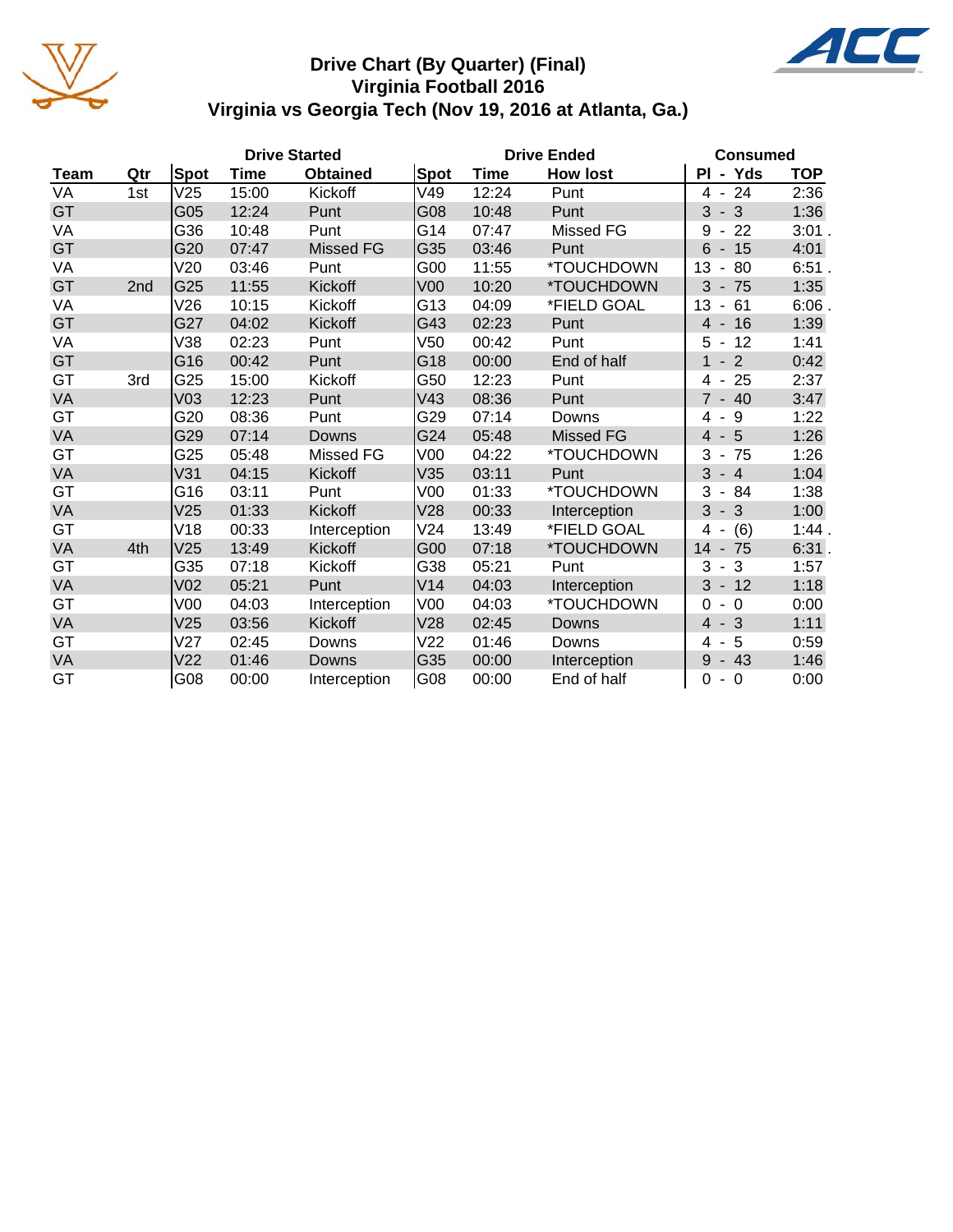

## **Play-by-Play Summary (1st quarter) Virginia vs Georgia Tech (Nov 19, 2016 at Atlanta, Ga.)**



|          | UVA Captains: #53, #50, #1<br>GT Captains: #91, #87, #5 |                                                                                                                    |                |
|----------|---------------------------------------------------------|--------------------------------------------------------------------------------------------------------------------|----------------|
|          |                                                         | GT Wins the toss and defers. UVA will receive and attack the North.                                                |                |
|          | 1-10 VA 35                                              | GT ball on GT35, start of 1st quarter, clock 15:00.                                                                |                |
|          |                                                         | Butker, H. kickoff 65 yards to the VA0, touchback.                                                                 |                |
|          | 1-10 VA 25                                              | Johns, M pass complete to Johnson, K for 24 yards to the VA49, 1ST DOWN VA (Gray, A.).                             | P <sub>1</sub> |
|          | 1-10 VA 49                                              | Johns, M sacked for loss of 7 yards to the VA42 (Gamble, P.).                                                      |                |
|          | 2-17 VA 42                                              | Johns, M pass complete to Dowling, D for 4 yards to the VA46 (Austin, Lan.).                                       |                |
|          | 3-13 VA 46                                              | Reid, A rush for 3 yards to the VA49 (Simmons, A.).                                                                |                |
|          | 4-10 VA 49                                              | Conte, N punt 46 yards to the GT5, fair catch by Stewart, B                                                        |                |
|          |                                                         | 4 plays, 24 yards, 2:36                                                                                            |                |
|          | <b>GEORGIA TECH drive start at 12:24.</b>               |                                                                                                                    |                |
|          | 1-10 GT 05                                              | Thomas, J. rush for 1 yard to the GT6, fumble by Thomas, J. recovered by GT Willis, I. at<br>GT6.                  |                |
|          | GT 06<br>$2 - 9$                                        | Marshall, M. rush for 2 yards to the GT8 (Hanback, E).                                                             |                |
|          | $3 - 7$<br>GT 08                                        | Thomas, J. pass incomplete to Jeune, R                                                                             |                |
|          | 4-7<br>GT 08                                            | Rodwell, R. punt 54 yards to the VA38, Hamm, D return 26 yards to the GT36 (Alford, C.).<br>3 plays, 3 yards, 1:36 |                |
|          | VIRGINIA drive start at 10:48.                          |                                                                                                                    |                |
|          | 1-10 GT 36                                              | Mizzell, T rush for 3 yards to the GT33 (Davis, P.; Mitchell, B.).                                                 |                |
| $2 - 7$  | GT 33                                                   | Mizzell, T rush for 7 yards to the GT26, 1ST DOWN VA.                                                              | R <sub>2</sub> |
|          | 1-10 GT 26                                              | Reid, A rush for 5 yards to the GT21 (Davis, P.).                                                                  |                |
| $2 - 5$  | GT 21                                                   | Johns, M rush for 2 yards to the GT19 (Davis, P.).                                                                 |                |
| $3-3$    | GT 19                                                   | Johns, M pass complete to Zaccheaus, O for 5 yards to the GT14, 1ST DOWN VA (Austin,                               | P <sub>3</sub> |
|          |                                                         | Law.).                                                                                                             |                |
| $1 - 10$ | GT 14                                                   | Johns, M pass incomplete (Davis, P.).                                                                              |                |
|          | 2-10 GT 14                                              | Johns, M pass incomplete to Johnson, K.                                                                            |                |
|          | 3-10 GT 14                                              | Johns, M pass incomplete to Johnson, K.                                                                            |                |
|          | 4-10 GT 14                                              | Hayward, S field goal attempt from 31 MISSED - wide right, spot at GT20, clock 07:47.                              |                |
|          |                                                         | 9 plays, 22 yards, 3:01                                                                                            |                |
|          | GEORGIA TECH drive start at 07:47.                      |                                                                                                                    |                |
|          | 1-10 GT 20                                              | Willis, I. rush for 5 yards to the GT25 (Kiser, M).                                                                |                |
|          | $2 - 5$<br>GT 25                                        | Marshall, M. rush for 3 yards to the GT28 (Kiser, M).                                                              |                |
|          | GT 28<br>$3 - 2$                                        | Marshall, M. rush for 3 yards to the GT31, 1ST DOWN GT (Blanding, Q).                                              | R <sub>1</sub> |
|          | GT 31<br>1-10                                           | Marshall, M. rush for 2 yards to the GT33 (Mack, J).                                                               |                |
|          | $2 - 8$<br>GT 33                                        | Marshall, M. rush for no gain to the GT33.                                                                         |                |
|          | GT 33<br>$3-8$                                          | Timeout Virginia, clock 04:35.                                                                                     |                |
|          | 3-8<br>GT 33                                            | Thomas, J. rush for 2 yards to the GT35 (Kiser, M).                                                                |                |
|          | 4-6<br>GT 35                                            |                                                                                                                    |                |
|          |                                                         | Rodwell, R. punt 65 yards to the VA0, touchback.                                                                   |                |
|          | VIRGINIA drive start at 03:46.                          | 6 plays, 15 yards, 4:01                                                                                            |                |
|          | 1-10 VA 20                                              | Mizzell, T rush for 1 yard to the VA21 (Saint-Amour, A.).                                                          |                |
| $2-9$    | <b>VA 21</b>                                            | Mizzell, T rush for 5 yards to the VA26 (Cerge-Henderson).                                                         |                |
| $3 - 4$  | <b>VA 26</b>                                            | Johns, M pass complete to Mizzell, T for 7 yards to the VA33, 1ST DOWN VA (Mitchell,                               | P <sub>4</sub> |
|          |                                                         | B.; Austin, Law.).                                                                                                 |                |
|          | 1-10 VA 33                                              | Johns, M pass complete to Mizzell, T for 8 yards to the VA41 (Gray, A.).                                           |                |
| $2 - 2$  | VA 41                                                   | Timeout Virginia, clock 01:08.                                                                                     |                |
| $2 - 2$  | <b>VA 41</b>                                            | Mizzell, T rush for 11 yards to the GT48, 1ST DOWN VA (Saint-Amour, A.).                                           | R5             |
|          | 1-10 GT 48                                              | Johns, M pass complete to Johnson, K for 15 yards to the GT33, 1ST DOWN VA (Davis, P.).                            | P <sub>6</sub> |
| $1 - 10$ | GT 33                                                   | Johns, M pass complete to Zaccheaus, O for 4 yards to the GT29 (Austin, Law.).                                     |                |
|          |                                                         | <b>END OF 1st QUARTER: Georgia Tech 0, Virginia 0</b>                                                              |                |
|          |                                                         |                                                                                                                    |                |

| Time<br>1st Downs      |       |       |   |  |  |  |         | Conversions |          |                 |                  |
|------------------------|-------|-------|---|--|--|--|---------|-------------|----------|-----------------|------------------|
| <b>Quarter Summary</b> | Score | Poss  | R |  |  |  | 3rd     | 4th         | Rushina  | Passing         | <b>Penalties</b> |
| Virginia               |       | 09:23 |   |  |  |  | 1-3     | 0-0         | $9 - 30$ | 7-10-0-67       | 0-0              |
| Georgia Tech           |       | 05:37 |   |  |  |  | $1 - 3$ | 0-0         | $8 - 18$ | $0 - 1 - 0 - 0$ | $0 - 0$          |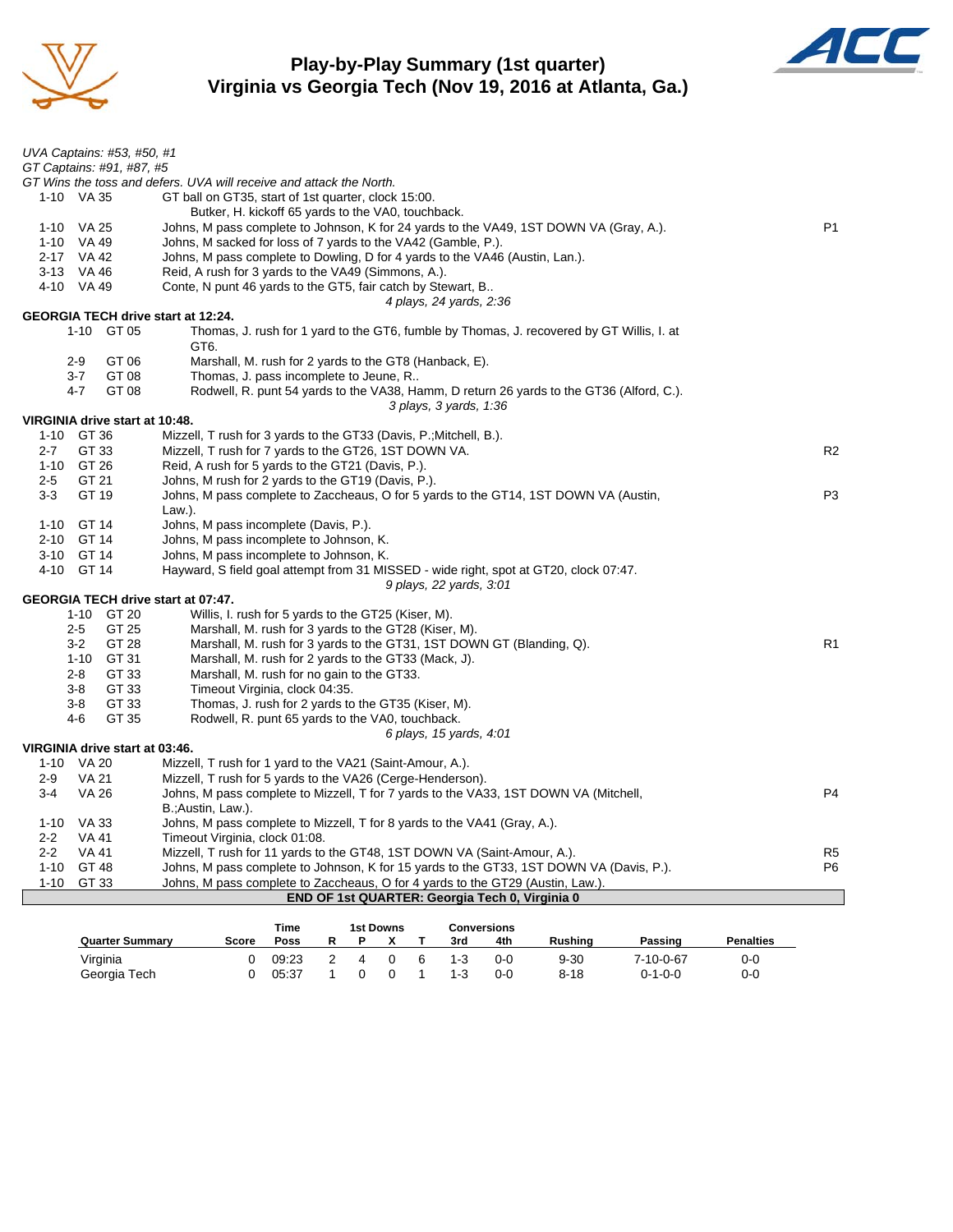

#### **Quickie Statistics (1st quarter only) Virginia vs Georgia Tech (Nov 19, 2016 at Atlanta, Ga.)**



|                                   | VA           | GТ          |
|-----------------------------------|--------------|-------------|
| Score                             | 0            | O           |
| <b>FIRST DOWNS</b>                | 6            | 1           |
| <b>RUSHES-YARDS (NET)</b>         | $9 - 30$     | $8 - 18$    |
| <b>PASSING YDS (NET)</b>          | 67           | 0           |
| Passes Att-Comp-Int               | $10 - 7 - 0$ | $1 - 0 - 0$ |
| <b>TOTAL OFFENSE PLAYS-YARDS</b>  | 19-97        | $9 - 18$    |
| <b>Fumble Returns-Yards</b>       | $0-0$        | $0-0$       |
| <b>Punt Returns-Yards</b>         | $1 - 26$     | $0-0$       |
| Kickoff Returns-Yards             | $0-0$        | $0 - 0$     |
| <b>Interception Returns-Yards</b> | $0 - 0$      | $0-0$       |
| Punts (Number-Avg)                | $1 - 46.0$   | $2 - 59.5$  |
| Fumbles-Lost                      | $0 - 0$      | $1 - 0$     |
| Penalties-Yards                   | $0-0$        | $0-0$       |
| <b>Possession Time</b>            | 09:23        | 05:37       |
| <b>Third-Down Conversions</b>     | 2 of 4       | 1 of $3$    |
| <b>Fourth-Down Conversions</b>    | $0$ of $0$   | $0$ of $0$  |

| <b>Rushing</b>      | No.            | <b>Gain Loss</b> |          | TD<br><b>Net</b> | Lg   | Avg         | <b>Rushing</b>         |                | No. Gain Loss |                | <b>Net</b> | TD                |
|---------------------|----------------|------------------|----------|------------------|------|-------------|------------------------|----------------|---------------|----------------|------------|-------------------|
| Taquan Mizzell      | 5              | 27               | 0        | 27<br>0          | 11   | 5.4         | <b>Marcus Marshall</b> | 5              | 10            | 0              |            | $\mathbf 0$<br>10 |
| <b>Albert Reid</b>  | 2              | 8                | 0        | 8<br>0           | 5    | 4.0         | <b>Isiah Willis</b>    |                | 5             | 0              |            | 5<br>0            |
| Matt Johns          | $\overline{2}$ | $\overline{2}$   | 7        | $-5$<br>0        | 2    | $-2.5$      | <b>Justin Thomas</b>   | $\overline{c}$ | 3             | $\Omega$       |            | 3<br>$\mathbf 0$  |
| <b>Passing</b>      | $C-A-I$        |                  | Yds      | TD               | Long | <b>Sack</b> | <b>Passing</b>         |                | C-A-I         |                | Yds        | TD<br>Lo          |
| Matt Johns          | $7 - 10 - 0$   |                  | 67       | 0                | 24   |             | <b>Justin Thomas</b>   |                | $0 - 1 - 0$   |                | 0          | 0                 |
| <b>Receiving</b>    | No.            | Yards            | TD       | Long             |      |             | <b>Receiving</b>       | No.            |               | Yards          | TD         | Long              |
| Keeon Johnson       | $\overline{2}$ | 39               | $\Omega$ | 24               |      |             |                        |                |               |                |            |                   |
| Taguan Mizzell      | 2              | 15               | 0        |                  | 8    |             |                        |                |               |                |            |                   |
| Olamide Zaccheaus   | $\overline{2}$ | 9                | 0        |                  | 5    |             |                        |                |               |                |            |                   |
| Doni Dowling        |                | 4                | $\Omega$ |                  | 4    |             |                        |                |               |                |            |                   |
| <b>Punting</b>      | No.            | Yds              | Avg      | Long             | ln20 | TВ          | <b>Punting</b>         | No.            | Yds           |                | Avg        | Long              |
| Nicholas Conte      | 1              | 46               | 46.0     | 46               |      | $\Omega$    | Ryan Rodwell           | $\overline{2}$ | 119           |                | 59.5       | 65                |
| <b>Punt Returns</b> | No.            | Yards            | TD       | Long             |      |             | <b>Punt Returns</b>    | No.            | Yards         |                | <b>TD</b>  | Long              |
| Daniel Hamm         |                | 26               | $\Omega$ | 26               |      |             |                        |                |               |                |            |                   |
| <b>Kick Returns</b> | No.            | Yards            | TD       | Long             |      |             | <b>Kick Returns</b>    | No.            | Yards         |                | TD         | <u>Long</u>       |
| <b>Tackles</b>      | UA-A           | Total            |          | <b>Sacks</b>     | TFL  |             | Tackles                | UA-A           |               | <b>Total</b>   |            | <b>Sacks</b>      |
| Micah Kiser         | $3-0$          |                  | 3        | 0.0              | 0.0  |             | P.J. Davis             | $3 - 1$        |               | 4              |            | 0.0               |
| Jordan Mack         | $1 - 0$        |                  |          | 0.0              | 0.0  |             | Lawrence Austin        | $2 - 1$        |               | 3              |            | 0.0               |
| Eli Hanback         | $1 - 0$        |                  |          | 0.0              | 0.0  |             | Anree Saint-Amour      | $2 - 0$        |               | 2              |            | 0.0               |
| Quin Blanding       | $1 - 0$        |                  |          | 0.0              | 0.0  |             | A.J. Grav              | $2 - 0$        |               | $\overline{2}$ |            | 0.0               |

## **Virginia Georgia Tech**

| <b>Rushing</b>         |               | No. Gain Loss |     | <b>Net</b> | TD   | La | Avg  |
|------------------------|---------------|---------------|-----|------------|------|----|------|
| <b>Marcus Marshall</b> | 5             | 10            | 0   | 10         | 0    | 3  | 2.0  |
| Isiah Willis           | 1             | 5             | 0   | 5          | 0    | 5  | 5.0  |
| <b>Justin Thomas</b>   | $\mathcal{P}$ | 3             | 0   | 3          | O    | 2  | 1.5  |
| <b>Passing</b>         |               | C-A-I         | Yds | - TD       | Long |    | Sack |
| Justin Thomas          |               | $0 - 1 - 0$   | O   | U          |      |    |      |
| <b>Receiving</b>       | No.           | Yards         |     | TD         | Lona |    |      |

| Punting             | No.     | Yds   | Avq  | Long         | In20 | ΤВ |
|---------------------|---------|-------|------|--------------|------|----|
| Ryan Rodwell        | 2       | 119   | 59.5 | 65           | Ω    | 1  |
| <b>Punt Returns</b> | No.     | Yards | TD   | Long         |      |    |
| <b>Kick Returns</b> | No.     | Yards | TD   | Long         |      |    |
| <b>Tackles</b>      | UA-A    | Total |      | <b>Sacks</b> | TFL  |    |
| P.J. Davis          | $3 - 1$ |       | 4    | 0.0          | 0.0  |    |
| Lawrence Austin     | $2 - 1$ |       | 3    | 0.0          | 0.0  |    |
| Anree Saint-Amour   | $2 - 0$ |       | 2    | 0.0          | 0.0  |    |
| A.J. Grav           | 2-0     |       | 2    | 0.0          | 0.0  |    |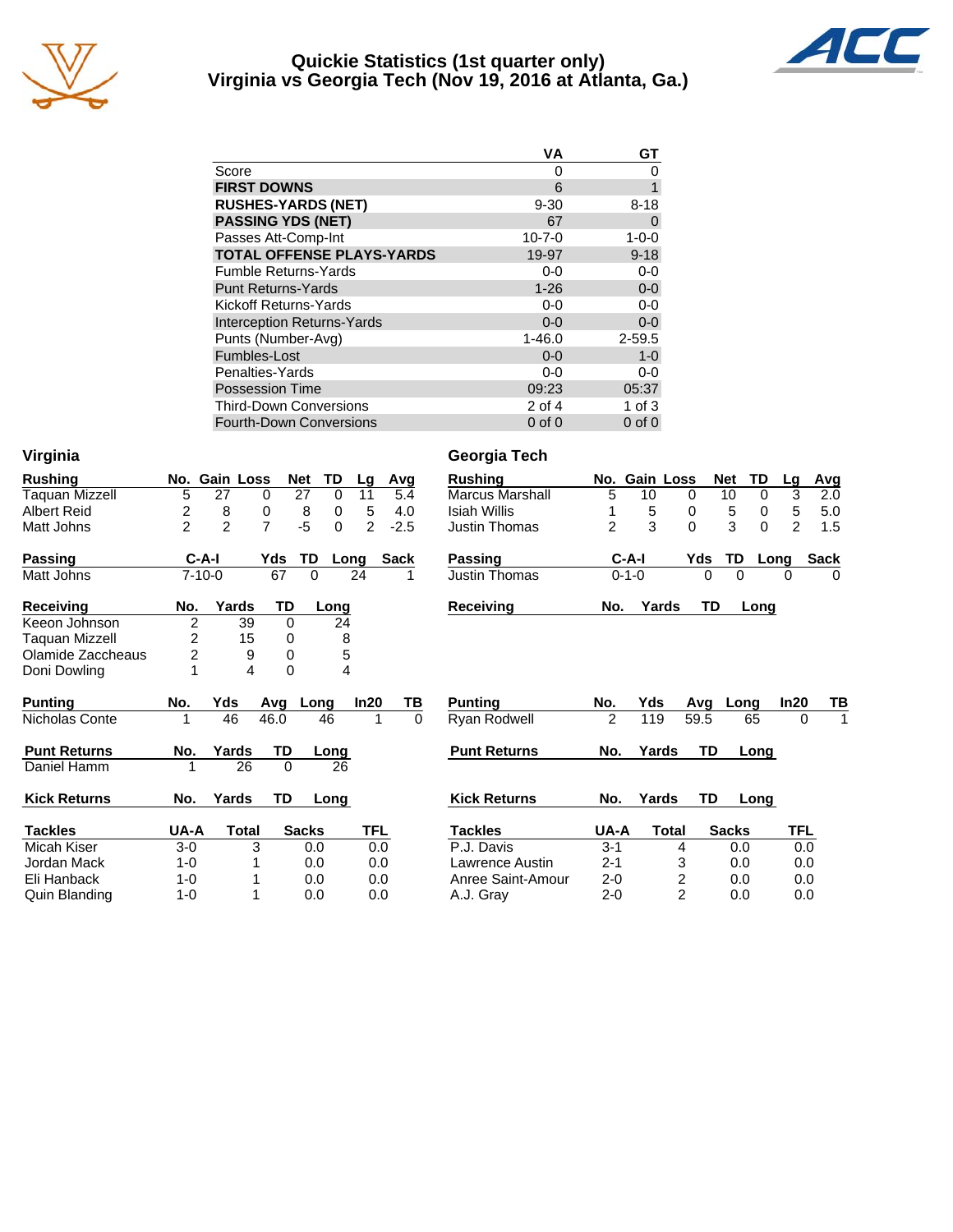

### **Play-by-Play Summary (2nd quarter) Virginia vs Georgia Tech (Nov 19, 2016 at Atlanta, Ga.)**



| GT 29<br>Mizzell, T rush for 2 yards to the GT27 (Davis, P.).<br>2-6<br>GT 27<br>Johns, M pass complete to Dowling, D for 7 yards to the GT20, 1ST DOWN VA (Mitchell, B.).<br>P7<br>3-4<br>$1 - 10$<br>GT 20<br>Mizzell, T rush for 5 yards to the GT15.<br>GT 15<br>Reid, A rush for 6 yards to the GT9, 1ST DOWN VA (Chungong, R.).<br>R8<br>$2 - 5$<br>$1-G$<br>GT 09<br>Mizzell, T rush for 5 yards to the GT4 (Gamble, P.).<br>$2 - G$<br>GT 04<br>Hamm, D rush for 4 yards to the GT0, TOUCHDOWN, clock 11:55.<br>Touchdown rush currently under review.<br>Touchdown confirmed.<br>1-G<br>GT 03<br>Hayward, S kick attempt good.<br>Virginia 7, Georgia Tech 0<br>13 plays, 80 yards, 6:51<br>Hayward, S kickoff 65 yards to the GT0, touchback.<br>GEORGIA TECH drive start at 11:55.<br>1-10 GT 25<br>Thomas, J. rush for loss of 1 yard to the GT24.<br>GT 24<br>2-11<br>Thomas, J. pass complete to Lynch, C. for 9 yards to the GT33 (Rainey, K).<br>Marshall, M. rush for 67 yards to the VA0, 1ST DOWN GT, TOUCHDOWN, clock 10:20.<br>3-2<br>GT 33<br>R2<br>VA 03<br>PENALTY VA offside defense declined.<br>1-G<br>$1-G$<br>Butker, H. kick attempt good.<br>VA 03<br>Georgia Tech 7, Virginia 7<br>3 plays, 75 yards, 1:40<br>Butker, H. kickoff 54 yards to the VA11, Reed, J return 0 yards to the VA11, fumble by<br>Reed, J recovered by VA Reed, J at VA20, Reed, J for 6 yards to the VA26 (Jackson, T.).<br>VIRGINIA drive start at 10:15, VA ball on VA26.<br>1-10 VA 26<br>Mizzell, T rush for 7 yards to the VA33 (Simmons, A.).<br>VA 33<br>Mizzell, T rush for 2 yards to the VA35 (Marshall, A.).<br>$2 - 3$<br>VA 35<br>R9<br>3-1<br>Reid, A rush for 5 yards to the VA40, 1ST DOWN VA (Davis, P.).<br>1-10 VA 40<br>Mizzell, T rush for 2 yards to the VA42 (Gamble, P.).<br>$2 - 8$<br>VA 42<br>Mizzell, T rush for 7 yards to the VA49 (Davis, P.).<br>Reid, A rush for 7 yards to the GT44, 1ST DOWN VA (Freeman, K.).<br>3-1<br>VA 49<br>R <sub>10</sub><br>GT 44<br>Johns, M pass complete to Dowling, D for 14 yards to the GT30, 1ST DOWN VA (Austin, Lan.).<br>P11<br>$1 - 10$<br>GT 30<br>Mizzell, T rush for 1 yard to the GT29 (Mitchell, B.).<br>1-10<br>GT 29<br>Johns, M pass complete to Dowling, D for 12 yards to the GT17, 1ST DOWN VA (Austin, Lan.).<br>P <sub>12</sub><br>$2-9$<br>$1 - 10$<br>GT 17<br>Johns, M pass complete to Zaccheaus, O for 4 yards to the GT13 (Austin, Law.).<br>Johns, M pass incomplete to Zaccheaus, O.<br>2-6<br>GT 13<br>GT 13<br>Johns, M pass incomplete to Zaccheaus, O.<br>3-6<br>$4 - 6$<br>GT 13<br>Hayward, S field goal attempt from 30 GOOD, clock 04:09.<br>Virginia 10, Georgia Tech 7<br>13 plays, 61 yards, 6:13<br>Hayward, S kickoff 63 yards to the GT2, Cottrell, N. return 25 yards to the GT27<br>(Blanding, Q).<br>GEORGIA TECH drive start at 04:02.<br>1-10 GT 27<br>Marshall, M. rush for 20 yards to the GT47, 1ST DOWN GT (Hall, B).<br>R3<br>1-10 GT 47<br>Thomas, J. rush for loss of 4 yards to the GT43 (Brown, A).<br>2-14 GT 43<br>Thomas, J. pass incomplete to Green, J<br>Thomas, J. pass incomplete to Jeune, R. (Blanding, Q).<br>3-14 GT 43<br>4-14 GT 43<br>Rodwell, R. punt 34 yards to the VA23, fair catch by Hamm, D, PENALTY GT kick catching<br>interference (Lewis, T.) 15 yards to the VA38, 1st and 10, VA ball on VA38.<br>4 plays, 16 yards, 1:39<br>VIRGINIA drive start at 02:23.<br>1-10 VA 38<br>Mizzell, T rush for 8 yards to the VA46 (Mitchell, B.;Davis, P.).<br>$2 - 2$<br>VA 46<br>Johns, M pass complete to Levrone, A for 8 yards to the GT46, 1ST DOWN VA.<br>P <sub>13</sub><br>Mizzell, T rush for no gain to the GT46 (Gray, A.).<br>1-10 GT 46<br>2-10 GT 46<br>Timeout Georgia Tech, clock 01:07.<br>PENALTY VA false start (Smith, E) 5 yards to the VA49.<br>2-10 GT 46<br>Johns, M pass incomplete to Dowling, D.<br>2-15<br>VA 49<br>3-15 VA 49<br>PENALTY VA false start (Dowling, D) 5 yards to the VA44.<br>Reid, A rush for 6 yards to the 50 yardline (Davis, P.).<br>3-20 VA 44<br>Timeout Georgia Tech, clock 00:50.<br>4-14 VA 50<br>4-14 VA 50<br>Conte, N punt 34 yards to the GT16, out-of-bounds.<br>5 plays, 12 yards, 1:41<br><b>GEORGIA TECH drive start at 00:42.</b><br>1-10 GT 16<br>Marshall, M. rush for 2 yards to the GT18 (Word, L; Hall, M).<br>End of half, clock 00:00.<br>1 play, 2 yards, 0:42<br>END OF 2nd QUARTER: Virginia 10, Georgia Tech 7 |              |                                    |  |
|-----------------------------------------------------------------------------------------------------------------------------------------------------------------------------------------------------------------------------------------------------------------------------------------------------------------------------------------------------------------------------------------------------------------------------------------------------------------------------------------------------------------------------------------------------------------------------------------------------------------------------------------------------------------------------------------------------------------------------------------------------------------------------------------------------------------------------------------------------------------------------------------------------------------------------------------------------------------------------------------------------------------------------------------------------------------------------------------------------------------------------------------------------------------------------------------------------------------------------------------------------------------------------------------------------------------------------------------------------------------------------------------------------------------------------------------------------------------------------------------------------------------------------------------------------------------------------------------------------------------------------------------------------------------------------------------------------------------------------------------------------------------------------------------------------------------------------------------------------------------------------------------------------------------------------------------------------------------------------------------------------------------------------------------------------------------------------------------------------------------------------------------------------------------------------------------------------------------------------------------------------------------------------------------------------------------------------------------------------------------------------------------------------------------------------------------------------------------------------------------------------------------------------------------------------------------------------------------------------------------------------------------------------------------------------------------------------------------------------------------------------------------------------------------------------------------------------------------------------------------------------------------------------------------------------------------------------------------------------------------------------------------------------------------------------------------------------------------------------------------------------------------------------------------------------------------------------------------------------------------------------------------------------------------------------------------------------------------------------------------------------------------------------------------------------------------------------------------------------------------------------------------------------------------------------------------------------------------------------------------------------------------------------------------------------------------------------------------------------------------------------------------------------------------------------------------------------------------------------------------------------------------------------------------------------------------------------------------------------------------------------------------------------------------------------------------------------------------------------------------------------------------------------------------------------------------------------------------------------------------------------------------------------------------------------------------------------------------------------------------------------------------------------------------------------------------|--------------|------------------------------------|--|
|                                                                                                                                                                                                                                                                                                                                                                                                                                                                                                                                                                                                                                                                                                                                                                                                                                                                                                                                                                                                                                                                                                                                                                                                                                                                                                                                                                                                                                                                                                                                                                                                                                                                                                                                                                                                                                                                                                                                                                                                                                                                                                                                                                                                                                                                                                                                                                                                                                                                                                                                                                                                                                                                                                                                                                                                                                                                                                                                                                                                                                                                                                                                                                                                                                                                                                                                                                                                                                                                                                                                                                                                                                                                                                                                                                                                                                                                                                                                                                                                                                                                                                                                                                                                                                                                                                                                                                                                                                         | GT 29<br>2-6 | Start of 2nd quarter, clock 15:00. |  |
|                                                                                                                                                                                                                                                                                                                                                                                                                                                                                                                                                                                                                                                                                                                                                                                                                                                                                                                                                                                                                                                                                                                                                                                                                                                                                                                                                                                                                                                                                                                                                                                                                                                                                                                                                                                                                                                                                                                                                                                                                                                                                                                                                                                                                                                                                                                                                                                                                                                                                                                                                                                                                                                                                                                                                                                                                                                                                                                                                                                                                                                                                                                                                                                                                                                                                                                                                                                                                                                                                                                                                                                                                                                                                                                                                                                                                                                                                                                                                                                                                                                                                                                                                                                                                                                                                                                                                                                                                                         |              |                                    |  |
|                                                                                                                                                                                                                                                                                                                                                                                                                                                                                                                                                                                                                                                                                                                                                                                                                                                                                                                                                                                                                                                                                                                                                                                                                                                                                                                                                                                                                                                                                                                                                                                                                                                                                                                                                                                                                                                                                                                                                                                                                                                                                                                                                                                                                                                                                                                                                                                                                                                                                                                                                                                                                                                                                                                                                                                                                                                                                                                                                                                                                                                                                                                                                                                                                                                                                                                                                                                                                                                                                                                                                                                                                                                                                                                                                                                                                                                                                                                                                                                                                                                                                                                                                                                                                                                                                                                                                                                                                                         |              |                                    |  |
|                                                                                                                                                                                                                                                                                                                                                                                                                                                                                                                                                                                                                                                                                                                                                                                                                                                                                                                                                                                                                                                                                                                                                                                                                                                                                                                                                                                                                                                                                                                                                                                                                                                                                                                                                                                                                                                                                                                                                                                                                                                                                                                                                                                                                                                                                                                                                                                                                                                                                                                                                                                                                                                                                                                                                                                                                                                                                                                                                                                                                                                                                                                                                                                                                                                                                                                                                                                                                                                                                                                                                                                                                                                                                                                                                                                                                                                                                                                                                                                                                                                                                                                                                                                                                                                                                                                                                                                                                                         |              |                                    |  |
|                                                                                                                                                                                                                                                                                                                                                                                                                                                                                                                                                                                                                                                                                                                                                                                                                                                                                                                                                                                                                                                                                                                                                                                                                                                                                                                                                                                                                                                                                                                                                                                                                                                                                                                                                                                                                                                                                                                                                                                                                                                                                                                                                                                                                                                                                                                                                                                                                                                                                                                                                                                                                                                                                                                                                                                                                                                                                                                                                                                                                                                                                                                                                                                                                                                                                                                                                                                                                                                                                                                                                                                                                                                                                                                                                                                                                                                                                                                                                                                                                                                                                                                                                                                                                                                                                                                                                                                                                                         |              |                                    |  |
|                                                                                                                                                                                                                                                                                                                                                                                                                                                                                                                                                                                                                                                                                                                                                                                                                                                                                                                                                                                                                                                                                                                                                                                                                                                                                                                                                                                                                                                                                                                                                                                                                                                                                                                                                                                                                                                                                                                                                                                                                                                                                                                                                                                                                                                                                                                                                                                                                                                                                                                                                                                                                                                                                                                                                                                                                                                                                                                                                                                                                                                                                                                                                                                                                                                                                                                                                                                                                                                                                                                                                                                                                                                                                                                                                                                                                                                                                                                                                                                                                                                                                                                                                                                                                                                                                                                                                                                                                                         |              |                                    |  |
|                                                                                                                                                                                                                                                                                                                                                                                                                                                                                                                                                                                                                                                                                                                                                                                                                                                                                                                                                                                                                                                                                                                                                                                                                                                                                                                                                                                                                                                                                                                                                                                                                                                                                                                                                                                                                                                                                                                                                                                                                                                                                                                                                                                                                                                                                                                                                                                                                                                                                                                                                                                                                                                                                                                                                                                                                                                                                                                                                                                                                                                                                                                                                                                                                                                                                                                                                                                                                                                                                                                                                                                                                                                                                                                                                                                                                                                                                                                                                                                                                                                                                                                                                                                                                                                                                                                                                                                                                                         |              |                                    |  |
|                                                                                                                                                                                                                                                                                                                                                                                                                                                                                                                                                                                                                                                                                                                                                                                                                                                                                                                                                                                                                                                                                                                                                                                                                                                                                                                                                                                                                                                                                                                                                                                                                                                                                                                                                                                                                                                                                                                                                                                                                                                                                                                                                                                                                                                                                                                                                                                                                                                                                                                                                                                                                                                                                                                                                                                                                                                                                                                                                                                                                                                                                                                                                                                                                                                                                                                                                                                                                                                                                                                                                                                                                                                                                                                                                                                                                                                                                                                                                                                                                                                                                                                                                                                                                                                                                                                                                                                                                                         |              |                                    |  |
|                                                                                                                                                                                                                                                                                                                                                                                                                                                                                                                                                                                                                                                                                                                                                                                                                                                                                                                                                                                                                                                                                                                                                                                                                                                                                                                                                                                                                                                                                                                                                                                                                                                                                                                                                                                                                                                                                                                                                                                                                                                                                                                                                                                                                                                                                                                                                                                                                                                                                                                                                                                                                                                                                                                                                                                                                                                                                                                                                                                                                                                                                                                                                                                                                                                                                                                                                                                                                                                                                                                                                                                                                                                                                                                                                                                                                                                                                                                                                                                                                                                                                                                                                                                                                                                                                                                                                                                                                                         |              |                                    |  |
|                                                                                                                                                                                                                                                                                                                                                                                                                                                                                                                                                                                                                                                                                                                                                                                                                                                                                                                                                                                                                                                                                                                                                                                                                                                                                                                                                                                                                                                                                                                                                                                                                                                                                                                                                                                                                                                                                                                                                                                                                                                                                                                                                                                                                                                                                                                                                                                                                                                                                                                                                                                                                                                                                                                                                                                                                                                                                                                                                                                                                                                                                                                                                                                                                                                                                                                                                                                                                                                                                                                                                                                                                                                                                                                                                                                                                                                                                                                                                                                                                                                                                                                                                                                                                                                                                                                                                                                                                                         |              |                                    |  |
|                                                                                                                                                                                                                                                                                                                                                                                                                                                                                                                                                                                                                                                                                                                                                                                                                                                                                                                                                                                                                                                                                                                                                                                                                                                                                                                                                                                                                                                                                                                                                                                                                                                                                                                                                                                                                                                                                                                                                                                                                                                                                                                                                                                                                                                                                                                                                                                                                                                                                                                                                                                                                                                                                                                                                                                                                                                                                                                                                                                                                                                                                                                                                                                                                                                                                                                                                                                                                                                                                                                                                                                                                                                                                                                                                                                                                                                                                                                                                                                                                                                                                                                                                                                                                                                                                                                                                                                                                                         |              |                                    |  |
|                                                                                                                                                                                                                                                                                                                                                                                                                                                                                                                                                                                                                                                                                                                                                                                                                                                                                                                                                                                                                                                                                                                                                                                                                                                                                                                                                                                                                                                                                                                                                                                                                                                                                                                                                                                                                                                                                                                                                                                                                                                                                                                                                                                                                                                                                                                                                                                                                                                                                                                                                                                                                                                                                                                                                                                                                                                                                                                                                                                                                                                                                                                                                                                                                                                                                                                                                                                                                                                                                                                                                                                                                                                                                                                                                                                                                                                                                                                                                                                                                                                                                                                                                                                                                                                                                                                                                                                                                                         |              |                                    |  |
|                                                                                                                                                                                                                                                                                                                                                                                                                                                                                                                                                                                                                                                                                                                                                                                                                                                                                                                                                                                                                                                                                                                                                                                                                                                                                                                                                                                                                                                                                                                                                                                                                                                                                                                                                                                                                                                                                                                                                                                                                                                                                                                                                                                                                                                                                                                                                                                                                                                                                                                                                                                                                                                                                                                                                                                                                                                                                                                                                                                                                                                                                                                                                                                                                                                                                                                                                                                                                                                                                                                                                                                                                                                                                                                                                                                                                                                                                                                                                                                                                                                                                                                                                                                                                                                                                                                                                                                                                                         |              |                                    |  |
|                                                                                                                                                                                                                                                                                                                                                                                                                                                                                                                                                                                                                                                                                                                                                                                                                                                                                                                                                                                                                                                                                                                                                                                                                                                                                                                                                                                                                                                                                                                                                                                                                                                                                                                                                                                                                                                                                                                                                                                                                                                                                                                                                                                                                                                                                                                                                                                                                                                                                                                                                                                                                                                                                                                                                                                                                                                                                                                                                                                                                                                                                                                                                                                                                                                                                                                                                                                                                                                                                                                                                                                                                                                                                                                                                                                                                                                                                                                                                                                                                                                                                                                                                                                                                                                                                                                                                                                                                                         |              |                                    |  |
|                                                                                                                                                                                                                                                                                                                                                                                                                                                                                                                                                                                                                                                                                                                                                                                                                                                                                                                                                                                                                                                                                                                                                                                                                                                                                                                                                                                                                                                                                                                                                                                                                                                                                                                                                                                                                                                                                                                                                                                                                                                                                                                                                                                                                                                                                                                                                                                                                                                                                                                                                                                                                                                                                                                                                                                                                                                                                                                                                                                                                                                                                                                                                                                                                                                                                                                                                                                                                                                                                                                                                                                                                                                                                                                                                                                                                                                                                                                                                                                                                                                                                                                                                                                                                                                                                                                                                                                                                                         |              |                                    |  |
|                                                                                                                                                                                                                                                                                                                                                                                                                                                                                                                                                                                                                                                                                                                                                                                                                                                                                                                                                                                                                                                                                                                                                                                                                                                                                                                                                                                                                                                                                                                                                                                                                                                                                                                                                                                                                                                                                                                                                                                                                                                                                                                                                                                                                                                                                                                                                                                                                                                                                                                                                                                                                                                                                                                                                                                                                                                                                                                                                                                                                                                                                                                                                                                                                                                                                                                                                                                                                                                                                                                                                                                                                                                                                                                                                                                                                                                                                                                                                                                                                                                                                                                                                                                                                                                                                                                                                                                                                                         |              |                                    |  |
|                                                                                                                                                                                                                                                                                                                                                                                                                                                                                                                                                                                                                                                                                                                                                                                                                                                                                                                                                                                                                                                                                                                                                                                                                                                                                                                                                                                                                                                                                                                                                                                                                                                                                                                                                                                                                                                                                                                                                                                                                                                                                                                                                                                                                                                                                                                                                                                                                                                                                                                                                                                                                                                                                                                                                                                                                                                                                                                                                                                                                                                                                                                                                                                                                                                                                                                                                                                                                                                                                                                                                                                                                                                                                                                                                                                                                                                                                                                                                                                                                                                                                                                                                                                                                                                                                                                                                                                                                                         |              |                                    |  |
|                                                                                                                                                                                                                                                                                                                                                                                                                                                                                                                                                                                                                                                                                                                                                                                                                                                                                                                                                                                                                                                                                                                                                                                                                                                                                                                                                                                                                                                                                                                                                                                                                                                                                                                                                                                                                                                                                                                                                                                                                                                                                                                                                                                                                                                                                                                                                                                                                                                                                                                                                                                                                                                                                                                                                                                                                                                                                                                                                                                                                                                                                                                                                                                                                                                                                                                                                                                                                                                                                                                                                                                                                                                                                                                                                                                                                                                                                                                                                                                                                                                                                                                                                                                                                                                                                                                                                                                                                                         |              |                                    |  |
|                                                                                                                                                                                                                                                                                                                                                                                                                                                                                                                                                                                                                                                                                                                                                                                                                                                                                                                                                                                                                                                                                                                                                                                                                                                                                                                                                                                                                                                                                                                                                                                                                                                                                                                                                                                                                                                                                                                                                                                                                                                                                                                                                                                                                                                                                                                                                                                                                                                                                                                                                                                                                                                                                                                                                                                                                                                                                                                                                                                                                                                                                                                                                                                                                                                                                                                                                                                                                                                                                                                                                                                                                                                                                                                                                                                                                                                                                                                                                                                                                                                                                                                                                                                                                                                                                                                                                                                                                                         |              |                                    |  |
|                                                                                                                                                                                                                                                                                                                                                                                                                                                                                                                                                                                                                                                                                                                                                                                                                                                                                                                                                                                                                                                                                                                                                                                                                                                                                                                                                                                                                                                                                                                                                                                                                                                                                                                                                                                                                                                                                                                                                                                                                                                                                                                                                                                                                                                                                                                                                                                                                                                                                                                                                                                                                                                                                                                                                                                                                                                                                                                                                                                                                                                                                                                                                                                                                                                                                                                                                                                                                                                                                                                                                                                                                                                                                                                                                                                                                                                                                                                                                                                                                                                                                                                                                                                                                                                                                                                                                                                                                                         |              |                                    |  |
|                                                                                                                                                                                                                                                                                                                                                                                                                                                                                                                                                                                                                                                                                                                                                                                                                                                                                                                                                                                                                                                                                                                                                                                                                                                                                                                                                                                                                                                                                                                                                                                                                                                                                                                                                                                                                                                                                                                                                                                                                                                                                                                                                                                                                                                                                                                                                                                                                                                                                                                                                                                                                                                                                                                                                                                                                                                                                                                                                                                                                                                                                                                                                                                                                                                                                                                                                                                                                                                                                                                                                                                                                                                                                                                                                                                                                                                                                                                                                                                                                                                                                                                                                                                                                                                                                                                                                                                                                                         |              |                                    |  |
|                                                                                                                                                                                                                                                                                                                                                                                                                                                                                                                                                                                                                                                                                                                                                                                                                                                                                                                                                                                                                                                                                                                                                                                                                                                                                                                                                                                                                                                                                                                                                                                                                                                                                                                                                                                                                                                                                                                                                                                                                                                                                                                                                                                                                                                                                                                                                                                                                                                                                                                                                                                                                                                                                                                                                                                                                                                                                                                                                                                                                                                                                                                                                                                                                                                                                                                                                                                                                                                                                                                                                                                                                                                                                                                                                                                                                                                                                                                                                                                                                                                                                                                                                                                                                                                                                                                                                                                                                                         |              |                                    |  |
|                                                                                                                                                                                                                                                                                                                                                                                                                                                                                                                                                                                                                                                                                                                                                                                                                                                                                                                                                                                                                                                                                                                                                                                                                                                                                                                                                                                                                                                                                                                                                                                                                                                                                                                                                                                                                                                                                                                                                                                                                                                                                                                                                                                                                                                                                                                                                                                                                                                                                                                                                                                                                                                                                                                                                                                                                                                                                                                                                                                                                                                                                                                                                                                                                                                                                                                                                                                                                                                                                                                                                                                                                                                                                                                                                                                                                                                                                                                                                                                                                                                                                                                                                                                                                                                                                                                                                                                                                                         |              |                                    |  |
|                                                                                                                                                                                                                                                                                                                                                                                                                                                                                                                                                                                                                                                                                                                                                                                                                                                                                                                                                                                                                                                                                                                                                                                                                                                                                                                                                                                                                                                                                                                                                                                                                                                                                                                                                                                                                                                                                                                                                                                                                                                                                                                                                                                                                                                                                                                                                                                                                                                                                                                                                                                                                                                                                                                                                                                                                                                                                                                                                                                                                                                                                                                                                                                                                                                                                                                                                                                                                                                                                                                                                                                                                                                                                                                                                                                                                                                                                                                                                                                                                                                                                                                                                                                                                                                                                                                                                                                                                                         |              |                                    |  |
|                                                                                                                                                                                                                                                                                                                                                                                                                                                                                                                                                                                                                                                                                                                                                                                                                                                                                                                                                                                                                                                                                                                                                                                                                                                                                                                                                                                                                                                                                                                                                                                                                                                                                                                                                                                                                                                                                                                                                                                                                                                                                                                                                                                                                                                                                                                                                                                                                                                                                                                                                                                                                                                                                                                                                                                                                                                                                                                                                                                                                                                                                                                                                                                                                                                                                                                                                                                                                                                                                                                                                                                                                                                                                                                                                                                                                                                                                                                                                                                                                                                                                                                                                                                                                                                                                                                                                                                                                                         |              |                                    |  |
|                                                                                                                                                                                                                                                                                                                                                                                                                                                                                                                                                                                                                                                                                                                                                                                                                                                                                                                                                                                                                                                                                                                                                                                                                                                                                                                                                                                                                                                                                                                                                                                                                                                                                                                                                                                                                                                                                                                                                                                                                                                                                                                                                                                                                                                                                                                                                                                                                                                                                                                                                                                                                                                                                                                                                                                                                                                                                                                                                                                                                                                                                                                                                                                                                                                                                                                                                                                                                                                                                                                                                                                                                                                                                                                                                                                                                                                                                                                                                                                                                                                                                                                                                                                                                                                                                                                                                                                                                                         |              |                                    |  |
|                                                                                                                                                                                                                                                                                                                                                                                                                                                                                                                                                                                                                                                                                                                                                                                                                                                                                                                                                                                                                                                                                                                                                                                                                                                                                                                                                                                                                                                                                                                                                                                                                                                                                                                                                                                                                                                                                                                                                                                                                                                                                                                                                                                                                                                                                                                                                                                                                                                                                                                                                                                                                                                                                                                                                                                                                                                                                                                                                                                                                                                                                                                                                                                                                                                                                                                                                                                                                                                                                                                                                                                                                                                                                                                                                                                                                                                                                                                                                                                                                                                                                                                                                                                                                                                                                                                                                                                                                                         |              |                                    |  |
|                                                                                                                                                                                                                                                                                                                                                                                                                                                                                                                                                                                                                                                                                                                                                                                                                                                                                                                                                                                                                                                                                                                                                                                                                                                                                                                                                                                                                                                                                                                                                                                                                                                                                                                                                                                                                                                                                                                                                                                                                                                                                                                                                                                                                                                                                                                                                                                                                                                                                                                                                                                                                                                                                                                                                                                                                                                                                                                                                                                                                                                                                                                                                                                                                                                                                                                                                                                                                                                                                                                                                                                                                                                                                                                                                                                                                                                                                                                                                                                                                                                                                                                                                                                                                                                                                                                                                                                                                                         |              |                                    |  |
|                                                                                                                                                                                                                                                                                                                                                                                                                                                                                                                                                                                                                                                                                                                                                                                                                                                                                                                                                                                                                                                                                                                                                                                                                                                                                                                                                                                                                                                                                                                                                                                                                                                                                                                                                                                                                                                                                                                                                                                                                                                                                                                                                                                                                                                                                                                                                                                                                                                                                                                                                                                                                                                                                                                                                                                                                                                                                                                                                                                                                                                                                                                                                                                                                                                                                                                                                                                                                                                                                                                                                                                                                                                                                                                                                                                                                                                                                                                                                                                                                                                                                                                                                                                                                                                                                                                                                                                                                                         |              |                                    |  |
|                                                                                                                                                                                                                                                                                                                                                                                                                                                                                                                                                                                                                                                                                                                                                                                                                                                                                                                                                                                                                                                                                                                                                                                                                                                                                                                                                                                                                                                                                                                                                                                                                                                                                                                                                                                                                                                                                                                                                                                                                                                                                                                                                                                                                                                                                                                                                                                                                                                                                                                                                                                                                                                                                                                                                                                                                                                                                                                                                                                                                                                                                                                                                                                                                                                                                                                                                                                                                                                                                                                                                                                                                                                                                                                                                                                                                                                                                                                                                                                                                                                                                                                                                                                                                                                                                                                                                                                                                                         |              |                                    |  |
|                                                                                                                                                                                                                                                                                                                                                                                                                                                                                                                                                                                                                                                                                                                                                                                                                                                                                                                                                                                                                                                                                                                                                                                                                                                                                                                                                                                                                                                                                                                                                                                                                                                                                                                                                                                                                                                                                                                                                                                                                                                                                                                                                                                                                                                                                                                                                                                                                                                                                                                                                                                                                                                                                                                                                                                                                                                                                                                                                                                                                                                                                                                                                                                                                                                                                                                                                                                                                                                                                                                                                                                                                                                                                                                                                                                                                                                                                                                                                                                                                                                                                                                                                                                                                                                                                                                                                                                                                                         |              |                                    |  |
|                                                                                                                                                                                                                                                                                                                                                                                                                                                                                                                                                                                                                                                                                                                                                                                                                                                                                                                                                                                                                                                                                                                                                                                                                                                                                                                                                                                                                                                                                                                                                                                                                                                                                                                                                                                                                                                                                                                                                                                                                                                                                                                                                                                                                                                                                                                                                                                                                                                                                                                                                                                                                                                                                                                                                                                                                                                                                                                                                                                                                                                                                                                                                                                                                                                                                                                                                                                                                                                                                                                                                                                                                                                                                                                                                                                                                                                                                                                                                                                                                                                                                                                                                                                                                                                                                                                                                                                                                                         |              |                                    |  |
|                                                                                                                                                                                                                                                                                                                                                                                                                                                                                                                                                                                                                                                                                                                                                                                                                                                                                                                                                                                                                                                                                                                                                                                                                                                                                                                                                                                                                                                                                                                                                                                                                                                                                                                                                                                                                                                                                                                                                                                                                                                                                                                                                                                                                                                                                                                                                                                                                                                                                                                                                                                                                                                                                                                                                                                                                                                                                                                                                                                                                                                                                                                                                                                                                                                                                                                                                                                                                                                                                                                                                                                                                                                                                                                                                                                                                                                                                                                                                                                                                                                                                                                                                                                                                                                                                                                                                                                                                                         |              |                                    |  |
|                                                                                                                                                                                                                                                                                                                                                                                                                                                                                                                                                                                                                                                                                                                                                                                                                                                                                                                                                                                                                                                                                                                                                                                                                                                                                                                                                                                                                                                                                                                                                                                                                                                                                                                                                                                                                                                                                                                                                                                                                                                                                                                                                                                                                                                                                                                                                                                                                                                                                                                                                                                                                                                                                                                                                                                                                                                                                                                                                                                                                                                                                                                                                                                                                                                                                                                                                                                                                                                                                                                                                                                                                                                                                                                                                                                                                                                                                                                                                                                                                                                                                                                                                                                                                                                                                                                                                                                                                                         |              |                                    |  |
|                                                                                                                                                                                                                                                                                                                                                                                                                                                                                                                                                                                                                                                                                                                                                                                                                                                                                                                                                                                                                                                                                                                                                                                                                                                                                                                                                                                                                                                                                                                                                                                                                                                                                                                                                                                                                                                                                                                                                                                                                                                                                                                                                                                                                                                                                                                                                                                                                                                                                                                                                                                                                                                                                                                                                                                                                                                                                                                                                                                                                                                                                                                                                                                                                                                                                                                                                                                                                                                                                                                                                                                                                                                                                                                                                                                                                                                                                                                                                                                                                                                                                                                                                                                                                                                                                                                                                                                                                                         |              |                                    |  |
|                                                                                                                                                                                                                                                                                                                                                                                                                                                                                                                                                                                                                                                                                                                                                                                                                                                                                                                                                                                                                                                                                                                                                                                                                                                                                                                                                                                                                                                                                                                                                                                                                                                                                                                                                                                                                                                                                                                                                                                                                                                                                                                                                                                                                                                                                                                                                                                                                                                                                                                                                                                                                                                                                                                                                                                                                                                                                                                                                                                                                                                                                                                                                                                                                                                                                                                                                                                                                                                                                                                                                                                                                                                                                                                                                                                                                                                                                                                                                                                                                                                                                                                                                                                                                                                                                                                                                                                                                                         |              |                                    |  |
|                                                                                                                                                                                                                                                                                                                                                                                                                                                                                                                                                                                                                                                                                                                                                                                                                                                                                                                                                                                                                                                                                                                                                                                                                                                                                                                                                                                                                                                                                                                                                                                                                                                                                                                                                                                                                                                                                                                                                                                                                                                                                                                                                                                                                                                                                                                                                                                                                                                                                                                                                                                                                                                                                                                                                                                                                                                                                                                                                                                                                                                                                                                                                                                                                                                                                                                                                                                                                                                                                                                                                                                                                                                                                                                                                                                                                                                                                                                                                                                                                                                                                                                                                                                                                                                                                                                                                                                                                                         |              |                                    |  |
|                                                                                                                                                                                                                                                                                                                                                                                                                                                                                                                                                                                                                                                                                                                                                                                                                                                                                                                                                                                                                                                                                                                                                                                                                                                                                                                                                                                                                                                                                                                                                                                                                                                                                                                                                                                                                                                                                                                                                                                                                                                                                                                                                                                                                                                                                                                                                                                                                                                                                                                                                                                                                                                                                                                                                                                                                                                                                                                                                                                                                                                                                                                                                                                                                                                                                                                                                                                                                                                                                                                                                                                                                                                                                                                                                                                                                                                                                                                                                                                                                                                                                                                                                                                                                                                                                                                                                                                                                                         |              |                                    |  |
|                                                                                                                                                                                                                                                                                                                                                                                                                                                                                                                                                                                                                                                                                                                                                                                                                                                                                                                                                                                                                                                                                                                                                                                                                                                                                                                                                                                                                                                                                                                                                                                                                                                                                                                                                                                                                                                                                                                                                                                                                                                                                                                                                                                                                                                                                                                                                                                                                                                                                                                                                                                                                                                                                                                                                                                                                                                                                                                                                                                                                                                                                                                                                                                                                                                                                                                                                                                                                                                                                                                                                                                                                                                                                                                                                                                                                                                                                                                                                                                                                                                                                                                                                                                                                                                                                                                                                                                                                                         |              |                                    |  |
|                                                                                                                                                                                                                                                                                                                                                                                                                                                                                                                                                                                                                                                                                                                                                                                                                                                                                                                                                                                                                                                                                                                                                                                                                                                                                                                                                                                                                                                                                                                                                                                                                                                                                                                                                                                                                                                                                                                                                                                                                                                                                                                                                                                                                                                                                                                                                                                                                                                                                                                                                                                                                                                                                                                                                                                                                                                                                                                                                                                                                                                                                                                                                                                                                                                                                                                                                                                                                                                                                                                                                                                                                                                                                                                                                                                                                                                                                                                                                                                                                                                                                                                                                                                                                                                                                                                                                                                                                                         |              |                                    |  |
|                                                                                                                                                                                                                                                                                                                                                                                                                                                                                                                                                                                                                                                                                                                                                                                                                                                                                                                                                                                                                                                                                                                                                                                                                                                                                                                                                                                                                                                                                                                                                                                                                                                                                                                                                                                                                                                                                                                                                                                                                                                                                                                                                                                                                                                                                                                                                                                                                                                                                                                                                                                                                                                                                                                                                                                                                                                                                                                                                                                                                                                                                                                                                                                                                                                                                                                                                                                                                                                                                                                                                                                                                                                                                                                                                                                                                                                                                                                                                                                                                                                                                                                                                                                                                                                                                                                                                                                                                                         |              |                                    |  |
|                                                                                                                                                                                                                                                                                                                                                                                                                                                                                                                                                                                                                                                                                                                                                                                                                                                                                                                                                                                                                                                                                                                                                                                                                                                                                                                                                                                                                                                                                                                                                                                                                                                                                                                                                                                                                                                                                                                                                                                                                                                                                                                                                                                                                                                                                                                                                                                                                                                                                                                                                                                                                                                                                                                                                                                                                                                                                                                                                                                                                                                                                                                                                                                                                                                                                                                                                                                                                                                                                                                                                                                                                                                                                                                                                                                                                                                                                                                                                                                                                                                                                                                                                                                                                                                                                                                                                                                                                                         |              |                                    |  |
|                                                                                                                                                                                                                                                                                                                                                                                                                                                                                                                                                                                                                                                                                                                                                                                                                                                                                                                                                                                                                                                                                                                                                                                                                                                                                                                                                                                                                                                                                                                                                                                                                                                                                                                                                                                                                                                                                                                                                                                                                                                                                                                                                                                                                                                                                                                                                                                                                                                                                                                                                                                                                                                                                                                                                                                                                                                                                                                                                                                                                                                                                                                                                                                                                                                                                                                                                                                                                                                                                                                                                                                                                                                                                                                                                                                                                                                                                                                                                                                                                                                                                                                                                                                                                                                                                                                                                                                                                                         |              |                                    |  |
|                                                                                                                                                                                                                                                                                                                                                                                                                                                                                                                                                                                                                                                                                                                                                                                                                                                                                                                                                                                                                                                                                                                                                                                                                                                                                                                                                                                                                                                                                                                                                                                                                                                                                                                                                                                                                                                                                                                                                                                                                                                                                                                                                                                                                                                                                                                                                                                                                                                                                                                                                                                                                                                                                                                                                                                                                                                                                                                                                                                                                                                                                                                                                                                                                                                                                                                                                                                                                                                                                                                                                                                                                                                                                                                                                                                                                                                                                                                                                                                                                                                                                                                                                                                                                                                                                                                                                                                                                                         |              |                                    |  |
|                                                                                                                                                                                                                                                                                                                                                                                                                                                                                                                                                                                                                                                                                                                                                                                                                                                                                                                                                                                                                                                                                                                                                                                                                                                                                                                                                                                                                                                                                                                                                                                                                                                                                                                                                                                                                                                                                                                                                                                                                                                                                                                                                                                                                                                                                                                                                                                                                                                                                                                                                                                                                                                                                                                                                                                                                                                                                                                                                                                                                                                                                                                                                                                                                                                                                                                                                                                                                                                                                                                                                                                                                                                                                                                                                                                                                                                                                                                                                                                                                                                                                                                                                                                                                                                                                                                                                                                                                                         |              |                                    |  |
|                                                                                                                                                                                                                                                                                                                                                                                                                                                                                                                                                                                                                                                                                                                                                                                                                                                                                                                                                                                                                                                                                                                                                                                                                                                                                                                                                                                                                                                                                                                                                                                                                                                                                                                                                                                                                                                                                                                                                                                                                                                                                                                                                                                                                                                                                                                                                                                                                                                                                                                                                                                                                                                                                                                                                                                                                                                                                                                                                                                                                                                                                                                                                                                                                                                                                                                                                                                                                                                                                                                                                                                                                                                                                                                                                                                                                                                                                                                                                                                                                                                                                                                                                                                                                                                                                                                                                                                                                                         |              |                                    |  |
|                                                                                                                                                                                                                                                                                                                                                                                                                                                                                                                                                                                                                                                                                                                                                                                                                                                                                                                                                                                                                                                                                                                                                                                                                                                                                                                                                                                                                                                                                                                                                                                                                                                                                                                                                                                                                                                                                                                                                                                                                                                                                                                                                                                                                                                                                                                                                                                                                                                                                                                                                                                                                                                                                                                                                                                                                                                                                                                                                                                                                                                                                                                                                                                                                                                                                                                                                                                                                                                                                                                                                                                                                                                                                                                                                                                                                                                                                                                                                                                                                                                                                                                                                                                                                                                                                                                                                                                                                                         |              |                                    |  |
|                                                                                                                                                                                                                                                                                                                                                                                                                                                                                                                                                                                                                                                                                                                                                                                                                                                                                                                                                                                                                                                                                                                                                                                                                                                                                                                                                                                                                                                                                                                                                                                                                                                                                                                                                                                                                                                                                                                                                                                                                                                                                                                                                                                                                                                                                                                                                                                                                                                                                                                                                                                                                                                                                                                                                                                                                                                                                                                                                                                                                                                                                                                                                                                                                                                                                                                                                                                                                                                                                                                                                                                                                                                                                                                                                                                                                                                                                                                                                                                                                                                                                                                                                                                                                                                                                                                                                                                                                                         |              |                                    |  |
|                                                                                                                                                                                                                                                                                                                                                                                                                                                                                                                                                                                                                                                                                                                                                                                                                                                                                                                                                                                                                                                                                                                                                                                                                                                                                                                                                                                                                                                                                                                                                                                                                                                                                                                                                                                                                                                                                                                                                                                                                                                                                                                                                                                                                                                                                                                                                                                                                                                                                                                                                                                                                                                                                                                                                                                                                                                                                                                                                                                                                                                                                                                                                                                                                                                                                                                                                                                                                                                                                                                                                                                                                                                                                                                                                                                                                                                                                                                                                                                                                                                                                                                                                                                                                                                                                                                                                                                                                                         |              |                                    |  |
|                                                                                                                                                                                                                                                                                                                                                                                                                                                                                                                                                                                                                                                                                                                                                                                                                                                                                                                                                                                                                                                                                                                                                                                                                                                                                                                                                                                                                                                                                                                                                                                                                                                                                                                                                                                                                                                                                                                                                                                                                                                                                                                                                                                                                                                                                                                                                                                                                                                                                                                                                                                                                                                                                                                                                                                                                                                                                                                                                                                                                                                                                                                                                                                                                                                                                                                                                                                                                                                                                                                                                                                                                                                                                                                                                                                                                                                                                                                                                                                                                                                                                                                                                                                                                                                                                                                                                                                                                                         |              |                                    |  |
|                                                                                                                                                                                                                                                                                                                                                                                                                                                                                                                                                                                                                                                                                                                                                                                                                                                                                                                                                                                                                                                                                                                                                                                                                                                                                                                                                                                                                                                                                                                                                                                                                                                                                                                                                                                                                                                                                                                                                                                                                                                                                                                                                                                                                                                                                                                                                                                                                                                                                                                                                                                                                                                                                                                                                                                                                                                                                                                                                                                                                                                                                                                                                                                                                                                                                                                                                                                                                                                                                                                                                                                                                                                                                                                                                                                                                                                                                                                                                                                                                                                                                                                                                                                                                                                                                                                                                                                                                                         |              |                                    |  |
|                                                                                                                                                                                                                                                                                                                                                                                                                                                                                                                                                                                                                                                                                                                                                                                                                                                                                                                                                                                                                                                                                                                                                                                                                                                                                                                                                                                                                                                                                                                                                                                                                                                                                                                                                                                                                                                                                                                                                                                                                                                                                                                                                                                                                                                                                                                                                                                                                                                                                                                                                                                                                                                                                                                                                                                                                                                                                                                                                                                                                                                                                                                                                                                                                                                                                                                                                                                                                                                                                                                                                                                                                                                                                                                                                                                                                                                                                                                                                                                                                                                                                                                                                                                                                                                                                                                                                                                                                                         |              |                                    |  |
|                                                                                                                                                                                                                                                                                                                                                                                                                                                                                                                                                                                                                                                                                                                                                                                                                                                                                                                                                                                                                                                                                                                                                                                                                                                                                                                                                                                                                                                                                                                                                                                                                                                                                                                                                                                                                                                                                                                                                                                                                                                                                                                                                                                                                                                                                                                                                                                                                                                                                                                                                                                                                                                                                                                                                                                                                                                                                                                                                                                                                                                                                                                                                                                                                                                                                                                                                                                                                                                                                                                                                                                                                                                                                                                                                                                                                                                                                                                                                                                                                                                                                                                                                                                                                                                                                                                                                                                                                                         |              |                                    |  |
|                                                                                                                                                                                                                                                                                                                                                                                                                                                                                                                                                                                                                                                                                                                                                                                                                                                                                                                                                                                                                                                                                                                                                                                                                                                                                                                                                                                                                                                                                                                                                                                                                                                                                                                                                                                                                                                                                                                                                                                                                                                                                                                                                                                                                                                                                                                                                                                                                                                                                                                                                                                                                                                                                                                                                                                                                                                                                                                                                                                                                                                                                                                                                                                                                                                                                                                                                                                                                                                                                                                                                                                                                                                                                                                                                                                                                                                                                                                                                                                                                                                                                                                                                                                                                                                                                                                                                                                                                                         |              |                                    |  |
|                                                                                                                                                                                                                                                                                                                                                                                                                                                                                                                                                                                                                                                                                                                                                                                                                                                                                                                                                                                                                                                                                                                                                                                                                                                                                                                                                                                                                                                                                                                                                                                                                                                                                                                                                                                                                                                                                                                                                                                                                                                                                                                                                                                                                                                                                                                                                                                                                                                                                                                                                                                                                                                                                                                                                                                                                                                                                                                                                                                                                                                                                                                                                                                                                                                                                                                                                                                                                                                                                                                                                                                                                                                                                                                                                                                                                                                                                                                                                                                                                                                                                                                                                                                                                                                                                                                                                                                                                                         |              |                                    |  |
|                                                                                                                                                                                                                                                                                                                                                                                                                                                                                                                                                                                                                                                                                                                                                                                                                                                                                                                                                                                                                                                                                                                                                                                                                                                                                                                                                                                                                                                                                                                                                                                                                                                                                                                                                                                                                                                                                                                                                                                                                                                                                                                                                                                                                                                                                                                                                                                                                                                                                                                                                                                                                                                                                                                                                                                                                                                                                                                                                                                                                                                                                                                                                                                                                                                                                                                                                                                                                                                                                                                                                                                                                                                                                                                                                                                                                                                                                                                                                                                                                                                                                                                                                                                                                                                                                                                                                                                                                                         |              |                                    |  |
|                                                                                                                                                                                                                                                                                                                                                                                                                                                                                                                                                                                                                                                                                                                                                                                                                                                                                                                                                                                                                                                                                                                                                                                                                                                                                                                                                                                                                                                                                                                                                                                                                                                                                                                                                                                                                                                                                                                                                                                                                                                                                                                                                                                                                                                                                                                                                                                                                                                                                                                                                                                                                                                                                                                                                                                                                                                                                                                                                                                                                                                                                                                                                                                                                                                                                                                                                                                                                                                                                                                                                                                                                                                                                                                                                                                                                                                                                                                                                                                                                                                                                                                                                                                                                                                                                                                                                                                                                                         |              |                                    |  |
|                                                                                                                                                                                                                                                                                                                                                                                                                                                                                                                                                                                                                                                                                                                                                                                                                                                                                                                                                                                                                                                                                                                                                                                                                                                                                                                                                                                                                                                                                                                                                                                                                                                                                                                                                                                                                                                                                                                                                                                                                                                                                                                                                                                                                                                                                                                                                                                                                                                                                                                                                                                                                                                                                                                                                                                                                                                                                                                                                                                                                                                                                                                                                                                                                                                                                                                                                                                                                                                                                                                                                                                                                                                                                                                                                                                                                                                                                                                                                                                                                                                                                                                                                                                                                                                                                                                                                                                                                                         |              |                                    |  |
|                                                                                                                                                                                                                                                                                                                                                                                                                                                                                                                                                                                                                                                                                                                                                                                                                                                                                                                                                                                                                                                                                                                                                                                                                                                                                                                                                                                                                                                                                                                                                                                                                                                                                                                                                                                                                                                                                                                                                                                                                                                                                                                                                                                                                                                                                                                                                                                                                                                                                                                                                                                                                                                                                                                                                                                                                                                                                                                                                                                                                                                                                                                                                                                                                                                                                                                                                                                                                                                                                                                                                                                                                                                                                                                                                                                                                                                                                                                                                                                                                                                                                                                                                                                                                                                                                                                                                                                                                                         |              |                                    |  |
|                                                                                                                                                                                                                                                                                                                                                                                                                                                                                                                                                                                                                                                                                                                                                                                                                                                                                                                                                                                                                                                                                                                                                                                                                                                                                                                                                                                                                                                                                                                                                                                                                                                                                                                                                                                                                                                                                                                                                                                                                                                                                                                                                                                                                                                                                                                                                                                                                                                                                                                                                                                                                                                                                                                                                                                                                                                                                                                                                                                                                                                                                                                                                                                                                                                                                                                                                                                                                                                                                                                                                                                                                                                                                                                                                                                                                                                                                                                                                                                                                                                                                                                                                                                                                                                                                                                                                                                                                                         |              |                                    |  |
|                                                                                                                                                                                                                                                                                                                                                                                                                                                                                                                                                                                                                                                                                                                                                                                                                                                                                                                                                                                                                                                                                                                                                                                                                                                                                                                                                                                                                                                                                                                                                                                                                                                                                                                                                                                                                                                                                                                                                                                                                                                                                                                                                                                                                                                                                                                                                                                                                                                                                                                                                                                                                                                                                                                                                                                                                                                                                                                                                                                                                                                                                                                                                                                                                                                                                                                                                                                                                                                                                                                                                                                                                                                                                                                                                                                                                                                                                                                                                                                                                                                                                                                                                                                                                                                                                                                                                                                                                                         |              |                                    |  |
|                                                                                                                                                                                                                                                                                                                                                                                                                                                                                                                                                                                                                                                                                                                                                                                                                                                                                                                                                                                                                                                                                                                                                                                                                                                                                                                                                                                                                                                                                                                                                                                                                                                                                                                                                                                                                                                                                                                                                                                                                                                                                                                                                                                                                                                                                                                                                                                                                                                                                                                                                                                                                                                                                                                                                                                                                                                                                                                                                                                                                                                                                                                                                                                                                                                                                                                                                                                                                                                                                                                                                                                                                                                                                                                                                                                                                                                                                                                                                                                                                                                                                                                                                                                                                                                                                                                                                                                                                                         |              |                                    |  |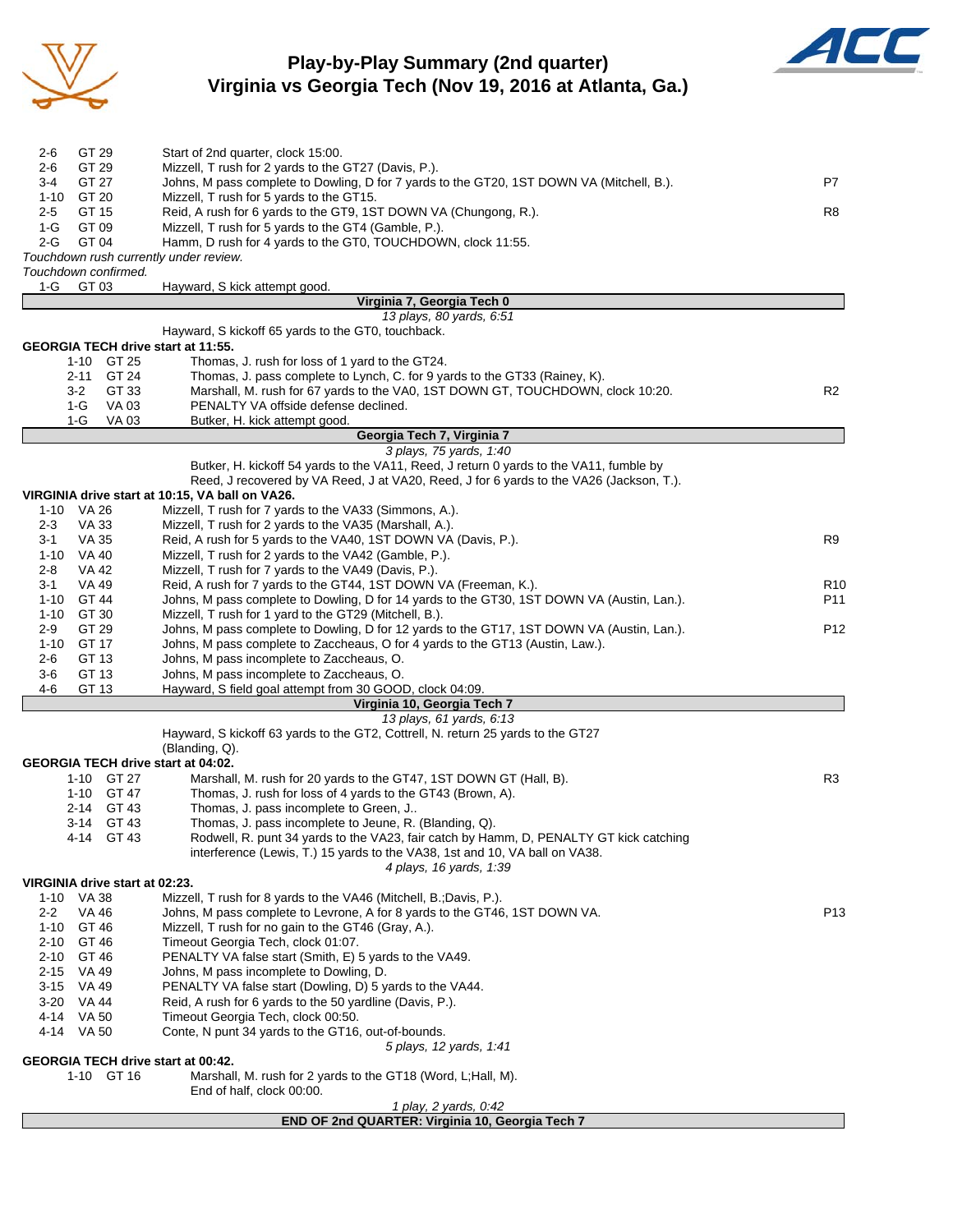

**Play-by-Play Summary (2nd quarter) Virginia vs Georgia Tech (Nov 19, 2016 at Atlanta, Ga.)**



|                        |       | Time  |   | 1st Downs | <b>Conversions</b> |         |          |                  |                  |
|------------------------|-------|-------|---|-----------|--------------------|---------|----------|------------------|------------------|
| <b>Quarter Summary</b> | Score | Poss  |   |           | 3rd                | 4th     | Rushina  | Passing          | <b>Penalties</b> |
| Virginia               | 10    | 10:59 | 4 | $\Omega$  | $3-5$              | $0 - 0$ | 15-67    | $5 - 8 - 0 - 45$ | $2 - 10$         |
| Georgia Tech           |       | 04:01 |   | $\Omega$  | $1 - 2$            | $0 - 0$ | $5 - 84$ | $1 - 3 - 0 - 9$  | $1 - 15$         |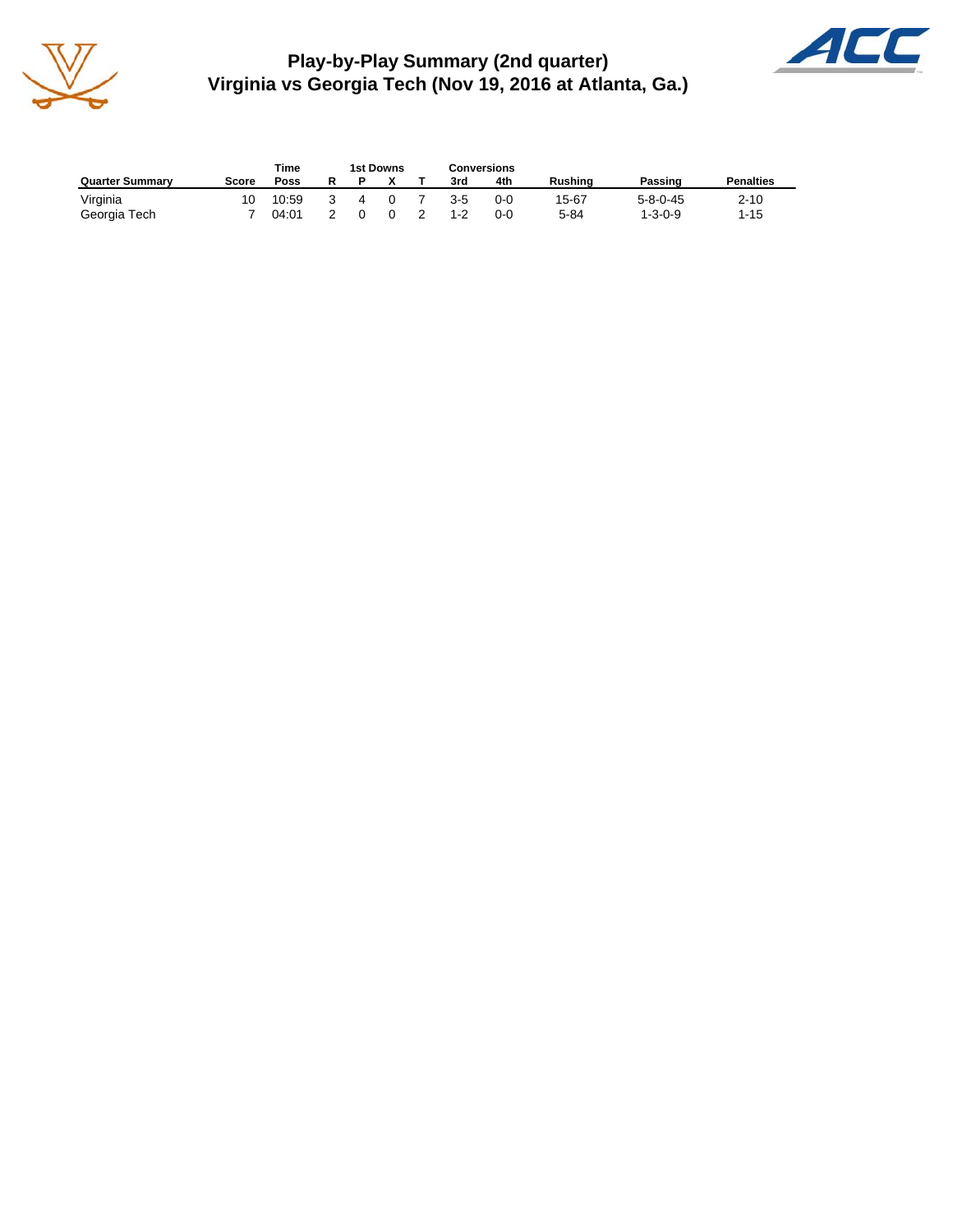

#### **Quickie Statistics (2nd quarter only) Virginia vs Georgia Tech (Nov 19, 2016 at Atlanta, Ga.)**



|                                   | VА          | GТ             |
|-----------------------------------|-------------|----------------|
| Score                             | 10          |                |
| <b>FIRST DOWNS</b>                | 7           | $\overline{2}$ |
| <b>RUSHES-YARDS (NET)</b>         | 15-67       | $5 - 84$       |
| <b>PASSING YDS (NET)</b>          | 45          | 9              |
| Passes Att-Comp-Int               | $8 - 5 - 0$ | $3 - 1 - 0$    |
| <b>TOTAL OFFENSE PLAYS-YARDS</b>  | 23-112      | 8-93           |
| <b>Fumble Returns-Yards</b>       | $0-0$       | $0 - 0$        |
| <b>Punt Returns-Yards</b>         | $0 - 0$     | $0-0$          |
| <b>Kickoff Returns-Yards</b>      | $1 - 15$    | $1 - 25$       |
| <b>Interception Returns-Yards</b> | $0 - 0$     | $0 - 0$        |
| Punts (Number-Avg)                | $1 - 34.0$  | $1 - 34.0$     |
| Fumbles-Lost                      | $1 - 0$     | $0-0$          |
| Penalties-Yards                   | $2 - 10$    | $1 - 15$       |
| <b>Possession Time</b>            | 10:59       | 04:01          |
| <b>Third-Down Conversions</b>     | 3 of 5      | $1$ of $2$     |
| <b>Fourth-Down Conversions</b>    | $0$ of $0$  | $0$ of $0$     |

**Virginia Georgia Tech**

|  |  |  | Virginia |
|--|--|--|----------|
|  |  |  |          |

| <b>Rushing</b>        |       |         | No. Gain Loss                                 |                         |             | Net          | TD          | Lg         |             | Avg      | <b>Rushing</b>                                                   |                | No. Gain Loss |                |          | <b>TD</b><br>Net | La         | Avg         |
|-----------------------|-------|---------|-----------------------------------------------|-------------------------|-------------|--------------|-------------|------------|-------------|----------|------------------------------------------------------------------|----------------|---------------|----------------|----------|------------------|------------|-------------|
| <b>Taquan Mizzell</b> |       | 10      | 39                                            |                         | 0           | 39           | $\mathbf 0$ | 8          |             | 3.9      | <b>Marcus Marshall</b>                                           | 3              | 89            | 0              |          | 89<br>1          | 67         | 29.7        |
| <b>Albert Reid</b>    |       | 4       | 24                                            |                         | 0           | 24           | 0           | 7          |             | 6.0      | <b>Justin Thomas</b>                                             | $\overline{2}$ | $\Omega$      |                | 5        | $-5$<br>0        | $\Omega$   | $-2.5$      |
| Daniel Hamm           |       | 1       | $\overline{\mathbf{4}}$                       |                         | 0           | 4            | 1           | 4          |             | 4.0      |                                                                  |                |               |                |          |                  |            |             |
| <b>Passing</b>        |       |         | $C-A-I$                                       |                         | Yds         | TD           | Long        |            | <b>Sack</b> |          | <b>Passing</b>                                                   |                | $C-A-I$       |                | Yds      | TD               | Long       | <b>Sack</b> |
| Matt Johns            |       |         | $5 - 8 - 0$                                   |                         | 45          | $\Omega$     |             | 14         |             | 0        | Justin Thomas                                                    |                | $1 - 3 - 0$   |                | 9        | $\Omega$         | 9          | $\Omega$    |
| <b>Receiving</b>      |       | No.     | Yards                                         |                         | TD          |              | Long        |            |             |          | <b>Receiving</b>                                                 | No.            | Yards         |                | TD       | Long             |            |             |
| Doni Dowling          |       | 3       |                                               | 33                      | 0           |              | 14          |            |             |          | Clinton Lynch                                                    |                |               | 9              | $\Omega$ | 9                |            |             |
| Andre Levrone         |       |         |                                               | 8                       | 0           |              | 8           |            |             |          |                                                                  |                |               |                |          |                  |            |             |
| Olamide Zaccheaus     |       | 1       |                                               | $\overline{\mathbf{4}}$ | $\mathbf 0$ |              | 4           |            |             |          |                                                                  |                |               |                |          |                  |            |             |
| <b>Punting</b>        |       | No.     | Yds                                           |                         | Avg         | Long         |             | In20       |             | TВ       | <b>Punting</b>                                                   | No.            | Yds           |                | Avg      | Long             | In20       | TВ          |
| Nicholas Conte        |       | 1       | 34                                            |                         | 34.0        |              | 34          | 1          |             | $\Omega$ | Ryan Rodwell                                                     | 1              | 34            |                | 34.0     | 34               | $\Omega$   | $\Omega$    |
| <b>Punt Returns</b>   |       | No.     | Yards                                         |                         | TD          |              | Long        |            |             |          | <b>Punt Returns</b>                                              | No.            | Yards         |                | TD       | Long             |            |             |
| <b>Kick Returns</b>   |       | No.     | Yards                                         |                         | TD          |              | Long        |            |             |          | <b>Kick Returns</b>                                              | No.            | Yards         |                | TD       | Long             |            |             |
| Joe Reed              |       |         |                                               | 15                      | $\Omega$    |              | 6           |            |             |          | <b>Nate Cottrell</b>                                             |                |               | 25             | $\Omega$ | 25               |            |             |
| <b>Tackles</b>        |       | UA-A    |                                               | <b>Total</b>            |             | <b>Sacks</b> |             | <b>TFL</b> |             |          | <b>Tackles</b>                                                   | UA-A           |               | <b>Total</b>   |          | <b>Sacks</b>     | <b>TFL</b> |             |
| Andrew Brown          |       | $1 - 0$ |                                               |                         |             | 0.0          |             | 1.0        |             |          | P.J. Davis                                                       | $4 - 1$        |               | 5              |          | 0.0              | 0.0        |             |
| Quin Blanding         |       | $1 - 0$ |                                               |                         |             | 0.0          |             | 0.0        |             |          | <b>Brant Mitchell</b>                                            | $2 - 1$        |               | 3              |          | 0.0              | 0.0        |             |
| <b>Bryce Hall</b>     |       | $1 - 0$ |                                               |                         |             | 0.0          |             | 0.0        |             |          | Lance Austin                                                     | $2 - 0$        |               | 2              |          | 0.0              | 0.0        |             |
| <b>Kelvin Rainey</b>  |       | $1 - 0$ |                                               |                         |             | 0.0          |             | 0.0        |             |          | <b>Patrick Gamble</b>                                            | $2 - 0$        |               | $\overline{2}$ |          | 0.0              | 0.0        |             |
| <b>Time</b><br>Qtr    |       |         | <b>Scoring Play</b>                           |                         |             |              |             |            |             |          |                                                                  |                |               |                |          |                  | V-H        |             |
| 2nd                   | 11:55 |         |                                               |                         |             |              |             |            |             |          | VA - Daniel Hamm 4 yd run (Sam Hayward kick), 13-80 6:51         |                |               |                |          |                  | $7 - 0$    |             |
|                       | 10:20 |         |                                               |                         |             |              |             |            |             |          | GT - Marcus Marshall 67 yd run (Harrison Butker kick), 3-75 1:40 |                |               |                |          |                  | $7 - 7$    |             |
|                       | 04:09 |         | VA - Sam Hayward 30 yd field goal, 13-61 6:13 |                         |             |              |             |            |             |          |                                                                  |                |               |                |          |                  | $10 - 7$   |             |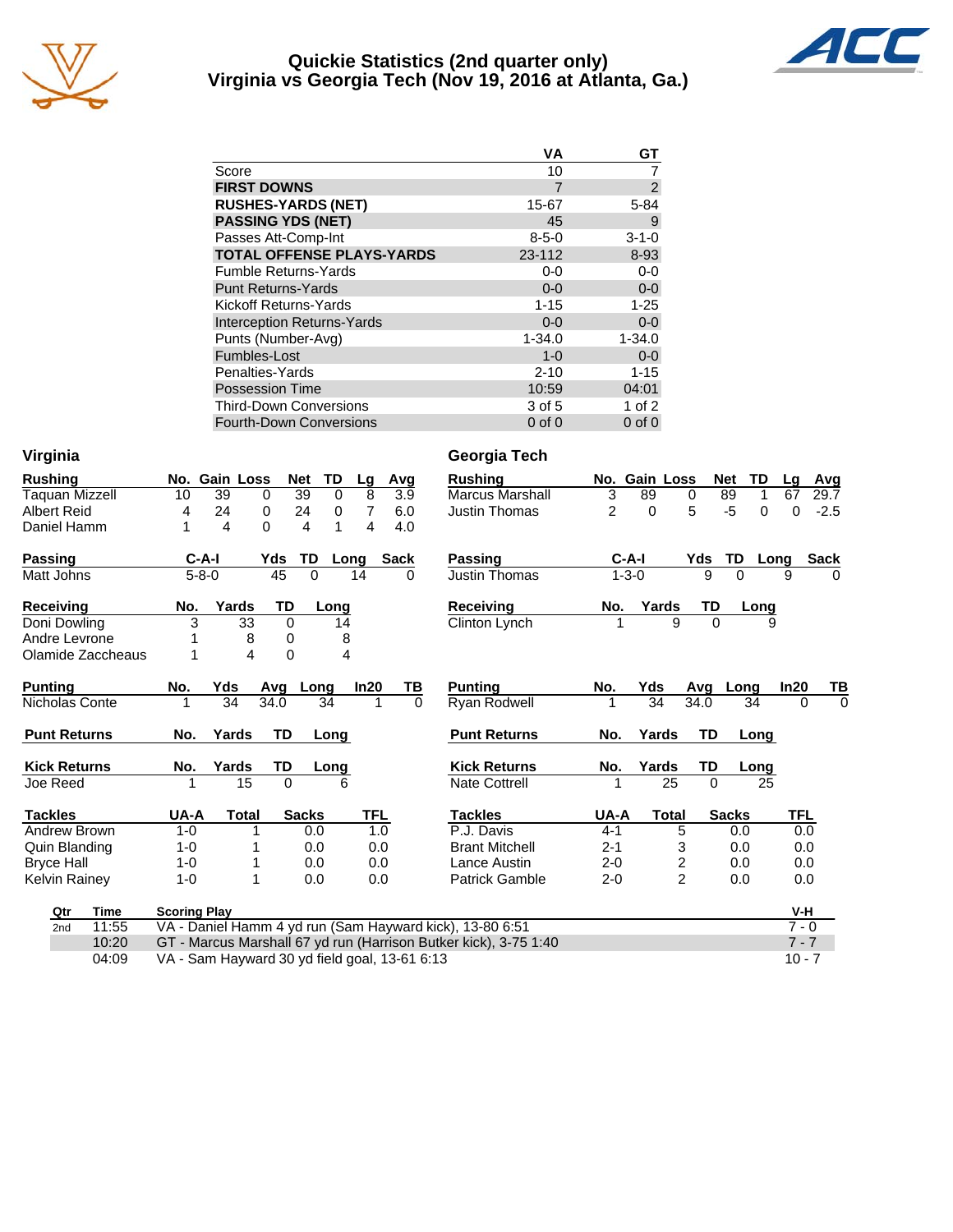

**Play-by-Play Summary (3rd quarter) Virginia vs Georgia Tech (Nov 19, 2016 at Atlanta, Ga.)**



|                                              | Start of 3rd quarter, clock 15:00, VA ball on VA35.                                                                                                                                 |                 |
|----------------------------------------------|-------------------------------------------------------------------------------------------------------------------------------------------------------------------------------------|-----------------|
|                                              | Hayward, S kickoff 65 yards to the GT0, touchback.                                                                                                                                  |                 |
| GEORGIA TECH drive start at 15:00.           |                                                                                                                                                                                     |                 |
| 1-10 GT 25                                   | Thomas, J. pass complete to Willis, I. for 19 yards to the GT44, 1ST DOWN GT (Hall, B).                                                                                             | P4              |
| 1-10 GT 44<br>2-6<br>GT 48                   | Searcy, Q. rush for 4 yards to the GT48 (Blanding, Q).<br>Marshall, M. rush for 3 yards to the VA49 (Kiser, M).                                                                     |                 |
| $3 - 3$<br>VA 49                             | Marshall, M. rush for loss of 1 yard to the 50 yardline (Peace, C).                                                                                                                 |                 |
| GT 50<br>4-4                                 | Rodwell, R. punt 48 yards to the VA2, downed.                                                                                                                                       |                 |
|                                              | 4 plays, 25 yards, 2:37                                                                                                                                                             |                 |
| VIRGINIA drive start at 12:23.<br>1-10 VA 02 | VA ball on VA3.                                                                                                                                                                     |                 |
| 1-10 VA 03                                   | Reid, A rush for 1 yard to the VA4 (Chungong, R.).                                                                                                                                  |                 |
| 2-9<br>VA 04                                 | Reid, A rush for 4 yards to the VA8 (Kallon, F.).                                                                                                                                   |                 |
| $3-5$<br><b>VA 08</b>                        | Johns, M pass complete to Johnson, K for 18 yards to the VA26, 1ST DOWN VA (Austin, Law.).                                                                                          | P <sub>14</sub> |
| 1-10 VA 26<br>1-10 VA 38                     | Mizzell, T rush for 12 yards to the VA38, 1ST DOWN VA (Gray, A.).<br>Mizzell, T rush for no gain to the VA38 (Freeman, K.).                                                         | R <sub>15</sub> |
| 2-10 VA 38                                   | Johns, M pass incomplete to Dowling, D (Austin, Lan.).                                                                                                                              |                 |
| 3-10 VA 38                                   | Johns, M rush for 5 yards to the VA43 (Simmons, A.).                                                                                                                                |                 |
| 4-5<br><b>VA 43</b>                          | Conte, N punt 37 yards to the GT20, fair catch by Stewart, B                                                                                                                        |                 |
| <b>GEORGIA TECH drive start at 08:36.</b>    | 7 plays, 40 yards, 3:47                                                                                                                                                             |                 |
| 1-10 GT 20                                   | Thomas, J. pass incomplete to Stewart, B                                                                                                                                            |                 |
| GT 20<br>2-10                                | Marshall, M. rush for 5 yards to the GT25 (Mack, J).                                                                                                                                |                 |
| GT 25<br>$3-5$                               | Thomas, J. rush for 4 yards to the GT29 (Mack, J).                                                                                                                                  |                 |
| GT 29<br>4-1                                 | Jordan, M. at QB for Georgia Tech.                                                                                                                                                  |                 |
| GT 29<br>4-1<br>$4 - 1$<br>GT 29             | Timeout Virginia, clock 07:20.<br>Jordan, M. rush for no gain to the GT29 (Wilkins, D;Mack, J).                                                                                     |                 |
|                                              | 4 plays, 9 yards, 1:22                                                                                                                                                              |                 |
| VIRGINIA drive start at 07:14.               |                                                                                                                                                                                     |                 |
| UVA Warning for sideline interference        |                                                                                                                                                                                     |                 |
| 1-10 GT 29<br>2-10 GT 29                     | Johns, M pass incomplete to Santoro, R (Simmons, L.).<br>Reid, A rush for 5 yards to the GT24 (Austin, Law.).                                                                       |                 |
| $3-5$<br>GT 24                               | Mizzell, T rush for no gain to the GT24.                                                                                                                                            |                 |
| GT 24<br>4-5                                 | Hayward, S field goal attempt from 42 MISSED - wide left, spot at GT25, clock 05:48.                                                                                                |                 |
|                                              | 4 plays, 5 yards, 2:52                                                                                                                                                              |                 |
| 1-10 GT 25<br>1-10 GT 47                     | Thomas, J. pass complete to Lynch, C. for 22 yards to the GT47, 1ST DOWN GT (Rainey, K).<br>Thomas, J. pass incomplete (Peace, C), PENALTY GT ineligible downfield on pass (Cooper, | P <sub>5</sub>  |
|                                              | K.) 5 yards to the GT42, NO PLAY.                                                                                                                                                   |                 |
| 1-15 GT 42                                   | Marshall, M. rush for 4 yards to the GT46 (Word, L).                                                                                                                                |                 |
| 2-11 GT 46                                   | Thomas, J. pass complete to Lynch, C. for 54 yards to the VA0, 1ST DOWN GT, TOUCHDOWN,                                                                                              | P6              |
|                                              | clock 04:22.                                                                                                                                                                        |                 |
| 1-G<br>VA 03                                 | Butker, H. kick attempt good.<br>Georgia Tech 14, Virginia 10                                                                                                                       |                 |
|                                              | 3 plays, 75 yards, 0:00                                                                                                                                                             |                 |
|                                              | Butker, H. kickoff 54 yards to the VA11, Reed, J return 20 yards to the VA31                                                                                                        |                 |
|                                              | (Lands-Davis, M.).                                                                                                                                                                  |                 |
| VIRGINIA drive start at 04:15.<br>1-10 VA 31 | Johns, M pass incomplete to Mizzell, T.                                                                                                                                             |                 |
| VA 31<br>2-10                                | Mizzell, T rush for 4 yards to the VA35 (Simmons, L.;Davis, P.).                                                                                                                    |                 |
| 3-6<br>VA 35                                 | Johns, M pass incomplete to Dowling, D (Austin, Lan.).                                                                                                                              |                 |
| VA 35<br>4-6                                 | Conte, N punt 51 yards to the GT14, Stewart, B. return 2 yards to the GT16 (Wahee, W).                                                                                              |                 |
| GEORGIA TECH drive start at 03:11.           | 3 plays, 4 yards, 1:04                                                                                                                                                              |                 |
| 1-10 GT 16                                   | Thomas, J. pass complete to Jeune, R. for 18 yards to the GT34, 1ST DOWN GT (Thornhill,                                                                                             | P7              |
|                                              | J).                                                                                                                                                                                 |                 |
| $1 - 10$<br>GT 34                            | Marshall, M. rush for 6 yards to the GT40 (Bradshaw, Z;Blanding, Q).                                                                                                                |                 |
| GT 40<br>2-4<br>1-G<br>VA 03                 | Searcy, Q. rush for 60 yards to the VA0, 1ST DOWN GT, TOUCHDOWN, clock 01:33.<br>Butker, H. kick attempt good.                                                                      | R8              |
|                                              | Georgia Tech 21, Virginia 10                                                                                                                                                        |                 |
|                                              | 3 plays, 84 yards, 1:38                                                                                                                                                             |                 |
|                                              | Butker, H. kickoff 65 yards to the VA0, touchback.                                                                                                                                  |                 |
| VIRGINIA drive start at 01:33.               |                                                                                                                                                                                     |                 |
| 1-10 VA 25<br><b>VA 28</b><br>$2 - 7$        | Mizzell, T rush for 3 yards to the VA28 (Freeman, K.).<br>Dubois, H pass incomplete to Eldridge, D.                                                                                 |                 |
| $3 - 7$<br>VA 28                             | Johns, M pass intercepted by Griffin, Co. at the GT49, Griffin, Co. return 33 yards to                                                                                              |                 |
|                                              | the VA18 (Levrone, A).                                                                                                                                                              |                 |
|                                              | 3 plays, 3 yards, 1:00                                                                                                                                                              |                 |

**GEORGIA TECH drive start at 00:33.**<br>1-10 VA 18 Thomas,

Thomas, J. rush for 3 yards to the VA15 (Peace, C).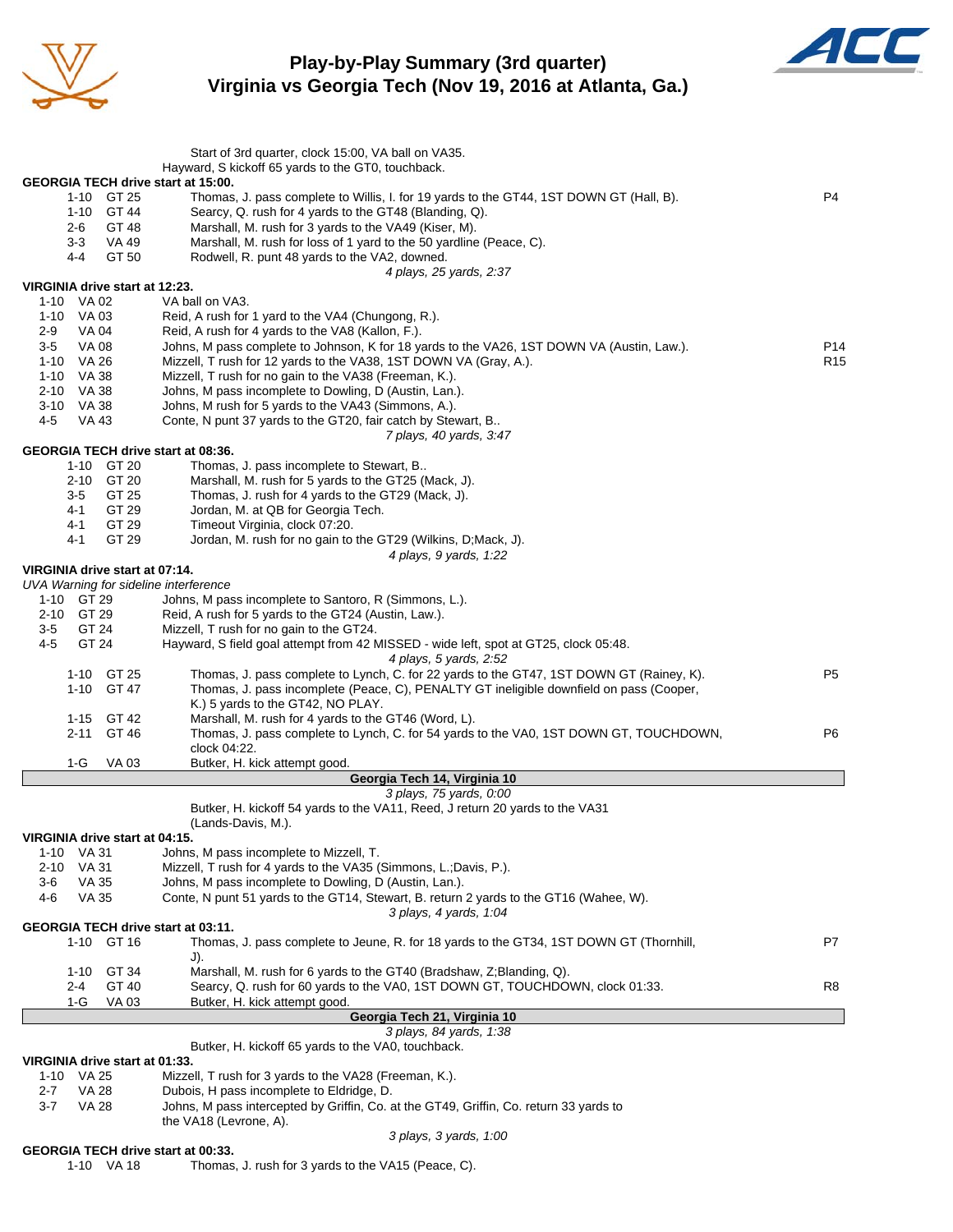

## **Play-by-Play Summary (3rd quarter) Virginia vs Georgia Tech (Nov 19, 2016 at Atlanta, Ga.)**



|                        |       |             |  |           |     |                    | <b>END OF 3rd QUARTER: Georgia Tech 21, Virginia 10</b> |                   |                  |
|------------------------|-------|-------------|--|-----------|-----|--------------------|---------------------------------------------------------|-------------------|------------------|
|                        |       | Time        |  | 1st Downs |     | <b>Conversions</b> |                                                         |                   |                  |
| <b>Quarter Summary</b> | Score | <b>Poss</b> |  |           | 3rd | 4th                | Rushina                                                 | Passing           | <b>Penalties</b> |
| Virginia               |       | 08:43       |  |           | 1-5 | $0 - 0$            | $9 - 34$                                                | $1 - 7 - 1 - 18$  | $0-0$            |
| Georgia Tech           | 14    | 06:10       |  |           | በ-2 | 0-1                | 10-88                                                   | $4 - 5 - 0 - 113$ | $1 - 5$          |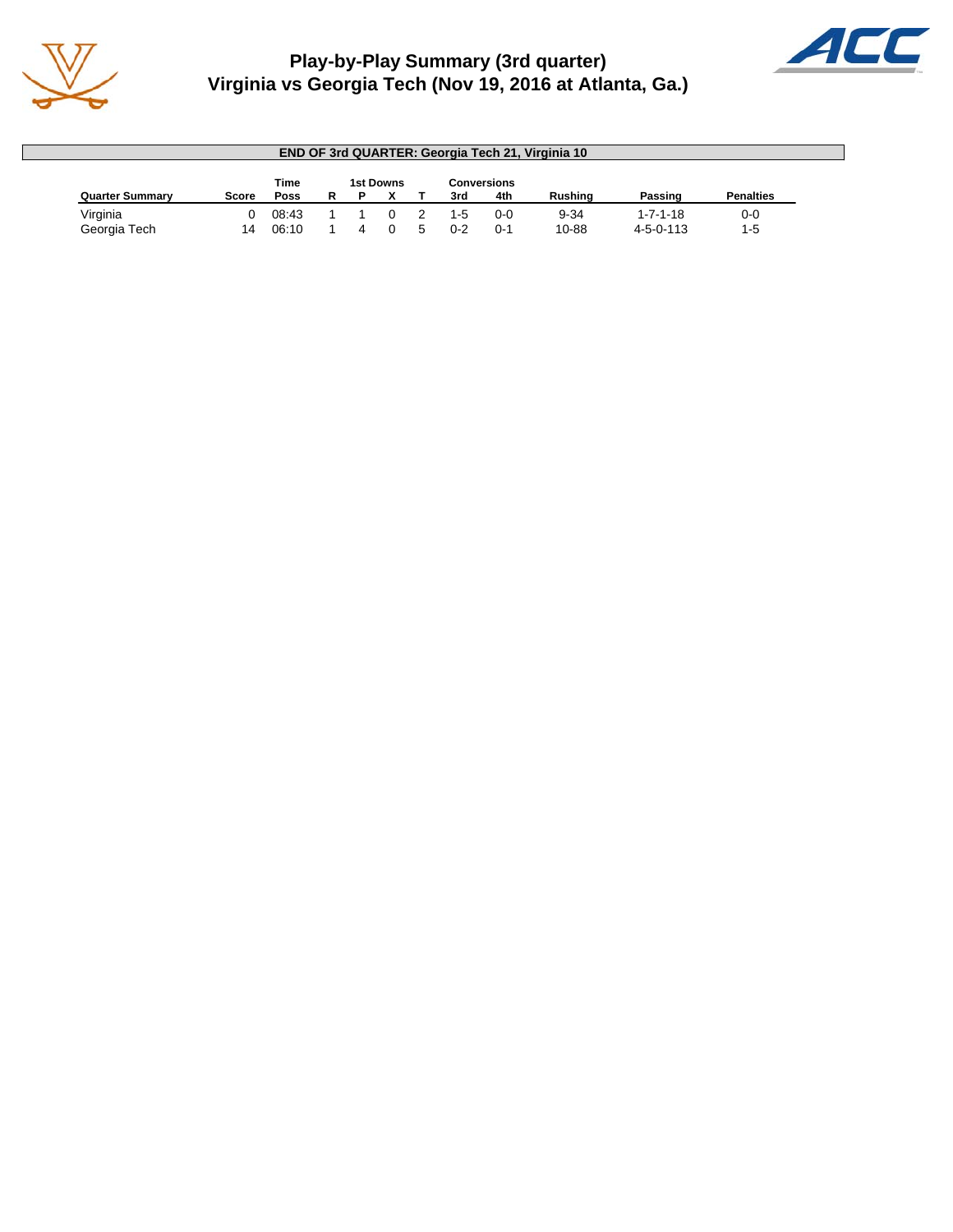

#### **Quickie Statistics (3rd quarter only) Virginia vs Georgia Tech (Nov 19, 2016 at Atlanta, Ga.)**



|                                   | VА          | GТ          |
|-----------------------------------|-------------|-------------|
| Score                             | 0           | 14          |
| <b>FIRST DOWNS</b>                | 2           | 5           |
| <b>RUSHES-YARDS (NET)</b>         | $9 - 34$    | 10-88       |
| <b>PASSING YDS (NET)</b>          | 18          | 113         |
| Passes Att-Comp-Int               | $7 - 1 - 1$ | $5 - 4 - 0$ |
| <b>TOTAL OFFENSE PLAYS-YARDS</b>  | 16-52       | 15-201      |
| <b>Fumble Returns-Yards</b>       | $0 - 0$     | $0-0$       |
| <b>Punt Returns-Yards</b>         | $0 - 0$     | $1 - 2$     |
| Kickoff Returns-Yards             | $1 - 20$    | $0-0$       |
| <b>Interception Returns-Yards</b> | $0 - 0$     | $1 - 33$    |
| Punts (Number-Avg)                | $2 - 44.0$  | $1 - 48.0$  |
| Fumbles-Lost                      | $0 - 0$     | $0 - 0$     |
| Penalties-Yards                   | $0-0$       | $1 - 5$     |
| <b>Possession Time</b>            | 08:43       | 06:10       |
| <b>Third-Down Conversions</b>     | 1 of $5$    | $0$ of $2$  |
| <b>Fourth-Down Conversions</b>    | $0$ of $0$  | $0$ of 1    |

| Virginia              |                                               |                                |                                |          | Georgia Tech                                                                                                                                      |                |                |             |                     |                     |             |
|-----------------------|-----------------------------------------------|--------------------------------|--------------------------------|----------|---------------------------------------------------------------------------------------------------------------------------------------------------|----------------|----------------|-------------|---------------------|---------------------|-------------|
| <b>Rushing</b>        | No. Gain Loss                                 | <b>Net</b>                     | TD<br>Lg                       | Avg      | <b>Rushing</b>                                                                                                                                    |                | No. Gain Loss  |             | <b>Net</b><br>TD    | Lq                  | Avg         |
| <b>Taquan Mizzell</b> | 5<br>19                                       | 0<br>19                        | $\overline{12}$<br>$\mathbf 0$ | 3.8      | Qua Searcy                                                                                                                                        | $\overline{2}$ | 64             | $\mathbf 0$ | 64<br>1             | 60                  | 32.0        |
| <b>Albert Reid</b>    | 3<br>10                                       | 0<br>10                        | 5<br>$\pmb{0}$                 | 3.3      | <b>Marcus Marshall</b>                                                                                                                            | 5              | 18             | 1           | 17<br>0             | 6                   | 3.4         |
| Matt Johns            | 5<br>1                                        | 0<br>5                         | 5<br>0                         | 5.0      | <b>Justin Thomas</b>                                                                                                                              | 2              | $\overline{7}$ | 0           | $\overline{7}$<br>0 | 4                   | 3.5         |
|                       |                                               |                                |                                |          | Matthew Jordan                                                                                                                                    |                | $\Omega$       | $\Omega$    | $\Omega$<br>0       | $\Omega$            | 0.0         |
| <b>Passing</b>        | $C-A-I$                                       | TD<br>Yds                      | Long                           | Sack     | Passing                                                                                                                                           |                | $C-A-I$        | Yds         | TD                  | Long                | <b>Sack</b> |
| Matt Johns            | $1 - 6 - 1$                                   | 18<br>$\Omega$                 | 18                             | 0        | Justin Thomas                                                                                                                                     |                | $4 - 5 - 0$    | 113         | 1                   | 54                  | 0           |
| Hasise Dubois         | $0 - 1 - 0$                                   | $\mathbf 0$<br>0               | $\mathbf 0$                    | 0        |                                                                                                                                                   |                |                |             |                     |                     |             |
| <b>Receiving</b>      | Yards<br>No.                                  | TD                             | Long                           |          | <b>Receiving</b>                                                                                                                                  | No.            | Yards          | TD          | Long                |                     |             |
| Keeon Johnson         | 18<br>1                                       | $\Omega$                       | 18                             |          | Clinton Lynch                                                                                                                                     | 2              | 76             | 1           | 54                  |                     |             |
|                       |                                               |                                |                                |          | <b>Isiah Willis</b>                                                                                                                               | 1              | 19             | 0           | 19                  |                     |             |
|                       |                                               |                                |                                |          | Ricky Jeune                                                                                                                                       | 1              | 18             | $\Omega$    | 18                  |                     |             |
| <b>Punting</b>        | No.<br>Yds                                    | Long<br>Avg                    | In20                           | ΤВ       | <b>Punting</b>                                                                                                                                    | No.            | Yds            | Avg         | Long                | In20                | ТВ          |
| Nicholas Conte        | 88<br>2                                       | 44.0                           | 51                             | $\Omega$ | Ryan Rodwell                                                                                                                                      |                | 48             | 48.0        | 48                  | 1                   | $\Omega$    |
| <b>Punt Returns</b>   | Yards<br>No.                                  | <b>TD</b>                      | Long                           |          | <b>Punt Returns</b>                                                                                                                               | No.            | Yards          | TD          | Long                |                     |             |
|                       |                                               |                                |                                |          | <b>Brad Stewart</b>                                                                                                                               |                | $\mathfrak{p}$ | $\Omega$    |                     |                     |             |
| <b>Kick Returns</b>   | Yards<br>No.                                  | TD                             | Long                           |          | <b>Kick Returns</b>                                                                                                                               | No.            | Yards          | <b>TD</b>   | Long                |                     |             |
| Joe Reed              | 20<br>1                                       | $\Omega$                       | 20                             |          |                                                                                                                                                   |                |                |             |                     |                     |             |
| <b>Tackles</b>        | UA-A<br><b>Total</b>                          | <b>Sacks</b>                   | <b>TFL</b>                     |          | <b>Tackles</b>                                                                                                                                    | UA-A           | <b>Total</b>   |             | <b>Sacks</b>        | <b>TFL</b>          |             |
| Jordan Mack           | $2 - 1$                                       | 3<br>0.0                       |                                | 0.0      | Lawrence Austin                                                                                                                                   | $2 - 0$        | $\overline{2}$ |             | 0.0                 | 0.0                 |             |
| <b>Chris Peace</b>    | $2 - 0$                                       | 2<br>0.0                       |                                | 1.0      | KeShun Freeman                                                                                                                                    | $2 - 0$        | 2              |             | 0.0                 | 0.0                 |             |
| Quin Blanding         | $1 - 1$                                       | $\overline{\mathbf{c}}$<br>0.0 |                                | 0.0      | Rod Rook-Chungong                                                                                                                                 | $1 - 0$        | 1              |             | 0.0                 | 0.0                 |             |
| Juan Thornhill        | $1 - 0$                                       | 1<br>0.0                       |                                | 0.0      | <b>Francis Kallon</b>                                                                                                                             | $1 - 0$        | 1              |             | 0.0                 | 0.0                 |             |
| Time<br>Qtr           | <b>Scoring Play</b>                           |                                |                                |          |                                                                                                                                                   |                |                |             |                     | V-H                 |             |
| 11:55<br>2nd          |                                               |                                |                                |          | VA - Daniel Hamm 4 yd run (Sam Hayward kick), 13-80 6:51                                                                                          |                |                |             |                     | $7 - 0$             |             |
| 10:20                 |                                               |                                |                                |          | GT - Marcus Marshall 67 yd run (Harrison Butker kick), 3-75 1:40                                                                                  |                |                |             |                     | $7 - 7$             |             |
| 04:09                 | VA - Sam Hayward 30 yd field goal, 13-61 6:13 |                                |                                |          |                                                                                                                                                   |                |                |             |                     | $10 - 7$            |             |
| 04:22<br>3rd          |                                               |                                |                                |          |                                                                                                                                                   |                |                |             |                     |                     |             |
| 01:33                 |                                               |                                |                                |          | GT - Clinton Lynch 54 yd pass from Justin Thomas (Harrison Butker kick), 3-75 0:00<br>GT - Qua Searcy 60 yd run (Harrison Butker kick), 3-84 1:38 |                |                |             |                     | $0 - 7$<br>$0 - 14$ |             |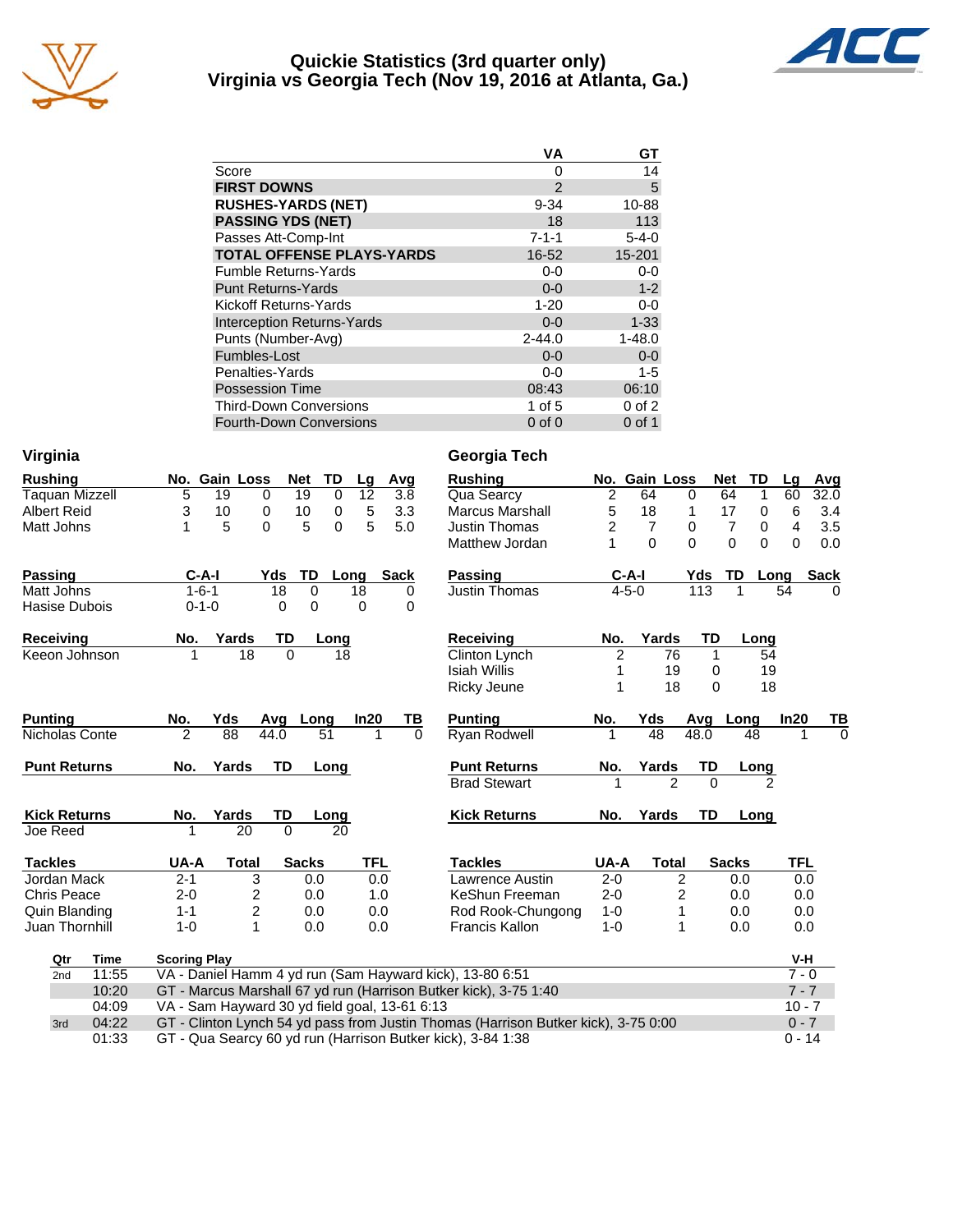

## **Play-by-Play Summary (4th quarter) Virginia vs Georgia Tech (Nov 19, 2016 at Atlanta, Ga.)**



|         |              | Georgia Tech 24, Virginia 10                                                           |
|---------|--------------|----------------------------------------------------------------------------------------|
| 4-16    | <b>VA 24</b> | Butker, H. field goal attempt from 41 GOOD, clock 13:49.                               |
| 3-16    | VA 24        | Thomas, J. pass incomplete to Searcy, Q. (Moore, C).                                   |
|         |              | VA24. NO PLAY.                                                                         |
| $3 - 1$ | VA 09        | Lynch, C. rush for 2 yards to the VA7, PENALTY GT clipping (Braun, P.) 15 yards to the |
| $3 - 1$ | VA 09        | Timeout Georgia Tech, clock 14:21.                                                     |
|         |              |                                                                                        |
| $2 - 7$ | VA 15        | Marshall, M. rush for 6 yards to the VA9 (Mack, J).                                    |
| $2 - 7$ | VA 15        | Start of 4th quarter, clock 15:00.                                                     |
|         |              |                                                                                        |

*4 plays, minus 6 yards, 1:44* Butker, H. kickoff 65 yards to the VA0, touchback. **VIRGINIA drive start at 13:49.** Johns, M pass complete to Marshall, B for 5 yards to the VA30 (Gray, A.). 2-5 VA 30 Johns, M pass complete to Levrone, A for 12 yards to the VA42, 1ST DOWN VA, out-of-bounds. P16 1-10 VA 42 Johns, M pass complete to Dowling, D for 2 yards to the VA44 (Mitchell, B.). 2-8 VA 44 Mizzell, T rush for 29 yards to the GT27, 1ST DOWN VA (Davis, P.). R17 1-10 GT 27 PENALTY VA unsportsmanlike conduct (Ellis, J) 15 yards to the GT42. 1-25 GT 42 1st and 10. 1-10 GT 42 Johns, M pass complete to Dowling, D for 7 yards to the GT35 (Mitchell, B.). 2-3 GT 35 Mizzell, T rush for 4 yards to the GT31, 1ST DOWN VA (Alexander, V.).<br>1-10 GT 31 Johns, M pass complete to Santoro, R for 6 yards to the GT25 (Mitchell, B.). 1-10 GT 31 Johns, M pass complete to Santoro, R for 6 yards to the GT25 (Mitchell, B.). 2-4 GT 25 Johns, M pass complete to Mizzell, T for 7 yards to the GT18, 1ST DOWN VA P19 (Cerge-Henderson). 1-10 GT 18 Reid, A rush for 5 yards to the GT13 (Branch, D.). 2-5 GT 13 Johns, M pass complete to Mizzell, T for 6 yards to the GT7, 1ST DOWN VA. P20 1-G GT 07 Johns, M pass incomplete to Dowling, D (Austin, Lan.). 2-G GT 07 Mizzell, T rush for 6 yards to the GT1 (Gamble, P.). 3-G GT 01 Reid, A rush for no gain to the GT1 (Griffin, Co.;Mitchell, B.). 4-G GT 01 Johns, M pass complete to Santoro, R for 1 yard to the GT0, TOUCHDOWN, clock 07:18. 1-G GT 03 Hayward, S kick attempt good.

#### **Georgia Tech 24, Virginia 17**

#### *14 plays, 75 yards, 6:31*

Sims, D kickoff 50 yards to the GT15, out-of-bounds, GT ball on GT35.

#### **GEORGIA TECH drive start at 07:18.**

| 1-10 GT 35 | Marshall, M. rush for 1 yard to the GT36 (Kiser, M). |
|------------|------------------------------------------------------|
|------------|------------------------------------------------------|

|  | 2-9 GT 36 | Marshall, M. rush for 4 yards to the GT40 (Blanding, Q). |  |  |
|--|-----------|----------------------------------------------------------|--|--|
|--|-----------|----------------------------------------------------------|--|--|

- 3-5 GT 40 Thomas, J. rush for loss of 2 yards to the GT38, fumble by Thomas, J. recovered by GT Willis, I. at GT38.
- 4-7 GT 38 Rodwell, R. punt 60 yards to the VA2, downed. *3 plays, 3 yards, 1:57*

**VIRGINIA drive start at 05:21.**

|     | 1-10 VA 02 | Johns, M pass complete to Dowling, D for 6 yards to the VA8 (Durham, S.).              |     |
|-----|------------|----------------------------------------------------------------------------------------|-----|
| 2-4 | VA 08      | Johns, M pass complete to Mizzell, T for 6 yards to the VA14, 1ST DOWN VA (Davis, P.). | P21 |
|     | 1-10 VA 14 | Johns, M pass intercepted by Austin, Lan. at the VA24, Austin, Lan. return 24 yards to |     |

the VA0, TOUCHDOWN, clock 04:03.

*Unsportsmanlike conduct on GT after the touchdown*

*Penalty enforced on the kickoff*

#### *3 plays, 12 yards, 1:18*

| 1-G                            | VA 03      | Butker, H. kick attempt good.                                                              |
|--------------------------------|------------|--------------------------------------------------------------------------------------------|
|                                |            | Georgia Tech 31, Virginia 17                                                               |
| $1-G$                          | GT 35      | PENALTY GT unsportsmanlike conduct 15 yards to the GT20.                                   |
|                                |            | Butker, H. kickoff 78 yards to the VA2, Reed, J return 23 yards to the VA25 (Johnson, J.). |
| VIRGINIA drive start at 03:56. |            |                                                                                            |
| VA 25<br>1-10                  |            | Johns, M pass complete to Dowling, D for 6 yards to the VA31 (Mitchell, B.).               |
| VA 31<br>2-4                   |            | Johns, M sacked for loss of 3 yards to the VA28 (Kallon, F.).                              |
| $3 - 7$                        | VA 28      | Johns, M pass incomplete to Zaccheaus, O.                                                  |
| $4 - 7$                        | VA 28      | Johns, M pass incomplete to Eldridge, D (Durham, S.).                                      |
|                                |            | 4 plays, 3 yards, 1:11                                                                     |
|                                |            | <b>GEORGIA TECH drive start at 02:45.</b>                                                  |
|                                | 1-10 VA 28 | GT ball on VA27.                                                                           |
| 1-10                           | VA 27      | Thomas, J. rush for loss of 3 yards to the VA30 (Brown, A).                                |
|                                | 2-13 VA 30 | Thomas, J. rush for loss of 9 yards to the VA39, fumble by Thomas, J. recovered by GT      |
|                                |            | Searcy, Q. at VA39.                                                                        |
|                                | 3-22 VA 39 | Timeout Virginia, clock 02:02.                                                             |
| $3-22$                         | VA 39      | PENALTY VA offside defense (Brown, A) 5 yards to the VA34.                                 |
| $3 - 17$                       | VA 34      | Searcy, Q. rush for 1 yard to the VA33 (Blanding, Q).                                      |
| 4-16                           | VA 33      | Timeout Virginia, clock 01:55.                                                             |
| 4-16                           | VA 33      | Lynch, C. rush for 11 yards to the VA22 (Trucilla, J).                                     |
|                                |            | 4 plays, 5 yards, 0:59                                                                     |
| MIDCINIA drive start at 01.46  |            |                                                                                            |

**VIRGINIA drive start at 01:46.**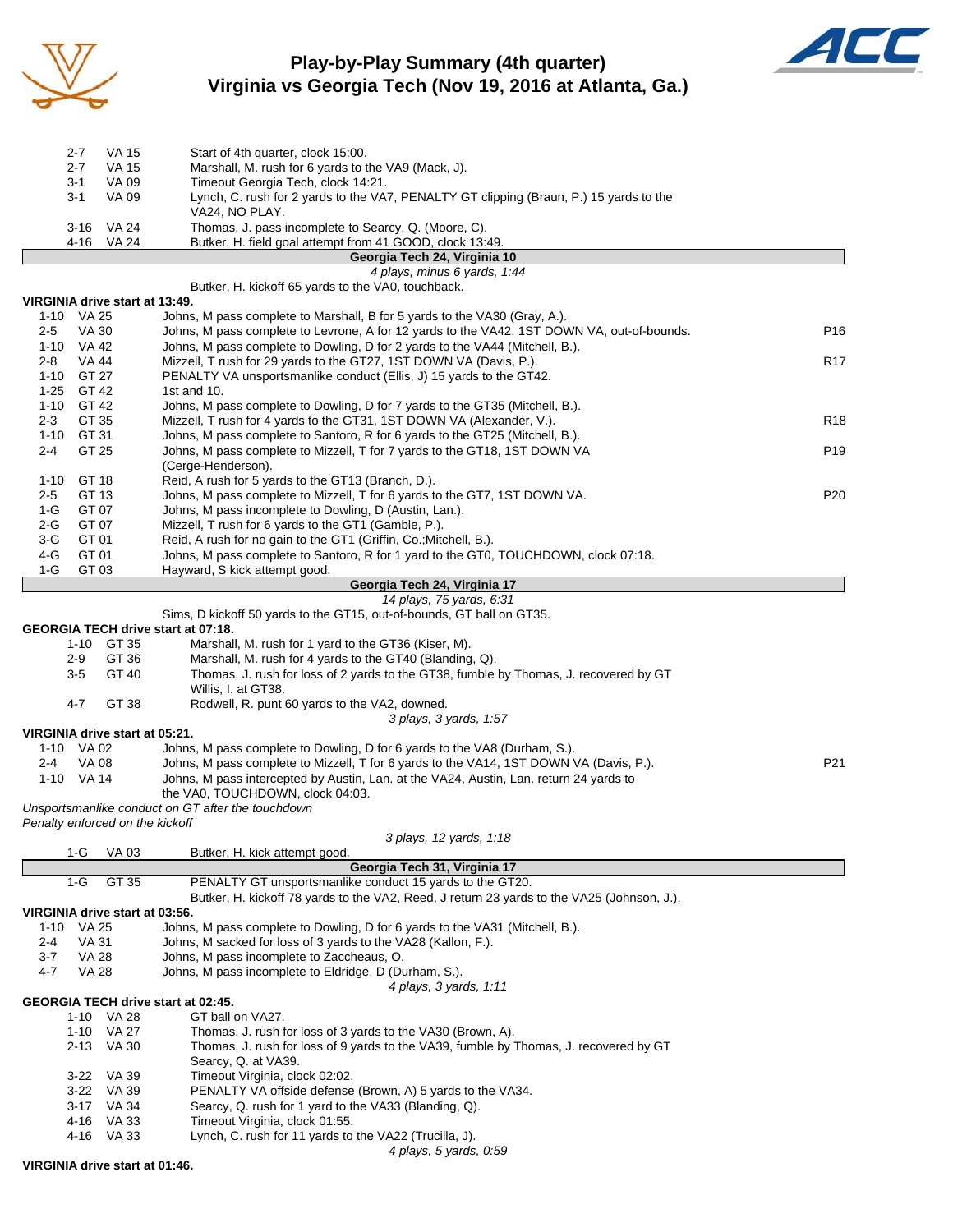

## **Play-by-Play Summary (4th quarter) Virginia vs Georgia Tech (Nov 19, 2016 at Atlanta, Ga.)**



|         | 1-10 VA 22   | Johns, M pass complete to Dowling, D for 10 yards to the VA32, 1ST DOWN VA (Mitchell, B.).                      | P <sub>22</sub> |
|---------|--------------|-----------------------------------------------------------------------------------------------------------------|-----------------|
|         | 1-10 VA 32   | Johns, M pass complete to Mizzell, T for 11 yards to the VA43, 1ST DOWN VA, out-of-bounds.                      | P <sub>23</sub> |
|         | 1-10 VA 43   | Johns, M pass complete to Zaccheaus, O for 5 yards to the VA48 (Mitchell, B.).                                  |                 |
| $2 - 5$ | VA 48        | Mizzell, T rush for 7 yards to the GT45, 1ST DOWN VA (Simmons, A.).                                             | R <sub>24</sub> |
|         | $1-10$ GT 45 | Johns, M pass incomplete to Zaccheaus, O, dropped pass.                                                         |                 |
|         | 2-10 GT 45   | Johns, M sacked for loss of 6 yards to the VA49 (Cerge-Henderson).                                              |                 |
|         | 3-16 VA 49   | Reid, A rush for 16 yards to the GT35, 1ST DOWN VA (Davis, P.; Branch, D.).                                     | R <sub>25</sub> |
|         | 1-10 GT 35   | TEAM pass incomplete.                                                                                           |                 |
|         | 2-10 GT 35   | Johns, M pass intercepted by Mitchell, B. at the GT6, Mitchell, B. return 2 vards to the<br>GT8 (Zaccheaus, O). |                 |
|         |              |                                                                                                                 |                 |

*9 plays, 43 yards, 1:46*

#### **GEORGIA TECH drive start at 00:00.**

|                        | End of game, clock 00:00. |             |   |          |                  |    |     |                                           |                |                 |                  |  |
|------------------------|---------------------------|-------------|---|----------|------------------|----|-----|-------------------------------------------|----------------|-----------------|------------------|--|
|                        |                           |             |   |          |                  |    |     | FINAL SCORE: Georgia Tech 31, Virginia 17 |                |                 |                  |  |
|                        |                           | <b>Time</b> |   | Р        | <b>1st Downs</b> |    |     | <b>Conversions</b><br>4th                 | <b>Rushing</b> |                 | <b>Penalties</b> |  |
| <b>Quarter Summary</b> | Score                     | <b>Poss</b> |   |          |                  |    | 3rd |                                           |                | Passing         |                  |  |
| Virginia               |                           | 10:46       | 4 | <b>6</b> |                  | 10 | 1-3 | $1 - 2$                                   | $9 - 58$       | 14-21-2-90      | $2 - 20$         |  |
| Georgia Tech           | 10                        | 04:07       |   |          |                  |    | 0-3 | $0 - 1$                                   | $8 - 9$        | $0 - 1 - 0 - 0$ | $2 - 30$         |  |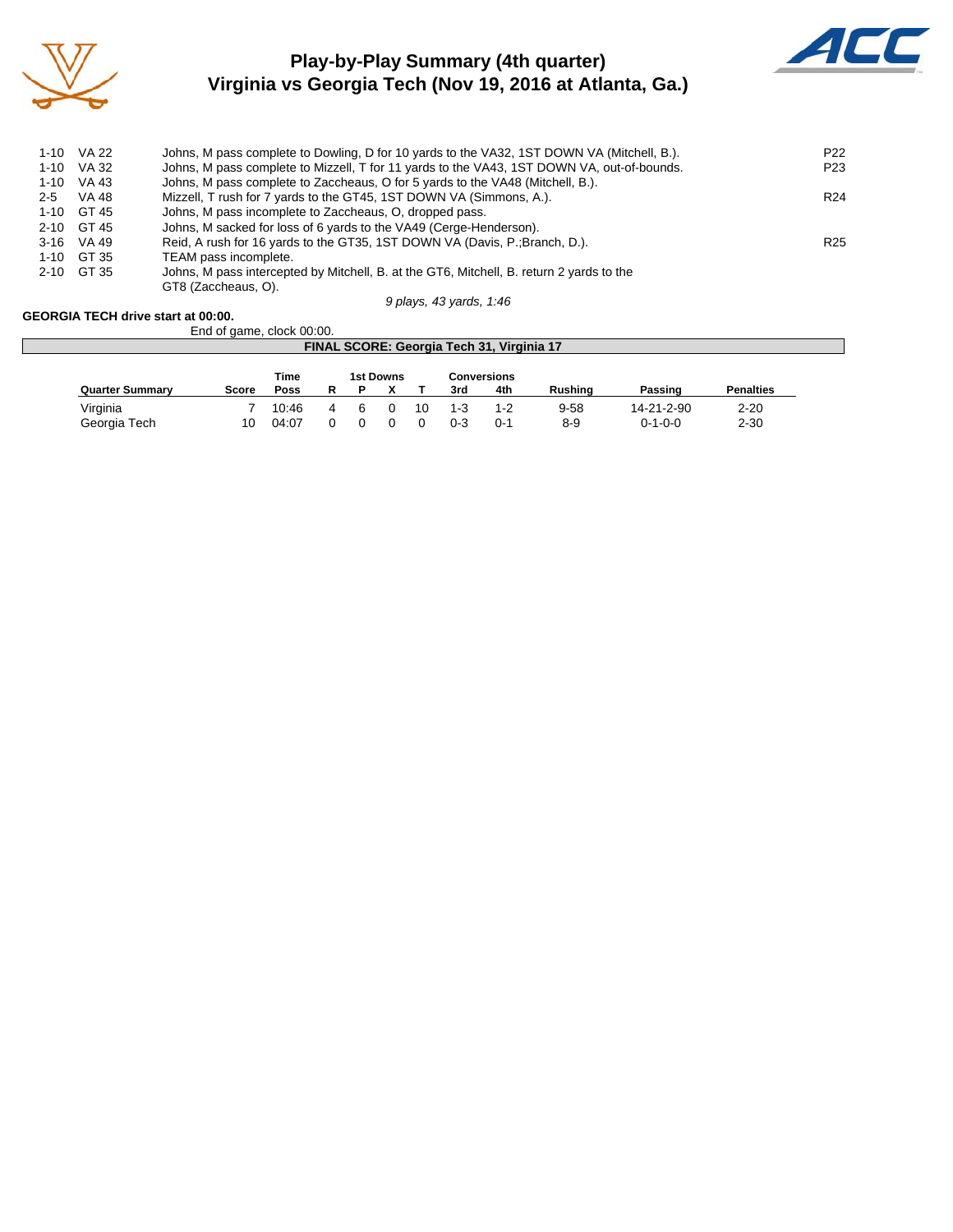

#### **Quickie Statistics (4th quarter only) Virginia vs Georgia Tech (Nov 19, 2016 at Atlanta, Ga.)**



|                                   | VA            | GТ             |
|-----------------------------------|---------------|----------------|
| Score                             |               | 10             |
| <b>FIRST DOWNS</b>                | 10            | $\overline{0}$ |
| <b>RUSHES-YARDS (NET)</b>         | $9 - 58$      | $8 - 9$        |
| <b>PASSING YDS (NET)</b>          | 90            | $\Omega$       |
| Passes Att-Comp-Int               | $21 - 14 - 2$ | $1 - 0 - 0$    |
| <b>TOTAL OFFENSE PLAYS-YARDS</b>  | 30-148        | $9-9$          |
| <b>Fumble Returns-Yards</b>       | $0-0$         | $0 - 0$        |
| <b>Punt Returns-Yards</b>         | $0 - 0$       | $0-0$          |
| <b>Kickoff Returns-Yards</b>      | $1 - 23$      | $0-0$          |
| <b>Interception Returns-Yards</b> | $0 - 0$       | $2 - 26$       |
| Punts (Number-Avg)                | $0 - 0.0$     | $1 - 60.0$     |
| Fumbles-Lost                      | $0 - 0$       | $2 - 0$        |
| Penalties-Yards                   | $2 - 20$      | $2 - 30$       |
| <b>Possession Time</b>            | 10:46         | 04:07          |
| <b>Third-Down Conversions</b>     | 1 of $3$      | $0$ of $3$     |
| <b>Fourth-Down Conversions</b>    | 1 of $2$      | $0$ of 1       |

| Virginia              |                   |                     |                                                  |              |          |          |             | Georgia Tech                                                                                                                                     |         |               |                |              |          |                     |             |
|-----------------------|-------------------|---------------------|--------------------------------------------------|--------------|----------|----------|-------------|--------------------------------------------------------------------------------------------------------------------------------------------------|---------|---------------|----------------|--------------|----------|---------------------|-------------|
| <b>Rushing</b>        |                   |                     | No. Gain Loss                                    | Net          | TD       | Lg       | Avg         | <b>Rushing</b>                                                                                                                                   |         | No. Gain Loss |                | <b>Net</b>   | TD       | Lg                  | Avg         |
| <b>Taquan Mizzell</b> |                   | 4                   | 46<br>$\mathbf 0$                                | 46           | $\Omega$ | 29       | 11.5        | <b>Marcus Marshall</b>                                                                                                                           | 3       | 11            | $\Omega$       | 11           | $\Omega$ | 6                   | 3.7         |
| <b>Albert Reid</b>    |                   | 3                   | 21<br>0                                          | 21           | 0        | 16       | 7.0         | Clinton Lynch                                                                                                                                    | 1       | 11            | 0              | 11           | 0        | 11                  | 11.0        |
| Matt Johns            |                   | $\overline{2}$      | 9<br>$\Omega$                                    | $-9$         | 0        | 0        | $-4.5$      | Qua Searcy                                                                                                                                       | 1       | $\mathbf 1$   | 0              |              | 1<br>0   | 1                   | 1.0         |
|                       |                   |                     |                                                  |              |          |          |             | Justin Thomas                                                                                                                                    | 3       | $\Omega$      | 14             | $-14$        | 0        | $\Omega$            | $-4.7$      |
| <b>Passing</b>        |                   | $C-A-I$             |                                                  | Yds<br>TD    | Long     |          | <b>Sack</b> | Passing                                                                                                                                          |         | $C-A-I$       |                | Yds          | TD       | Long                | <b>Sack</b> |
| Matt Johns            |                   | $14 - 20 - 2$       |                                                  | 90<br>1      |          | 12       | 2           | <b>Justin Thomas</b>                                                                                                                             |         | $0 - 1 - 0$   |                | O            | $\Omega$ | $\Omega$            | $\Omega$    |
| <b>TEAM</b>           |                   | $0 - 1 - 0$         |                                                  | 0<br>0       |          | $\Omega$ | 0           |                                                                                                                                                  |         |               |                |              |          |                     |             |
| <b>Receiving</b>      |                   | No.                 | Yards                                            | TD           | Long     |          |             | <b>Receiving</b>                                                                                                                                 | No.     | Yards         |                | TD           | Long     |                     |             |
| Doni Dowling          |                   | 5                   | 31                                               | $\Omega$     | 10       |          |             |                                                                                                                                                  |         |               |                |              |          |                     |             |
| Taquan Mizzell        |                   | 4                   | 30                                               | 0            | 11       |          |             |                                                                                                                                                  |         |               |                |              |          |                     |             |
| Ryan Santoro          |                   | $\overline{c}$      | $\overline{7}$                                   | 1            | 6        |          |             |                                                                                                                                                  |         |               |                |              |          |                     |             |
| Andre Levrone         |                   | 1                   | 12                                               | 0            | 12       |          |             |                                                                                                                                                  |         |               |                |              |          |                     |             |
| <b>Punting</b>        |                   | No.                 | Yds                                              | Avg Long     |          | In20     | ΤВ          | <b>Punting</b>                                                                                                                                   | No.     | Yds           |                | Avg          | Long     | In20                | <u>тв</u>   |
|                       |                   |                     |                                                  |              |          |          |             | Ryan Rodwell                                                                                                                                     | 1       | 60            |                | 60.0         | 60       | 1                   | $\Omega$    |
| <b>Punt Returns</b>   |                   | No.                 | Yards                                            | TD           | Long     |          |             | <b>Punt Returns</b>                                                                                                                              | No.     | Yards         |                | TD           | Long     |                     |             |
| <b>Kick Returns</b>   |                   | No.                 | Yards                                            | TD           | Long     |          |             | <b>Kick Returns</b>                                                                                                                              | No.     | Yards         |                | <b>TD</b>    | Long     |                     |             |
| Joe Reed              |                   |                     | 23                                               | $\Omega$     | 23       |          |             |                                                                                                                                                  |         |               |                |              |          |                     |             |
| <b>Tackles</b>        |                   | UA-A                | <b>Total</b>                                     | <b>Sacks</b> |          | TFL      |             | <b>Tackles</b>                                                                                                                                   | UA-A    |               | <b>Total</b>   | <b>Sacks</b> |          | <b>TFL</b>          |             |
| Quin Blanding         |                   | $2 - 0$             | 2                                                | 0.0          |          | 0.0      |             | <b>Brant Mitchell</b>                                                                                                                            | $6 - 1$ |               | 7              |              | 0.0      | 0.0                 |             |
|                       | Olamide Zaccheaus | $1 - 0$             | 1                                                | 0.0          |          | 0.0      |             | P.J. Davis                                                                                                                                       | $2 - 1$ |               | 3              |              | 0.0      | 0.0                 |             |
| Jordan Mack           |                   | $1 - 0$             | 1                                                | 0.0          |          | 0.0      |             | Kyle Cerge-Henders                                                                                                                               | $2 - 0$ |               | 2              |              | 1.0      | 1.0                 |             |
| James Trucilla        |                   | $1 - 0$             | 1                                                | 0.0          |          | 0.0      |             | Desmond Branch                                                                                                                                   | $1 - 1$ |               | $\overline{2}$ |              | 0.0      | 0.0                 |             |
| Qtr                   | <b>Time</b>       | <b>Scoring Play</b> |                                                  |              |          |          |             |                                                                                                                                                  |         |               |                |              |          | V-H                 |             |
| 2nd                   | 11:55             |                     |                                                  |              |          |          |             | VA - Daniel Hamm 4 yd run (Sam Hayward kick), 13-80 6:51                                                                                         |         |               |                |              |          | $7 - 0$             |             |
|                       | 10:20             |                     |                                                  |              |          |          |             | GT - Marcus Marshall 67 yd run (Harrison Butker kick), 3-75 1:40                                                                                 |         |               |                |              |          | $7 - 7$             |             |
|                       | 04:09             |                     | VA - Sam Hayward 30 yd field goal, 13-61 6:13    |              |          |          |             |                                                                                                                                                  |         |               |                |              |          | $10 - 7$            |             |
| 3rd                   | 04:22             |                     |                                                  |              |          |          |             | GT - Clinton Lynch 54 yd pass from Justin Thomas (Harrison Butker kick), 3-75 0:00                                                               |         |               |                |              |          | $10 - 14$           |             |
|                       | 01:33             |                     |                                                  |              |          |          |             | GT - Qua Searcy 60 yd run (Harrison Butker kick), 3-84 1:38                                                                                      |         |               |                |              |          | $10 - 21$           |             |
| 4th                   | 13:49             |                     | GT - Harrison Butker 41 yd field goal, 4--6 1:44 |              |          |          |             |                                                                                                                                                  |         |               |                |              |          | $0 - 3$             |             |
|                       |                   |                     |                                                  |              |          |          |             |                                                                                                                                                  |         |               |                |              |          |                     |             |
|                       | 07:18<br>04:03    |                     |                                                  |              |          |          |             | VA - Ryan Santoro 1 yd pass from Matt Johns (Sam Hayward kick), 14-75 6:31<br>GT - Lance Austin 24 yd interception return (Harrison Butker kick) |         |               |                |              |          | $7 - 3$<br>$7 - 10$ |             |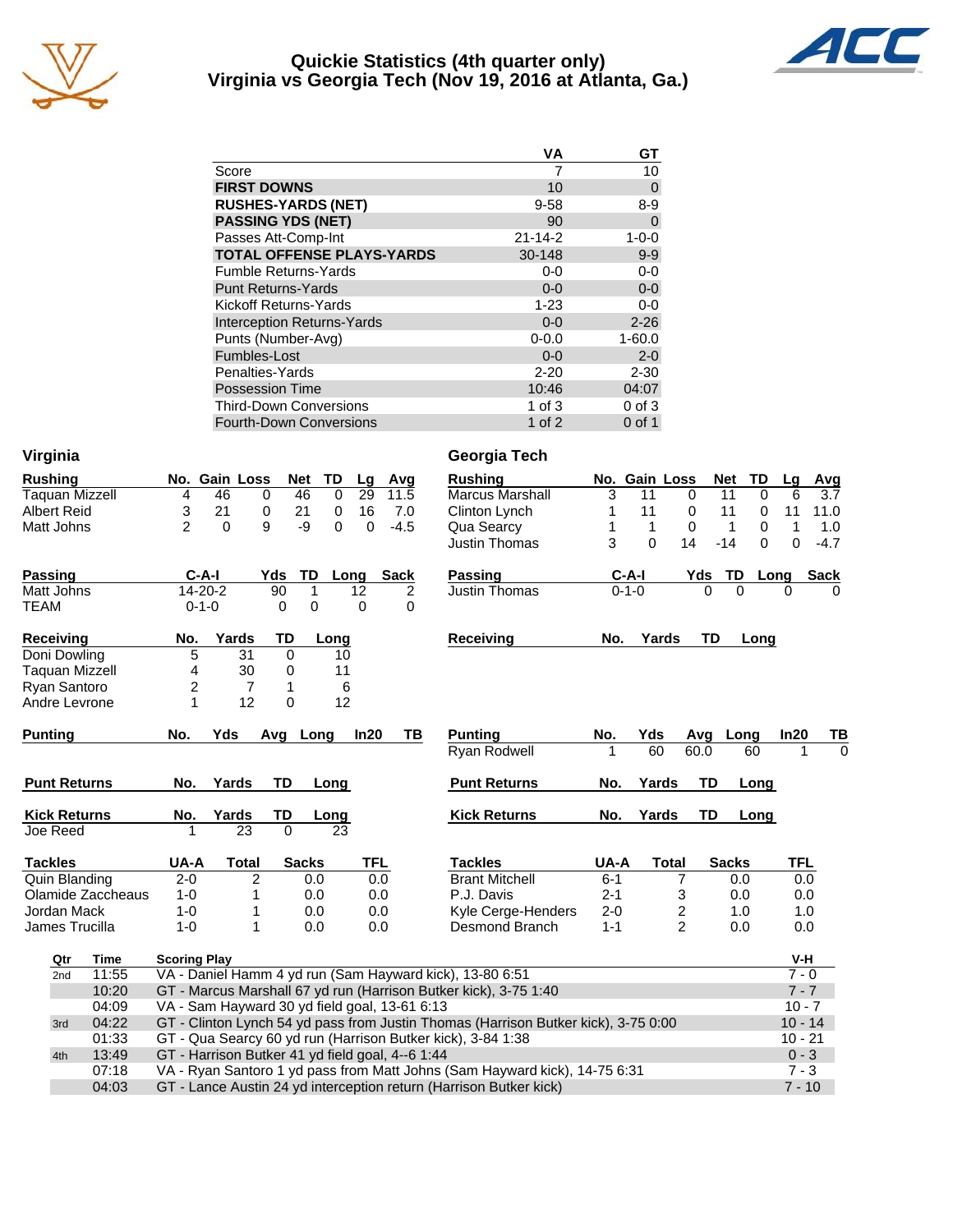

**Scoring Summary (Final) Virginia Football 2016 Virginia vs Virginia Tech (Nov 26, 2016 at Blacksburg, Va.)**



Virginia (2-10,1-7) vs. Virginia Tech (9-3,6-2) Date: Nov 26, 2016 • Site: Blacksburg, Va. • Stadium: Lane/Worsham Field Attendance: 63120

| <b>Score by Quarters</b> |      |                        | Total.   |
|--------------------------|------|------------------------|----------|
| 'Virginia                |      |                        |          |
| Virginia Tech            | ົາ 1 | $\boldsymbol{\Lambda}$ | -0<br>JZ |

|     | Qtr Time | <b>Scoring Play</b>                                                                     | V-H       |
|-----|----------|-----------------------------------------------------------------------------------------|-----------|
|     |          | 1st 02:54 VT - Sam Rogers 8 yd run (Joey Slye kick), 6-33 2:15                          | $0 - 7$   |
|     |          | 2nd 10:40 VT - Cam Phillips 39 yd pass from Jerod Evans (Joey Slye kick), 10-99 4:01    | $0 - 14$  |
|     |          | 07:06 VT - Sam Rogers 32 yd run (Joey Slye kick), 6-69 1:55                             | $0 - 21$  |
|     |          | 02:45 VT - Jerod Evans 1 yd run (Joey Slye kick), 10-67 2:41                            | $0 - 28$  |
|     |          | 3rd 13:22 VT - Bucky Hodges 42 yd pass from Jerod Evans (Joey Slye kick), 1-42 0:08     | $0 - 35$  |
|     |          | 11:27 VT - Joey Slye 24 yd field goal, 6-29 1:17                                        | $0 - 38$  |
|     |          | 07:19 VA - Sam Hayward 29 yd field goal, 12-64 4:14                                     | $3 - 38$  |
|     |          | 06:49 VT - Andrew Motuapuaka 70 yd fumble recovery (Joey Slye kick)                     | $3 - 45$  |
|     |          | 02:37 VT - Travon McMillian 31 yd pass from Brenden Motley (Joey Slye kick), 6-74 2:04  | $3 - 52$  |
| 4th |          | 09:29 VA - Olamide Zaccheaus 39 yd pass from Kurt Benkert (Sam Hayward kick), 5-50 2:01 | $10 - 52$ |

Kickoff time: 12:02 PM • End of Game: 3:24 PM • Total elapsed time: 3:22

Officials: Referee: Gary Patterson; Umpire: Danny Worrell; Linesman: George Geiss;

Line judge: Brian Sakowski; Back judge: Keith Parham; Field judge: Milton Britton;

Side judge: Eddie Bonet; Center judge: Joe Pennucci;

Temperature: 38 F • Wind: NW 23mph • Weather: Cold, prtly cloudy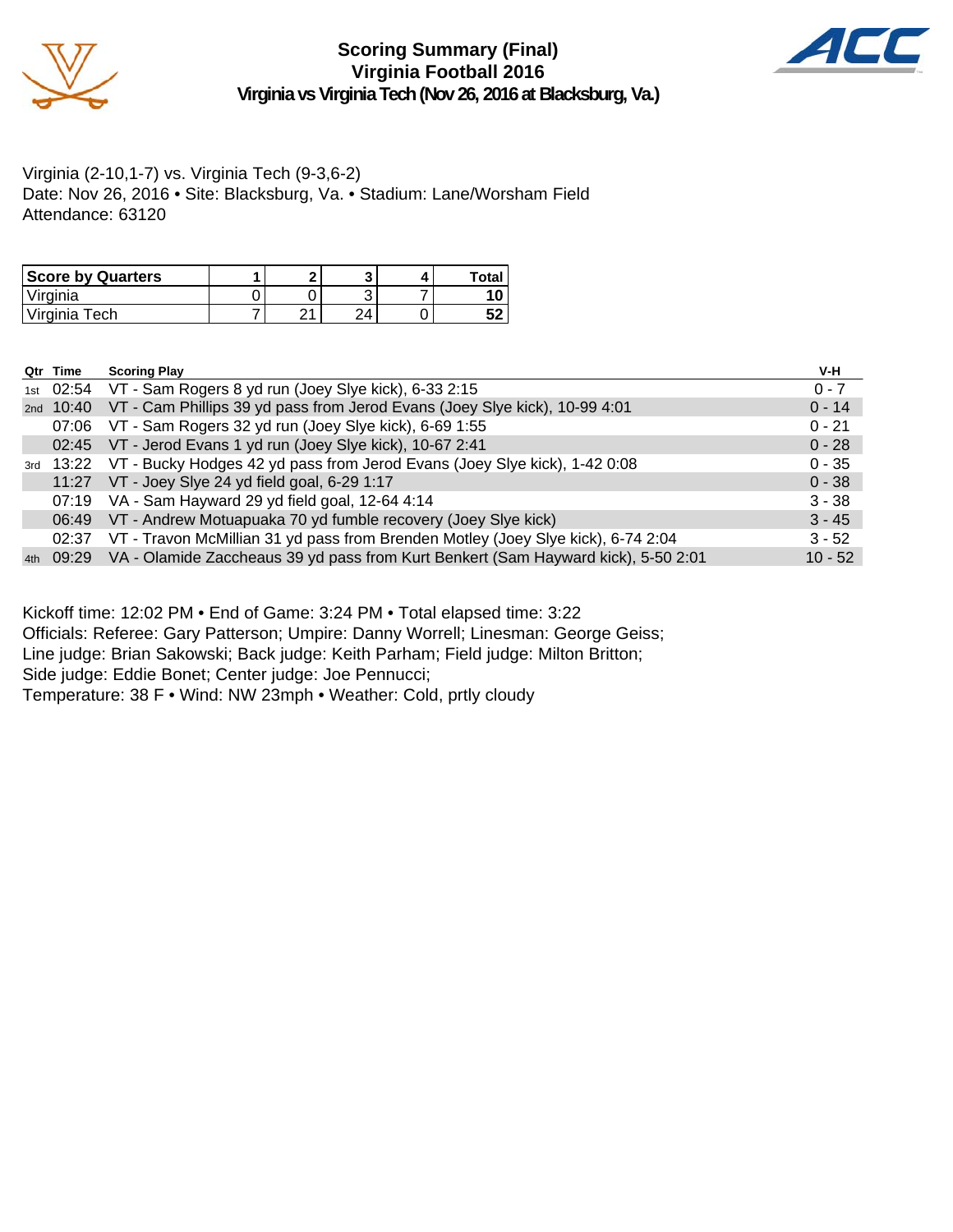





**Virginia vs Virginia Tech (Nov 26, 2016 at Blacksburg, Va.)**

|                                | VA             | VT               |
|--------------------------------|----------------|------------------|
| <b>FIRST DOWNS</b>             | 14             | 29               |
| Rushing                        | $\overline{7}$ | 15               |
| Passing                        | 5              | 13               |
| Penalty                        | $\overline{2}$ | $\mathbf{1}$     |
| <b>NET YARDS RUSHING</b>       | 108            | 289              |
| <b>Rushing Attempts</b>        | 31             | 51               |
| Average Per Rush               | 3.5            | 5.7              |
| <b>Rushing Touchdowns</b>      | 0              | 3                |
| <b>Yards Gained Rushing</b>    | 128            | 301              |
| <b>Yards Lost Rushing</b>      | 20             | 12               |
| <b>NET YARDS PASSING</b>       | 139            | 290              |
| Completions-Attempts-Int       | 13-36-2        | 18-30-0          |
| Average Per Attempt            | 3.9            | 9.7              |
| <b>Average Per Completion</b>  | 10.7           | 16.1             |
| Passing Touchdowns             | 1              | 3                |
| <b>TOTAL OFFENSE YARDS</b>     | 247            | 579              |
| Total offense plays            | 67             | 81               |
| Average Gain Per Play          | 3.7            | 7.1              |
| Fumbles: Number-Lost           | $2 - 1$        | $3 - 2$          |
| Penalties: Number-Yards        | $4 - 31$       | $3 - 35$         |
| <b>PUNTS-YARDS</b>             | 10-423         | 4-134            |
| Average Yards Per Punt         | 42.3           | 33.5             |
| Net Yards Per Punt             | 34.4           | 33.5             |
| Inside 20                      | $\overline{2}$ | $\overline{c}$   |
| 50+ Yards                      | $\overline{2}$ | 0                |
| <b>Touchbacks</b>              | $\overline{2}$ | $\boldsymbol{0}$ |
| Fair catch                     | 3              | 1                |
| <b>KICKOFFS-YARDS</b>          | 3-183          | 9-582            |
| Average Yards Per Kickoff      | 61.0           | 64.7             |
| <b>Net Yards Per Kickoff</b>   | 34.0           | 39.3             |
| <b>Touchbacks</b>              | 1              | 8                |
| Punt returns: Number-Yards-TD  | $0 - 0 - 0$    | $3 - 39 - 0$     |
| Average Per Return             | 0.0            | 13.0             |
| Kickoff returns: Number-Yds-TD | $1 - 28 - 0$   | $2 - 56 - 0$     |
| Average Per Return             | 28.0           | 28.0             |
| Interceptions: Number-Yds-TD   | $0 - 0 - 0$    | $2 - 23 - 0$     |
| Fumble Returns: Number-Yds-TD  | $0 - 0 - 0$    | $1 - 70 - 1$     |
| <b>Miscellaneous Yards</b>     | $\Omega$       | 0                |
| Possession Time                | 27:18          | 32:42            |
| 1st Quarter                    | 5:51           | 9:09             |
| 2nd Quarter                    | 5:46           | 9:14             |
| 3rd Quarter                    | 11:31          | 3:29             |
| 4th Quarter                    | 4:10           | 10:50            |
| <b>Third-Down Conversions</b>  | 3 of 16        | 8 of 15          |
| <b>Fourth-Down Conversions</b> | 1 of 1         | 1 of $1$         |
| Red-Zone Scores-Chances        | $1 - 1$        | $3 - 4$          |
| Touchdowns                     | $0 - 1$        | $2 - 4$          |
| Field goals                    | $1 - 1$        | $1 - 4$          |
| Sacks By: Number-Yards         | $1 - 4$        | $1 - 5$          |
| <b>PAT Kicks</b>               | $1 - 1$        | $7 - 7$          |
| <b>Field Goals</b>             | $1 - 1$        | $1 - 2$          |
| Points off turnovers           | 0              | 10               |

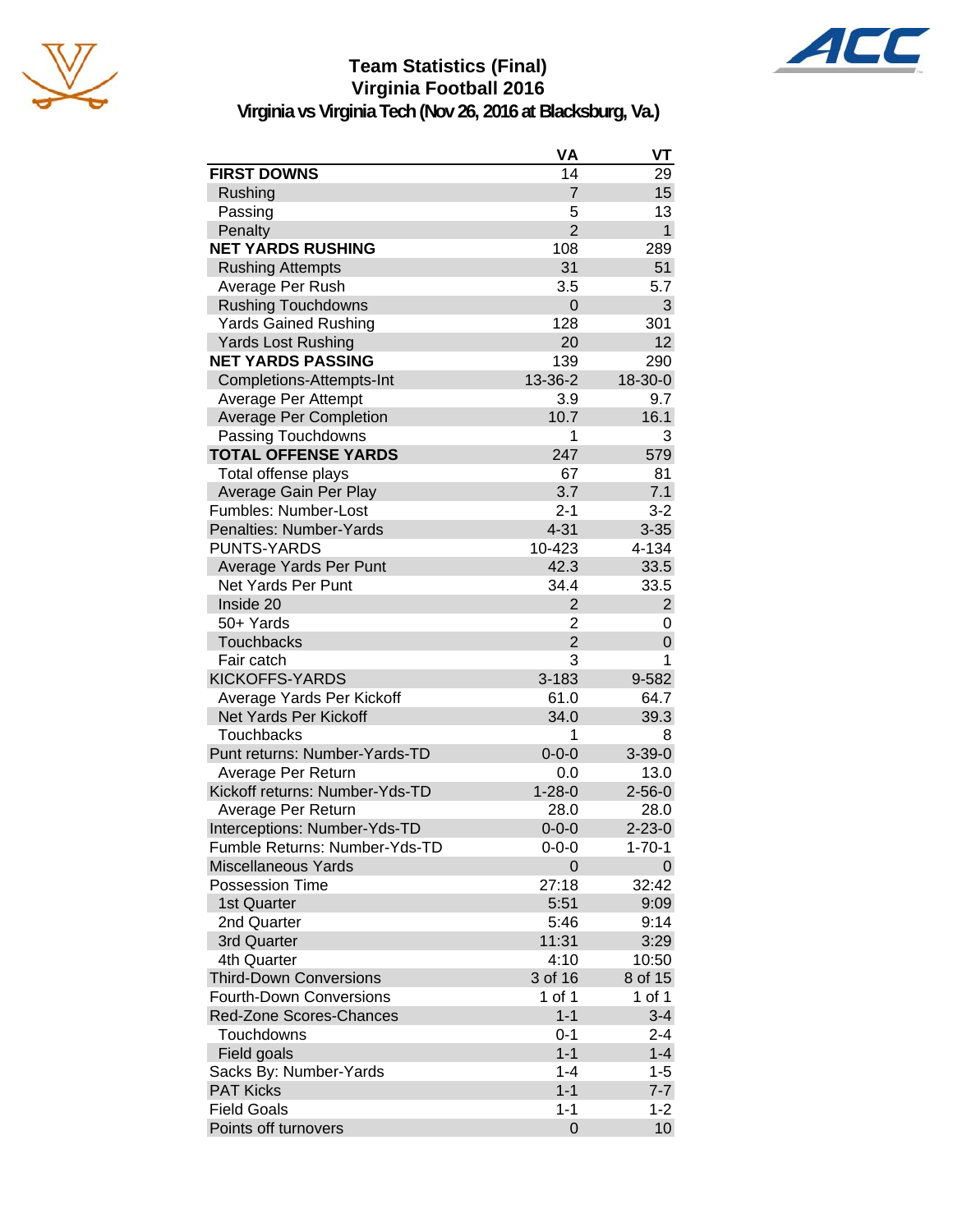

## **Individual Statistics (Final) Virginia Football 2016**



**Virginia vs Virginia Tech (Nov 26, 2016 at Blacksburg, Va.)**

#### **Virginia Virginia Tech**

| <b>Rushing</b>        |    | No. Gain Loss |    | Net | TD | Lq | Avq    |
|-----------------------|----|---------------|----|-----|----|----|--------|
| <b>Taquan Mizzell</b> | 22 | 118           | 5  | 113 | 0  | 21 | 5.1    |
| Daniel Hamm           |    | 2             | 0  | 2   | 0  | 2  | 2.0    |
| Matt Johns            |    | 1             | 0  | 1   | 0  | 1  | 1.0    |
| <b>Kurt Benkert</b>   | 2  | 5             | 5  | Ω   | 0  | 5  | 0.0    |
| Jordan Ellis          | 2  | 2             | 2  | 0   | 0  | 2  | 0.0    |
| Joe Reed              |    | 0             | 0  | 0   | O  | 0  | 0.0    |
| <b>Connor Brewer</b>  |    | 0             | 2  | -2  | 0  | 0  | $-2.0$ |
| <b>TEAM</b>           |    | 0             | 6  | -6  | 0  | 0  | $-6.0$ |
| Totals                | 31 | 128           | 20 | 108 | n  | 21 | 3.5    |

| <b>Passing</b> | C-A-I        | Yds | TD. | Lona | Sack |
|----------------|--------------|-----|-----|------|------|
| Kurt Benkert   | $9 - 26 - 0$ | 122 |     | 39   |      |
| Matt Johns     | $4 - 10 - 2$ |     |     |      |      |
| Totals         | 13-36-2      | 139 |     | 39   |      |

| <b>Receiving</b>      | No. | Yards | ТD | Long |
|-----------------------|-----|-------|----|------|
| Doni Dowling          | 3   | 26    | 0  | 12   |
| Keeon Johnson         | 3   | 17    | 0  | 9    |
| Olamide Zaccheaus     | 2   | 49    |    | 39   |
| David Eldridge        | 2   | 15    | 0  | 8    |
| Joe Reed              | 1   | 28    | 0  | 28   |
| Hasise Dubois         | 1   | 6     | 0  | 6    |
| <b>Taguan Mizzell</b> |     | -2    | Ω  |      |
| Totals                | 13  | 139   |    | 39   |

| <b>Punting</b> |     |     |      | Yds Avg Long In20 | TB. |
|----------------|-----|-----|------|-------------------|-----|
| Nicholas Conte | 10. | 423 | 42.3 | 67                |     |
| Totals         |     | 423 | 42.3 |                   |     |

|                | Punt |        |  |  | <b>Kickoff</b> |            | <b>Intercept</b> |             |    |
|----------------|------|--------|--|--|----------------|------------|------------------|-------------|----|
| <b>Returns</b> |      | No Yds |  |  | Lg $No$ Yds    |            |                  | Lg $No$ Yds | La |
| Joe Reed       |      |        |  |  | 28             | 28         |                  |             |    |
| Totals         |      |        |  |  | 28             | <b>281</b> |                  |             |    |

| <b>Field goals</b> | Qtr | Time  | Dist     |           | Result |       |
|--------------------|-----|-------|----------|-----------|--------|-------|
| Sam Hayward        | 3rd | 07:19 | 29 yards |           | Good   |       |
| <b>Kickoffs</b>    | No. | Yards |          | Avq       | ΤВ     | OВ    |
| Sam Hayward        | 3   | 183   |          | 61.0      | 1      | 0     |
| All-purpose        | Run | Rcv   | ΚR       | <b>PR</b> | IR     | Total |
| Taquan Mizzell     | 113 | $-2$  | 0        | 0         | 0      | 111   |
| Joe Reed           | 0   | 28    | 28       | 0         | 0      | 56    |
| Olamide Zaccheaus  | 0   | 49    | 0        | 0         | 0      | 49    |
| Doni Dowling       | 0   | 26    | 0        | 0         | 0      | 26    |

| <b>Rushing</b>                                                   | No.             | <b>Gain Loss</b> |            |                | <b>Net</b>     | TD                      |                | Lg                  | Avg         |
|------------------------------------------------------------------|-----------------|------------------|------------|----------------|----------------|-------------------------|----------------|---------------------|-------------|
| Sam Rogers                                                       | 15              | 105              |            | 0              | 105            |                         | 2              | 32                  | 7.0         |
| D.J. Reid                                                        | 9               | 54               |            | 0              | 54             | 0                       |                | 18                  | 6.0         |
| Jerod Evans                                                      | 11              | 47               |            | 9              | 38             |                         | 1              | 13                  | 3.5         |
| <b>Brenden Motley</b>                                            | 5               | 34               |            | $\overline{2}$ | 32             |                         | 0              | 13                  | 6.4         |
| <b>Travon McMillian</b>                                          | 5               | 32               |            | 0              | 32             | 0                       |                | 17                  | 6.4         |
| <b>Steven Peoples</b>                                            | 3               | 15               |            | 0              | 15             |                         | 0              | 6                   | 5.0         |
| Sean Daniel                                                      | 1               | 10               |            | 0              | 10             |                         | 0              | 10                  | 10.0        |
| <b>Cam Phillips</b>                                              | 1               |                  | 4          | 0              | 4              |                         | 0              | 4                   | 4.0         |
| <b>TEAM</b>                                                      | 1               |                  | 0          | 1              | $-1$           | 0                       |                | 0                   | $-1.0$      |
| <b>Totals</b>                                                    | $\overline{51}$ | 301              |            | 12             | 289            | $\overline{\mathbf{3}}$ |                | 32                  | 5.7         |
| <b>Passing</b>                                                   |                 | C-A-I            |            | Yds            | TD             |                         | Long           |                     | <b>Sack</b> |
| Jerod Evans                                                      |                 | 16-27-0          |            | 253            |                | $\overline{2}$          | 42             |                     | 1           |
| <b>Brenden Motley</b>                                            |                 | $2 - 3 - 0$      |            |                | 37             | 1                       | 31             |                     | 0           |
| <b>Totals</b>                                                    |                 | 18-30-0          |            | 290            |                | 3                       | 42             |                     | 1           |
| <b>Receiving</b>                                                 | No.             |                  | Yards      |                | TD             | Long                    |                |                     |             |
| Cam Phillips                                                     |                 | 6                | 87         |                | 1              |                         | 39             |                     |             |
| <b>Bucky Hodges</b>                                              |                 | 4                | 69         |                | 1              |                         | 42             |                     |             |
| <b>Isaiah Ford</b>                                               |                 | 4                | 68         |                | 0              |                         | 29             |                     |             |
| Sam Rogers                                                       |                 | $\overline{c}$   | 29         |                | 0              |                         | 30             |                     |             |
| <b>Travon McMillian</b>                                          |                 | 1                | 31         |                | 1              |                         | 31             |                     |             |
| Sean Daniel                                                      |                 | 1                |            | 6              | 0              |                         | 6              |                     |             |
| Totals                                                           |                 | 18               | 290        |                | 3              |                         | 42             |                     |             |
|                                                                  |                 |                  |            |                |                |                         |                |                     |             |
| <b>Punting</b>                                                   | No.             | Yds              |            | Avg            |                | Long                    |                | In20                | ΤВ          |
| Mitchell Ludwig                                                  | 4<br>4          |                  | 134<br>134 | 33.5           |                | 43                      |                | 2<br>$\overline{2}$ | 0           |
| <b>Totals</b>                                                    |                 |                  |            | 33.5           |                | 43                      |                |                     | 0           |
|                                                                  |                 | Punt             |            |                | <b>Kickoff</b> |                         |                | Intercept           |             |
| <b>Returns</b>                                                   | No              | Yds              | Lgl        | No             | Yds            | Lg No                   |                | Yds                 | <u>Lg</u>   |
| <b>Cam Phillips</b>                                              | $\overline{2}$  | 22               | 15         | 0              | 0              | 0                       | 0              | 0                   | 0           |
| C.J. Carroll                                                     | 1               | 17               | 17         | 0              | 0              | 0                       | 0              | 0                   | 0           |
| Henri Murphy                                                     | 0               | 0                | 0          | $\overline{2}$ | 56             | 40                      | 0              | 0                   | 0           |
| <b>Chuck Clark</b>                                               | 0               | 0                | 0          | 0              | 0              | 0                       | 0              | 24                  | 24          |
| Adonis Alexander                                                 | 0               | 0                | 0          | 0              | 0              | 0                       | 1              | -1                  | 0           |
| Andrew Motuapuaka                                                | 0               | 0                | 0          | 0              | 0              | 0                       | 1              | 0                   | 0           |
| Totals                                                           | 3               | 39               | 17         | $\overline{2}$ | 56             | 40                      | $\overline{2}$ | 23                  | 24          |
| <b>Field goals</b>                                               | Qtr             | Time             |            | <b>Dist</b>    |                |                         | Result         |                     |             |
| Joey Slye                                                        | 2nd             | 00:35            |            |                | 45 yards       |                         | Missed         |                     |             |
| Joey Slye                                                        | 3rd             | 11:27            |            |                | 24 yards       |                         | Good           |                     |             |
| <b>Kickoffs</b>                                                  | No.             |                  | Yards      |                | Avg            | TВ                      |                | ОВ                  |             |
| Joey Slye                                                        | 9               |                  | 582        |                | 64.7           |                         | 8              | 0                   |             |
|                                                                  |                 |                  |            |                |                |                         |                |                     |             |
|                                                                  | Run             |                  | <b>Rcv</b> | ΚR             | PR             |                         | IR             |                     | Total       |
|                                                                  | 105             |                  | 29         | 0              |                | 0                       | 0              |                     | 134         |
| All-purpose<br>Sam Rogers<br>Cam Phillips<br><b>Bucky Hodges</b> |                 | 4<br>0           | 87<br>69   | 0<br>0         | 22             | 0                       | 0<br>0         |                     | 113<br>69   |

Bucky Hodges 0 69 0 0 0 69<br>Isaiah Ford 0 68 0 0 0 68 Isaiah Ford 0 68 0 0 0 68

FUMBLES: Virginia-TEAM 1-0; Connor Brewer 1-1. Virginia Tech-Travon McMillian 1-1; Henri Murphy 1-1; Steven Peoples 1-0.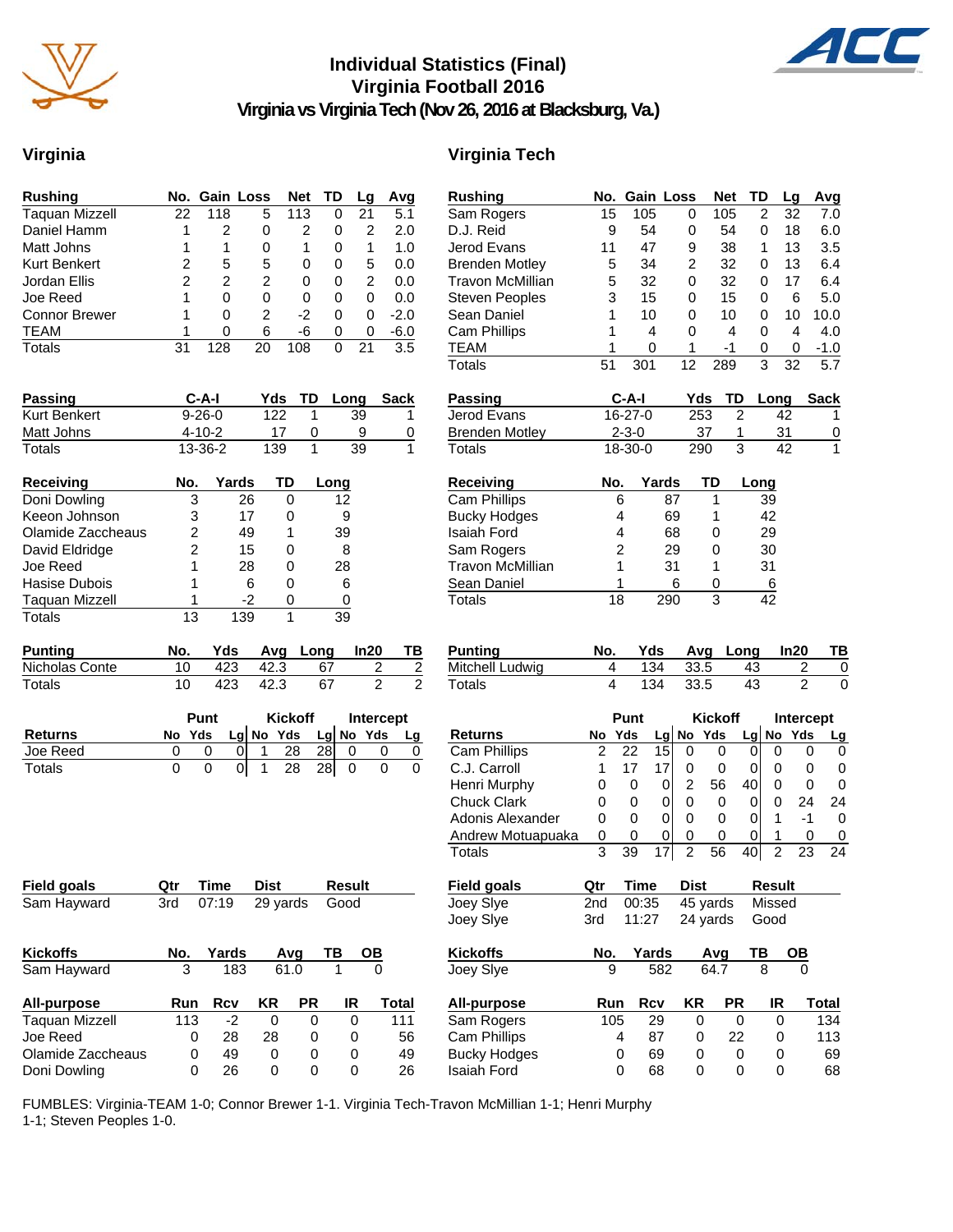

#### **Defensive Statistics (Final) Virginia Football 2016 Virginia vs Virginia Tech (Nov 26, 2016 at Blacksburg, Va.)**



| ##              | Virginia                  | Solo           | Ast                  |                      | <b>Total Sacks-Yds</b>   | <b>TFL-Yds</b>              | FF                             | FR-Yds                           | Int-Yds                  | <b>BrUp</b>                   | <b>Blks</b>                  | QBH          |
|-----------------|---------------------------|----------------|----------------------|----------------------|--------------------------|-----------------------------|--------------------------------|----------------------------------|--------------------------|-------------------------------|------------------------------|--------------|
| 53              | <b>Micah Kiser</b>        | 6              | 8                    | $\overline{14}$      |                          | $\overline{a}$              | 1                              | L.                               |                          | 1                             |                              |              |
| 3               | <b>Quin Blanding</b>      | 5              | $\overline{7}$       | 12                   | ÷                        | $1.0 - 2$                   | $\blacksquare$                 | $1 - 0$                          |                          |                               | $\overline{a}$               |              |
|                 | 39 Chris Moore            | 1              | 7                    | 8                    | $\blacksquare$           |                             | $\blacksquare$                 | $\overline{a}$                   |                          |                               | ä,                           |              |
|                 | 38 Kelvin Rainey          | $\overline{4}$ | 3                    | $\overline{7}$       | $\overline{\phantom{0}}$ | $\blacksquare$              | $\blacksquare$                 | $\overline{\phantom{a}}$         |                          | $\blacksquare$                | $\overline{\phantom{m}}$     |              |
|                 | 98 Landan Word            | 3              | $\mathbf{3}$         | 6                    | $1.0 - 4$                | $1.0 - 4$                   | $\blacksquare$                 | $1 - 0$                          |                          | $\overline{\phantom{a}}$      | ÷,                           | 1            |
| $\mathbf{1}$    | Donte Wilkins             | $\overline{2}$ | $\overline{4}$       | 6                    | $\overline{\phantom{0}}$ |                             | $\blacksquare$                 | $\overline{\phantom{a}}$         |                          | $\overline{a}$                | $\overline{\phantom{m}}$     |              |
|                 | 54 Matt Terrell           | 3              | $\overline{c}$       | 5                    | $\overline{\phantom{a}}$ | $1.0 - 1$                   | $\blacksquare$                 | $\blacksquare$                   | Ξ.                       | $\blacksquare$                | $\overline{\phantom{a}}$     | $\mathbf{1}$ |
| 51              | Zach Bradshaw             | 3              | $\mathbf{0}$         | 3                    | $\overline{\phantom{a}}$ |                             | $\mathbf{1}$                   |                                  |                          | $\overline{a}$                | $\overline{\phantom{0}}$     | $\mathbf{1}$ |
|                 | 13 Chris Peace            | 3              | $\pmb{0}$            | 3                    | $\overline{\phantom{a}}$ | $2.0 - 5$                   | $\overline{\phantom{a}}$       | $\blacksquare$                   | $\blacksquare$           | $\blacksquare$                | $\blacksquare$               |              |
|                 | 90 Jack Powers            | $\mathbf{1}$   | $\overline{2}$       | 3                    |                          |                             |                                |                                  |                          |                               |                              |              |
| 58              | Eli Hanback               | 1              | $\overline{c}$       | 3                    |                          |                             |                                |                                  |                          | ÷,                            |                              |              |
| 21              | Juan Thornhill            | $\overline{2}$ | $\mathbf 0$          | $\overline{2}$       | $\overline{\phantom{a}}$ |                             | $\overline{\phantom{a}}$       |                                  |                          | $\overline{2}$                | $\overline{\phantom{a}}$     |              |
|                 | 34 Bryce Hall             | 1              | 1                    | $\overline{c}$       | $\overline{\phantom{a}}$ |                             | $\blacksquare$                 |                                  |                          | 1                             | ä,                           |              |
|                 | 40 C.J. Stalker           | $\overline{0}$ | $\overline{2}$       | $\overline{2}$       | $\overline{a}$           |                             | $\overline{\phantom{a}}$       |                                  |                          | $\overline{\phantom{a}}$      | $\overline{\phantom{a}}$     |              |
|                 | 59 Mark Hall              | 0              | $\overline{c}$       | $\overline{c}$       | ä,                       |                             | $\blacksquare$                 |                                  |                          | $\overline{\phantom{a}}$      | $\qquad \qquad \blacksquare$ |              |
|                 | 28 Wilfred Wahee          | $\mathbf{1}$   | $\mathbf{0}$         | $\mathbf{1}$         | $\overline{\phantom{a}}$ |                             | $\overline{\phantom{a}}$       |                                  |                          | $\overline{\phantom{a}}$      | ÷,                           |              |
| 81              | Joe Reed                  | 1              | $\mathbf 0$          | 1                    | $\blacksquare$           | $\overline{\phantom{a}}$    | $\blacksquare$                 | $\blacksquare$                   | $\blacksquare$           | $\blacksquare$                | ä,                           |              |
|                 | 72 Eric Smith             | $\mathbf{1}$   | $\overline{0}$       | $\mathbf{1}$         | $\overline{\phantom{0}}$ |                             | $\overline{\phantom{a}}$       |                                  |                          | $\overline{a}$                | $\overline{\phantom{0}}$     |              |
|                 | 67 Jack English           | 1              | $\mathbf 0$          | $\mathbf{1}$         | $\blacksquare$           | $\sim$                      | $\overline{\phantom{a}}$       | $\sim$                           | ٠                        | $\blacksquare$                | ÷,                           |              |
|                 | 20 Steven Wright          | $\overline{0}$ | $\mathbf{1}$         | $\mathbf{1}$         |                          |                             |                                |                                  |                          |                               |                              |              |
|                 | 57 James Trucilla         | 0              | 1                    | $\mathbf{1}$         |                          |                             |                                |                                  |                          |                               |                              |              |
|                 | 37 Jordan Mack            | 0              | $\mathbf{1}$         | $\mathbf{1}$         | $\blacksquare$           |                             | $\overline{\phantom{a}}$       |                                  |                          |                               | $\overline{a}$               |              |
| 99              | Joe Spaziani              | 0              | 1                    | $\mathbf{1}$         |                          |                             | $\sim$                         |                                  |                          |                               | ÷,                           |              |
|                 | 10 Jordan Ellis           | $\overline{0}$ | $\mathbf{1}$         | $\mathbf{1}$         |                          |                             | $\blacksquare$                 | $\blacksquare$                   |                          | $\overline{\phantom{a}}$      | $\blacksquare$               |              |
|                 | <b>Totals</b>             | 39             | 48                   | 87                   | $1.0 - 4$                | $5.0 - 12$                  | $\overline{2}$                 | $2 - 0$                          | $0-0$                    | 4                             | $\mathbf 0$                  | 3            |
|                 |                           |                |                      |                      |                          |                             |                                |                                  |                          |                               |                              |              |
|                 |                           |                |                      |                      |                          |                             |                                |                                  |                          |                               |                              |              |
|                 |                           |                |                      |                      |                          |                             |                                |                                  |                          |                               |                              |              |
| ##              | <b>Virginia Tech</b>      | Solo           | Ast                  |                      | <b>Total Sacks-Yds</b>   | <b>TFL-Yds</b>              | FF<br>$\blacksquare$           | FR-Yds                           | Int-Yds                  | <b>BrUp</b>                   | <b>Blks</b>                  | QBH          |
| 54              | Andrew Motuapuaka         | 3              | 3                    | 6                    | $\overline{\phantom{a}}$ |                             | $\overline{\phantom{a}}$       | $1 - 70$<br>L,                   | $1 - 0$                  | $\overline{\phantom{a}}$      | $\overline{\phantom{a}}$     |              |
| 49              | <b>Tremaine Edmunds</b>   | 3              | $\overline{2}$       | 5                    | $\blacksquare$           | $1.5 - 7$                   |                                |                                  |                          |                               |                              |              |
|                 | 36 Adonis Alexander       | 3              | 1                    | 4                    | $\overline{\phantom{a}}$ |                             |                                |                                  | $1 - 1$                  | 1<br>$\overline{\phantom{a}}$ | ÷,<br>÷,                     | 1            |
| $6\phantom{1}6$ | <b>Mook Reynolds</b>      | 3              | $\mathbf{1}$         | $\overline{4}$       | $\blacksquare$           | $1.0 - 2$<br>$\blacksquare$ | $\mathbf{1}$<br>$\blacksquare$ | $\blacksquare$                   | Ξ.                       | $\blacksquare$                | ä,                           |              |
|                 | 23 Der'Woun Greene        | 3              | 1                    | 4                    | $\overline{\phantom{0}}$ |                             | $\overline{\phantom{a}}$       | $\overline{a}$                   |                          | $\overline{a}$                | $\overline{\phantom{0}}$     |              |
|                 | 22 Terrell Edmunds        | 3              | $\mathbf 0$          | 3                    |                          |                             |                                |                                  | $\blacksquare$           |                               |                              |              |
| 8               | <b>Nigel Williams</b>     | $\overline{2}$ | $\mathbf{1}$         | 3                    | $\blacksquare$           | $2.0 - 3$                   | $\blacksquare$                 | $\blacksquare$<br>$\blacksquare$ |                          | $\blacksquare$                | ä,                           |              |
|                 | 19 Chuck Clark            | $\mathbf{1}$   | $\overline{2}$       | 3                    | $\overline{\phantom{0}}$ |                             | $\overline{\phantom{a}}$       |                                  | $0 - 24$                 | $\overline{\phantom{a}}$      | ٠                            |              |
|                 | 4D Ken Ekanem             | 2              | $\mathbf 0$          | $\overline{c}$       | $1.0 - 5$                | $1.0 - 5$                   | $\blacksquare$                 |                                  | $\overline{\phantom{a}}$ |                               | ÷,                           | $\sqrt{3}$   |
|                 | 94 Trevon Hill            | $\overline{2}$ | $\mathbf{0}$         | $\overline{2}$       | $\overline{\phantom{a}}$ |                             | $\overline{\phantom{a}}$       | $\sim$                           |                          |                               | $\overline{\phantom{m}}$     |              |
|                 | 31 Brandon Facyson        | 1              | $\mathbf{1}$         | $\overline{c}$       | $\overline{\phantom{a}}$ | $1.0 - 2$                   | $\overline{\phantom{a}}$       |                                  |                          | 3                             | $\blacksquare$               |              |
|                 | 14 Tavante Beckett        | $\mathbf{1}$   | $\mathbf{1}$         | $\overline{c}$       | $\overline{a}$           | $0.5 - 1$                   | $\overline{a}$                 |                                  |                          | $\overline{a}$                | ÷,                           |              |
|                 | 60 Woody Baron            | 0              | $\overline{c}$       | $\overline{2}$       |                          | $0.5 - 1$                   | $\overline{\phantom{a}}$       |                                  |                          |                               | $\overline{\phantom{m}}$     |              |
|                 | 56 Sean Huelskamp         | $\pmb{0}$      | $\overline{c}$       | $\mathfrak{p}$       |                          |                             |                                |                                  |                          |                               |                              | $\mathbf{1}$ |
|                 | 97 Tim Settle             | 1              | 0                    | 1                    | $\overline{\phantom{a}}$ | $1.0 - 1$                   | $\overline{\phantom{a}}$       | $\blacksquare$                   |                          | $\overline{\phantom{a}}$      | $\overline{\phantom{a}}$     | 1            |
|                 | 91 Steve Sobczak          | 0              | $\mathbf{1}$         | $\mathbf{1}$         |                          |                             | $\overline{\phantom{0}}$       | $\blacksquare$                   |                          | $\overline{\phantom{a}}$      | $\overline{\phantom{0}}$     | $\mathbf{1}$ |
|                 | 98 Ricky Walker           | $\pmb{0}$      | $\mathbf{1}$         | 1                    | $\overline{\phantom{a}}$ | $\blacksquare$              | $\overline{\phantom{a}}$       | $\overline{\phantom{a}}$         | $\blacksquare$           | $\overline{\phantom{a}}$      | ÷,                           | $\mathbf{1}$ |
|                 | 17 Jahque Alleyne         | 0              | $\mathbf{1}$         | $\mathbf{1}$         | $\overline{\phantom{0}}$ |                             | $\overline{\phantom{a}}$       |                                  |                          | $\overline{\phantom{a}}$      | ٠                            |              |
|                 | 11 Houshun Gaines         | 0              | $\mathbf 1$          | 1                    | ٠                        |                             | $\blacksquare$                 |                                  |                          | ä,                            | $\blacksquare$               |              |
|                 | 24 Anthony Shegog         | 0              | $\mathbf{1}$         | $\mathbf{1}$         | $\overline{\phantom{0}}$ | $\overline{\phantom{a}}$    | $\overline{a}$                 |                                  | $\overline{\phantom{a}}$ |                               | $\overline{\phantom{0}}$     |              |
|                 | 2D Curtis Williams        | 0              | $\mathbf{1}$         | 1                    | $\overline{\phantom{a}}$ | $0.5 - 0$                   | $\overline{\phantom{a}}$       | $\blacksquare$                   | ۰.                       | $\blacksquare$                | $\qquad \qquad \blacksquare$ |              |
|                 | 20 Deon Newsome           | 0              | $\mathbf{1}$         | $\mathbf{1}$         | $\overline{\phantom{0}}$ | $\blacksquare$              | $\overline{\phantom{a}}$       | $\overline{\phantom{a}}$         | ٠                        | $\overline{\phantom{a}}$      | $\overline{\phantom{a}}$     |              |
|                 | 99 Vinny Mihota<br>Totals | 0<br>28        | 0<br>$\overline{24}$ | 0<br>$\overline{52}$ | -<br>$1.0 - 5$           | $9.0 - 22$                  | ٠<br>$\mathbf 1$               | $1 - 70$                         | $2 - 23$                 | 1<br>$\overline{5}$           | $\mathbf 0$                  | $\bf 8$      |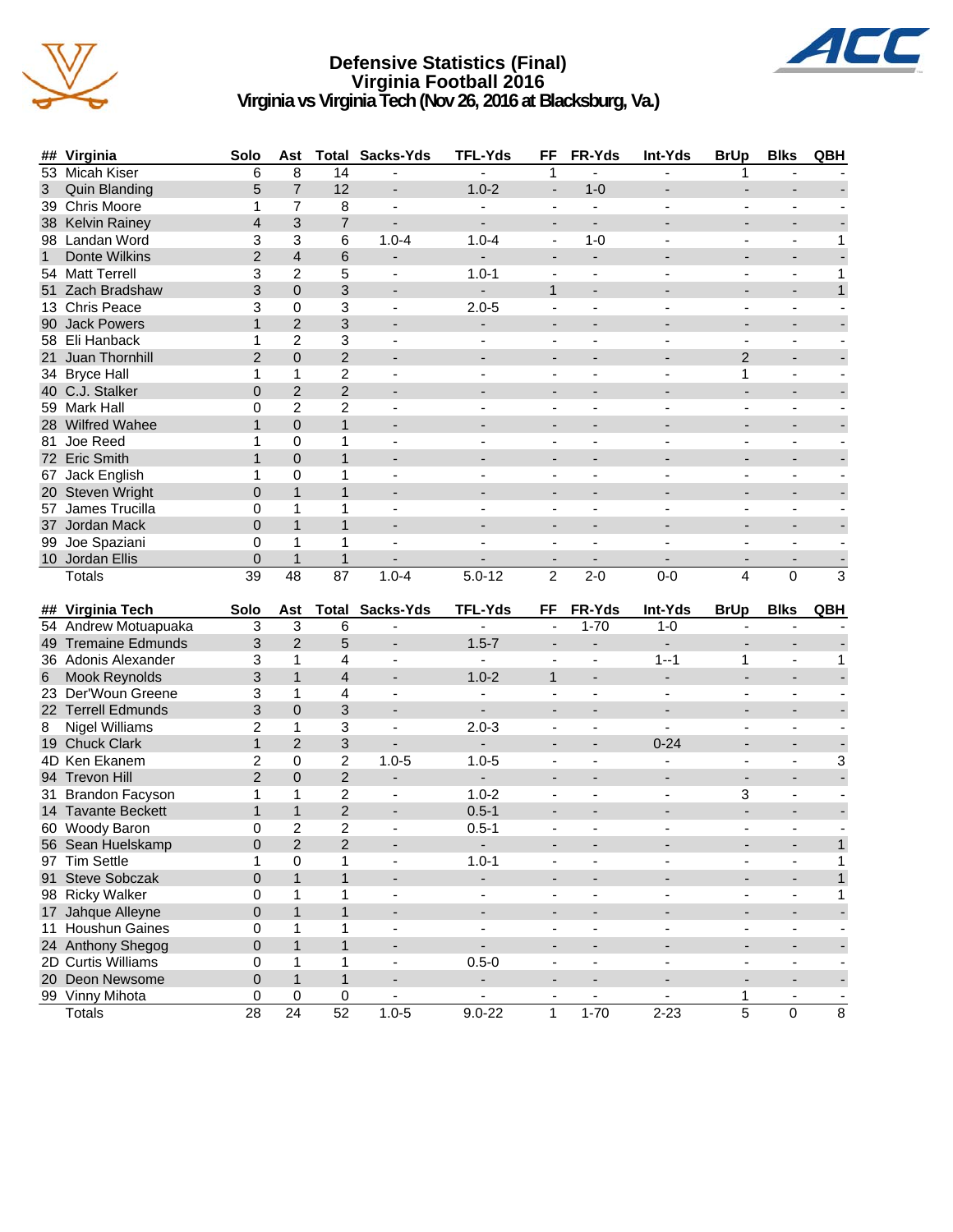

#### **Participation Report (Final) Virginia Football 2016 Virginia vs Virginia Tech (Nov 26, 2016 at Blacksburg, Va.)**



**Virginia**

#### **Virginia Tech**

| Pos         | ## | <b>OFFENSE</b>       | Pos         | ##             | <b>OFFENSE</b>          |
|-------------|----|----------------------|-------------|----------------|-------------------------|
| WR-X        | 81 | Joe Reed             | <b>WR</b>   | 1              | Isaiah Ford             |
| LT          | 67 | Jack English         | LT          | 69             | Yosuah Nijman           |
| LG          | 77 | Jake Fieler          | LG          | 57             | Wyatt Teller            |
| C           | 50 | Jackson Matteo       | C           | 64             | Eric Gallo              |
| <b>RG</b>   | 78 | R.J. Proctor         | <b>RG</b>   | 72             | Augie Conte             |
| RT          | 72 | Eric Smith           | <b>RT</b>   | 71             | Jonathan McLaughlin     |
| QB          | 15 | Matt Johns           | <b>WR</b>   | $\overline{7}$ | <b>Bucky Hodges</b>     |
| SB          | 10 | Jordan Ellis         | RB          | 25             | Sam Rogers              |
| SB          | 4  | Taquan Mizzell       | QB          | 4              | Jerod Evans             |
| WR-Z        | 88 | Ryan Santoro         | <b>RB</b>   | 32             | <b>Steven Peoples</b>   |
| WR-Z        | 80 | Hasise Dubois        | TE.         | 90             | Mitchell Ludwig         |
|             |    |                      |             |                |                         |
|             |    |                      |             |                |                         |
| Pos         | ## | <b>DEFENSE</b>       | Pos         | ##             | <b>DEFENSE</b>          |
| LE.         | 9  | <b>Andrew Brown</b>  | <b>RCB</b>  | 36             | Adonis Alexander        |
| NT          | 1  | Donte Wilkins        | <b>FS</b>   | 19             | <b>Chuck Clark</b>      |
| <b>RE</b>   | 58 | Eli Hanback          | <b>ROV</b>  | 22             | <b>Terrell Edmunds</b>  |
| CВ          | 39 | <b>Chris Moore</b>   | <b>LCB</b>  | 31             | <b>Brandon Facyson</b>  |
| <b>MLB</b>  | 53 | Micah Kiser          | <b>WHIP</b> | 6              | Mook Reynolds           |
| <b>BLB</b>  | 51 | Zach Bradshaw        | MLB         | 54             | Andrew Motuapuaka       |
| <b>WLB</b>  | 13 | <b>Chris Peace</b>   | <b>LOLB</b> | 49             | <b>Tremaine Edmunds</b> |
| FC.         | 21 | Juan Thornhill       | <b>RDE</b>  | 4D             | Ken Ekanem              |
| <b>SABR</b> | 38 | <b>Kelvin Rainey</b> | NT          | 60             | Woody Baron             |
| FS          | 3  | Quin Blanding        | DT          | 8              | <b>Nigel Williams</b>   |

Virginia: 6-Kurt Benkert, 7-Doni Dowling, 8-Keeon Johnson, 11-David Eldridge, 16-Connor Brewer, 19-Andre Levrone, 20-Steven Wright, 22-Daniel Hamm, 25-Chris Sharp, 28-Wilfred Wahee, 30-Nicholas Conte, 33-Olamide Zaccheaus, 37-Jordan Mack, 40-C.J. Stalker, 41-Connor Wingo-Reeves, 42-Jahvoni Simmons, 44-Tanner Cowley, 54-Matt Terrell, 57-James Trucilla, 59-Mark Hall, 71-Jack McDonald, 76-Michael Mooney, 83-Brendan Marshall, 85-Cole Blackman, 89-Sam Hayward, 90-Jack Powers, 95-Juwan Moye, 98-Landan Word, 99-Joe Spaziani.

Virginia Tech: 2D-Curtis Williams, 5-Cam Phillips, 8H-Wright Bynum, 9-Brenden Motley, 9T-Colt Pettit, 11-Houshun Gaines, 12-Henri Murphy, 14-Tavante Beckett, 15-Jaylen Bradshaw, 17-Jahque Alleyne, 20-Deon Newsome, 21-Reggie Floyd, 23-Der'Woun Greene, 24-Anthony Shegog, 26-Jovonn Quillen, 27-Shawn Payne, 34-Travon McMillian, 37-Johnathan Galante, 38-Alden Carpenter, 39-Sean Daniel, 43-Seth Dooley, 46-Joey Slye, 47-Darius Fullwood, 48-D.J. Reid, 56-Sean Huelskamp, 61-Kyle Chung, 62-D'Andre Plantin, 67-Parker Osterloh, 74-Braxton Pfaff, 79-Tyrell Smith, 83-Eric Kumah, 85-Chris Cunningham, 86-C.J. Carroll, 87-Colton Taylor, 88-Divine Deablo, 89-Devin Wilson, 91-Steve Sobczak, 94-Trevon Hill, 97-Tim Settle, 98-Ricky Walker.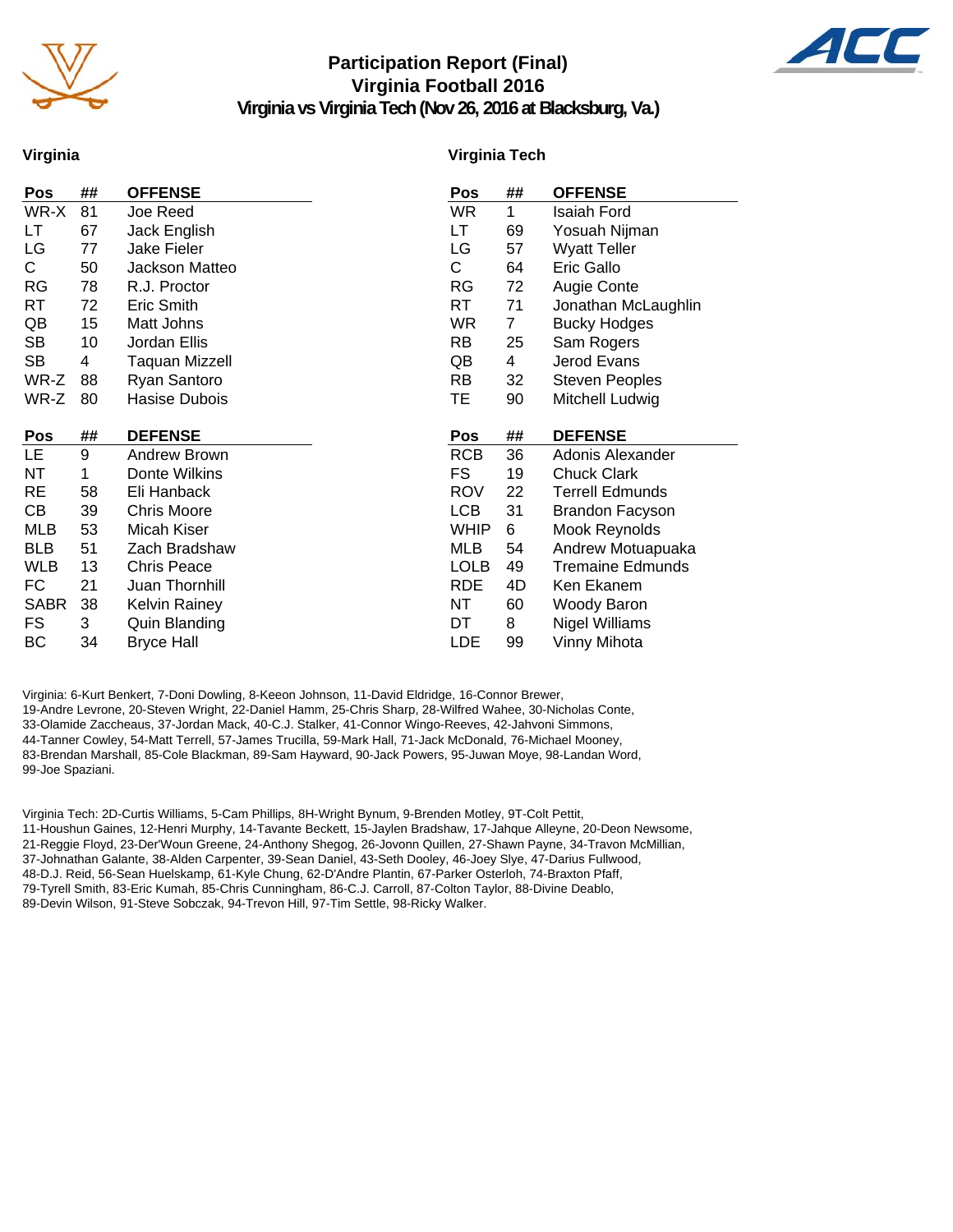

## **Drive Chart (By Team) (Final) Virginia Football 2016**



**Virginia vs Virginia Tech (Nov 26, 2016 at Blacksburg, Va.)**

|           |                 |                 |       | <b>Drive Started</b> |      |       | <b>Drive Ended</b> | <b>Consumed</b>            |            |  |
|-----------|-----------------|-----------------|-------|----------------------|------|-------|--------------------|----------------------------|------------|--|
| Team      | Qtr             | Spot            | Time  | <b>Obtained</b>      | Spot | Time  | <b>How lost</b>    | - Yds<br>ΡI                | <b>TOP</b> |  |
| VA        | 1st             | V18             | 12:47 | Punt                 | T41  | 09:37 | Punt               | $-41$<br>6                 | 3:10       |  |
| <b>VA</b> |                 | V <sub>08</sub> | 06:32 | Punt                 | V05  | 05:09 | Punt               | $-$ (3)<br>3               | 1:23       |  |
| VA        |                 | V <sub>25</sub> | 02:54 | Kickoff              | V33  | 01:57 | Punt               | 3<br>- 8                   | 0:57       |  |
| <b>VA</b> |                 | T38             | 00:21 | Fumble               | T44  | 14:41 | Punt               | 3<br>$-(6)$                | 0:40       |  |
| VA        | 2 <sub>nd</sub> | V <sub>25</sub> | 10:40 | Kickoff              | V33  | 09:01 | Punt               | 3<br>- 8                   | 1:39       |  |
| <b>VA</b> |                 | V <sub>25</sub> | 07:06 | Kickoff              | V30  | 05:26 | Punt               | $3 - 5$                    | 1:40       |  |
| VA        |                 | V25             | 02:45 | Kickoff              | T33  | 01:12 | Interception       | -42<br>6<br>$\sim$         | 1:33       |  |
| <b>VA</b> |                 | V28             | 00:35 | <b>Missed FG</b>     | V27  | 00:00 | End of half        | (1)<br>1 -                 | 0:35       |  |
| VA        | 3rd             | V <sub>25</sub> | 15:00 | Kickoff              | V24  | 13:30 | Punt               | (1)<br>$3 -$               | 1:30       |  |
| <b>VA</b> |                 | V31             | 13:13 | Kickoff              | V35  | 12:44 | Interception       | $\overline{2}$<br>$-4$     | 0:29       |  |
| VA        |                 | V <sub>25</sub> | 11:27 | Kickoff              | T11  | 07:13 | *FIELD GOAL        | 64<br>12<br>$\blacksquare$ | 4:14.      |  |
| <b>VA</b> |                 | T28             | 07:13 | Fumble               | T30  | 06:49 | Fumble             | $3 - (2)$                  | 0:24       |  |
| VA        |                 | V13             | 06:49 | Kickoff              | V43  | 04:41 | Punt               | $5 - 30$                   | 2:08       |  |
| <b>VA</b> |                 | V <sub>25</sub> | 02:37 | Kickoff              | T46  | 14:18 | Punt               | $7 - 29$                   | 3:19       |  |
| VA        | 4th             | V <sub>50</sub> | 11:30 | Punt                 | T00  | 09:29 | *TOUCHDOWN         | $5 - 50$                   | 2:01       |  |
| <b>VA</b> |                 | V <sub>20</sub> | 07:22 | Punt                 | V24  | 05:55 | Punt               | $3 - 4$                    | 1:27       |  |

|                        | 1st   | 2nd   | 3rd     | 4th   | 1st     | 2 <sub>nd</sub> |          |
|------------------------|-------|-------|---------|-------|---------|-----------------|----------|
| Virginia               | Qtr   | Qtr   | Qtr     | Qtr   | Half    | Half            | Total    |
| Time of possession     | 05:51 | 05:46 | 11:31   | 04:10 | 11:37   | 15:41           | 27:18    |
| 3rd down conversions   | 0-3   | 1-4   | $2 - 6$ | 0-3   | $1 - 7$ | $2 - 9$         | $3 - 16$ |
| Average field position | V28   | V25   | V31     | V35   | V27     | V32             | V29      |
| 4th down conversions   | 0-0   | 0-0   | 0-0     | 1-1   | $0 - 0$ | 1-1             | $1 - 1$  |

|      |                 |                 |       | <b>Drive Started</b> |                 |       | <b>Drive Ended</b>       | <b>Consumed</b>                      |            |
|------|-----------------|-----------------|-------|----------------------|-----------------|-------|--------------------------|--------------------------------------|------------|
| Team | Qtr             | Spot            | Time  | <b>Obtained</b>      | Spot            | Time  | <b>How lost</b>          | - Yds<br>ΡI                          | <b>TOP</b> |
| VT   | 1st             | T <sub>25</sub> | 15:00 | Kickoff              | V48             | 12:47 | Punt                     | 27<br>6<br>$\sim$                    | 2:13       |
| VT   |                 | T20             | 09:37 | Punt                 | T49             | 06:32 | Punt                     | - 29<br>8                            | 3:05       |
| VT   |                 | V33             | 05:09 | Punt                 | V <sub>00</sub> | 02:54 | <i><b>*TOUCHDOWN</b></i> | -33<br>6<br>$\overline{\phantom{a}}$ | 2:15.      |
| VT   |                 | T20             | 01:57 | Punt                 | T38             | 00:21 | Fumble                   | $4 - 18$                             | 1:36       |
| VT   | 2 <sub>nd</sub> | <b>T01</b>      | 14:41 | Punt                 | V <sub>00</sub> | 10:40 | *TOUCHDOWN               | 10<br>99<br>$\blacksquare$           | 4:01       |
| VT   |                 | T31             | 09:01 | Punt                 | V <sub>00</sub> | 07:06 | *TOUCHDOWN               | $6 -$<br>69                          | 1:55       |
| VT   |                 | T33             | 05:26 | Punt                 | V <sub>00</sub> | 02:45 | *TOUCHDOWN               | 10<br>67<br>$\blacksquare$           | 2:41.      |
| VT   |                 | T43             | 01:12 | Interception         | V <sub>28</sub> | 00:35 | Missed FG                | $5 - 29$                             | 0:37       |
| VT   | 3rd             | V42             | 13:30 | Punt                 | V <sub>00</sub> | 13:22 | *TOUCHDOWN               | 42<br>$\sim$                         | 0:08       |
| VT   |                 | V36             | 12:44 | Interception         | <b>V07</b>      | 11:27 | *FIELD GOAL              | $6 - 29$                             | $1:17$ .   |
| VT   |                 | T28             | 07:19 | Kickoff              | T <sub>28</sub> | 07:13 | Fumble                   | $\Omega$<br>- 0                      | 0:06       |
| VT   |                 | T30             | 06:49 | Fumble               | T <sub>30</sub> | 06:49 | <i><b>*TOUCHDOWN</b></i> | $0 - 0$                              | 0:00       |
| VT   |                 | T26             | 04:41 | Punt                 | V <sub>00</sub> | 02:37 | *TOUCHDOWN               | 6<br>74<br>$\overline{\phantom{a}}$  | 2:04       |
| VT   | 4th             | T <sub>16</sub> | 14:18 | Punt                 | T <sub>24</sub> | 11:30 | Punt                     | 3<br>- 8                             | 2:48       |
| VT   |                 | T40             | 09:29 | Kickoff              | T45             | 07:22 | Punt                     | 3<br>- 5                             | 2:07       |
| VT   |                 | T <sub>23</sub> | 05:55 | Punt                 | V18             | 00:00 | End of half              | 9<br>$-59$                           | 5:55       |

|                        | 1st     | 2nd     | 3rd   | 4th     | 1st      | 2nd     |          |
|------------------------|---------|---------|-------|---------|----------|---------|----------|
| Virginia Tech          | Qtr     | Qtr     | Qtr   | Qtr     | Half     | Half    | Total    |
| Time of possession     | 09:09   | 09:14   | 03:29 | 10:50   | 18:23    | 14:19   | 32:42    |
| 3rd down conversions   | $3 - 5$ | $3 - 5$ | 0-1   | $2 - 4$ | $6 - 10$ | $2 - 5$ | $8 - 15$ |
| Average field position | T33     | T27     | T49   | T26     | T30      | T37     | T33      |
| 4th down conversions   | 0-0     | 1-1     | 0-0   | $0 - 0$ | 1-1      | ი-ი     | $1 - 1$  |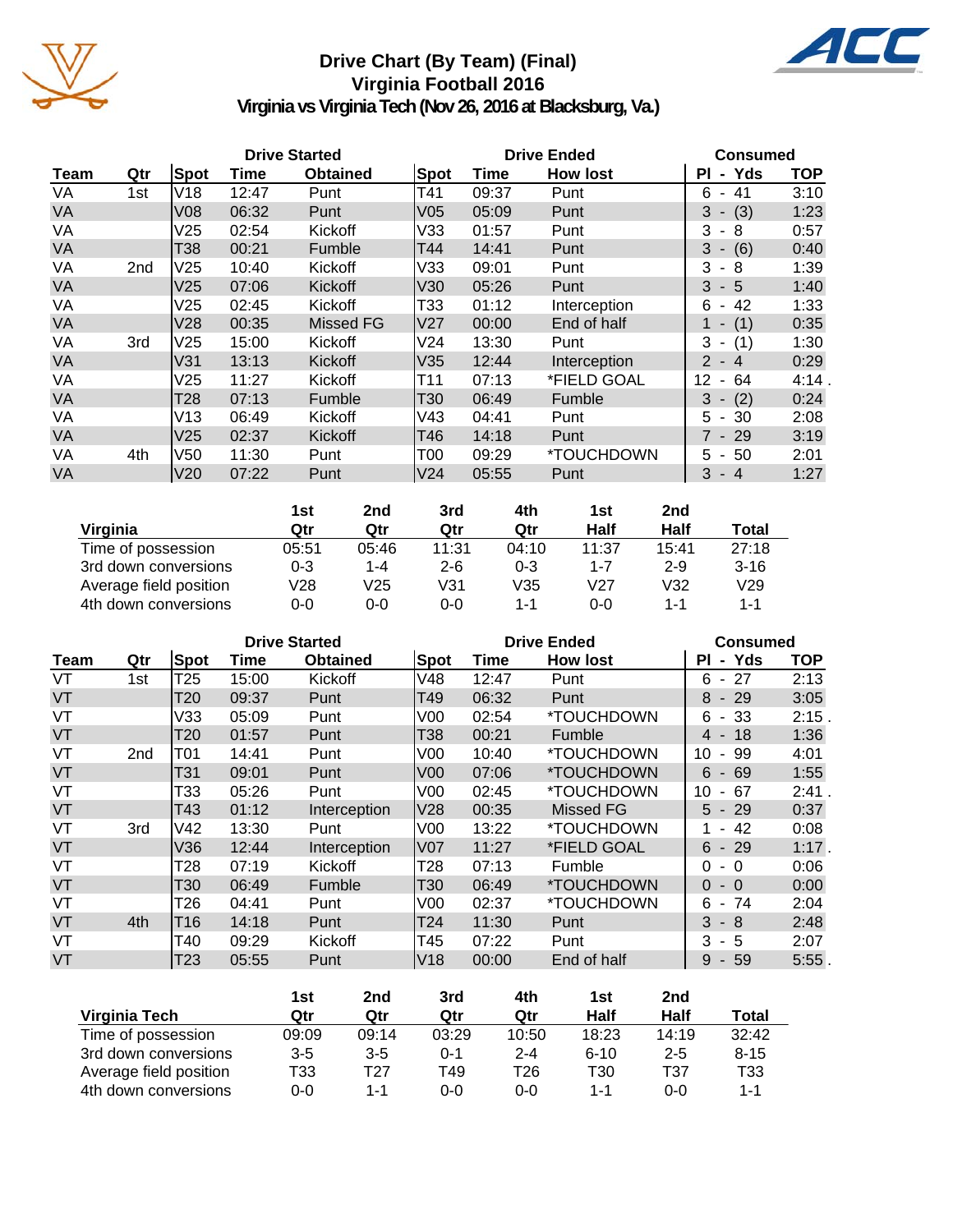

## **Drive Chart (By Quarter) (Final) Virginia Football 2016**



**Virginia vs Virginia Tech (Nov 26, 2016 at Blacksburg, Va.)**

|             |     |                 |             | <b>Drive Started</b> |                 |             | <b>Drive Ended</b> | <b>Consumed</b>                                 |            |  |
|-------------|-----|-----------------|-------------|----------------------|-----------------|-------------|--------------------|-------------------------------------------------|------------|--|
| <b>Team</b> | Qtr | <b>Spot</b>     | <b>Time</b> | <b>Obtained</b>      | Spot            | <b>Time</b> | <b>How lost</b>    | PI - Yds                                        | <b>TOP</b> |  |
| VT          | 1st | T <sub>25</sub> | 15:00       | Kickoff              | V48             | 12:47       | Punt               | 27<br>$6 -$                                     | 2:13       |  |
| VA          |     | V18             | 12:47       | Punt                 | T41             | 09:37       | Punt               | $-41$<br>6                                      | 3:10       |  |
| VT          |     | T <sub>20</sub> | 09:37       | Punt                 | T49             | 06:32       | Punt               | 29<br>8<br>$\blacksquare$                       | 3:05       |  |
| VA          |     | V <sub>08</sub> | 06:32       | Punt                 | V05             | 05:09       | Punt               | $3 - (3)$                                       | 1:23       |  |
| VT          |     | V33             | 05:09       | Punt                 | V <sub>00</sub> | 02:54       | *TOUCHDOWN         | 6<br>33<br>$\blacksquare$                       | 2:15.      |  |
| VA          |     | V <sub>25</sub> | 02:54       | Kickoff              | V33             | 01:57       | Punt               | $\overline{3}$<br>8<br>$\overline{\phantom{a}}$ | 0:57       |  |
| VT          |     | T <sub>20</sub> | 01:57       | Punt                 | T38             | 00:21       | Fumble             | 4<br>18                                         | 1:36       |  |
| VA          |     | T38             | 00:21       | Fumble               | T44             | 14:41       | Punt               | 3<br>(6)                                        | 0:40       |  |
| VT          | 2nd | T01             | 14:41       | Punt                 | V <sub>00</sub> | 10:40       | *TOUCHDOWN         | 99<br>10<br>$\blacksquare$                      | 4:01       |  |
| VA          |     | V <sub>25</sub> | 10:40       | Kickoff              | V33             | 09:01       | Punt               | 3<br>8                                          | 1:39       |  |
| VT          |     | T31             | 09:01       | Punt                 | V <sub>00</sub> | 07:06       | *TOUCHDOWN         | $-69$<br>6                                      | 1:55       |  |
| VA          |     | V <sub>25</sub> | 07:06       | Kickoff              | V30             | 05:26       | Punt               | 3<br>$-5$                                       | 1:40       |  |
| VT          |     | T33             | 05:26       | Punt                 | V <sub>00</sub> | 02:45       | *TOUCHDOWN         | 10<br>67<br>$\blacksquare$                      | 2:41.      |  |
| VA          |     | V25             | 02:45       | Kickoff              | T33             | 01:12       | Interception       | $6\phantom{1}6$<br>$-42$                        | 1:33       |  |
| VT          |     | T43             | 01:12       | Interception         | V28             | 00:35       | Missed FG          | 5<br>29<br>$\blacksquare$                       | 0:37       |  |
| VA          |     | V <sub>28</sub> | 00:35       | <b>Missed FG</b>     | V27             | 00:00       | End of half        | $\mathbf 1$<br>(1)<br>$\blacksquare$            | 0:35       |  |
| VA          | 3rd | V25             | 15:00       | Kickoff              | V <sub>24</sub> | 13:30       | Punt               | 3<br>(1)<br>$\overline{\phantom{a}}$            | 1:30       |  |
| VT          |     | V42             | 13:30       | Punt                 | V <sub>00</sub> | 13:22       | *TOUCHDOWN         | $\mathbf{1}$<br>42<br>$\blacksquare$            | 0:08       |  |
| VA          |     | V31             | 13:13       | Kickoff              | V35             | 12:44       | Interception       | $\overline{2}$<br>$-4$                          | 0:29       |  |
| VT          |     | V36             | 12:44       | Interception         | V <sub>07</sub> | 11:27       | *FIELD GOAL        | 6<br>29<br>$\overline{\phantom{a}}$             | 1:17.      |  |
| VA          |     | V25             | 11:27       | Kickoff              | T11             | 07:13       | *FIELD GOAL        | 12<br>$-64$                                     | 4:14.      |  |
| VT          |     | T <sub>28</sub> | 07:19       | Kickoff              | T <sub>28</sub> | 07:13       | Fumble             | $\overline{0}$<br>$-0$                          | 0:06       |  |
| VA          |     | T28             | 07:13       | Fumble               | T30             | 06:49       | Fumble             | (2)<br>3<br>$\overline{\phantom{a}}$            | 0:24       |  |
| VT          |     | T30             | 06:49       | Fumble               | T <sub>30</sub> | 06:49       | *TOUCHDOWN         | $\overline{0}$<br>$-0$                          | 0:00       |  |
| VA          |     | V13             | 06:49       | Kickoff              | V43             | 04:41       | Punt               | 5<br>30                                         | 2:08       |  |
| VT          |     | T <sub>26</sub> | 04:41       | Punt                 | V <sub>00</sub> | 02:37       | *TOUCHDOWN         | 6<br>$-74$                                      | 2:04       |  |
| VA          |     | V25             | 02:37       | Kickoff              | T46             | 14:18       | Punt               | $\overline{7}$<br>29<br>$\blacksquare$          | 3:19       |  |
| VT          | 4th | T <sub>16</sub> | 14:18       | Punt                 | T <sub>24</sub> | 11:30       | Punt               | $\overline{3}$<br>$-8$                          | 2:48       |  |
| VA          |     | V <sub>50</sub> | 11:30       | Punt                 | T00             | 09:29       | *TOUCHDOWN         | 5<br>50<br>$\overline{\phantom{a}}$             | 2:01       |  |
| VT          |     | T40             | 09:29       | Kickoff              | T45             | 07:22       | Punt               | 3<br>$-5$                                       | 2:07       |  |
| VA          |     | V <sub>20</sub> | 07:22       | Punt                 | V24             | 05:55       | Punt               | 3<br>$-4$                                       | 1:27       |  |
| VT          |     | T <sub>23</sub> | 05:55       | Punt                 | V18             | 00:00       | End of half        | 9<br>$-59$                                      | $5:55$ .   |  |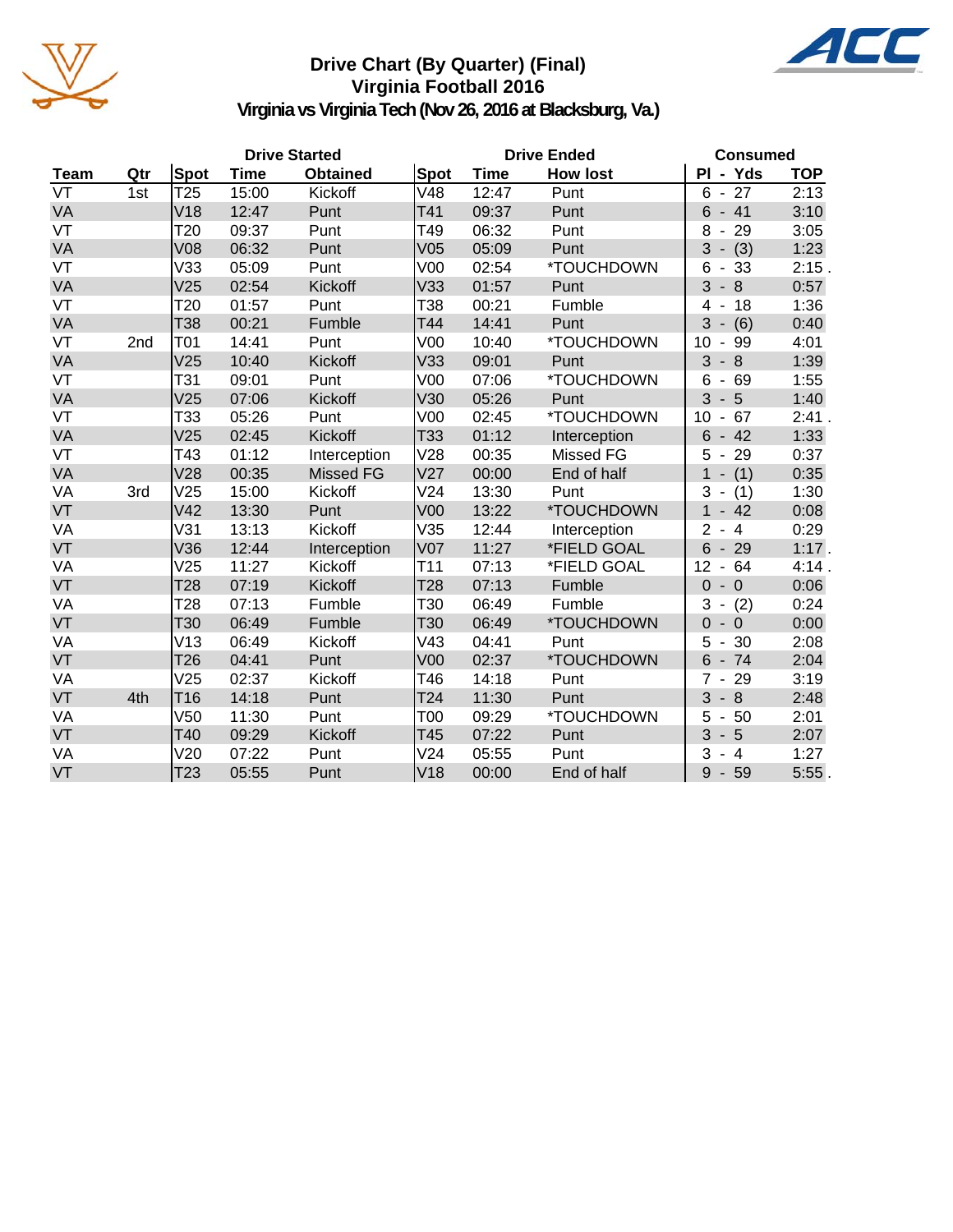

## **Play-by-Play Summary (1st quarter) Virginia vs Virginia Tech (Nov 26, 2016 at Blacksburg, Va.)**



| Today's Forecast: Clear. High in mid 40s.<br>Virginia Tech Captains: 19, 25, 60, 71<br>Virginia Captains: 1, 50, 53<br>Virginia wins the toss and defers.<br>Virginia Tech elects to receive and defend the South goal.<br>1-10 VA 35<br>VA ball on VA35.<br>Hayward, S kickoff 65 yards to the VT0, touchback.<br>1-10 VT 25<br>Evans, J at QB for Virginia Tech.<br>1-10 VT 25<br>P <sub>1</sub><br>Evans, J slant pass complete to Hodges, B for 10 yards to the VT35, 1ST DOWN VT (Rainey,<br>K;Moore, C).<br>Rogers, S rush over right guard for 9 yards to the VT44 (Kiser, M; Blanding, Q).<br>1-10 VT 35<br>Evans, J sideline pass complete to Hodges, B for 8 yards to the VA48, 1ST DOWN VT,<br>P <sub>2</sub><br>$2 - 1$<br>VT 44<br>out-of-bounds.<br>Peoples, S rush over right guard for 3 yards to the VA45 (Kiser, M).<br>1-10 VA 48<br>Evans, J pass incomplete to Ford, I (Thornhill, J), clock 13:22.<br>$2 - 7$<br>VA 45<br>Evans, J rush quarterback draw for loss of 3 yards to the VA48 (Peace, C).<br>$3 - 7$<br>VA 45<br>4-10 VA 48<br>Ludwig, M punt 30 yards to the VA18, downed.<br>6 plays, 27 yards, 2:13<br>VIRGINIA drive start at 12:47.<br>1-10 VA 18<br>Johns, M at QB for Virginia.<br>1-10 VA 18<br>R1<br>Mizzell, T rush over left tackle for 21 yards to the VA39, 1ST DOWN VA, out-of-bounds,<br>clock 12:39.<br>1-10 VA 39<br>Johns, M middle pass complete to Johnson, K for 4 yards to the VA43 (Motuapuaka, A).<br>VA 43<br>Mizzell, T rush over right end for 11 yards to the VT46, 1ST DOWN VA (Edmunds, Tr), clock<br>R <sub>2</sub><br>2-6<br>11:38.<br>$1-10$ VT 46<br>Reed, J rush up middle for no gain to the VT46 (Ekanem, K).<br>Benkert, K at QB for Virginia.<br>2-10 VT 46<br>2-10 VT 46<br>Mizzell, T rush up middle for 5 yards to the VT41 (Motuapuaka, A).<br>$3-5$<br><b>VT 41</b><br>Johns, M at QB for Virginia.<br>$3-5$<br>VT 41<br>Johns, M pass incomplete to Santoro, R (Facyson, B), clock 09:46.<br>4-5<br>VT 41<br>Conte, N punt 41 yards to the VT0, touchback.<br>6 plays, 41 yards, 3:10<br>VIRGINIA TECH drive start at 09:37.<br>1-10 VT 20<br>Rogers, S rush over right tackle for no gain to the VT20 (Kiser, M;Terrell, M).<br>Phillips, C rush left for 4 yards to the VT24 (Bradshaw, Z).<br>2-10 VT 20<br><b>VT 24</b><br>Evans, J middle pass complete to Ford, I for 14 yards to the VT38, 1ST DOWN VT, clock<br>P3<br>3-6<br>08:38.<br>$1 - 10$<br>VT 38<br>Evans, J screen pass complete to Phillips, C for 7 yards to the VT45, out-of-bounds<br>(Moore, C), clock 08:15.<br>$2 - 3$<br>McMillian, T rush over left guard for 3 yards to the VT48, 1ST DOWN VT (Rainey, K), clock<br>R4<br><b>VT 45</b><br>07:56.<br>McMillian, T rush over left tackle for 5 yards to the VA47 (Kiser, M).<br>1-10<br>VT 48<br>Evans, J pass incomplete to Hodges, B, clock 07:06.<br>$2 - 5$<br>VA 47<br>$3-5$<br>VA 47<br>Evans, J sacked for loss of 4 yards to the VT49 (Word, L).<br>$4 - 9$<br>Ludwig, M punt 43 yards to the VA8, out-of-bounds.<br>VT 49<br>8 plays, 29 yards, 3:05<br>VIRGINIA drive start at 06:32.<br><b>VA 08</b><br>$1 - 10$<br>Benkert, K at QB for Virginia.<br>$1 - 10$<br><b>VA 08</b><br>Ellis, J rush over right guard for 2 yards to the VA10 (Motuapuaka, A; Williams, N).<br>Johns, M at QB for Virginia.<br>2-8<br>VA 10<br>2-8<br>VA 10<br>Johns, M pass incomplete to Johnson, K, clock 05:51.<br><b>VA 10</b><br>Benkert, K at QB for Virginia.<br>3-8<br>$3 - 8$<br><b>VA 10</b><br>Benkert, K sacked for loss of 5 yards to the VA5 (Ekanem, K).<br>4-13<br>VA 05<br>Conte, N punt 45 yards to the 50 yardline, Carroll, C.J. return 17 yards to the VA33<br>(Reed, J).<br>3 plays, minus 3 yards, 1:23<br>VIRGINIA TECH drive start at 05:09.<br>1-10 VA 33<br>Peoples, S rush over left end for 6 yards to the VA27 (Kiser, M).<br><b>VA 27</b><br>Peoples, S rush over right guard for 6 yards to the VA21, fumble forced by Kiser, M,<br>R <sub>5</sub><br>2-4<br>fumble by Peoples, S recovered by VT Peoples, S at VA21, 1ST DOWN VT.<br>Evans, J rush right for 3 yards to the VA18 (Hanback, E).<br>$1 - 10$<br>VA 21<br><b>VA 18</b><br>Evans, J pass incomplete to Hodges, B, clock 03:29.<br>$2 - 7$<br>$3 - 7$<br><b>VA 18</b><br>Evans, J sideline pass complete to Ford, I for 10 yards to the VA8, 1ST DOWN VT,<br>P6<br>out-of-bounds (Thornhill, J), clock 03:23.<br><b>VA 08</b><br>Rogers, S rush over left guard for 8 yards to the VA0, TOUCHDOWN, clock 02:54.<br>$1-G$<br>$1-G$<br><b>VA 03</b><br>Slye, Joey kick attempt good.<br>Virginia Tech 7, Virginia 0 |  |  |
|-------------------------------------------------------------------------------------------------------------------------------------------------------------------------------------------------------------------------------------------------------------------------------------------------------------------------------------------------------------------------------------------------------------------------------------------------------------------------------------------------------------------------------------------------------------------------------------------------------------------------------------------------------------------------------------------------------------------------------------------------------------------------------------------------------------------------------------------------------------------------------------------------------------------------------------------------------------------------------------------------------------------------------------------------------------------------------------------------------------------------------------------------------------------------------------------------------------------------------------------------------------------------------------------------------------------------------------------------------------------------------------------------------------------------------------------------------------------------------------------------------------------------------------------------------------------------------------------------------------------------------------------------------------------------------------------------------------------------------------------------------------------------------------------------------------------------------------------------------------------------------------------------------------------------------------------------------------------------------------------------------------------------------------------------------------------------------------------------------------------------------------------------------------------------------------------------------------------------------------------------------------------------------------------------------------------------------------------------------------------------------------------------------------------------------------------------------------------------------------------------------------------------------------------------------------------------------------------------------------------------------------------------------------------------------------------------------------------------------------------------------------------------------------------------------------------------------------------------------------------------------------------------------------------------------------------------------------------------------------------------------------------------------------------------------------------------------------------------------------------------------------------------------------------------------------------------------------------------------------------------------------------------------------------------------------------------------------------------------------------------------------------------------------------------------------------------------------------------------------------------------------------------------------------------------------------------------------------------------------------------------------------------------------------------------------------------------------------------------------------------------------------------------------------------------------------------------------------------------------------------------------------------------------------------------------------------------------------------------------------------------------------------------------------------------------------------------------------------------------------------------------------------------------------------------------------------------------------------------------------------------------------------------------------------------------------------------------------------------------------------------------------------------------------------------------------------------------------------------------------------------------------------------------------------------------------------------------------------------------|--|--|
|                                                                                                                                                                                                                                                                                                                                                                                                                                                                                                                                                                                                                                                                                                                                                                                                                                                                                                                                                                                                                                                                                                                                                                                                                                                                                                                                                                                                                                                                                                                                                                                                                                                                                                                                                                                                                                                                                                                                                                                                                                                                                                                                                                                                                                                                                                                                                                                                                                                                                                                                                                                                                                                                                                                                                                                                                                                                                                                                                                                                                                                                                                                                                                                                                                                                                                                                                                                                                                                                                                                                                                                                                                                                                                                                                                                                                                                                                                                                                                                                                                                                                                                                                                                                                                                                                                                                                                                                                                                                                                                                                                                                             |  |  |
|                                                                                                                                                                                                                                                                                                                                                                                                                                                                                                                                                                                                                                                                                                                                                                                                                                                                                                                                                                                                                                                                                                                                                                                                                                                                                                                                                                                                                                                                                                                                                                                                                                                                                                                                                                                                                                                                                                                                                                                                                                                                                                                                                                                                                                                                                                                                                                                                                                                                                                                                                                                                                                                                                                                                                                                                                                                                                                                                                                                                                                                                                                                                                                                                                                                                                                                                                                                                                                                                                                                                                                                                                                                                                                                                                                                                                                                                                                                                                                                                                                                                                                                                                                                                                                                                                                                                                                                                                                                                                                                                                                                                             |  |  |
|                                                                                                                                                                                                                                                                                                                                                                                                                                                                                                                                                                                                                                                                                                                                                                                                                                                                                                                                                                                                                                                                                                                                                                                                                                                                                                                                                                                                                                                                                                                                                                                                                                                                                                                                                                                                                                                                                                                                                                                                                                                                                                                                                                                                                                                                                                                                                                                                                                                                                                                                                                                                                                                                                                                                                                                                                                                                                                                                                                                                                                                                                                                                                                                                                                                                                                                                                                                                                                                                                                                                                                                                                                                                                                                                                                                                                                                                                                                                                                                                                                                                                                                                                                                                                                                                                                                                                                                                                                                                                                                                                                                                             |  |  |
|                                                                                                                                                                                                                                                                                                                                                                                                                                                                                                                                                                                                                                                                                                                                                                                                                                                                                                                                                                                                                                                                                                                                                                                                                                                                                                                                                                                                                                                                                                                                                                                                                                                                                                                                                                                                                                                                                                                                                                                                                                                                                                                                                                                                                                                                                                                                                                                                                                                                                                                                                                                                                                                                                                                                                                                                                                                                                                                                                                                                                                                                                                                                                                                                                                                                                                                                                                                                                                                                                                                                                                                                                                                                                                                                                                                                                                                                                                                                                                                                                                                                                                                                                                                                                                                                                                                                                                                                                                                                                                                                                                                                             |  |  |
|                                                                                                                                                                                                                                                                                                                                                                                                                                                                                                                                                                                                                                                                                                                                                                                                                                                                                                                                                                                                                                                                                                                                                                                                                                                                                                                                                                                                                                                                                                                                                                                                                                                                                                                                                                                                                                                                                                                                                                                                                                                                                                                                                                                                                                                                                                                                                                                                                                                                                                                                                                                                                                                                                                                                                                                                                                                                                                                                                                                                                                                                                                                                                                                                                                                                                                                                                                                                                                                                                                                                                                                                                                                                                                                                                                                                                                                                                                                                                                                                                                                                                                                                                                                                                                                                                                                                                                                                                                                                                                                                                                                                             |  |  |
|                                                                                                                                                                                                                                                                                                                                                                                                                                                                                                                                                                                                                                                                                                                                                                                                                                                                                                                                                                                                                                                                                                                                                                                                                                                                                                                                                                                                                                                                                                                                                                                                                                                                                                                                                                                                                                                                                                                                                                                                                                                                                                                                                                                                                                                                                                                                                                                                                                                                                                                                                                                                                                                                                                                                                                                                                                                                                                                                                                                                                                                                                                                                                                                                                                                                                                                                                                                                                                                                                                                                                                                                                                                                                                                                                                                                                                                                                                                                                                                                                                                                                                                                                                                                                                                                                                                                                                                                                                                                                                                                                                                                             |  |  |
|                                                                                                                                                                                                                                                                                                                                                                                                                                                                                                                                                                                                                                                                                                                                                                                                                                                                                                                                                                                                                                                                                                                                                                                                                                                                                                                                                                                                                                                                                                                                                                                                                                                                                                                                                                                                                                                                                                                                                                                                                                                                                                                                                                                                                                                                                                                                                                                                                                                                                                                                                                                                                                                                                                                                                                                                                                                                                                                                                                                                                                                                                                                                                                                                                                                                                                                                                                                                                                                                                                                                                                                                                                                                                                                                                                                                                                                                                                                                                                                                                                                                                                                                                                                                                                                                                                                                                                                                                                                                                                                                                                                                             |  |  |
|                                                                                                                                                                                                                                                                                                                                                                                                                                                                                                                                                                                                                                                                                                                                                                                                                                                                                                                                                                                                                                                                                                                                                                                                                                                                                                                                                                                                                                                                                                                                                                                                                                                                                                                                                                                                                                                                                                                                                                                                                                                                                                                                                                                                                                                                                                                                                                                                                                                                                                                                                                                                                                                                                                                                                                                                                                                                                                                                                                                                                                                                                                                                                                                                                                                                                                                                                                                                                                                                                                                                                                                                                                                                                                                                                                                                                                                                                                                                                                                                                                                                                                                                                                                                                                                                                                                                                                                                                                                                                                                                                                                                             |  |  |
|                                                                                                                                                                                                                                                                                                                                                                                                                                                                                                                                                                                                                                                                                                                                                                                                                                                                                                                                                                                                                                                                                                                                                                                                                                                                                                                                                                                                                                                                                                                                                                                                                                                                                                                                                                                                                                                                                                                                                                                                                                                                                                                                                                                                                                                                                                                                                                                                                                                                                                                                                                                                                                                                                                                                                                                                                                                                                                                                                                                                                                                                                                                                                                                                                                                                                                                                                                                                                                                                                                                                                                                                                                                                                                                                                                                                                                                                                                                                                                                                                                                                                                                                                                                                                                                                                                                                                                                                                                                                                                                                                                                                             |  |  |
|                                                                                                                                                                                                                                                                                                                                                                                                                                                                                                                                                                                                                                                                                                                                                                                                                                                                                                                                                                                                                                                                                                                                                                                                                                                                                                                                                                                                                                                                                                                                                                                                                                                                                                                                                                                                                                                                                                                                                                                                                                                                                                                                                                                                                                                                                                                                                                                                                                                                                                                                                                                                                                                                                                                                                                                                                                                                                                                                                                                                                                                                                                                                                                                                                                                                                                                                                                                                                                                                                                                                                                                                                                                                                                                                                                                                                                                                                                                                                                                                                                                                                                                                                                                                                                                                                                                                                                                                                                                                                                                                                                                                             |  |  |
|                                                                                                                                                                                                                                                                                                                                                                                                                                                                                                                                                                                                                                                                                                                                                                                                                                                                                                                                                                                                                                                                                                                                                                                                                                                                                                                                                                                                                                                                                                                                                                                                                                                                                                                                                                                                                                                                                                                                                                                                                                                                                                                                                                                                                                                                                                                                                                                                                                                                                                                                                                                                                                                                                                                                                                                                                                                                                                                                                                                                                                                                                                                                                                                                                                                                                                                                                                                                                                                                                                                                                                                                                                                                                                                                                                                                                                                                                                                                                                                                                                                                                                                                                                                                                                                                                                                                                                                                                                                                                                                                                                                                             |  |  |
|                                                                                                                                                                                                                                                                                                                                                                                                                                                                                                                                                                                                                                                                                                                                                                                                                                                                                                                                                                                                                                                                                                                                                                                                                                                                                                                                                                                                                                                                                                                                                                                                                                                                                                                                                                                                                                                                                                                                                                                                                                                                                                                                                                                                                                                                                                                                                                                                                                                                                                                                                                                                                                                                                                                                                                                                                                                                                                                                                                                                                                                                                                                                                                                                                                                                                                                                                                                                                                                                                                                                                                                                                                                                                                                                                                                                                                                                                                                                                                                                                                                                                                                                                                                                                                                                                                                                                                                                                                                                                                                                                                                                             |  |  |
|                                                                                                                                                                                                                                                                                                                                                                                                                                                                                                                                                                                                                                                                                                                                                                                                                                                                                                                                                                                                                                                                                                                                                                                                                                                                                                                                                                                                                                                                                                                                                                                                                                                                                                                                                                                                                                                                                                                                                                                                                                                                                                                                                                                                                                                                                                                                                                                                                                                                                                                                                                                                                                                                                                                                                                                                                                                                                                                                                                                                                                                                                                                                                                                                                                                                                                                                                                                                                                                                                                                                                                                                                                                                                                                                                                                                                                                                                                                                                                                                                                                                                                                                                                                                                                                                                                                                                                                                                                                                                                                                                                                                             |  |  |
|                                                                                                                                                                                                                                                                                                                                                                                                                                                                                                                                                                                                                                                                                                                                                                                                                                                                                                                                                                                                                                                                                                                                                                                                                                                                                                                                                                                                                                                                                                                                                                                                                                                                                                                                                                                                                                                                                                                                                                                                                                                                                                                                                                                                                                                                                                                                                                                                                                                                                                                                                                                                                                                                                                                                                                                                                                                                                                                                                                                                                                                                                                                                                                                                                                                                                                                                                                                                                                                                                                                                                                                                                                                                                                                                                                                                                                                                                                                                                                                                                                                                                                                                                                                                                                                                                                                                                                                                                                                                                                                                                                                                             |  |  |
|                                                                                                                                                                                                                                                                                                                                                                                                                                                                                                                                                                                                                                                                                                                                                                                                                                                                                                                                                                                                                                                                                                                                                                                                                                                                                                                                                                                                                                                                                                                                                                                                                                                                                                                                                                                                                                                                                                                                                                                                                                                                                                                                                                                                                                                                                                                                                                                                                                                                                                                                                                                                                                                                                                                                                                                                                                                                                                                                                                                                                                                                                                                                                                                                                                                                                                                                                                                                                                                                                                                                                                                                                                                                                                                                                                                                                                                                                                                                                                                                                                                                                                                                                                                                                                                                                                                                                                                                                                                                                                                                                                                                             |  |  |
|                                                                                                                                                                                                                                                                                                                                                                                                                                                                                                                                                                                                                                                                                                                                                                                                                                                                                                                                                                                                                                                                                                                                                                                                                                                                                                                                                                                                                                                                                                                                                                                                                                                                                                                                                                                                                                                                                                                                                                                                                                                                                                                                                                                                                                                                                                                                                                                                                                                                                                                                                                                                                                                                                                                                                                                                                                                                                                                                                                                                                                                                                                                                                                                                                                                                                                                                                                                                                                                                                                                                                                                                                                                                                                                                                                                                                                                                                                                                                                                                                                                                                                                                                                                                                                                                                                                                                                                                                                                                                                                                                                                                             |  |  |
|                                                                                                                                                                                                                                                                                                                                                                                                                                                                                                                                                                                                                                                                                                                                                                                                                                                                                                                                                                                                                                                                                                                                                                                                                                                                                                                                                                                                                                                                                                                                                                                                                                                                                                                                                                                                                                                                                                                                                                                                                                                                                                                                                                                                                                                                                                                                                                                                                                                                                                                                                                                                                                                                                                                                                                                                                                                                                                                                                                                                                                                                                                                                                                                                                                                                                                                                                                                                                                                                                                                                                                                                                                                                                                                                                                                                                                                                                                                                                                                                                                                                                                                                                                                                                                                                                                                                                                                                                                                                                                                                                                                                             |  |  |
|                                                                                                                                                                                                                                                                                                                                                                                                                                                                                                                                                                                                                                                                                                                                                                                                                                                                                                                                                                                                                                                                                                                                                                                                                                                                                                                                                                                                                                                                                                                                                                                                                                                                                                                                                                                                                                                                                                                                                                                                                                                                                                                                                                                                                                                                                                                                                                                                                                                                                                                                                                                                                                                                                                                                                                                                                                                                                                                                                                                                                                                                                                                                                                                                                                                                                                                                                                                                                                                                                                                                                                                                                                                                                                                                                                                                                                                                                                                                                                                                                                                                                                                                                                                                                                                                                                                                                                                                                                                                                                                                                                                                             |  |  |
|                                                                                                                                                                                                                                                                                                                                                                                                                                                                                                                                                                                                                                                                                                                                                                                                                                                                                                                                                                                                                                                                                                                                                                                                                                                                                                                                                                                                                                                                                                                                                                                                                                                                                                                                                                                                                                                                                                                                                                                                                                                                                                                                                                                                                                                                                                                                                                                                                                                                                                                                                                                                                                                                                                                                                                                                                                                                                                                                                                                                                                                                                                                                                                                                                                                                                                                                                                                                                                                                                                                                                                                                                                                                                                                                                                                                                                                                                                                                                                                                                                                                                                                                                                                                                                                                                                                                                                                                                                                                                                                                                                                                             |  |  |
|                                                                                                                                                                                                                                                                                                                                                                                                                                                                                                                                                                                                                                                                                                                                                                                                                                                                                                                                                                                                                                                                                                                                                                                                                                                                                                                                                                                                                                                                                                                                                                                                                                                                                                                                                                                                                                                                                                                                                                                                                                                                                                                                                                                                                                                                                                                                                                                                                                                                                                                                                                                                                                                                                                                                                                                                                                                                                                                                                                                                                                                                                                                                                                                                                                                                                                                                                                                                                                                                                                                                                                                                                                                                                                                                                                                                                                                                                                                                                                                                                                                                                                                                                                                                                                                                                                                                                                                                                                                                                                                                                                                                             |  |  |
|                                                                                                                                                                                                                                                                                                                                                                                                                                                                                                                                                                                                                                                                                                                                                                                                                                                                                                                                                                                                                                                                                                                                                                                                                                                                                                                                                                                                                                                                                                                                                                                                                                                                                                                                                                                                                                                                                                                                                                                                                                                                                                                                                                                                                                                                                                                                                                                                                                                                                                                                                                                                                                                                                                                                                                                                                                                                                                                                                                                                                                                                                                                                                                                                                                                                                                                                                                                                                                                                                                                                                                                                                                                                                                                                                                                                                                                                                                                                                                                                                                                                                                                                                                                                                                                                                                                                                                                                                                                                                                                                                                                                             |  |  |
|                                                                                                                                                                                                                                                                                                                                                                                                                                                                                                                                                                                                                                                                                                                                                                                                                                                                                                                                                                                                                                                                                                                                                                                                                                                                                                                                                                                                                                                                                                                                                                                                                                                                                                                                                                                                                                                                                                                                                                                                                                                                                                                                                                                                                                                                                                                                                                                                                                                                                                                                                                                                                                                                                                                                                                                                                                                                                                                                                                                                                                                                                                                                                                                                                                                                                                                                                                                                                                                                                                                                                                                                                                                                                                                                                                                                                                                                                                                                                                                                                                                                                                                                                                                                                                                                                                                                                                                                                                                                                                                                                                                                             |  |  |
|                                                                                                                                                                                                                                                                                                                                                                                                                                                                                                                                                                                                                                                                                                                                                                                                                                                                                                                                                                                                                                                                                                                                                                                                                                                                                                                                                                                                                                                                                                                                                                                                                                                                                                                                                                                                                                                                                                                                                                                                                                                                                                                                                                                                                                                                                                                                                                                                                                                                                                                                                                                                                                                                                                                                                                                                                                                                                                                                                                                                                                                                                                                                                                                                                                                                                                                                                                                                                                                                                                                                                                                                                                                                                                                                                                                                                                                                                                                                                                                                                                                                                                                                                                                                                                                                                                                                                                                                                                                                                                                                                                                                             |  |  |
|                                                                                                                                                                                                                                                                                                                                                                                                                                                                                                                                                                                                                                                                                                                                                                                                                                                                                                                                                                                                                                                                                                                                                                                                                                                                                                                                                                                                                                                                                                                                                                                                                                                                                                                                                                                                                                                                                                                                                                                                                                                                                                                                                                                                                                                                                                                                                                                                                                                                                                                                                                                                                                                                                                                                                                                                                                                                                                                                                                                                                                                                                                                                                                                                                                                                                                                                                                                                                                                                                                                                                                                                                                                                                                                                                                                                                                                                                                                                                                                                                                                                                                                                                                                                                                                                                                                                                                                                                                                                                                                                                                                                             |  |  |
|                                                                                                                                                                                                                                                                                                                                                                                                                                                                                                                                                                                                                                                                                                                                                                                                                                                                                                                                                                                                                                                                                                                                                                                                                                                                                                                                                                                                                                                                                                                                                                                                                                                                                                                                                                                                                                                                                                                                                                                                                                                                                                                                                                                                                                                                                                                                                                                                                                                                                                                                                                                                                                                                                                                                                                                                                                                                                                                                                                                                                                                                                                                                                                                                                                                                                                                                                                                                                                                                                                                                                                                                                                                                                                                                                                                                                                                                                                                                                                                                                                                                                                                                                                                                                                                                                                                                                                                                                                                                                                                                                                                                             |  |  |
|                                                                                                                                                                                                                                                                                                                                                                                                                                                                                                                                                                                                                                                                                                                                                                                                                                                                                                                                                                                                                                                                                                                                                                                                                                                                                                                                                                                                                                                                                                                                                                                                                                                                                                                                                                                                                                                                                                                                                                                                                                                                                                                                                                                                                                                                                                                                                                                                                                                                                                                                                                                                                                                                                                                                                                                                                                                                                                                                                                                                                                                                                                                                                                                                                                                                                                                                                                                                                                                                                                                                                                                                                                                                                                                                                                                                                                                                                                                                                                                                                                                                                                                                                                                                                                                                                                                                                                                                                                                                                                                                                                                                             |  |  |
|                                                                                                                                                                                                                                                                                                                                                                                                                                                                                                                                                                                                                                                                                                                                                                                                                                                                                                                                                                                                                                                                                                                                                                                                                                                                                                                                                                                                                                                                                                                                                                                                                                                                                                                                                                                                                                                                                                                                                                                                                                                                                                                                                                                                                                                                                                                                                                                                                                                                                                                                                                                                                                                                                                                                                                                                                                                                                                                                                                                                                                                                                                                                                                                                                                                                                                                                                                                                                                                                                                                                                                                                                                                                                                                                                                                                                                                                                                                                                                                                                                                                                                                                                                                                                                                                                                                                                                                                                                                                                                                                                                                                             |  |  |
|                                                                                                                                                                                                                                                                                                                                                                                                                                                                                                                                                                                                                                                                                                                                                                                                                                                                                                                                                                                                                                                                                                                                                                                                                                                                                                                                                                                                                                                                                                                                                                                                                                                                                                                                                                                                                                                                                                                                                                                                                                                                                                                                                                                                                                                                                                                                                                                                                                                                                                                                                                                                                                                                                                                                                                                                                                                                                                                                                                                                                                                                                                                                                                                                                                                                                                                                                                                                                                                                                                                                                                                                                                                                                                                                                                                                                                                                                                                                                                                                                                                                                                                                                                                                                                                                                                                                                                                                                                                                                                                                                                                                             |  |  |
|                                                                                                                                                                                                                                                                                                                                                                                                                                                                                                                                                                                                                                                                                                                                                                                                                                                                                                                                                                                                                                                                                                                                                                                                                                                                                                                                                                                                                                                                                                                                                                                                                                                                                                                                                                                                                                                                                                                                                                                                                                                                                                                                                                                                                                                                                                                                                                                                                                                                                                                                                                                                                                                                                                                                                                                                                                                                                                                                                                                                                                                                                                                                                                                                                                                                                                                                                                                                                                                                                                                                                                                                                                                                                                                                                                                                                                                                                                                                                                                                                                                                                                                                                                                                                                                                                                                                                                                                                                                                                                                                                                                                             |  |  |
|                                                                                                                                                                                                                                                                                                                                                                                                                                                                                                                                                                                                                                                                                                                                                                                                                                                                                                                                                                                                                                                                                                                                                                                                                                                                                                                                                                                                                                                                                                                                                                                                                                                                                                                                                                                                                                                                                                                                                                                                                                                                                                                                                                                                                                                                                                                                                                                                                                                                                                                                                                                                                                                                                                                                                                                                                                                                                                                                                                                                                                                                                                                                                                                                                                                                                                                                                                                                                                                                                                                                                                                                                                                                                                                                                                                                                                                                                                                                                                                                                                                                                                                                                                                                                                                                                                                                                                                                                                                                                                                                                                                                             |  |  |
|                                                                                                                                                                                                                                                                                                                                                                                                                                                                                                                                                                                                                                                                                                                                                                                                                                                                                                                                                                                                                                                                                                                                                                                                                                                                                                                                                                                                                                                                                                                                                                                                                                                                                                                                                                                                                                                                                                                                                                                                                                                                                                                                                                                                                                                                                                                                                                                                                                                                                                                                                                                                                                                                                                                                                                                                                                                                                                                                                                                                                                                                                                                                                                                                                                                                                                                                                                                                                                                                                                                                                                                                                                                                                                                                                                                                                                                                                                                                                                                                                                                                                                                                                                                                                                                                                                                                                                                                                                                                                                                                                                                                             |  |  |
|                                                                                                                                                                                                                                                                                                                                                                                                                                                                                                                                                                                                                                                                                                                                                                                                                                                                                                                                                                                                                                                                                                                                                                                                                                                                                                                                                                                                                                                                                                                                                                                                                                                                                                                                                                                                                                                                                                                                                                                                                                                                                                                                                                                                                                                                                                                                                                                                                                                                                                                                                                                                                                                                                                                                                                                                                                                                                                                                                                                                                                                                                                                                                                                                                                                                                                                                                                                                                                                                                                                                                                                                                                                                                                                                                                                                                                                                                                                                                                                                                                                                                                                                                                                                                                                                                                                                                                                                                                                                                                                                                                                                             |  |  |
|                                                                                                                                                                                                                                                                                                                                                                                                                                                                                                                                                                                                                                                                                                                                                                                                                                                                                                                                                                                                                                                                                                                                                                                                                                                                                                                                                                                                                                                                                                                                                                                                                                                                                                                                                                                                                                                                                                                                                                                                                                                                                                                                                                                                                                                                                                                                                                                                                                                                                                                                                                                                                                                                                                                                                                                                                                                                                                                                                                                                                                                                                                                                                                                                                                                                                                                                                                                                                                                                                                                                                                                                                                                                                                                                                                                                                                                                                                                                                                                                                                                                                                                                                                                                                                                                                                                                                                                                                                                                                                                                                                                                             |  |  |
|                                                                                                                                                                                                                                                                                                                                                                                                                                                                                                                                                                                                                                                                                                                                                                                                                                                                                                                                                                                                                                                                                                                                                                                                                                                                                                                                                                                                                                                                                                                                                                                                                                                                                                                                                                                                                                                                                                                                                                                                                                                                                                                                                                                                                                                                                                                                                                                                                                                                                                                                                                                                                                                                                                                                                                                                                                                                                                                                                                                                                                                                                                                                                                                                                                                                                                                                                                                                                                                                                                                                                                                                                                                                                                                                                                                                                                                                                                                                                                                                                                                                                                                                                                                                                                                                                                                                                                                                                                                                                                                                                                                                             |  |  |
|                                                                                                                                                                                                                                                                                                                                                                                                                                                                                                                                                                                                                                                                                                                                                                                                                                                                                                                                                                                                                                                                                                                                                                                                                                                                                                                                                                                                                                                                                                                                                                                                                                                                                                                                                                                                                                                                                                                                                                                                                                                                                                                                                                                                                                                                                                                                                                                                                                                                                                                                                                                                                                                                                                                                                                                                                                                                                                                                                                                                                                                                                                                                                                                                                                                                                                                                                                                                                                                                                                                                                                                                                                                                                                                                                                                                                                                                                                                                                                                                                                                                                                                                                                                                                                                                                                                                                                                                                                                                                                                                                                                                             |  |  |
|                                                                                                                                                                                                                                                                                                                                                                                                                                                                                                                                                                                                                                                                                                                                                                                                                                                                                                                                                                                                                                                                                                                                                                                                                                                                                                                                                                                                                                                                                                                                                                                                                                                                                                                                                                                                                                                                                                                                                                                                                                                                                                                                                                                                                                                                                                                                                                                                                                                                                                                                                                                                                                                                                                                                                                                                                                                                                                                                                                                                                                                                                                                                                                                                                                                                                                                                                                                                                                                                                                                                                                                                                                                                                                                                                                                                                                                                                                                                                                                                                                                                                                                                                                                                                                                                                                                                                                                                                                                                                                                                                                                                             |  |  |
|                                                                                                                                                                                                                                                                                                                                                                                                                                                                                                                                                                                                                                                                                                                                                                                                                                                                                                                                                                                                                                                                                                                                                                                                                                                                                                                                                                                                                                                                                                                                                                                                                                                                                                                                                                                                                                                                                                                                                                                                                                                                                                                                                                                                                                                                                                                                                                                                                                                                                                                                                                                                                                                                                                                                                                                                                                                                                                                                                                                                                                                                                                                                                                                                                                                                                                                                                                                                                                                                                                                                                                                                                                                                                                                                                                                                                                                                                                                                                                                                                                                                                                                                                                                                                                                                                                                                                                                                                                                                                                                                                                                                             |  |  |
|                                                                                                                                                                                                                                                                                                                                                                                                                                                                                                                                                                                                                                                                                                                                                                                                                                                                                                                                                                                                                                                                                                                                                                                                                                                                                                                                                                                                                                                                                                                                                                                                                                                                                                                                                                                                                                                                                                                                                                                                                                                                                                                                                                                                                                                                                                                                                                                                                                                                                                                                                                                                                                                                                                                                                                                                                                                                                                                                                                                                                                                                                                                                                                                                                                                                                                                                                                                                                                                                                                                                                                                                                                                                                                                                                                                                                                                                                                                                                                                                                                                                                                                                                                                                                                                                                                                                                                                                                                                                                                                                                                                                             |  |  |
|                                                                                                                                                                                                                                                                                                                                                                                                                                                                                                                                                                                                                                                                                                                                                                                                                                                                                                                                                                                                                                                                                                                                                                                                                                                                                                                                                                                                                                                                                                                                                                                                                                                                                                                                                                                                                                                                                                                                                                                                                                                                                                                                                                                                                                                                                                                                                                                                                                                                                                                                                                                                                                                                                                                                                                                                                                                                                                                                                                                                                                                                                                                                                                                                                                                                                                                                                                                                                                                                                                                                                                                                                                                                                                                                                                                                                                                                                                                                                                                                                                                                                                                                                                                                                                                                                                                                                                                                                                                                                                                                                                                                             |  |  |
|                                                                                                                                                                                                                                                                                                                                                                                                                                                                                                                                                                                                                                                                                                                                                                                                                                                                                                                                                                                                                                                                                                                                                                                                                                                                                                                                                                                                                                                                                                                                                                                                                                                                                                                                                                                                                                                                                                                                                                                                                                                                                                                                                                                                                                                                                                                                                                                                                                                                                                                                                                                                                                                                                                                                                                                                                                                                                                                                                                                                                                                                                                                                                                                                                                                                                                                                                                                                                                                                                                                                                                                                                                                                                                                                                                                                                                                                                                                                                                                                                                                                                                                                                                                                                                                                                                                                                                                                                                                                                                                                                                                                             |  |  |
|                                                                                                                                                                                                                                                                                                                                                                                                                                                                                                                                                                                                                                                                                                                                                                                                                                                                                                                                                                                                                                                                                                                                                                                                                                                                                                                                                                                                                                                                                                                                                                                                                                                                                                                                                                                                                                                                                                                                                                                                                                                                                                                                                                                                                                                                                                                                                                                                                                                                                                                                                                                                                                                                                                                                                                                                                                                                                                                                                                                                                                                                                                                                                                                                                                                                                                                                                                                                                                                                                                                                                                                                                                                                                                                                                                                                                                                                                                                                                                                                                                                                                                                                                                                                                                                                                                                                                                                                                                                                                                                                                                                                             |  |  |
|                                                                                                                                                                                                                                                                                                                                                                                                                                                                                                                                                                                                                                                                                                                                                                                                                                                                                                                                                                                                                                                                                                                                                                                                                                                                                                                                                                                                                                                                                                                                                                                                                                                                                                                                                                                                                                                                                                                                                                                                                                                                                                                                                                                                                                                                                                                                                                                                                                                                                                                                                                                                                                                                                                                                                                                                                                                                                                                                                                                                                                                                                                                                                                                                                                                                                                                                                                                                                                                                                                                                                                                                                                                                                                                                                                                                                                                                                                                                                                                                                                                                                                                                                                                                                                                                                                                                                                                                                                                                                                                                                                                                             |  |  |
|                                                                                                                                                                                                                                                                                                                                                                                                                                                                                                                                                                                                                                                                                                                                                                                                                                                                                                                                                                                                                                                                                                                                                                                                                                                                                                                                                                                                                                                                                                                                                                                                                                                                                                                                                                                                                                                                                                                                                                                                                                                                                                                                                                                                                                                                                                                                                                                                                                                                                                                                                                                                                                                                                                                                                                                                                                                                                                                                                                                                                                                                                                                                                                                                                                                                                                                                                                                                                                                                                                                                                                                                                                                                                                                                                                                                                                                                                                                                                                                                                                                                                                                                                                                                                                                                                                                                                                                                                                                                                                                                                                                                             |  |  |
|                                                                                                                                                                                                                                                                                                                                                                                                                                                                                                                                                                                                                                                                                                                                                                                                                                                                                                                                                                                                                                                                                                                                                                                                                                                                                                                                                                                                                                                                                                                                                                                                                                                                                                                                                                                                                                                                                                                                                                                                                                                                                                                                                                                                                                                                                                                                                                                                                                                                                                                                                                                                                                                                                                                                                                                                                                                                                                                                                                                                                                                                                                                                                                                                                                                                                                                                                                                                                                                                                                                                                                                                                                                                                                                                                                                                                                                                                                                                                                                                                                                                                                                                                                                                                                                                                                                                                                                                                                                                                                                                                                                                             |  |  |
|                                                                                                                                                                                                                                                                                                                                                                                                                                                                                                                                                                                                                                                                                                                                                                                                                                                                                                                                                                                                                                                                                                                                                                                                                                                                                                                                                                                                                                                                                                                                                                                                                                                                                                                                                                                                                                                                                                                                                                                                                                                                                                                                                                                                                                                                                                                                                                                                                                                                                                                                                                                                                                                                                                                                                                                                                                                                                                                                                                                                                                                                                                                                                                                                                                                                                                                                                                                                                                                                                                                                                                                                                                                                                                                                                                                                                                                                                                                                                                                                                                                                                                                                                                                                                                                                                                                                                                                                                                                                                                                                                                                                             |  |  |
|                                                                                                                                                                                                                                                                                                                                                                                                                                                                                                                                                                                                                                                                                                                                                                                                                                                                                                                                                                                                                                                                                                                                                                                                                                                                                                                                                                                                                                                                                                                                                                                                                                                                                                                                                                                                                                                                                                                                                                                                                                                                                                                                                                                                                                                                                                                                                                                                                                                                                                                                                                                                                                                                                                                                                                                                                                                                                                                                                                                                                                                                                                                                                                                                                                                                                                                                                                                                                                                                                                                                                                                                                                                                                                                                                                                                                                                                                                                                                                                                                                                                                                                                                                                                                                                                                                                                                                                                                                                                                                                                                                                                             |  |  |
|                                                                                                                                                                                                                                                                                                                                                                                                                                                                                                                                                                                                                                                                                                                                                                                                                                                                                                                                                                                                                                                                                                                                                                                                                                                                                                                                                                                                                                                                                                                                                                                                                                                                                                                                                                                                                                                                                                                                                                                                                                                                                                                                                                                                                                                                                                                                                                                                                                                                                                                                                                                                                                                                                                                                                                                                                                                                                                                                                                                                                                                                                                                                                                                                                                                                                                                                                                                                                                                                                                                                                                                                                                                                                                                                                                                                                                                                                                                                                                                                                                                                                                                                                                                                                                                                                                                                                                                                                                                                                                                                                                                                             |  |  |
|                                                                                                                                                                                                                                                                                                                                                                                                                                                                                                                                                                                                                                                                                                                                                                                                                                                                                                                                                                                                                                                                                                                                                                                                                                                                                                                                                                                                                                                                                                                                                                                                                                                                                                                                                                                                                                                                                                                                                                                                                                                                                                                                                                                                                                                                                                                                                                                                                                                                                                                                                                                                                                                                                                                                                                                                                                                                                                                                                                                                                                                                                                                                                                                                                                                                                                                                                                                                                                                                                                                                                                                                                                                                                                                                                                                                                                                                                                                                                                                                                                                                                                                                                                                                                                                                                                                                                                                                                                                                                                                                                                                                             |  |  |
|                                                                                                                                                                                                                                                                                                                                                                                                                                                                                                                                                                                                                                                                                                                                                                                                                                                                                                                                                                                                                                                                                                                                                                                                                                                                                                                                                                                                                                                                                                                                                                                                                                                                                                                                                                                                                                                                                                                                                                                                                                                                                                                                                                                                                                                                                                                                                                                                                                                                                                                                                                                                                                                                                                                                                                                                                                                                                                                                                                                                                                                                                                                                                                                                                                                                                                                                                                                                                                                                                                                                                                                                                                                                                                                                                                                                                                                                                                                                                                                                                                                                                                                                                                                                                                                                                                                                                                                                                                                                                                                                                                                                             |  |  |
|                                                                                                                                                                                                                                                                                                                                                                                                                                                                                                                                                                                                                                                                                                                                                                                                                                                                                                                                                                                                                                                                                                                                                                                                                                                                                                                                                                                                                                                                                                                                                                                                                                                                                                                                                                                                                                                                                                                                                                                                                                                                                                                                                                                                                                                                                                                                                                                                                                                                                                                                                                                                                                                                                                                                                                                                                                                                                                                                                                                                                                                                                                                                                                                                                                                                                                                                                                                                                                                                                                                                                                                                                                                                                                                                                                                                                                                                                                                                                                                                                                                                                                                                                                                                                                                                                                                                                                                                                                                                                                                                                                                                             |  |  |

#### **Virginia Tech 7, Virginia 0**

*6 plays, 33 yards, 2:15*

Slye, Joey kickoff 65 yards to the VA0, touchback.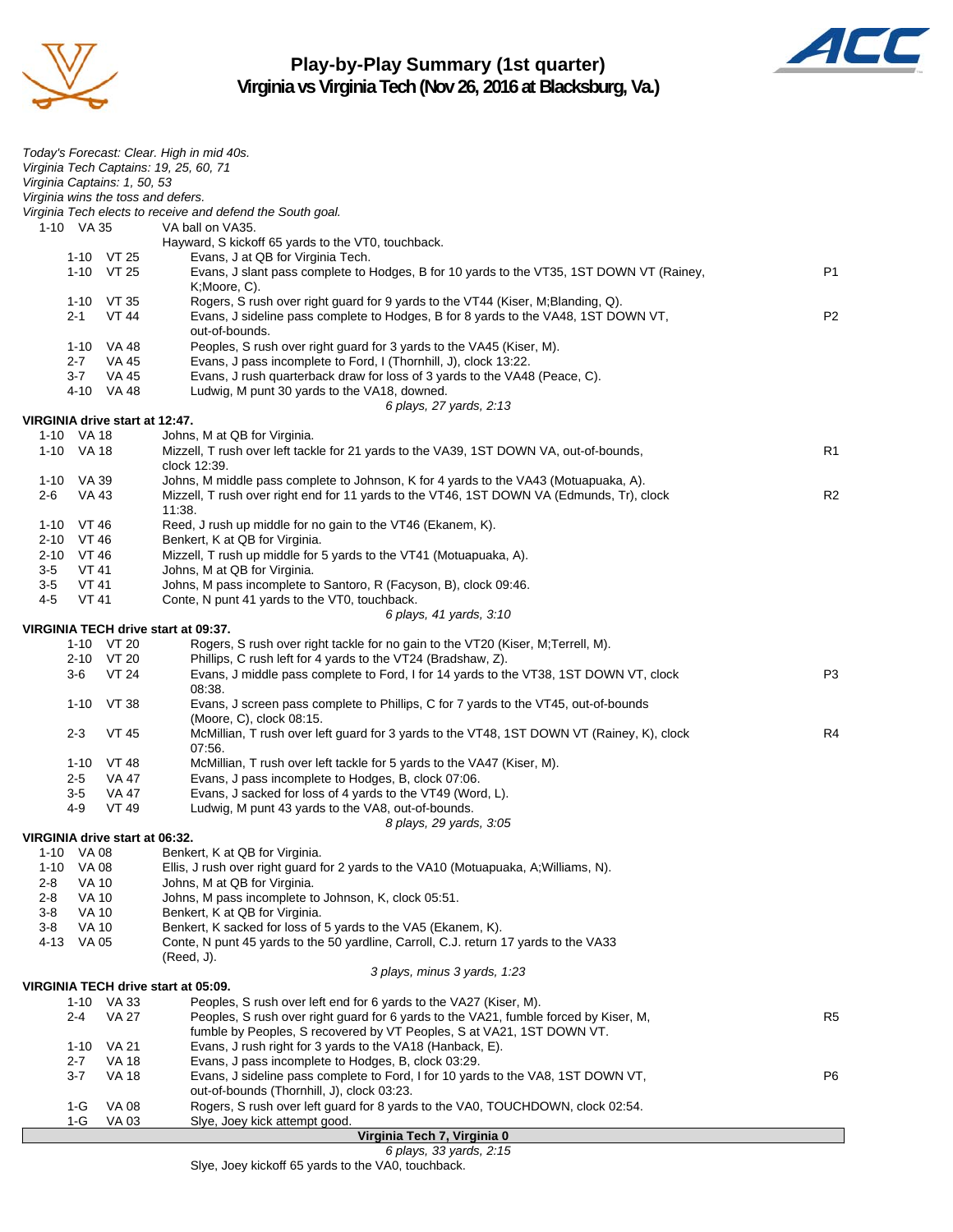

## **Play-by-Play Summary (1st quarter) Virginia vs Virginia Tech (Nov 26, 2016 at Blacksburg, Va.)**



|          | VIRGINIA drive start at 02:54. |                                                                               |
|----------|--------------------------------|-------------------------------------------------------------------------------|
| 1-10     | VA 25                          | Johns, M at QB for Virginia.                                                  |
| $1 - 10$ | VA 25                          | Mizzell, T rush over right guard for 8 yards to the VA33 (Clark, C).          |
| $2 - 2$  | VA 33                          | Benkert, K at QB for Virginia.                                                |
| $2 - 2$  | VA 33                          | Benkert, K pass incomplete to Reed, J, clock 02:11.                           |
| $3-2$    | VA 33                          | Johns, M at QB for Virginia.                                                  |
| $3-2$    | VA 33                          | Johns, M pass incomplete to Dubois, H, clock 02:07.                           |
| $4-2$    | VA 33                          | Conte, N punt 67 yards to the VT0, touchback.                                 |
|          |                                | 3 plays, 8 yards, 0:57                                                        |
|          |                                | VIRGINIA TECH drive start at 01:57.                                           |
|          | 1-10 VT 20                     | Rogers, Situato over right quard for 7 vards to the VT27 (Kiser, M Rainey, K. |

| 1-10 VT 20  | Rogers, S rush over right guard for 7 yards to the VT27 (Kiser, M;Rainey, K).              |    |
|-------------|--------------------------------------------------------------------------------------------|----|
| 2-3 VT 27   | Rogers, S rush over right tackle for 2 yards to the VT29 (Peace, C).                       |    |
| $3-1$ VT 29 | Evans, J rush over right guard for 4 yards to the VT33, 1ST DOWN VT (Hall, B; Hanback, E). | R7 |
| 1-10 VT 33  | McMillian, T rush over left quard for 5 yards to the VT38, fumble forced by Bradshaw, Z.   |    |
|             | fumble by McMillian, T recovered by VA Blanding, Q at VT38.                                |    |

#### *4 plays, 18 yards, 1:36*

#### **VIRGINIA drive start at 00:21.**

*Previous play is under review ... ruling is confirmed.*

Johns, M at QB for Virginia, TEAM rush for loss of 6 yards to the VT44, fumble by TEAM

recovered by VA Johns, M at VT44 (Edmunds, Tr). **END OF 1st QUARTER: Virginia Tech 7, Virginia 0**

|                        |              | Time  |   |            | 1st Downs |         | Conversions |          |                  |                  |
|------------------------|--------------|-------|---|------------|-----------|---------|-------------|----------|------------------|------------------|
| <b>Quarter Summary</b> | <b>Score</b> | Poss  | R |            |           | 3rd     | 4th         | Rushina  | Passing          | <b>Penalties</b> |
| Virginia               |              | 05:51 |   | $^{\circ}$ |           | $0 - 3$ | 0-0         | $8 - 36$ | 1-5-0-4          | 0-0              |
| Virginia Tech          |              | 09:09 |   |            |           | $3-5$   | $0 - 0$     | 16-58    | $5 - 8 - 0 - 49$ | 0-0              |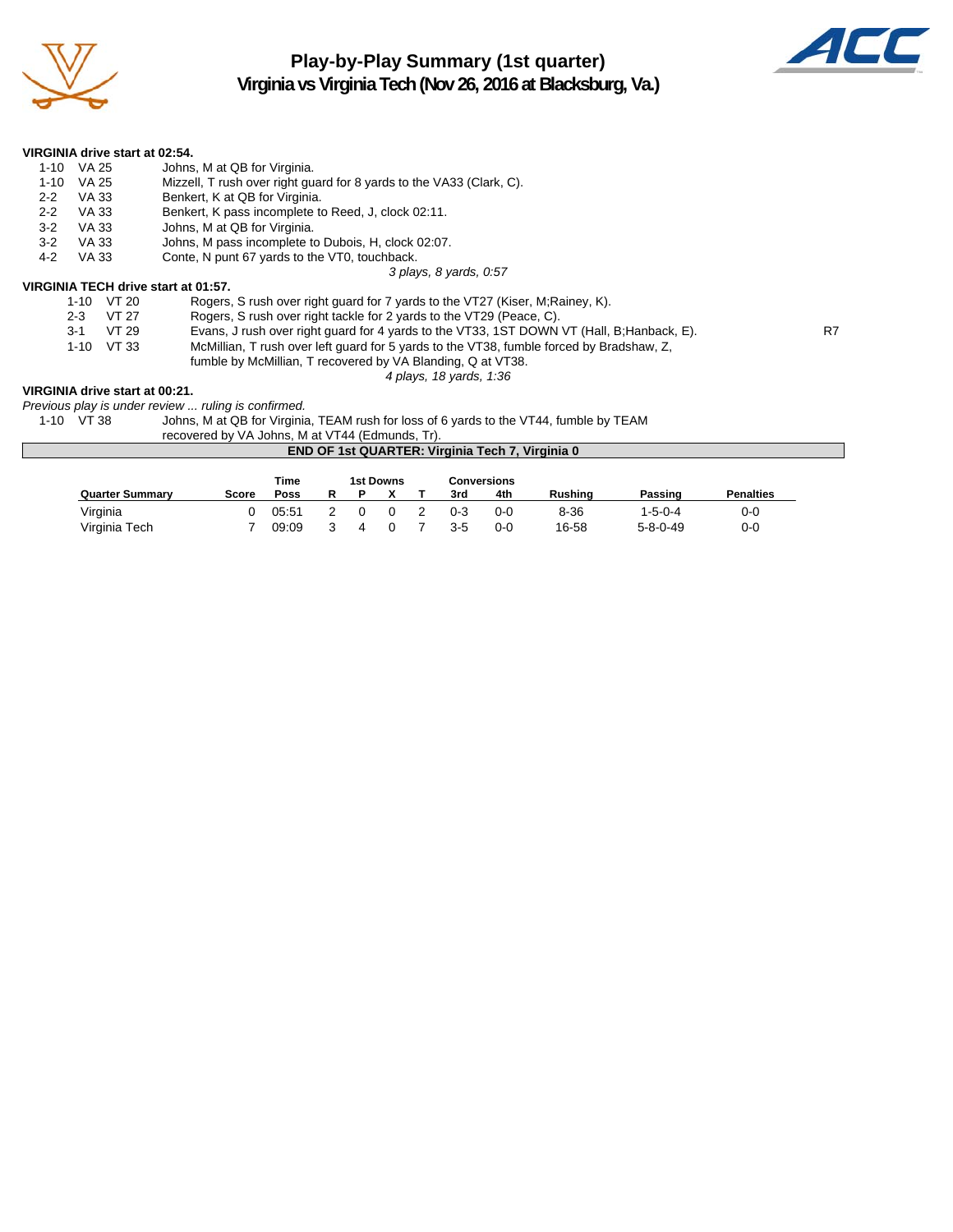

## **Quickie Statistics (1st quarter only) Virginia vs Virginia Tech (Nov 26, 2016 at Blacksburg, Va.)**



|                                   | ٧A            | VТ          |
|-----------------------------------|---------------|-------------|
| Score                             | 0             |             |
| <b>FIRST DOWNS</b>                | $\mathcal{P}$ |             |
| <b>RUSHES-YARDS (NET)</b>         | 8-36          | 16-58       |
| <b>PASSING YDS (NET)</b>          | 4             | 49          |
| Passes Att-Comp-Int               | $5 - 1 - 0$   | $8 - 5 - 0$ |
| <b>TOTAL OFFENSE PLAYS-YARDS</b>  | 13-40         | 24-107      |
| <b>Fumble Returns-Yards</b>       | $0 - 0$       | $0-0$       |
| <b>Punt Returns-Yards</b>         | $0 - 0$       | $1 - 17$    |
| Kickoff Returns-Yards             | $0-0$         | $0-0$       |
| <b>Interception Returns-Yards</b> | $0 - 0$       | $0-0$       |
| Punts (Number-Avg)                | $3 - 51.0$    | $2 - 36.5$  |
| Fumbles-Lost                      | $1 - 0$       | $2 - 1$     |
| Penalties-Yards                   | 0-0           | $0-0$       |
| <b>Possession Time</b>            | 05:51         | 09:09       |
| <b>Third-Down Conversions</b>     | $0$ of $3$    | 3 of 5      |
| Fourth-Down Conversions           | $0$ of $0$    | $0$ of $0$  |

| <b>Rushing</b>      |                     | No. Gain Loss  | <b>Net</b>       | TD<br>Lg         | Avg            | <b>Rushing</b>          |                | No. Gain Loss |                |          | <b>Net</b><br><b>TD</b> |
|---------------------|---------------------|----------------|------------------|------------------|----------------|-------------------------|----------------|---------------|----------------|----------|-------------------------|
| Taquan Mizzell      | 4                   | 45             | 45<br>$\Omega$   | 21<br>$\Omega$   | 11.2           | Sam Rogers              | 5              | 26            | $\Omega$       |          | 26<br>1                 |
| Jordan Ellis        |                     | 2              | 2<br>0           | 2<br>0           | 2.0            | <b>Steven Peoples</b>   | 3              | 15            | $\Omega$       |          | 15<br>$\mathbf 0$       |
| Joe Reed            |                     | 0              | $\mathbf 0$<br>0 | $\mathbf 0$<br>0 | 0.0            | <b>Travon McMillian</b> | 3              | 13            | $\Omega$       |          | $\mathbf 0$<br>13       |
| Kurt Benkert        |                     | $\mathbf{0}$   | 5<br>$-5$        | $\Omega$<br>0    | $-5.0$         | Cam Phillips            |                | 4             | $\Omega$       |          | $\Omega$<br>4           |
| <b>Passing</b>      |                     | $C-A-I$        | TD<br>Yds        | Long             | <b>Sack</b>    | <b>Passing</b>          |                | $C-A-I$       |                | Yds      | TD<br>Lo                |
| Matt Johns          |                     | $1 - 4 - 0$    | 0<br>4           | 4                | 0              | Jerod Evans             |                | $5 - 8 - 0$   |                | 49       | $\Omega$                |
| Kurt Benkert        |                     | $0 - 1 - 0$    | 0<br>$\Omega$    | 0                | 1              |                         |                |               |                |          |                         |
| <b>Receiving</b>    | No.                 | Yards          | TD               | Long             |                | <b>Receiving</b>        | No.            |               | Yards          | TD       | Lonc                    |
| Keeon Johnson       |                     | 4              | $\Omega$         | 4                |                | Isaiah Ford             | $\overline{2}$ |               | 24             | 0        | 14                      |
|                     |                     |                |                  |                  |                | <b>Bucky Hodges</b>     | $\overline{c}$ |               | 18             | 0        | 1 <sub>0</sub>          |
|                     |                     |                |                  |                  |                | <b>Cam Phillips</b>     | 1              |               | $\overline{7}$ | 0        |                         |
| <b>Punting</b>      | No.                 | Yds            | Avg Long         | In20             | TB             | <b>Punting</b>          | No.            | Yds           |                | Avg      | Long                    |
| Nicholas Conte      | 3                   | 153            | 51.0             | 67<br>$\Omega$   | $\overline{2}$ | Mitchell Ludwig         | $\overline{2}$ | 73            |                | 36.5     | 43                      |
| <b>Punt Returns</b> | No.                 | Yards          | <b>TD</b>        | Long             |                | <b>Punt Returns</b>     | No.            | Yards         |                | TD       | Long                    |
|                     |                     |                |                  |                  |                | C.J. Carroll            | 1              |               | 17             | $\Omega$ | 17                      |
| <b>Kick Returns</b> | No.                 | Yards          | <b>TD</b>        | Long             |                | <b>Kick Returns</b>     | No.            | Yards         |                | TD       | Long                    |
| <b>Tackles</b>      | UA-A                | <b>Total</b>   | <b>Sacks</b>     | <b>TFL</b>       |                | <b>Tackles</b>          | UA-A           |               | <b>Total</b>   |          | <b>Sacks</b>            |
| Micah Kiser         | $4 - 3$             | $\overline{7}$ | 0.0              | 0.0              |                | Andrew Motuapuaka       | $2 - 1$        |               | 3              |          | 0.0                     |
| Kelvin Rainey       | $1 - 2$             | 3              | 0.0              | 0.0              |                | Ken Ekanem              | $2 - 0$        |               | 2              |          | 1.0                     |
| Zach Bradshaw       | $2 - 0$             | 2              | 0.0              | 0.0              |                | <b>Tremaine Edmunds</b> | $2 - 0$        |               | 2              |          | 0.0                     |
| <b>Chris Peace</b>  | $2 - 0$             | $\overline{2}$ | 0.0              | 1.0              |                | <b>Chuck Clark</b>      | $1 - 0$        |               | 1              |          | 0.0                     |
| <b>Timo</b><br>∩÷r  | <b>Cooring Diav</b> |                |                  |                  |                |                         |                |               |                |          |                         |

1st 02:54 VT - Sam Rogers 8 yd run (Joey Slye kick), 6-33 2:15 0 - 7

**Virginia Virginia Tech**

| hina           |                     | No. Gain Loss       | TD<br>Net         | Lg                                | Avg            | <b>Rushing</b>          |                | No. Gain Loss   |                | Net             | TD<br>Lg         | Avg                        |
|----------------|---------------------|---------------------|-------------------|-----------------------------------|----------------|-------------------------|----------------|-----------------|----------------|-----------------|------------------|----------------------------|
| lan Mizzell    | 4                   | 45<br>0             | 45                | $\overline{0}$<br>$\overline{21}$ | 11.2           | Sam Rogers              | 5              | $\overline{26}$ | 0              | $\overline{26}$ | 1<br>9           | $\overline{5.2}$           |
| an Ellis       |                     | $\overline{2}$<br>0 | $\overline{2}$    | 2<br>0                            | 2.0            | <b>Steven Peoples</b>   | 3              | 15              | 0              | 15              | 6<br>0           | 5.0                        |
| Reed           |                     | 0<br>$\mathbf 0$    | 0                 | 0<br>0                            | 0.0            | <b>Travon McMillian</b> | 3              | 13              | 0              | 13              | 5<br>$\mathbf 0$ | 4.3                        |
| Benkert        |                     | 5<br>0              | $-5$              | $\Omega$<br>0                     | $-5.0$         | Cam Phillips            |                | 4               | $\Omega$       | 4               | 0<br>4           | 4.0                        |
| ing            | C-A-I               | Yds                 | TD                | Long                              | <b>Sack</b>    | <b>Passing</b>          |                | $C-A-I$         | Yds            | TD              | Long             | <b>Sack</b>                |
| Johns          | $1 - 4 - 0$         |                     | 4<br>$\Omega$     | 4                                 | 0              | Jerod Evans             |                | $5 - 8 - 0$     | 49             | 0               | 14               |                            |
| Benkert        | $0 - 1 - 0$         |                     | $\Omega$<br>0     | $\Omega$                          |                |                         |                |                 |                |                 |                  |                            |
| eiving         | No.                 | Yards               | TD<br>Long        |                                   |                | <b>Receiving</b>        | No.            | Yards           | TD             |                 | Long             |                            |
| n Johnson      |                     | 4                   | 0                 | 4                                 |                | Isaiah Ford             | $\overline{2}$ |                 | 24             | 0               | 14               |                            |
|                |                     |                     |                   |                                   |                | <b>Bucky Hodges</b>     | 2              |                 | 18             | 0               | 10               |                            |
|                |                     |                     |                   |                                   |                | Cam Phillips            |                |                 | $\overline{7}$ | $\Omega$        | $\overline{7}$   |                            |
| inq            | No.                 | Yds                 | Avg Long          | In20                              | TВ             | <b>Punting</b>          | No.            | Yds             | Avg            | Long            | In20             | <u>тв</u>                  |
| plas Conte     | 3                   | 153<br>51.0         | 67                | $\Omega$                          | $\overline{2}$ | Mitchell Ludwig         | $\overline{2}$ | $\overline{73}$ | 36.5           | 43              |                  | $\overline{2}$<br>$\Omega$ |
| : Returns      | No.                 | Yards               | TD<br>Long        |                                   |                | <b>Punt Returns</b>     | No.            | Yards           | <b>TD</b>      | Long            |                  |                            |
|                |                     |                     |                   |                                   |                | C.J. Carroll            |                | 17              | $\Omega$       |                 | 17               |                            |
| <b>Returns</b> | No.                 | Yards               | <b>TD</b><br>Long |                                   |                | <b>Kick Returns</b>     | No.            | Yards           | <b>TD</b>      | Long            |                  |                            |
| des            | UA-A                | <b>Total</b>        | <b>Sacks</b>      | <b>TFL</b>                        |                | <b>Tackles</b>          | UA-A           | <b>Total</b>    |                | <b>Sacks</b>    | <b>TFL</b>       |                            |
| h Kiser        | $4 - 3$             | 7                   | 0.0               | 0.0                               |                | Andrew Motuapuaka       | $2 - 1$        |                 | 3              | 0.0             |                  | 0.0                        |
| in Rainey      | $1 - 2$             | 3                   | 0.0               | 0.0                               |                | Ken Ekanem              | $2 - 0$        |                 | 2              | 1.0             |                  | 1.0                        |
| յ Bradshaw     | $2 - 0$             | 2                   | 0.0               | 0.0                               |                | <b>Tremaine Edmunds</b> | $2 - 0$        |                 | $\overline{c}$ | 0.0             |                  | 1.0                        |
| s Peace        | $2 - 0$             | $\overline{2}$      | 0.0               | 1.0                               |                | <b>Chuck Clark</b>      | $1 - 0$        |                 |                | 0.0             |                  | 0.0                        |
| Qtr<br>Time    | <b>Scoring Play</b> |                     |                   |                                   |                |                         |                |                 |                |                 | $V-H$            |                            |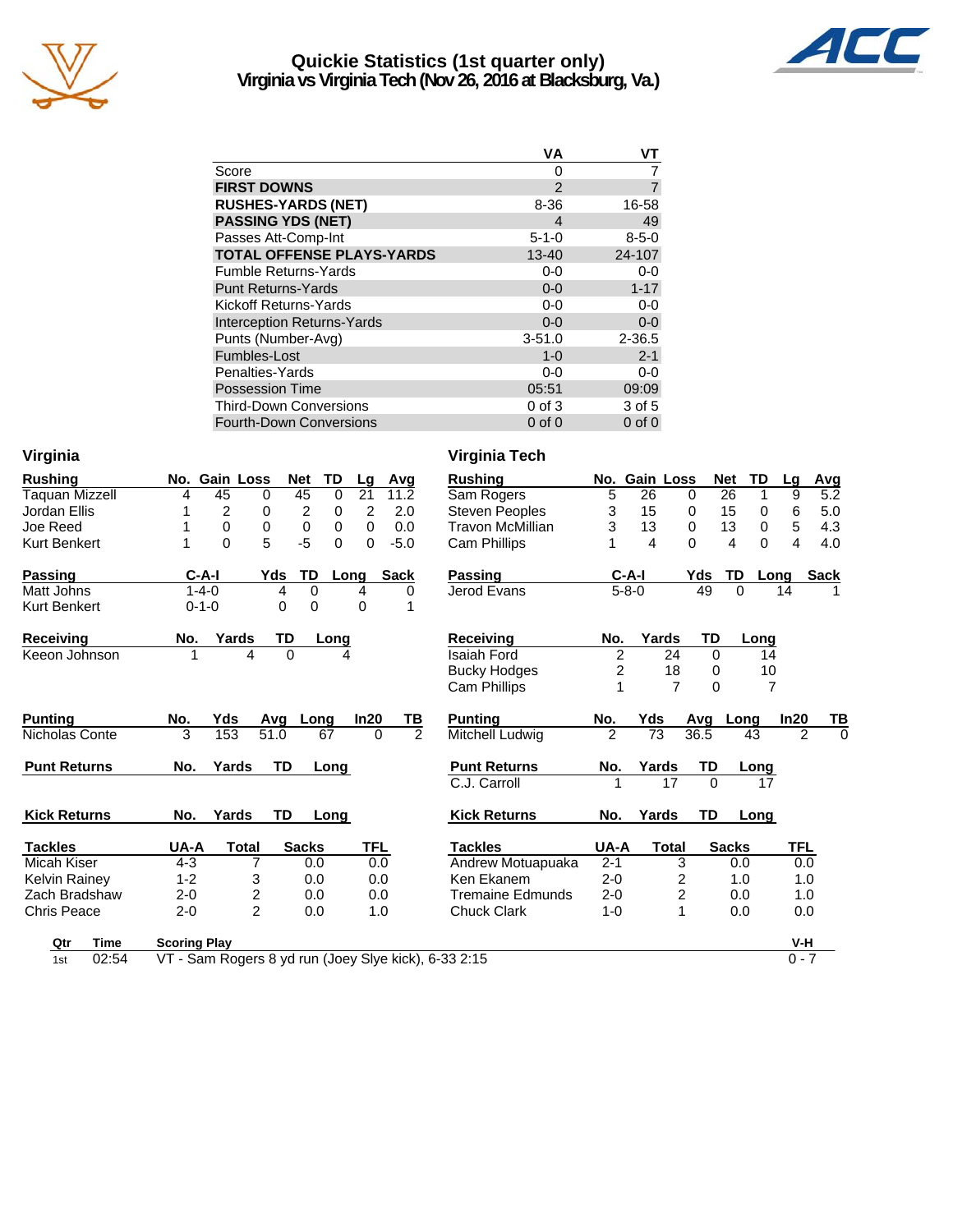

### **Play-by-Play Summary (2nd quarter) Virginia vs Virginia Tech (Nov 26, 2016 at Blacksburg, Va.)**



|         | 2-16 VT 44       |                                | Start of 2nd quarter, clock 15:00.                                                                                                                         |                 |
|---------|------------------|--------------------------------|------------------------------------------------------------------------------------------------------------------------------------------------------------|-----------------|
|         | 2-16 VT 44       |                                | Benkert, K at QB for Virginia, Benkert, K pass incomplete to Johnson, K, clock 14:56.                                                                      |                 |
|         | 3-16 VT 44       |                                | Benkert, K pass incomplete to Johnson, K, QB hurry by Ekanem, K, clock 14:52.                                                                              |                 |
|         | 4-16 VT 44       |                                | Conte, N punt 43 yards to the VT1, downed, PENALTY VT roughing the kicker declined.                                                                        |                 |
|         |                  |                                | 3 plays, minus 6 yards, 0:40<br>VIRGINIA TECH drive start at 14:41.                                                                                        |                 |
|         |                  | 1-10 VT 01                     | Evans, J sideline pass complete to Ford, I for 15 yards to the VT16, 1ST DOWN VT,                                                                          | P <sub>8</sub>  |
|         |                  |                                | out-of-bounds (Wahee, W), clock 14:35.                                                                                                                     |                 |
|         |                  | $1-10$ VT 16                   | Evans, J rush left for loss of 2 yards to the VT14 (Peace, C).                                                                                             |                 |
|         |                  | 2-12 VT 14                     | Evans, J rush quarterback draw for 7 yards to the VT21 (Powers, J;Blanding, Q).                                                                            |                 |
|         | $3-5$            | VT 21                          | Evans, J crossing pass complete to Phillips, C for 19 yards to the VT40, 1ST DOWN VT<br>(Hall, B).                                                         | P <sub>9</sub>  |
|         |                  |                                | 13 & 3 both injured on the play for Virginia.                                                                                                              |                 |
|         |                  | 1-10 VT 40                     | Clock 13:10.                                                                                                                                               |                 |
|         |                  | 1-10 VT 40                     | Rogers, S rush up middle for 5 yards to the VT45 (Wilkins, D).                                                                                             |                 |
|         | $2 - 5$<br>$3-5$ | VT 45<br><b>VT 45</b>          | Evans, J rush right for no gain to the VT45 (Rainey, K; Hanback, E).<br>Evans, J screen pass complete to Phillips, C for 8 yards to the VA47, 1ST DOWN VT, | P <sub>10</sub> |
|         |                  |                                | out-of-bounds, clock 11:43.                                                                                                                                |                 |
|         | $1 - 10$         | VA 47                          | Evans, J rush over left end for 8 yards to the VA39 (Kiser, M).                                                                                            |                 |
|         | $2 - 2$          | VA 39                          | Evans, J pass incomplete to Hodges, B, dropped pass, clock 10:47.                                                                                          |                 |
|         | $3 - 2$          | <b>VA 39</b>                   | Timeout Virginia Tech, clock 10:47.                                                                                                                        |                 |
|         | $3-2$            | VA 39                          | Evans, J deep out pass complete to Phillips, C for 39 yards to the VA0, 1ST DOWN VT,                                                                       | P11             |
|         | 1-G              | VA 03                          | TOUCHDOWN, clock 10:40.<br>Slye, Joey kick attempt good.                                                                                                   |                 |
|         |                  |                                | Virginia Tech 14, Virginia 0                                                                                                                               |                 |
|         |                  |                                | 10 plays, 99 yards, 4:01                                                                                                                                   |                 |
|         |                  |                                | Slye, Joey kickoff 65 yards to the VA0, touchback.                                                                                                         |                 |
|         | 1-10 VA 25       | VIRGINIA drive start at 10:40. |                                                                                                                                                            |                 |
|         |                  |                                | Benkert, K at QB for Virginia, Mizzell, T rush over left guard for loss of 1 yard to the<br>VA24 (Settle, T).                                              |                 |
|         | 2-11 VA 24       |                                | Johns, M at QB for Virginia, Johns, M slant pass complete to Johnson, K for 9 yards to                                                                     |                 |
| $3 - 2$ | VA 33            |                                | the VA33 (Edmunds, Te).<br>Benkert, K at QB for Virginia, Benkert, K pass incomplete to Eldridge, D, clock 09:12.                                          |                 |
| 4-2     | <b>VA 33</b>     |                                | Conte, N punt 43 yards to the VT24, Phillips, C return 7 yards to the VT31 (Ellis,                                                                         |                 |
|         |                  |                                | J;Spaziani, J).                                                                                                                                            |                 |
|         |                  |                                | 3 plays, 8 yards, 1:39                                                                                                                                     |                 |
|         |                  | $1-10$ VT 31                   | VIRGINIA TECH drive start at 09:01.<br>Evans, J sideline pass complete to Hodges, B for 9 yards to the VT40 (Thornhill, J).                                |                 |
|         | $2 - 1$          | VT 40                          | Rogers, S rush over left guard for 4 yards to the VT44, 1ST DOWN VT (Wilkins, D), clock                                                                    | R <sub>12</sub> |
|         |                  |                                | 08:35.                                                                                                                                                     |                 |
|         |                  | $1-10$ VT 44                   | Rogers, S rush right for 4 yards to the VT48, out-of-bounds, clock 08:14.                                                                                  |                 |
|         | 2-6              | VT 48                          | PENALTY VA offside defense (Brown, A) 5 yards to the VA47, clock 08:02.                                                                                    |                 |
|         | $2 - 1$          | VA 47                          | Evans, J rush over left tackle for 13 yards to the VA34, 1ST DOWN VT (Terrell, M), clock<br>07:42.                                                         | R <sub>13</sub> |
|         |                  | 1-10 VA 34                     | Evans, J FR pass complete to Phillips, C for 2 yards to the VA32 (Rainey, K), clock 07:28.                                                                 |                 |
|         | 2-8              | VA 32                          | Rogers, S rush over left quard for 32 yards to the VA0, 1ST DOWN VT, TOUCHDOWN, clock                                                                      | R <sub>14</sub> |
|         |                  |                                | 07:06.                                                                                                                                                     |                 |
|         |                  |                                | Previous play is under review  play is confirmed.                                                                                                          |                 |
|         | 1-G              | VA 03                          | Slye, Joey kick attempt good.                                                                                                                              |                 |
|         |                  |                                | Virginia Tech 21, Virginia 0<br>6 plays, 69 yards, 1:55                                                                                                    |                 |
|         |                  |                                | Siye, Joey kickoff 65 yards to the VA0, touchback.                                                                                                         |                 |
|         |                  | VIRGINIA drive start at 07:06. |                                                                                                                                                            |                 |
|         | 1-10 VA 25       |                                | Johns, M at QB for Virginia, Johns, M FR pass complete to Mizzell, T for loss of 2 yards                                                                   |                 |
|         |                  |                                | to the VA23 (Facyson, B).                                                                                                                                  |                 |
|         | 2-12 VA 23       |                                | 31 injured on the play for Virginia Tech.<br>Clock 06:55.                                                                                                  |                 |
|         | 2-12 VA 23       |                                | Mizzell, T rush over right guard for no gain to the VA23 (Hill, T).                                                                                        |                 |
|         | 3-12 VA 23       |                                | Benkert, K at QB for Virginia, Benkert, K slant pass complete to Eldridge, D for 7 yards                                                                   |                 |
|         |                  |                                | to the VA30 (Alexander, A).                                                                                                                                |                 |
| 4-5     | VA 30            |                                | Conte, N punt 37 yards to the VT33, fair catch by Phillips, C.                                                                                             |                 |
|         |                  |                                | 3 plays, 5 yards, 1:40<br>VIRGINIA TECH drive start at 05:26.                                                                                              |                 |
|         |                  | 1-10 VT 33                     | Rogers, S rush up middle for 9 yards to the VT42 (Blanding, Q;Kiser, M).                                                                                   |                 |
|         | $2 - 1$          | <b>VT 42</b>                   | Evans, J sideline pass complete to Phillips, C for 12 yards to the VA46, 1ST DOWN VT                                                                       | P <sub>15</sub> |
|         |                  |                                | (Rainey, K), clock 04:58.                                                                                                                                  |                 |
|         |                  | 1-10 VA 46                     | Evans, J pass incomplete to Hodges, B, clock 04:37.<br>7 injured on the play for Virginia Tech.                                                            |                 |
|         |                  | 2-10 VA 46                     | Clock 04:37.                                                                                                                                               |                 |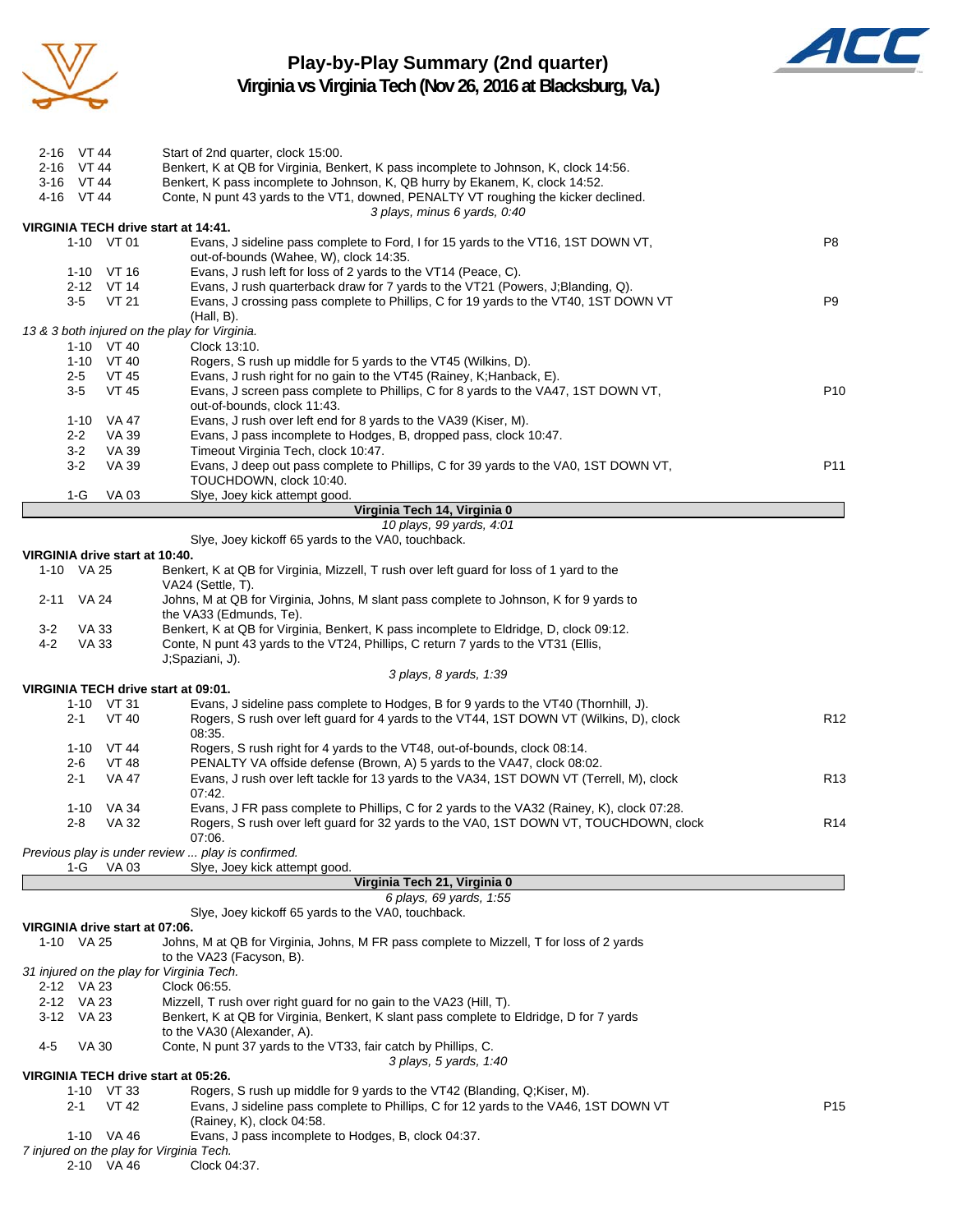

# **Play-by-Play Summary (2nd quarter)**



**Virginia vs Virginia Tech (Nov 26, 2016 at Blacksburg, Va.)**

|       | 2-10 VA 46 | Evans, J rush OR for 11 yards to the VA35, 1ST DOWN VT (Powers, J), clock 04:31.        | R <sub>16</sub> |
|-------|------------|-----------------------------------------------------------------------------------------|-----------------|
|       | 1-10 VA 35 | Evans, J pass incomplete (Kiser, M), QB hurry by Bradshaw, Z, QB hurry by Terrell, M,   |                 |
|       |            | clock 04:11.                                                                            |                 |
|       | 2-10 VA 35 | Evans, J sideline pass complete to Ford, I for 29 yards to the VA6, 1ST DOWN VT (Kiser, | P <sub>17</sub> |
|       |            | M; Moore, C), clock 04:03.                                                              |                 |
| 1-G   | VA 06      | Rogers, S rush over right guard for 3 yards to the VA3 (Wilkins, D; Moore, C).          |                 |
| $2-G$ | VA 03      | Evans, J pass incomplete to Ford, I (Thornhill, J), clock 03:14.                        |                 |
| 3-G   | VA 03      | Rogers, S rush up middle for 2 yards to the VA1 (Kiser, M).                             |                 |
| 4-G   | VA 01      | Evans, J rush up middle for 1 yard to the VA0, TOUCHDOWN, clock 02:45.                  |                 |
|       | 1-G VA 03  | Siye, Joey kick attempt good.                                                           |                 |
|       |            | Virginia Tech 28, Virginia 0                                                            |                 |
|       |            | 10 plays, 67 yards, 2:41                                                                |                 |

Slye, Joey kickoff 65 yards to the VA0, touchback.

#### **VIRGINIA drive start at 02:45.** 1-10 VA 25 Johns, M at QB for Virginia, Johns, M middle pass complete to Dubois, H for 6 yards to the VA31 (Greene, D). 2-4 VA 31 Mizzell, T rush over left end for 4 yards to the VA35, 1ST DOWN VA (Greene, D;Reynolds, R3 M), clock 02:06. 1-10 VA 35 Johns, M pass incomplete, QB hurry by Ekanem, K, clock 01:42. 2-10 VA 35 Mizzell, T rush over right end for 4 yards to the VA39 (Reynolds, M). 3-6 VA 39 Timeout Virginia Tech, clock 01:32. 3-6 VA 39 Benkert, K at QB for Virginia, Benkert, K pass complete to Reed, J for 28 yards to the P4 VT33, 1ST DOWN VA (Alexander, A), clock 01:23. 1-10 VT 33 Johns, M at QB for Virginia, Johns, M pass intercepted by Alexander, A at the VT20, Alexander, A return -1 yards to the VT19, Clark, C for 24 yards to the VT43 (Smith, E). *6 plays, 42 yards, 1:33* **VIRGINIA TECH drive start at 01:12, VT ball on VT43.** 1-10 VT 43 Evans, J middle pass complete to Rogers, S for 30 yards to the VA27, 1ST DOWN VT P18 (Bradshaw, Z). 1-10 VA 27 Evans, J pass incomplete to Ford, I (Hall, B), clock 00:55. 2-10 VA 27 Evans, J sideline pass complete to Rogers, S for loss of 1 yard to the VA28 (Terrell, M). 3-11 VA 28 Timeout Virginia Tech, clock 00:44. 3-11 VA 28 Evans, J pass incomplete to Ford, I, clock 00:44. 4-11 VA 28 Slye, Joey field goal attempt from 45 MISSED - wide left, spot at VA28, clock 00:35. *5 plays, 29 yards, 0:37* **VIRGINIA drive start at 00:35.** 1-10 VA 28 Johns, M at QB for Virginia, Mizzell, T rush over left guard for loss of 1 yard to the VA27 (Williams, N).

End of half, clock 00:00.

| .<br>I play, minus 1 yard, 0:35                         |       |             |  |  |  |  |     |     |                |         |                  |  |
|---------------------------------------------------------|-------|-------------|--|--|--|--|-----|-----|----------------|---------|------------------|--|
| <b>END OF 2nd QUARTER: Virginia Tech 28, Virginia 0</b> |       |             |  |  |  |  |     |     |                |         |                  |  |
|                                                         |       |             |  |  |  |  |     |     |                |         |                  |  |
| Time<br>1st Downs<br><b>Conversions</b>                 |       |             |  |  |  |  |     |     |                |         |                  |  |
| <b>Quarter Summary</b>                                  | Score | <b>Poss</b> |  |  |  |  | 3rd | 4th | <b>Rushing</b> | Passing | <b>Penalties</b> |  |

Virginia 0 05:46 1 1 0 2 1-4 0-0 5-6 5-10-1-48 1-5 Virginia Tech 21 09:14 4 7 0 11 3-5 1-1 14-97 10-16-0-162 0-0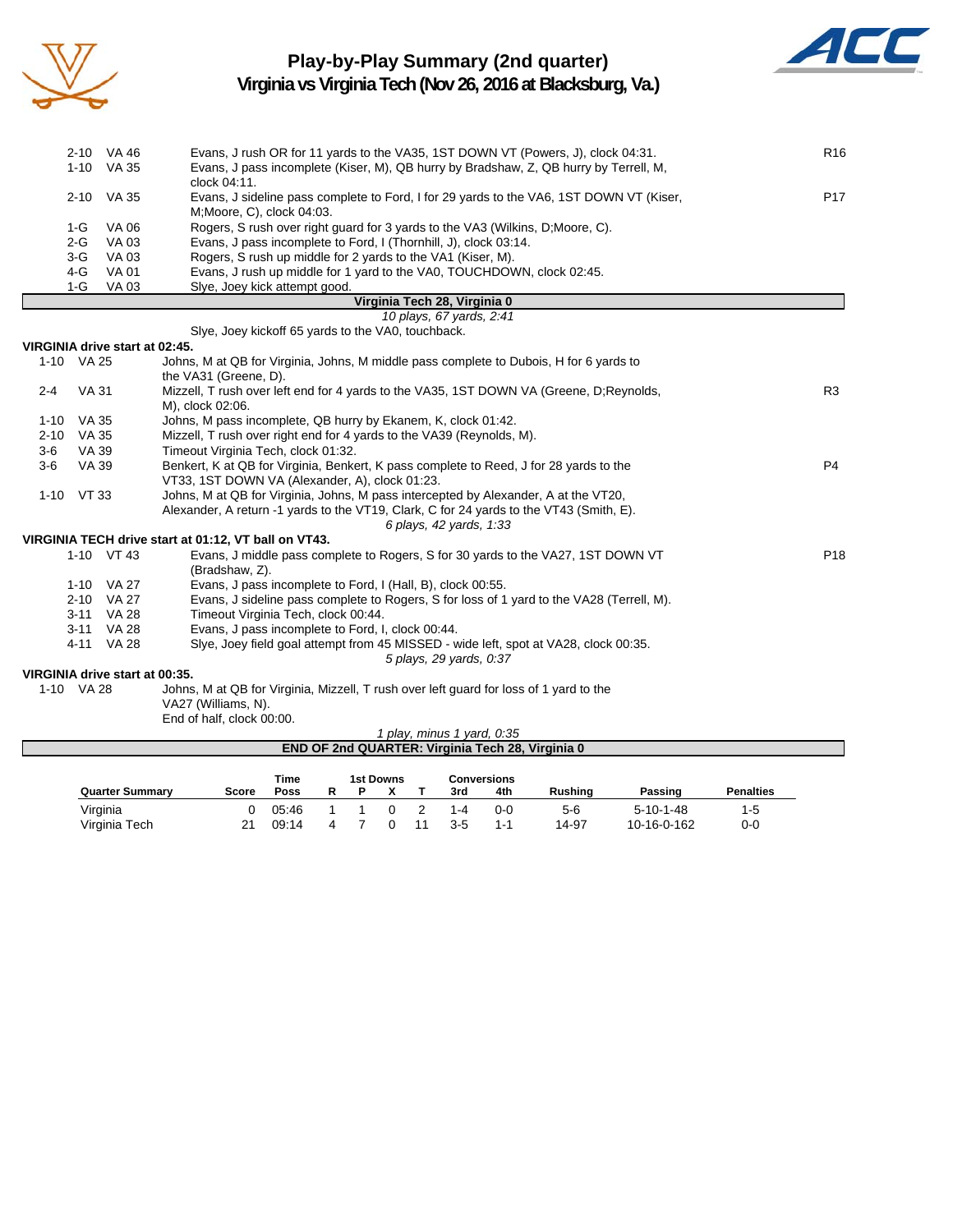

## **Quickie Statistics (2nd quarter only) Virginia vs Virginia Tech (Nov 26, 2016 at Blacksburg, Va.)**



|                                   | ٧A           | ۷T        |
|-----------------------------------|--------------|-----------|
| Score                             | 0            | 21        |
| <b>FIRST DOWNS</b>                | 2            | 11        |
| <b>RUSHES-YARDS (NET)</b>         | $5-6$        | 14-97     |
| <b>PASSING YDS (NET)</b>          | 48           | 162       |
| Passes Att-Comp-Int               | $10 - 5 - 1$ | $16-10-0$ |
| <b>TOTAL OFFENSE PLAYS-YARDS</b>  | 15-54        | 30-259    |
| <b>Fumble Returns-Yards</b>       | 0-0          | $0-0$     |
| <b>Punt Returns-Yards</b>         | $0 - 0$      | $1 - 7$   |
| Kickoff Returns-Yards             | $0-0$        | $0-0$     |
| <b>Interception Returns-Yards</b> | $0 - 0$      | $1 - 23$  |
| Punts (Number-Avg)                | $3 - 41.0$   | $0 - 0.0$ |
| Fumbles-Lost                      | $0 - 0$      | $0-0$     |
| Penalties-Yards                   | $1 - 5$      | $0-0$     |
| <b>Possession Time</b>            | 05:46        | 09:14     |
| <b>Third-Down Conversions</b>     | 1 of $4$     | 3 of 5    |
| <b>Fourth-Down Conversions</b>    | $0$ of $0$   | 1 of 1    |

| Virginia              |                                                                            |                     |                   |          |            |             | Virginia Tech                                          |                |                |                |                  |                     |          |
|-----------------------|----------------------------------------------------------------------------|---------------------|-------------------|----------|------------|-------------|--------------------------------------------------------|----------------|----------------|----------------|------------------|---------------------|----------|
| <b>Rushing</b>        | No. Gain Loss                                                              |                     | Net               | TD.      | Lg         | Avg         | <b>Rushing</b>                                         |                | No. Gain Loss  |                | TD<br><b>Net</b> | Avg<br>Lg           |          |
| <b>Taquan Mizzell</b> | 5                                                                          | $\overline{8}$<br>2 | $\overline{6}$    | $\Omega$ |            | 1.2         | Sam Rogers                                             | $\overline{7}$ | 59             | 0              | 59<br>1          | 32<br>8.4           |          |
|                       |                                                                            |                     |                   |          |            |             | Jerod Evans                                            | $\overline{7}$ | 40             | $\overline{c}$ | 38<br>1          | 13<br>5.4           |          |
| <b>Passing</b>        | $C-A-I$                                                                    |                     | Yds               | TD       | Long       | <b>Sack</b> | <b>Passing</b>                                         |                | $C-A-I$        | Yds            | <b>TD</b>        | <b>Sack</b><br>Long |          |
| Matt Johns            | $3 - 5 - 1$                                                                |                     | 13                | 0        | 9          | 0           | Jerod Evans                                            |                | $10 - 16 - 0$  | 162            |                  | 39                  | $\Omega$ |
| Kurt Benkert          | $2 - 5 - 0$                                                                |                     | 35                | $\Omega$ | 28         | $\Omega$    |                                                        |                |                |                |                  |                     |          |
| <b>Receiving</b>      | No.                                                                        | Yards               | TD                | Long     |            |             | <b>Receiving</b>                                       | No.            | Yards          | <b>TD</b>      | Long             |                     |          |
| Joe Reed              |                                                                            | 28                  | $\Omega$          | 28       |            |             | Cam Phillips                                           | 5              | 80             | $\mathbf{1}$   | 39               |                     |          |
| Keeon Johnson         |                                                                            | 9                   | 0                 | 9        |            |             | <b>Isaiah Ford</b>                                     | 2              | 44             | 0              | 29               |                     |          |
| David Eldridge        |                                                                            | $\overline{7}$      | 0                 | 7        |            |             | Sam Rogers                                             | 2              | 29             | 0              | 30               |                     |          |
| Hasise Dubois         | 1                                                                          | 6                   | $\mathbf 0$       | 6        |            |             | <b>Bucky Hodges</b>                                    | 1              | 9              | $\Omega$       | 9                |                     |          |
| <b>Punting</b>        | No.                                                                        | Yds                 | Avg               | Long     | In20       | TВ          | <b>Punting</b>                                         | No.            | Yds            | Avg            | Long             | In20                | TB       |
| Nicholas Conte        | 3                                                                          | 123                 | $\overline{4}1.0$ | 43       | 1          |             | $\Omega$                                               |                |                |                |                  |                     |          |
| <b>Punt Returns</b>   | No.                                                                        | Yards               | <b>TD</b>         | Long     |            |             | <b>Punt Returns</b>                                    | No.            | Yards          | TD             | <b>Long</b>      |                     |          |
|                       |                                                                            |                     |                   |          |            |             | <b>Cam Phillips</b>                                    |                |                | $\Omega$       |                  |                     |          |
| <b>Kick Returns</b>   | No.                                                                        | Yards               | TD                | Long     |            |             | <b>Kick Returns</b>                                    | No.            | Yards          | TD             | Long             |                     |          |
| <b>Tackles</b>        | UA-A                                                                       | <b>Total</b>        | <b>Sacks</b>      |          | <b>TFL</b> |             | <b>Tackles</b>                                         | UA-A           | <b>Total</b>   |                | <b>Sacks</b>     | TFL                 |          |
| Micah Kiser           | $2 - 2$                                                                    | 4                   |                   | 0.0      | 0.0        |             | Adonis Alexander                                       | $2 - 0$        | $\overline{2}$ |                | 0.0              | 0.0                 |          |
| Donte Wilkins         | $2 - 1$                                                                    | 3                   |                   | 0.0      | 0.0        |             | Mook Reynolds                                          | $1 - 1$        | 2              |                | 0.0              | 0.0                 |          |
| <b>Kelvin Rainey</b>  | $2 - 1$                                                                    | 3                   |                   | 0.0      | 0.0        |             | Der'Woun Greene                                        | $1 - 1$        | 2              |                | 0.0              | 0.0                 |          |
| <b>Matt Terrell</b>   | $2 - 0$                                                                    | $\overline{2}$      |                   | 0.0      | 1.0        |             | <b>Brandon Facyson</b>                                 | $1 - 0$        | $\mathbf{1}$   |                | 0.0              | 1.0                 |          |
| Qtr<br><b>Time</b>    | <b>Scoring Play</b>                                                        |                     |                   |          |            |             |                                                        |                |                |                |                  | $V-H$               |          |
| 02:54<br>1st          | VT - Sam Rogers 8 yd run (Joey Slye kick), 6-33 2:15                       |                     |                   |          |            |             |                                                        |                | $0 - 7$        |                |                  |                     |          |
| 10:40<br>2nd          | VT - Cam Phillips 39 yd pass from Jerod Evans (Joey Slye kick), 10-99 4:01 |                     |                   |          |            |             |                                                        |                | $0 - 7$        |                |                  |                     |          |
| 07:06                 | VT - Sam Rogers 32 yd run (Joey Slye kick), 6-69 1:55                      |                     |                   |          |            |             |                                                        |                | $0 - 14$       |                |                  |                     |          |
| 02:45                 |                                                                            |                     |                   |          |            |             | VT - Jerod Evans 1 yd run (Joey Slye kick), 10-67 2:41 |                |                |                |                  | $0 - 21$            |          |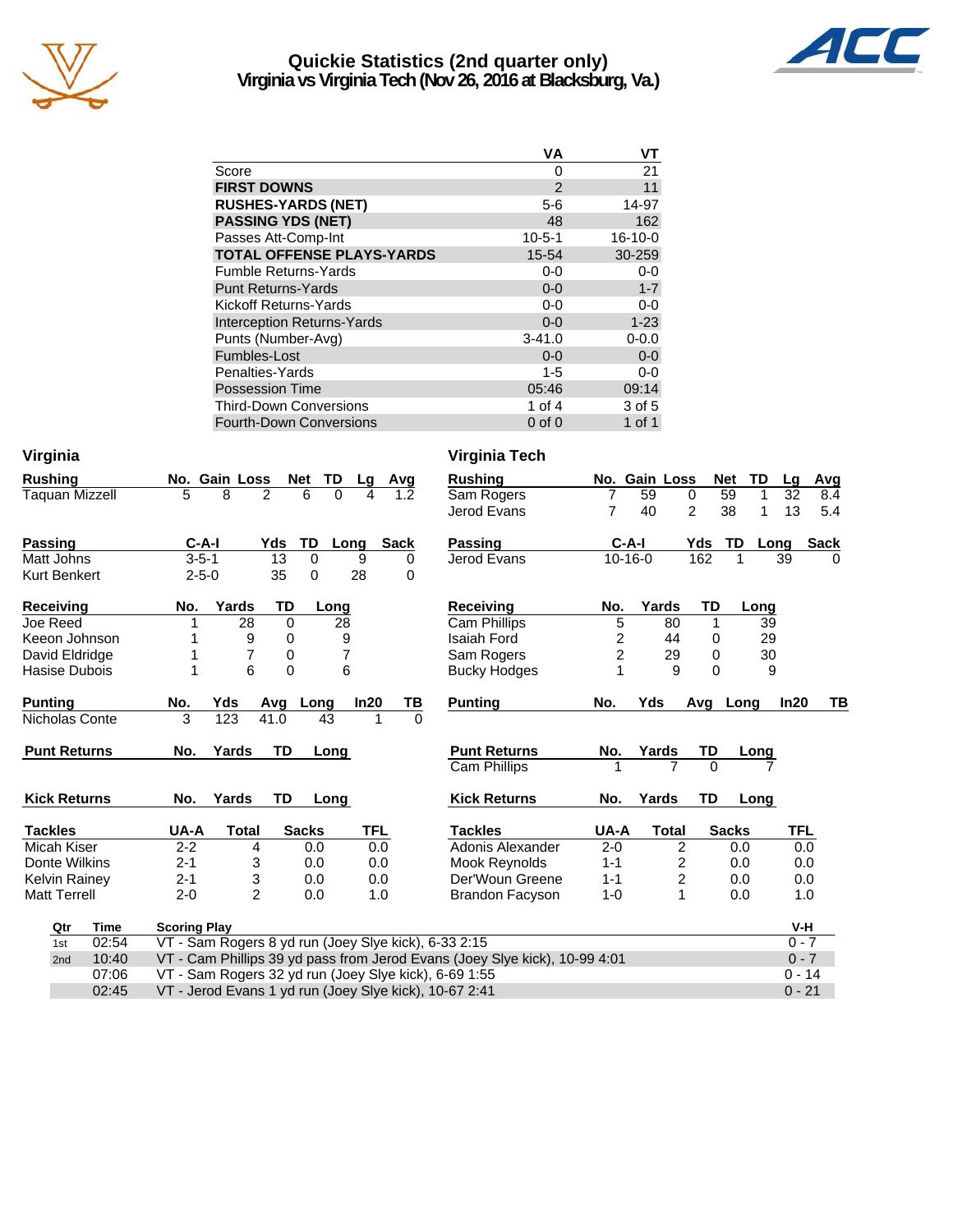

**Play-by-Play Summary (3rd quarter) Virginia vs Virginia Tech (Nov 26, 2016 at Blacksburg, Va.)**



*Virginia elects to receive and will defend the South goal.* Start of 3rd quarter, clock 15:00, VT ball on VT35. Slye, Joey kickoff 65 yards to the VA0, touchback. **VIRGINIA drive start at 15:00.** 1-10 VA 25 Johns, M at QB for Virginia, Johns, M rush over left tackle for 1 yard to the VA26. 2-9 VA 26 Mizzell, T rush over left end for loss of 2 yards to the VA24 (Edmunds, Tr;Baron, W). 3-11 VA 24 Benkert, K at QB for Virginia, Benkert, K pass incomplete to Dowling, D, QB hurry by Alexander, A, clock 13:40. 4-11 VA 24 Conte, N punt 33 yards to the VT43, Phillips, C return 15 yards to the VA42 (English, J). *3 plays, minus 1 yard, 1:30* **VIRGINIA TECH drive start at 13:30.** 1-10 VA 42 Evans, J deep pass complete to Hodges, B for 42 yards to the VA0, 1ST DOWN VT, TOUCHDOWN, P19 clock 13:22. 1-G VA 03 Slye, Joey kick attempt good **Virginia Tech 35, Virginia 0** *1 play, 42 yards, 0:17* Slye, Joey kickoff 62 yards to the VA3, Reed, J return 28 yards to the VA31 (Huelskamp, S;Shegog, A). **VIRGINIA drive start at 13:13.** Benkert, K at QB for Virginia, Benkert, K sideline pass complete to Johnson, K for 4 yards to the VA35 (Edmunds, Te), clock 13:07. 2-6 VA 35 Johns, M at QB for Virginia, Johns, M pass intercepted by Motuapuaka, A at the VA36, Motuapuaka, A return 0 yards to the VA36. *2 plays, 4 yards, 0:29* **VIRGINIA TECH drive start at 12:44.** 1-10 VA 36 Rogers, S rush up middle for 12 yards to the VA24, 1ST DOWN VT (Terrell, M). 1-10 VA 24 Rogers, S rush up middle for 7 yards to the VA17 (Moore, C;Blanding, Q), PENALTY VA X21 personal foul (Thornhill, J) 9 yards to the VA8, 1ST DOWN VT. 1-G VA 08 1st and 8. 1-G VA 08 Rogers, S rush over right guard for 1 yard to the VA7 (Wilkins, D;Word, L). 2-G VA 07 Evans, J pass incomplete to Ford, I, clock 11:36. 3-G VA 07 Evans, J pass incomplete to Ford, I, clock 11:31. 4-G VA 07 Slye, Joey field goal attempt from 24 GOOD, clock 11:27. **Virginia Tech 38, Virginia 0** *6 plays, 29 yards, 1:17* Slye, Joey kickoff 65 yards to the VA0, touchback. **VIRGINIA drive start at 11:27.** 1-10 VA 25 Benkert, K at QB for Virginia, Mizzell, T rush over left guard for 4 yards to the VA29 X5 (Walker, R;Clark, C), PENALTY VT personal foul (Motuapuaka, A) 15 yards to the VA44, 1ST DOWN VA. 1-10 VA 44 1st and 10. 1-10 VA 44 Mizzell, T rush over left guard for 2 yards to the VA46 (Alexander, A). 2-8 VA 46 Benkert, K slant pass complete to Dowling, D for 9 yards to the VT45, 1ST DOWN VA P6 (Motuapuaka, A;Facyson, B). 1-10 VT 45 Benkert, K pass incomplete to Dowling, D, clock 09:59. 2-10 VT 45 Benkert, K sideline pass complete to Eldridge, D for 8 yards to the VT37, out-of-bounds. 3-2 VT 37 Mizzell, T rush over right tackle for 18 yards to the VT19, 1ST DOWN VA (Motuapuaka, A), R7 clock 09:14. 1-10 VT 19 Benkert, K pass incomplete to Dowling, D, clock 08:42. 2-10 VT 19 Benkert, K middle pass complete to Zaccheaus, O for 10 yards to the VT9, 1ST DOWN VA P8 (Clark, C;Baron, W), clock 08:33. 1-G VT 09 Ellis, J rush over left guard for loss of 2 yards to the VT11 (Williams, N). 2-G VT 11 Benkert, K pass incomplete to Dowling, D (Facyson, B), clock 07:29.<br>2-G VT 11 Benkert. K pass incomplete. QB hurry by Ekanem. K. clock 07:24. 3-G VT 11 Benkert, K pass incomplete, QB hurry by Ekanem, K, clock 07:24. 4-G VT 11 Hayward, S field goal attempt from 29 GOOD, clock 07:19. **Virginia Tech 38, Virginia 3** *12 plays, 64 yards, 4:08* Hayward, S kickoff 53 yards to the VT12, Murphy, H return 16 yards to the VT28, fumble by Murphy, H recovered by VA Word, L at VT28. **VIRGINIA drive start at 07:13.** 1-10 VT 28 Benkert, K at QB for Virginia, Benkert, K pass incomplete, clock 07:07. 2-10 VT 28 Benkert, K pass incomplete (Mihota, V), clock 07:01. 3-10 VT 28 Brewer, C at QB for Virginia, Brewer, C rush for loss of 2 yards to the VT30, fumble forced by Reynolds, M, fumble by Brewer, C recovered by VT Motuapuaka, A at VT30, Motuapuaka, A for 70 yards to the VA0, TOUCHDOWN, clock 06:49. *3 plays, minus 2 yards, 0:24* 1-G VA 03 Slye, Joey kick attempt good. **Virginia Tech 45, Virginia 3** Slye, Joey kickoff 65 yards to the VA0, touchback, PENALTY VA personal foul (Wright, S)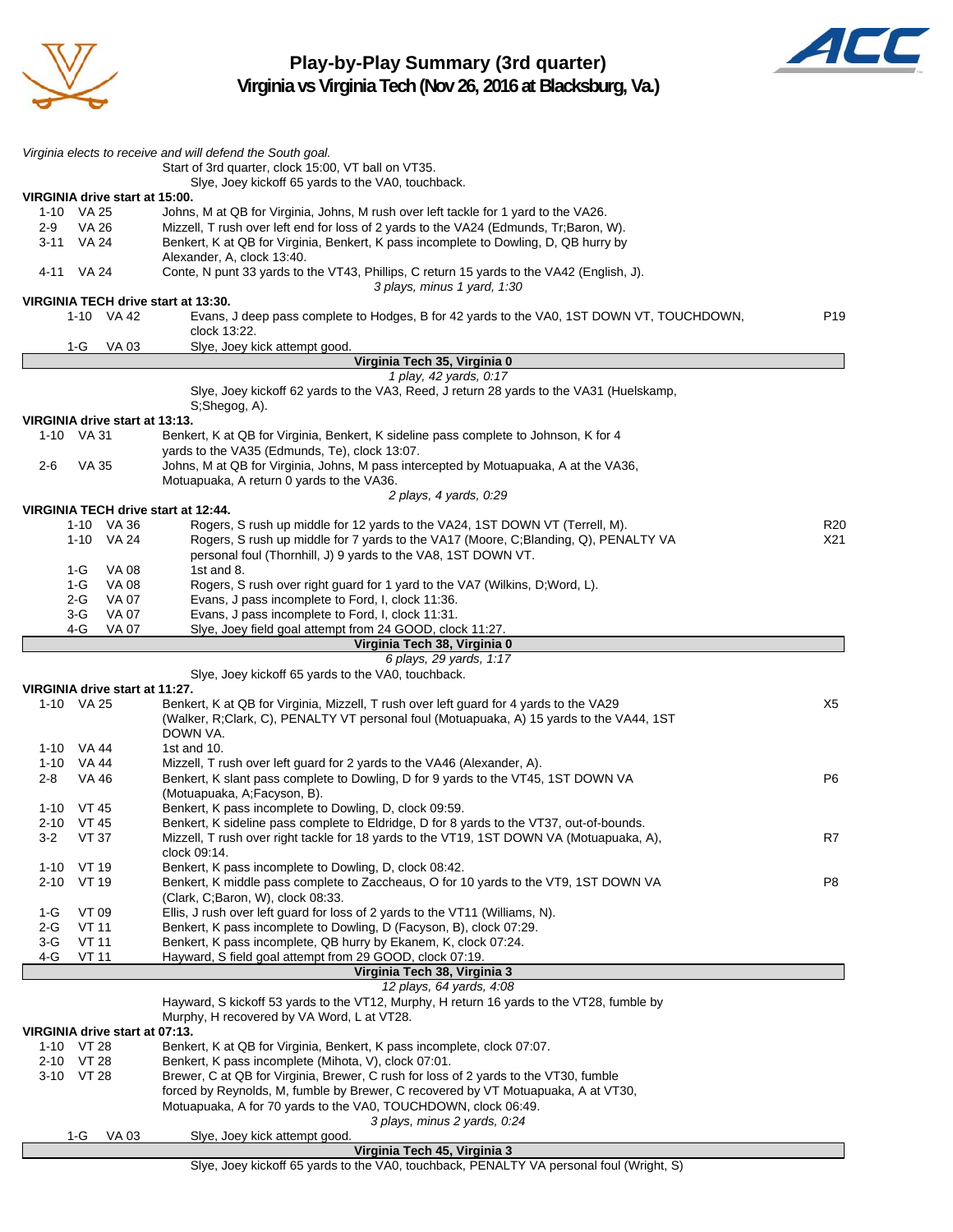

## **Play-by-Play Summary (3rd quarter)**

**Virginia vs Virginia Tech (Nov 26, 2016 at Blacksburg, Va.)**



|                                         | 12 yards to the VA13, 1st and 10, VA ball on VA13.                                                                                           |                 |
|-----------------------------------------|----------------------------------------------------------------------------------------------------------------------------------------------|-----------------|
| VIRGINIA drive start at 06:49.          |                                                                                                                                              |                 |
| 1-10 VA 13                              | Benkert, K at QB for Virginia, Benkert, K pass incomplete to Levrone, A, PENALTY VT HD                                                       | X9              |
|                                         | (Reynolds, M) 10 yards to the VA23, 1ST DOWN VA, NO PLAY, clock 06:44.                                                                       |                 |
| 1-10 VA 23                              | Benkert, K pass complete to Dowling, D for 5 yards to the VA28 (Alexander, A; Huelskamp,                                                     |                 |
|                                         | $S$ ).                                                                                                                                       |                 |
| <b>VA 28</b><br>$2 - 5$<br><b>VA 42</b> | Mizzell, T rush over right tackle for 14 yards to the VA42, 1ST DOWN VA (Greene, D).                                                         | R <sub>10</sub> |
| $1 - 10$<br>$2 - 10$<br><b>VA 42</b>    | Benkert, K pass incomplete to Johnson, K (Facyson, B), clock 05:35.                                                                          |                 |
| $3-9$<br><b>VA 43</b>                   | Mizzell, T rush over right tackle for 1 yard to the VA43 (Motuapuaka, A;Gaines, H).<br>Benkert, K pass incomplete to Cowley, T, clock 04:52. |                 |
| $4 - 9$<br><b>VA 43</b>                 | Conte, N punt 31 yards to the VT26, downed.                                                                                                  |                 |
|                                         | 5 plays, 30 yards, 2:08                                                                                                                      |                 |
| VIRGINIA TECH drive start at 04:41.     |                                                                                                                                              |                 |
| 1-10 VT 26                              | Motley, B at QB for Virginia Tech.                                                                                                           |                 |
| 1-10 VT 26                              | Motley, B FR pass complete to Daniel, S for 6 yards to the VT32 (Blanding, Q).                                                               |                 |
| VT 32<br>2-4                            | Daniel, S rush OR for 10 yards to the VT42, 1ST DOWN VT (Blanding, Q).                                                                       | R <sub>22</sub> |
| 1-10 VT 42                              | Motley, B pass incomplete to Murphy, H, QB hurry by Word, L.                                                                                 |                 |
| 2-10 VT 42                              | McMillian, T rush over left tackle for 17 yards to the VA41, 1ST DOWN VT (Moore,                                                             | R <sub>23</sub> |
|                                         | C;Blanding, Q).                                                                                                                              |                 |
| 51 injured on the play for Virginia.    |                                                                                                                                              |                 |
| 1-10 VA 41                              | Clock 03:26.                                                                                                                                 |                 |
| 1-10 VA 41                              | Motley, B rush OR for 10 yards to the VA31, 1ST DOWN VT (Kiser, M:Blanding, Q), clock<br>03:07.                                              | R <sub>24</sub> |
| 1-10 VA 31                              | Motley, B post pass complete to McMillian, T for 31 yards to the VA0, 1ST DOWN VT,<br>TOUCHDOWN, clock 02:37.                                | P <sub>25</sub> |
| $1-G$<br>VA 03                          | Slye, Joey kick attempt good.                                                                                                                |                 |
|                                         | Virginia Tech 52, Virginia 3                                                                                                                 |                 |
|                                         | 6 plays, 74 yards, 2:04                                                                                                                      |                 |
|                                         | Siye, Joey kickoff 65 yards to the VA0, touchback.                                                                                           |                 |
| VIRGINIA drive start at 02:37.          |                                                                                                                                              |                 |
| 1-10 VA 25                              | Johns, M at QB for Virginia, Mizzell, T rush over right end for 11 yards to the VA36, 1ST<br>DOWN VA (Edmunds, Te).                          | R <sub>11</sub> |
| 1-10 VA 36                              | Benkert, K at QB for Virginia, Benkert, K pass incomplete to Eldridge, D (Alexander, A),                                                     |                 |
|                                         | clock 01:57.                                                                                                                                 |                 |
| 2-10 VA 36                              | Benkert, K pass incomplete, QB hurry by Settle, T, clock 01:52.                                                                              |                 |
| 3-10 VA 36                              | Benkert, K sideline pass complete to Dowling, D for 12 yards to the VA48, 1ST DOWN VA,                                                       | P <sub>12</sub> |
|                                         | out-of-bounds (Reynolds, M).                                                                                                                 |                 |
| 1-10 VA 48                              | Mizzell, T rush up middle for 2 yards to the 50 yardline (Edmunds, Tr).                                                                      |                 |
| <b>VA 50</b><br>$2 - 8$                 | Johns, M at QB for Virginia, Mizzell, T rush over right end for 2 yards to the VT48<br>$(Hill, T)$ .                                         |                 |
|                                         | END OF 3rd QUARTER: Virginia Tech 52, Virginia 3                                                                                             |                 |
|                                         |                                                                                                                                              |                 |

|                        |       | Time  | 1st Downs |  |  | Conversions |         |         |                |                   |                  |
|------------------------|-------|-------|-----------|--|--|-------------|---------|---------|----------------|-------------------|------------------|
| <b>Quarter Summary</b> | Score | Poss  |           |  |  |             | 3rd     | 4th     | <b>Rushing</b> | Passing           | <b>Penalties</b> |
| Virginia               | 3     | 11:16 |           |  |  | -8          | 1-5     | $0 - 0$ | 12-49          | $6 - 18 - 1 - 48$ | 2-21             |
| Virginia Tech          | 24    | 03:44 | 4         |  |  |             | $0 - 1$ | 0-0     | $6 - 57$       | $3 - 6 - 0 - 79$  | $2 - 25$         |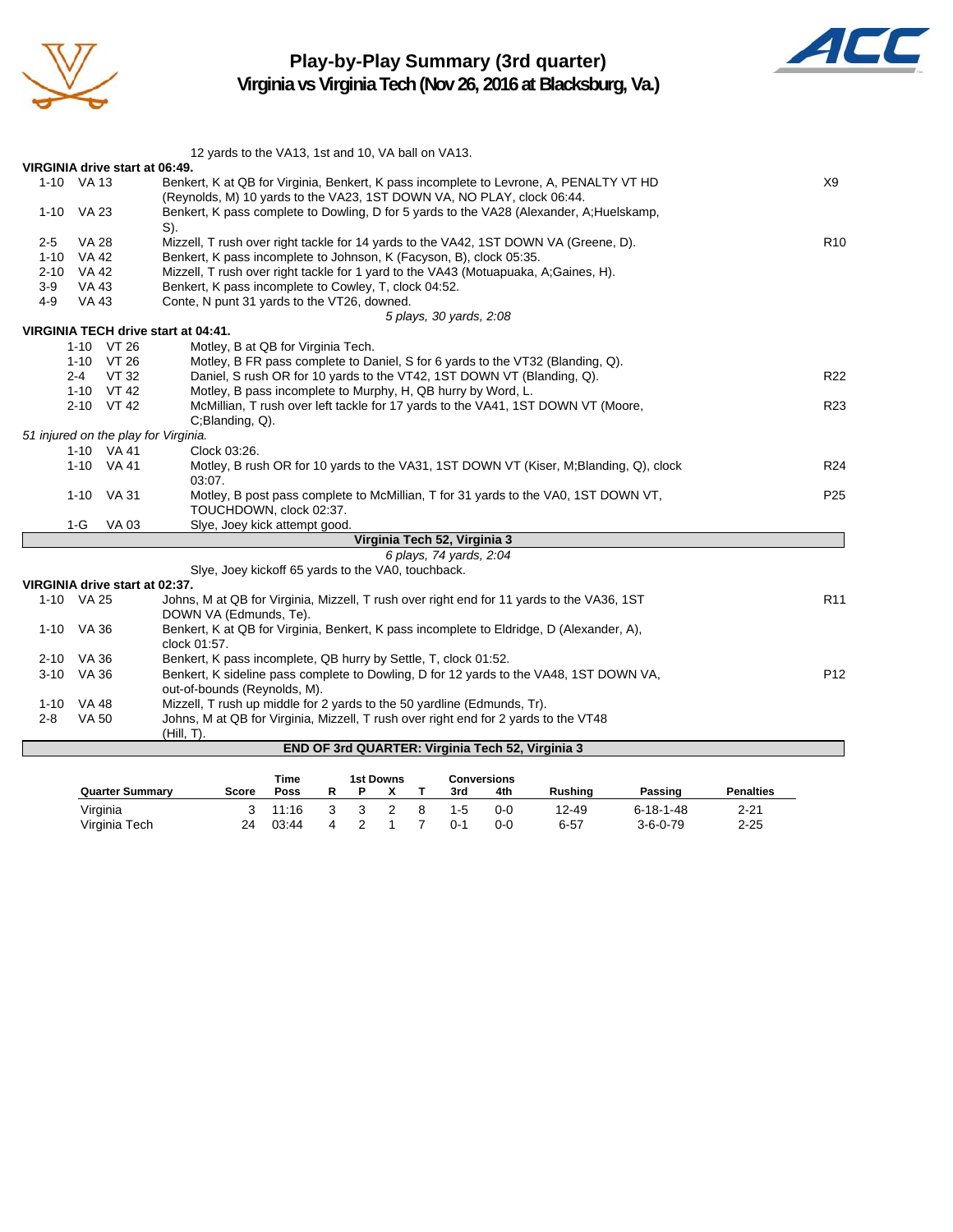

## **Quickie Statistics (3rd quarter only) Virginia vs Virginia Tech (Nov 26, 2016 at Blacksburg, Va.)**



|                                   | VA           | ۷T             |
|-----------------------------------|--------------|----------------|
| Score                             | 3            | 24             |
| <b>FIRST DOWNS</b>                | 8            | $\overline{7}$ |
| <b>RUSHES-YARDS (NET)</b>         | 12-49        | $6 - 57$       |
| <b>PASSING YDS (NET)</b>          | 48           | 79             |
| Passes Att-Comp-Int               | $18 - 6 - 1$ | $6 - 3 - 0$    |
| <b>TOTAL OFFENSE PLAYS-YARDS</b>  | 30-97        | 12-136         |
| <b>Fumble Returns-Yards</b>       | $0-0$        | $1 - 70$       |
| <b>Punt Returns-Yards</b>         | $0 - 0$      | $1 - 15$       |
| <b>Kickoff Returns-Yards</b>      | $1 - 28$     | $1 - 16$       |
| <b>Interception Returns-Yards</b> | $0 - 0$      | $1 - 0$        |
| Punts (Number-Avg)                | $2 - 32.0$   | $0 - 0.0$      |
| Fumbles-Lost                      | $1 - 1$      | $1 - 1$        |
| Penalties-Yards                   | $2 - 21$     | $2 - 25$       |
| <b>Possession Time</b>            | 11:16        | 03:44          |
| <b>Third-Down Conversions</b>     | $2$ of 6     | 0 of 1         |
| <b>Fourth-Down Conversions</b>    | $0$ of $0$   | $0$ of $0$     |

| <b>Rushing</b>        | No. Gain Loss<br><b>Net</b><br>Avg<br><b>Rushing</b><br><b>TD</b><br>Lg                            |         | No. Gain Loss | <b>Net</b>     | TD                | Lg<br>$\overline{\phantom{a}}$    |  |  |  |
|-----------------------|----------------------------------------------------------------------------------------------------|---------|---------------|----------------|-------------------|-----------------------------------|--|--|--|
| <b>Taquan Mizzell</b> | 9<br>$\overline{2}$<br>52<br>$\overline{5.8}$<br>54<br>$\mathbf 0$<br>18<br>Sam Rogers             | 3       | 20            | $\Omega$       | 20<br>$\mathbf 0$ | 12                                |  |  |  |
| Matt Johns            | 1<br>0<br>1.0<br><b>Travon McMillian</b><br>1<br>0<br>1<br>$\mathbf{1}$                            | 1       | 17            | 0              | 17<br>$\Omega$    | 17<br>$\overline{1}$              |  |  |  |
| Jordan Ellis          | $\sqrt{2}$<br>$-2$<br>1<br>0<br>$\mathbf 0$<br>$\mathbf 0$<br>$-2.0$<br>Sean Daniel                | 1       | 10            | $\mathbf 0$    | 10<br>$\mathbf 0$ | 10<br>-1                          |  |  |  |
| <b>Connor Brewer</b>  | $-2$<br>$\mathfrak{p}$<br>$\Omega$<br>$\Omega$<br>$\Omega$<br>$-2.0$<br>1<br><b>Brenden Motley</b> | 1       | 10            | $\Omega$       | 10<br>0           | 10 <sup>°</sup><br>$\overline{1}$ |  |  |  |
| <b>Passing</b>        | $C-A-I$<br>Yds<br>TD<br>Sack<br><b>Passing</b><br>Long                                             |         | $C-A-I$       | Yds            | TD                | S<br>Long                         |  |  |  |
| <b>Kurt Benkert</b>   | $6 - 17 - 0$<br>Jerod Evans<br>48<br>$\mathbf 0$<br>12<br>0                                        |         | $1 - 3 - 0$   | 42             | 1                 | 42                                |  |  |  |
| Matt Johns            | $\mathbf 0$<br>$0 - 1 - 1$<br>0<br>0<br>0<br><b>Brenden Motley</b>                                 |         | $2 - 3 - 0$   | 37             | 1                 | 31                                |  |  |  |
|                       |                                                                                                    |         |               |                |                   |                                   |  |  |  |
| <b>Receiving</b>      | No.<br>Yards<br>TD<br>Long<br><b>Receiving</b>                                                     | No.     | Yards         | TD             | Long              |                                   |  |  |  |
| Doni Dowling          | 26<br><b>Bucky Hodges</b><br>3<br>$\mathbf 0$<br>12                                                | 1       | 42            | 1              | 42                |                                   |  |  |  |
| Olamide Zaccheaus     | 10<br>0<br>10<br><b>Travon McMillian</b><br>1                                                      | 1       | 31            | 1              | 31                |                                   |  |  |  |
| David Eldridge        | 8<br>0<br>8<br>Sean Daniel<br>1                                                                    | 1       | 6             | 0              |                   | 6                                 |  |  |  |
| Keeon Johnson         | 1<br>$\Omega$<br>$\overline{\mathbf{4}}$<br>4                                                      |         |               |                |                   |                                   |  |  |  |
| <b>Punting</b>        | No.<br>In20<br><b>Punting</b><br>Yds<br>Avg Long<br>TВ                                             | No.     | Yds           | Avg Long       |                   | In20                              |  |  |  |
| Nicholas Conte        | $\overline{2}$<br>64<br>32.0<br>33<br>$\Omega$<br>$\Omega$                                         |         |               |                |                   |                                   |  |  |  |
|                       |                                                                                                    |         |               |                |                   |                                   |  |  |  |
| <b>Punt Returns</b>   | Yards<br><b>TD</b><br><b>Punt Returns</b><br>No.<br>Long                                           | No.     | Yards         | TD             | Long              |                                   |  |  |  |
|                       | <b>Cam Phillips</b>                                                                                |         | 15            | $\Omega$       | 15                |                                   |  |  |  |
| <b>Kick Returns</b>   | <b>Kick Returns</b><br>Yards<br>TD<br>No.<br>Long                                                  | No.     | Yards         | TD             | Long              |                                   |  |  |  |
| Joe Reed              | 28<br>$\Omega$<br><b>Henri Murphy</b><br>28                                                        |         | 16            | $\Omega$       | 16                |                                   |  |  |  |
|                       |                                                                                                    |         |               |                |                   |                                   |  |  |  |
| <b>Tackles</b>        | UA-A<br><b>Tackles</b><br><b>Total</b><br><b>Sacks</b><br>TFL                                      | UA-A    | <b>Total</b>  |                | <b>Sacks</b>      | <b>TFL</b>                        |  |  |  |
| <b>Quin Blanding</b>  | 0.0<br>$2 - 3$<br>5<br>Andrew Motuapuaka<br>0.0                                                    | $1 - 2$ |               | 3              | 0.0               | 0.0                               |  |  |  |
| <b>Chris Moore</b>    | $0 - 2$<br><b>Terrell Edmunds</b><br>0.0<br>0.0<br>2                                               | $2 - 0$ |               | 2              | 0.0               | 0.0                               |  |  |  |
| Jack English          | $1-0$<br>1<br>0.0<br>0.0<br>Mook Reynolds                                                          | $2 - 0$ |               | $\overline{c}$ | 0.0               | 1.0                               |  |  |  |
| <b>Matt Terrell</b>   | $1 - 0$<br>1<br>0.0<br>0.0<br><b>Tremaine Edmunds</b>                                              | $1 - 1$ |               | $\overline{2}$ | 0.0               | 0.5                               |  |  |  |
| Qtr<br><b>Time</b>    | <b>Scoring Play</b>                                                                                |         |               |                |                   | V-H                               |  |  |  |
| 02:54<br>1st          | VT - Sam Rogers 8 yd run (Joey Slye kick), 6-33 2:15                                               |         |               |                |                   | $0 - 7$                           |  |  |  |
| 10:40<br>2nd          | VT - Cam Phillips 39 yd pass from Jerod Evans (Joey Slye kick), 10-99 4:01<br>$0 - 14$             |         |               |                |                   |                                   |  |  |  |
| 07:06                 | $0 - 21$<br>VT - Sam Rogers 32 yd run (Joey Slye kick), 6-69 1:55                                  |         |               |                |                   |                                   |  |  |  |
| 02:45                 | VT - Jerod Evans 1 yd run (Joey Slye kick), 10-67 2:41<br>$0 - 28$                                 |         |               |                |                   |                                   |  |  |  |
| 13:22<br>3rd          | VT - Bucky Hodges 42 yd pass from Jerod Evans (Joey Slye kick), 1-42 0:17                          |         |               |                |                   | $0 - 7$                           |  |  |  |
| 11:27                 | VT - Joey Slye 24 yd field goal, 6-29 1:17<br>$0 - 10$                                             |         |               |                |                   |                                   |  |  |  |
| 07:19                 | VA - Sam Hayward 29 yd field goal, 12-64 4:08                                                      |         |               |                |                   | $3 - 10$                          |  |  |  |
| 06:49                 | VT - Andrew Motuapuaka 70 yd fumble recovery (Joey Slye kick)                                      |         |               |                |                   | $3 - 17$                          |  |  |  |
| 02:37                 | VT - Travon McMillian 31 yd pass from Brenden Motley (Joey Slye kick), 6-74 2:04                   |         |               |                |                   | $3 - 24$                          |  |  |  |
|                       |                                                                                                    |         |               |                |                   |                                   |  |  |  |

### **Virginia Virginia Tech**

| <b>Rushing</b>                      | No.                    | Gain Loss   |                                            |          | <b>Net</b>          | TD   | Lg         | Avg  |
|-------------------------------------|------------------------|-------------|--------------------------------------------|----------|---------------------|------|------------|------|
| Sam Rogers                          | 3                      | 20          |                                            | 0        | 20                  | 0    | 12         | 6.7  |
| Travon McMillian                    | 1                      | 17          |                                            | 0        | 17                  | 0    | 17         | 17.0 |
| Sean Daniel                         | 1                      | 10          |                                            | 0        | 10                  | 0    | 10         | 10.0 |
| <b>Brenden Motley</b>               | 1                      | 10          |                                            | $\Omega$ | 10                  | 0    | 10         | 10.0 |
| <b>Passing</b>                      |                        | $C-A-I$     |                                            | Yds      | TD                  | Long |            | Sack |
| Jerod Evans                         |                        | $1 - 3 - 0$ |                                            | 42       | 1                   |      | 42         | 0    |
| <b>Brenden Motley</b>               |                        | $2 - 3 - 0$ |                                            | 37       | 1                   |      | 31         | 0    |
| Receiving                           | No.                    |             | Yards                                      | TD       |                     | Long |            |      |
| <b>Bucky Hodges</b>                 | 1                      |             | 42                                         |          | 1                   | 42   |            |      |
| <b>Travon McMillian</b>             | 1                      |             | 31                                         |          | 1                   | 31   |            |      |
| Sean Daniel                         | 1                      |             | 6                                          |          | $\Omega$            | 6    |            |      |
|                                     |                        |             |                                            |          |                     |      |            |      |
| <b>Punting</b>                      | No.                    | Yds         |                                            | Avg      | Long                |      | ln20       | ΤВ   |
|                                     |                        |             |                                            |          |                     |      |            |      |
|                                     |                        |             |                                            |          |                     |      |            |      |
| <b>Punt Returns</b>                 | No.                    | Yards       |                                            | TD       |                     | Long |            |      |
| <b>Cam Phillips</b>                 |                        |             | 15                                         |          | $\Omega$            | 15   |            |      |
| <b>Kick Returns</b>                 | No.                    | Yards       |                                            | TD       |                     | Long |            |      |
| Henri Murphy                        | 1                      |             | 16                                         |          | 0                   | 16   |            |      |
|                                     |                        |             |                                            |          |                     |      |            |      |
| <b>Tackles</b><br>Andrew Motuapuaka | <b>UA-A</b><br>$1 - 2$ |             | <b>Total</b>                               |          | <b>Sacks</b><br>0.0 |      | TFL<br>0.0 |      |
| <b>Terrell Edmunds</b>              | $2 - 0$                |             | 3                                          |          |                     |      | 0.0        |      |
| Mook Reynolds                       | $2 - 0$                |             | $\begin{array}{c} 2 \\ 2 \\ 2 \end{array}$ |          | 0.0<br>0.0          |      | 1.0        |      |
| <b>Tremaine Edmunds</b>             | $1 - 1$                |             |                                            |          | 0.0                 |      | 0.5        |      |
|                                     |                        |             |                                            |          |                     |      |            |      |
|                                     |                        |             |                                            |          |                     |      | V-H        |      |
| 332:15                              |                        |             |                                            |          |                     |      | $0 - 7$    |      |
| าร (Joey Slye kick), 10-99 4:01     |                        |             |                                            |          |                     |      | $0 - 14$   |      |
| 3-69 1:55                           |                        |             |                                            |          |                     |      | $0 - 21$   |      |
| $-672:41$                           |                        |             |                                            |          |                     |      | $0 - 28$   |      |
| ans (Joey Slye kick), 1-42 0:17     |                        |             |                                            |          |                     |      | $0 - 7$    |      |
|                                     |                        |             |                                            |          |                     |      | $0 - 10$   |      |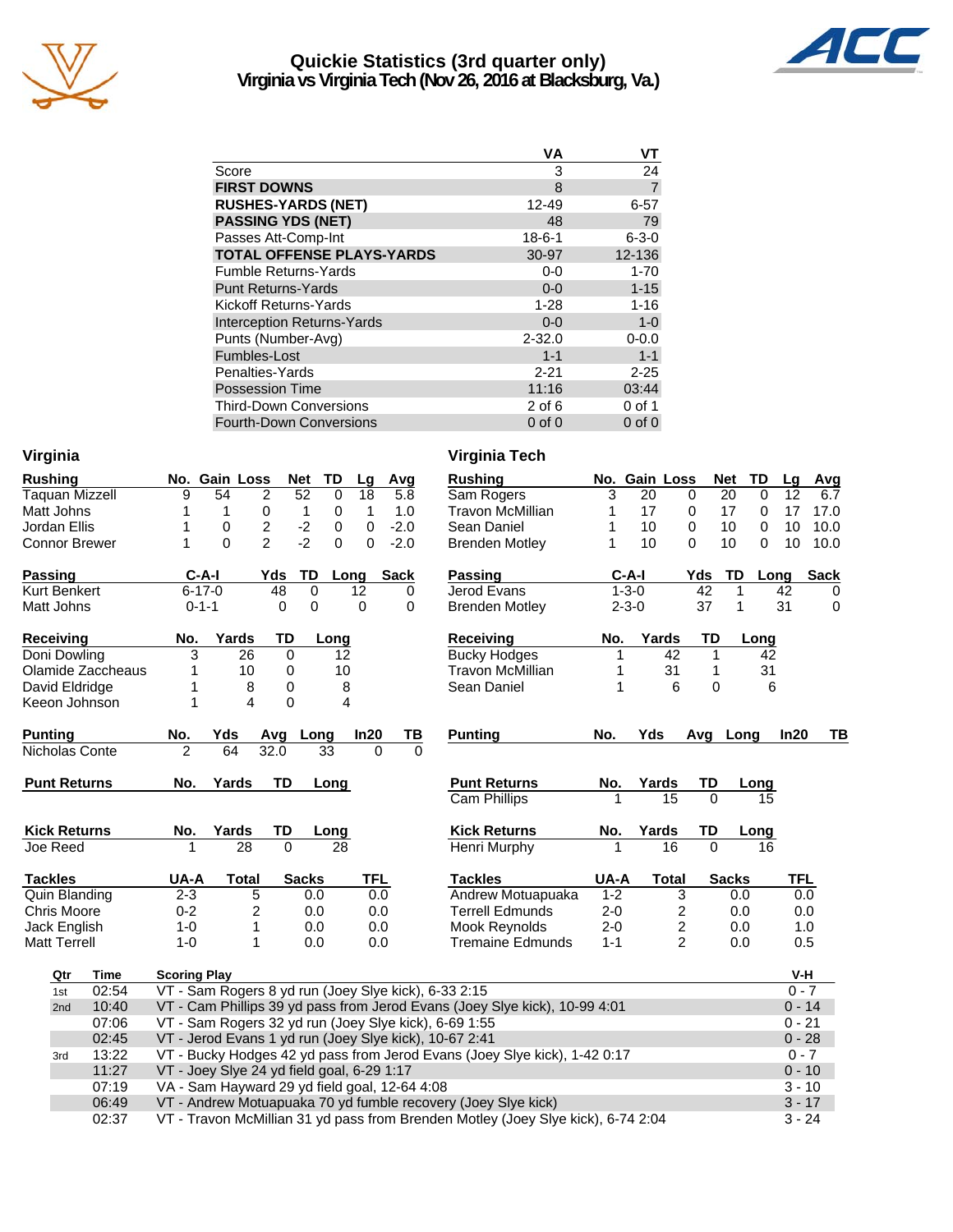

## **Play-by-Play Summary (4th quarter) Virginia vs Virginia Tech (Nov 26, 2016 at Blacksburg, Va.)**



|              |                       |                                | FINAL SCORE: Virginia Tech 52, Virginia 10                                                                                                                         |                 |
|--------------|-----------------------|--------------------------------|--------------------------------------------------------------------------------------------------------------------------------------------------------------------|-----------------|
|              |                       |                                | 9 plays, 59 yards, 5:55                                                                                                                                            |                 |
|              |                       |                                | End of game, clock 00:00.                                                                                                                                          |                 |
|              | $3 - 4$<br>$1 - 10$   | <b>VA 21</b><br>VA 17          | Reid, D.J. rush over right tackle for 4 yards to the VA17, 1ST DOWN VT (Mack, J;Word, L).<br>TEAM rush for loss of 1 yard to the VA18.                             | R <sub>29</sub> |
|              | 2-7                   | <b>VA 24</b>                   | Reid, D.J. rush over left guard for 3 yards to the VA21 (Hall, M; Trucilla, J).                                                                                    |                 |
|              | $1 - 10$              | VA 27                          | Reid, D.J. rush up middle for 3 yards to the VA24 (Hall, M; Stalker, C.J.).                                                                                        |                 |
|              | $1 - 10$              | VA 40                          | Reid, D.J. rush up middle for 13 yards to the VA27, 1ST DOWN VT (Blanding, Q), clock<br>02:52.                                                                     | <b>R28</b>      |
|              |                       |                                | 03:36.                                                                                                                                                             |                 |
|              | $3 - 4$               | <b>VT 47</b>                   | Motley, B rush over left end for 13 yards to the VA40, 1ST DOWN VT (Blanding, Q), clock                                                                            | R27             |
|              | $1 - 10$<br>2-8       | <b>VT 41</b><br>VT 43          | Reid, D.J. rush over left end for 2 yards to the VT43 (Word, L; Wilkins, D).<br>Reid, D.J. rush over right guard for 4 yards to the VT47 (Moore, C;Stalker, C.J.). |                 |
|              |                       | 1-10 VT 23                     | Reid, D.J. rush up middle for 18 yards to the VT41, 1ST DOWN VT (Blanding, Q;Moore, C),<br>clock 05:41.                                                            | R <sub>26</sub> |
|              |                       |                                | VIRGINIA TECH drive start at 05:55.                                                                                                                                |                 |
|              |                       |                                | 3 plays, 4 yards, 1:27                                                                                                                                             |                 |
| 4-6          | VA 24                 |                                | Conte, N punt 53 yards to the VT23, fair catch by Phillips, C.                                                                                                     |                 |
|              | 3-11 VA 19            |                                | Benkert, K rush over left end for 5 yards to the VA24.                                                                                                             |                 |
| 2-11         | VA 19                 |                                | (Beckett, T; Williams, C).<br>Benkert, K at QB for Virginia, Benkert, K pass incomplete to Johnson, K, clock 06:35.                                                |                 |
|              | 1-10 VA 20            |                                | Johns, M at QB for Virginia, Mizzell, T rush up middle for loss of 1 yard to the VA19                                                                              |                 |
|              |                       | VIRGINIA drive start at 07:22. |                                                                                                                                                                    |                 |
|              | 4-5                   | <b>VT 45</b>                   | Ludwig, M punt 35 yards to the VA20, fair catch by Hamm, D.<br>3 plays, 5 yards, 2:07                                                                              |                 |
|              | 3-3                   | VT 47                          | Motley, B rush quarterback draw for loss of 2 yards to the VT45 (Blanding, Q).                                                                                     |                 |
|              | 2-6                   | VT 44                          | Reid, D.J. rush up middle for 3 yards to the VT47 (Kiser, M; Wright, S).                                                                                           |                 |
|              |                       | 1-10 VT 40                     | Reid, D.J. rush up middle for 4 yards to the VT44 (Terrell, M; Wilkins, D).                                                                                        |                 |
|              |                       |                                | VIRGINIA TECH drive start at 09:29.                                                                                                                                |                 |
|              |                       |                                | Hayward, S kickoff 65 yards to the VT0, Murphy, H return 40 yards to the VT40 (Rainey, K).                                                                         |                 |
|              |                       |                                | Virginia Tech 52, Virginia 10<br>5 plays, 50 yards, 2:01                                                                                                           |                 |
| 1-G          | VT 03                 |                                | Hayward, S kick attempt good.                                                                                                                                      |                 |
|              |                       |                                | yards to the VT0, 1ST DOWN VA, TOUCHDOWN, clock 09:29.                                                                                                             |                 |
| 1-10         | VT 39                 |                                | Benkert, K at QB for Virginia, Benkert, K slant pass complete to Zaccheaus, O for 39                                                                               | P <sub>14</sub> |
|              |                       |                                | DOWN VA (Beckett, T).                                                                                                                                              |                 |
| 4-1          | <b>VT 41</b>          |                                | Hamm, D at QB for Virginia, Hamm, D rush over right guard for 2 yards to the VT39, 1ST                                                                             | R <sub>13</sub> |
| 3-1          | <b>VT 41</b>          |                                | S, QB hurry by Walker, R, clock 10:53.<br>Mizzell, T rush over right guard for no gain to the VT41 (Greene, D).                                                    |                 |
| $2 - 1$      | <b>VT 41</b>          |                                | Benkert, K pass incomplete to Levrone, A, QB hurry by Huelskamp, S, QB hurry by Sobczak,                                                                           |                 |
|              |                       |                                | (Alleyne, J;Newsome, D).                                                                                                                                           |                 |
|              | 1-10 VA 50            |                                | Benkert, K at QB for Virginia, Mizzell, T rush over left tackle for 9 yards to the VT41                                                                            |                 |
|              |                       | VIRGINIA drive start at 11:30. |                                                                                                                                                                    |                 |
|              |                       |                                | 3 plays, 8 yards, 2:48                                                                                                                                             |                 |
|              | 3-11<br>4-2           | VT 15<br><b>VT 24</b>          | Motley, B rush over right end for 9 yards to the VT24 (Word, L).<br>Ludwig, M punt 26 yards to the 50 yardline, downed.                                            |                 |
|              | 2-13                  | VT 13                          | Motley, B rush over right guard for 2 yards to the VT15 (Powers, J;Kiser, M).                                                                                      |                 |
|              |                       |                                | T) 10 yards to the VT13, NO PLAY, clock 13:15.                                                                                                                     |                 |
|              | $2 - 3$               | VT 23                          | McMillian, T rush up middle for 6 yards to the VT29 (Word, L), PENALTY VT holding (Smith,                                                                          |                 |
|              | $2 - 8$               | <b>VT 18</b>                   | PENALTY VA offside defense (Brown, A) 5 yards to the VT23.                                                                                                         |                 |
|              |                       |                                | 14:10.                                                                                                                                                             |                 |
|              |                       | 1-10 VT 16                     | VIRGINIA TECH drive start at 14:18.<br>McMillian, T rush over left end for 2 yards to the VT18, out-of-bounds (Word, L), clock                                     |                 |
|              |                       |                                | 7 plays, 29 yards, 3:19                                                                                                                                            |                 |
| $4 - 4$      | VT 46                 |                                | Conte, N punt 30 yards to the VT16, fair catch by Phillips, C.                                                                                                     |                 |
|              |                       |                                | (Edmunds, Tr;Sobczak, S).                                                                                                                                          |                 |
| 3-6<br>$3-6$ | VT 48<br><b>VT 48</b> |                                | Start of 4th quarter, clock 15:00.<br>Johns, M at QB for Virginia, Mizzell, T rush over right tackle for 2 yards to the VT46                                       |                 |
|              |                       |                                |                                                                                                                                                                    |                 |

Virginia 7 04:10 1 1 0 2 0-3 1-1 6-17 1-3-0-39 1-5 Virginia Tech 0 10:50 4 0 0 4 2-4 0-0 15-77 0-0-0-0 1-10